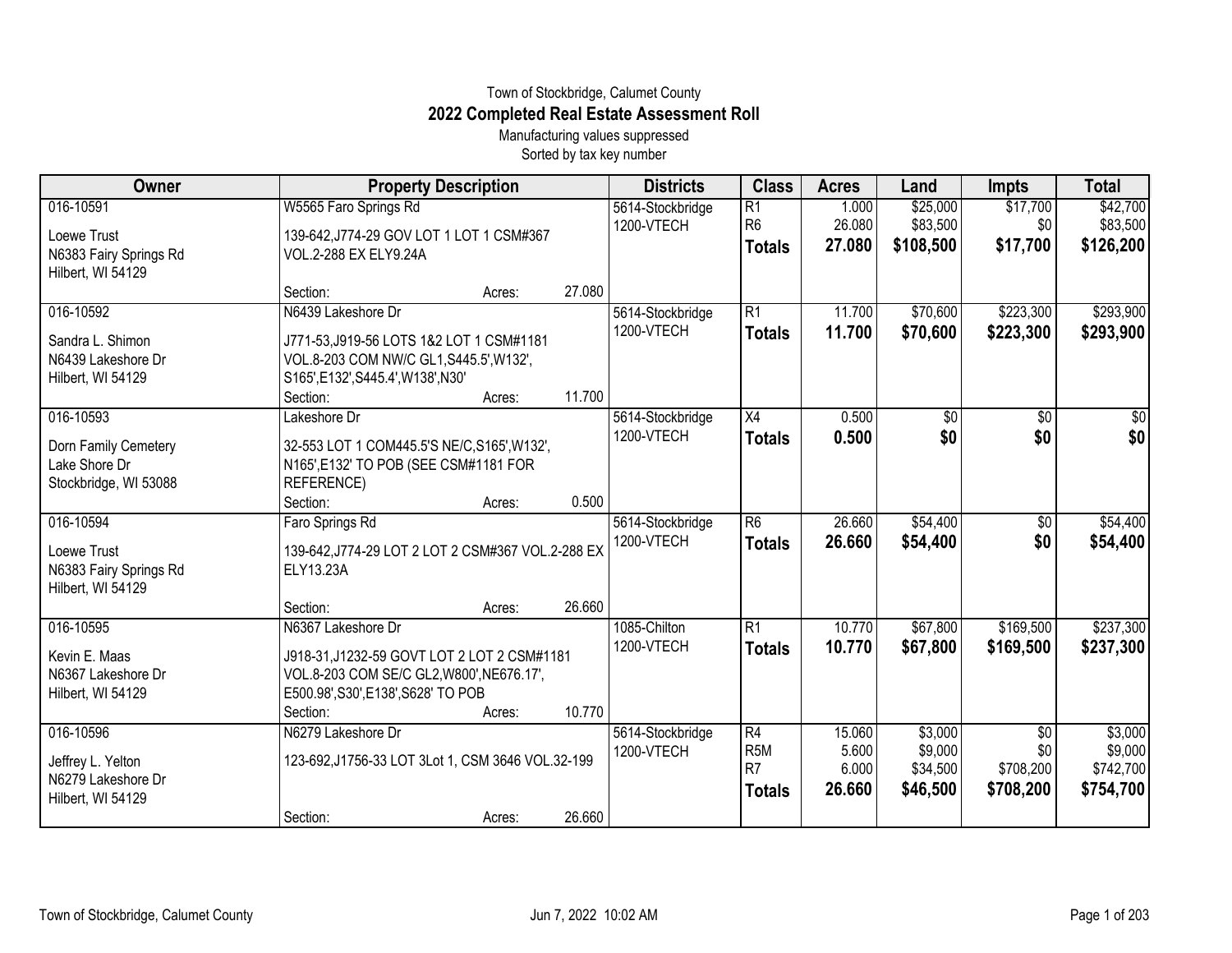| Owner                                    | <b>Property Description</b>                                                              | <b>Districts</b>               | <b>Class</b>          | <b>Acres</b>    | Land              | Impts            | <b>Total</b>       |
|------------------------------------------|------------------------------------------------------------------------------------------|--------------------------------|-----------------------|-----------------|-------------------|------------------|--------------------|
| 016-10597                                | Lakeshore Dr                                                                             | 5614-Stockbridge               | $\overline{R4}$       | 35.436          | \$6,700           | $\overline{50}$  | \$6,700            |
| <b>Ruffing Delores Survivors Trust</b>   | J1132-36 PRT GL4&5 LOT 2 CSM#3219 VOL.27-151                                             | 1200-VTECH                     | R <sub>5</sub>        | 1.000<br>36.436 | \$800<br>\$7,500  | \$0<br>\$0       | \$800              |
| W4272 Hill Rd                            | PREV DESC AS CSM#1267                                                                    |                                | <b>Totals</b>         |                 |                   |                  | \$7,500            |
| Hilbert, WI 54129                        | 36.436                                                                                   |                                |                       |                 |                   |                  |                    |
| 016-10598                                | Section:<br>Acres:<br>N6150 County Ee                                                    | 5614-Stockbridge               | $\overline{\chi_3}$   | 87.150          | $\overline{50}$   | $\overline{50}$  | $\overline{50}$    |
|                                          |                                                                                          | 1200-VTECH                     | <b>Totals</b>         | 87.150          | \$0               | \$0              | \$0                |
| Calumet County Park                      | 64-411,65-203,94-208,169-313 PRT GOV LOTS 4,5 & 6                                        |                                |                       |                 |                   |                  |                    |
| N6150 County Ee<br>Hilbert, WI 54129     | COM2126.2'W SE/C GL6, N1258',<br>NE486.4', E244.3', N426.7', W119.1', NE444.6', W81', NE |                                |                       |                 |                   |                  |                    |
|                                          | 87.150<br>Section:<br>Acres:                                                             |                                |                       |                 |                   |                  |                    |
| 016-10599                                | N6231 Lakeshore Dr                                                                       | 5614-Stockbridge               | $\overline{R1}$       | 2.500           | \$38,800          | \$187,000        | \$225,800          |
| James A. Ruffing                         | J1132-37 GOV LOT 4 LOT 1 CSM#1267 VOL.9-74 COM                                           | 1200-VTECH                     | R <sub>4</sub>        | 2.500           | \$500             | \$0              | \$500              |
| N6231 Lakeshore Dr                       | 66'S NE/C, W357.84', S609', E357.64', N609'TO POB                                        |                                | <b>Totals</b>         | 5.000           | \$39,300          | \$187,000        | \$226,300          |
| Hilbert, WI 54129                        |                                                                                          |                                |                       |                 |                   |                  |                    |
|                                          | 5.000<br>Section:<br>Acres:                                                              |                                |                       |                 |                   |                  |                    |
| 016-10600                                | N6093 Lakeshore Dr                                                                       | 5614-Stockbridge<br>1200-VTECH | $\overline{R1}$<br>R4 | 2.000<br>1.000  | \$35,000<br>\$200 | \$151,000<br>\$0 | \$186,000<br>\$200 |
|                                          | J834-22, J1258-15 PRT LOT 6 T19N R18E LOT 1                                              |                                | <b>Totals</b>         | 3.000           | \$35,200          | \$151,000        | \$186,200          |
|                                          | CSM#3074 VOL.25-287                                                                      |                                |                       |                 |                   |                  |                    |
|                                          | 3.000<br>Section:<br>Acres:                                                              |                                |                       |                 |                   |                  |                    |
| 016-10601                                | N6017 Lakeshore Dr                                                                       | 5614-Stockbridge               | $\overline{R4}$       | 66.170          | \$13,100          | $\overline{30}$  | \$13,100           |
| Judith L. Mclernon                       | 172-811, J1024-4 PRT GOV LOTS7&8, COM NE/C GL 7,                                         | 1200-VTECH                     | R <sub>5</sub>        | 1.500           | \$1,200           | \$0              | \$1,200            |
| N6017 Lakeshore Dr                       | S1144.65', W1294.68', S534.3'TO S-L LOT                                                  |                                | R <sub>7</sub>        | 1.000           | \$5,500           | \$31,800         | \$37,300           |
| Hilbert, WI 54129                        | 8, W1057.3', N8DEG E1687.36'TO N-L GL                                                    |                                | <b>Totals</b>         | 68.670          | \$19,800          | \$31,800         | \$51,600           |
|                                          | 68.670<br>Section:<br>Acres:                                                             |                                |                       |                 |                   |                  |                    |
| 016-10602                                | N5971 Lakeshore Dr                                                                       | 5614-Stockbridge               | $\overline{R1}$       | 1.360           | \$28,600          | \$145,600        | \$174,200          |
| Louis J. Hemauer                         | 126-127, J1024-56 GOV LOT 8 COM625.26'S NE/C                                             | 1200-VTECH                     | <b>Totals</b>         | 1.360           | \$28,600          | \$145,600        | \$174,200          |
| N5971 Lakeshore Dr                       | GL8, W174.5', S214'TO S/L GL8, CONT S125',                                               |                                |                       |                 |                   |                  |                    |
| Hilbert, WI 54129                        | E175', N125'TO N/L GL9, CONT N 214'TO POB<br>1.360                                       |                                |                       |                 |                   |                  |                    |
| 016-10603                                | Section:<br>Acres:<br>N6017 Lakeshore Dr                                                 | 5614-Stockbridge               | $\overline{R4}$       | 0.100           | \$100             | $\overline{50}$  | \$100              |
|                                          |                                                                                          | 1200-VTECH                     | R <sub>7</sub>        | 0.700           | \$10,500          | \$163,800        | \$174,300          |
| Judith L. Mclernon<br>N6017 Lakeshore Dr | J1024-4 GOV LOT 8 COM NE/C LOT 8, W155', S100',<br>S40', S100', E195', N200'- POB        |                                | <b>Totals</b>         | 0.800           | \$10,600          | \$163,800        | \$174,400          |
| Hilbert, WI 54129                        |                                                                                          |                                |                       |                 |                   |                  |                    |
|                                          | 0.800<br>Section:<br>Acres:                                                              |                                |                       |                 |                   |                  |                    |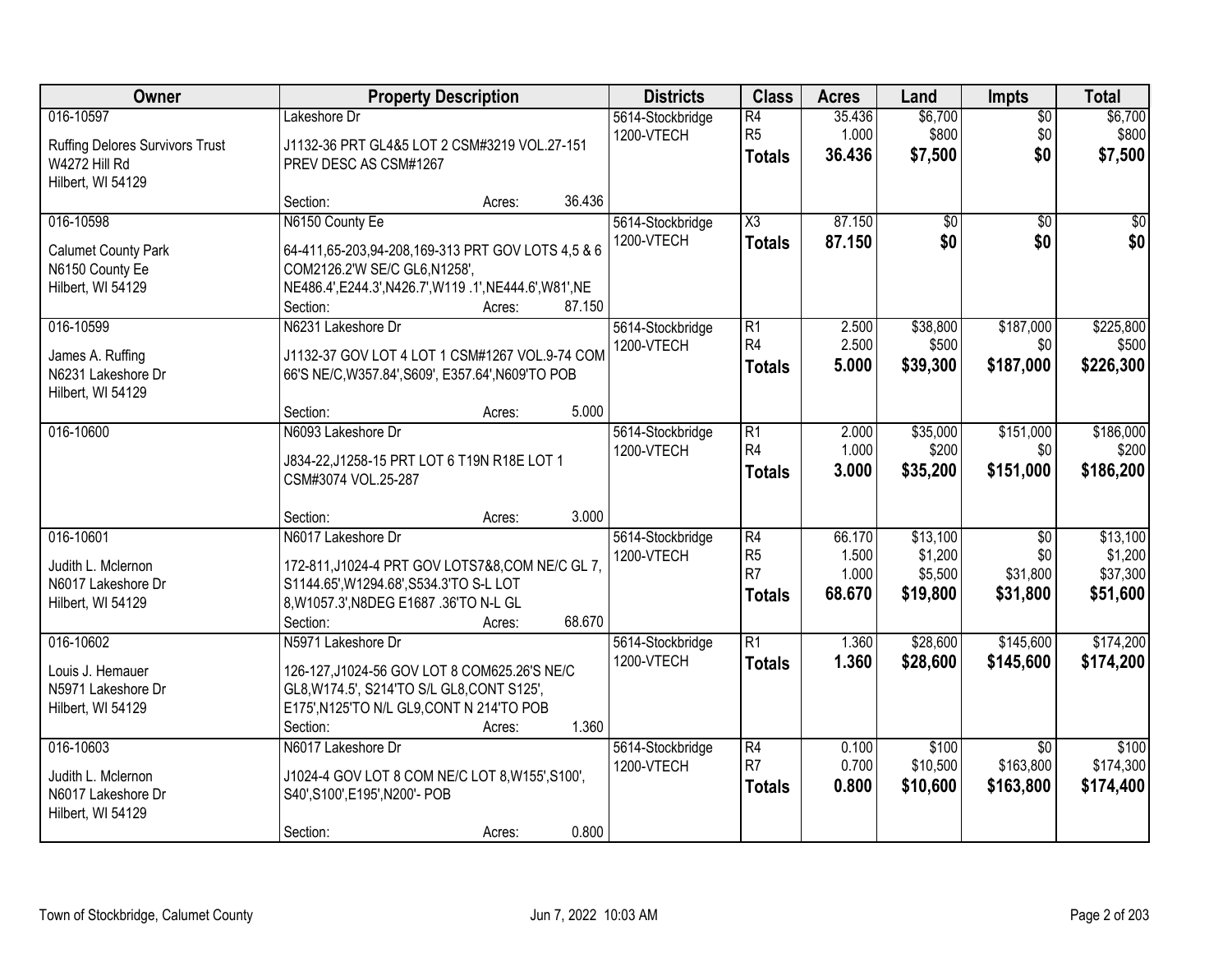| Owner                                                                      |                                                                                                                 | <b>Property Description</b> |        | <b>Districts</b>               | <b>Class</b>                                       | <b>Acres</b>              | Land                            | <b>Impts</b>                  | <b>Total</b>                      |
|----------------------------------------------------------------------------|-----------------------------------------------------------------------------------------------------------------|-----------------------------|--------|--------------------------------|----------------------------------------------------|---------------------------|---------------------------------|-------------------------------|-----------------------------------|
| 016-10604<br>Daniel G. Brantmeier<br>W350 Nottingham Way                   | N6001 Lakeshore Dr<br>J1024-6, J2226-50 LOT 8 LOT 1 CSM#3503 VOL.31-10                                          |                             |        | 5614-Stockbridge<br>1200-VTECH | $\overline{R1}$<br>R <sub>5</sub><br><b>Totals</b> | 1.000<br>8.000<br>9.000   | \$25,000<br>\$6,400<br>\$31,400 | \$229,100<br>\$0<br>\$229,100 | \$254,100<br>\$6,400<br>\$260,500 |
| Sherwood, WI 54169                                                         | Section:                                                                                                        | Acres:                      | 9.000  |                                |                                                    |                           |                                 |                               |                                   |
| 016-10605<br>Judith L. Mclernon<br>N6017 Lakeshore Dr                      | <b>County Ee</b><br>163-340, J1774-8 GOV LOT 9 COM<br>SE/C, W991', N866.49', E TO NE/C, S TO POB, EX COM        |                             |        | 5614-Stockbridge<br>1200-VTECH | $\overline{R4}$<br>R <sub>5</sub><br><b>Totals</b> | 18.430<br>0.750<br>19.180 | \$3,700<br>\$100<br>\$3,800     | \$0<br>\$0<br>\$0             | \$3,700<br>\$100<br>\$3,800       |
| Hilbert, WI 54129                                                          | 855.4'N SE/C, W175', S125', E175', N125'TO POB .50AC<br>Section:                                                | Acres:                      | 19.180 |                                |                                                    |                           |                                 |                               |                                   |
| 016-10606<br>Benjamin D. Marose<br>W5596 County Ee<br>Hilbert, WI 54129    | W5596 County Ee<br>V101-304, J4817-44 LOT 9 COM 1776'W SE/C LOT<br>9, W225' N250', E315', SW265'TO POB          |                             |        | 5614-Stockbridge<br>1200-VTECH | $\overline{R1}$<br><b>Totals</b>                   | 1.600<br>1.600            | \$31,000<br>\$31,000            | \$114,900<br>\$114,900        | \$145,900<br>\$145,900            |
|                                                                            | Section:                                                                                                        | Acres:                      | 1.600  |                                |                                                    |                           |                                 |                               |                                   |
| 016-10607<br>Rebecca L. Gretz<br>W5566 Cty Ee<br>Hilbert, WI 54129         | W5566 County Ee<br>J299-48, J695-23 GOV LOT 9 LOT 1 CSM#623<br>VOL.4-233                                        |                             |        | 5614-Stockbridge<br>1200-VTECH | $\overline{R1}$<br>R <sub>5</sub><br><b>Totals</b> | 3.500<br>3.510<br>7.010   | \$45,000<br>\$5,800<br>\$50,800 | \$374,900<br>\$0<br>\$374,900 | \$419,900<br>\$5,800<br>\$425,700 |
|                                                                            | Section:                                                                                                        | Acres:                      | 7.010  |                                |                                                    |                           |                                 |                               |                                   |
| 016-10608<br>Francis J. Schwalbach<br>W5546 County Ee<br>Hilbert, WI 54129 | W5546 County Ee<br>J1402-37 GOV LOT 9 LOT 2 CSM#623 VOL.4-233                                                   |                             |        | 5614-Stockbridge<br>1200-VTECH | $\overline{R1}$<br><b>Totals</b>                   | 6.670<br>6.670            | \$55,500<br>\$55,500            | \$159,000<br>\$159,000        | \$214,500<br>\$214,500            |
|                                                                            | Section:                                                                                                        | Acres:                      | 6.670  |                                |                                                    |                           |                                 |                               |                                   |
| 016-10609<br>Joseph Mader<br>W5532 County Ee<br>Hilbert, WI 54129          | W5532 County Ee<br>J2017-54, J2712-8 GOV LOT 9 PARCEL 1 CSM#553<br><b>VOL.4-44</b>                              |                             |        | 5614-Stockbridge<br>1200-VTECH | $\overline{R1}$<br><b>Totals</b>                   | 4.000<br>4.000            | \$47,500<br>\$47,500            | \$222,600<br>\$222,600        | \$270,100<br>\$270,100            |
|                                                                            | Section:                                                                                                        | Acres:                      | 4.000  |                                |                                                    |                           |                                 |                               |                                   |
| 016-10610<br>Dale P. Vandenbloomer<br>W5636 County Ee<br>Hilbert, WI 54129 | W5636 County Ee<br>J2517-10, J4071-25 GOV LOT 9 COM 2001'W SE/C<br>GL9, W489', NLY 855.8', E374.7', S837'TO POB |                             |        | 5614-Stockbridge<br>1200-VTECH | $\overline{R2}$<br><b>Totals</b>                   | 8.300<br>8.300            | \$107,400<br>\$107,400          | \$257,500<br>\$257,500        | \$364,900<br>\$364,900            |
|                                                                            | Section:                                                                                                        | Acres:                      | 8.300  |                                |                                                    |                           |                                 |                               |                                   |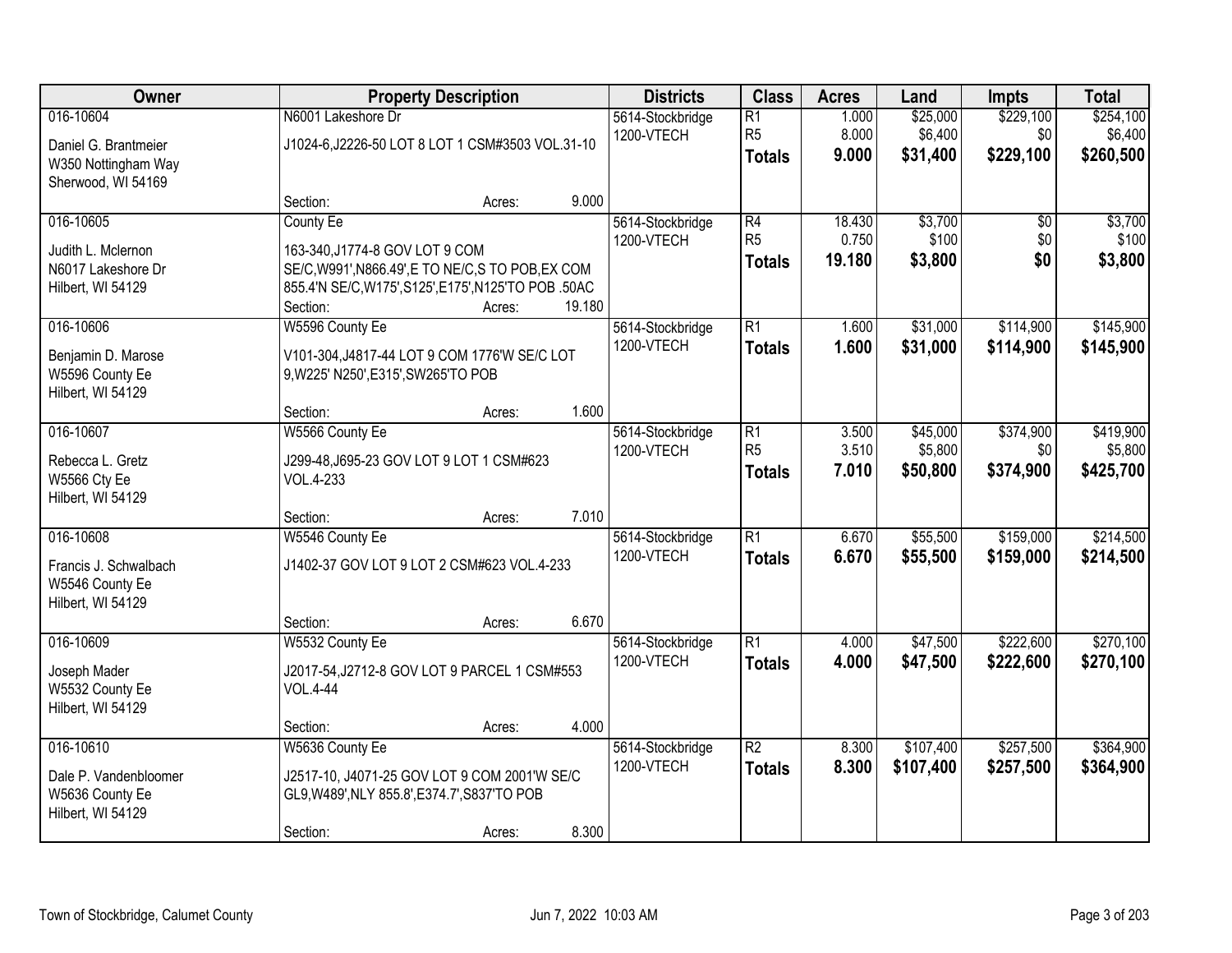| Owner                                     | <b>Property Description</b>                          | <b>Districts</b> | <b>Class</b>           | <b>Acres</b>    | Land             | <b>Impts</b>    | <b>Total</b>     |
|-------------------------------------------|------------------------------------------------------|------------------|------------------------|-----------------|------------------|-----------------|------------------|
| 016-10611                                 | <b>County Ee</b>                                     | 5614-Stockbridge | X3                     | 95.840          | $\overline{50}$  | $\overline{50}$ | $\overline{30}$  |
| <b>Calumet County Park</b>                | 64-410 PRT LOTS 7,8&9 COM2490'W SE/C GL9,N TO        | 1200-VTECH       | <b>Totals</b>          | 95.840          | \$0              | \$0             | \$0              |
| N6150 County Ee                           | N/L GL 7, W TO LK, SLY TO SW/C GL9, E TO POB, EX     |                  |                        |                 |                  |                 |                  |
| Hilbert, WI 54129                         | HARBOR, EX 50'STRIP AROUND HARBR & EX 3RDS           |                  |                        |                 |                  |                 |                  |
|                                           | 95.840<br>Section:<br>Acres:                         |                  |                        |                 |                  |                 |                  |
| 016-10612                                 | County Rd EE                                         | 5614-Stockbridge | $\overline{\text{X3}}$ | 0.000           | $\overline{50}$  | $\overline{50}$ | $\overline{30}$  |
| <b>Calumet County Park</b>                | 64-410 PRT GOV LOTS 8 & 9 HARBOR ON & ADJ TO         | 1200-VTECH       | <b>Totals</b>          | 0.000           | \$0              | \$0             | \$0              |
| N6150 County Ee                           | GL LTS 8 & 9 & STRIP 50'W SURROUNDING SAME &         |                  |                        |                 |                  |                 |                  |
| Hilbert, WI 54129                         | STRIP FOR RD 3RDS ALG SHORE S TO RD                  |                  |                        |                 |                  |                 |                  |
|                                           | 0.000<br>Section:<br>Acres:                          |                  |                        |                 |                  |                 |                  |
| 016-10613                                 | Lakeshore Rd                                         | 5614-Stockbridge | R4                     | 15.196          | \$2,300          | \$0             | \$2,300          |
|                                           | 175-377 PRT GOV LOT 10 E39.10A & E20A OF W1/2        | 1200-VTECH       | R <sub>5</sub>         | 2.000           | \$7,200          | \$0             | \$7,200          |
| Jim Ecker Farms, LLC<br>400 N Military Rd | EX HWY, EX VOL.53-8, EX TRIANGLE IN NW/C E1/2        |                  | R <sub>5</sub> M       | 5.000           | \$8,300          | \$0             | \$8,300          |
| Chilton, WI 53014                         | W1/2 GL10 & EX LT1 CSM#2575 VOL.20-139               |                  | <b>Totals</b>          | 22.196          | \$17,800         | \$0             | \$17,800         |
|                                           | 22.196<br>Section:<br>Acres:                         |                  |                        |                 |                  |                 |                  |
| 016-10614                                 | W5661 County Ee                                      | 5614-Stockbridge | $\overline{R1}$        | 1.500           | \$30,000         | \$151,100       | \$181,100        |
|                                           |                                                      | 1200-VTECH       | <b>Totals</b>          | 1.500           | \$30,000         | \$151,100       | \$181,100        |
| Ronald C. Propson                         | 151-410 GOV LOT 10 COM 2569.25'W NE/C                |                  |                        |                 |                  |                 |                  |
| W5661 County Ee                           | GL10, S255.6 FT, W255.6, N255.6', E255.6'TO PB       |                  |                        |                 |                  |                 |                  |
| Hilbert, WI 54129                         | 1.500<br>Section:<br>Acres:                          |                  |                        |                 |                  |                 |                  |
| 016-10615                                 | N5878 Rockland Beach Rd                              | 5614-Stockbridge | $\overline{X4}$        | 3.330           | $\overline{50}$  | $\overline{50}$ | $\overline{\$0}$ |
|                                           |                                                      | 1200-VTECH       | <b>Totals</b>          | 3.330           | \$0              | \$0             | \$0              |
| Fisherman Brickyard Club                  | 91-426 GOV LOT 10 COM 2824.85'W NE/C GL10, S428'     |                  |                        |                 |                  |                 |                  |
| PO Box 232c/oromanfriebel                 | W338', N428', E341.5'TO POB                          |                  |                        |                 |                  |                 |                  |
| Stockbridge, WI 53088                     |                                                      |                  |                        |                 |                  |                 |                  |
|                                           | 3.330<br>Section:<br>Acres:                          |                  |                        |                 |                  |                 |                  |
| 016-10616                                 | N5835 Lakeshore Dr                                   | 5614-Stockbridge | R1<br>R4               | 6.100<br>14.550 | \$53,800         | \$279,600       | \$333,400        |
| Jeffrey Funk                              | 63-340, J1774-8 GOV LOT 10 COM NE/C                  | 1200-VTECH       | R <sub>5</sub>         | 0.800           | \$2,800<br>\$100 | \$0<br>\$0      | \$2,800<br>\$100 |
| N5835 Lakeshore Dr                        | GL10, S858.8', W1091', N849.6', E1091'TO POB RES N33 |                  | Totals                 | 21.450          | \$56,700         | \$279,600       | \$336,300        |
| Hilbert, WI 54129                         | FOR RD                                               |                  |                        |                 |                  |                 |                  |
|                                           | Section:<br>21.450<br>Acres:                         |                  |                        |                 |                  |                 |                  |
| 016-10617                                 | W5545 County Ee                                      | 5614-Stockbridge | R1                     | 2.060           | \$35,500         | \$175,900       | \$211,400        |
| Daniel B. Averkamp                        | 136-490, J5268-3 LOT 10 COM 1091'(REC1120') WNE/C    | 1200-VTECH       | R4                     | 3.000           | \$600            | \$0             | \$600            |
| W5545 County Ee                           | LT10 (BNG 1124'W C/L LAKE SHR DR),                   |                  | <b>Totals</b>          | 5.060           | \$36,100         | \$175,900       | \$212,000        |
| Hilbert, WI 54129                         | W257', S847.51', E257', N849.6' TO POB               |                  |                        |                 |                  |                 |                  |
|                                           | 5.060<br>Section:<br>Acres:                          |                  |                        |                 |                  |                 |                  |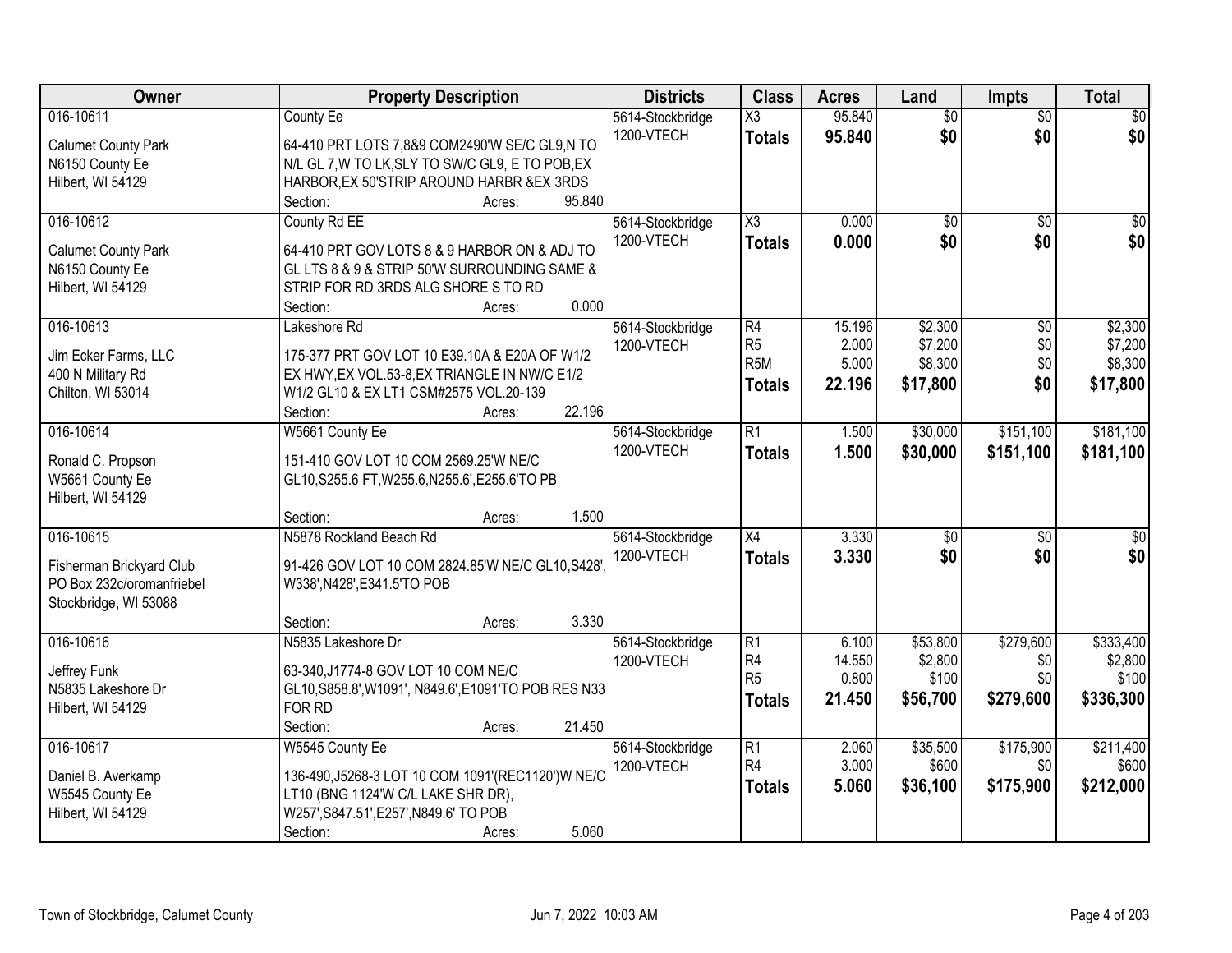| Owner                                                                       |                                                                                                                                                                                                 | <b>Property Description</b> |        | <b>Districts</b>               | <b>Class</b>                                              | <b>Acres</b>                        | Land                                        | <b>Impts</b>                         | <b>Total</b>                                |
|-----------------------------------------------------------------------------|-------------------------------------------------------------------------------------------------------------------------------------------------------------------------------------------------|-----------------------------|--------|--------------------------------|-----------------------------------------------------------|-------------------------------------|---------------------------------------------|--------------------------------------|---------------------------------------------|
| 016-10618                                                                   | N5891 Rockland Beach Rd                                                                                                                                                                         |                             |        | 5614-Stockbridge               | $\overline{R1}$                                           | 3.000                               | \$42,500                                    | \$8,400                              | \$50,900                                    |
| Michael R. Shannon<br>2828 E 2nd St<br>Duluth, MN 55812                     | 128-810 LOT 10 N1/2 OF W20ALot 1, CSM 3855<br>VOL.35-97                                                                                                                                         |                             |        | 1200-VTECH                     | <b>Totals</b>                                             | 3.000                               | \$42,500                                    | \$8,400                              | \$50,900                                    |
|                                                                             | Section:                                                                                                                                                                                        | Acres:                      | 3.000  |                                |                                                           |                                     |                                             |                                      |                                             |
| 016-10619<br>Jim Ecker Farms, LLC<br>400 N Military Rd                      | County Ee<br>149-215 S1/2 OF W20A LOT 10 EX PLAT                                                                                                                                                |                             |        | 5614-Stockbridge<br>1200-VTECH | $\overline{R6}$<br><b>Totals</b>                          | 6.680<br>6.680                      | \$22,000<br>\$22,000                        | $\overline{50}$<br>\$0               | \$22,000<br>\$22,000                        |
| Chilton, WI 53014                                                           | Section:                                                                                                                                                                                        | Acres:                      | 6.680  |                                |                                                           |                                     |                                             |                                      |                                             |
| 016-10620                                                                   | N5831 Lakeshore Dr                                                                                                                                                                              |                             |        | 5614-Stockbridge               | $\overline{R1}$                                           | 1.000                               | \$25,000                                    | \$54,800                             | \$79,800                                    |
| Randall J. Moon<br>N5831 Lakeshore Dr<br>Hilbert, WI 54129                  | 172-696 GOV LOT11 N10 RDS OF E16 RDS                                                                                                                                                            |                             |        | 1200-VTECH                     | <b>Totals</b>                                             | 1.000                               | \$25,000                                    | \$54,800                             | \$79,800                                    |
|                                                                             | Section:                                                                                                                                                                                        | Acres:                      | 1.000  |                                |                                                           |                                     |                                             |                                      |                                             |
| 016-10621                                                                   | N5817 Lakeshore Dr                                                                                                                                                                              |                             |        | 5614-Stockbridge               | R1                                                        | 2.610                               | \$39,600                                    | \$296,300                            | \$335,900                                   |
| Robert Zitzelsberger<br>N5817 Lakeshore Dr<br>Hilbert, WI 54129             | 149-215 LOT 11 LOT 2 CSM#3440 VOL.30-89 PREV<br>DESC AS CSM#2846                                                                                                                                |                             |        | 1200-VTECH                     | <b>Totals</b>                                             | 2.610                               | \$39,600                                    | \$296,300                            | \$335,900                                   |
|                                                                             | Section:                                                                                                                                                                                        | Acres:                      | 2.610  |                                |                                                           |                                     |                                             |                                      |                                             |
| 016-10622<br>Jim Ecker Farms, LLC<br>400 N Military Rd<br>Chilton, WI 53014 | Lakeshore Dr<br>149-215 GOV LOT 12 EX PLAT EX CSM#3440<br>VOL.30-89<br>Section:                                                                                                                 | Acres:                      | 64.630 | 5614-Stockbridge<br>1200-VTECH | R4<br>R <sub>5</sub><br>R <sub>5</sub> M<br><b>Totals</b> | 49.630<br>5.000<br>10.000<br>64.630 | \$8,000<br>\$17,500<br>\$16,500<br>\$42,000 | $\overline{30}$<br>\$0<br>\$0<br>\$0 | \$8,000<br>\$17,500<br>\$16,500<br>\$42,000 |
| 016-10623                                                                   | Lakeshore Dr                                                                                                                                                                                    |                             |        | 5614-Stockbridge               | R4                                                        | 35.580                              | \$7,100                                     | $\overline{50}$                      | \$7,100                                     |
| Lefeber Lila Irr Re Trust<br>N5621 Lakeshore Dr<br>Hilbert, WI 54129        | J89-13, J2477-25 GOV LOT 13 EX W6.81A & EX<br>COM382'N SE/C, W 422', N205', E100', 30', E322', S75'TO<br>POB (1.75AC)                                                                           |                             |        | 1200-VTECH                     | R <sub>5M</sub><br><b>Totals</b>                          | 30.000<br>65,580                    | \$49,500<br>\$56,600                        | \$0<br>\$0                           | \$49,500<br>\$56,600                        |
|                                                                             | Section:                                                                                                                                                                                        | Acres:                      | 65.580 |                                |                                                           |                                     |                                             |                                      |                                             |
| 016-10624<br>David R. Mader<br>N5693 Lake Shore Dr<br>Hilbert, WI 54129     | N5693 Lakeshore Dr<br>159-446, J3663-55 GOV LOT 13, N150'OF S557'LOT 13<br>LYG BTW C-L RD & L 422'W OF C-L RD& COM NE/C<br>OF N150'OF S557', N25' W322', N30', W100', S55', E422'T(<br>Section: | Acres:                      | 1.770  | 5614-Stockbridge<br>1200-VTECH | R1<br><b>Totals</b>                                       | 1.770<br>1.770                      | \$32,700<br>\$32,700                        | \$154,600<br>\$154,600               | \$187,300<br>\$187,300                      |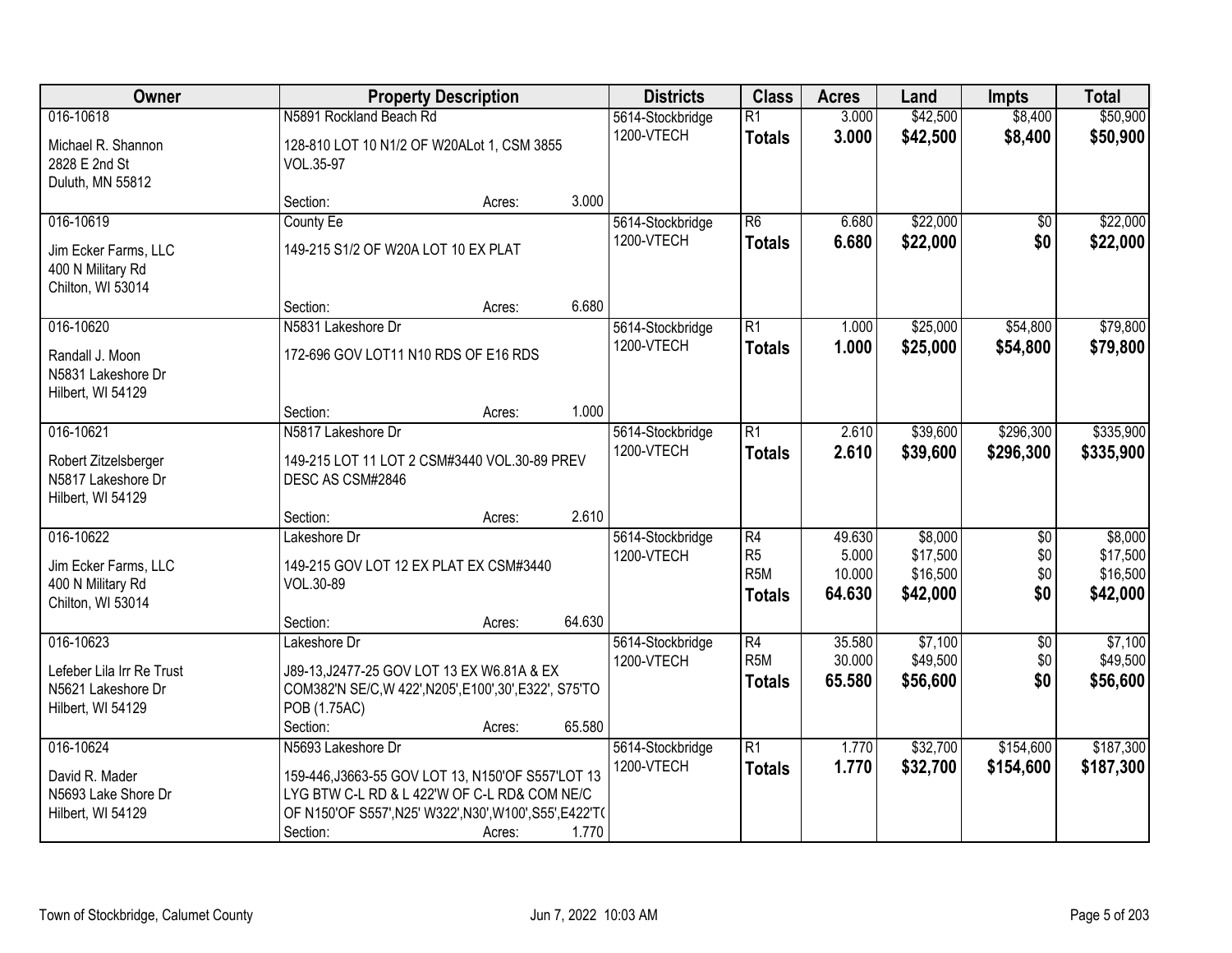| <b>Owner</b>                  | <b>Property Description</b>                       | <b>Districts</b> | <b>Class</b>     | <b>Acres</b> | Land      | Impts           | <b>Total</b> |
|-------------------------------|---------------------------------------------------|------------------|------------------|--------------|-----------|-----------------|--------------|
| 016-10625                     | N5621 Lakeshore Dr                                | 5614-Stockbridge | $\overline{R4}$  | 35.930       | \$6,700   | $\overline{50}$ | \$6,700      |
| Lefeber Lila Irr Re Trust     | J89-13, J2477-25 LOT 14 EX N340'LYG W OF W/L      | 1200-VTECH       | R <sub>5</sub>   | 1.250        | \$800     | \$0             | \$800        |
| N5621 Lakeshore Dr            | ROCKAWAY BCH RD                                   |                  | R <sub>5</sub> M | 26.000       | \$42,300  | \$0             | \$42,300     |
| Hilbert, WI 54129             |                                                   |                  | R <sub>7</sub>   | 4.110        | \$120,500 | \$144,100       | \$264,600    |
|                               | 67.290<br>Section:<br>Acres:                      |                  | <b>Totals</b>    | 67.290       | \$170,300 | \$144,100       | \$314,400    |
| 016-10626                     | N5643 Rockland Beach Rd                           | 5614-Stockbridge | $\overline{R1}$  | 0.250        | \$78,000  | \$120,000       | \$198,000    |
| Michelle Carlini              | 95-332, J4653-28 GOV LOT 14 COM INTR N/L GL14     | 1200-VTECH       | <b>Totals</b>    | 0.250        | \$78,000  | \$120,000       | \$198,000    |
| 1303 Rice St                  | &W/L ROCK- AWAY BCH RD, SE50' ALG W/L RD,         |                  |                  |              |           |                 |              |
| Melrose Park, IL 60160        | W175'TO HWM LK, N ALG HWM TO PT ON N/L GL14, E    |                  |                  |              |           |                 |              |
|                               | Section:<br>0.250<br>Acres:                       |                  |                  |              |           |                 |              |
| 016-10628                     | N5625 Rockland Beach Rd                           | 5614-Stockbridge | $\overline{R1}$  | 0.600        | \$142,100 | \$383,200       | \$525,300    |
| John C. Bogues                | J363-31, J625-3 GOV LOT 14 COM W/L ROCKAWAY       | 1200-VTECH       | <b>Totals</b>    | 0.600        | \$142,100 | \$383,200       | \$525,300    |
| 1643 Wolf Run Dr              | BCH RD 160'SE OF INTR GL 13&14, SE ALG E/L RD     |                  |                  |              |           |                 |              |
| Richfield, WI 53076           | 120', W150'TO HWM, NW120.42', E TO POB            |                  |                  |              |           |                 |              |
|                               | 0.600<br>Section:<br>Acres:                       |                  |                  |              |           |                 |              |
| 016-10629                     | N5621 Rockland Beach Rd                           | 5614-Stockbridge | $\overline{R1}$  | 0.300        | \$92,300  | \$175,800       | \$268,100    |
| Mary L. Klabacha              | J150-6, J537-48 GOV LOT 14 COM INTR N/L GL14 &    | 1200-VTECH       | <b>Totals</b>    | 0.300        | \$92,300  | \$175,800       | \$268,100    |
| 900 Lee St Unit 503           | W/L RD, SE220', SE60'& POB, SE60', W143' TO HWM   |                  |                  |              |           |                 |              |
| Des Plaines, IL 60016         | LK, NLY60'ALG HWM LK, E150'TO POB                 |                  |                  |              |           |                 |              |
|                               | 0.300<br>Section:<br>Acres:                       |                  |                  |              |           |                 |              |
| 016-10630                     | N5637 Rockland Beach Rd                           | 5614-Stockbridge | $\overline{R1}$  | 0.250        | \$77,800  | \$68,300        | \$146,100    |
|                               |                                                   | 1200-VTECH       | <b>Totals</b>    | 0.250        | \$77,800  | \$68,300        | \$146,100    |
| Maloney Amy L Revocable Trust | J732-26, J1034-54 GOV LOT 14 COM 50'S INTR N/L    |                  |                  |              |           |                 |              |
| 1600 S Irma St                | LOT 14 & W/L ROCKAWAY BCH RD, SLY ALG W/L RD      |                  |                  |              |           |                 |              |
| Appleton, WI 54915            | 50', WLY172'TO HWM LK, NLY TO', ELY175'TO POB     |                  |                  |              |           |                 |              |
|                               | 0.250<br>Section:<br>Acres:                       |                  |                  |              |           |                 |              |
| 016-10631                     | N5633 Rockland Beach Rd                           | 5614-Stockbridge | $\overline{R1}$  | 0.300        | \$91,800  | \$43,100        | \$134,900    |
| John C. Bogues                | J1975-28, J2394-9 GOV LOT 14 LOT 14, COM INTR N/L | 1200-VTECH       | <b>Totals</b>    | 0.300        | \$91,800  | \$43,100        | \$134,900    |
| 1643 Wolf Run Dr              | GL14 & W/L ROCKAWAY BCH RD, S18DEG E100'          |                  |                  |              |           |                 |              |
| Richfield, WI 53076           | &POB, S18DEG E60', WLY154'TO LK NWLY 60', ELY     |                  |                  |              |           |                 |              |
|                               | 0.300<br>Section:<br>Acres:                       |                  |                  |              |           |                 |              |
| 016-10632                     | Lakeshore Dr                                      | 5614-Stockbridge | $\overline{R4}$  | 26.000       | \$4,900   | $\overline{50}$ | \$4,900      |
| Jim Ecker Farms, LLC          | J125-35, J1874-46 GOV LOT 29 E40AC, EX CSM#1647   | 1200-VTECH       | R <sub>5</sub>   | 12.220       | \$9,700   | \$0             | \$9,700      |
| 400 N Military Rd             | VOL.11-231 1.78AC                                 |                  | <b>Totals</b>    | 38.220       | \$14,600  | \$0             | \$14,600     |
| Chilton, WI 53014             |                                                   |                  |                  |              |           |                 |              |
|                               | 38.220<br>Section:<br>Acres:                      |                  |                  |              |           |                 |              |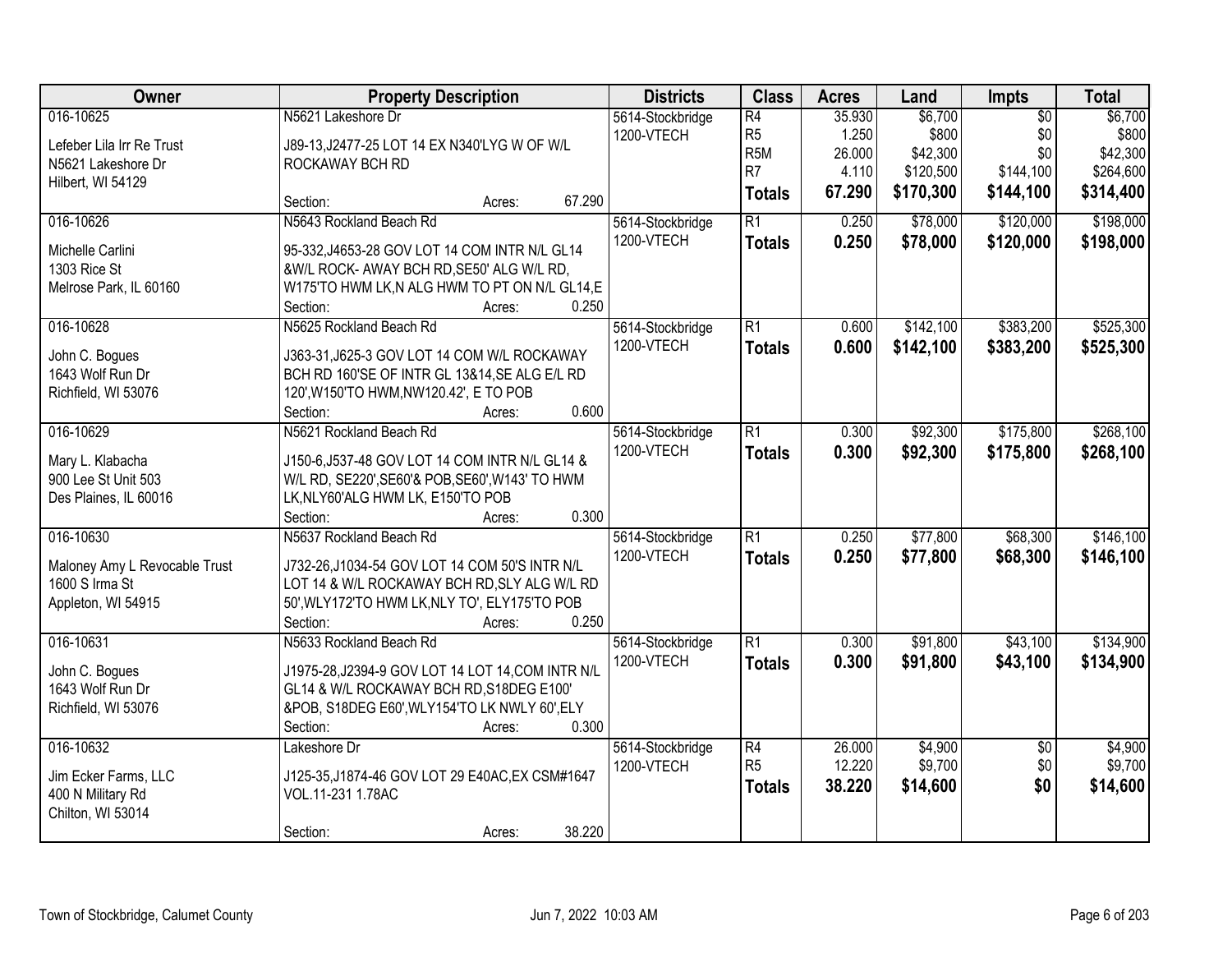| Owner                   |                                                      | <b>Property Description</b> |        | <b>Districts</b> | <b>Class</b>     | <b>Acres</b> | Land      | <b>Impts</b> | <b>Total</b> |
|-------------------------|------------------------------------------------------|-----------------------------|--------|------------------|------------------|--------------|-----------|--------------|--------------|
| 016-10634               | N4643 Mud Creek Rd                                   |                             |        | 5614-Stockbridge | $\overline{R1}$  | 0.480        | \$146,900 | \$128,200    | \$275,100    |
| Lynn M. Wells           | 157-253, J1797-22 GOV LOT 29 COM 3307'W SE/C GL      |                             |        | 1200-VTECH       | <b>Totals</b>    | 0.480        | \$146,900 | \$128,200    | \$275,100    |
| 568 Thornwood Dr        | 29, N75' W TO LAKE, S TO PT, E TO POB EX PRT LOT 2   |                             |        |                  |                  |              |           |              |              |
| Buffalo Grove, IL 60089 | CSM#425 V.3-60                                       |                             |        |                  |                  |              |           |              |              |
|                         | Section:                                             | Acres:                      | 0.480  |                  |                  |              |           |              |              |
| 016-10635               | N4649 Mud Creek Rd                                   |                             |        | 5614-Stockbridge | R1               | 0.480        | \$147,200 | \$18,500     | \$165,700    |
| Kazimierz Leitkowski    | J1580-11, J1590-6 GOV LOT 29 COM 3307'W & 75'N       |                             |        | 1200-VTECH       | <b>Totals</b>    | 0.480        | \$147,200 | \$18,500     | \$165,700    |
| 1328 S Prospect         | SE/C GL 29, N75', W TO LK, S TO PT, E TO POB         |                             |        |                  |                  |              |           |              |              |
| Park Ridge, IL 60068    |                                                      |                             |        |                  |                  |              |           |              |              |
|                         | Section:                                             | Acres:                      | 0.480  |                  |                  |              |           |              |              |
| 016-10636               | N4657 Mud Creek Rd                                   |                             |        | 5614-Stockbridge | $\overline{R1}$  | 0.480        | \$147,600 | \$176,400    | \$324,000    |
|                         |                                                      |                             |        | 1200-VTECH       | Totals           | 0.480        | \$147,600 | \$176,400    | \$324,000    |
| Donna M. Thornton       | J1709-8, J1973-26 LOT 29 COM 3307'W & 150'N SE/C     |                             |        |                  |                  |              |           |              |              |
| N4657 Mud Creek         | LOT 29, N75', W TO LAKE, S TO PT, E TO POB           |                             |        |                  |                  |              |           |              |              |
| Chilton, WI 53014       | Section:                                             | Acres:                      | 0.480  |                  |                  |              |           |              |              |
| 016-10639               | Mud Creek Rd                                         |                             |        | 5614-Stockbridge | R4               | 18.975       | \$3,600   | \$0          | \$3,600      |
|                         |                                                      |                             |        | 1200-VTECH       | R <sub>5</sub>   | 0.385        | \$100     | \$0          | \$100        |
| Wayne Grocki            | 171-243, J3130-49 GOV LOTS 29 & 30 LOT 1 CSM#678     |                             |        |                  | R <sub>5M</sub>  | 1.000        | \$1,700   | \$0          | \$1,700      |
| N4625 Mud Creek Rd      | VOL.5-39 EX DOC#541371                               |                             |        |                  | <b>Totals</b>    | 20.360       | \$5,400   | \$0          | \$5,400      |
| Chilton, WI 53014       |                                                      |                             |        |                  |                  |              |           |              |              |
|                         | Section:                                             | Acres:                      | 20.360 |                  |                  |              |           |              |              |
| 016-10640               | N4689 Lakeshore Dr                                   |                             |        | 5614-Stockbridge | $\overline{R1}$  | 1.780        | \$32,800  | \$196,500    | \$229,300    |
| David M. Sell           | J2405-53 GOV LOT 29 LOT 1 CSM 11-231, COM NE/C       |                             |        | 1200-VTECH       | <b>Totals</b>    | 1.780        | \$32,800  | \$196,500    | \$229,300    |
| N4689 Lakeshore Dr      | COM NE/C GL29, W310', S250', E310', N250'TO POB      |                             |        |                  |                  |              |           |              |              |
| Chilton, WI 53014       |                                                      |                             |        |                  |                  |              |           |              |              |
|                         | Section:                                             | Acres:                      | 1.780  |                  |                  |              |           |              |              |
| 016-10641               | N4615 Lakeshore Dr                                   |                             |        | 5614-Stockbridge | R1               | 2.000        | \$35,000  | \$163,400    | \$198,400    |
| Judy L. Goeser          | 160-537, J1301-54, J4555-55 GOV LOT 30 E42 RDS, EX   |                             |        | 1200-VTECH       | R4               | 10.890       | \$2,200   | \$0          | \$2,200      |
| N4615 Lakeshore Dr      | DOC#533610(.23AC)                                    |                             |        |                  | <b>Totals</b>    | 12.890       | \$37,200  | \$163,400    | \$200,600    |
| Chilton, WI 53014       |                                                      |                             |        |                  |                  |              |           |              |              |
|                         | Section:                                             | Acres:                      | 12.890 |                  |                  |              |           |              |              |
| 016-10642               | W5534 Mud Creek Rd                                   |                             |        | 5614-Stockbridge | R1               | 1.730        | \$32,300  | \$193,000    | \$225,300    |
|                         |                                                      |                             |        | 1200-VTECH       | R <sub>4</sub>   | 6.200        | \$1,100   | \$0          | \$1,100      |
| Gerald W. Krieger       | 160-537, J1399-5, J5585-46 GOV LOT 30 COM42RDS W     |                             |        |                  | R5               | 3.000        | \$2,400   | \$0          | \$2,400      |
| W5534 Mud Creek Rd      | NE/C GL 30, S TO S/L W1695.54', N25RDS, E1273.29', N |                             |        |                  | R <sub>5</sub> M | 2.000        | \$3,300   | \$0          | \$3,300      |
| Chilton, WI 53014       | TO N-L, E422.25'TO POB & PRT DESC DOC#533610,        |                             |        |                  | <b>Totals</b>    | 12.930       | \$39,100  | \$193,000    | \$232,100    |
|                         | Section:                                             | Acres:                      | 12.930 |                  |                  |              |           |              |              |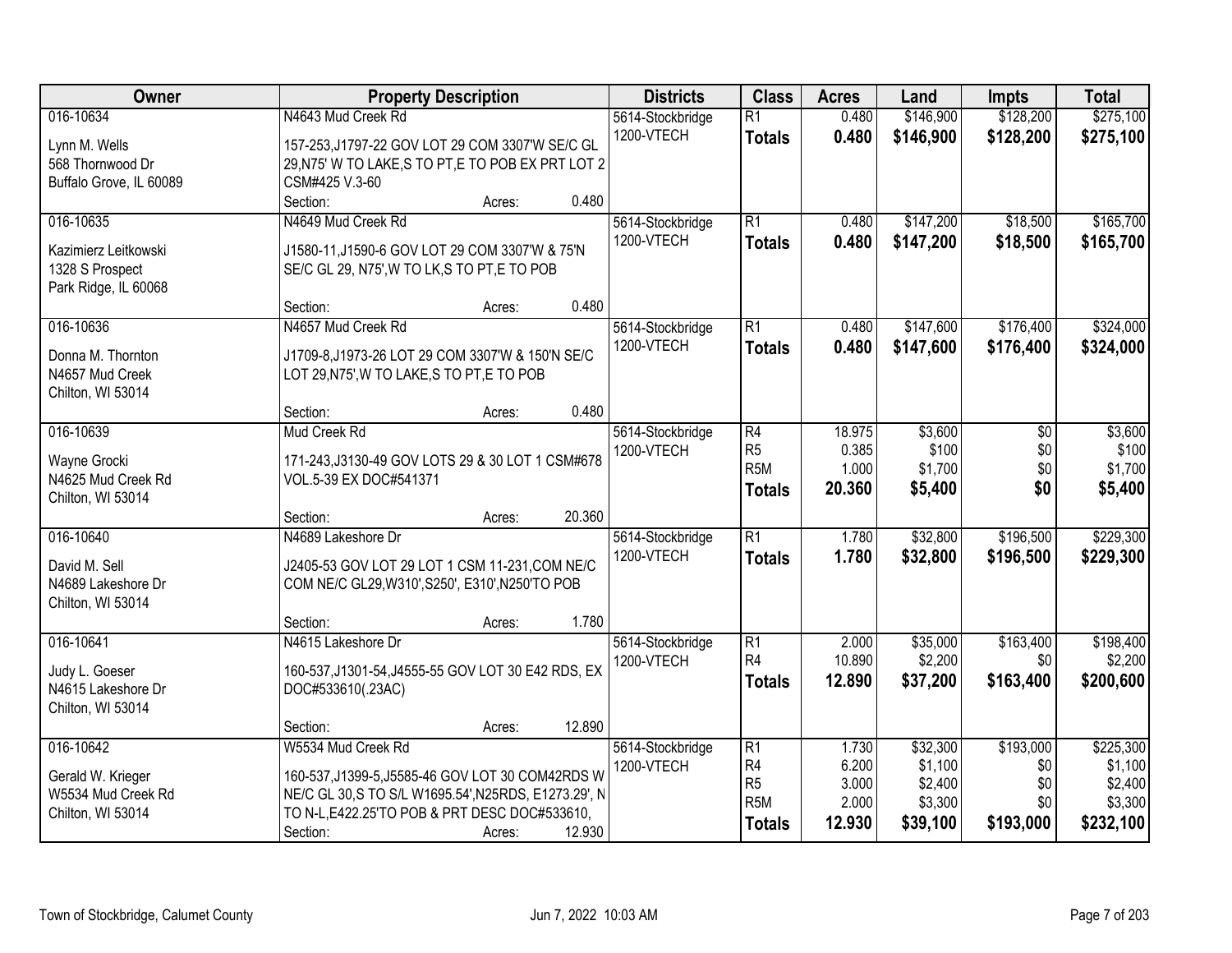| Owner                                                                      | <b>Property Description</b>                                                                                                                                                                           | <b>Districts</b>               | <b>Class</b>                     | <b>Acres</b>   | Land                   | <b>Impts</b>           | <b>Total</b>           |
|----------------------------------------------------------------------------|-------------------------------------------------------------------------------------------------------------------------------------------------------------------------------------------------------|--------------------------------|----------------------------------|----------------|------------------------|------------------------|------------------------|
| 016-10643<br>Sharon L. Rink<br>W5648 Mud Creek Rd                          | W5648 Mud Creek Rd<br>J1528-54, J4776-7 LOT 30 LOT 1 CSM#2755<br>VOL.22-130                                                                                                                           | 5614-Stockbridge<br>1200-VTECH | $\overline{R1}$<br><b>Totals</b> | 2.389<br>2.389 | \$37,900<br>\$37,900   | \$209,900<br>\$209,900 | \$247,800<br>\$247,800 |
| Chilton, WI 53014                                                          | 2.389<br>Section:<br>Acres:                                                                                                                                                                           |                                |                                  |                |                        |                        |                        |
| 016-10644<br>Richard J. Daun<br>N4589 Mud Creek Rd<br>Chilton, WI 53014    | N4595 Mud Creek Rd<br>J4602-31, J5036-14, J5046-58 GOV LOT 30 COM SE/C<br>GL30, W3307'ALG C/L RD, N232'TO BE POB, N70', W TO<br>LK S TO PT DUE W OF POB, E TO POB<br>0.400<br>Section:<br>Acres:      | 5614-Stockbridge<br>1200-VTECH | $\overline{R1}$<br><b>Totals</b> | 0.400<br>0.400 | \$145,500<br>\$145,500 | \$95,000<br>\$95,000   | \$240,500<br>\$240,500 |
| 016-10645<br>Donna F. Benkoski<br>6454 Riverdale Ln<br>Greendale, WI 53129 | N4603 Mud Creek Rd<br>J1009-57, J4848-44, 330807 LOT 30 COM3307'W &302'N<br>SE/C LT30, N70', W TO LAKE, S ALG LK TO PB W OF<br>POB,E TO POB (FKA W70'OF S372'OF W231')<br>0.400<br>Section:<br>Acres: | 5614-Stockbridge<br>1200-VTECH | $\overline{R1}$<br><b>Totals</b> | 0.400<br>0.400 | \$135,300<br>\$135,300 | \$55,300<br>\$55,300   | \$190,600<br>\$190,600 |
| 016-10646<br>Richard J. Daun<br>N4589 Mud Creek Rd<br>Chilton, WI 53014    | N4589 Mud Creek Rd<br>107-653, J3975-38 GOV LOT 30 COM 3307'W SE/C<br>GL30, N232', W TO LK, S232.97', E206.57'TO POB<br>1.490<br>Section:<br>Acres:                                                   | 5614-Stockbridge<br>1200-VTECH | $\overline{R1}$<br><b>Totals</b> | 1.490<br>1.490 | \$275,400<br>\$275,400 | \$86,200<br>\$86,200   | \$361,600<br>\$361,600 |
| 016-10647<br>Amanda B. Kitzman<br>N4631 Mud Creek Rd<br>Chilton, WI 53014  | N4631 Mud Creek Rd<br>J1206-9, J2904-56, J6217-24 PRT LOTS 29 & 30 TRACT<br>2 CSM#425 VOL.3-60<br>1.150<br>Section:<br>Acres:                                                                         | 5614-Stockbridge<br>1200-VTECH | $\overline{R1}$<br><b>Totals</b> | 1.150<br>1.150 | \$179,200<br>\$179,200 | \$153,700<br>\$153,700 | \$332,900<br>\$332,900 |
| 016-10648<br>Patricia Hohnl<br>1807 County Turf Ln<br>Racine, WI 53402     | N4607 Mud Creek Rd<br>J69-48, J474-29 GOV LOT 30 COM 3307'W &372'N SE/C<br>GL 30, N75', W TO LAKE, S TO PT W OF POB, E TO POE<br>0.480<br>Section:<br>Acres:                                          | 5614-Stockbridge<br>1200-VTECH | $\overline{R1}$<br><b>Totals</b> | 0.480<br>0.480 | \$145,500<br>\$145,500 | \$71,900<br>\$71,900   | \$217,400<br>\$217,400 |
| 016-10649<br>Wayne Grocki<br>N4625 Mud Creek Rd<br>Chilton, WI 53014       | N4625 Mud Creek Rd<br>J2550-19, J3130-49 GOV LOT 30 TRACT 1 CSM#425<br>VOL.3-60<br>1.670<br>Section:<br>Acres:                                                                                        | 5614-Stockbridge<br>1200-VTECH | $\overline{R1}$<br><b>Totals</b> | 1.670<br>1.670 | \$272,700<br>\$272,700 | \$249,800<br>\$249,800 | \$522,500<br>\$522,500 |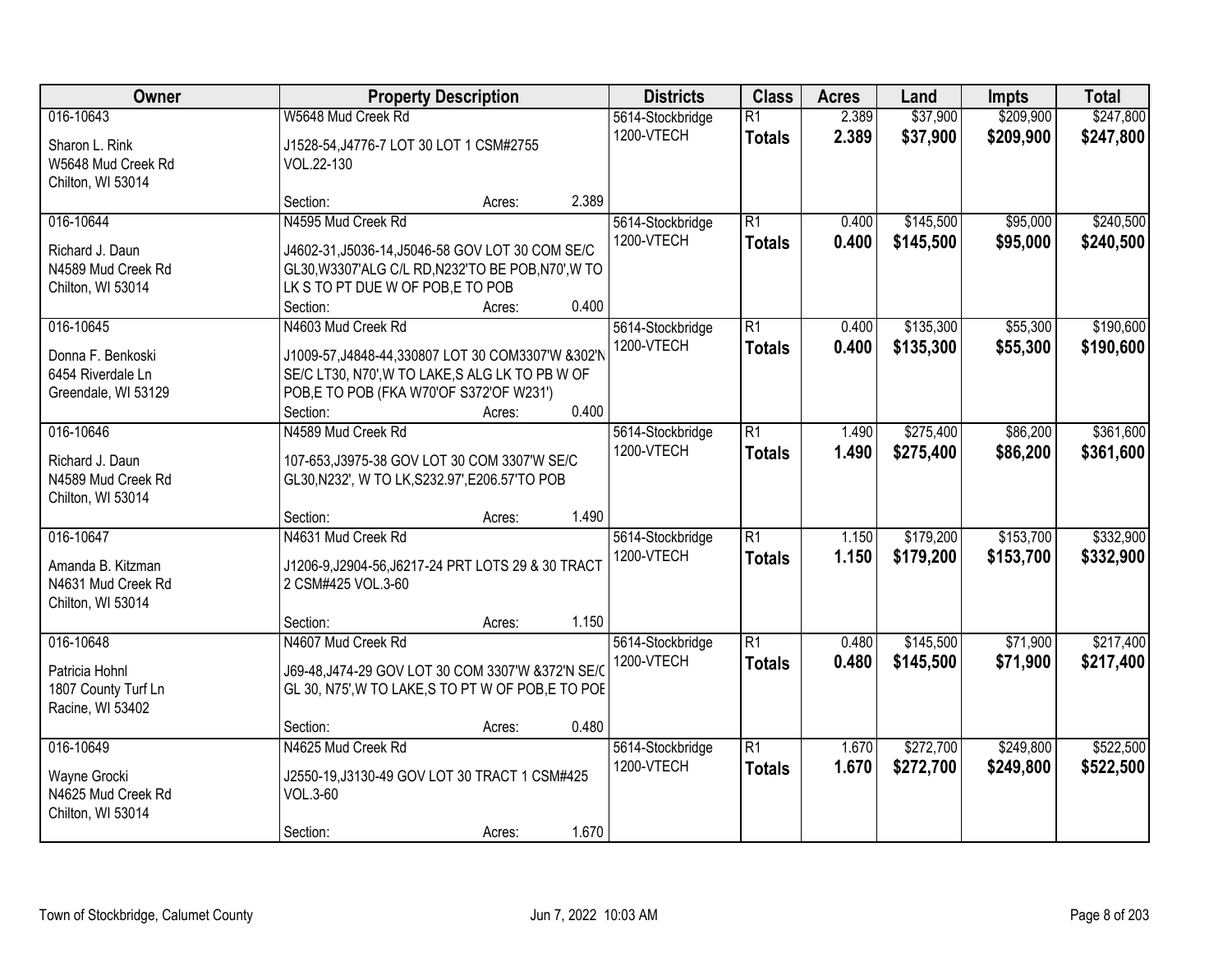| Owner                                                           | <b>Property Description</b>                                                                                                                       |        |        | <b>Districts</b> | <b>Class</b>                          | <b>Acres</b>             | Land                            | Impts                   | <b>Total</b>                     |
|-----------------------------------------------------------------|---------------------------------------------------------------------------------------------------------------------------------------------------|--------|--------|------------------|---------------------------------------|--------------------------|---------------------------------|-------------------------|----------------------------------|
| 016-10650                                                       | W5608 Mud Creek Rd                                                                                                                                |        |        | 5614-Stockbridge | $\overline{R1}$                       | 4.890                    | \$50,200                        | \$102,200               | \$152,400                        |
| Randolph A. Bodinger<br>W5608 Mud Creek Rd<br>Chilton, WI 53014 | J2057-40, J2741-6 GOV LOT 30 LOT 2 CSM#2624<br>VOL.20-353                                                                                         |        |        | 1200-VTECH       | <b>Totals</b>                         | 4.890                    | \$50,200                        | \$102,200               | \$152,400                        |
|                                                                 | Section:                                                                                                                                          | Acres: | 4.890  |                  |                                       |                          |                                 |                         |                                  |
| 016-10651                                                       | N4523 Lakeshore Dr                                                                                                                                |        |        | 5614-Stockbridge | $\overline{R1}$                       | 2.000                    | \$35,000                        | \$171,800               | \$206,800                        |
| John T. Patenaude<br>N4523 Lakeshore Dr<br>Chilton, WI 53014    | 108-248, J965-43, J4955-65 LOT 31 LOT 1 CSM#3339<br>VOL.29-3 SUBJ TO ACCES EASE J998-14                                                           |        |        | 1200-VTECH       | R4<br>R <sub>5</sub><br><b>Totals</b> | 6.000<br>3.450<br>11.450 | \$1,200<br>\$10,000<br>\$46,200 | \$0<br>\$0<br>\$171,800 | \$1,200<br>\$10,000<br>\$218,000 |
|                                                                 | Section:                                                                                                                                          | Acres: | 11.450 |                  |                                       |                          |                                 |                         |                                  |
| 016-10652                                                       | Mud Creek Rd                                                                                                                                      |        |        | 5614-Stockbridge | $\overline{R1}$                       | 2.104                    | \$35,800                        | \$62,000                | \$97,800                         |
| Philip G. Schlude<br>546 Water St<br>Chilton, WI 53014          | J1528-54, J4776-7 GOV LOT 31 LOT 1 CSM#3371<br>VOL.29-104                                                                                         |        |        | 1200-VTECH       | <b>Totals</b>                         | 2.104                    | \$35,800                        | \$62,000                | \$97,800                         |
|                                                                 | Section:                                                                                                                                          | Acres: | 2.104  |                  |                                       |                          |                                 |                         |                                  |
| 016-10653                                                       | W5681 Mud Creek Rd                                                                                                                                |        |        | 5614-Stockbridge | $\overline{R1}$                       | 0.520                    | \$25,400                        | \$39,400                | \$64,800                         |
| Timothy M. Vanoss<br>N4405 Long Rd<br>Chilton, WI 53014         | J781-17, J792-10 LOT 31 COM 3206'W NE/C GL<br>31, E171', SE165', SW95', NW ALG CRK TO PT 67'S OF<br>BEG, N67'TO POB                               |        |        | 1200-VTECH       | <b>Totals</b>                         | 0.520                    | \$25,400                        | \$39,400                | \$64,800                         |
|                                                                 | Section:                                                                                                                                          | Acres: | 0.520  |                  |                                       |                          |                                 |                         |                                  |
| 016-10654                                                       | W5703 Mud Creek Rd                                                                                                                                |        |        | 5614-Stockbridge | $\overline{R1}$                       | 0.040                    | \$2,000                         | \$4,000                 | \$6,000                          |
| Keith R. Merten<br>N9306 Cypress Rd<br>Malone, WI 53049         | 90-280,102-624 LOT 31 COM3206.7'W NE/C GL<br>31, W30', S74', E ALG CREEK TO PT 67'S OF<br>BEG, N67'TO BEG<br>Section:                             | Acres: | 0.040  | 1200-VTECH       | <b>Totals</b>                         | 0.040                    | \$2,000                         | \$4,000                 | \$6,000                          |
| 016-10655                                                       | Mud Creek Rd                                                                                                                                      |        |        | 5614-Stockbridge |                                       | Assessed with 016-10657  |                                 |                         |                                  |
| <b>Ruth Gerhartz</b><br>W5715 Mud Creek Rd<br>Chilton, WI 53014 | 90-46,149-132 GOV LOT 31 COM3238'W<br>NE/C, W105', S95'TO CREEK, NE ALG CREEK TO PT<br>74'S OF POB, N74'TO POB, EX W18', ASSESS W/LOC<br>Section: | Acres: | 0.160  | 1200-VTECH       |                                       |                          |                                 |                         |                                  |
| 016-10656                                                       | Mud Creek Rd                                                                                                                                      |        |        | 5614-Stockbridge |                                       | Assessed with 016-10657  |                                 |                         |                                  |
| <b>Ruth Gerhartz</b><br>W5715 Mud Creek Rd<br>Chilton, WI 53014 | J739-30, J1454-36 GOV LOT 31 W18'OF<br>FOL-COM3238'W NE/C, W105', S95'TO CRK, NE ALG<br>CRK TO TO PT 74'S OF BEG, N74'TO POB ASSES<br>Section:    | Acres: | 0.030  | 1200-VTECH       |                                       |                          |                                 |                         |                                  |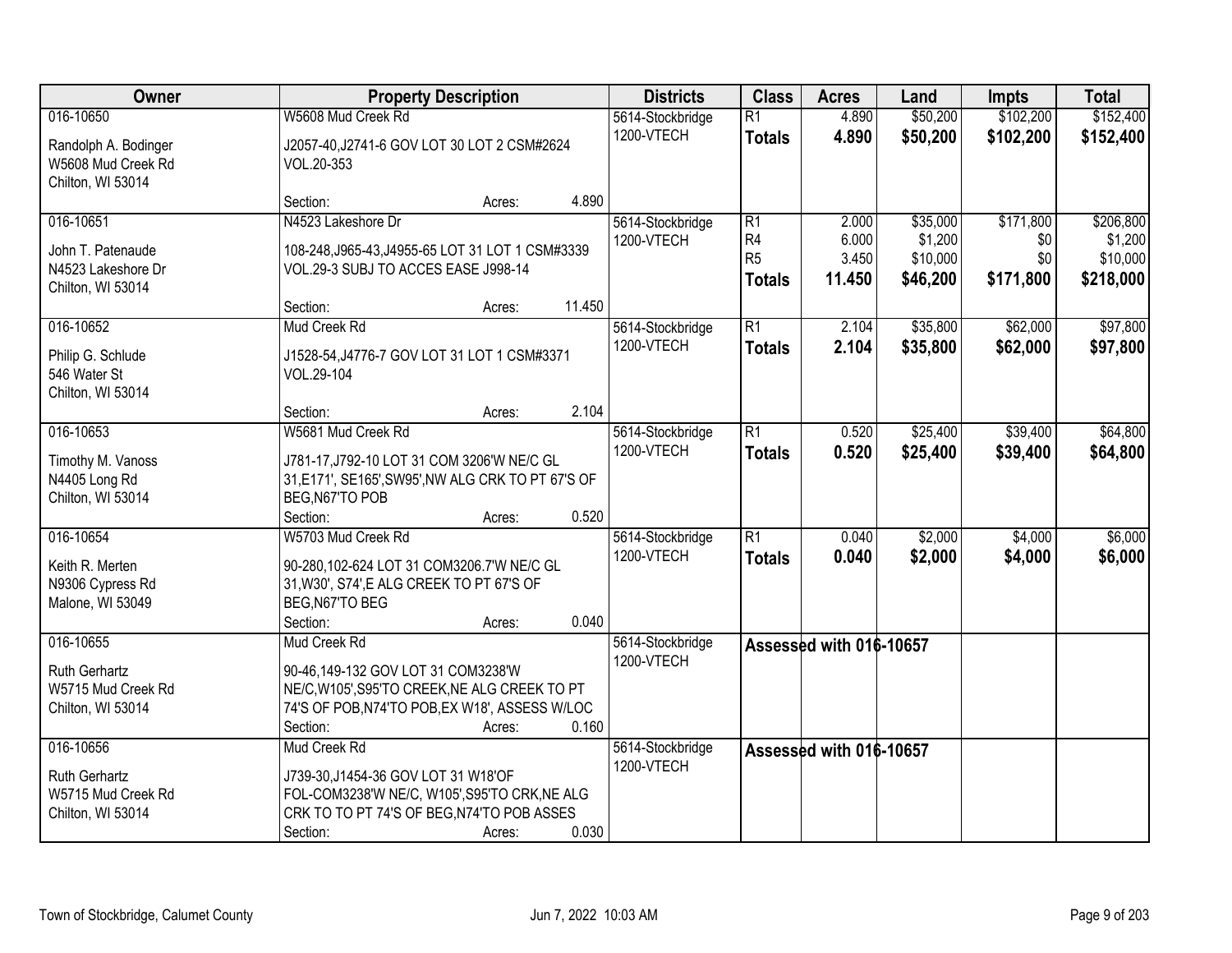| Owner                          | <b>Property Description</b>                             | <b>Districts</b> | <b>Class</b>           | <b>Acres</b> | Land        | <b>Impts</b>    | <b>Total</b>    |
|--------------------------------|---------------------------------------------------------|------------------|------------------------|--------------|-------------|-----------------|-----------------|
| 016-10657                      | W5715 Mud Creek Rd                                      | 5614-Stockbridge | $\overline{R1}$        | 0.230        | \$236,800   | \$85,900        | \$322,700       |
| Ruth Gerhartz                  | 152-767 GOV LOT 31 COM3343'W NE/C, W TO LK, SE          | 1200-VTECH       | <b>Totals</b>          | 0.230        | \$236,800   | \$85,900        | \$322,700       |
| W5715 Mud Creek Rd             | TO CREEK, NE ALG CRK TO PT 95'S OF BEG, N95'TO          |                  |                        |              |             |                 |                 |
| Chilton, WI 53014              | POB, ASMT INCL LOC ID#S 10655 & 10556                   |                  |                        |              |             |                 |                 |
|                                | 0.230<br>Section:<br>Acres:                             |                  |                        |              |             |                 |                 |
| 016-10658                      | N4515 Lakeshore Dr                                      | 5614-Stockbridge | $\overline{R1}$        | 1.570        | \$277,800   | \$275,900       | \$553,700       |
|                                |                                                         | 1200-VTECH       | <b>Totals</b>          | 1.570        | \$277,800   | \$275,900       | \$553,700       |
| Jeffrey P & Janice West Rev Tr | J1670-25, J4387-56, J4392-10 GL 31 & 32 LOT 1           |                  |                        |              |             |                 |                 |
| 15335 Elmont Ln                | CSM#923 VOL.6-318, COM 235.2'S & 3024.43'W NE/C         |                  |                        |              |             |                 |                 |
| New Berlin, WI 53151           | GL32, W167.42'TO M/L, N102.72', NW156                   |                  |                        |              |             |                 |                 |
|                                | 1.570<br>Section:<br>Acres:                             |                  |                        |              |             |                 |                 |
| 016-10659                      | W5621 Mud Creek Rd                                      | 1085-Chilton     | $\overline{R1}$        | 5.000        | \$50,500    | \$183,600       | \$234,100       |
| Dean Papendieck                | J362-58, J3244-13 GOV LOT 31 LOT 1 CSM#2465             | 1200-VTECH       | R4<br>R <sub>5</sub> M | 3.000        | \$600       | \$0             | \$600           |
| W5621 Mud Creek Rd             | VOL.19-82 COM1316.1'W NE/C GL31, W1386',                |                  |                        | 10.690       | \$18,200    | \$0             | \$18,200        |
| Chilton, WI 53014              | S396', SE300.38', E1174.55' N596.31'POB                 |                  | <b>Totals</b>          | 18.690       | \$69,300    | \$183,600       | \$252,900       |
|                                | 18.690<br>Section:<br>Acres:                            |                  |                        |              |             |                 |                 |
| 016-10660                      | N4519 Lakeshore Dr                                      | 5614-Stockbridge | $\overline{R1}$        | 1.540        | \$269,100   | \$205,600       | \$474,700       |
|                                |                                                         | 1200-VTECH       | <b>Totals</b>          | 1.540        | \$269,100   | \$205,600       | \$474,700       |
| Bjorn A. Lysne                 | J998-14, J3794-14 GOV LOT 31 LOT 1 CSM#1210             |                  |                        |              |             |                 |                 |
| N4519 Lakeshore Driive         | VOL.8-313 & ING/EGR EASMNT DESC.J998-14                 |                  |                        |              |             |                 |                 |
| Chilton, WI 53014              |                                                         |                  |                        |              |             |                 |                 |
|                                | 1.540<br>Section:<br>Acres:                             |                  |                        |              |             |                 |                 |
| 016-10661                      | N4471 Lakeshore Dr                                      | 5614-Stockbridge | $\overline{R1}$        | 1.500        | \$26,000    | \$0             | \$26,000        |
| N4471 Lake Shore Dr LLC        | 121-681 LOT 32 EX N15A & EX COM SE/C, N79.8',           | 1200-VTECH       | R4                     | 33.590       | \$6,300     | \$0             | \$6,300         |
| 439 W Main St                  | W179', N16', W232', S TO S/L, E TO POB, EX              |                  | R <sub>5</sub> M       | 4.750        | \$32,300    | \$0             | \$32,300        |
| Hilbert, WI 54129              | DOC#374795 1.19AC                                       |                  | <b>Totals</b>          | 39.840       | \$64,600    | \$0             | \$64,600        |
|                                | 39.840<br>Section:<br>Acres:                            |                  |                        |              |             |                 |                 |
| 016-10662                      | Lakeshore Dr                                            | 5614-Stockbridge | X4                     | 1.470        | $\sqrt{50}$ | $\overline{60}$ | $\overline{50}$ |
|                                |                                                         | 1200-VTECH       | <b>Totals</b>          | 1.470        | \$0         | \$0             | \$0             |
| Lakeside Cemetery Assn         | S-341, S-342, 5-56, 22-444 GOV LOT 32 & 33 COM SE/C     |                  |                        |              |             |                 |                 |
| Lake Shore Dr                  | LOT 32, N79.8', W179', N16', W232', S199, E232, N82.5', |                  |                        |              |             |                 |                 |
| Chilton, WI 53014              | E181', N TO POB                                         |                  |                        |              |             |                 |                 |
|                                | 1.470<br>Section:<br>Acres:                             |                  |                        |              |             |                 |                 |
| 016-10663                      | Lakeshore Dr                                            | 5614-Stockbridge | $\overline{R1}$        | 0.300        | \$15,000    | \$7,200         | \$22,200        |
| Grace A. Klug                  | 108-248, J965-43, J4955-65 LOTS 31 & 32 DOC.#376448     | 1200-VTECH       | R4                     | 29.630       | \$5,500     | \$0             | \$5,500         |
| 916 Cecilia St                 | DESC: COM NE/C LOT 32, S235.2', W3024.38', N241.24'     |                  | <b>Totals</b>          | 29.930       | \$20,500    | \$7,200         | \$27,700        |
| Lady Lake, FL 32159            | TO C/L 66'EASE, ELY ALG C/L EASE TO E/L LOT             |                  |                        |              |             |                 |                 |
|                                | 29.930<br>Section:<br>Acres:                            |                  |                        |              |             |                 |                 |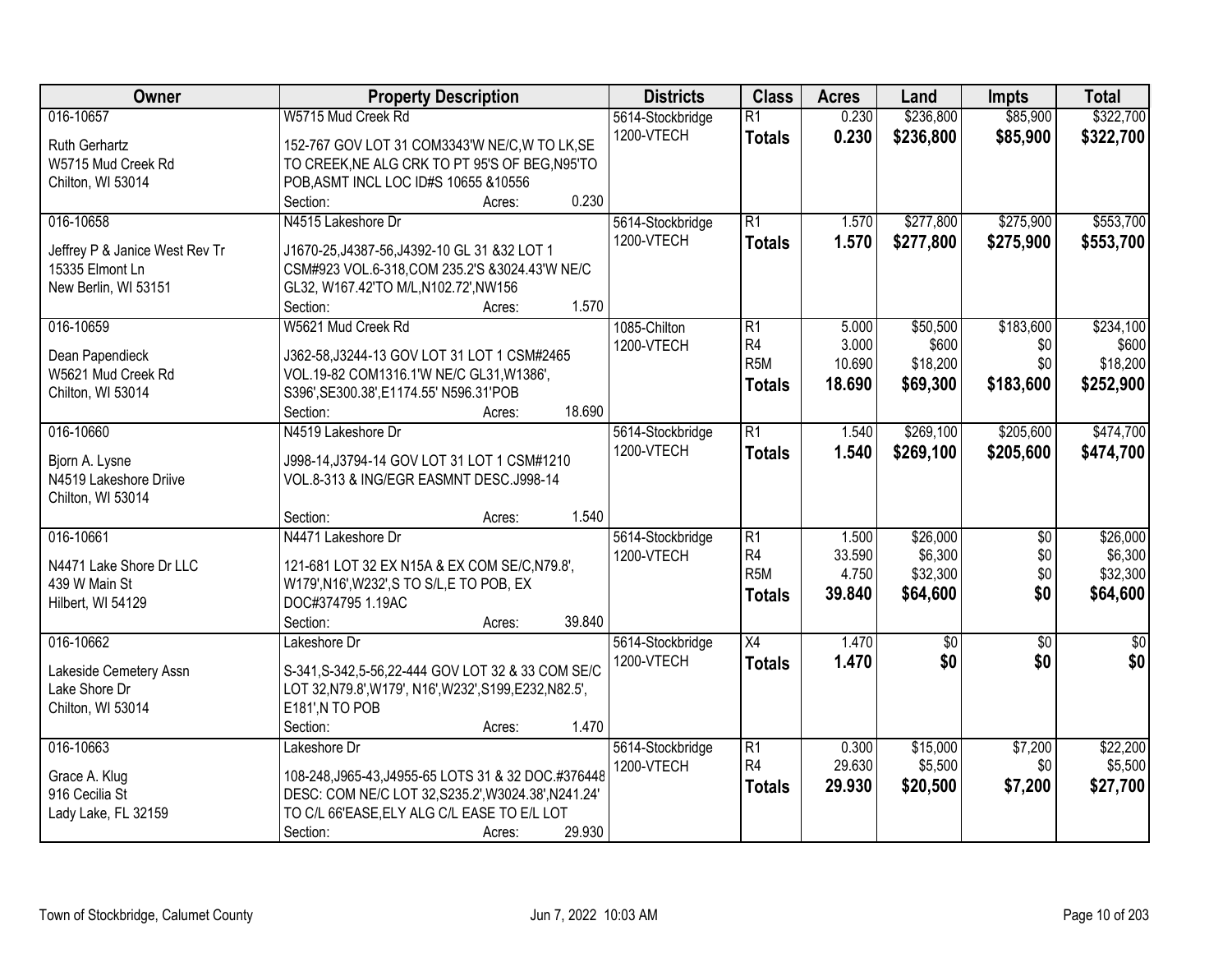| Owner                                | <b>Property Description</b>                                                               | <b>Districts</b> | <b>Class</b>     | <b>Acres</b> | Land         | <b>Impts</b>    | <b>Total</b> |
|--------------------------------------|-------------------------------------------------------------------------------------------|------------------|------------------|--------------|--------------|-----------------|--------------|
| 016-10664                            | Lakeshore Dr                                                                              | 5614-Stockbridge | $\overline{R1}$  | 1.000        | \$60,000     | $\overline{50}$ | \$60,000     |
| Steven J. Denslow                    | 41-306, J2620-35, J4494-60 GOV LOT 33 N25A, EX                                            | 1200-VTECH       | R4               | 20.000       | \$3,900      | \$0             | \$3,900      |
| 438 Thomas St                        | CEMETERY VOL.S-341 & VOL.5-56 (.58AC)                                                     |                  | R <sub>5</sub> M | 3.370        | \$21,600     | \$0             | \$21,600     |
| Fond Du Lac, WI 54935                |                                                                                           |                  | <b>Totals</b>    | 24.370       | \$85,500     | \$0             | \$85,500     |
|                                      | 24.370<br>Section:<br>Acres:                                                              |                  |                  |              |              |                 |              |
| 016-10665                            | N4437 Lakeshore Dr                                                                        | 5614-Stockbridge | $\overline{R1}$  | 2.000        | \$80,000     | $\overline{50}$ | \$80,000     |
| Michael Brantmeier                   | 123-699, J832-47 LOT 33 S1/2 (A/K/A S31.87A)                                              | 1200-VTECH       | R <sub>4</sub>   | 25.005       | \$4,600      | \$0             | \$4,600      |
| 442 E Breed St                       |                                                                                           |                  | R <sub>5</sub> M | 0.995        | \$1,700      | \$0             | \$1,700      |
| Chilton, WI 53014                    |                                                                                           |                  | <b>Totals</b>    | 28.000       | \$86,300     | \$0             | \$86,300     |
|                                      | 28.000<br>Section:<br>Acres:                                                              |                  |                  |              |              |                 |              |
| 016-10666                            | N4367 Lakeshore Dr                                                                        | 5614-Stockbridge | $\overline{R1}$  | 2.360        | \$37,700     | \$154,100       | \$191,800    |
|                                      |                                                                                           | 1200-VTECH       | <b>Totals</b>    | 2.360        | \$37,700     | \$154,100       | \$191,800    |
| James L. Fritz<br>N4367 Lakeshore Dr | 104-238, J1092-52 GOV LOT 34 LOT 1 CSM#2102<br>VOL.15-120 COM SE/C GL 34, W400', N256.5', |                  |                  |              |              |                 |              |
| Chilton, WI 53014                    | E400', S256.5'TO POB                                                                      |                  |                  |              |              |                 |              |
|                                      | 2.360<br>Section:<br>Acres:                                                               |                  |                  |              |              |                 |              |
| 016-10667                            | Lakeshore Dr                                                                              | 5614-Stockbridge | FM <sub>8</sub>  | 17.000       | ( \$57, 800) | \$0             | \$0          |
|                                      |                                                                                           | 1200-VTECH       | R4               | 6.910        | \$1,200      | \$0             | \$1,200      |
| Hemauer Family Irrevocable Trust     | J469-35,4237-20,334767 LOT 34 COM400'W                                                    |                  | <b>Totals</b>    | 23.910       | \$1,200      | \$0             | \$1,200      |
| N4411 Lakeshore Dr                   | SE/C, W2264.17'TO M/L, N868.73' ALG                                                       |                  |                  |              |              |                 |              |
| Chilton, WI 53014                    | M/L,E549.67',S276.35',E184,61',SE538.82',E1265                                            |                  |                  |              |              |                 |              |
|                                      | Section:<br>23.910<br>Acres:                                                              |                  |                  |              |              |                 |              |
| 016-10668                            | N4313 Lakeshore Dr                                                                        | 5614-Stockbridge | $\overline{R4}$  | 33.670       | \$6,500      | $\overline{50}$ | \$6,500      |
| Lee P Daun Rev Living Trust          | 105-709, J5116-38 PRT GOV LOTS 35 & 36 COM NE/C                                           | 1200-VTECH       | R <sub>5</sub>   | 5.000        | \$4,000      | \$0             | \$4,000      |
| PO Box 48                            | GL35 S1287.89', W1704' N1279.15', E1704.89'TO POB                                         |                  | R <sub>5</sub> M | 9.000        | \$15,000     | \$0             | \$15,000     |
| Chilton, WI 53014                    |                                                                                           |                  | R <sub>7</sub>   | 2.500        | \$22,300     | \$73,400        | \$95,700     |
|                                      | 50.170<br>Section:<br>Acres:                                                              |                  | <b>Totals</b>    | 50.170       | \$47,800     | \$73,400        | \$121,200    |
| 016-10669                            | <b>Twilight Beach Rd</b>                                                                  | 5614-Stockbridge | $\overline{R1}$  | 3.400        | \$250,000    | $\overline{50}$ | \$250,000    |
| Lee P Daun Revoc Living Trust        | J5287-12, J5327-61, J5422-62 PRT GLS35&36, COM                                            | 1200-VTECH       | R <sub>4</sub>   | 29.460       | \$5,700      | \$0             | \$5,700      |
| W3522 Stonybrook Rd                  | SE/C GL36, W 2179.66', N853.57', W326', NW854. 57' ALG                                    |                  | R <sub>5</sub>   | 1.500        | \$1,200      | \$0             | \$1,200      |
| PO Box 48                            | M/L LK, E959.39', S1279. 15', E1704', S429.14'TO POB, EX                                  |                  | R <sub>5</sub> M | 3.500        | \$6,000      | \$0             | \$6,000      |
| Chilton, WI 53014                    | 37.860<br>Section:<br>Acres:                                                              |                  | <b>Totals</b>    | 37.860       | \$262,900    | \$0             | \$262,900    |
| 016-10670                            | W5652 Twilight Beach Rd                                                                   | 5614-Stockbridge | $\overline{R1}$  | 1.000        | \$219,700    | \$133,200       | \$352,900    |
|                                      |                                                                                           | 1200-VTECH       | <b>Totals</b>    | 1.000        | \$219,700    | \$133,200       | \$352,900    |
| <b>Heather Kelly</b>                 | J495-25.J5674-59.J5850-28 GOV LOT 36 LOT                                                  |                  |                  |              |              |                 |              |
| W5652 Twilight Bch Rd                | CSM#470 VOL.3-180 PRT S1/2 GL 36 COM NW/C                                                 |                  |                  |              |              |                 |              |
| Chilton, WI 53014                    | DORN'S TWILIGHT PLAT, E154', N207.5',<br>1.000                                            |                  |                  |              |              |                 |              |
|                                      | Section:<br>Acres:                                                                        |                  |                  |              |              |                 |              |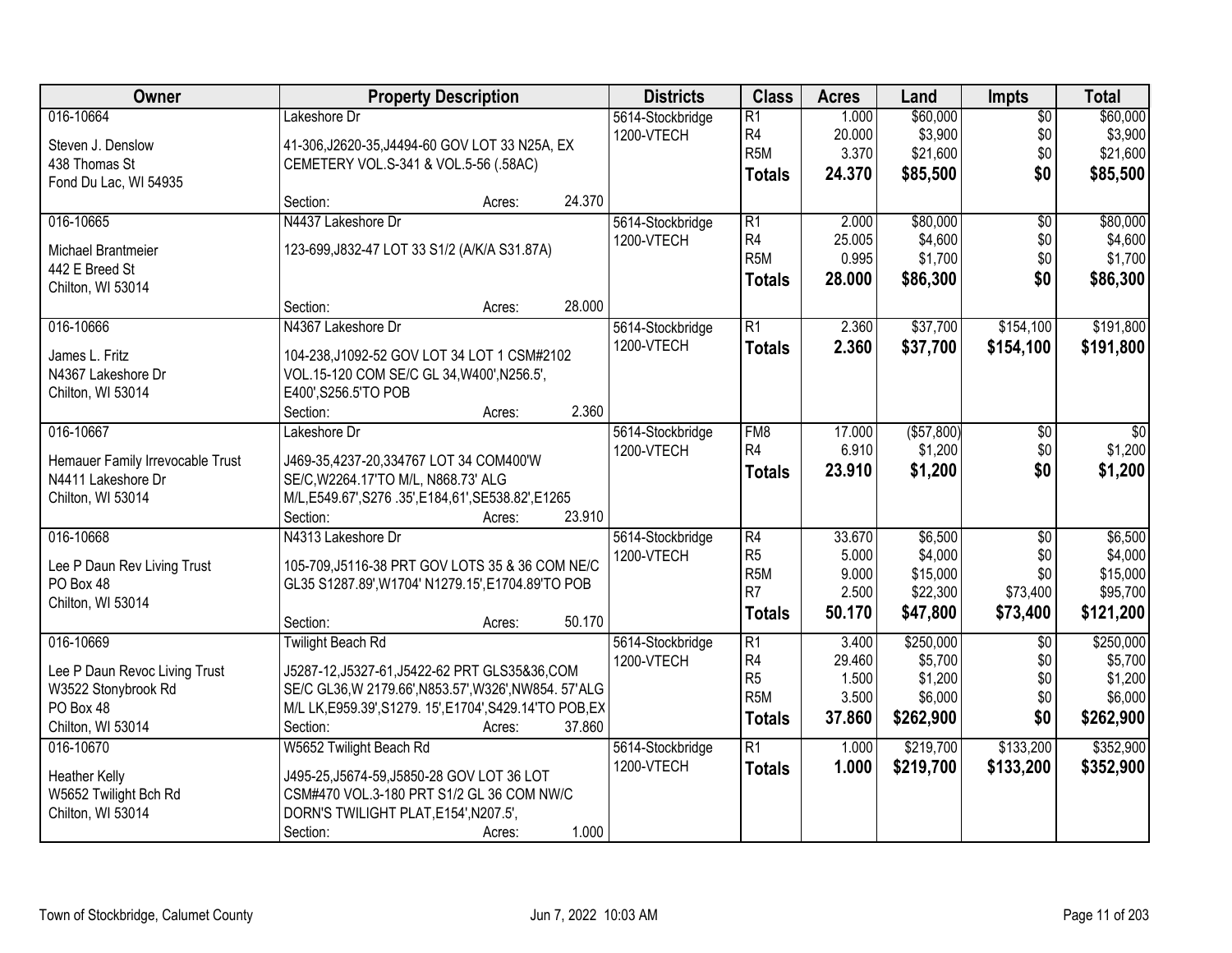| Owner                                                           | <b>Property Description</b>                                              | <b>Districts</b> | <b>Class</b>     | <b>Acres</b> | Land      | Impts           | <b>Total</b> |
|-----------------------------------------------------------------|--------------------------------------------------------------------------|------------------|------------------|--------------|-----------|-----------------|--------------|
| 016-10671                                                       | Lakeshore Dr                                                             | 5614-Stockbridge | $\overline{R4}$  | 80.640       | \$16,000  | $\overline{50}$ | \$16,000     |
| Lee P Daun Revoc Living Trust                                   | 105-702, J5116-36 LOTS 37 & 38 LOT 2 CSM#2563                            | 1200-VTECH       | <b>Totals</b>    | 80.640       | \$16,000  | \$0             | \$16,000     |
| W3522 Stonybrook Rd                                             | VOL.20-88 EX DOC# 397897 .2AC                                            |                  |                  |              |           |                 |              |
| PO Box 48                                                       |                                                                          |                  |                  |              |           |                 |              |
| Chilton, WI 53014                                               | 80.640<br>Section:<br>Acres:                                             |                  |                  |              |           |                 |              |
| 016-10672                                                       | N4133 Lakeshore Dr                                                       | 5614-Stockbridge | $\overline{R1}$  | 2.000        | \$35,000  | \$72,800        | \$107,800    |
| Paul J. Ecker                                                   | 105-702, J5116-36 LOT 38 LOT 1 CSM#2563 VOL.20-88                        | 1200-VTECH       | R <sub>4</sub>   | 2.310        | \$400     | \$0             | \$400        |
| 1930 N 8th St                                                   |                                                                          |                  | <b>Totals</b>    | 4.310        | \$35,400  | \$72,800        | \$108,200    |
| Sheboygan, WI 53081-2738                                        |                                                                          |                  |                  |              |           |                 |              |
|                                                                 | 4.310<br>Section:<br>Acres:                                              |                  |                  |              |           |                 |              |
| 016-10673                                                       | N4091 Lakeshore Dr                                                       | 5614-Stockbridge | $\overline{R1}$  | 2.000        | \$35,000  | \$144,600       | \$179,600    |
| Jane C. Pleshek                                                 | J2294-42, J2946-44 GOV LOTS 39 &40 LOT1                                  | 1200-VTECH       | R <sub>4</sub>   | 6.000        | \$1,200   | \$0             | \$1,200      |
| N4091 Lakeshore Dr                                              | CSM#2468 V19-90 #333718 COM NE/C LT39 &                                  |                  | R <sub>5</sub> M | 7.000        | \$11,900  | \$0             | \$11,900     |
| Chilton, WI 53014                                               | POB, W1825.2'. SE556.18', E1121.16', N522.04',                           |                  | <b>Totals</b>    | 15.000       | \$48,100  | \$144,600       | \$192,700    |
|                                                                 | 15.000<br>Section:<br>Acres:                                             |                  |                  |              |           |                 |              |
| 016-10674                                                       | N4082 Twilight Beach Rd                                                  | 5614-Stockbridge | $\overline{R1}$  | 4.046        | \$47,700  | \$267,400       | \$315,100    |
|                                                                 |                                                                          | 1200-VTECH       | <b>Totals</b>    | 4.046        | \$47,700  | \$267,400       | \$315,100    |
| Stafford James C & Debra L Rev Trust<br>N4082 Twilight Beach Rd | 95-206 LOT 39 LOT 1 CSM#3066 VOL.25-256 SUBJ TO<br>EASE J2143-7          |                  |                  |              |           |                 |              |
| Chilton, WI 53014                                               |                                                                          |                  |                  |              |           |                 |              |
|                                                                 | 4.046<br>Section:<br>Acres:                                              |                  |                  |              |           |                 |              |
| 016-10675                                                       | <b>Twilight Beach Rd</b>                                                 | 5614-Stockbridge | $\overline{R1}$  | 0.630        | \$163,100 | $\overline{50}$ | \$163,100    |
|                                                                 |                                                                          | 1200-VTECH       | <b>Totals</b>    | 0.630        | \$163,100 | \$0             | \$163,100    |
| Duane Kelch                                                     | J4150-2, J4522-69, 349725 LOT 39 PARCEL A CSM#8                          |                  |                  |              |           |                 |              |
| 4089 Twilightbeach Rd                                           | VOL.1-8 SUBJ TO EASE OVER E66' LOT A & INCL                              |                  |                  |              |           |                 |              |
| Chilton, WI 53014                                               | 66'ING/EGR EASE LYG E OF CSM'S 8 & 9 (NOW<br>0.630<br>Section:<br>Acres: |                  |                  |              |           |                 |              |
| 016-10676                                                       | N4089 Twilight Beach Rd                                                  | 5614-Stockbridge | $\overline{R1}$  | 0.565        | \$157,900 | \$224,500       | \$382,400    |
|                                                                 |                                                                          | 1200-VTECH       | <b>Totals</b>    | 0.565        | \$157,900 | \$224,500       | \$382,400    |
| Duane Kelch                                                     | J1221-33, J1302-23, 349726 LOT 39 PARCEL B CSM#8                         |                  |                  |              |           |                 |              |
| 4089 Twilightbeach Rd                                           | VOL.1-8 INCL EASE OVER E66' LOT A & INCL                                 |                  |                  |              |           |                 |              |
| Chilton, WI 53014                                               | 66'ING/EGR EASE LYG E OF CSM'S 8 & 9 (NOW                                |                  |                  |              |           |                 |              |
|                                                                 | 0.565<br>Section:<br>Acres:                                              |                  |                  |              |           |                 |              |
| 016-10677                                                       | <b>Twilight Beach Rd</b>                                                 | 5614-Stockbridge | $\overline{R1}$  | 0.583        | \$162,000 | $\overline{50}$ | \$162,000    |
| Duane Kelch                                                     | J1273-29, J5634-35, 349727 LOT 39 PARCEL C CSM#8                         | 1200-VTECH       | <b>Totals</b>    | 0.583        | \$162,000 | \$0             | \$162,000    |
| 4089 Twilightbeach Rd                                           | VOL.1-8 INCL EASE OVER E66' LOT A & INCL                                 |                  |                  |              |           |                 |              |
| Chilton, WI 53014                                               | 66'ING/EGR EASE LYG E OF CSM'S 8 & 9 (NOW                                |                  |                  |              |           |                 |              |
|                                                                 | 0.583<br>Section:<br>Acres:                                              |                  |                  |              |           |                 |              |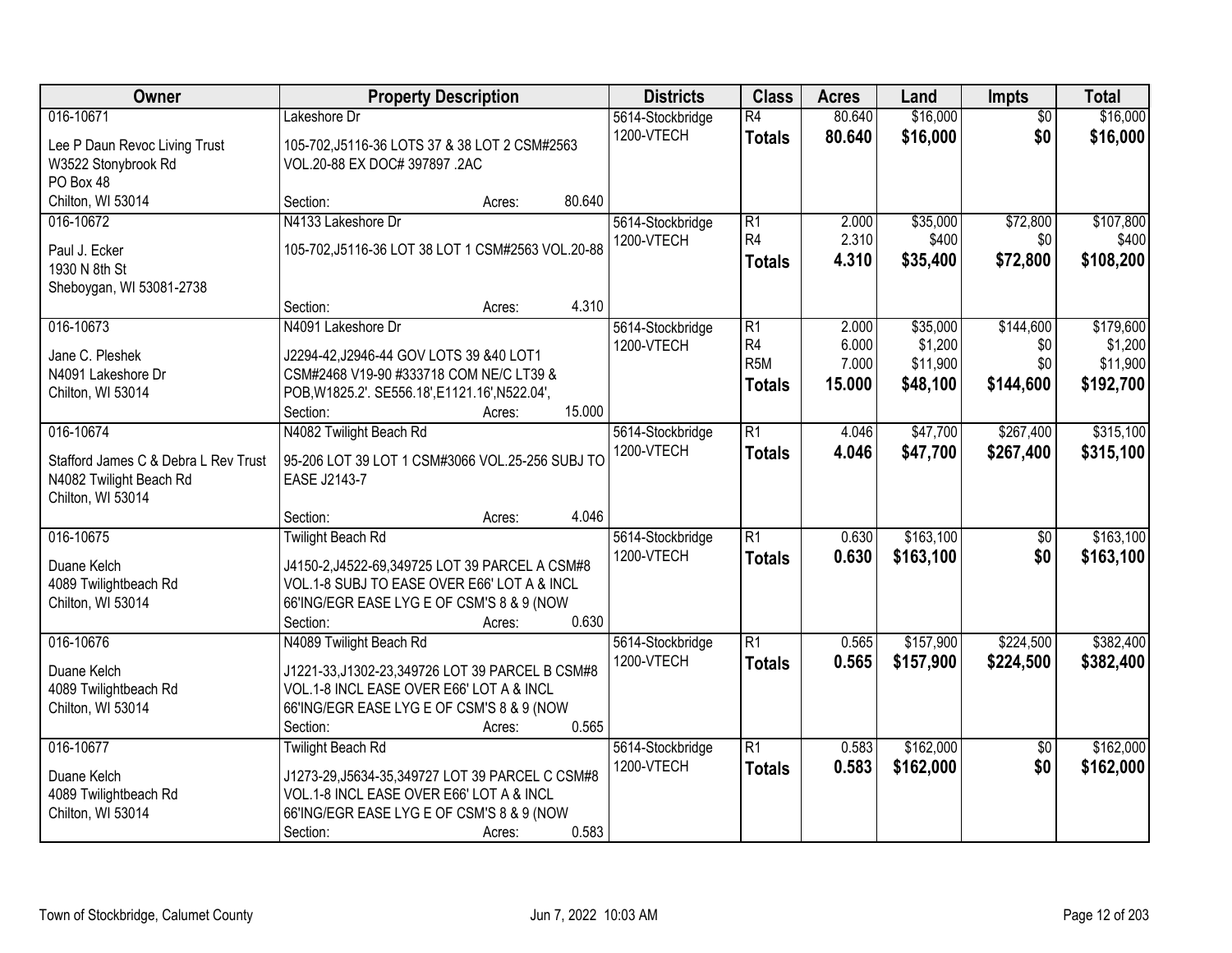| Owner                   | <b>Property Description</b>                        | <b>Districts</b>               | <b>Class</b>                     | <b>Acres</b>   | Land                   | Impts                  | <b>Total</b>           |
|-------------------------|----------------------------------------------------|--------------------------------|----------------------------------|----------------|------------------------|------------------------|------------------------|
| 016-10678               | <b>Twilight Beach Rd</b>                           | 5614-Stockbridge<br>1200-VTECH | $\overline{R1}$<br><b>Totals</b> | 0.614<br>0.614 | \$162,600<br>\$162,600 | $\overline{50}$<br>\$0 | \$162,600<br>\$162,600 |
| Duane Kelch             | J3300-47,349724,349728 LOT 39 PARCEL D CSM#8       |                                |                                  |                |                        |                        |                        |
| 4089 Twilightbeach Rd   | VOL.1-8 INCL EASE OVER E66' LOT A & INCL           |                                |                                  |                |                        |                        |                        |
| Chilton, WI 53014       | 66'ING/EGR EASE LYG E OF CSM'S 8 & 9 (NOW<br>0.614 |                                |                                  |                |                        |                        |                        |
|                         | Section:<br>Acres:                                 |                                |                                  |                |                        |                        |                        |
| 016-10679               | N4067 Twilight Beach Rd                            | 5614-Stockbridge               | $\overline{R1}$                  | 0.640          | \$166,800              | \$262,500              | \$429,300              |
| Ross S. Harms           | J1728-49, J2130-20, J5774-48 LOT 39 PARCEL 1       | 1200-VTECH                     | <b>Totals</b>                    | 0.640          | \$166,800              | \$262,500              | \$429,300              |
| N4067 Twilight Bch Rd   | CSM#9 VOL.1-10 INCL EASE OVER E66' LT A CSM#8      |                                |                                  |                |                        |                        |                        |
| Chilton, WI 53014       | & INCL 66'ING/EGR EASE LYG E OF CSM'S 8 & 9        |                                |                                  |                |                        |                        |                        |
|                         | 0.640<br>Section:<br>Acres:                        |                                |                                  |                |                        |                        |                        |
| 016-10680               | N4059 Twilight Beach Rd                            | 5614-Stockbridge               | $\overline{R1}$                  | 0.650          | \$167,400              | \$272,100              | \$439,500              |
|                         |                                                    | 1200-VTECH                     | <b>Totals</b>                    | 0.650          | \$167,400              | \$272,100              | \$439,500              |
| Mary L. Scheffler       | J1187-42, J1297-22 LOT 39 PARCEL 1 CSM#9           |                                |                                  |                |                        |                        |                        |
| N4059 Twilight Beach Rd | VOL.1-10 INCL EASE OVER E66' LT A CSM#8 & INCL     |                                |                                  |                |                        |                        |                        |
| Chilton, WI 53014       | 66'ING/EGR EASE LYG E OF CSM'S 8 & 9 (NOW          |                                |                                  |                |                        |                        |                        |
|                         | Section:<br>0.650<br>Acres:                        |                                |                                  |                |                        |                        |                        |
| 016-10681               | N4059 Twilight Beach Rd                            | 5614-Stockbridge               | $\overline{R1}$                  | 0.700          | \$168,200              | \$10,800               | \$179,000              |
| Mary L. Scheffler       | J1501-52, J1575-18 LOT 39 PARCEL 3 CSM#9           | 1200-VTECH                     | <b>Totals</b>                    | 0.700          | \$168,200              | \$10,800               | \$179,000              |
| N4059 Twilight Beach Rd | VOL.1-10 INCL EASE OVER E66' LT A CSM#8 & INCL     |                                |                                  |                |                        |                        |                        |
| Chilton, WI 53014       | 66'ING/EGR EASE LYG E OF CSM'S 8 & 9 (NOW          |                                |                                  |                |                        |                        |                        |
|                         | 0.700<br>Section:<br>Acres:                        |                                |                                  |                |                        |                        |                        |
| 016-10682               | N4045 Twilight Beach Rd                            | 5614-Stockbridge               | $\overline{R1}$                  | 2.600          | \$260,300              | \$198,600              | \$458,900              |
|                         |                                                    | 1200-VTECH                     | <b>Totals</b>                    | 2.600          | \$260,300              | \$198,600              | \$458,900              |
| Trenton J. Paffenroth   | 122-513, J2937-13 LOT 39 & 40 DESC. J2937-13 INCL  |                                |                                  |                |                        |                        |                        |
| N4045 Twilight Beach Rd | PARCEL 4 CSM#9 VOL.1-10 & INCL EASE OVER E66'      |                                |                                  |                |                        |                        |                        |
| Chilton, WI 53014       | LT A CSM#8 & INCL 66'ING/EGR EASE LYG E OF         |                                |                                  |                |                        |                        |                        |
|                         | 2.600<br>Section:<br>Acres:                        |                                |                                  |                |                        |                        |                        |
| 016-10683               | N4062 Lakeshore Dr                                 | 5614-Stockbridge               | $\overline{R6}$                  | 8.510          | \$28,900               | $\overline{50}$        | \$28,900               |
| Donna M. Wentzel        | J2334-48 GOV LOT 39 LOT 1 CSM#1622 VOL.11-156      | 1200-VTECH                     | <b>Totals</b>                    | 8.510          | \$28,900               | \$0                    | \$28,900               |
| N4062 Lakeshore Dr      | COM33'S NE/C LOT 39, S551.80',                     |                                |                                  |                |                        |                        |                        |
| Chilton, WI 53014       | W671.75', N551.8', E671.75' TO POB                 |                                |                                  |                |                        |                        |                        |
|                         | 8.510<br>Section:<br>Acres:                        |                                |                                  |                |                        |                        |                        |
| 016-10684               | N3975 Twilight Beach Rd                            | 5614-Stockbridge               | $\overline{R1}$                  | 3.493          | \$414,500              | $\overline{50}$        | \$414,500              |
|                         |                                                    | 1200-VTECH                     | <b>Totals</b>                    | 3.493          | \$414,500              | \$0                    | \$414,500              |
| Kay E Mark Trust        | 95-205 LOTS 40-41 LOT 1 CSM#2849 VOL.23-179        |                                |                                  |                |                        |                        |                        |
| 7645 Citris Hill Ln     |                                                    |                                |                                  |                |                        |                        |                        |
| Naples, FL 34109        |                                                    |                                |                                  |                |                        |                        |                        |
|                         | 3.493<br>Section:<br>Acres:                        |                                |                                  |                |                        |                        |                        |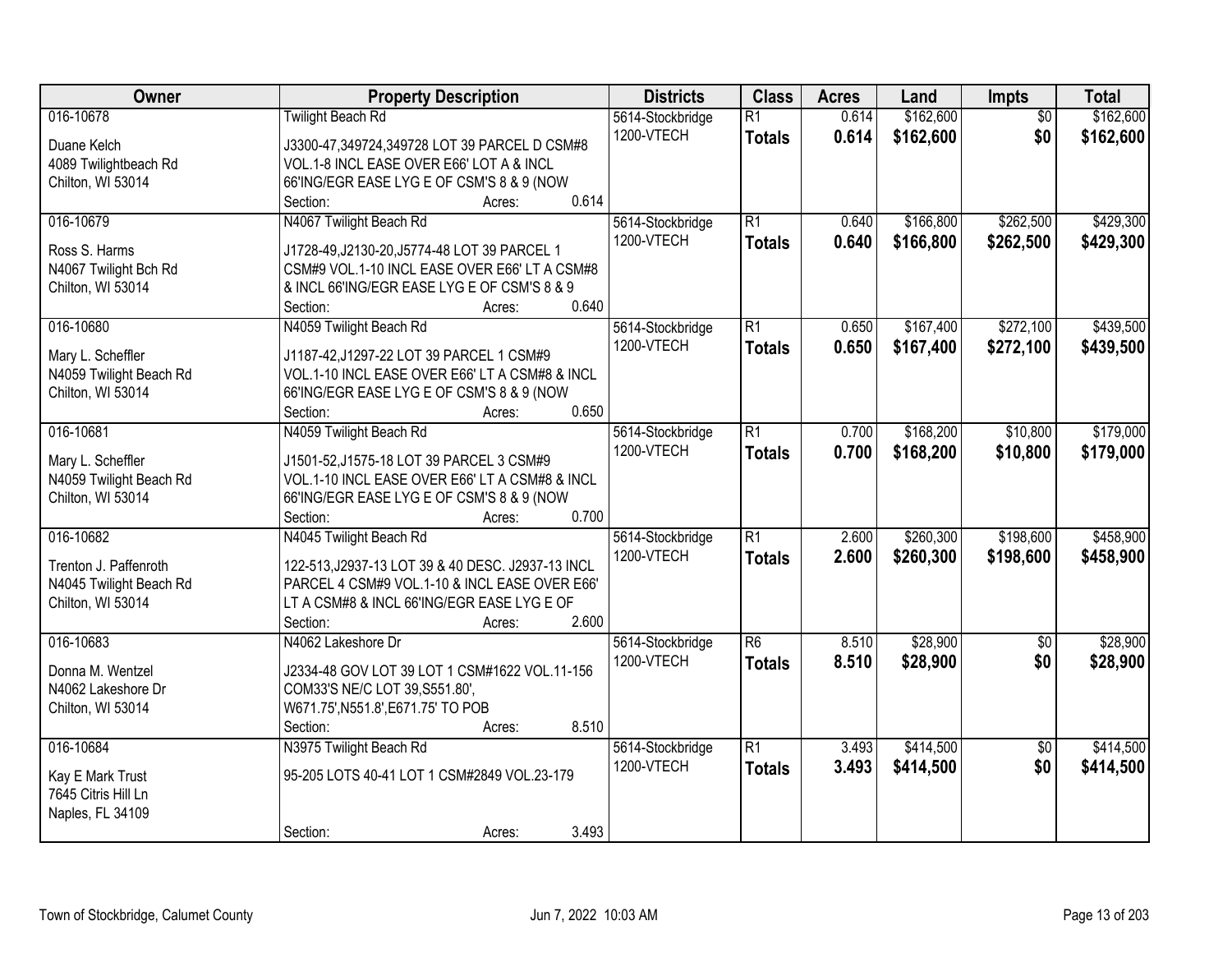| Owner                                                                                  | <b>Property Description</b>                                                                                                                                                                 | <b>Districts</b>               | <b>Class</b>                                                                             | <b>Acres</b>                                | Land                                                    | Impts                                                   | <b>Total</b>                                            |
|----------------------------------------------------------------------------------------|---------------------------------------------------------------------------------------------------------------------------------------------------------------------------------------------|--------------------------------|------------------------------------------------------------------------------------------|---------------------------------------------|---------------------------------------------------------|---------------------------------------------------------|---------------------------------------------------------|
| 016-10685<br>Harold H. Kratz<br>N4005 Lakeshore Dr<br>Chilton, WI 53014                | N4005 Lakeshore Dr<br>J2294-47 LOTS 39 & 40 LOT 2 CSM#1622 VOL.11-156<br>COM NE/C LOT 40, S466', W673.12'<br>N647.99', E671.75', S182'TO POB<br>10.000<br>Section:<br>Acres:                | 5614-Stockbridge<br>1200-VTECH | $\overline{R4}$<br>R <sub>5</sub><br>R <sub>5</sub> M<br>R <sub>7</sub><br><b>Totals</b> | 2.000<br>2.000<br>4.000<br>2.000<br>10.000  | \$400<br>\$7,400<br>\$6,500<br>\$20,500<br>\$34,800     | $\overline{30}$<br>\$0<br>\$0<br>\$184,600<br>\$184,600 | \$400<br>\$7,400<br>\$6,500<br>\$205,100<br>\$219,400   |
| 016-10686<br>Gwendolyn A. Rammer<br>1014 W 8th St<br>Appleton, WI 54914                | N3985 Lakeshore Dr<br>J2294-42, J2868-48 GOV LOT 40 LOT 1 CSM#3305<br>VOL.28-165<br>15.576<br>Section:<br>Acres:                                                                            | 5614-Stockbridge<br>1200-VTECH | $\overline{R2}$<br>R <sub>4</sub><br>R <sub>5</sub><br>R <sub>5</sub> M<br><b>Totals</b> | 1.000<br>11.576<br>1.500<br>1.500<br>15.576 | \$20,000<br>\$2,300<br>\$1,200<br>\$2,400<br>\$25,900   | \$123,800<br>\$0<br>\$0<br>\$0<br>\$123,800             | \$143,800<br>\$2,300<br>\$1,200<br>\$2,400<br>\$149,700 |
| 016-10687<br>Gary A. Bodinger<br>N3901 Lakeshore Dr<br>Chilton, WI 53014               | N3901 Lakeshore Dr<br>113-32 GOV LOT 41 COM SE/C LOT 41, W16 RDS, N20<br>RDS, E16 RDS, S20 RDS TO POB<br>2.000<br>Section:<br>Acres:                                                        | 5614-Stockbridge<br>1200-VTECH | $\overline{R1}$<br><b>Totals</b>                                                         | 2.000<br>2.000                              | \$35,000<br>\$35,000                                    | \$107,100<br>\$107,100                                  | \$142,100<br>\$142,100                                  |
| 016-10688<br>Schaefer Rita a Survivors Trus<br>N3803 Lakeshore Dr<br>Chilton, WI 53014 | Lakeshore Dr<br>151-37 S1/2 LOT 42 EX E5AC<br>20.000<br>Section:<br>Acres:                                                                                                                  | 5614-Stockbridge<br>1200-VTECH | $\overline{R4}$<br>R <sub>5</sub> M<br><b>Totals</b>                                     | 19.485<br>0.515<br>20.000                   | \$3,900<br>\$3,400<br>\$7,300                           | \$0<br>\$0<br>\$0                                       | \$3,900<br>\$3,400<br>\$7,300                           |
| 016-10689<br>Andrew J. Schumacher<br>N3939 Lakeshore Dr<br>Chilton, WI 53014           | N3837 Lakeshore Dr<br>J802-30, J2549-13, 327279 GOV LOT 41 LOT 2<br>CSM#1677 VOL.11-336 COM253'W SE/C<br>LT42, W256.75', N 426.89', W2066.1'TO M/L LK, N423<br>29.470<br>Section:<br>Acres: | 5614-Stockbridge<br>1200-VTECH | $\overline{R1}$<br>R <sub>4</sub><br>R <sub>5</sub><br>R <sub>5</sub> M<br><b>Totals</b> | 0.750<br>21.220<br>4.000<br>3.500<br>29.470 | \$100,000<br>\$3,900<br>\$3,200<br>\$5,600<br>\$112,700 | $\overline{50}$<br>\$0<br>\$0<br>\$0<br>\$0             | \$100,000<br>\$3,900<br>\$3,200<br>\$5,600<br>\$112,700 |
| 016-10690<br>Chad M. Meyer<br>N3837 Lakeshore Dr<br>Chilton, WI 53014                  | N3837 Lakeshore Dr<br>151-37, J802-30-32, 335675 GOV LOT 42 LOT 1 CSM<br>11-336, COM SE/C LOT 42, W253', N191.5, E253', S191.5'<br>TO POB<br>1.110<br>Section:<br>Acres:                    | 5614-Stockbridge<br>1200-VTECH | $\overline{R1}$<br><b>Totals</b>                                                         | 1.110<br>1.110                              | \$26,100<br>\$26,100                                    | \$73,300<br>\$73,300                                    | \$99,400<br>\$99,400                                    |
| 016-10691<br>Schaefer Rita a Survivors Trus<br>N3803 Lakeshore Dr<br>Chilton, WI 53014 | N3803 Lakeshore Dr<br>150-540 LOT 43<br>51.800<br>Section:<br>Acres:                                                                                                                        | 5614-Stockbridge<br>1200-VTECH | $\overline{R4}$<br>R <sub>5</sub> M<br>R <sub>7</sub><br><b>Totals</b>                   | 48.639<br>1.661<br>1.500<br>51.800          | \$9,400<br>\$11,000<br>\$53,300<br>\$73,700             | $\overline{50}$<br>\$0<br>\$116,600<br>\$116,600        | \$9,400<br>\$11,000<br>\$169,900<br>\$190,300           |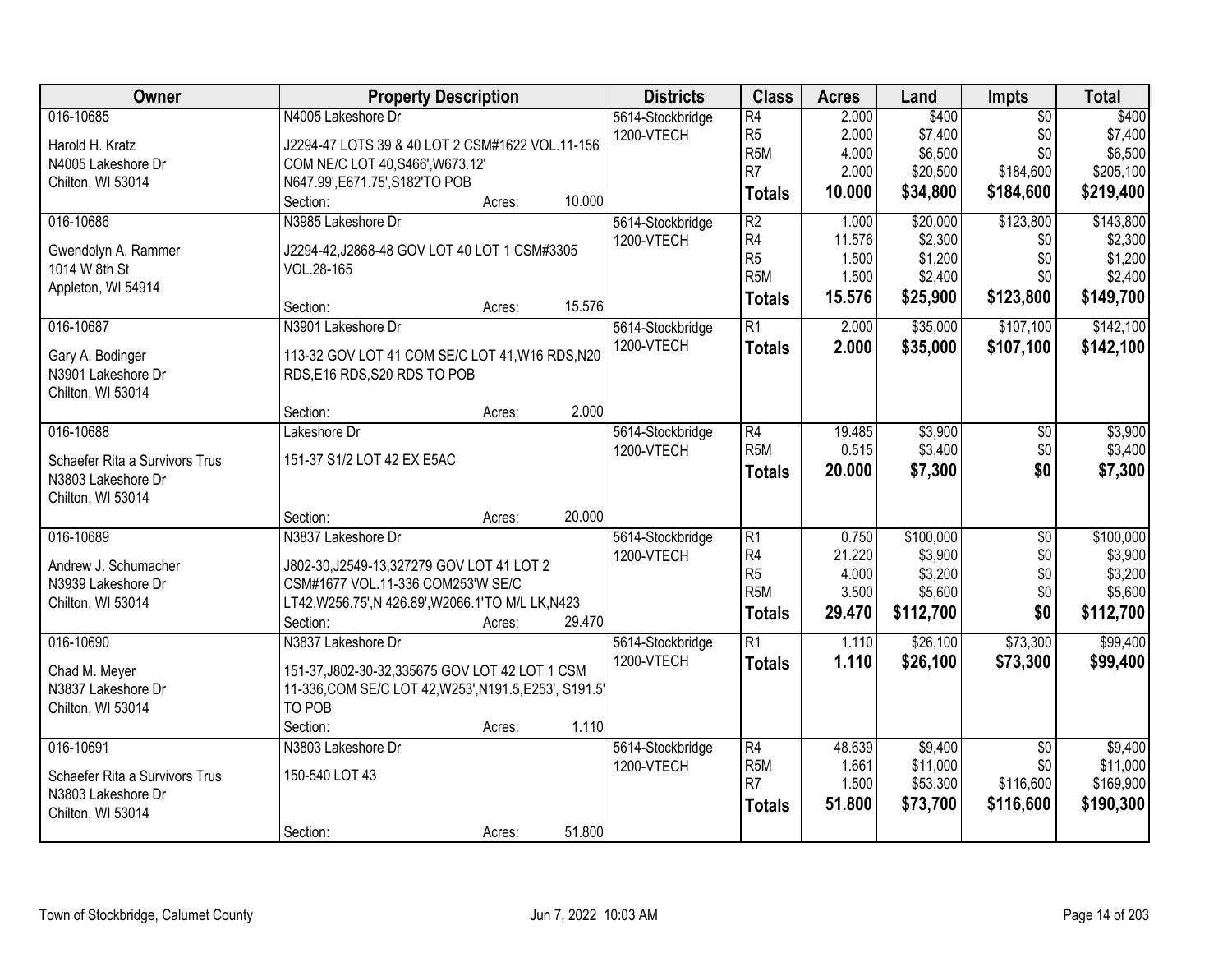| Owner                    | <b>Property Description</b>                             | <b>Districts</b> | <b>Class</b>    | <b>Acres</b> | Land      | Impts           | <b>Total</b> |
|--------------------------|---------------------------------------------------------|------------------|-----------------|--------------|-----------|-----------------|--------------|
| 016-10692                | Lakeshore Dr                                            | 5614-Stockbridge | $\overline{R4}$ | 63.000       | \$11,800  | $\overline{50}$ | \$11,800     |
| East Shore Dairy LLC     | J3569-29, J3569-31 LOT 44 & 45, PRT LT 2 CSM#1235       | 1200-VTECH       | R <sub>5</sub>  | 3.670        | \$2,600   | \$0             | \$2,600      |
| W5155 County H           | VOL.8-379, COM NE/C LT44, S1281 .01', WLY ALG A/L       |                  | <b>Totals</b>   | 66.670       | \$14,400  | \$0             | \$14,400     |
| Chilton, WI 53014        | EASE1480.35', NW307.94', W534.95', N1134.44'TO N/L      |                  |                 |              |           |                 |              |
|                          | 66.670<br>Section:<br>Acres:                            |                  |                 |              |           |                 |              |
| 016-10693                | N3681 Harsch's Beach Rd                                 | 5614-Stockbridge | $\overline{R1}$ | 0.690        | \$149,700 | \$186,500       | \$336,200    |
|                          |                                                         | 1200-VTECH       | <b>Totals</b>   | 0.690        | \$149,700 | \$186,500       | \$336,200    |
| Scott E. Spitza          | J1219-49, J1507-22 LOT 44 COM90.5'N SW/C                |                  |                 |              |           |                 |              |
| N3681 Harschs Beach Rd   | GL44, E200', N100 FT, W200', S100'TO POB & 100'X        |                  |                 |              |           |                 |              |
| Chilton, WI 53014        | 100.17'LOT LYG E OF RD&EASMTS REC.IN J502-41 &          |                  |                 |              |           |                 |              |
|                          | 0.690<br>Section:<br>Acres:                             |                  |                 |              |           |                 |              |
| 016-10694                | N3737 Harsch's Beach Rd                                 | 5614-Stockbridge | $\overline{R1}$ | 0.830        | \$171,400 | \$246,900       | \$418,300    |
| Roy B. Bendickson        | J1546-36, J1546-37 GOV LOT 44 COM NW/C                  | 1200-VTECH       | <b>Totals</b>   | 0.830        | \$171,400 | \$246,900       | \$418,300    |
| N3737 Harschs Beach Rd   | GL44,E200',S120',W200 FT,N120'TO                        |                  |                 |              |           |                 |              |
| Chilton, WI 53014        | POB&COM2328.17'W NE/C,W100',S120.01',E100',N120         |                  |                 |              |           |                 |              |
|                          | Section:<br>0.830<br>Acres:                             |                  |                 |              |           |                 |              |
| 016-10695                | N3707 Harsch's Beach Rd                                 | 5614-Stockbridge | $\overline{R1}$ | 0.690        | \$148,700 | \$115,400       | \$264,100    |
|                          |                                                         | 1200-VTECH       | <b>Totals</b>   | 0.690        | \$148,700 | \$115,400       | \$264,100    |
| Dawn M. Wolz             | J2878-13 GOV LOT 44 COM 290.5'N SW/C GL44, E200'        |                  |                 |              |           |                 |              |
| 213 N Dale Ave           | N100', W200', S TO POB & 100'X 100.17'LYG E OF RD       |                  |                 |              |           |                 |              |
| Mount Prospect, IL 60056 | &ING/EGR ESMT VOL.101-324                               |                  |                 |              |           |                 |              |
|                          | 0.690<br>Section:<br>Acres:                             |                  |                 |              |           |                 |              |
| 016-10696                | N3691 Harsch's Beach Rd                                 | 5614-Stockbridge | $\overline{R1}$ | 0.690        | \$149,200 | \$120,000       | \$269,200    |
| Kurt A. Schallmo         | J2299-45, J2529-36 GOV LOT 44 COM 190.5'N SW/C GI       | 1200-VTECH       | <b>Totals</b>   | 0.690        | \$149,200 | \$120,000       | \$269,200    |
| N3691 Harsch's Bch Rd    | 4, E200', N100', 200', S TO POB & 100'X 100.17'LYG E OF |                  |                 |              |           |                 |              |
| Chilton, WI 53014        | RD & ING/EGR ESMT J2529-26                              |                  |                 |              |           |                 |              |
|                          | 0.690<br>Section:<br>Acres:                             |                  |                 |              |           |                 |              |
| 016-10697                | N3717 Harsch's Beach Rd                                 | 5614-Stockbridge | $\overline{R1}$ | 0.780        | \$163,800 | \$256,800       | \$420,600    |
|                          |                                                         | 1200-VTECH       | <b>Totals</b>   | 0.780        | \$163,800 | \$256,800       | \$420,600    |
| Alice A. Kovnesky        | J1219-55, J1795-35, 347284 GOV LOT 44 LOT 2             |                  |                 |              |           |                 |              |
| N3717 Harschs Bch Rd     | CSM#1383 VOL.9-354 COM2328.17'W&326.72'S NE/C,          |                  |                 |              |           |                 |              |
| Chilton, WI 53014        | S113.57', W147.63'TO M/L, NW115.89', E263.73'TO         |                  |                 |              |           |                 |              |
|                          | 0.780<br>Section:<br>Acres:                             |                  |                 |              |           |                 |              |
| 016-10698                | N3721 Harsch's Beach Rd                                 | 5614-Stockbridge | $\overline{R1}$ | 0.690        | \$149,000 | \$239,600       | \$388,600    |
| Dale G. Bolton           | 166-185, J1795-36 GOV LOT 44 LOT 1 CSM#1383             | 1200-VTECH       | <b>Totals</b>   | 0.690        | \$149,000 | \$239,600       | \$388,600    |
| N3721 Harsch's Beach Rd  | VOL.9-354 COM2328.17'W &226.72'S NE/C,                  |                  |                 |              |           |                 |              |
| Chilton, WI 53014        | S100', W263.73'TO M/L, N100.01', E265.54'TO POB         |                  |                 |              |           |                 |              |
|                          | 0.690<br>Section:<br>Acres:                             |                  |                 |              |           |                 |              |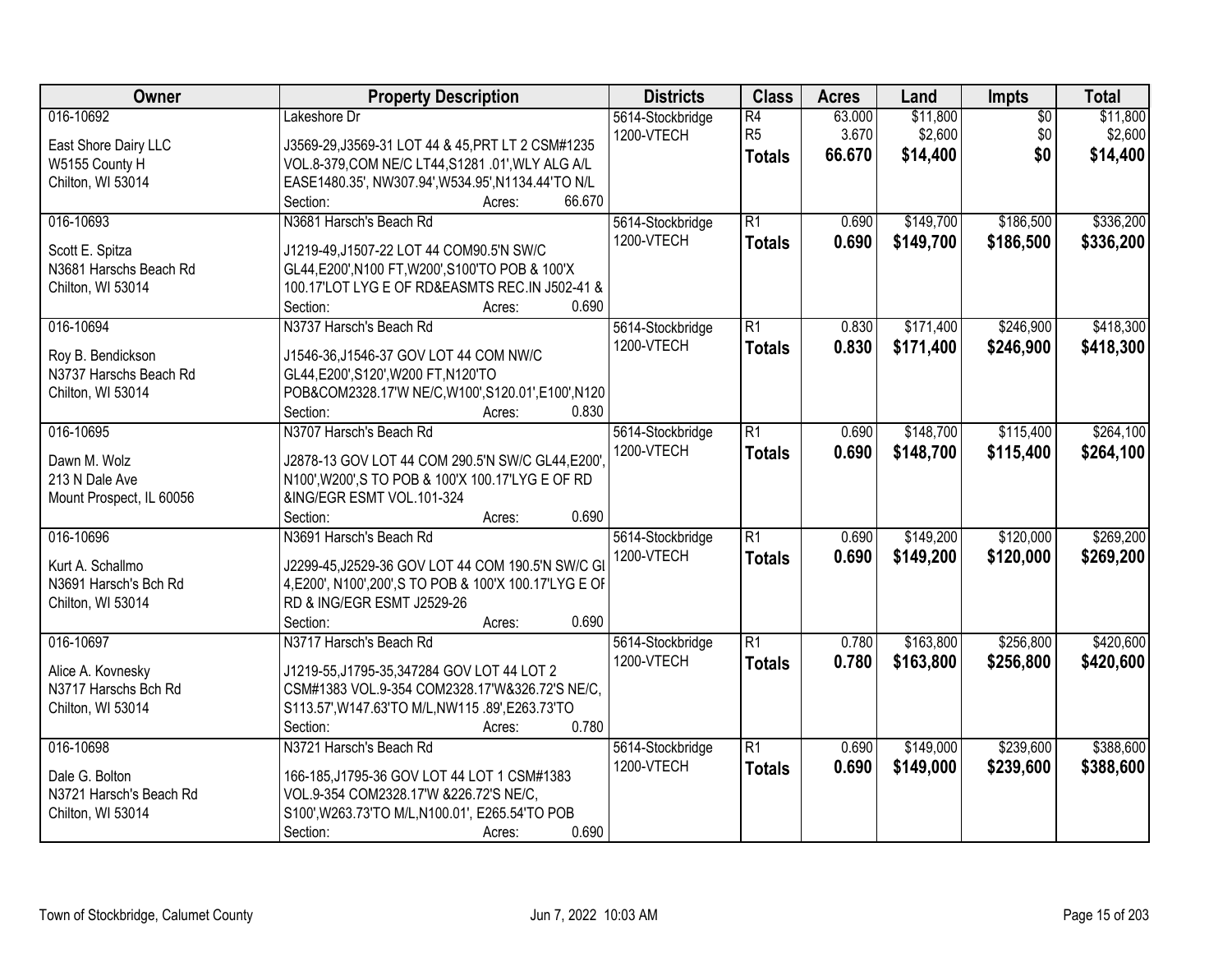| Owner                                         | <b>Property Description</b>                                                                | <b>Districts</b> | <b>Class</b>    | <b>Acres</b> | Land      | Impts           | <b>Total</b> |
|-----------------------------------------------|--------------------------------------------------------------------------------------------|------------------|-----------------|--------------|-----------|-----------------|--------------|
| 016-10699                                     | N3727 Harsch's Beach Rd                                                                    | 5614-Stockbridge | $\overline{R1}$ | 0.760        | \$157,000 | \$204,200       | \$361,200    |
| Pasdo Marlene Revocable Trust                 | 165-637, J1219-48 GOV LOT 44 COM2397.5'W &120'S                                            | 1200-VTECH       | <b>Totals</b>   | 0.760        | \$157,000 | \$204,200       | \$361,200    |
| 344 E Tall Oaks Ln                            | NE/C GL44, S106.7', S280.43'TO LK, N106.7',                                                |                  |                 |              |           |                 |              |
| Itasca, IL 60143                              | E277.83'TO POB & 34'X106.7'LOT E OF RD & ESMT                                              |                  |                 |              |           |                 |              |
|                                               | 0.760<br>Section:<br>Acres:                                                                |                  |                 |              |           |                 |              |
| 016-10700                                     | N3619 Harsch's Beach Rd                                                                    | 5614-Stockbridge | $\overline{R1}$ | 0.450        | \$138,500 | \$0             | \$138,500    |
| Lesly C. Vandenheuvel                         | 132-255 GOVT LOT 45 COM 20'N SW/C, N125.6', E180'                                          | 1200-VTECH       | <b>Totals</b>   | 0.450        | \$138,500 | \$0             | \$138,500    |
| N3630 Harschs Bch Rd                          | S125.6', W170' TO POB EX S11'                                                              |                  |                 |              |           |                 |              |
| Chilton, WI 53014                             |                                                                                            |                  |                 |              |           |                 |              |
|                                               | 0.450<br>Section:<br>Acres:                                                                |                  |                 |              |           |                 |              |
| 016-10701                                     | N3627 Harsch's Beach Rd                                                                    | 5614-Stockbridge | $\overline{R1}$ | 0.310        | \$102,200 | \$116,500       | \$218,700    |
| Andy J. Rufener                               | J663-48, J1407-16 GOV LOT 45 COM 145.6'N SW/C                                              | 1200-VTECH       | <b>Totals</b>   | 0.310        | \$102,200 | \$116,500       | \$218,700    |
| N5420 Stephenson Ln                           | GL45,E161', N75', W161', SALG EAST SHORE OF LAKE                                           |                  |                 |              |           |                 |              |
| Albany, WI 53502                              | 75'TO POB                                                                                  |                  |                 |              |           |                 |              |
|                                               | 0.310<br>Section:<br>Acres:                                                                |                  |                 |              |           |                 |              |
| 016-10702                                     | N3613 Harsch's Beach Rd                                                                    | 5614-Stockbridge | $\overline{R1}$ | 0.280        | \$88,400  | \$59,700        | \$148,100    |
|                                               |                                                                                            | 1200-VTECH       | <b>Totals</b>   | 0.280        | \$88,400  | \$59,700        | \$148,100    |
| Normunds J. Upite<br>N82 W14117 Menomonee Ave | 95-355,144-218,145-348 LOT 45,S31'OF W170' LOT<br>46, N40'OF W170' & DRVWY ESMT VOL.82-610 |                  |                 |              |           |                 |              |
| Menomonee Falls, WI 53051                     |                                                                                            |                  |                 |              |           |                 |              |
|                                               | 0.280<br>Section:<br>Acres:                                                                |                  |                 |              |           |                 |              |
| 016-10703                                     | N3631 Harsch's Beach Rd                                                                    | 1085-Chilton     | $\overline{R1}$ | 0.410        | \$114,900 | $\overline{50}$ | \$114,900    |
|                                               |                                                                                            | 1200-VTECH       | <b>Totals</b>   | 0.410        | \$114,900 | \$0             | \$114,900    |
| Bryan D. Miller                               | 160-25 LOT 45 COM SW/C GL45, N220.5', E179',                                               |                  |                 |              |           |                 |              |
| N5409 Crystal Spring Ct                       | N100', W165'TO LAKE, S TO POB SUBJ TO & INCL                                               |                  |                 |              |           |                 |              |
| Fredonia, WI 53021                            | ING/EGR ESMT VOL.160-25                                                                    |                  |                 |              |           |                 |              |
|                                               | 0.410<br>Section:<br>Acres:                                                                |                  |                 |              |           |                 |              |
| 016-10704                                     | N3653 Harsch's Beach Rd                                                                    | 5614-Stockbridge | $\overline{R1}$ | 0.720        | \$153,000 | \$269,900       | \$422,900    |
| Gail A. Huberty                               | J2392-22, J2698-40, J2698-41 GOV LOT 45 COM495.5'N                                         | 1200-VTECH       | <b>Totals</b>   | 0.720        | \$153,000 | \$269,900       | \$422,900    |
| N1043 Tower View Dr                           | SW/C,E246.12', N28.81',E21.33',N92.81', W280.06'TO                                         |                  |                 |              |           |                 |              |
| Greenville, WI 54942                          | LAKE, S TO POB SUBJ TO EASE FOR ING/EGR                                                    |                  |                 |              |           |                 |              |
|                                               | 0.720<br>Section:<br>Acres:                                                                |                  |                 |              |           |                 |              |
| 016-10705                                     | N3665 Harsch's Beach Rd                                                                    | 5614-Stockbridge | $\overline{R1}$ | 0.690        | \$149,700 | \$165,100       | \$314,800    |
| Dennis G. Hameister                           | J1219-54, J1990-19 GOV LOT 45 COM615.5'N                                                   | 1200-VTECH       | <b>Totals</b>   | 0.690        | \$149,700 | \$165,100       | \$314,800    |
| N3665 Harsch's Bch Rd                         | SW/C, E200', N100' W200', S TO POB & 100.48'X126                                           |                  |                 |              |           |                 |              |
| Chilton, WI 53014                             | .48'LOT LYG E OF RD&ING/EGR ESMT                                                           |                  |                 |              |           |                 |              |
|                                               | 0.690<br>Section:<br>Acres:                                                                |                  |                 |              |           |                 |              |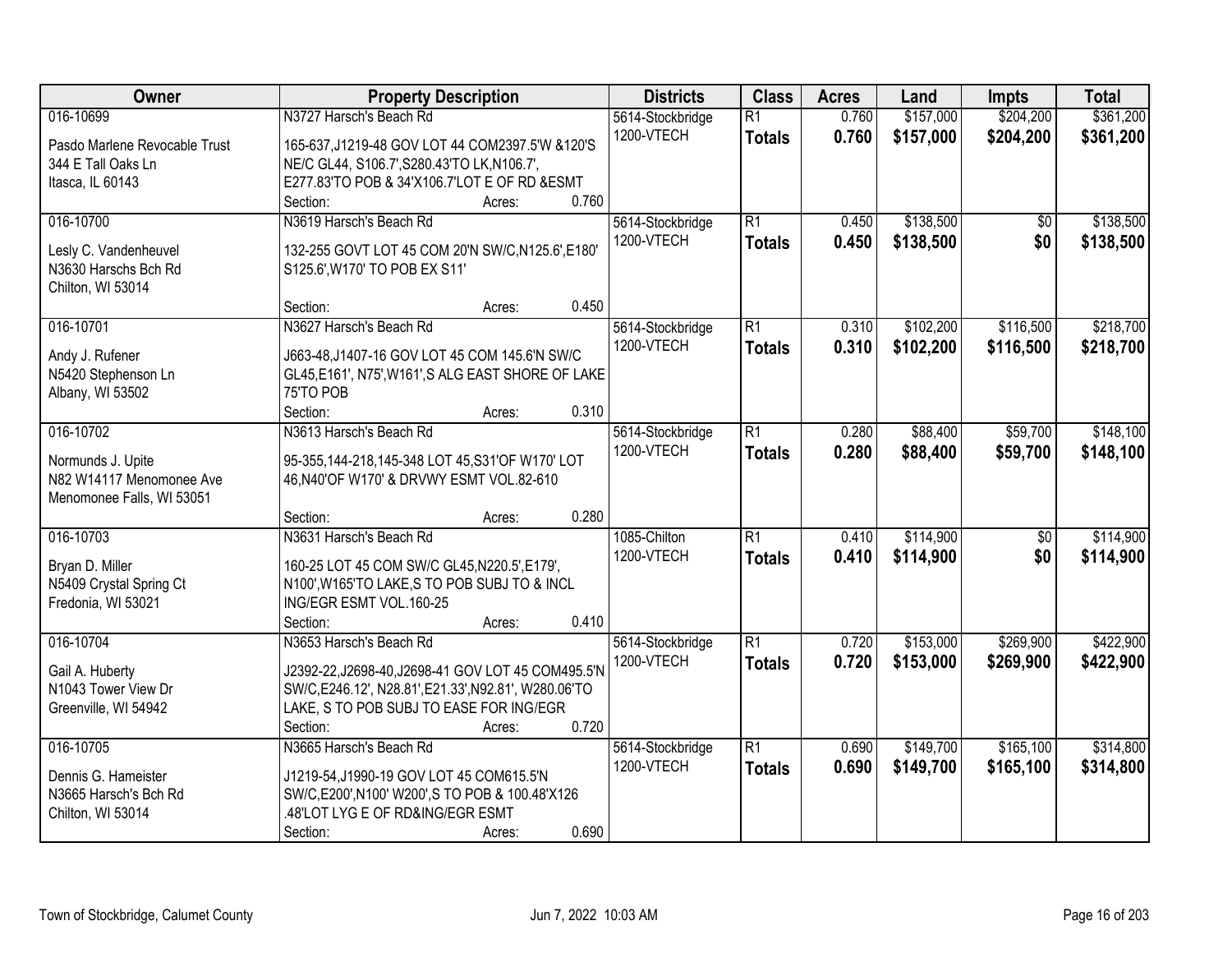| Owner                                     | <b>Property Description</b>                                                                |        |        | <b>Districts</b> | <b>Class</b>    | <b>Acres</b> | Land      | <b>Impts</b>    | <b>Total</b> |
|-------------------------------------------|--------------------------------------------------------------------------------------------|--------|--------|------------------|-----------------|--------------|-----------|-----------------|--------------|
| 016-10706                                 | N3673 Harsch's Beach Rd                                                                    |        |        | 5614-Stockbridge | $\overline{R1}$ | 0.460        | \$130,700 | \$83,000        | \$213,700    |
| Judith R & August F Dascenzo Jt Rev Tr    | J88-13, J1219-50 LOTS 44 & 45 COM815.5'N SW/C                                              |        |        | 1200-VTECH       | <b>Totals</b>   | 0.460        | \$130,700 | \$83,000        | \$213,700    |
| 14100 W Maple Ridge Rd                    | GL45, E200', N100', W200', S100'TO POB                                                     |        |        |                  |                 |              |           |                 |              |
| New Berlin, WI 53151                      |                                                                                            |        |        |                  |                 |              |           |                 |              |
|                                           | Section:                                                                                   | Acres: | 0.460  |                  |                 |              |           |                 |              |
| 016-10707                                 | Harsch's Beach Rd                                                                          |        |        | 5614-Stockbridge | $\overline{R1}$ | 0.230        | \$5,700   | $\overline{50}$ | \$5,700      |
| Judith R & August F Dascenzo Jt Rev Tr    | J1219-50, J1478-51 LOTS 44 & 45 COM2328.17'W NE/                                           |        |        | 1200-VTECH       | <b>Totals</b>   | 0.230        | \$5,700   | \$0             | \$5,700      |
| 14100 W Maple Ridge Rd                    | GL44, S741.12 FT&POB, S100.17', W100', N100.17'                                            |        |        |                  |                 |              |           |                 |              |
| New Berlin, WI 53151                      | E100'TO POB                                                                                |        |        |                  |                 |              |           |                 |              |
|                                           | Section:                                                                                   | Acres: | 0.230  |                  |                 |              |           |                 |              |
| 016-10708                                 | N3669 Harsch's Beach Rd                                                                    |        |        | 5614-Stockbridge | $\overline{R1}$ | 0.690        | \$150,000 | \$83,100        | \$233,100    |
| Julianne K. Lutze                         | J1597-19, J2793-32 GOV LOT 45 COM 715.6'N SW/C                                             |        |        | 1200-VTECH       | <b>Totals</b>   | 0.690        | \$150,000 | \$83,100        | \$233,100    |
| 946 W Camino Guarina                      | GL45, E200', N100, W200', S100'TO POB & 100'                                               |        |        |                  |                 |              |           |                 |              |
| Green Valley, AZ 85614                    | X100.17'LYG E OF RD, SUBJ TO ING/EGR OVER E50'                                             |        |        |                  |                 |              |           |                 |              |
|                                           | Section:                                                                                   | Acres: | 0.690  |                  |                 |              |           |                 |              |
| 016-10709                                 | N3641 Harsch's Beach Rd                                                                    |        |        | 5614-Stockbridge | R1              | 0.830        | \$168,400 | \$300,000       | \$468,400    |
|                                           |                                                                                            |        |        | 1200-VTECH       | <b>Totals</b>   | 0.830        | \$168,400 | \$300,000       | \$468,400    |
| Stephen Arnhold<br>N3641 Harschs Beach Rd | J3748-54, J3748-55 GOV LOT 45, LOT 1 CSM#1235<br>VOL.8-379 COM NE/C GL 46, S504.27', W2328 |        |        |                  |                 |              |           |                 |              |
| Chilton, WI 53014                         | .48', N830.11'& POB, W1160', N175.15', E160', S175.15'TC                                   |        |        |                  |                 |              |           |                 |              |
|                                           | Section:                                                                                   | Acres: | 0.830  |                  |                 |              |           |                 |              |
| 016-10710                                 | N3645 Lakeshore Dr                                                                         |        |        | 5614-Stockbridge | $\overline{R1}$ | 5.000        | \$50,500  | \$101,700       | \$152,200    |
|                                           |                                                                                            |        |        | 1200-VTECH       | <b>Totals</b>   | 5.000        | \$50,500  | \$101,700       | \$152,200    |
| Denise L. Shorter                         | J1350-48, J1985-42 GOV LOT 45 LOT 1 CSM#1433                                               |        |        |                  |                 |              |           |                 |              |
| N3645 Lakeshore Dr<br>Chilton, WI 53014   | VOL.10-44 COM SE/C GL45, N379.95', NW205',<br>SW296.78', W83.66', S351.97', E582.4'TO POB  |        |        |                  |                 |              |           |                 |              |
|                                           | Section:                                                                                   | Acres: | 5.000  |                  |                 |              |           |                 |              |
| 016-10711                                 | N3630 Harsch's Beach Rd                                                                    |        |        | 5614-Stockbridge | R1              | 4.000        | \$47,500  | \$317,300       | \$364,800    |
|                                           |                                                                                            |        |        | 1200-VTECH       | R <sub>4</sub>  | 33.630       | \$6,700   | \$0             | \$6,700      |
| Robert T. Vandenheuvel                    | J3302-17, J3302-19, J4560-59 GL45&46 PRT LT2                                               |        |        |                  | R <sub>5</sub>  | 6.500        | \$10,200  | \$0             | \$10,200     |
| N3630 Harschs Bch Rd                      | CSM8-379 #1235 COM NE/C GL46 W582.4', N351.97'                                             |        |        |                  | <b>Totals</b>   | 44.130       | \$64,400  | \$317,300       | \$381,700    |
| Chilton, WI 53014                         | W894.91', NW307.94', W556.28',                                                             |        | 44.130 |                  |                 |              |           |                 |              |
| 016-10712                                 | Section:<br>N3607 Harsch's Beach Rd                                                        | Acres: |        | 5614-Stockbridge | $\overline{R1}$ | 0.540        | \$141,800 | \$59,800        | \$201,600    |
|                                           |                                                                                            |        |        | 1200-VTECH       | <b>Totals</b>   | 0.540        | \$141,800 | \$59,800        | \$201,600    |
| Randall L. Larson                         | J1423-36, J1432-8 GOV LOT 46 COM 40'S NW/C GL                                              |        |        |                  |                 |              |           |                 |              |
| Peggy L. Larson                           | 46, E170', S135', W170', N135' TO POB SUBJ TO ROW                                          |        |        |                  |                 |              |           |                 |              |
| 2320 Westwood Dr                          | OVER E40'                                                                                  |        |        |                  |                 |              |           |                 |              |
| Racine, WI 53404                          | Section:                                                                                   | Acres: | 0.540  |                  |                 |              |           |                 |              |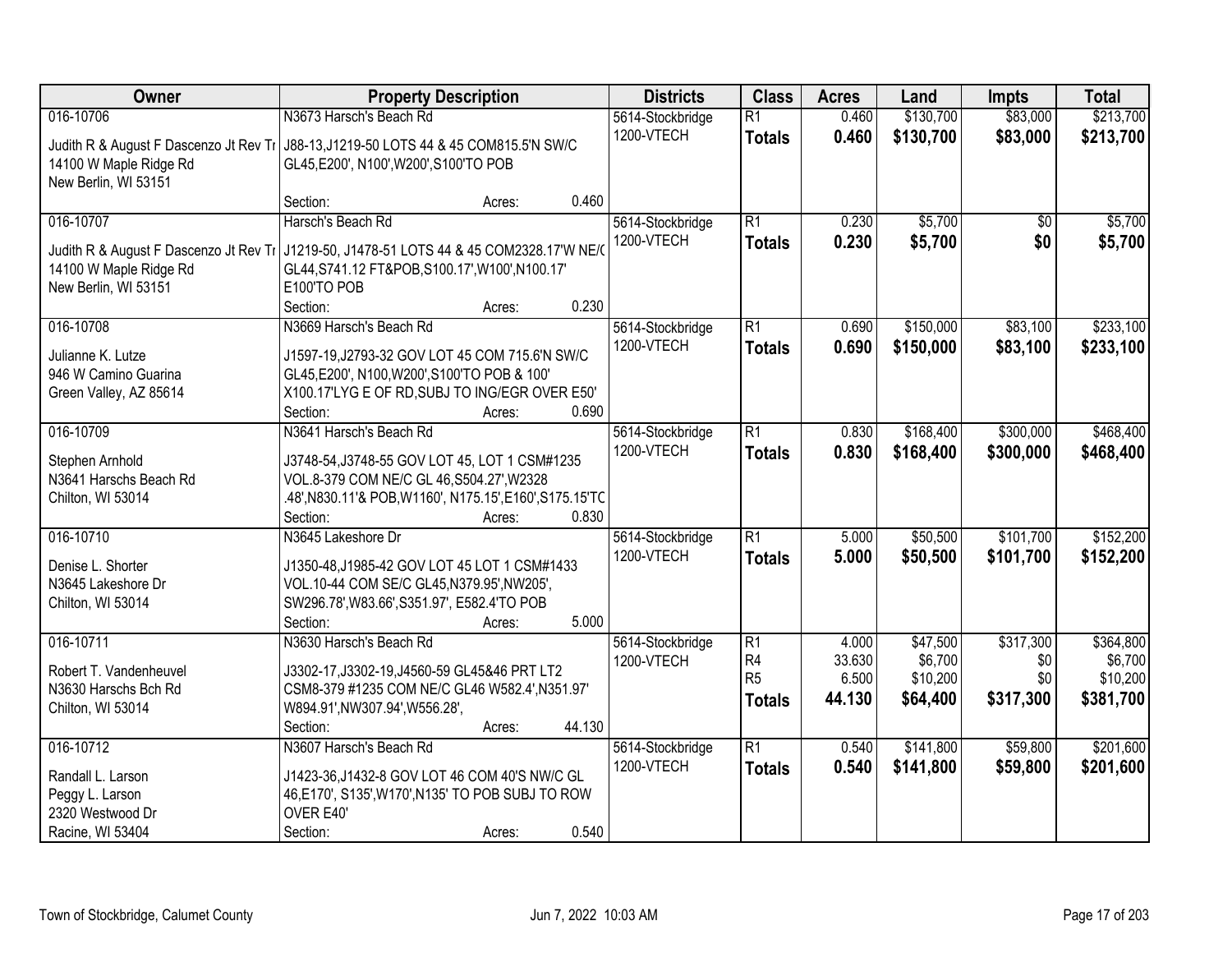| Owner                                          | <b>Property Description</b>                                                             | <b>Districts</b> | <b>Class</b>    | <b>Acres</b> | Land      | Impts     | <b>Total</b> |
|------------------------------------------------|-----------------------------------------------------------------------------------------|------------------|-----------------|--------------|-----------|-----------|--------------|
| 016-10713                                      | N3599 Harsch's Beach Rd                                                                 | 5614-Stockbridge | $\overline{R1}$ | 0.520        | \$148,300 | \$148,900 | \$297,200    |
| Phillip A. Rusch                               | 145-103, J973-55 LOT 46 COM 175'S NW/C GL 46, E150                                      | 1200-VTECH       | <b>Totals</b>   | 0.520        | \$148,300 | \$148,900 | \$297,200    |
| 2214 Kayla Dr                                  | S150', W150', N150'TO POB & ING/ EGR EASMT                                              |                  |                 |              |           |           |              |
| Waukesha, WI 53188                             | VOL.145-11&VOL.102-639                                                                  |                  |                 |              |           |           |              |
|                                                | 0.520<br>Section:<br>Acres:                                                             |                  |                 |              |           |           |              |
| 016-10714                                      | N3589 Harsch's Beach Rd                                                                 | 5614-Stockbridge | $\overline{R1}$ | 0.600        | \$154,400 | \$26,700  | \$181,100    |
|                                                |                                                                                         | 1200-VTECH       | <b>Totals</b>   | 0.600        | \$154,400 | \$26,700  | \$181,100    |
| Arthur L. Gerpoltz<br>1301 E Meadow Grove Blvd | J1135-38, J4401-48 LOT 46 COM 325'S NW/C<br>GL46, E150', S175', W150'TO LK, N175'TO POB |                  |                 |              |           |           |              |
| Appleton, WI 54915                             |                                                                                         |                  |                 |              |           |           |              |
|                                                | 0.600<br>Section:<br>Acres:                                                             |                  |                 |              |           |           |              |
| 016-10715                                      | N3559 Lakeshore Dr                                                                      | 5614-Stockbridge | $\overline{R1}$ | 1.150        | \$26,500  | \$97,600  | \$124,100    |
|                                                |                                                                                         | 1200-VTECH       | R <sub>4</sub>  | 9.000        | \$1,500   | \$0       | \$1,500      |
| Chad M. Tasch                                  | J3723-13, J3755-20 LOT 46, S20AC LOT 47, N14 RDS                                        |                  | R <sub>5</sub>  | 7.180        | \$25,100  | \$0       | \$25,100     |
| N9900 St Paul Rd                               | OF E70.5RDS EX LOTS 1&2 CSM#778 VOL.5-301 & EX                                          |                  | <b>Totals</b>   | 17.330       | \$53,100  | \$97,600  | \$150,700    |
| Malone, WI 53049                               | 5.29A DESC J2968-9<br>17.330<br>Section:                                                |                  |                 |              |           |           |              |
| 016-10716                                      | Acres:<br>Konsin Beach Rd                                                               | 5614-Stockbridge | $\overline{R1}$ | 5.290        | \$51,400  | \$2,700   | \$54,100     |
|                                                |                                                                                         | 1200-VTECH       |                 | 5.290        | \$51,400  |           |              |
| Dean Thielbar                                  | J3849-4, J3849-5, J5647-50 GOV LOT 46 COM                                               |                  | <b>Totals</b>   |              |           | \$2,700   | \$54,100     |
| W1222 Appleland Way                            | 1345.96'W SE/C, W715', N322 .5', E715', S322.5'TO POB                                   |                  |                 |              |           |           |              |
| Kaukauna, WI 54130                             |                                                                                         |                  |                 |              |           |           |              |
|                                                | 5.290<br>Section:<br>Acres:                                                             |                  |                 |              |           |           |              |
| 016-10717                                      | N3577 Konsin Beach Rd                                                                   | 5614-Stockbridge | $\overline{R1}$ | 1.770        | \$221,300 | \$5,200   | \$226,500    |
| Dean Thielbar                                  | J603-18, J3881-13, J5647-47 GOV LOT 46 LOT 1                                            | 1200-VTECH       | <b>Totals</b>   | 1.770        | \$221,300 | \$5,200   | \$226,500    |
| W1222 Appleland Way                            | CSM#779 VOL.5-301 SUBJ TO PRIV RD DESC ON                                               |                  |                 |              |           |           |              |
| Kaukauna, WI 54130                             | <b>SAID CSM</b>                                                                         |                  |                 |              |           |           |              |
|                                                | 1.770<br>Section:<br>Acres:                                                             |                  |                 |              |           |           |              |
| 016-10718                                      | N3569 Konsin Beach Rd                                                                   | 5614-Stockbridge | $\overline{R1}$ | 1.780        | \$221,300 | \$11,000  | \$232,300    |
| Dean Thielbar                                  | J1237-42, J3849-5, J5647-50 GOV LOT 46 LOT 2                                            | 1200-VTECH       | <b>Totals</b>   | 1.780        | \$221,300 | \$11,000  | \$232,300    |
| W1222 Appleland Way                            | CSM#779 VOL.5-301 SUBJ TO PRIV RD DESC ON                                               |                  |                 |              |           |           |              |
| Kaukauna, WI 54130                             | SAID CSM                                                                                |                  |                 |              |           |           |              |
|                                                | 1.780<br>Section:<br>Acres:                                                             |                  |                 |              |           |           |              |
| 016-10719                                      | N3533 Lakeshore Dr                                                                      | 5614-Stockbridge | $\overline{R1}$ | 2.000        | \$35,000  | \$78,800  | \$113,800    |
|                                                |                                                                                         | 1200-VTECH       | R4              | 25.640       | \$4,700   | \$0       | \$4,700      |
| Jered M. Ecker                                 | J4146-12, J4635-22, J4984-9 LOT 47 LOT 1 CSM#3347                                       |                  | R <sub>5</sub>  | 1.500        | \$100     | \$0       | \$100        |
| W5324 Quinney Rd<br>Chilton, WI 53014          | VOL.29-28                                                                               |                  | <b>Totals</b>   | 29.140       | \$39,800  | \$78,800  | \$118,600    |
|                                                | 29.140<br>Section:<br>Acres:                                                            |                  |                 |              |           |           |              |
|                                                |                                                                                         |                  |                 |              |           |           |              |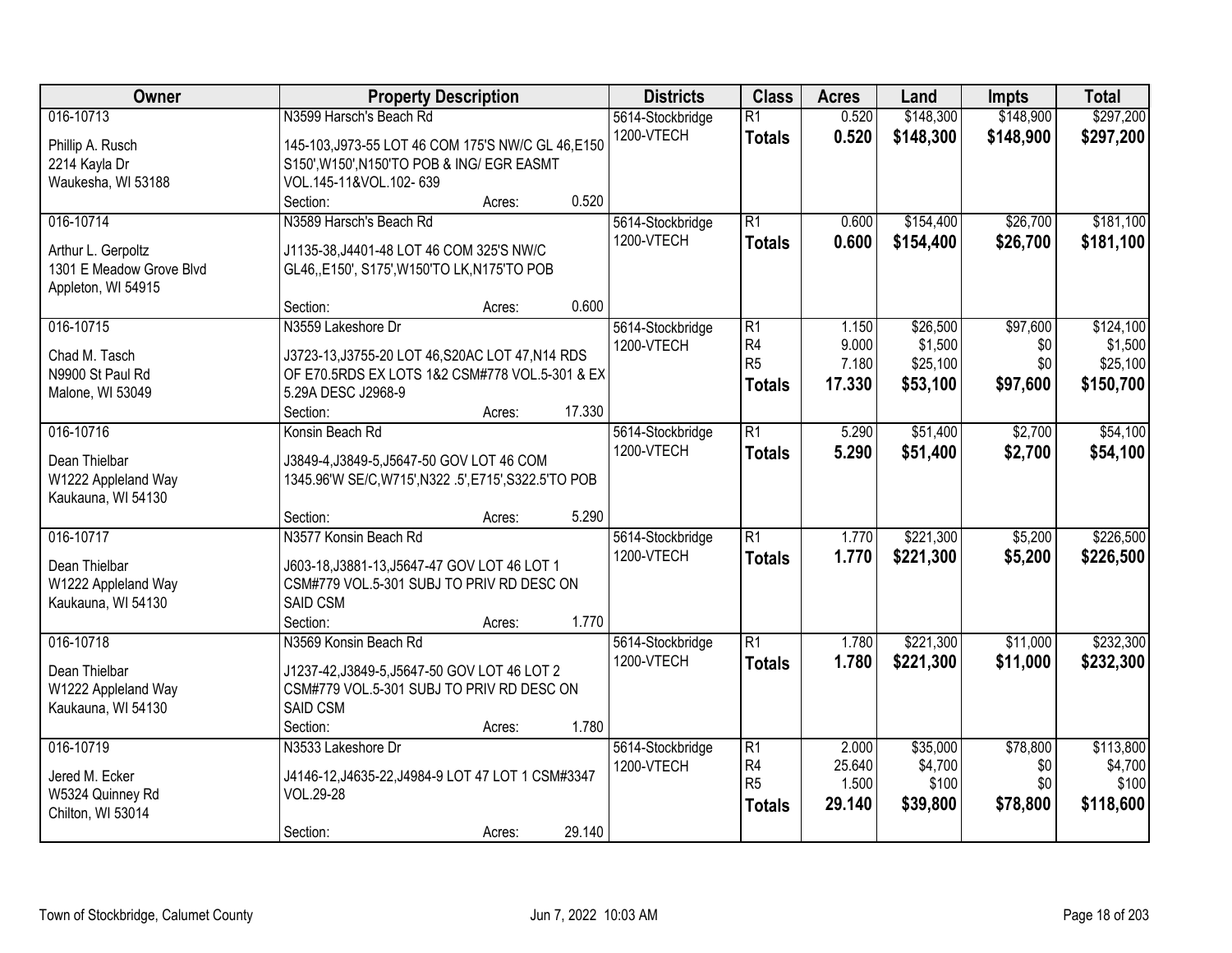| Owner                                   | <b>Property Description</b>                        |        |       | <b>Districts</b> | <b>Class</b>    | <b>Acres</b> | Land     | <b>Impts</b>    | <b>Total</b> |
|-----------------------------------------|----------------------------------------------------|--------|-------|------------------|-----------------|--------------|----------|-----------------|--------------|
| 016-10720                               | N3510 Konsin Beach Rd                              |        |       | 5614-Stockbridge | $\overline{R1}$ | 0.500        | \$25,000 | \$19,400        | \$44,400     |
| David J & Sheri L Wilderman Living Trus | J609-14, J3745-46 LOT 47 COM 2348.6'W & 24.75'N OF |        |       | 1200-VTECH       | <b>Totals</b>   | 0.500        | \$25,000 | \$19,400        | \$44,400     |
| N3503 Konsin Beach Rd                   | SE/C LT47, N200', W108.4', S200', E108.4'TO POB    |        |       |                  |                 |              |          |                 |              |
| Chilton, WI 53014                       |                                                    |        |       |                  |                 |              |          |                 |              |
|                                         | Section:                                           | Acres: | 0.500 |                  |                 |              |          |                 |              |
| 016-10721                               | N3539 Lakeshore Dr                                 |        |       | 5614-Stockbridge | $\overline{R1}$ | 0.660        | \$28,200 | \$102,900       | \$131,100    |
| Jason M. Ludwig                         | J3034-17, J3046-26 LOT 47 LOT 1 CSM#91 VOL.1-230   |        |       | 1200-VTECH       | <b>Totals</b>   | 0.660        | \$28,200 | \$102,900       | \$131,100    |
| N3539 Lakeshore Dr                      | COM 231'S NE/C LT47, S130', W224', N130', E224'TO  |        |       |                  |                 |              |          |                 |              |
| Chilton, WI 53014                       | POB                                                |        |       |                  |                 |              |          |                 |              |
|                                         | Section:                                           | Acres: | 0.660 |                  |                 |              |          |                 |              |
| 016-10722                               | N3513 Konsin Beach Rd                              |        |       | 5614-Stockbridge | R1              | 0.280        | \$93,400 | \$58,500        | \$151,900    |
| Roy D. Ring                             | J833-52 GOV LOT 47 N75'OF FOLL                     |        |       | 1200-VTECH       | <b>Totals</b>   | 0.280        | \$93,400 | \$58,500        | \$151,900    |
| W5289 Michael Dr                        | 1ACRE: COM16RDS N SW/C GL47, E10RDS, S16RDS        |        |       |                  |                 |              |          |                 |              |
| Hilbert, WI 54129                       | TO S/L GL47, W10RDS TO POB& ING/EGR OVER           |        |       |                  |                 |              |          |                 |              |
|                                         | Section:                                           | Acres: | 0.280 |                  |                 |              |          |                 |              |
| 016-10723                               | W5626 Quinney Rd                                   |        |       | 5614-Stockbridge | $\overline{R2}$ | 0.760        | \$22,900 | \$112,500       | \$135,400    |
| Paul B. Schneider                       | J2639-37,349979 GOV LOT 47 COM 2198.6'W &          |        |       | 1200-VTECH       | <b>Totals</b>   | 0.760        | \$22,900 | \$112,500       | \$135,400    |
| W4606 County H                          | 24.75'NW OF SE/C LOT 47, NE200', W150', SW         |        |       |                  |                 |              |          |                 |              |
| Chilton, WI 53014                       | 200', E150'TO POB                                  |        |       |                  |                 |              |          |                 |              |
|                                         | Section:                                           | Acres: | 0.760 |                  |                 |              |          |                 |              |
| 016-10724                               | Quinney Rd                                         |        |       | 5614-Stockbridge | $\overline{R1}$ | 0.430        | \$21,500 | $\overline{50}$ | \$21,500     |
| Paul B. Schneider                       | J4146-10, J4635-22, J4984-9 GOV LOT 47 LOT 1       |        |       | 1200-VTECH       | <b>Totals</b>   | 0.430        | \$21,500 | \$0             | \$21,500     |
| W4606 County H                          | CSM#1358 VOL.9-292 COM2063.11'W SE/C               |        |       |                  |                 |              |          |                 |              |
| Chilton, WI 53014                       | GL-47, W130', ME224.75', E64.89', S221.49' TO POB  |        |       |                  |                 |              |          |                 |              |
|                                         | Section:                                           | Acres: | 0.430 |                  |                 |              |          |                 |              |
| 016-10725                               | N3509 Konsin Beach Rd                              |        |       | 5614-Stockbridge | R1              | 0.150        | \$44,500 | $\overline{60}$ | \$44,500     |
| Ronald L. Schoen                        | J2619-39, J3268-11 GOV LOT 47 N35'OF S189'OF       |        |       | 1200-VTECH       | <b>Totals</b>   | 0.150        | \$44,500 | \$0             | \$44,500     |
| N3520 Konsin Bch Rd                     | W153' & ALSO E12'OF W165'OF N35'OF S189' & USE     |        |       |                  |                 |              |          |                 |              |
| Chilton, WI 53014                       | OF PRIVATE DRIVEWAY DESC. VOL.47-484               |        |       |                  |                 |              |          |                 |              |
|                                         | Section:                                           | Acres: | 0.150 |                  |                 |              |          |                 |              |
| 016-10726                               | N3507 Konsin Beach Rd                              |        |       | 5614-Stockbridge | R1              | 0.210        | \$63,900 | \$42,800        | \$106,700    |
| Paula Mortimer                          | 132-316, J3838-27 GOV LOT 47 N50'OF S154'OF W153'  |        |       | 1200-VTECH       | <b>Totals</b>   | 0.210        | \$63,900 | \$42,800        | \$106,700    |
| 111 W Brooklyn St                       | & ALSO E12' OF W165'OF S189', EX S54' & EX N35'    |        |       |                  |                 |              |          |                 |              |
| Chilton, WI 53014                       |                                                    |        |       |                  |                 |              |          |                 |              |
|                                         | Section:                                           | Acres: | 0.210 |                  |                 |              |          |                 |              |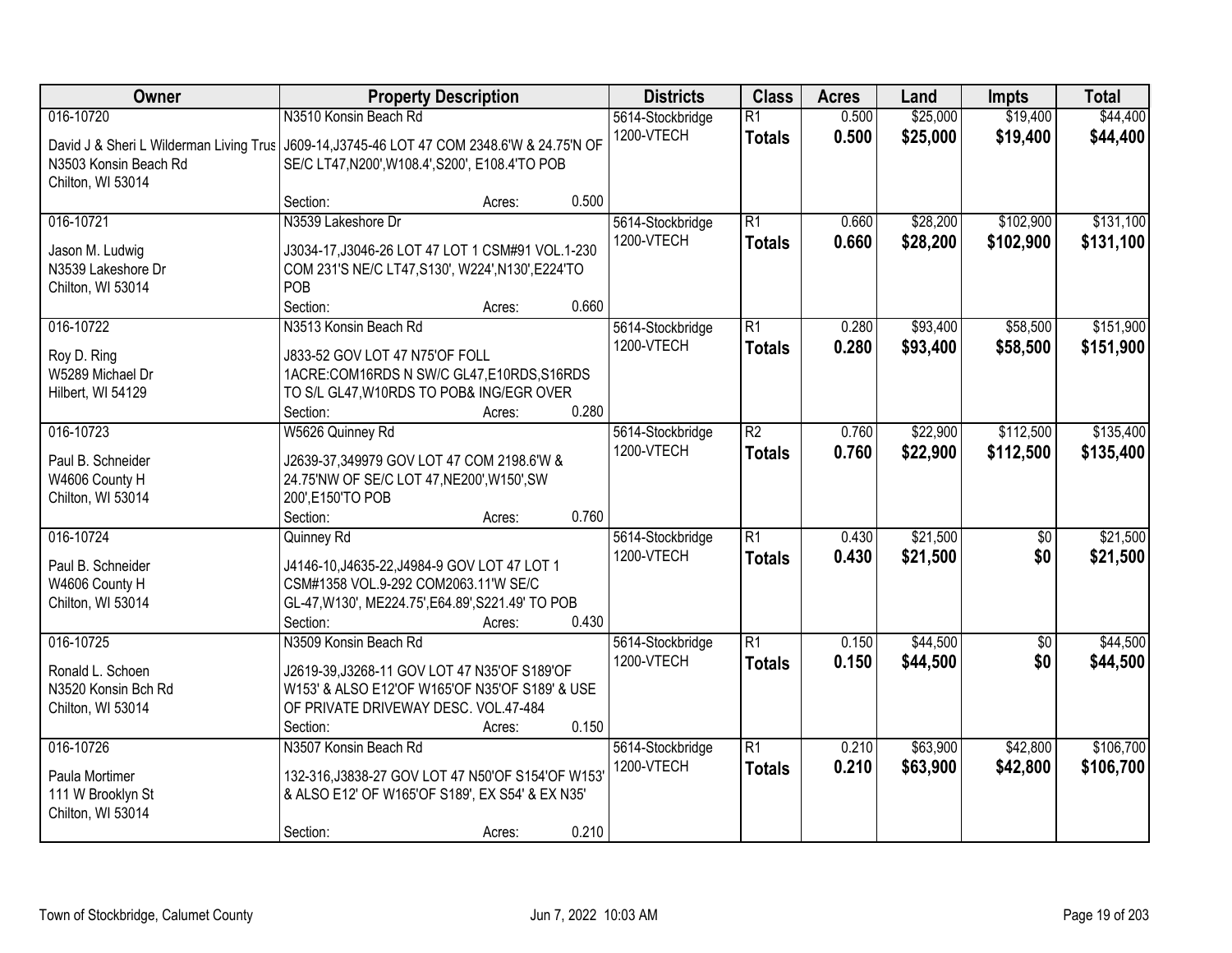| Owner                 | <b>Property Description</b>                         | <b>Districts</b>               | <b>Class</b>     | <b>Acres</b> | Land      | <b>Impts</b> | <b>Total</b> |
|-----------------------|-----------------------------------------------------|--------------------------------|------------------|--------------|-----------|--------------|--------------|
| 016-10727             | N3503 Konsin Beach Rd                               | 5614-Stockbridge<br>1200-VTECH | $\overline{R1}$  | 0.190        | \$65,600  | \$81,300     | \$146,900    |
| David J. Wilderman    | 137-781,167-92 LOT 47 COM54'N SW/C                  |                                | <b>Totals</b>    | 0.190        | \$65,600  | \$81,300     | \$146,900    |
| N3503 Konsin Beach Rd | GL47, N50', E165', S50', W165'TO POB                |                                |                  |              |           |              |              |
| Chilton, WI 53014     |                                                     |                                |                  |              |           |              |              |
|                       | 0.190<br>Section:<br>Acres:                         |                                |                  |              |           |              |              |
| 016-10728             | N3501 Konsin Beach Rd                               | 5614-Stockbridge               | $\overline{R1}$  | 0.210        | \$72,800  | \$47,800     | \$120,600    |
| David T. Malhosky     | J312-52, J1064-42 GOV LOT 47 COM SW/C               | 1200-VTECH                     | <b>Totals</b>    | 0.210        | \$72,800  | \$47,800     | \$120,600    |
| 9446 Jefferson        | GL47, N54', E153', S54', W154'TO POB & RIGHT TO USE |                                |                  |              |           |              |              |
| Brookfield, IL 60513  | E12'OF W165'OF S54'FOR ING/EGR                      |                                |                  |              |           |              |              |
|                       | 0.210<br>Section:<br>Acres:                         |                                |                  |              |           |              |              |
| 016-10729             | W5604 Quinney Rd                                    | 5614-Stockbridge               | $\overline{R2}$  | 1.140        | \$38,900  | \$56,600     | \$95,500     |
| Quinney Fish Club     | J1395-31 GOV LOT 47 LOT 2 CSM#1358 VOL.9-292        | 1200-VTECH                     | <b>Totals</b>    | 1.140        | \$38,900  | \$56,600     | \$95,500     |
| W4616 Hwy F           | COM1873.11'W SE/C GL47, W190',                      |                                |                  |              |           |              |              |
| Chilton, WI 53014     | N262.26', E190', S262.26'TO POB                     |                                |                  |              |           |              |              |
|                       | 1.140<br>Section:<br>Acres:                         |                                |                  |              |           |              |              |
| 016-10730             | Lakeshore Dr                                        | 5614-Stockbridge               | $\overline{R4}$  | 38.000       | \$7,200   | \$0          | \$7,200      |
| Jean D. Schaefer      | 161-755 GOV LOT 48 EX COM NW/C, E50', S13RDS, W     | 1200-VTECH                     | R <sub>5</sub> M | 4.650        | \$7,700   | \$0          | \$7,700      |
| N3803 Lakeshore Dr    | TO LK, N TO BEG, EX S510.8' OF E477 .26' & EX       |                                | <b>Totals</b>    | 42.650       | \$14,900  | \$0          | \$14,900     |
| Chilton, WI 53014     | W214.48'                                            |                                |                  |              |           |              |              |
|                       | 42.650<br>Section:<br>Acres:                        |                                |                  |              |           |              |              |
| 016-10731             | N3445 Lakeshore Dr                                  | 5614-Stockbridge               | $\overline{R1}$  | 5.100        | \$50,800  | \$94,100     | \$144,900    |
|                       |                                                     | 1200-VTECH                     | <b>Totals</b>    | 5.100        | \$50,800  | \$94,100     | \$144,900    |
| Sheila R. Baran       | 162-416, J1055-20 GOV LOT 48 COM 40'N               |                                |                  |              |           |              |              |
| N3445 Lakeshore Dr    | SE/C,N501.86',W477.27 FT,S498.27',E477.26'TO POB    |                                |                  |              |           |              |              |
| Chilton, WI 53014     | 5.100<br>Section:                                   |                                |                  |              |           |              |              |
| 016-10732             | Acres:<br>W5651 Quinney Rd                          | 5614-Stockbridge               | $\overline{R2}$  | 0.500        | \$47,400  | \$12,000     | \$59,400     |
|                       |                                                     | 1200-VTECH                     | <b>Totals</b>    | 0.500        | \$47,400  | \$12,000     | \$59,400     |
| Fishing Club Jolly    | 35-35 LOT 48, COM ON N/L50'E OF BRINK ON TOP OF     |                                |                  |              |           |              |              |
| 1104 Lansdale Cir     | LEDGE OF LAKE, S13RDS W PAR/W N/L TO BRINK          |                                |                  |              |           |              |              |
| De Pere, WI 54115     | EDGE ON TOP OF BANK OF LAKE, N ALG BANK TO          |                                |                  |              |           |              |              |
|                       | 0.500<br>Section:<br>Acres:                         |                                |                  |              |           |              |              |
| 016-10733             | N3417 E Winn Rd                                     | 5614-Stockbridge               | $\overline{R1}$  | 7.500        | \$436,500 | \$480,200    | \$916,700    |
| Gregory N. Herrle     | J1961-35, J2892-23, J5338-45 GOV LOT 49, LOT 2      | 1200-VTECH                     | <b>Totals</b>    | 7.500        | \$436,500 | \$480,200    | \$916,700    |
| 17950 Ashlea Dr       | CSM#2315 VOL.17-161, COM2034.65'W NE/C GL           |                                |                  |              |           |              |              |
| Brookfield, WI 53045  | 49, S433.49', W721.18'TO M/L, NE435.39'ALG M/L TO   |                                |                  |              |           |              |              |
|                       | 7.500<br>Section:<br>Acres:                         |                                |                  |              |           |              |              |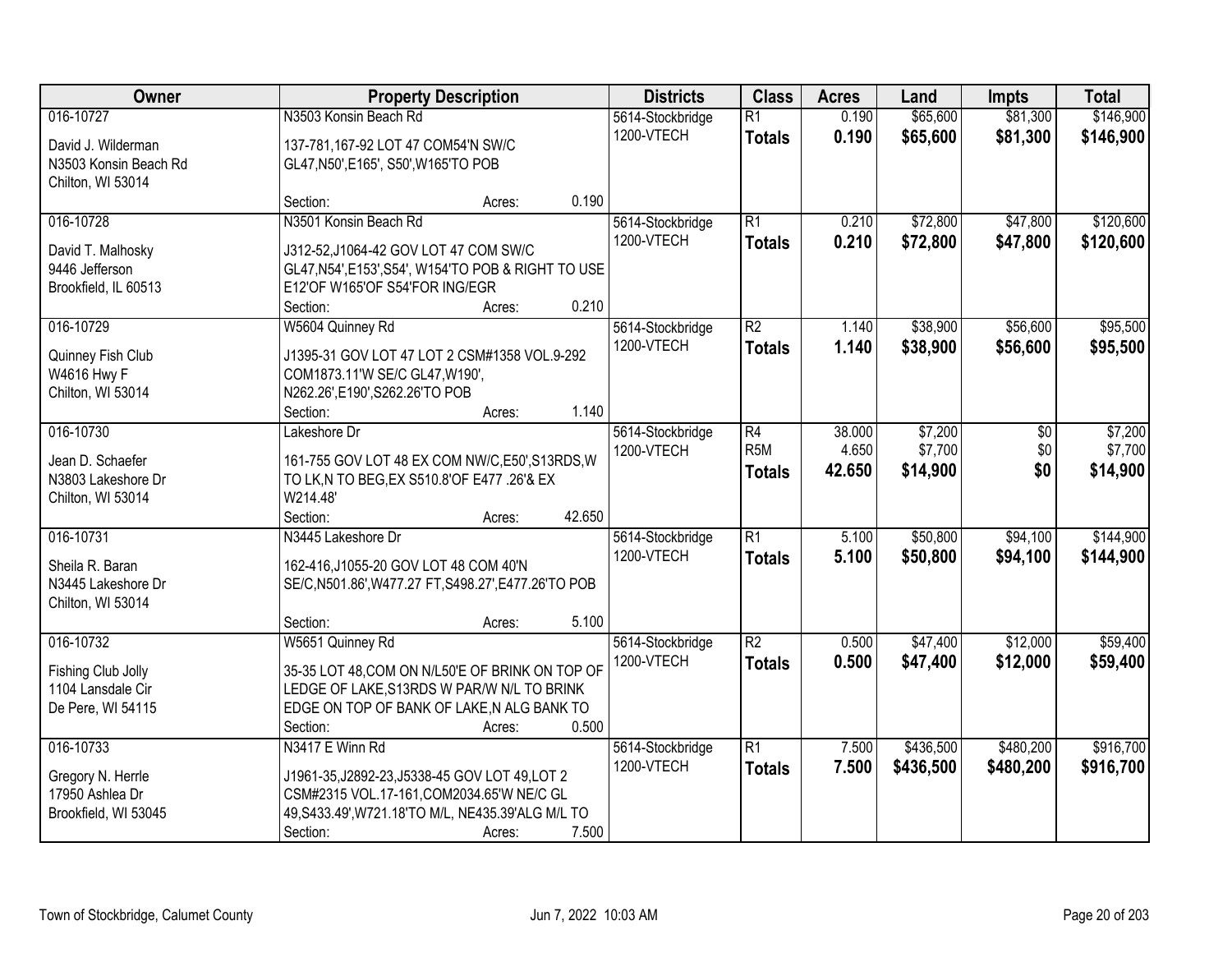| Owner                                                                                             | <b>Property Description</b>                                                                                                                                                                                        | <b>Districts</b>               | <b>Class</b>                                               | <b>Acres</b>                        | Land                                          | <b>Impts</b>                         | <b>Total</b>                                  |
|---------------------------------------------------------------------------------------------------|--------------------------------------------------------------------------------------------------------------------------------------------------------------------------------------------------------------------|--------------------------------|------------------------------------------------------------|-------------------------------------|-----------------------------------------------|--------------------------------------|-----------------------------------------------|
| 016-10734<br>Edward T. Venner<br>N3353 Lakeshore Dr<br>Chilton, WI 53014                          | N3353 Lakeshore Dr<br>167-762, J4138-10, J5898-4 GOV LOT 49Lot 3, CSM<br>3885 VOL.35-208                                                                                                                           | 5614-Stockbridge<br>1200-VTECH | $\overline{R1}$<br>R4<br>R <sub>5</sub> M<br><b>Totals</b> | 4.070<br>16.000<br>14.810<br>34.880 | \$260,300<br>\$3,200<br>\$24,400<br>\$287,900 | \$330,900<br>\$0<br>\$0<br>\$330,900 | \$591,200<br>\$3,200<br>\$24,400<br>\$618,800 |
|                                                                                                   | 34.880<br>Section:<br>Acres:                                                                                                                                                                                       |                                |                                                            |                                     |                                               |                                      |                                               |
| 016-10735<br>Allen Ecker<br>N3367 Lakeshore Dr<br>Chilton, WI 53014                               | N3367 Lakeshore Dr<br>151-268 GOV LOT 49 COM SE/C GL49, N240', W365',<br>S240', E365'TO POB                                                                                                                        | 5614-Stockbridge<br>1200-VTECH | $\overline{R1}$<br><b>Totals</b>                           | 2.000<br>2.000                      | \$35,000<br>\$35,000                          | \$85,100<br>\$85,100                 | \$120,100<br>\$120,100                        |
|                                                                                                   | 2.000<br>Section:<br>Acres:                                                                                                                                                                                        |                                |                                                            |                                     |                                               |                                      |                                               |
| 016-10737<br>Francis P. Popp<br>N3335 Lakeshore Dr<br>Chilton, WI 53014                           | N3335 Lakeshore Dr<br>133-363,167-97,J5600-34 LOT 50<br>COM553.8'N&2891.85'W SE/C LT50 TO M/L<br>LK, N109', E153', N109', S153'TO PB, INCL PRT TO LAKE<br>0.680<br>Section:<br>Acres:                              | 5614-Stockbridge<br>1200-VTECH | $\overline{R1}$<br><b>Totals</b>                           | 0.680<br>0.680                      | \$154,400<br>\$154,400                        | \$140,700<br>\$140,700               | \$295,100<br>\$295,100                        |
| 016-10738<br>Norbert Schreiber<br>N3321 Ecker Lakeland Beach Rd<br>Chilton, WI 53014              | N3321 Ecker Lakeland Dr<br>J2136-12, J2929-3 PRT LOTS 50, 51, 52 & 53 LOT 1<br>CSM#2651 VOL.21-61, SUBJ TO PERP ING/EGR EASE<br>FOR OWNERS ALG PRIV RD<br>6.610<br>Section:<br>Acres:                              | 5614-Stockbridge<br>1200-VTECH | $\overline{R1}$<br>R <sub>4</sub><br><b>Totals</b>         | 6.110<br>0.500<br>6.610             | \$237,600<br>\$100<br>\$237,700               | \$492,100<br>\$0<br>\$492,100        | \$729,700<br>\$100<br>\$729,800               |
| 016-10739<br>Frank John Zammuto<br>N3411 Lakeshore Dr<br>Chilton, WI 53014                        | Lakeshore Dr<br>183-365, J868-48 GOV LOT 50 S18.66A, EX W335'                                                                                                                                                      | 5614-Stockbridge<br>1200-VTECH | $\overline{R4}$<br>R <sub>5</sub><br><b>Totals</b>         | 16.000<br>0.550<br>16.550           | \$3,100<br>\$1,900<br>\$5,000                 | $\overline{50}$<br>\$0<br>\$0        | \$3,100<br>\$1,900<br>\$5,000                 |
|                                                                                                   | 16.550<br>Section:<br>Acres:                                                                                                                                                                                       |                                |                                                            |                                     |                                               |                                      |                                               |
| 016-10740<br><b>Beverly Baltz Survivors Trust</b><br>N3311 Ecker Lakeland Dr<br>Chilton, WI 53014 | N3311 Ecker Lakeland Dr<br>J3235-55, J4143-22, J4904-46 GL 50, LTS43&44 UNREC<br>1ST ADDN ECKER'S LKL PLT, COM631'N NE/C LT33<br>ECKER'S LKL PLT, W TO LK, N TO N/L N275'GL50, E TO<br>0.500<br>Section:<br>Acres: | 5614-Stockbridge<br>1200-VTECH | $\overline{R1}$<br><b>Totals</b>                           | 0.500<br>0.500                      | \$152,100<br>\$152,100                        | \$150,800<br>\$150,800               | \$302,900<br>\$302,900                        |
| 016-10741<br>Edward L. Wolfert<br>N3301 Ecker Lakeland Dr<br>Chilton, WI 53014                    | N3301 Ecker Lakeland Dr<br>181-75, J216-9 GOV LOT 50 LOT 42 & N57'LOT 41<br>ECKER'S LKLND UNREC PLT & 52.2'BACKLOT LYE E<br>OF PRIV RD DESC J216-9<br>0.600<br>Section:<br>Acres:                                  | 1085-Chilton<br>1200-VTECH     | $\overline{R1}$<br><b>Totals</b>                           | 0.600<br>0.600                      | \$150,200<br>\$150,200                        | \$155,500<br>\$155,500               | \$305,700<br>\$305,700                        |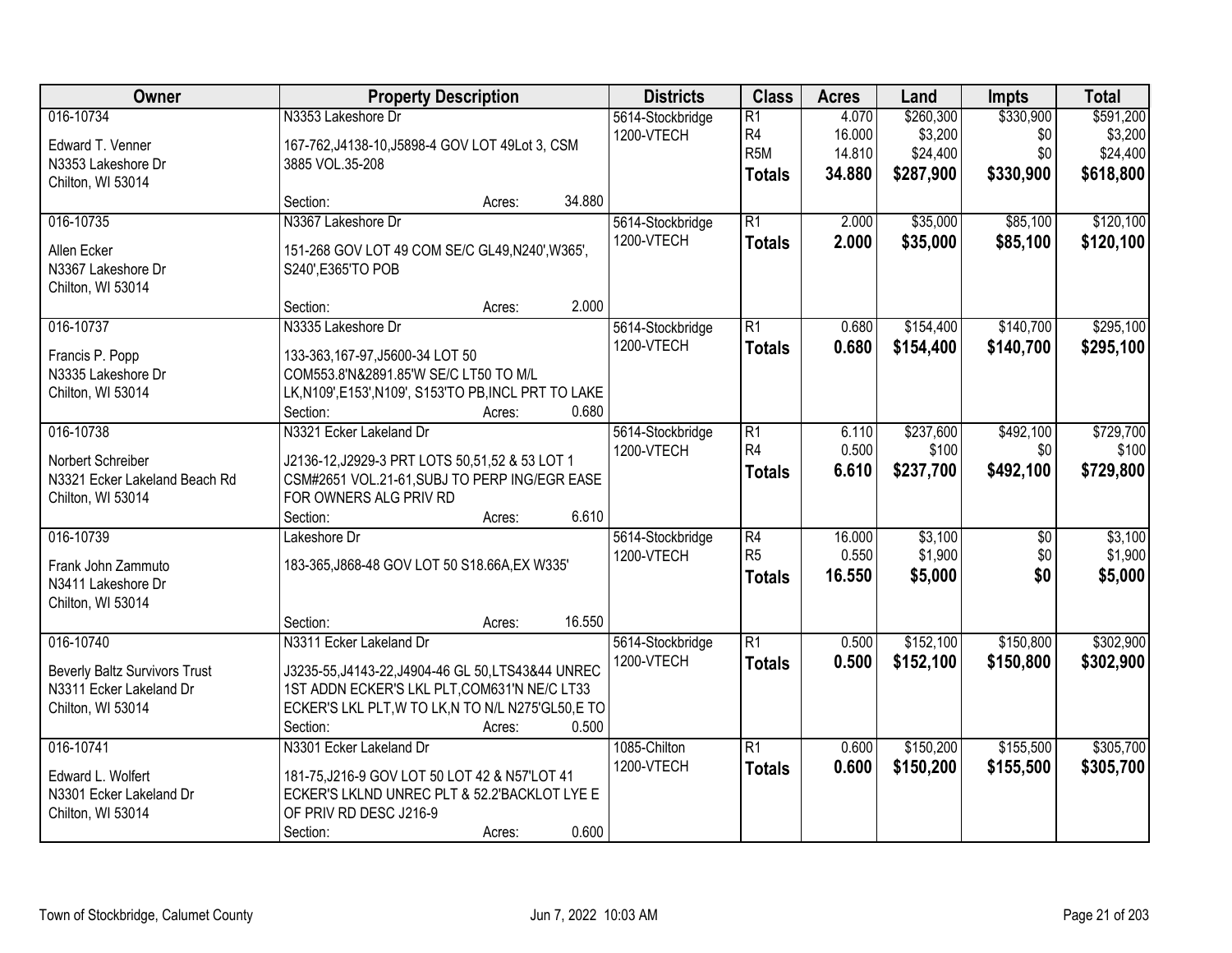| Owner                       | <b>Property Description</b>                        | <b>Districts</b> | <b>Class</b>             | <b>Acres</b> | Land      | <b>Impts</b>    | <b>Total</b> |
|-----------------------------|----------------------------------------------------|------------------|--------------------------|--------------|-----------|-----------------|--------------|
| 016-10742                   | N3293 Ecker Lakeland Dr                            | 5614-Stockbridge | $\overline{R1}$          | 0.500        | \$138,100 | \$127,400       | \$265,500    |
| Steven F. Schmitz           | 176-84, J3773-23 PRT GL50 & 51 DESC J3773-23 A/K/A | 1200-VTECH       | <b>Totals</b>            | 0.500        | \$138,100 | \$127,400       | \$265,500    |
| N3293 Ecker Lakeland Dr     | LOT 40;S6'LT41 &N31'LT39 UNREC 1ST ADDN            |                  |                          |              |           |                 |              |
| Chilton, WI 53014           | <b>ECKER LKLND PLT</b>                             |                  |                          |              |           |                 |              |
|                             | 0.500<br>Section:<br>Acres:                        |                  |                          |              |           |                 |              |
| 016-10743                   | N3269 Ecker Lakeland Dr                            | 5614-Stockbridge | $\overline{R1}$          | 0.400        | \$104,200 | \$153,200       | \$257,400    |
|                             |                                                    | 1200-VTECH       | <b>Totals</b>            | 0.400        | \$104,200 | \$153,200       | \$257,400    |
| Heidi A. Herbst             | J3197-24, J4315-8 GOV LOT 51 PCL DESC J4315-8      |                  |                          |              |           |                 |              |
| N3269 Ecker Lakeland Dr     | A/K/A S70'LOT35 ECKERS LKLND UNREC PLT 1ST         |                  |                          |              |           |                 |              |
| Chilton, WI 53014           | ADDN & BACKLOT 52.5'X70'<br>0.400                  |                  |                          |              |           |                 |              |
|                             | Section:<br>Acres:                                 |                  |                          |              |           |                 | \$169,200    |
| 016-10744                   | N3287 Ecker Lakeland Dr                            | 5614-Stockbridge | $\overline{R1}$          | 0.400        | \$109,900 | \$59,300        |              |
| Frank M. Kalble             | J1042-58, J2459-55 GOV LOT 51 PCL DESC J2459-55    | 1200-VTECH       | <b>Totals</b>            | 0.400        | \$109,900 | \$59,300        | \$169,200    |
| 1215 N Stratford Rd         | A/K/A N38'LOT 38 & S32'LOT 39, ECKERS LKLND        |                  |                          |              |           |                 |              |
| Arlington Heights, IL 60004 | UNREC PLT 1ST ADD & 52.5'BACKLOT INCL ING/EGR      |                  |                          |              |           |                 |              |
|                             | Section:<br>0.400<br>Acres:                        |                  |                          |              |           |                 |              |
| 016-10745                   | N3263 Ecker Lakeland Dr                            | 5614-Stockbridge | $\overline{R1}$          | 0.500        | \$115,900 | \$114,500       | \$230,400    |
| Andrew C. Hayes             | 157-441 GOV LOT 51 TRACT A CSM#173 VOL.2-1         | 1200-VTECH       | <b>Totals</b>            | 0.500        | \$115,900 | \$114,500       | \$230,400    |
| 44 Oaklawn Ave              | BNG PRT ECKER'S LAKELAND NORTH ADDN UNREC          |                  |                          |              |           |                 |              |
| Fond Du Lac, WI 54935       | <b>PLAT</b>                                        |                  |                          |              |           |                 |              |
|                             | Section:<br>0.500<br>Acres:                        |                  |                          |              |           |                 |              |
| 016-10746                   | N3277 Ecker Lakeland Dr                            | 5614-Stockbridge | $\overline{R1}$          | 0.430        | \$115,600 | \$215,600       | \$331,200    |
|                             |                                                    | 1200-VTECH       | <b>Totals</b>            | 0.430        | \$115,600 | \$215,600       | \$331,200    |
| Troy J. Parnitzke           | 130-259, J3505-50 GOV LOT 51 LOT 2 CSM#786         |                  |                          |              |           |                 |              |
| N52 W15875 Bette Dr         | VOL.5-319 LYG N OF ECKER'S LAKELAND PLAT           |                  |                          |              |           |                 |              |
| Menonomee Falls, WI 53051   |                                                    |                  |                          |              |           |                 |              |
|                             | 0.430<br>Section:<br>Acres:                        |                  |                          |              |           |                 |              |
| 016-10747                   | N3231 Lakeshore Dr                                 | 5614-Stockbridge | $\overline{\mathsf{R7}}$ | 1.000        | \$15,000  | \$112,700       | \$127,700    |
| Paul John Ecker             | 183-365, J868-48 LOT 51 LOT 1 CSM#3269 VOL.28-46   | 1200-VTECH       | <b>Totals</b>            | 1.000        | \$15,000  | \$112,700       | \$127,700    |
| N3231 Lakeshore Dr          |                                                    |                  |                          |              |           |                 |              |
| Chilton, WI 53014           |                                                    |                  |                          |              |           |                 |              |
|                             | 1.000<br>Section:<br>Acres:                        |                  |                          |              |           |                 |              |
| 016-10749                   | Ecker Lakeland Dr                                  | 5614-Stockbridge | $\overline{R4}$          | 0.350        | \$100     | $\overline{50}$ | \$100        |
|                             |                                                    | 1200-VTECH       | <b>Totals</b>            | 0.350        | \$100     | \$0             | \$100        |
| Frank John Zammuto          | J2894-38, J2946-10 GOV LOTS 50 & 51 COM102.82'E    |                  |                          |              |           |                 |              |
| N3411 Lakeshore Dr          | NE/C ECKER LDLND PLT, E56.18', NLY PAR/W PRIV      |                  |                          |              |           |                 |              |
| Chilton, WI 53014           | RD EXTD N TO N/L OF S275' GL50, W TO PT52.5'E E/L  |                  |                          |              |           |                 |              |
|                             | 0.350<br>Section:<br>Acres:                        |                  |                          |              |           |                 |              |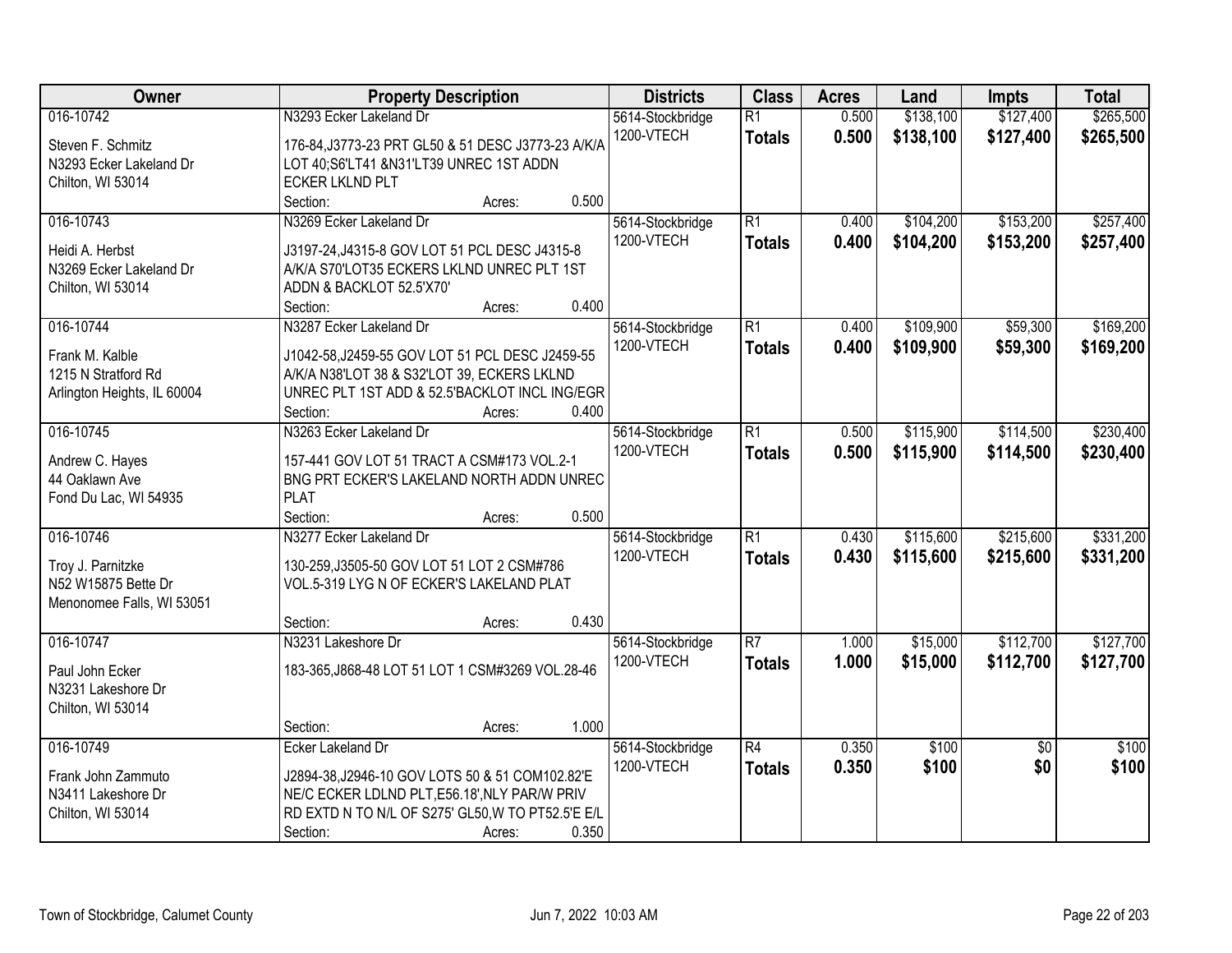| Owner                                                                              | <b>Property Description</b>                                                                                                                                                                       |        | <b>Districts</b>               | <b>Class</b>                                                    | <b>Acres</b>                                 | Land                                                    | <b>Impts</b>                                          | <b>Total</b>                                             |
|------------------------------------------------------------------------------------|---------------------------------------------------------------------------------------------------------------------------------------------------------------------------------------------------|--------|--------------------------------|-----------------------------------------------------------------|----------------------------------------------|---------------------------------------------------------|-------------------------------------------------------|----------------------------------------------------------|
| 016-10750<br>Paul John Ecker<br>N3231 Lakeshore Dr<br>Chilton, WI 53014            | <b>Ecker Lakeland Dr</b><br>J2894-38, J2946-10 PRT GOV LOT 51 (9.63'STRP TO<br>LAKE DESC. CSM# 173 VOL.2-1 &CSM 5-320)                                                                            |        | 5614-Stockbridge<br>1200-VTECH | $\overline{R1}$<br><b>Totals</b>                                | 0.050<br>0.050                               | \$600<br>\$600                                          | $\overline{50}$<br>\$0                                | \$600<br>\$600                                           |
|                                                                                    | Section:<br>Acres:                                                                                                                                                                                | 0.050  |                                |                                                                 |                                              |                                                         |                                                       |                                                          |
| 016-10751<br>Paul J. Ecker<br>N3231 Lakeshore Dr<br>Chilton, WI 53014              | N3231 Lakeshore Dr<br>183-365, J868-48 PRT LOTS 51, 52 & 53Lot 2, CSM<br>3911 VOL.35-291<br>Section:<br>Acres:                                                                                    | 81.950 | 5614-Stockbridge<br>1200-VTECH | R4<br>R <sub>5</sub><br>R <sub>5</sub> M<br>R7<br><b>Totals</b> | 58.660<br>8.260<br>14.730<br>0.300<br>81.950 | \$11,500<br>\$24,800<br>\$23,900<br>\$1,700<br>\$61,900 | $\overline{50}$<br>\$0<br>\$0<br>\$11,200<br>\$11,200 | \$11,500<br>\$24,800<br>\$23,900<br>\$12,900<br>\$73,100 |
| 016-10752<br>Rivers Edge Dairy, LLC<br>W2268 Hickory Hills Rd<br>Chilton, WI 53014 | Ecker Lakeland Dr<br>183-365, J868-48 LOTS 51, 52 & 53Lot 1, CSM 3911<br>VOL.35-291<br>Section:<br>Acres:                                                                                         | 61.120 | 5614-Stockbridge<br>1200-VTECH | R4<br><b>Totals</b>                                             | 61.120<br>61.120                             | \$10,300<br>\$10,300                                    | \$0<br>\$0                                            | \$10,300<br>\$10,300                                     |
| 016-10754<br>Allen C. Bartel<br>W5343 Hwy 151<br>Chilton, WI 53014                 | W5343 Hwy 151<br>J1037-11, J1700-33 GOV LOT 54 COM1739.5'E SW/C<br>GL54, CONT E466.3', NE350.2'TO C-L HWY 151<br>SW629.4'ALG C-L TO POB<br>Section:<br>Acres:                                     | 1.850  | 5614-Stockbridge<br>1200-VTECH | $\overline{R1}$<br><b>Totals</b>                                | 1.850<br>1.850                               | \$33,500<br>\$33,500                                    | \$143,800<br>\$143,800                                | \$177,300<br>\$177,300                                   |
| 016-10755<br>Scott Vanlieshout<br>W5325 Hwy 151<br>Chilton, WI 53014               | W5325 Hwy 151<br>J336-58, J2724-27, J4674-63 GOV LOT 54 COM2205.8'E<br>SW/C, E280.34', NE163.62', NLY TO C/L RD319.89' SW<br>ALG C/L RD 343.83', SW350.2' TO S/L GL54 & POB<br>Section:<br>Acres: | 2.820  | 5614-Stockbridge<br>1200-VTECH | $\overline{R1}$<br><b>Totals</b>                                | 2.820<br>2.820                               | \$41,200<br>\$41,200                                    | \$176,800<br>\$176,800                                | \$218,000<br>\$218,000                                   |
| 016-10756<br>John W. Engler<br>W5297 Hwy 151<br>Chilton, WI 53014                  | W5297 Hwy 151<br>160-86, J2727-36 LOT 54 COM2486.14'E<br>SW/C, E247.66', NE 480'TO C/L RD, WLY ALG C/L 194<br>.27', SLY319.89', SW163.62'TO PB & PRT CSM#1374<br>Section:<br>Acres:               | 3.220  | 5614-Stockbridge<br>1200-VTECH | R1<br><b>Totals</b>                                             | 3.220<br>3.220                               | \$43,600<br>\$43,600                                    | \$178,100<br>\$178,100                                | \$221,700<br>\$221,700                                   |
| 016-10757<br>State Of WI Dot Hwy 55/Row<br>101 S Webster St<br>Madison, WI 53707   | <b>Hwy 55</b><br>60-188,76-198 PRT LOT 54 LYG BETWN HWY 55 &<br><b>HWY 151</b><br>Section:<br>Acres:                                                                                              | 6.580  | 5614-Stockbridge<br>1200-VTECH | $\overline{X2}$<br><b>Totals</b>                                | 6.580<br>6.580                               | $\overline{50}$<br>\$0                                  | $\overline{50}$<br>\$0                                | $\frac{1}{2}$<br>\$0                                     |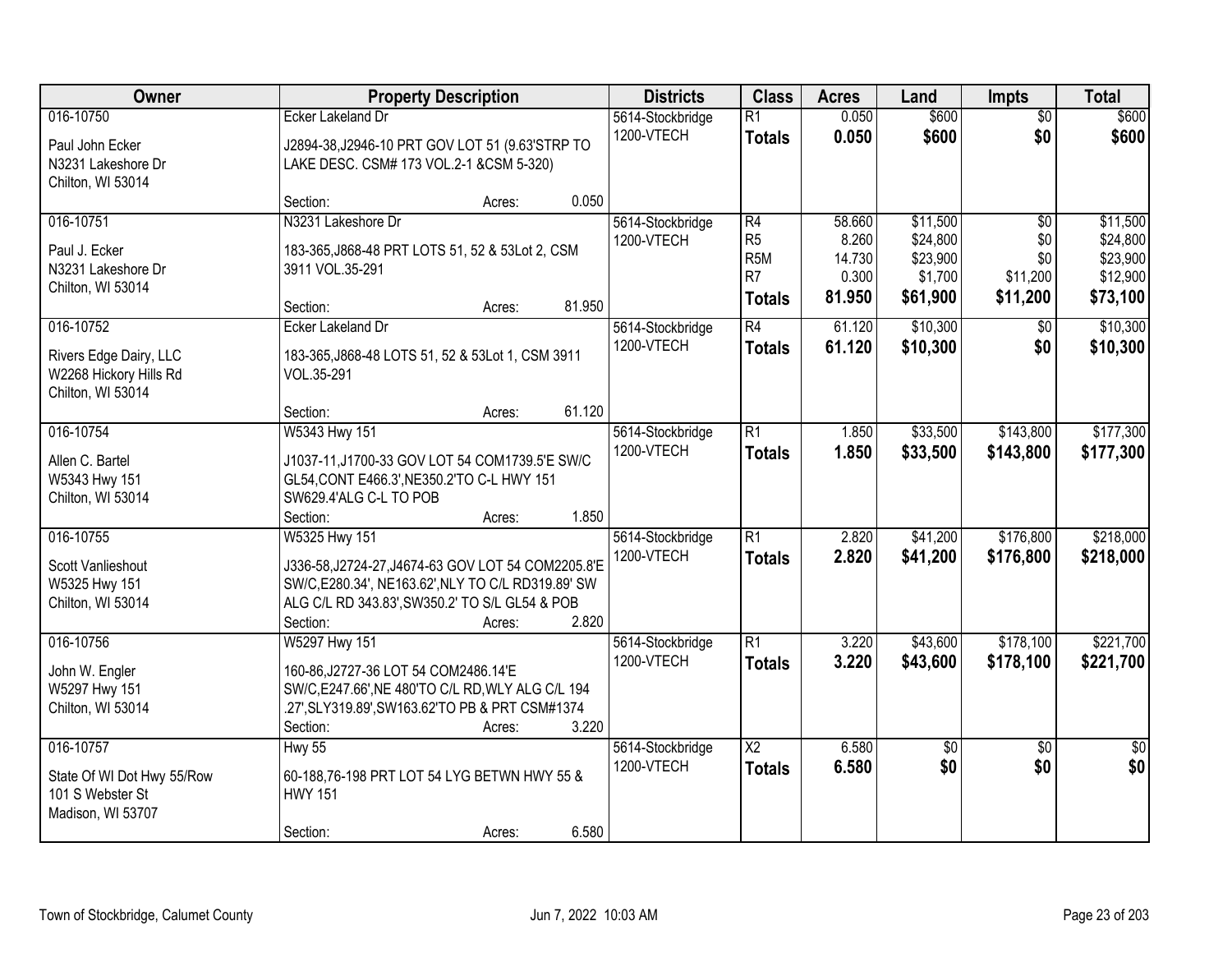| Owner                                | <b>Property Description</b>                                          | <b>Districts</b>               | <b>Class</b>    | <b>Acres</b> | Land     | <b>Impts</b>    | <b>Total</b> |
|--------------------------------------|----------------------------------------------------------------------|--------------------------------|-----------------|--------------|----------|-----------------|--------------|
| 016-10758                            | N3206 Hwy 55                                                         | 5614-Stockbridge               | $\overline{R4}$ | 20.900       | \$4,000  | $\overline{50}$ | \$4,000      |
| Maurice J. Ecker                     | 82-149 PRT GOV LOTS 54 & 55 COM 1CH N SW/C                           | 1200-VTECH                     | R <sub>5</sub>  | 0.500        | \$100    | \$0             | \$100        |
| N3282 Lakeshore Dr                   | GL55, S8CH 79L, E20CH 8L TO C/L HWY, N8DEG E                         |                                | <b>Totals</b>   | 21.400       | \$4,100  | \$0             | \$4,100      |
| Chilton, WI 53014                    | 4CH 78L, N3DEG W 1CH 98L, E11CH 52L, S1CH                            |                                |                 |              |          |                 |              |
|                                      | 21.400<br>Section:<br>Acres:                                         |                                |                 |              |          |                 |              |
| 016-10759                            | W5450 Ecker Lakeland Dr                                              | 5614-Stockbridge               | R4              | 2.560        | \$500    | $\overline{50}$ | \$500        |
|                                      |                                                                      | 1200-VTECH                     | R <sub>5</sub>  | 0.600        | \$100    | \$0             | \$100        |
| <b>Vicky Flemming</b>                | 94-692,94-699 LOT 54 COM SW/C, N4CH 71L, E20CH                       |                                | R <sub>7</sub>  | 1.000        | \$4,600  | \$14,400        | \$19,000     |
| N2630 Hwy 151                        | 75L TO W/L MIL RD, S9DEG W4CH 75L, W TO POB, EX                      |                                | <b>Totals</b>   | 4.160        | \$5,200  | \$14,400        | \$19,600     |
| Chilton, WI 53014                    | 1.45AC & EX CSM#1634 VOL 11-196 3.99AC<br>4.160                      |                                |                 |              |          |                 |              |
|                                      | Section:<br>Acres:                                                   |                                |                 |              |          |                 |              |
| 016-10760                            | N3108 Lakeshore Dr                                                   | 5614-Stockbridge               | $\overline{R1}$ | 2.430        | \$38,200 | \$160,100       | \$198,300    |
| Faye L. Burg                         | J2348-12 GOV LOT 54 LOT 1 CSM#1634 VOL.11-196                        | 1200-VTECH                     | <b>Totals</b>   | 2.430        | \$38,200 | \$160,100       | \$198,300    |
| N3108 Lakeshore Dr                   | COM SW/C, N310.86', E340', S310 .86', W340' TO POB                   |                                |                 |              |          |                 |              |
| Chilton, WI 53014                    |                                                                      |                                |                 |              |          |                 |              |
|                                      | 2.430<br>Section:<br>Acres:                                          |                                |                 |              |          |                 |              |
| 016-10761                            | Lakeshore Dr                                                         | 5614-Stockbridge               | $\overline{R1}$ | 1.560        | \$12,800 | $\sqrt[6]{30}$  | \$12,800     |
|                                      | 94-692,94-699 LOT 54 LOT 2 CSM#1634 VOL.11-196                       | 1200-VTECH                     | <b>Totals</b>   | 1.560        | \$12,800 | \$0             | \$12,800     |
| <b>Vicky Flemming</b>                |                                                                      |                                |                 |              |          |                 |              |
| N2630 Hwy 151<br>Chilton, WI 53014   | COM SW/C, E340'&POB, N310.86',<br>E218.64', S310.86', W218.64'TO POB |                                |                 |              |          |                 |              |
|                                      | 1.560<br>Section:                                                    |                                |                 |              |          |                 |              |
| 016-10762                            | Acres:<br>W5450 Ecker Lakeland Dr                                    |                                | $\overline{R1}$ | 1.450        | \$29,500 | \$157,300       | \$186,800    |
|                                      |                                                                      | 5614-Stockbridge<br>1200-VTECH |                 | 1.450        |          |                 |              |
| <b>Vicky Flemming</b>                | 94-692,101-573 LOT 54 COM 520'W INTR W/L MIL RD                      |                                | <b>Totals</b>   |              | \$29,500 | \$157,300       | \$186,800    |
| N2630 Hwy 151                        | & N/L TN RD, N315', W200', S315', E TO POB                           |                                |                 |              |          |                 |              |
| Chilton, WI 53014                    |                                                                      |                                |                 |              |          |                 |              |
|                                      | 1.450<br>Section:<br>Acres:                                          |                                |                 |              |          |                 |              |
| 016-10763                            | <b>Hwy 151</b>                                                       | 5614-Stockbridge               | R4              | 5.120        | \$1,000  | $\sqrt{$0}$     | \$1,000      |
| Campbell William & Daun-Campbell Kim | J1404-41 PRT GL54 & 159 LYG S OF HWY LOT 1                           | 1200-VTECH                     | R <sub>5</sub>  | 1.000        | \$100    | \$0             | \$100        |
| <b>Living Trust</b>                  | CSM#1374 VOL.9-331 COM SE/C                                          |                                | <b>Totals</b>   | 6.120        | \$1,100  | \$0             | \$1,100      |
| N3187 Ecker Lakeland Dr              | GL54, W666.02', NE480 .97'TO C/L HWY, SELY ALG C/L                   |                                |                 |              |          |                 |              |
| Chilton, WI 53014                    | 6.120<br>Section:<br>Acres:                                          |                                |                 |              |          |                 |              |
| 016-10764                            | N3206 Hwy 55                                                         | 5614-Stockbridge               | $\overline{R1}$ | 2.275        | \$37,100 | \$187,500       | \$224,600    |
|                                      |                                                                      | 1200-VTECH                     | <b>Totals</b>   | 2.275        | \$37,100 | \$187,500       | \$224,600    |
| Thomas S. Krebsbach                  | 94-664, J4996-25 GOV LOT 55 LOT 1 CSM #2245                          |                                |                 |              |          |                 |              |
| N3206 Hwy 55                         | VOL.16-269 COM1335.85'E & 209.19'S NW/C,                             |                                |                 |              |          |                 |              |
| Chilton, WI 53014                    | E344.71, S287.47', W344.71', N287.47'TO POB                          |                                |                 |              |          |                 |              |
|                                      | 2.275<br>Section:<br>Acres:                                          |                                |                 |              |          |                 |              |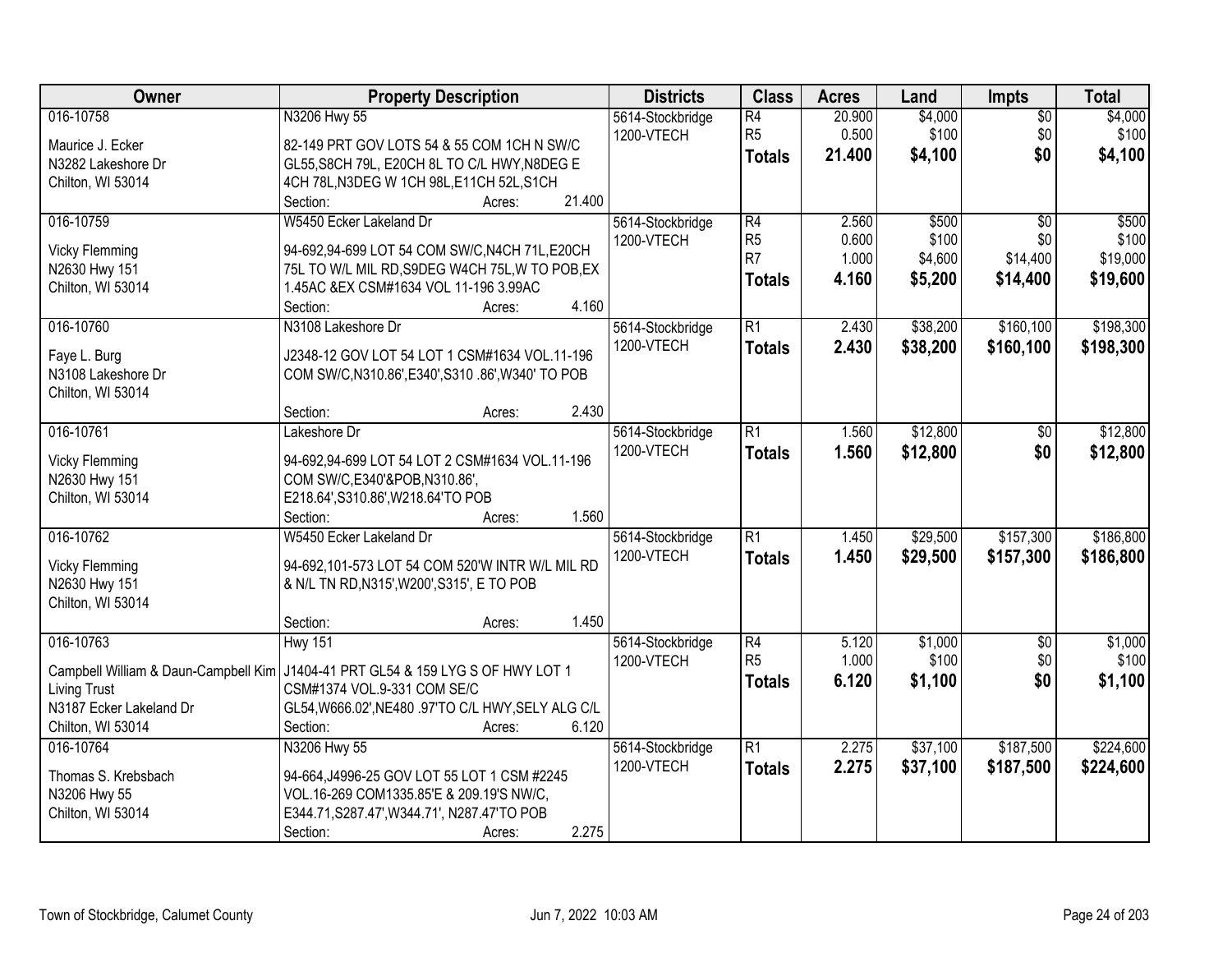| Owner                         | <b>Property Description</b>                                 | <b>Districts</b>               | <b>Class</b>                              | <b>Acres</b>             | Land                           | Impts                               | <b>Total</b>                    |
|-------------------------------|-------------------------------------------------------------|--------------------------------|-------------------------------------------|--------------------------|--------------------------------|-------------------------------------|---------------------------------|
| 016-10765<br>Matthew D. Ecker | N3270 Hwy 55<br>82-149 LOT 56 EX COM C-L HWY & S-L GL56,E40 | 5614-Stockbridge<br>1200-VTECH | $\overline{R4}$<br>R <sub>5</sub> M<br>R7 | 29.640<br>2.000<br>2.000 | \$5,000<br>\$3,200<br>\$20,500 | $\overline{50}$<br>\$0<br>\$273,800 | \$5,000<br>\$3,200<br>\$294,300 |
| N3232 Hwy 55                  | RDS, N15.5 RDS, W TO HWY, S TO POB & EX S11A LYC            |                                |                                           | 33.640                   | \$28,700                       | \$273,800                           | \$302,500                       |
| Chilton, WI 53014             | W OF HWY & EX CSM#2719 VOL.21-433 EX                        |                                | <b>Totals</b>                             |                          |                                |                                     |                                 |
|                               | 33.640<br>Section:<br>Acres:                                |                                |                                           |                          |                                |                                     |                                 |
| 016-10766                     | <b>Hwy 55</b>                                               | 5614-Stockbridge               | R4                                        | 1.710                    | \$300                          | $\overline{50}$                     | \$300                           |
| Maurice J. Ecker              | J686-54 GOV LOT 56 COM C-L HWY & S-L LOT, E40               | 1200-VTECH                     | <b>Totals</b>                             | 1.710                    | \$300                          | \$0                                 | \$300                           |
| N3282 Lakeshore Dr            | RDS, N15.5 RDS, W TO HWY, S TO POB, EX PRT                  |                                |                                           |                          |                                |                                     |                                 |
| Chilton, WI 53014             | CSM#2329 VOL 17-214 (LANDLOCKED)                            |                                |                                           |                          |                                |                                     |                                 |
|                               | 1.710<br>Section:<br>Acres:                                 |                                |                                           |                          |                                |                                     |                                 |
| 016-10767                     | Lakeshore Dr                                                | 5614-Stockbridge               | $\overline{R4}$                           | 6.591                    | \$1,300                        | $\overline{50}$                     | \$1,300                         |
| Matthew D. Ecker              | 94-664 LOT 56 S11A LYG W OF HWY, EX .17A & EX               | 1200-VTECH                     | R <sub>5</sub>                            | 0.230                    | \$100                          | \$0                                 | \$100                           |
| N3232 Hwy 55                  | .18AC HWY 55/ROW J5713-63 EX CSM#2863                       |                                | <b>Totals</b>                             | 6.821                    | \$1,400                        | \$0                                 | \$1,400                         |
| Chilton, WI 53014             | VOL.23-239                                                  |                                |                                           |                          |                                |                                     |                                 |
|                               | 6.821<br>Section:<br>Acres:                                 |                                |                                           |                          |                                |                                     |                                 |
| 016-10768                     | State Highway 55                                            | 5614-Stockbridge               | $\overline{X4}$                           | 0.170                    | $\overline{60}$                | $\overline{50}$                     | \$0                             |
| Town Of Stockbridge           | 148-66 GOV LOT 56 COM NE/C GL 50, S1158.39', E886.          | 1200-VTECH                     | <b>Totals</b>                             | 0.170                    | \$0                            | \$0                                 | \$0                             |
| N4331 Hwy 55                  | 96'& POB, S66', NE112', N66', W112'TO POB, INCL             |                                |                                           |                          |                                |                                     |                                 |
| Chilton, WI 53014             | 8'ING/EGR EASEMENT FROM HWY                                 |                                |                                           |                          |                                |                                     |                                 |
|                               | 0.170<br>Section:<br>Acres:                                 |                                |                                           |                          |                                |                                     |                                 |
| 016-10769                     | N3360 Lakeshore Dr                                          | 5614-Stockbridge               | $\overline{R4}$                           | 19.120                   | \$3,800                        | $\overline{30}$                     | \$3,800                         |
|                               |                                                             | 1200-VTECH                     | R <sub>5</sub>                            | 0.500                    | \$100                          | \$0                                 | \$100                           |
| Marvin Ecker Jr               | J240-10 GL 57 EX CSM #2162-VOL.15-316                       |                                | R <sub>7</sub>                            | 3.500                    | \$25,800                       | \$125,400                           | \$151,200                       |
| W5324 Quinney Rd              |                                                             |                                | <b>Totals</b>                             | 23.120                   | \$29,700                       | \$125,400                           | \$155,100                       |
| Chilton, WI 53014             |                                                             |                                |                                           |                          |                                |                                     |                                 |
|                               | 23.120<br>Section:<br>Acres:                                |                                |                                           |                          |                                |                                     |                                 |
| 016-10770                     | N3412 Hwy 55                                                | 5614-Stockbridge               | $\overline{R1}$                           | 3.000                    | \$37,000                       | \$99,500                            | \$136,500                       |
| Daniel S. Jacobs              | J393-47, J3479-29 GOV LOT 58 PRT LYG E OF HWY EX            | 1200-VTECH                     | R4                                        | 22.950                   | \$4,000                        | \$0                                 | \$4,000                         |
| N3412 Hwy 55                  | N8RDS OF W20RDS PAR/HWY, EX HWY VOL61-55                    |                                | R <sub>5</sub><br>R <sub>5</sub> M        | 0.400                    | \$100                          | \$0                                 | \$100                           |
| Chilton, WI 53014             | .15AC & SUBJ TO TEMP LIM HWY EASE J5645-7                   |                                |                                           | 12.000                   | \$19,800                       | \$0                                 | \$19,800                        |
|                               | 38.350<br>Section:<br>Acres:                                |                                | <b>Totals</b>                             | 38.350                   | \$60,900                       | \$99,500                            | \$160,400                       |
| 016-10771                     | N3424 Hwy 55                                                | 5614-Stockbridge               | $\overline{R1}$                           | 1.000                    | \$25,000                       | $\overline{50}$                     | \$25,000                        |
| Anthony W. Goeser             | J744-40, J5265-21, J5265-24 GOV LOT 58 COM INTR             | 1200-VTECH                     | <b>Totals</b>                             | 1.000                    | \$25,000                       | \$0                                 | \$25,000                        |
| N3430 Hwy 55                  | N/L GL58 & C/L MILITARY RD, E20RDS, S8RDS,                  |                                |                                           |                          |                                |                                     |                                 |
| Chilton, WI 53014             | W20RDS TO C/L MILITARY RD N ALG C/L RD 8RDS                 |                                |                                           |                          |                                |                                     |                                 |
|                               | 1.000<br>Section:<br>Acres:                                 |                                |                                           |                          |                                |                                     |                                 |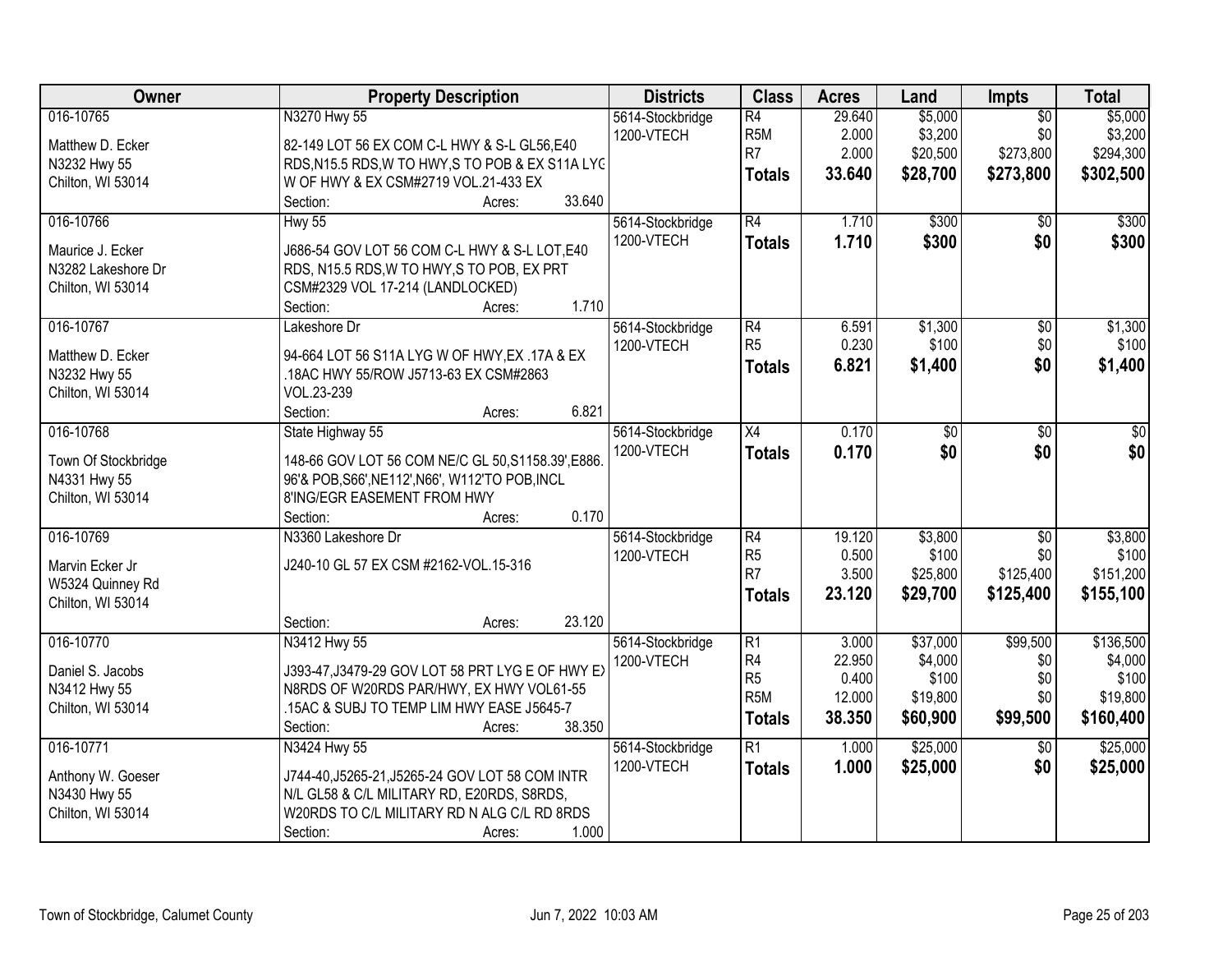| Owner                   | <b>Property Description</b>                           | <b>Districts</b> | <b>Class</b>    | <b>Acres</b> | Land     | <b>Impts</b>    | <b>Total</b> |
|-------------------------|-------------------------------------------------------|------------------|-----------------|--------------|----------|-----------------|--------------|
| 016-10772               | Lakeshore Dr                                          | 5614-Stockbridge | R4              | 7.790        | \$1,500  | $\overline{50}$ | \$1,500      |
| <b>Bros Farms Ecker</b> | J1586-23, J1617-21 LOT 58 COM NW/C LOT 58,            | 1200-VTECH       | R <sub>5M</sub> | 1.000        | \$1,700  | \$0             | \$1,700      |
| W5324 Quinney Rd        | E74RDS TO MILITARY RD, S19RDS, W74RDS TO W/L          |                  | <b>Totals</b>   | 8.790        | \$3,200  | \$0             | \$3,200      |
| Chilton, WI 53014       | LOT 58, N ALG C/L RD 19RDS TO POB SUBJ TO             |                  |                 |              |          |                 |              |
|                         | 8.790<br>Section:<br>Acres:                           |                  |                 |              |          |                 |              |
| 016-10773               | N3380 Lakeshore Dr                                    | 5614-Stockbridge | R1              | 1.080        | \$25,800 | \$74,000        | \$99,800     |
|                         |                                                       | 1200-VTECH       | <b>Totals</b>   | 1.080        | \$25,800 | \$74,000        | \$99,800     |
| James D. Spierings      | 180-588 PRT LOT 58 LOT 1 CSM#3125 VOL.26-138          |                  |                 |              |          |                 |              |
| N3380 Lakeshore Dr      | (1.08AC)                                              |                  |                 |              |          |                 |              |
| Chilton, WI 53014       |                                                       |                  |                 |              |          |                 |              |
|                         | 1.080<br>Section:<br>Acres:                           |                  |                 |              |          |                 |              |
| 016-10774               | Lakeshore Dr                                          | 5614-Stockbridge | R4              | 7.400        | \$1,400  | $\sqrt{6}$      | \$1,400      |
| Marvin Ecker Jr         | J240-10 GOV LOT 58 S16 RDS LYG W OF HWY               | 1200-VTECH       | <b>Totals</b>   | 7.400        | \$1,400  | \$0             | \$1,400      |
| W5324 Quinney Rd        |                                                       |                  |                 |              |          |                 |              |
| Chilton, WI 53014       |                                                       |                  |                 |              |          |                 |              |
|                         | 7.400<br>Section:<br>Acres:                           |                  |                 |              |          |                 |              |
| 016-10775               | Quinney Rd                                            | 5614-Stockbridge | $\overline{R1}$ | 1.000        | \$20,000 | \$0             | \$20,000     |
|                         |                                                       | 1200-VTECH       | R4              | 15.000       | \$2,500  | \$0             | \$2,500      |
| Melvin R. Ecker         | 68-61, J1025-44 LOT 59 PRT LYG E OF HWY, EX           |                  | R <sub>5M</sub> | 13.000       | \$21,500 | \$0             | \$21,500     |
| W5324 Quinney Rd        | PRCLS LYG E&PAR TO HWY, EX 1.66AC, EX PRT             |                  | <b>Totals</b>   | 29.000       | \$44,000 | \$0             | \$44,000     |
| Chilton, WI 53014       | CSM13-170 2.18AC & EX CSM 13-376 1.16AC               |                  |                 |              |          |                 |              |
|                         | 29.000<br>Section:<br>Acres:                          |                  |                 |              |          |                 |              |
| 016-10776               | W5335 Quinney Rd                                      | 1085-Chilton     | $\overline{R1}$ | 1.660        | \$31,600 | \$208,200       | \$239,800    |
| Scott Ecker             | 104-738, J2448-30, 336678 GOV LOT 59 COM 823.5'E      | 1200-VTECH       | Totals          | 1.660        | \$31,600 | \$208,200       | \$239,800    |
| W5335 Quinney Rd        | INTR N/L GL59 & C/L HWY, S349', E208', N325', W208'TC |                  |                 |              |          |                 |              |
| Chilton, WI 53014       | POB                                                   |                  |                 |              |          |                 |              |
|                         | Section:<br>1.660<br>Acres:                           |                  |                 |              |          |                 |              |
| 016-10777               | N3474 Hwy 55                                          | 5614-Stockbridge | $\overline{R1}$ | 1.990        | \$34,900 | \$59,900        | \$94,800     |
|                         |                                                       | 1200-VTECH       | <b>Totals</b>   | 1.990        | \$34,900 | \$59,900        | \$94,800     |
| Hilda M. Moon           | J1746-42, J5613-1, J5613-6 LOT 59 LOT 2 CSM #2225     |                  |                 |              |          |                 |              |
| N3474 Hwy 55            | VOL.16-206, COM 1282.76'E & 150'S NW/C, S91.5',       |                  |                 |              |          |                 |              |
| Chilton, WI 53014       | E214.6', SW176.92', W33', SW115.74', W185.94', NW ALG |                  |                 |              |          |                 |              |
|                         | 1.990<br>Section:<br>Acres:                           |                  |                 |              |          |                 |              |
| 016-10778               | W5403 Quinney Rd                                      | 5614-Stockbridge | $\overline{R1}$ | 0.440        | \$22,000 | \$104,100       | \$126,100    |
| Ronald L. Holt          | J3519-12, J3905-22 GOV LOT 59 COM C/L                 | 1200-VTECH       | <b>Totals</b>   | 0.440        | \$22,000 | \$104,100       | \$126,100    |
| W5403 Quinney Rd        | HWY55,1077.22'E NW/C, E165', S132', W165', N132'TO    |                  |                 |              |          |                 |              |
| Chilton, WI 53014       | POB &COM1242.22'E&132'S NW/C GL59                     |                  |                 |              |          |                 |              |
|                         | 0.440<br>Section:<br>Acres:                           |                  |                 |              |          |                 |              |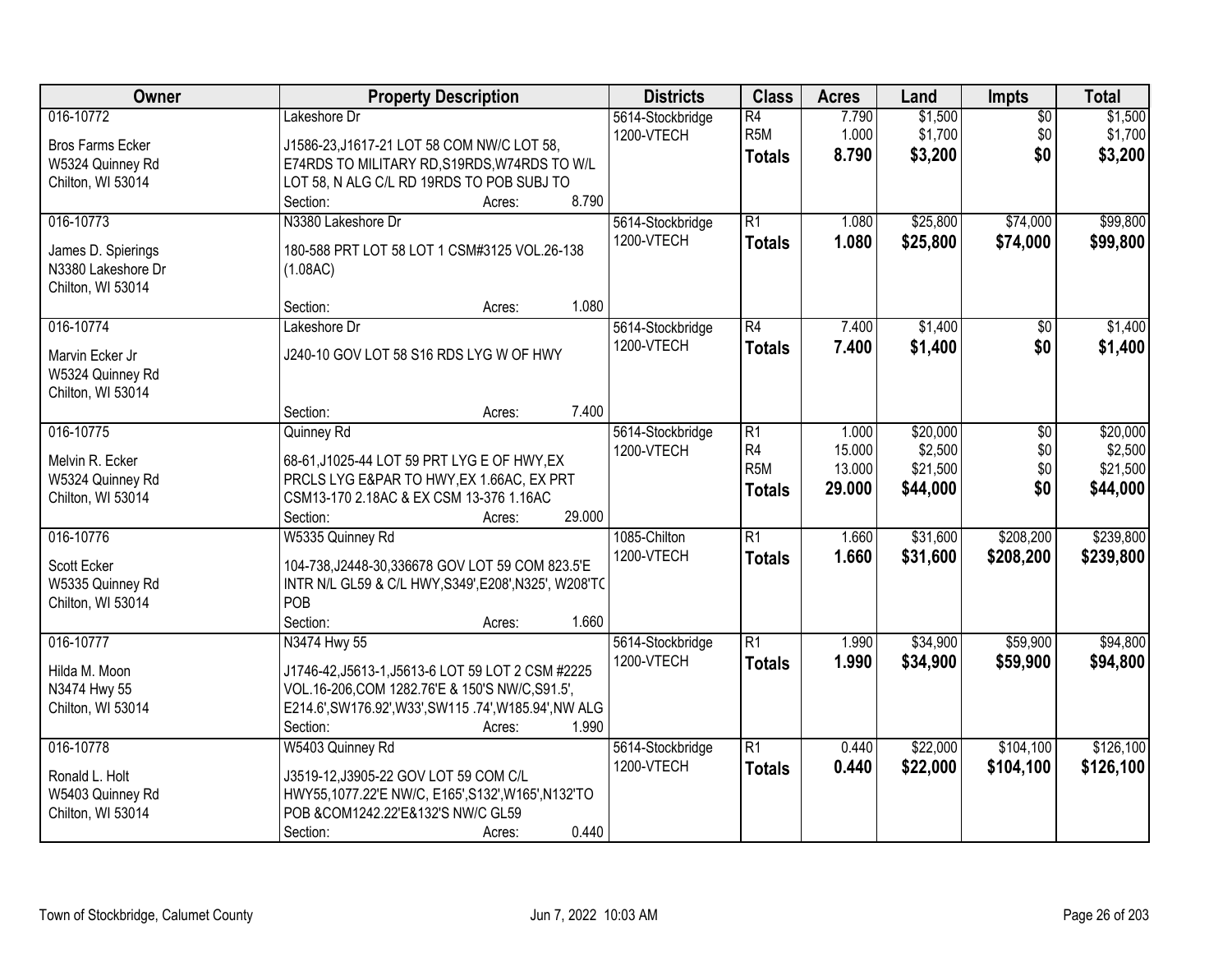| Owner                                                                  | <b>Property Description</b>                                                                                                                                                                    | <b>Districts</b>               | <b>Class</b>                                       | <b>Acres</b>             | Land                            | <b>Impts</b>                | <b>Total</b>                      |
|------------------------------------------------------------------------|------------------------------------------------------------------------------------------------------------------------------------------------------------------------------------------------|--------------------------------|----------------------------------------------------|--------------------------|---------------------------------|-----------------------------|-----------------------------------|
| 016-10779<br>Keith P. Hanke<br>546 Spring St<br>Chilton, WI 53014      | Quinney Rd<br>154-81, J5749-61, J5749-62 GOV LOT 59 COM 10RDS E<br>C-L HWY & N-L GL59 E40', S150', W40', N150'TO POB                                                                           | 5614-Stockbridge<br>1200-VTECH | $\overline{R2}$<br><b>Totals</b>                   | 0.140<br>0.140           | \$6,400<br>\$6,400              | \$13,900<br>\$13,900        | \$20,300<br>\$20,300              |
|                                                                        | 0.140<br>Section:<br>Acres:                                                                                                                                                                    |                                |                                                    |                          |                                 |                             |                                   |
| 016-10780<br>Scott A. Murray<br>N3440 Hwy 55<br>Chilton, WI 53014      | N3440 Hwy 55<br>J3182-32, J3855-9 GOV LOT 59 LOT 1 CSM#511<br>3-284, COM2267. COM2267.31'W NE/C TO C/L HWY,<br>SE498.92'ALG C/L,E33.09'&POB, SE198'ALG OLD<br>1.500<br>Section:<br>Acres:      | 5614-Stockbridge<br>1200-VTECH | $\overline{R1}$<br><b>Totals</b>                   | 1.500<br>1.500           | \$30,000<br>\$30,000            | \$68,800<br>\$68,800        | \$98,800<br>\$98,800              |
| 016-10781                                                              | N3430 Hwy 55                                                                                                                                                                                   | 5614-Stockbridge               | $\overline{R1}$                                    | 1.200                    | \$27,000                        | \$183,800                   | \$210,800                         |
| Anthony W. Goeser<br>N3430 Hwy 55<br>Chilton, WI 53014                 | 182-125, J695-25 GOV LOT 59, COM31RDS S INTR E/L<br>MIL RD&33RDS S SW/C SCHL LOT, S10RDS<br>5', E16RDS 10', N10RDS 5' W20RDS TO POB (AKA CON<br>1.200<br>Section:<br>Acres:                    | 1200-VTECH                     | <b>Totals</b>                                      | 1.200                    | \$27,000                        | \$183,800                   | \$210,800                         |
| 016-10782                                                              | N3483 Hwy 55                                                                                                                                                                                   | 5614-Stockbridge               | $\overline{R1}$                                    | 1.335                    | \$28,400                        | \$43,500                    | \$71,900                          |
| Ricci M. Ecker<br>N3465 Hwy 55<br>Chilton, WI 53014                    | J1586-23, J1994-38 LOT 59 LOT 1 CSM#2759<br>VOL.22-143 INCL ING/EGR EASE DOC#409096                                                                                                            | 1200-VTECH                     | <b>Totals</b>                                      | 1.335                    | \$28,400                        | \$43,500                    | \$71,900                          |
|                                                                        | 1.335<br>Section:<br>Acres:                                                                                                                                                                    |                                |                                                    |                          |                                 |                             |                                   |
| 016-10783<br>Dennis T. Jacobs<br>N3439 Hwy 55<br>Chilton, WI 53014     | N3439 Hwy 55<br>J656-38, J4948-27 LOT 59 COM SW/C, E17CH 54LK TO<br>C/L MIL RD, NWLY ALG C/L 6CH 14LK, W16CH<br>14LK, W16CH 98LK, S6CH 12LK TO POB (AKA-S25RDS<br>11.210<br>Section:<br>Acres: | 5614-Stockbridge<br>1200-VTECH | $\overline{R1}$<br>R <sub>4</sub><br><b>Totals</b> | 5.000<br>6.210<br>11.210 | \$50,500<br>\$1,200<br>\$51,700 | \$85,300<br>\$0<br>\$85,300 | \$135,800<br>\$1,200<br>\$137,000 |
| 016-10784                                                              | W5233 Quinney Rd                                                                                                                                                                               | 5614-Stockbridge               | $\overline{R1}$                                    | 3.000                    | \$42,500                        | \$138,900                   | \$181,400                         |
| Mary Ellen Ecker<br>W5233 Quinney Rd<br>Chilton, WI 53014              | J1025-44, J3226-22 GOV LOTS 59 & 154 LOT 1<br>CSM#1863 VOL.13-170 COM NE/C GL59,E120',S306',<br>W424.97', N310.34', E305'TO POB<br>3.000<br>Section:<br>Acres:                                 | 1200-VTECH                     | <b>Totals</b>                                      | 3.000                    | \$42,500                        | \$138,900                   | \$181,400                         |
| 016-10785<br>Jeffrey M. Ecker<br>W5309 Quinney Rd<br>Chilton, WI 53014 | W5309 Quinney Rd<br>J1025-44, J3484-19 LOT 59 LOT 1 CSM#1927<br>VOL.13-376 COM 714'E NE/C, S325', W155',<br>NW43.78', NE41.58', NE61.15', N190.55', E150'TO POB<br>1.160<br>Section:<br>Acres: | 5614-Stockbridge<br>1200-VTECH | $\overline{R1}$<br><b>Totals</b>                   | 1.160<br>1.160           | \$26,600<br>\$26,600            | \$119,100<br>\$119,100      | \$145,700<br>\$145,700            |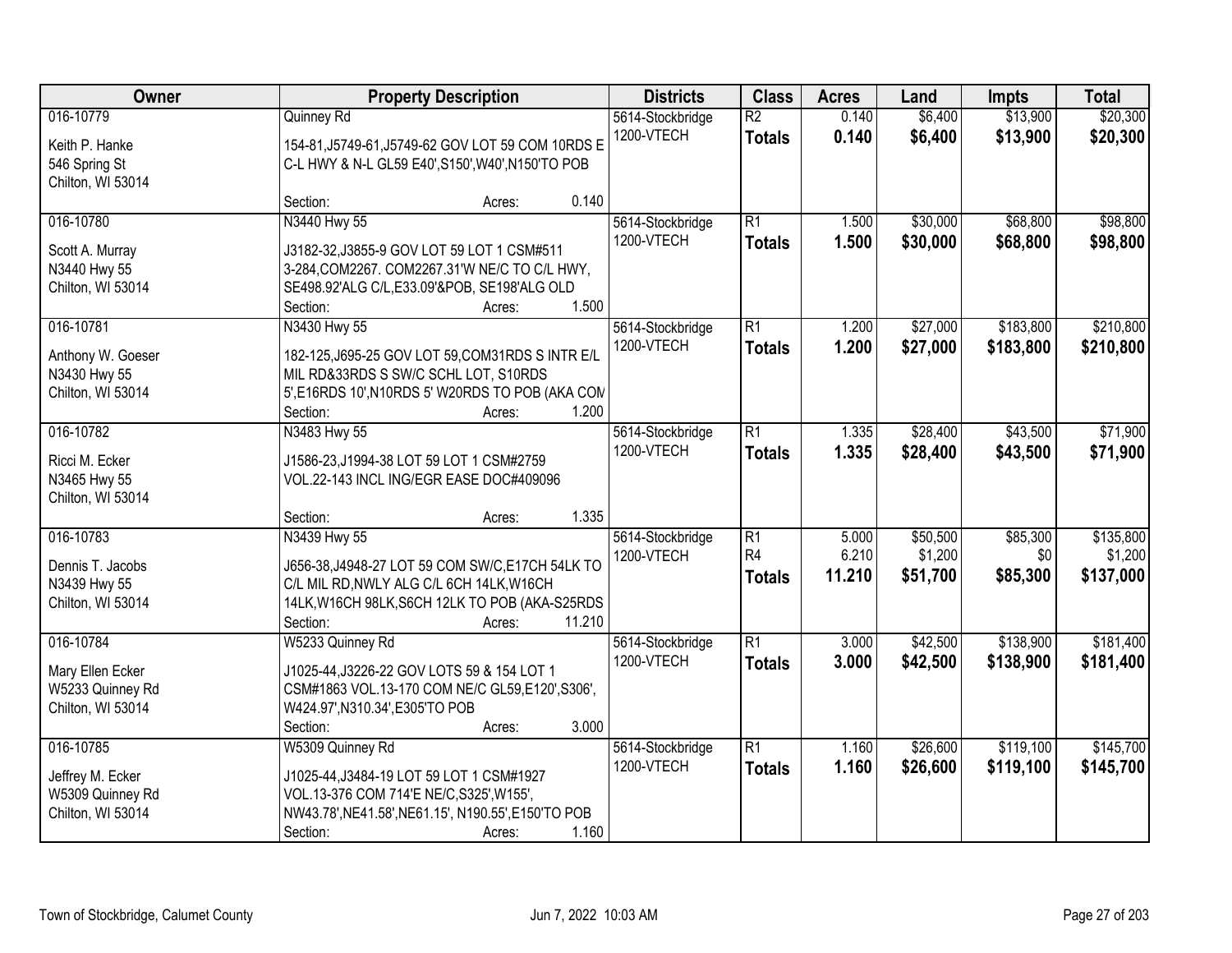| Owner                                                                       | <b>Property Description</b>                                                                                                                                                           |        |                                |                                                      | <b>Acres</b>               | Land                            | Impts                         | <b>Total</b>                    |
|-----------------------------------------------------------------------------|---------------------------------------------------------------------------------------------------------------------------------------------------------------------------------------|--------|--------------------------------|------------------------------------------------------|----------------------------|---------------------------------|-------------------------------|---------------------------------|
| 016-10786<br>Melvin R. Ecker<br>W5324 Quinney Rd                            | Quinney Rd<br>168-61, J1025-44 GOV LOT 60 E33.49A, EX W9.22A& E><br>CSM9-444 2.43AC<br>Chilton, WI 53014                                                                              |        | 5614-Stockbridge<br>1200-VTECH | $\overline{R4}$<br>R <sub>5</sub> M<br><b>Totals</b> | 11.840<br>10.000<br>21.840 | \$2,200<br>\$16,000<br>\$18,200 | $\overline{50}$<br>\$0<br>\$0 | \$2,200<br>\$16,000<br>\$18,200 |
|                                                                             | Section:<br>Acres:                                                                                                                                                                    | 21.840 |                                |                                                      |                            |                                 |                               |                                 |
| 016-10787<br>Paul C. Boehnlein<br>W3705 County F<br>Chilton, WI 53014       | Quinney Rd<br>151-50, J4002-42 PRT LOT 60 LYG E OF HWY LOT 2<br>CSM8-12 COM 1816.54'W SE/C, W160', N203,<br>W269.03', N ALG HWY 679.65',<br>Section:<br>Acres:                        | 6.240  | 5614-Stockbridge<br>1200-VTECH | $\overline{R1}$<br><b>Totals</b>                     | 6.240<br>6.240             | \$54,200<br>\$54,200            | $\overline{50}$<br>\$0        | \$54,200<br>\$54,200            |
| 016-10788                                                                   | State Highway 55                                                                                                                                                                      |        | 5614-Stockbridge               | $\overline{R1}$                                      | 1.370                      | \$28,700                        | $\overline{50}$               | \$28,700                        |
| Joel D. Portmann<br>W4840 Quinney Rd<br>PO Box 266<br>Chilton, WI 53014     | 131-513, J3747-52, J4727-47 GOV LOT 60 COM NE/C<br>GL60, W1944.95'TO PT, S176.06', W349.75'TO C-L HWY<br>N177.78', E329.99' TO POB, RES W50'FOR HWY<br>Section:<br>Acres:             | 1.370  | 1200-VTECH                     | <b>Totals</b>                                        | 1.370                      | \$28,700                        | \$0                           | \$28,700                        |
| 016-10789<br>Jered M. Ecker<br>W5324 Quinney Rd<br>Chilton, WI 53014        | Lakeshore Dr<br>J4146-14, J4635-22, J4984-9 GOV LOT 60 PRT LYG W<br>HWY EX S12.9RDS OF E415'OF PRT LYG PARA & W<br>OF HWY, EX N219.9' OF W207.52'& EX.84'AC HWY<br>Section:<br>Acres: | 16.020 | 5614-Stockbridge<br>1200-VTECH | $\overline{R4}$<br><b>Totals</b>                     | 16.020<br>16.020           | \$3,100<br>\$3,100              | \$0<br>\$0                    | \$3,100<br>\$3,100              |
| 016-10790<br>Jeanette Ann Adkins<br>N3548 Lakeshore Dr<br>Chilton, WI 53014 | N3548 Lakeshore Dr<br>122-413 GOV LOT 60 COM 629.7'N SW/C<br>GL60, N219.9', E207.52', S219.9', W207.52'TO PB<br>Section:<br>Acres:                                                    | 1.050  | 5614-Stockbridge<br>1200-VTECH | $\overline{R1}$<br><b>Totals</b>                     | 1.050<br>1.050             | \$25,500<br>\$25,500            | \$170,300<br>\$170,300        | \$195,800<br>\$195,800          |
| 016-10791<br><b>Calumet County</b><br>206 Court St<br>Chilton, WI 53014     | N3503 Hwy 55<br>J4035-46, J4035-51, J4915-57 GOV LOT 60 COM S/L<br>GL-60 &C/L MIL RD, N33' &POB, N8RDS, CONT<br>N75', W10RDS, CONT W250', S207', E250', CONT<br>Section:<br>Acres:    | 1.970  | 5614-Stockbridge<br>1200-VTECH | $\overline{\chi_3}$<br><b>Totals</b>                 | 1.970<br>1.970             | \$0<br>\$0                      | $\overline{50}$<br>\$0        | $\sqrt{60}$<br>\$0              |
| 016-10792<br>David T. Buechel<br>W5400 Quinney Rd<br>Chilton, WI 53014      | W5400 Quinney Rd<br>J595-18 GOV LOT 160 LYG E OF HWY LOT 1<br>CSM#1107 VOL.8-12, COM 1976.54'W SE/C, W253.5',<br>NLY ALG HWY203.59', E269.03', S203'TO POB EX<br>Section:<br>Acres:   | 1.120  | 1085-Chilton<br>1200-VTECH     | $\overline{R1}$<br><b>Totals</b>                     | 1.120<br>1.120             | \$26,200<br>\$26,200            | \$82,700<br>\$82,700          | \$108,900<br>\$108,900          |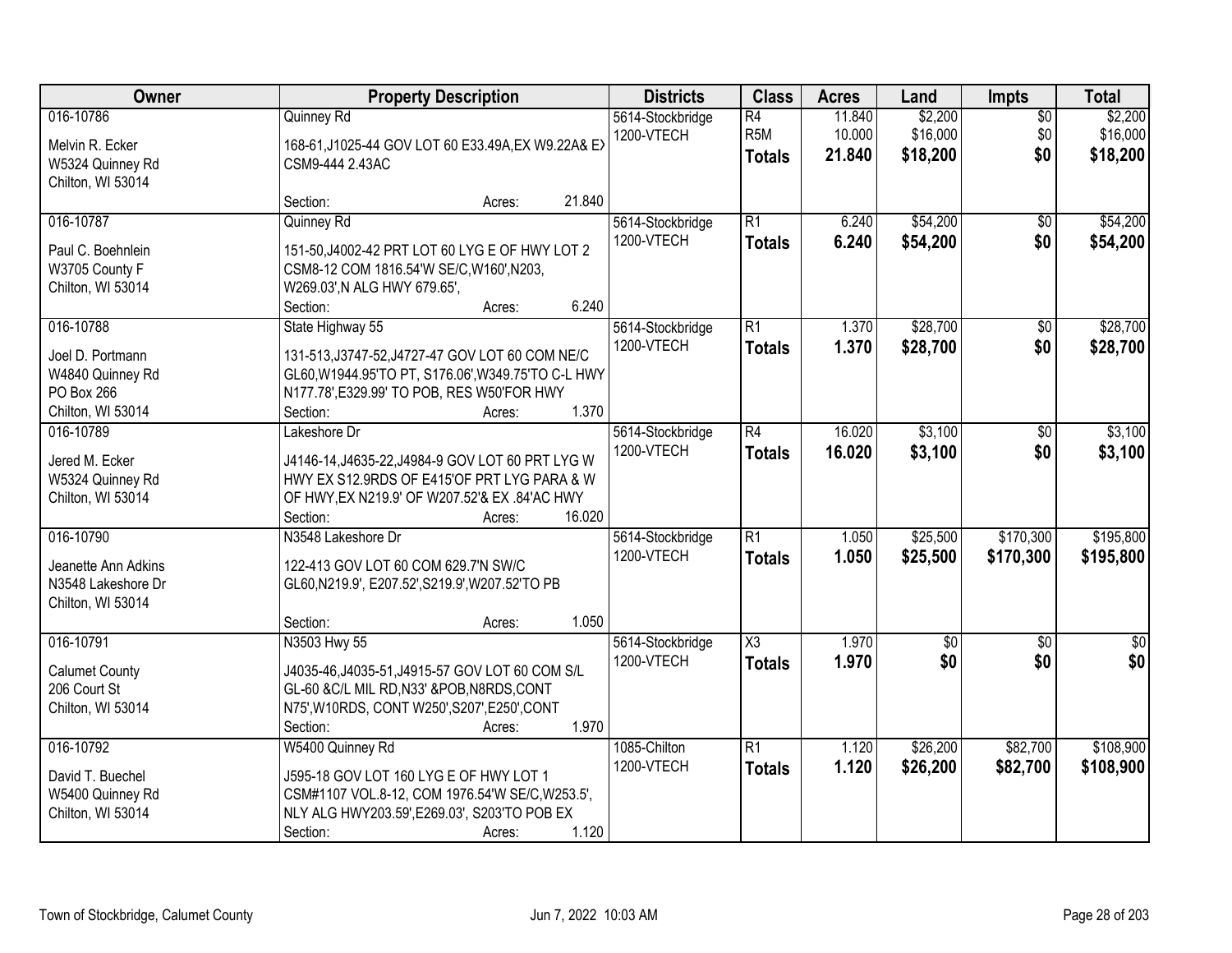| Owner                                                                            | <b>Property Description</b>                                                                                                                            | <b>Districts</b> | <b>Class</b>                   | <b>Acres</b>                                                           | Land                              | <b>Impts</b>                               | <b>Total</b>                         |                                              |
|----------------------------------------------------------------------------------|--------------------------------------------------------------------------------------------------------------------------------------------------------|------------------|--------------------------------|------------------------------------------------------------------------|-----------------------------------|--------------------------------------------|--------------------------------------|----------------------------------------------|
| 016-10793<br>Kurt J. Hietpas<br>W5368 Quinney Rd<br>Chilton, WI 53014            | W5368 Quinney Rd<br>J4002-45, J4002-47, 334444 GOV LOTS 60 & 61<br>CSM#374 VOL.2-310 & PRT DESC J3589-53                                               |                  | 5614-Stockbridge<br>1200-VTECH | $\overline{R1}$<br>R <sub>4</sub><br>R <sub>5</sub> M<br><b>Totals</b> | 2.000<br>9.670<br>6.000<br>17.670 | \$35,000<br>\$1,600<br>\$9,900<br>\$46,500 | \$259,800<br>\$0<br>\$0<br>\$259,800 | \$294,800<br>\$1,600<br>\$9,900<br>\$306,300 |
|                                                                                  | Section:<br>Acres:                                                                                                                                     | 17.670           |                                |                                                                        |                                   |                                            |                                      |                                              |
| 016-10794<br>Marvin Ecker Jr<br>W5324 Quinney Rd<br>Chilton, WI 53014            | W5324 Quinney Rd<br>J1535-38, J1535-39 GOV LOT 60 LOT 1 CSM#1416<br>VOL.9-444 COM1036.93'W SE/C, W96.5',<br>N591.08', E159.14'TO M/L CRK, SW594.39'ALG |                  | 5614-Stockbridge<br>1200-VTECH | $\overline{R1}$<br><b>Totals</b>                                       | 2.430<br>2.430                    | \$38,200<br>\$38,200                       | \$196,000<br>\$196,000               | \$234,200<br>\$234,200                       |
|                                                                                  | Section:<br>Acres:                                                                                                                                     | 2.430            |                                |                                                                        |                                   | \$600                                      |                                      |                                              |
| 016-10795<br>Martha S. Thiel<br>N3397 Tower Rd<br>Chilton, WI 53014              | State Highway 55<br>142-315,176-640 GOV LOT 61 N25 RDS OF E38 RDS                                                                                      |                  | 5614-Stockbridge<br>1200-VTECH | R4<br>R <sub>5</sub> M<br><b>Totals</b>                                | 3.500<br>2.000<br>5.500           | \$3,300<br>\$3,900                         | \$0<br>\$0<br>\$0                    | \$600<br>\$3,300<br>\$3,900                  |
|                                                                                  | Section:<br>Acres:                                                                                                                                     | 5.500            |                                |                                                                        |                                   |                                            |                                      |                                              |
| 016-10796<br>Marvin Ecker Jr<br>W5324 Quinney Rd<br>Chilton, WI 53014            | Quinney Rd<br>168-61, J1025-44 LOT 61 PRT LYG E OF HWY, EX<br>N25RDS &EX 8.38A                                                                         |                  | 5614-Stockbridge<br>1200-VTECH | $\overline{R4}$<br>R <sub>5</sub> M<br><b>Totals</b>                   | 5.190<br>5.000<br>10.190          | \$900<br>\$8,000<br>\$8,900                | \$0<br>\$0<br>\$0                    | \$900<br>\$8,000<br>\$8,900                  |
|                                                                                  | Section:<br>Acres:                                                                                                                                     | 10.190           |                                |                                                                        |                                   |                                            |                                      |                                              |
| 016-10797<br>Jeanette A. Adkins<br>N3548 Lakeshore Dr<br>Chilton, WI 53014       | <b>Hwy 55</b><br>J3723-13, J4081-67 GOV LOT 61 N25 RDS LYG E OF<br>HWY EX E38 RDS                                                                      |                  | 5614-Stockbridge<br>1200-VTECH | $\overline{R4}$<br>R <sub>5</sub><br>R <sub>5</sub> M<br><b>Totals</b> | 6.000<br>2.000<br>6.840<br>14.840 | \$1,200<br>\$1,200<br>\$11,300<br>\$13,700 | $\overline{50}$<br>\$0<br>\$0<br>\$0 | \$1,200<br>\$1,200<br>\$11,300<br>\$13,700   |
|                                                                                  | Section:<br>Acres:                                                                                                                                     | 14.840           |                                |                                                                        |                                   |                                            |                                      |                                              |
| 016-10798<br>Chad M. Tasch<br>N9900 St Paul Rd<br>Malone, WI 53049               | Lakeshore Rd<br>162-394, J3723-13 GOV LOT 61 THT PRT LYG W OF<br>HWY EX .14AC HWY 55/ROW J5646-32                                                      |                  | 5614-Stockbridge<br>1200-VTECH | $\overline{R4}$<br><b>Totals</b>                                       | 23.450<br>23.450                  | \$4,600<br>\$4,600                         | $\overline{60}$<br>\$0               | \$4,600<br>\$4,600                           |
|                                                                                  | Section:<br>Acres:                                                                                                                                     | 23.450           |                                |                                                                        |                                   |                                            |                                      |                                              |
| 016-10799<br>Lisowe Martin A Farms Inc<br>N1749 Lakeshore Dr<br>Malone, WI 53049 | <b>Hwy 55</b><br>161-657, 162-763, J4706-20 GOV LOT 62 EX THT PRT<br>LYG E OF HWY<br>Section:<br>Acres:                                                | 27.500           | 5614-Stockbridge<br>1200-VTECH | $\overline{R4}$<br>R <sub>5</sub><br><b>Totals</b>                     | 27.000<br>0.500<br>27.500         | \$5,200<br>\$400<br>\$5,600                | $\overline{50}$<br>\$0<br>\$0        | \$5,200<br>\$400<br>\$5,600                  |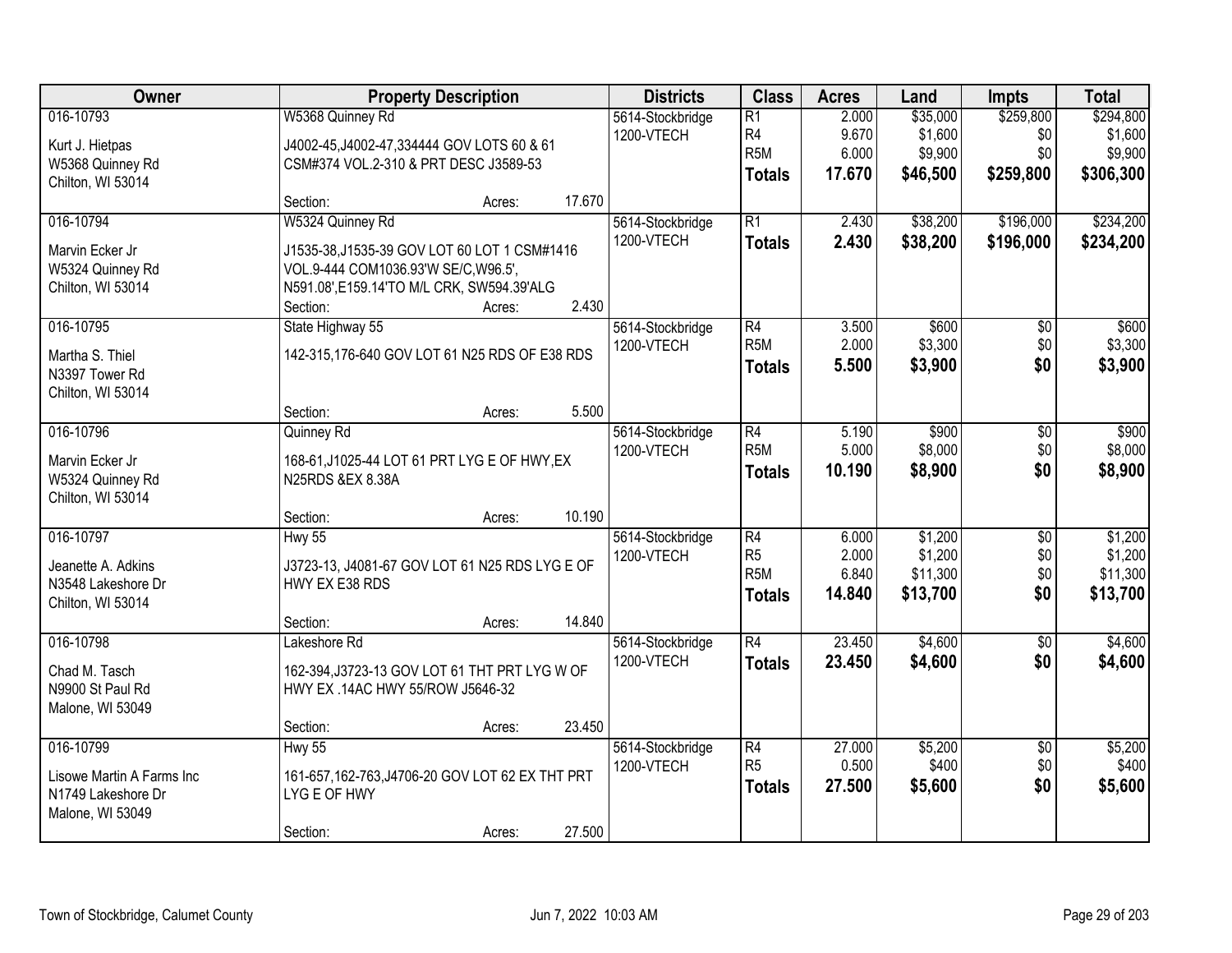| Owner                                                                                    | <b>Property Description</b>                                                                                                                                                                 | <b>Districts</b>               | <b>Class</b>                                                           | <b>Acres</b>                      | Land                                        | <b>Impts</b>                         | <b>Total</b>                                  |
|------------------------------------------------------------------------------------------|---------------------------------------------------------------------------------------------------------------------------------------------------------------------------------------------|--------------------------------|------------------------------------------------------------------------|-----------------------------------|---------------------------------------------|--------------------------------------|-----------------------------------------------|
| 016-10800<br>William D. Engler Jr<br>121 W Breed St<br>Chilton, WI 53014                 | N3656 Hwy 55<br>132-352, J3843-1 PRT GL-62 LYG E OF HWY LOTS<br>2,3&4 CSM#344 VOL.2-228, COM SE/C<br>GL62, W1997.03', NE416.57', E856.05', NE424.98', E981.<br>18.260<br>Section:<br>Acres: | 5614-Stockbridge<br>1200-VTECH | $\overline{R1}$<br>R <sub>5</sub><br>R <sub>5</sub> M<br><b>Totals</b> | 3.000<br>9.260<br>6.000<br>18.260 | \$42,500<br>\$34,000<br>\$9,600<br>\$86,100 | \$159,000<br>\$0<br>\$0<br>\$159,000 | \$201,500<br>\$34,000<br>\$9,600<br>\$245,100 |
| 016-10801<br>William D. Engler Jr<br>121 W Breed St<br>Chilton, WI 53014                 | <b>Hwy 55</b><br>J3109-29, J3853-51, J5299-16 GOV LOT 61 TRACT 1<br>CSM#344 VOL.2-228<br>8.000<br>Section:<br>Acres:                                                                        | 5614-Stockbridge<br>1200-VTECH | $\overline{R1}$<br><b>Totals</b>                                       | 8.000<br>8.000                    | \$59,500<br>\$59,500                        | \$0<br>\$0                           | \$59,500<br>\$59,500                          |
| 016-10802<br>Lori J. Vandenboom<br>1131 Jemima Ln<br>Chilton, WI 53014                   | State Highway 55<br>94-4, J1867-3 PRT GL 62 LYG E OF HWY PRT TRCT<br>3&4 CSM#344 VOL.2-228 COM SE/C GL62, W497', NE<br>TO N/L GL-62, E497', S824.97'TO POB<br>9.410<br>Section:<br>Acres:   | 5614-Stockbridge<br>1200-VTECH | $\overline{R4}$<br><b>Totals</b>                                       | 9.410<br>9.410                    | \$1,900<br>\$1,900                          | $\overline{50}$<br>\$0               | \$1,900<br>\$1,900                            |
| 016-10803<br>Leon J. Vanevenhoven<br>233 Dodge St<br>Kaukauna, WI 54130                  | <b>Hwy 55</b><br>162-433, J1466-7 GOV LOT 63 LOT 1 CSM#3405<br>VOL.29-211 PREV DESC AS CSM#3094<br>10.440<br>Section:<br>Acres:                                                             | 5614-Stockbridge<br>1200-VTECH | R4<br>R <sub>5</sub> M<br><b>Totals</b>                                | 7.440<br>3.000<br>10.440          | \$1,300<br>\$5,000<br>\$6,300               | \$0<br>\$0<br>\$0                    | \$1,300<br>\$5,000<br>\$6,300                 |
| 016-10804<br>Benjamin J. Coulthurst<br>N3750 Hwy 55<br>Chilton, WI 53014                 | N3750 Hwy 55<br>J1961-27, J3350-5 GOV LOT 63 LOT 1 CSM#1408<br>VOL.9-420 & PRT DESC J3350-5 ALL DESC AS FOLL:<br>COM1743.6'E NW/C, E1175.38',<br>8.000<br>Section:<br>Acres:                | 1085-Chilton<br>1200-VTECH     | $\overline{R1}$<br><b>Totals</b>                                       | 8.000<br>8.000                    | \$59,500<br>\$59,500                        | \$133,800<br>\$133,800               | \$193,300<br>\$193,300                        |
| 016-10805<br>Lisowe Martin A Farms Inc<br>N1749 Lakeshore Dr<br>Malone, WI 53049         | <b>Hwy 55</b><br>J2186-54 GOV LOT 63 THT PRT LYG W OF HWY 55<br>31.250<br>Section:<br>Acres:                                                                                                | 5614-Stockbridge<br>1200-VTECH | $\overline{R4}$<br><b>Totals</b>                                       | 31.250<br>31.250                  | \$6,200<br>\$6,200                          | $\overline{50}$<br>\$0               | \$6,200<br>\$6,200                            |
| 016-10806<br>Gerner Ruby Revoc Liv Trust<br>W2546 Crosstown Rd<br>Hilbert, WI 54129-9231 | State Highway 55<br>87-110,329230 GOV LOT 64 LYG W OF HWY 55 (AFFIL<br>OF CORR #330101)<br>37.000<br>Section:<br>Acres:                                                                     | 5614-Stockbridge<br>1200-VTECH | $\overline{R4}$<br>R <sub>5</sub><br><b>Totals</b>                     | 35.500<br>1.500<br>37,000         | \$7,000<br>\$1,100<br>\$8,100               | $\overline{50}$<br>\$0<br>\$0        | \$7,000<br>\$1,100<br>\$8,100                 |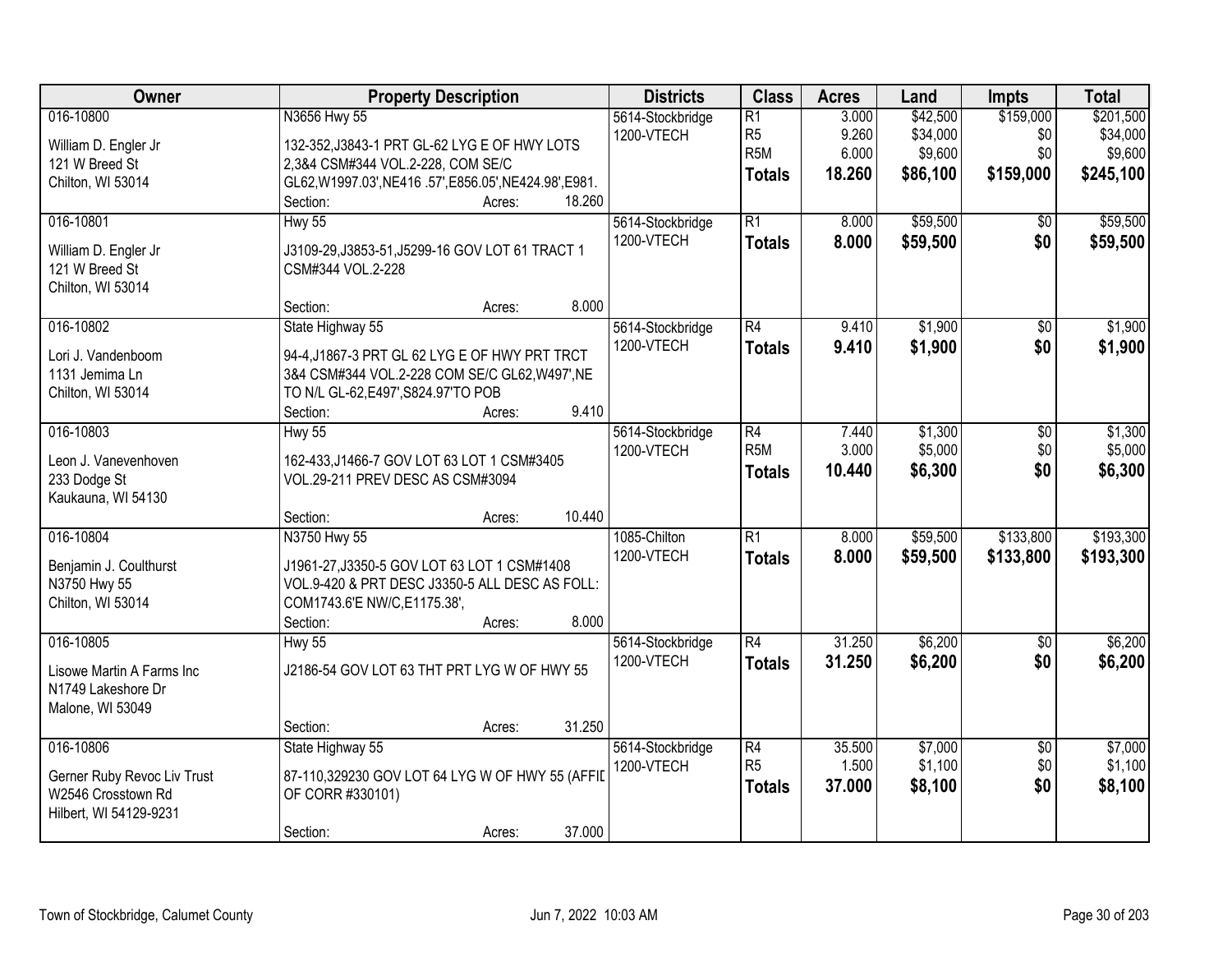| Owner                                                                                    |                                                                                                                                                                                | <b>Property Description</b> |        |                                | <b>Class</b>                                       | <b>Acres</b>              | Land                            | Impts                                     | <b>Total</b>                      |
|------------------------------------------------------------------------------------------|--------------------------------------------------------------------------------------------------------------------------------------------------------------------------------|-----------------------------|--------|--------------------------------|----------------------------------------------------|---------------------------|---------------------------------|-------------------------------------------|-----------------------------------|
| 016-10807<br>Gerner Ruby Revoc Liv Trust<br>W2546 Crosstown Rd<br>Hilbert, WI 54129-9231 | N3810 Hwy 55<br>87-110,329230 GOV LOT 64 LYG E OF HWY 55 (AFFID<br>OF CORR #330101)                                                                                            |                             |        | 1085-Chilton<br>1200-VTECH     | $\overline{R4}$<br>R <sub>7</sub><br><b>Totals</b> | 23.500<br>2.000<br>25.500 | \$3,700<br>\$20,500<br>\$24,200 | $\overline{50}$<br>\$177,900<br>\$177,900 | \$3,700<br>\$198,400<br>\$202,100 |
|                                                                                          | Section:                                                                                                                                                                       | Acres:                      | 25.500 |                                |                                                    |                           |                                 |                                           |                                   |
| 016-10808<br>Gerner Ruby Revoc Liv Trust<br>W2546 Crosstown Rd<br>Hilbert, WI 54129-9231 | Hwy 55<br>87-110,329230 GOV LOT 65 NRTH PRT LYG E OF<br>HWY(10.625A) LESS HWY/ROW VOL.61-65 .86AC                                                                              |                             |        | 5614-Stockbridge<br>1200-VTECH | R4<br>R <sub>5</sub> M<br><b>Totals</b>            | 6.840<br>3.000<br>9.840   | \$1,000<br>\$5,000<br>\$6,000   | \$0<br>\$0<br>\$0                         | \$1,000<br>\$5,000<br>\$6,000     |
|                                                                                          | Section:                                                                                                                                                                       | Acres:                      | 9.840  |                                |                                                    |                           |                                 |                                           |                                   |
| 016-10809<br>Gerant Farms LLC<br>W3069 Quinney Rd<br>Chilton, WI 53014                   | Joe Rd<br>134-248 LOT 65 PRT LYG W OF HWY EX .18AC<br>HWY55/ROW J5646-30 EX CSM#2761 VOL.22-155                                                                                |                             |        | 5614-Stockbridge<br>1200-VTECH | $\overline{R4}$<br>R <sub>5</sub><br><b>Totals</b> | 32.370<br>2.750<br>35.120 | \$6,300<br>\$1,200<br>\$7,500   | $\overline{50}$<br>\$0<br>\$0             | \$6,300<br>\$1,200<br>\$7,500     |
|                                                                                          | Section:                                                                                                                                                                       | Acres:                      | 35.120 |                                |                                                    |                           |                                 |                                           |                                   |
| 016-10810<br>Mary Konarski<br>2802 S 9th St<br>Sheboygan, WI 53081                       | <b>Hwy 55</b><br>105-696 LOT 65 S25RDS LYG E OF HWY (11.63AC)<br>LESS HWY/ROW VOL.61-36 1.26AC                                                                                 |                             |        | 5614-Stockbridge<br>1200-VTECH | R4<br>R <sub>5</sub> M<br><b>Totals</b>            | 6.320<br>4.500<br>10.820  | \$800<br>\$7,400<br>\$8,200     | \$0<br>\$0<br>\$0                         | \$800<br>\$7,400<br>\$8,200       |
|                                                                                          | Section:                                                                                                                                                                       | Acres:                      | 10.820 |                                |                                                    |                           |                                 |                                           |                                   |
| 016-10811<br>Ruby Gerner Revoc Liv Trust<br>W2546 Crosstown Rd<br>Hilbert, WI 54129-9231 | State Highway 55<br>87-110, J1659-26, 329230 PRT GOV LOT 66 LYG E OF<br>HWY EX .88AC, & EASEMENT REC. VOL.75-311 (AFFID<br>OF CORR #330101) EX DOC#524753 (1.03AC)<br>Section: | Acres:                      | 14.090 | 5614-Stockbridge<br>1200-VTECH | $\overline{R4}$<br><b>Totals</b>                   | 14.090<br>14.090          | \$2,200<br>\$2,200              | $\overline{50}$<br>\$0                    | \$2,200<br>\$2,200                |
| 016-10812<br>Steven J. Sauter<br>N3942 Hwy 55<br>Chilton, WI 53014                       | N3942 Hwy 55<br>93-177, J1659-27 LOT 66 PRT LYG E OF<br>HWY, COM2598.63'E (REC.2532.1') NW/C GL66 TO C/L<br>HWY55, SW195.71'&POB, SW168.23',<br>Section:                       | Acres:                      | 1.910  | 5614-Stockbridge<br>1200-VTECH | $\overline{R1}$<br><b>Totals</b>                   | 1.910<br>1.910            | \$34,100<br>\$34,100            | \$108,700<br>\$108,700                    | \$142,800<br>\$142,800            |
| 016-10813<br>Debra Ann Oconnor<br>W5338 Joe Rd<br>Chilton, WI 53014                      | W5338 Joe Rd<br>134-248 LOT 66 LOT 1 CSM#3108 VOL.26-84 EX<br>18AC HWY/ROW J4646-30<br>Section:                                                                                | Acres:                      | 3.680  | 5614-Stockbridge<br>1200-VTECH | $\overline{R1}$<br><b>Totals</b>                   | 3.680<br>3.680            | \$45,900<br>\$45,900            | \$191,400<br>\$191,400                    | \$237,300<br>\$237,300            |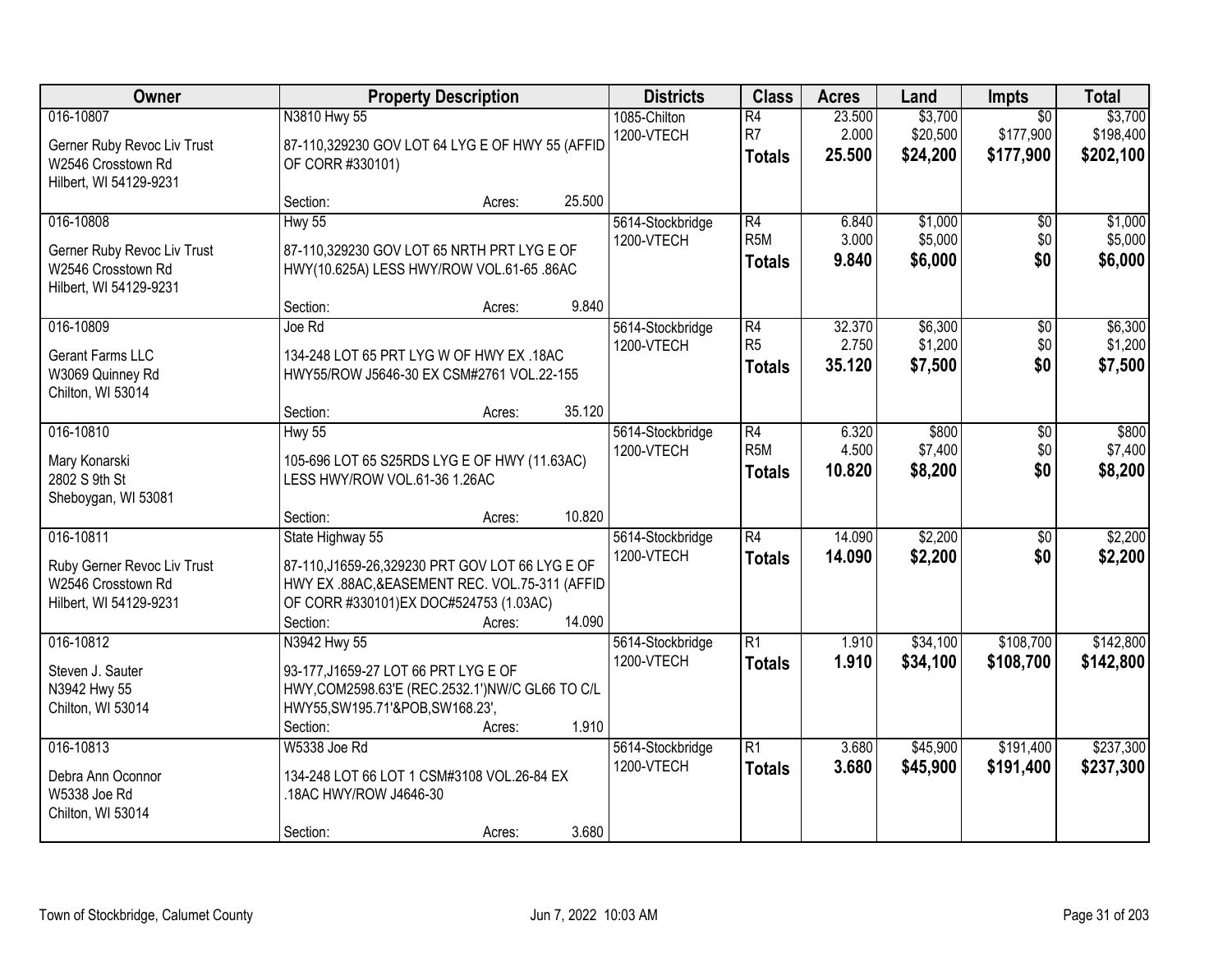| Owner                                                                                    |                                                                                                                                          | <b>Property Description</b> |        | <b>Districts</b>               | <b>Class</b>                                       | <b>Acres</b>              | Land                            | <b>Impts</b>                | <b>Total</b>                      |
|------------------------------------------------------------------------------------------|------------------------------------------------------------------------------------------------------------------------------------------|-----------------------------|--------|--------------------------------|----------------------------------------------------|---------------------------|---------------------------------|-----------------------------|-----------------------------------|
| 016-10814<br>Gerner Ruby Revoc Liv Trust<br>W2546 Crosstown Rd<br>Hilbert, WI 54129-9231 | <b>Hwy 55</b><br>87-110,329230 LOT 67 LYG E OF HWY (AFFID OF<br>CORR #330101)                                                            |                             |        | 5614-Stockbridge<br>1200-VTECH | $\overline{R4}$<br><b>Totals</b>                   | 10.630<br>10.630          | \$1,700<br>\$1,700              | $\overline{50}$<br>\$0      | \$1,700<br>\$1,700                |
|                                                                                          | Section:                                                                                                                                 | Acres:                      | 10.630 |                                |                                                    |                           |                                 |                             |                                   |
| 016-10815<br>Patrick R. Cantrall<br>N4016 Lakeshore Dr<br>Chilton, WI 53014              | N4016 Lakeshore Dr<br>J88-30 LOT 67 LOT 1 CSM#3397 VOL.29-185                                                                            |                             |        | 5614-Stockbridge<br>1200-VTECH | $\overline{R1}$<br><b>Totals</b>                   | 1.940<br>1.940            | \$34,400<br>\$34,400            | \$80,800<br>\$80,800        | \$115,200<br>\$115,200            |
|                                                                                          | Section:                                                                                                                                 | Acres:                      | 1.940  |                                |                                                    |                           |                                 |                             |                                   |
| 016-10816<br>Jacobs Family Partnership<br>W4178 Hwy F<br>Chilton, WI 53014               | N4064 Hwy 55<br>93-201 E1/2 LOT 68 EX .13AC HWY 55 ROW J5673-53                                                                          |                             |        | 5614-Stockbridge<br>1200-VTECH | $\overline{R4}$<br>R <sub>7</sub><br><b>Totals</b> | 30.120<br>1.000<br>31.120 | \$5,500<br>\$15,000<br>\$20,500 | \$0<br>\$88,900<br>\$88,900 | \$5,500<br>\$103,900<br>\$109,400 |
|                                                                                          | Section:                                                                                                                                 | Acres:                      | 31.120 |                                |                                                    |                           |                                 |                             |                                   |
| 016-10817<br>Antoinette R. Meyer<br>W3069 Quinney Rd<br>Chilton, WI 53014                | Lakeshore Dr<br>143-511, J5016-9 W1/2 GOV LOT 68 EX S415.12'OF<br>W279.68'                                                               |                             |        | 5614-Stockbridge<br>1200-VTECH | $\overline{R4}$<br><b>Totals</b>                   | 28.650<br>28.650          | \$5,400<br>\$5,400              | \$0<br>\$0                  | \$5,400<br>\$5,400                |
|                                                                                          | Section:                                                                                                                                 | Acres:                      | 28.650 |                                |                                                    |                           |                                 |                             |                                   |
| 016-10818<br>Donna M. Wentzel<br>N4062 Lakeshore Dr<br>Chilton, WI 53014                 | N4062 Lakeshore Dr<br>167-460 LOT 68 COM SW/C, N416.31', E279.68',<br>S415.12', W265.69'TO POB                                           |                             |        | 1085-Chilton<br>1200-VTECH     | $\overline{R1}$<br><b>Totals</b>                   | 2.600<br>2.600            | \$39,500<br>\$39,500            | \$93,400<br>\$93,400        | \$132,900<br>\$132,900            |
|                                                                                          | Section:                                                                                                                                 | Acres:                      | 2.600  |                                |                                                    |                           |                                 |                             |                                   |
| 016-10819<br>Gerald A. Meyer<br>W3069 Quinney Rd<br>Chilton, WI 53014                    | Lakeshore Rd<br>147-460, J56-45, J5016-9 LOT 69 EX W15.50A OF S1/2 &<br>EX PRT IN VOL.89-169& EX WLY585'COM 50'N N/L<br>S1/2<br>Section: | Acres:                      | 34.270 | 5614-Stockbridge<br>1200-VTECH | $\overline{R4}$<br><b>Totals</b>                   | 34.270<br>34.270          | \$6,200<br>\$6,200              | $\overline{50}$<br>\$0      | \$6,200<br>\$6,200                |
| 016-10820<br>Klb Properties, LLC<br>W2273 Hickory View Ct<br>Kaukauna, WI 54130          | N4111 Hwy 55<br>140-194 LOT 69 LOT 1 CSM#2763 VOL.22-173<br>Section:                                                                     | Acres:                      | 5.246  | 5614-Stockbridge<br>1200-VTECH | $\overline{R2}$<br><b>Totals</b>                   | 5.246<br>5.246            | \$90,600<br>\$90,600            | \$115,800<br>\$115,800      | \$206,400<br>\$206,400            |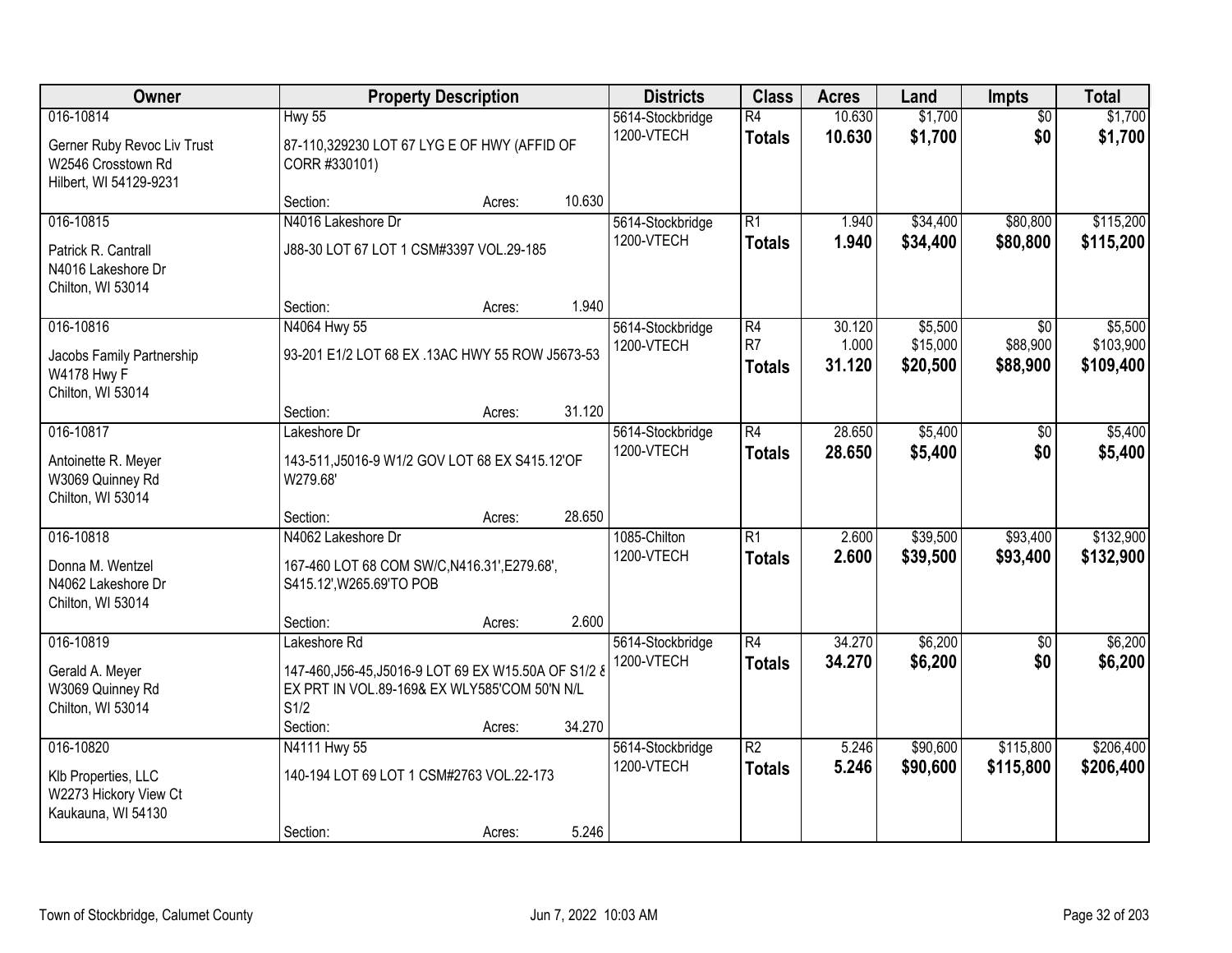| Owner                                                                         | <b>Property Description</b>                                                                                                                                                      | <b>Districts</b> | <b>Class</b> | <b>Acres</b>                   | Land                                                     | Impts                             | <b>Total</b>                               |                                      |                                              |
|-------------------------------------------------------------------------------|----------------------------------------------------------------------------------------------------------------------------------------------------------------------------------|------------------|--------------|--------------------------------|----------------------------------------------------------|-----------------------------------|--------------------------------------------|--------------------------------------|----------------------------------------------|
| 016-10821<br>Gerald A. Meyer<br>W3069 Quinney Rd<br>Chilton, WI 53014         | Lakeshore Dr<br>147-718, J56-45, J5016-9 LOT 69 W15.5A OF S1/2                                                                                                                   |                  |              | 5614-Stockbridge<br>1200-VTECH | $\overline{R4}$<br><b>Totals</b>                         | 15.500<br>15.500                  | \$3,000<br>\$3,000                         | $\overline{50}$<br>\$0               | \$3,000<br>\$3,000                           |
|                                                                               | Section:                                                                                                                                                                         | Acres:           | 15.500       |                                |                                                          |                                   |                                            |                                      |                                              |
| 016-10822<br>Marleen M. Kurscheidt<br>925 S Lakeshore Dr<br>Chilton, WI 53014 | N4186 Lakeshore Dr<br>J1221-44, J2516-16 LOTS 69 & 70 COM NW/C LOT<br>70, E585', S1198', W585', N1198'TO POB<br>Section:                                                         | Acres:           | 16.000       | 5614-Stockbridge<br>1200-VTECH | $\overline{R1}$<br>R4<br>R <sub>5</sub><br><b>Totals</b> | 6.000<br>6.750<br>3.250<br>16.000 | \$53,500<br>\$1,100<br>\$8,000<br>\$62,600 | \$114,000<br>\$0<br>\$0<br>\$114,000 | \$167,500<br>\$1,100<br>\$8,000<br>\$176,600 |
| 016-10823                                                                     | N4215 Hwy 55                                                                                                                                                                     |                  |              | 5614-Stockbridge               | $\overline{R1}$                                          | 9.950                             | \$65,400                                   | \$163,500                            | \$228,900                                    |
| Earl H & Nancy Ecker Rev Trust<br>N4215 Hwy 55<br>Chilton, WI 53014           | 103-57, J4318-37 GOV LOT 70 COM 485'W<br>SE/C, N135', E325', N140', NE TO PT, N342', W450',<br>N187.5', W336', S755', E270'TO POB, EX<br>Section:                                | Acres:           | 9.950        | 1200-VTECH                     | <b>Totals</b>                                            | 9.950                             | \$65,400                                   | \$163,500                            | \$228,900                                    |
| 016-10824                                                                     | N4159 Hwy 55                                                                                                                                                                     |                  |              | 5614-Stockbridge               | $\overline{R1}$                                          | 1.820                             | \$33,200                                   | \$113,400                            | \$146,600                                    |
| John R. Busse<br>N4159 Hwy 55<br>Chilton, WI 53014                            | 174-722, J3819-43 GOV LOT 70 COM 60'W SE/C GL 70,<br>N135', W434.99', S186', E434.99', N50.87' TO POB, EX<br>N10' OF E160'                                                       |                  |              | 1200-VTECH                     | <b>Totals</b>                                            | 1.820                             | \$33,200                                   | \$113,400                            | \$146,600                                    |
|                                                                               | Section:                                                                                                                                                                         | Acres:           | 1.820        |                                |                                                          |                                   |                                            |                                      |                                              |
| 016-10825<br>Antoinette R. Vanoss<br>N4173 Hwy 55<br>Chilton, WI 53014        | N4173 Hwy 55<br>178-210, J5070-46 GOV LOT 70 COM 125'N SE/C GL<br>70, W160', N150', NE TO PT 171'N O POB, S TO POB, EX<br>HWY/ROW VOL.61-31 & 330 & VOL.84-515 & 516<br>Section: | Acres:           | 0.540        | 5614-Stockbridge<br>1200-VTECH | $\overline{R1}$<br><b>Totals</b>                         | 0.540<br>0.540                    | \$25,800<br>\$25,800                       | \$96,800<br>\$96,800                 | \$122,600<br>\$122,600                       |
| 016-10826                                                                     | N4215 Hwy 55                                                                                                                                                                     |                  |              | 5614-Stockbridge               | $\overline{R2}$                                          | 1.940                             | \$54,100                                   | \$5,800                              | \$59,900                                     |
| Earl H & Nancy Ecker Rev Trust<br>N4215 Hwy 55<br>Chilton, WI 53014           | 93-630, J4318-37 LOT 70 COM<br>NE/C, W450', S87.5', E450', N187'TO POB                                                                                                           |                  |              | 1200-VTECH                     | <b>Totals</b>                                            | 1.940                             | \$54,100                                   | \$5,800                              | \$59,900                                     |
|                                                                               | Section:                                                                                                                                                                         | Acres:           | 1.940        |                                |                                                          |                                   |                                            |                                      |                                              |
| 016-10827<br>Gerald A. Meyer<br>W3069 Quinney Rd<br>Chilton, WI 53014         | Lakeshore Rd<br>147-712, J56-45, J5016-9 LOT 70 EX W585' & EX E788'<br>Section:                                                                                                  | Acres:           | 37.000       | 5614-Stockbridge<br>1200-VTECH | $\overline{R4}$<br><b>Totals</b>                         | 37.000<br>37.000                  | \$7,000<br>\$7,000                         | $\overline{50}$<br>\$0               | \$7,000<br>\$7,000                           |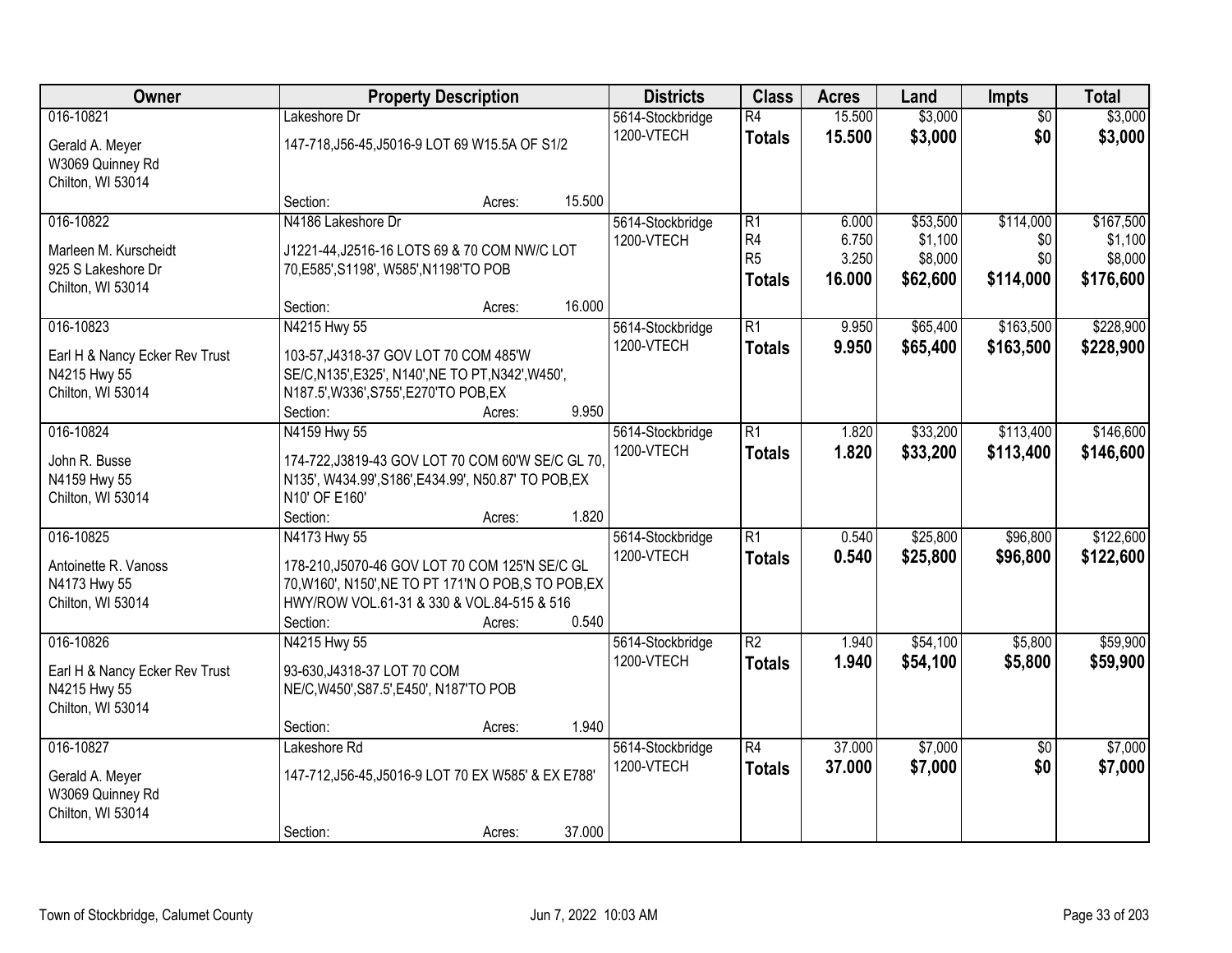| Owner                                 |                                                                                 | <b>Property Description</b> |        |                                | <b>Class</b>     | <b>Acres</b> | Land            | <b>Impts</b>    | <b>Total</b> |
|---------------------------------------|---------------------------------------------------------------------------------|-----------------------------|--------|--------------------------------|------------------|--------------|-----------------|-----------------|--------------|
| 016-10828                             | N4225 Hwy 55                                                                    |                             |        | 5614-Stockbridge               | R1               | 3.000        | \$42,500        | \$44,900        | \$87,400     |
| Earl H & Nancy Ecker Rev Trust        | 165-597, J4318-37 GOV LOT 71 COM 49.95'W                                        |                             |        | 1200-VTECH                     | R4               | 3.760        | \$600           | \$0             | \$600        |
| N4215 Hwy 55                          | SE/C, W736', N557.09 FT, E526.27', S88.73', E209.83',                           |                             |        |                                | <b>Totals</b>    | 6.760        | \$43,100        | \$44,900        | \$88,000     |
| Chilton, WI 53014                     | S462'TO POB, EX CSMS 4-247&10-191 & USE OF                                      |                             |        |                                |                  |              |                 |                 |              |
|                                       | Section:                                                                        | Acres:                      | 6.760  |                                |                  |              |                 |                 |              |
| 016-10829                             | Lakeshore Dr                                                                    |                             |        | 5614-Stockbridge               | $\overline{X4}$  | 4.345        | $\overline{50}$ | $\overline{50}$ | $\sqrt{50}$  |
| Town Of Stockbridge                   | 91-136 LOT 71 COM SW/C, E585', N775', W221',                                    |                             |        | 1200-VTECH                     | <b>Totals</b>    | 4.345        | \$0             | \$0             | \$0          |
| N4331 Hwy 55                          | S726', W364', S49.5'TO POB                                                      |                             |        |                                |                  |              |                 |                 |              |
| Chilton, WI 53014                     |                                                                                 |                             |        |                                |                  |              |                 |                 |              |
|                                       | Section:                                                                        | Acres:                      | 4.345  |                                |                  |              |                 |                 |              |
| 016-10830                             | Lakeshore Rd                                                                    |                             |        | 5614-Stockbridge               | R4               | 37.000       | \$7,000         | $\overline{50}$ | \$7,000      |
|                                       |                                                                                 |                             |        | 1200-VTECH                     | R <sub>5</sub> M | 1.300        | \$2,100         | \$0             | \$2,100      |
| Antoinette R. Meyer                   | 147-712, J56-45, J5016-9 LOT 71 COM 736'W                                       |                             |        |                                | <b>Totals</b>    | 38.300       | \$9,100         | \$0             | \$9,100      |
| W3069 Quinney Rd                      | NE/C, S854', W2529', N850', E2535'TO POB, EX 4.5AC<br>&EX 6.7A DESC VOL.182-453 |                             |        |                                |                  |              |                 |                 |              |
| Chilton, WI 53014                     | Section:                                                                        | Acres:                      | 38.300 |                                |                  |              |                 |                 |              |
| 016-10831                             | N4224 Lakeshore Dr                                                              |                             |        |                                | $\overline{R1}$  | 3.800        | \$46,500        | \$273,100       | \$319,600    |
|                                       |                                                                                 |                             |        | 5614-Stockbridge<br>1200-VTECH | R <sub>2</sub>   | 1.000        | \$25,000        | \$70,400        | \$95,400     |
| Gary D. Boehnlein                     | 182-453, J4852-42 LOT 71 COM                                                    |                             |        |                                | R4               | 1.400        | \$200           | \$0             | \$200        |
| N4224 Lake Shore Dr                   | SW/C, E585', N775.5'& POB CONT N49.5'TO N/L                                     |                             |        |                                | R <sub>5</sub> M | 0.500        | \$800           | \$0             | \$800        |
| Chilton, WI 53014                     | GL71, W585', S775.5'TO PT49.5'N S/L, E364',                                     |                             |        |                                |                  |              |                 |                 |              |
|                                       | Section:                                                                        | Acres:                      | 6.700  |                                | <b>Totals</b>    | 6.700        | \$72,500        | \$343,500       | \$416,000    |
| 016-10832                             | N4279 Hwy 55                                                                    |                             |        | 5614-Stockbridge               | $\overline{R1}$  | 1.900        | \$34,000        | \$127,400       | \$161,400    |
|                                       |                                                                                 |                             |        | 1200-VTECH                     | R <sub>4</sub>   | 1.500        | \$200           | \$0             | \$200        |
| Roger C. Roehrig                      | 91-136 LOT 71 E14.48AC, EX8.96A SUBJ TO<br>EASMNT#DOC444431                     |                             |        |                                | R <sub>5</sub> M | 2.120        | \$3,500         | \$0             | \$3,500      |
| W4279 Highway 55<br>Chilton, WI 53014 |                                                                                 |                             |        |                                | <b>Totals</b>    | 5.520        | \$37,700        | \$127,400       | \$165,100    |
|                                       | Section:                                                                        | Acres:                      | 5.520  |                                |                  |              |                 |                 |              |
| 016-10833                             | N4265 Hwy 55                                                                    |                             |        | 5614-Stockbridge               | R1               | 1.010        | \$25,100        | \$125,800       | \$150,900    |
|                                       |                                                                                 |                             |        | 1200-VTECH                     | <b>Totals</b>    | 1.010        | \$25,100        | \$125,800       | \$150,900    |
| Amy Fucile                            | J2998-48, J4114-63 LOT 71 TRACT 1 CSM#628                                       |                             |        |                                |                  |              |                 |                 |              |
| N4265 Hwy 55                          | VOL.4-247                                                                       |                             |        |                                |                  |              |                 |                 |              |
| Chilton, WI 53014                     |                                                                                 |                             |        |                                |                  |              |                 |                 |              |
|                                       | Section:                                                                        | Acres:                      | 1.010  |                                |                  |              |                 |                 |              |
| 016-10834                             | N4235 Hwy 55                                                                    |                             |        | 5614-Stockbridge               | R1               | 1.190        | \$26,900        | \$167,000       | \$193,900    |
| Jeffrey C. Schumacher                 | J1757-38, J2242-20 GOV LOT 71 LOT 1 CSM#1492                                    |                             |        | 1200-VTECH                     | <b>Totals</b>    | 1.190        | \$26,900        | \$167,000       | \$193,900    |
| N4235 Hwy 55                          | VOL.10-191 COM49.95'E & 66'N SE/C GL71,                                         |                             |        |                                |                  |              |                 |                 |              |
| Chilton, WI 53014                     | S275', N188.56', E275', S188.56' TO POB-SUBJ TO                                 |                             |        |                                |                  |              |                 |                 |              |
|                                       | Section:                                                                        | Acres:                      | 1.190  |                                |                  |              |                 |                 |              |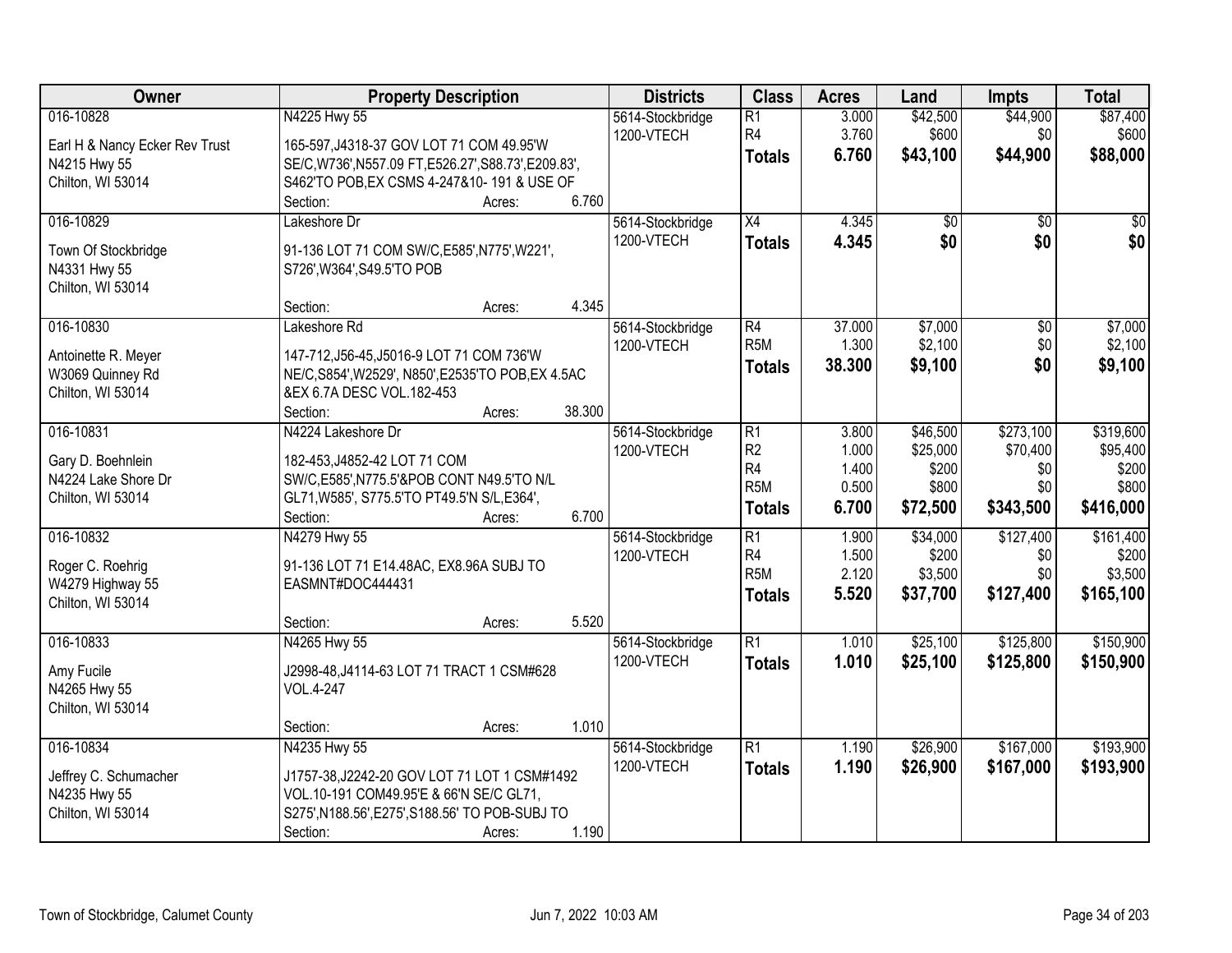| Owner                                                                              | <b>Property Description</b>                                                                                                               |        |        | <b>Districts</b>               | <b>Class</b>                                        | <b>Acres</b>              | Land                            | <b>Impts</b>                  | <b>Total</b>                      |
|------------------------------------------------------------------------------------|-------------------------------------------------------------------------------------------------------------------------------------------|--------|--------|--------------------------------|-----------------------------------------------------|---------------------------|---------------------------------|-------------------------------|-----------------------------------|
| 016-10835<br>Lisowe Martin A Farms Inc<br>N1749 Lakeshore Dr<br>Malone, WI 53049   | <b>Artesian Rd</b><br>J89-19 GOV LOT 72 E38.25AC EX E200'OF N535'& EX<br>CSM#1600 VOL.11-86 5AC                                           |        |        | 5614-Stockbridge<br>1200-VTECH | $\overline{R4}$<br>R <sub>5M</sub><br><b>Totals</b> | 24.810<br>6.000<br>30.810 | \$4,200<br>\$9,800<br>\$14,000  | $\overline{50}$<br>\$0<br>\$0 | \$4,200<br>\$9,800<br>\$14,000    |
|                                                                                    | Section:                                                                                                                                  | Acres: | 30.810 |                                |                                                     |                           |                                 |                               |                                   |
| 016-10836<br>Vanderaa Jerome J Irrev Re Trust<br>N4354 Hwy 55<br>Chilton, WI 53014 | <b>Artesian Rd</b><br>126-268 GOV LOT 72 E200'OF N150' EX .11AC HWY 55<br>ROW J5673-55                                                    |        |        | 5614-Stockbridge<br>1200-VTECH | R1<br><b>Totals</b>                                 | 0.580<br>0.580            | \$2,700<br>\$2,700              | $\overline{50}$<br>\$0        | \$2,700<br>\$2,700                |
|                                                                                    | Section:                                                                                                                                  | Acres: | 0.580  |                                |                                                     |                           |                                 |                               |                                   |
| 016-10837<br>Town Of Stockbridge<br>N4331 Hwy 55<br>Chilton, WI 53014              | N4331 Hwy 55<br>91-135 LOT 72 S385'OF N535'OF E200' EX .004AC<br>HWY 55 ROW J5826-11                                                      |        |        | 5614-Stockbridge<br>1200-VTECH | X4<br><b>Totals</b>                                 | 1.716<br>1.716            | \$0<br>\$0                      | \$0<br>\$0                    | $\overline{50}$<br>\$0            |
|                                                                                    | Section:                                                                                                                                  | Acres: | 1.716  |                                |                                                     |                           |                                 |                               |                                   |
| 016-10838<br>Hemauer Family LLC<br>1311 Salem Blvd<br>Arlington Heights, IL 60004  | W5393 Artesian Rd<br>107-737, J739-30 LOT 72 LOT 2 CSM#2893 VOL.23-205                                                                    |        |        | 5614-Stockbridge<br>1200-VTECH | $\overline{R1}$<br>R <sub>4</sub><br><b>Totals</b>  | 2.750<br>7.074<br>9.824   | \$40,600<br>\$1,300<br>\$41,900 | \$172,200<br>\$0<br>\$172,200 | \$212,800<br>\$1,300<br>\$214,100 |
|                                                                                    | Section:                                                                                                                                  | Acres: | 9.824  |                                |                                                     |                           |                                 |                               |                                   |
| 016-10839<br>Hemauer Family LLC<br>1311 Salem Blvd<br>Arlington Heights, IL 60004  | W5365 Artesian Rd<br>161-811, J739-30 LOT 72 LOT 1 CSM#2893<br>VOL.23-3053                                                                |        |        | 5614-Stockbridge<br>1200-VTECH | $\overline{R1}$<br>R4<br><b>Totals</b>              | 2.020<br>3.192<br>5.212   | \$35,200<br>\$600<br>\$35,800   | \$15,200<br>\$0<br>\$15,200   | \$50,400<br>\$600<br>\$51,000     |
|                                                                                    | Section:                                                                                                                                  | Acres: | 5.212  |                                |                                                     |                           |                                 |                               |                                   |
| 016-10840<br>Brian A. Voissem<br>W5225 Artesian Rd<br>Chilton, WI 53014            | W5225 Artesian Rd<br>J2182-43, J4870-46 LOT 72 LOT 1 CSM#1600<br>VOL.11-86 COM250'W NE/C, W925', S230',<br>E925', N230'TO POB<br>Section: | Acres: | 5.000  | 5614-Stockbridge<br>1200-VTECH | $\overline{R1}$<br><b>Totals</b>                    | 5.000<br>5.000            | \$50,500<br>\$50,500            | \$105,900<br>\$105,900        | \$156,400<br>\$156,400            |
| 016-10841                                                                          | N4406 Lakeshore Dr                                                                                                                        |        |        | 5614-Stockbridge               | R <sub>2</sub>                                      | 1.000                     | \$20,000                        | $\overline{50}$               | \$20,000                          |
| Lisowe Martin A Farms Inc<br>N1749 Lakeshore Dr<br>Malone, WI 53049                | J89-19 GOV LOT 73 S3.17CH OF W3.17CH OF<br>E25.68CH EX .23AC HWY 55 ROW J5636-41<br>Section:                                              | Acres: | 61.270 | 1200-VTECH                     | R4<br>R <sub>5</sub><br><b>Totals</b>               | 58.000<br>2.270<br>61.270 | \$10,500<br>\$100<br>\$30,600   | \$0<br>\$0<br>\$0             | \$10,500<br>\$100<br>\$30,600     |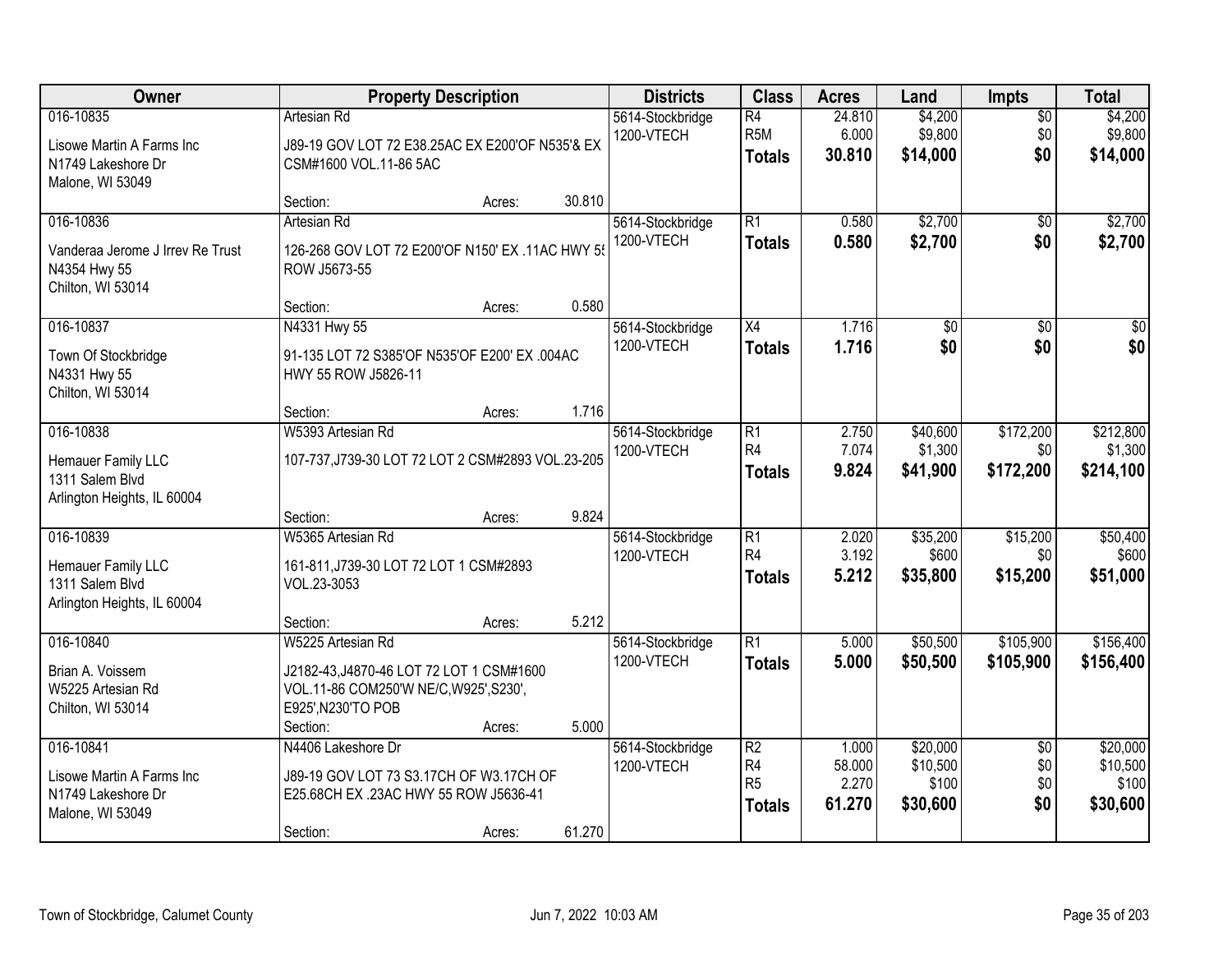| Owner                             | <b>Property Description</b>                       | <b>Districts</b> | <b>Class</b>    | <b>Acres</b> | Land     | <b>Impts</b> | <b>Total</b> |
|-----------------------------------|---------------------------------------------------|------------------|-----------------|--------------|----------|--------------|--------------|
| 016-10842                         | W5428 Artesian Rd                                 | 5614-Stockbridge | R1              | 1.000        | \$25,000 | \$15,700     | \$40,700     |
| Gary W. Whirry                    | 129-752 GOV LOT 73 S3.17CH OF W3.17CH OF          | 1200-VTECH       | <b>Totals</b>   | 1.000        | \$25,000 | \$15,700     | \$40,700     |
| 7138 Little Papoose Rd            | E26.68CH NDA 1588'W SE/C LOT 73, W212'            |                  |                 |              |          |              |              |
| Manitowish Waters, WI 54545       | N206', E212', S202' TO POB EX S 33' ROW           |                  |                 |              |          |              |              |
|                                   | 1.000<br>Section:<br>Acres:                       |                  |                 |              |          |              |              |
| 016-10843                         | N4449 Hwy 55                                      | 1085-Chilton     | $\overline{R1}$ | 2.040        | \$32,200 | \$246,900    | \$279,100    |
| Maya C. Franzen                   | J1431-13, J2046-5 GOV LOT 74, Lot 2, CSM 3747     | 1200-VTECH       | <b>Totals</b>   | 2.040        | \$32,200 | \$246,900    | \$279,100    |
| N4449 State Rd 55                 | <b>VOL.34-4</b>                                   |                  |                 |              |          |              |              |
| Chilton, WI 53014                 |                                                   |                  |                 |              |          |              |              |
|                                   | 2.040<br>Section:<br>Acres:                       |                  |                 |              |          |              |              |
| 016-10844                         | N4483 Hwy 55                                      | 5614-Stockbridge | R1              | 1.570        | \$30,700 | \$180,600    | \$211,300    |
| Michael Franzen                   | J1583-8, J2638-2 GOV LOT 74 LOT 1 CSM#178         | 1200-VTECH       | <b>Totals</b>   | 1.570        | \$30,700 | \$180,600    | \$211,300    |
| N4483 Hwy 55                      | VOL.2-14 COM NE/C, S295', W232.5', N292', E234'TO |                  |                 |              |          |              |              |
| Chilton, WI 53014                 | POB                                               |                  |                 |              |          |              |              |
|                                   | 1.570<br>Section:<br>Acres:                       |                  |                 |              |          |              |              |
| 016-10845                         | N4469 Hwy 55                                      | 5614-Stockbridge | R4              | 55.000       | \$10,100 | \$0          | \$10,100     |
| Jerry Franzen                     | J2659-47,328650,328651 GOV LOT 75 EX N8RDS OF     | 1200-VTECH       | R5              | 4.210        | \$2,900  | \$0          | \$2,900      |
| N4469 Hwy 55                      | E20RDS & EX N155' OF S440'OF E370', EX .19AC HWY  |                  | R7              | 1.000        | \$7,500  | \$100        | \$7,600      |
| Chilton, WI 53014                 | 55 ROW J6034-47                                   |                  | <b>Totals</b>   | 60.210       | \$20,500 | \$100        | \$20,600     |
|                                   | 60.210<br>Section:<br>Acres:                      |                  |                 |              |          |              |              |
| 016-10846                         | N4503 Hwy 55                                      | 5614-Stockbridge | $\overline{R1}$ | 1.100        | \$26,000 | \$121,600    | \$147,600    |
|                                   |                                                   | 1200-VTECH       | <b>Totals</b>   | 1.100        | \$26,000 | \$121,600    | \$147,600    |
| Leon K. Cordy                     | 103-560 GOV LOT 75 COM155'N SE/C LOT 75, W370',   |                  |                 |              |          |              |              |
| N4503 Hwy 55<br>Chilton, WI 53014 | N185', E370', S185' TO POB                        |                  |                 |              |          |              |              |
|                                   | 1.100<br>Section:<br>Acres:                       |                  |                 |              |          |              |              |
| 016-10847                         | N4535 Hwy 55                                      | 5614-Stockbridge | R1              | 1.000        | \$25,000 | \$142,800    | \$167,800    |
|                                   |                                                   | 1200-VTECH       | <b>Totals</b>   | 1.000        | \$25,000 | \$142,800    | \$167,800    |
| Robert J. Branfort                | 160-750, J1632-42 GOV LOT 75 N 8RDS OF E 20RDS    |                  |                 |              |          |              |              |
| N4535 Hwy 55                      |                                                   |                  |                 |              |          |              |              |
| Chilton, WI 53014                 | 1.000                                             |                  |                 |              |          |              |              |
| 016-10848                         | Section:<br>Acres:<br>N4551 Hwy 55                | 1085-Chilton     | R1              | 3.000        | \$37,000 | \$160,300    | \$197,300    |
|                                   |                                                   | 1200-VTECH       | R <sub>5</sub>  | 3.742        | \$13,500 | \$0          | \$13,500     |
| Gary E. Karls                     | J218-30, J597-13 GOV LOT 76 LOT 1 CSM#3242        |                  | <b>Totals</b>   | 6.742        | \$50,500 | \$160,300    | \$210,800    |
| N4551 Hwy 55                      | VOL.27-229                                        |                  |                 |              |          |              |              |
| Chilton, WI 53014                 |                                                   |                  |                 |              |          |              |              |
|                                   | 6.742<br>Section:<br>Acres:                       |                  |                 |              |          |              |              |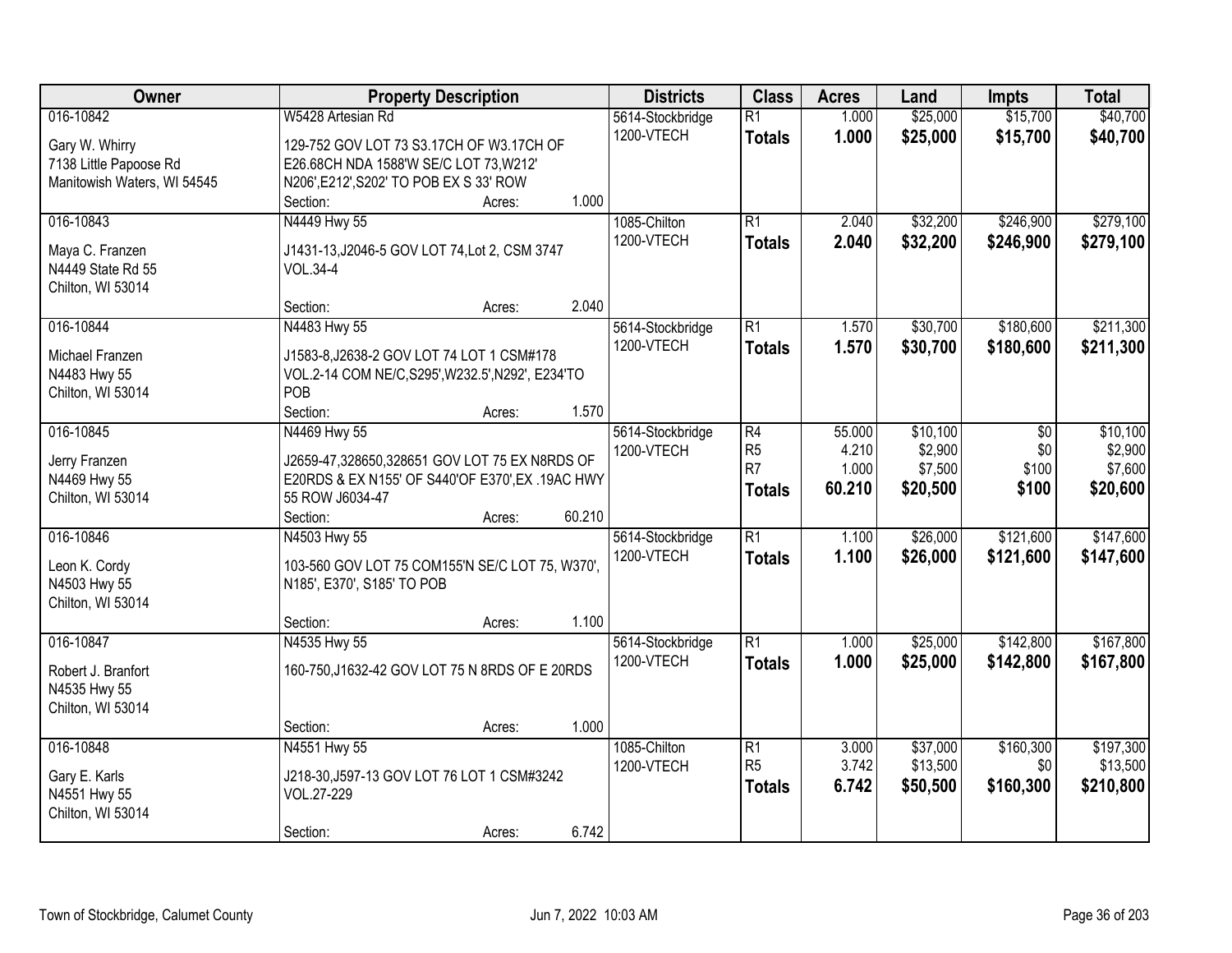| Owner                                                                          |                                                                                                                                                                                  | <b>Property Description</b> |                  |                                | <b>Class</b>                                       | <b>Acres</b>                      | Land                                       | <b>Impts</b>                         | <b>Total</b>                                 |
|--------------------------------------------------------------------------------|----------------------------------------------------------------------------------------------------------------------------------------------------------------------------------|-----------------------------|------------------|--------------------------------|----------------------------------------------------|-----------------------------------|--------------------------------------------|--------------------------------------|----------------------------------------------|
| 016-10849<br>Heller Robert Farms Inc<br>N6705 Harrison Rd<br>Hilbert, WI 54129 | Mud Creek Rd<br>J3080-39, J5320-30 GOV LOT 77 LOT 2 CSM#3215<br>VOL.27-138 & PRT DESC DOC#517866 (2.85AC)                                                                        |                             |                  | 5614-Stockbridge<br>1200-VTECH | $\overline{R4}$<br>R <sub>5</sub><br><b>Totals</b> | 32.060<br>1.000<br>33.060         | \$5,900<br>\$100<br>\$6,000                | $\overline{50}$<br>\$0<br>\$0        | \$5,900<br>\$100<br>\$6,000                  |
|                                                                                | Section:                                                                                                                                                                         | Acres:                      | 33.060           |                                |                                                    |                                   |                                            |                                      |                                              |
| 016-10850<br>David J. Ortlieb<br>N4532 Hwy 55<br>Chilton, WI 53014             | N Hwy 55<br>J597-13, J3032-51 E1/2 LOT 78 EX CSM#2562<br>VOL.20-83(3.65AC)                                                                                                       |                             |                  | 5614-Stockbridge<br>1200-VTECH | R4<br>R <sub>5</sub><br><b>Totals</b>              | 26.890<br>0.250<br>27.140         | \$5,200<br>\$100<br>\$5,300                | $\overline{50}$<br>\$0<br>\$0        | \$5,200<br>\$100<br>\$5,300                  |
| 016-10851<br>David J. Ortlieb<br>N4532 Hwy 55<br>Chilton, WI 53014             | Section:<br>Lakeshore Rd<br>J1676-53 W1/2 GOV LOT 78 EX 2AC IN NW/C, EX<br>N493'OF S515 FT W350'& EX J3130-I46, SUBJ TO EASI<br>OVER S22'&SUBJ TO WATER RIGHTS DESC<br>Section:  | Acres:<br>Acres:            | 27.140<br>15.370 | 5614-Stockbridge<br>1200-VTECH | R4<br>R <sub>5</sub><br><b>Totals</b>              | 12.370<br>3.000<br>15.370         | \$2,400<br>\$2,400<br>\$4,800              | \$0<br>\$0<br>\$0                    | \$2,400<br>\$2,400<br>\$4,800                |
| 016-10852<br>Donna S. Diko<br>N4640 Lakeshore Dr<br>Chilton, WI 53014          | N4640 Lakeshore Dr<br>J2052-24, J3130-46, J5725-5 GOV LOT 78 COM22'N<br>SW/C, E717', N479.58', W717', S TO POB & RIGHT TO<br>USE WATER DESC.VOL W-359 & ING/EGR EASE<br>Section: | Acres:                      | 8.000            | 5614-Stockbridge<br>1200-VTECH | R1<br>R4<br><b>Totals</b>                          | 5.000<br>3.000<br>8.000           | \$50,500<br>\$600<br>\$51,100              | \$192,700<br>\$0<br>\$192,700        | \$243,200<br>\$600<br>\$243,800              |
| 016-10853<br>Richard E. Sell<br>N4694 Lakeshore Dr<br>Chilton, WI 53014        | N4694 Lakeshore Dr<br>J692-31, J1529-39 LOT 78 COM NW/C LOT<br>78, S20RDS, E60RDS, N20RDS, W60RDS TO POB<br>Section:                                                             | Acres:                      | 7.500            | 5614-Stockbridge<br>1200-VTECH | $\overline{R1}$<br><b>Totals</b>                   | 7.500<br>7.500                    | \$63,800<br>\$63,800                       | \$109,600<br>\$109,600               | \$173,400<br>\$173,400                       |
| 016-10854<br>Brenda Lee Cole<br>N4739 Hwy 55<br>Chilton, WI 53014              | N4739 Hwy 55<br>82-466, J3196-29 GOV LOT 79 LOT 1 CSM#2635<br>VOL.20-394<br>Section:                                                                                             | Acres:                      | 10.000           | 5614-Stockbridge<br>1200-VTECH | R4<br>R <sub>5</sub><br>R7<br>Totals               | 7.000<br>1.000<br>2.000<br>10.000 | \$1,200<br>\$3,000<br>\$20,500<br>\$24,700 | \$0<br>\$0<br>\$200,900<br>\$200,900 | \$1,200<br>\$3,000<br>\$221,400<br>\$225,600 |
| 016-10855<br>John B. Kurscheidt<br>925 S Lakeshore Dr<br>Chilton, WI 53014     | State Highway 55<br>94-362, J2187-19 GOV LOT 79 W27.5A<br>Section:                                                                                                               | Acres:                      | 27.500           | 5614-Stockbridge<br>1200-VTECH | R4<br>R <sub>5</sub><br><b>Totals</b>              | 24.000<br>3.500<br>27.500         | \$4,000<br>\$2,700<br>\$6,700              | $\overline{30}$<br>\$0<br>\$0        | \$4,000<br>\$2,700<br>\$6,700                |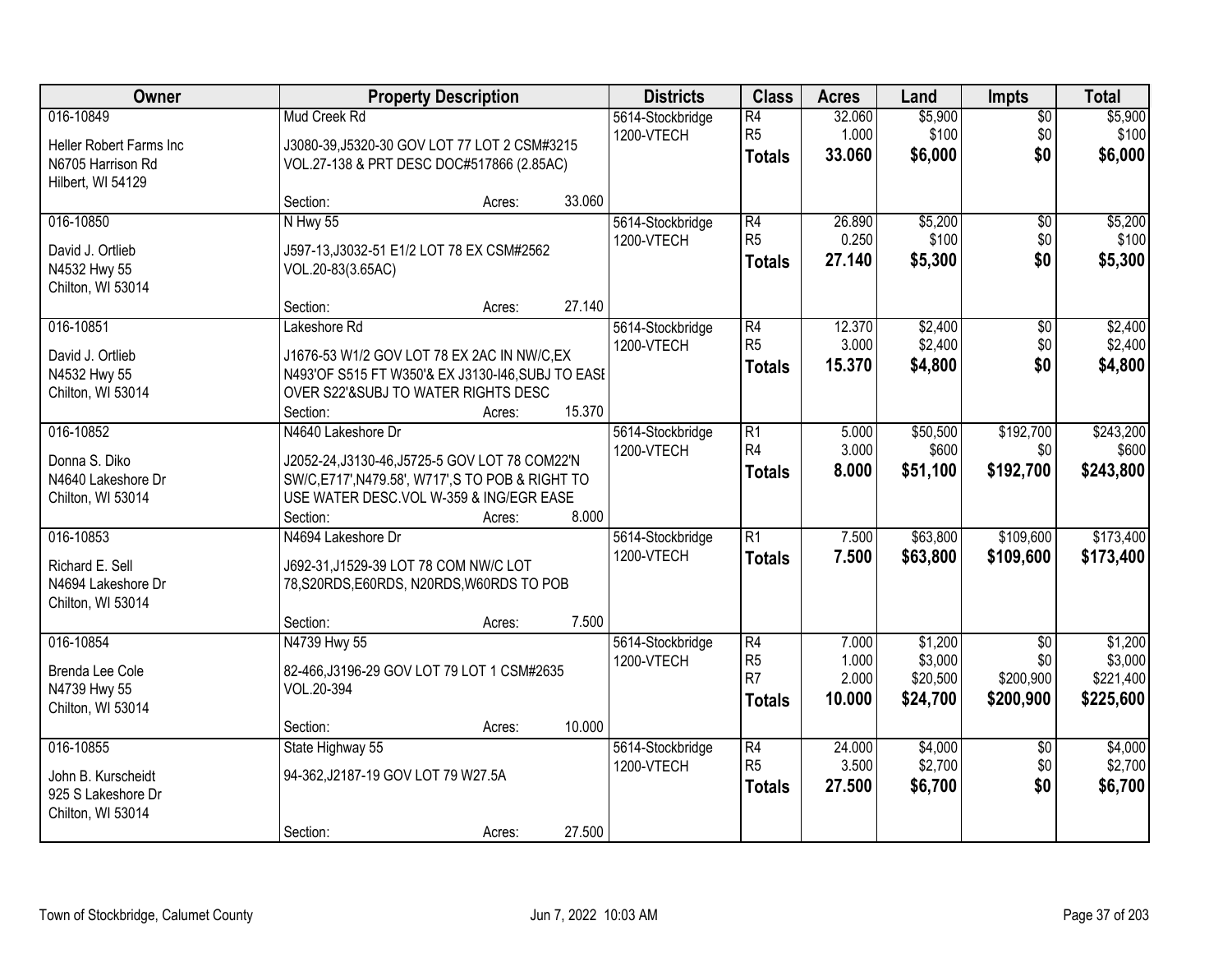| Owner                       | <b>Property Description</b>                      | <b>Districts</b>               | <b>Class</b>          | <b>Acres</b>    | Land                | <b>Impts</b>           | <b>Total</b>         |
|-----------------------------|--------------------------------------------------|--------------------------------|-----------------------|-----------------|---------------------|------------------------|----------------------|
| 016-10856                   | $Hwy$ 55                                         | 5614-Stockbridge               | R4                    | 51.750          | \$9,300             | $\overline{50}$        | \$9,300              |
| Heller Robert Farms Inc     | J323-43, J4512-44 GOV LOT 88                     | 1200-VTECH                     | R <sub>5</sub>        | 10.750          | \$8,100             | \$0                    | \$8,100              |
| N6705 Harrison Rd           |                                                  |                                | <b>Totals</b>         | 62.500          | \$17,400            | \$0                    | \$17,400             |
| Hilbert, WI 54129           |                                                  |                                |                       |                 |                     |                        |                      |
|                             | 62.500<br>Section:<br>Acres:                     |                                |                       |                 |                     |                        |                      |
| 016-10857                   | N5351 Hwy 55                                     | 1085-Chilton                   | R4                    | 30.840          | \$5,100             | $\overline{50}$        | \$5,100              |
| Heller Robert Farms Inc     | J323-43, J4512-44 GOV LOT 89 EX COM              | 1200-VTECH                     | R <sub>5M</sub><br>R7 | 11.000<br>3.000 | \$8,800<br>\$24,000 | \$0<br>\$177,500       | \$8,800<br>\$201,500 |
| N6705 Harrison Rd           | NE/C, W54.25RDS, S38.25                          |                                | <b>Totals</b>         | 44.840          | \$37,900            | \$177,500              | \$215,400            |
| Hilbert, WI 54129           | RDS, E28.25RDS, N34.25RDS, E26RDS N4RDS TO       |                                |                       |                 |                     |                        |                      |
|                             | 44.840<br>Section:<br>Acres:                     |                                |                       |                 |                     |                        |                      |
| 016-10858                   | Moore Rd                                         | 5614-Stockbridge               | X4                    | 7.500           | \$0                 | $\sqrt[6]{3}$          | $\overline{30}$      |
| Stock-Munsee Comm Cemeterey | J2369-35 LOT 89 COM NE/C, W54.25 RDS, S38.25RDS, | 1200-VTECH                     | <b>Totals</b>         | 7.500           | \$0                 | \$0                    | \$0                  |
|                             | E28.25 RDS, N34.25RDS, E26RDS, N4 RDS TO POB     |                                |                       |                 |                     |                        |                      |
| Stockbridge, WI 53088       | (REG BURIAL SITE W/STATE HISTORICAL SOCIETY      |                                |                       |                 |                     |                        |                      |
|                             | 7.500<br>Section:<br>Acres:                      |                                |                       |                 |                     |                        |                      |
| 016-10859                   | <b>Hwy 55</b>                                    | 5614-Stockbridge               | $\overline{R1}$       | 1.000           | \$10,000            | \$13,400               | \$23,400             |
| Dean L. Joas                | 91-58,141-780 GOV LOT 90 E29.31A, EX CSM#1593    | 1200-VTECH                     | R4<br>R <sub>5</sub>  | 22.340<br>0.750 | \$4,000<br>\$100    | \$0<br>\$0             | \$4,000<br>\$100     |
| N5403 Hwy 55                | V11-61, EX .53AC HWY 55 ROW J5673-61, & EX       |                                | <b>Totals</b>         | 24.090          | \$14,100            | \$13,400               | \$27,500             |
| Hilbert, WI 54129           | CSM#3904 V.25-269                                |                                |                       |                 |                     |                        |                      |
|                             | 24.090<br>Section:<br>Acres:                     |                                |                       |                 |                     |                        |                      |
| 016-10860                   | Moore Rd                                         | 5614-Stockbridge               | $\overline{X4}$       | 4.280           | $\overline{50}$     | \$0                    | $\overline{50}$      |
| St Mary Cong Stock Cemetery | 66-351,69-509,J2142-36 GOV LOT 90 LOT 1          | 1200-VTECH                     | <b>Totals</b>         | 4.280           | \$0                 | \$0                    | \$0                  |
| Moore Rd                    | CSM#1593 VOL.11-61, COM 792'W SE/C, W443.62',    |                                |                       |                 |                     |                        |                      |
| Hilbert, WI 54129           | N420.75', E443.62', S420.75' TO POB              |                                |                       |                 |                     |                        |                      |
|                             | 4.280<br>Section:<br>Acres:                      |                                |                       |                 |                     |                        |                      |
| 016-10861                   | Moore Rd                                         | 5614-Stockbridge<br>1200-VTECH | R4<br>R <sub>5</sub>  | 26.590<br>5.100 | \$5,100<br>\$3,700  | $\overline{50}$<br>\$0 | \$5,100<br>\$3,700   |
| Jim Ecker Farms, LLC        | 171-534, J585-32 LOT 90 W33.19AC                 |                                | R <sub>5</sub> M      | 1.500           | \$2,500             | \$0                    | \$2,500              |
| 400 N Military Rd           |                                                  |                                | Totals                | 33.190          | \$11,300            | \$0                    | \$11,300             |
| Chilton, WI 53014           |                                                  |                                |                       |                 |                     |                        |                      |
|                             | 33.190<br>Section:<br>Acres:                     |                                |                       |                 |                     |                        |                      |
| 016-10862                   | N5487 Hwy 55                                     | 5614-Stockbridge<br>1200-VTECH | R1<br>R4              | 0.500<br>4.500  | \$25,000<br>\$900   | \$43,600<br>\$0        | \$68,600<br>\$900    |
| Douglas J. Ecker            | 171-534, J585-32 GOV LOT 91 LOT 2 CSM#3589       |                                | <b>Totals</b>         | 5.000           | \$25,900            | \$43,600               | \$69,500             |
| 423 N Military Rd           | VOL.32-11                                        |                                |                       |                 |                     |                        |                      |
| Hilbert, WI 54129           |                                                  |                                |                       |                 |                     |                        |                      |
|                             | 5.000<br>Section:<br>Acres:                      |                                |                       |                 |                     |                        |                      |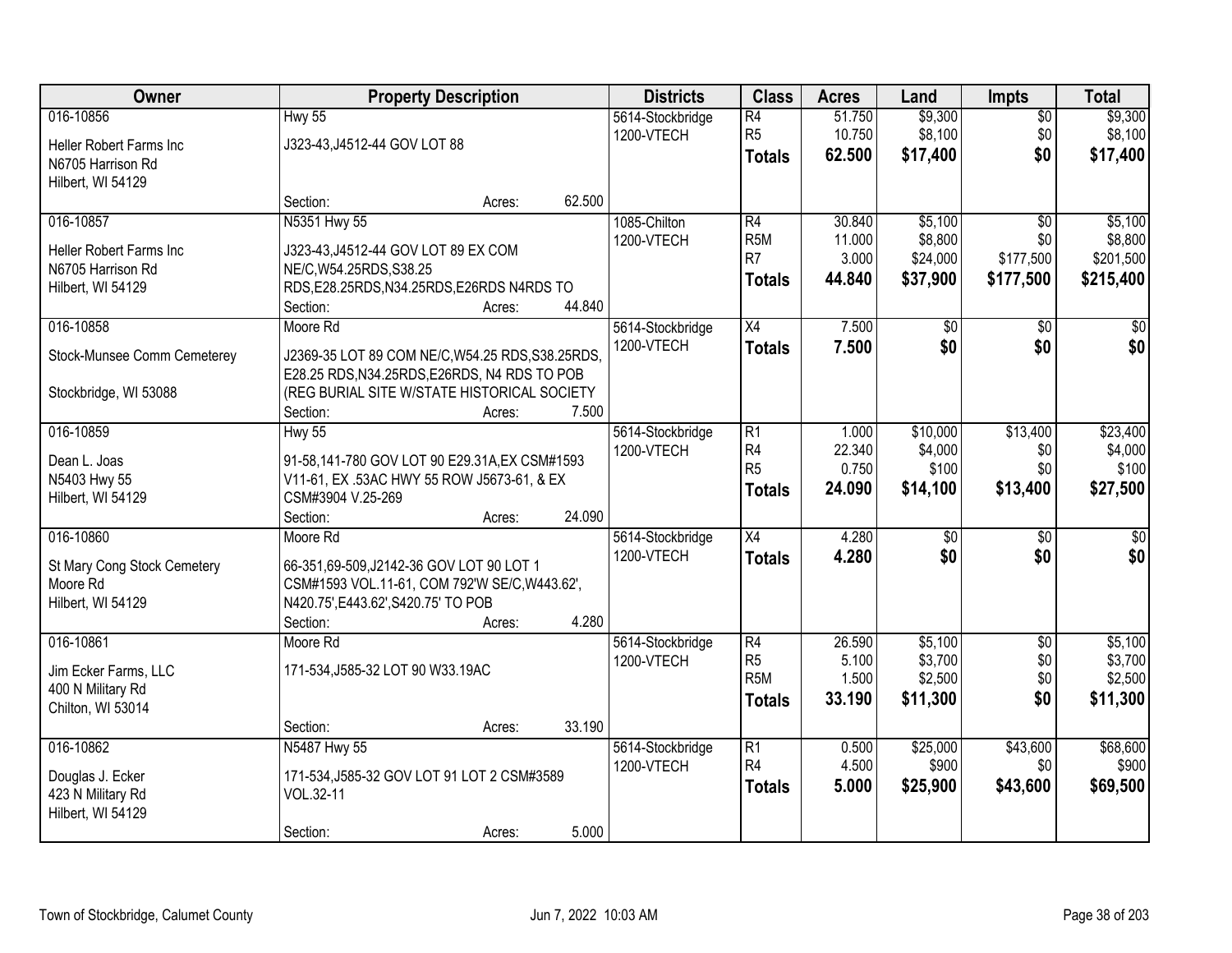| Owner                                                                       |                                                                                                                                                        | <b>Property Description</b> |        | <b>Districts</b>               | <b>Class</b>                                       | <b>Acres</b>              | Land                          | <b>Impts</b>                  | <b>Total</b>                    |
|-----------------------------------------------------------------------------|--------------------------------------------------------------------------------------------------------------------------------------------------------|-----------------------------|--------|--------------------------------|----------------------------------------------------|---------------------------|-------------------------------|-------------------------------|---------------------------------|
| 016-10863<br>Jim Ecker Farms, LLC<br>400 N Military Rd<br>Chilton, WI 53014 | Lakeshore Dr<br>170-779, J585-32 LOT 91 W5A N1/2 EX CSM#2845<br>VOL.23-159 1AC                                                                         |                             |        | 5614-Stockbridge<br>1200-VTECH | R4<br>R <sub>5</sub><br><b>Totals</b>              | 3.800<br>0.200<br>4.000   | \$800<br>\$100<br>\$900       | $\overline{60}$<br>\$0<br>\$0 | \$800<br>\$100<br>\$900         |
|                                                                             | Section:                                                                                                                                               | Acres:                      | 4.000  |                                |                                                    |                           |                               |                               |                                 |
| 016-10864<br>Jim Ecker Farms, LLC<br>400 N Military Rd<br>Chilton, WI 53014 | Lakeshore Dr<br>171-534, J585-32 GOV LOT 91 W16.56AC OF S1/2                                                                                           |                             |        | 5614-Stockbridge<br>1200-VTECH | R4<br>R <sub>5</sub><br><b>Totals</b>              | 14.900<br>1.660<br>16.560 | \$2,800<br>\$900<br>\$3,700   | $\overline{50}$<br>\$0<br>\$0 | \$2,800<br>\$900<br>\$3,700     |
|                                                                             | Section:                                                                                                                                               | Acres:                      | 16.560 |                                |                                                    |                           |                               |                               |                                 |
| 016-10865<br>Dean L. Joas<br>N5403 Hwy 55<br>Hilbert, WI 54129              | <b>Hwy 55</b><br>141-780 GOV LOT 91 E14.69A OF S1/2                                                                                                    |                             |        | 5614-Stockbridge<br>1200-VTECH | $\overline{R4}$<br>R <sub>5</sub><br><b>Totals</b> | 14.390<br>0.300<br>14.690 | \$2,700<br>\$100<br>\$2,800   | \$0<br>\$0<br>\$0             | \$2,700<br>\$100<br>\$2,800     |
|                                                                             | Section:                                                                                                                                               | Acres:                      | 14.690 |                                |                                                    |                           |                               |                               |                                 |
| 016-10866<br>Jim Ecker Farms, LLC<br>400 N Military Rd<br>Chilton, WI 53014 | Lakeshore Dr<br>171-534, J585-32 LOT 92 S40AC EX CSM#1286<br>VOL.9-119 1AC, EX CSM#1547 VOL.10-345 1AC, EX<br>CSM#2845 VOL.23-159 7.96AC<br>Section:   |                             | 30.040 | 5614-Stockbridge<br>1200-VTECH | R4<br>R <sub>5</sub> M<br><b>Totals</b>            | 29.040<br>1.000<br>30.040 | \$4,900<br>\$1,600<br>\$6,500 | $\sqrt[6]{3}$<br>\$0<br>\$0   | \$4,900<br>\$1,600<br>\$6,500   |
| 016-10867                                                                   | N5564 Lakeshore Dr                                                                                                                                     | Acres:                      |        | 5614-Stockbridge               | $\overline{R1}$                                    | 1.000                     | \$25,000                      | \$155,500                     | \$180,500                       |
| David L. Levknecht<br>N5564 Lakeshore Dr<br>Hilbert, WI 54129               | J1178-2, J6119-22 GOV LOT 92 LOT 1 CSM#1286<br>VOL.9-119 COM301'S NW/C, E231.71', S188',<br>W231.71', N188'TO POB<br>Section:                          | Acres:                      | 1.000  | 1200-VTECH                     | <b>Totals</b>                                      | 1.000                     | \$25,000                      | \$155,500                     | \$180,500                       |
| 016-10868<br>Elaine Bushman<br>N5550 Lakeshore Dr<br>Hilbert, WI 54129      | N5550 Lakeshore Dr<br>J2217-9, J4311-36 GOV LOT 92 LOT 1 CSM#1547<br>VOL.10-345 COM489'S NW/C, E231.71', S188',<br>W231.71', N188'TO POB<br>Section:   | Acres:                      | 1.000  | 5614-Stockbridge<br>1200-VTECH | $\overline{R1}$<br><b>Totals</b>                   | 1.000<br>1.000            | \$25,000<br>\$25,000          | \$176,400<br>\$176,400        | \$201,400<br>\$201,400          |
| 016-10869<br>Charles J. Propson<br>W5223 Campbell Dr<br>Hilbert, WI 54129   | W5223 Campbell Dr<br>159-827 GOV LOT 92 LOT 1 CSM#558 VOL.4-57 COM<br>NE/C, W447', S302', E447', N301'TO POB, EX.23A<br>HWY55/ROW J5646-17<br>Section: | Acres:                      | 2.860  | 5614-Stockbridge<br>1200-VTECH | $\overline{R1}$<br>R4<br><b>Totals</b>             | 1.500<br>1.360<br>2.860   | \$30,000<br>\$300<br>\$30,300 | \$170,600<br>\$0<br>\$170,600 | \$200,600<br>\$300<br>\$200,900 |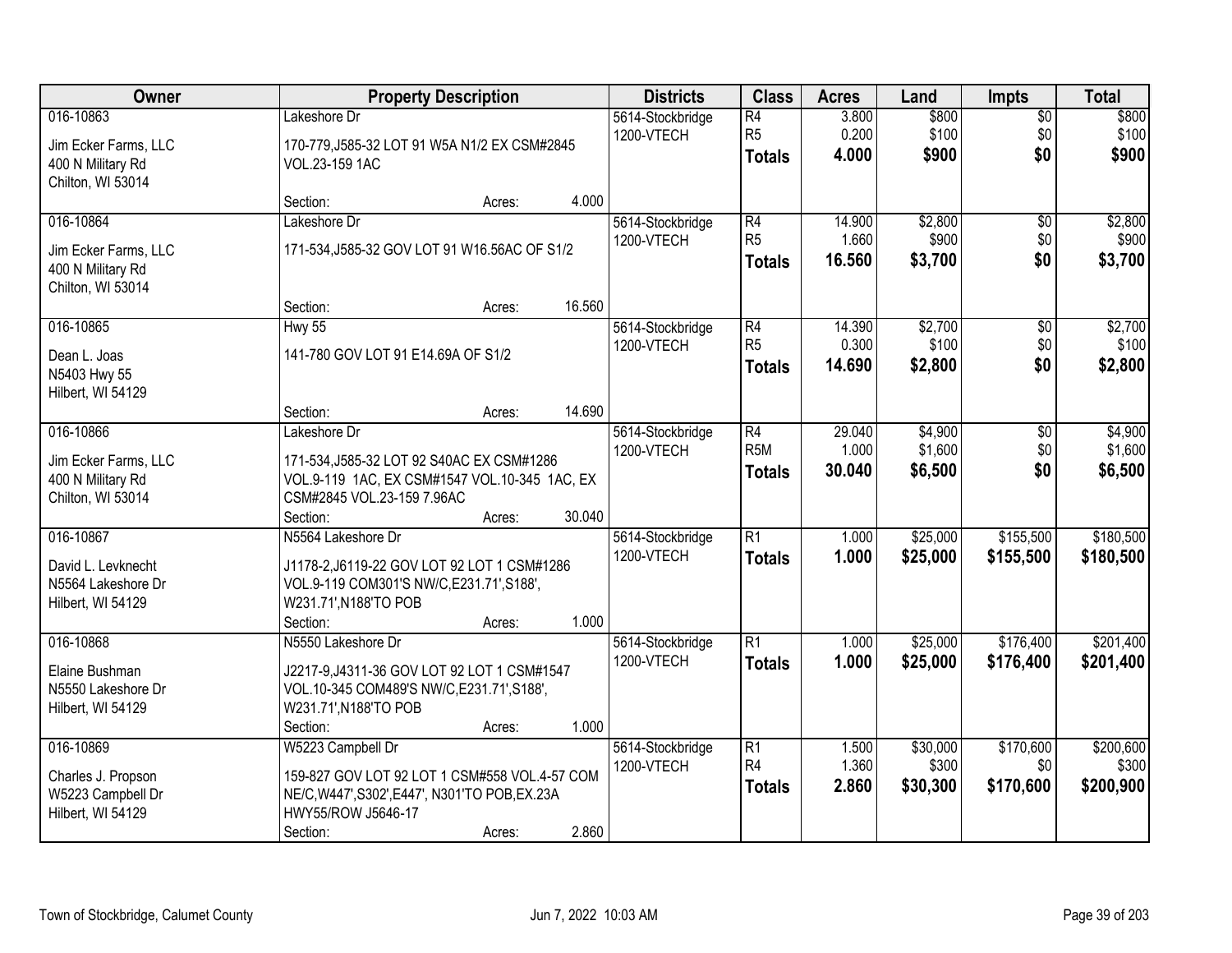| Owner                                                                                   | <b>Property Description</b>                                                                                                                                                                         | <b>Districts</b>               | <b>Class</b>                                                                             | <b>Acres</b>                                | Land                                                | <b>Impts</b>                                | <b>Total</b>                                          |
|-----------------------------------------------------------------------------------------|-----------------------------------------------------------------------------------------------------------------------------------------------------------------------------------------------------|--------------------------------|------------------------------------------------------------------------------------------|---------------------------------------------|-----------------------------------------------------|---------------------------------------------|-------------------------------------------------------|
| 016-10871<br>Adam M. Benzaquen<br>N5627 Hwy 55<br>Hilbert, WI 54129                     | N5627 Hwy 55<br>164-310, J2010-39 PRT GOV LOTS 93 & 94Lot 1, CSM<br>3657 VOL.32-236                                                                                                                 | 5614-Stockbridge<br>1200-VTECH | $\overline{R1}$<br><b>Totals</b>                                                         | 7.290<br>7.290                              | \$57,400<br>\$57,400                                | \$319,700<br>\$319,700                      | \$377,100<br>\$377,100                                |
|                                                                                         | 7.290<br>Section:<br>Acres:                                                                                                                                                                         |                                |                                                                                          |                                             |                                                     |                                             |                                                       |
| 016-10872<br>Steven J. Liebzeit<br>PO Box 295<br>Appleton, WI 54912                     | N5580 Maple View Ln<br>167-341 GOV LOT 93 LOT 1 CSM#645 VOL.4-291<br>ASSESS W/LOC ID#11714<br>1.050<br>Section:<br>Acres:                                                                           | 5614-Stockbridge<br>1200-VTECH |                                                                                          | Assessed with 016-11714                     |                                                     |                                             |                                                       |
| 016-10874<br>Pinnacle Towers Inc<br>Pmb 353<br>4017 Washington Rd<br>Mcmurray, PA 15317 | W5390 Jerin Ct<br>157-258, J2879-47, J4830-41 LOT 94 COM740'E<br>SW/C, N693', E195.07', S223.31', E274.62', S469.69',<br>W469.69'TO POB&ING/EGR EASE ON W30'LT9 GROG<br>Section:<br>6.000<br>Acres: | 5614-Stockbridge<br>1200-VTECH | R2<br>R4<br><b>Totals</b>                                                                | 2.000<br>4.000<br>6.000                     | \$55,300<br>\$700<br>\$56,000                       | \$0<br>\$0<br>\$0                           | \$55,300<br>\$700<br>\$56,000                         |
| 016-10875<br>Luke G. Bushman<br>N5698 Lakeshore Dr<br>Hilbert, WI 54129                 | N5698 Lakeshore Dr<br>164-394 GOV LOT 94 LOT 1 CSM#583 VOL.4-126 COM<br>NW/C LOT 94, E250', S174.24' W250', N174.24'TO POB<br>1.000<br>Section:<br>Acres:                                           | 1085-Chilton<br>1200-VTECH     | $\overline{R1}$<br><b>Totals</b>                                                         | 1.000<br>1.000                              | \$25,000<br>\$25,000                                | \$187,500<br>\$187,500                      | \$212,500<br>\$212,500                                |
| 016-10876<br>Thomas G. Hatton<br>N5677 Hwy 55<br>Stockbridge, WI 54129                  | N5677 Hwy 55<br>J1734-32 GOV LOT 94 COM NE/C, W545', S600', E545'T<br>E/L GL94, N600'TO POB<br>7.510<br>Section:<br>Acres:                                                                          | 5614-Stockbridge<br>1200-VTECH | $\overline{R1}$<br><b>Totals</b>                                                         | 7.510<br>7.510                              | \$58,100<br>\$58,100                                | \$92,400<br>\$92,400                        | \$150,500<br>\$150,500                                |
| 016-10877<br>Jane Propson<br>N5581 Hwy 55<br>Hilbert, WI 54129                          | N5731 Hwy 55<br>93-276 LOT 95 EX CSM#347 VOL.2-234, EX J2925 -49<br>& EX CSM#2992 VOL.24-327<br>54.304<br>Section:<br>Acres:                                                                        | 5614-Stockbridge<br>1200-VTECH | $\overline{R1}$<br>R <sub>4</sub><br>R <sub>5</sub><br>R <sub>5</sub> M<br><b>Totals</b> | 2.000<br>48.104<br>0.200<br>4.000<br>54.304 | \$35,000<br>\$9,300<br>\$100<br>\$6,600<br>\$51,000 | \$114,900<br>\$0<br>\$0<br>\$0<br>\$114,900 | \$149,900<br>\$9,300<br>\$100<br>\$6,600<br>\$165,900 |
| 016-10878<br>William J. Zahringer<br>N5707 Hwy 55<br>Hilbert, WI 54129                  | N5707 Hwy 55<br>J310-26, J2925-49 GOV LOT 95 COM<br>SE/C, W417.8', N213.65', E417.8', S213.65'TO POB INCL<br>CSM#347 VOL.2-234<br>2.000<br>Section:<br>Acres:                                       | 5614-Stockbridge<br>1200-VTECH | $\overline{R1}$<br><b>Totals</b>                                                         | 2.000<br>2.000                              | \$35,000<br>\$35,000                                | \$178,200<br>\$178,200                      | \$213,200<br>\$213,200                                |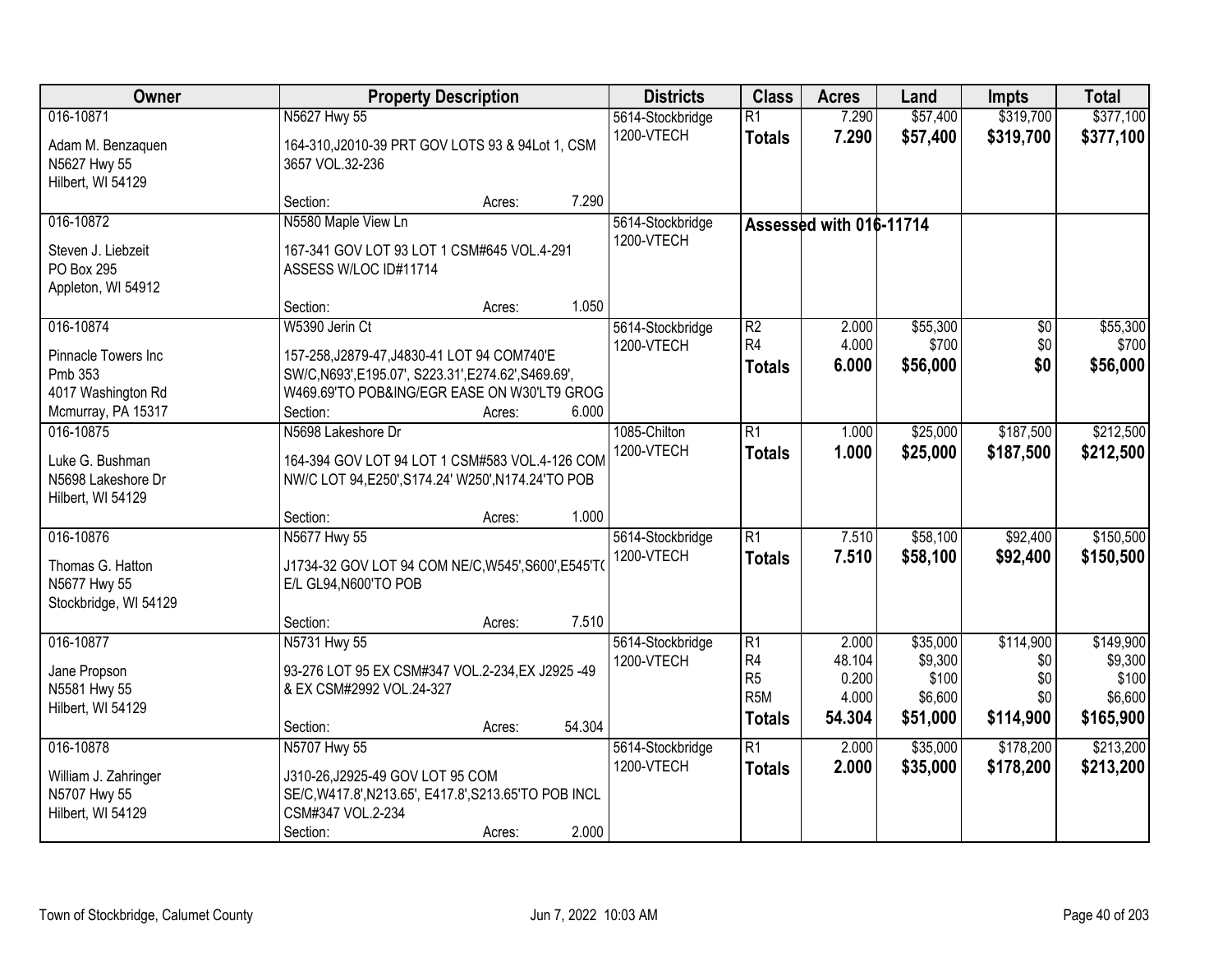| Owner                   |                                                 | <b>Property Description</b> |        |                  | <b>Class</b>                       | <b>Acres</b>    | Land                 | <b>Impts</b>           | <b>Total</b>         |
|-------------------------|-------------------------------------------------|-----------------------------|--------|------------------|------------------------------------|-----------------|----------------------|------------------------|----------------------|
| 016-10879               | N5730 Lakeshore Dr                              |                             |        | 5614-Stockbridge | $\overline{R1}$                    | 2.970           | \$42,300             | \$213,300              | \$255,600            |
| Dean R. Schroeder       | J3787-41, J3787-42 LOT 95 LOT 2 CSM#2992        |                             |        | 1200-VTECH       | <b>Totals</b>                      | 2.970           | \$42,300             | \$213,300              | \$255,600            |
| N5730 Lakeshore Dr      | VOL.24-327 PREV DESC AS CSM#1064                |                             |        |                  |                                    |                 |                      |                        |                      |
| Hilbert, WI 54129       |                                                 |                             |        |                  |                                    |                 |                      |                        |                      |
|                         | Section:                                        | Acres:                      | 2.970  |                  |                                    |                 |                      |                        |                      |
| 016-10880               | N5704 Lakeshore Dr                              |                             |        | 5614-Stockbridge | R1                                 | 1.770           | \$32,700             | \$155,600              | \$188,300            |
| Deborah A. Zahringer    | J542-29, J568-5 GOV LOT 95, LOT 1 CSM 2992      |                             |        | 1200-VTECH       | <b>Totals</b>                      | 1.770           | \$32,700             | \$155,600              | \$188,300            |
| N5704 Lakeshore Dr      | VOL.24-327 PREV DESC AS LOT 1 CSM#1064          |                             |        |                  |                                    |                 |                      |                        |                      |
| Hilbert, WI 54129       | (RELEASE OF EASE DOC#416390)                    |                             |        |                  |                                    |                 |                      |                        |                      |
|                         | Section:                                        | Acres:                      | 1.770  |                  |                                    |                 |                      |                        |                      |
| 016-10881               | N5797 Hwy 55                                    |                             |        | 5614-Stockbridge | $\overline{R1}$                    | 2.000           | \$32,000             | \$63,500               | \$95,500             |
| J&E Construction Co Inc | 119-247,141-160 GOV LOT 96                      |                             |        | 1200-VTECH       | R <sub>2</sub>                     | 40.000          | \$89,600             | \$5,200                | \$94,800             |
| PO Box 97               |                                                 |                             |        |                  | R <sub>4</sub><br>R <sub>5</sub> M | 17.500<br>3.000 | \$2,800<br>\$4,800   | \$0<br>\$0             | \$2,800<br>\$4,800   |
| Stockbridge, WI 53088   |                                                 |                             |        |                  | <b>Totals</b>                      | 62.500          | \$129,200            | \$68,700               | \$197,900            |
|                         | Section:                                        | Acres:                      | 62.500 |                  |                                    |                 |                      |                        |                      |
| 016-10882               | County Rd EE                                    |                             |        | 5614-Stockbridge | R4                                 | 46.290          | \$8,500              | $\sqrt{6}$             | \$8,500              |
| Kathleen M. Funk Rt     | J1017-29 GOV LOT 97 EX N217'OF S342'OF W131', & |                             |        | 1200-VTECH       | R <sub>5</sub><br>R <sub>5M</sub>  | 2.500<br>10.000 | \$100                | \$0                    | \$100                |
| N5846 Lakeshore Dr      | EX CSM#2534 VOL.19-151 - EX DOC#560248          |                             |        |                  |                                    | 58.790          | \$16,000<br>\$24,600 | \$0<br>\$0             | \$16,000<br>\$24,600 |
| Hilbert, WI 54129       |                                                 |                             |        |                  | <b>Totals</b>                      |                 |                      |                        |                      |
|                         | Section:                                        | Acres:                      | 58.790 |                  |                                    |                 |                      |                        |                      |
| 016-10883               | N5846 Lakeshore Dr                              |                             |        | 5614-Stockbridge | $\overline{R1}$                    | 0.320           | \$16,000             | \$117,000              | \$133,000            |
| Richard P. Funk         | 105-325, J1030-35 GOV LOT 97 COM 125'N          |                             |        | 1200-VTECH       | <b>Totals</b>                      | 0.320           | \$16,000             | \$117,000              | \$133,000            |
| Kathleen Funk M. Rt     | SW/C,E131',N107', W131',S107'TO POB             |                             |        |                  |                                    |                 |                      |                        |                      |
| N5846 Lakeshore Dr      |                                                 |                             |        |                  |                                    |                 |                      |                        |                      |
| Hilbert, WI 54129       | Section:                                        | Acres:                      | 0.320  |                  |                                    |                 |                      |                        |                      |
| 016-10884               | N5856 Lakeshore Dr                              |                             |        | 5614-Stockbridge | R1                                 | 0.390           | \$19,500             | \$137,700              | \$157,200            |
| Margaret C. Nushardt    | 119-334, J5457-51 GOV LOT 97 COM 232'N SW/C,    |                             |        | 1200-VTECH       | <b>Totals</b>                      | 0.390           | \$19,500             | \$137,700              | \$157,200            |
| N5856 Lakeshore Dr      | N120', E141', S120', W141' TO POB               |                             |        |                  |                                    |                 |                      |                        |                      |
| Hilbert, WI 54129       |                                                 |                             |        |                  |                                    |                 |                      |                        |                      |
|                         | Section:                                        | Acres:                      | 0.390  |                  |                                    |                 |                      |                        |                      |
| 016-10885               | N5929 Hwy 55                                    |                             |        | 5614-Stockbridge | R4<br>R <sub>5</sub>               | 44.490<br>2.000 | \$8,000              | $\overline{50}$<br>\$0 | \$8,000              |
| Headland, LLC           | 106-413, J4315-41 LOT 98 EX S25 RDS OF W32RDS & |                             |        | 1200-VTECH       | R <sub>5M</sub>                    | 3.500           | \$100<br>\$5,600     | \$0                    | \$100<br>\$5,600     |
| N5929 Hwy 55            | EX CSM#2648 VOL.21-48 &EX HWY                   |                             |        |                  | R <sub>7</sub>                     | 2.000           | \$20,500             | \$199,700              | \$220,200            |
| Hilbert, WI 54129       | VOL.78-230&VOL.84-520                           |                             |        |                  | <b>Totals</b>                      | 51.990          | \$34,200             | \$199,700              | \$233,900            |
|                         | Section:                                        | Acres:                      | 51.990 |                  |                                    |                 |                      |                        |                      |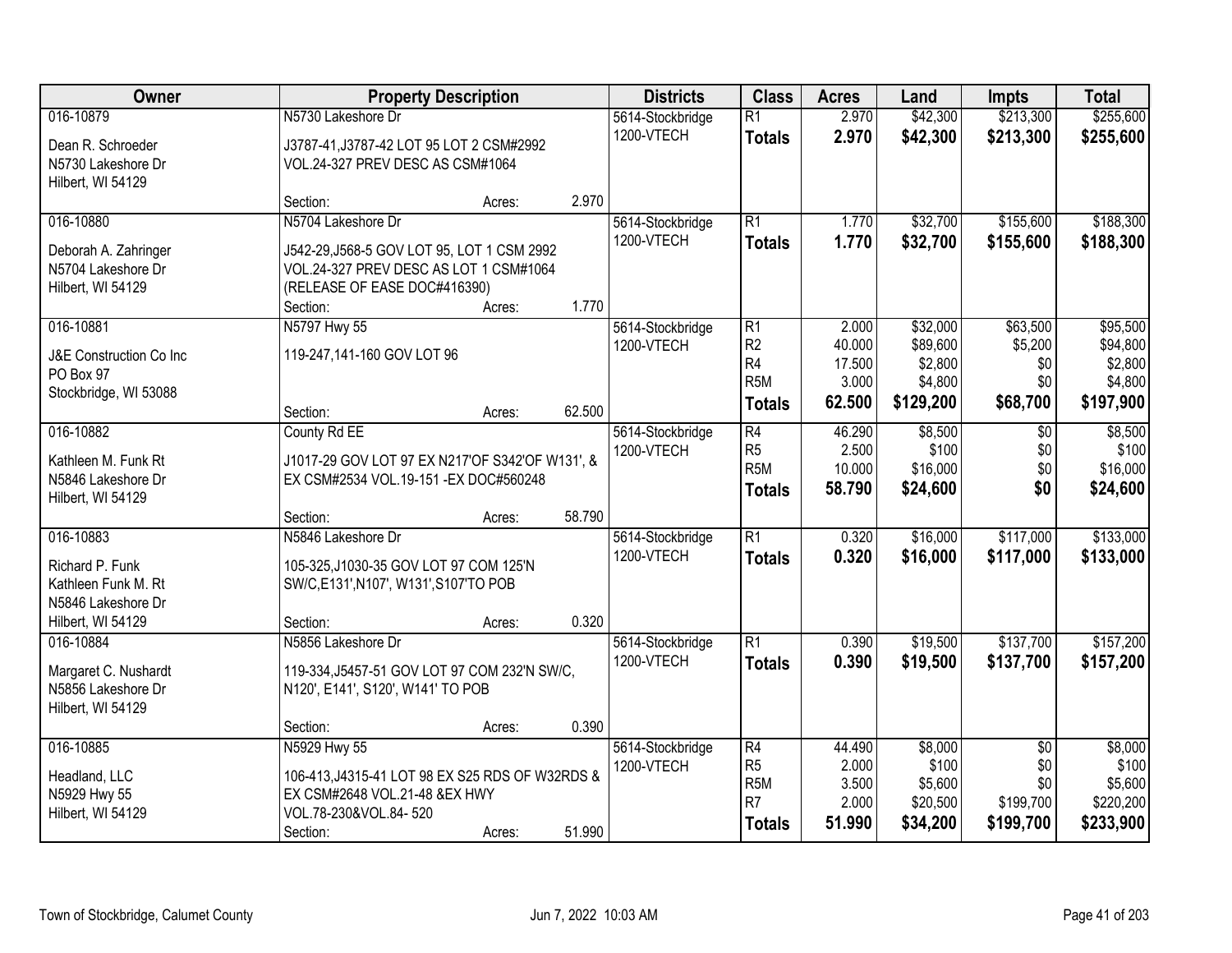| Owner                                                                            |                                                                                                                                                           | <b>Property Description</b> |        |                                | <b>Class</b>                                                           | <b>Acres</b>                       | Land                                       | Impts                                          | <b>Total</b>                               |
|----------------------------------------------------------------------------------|-----------------------------------------------------------------------------------------------------------------------------------------------------------|-----------------------------|--------|--------------------------------|------------------------------------------------------------------------|------------------------------------|--------------------------------------------|------------------------------------------------|--------------------------------------------|
| 016-10886<br>Comerford Vera Jt Rv Tr<br>8440 Naples Heritage Dr<br>#1322         | Lakeshore Dr<br>120-399 GOV LOT 98 S25 RDS OF W32 RDS, EX<br>S257'OF W187'                                                                                |                             |        | 5614-Stockbridge<br>1200-VTECH | $\overline{R4}$<br>R <sub>5</sub><br><b>Totals</b>                     | 3.400<br>0.500<br>3.900            | \$700<br>\$100<br>\$800                    | $\overline{50}$<br>\$0<br>\$0                  | \$700<br>\$100<br>\$800                    |
| Naples, FL 34112                                                                 | Section:                                                                                                                                                  | Acres:                      | 3.900  |                                |                                                                        |                                    |                                            |                                                |                                            |
| 016-10887<br>Amy Heideman<br>W5444 County Ee<br>Hilbert, WI 54129                | W5444 County Ee<br>135-500, J1852-58 LOT 98 COM SW/C 33'E INTR C/L<br>CTY EE& LAKE SHORE DR, E187', N257',<br>W187', S257'TO POB<br>Section:              | Acres:                      | 1.100  | 5614-Stockbridge<br>1200-VTECH | $\overline{R1}$<br><b>Totals</b>                                       | 1.100<br>1.100                     | \$26,000<br>\$26,000                       | \$164,500<br>\$164,500                         | \$190,500<br>\$190,500                     |
| 016-10888                                                                        | N6018 Lakeshore Dr                                                                                                                                        |                             |        | 5614-Stockbridge               | $\overline{R1}$                                                        | 1.829                              | \$33,300                                   | \$204,700                                      | \$238,000                                  |
| Michael A. Karls<br>N6019 Hwy 55<br>Hilbert, WI 54129                            | 159-818 LOT 99 LOT 1 CSM#2766 VOL.22-184                                                                                                                  |                             |        | 1200-VTECH                     | <b>Totals</b>                                                          | 1.829                              | \$33,300                                   | \$204,700                                      | \$238,000                                  |
|                                                                                  | Section:                                                                                                                                                  | Acres:                      | 1.829  |                                |                                                                        |                                    |                                            |                                                |                                            |
| 016-10889<br><b>Tayler Phillips</b><br>N5993 Hwy 55<br>Hilbert, WI 54129         | N5993 Hwy 55<br>J2939-54, J4941-58, J5105-30 GOV LOT 99 LOT 1<br>CSM#3113 VOL.26-99 PREV DESC AS CSM#1773                                                 |                             |        | 5614-Stockbridge<br>1200-VTECH | $\overline{R1}$<br><b>Totals</b>                                       | 2.816<br>2.816                     | \$41,100<br>\$41,100                       | \$107,700<br>\$107,700                         | \$148,800<br>\$148,800                     |
|                                                                                  | Section:                                                                                                                                                  | Acres:                      | 2.816  |                                |                                                                        |                                    |                                            |                                                |                                            |
| 016-10890<br>Thiel Anthony J & Amy L Liv Tr<br>N6031 Hwy 55<br>Hilbert, WI 54129 | N6031 Hwy 55<br>J1744-17,338725 PRT GOVT LOT 99 LOTS 1 & 2<br>CSM#935 VOL.6-346 & PRT LOT 100 DESC<br>DOC#376438 COM NE/C GL99, S99', W3175',<br>Section: | Acres:                      | 0.866  | 5614-Stockbridge<br>1200-VTECH | $\overline{R1}$<br><b>Totals</b>                                       | 0.866<br>0.866                     | \$32,200<br>\$32,200                       | \$98,100<br>\$98,100                           | \$130,300<br>\$130,300                     |
| 016-10891<br>Rd & Km Hardrath Rev Trst<br>N5985 Hwy 55<br>Hilbert, WI 54129      | W5985 Hwy 55<br>J1609-52, J2939-54, J5105-31 GOV LOT 99 LOT 2<br>CSM#3113 VOL.26-99 PREV DESC AS CSM#1773<br>Section:                                     | Acres:                      | 2.233  | 5614-Stockbridge<br>1200-VTECH | $\overline{R1}$<br><b>Totals</b>                                       | 2.233<br>2.233                     | \$36,800<br>\$36,800                       | \$263,600<br>\$263,600                         | \$300,400<br>\$300,400                     |
| 016-10892<br>Kathleen M. Funk Rt<br>N5846 Lakeshore Dr<br>Hilbert, WI 54129      | Lakeshore Dr<br>J1017-29,336894,336895 GOV LOT 100 EX E96RDS OF<br>N1/2, EX E32RDS OF S1/2 & EX CSM#2278 VOL.17-54<br>Section:                            | Acres:                      | 41.450 | 5614-Stockbridge<br>1200-VTECH | $\overline{R4}$<br>R <sub>5</sub> M<br>R <sub>7</sub><br><b>Totals</b> | 35.950<br>4.000<br>1.500<br>41.450 | \$6,700<br>\$6,600<br>\$17,800<br>\$31,100 | $\overline{50}$<br>\$0<br>\$54,800<br>\$54,800 | \$6,700<br>\$6,600<br>\$72,600<br>\$85,900 |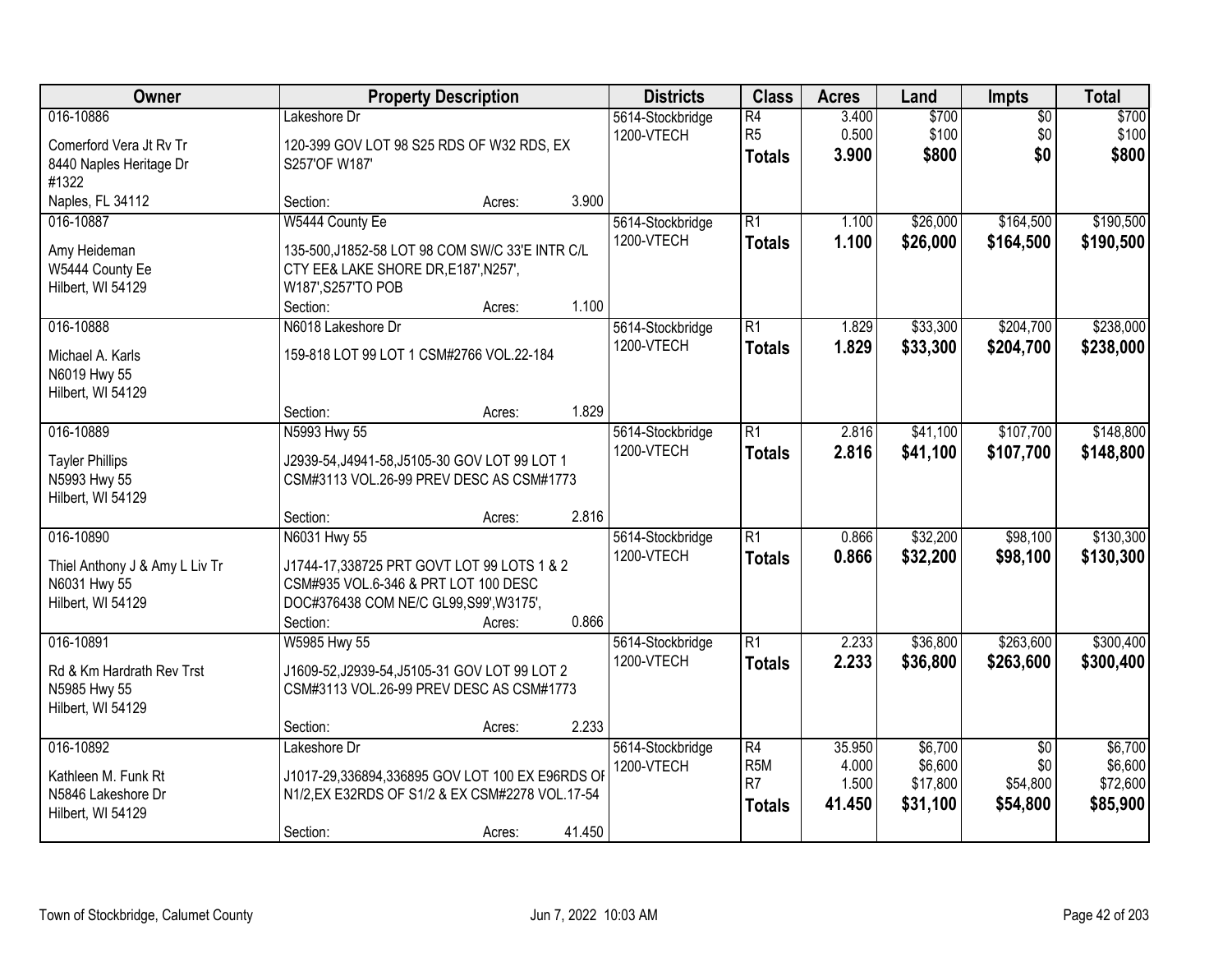| Owner                                                                                         | <b>Property Description</b>                                                                                                                                                                                       | <b>Districts</b>               | <b>Class</b>                                         | <b>Acres</b>              | Land                             | <b>Impts</b>                  | <b>Total</b>                       |
|-----------------------------------------------------------------------------------------------|-------------------------------------------------------------------------------------------------------------------------------------------------------------------------------------------------------------------|--------------------------------|------------------------------------------------------|---------------------------|----------------------------------|-------------------------------|------------------------------------|
| 016-10893<br>Keith P. Romenesko<br>N6061 Hwy 55<br>Hilbert, WI 54129                          | N6061 Hwy 55<br>97-34 LOTS 100 & 101 COM SE/C GTL100, W32RDS<br>N25RDS, W64RDS, N25RDS, E76'RDS, N8RDS,<br>E20RDS, S8RDS TO SE/C GL100, CONT S TO POB, EX                                                         | 5614-Stockbridge<br>1200-VTECH | $\overline{R1}$<br>R <sub>4</sub><br><b>Totals</b>   | 9.000<br>11.844<br>20.844 | \$62,500<br>\$2,300<br>\$64,800  | \$142,600<br>\$0<br>\$142,600 | \$205,100<br>\$2,300<br>\$207,400  |
|                                                                                               | Section:<br>20.844<br>Acres:                                                                                                                                                                                      |                                |                                                      |                           |                                  |                               |                                    |
| 016-10894<br>Laura A. Zahringer<br>N6149 Hwy 55<br>Hilbert, WI 54129                          | N6149 Hwy 55<br>J2919-45, J3066-37, J3202-3 GOV LOT 101 & 102 LOT 1<br>CSM#1705 VOL.12-66, SUBJ TO ING/EGR EASE & THT<br>PRT DESC J3202-3<br>63.020<br>Section:<br>Acres:                                         | 5614-Stockbridge<br>1200-VTECH | $\overline{R1}$<br>R4<br><b>Totals</b>               | 5.500<br>57.520<br>63.020 | \$52,000<br>\$10,600<br>\$62,600 | \$205,500<br>\$0<br>\$205,500 | \$257,500<br>\$10,600<br>\$268,100 |
| 016-10895<br>Dalsanto Helen A Revoc Trust<br>2601 Touchmark Dr Unit 132<br>Appleton, WI 54914 | Lakeshore Dr<br>J834-22, J1258-15 LOT 101 W20 AC<br>20.000<br>Section:<br>Acres:                                                                                                                                  | 5614-Stockbridge<br>1200-VTECH | R4<br>R <sub>5</sub> M<br><b>Totals</b>              | 19.400<br>0.600<br>20.000 | \$3,500<br>\$1,000<br>\$4,500    | \$0<br>\$0<br>\$0             | \$3,500<br>\$1,000<br>\$4,500      |
| 016-10896<br>Wisconsin Pipe Line Michigan                                                     | <b>Hwy 55</b><br>89-36 GOV LOT 102 COM43.29'W SE/C, W270', N235',<br>E270', S235' TO POB                                                                                                                          | 5614-Stockbridge<br>1200-VTECH | $\overline{X4}$<br><b>Totals</b>                     | 1.456<br>1.456            | \$0<br>\$0                       | \$0<br>\$0                    | \$0<br>\$0                         |
| 016-10897<br>Mueller John N Rev Liv Trust<br>N6153 County Bb<br>Hilbert, WI 54129             | 1.456<br>Section:<br>Acres:<br>Lakeshore Dr<br>15PD-283, J1666-13 W1/2 GOV LOTS 102& 103 LOT 1<br>CSM#1268 VOL.9-77 COM NW/C<br>GL103,E1648.34',S1669.81',W1651.89',N1666.62'(REC<br>Section:<br>63.190<br>Acres: | 5614-Stockbridge<br>1200-VTECH | $\overline{R4}$<br>R <sub>5</sub> M<br><b>Totals</b> | 56.190<br>7.000<br>63.190 | \$10,100<br>\$11,200<br>\$21,300 | $\overline{50}$<br>\$0<br>\$0 | \$10,100<br>\$11,200<br>\$21,300   |
| 016-10898<br>Mueller John N Rev Liv Trust<br>N6153 County Bb<br>Hilbert, WI 54129             | <b>Hwy 55</b><br>J3762-54, J3762-53 LOTS 102 & 103 LOT 2<br>CSM#1996, VOL.14-175 COM64.3'W NE/C, W1584.04',<br>S975', E1334.74', N437', E251.6', N540.51'TO POB<br>33.000<br>Section:<br>Acres:                   | 5614-Stockbridge<br>1200-VTECH | $\overline{R4}$<br>R <sub>5</sub> M<br><b>Totals</b> | 30.500<br>2.500<br>33,000 | \$5,300<br>\$4,100<br>\$9,400    | $\overline{50}$<br>\$0<br>\$0 | \$5,300<br>\$4,100<br>\$9,400      |
| 016-10899<br>Dylan D. Schmidt<br>N6227 Hwy 55<br>Hilbert, WI 54129                            | N6227 Hwy 55<br>J2476-3, J3820-43 LOTS 102 & 103 LOT 1 CSM#1996<br>VOL.14-175 EX S75' DESC DOC#364231 SUBJ TO<br>COVNT DOC#407360<br>4.746<br>Section:<br>Acres:                                                  | 5614-Stockbridge<br>1200-VTECH | $\overline{R1}$<br><b>Totals</b>                     | 4.746<br>4.746            | \$49,800<br>\$49,800             | \$121,900<br>\$121,900        | \$171,700<br>\$171,700             |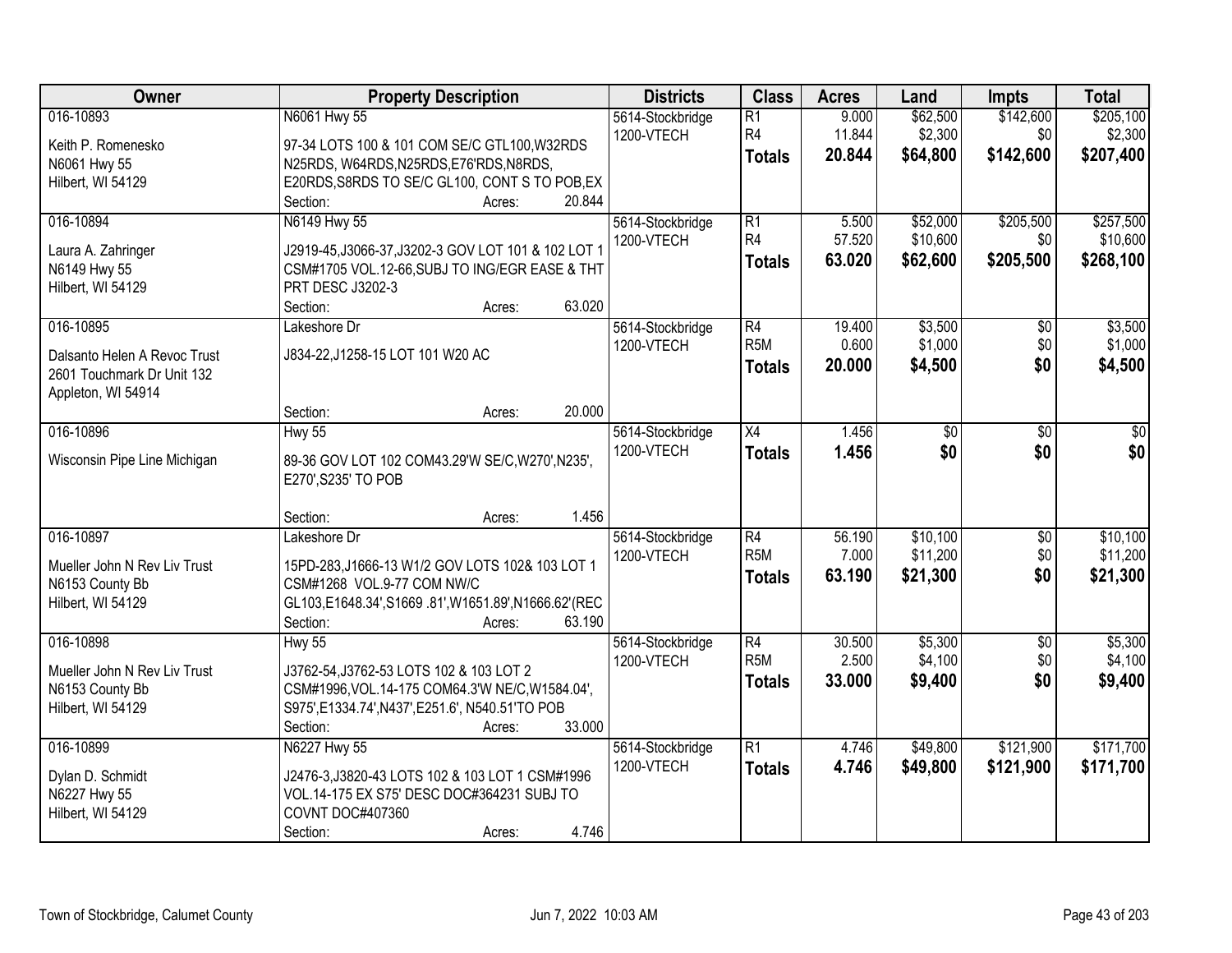| Owner                             | <b>Property Description</b>                                   |        |        | <b>Districts</b> | <b>Class</b>     | <b>Acres</b> | Land     | Impts           | <b>Total</b> |
|-----------------------------------|---------------------------------------------------------------|--------|--------|------------------|------------------|--------------|----------|-----------------|--------------|
| 016-10900                         | State Highway 55                                              |        |        | 5614-Stockbridge | $\overline{R4}$  | 55.000       | \$10,900 | $\overline{50}$ | \$10,900     |
| Jeffrey L. Yelton                 | 123-692, J1756-33 GOV LOT 104                                 |        |        | 1200-VTECH       | R <sub>5</sub>   | 0.500        | \$100    | \$0             | \$100        |
| N6279 Lakeshore Dr                |                                                               |        |        |                  | R <sub>5</sub> M | 7.000        | \$11,600 | \$0             | \$11,600     |
| Hilbert, WI 54129                 |                                                               |        |        |                  | <b>Totals</b>    | 62.500       | \$22,600 | \$0             | \$22,600     |
|                                   | Section:                                                      | Acres: | 62.500 |                  |                  |              |          |                 |              |
| 016-10901                         | N6403 Hwy 55                                                  |        |        | 5614-Stockbridge | $\overline{R1}$  | 1.000        | \$25,000 | \$35,100        | \$60,100     |
|                                   | 133-836 GOV LOT 105Lot 1, CSM#3666 VOL.33-1                   |        |        | 1200-VTECH       | R <sub>4</sub>   | 0.770        | \$200    | \$0             | \$200        |
| Robert T. Spain                   |                                                               |        |        |                  | <b>Totals</b>    | 1.770        | \$25,200 | \$35,100        | \$60,300     |
| N6403 Hwy 55<br>Hilbert, WI 54129 |                                                               |        |        |                  |                  |              |          |                 |              |
|                                   | Section:                                                      | Acres: | 1.770  |                  |                  |              |          |                 |              |
| 016-10902                         | N6362 Lakeshore Dr                                            |        |        | 1085-Chilton     | $\overline{R1}$  | 7.800        | \$58,900 | \$274,000       | \$332,900    |
|                                   |                                                               |        |        | 1200-VTECH       | <b>Totals</b>    | 7.800        | \$58,900 | \$274,000       | \$332,900    |
| Jill M. Head                      | J467-15, J4092-58 GOV LOT 105 LOT 1 CSM#2073                  |        |        |                  |                  |              |          |                 |              |
| N6362 Lakeshore Dr                | VOL.15-24 COM NW/C, S408.47', NE97.72',                       |        |        |                  |                  |              |          |                 |              |
| Hilbert, WI 54129                 | E168.09', S87.18', E563', N442.15 FT, TO POB PREV<br>Section: | Acres: | 7.800  |                  |                  |              |          |                 |              |
| 016-10903                         | N6350 Lakeshore Dr                                            |        |        | 5614-Stockbridge | $\overline{R1}$  | 7.800        | \$58,900 | \$191,200       | \$250,100    |
|                                   |                                                               |        |        | 1200-VTECH       |                  | 7.800        |          |                 |              |
| James R. Head                     | J499-13, J4092-59 GOV LOT 105 LOT 2 CSM#2073                  |        |        |                  | <b>Totals</b>    |              | \$58,900 | \$191,200       | \$250,100    |
| N6350 Lakeshore Dr                | VOL.15-24 COM408.47'S NW/C, S427.5', E813'                    |        |        |                  |                  |              |          |                 |              |
| Hilbert, WI 54129                 | N393.9', W563', N87.18', W168.09' SW97.72'TO POB              |        |        |                  |                  |              |          |                 |              |
|                                   | Section:                                                      | Acres: | 7.800  |                  |                  |              |          |                 |              |
| 016-10904                         | N6447 Hwy 55                                                  |        |        | 5614-Stockbridge | $\overline{R4}$  | 25.000       | \$5,000  | $\overline{30}$ | \$5,000      |
| Lucy R. Kesler                    | 113-416, J3794-37 GOV LOT 106 LOT 4 CSM#3570                  |        |        | 1200-VTECH       | R7               | 2.000        | \$20,500 | \$201,000       | \$221,500    |
| N6447 Hwy 55                      | VOL.31-228                                                    |        |        |                  | <b>Totals</b>    | 27.000       | \$25,500 | \$201,000       | \$226,500    |
| Hilbert, WI 54129                 |                                                               |        |        |                  |                  |              |          |                 |              |
|                                   | Section:                                                      | Acres: | 27.000 |                  |                  |              |          |                 |              |
| 016-10905                         | W5283 Faro Springs Rd                                         |        |        | 5614-Stockbridge | $\overline{R1}$  | 1.000        | \$25,000 | \$58,500        | \$83,500     |
| Phat Cat Trucking LLC             | 166-283, J4763-14, 339080 GOV LOT 106 LOT 1                   |        |        | 1200-VTECH       | <b>Totals</b>    | 1.000        | \$25,000 | \$58,500        | \$83,500     |
| W408 County Rd B                  | CSM#621, VOL.4-288 COM947.91'W NE/C, S208.72',                |        |        |                  |                  |              |          |                 |              |
| Hilbert, WI 54129                 | W208.72', N208.72', E208.72'TO POB                            |        |        |                  |                  |              |          |                 |              |
|                                   | Section:                                                      | Acres: | 1.000  |                  |                  |              |          |                 |              |
| 016-10906                         | W5243 Faro Springs Rd                                         |        |        | 2534-Hilbert     | $\overline{R1}$  | 1.000        | \$25,000 | \$145,200       | \$170,200    |
| Francis A. Schneider              | 166-682, J946-25 GOV LOT 106 TRACT 2 CSM#1091                 |        |        | 1200-VTECH       | <b>Totals</b>    | 1.000        | \$25,000 | \$145,200       | \$170,200    |
| W5243 Faro Springs Rd             | VOL.7-329 COM530.47'W NE/C S208.72',                          |        |        |                  |                  |              |          |                 |              |
| Hilbert, WI 54129                 | W208.72, N208.72', E208.72' TO POB                            |        |        |                  |                  |              |          |                 |              |
|                                   | Section:                                                      | Acres: | 1.000  |                  |                  |              |          |                 |              |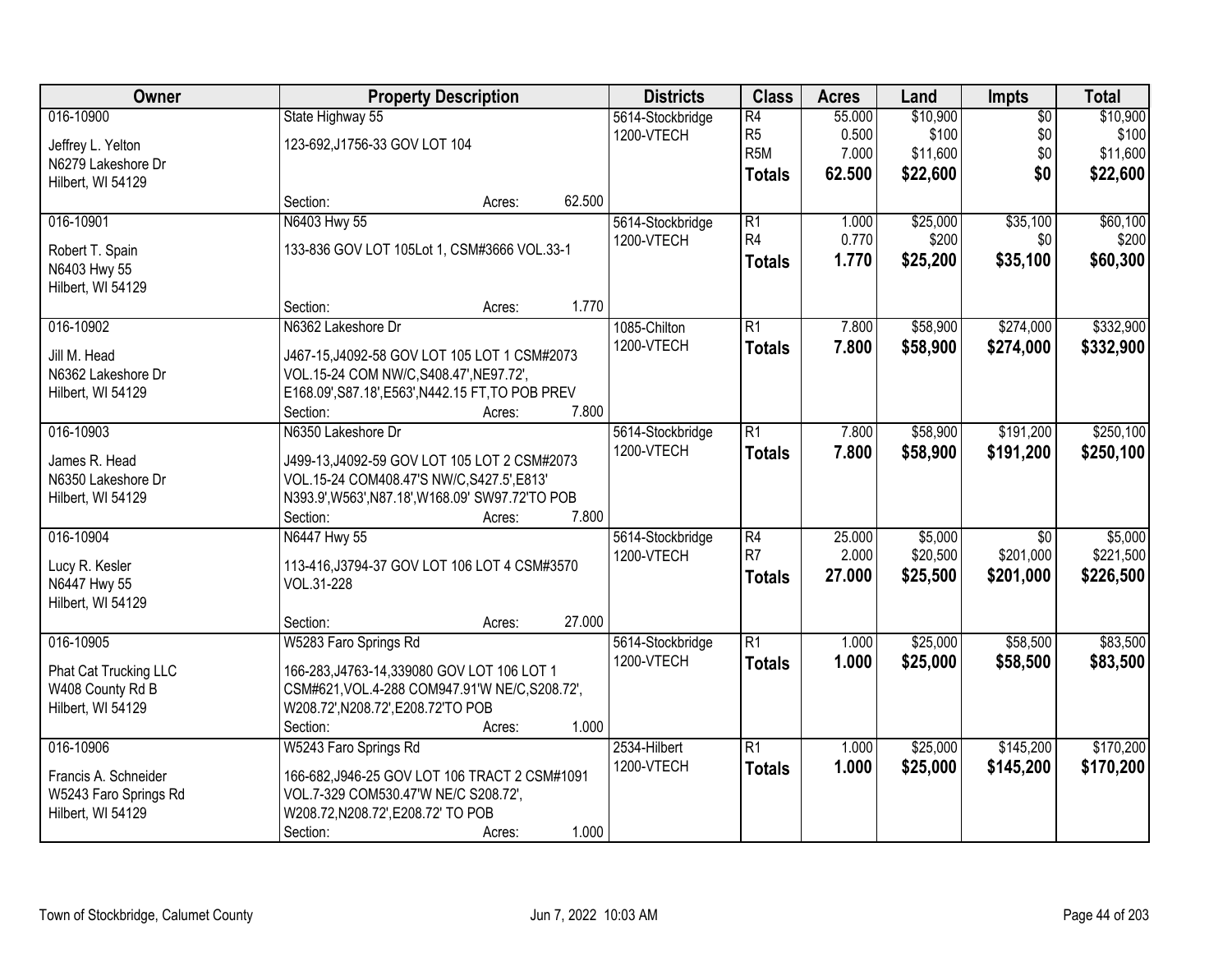| 016-10907<br>N6430 Lakeshore Dr<br>$\overline{R2}$<br>\$45,800<br>\$30,200<br>\$76,000<br>1.500<br>5614-Stockbridge<br>R <sub>4</sub><br>5.830<br>\$1,200<br>\$1,200<br>\$0<br>1200-VTECH<br>Kevin Weber<br>J996-29, J1046-14 GOV LOT 106 S10A, EX CSM#352<br>\$30,200<br>7.330<br>\$47,000<br>\$77,200<br><b>Totals</b><br>W4617 Moehrke Rd<br>VOL2-248 .95A, EX CSM#1380 VOL.9-347 1.74A<br>(DESC INCL PRT CSM#212 V.2-112 NOT DESC IN<br>Chilton, WI 53014<br>7.330<br>Section:<br>Acres:<br>$\overline{R1}$<br>\$135,400<br>\$169,300<br>016-10908<br>N6392 Lakeshore Dr<br>0.950<br>\$33,900<br>5614-Stockbridge<br>1200-VTECH<br>0.950<br>\$33,900<br>\$135,400<br>\$169,300<br><b>Totals</b><br>Brian E. Pitzen<br>151-791 GOV LOT 106 LOT 1 CSM#352 VOL.2-248<br>N6392 Lakeshore Dr<br>COM 688'S NW/C, E255.5', S165.04<br>Hilbert, WI 54129<br>W255.48', N160.45'TO POB<br>0.950<br>Section:<br>Acres:<br>W5263 Faro Springs Rd<br>\$12,200<br>\$37,200<br>016-10909<br>$\overline{R1}$<br>\$25,000<br>5614-Stockbridge<br>1.000<br>1200-VTECH<br>1.000<br>\$25,000<br>\$12,200<br>\$37,200<br><b>Totals</b><br>Francis A. Schneider<br>166-682, J946-25 GOV LOT 106 TRACT 1 CSM#1091<br>VOL.7-329 COM739.19'W NE/C, S208.72',<br>W5243 Faro Springs Rd<br>Hilbert, WI 54129<br>W208.72', N208.72', E208.72' TO POB<br>1.000<br>Section:<br>Acres:<br>016-10910<br>N6436 Lakeshore Dr<br>$\overline{R1}$<br>\$32,200<br>\$147,300<br>5614-Stockbridge<br>1.720<br>1200-VTECH<br>1.720<br>\$32,200<br>\$147,300<br><b>Totals</b><br>Kristin A. Bushman<br>J1409-44, J2573-4 GOV LOT 106 LOT 1 CSM#1380<br>N6436 Lakeshore Dr<br>VOL.9-347 COM NW/C GL106, E232', S316',<br>SW232.33', N330'TO POB<br>Hilbert, WI 54129<br>1.720<br>Section:<br>Acres:<br>016-10911<br>\$248,800<br>W5359 Faro Springs Rd<br>$\overline{R1}$<br>5.210<br>\$51,200<br>5614-Stockbridge<br>R <sub>4</sub><br>10.040<br>\$2,000<br>\$0<br>1200-VTECH<br>J3794-37, J3794-40 GOV LOT 106 COM 514.52'E<br>John Schumacher<br>15.250<br>\$53,200<br>\$248,800<br><b>Totals</b><br>W5359 Faro Springs Rd<br>NW/C, E787.01', S842.63', W787', N845.66'TO POB<br>Hilbert, WI 54129<br>15.250<br>Section:<br>Acres:<br>$\overline{R4}$<br>\$5,700<br>016-10912<br>29.500<br>$\sqrt{6}$<br>Faro Springs Rd<br>5614-Stockbridge<br>\$0<br>R <sub>5</sub><br>1.250<br>\$100<br>1200-VTECH<br>J891-2, J905-36, J4871-18 GOV LOT 107 E1/2<br>Allen Gebhart<br>R <sub>7</sub><br>\$7,500<br>\$38,400<br>0.500<br>W4927 Faro Springs Rd<br>31.250<br>\$13,300<br>\$38,400<br><b>Totals</b><br>Hilbert, WI 54129<br>31.250<br>Section:<br>Acres:<br>\$3,900<br>016-10913<br>Faro Springs Rd<br>$\overline{R4}$<br>20.650<br>\$3,900<br>5614-Stockbridge<br>$\overline{50}$<br>R <sub>5</sub> M<br>0.500<br>\$800<br>\$0<br>\$800<br>1200-VTECH<br>Lucy R. Kesler<br>113-416, J3794-37 GOV LOT 107 W1/2 EX CSM#2402<br>\$0<br>21.150<br>\$4,700<br><b>Totals</b><br>N6447 Hwy 55<br>VOL18-146 EX .43AC HWY 55 ROW J5674-5<br>Hilbert, WI 54129 | Owner | <b>Property Description</b> |        |        | <b>Districts</b> | <b>Class</b> | <b>Acres</b> | Land | <b>Impts</b> | <b>Total</b> |
|-------------------------------------------------------------------------------------------------------------------------------------------------------------------------------------------------------------------------------------------------------------------------------------------------------------------------------------------------------------------------------------------------------------------------------------------------------------------------------------------------------------------------------------------------------------------------------------------------------------------------------------------------------------------------------------------------------------------------------------------------------------------------------------------------------------------------------------------------------------------------------------------------------------------------------------------------------------------------------------------------------------------------------------------------------------------------------------------------------------------------------------------------------------------------------------------------------------------------------------------------------------------------------------------------------------------------------------------------------------------------------------------------------------------------------------------------------------------------------------------------------------------------------------------------------------------------------------------------------------------------------------------------------------------------------------------------------------------------------------------------------------------------------------------------------------------------------------------------------------------------------------------------------------------------------------------------------------------------------------------------------------------------------------------------------------------------------------------------------------------------------------------------------------------------------------------------------------------------------------------------------------------------------------------------------------------------------------------------------------------------------------------------------------------------------------------------------------------------------------------------------------------------------------------------------------------------------------------------------------------------------------------------------------------------------------------------------------------------------------------------------------------------------------------------------------------------------------------------------------------------------------------------------------------------------------------------------------------------------------------------------------------|-------|-----------------------------|--------|--------|------------------|--------------|--------------|------|--------------|--------------|
|                                                                                                                                                                                                                                                                                                                                                                                                                                                                                                                                                                                                                                                                                                                                                                                                                                                                                                                                                                                                                                                                                                                                                                                                                                                                                                                                                                                                                                                                                                                                                                                                                                                                                                                                                                                                                                                                                                                                                                                                                                                                                                                                                                                                                                                                                                                                                                                                                                                                                                                                                                                                                                                                                                                                                                                                                                                                                                                                                                                                                   |       |                             |        |        |                  |              |              |      |              |              |
|                                                                                                                                                                                                                                                                                                                                                                                                                                                                                                                                                                                                                                                                                                                                                                                                                                                                                                                                                                                                                                                                                                                                                                                                                                                                                                                                                                                                                                                                                                                                                                                                                                                                                                                                                                                                                                                                                                                                                                                                                                                                                                                                                                                                                                                                                                                                                                                                                                                                                                                                                                                                                                                                                                                                                                                                                                                                                                                                                                                                                   |       |                             |        |        |                  |              |              |      |              |              |
|                                                                                                                                                                                                                                                                                                                                                                                                                                                                                                                                                                                                                                                                                                                                                                                                                                                                                                                                                                                                                                                                                                                                                                                                                                                                                                                                                                                                                                                                                                                                                                                                                                                                                                                                                                                                                                                                                                                                                                                                                                                                                                                                                                                                                                                                                                                                                                                                                                                                                                                                                                                                                                                                                                                                                                                                                                                                                                                                                                                                                   |       |                             |        |        |                  |              |              |      |              |              |
|                                                                                                                                                                                                                                                                                                                                                                                                                                                                                                                                                                                                                                                                                                                                                                                                                                                                                                                                                                                                                                                                                                                                                                                                                                                                                                                                                                                                                                                                                                                                                                                                                                                                                                                                                                                                                                                                                                                                                                                                                                                                                                                                                                                                                                                                                                                                                                                                                                                                                                                                                                                                                                                                                                                                                                                                                                                                                                                                                                                                                   |       |                             |        |        |                  |              |              |      |              |              |
|                                                                                                                                                                                                                                                                                                                                                                                                                                                                                                                                                                                                                                                                                                                                                                                                                                                                                                                                                                                                                                                                                                                                                                                                                                                                                                                                                                                                                                                                                                                                                                                                                                                                                                                                                                                                                                                                                                                                                                                                                                                                                                                                                                                                                                                                                                                                                                                                                                                                                                                                                                                                                                                                                                                                                                                                                                                                                                                                                                                                                   |       |                             |        |        |                  |              |              |      |              |              |
|                                                                                                                                                                                                                                                                                                                                                                                                                                                                                                                                                                                                                                                                                                                                                                                                                                                                                                                                                                                                                                                                                                                                                                                                                                                                                                                                                                                                                                                                                                                                                                                                                                                                                                                                                                                                                                                                                                                                                                                                                                                                                                                                                                                                                                                                                                                                                                                                                                                                                                                                                                                                                                                                                                                                                                                                                                                                                                                                                                                                                   |       |                             |        |        |                  |              |              |      |              |              |
|                                                                                                                                                                                                                                                                                                                                                                                                                                                                                                                                                                                                                                                                                                                                                                                                                                                                                                                                                                                                                                                                                                                                                                                                                                                                                                                                                                                                                                                                                                                                                                                                                                                                                                                                                                                                                                                                                                                                                                                                                                                                                                                                                                                                                                                                                                                                                                                                                                                                                                                                                                                                                                                                                                                                                                                                                                                                                                                                                                                                                   |       |                             |        |        |                  |              |              |      |              |              |
|                                                                                                                                                                                                                                                                                                                                                                                                                                                                                                                                                                                                                                                                                                                                                                                                                                                                                                                                                                                                                                                                                                                                                                                                                                                                                                                                                                                                                                                                                                                                                                                                                                                                                                                                                                                                                                                                                                                                                                                                                                                                                                                                                                                                                                                                                                                                                                                                                                                                                                                                                                                                                                                                                                                                                                                                                                                                                                                                                                                                                   |       |                             |        |        |                  |              |              |      |              |              |
|                                                                                                                                                                                                                                                                                                                                                                                                                                                                                                                                                                                                                                                                                                                                                                                                                                                                                                                                                                                                                                                                                                                                                                                                                                                                                                                                                                                                                                                                                                                                                                                                                                                                                                                                                                                                                                                                                                                                                                                                                                                                                                                                                                                                                                                                                                                                                                                                                                                                                                                                                                                                                                                                                                                                                                                                                                                                                                                                                                                                                   |       |                             |        |        |                  |              |              |      |              |              |
|                                                                                                                                                                                                                                                                                                                                                                                                                                                                                                                                                                                                                                                                                                                                                                                                                                                                                                                                                                                                                                                                                                                                                                                                                                                                                                                                                                                                                                                                                                                                                                                                                                                                                                                                                                                                                                                                                                                                                                                                                                                                                                                                                                                                                                                                                                                                                                                                                                                                                                                                                                                                                                                                                                                                                                                                                                                                                                                                                                                                                   |       |                             |        |        |                  |              |              |      |              |              |
|                                                                                                                                                                                                                                                                                                                                                                                                                                                                                                                                                                                                                                                                                                                                                                                                                                                                                                                                                                                                                                                                                                                                                                                                                                                                                                                                                                                                                                                                                                                                                                                                                                                                                                                                                                                                                                                                                                                                                                                                                                                                                                                                                                                                                                                                                                                                                                                                                                                                                                                                                                                                                                                                                                                                                                                                                                                                                                                                                                                                                   |       |                             |        |        |                  |              |              |      |              |              |
|                                                                                                                                                                                                                                                                                                                                                                                                                                                                                                                                                                                                                                                                                                                                                                                                                                                                                                                                                                                                                                                                                                                                                                                                                                                                                                                                                                                                                                                                                                                                                                                                                                                                                                                                                                                                                                                                                                                                                                                                                                                                                                                                                                                                                                                                                                                                                                                                                                                                                                                                                                                                                                                                                                                                                                                                                                                                                                                                                                                                                   |       |                             |        |        |                  |              |              |      |              |              |
|                                                                                                                                                                                                                                                                                                                                                                                                                                                                                                                                                                                                                                                                                                                                                                                                                                                                                                                                                                                                                                                                                                                                                                                                                                                                                                                                                                                                                                                                                                                                                                                                                                                                                                                                                                                                                                                                                                                                                                                                                                                                                                                                                                                                                                                                                                                                                                                                                                                                                                                                                                                                                                                                                                                                                                                                                                                                                                                                                                                                                   |       |                             |        |        |                  |              |              |      |              |              |
|                                                                                                                                                                                                                                                                                                                                                                                                                                                                                                                                                                                                                                                                                                                                                                                                                                                                                                                                                                                                                                                                                                                                                                                                                                                                                                                                                                                                                                                                                                                                                                                                                                                                                                                                                                                                                                                                                                                                                                                                                                                                                                                                                                                                                                                                                                                                                                                                                                                                                                                                                                                                                                                                                                                                                                                                                                                                                                                                                                                                                   |       |                             |        |        |                  |              |              |      |              |              |
| \$179,500<br>\$179,500<br>\$300,000<br>\$2,000<br>\$302,000<br>\$5,700<br>\$100<br>\$45,900<br>\$51,700<br>\$4,700                                                                                                                                                                                                                                                                                                                                                                                                                                                                                                                                                                                                                                                                                                                                                                                                                                                                                                                                                                                                                                                                                                                                                                                                                                                                                                                                                                                                                                                                                                                                                                                                                                                                                                                                                                                                                                                                                                                                                                                                                                                                                                                                                                                                                                                                                                                                                                                                                                                                                                                                                                                                                                                                                                                                                                                                                                                                                                |       |                             |        |        |                  |              |              |      |              |              |
|                                                                                                                                                                                                                                                                                                                                                                                                                                                                                                                                                                                                                                                                                                                                                                                                                                                                                                                                                                                                                                                                                                                                                                                                                                                                                                                                                                                                                                                                                                                                                                                                                                                                                                                                                                                                                                                                                                                                                                                                                                                                                                                                                                                                                                                                                                                                                                                                                                                                                                                                                                                                                                                                                                                                                                                                                                                                                                                                                                                                                   |       |                             |        |        |                  |              |              |      |              |              |
|                                                                                                                                                                                                                                                                                                                                                                                                                                                                                                                                                                                                                                                                                                                                                                                                                                                                                                                                                                                                                                                                                                                                                                                                                                                                                                                                                                                                                                                                                                                                                                                                                                                                                                                                                                                                                                                                                                                                                                                                                                                                                                                                                                                                                                                                                                                                                                                                                                                                                                                                                                                                                                                                                                                                                                                                                                                                                                                                                                                                                   |       |                             |        |        |                  |              |              |      |              |              |
|                                                                                                                                                                                                                                                                                                                                                                                                                                                                                                                                                                                                                                                                                                                                                                                                                                                                                                                                                                                                                                                                                                                                                                                                                                                                                                                                                                                                                                                                                                                                                                                                                                                                                                                                                                                                                                                                                                                                                                                                                                                                                                                                                                                                                                                                                                                                                                                                                                                                                                                                                                                                                                                                                                                                                                                                                                                                                                                                                                                                                   |       |                             |        |        |                  |              |              |      |              |              |
|                                                                                                                                                                                                                                                                                                                                                                                                                                                                                                                                                                                                                                                                                                                                                                                                                                                                                                                                                                                                                                                                                                                                                                                                                                                                                                                                                                                                                                                                                                                                                                                                                                                                                                                                                                                                                                                                                                                                                                                                                                                                                                                                                                                                                                                                                                                                                                                                                                                                                                                                                                                                                                                                                                                                                                                                                                                                                                                                                                                                                   |       |                             |        |        |                  |              |              |      |              |              |
|                                                                                                                                                                                                                                                                                                                                                                                                                                                                                                                                                                                                                                                                                                                                                                                                                                                                                                                                                                                                                                                                                                                                                                                                                                                                                                                                                                                                                                                                                                                                                                                                                                                                                                                                                                                                                                                                                                                                                                                                                                                                                                                                                                                                                                                                                                                                                                                                                                                                                                                                                                                                                                                                                                                                                                                                                                                                                                                                                                                                                   |       |                             |        |        |                  |              |              |      |              |              |
|                                                                                                                                                                                                                                                                                                                                                                                                                                                                                                                                                                                                                                                                                                                                                                                                                                                                                                                                                                                                                                                                                                                                                                                                                                                                                                                                                                                                                                                                                                                                                                                                                                                                                                                                                                                                                                                                                                                                                                                                                                                                                                                                                                                                                                                                                                                                                                                                                                                                                                                                                                                                                                                                                                                                                                                                                                                                                                                                                                                                                   |       |                             |        |        |                  |              |              |      |              |              |
|                                                                                                                                                                                                                                                                                                                                                                                                                                                                                                                                                                                                                                                                                                                                                                                                                                                                                                                                                                                                                                                                                                                                                                                                                                                                                                                                                                                                                                                                                                                                                                                                                                                                                                                                                                                                                                                                                                                                                                                                                                                                                                                                                                                                                                                                                                                                                                                                                                                                                                                                                                                                                                                                                                                                                                                                                                                                                                                                                                                                                   |       |                             |        |        |                  |              |              |      |              |              |
|                                                                                                                                                                                                                                                                                                                                                                                                                                                                                                                                                                                                                                                                                                                                                                                                                                                                                                                                                                                                                                                                                                                                                                                                                                                                                                                                                                                                                                                                                                                                                                                                                                                                                                                                                                                                                                                                                                                                                                                                                                                                                                                                                                                                                                                                                                                                                                                                                                                                                                                                                                                                                                                                                                                                                                                                                                                                                                                                                                                                                   |       |                             |        |        |                  |              |              |      |              |              |
|                                                                                                                                                                                                                                                                                                                                                                                                                                                                                                                                                                                                                                                                                                                                                                                                                                                                                                                                                                                                                                                                                                                                                                                                                                                                                                                                                                                                                                                                                                                                                                                                                                                                                                                                                                                                                                                                                                                                                                                                                                                                                                                                                                                                                                                                                                                                                                                                                                                                                                                                                                                                                                                                                                                                                                                                                                                                                                                                                                                                                   |       |                             |        |        |                  |              |              |      |              |              |
|                                                                                                                                                                                                                                                                                                                                                                                                                                                                                                                                                                                                                                                                                                                                                                                                                                                                                                                                                                                                                                                                                                                                                                                                                                                                                                                                                                                                                                                                                                                                                                                                                                                                                                                                                                                                                                                                                                                                                                                                                                                                                                                                                                                                                                                                                                                                                                                                                                                                                                                                                                                                                                                                                                                                                                                                                                                                                                                                                                                                                   |       |                             |        |        |                  |              |              |      |              |              |
|                                                                                                                                                                                                                                                                                                                                                                                                                                                                                                                                                                                                                                                                                                                                                                                                                                                                                                                                                                                                                                                                                                                                                                                                                                                                                                                                                                                                                                                                                                                                                                                                                                                                                                                                                                                                                                                                                                                                                                                                                                                                                                                                                                                                                                                                                                                                                                                                                                                                                                                                                                                                                                                                                                                                                                                                                                                                                                                                                                                                                   |       |                             |        |        |                  |              |              |      |              |              |
|                                                                                                                                                                                                                                                                                                                                                                                                                                                                                                                                                                                                                                                                                                                                                                                                                                                                                                                                                                                                                                                                                                                                                                                                                                                                                                                                                                                                                                                                                                                                                                                                                                                                                                                                                                                                                                                                                                                                                                                                                                                                                                                                                                                                                                                                                                                                                                                                                                                                                                                                                                                                                                                                                                                                                                                                                                                                                                                                                                                                                   |       |                             |        |        |                  |              |              |      |              |              |
|                                                                                                                                                                                                                                                                                                                                                                                                                                                                                                                                                                                                                                                                                                                                                                                                                                                                                                                                                                                                                                                                                                                                                                                                                                                                                                                                                                                                                                                                                                                                                                                                                                                                                                                                                                                                                                                                                                                                                                                                                                                                                                                                                                                                                                                                                                                                                                                                                                                                                                                                                                                                                                                                                                                                                                                                                                                                                                                                                                                                                   |       |                             |        |        |                  |              |              |      |              |              |
|                                                                                                                                                                                                                                                                                                                                                                                                                                                                                                                                                                                                                                                                                                                                                                                                                                                                                                                                                                                                                                                                                                                                                                                                                                                                                                                                                                                                                                                                                                                                                                                                                                                                                                                                                                                                                                                                                                                                                                                                                                                                                                                                                                                                                                                                                                                                                                                                                                                                                                                                                                                                                                                                                                                                                                                                                                                                                                                                                                                                                   |       |                             |        |        |                  |              |              |      |              |              |
|                                                                                                                                                                                                                                                                                                                                                                                                                                                                                                                                                                                                                                                                                                                                                                                                                                                                                                                                                                                                                                                                                                                                                                                                                                                                                                                                                                                                                                                                                                                                                                                                                                                                                                                                                                                                                                                                                                                                                                                                                                                                                                                                                                                                                                                                                                                                                                                                                                                                                                                                                                                                                                                                                                                                                                                                                                                                                                                                                                                                                   |       |                             |        |        |                  |              |              |      |              |              |
|                                                                                                                                                                                                                                                                                                                                                                                                                                                                                                                                                                                                                                                                                                                                                                                                                                                                                                                                                                                                                                                                                                                                                                                                                                                                                                                                                                                                                                                                                                                                                                                                                                                                                                                                                                                                                                                                                                                                                                                                                                                                                                                                                                                                                                                                                                                                                                                                                                                                                                                                                                                                                                                                                                                                                                                                                                                                                                                                                                                                                   |       |                             |        |        |                  |              |              |      |              |              |
|                                                                                                                                                                                                                                                                                                                                                                                                                                                                                                                                                                                                                                                                                                                                                                                                                                                                                                                                                                                                                                                                                                                                                                                                                                                                                                                                                                                                                                                                                                                                                                                                                                                                                                                                                                                                                                                                                                                                                                                                                                                                                                                                                                                                                                                                                                                                                                                                                                                                                                                                                                                                                                                                                                                                                                                                                                                                                                                                                                                                                   |       |                             |        |        |                  |              |              |      |              |              |
|                                                                                                                                                                                                                                                                                                                                                                                                                                                                                                                                                                                                                                                                                                                                                                                                                                                                                                                                                                                                                                                                                                                                                                                                                                                                                                                                                                                                                                                                                                                                                                                                                                                                                                                                                                                                                                                                                                                                                                                                                                                                                                                                                                                                                                                                                                                                                                                                                                                                                                                                                                                                                                                                                                                                                                                                                                                                                                                                                                                                                   |       |                             |        |        |                  |              |              |      |              |              |
|                                                                                                                                                                                                                                                                                                                                                                                                                                                                                                                                                                                                                                                                                                                                                                                                                                                                                                                                                                                                                                                                                                                                                                                                                                                                                                                                                                                                                                                                                                                                                                                                                                                                                                                                                                                                                                                                                                                                                                                                                                                                                                                                                                                                                                                                                                                                                                                                                                                                                                                                                                                                                                                                                                                                                                                                                                                                                                                                                                                                                   |       |                             |        |        |                  |              |              |      |              |              |
|                                                                                                                                                                                                                                                                                                                                                                                                                                                                                                                                                                                                                                                                                                                                                                                                                                                                                                                                                                                                                                                                                                                                                                                                                                                                                                                                                                                                                                                                                                                                                                                                                                                                                                                                                                                                                                                                                                                                                                                                                                                                                                                                                                                                                                                                                                                                                                                                                                                                                                                                                                                                                                                                                                                                                                                                                                                                                                                                                                                                                   |       |                             |        |        |                  |              |              |      |              |              |
|                                                                                                                                                                                                                                                                                                                                                                                                                                                                                                                                                                                                                                                                                                                                                                                                                                                                                                                                                                                                                                                                                                                                                                                                                                                                                                                                                                                                                                                                                                                                                                                                                                                                                                                                                                                                                                                                                                                                                                                                                                                                                                                                                                                                                                                                                                                                                                                                                                                                                                                                                                                                                                                                                                                                                                                                                                                                                                                                                                                                                   |       | Section:                    | Acres: | 21.150 |                  |              |              |      |              |              |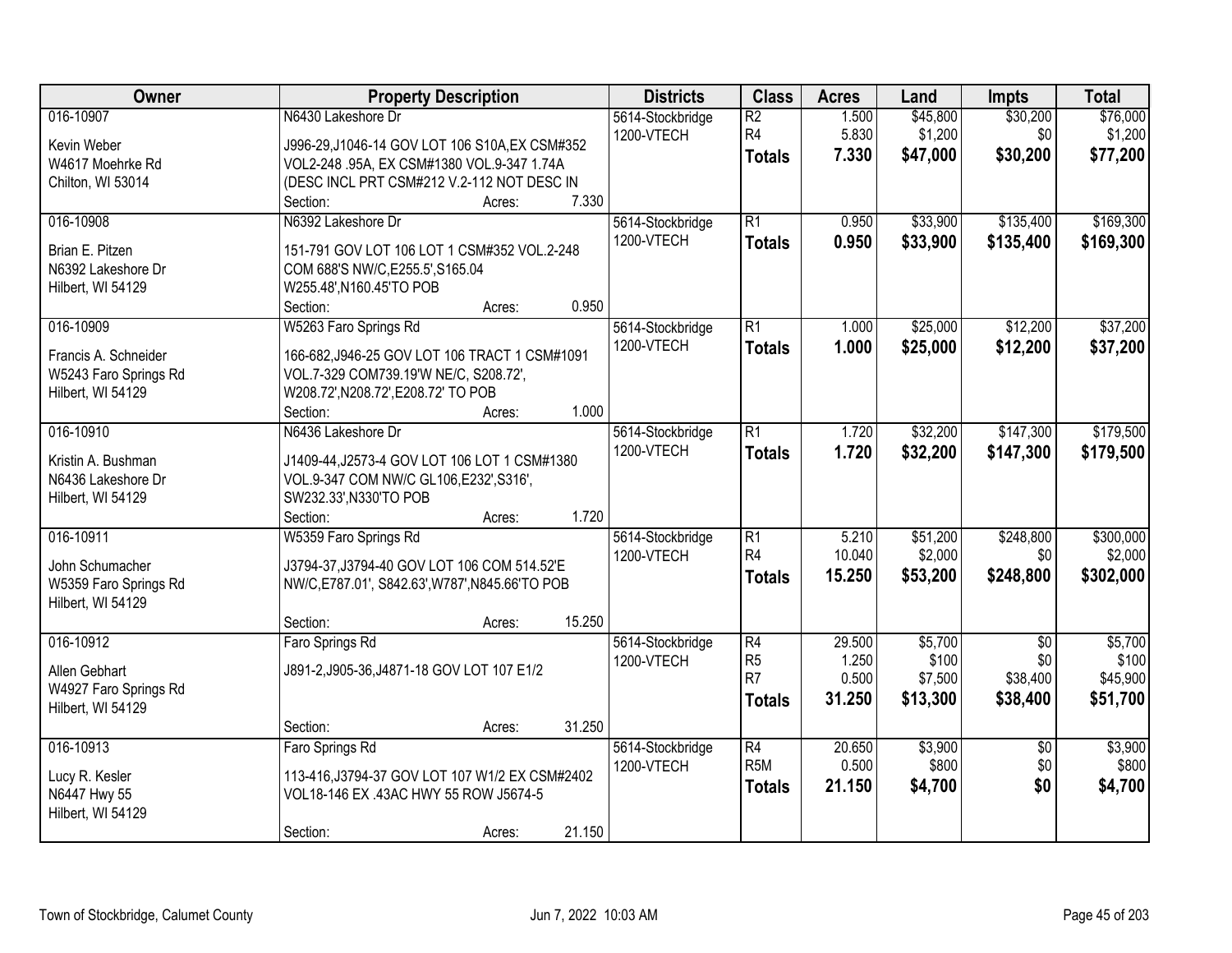| Owner                                                                       |                                                                                                                                                      | <b>Property Description</b> |        |                                | <b>Class</b>                                                          | <b>Acres</b>                        | Land                                       | Impts                          | <b>Total</b>                                |
|-----------------------------------------------------------------------------|------------------------------------------------------------------------------------------------------------------------------------------------------|-----------------------------|--------|--------------------------------|-----------------------------------------------------------------------|-------------------------------------|--------------------------------------------|--------------------------------|---------------------------------------------|
| 016-10914<br>Jim Ecker Farms, LLC<br>400 N Military Rd<br>Chilton, WI 53014 | N5797 Hwy 55<br>J409-18, J590-56 GOV LOT 108 EX CSM#1011<br>VOL.7-117                                                                                |                             |        | 5614-Stockbridge<br>1200-VTECH | $\overline{R4}$<br><b>Totals</b>                                      | 61.500<br>61.500                    | \$12,200<br>\$12,200                       | $\overline{50}$<br>\$0         | \$12,200<br>\$12,200                        |
|                                                                             | Section:                                                                                                                                             | Acres:                      | 61.500 |                                |                                                                       |                                     |                                            |                                |                                             |
| 016-10915<br>Samuel D. Plass<br>N6386 Hwy 55<br>Hilbert, WI 54129           | N6386 Hwy 55<br>J409-18, J5788-20, J5788-28 GOV LOT 108 LOT 1<br>CSM#1011 VOL.7-117 COM182.65'N SW/C,E249.93',<br>N208.76', W250.95', S208.76'TO POB |                             |        | 5614-Stockbridge<br>1200-VTECH | $\overline{R1}$<br><b>Totals</b>                                      | 1.000<br>1.000                      | \$25,000<br>\$25,000                       | \$146,700<br>\$146,700         | \$171,700<br>\$171,700                      |
| 016-10916                                                                   | Section:<br>N6308 Hwy 55                                                                                                                             | Acres:                      | 1.000  | 5614-Stockbridge               | $\overline{R1}$                                                       | 2.000                               | \$32,000                                   | \$128,100                      | \$160, 100                                  |
| Head David P & Susan M Rev Lt<br>W3879 Somerset Ct<br>Fond Du Lac, WI 54937 | 71-312,71-313,133-834,133-836 GOV LOT 109 EX<br>CSM#3249 VOL.27-252                                                                                  |                             |        | 1200-VTECH                     | R <sub>4</sub><br>R <sub>5</sub><br>R <sub>5</sub> M<br><b>Totals</b> | 32.500<br>2.000<br>25.800<br>62.300 | \$6,400<br>\$1,600<br>\$42,600<br>\$82,600 | \$0<br>\$0<br>\$0<br>\$128,100 | \$6,400<br>\$1,600<br>\$42,600<br>\$210,700 |
|                                                                             | Section:                                                                                                                                             | Acres:                      | 62.300 |                                |                                                                       |                                     |                                            |                                |                                             |
| 016-10917<br>Jeremy T. Moehn<br>N6302 Hwy 55<br>Hilbert, WI 54129           | N6302 Hwy 55<br>107-102 GOV LOT 109 LOT 1 CSM#3249 VOL.27-252                                                                                        |                             |        | 5614-Stockbridge<br>1200-VTECH | $\overline{R1}$<br><b>Totals</b>                                      | 1.191<br>1.191                      | \$26,900<br>\$26,900                       | \$118,500<br>\$118,500         | \$145,400<br>\$145,400                      |
|                                                                             | Section:                                                                                                                                             | Acres:                      | 1.191  |                                |                                                                       |                                     |                                            |                                |                                             |
| 016-10918<br>Vicky M. Head<br>N6350 Lakeshore Dr<br>Hilbert, WI 54129       | <b>Hwy 55</b><br>133-836 GOV LOT 110 EX CSM#3249 VOL.27-252                                                                                          |                             |        | 5614-Stockbridge<br>1200-VTECH | R4<br>R <sub>5</sub><br>R <sub>5</sub> M<br><b>Totals</b>             | 22.100<br>2.800<br>36.500<br>61.400 | \$4,100<br>\$2,200<br>\$60,200<br>\$66,500 | \$0<br>\$0<br>\$0<br>\$0       | \$4,100<br>\$2,200<br>\$60,200<br>\$66,500  |
|                                                                             | Section:                                                                                                                                             | Acres:                      | 61.400 |                                |                                                                       |                                     |                                            |                                |                                             |
| 016-10919<br>Allen Gebhart<br>W4927 Faro Springs Rd<br>Hilbert, WI 54129    | Carney Rd<br>J2217-30, J2727-14 GOV LOT 111 LOT 1 CSM#814<br>VOL.6-36 EX WLY 5.12AC J2727-14                                                         |                             |        | 5614-Stockbridge<br>1200-VTECH | $\overline{R4}$<br>R <sub>5</sub><br><b>Totals</b>                    | 48.680<br>1.750<br>50.430           | \$8,300<br>\$100<br>\$8,400                | $\overline{50}$<br>\$0<br>\$0  | \$8,300<br>\$100<br>\$8,400                 |
|                                                                             | Section:                                                                                                                                             | Acres:                      | 50.430 |                                |                                                                       |                                     |                                            |                                |                                             |
| 016-10920<br>Town Of Stockbridge<br>N4331 Hwy 55<br>Chilton, WI 53014       | Carney Rd<br>59-420 GOV LOT 111 COM AT PT 24.75'W & 24.75'N<br>SE/C, W225.25', NELY TO PT 94'N OF POB, S94'TO POB<br>Section:                        | Acres:                      | 0.340  | 5614-Stockbridge<br>1200-VTECH | $\overline{X4}$<br><b>Totals</b>                                      | 0.340<br>0.340                      | $\overline{50}$<br>\$0                     | $\overline{30}$<br>\$0         | $\overline{50}$<br>\$0                      |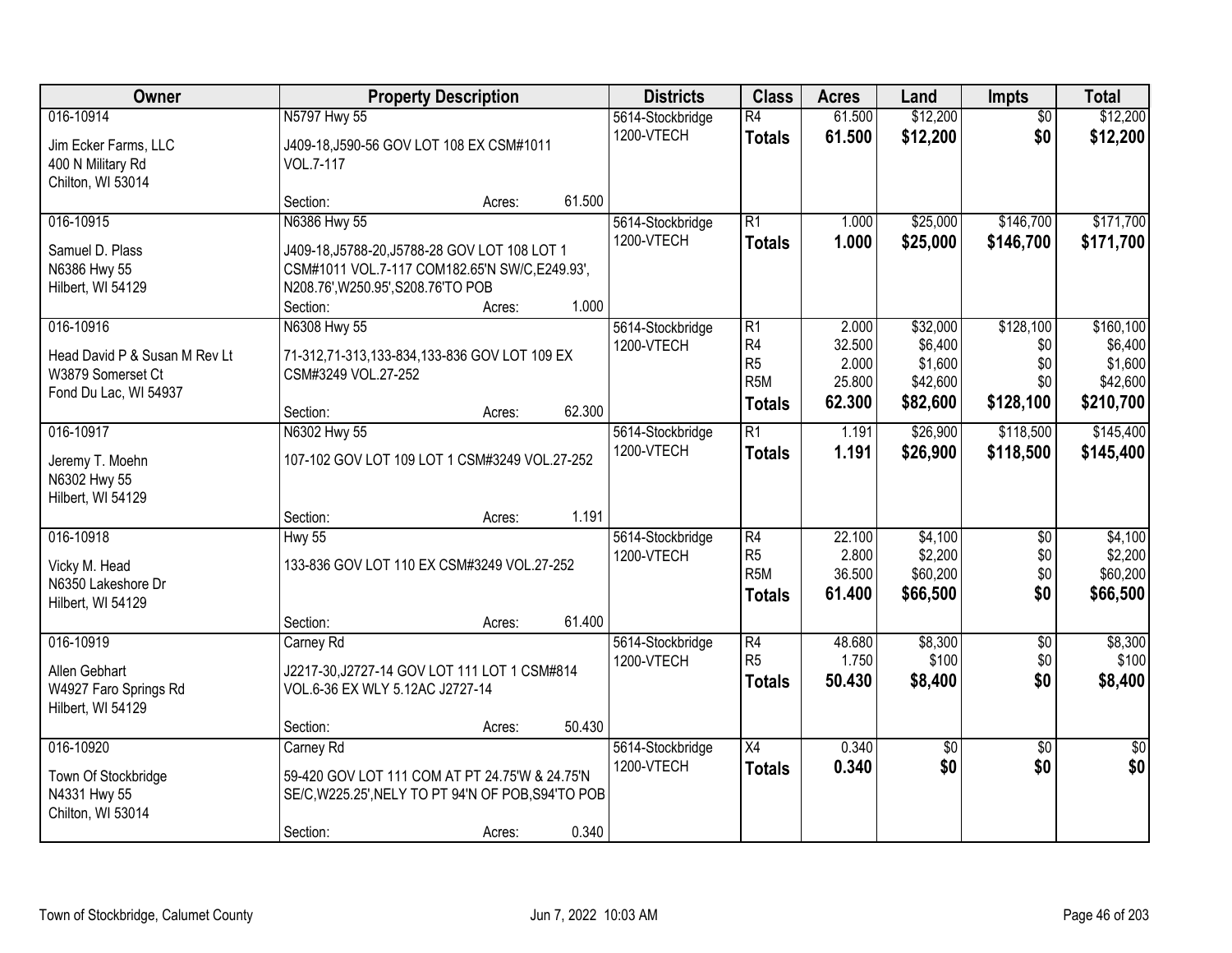| Owner                                                                | <b>Property Description</b>                                                                                                                                                         | <b>Districts</b>               | <b>Class</b>                                        | <b>Acres</b>             | Land                           | Impts                  | <b>Total</b>                   |
|----------------------------------------------------------------------|-------------------------------------------------------------------------------------------------------------------------------------------------------------------------------------|--------------------------------|-----------------------------------------------------|--------------------------|--------------------------------|------------------------|--------------------------------|
| 016-10921<br>John D. Paneck<br>N6212 Hwy 55<br>Hilbert, WI 54129     | W5196 Carney Rd<br>J2640-44, J3779-43 GOV LOT 111 S13 RDS OF W12.5<br>RD EX .17AC HWY 55 ROW J5674-3                                                                                | 5614-Stockbridge<br>1200-VTECH | $\overline{R1}$<br><b>Totals</b>                    | 0.830<br>0.830           | \$26,800<br>\$26,800           | $\overline{50}$<br>\$0 | \$26,800<br>\$26,800           |
|                                                                      | 0.830<br>Section:<br>Acres:                                                                                                                                                         |                                |                                                     |                          |                                |                        |                                |
| 016-10922<br>Scott R. Fields<br>W5102 Carney Rd<br>Hilbert, WI 54129 | W5102 Carney Rd<br>J803-50, J1850-9 GOV LOT 111 LOTS 2&3 CSM#814<br>VOL.6-36 COM706.06'S 335.7'SW &1322.07' W<br>NE/C, W584.22', N422.77', E292'<br>4.860<br>Section:<br>Acres:     | 5614-Stockbridge<br>1200-VTECH | $\overline{R1}$<br><b>Totals</b>                    | 4.860<br>4.860           | \$50,100<br>\$50,100           | \$126,400<br>\$126,400 | \$176,500<br>\$176,500         |
| 016-10924                                                            | N6212 Hwy 55                                                                                                                                                                        | 5614-Stockbridge               | $\overline{R1}$                                     | 5.120                    | \$50,900                       | \$160,000              | \$210,900                      |
| John D. Paneck<br>N6212 Hwy 55<br>Hilbert, WI 54129                  | J2217-30, J3372-1 GOV LOT 111 LOT 1 CSM#816<br>VOL.13-274 COM40.97'E NW/C, E305.43',<br>S836.39', W156.16', N214.5', W153.37', N621.94' TO POB<br>5.120<br>Section:<br>Acres:       | 1200-VTECH                     | <b>Totals</b>                                       | 5.120                    | \$50,900                       | \$160,000              | \$210,900                      |
| 016-10925                                                            | Carney Rd                                                                                                                                                                           | 5614-Stockbridge               | R4                                                  | 51.500                   | \$9,500                        | \$0                    | \$9,500                        |
| Terence J. Moehn<br>N6088 Hwy 55<br>Hilbert, WI 54129                | J3036-58, J5355-52, J5414-20 GOV LOT 112 EX 1.32AC,<br>EX S30'OF W1000'& EX .32AC HWY 55 ROW J5674-1                                                                                | 1200-VTECH                     | R <sub>5</sub><br>R <sub>5</sub> M<br><b>Totals</b> | 5.590<br>3.000<br>60.090 | \$3,000<br>\$5,100<br>\$17,600 | \$0<br>\$0<br>\$0      | \$3,000<br>\$5,100<br>\$17,600 |
|                                                                      | 60.090<br>Section:<br>Acres:                                                                                                                                                        |                                |                                                     |                          |                                |                        |                                |
| 016-10926<br>Brian F. Zwiers<br>W5135 Carney Rd<br>Hilbert, WI 54129 | W5135 Carney Rd<br>J2575-23, J3174-27 GOV.LOT 112 LOT 1 CSM#390<br>VOL.2-349 COM 756.88'E NW/C GL12, E271.78<br>FT, S212', W271.78', N212'TO POB<br>1.320<br>Section:<br>Acres:     | 5614-Stockbridge<br>1200-VTECH | $\overline{R1}$<br><b>Totals</b>                    | 1.320<br>1.320           | \$28,200<br>\$28,200           | \$147,400<br>\$147,400 | \$175,600<br>\$175,600         |
| 016-10927<br>Katherine L. Moehn<br>N6088 Hwy 55<br>Hilbert, WI 54129 | <b>Hwy 55</b><br>J3036-58, J3812-12 GOV LOT 112 S30'OF W1000'                                                                                                                       | 5614-Stockbridge<br>1200-VTECH | $\overline{R4}$<br><b>Totals</b>                    | 0.770<br>0.770           | \$100<br>\$100                 | $\overline{50}$<br>\$0 | \$100<br>\$100                 |
| 016-10928                                                            | 0.770<br>Section:<br>Acres:                                                                                                                                                         |                                | $\overline{R1}$                                     | 2.270                    | \$37,000                       | \$162,300              | \$199,300                      |
| Jason J. Moehn<br>N6084 Hwy 55<br>Hilbert, WI 54129                  | N6084 Hwy 55<br>J3036-58, J5355-52, J5141-20 GOV LOT 113 LOT 1<br>CSM#1997 VOL.14-178 COM20'N &50'E<br>SW/C, N488', W17', N135', E137.63', SE80.19',<br>2.270<br>Section:<br>Acres: | 5614-Stockbridge<br>1200-VTECH | <b>Totals</b>                                       | 2.270                    | \$37,000                       | \$162,300              | \$199,300                      |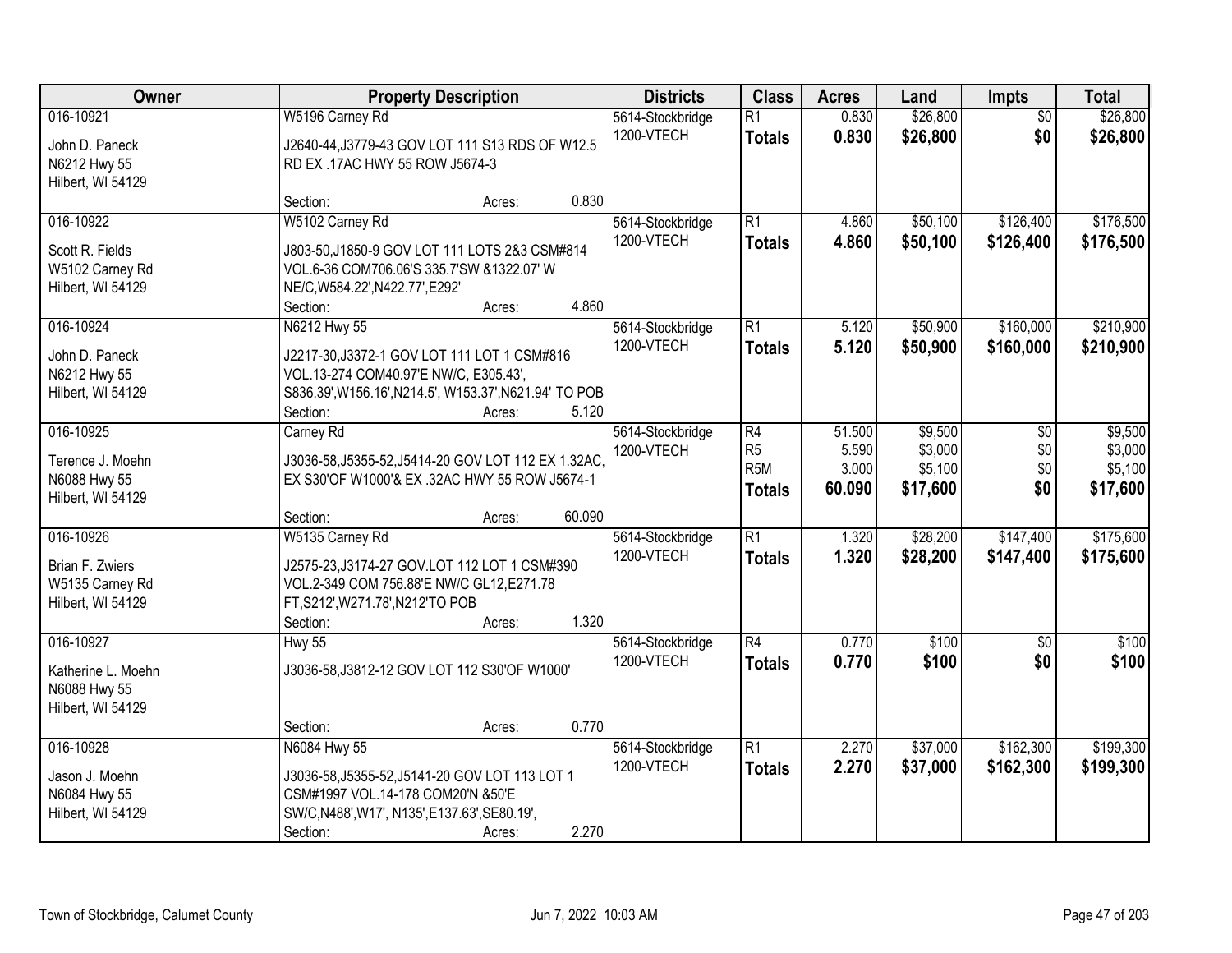| Owner                              | <b>Property Description</b>                      |        |        | <b>Districts</b> | <b>Class</b>                      | <b>Acres</b>   | Land               | Impts           | <b>Total</b>       |
|------------------------------------|--------------------------------------------------|--------|--------|------------------|-----------------------------------|----------------|--------------------|-----------------|--------------------|
| 016-10929                          | N6088 Hwy 55                                     |        |        | 5614-Stockbridge | $\overline{R4}$                   | 45.750         | \$8,100            | $\overline{50}$ | \$8,100            |
| Katherine L. Moehn                 | J3036-58, J3812-12 GOV LOT 113 EX CSM1997        |        |        | 1200-VTECH       | R <sub>5</sub>                    | 4.730          | \$10,400           | \$0             | \$10,400           |
| N6088 Hwy 55                       | VOL.4-178 2.27AC                                 |        |        |                  | R <sub>5</sub> M                  | 7.000          | \$11,200           | \$0             | \$11,200           |
| Hilbert, WI 54129                  |                                                  |        |        |                  | R <sub>7</sub>                    | 2.750          | \$23,100           | \$102,700       | \$125,800          |
|                                    | Section:                                         | Acres: | 60.230 |                  | <b>Totals</b>                     | 60.230         | \$52,800           | \$102,700       | \$155,500          |
| 016-10930                          | State Highway 55                                 |        |        | 5614-Stockbridge | $\overline{R4}$                   | 48.650         | \$8,500            | $\overline{50}$ | \$8,500            |
| Katherine L. Moehn                 | J3036-58, J5355-52, J5414-20 GOV LOT 114         |        |        | 1200-VTECH       | R <sub>5</sub>                    | 5.600          | \$4,100            | \$0             | \$4,100            |
| N6088 Hwy 55                       |                                                  |        |        |                  | R <sub>5</sub> M                  | 8.250          | \$13,300           | \$0             | \$13,300           |
| Hilbert, WI 54129                  |                                                  |        |        |                  | <b>Totals</b>                     | 62.500         | \$25,900           | \$0             | \$25,900           |
|                                    | Section:                                         | Acres: | 62.500 |                  |                                   |                |                    |                 |                    |
| 016-10931                          | <b>Hwy 55</b>                                    |        |        | 5614-Stockbridge | $\overline{R4}$                   | 18.050         | \$3,300            | $\overline{50}$ | \$3,300            |
| Zahringer James K & Diane M Living | 170-210 GOV LOT 115 EX 8.75A                     |        |        | 1200-VTECH       | R <sub>5</sub>                    | 3.700          | \$2,500            | \$0             | \$2,500            |
| Trust                              |                                                  |        |        |                  | R <sub>5</sub> M                  | 32.000         | \$52,800           | \$0             | \$52,800           |
| N5864 Hwy 55                       |                                                  |        |        |                  | <b>Totals</b>                     | 53.750         | \$58,600           | \$0             | \$58,600           |
| Hilbert, WI 54129                  | Section:                                         | Acres: | 53.750 |                  |                                   |                |                    |                 |                    |
| 016-10932                          | N5902 Hwy 55                                     |        |        | 5614-Stockbridge | $\overline{R1}$                   | 8.750          | \$61,800           | \$180,000       | \$241,800          |
|                                    |                                                  |        |        | 1200-VTECH       | <b>Totals</b>                     | 8.750          | \$61,800           | \$180,000       | \$241,800          |
| Paul J. Petrie                     | 183-136 GOV LOT 115 COM 455'E SW/C, E455', NELY  |        |        |                  |                                   |                |                    |                 |                    |
| N5902 Hwy 55                       | TO PT ON N-L OF GL115 1048'E NW/C W455', SWLY TO |        |        |                  |                                   |                |                    |                 |                    |
| Hilbert, WI 54129                  | POB                                              |        |        |                  |                                   |                |                    |                 |                    |
|                                    | Section:                                         | Acres: | 8.750  |                  |                                   |                |                    |                 |                    |
| 016-10933                          | N5864 Hwy 55                                     |        |        | 5614-Stockbridge | $\overline{R4}$<br>R <sub>5</sub> | 34.890         | \$6,100            | $\overline{50}$ | \$6,100            |
| Zahringer James K & Diane M Living | 157-339, J811-52 GOV LOT 116, W49.4AC EX .31AC   |        |        | 1200-VTECH       | R <sub>5</sub> M                  | 6.200<br>6.000 | \$3,500<br>\$9,900 | \$0<br>\$0      | \$3,500<br>\$9,900 |
| Trust                              | HWY 55/ROW J5646-15                              |        |        |                  | R <sub>7</sub>                    | 2.000          | \$20,500           | \$220,500       | \$241,000          |
| N5864 Hwy 55                       |                                                  |        |        |                  | <b>Totals</b>                     | 49.090         | \$40,000           | \$220,500       | \$260,500          |
| Hilbert, WI 54129                  | Section:                                         | Acres: | 49.090 |                  |                                   |                |                    |                 |                    |
| 016-10934                          | <b>Hill Rd</b>                                   |        |        | 5614-Stockbridge | $\overline{R4}$                   | 5.500          | \$1,000            | $\sqrt{6}$      | \$1,000            |
| Zahringer James K & Diane M Living | 92-57 GOV LOT 116 E13.10AC                       |        |        | 1200-VTECH       | R <sub>5</sub>                    | 2.500          | \$1,700            | \$0             | \$1,700            |
| Trust                              |                                                  |        |        |                  | R <sub>5</sub> M                  | 5.100          | \$8,200            | \$0             | \$8,200            |
| N5864 Hwy 55                       |                                                  |        |        |                  | <b>Totals</b>                     | 13.100         | \$10,900           | \$0             | \$10,900           |
| Hilbert, WI 54129                  | Section:                                         | Acres: | 13.100 |                  |                                   |                |                    |                 |                    |
| 016-10935                          | Hill Rd                                          |        |        | 5614-Stockbridge | $\overline{R4}$                   | 57.370         | \$11,100           | $\overline{50}$ | \$11,100           |
| Robert L. Heller                   | J2969-1, J2969-3 LOT 117 & 118 LOT 2 CSM#3477    |        |        | 1200-VTECH       | R <sub>5</sub>                    | 2.140          | \$100              | \$0             | \$100              |
| N6705 Harrison Rd                  | VOL.30-210                                       |        |        |                  | <b>Totals</b>                     | 59.510         | \$11,200           | \$0             | \$11,200           |
| Hilbert, WI 54129                  |                                                  |        |        |                  |                                   |                |                    |                 |                    |
|                                    | Section:                                         | Acres: | 59.510 |                  |                                   |                |                    |                 |                    |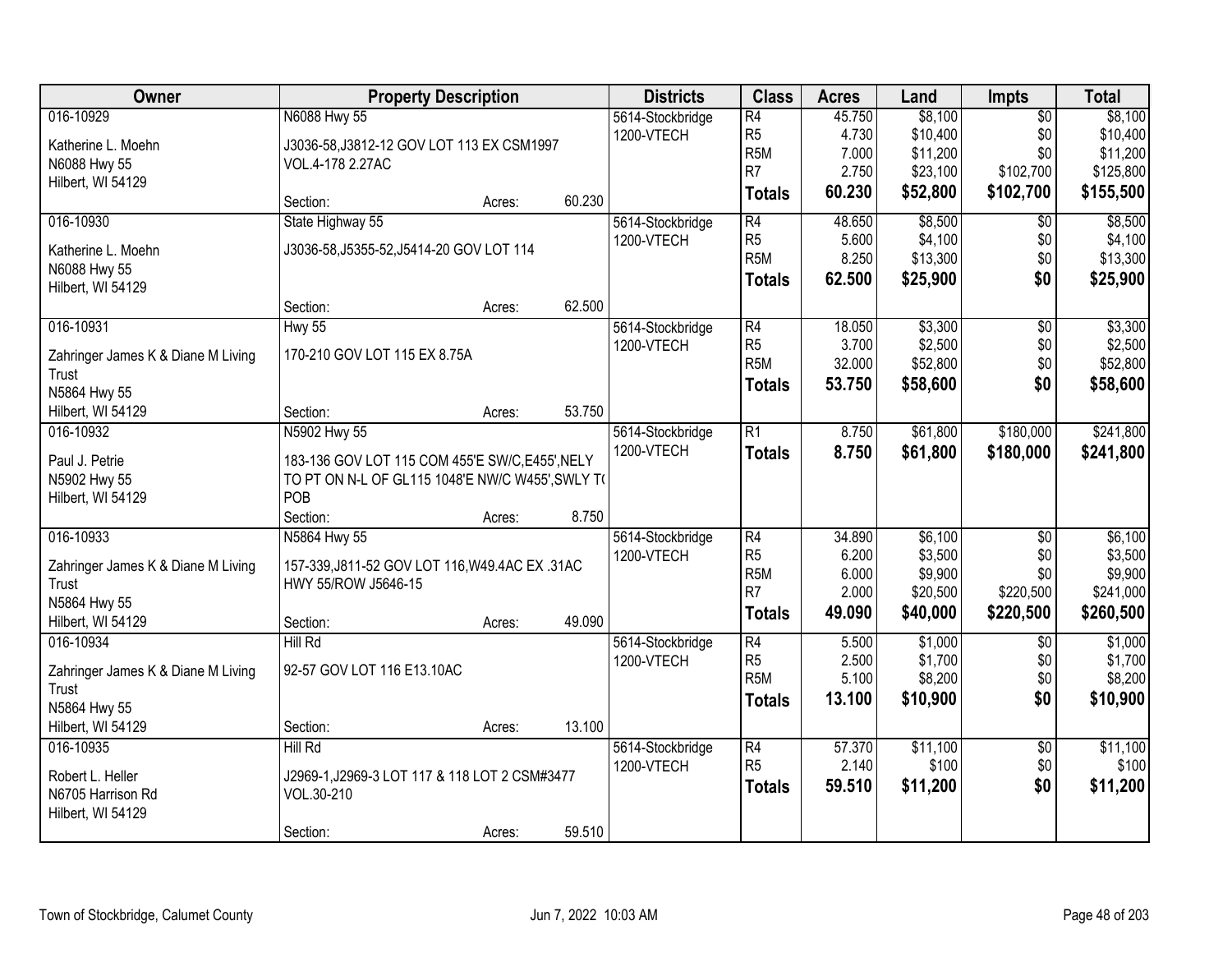| Owner                                                                              | <b>Property Description</b>                                                                                                                                                                                    | <b>Districts</b>               | <b>Class</b>                                                              | <b>Acres</b>                                 | Land                                                 | <b>Impts</b>                                | <b>Total</b>                                           |
|------------------------------------------------------------------------------------|----------------------------------------------------------------------------------------------------------------------------------------------------------------------------------------------------------------|--------------------------------|---------------------------------------------------------------------------|----------------------------------------------|------------------------------------------------------|---------------------------------------------|--------------------------------------------------------|
| 016-10936<br>Bowe Robt J & Sandra Rv Liv Trs<br>W4969 Hill Rd<br>Hilbert, WI 54129 | Hill Rd<br>85-567, J1820-4 PRT GOV LOTS 117 & 118 COM NE/C<br>GL117, W85', S1025', E85', N1025'TO POB                                                                                                          | 5614-Stockbridge<br>1200-VTECH | R1<br><b>Totals</b>                                                       | 2.000<br>2.000                               | \$4,000<br>\$4,000                                   | $\overline{50}$<br>\$0                      | \$4,000<br>\$4,000                                     |
|                                                                                    | 2.000<br>Section:<br>Acres:                                                                                                                                                                                    |                                |                                                                           |                                              |                                                      |                                             |                                                        |
| 016-10937<br>Marilyn R. Giere<br>W4981 Hill Rd<br>Hilbert, WI 54129                | W4981 Hill Rd<br>J3757-52,#333963 GOV LOT 117 LOT 1 CSM#1488<br>VOL.10-181, COM COM 85'W NE/C, W262.31', S740<br>.12', SE262.62', N754.49'TO POB SUBJ TO 60'EASE ALC<br>4.500<br>Section:<br>Acres:            | 5614-Stockbridge<br>1200-VTECH | R1<br><b>Totals</b>                                                       | 4.500<br>4.500                               | \$49,000<br>\$49,000                                 | \$49,700<br>\$49,700                        | \$98,700<br>\$98,700                                   |
| 016-10938<br>Karol Hanold<br>W5045 Hill Rd<br>Hilbert, WI 54129                    | W5045 Hill Rd<br>J2958-27, J4670-48, J6161-38 LOT 117 LOT 1<br>CSM#1784 VOL.12-328 COM617.31'W<br>NE/C, S762', NW195.68', SW169.1', NW142.02', SW295<br>6.900<br>Section:<br>Acres:                            | 5614-Stockbridge<br>1200-VTECH | $\overline{R1}$<br>R <sub>5</sub><br><b>Totals</b>                        | 5.900<br>1.000<br>6.900                      | \$23,000<br>\$600<br>\$23,600                        | \$5,000<br>\$0<br>\$5,000                   | \$28,000<br>\$600<br>\$28,600                          |
| 016-10939<br>Robert J. Heinzkill<br>W5045 Hill Rd<br>Hilbert, WI 54129             | W5045 Hill Rd<br>J2958-28, J4670-49, J6161-38 GOV LOT 117 LOT 2<br>CSM#1784 VOL.12-328 COM1052.31'W NE/C,S541.23',<br>W170.88'W29.07', N502.95', E185'TO POB<br>2.270<br>Section:<br>Acres:                    | 5614-Stockbridge<br>1200-VTECH | $\overline{R1}$<br><b>Totals</b>                                          | 2.270<br>2.270                               | \$37,000<br>\$37,000                                 | \$238,500<br>\$238,500                      | \$275,500<br>\$275,500                                 |
| 016-10940<br>Thomas J. Vanheuklon<br>1604 Yorkshire Ave<br>Kaukauna, WI 54130      | W5087 Hill Rd<br>J2948-25, J4228-59 GL117&118 COM1052.31'W NE/C<br>GL117, W488 .38', S803.80', W182.82', S856.79 FT TO S/L<br>GL118,E404',N313.38' NELY810.34',NE86.22',NW29',<br>17.400<br>Section:<br>Acres: | 5614-Stockbridge<br>1200-VTECH | R1<br>R <sub>5</sub><br><b>Totals</b>                                     | 5.000<br>12.400<br>17.400                    | \$50,500<br>\$9,900<br>\$60,400                      | \$16,300<br>\$0<br>\$16,300                 | \$66,800<br>\$9,900<br>\$76,700                        |
| 016-10941<br>David M. Puetz<br>N5762 Hwy 55<br>Hilbert, WI 54129                   | N5762 Hwy 55<br>J2969-1, J2969-3 GOV LOT 117 & 118 LOT 1 CSM#3477<br>VOL.30-210<br>3.500<br>Section:<br>Acres:                                                                                                 | 5614-Stockbridge<br>1200-VTECH | R4<br>R <sub>7</sub><br><b>Totals</b>                                     | 1.500<br>2.000<br>3.500                      | \$300<br>\$20,500<br>\$20,800                        | $\overline{50}$<br>\$153,700<br>\$153,700   | \$300<br>\$174,200<br>\$174,500                        |
| 016-10942<br>Kevin J. Anevicius<br>W5001 Hill Rd<br>Hilbert, WI 54129              | W5001 Hill Rd<br>J2924-12, J5032-22 GOV LOT 117 COM347.31'W NE/C<br>GL117, W270', S762', NW195.68', SW169.1', NW142<br>FT, SW295.58', SW335.34', S313.48<br>29.130<br>Section:<br>Acres:                       | 5614-Stockbridge<br>1200-VTECH | R1<br>R <sub>4</sub><br>R <sub>5</sub><br>R <sub>6</sub><br><b>Totals</b> | 3.000<br>15.880<br>0.250<br>10.000<br>29.130 | \$42,500<br>\$2,700<br>\$100<br>\$32,000<br>\$77,300 | \$207,000<br>\$0<br>\$0<br>\$0<br>\$207,000 | \$249,500<br>\$2,700<br>\$100<br>\$32,000<br>\$284,300 |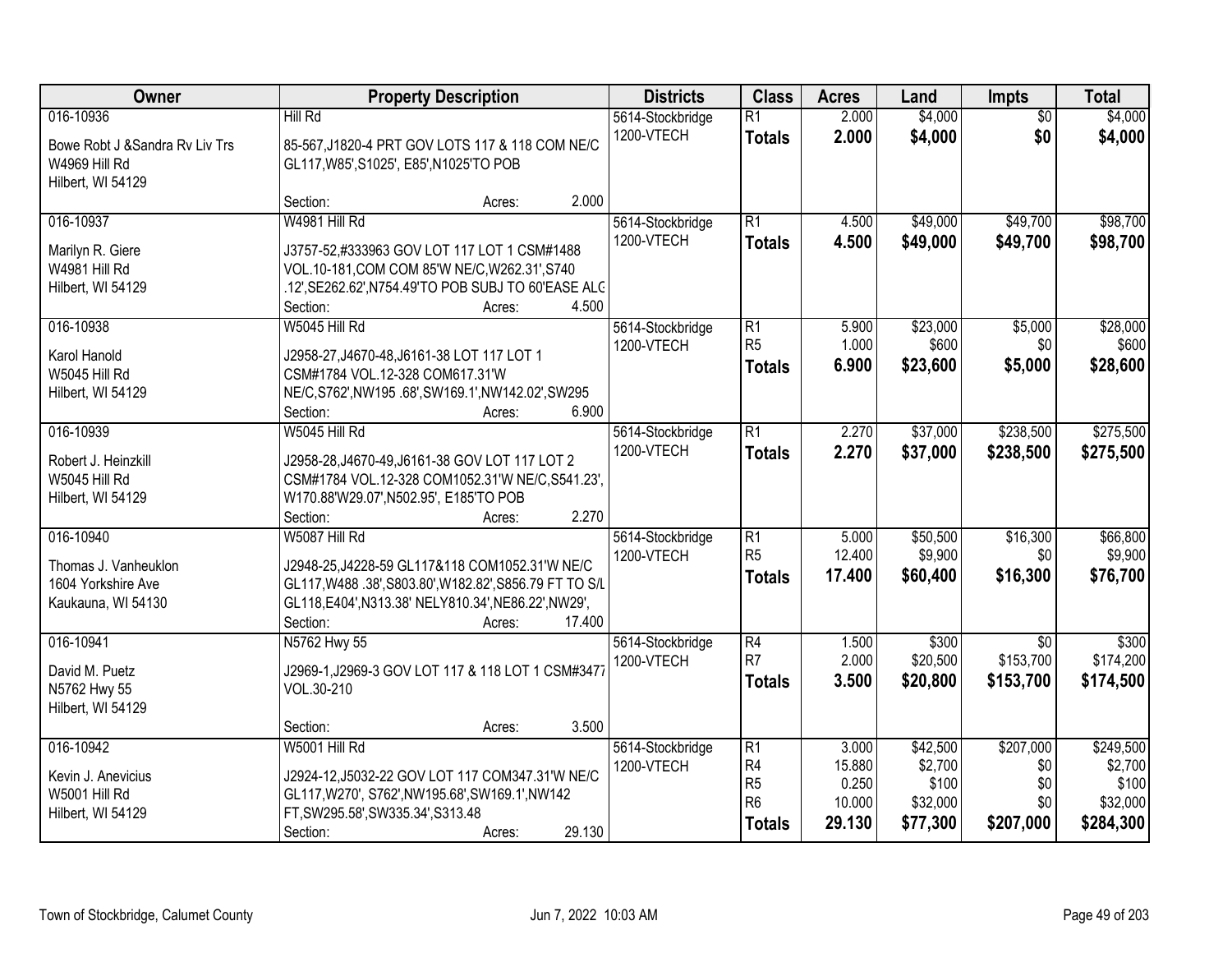| Owner                                                                       |                                                                                                                   | <b>Property Description</b> |        |                                | <b>Class</b>                                                                             | <b>Acres</b>                                | Land                                                   | Impts                                     | <b>Total</b>                                             |
|-----------------------------------------------------------------------------|-------------------------------------------------------------------------------------------------------------------|-----------------------------|--------|--------------------------------|------------------------------------------------------------------------------------------|---------------------------------------------|--------------------------------------------------------|-------------------------------------------|----------------------------------------------------------|
| 016-10943<br>Jim Ecker Farms, LLC<br>400 N Military Rd<br>Chilton, WI 53014 | State Highway 55<br>175-465 GOV LOT 119 EX N467'OF W788'                                                          |                             |        | 5614-Stockbridge<br>1200-VTECH | $\overline{R4}$<br>R <sub>5</sub><br>R <sub>5</sub> M<br><b>Totals</b>                   | 42.000<br>4.000<br>8.500<br>54.500          | \$7,000<br>\$3,200<br>\$14,000<br>\$24,200             | $\overline{50}$<br>\$0<br>\$0<br>\$0      | \$7,000<br>\$3,200<br>\$14,000<br>\$24,200               |
|                                                                             | Section:                                                                                                          | Acres:                      | 54.500 |                                |                                                                                          |                                             |                                                        |                                           |                                                          |
| 016-10944<br>Ann Gehl<br>N5678 Hwy 55<br>Hilbert, WI 54129                  | N5678 Hwy 55<br>J1606-15, J3692-15 LOT 119 N467'OF W788'                                                          |                             |        | 5614-Stockbridge<br>1200-VTECH | $\overline{R1}$<br><b>Totals</b>                                                         | 8.000<br>8.000                              | \$59,500<br>\$59,500                                   | \$105,300<br>\$105,300                    | \$164,800<br>\$164,800                                   |
|                                                                             | Section:                                                                                                          | Acres:                      | 8.000  |                                |                                                                                          |                                             |                                                        |                                           |                                                          |
| 016-10945<br>Thomas Stilp Jr<br>N5582 Hwy 55<br>Hilbert, WI 54129           | N5582 Hwy 55<br>J380-22, J385-47 GOV LOT 120 INCL EASE<br>DOC#458305<br>Section:                                  | Acres:                      | 62.500 | 5614-Stockbridge<br>1200-VTECH | $\overline{R4}$<br>R <sub>5</sub><br>R <sub>5</sub> M<br>R <sub>7</sub><br><b>Totals</b> | 46.000<br>5.500<br>9.000<br>2.000<br>62.500 | \$7,700<br>\$9,200<br>\$14,400<br>\$20,500<br>\$51,800 | \$0<br>\$0<br>\$0<br>\$84,300<br>\$84,300 | \$7,700<br>\$9,200<br>\$14,400<br>\$104,800<br>\$136,100 |
| 016-10946                                                                   | <b>Hwy 55</b>                                                                                                     |                             |        | 5614-Stockbridge               | X4                                                                                       | 5.959                                       | $\sqrt[6]{3}$                                          | \$0                                       | \$0                                                      |
| Town Of Stockbridge<br>N4331 Hwy 55<br>Chilton, WI 53014                    | J323-43, J4512-44 PRT GOV LOT 121 LOT 1 CSM#3224<br>VOL.27-171 INCL EASE DOC#458305                               |                             |        | 1200-VTECH                     | <b>Totals</b>                                                                            | 5.959                                       | \$0                                                    | \$0                                       | \$0                                                      |
|                                                                             | Section:                                                                                                          | Acres:                      | 5.959  |                                |                                                                                          |                                             |                                                        |                                           |                                                          |
| 016-10947<br>Joyce M. Huss<br>N5532 Hwy 55<br>Hilbert, WI 54129             | N5532 Hwy 55<br>J955-3, J1496-29 GOV LOT 121 COM<br>SW/C, N265', E260', S265', W260'TO POB<br>Section:            | Acres:                      | 1.610  | 5614-Stockbridge<br>1200-VTECH | $\overline{R1}$<br><b>Totals</b>                                                         | 1.610<br>1.610                              | \$31,100<br>\$31,100                                   | \$135,000<br>\$135,000                    | \$166, 100<br>\$166,100                                  |
| 016-10948                                                                   | State Highway 55                                                                                                  |                             |        | 5614-Stockbridge               | $\overline{R4}$                                                                          | 28.630                                      | \$4,800                                                | $\overline{50}$                           | \$4,800                                                  |
| Heller Robert Farms Inc<br>N6705 Harrison Rd<br>Hilbert, WI 54129           | J323-43, J4512-44 GOV LOT 122 N1/2 EX S400'OF<br>W200'                                                            |                             |        | 1200-VTECH                     | R <sub>5</sub><br><b>Totals</b>                                                          | 1.000<br>29.630                             | \$700<br>\$5,500                                       | \$0<br>\$0                                | \$700<br>\$5,500                                         |
|                                                                             | Section:                                                                                                          | Acres:                      | 29.630 |                                |                                                                                          |                                             |                                                        |                                           |                                                          |
| 016-10949<br>James Smrecek<br>N5488 Hwy 55<br>Hilbert, WI 54129             | N5488 Hwy 55<br>116-95.136-427 GOV LOT 122 COM SW/C OF N1/2<br>GL122,E200', N400', W200', S400'TO POB<br>Section: | Acres:                      | 1.840  | 5614-Stockbridge<br>1200-VTECH | $\overline{R1}$<br><b>Totals</b>                                                         | 1.840<br>1.840                              | \$33,400<br>\$33,400                                   | \$122,600<br>\$122,600                    | \$156,000<br>\$156,000                                   |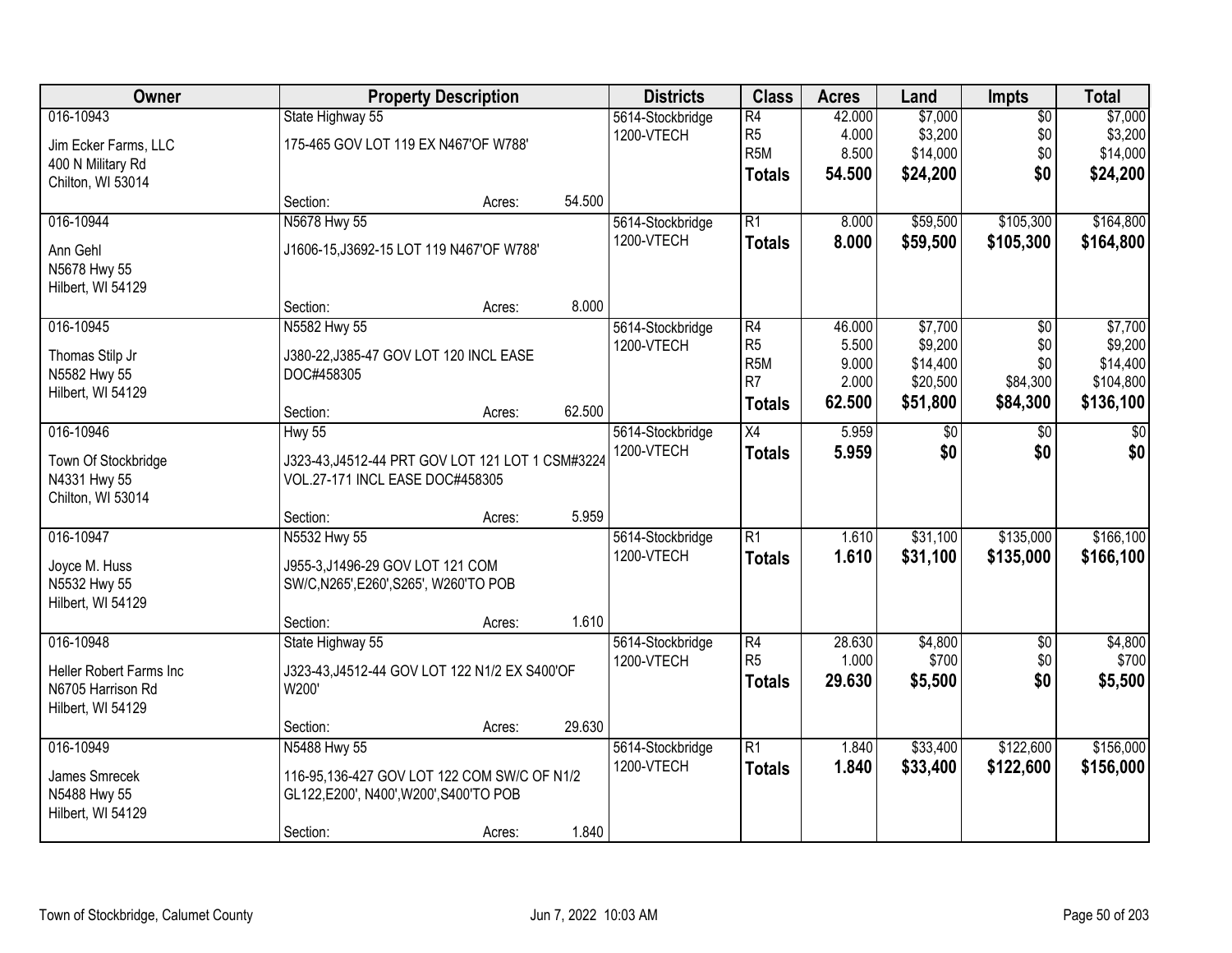| Owner                                                                      |                                                                                                                                                                   | <b>Property Description</b> |        |                                | <b>Class</b>                          | <b>Acres</b>              | Land                          | <b>Impts</b>              | <b>Total</b>                  |
|----------------------------------------------------------------------------|-------------------------------------------------------------------------------------------------------------------------------------------------------------------|-----------------------------|--------|--------------------------------|---------------------------------------|---------------------------|-------------------------------|---------------------------|-------------------------------|
| 016-10950<br>Gerald H. Moehn<br>N5828 Moehn Rd<br>Hilbert, WI 54129        | Moore Rd<br>117-118 GOV LOT 122 E21.3A OF S1/2, EX 1.42A IN<br>SE/C & EX CSM#2335 VOL 17-233                                                                      |                             |        | 5614-Stockbridge<br>1200-VTECH | $\overline{R4}$<br><b>Totals</b>      | 19.535<br>19.535          | \$3,600<br>\$3,600            | $\overline{50}$<br>\$0    | \$3,600<br>\$3,600            |
|                                                                            | Section:                                                                                                                                                          | Acres:                      | 19.535 |                                |                                       |                           |                               |                           |                               |
| 016-10951<br>Dean L. Joas<br>N5403 Hwy 55<br>Hilbert, WI 54129             | N5403 Hwy 55<br>141-780, J455-23 GOV LOT 122 W9.95A OF S1/2                                                                                                       |                             |        | 5614-Stockbridge<br>1200-VTECH | R4<br>R <sub>5</sub><br><b>Totals</b> | 9.000<br>0.950<br>9.950   | \$1,300<br>\$300<br>\$1,600   | \$0<br>\$0<br>\$0         | \$1,300<br>\$300<br>\$1,600   |
|                                                                            | Section:                                                                                                                                                          | Acres:                      | 9.950  |                                |                                       |                           |                               |                           |                               |
| 016-10952<br>Gerald H. Moehn<br>N5828 Moehn Rd<br>Hilbert, WI 54129        | Moore Rd<br>117-118 GOV LOT 123 E30.5AC LYG N OF RD, EX<br>E9.73A & EX CSM#2335 VOL.17 -233                                                                       |                             |        | 5614-Stockbridge<br>1200-VTECH | R4<br><b>Totals</b>                   | 18.770<br>18.770          | \$3,500<br>\$3,500            | \$0<br>\$0                | \$3,500<br>\$3,500            |
|                                                                            | Section:                                                                                                                                                          | Acres:                      | 18.770 |                                |                                       |                           |                               |                           |                               |
| 016-10953<br>Brian R. Ecker<br>W4932 Moore Rd<br>Hilbert, WI 54129         | W4932 Moore Rd<br>J1777-23, J3005-33, J4796-68 PRT GOV LOTS 122&123<br>COM INTR E/L GL123& S/L GL177,<br>W712', N681', E712', S681'TO POB                         |                             |        | 5614-Stockbridge<br>1200-VTECH | $\overline{R1}$<br><b>Totals</b>      | 11.150<br>11.150          | \$69,000<br>\$69,000          | \$33,800<br>\$33,800      | \$102,800<br>\$102,800        |
|                                                                            | Section:                                                                                                                                                          | Acres:                      | 11.150 |                                |                                       |                           |                               |                           |                               |
| 016-10954<br>Ralph R. Berres<br>W5055 Moore Rd<br>Hilbert, WI 54129        | W5055 Moore Rd<br>175-717, J3819-42 PRT GOV LOTS 123 & 124 COM<br>SW/C GL123, N288.75', E1158<br>.62'&POB,E467.27',S467.27', W467.27',N467.27'TO POE<br>Section:  | Acres:                      | 5.010  | 5614-Stockbridge<br>1200-VTECH | $\overline{R1}$<br><b>Totals</b>      | 5.010<br>5.010            | \$50,600<br>\$50,600          | \$299,200<br>\$299,200    | \$349,800<br>\$349,800        |
| 016-10955<br>Dean L. Joas<br>N5403 Hwy 55<br>Hilbert, WI 54129             | N5403 Hwy 55<br>141-780, J455-23 GOV LOT 123 W13.67AC LYG N OF<br>RD EX .33AC HWY 55 ROW J5673-61<br>Section:                                                     | Acres:                      | 13.340 | 5614-Stockbridge<br>1200-VTECH | R4<br>R <sub>5</sub><br><b>Totals</b> | 11.340<br>2.000<br>13,340 | \$1,800<br>\$1,400<br>\$3,200 | $\sqrt{$0}$<br>\$0<br>\$0 | \$1,800<br>\$1,400<br>\$3,200 |
| 016-10956<br>Douglas Fitzgerald<br>2233 Carleton Ave<br>Appleton, WI 54915 | Moore Rd<br>167-112, J5580-20 GOV LOT 123 COM 5.5RDS N OF<br>SW/C, N12RDS, E33 1/3 RDS, S12RDS, W33 1/3 RDS TC<br>POB, SUBJ TO PERM HWY EASE J5766-55<br>Section: | Acres:                      | 2.500  | 5614-Stockbridge<br>1200-VTECH | $\overline{R1}$<br><b>Totals</b>      | 2.500<br>2.500            | \$27,100<br>\$27,100          | $\overline{50}$<br>\$0    | \$27,100<br>\$27,100          |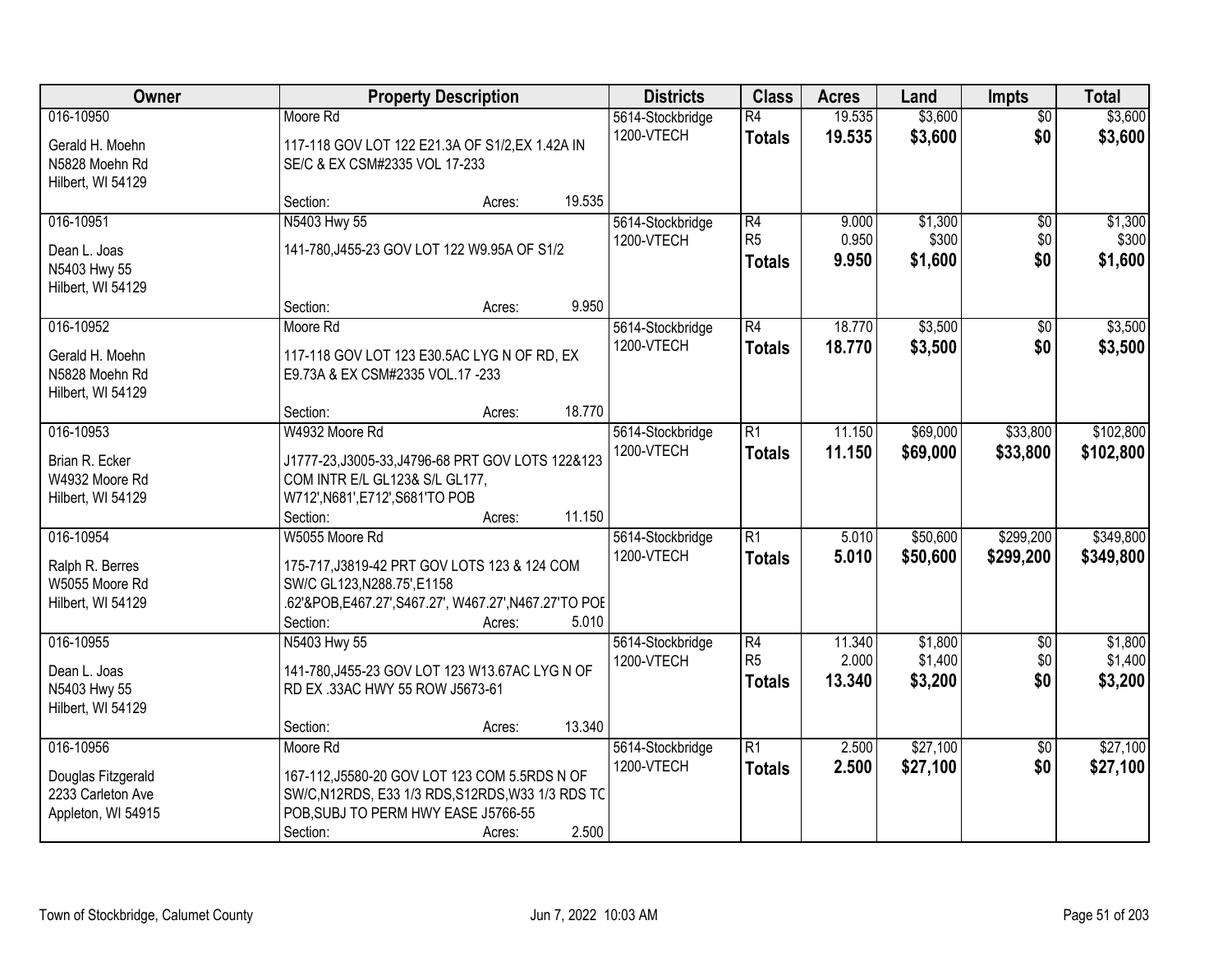| Owner                             | <b>Property Description</b>                           | <b>Districts</b>               | <b>Class</b>     | <b>Acres</b> | Land     | <b>Impts</b>    | <b>Total</b> |
|-----------------------------------|-------------------------------------------------------|--------------------------------|------------------|--------------|----------|-----------------|--------------|
| 016-10957                         | Moore Rd                                              | 5614-Stockbridge               | R4               | 8.800        | \$1,700  | $\overline{50}$ | \$1,700      |
| Charles Schroven                  | 91-355 LOT 123 PRT LYG S OF RD, EX COM INTR           | 1200-VTECH                     | R <sub>5M</sub>  | 0.710        | \$1,100  | \$0             | \$1,100      |
| PO Box 115                        | CRK & W-L,N TO HWY, E546', S204' W TO CRK, SW ALC     |                                | <b>Totals</b>    | 9.510        | \$2,800  | \$0             | \$2,800      |
| Valley Springs, CA 95252          | CRK TO POB, EX E698' & EX V175-717                    |                                |                  |              |          |                 |              |
|                                   | 9.510<br>Section:<br>Acres:                           |                                |                  |              |          |                 |              |
| 016-10958                         | Moore Rd                                              | 5614-Stockbridge               | R4               | 8.800        | \$1,700  | $\overline{50}$ | \$1,700      |
|                                   | 168-344 LOTS 123 & 124 COM INTR C/L TN RD& E/L        | 1200-VTECH                     | R <sub>5</sub>   | 2.460        | \$7,500  | \$0             | \$7,500      |
| Gary W. Geurts<br>709 Appleton St | GL123, 11CH 41L(764'), W11CH 41L(764') N11CH          |                                | R <sub>5</sub> M | 1.000        | \$1,600  | \$0             | \$1,600      |
| Menasha, WI 54952                 | 41L(764'), E11CH 41L(764' TO POB, EX 1AC DESC         |                                | <b>Totals</b>    | 12.260       | \$10,800 | \$0             | \$10,800     |
|                                   | 12.260<br>Section:<br>Acres:                          |                                |                  |              |          |                 |              |
| 016-10959                         | State Highway 55                                      | 5614-Stockbridge               | R4               | 28.680       | \$5,500  | \$0             | \$5,500      |
|                                   |                                                       | 1200-VTECH                     | R <sub>5</sub>   | 3.400        | \$2,500  | \$0             | \$2,500      |
| Charles Schroven                  | 91-355 GOV LOT 124 EX COM AT PT 764'S C/L TN RD       |                                | R <sub>5</sub> M | 4.000        | \$6,600  | \$0             | \$6,600      |
| PO Box 115                        | & ELL LOT 123, W698', N TO N/L GL 124, E TO E-L, S TO |                                | <b>Totals</b>    | 36.080       | \$14,600 | \$0             | \$14,600     |
| Valley Springs, CA 95252          | POB, EX N105' OF W175'& EX 15AC, EX V175-717          |                                |                  |              |          |                 |              |
|                                   | 36.080<br>Section:<br>Acres:                          |                                |                  |              |          |                 |              |
| 016-10960                         | N5374 Hwy 55                                          | 5614-Stockbridge<br>1200-VTECH | $\overline{R1}$  | 0.420        | \$21,000 | \$95,000        | \$116,000    |
| Cindy L. Zimmerman                | J1708-10, J3984-54 GOV LOT 124 COM                    |                                | <b>Totals</b>    | 0.420        | \$21,000 | \$95,000        | \$116,000    |
| N5374 Hwy 55                      | NW/C,S105',E175',N105', W175'TO POB                   |                                |                  |              |          |                 |              |
| Hilbert, WI 54129                 |                                                       |                                |                  |              |          |                 |              |
|                                   | 0.420<br>Section:<br>Acres:                           |                                |                  |              |          |                 |              |
| 016-10961                         | N5324 Hwy 55                                          | 5614-Stockbridge               | $\overline{R1}$  | 4.000        | \$47,500 | \$169,600       | \$217,100    |
| Barbara A. Bittner                | 108-253, J2449-6 LOT 124 S200'                        | 1200-VTECH                     | R <sub>5</sub>   | 7.000        | \$5,600  | \$0             | \$5,600      |
| N564 Robinhood Way                |                                                       |                                | R <sub>5</sub> M | 4.000        | \$6,600  | \$0             | \$6,600      |
| Sherwood, WI 54169                |                                                       |                                | <b>Totals</b>    | 15.000       | \$59,700 | \$169,600       | \$229,300    |
|                                   | 15.000<br>Section:<br>Acres:                          |                                |                  |              |          |                 |              |
| 016-10962                         | <b>Hwy 55</b>                                         | 5614-Stockbridge               | R4               | 49.180       | \$8,700  | $\sqrt{$0}$     | \$8,700      |
| Heller Robert Farms Inc           | J323-43, J4512-44 GOV LOT 125 EX COM                  | 1200-VTECH                     | R <sub>5</sub>   | 4.490        | \$3,600  | \$0             | \$3,600      |
| N6705 Harrison Rd                 | SW/C, E947', N248', W947', S TO POB, & EX COM 248'N   |                                | <b>Totals</b>    | 53.670       | \$12,300 | \$0             | \$12,300     |
| Hilbert, WI 54129                 | SW/C LOT 125, N516.82', E342', S516.78', W342' TO     |                                |                  |              |          |                 |              |
|                                   | Section:<br>53.670<br>Acres:                          |                                |                  |              |          |                 |              |
| 016-10963                         | N5256 Hwy 55                                          | 5614-Stockbridge               | R1               | 1.000        | \$25,000 | \$87,100        | \$112,100    |
|                                   |                                                       | 1200-VTECH                     | R4               | 3.360        | \$700    | \$0             | \$700        |
| Curtis J. Meshak                  | J2225-28, J4995-54, J5921-49 GOV LOT 125 COM SW/C     |                                | R <sub>5M</sub>  | 1.030        | \$1,700  | \$0             | \$1,700      |
| N5256 State Highway 55            | E947', N248', W947', S248' TO POB                     |                                | <b>Totals</b>    | 5.390        | \$27,400 | \$87,100        | \$114,500    |
| Hilbert, WI 54129                 | 5.390<br>Section:<br>Acres:                           |                                |                  |              |          |                 |              |
|                                   |                                                       |                                |                  |              |          |                 |              |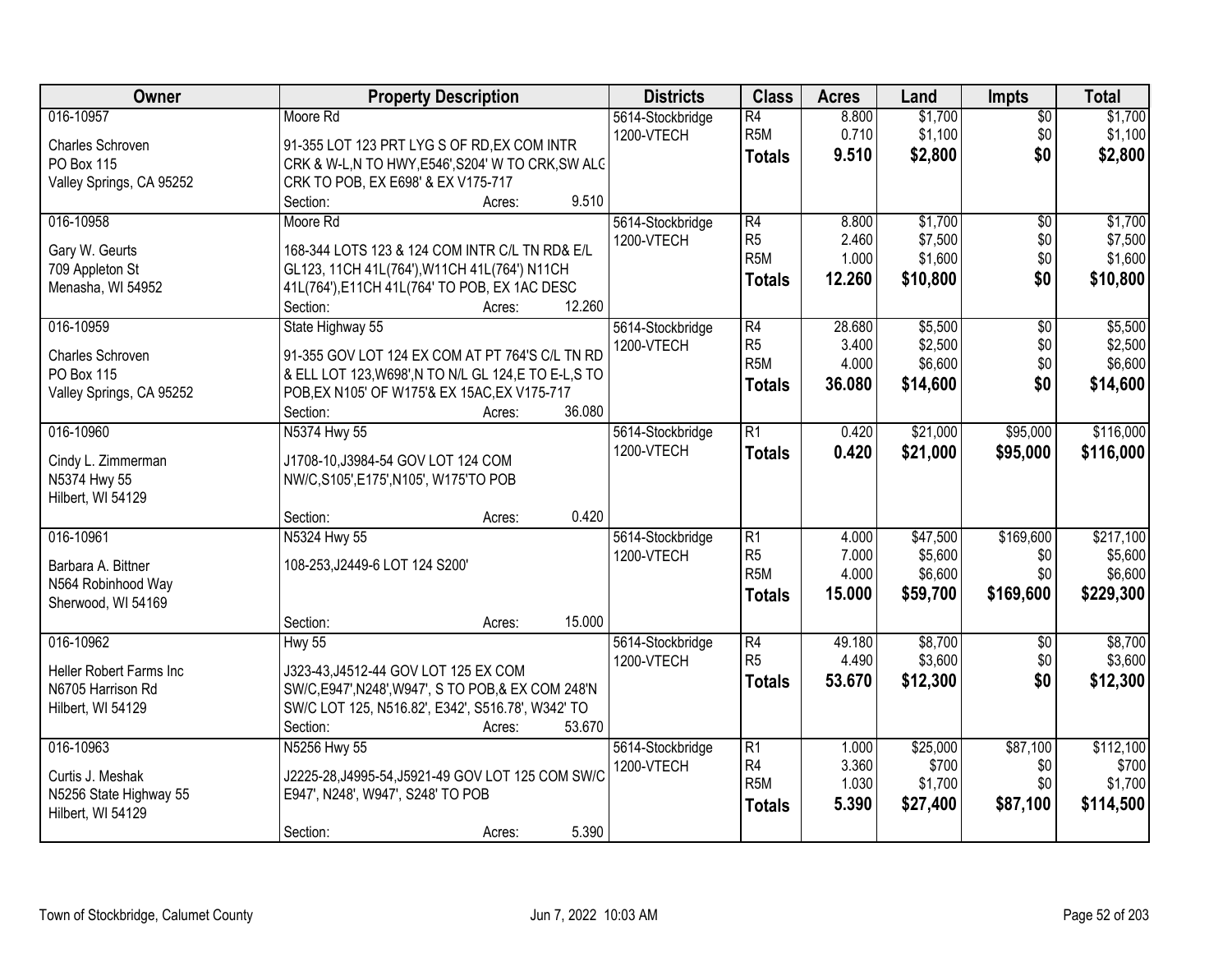| Owner                           | <b>Property Description</b>                           |        |        | <b>Districts</b> | <b>Class</b>                       | <b>Acres</b>   | Land                | <b>Impts</b>    | <b>Total</b>        |
|---------------------------------|-------------------------------------------------------|--------|--------|------------------|------------------------------------|----------------|---------------------|-----------------|---------------------|
| 016-10964                       | N5270 Hwy 55                                          |        |        | 5614-Stockbridge | $\overline{R2}$                    | 1.000          | \$36,300            | \$1,168,100     | \$1,204,400         |
| <b>Cullen Real Estate LLC</b>   | J3734-31, J4310-51, J4651-37 GOV LOT 125 COM 248'N    |        |        | 1200-VTECH       | R <sub>4</sub>                     | 2.460          | \$500               | \$0             | \$500               |
| 467 E Breed St                  | & 50'E SW/C, N516.82', E292', S516.78', W292', TO POB |        |        |                  | <b>Totals</b>                      | 3.460          | \$36,800            | \$1,168,100     | \$1,204,900         |
| Chilton, WI 53014               |                                                       |        |        |                  |                                    |                |                     |                 |                     |
|                                 | Section:                                              | Acres: | 3.460  |                  |                                    |                |                     |                 |                     |
| 016-10965                       | State Highway 55                                      |        |        | 5614-Stockbridge | R4                                 | 58,000         | \$11,100            | $\overline{50}$ | \$11,100            |
| Heller Robert Farms Inc         | J323-43, J4512-44 GOV LOT 126 EX PRT ANNEX TO         |        |        | 1200-VTECH       | R <sub>5</sub> M                   | 0.130          | \$200               | \$0             | \$200               |
| N6705 Harrison Rd               | VILL STOCK & EX COM238.7'S&33'E NE/C GL126,           |        |        |                  | <b>Totals</b>                      | 58.130         | \$11,300            | \$0             | \$11,300            |
| Hilbert, WI 54129               | E150.3', S115', W150.3', N115'TO POB                  |        |        |                  |                                    |                |                     |                 |                     |
|                                 | Section:                                              | Acres: | 58.130 |                  |                                    |                |                     |                 |                     |
| 016-10966                       | N5224 Hwy 55                                          |        |        | 5614-Stockbridge | $\overline{R2}$                    | 0.590          | \$22,900            | \$30,500        | \$53,400            |
| Ln Woods LLC                    | J3714-22, J3714-24 GOV LOT 126 COM238.7'S, 33'E       |        |        | 1200-VTECH       | <b>Totals</b>                      | 0.590          | \$22,900            | \$30,500        | \$53,400            |
| 535 Lake Breeze Dr              | NW/C,E150.3' S115', W150.3', N115'TO POB EX PRT       |        |        |                  |                                    |                |                     |                 |                     |
| Chilton, WI 53014               | LYG S OF N/L J1421-24                                 |        |        |                  |                                    |                |                     |                 |                     |
|                                 | Section:                                              | Acres: | 0.590  |                  |                                    |                |                     |                 |                     |
| 016-10967                       | N4740 Hwy 55                                          |        |        | 5614-Stockbridge | $\overline{R4}$                    | 56.620         | \$10,800            | \$0             | \$10,800            |
| James J. Schaefer               | J3196-29, J4188-53 LOT 134 EX J3979-21 1.37AC         |        |        | 1200-VTECH       | R <sub>5</sub>                     | 4.000          | \$14,000            | \$0             | \$14,000            |
| 2765 Old Coach Rd               |                                                       |        |        |                  | R7                                 | 0.500          | \$7,500             | \$51,400        | \$58,900            |
| Green Bay, WI 54302             |                                                       |        |        |                  | <b>Totals</b>                      | 61.120         | \$32,300            | \$51,400        | \$83,700            |
|                                 | Section:                                              | Acres: | 61.120 |                  |                                    |                |                     |                 |                     |
| 016-10969                       | State Highway 55                                      |        |        | 5614-Stockbridge | $\overline{R4}$                    | 23.000         | \$4,000             | $\overline{50}$ | \$4,000             |
| Kyle J. Schaefer                | J3196-29, J4224-60 LOT 135 EX W38.5AC                 |        |        | 1200-VTECH       | R <sub>5</sub> M                   | 1.000          | \$1,700             | \$0             | \$1,700             |
| PO Box 207                      |                                                       |        |        |                  | <b>Totals</b>                      | 24.000         | \$5,700             | \$0             | \$5,700             |
| Stockbridge, WI 53088           |                                                       |        |        |                  |                                    |                |                     |                 |                     |
|                                 | Section:                                              | Acres: | 24.000 |                  |                                    |                |                     |                 |                     |
| 016-10970                       | N4664 Hwy 55                                          |        |        | 1085-Chilton     | $\overline{R4}$                    | 36.000         | \$6,800             | $\overline{50}$ | \$6,800             |
| Kyle J. Schaefer                | J497-5, J4758-11 GOV LOT 135 W38.5AC                  |        |        | 1200-VTECH       | R <sub>5</sub>                     | 0.500          | \$100               | \$0             | \$100               |
| PO Box 207                      |                                                       |        |        |                  | R <sub>7</sub>                     | 2.000          | \$20,500            | \$201,600       | \$222,100           |
| Stockbridge, WI 53088           |                                                       |        |        |                  | <b>Totals</b>                      | 38.500         | \$27,400            | \$201,600       | \$229,000           |
|                                 | Section:                                              | Acres: | 38.500 |                  |                                    |                |                     |                 |                     |
| 016-10971                       | N4636 Hwy 55                                          |        |        | 5614-Stockbridge | $\overline{R4}$                    | 50.000         | \$8,600             | $\overline{50}$ | \$8,600             |
| Barry Thomas & Barbara Liv Trst | 126-523, J3609-50 GOV LOT 136 EX 2.63AC               |        |        | 1200-VTECH       | R <sub>5</sub>                     | 3.000          | \$9,300             | \$0             | \$9,300             |
| 1200 Sandstone Dr               |                                                       |        |        |                  | R <sub>5</sub> M<br>R <sub>7</sub> | 5.870<br>1.000 | \$9,700<br>\$15,000 | \$0<br>\$19,000 | \$9,700<br>\$34,000 |
| Libertyville, IL 60048          |                                                       |        |        |                  | <b>Totals</b>                      | 59.870         | \$42,600            | \$19,000        | \$61,600            |
|                                 | Section:                                              | Acres: | 59.870 |                  |                                    |                |                     |                 |                     |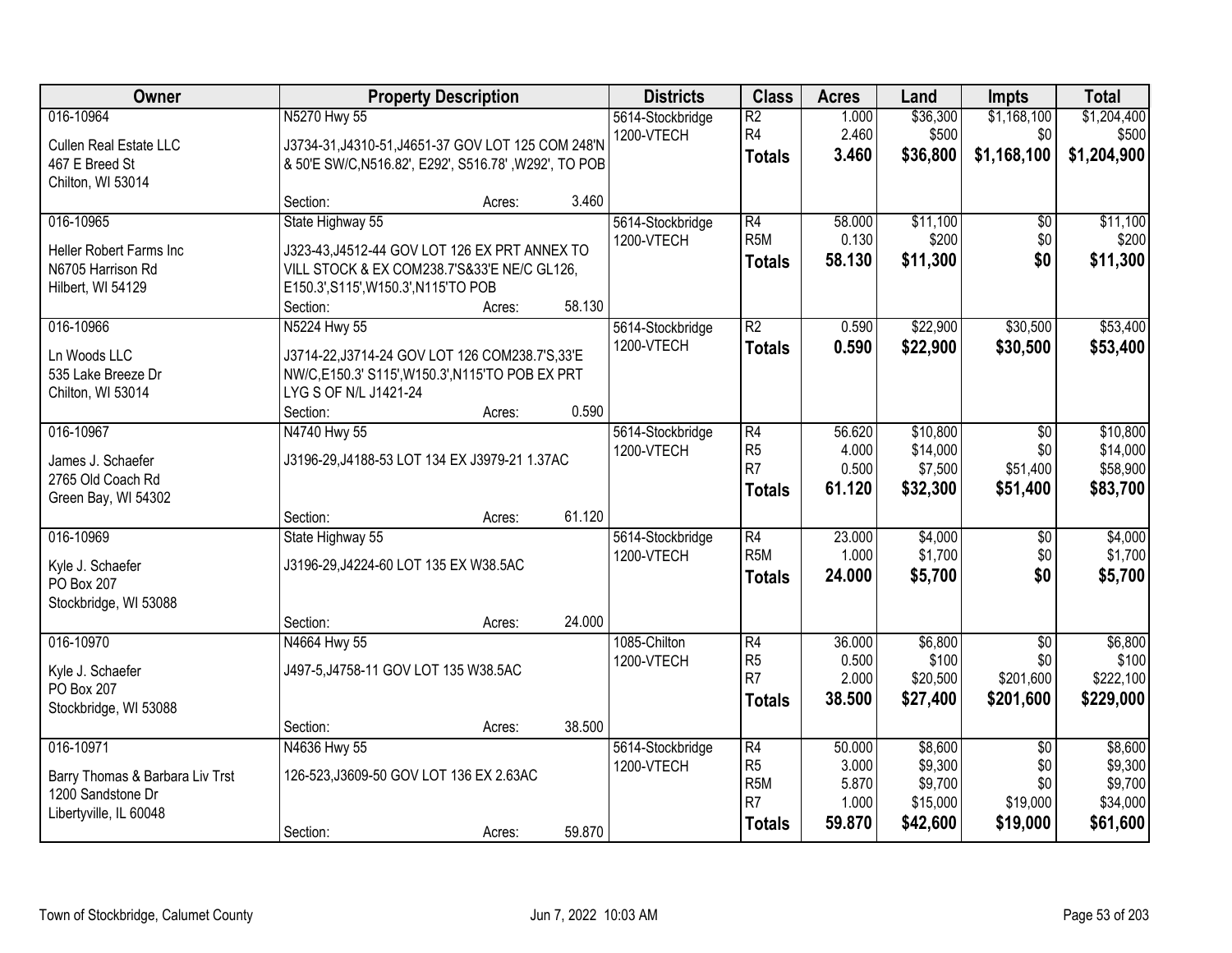| Owner                                                                                                                | <b>Property Description</b>                                                                                                                                               | <b>Districts</b>               | <b>Class</b>                                                                             | <b>Acres</b>                                | Land                                                  | <b>Impts</b>                                       | <b>Total</b>                                            |
|----------------------------------------------------------------------------------------------------------------------|---------------------------------------------------------------------------------------------------------------------------------------------------------------------------|--------------------------------|------------------------------------------------------------------------------------------|---------------------------------------------|-------------------------------------------------------|----------------------------------------------------|---------------------------------------------------------|
| 016-10972<br>Mary Ann Ecker<br>N4608 Hwy 55<br>Chilton, WI 53014                                                     | N4608 Hwy 55<br>143-289 GOV LOT 136 COM SW/C, E233', N492.7', W233<br>S490.3'TO POB                                                                                       | 5614-Stockbridge<br>1200-VTECH | $\overline{R1}$<br>R4<br><b>Totals</b>                                                   | 1.630<br>1.000<br>2.630                     | \$31,300<br>\$200<br>\$31,500                         | \$96,000<br>\$0<br>\$96,000                        | \$127,300<br>\$200<br>\$127,500                         |
|                                                                                                                      | 2.630<br>Section:<br>Acres:                                                                                                                                               |                                |                                                                                          |                                             |                                                       |                                                    |                                                         |
| 016-10973<br>Charles R. Lisowe<br>W3067 County F<br>Chilton, WI 53014                                                | State Highway 55<br>J267-45, J2248-8 GOV LOT 137 EX S5 RDS OF W32<br>RDS, EX CSM #1579 VOL. 11-14 2.31A & EX. 02AC<br>HWY 55 ROW J5673-20<br>59.170<br>Section:<br>Acres: | 5614-Stockbridge<br>1200-VTECH | $\overline{R1}$<br>R <sub>4</sub><br>R <sub>5</sub> M<br><b>Totals</b>                   | 2.000<br>30.170<br>27.000<br>59.170         | \$32,000<br>\$5,600<br>\$43,700<br>\$81,300           | $\overline{50}$<br>\$0<br>\$0<br>\$0               | \$32,000<br>\$5,600<br>\$43,700<br>\$81,300             |
| 016-10974<br>Timothy C. Lisowe<br>N4560 Hwy 55<br>Chilton, WI 53014                                                  | N4560 Hwy 55<br>J267-45, J2998-11 GOV LOT 137 LOT 1 CSM#1579<br>VOL.11-24 COM NW/C GL137, S298', E292',<br>NE311.39', W382'TO POB<br>2.310<br>Section:<br>Acres:          | 5614-Stockbridge<br>1200-VTECH | $\overline{R1}$<br><b>Totals</b>                                                         | 2.310<br>2.310                              | \$37,300<br>\$37,300                                  | \$132,500<br>\$132,500                             | \$169,800<br>\$169,800                                  |
| 016-10975<br>David J. Ortlieb<br>N4532 Hwy 55<br>Chilton, WI 53014                                                   | N4532 Hwy 55<br>J1604-55 LOT 137, S5RDS OF W32RDS & N1/2 LOT<br>138 EX PRT LT 1 CSM#1454 VOL.10-95 &EX PRT<br>CSM#2689 VOL.21-310<br>26.695<br>Section:<br>Acres:         | 1085-Chilton<br>1200-VTECH     | $\overline{R4}$<br>R <sub>5</sub><br>R <sub>5</sub> M<br>R <sub>7</sub><br><b>Totals</b> | 15.695<br>5.000<br>2.000<br>4.000<br>26.695 | \$3,000<br>\$4,000<br>\$3,300<br>\$27,500<br>\$37,800 | $\sqrt{6}$<br>\$0<br>\$0<br>\$307,900<br>\$307,900 | \$3,000<br>\$4,000<br>\$3,300<br>\$335,400<br>\$345,700 |
| 016-10976<br>Cody J. Schwarz<br>N4516 Hwy 55<br>Chilton, WI 53014                                                    | N4516 Hwy 55<br>J1653-39, J3224-10 GOV LOT 138 LOT 1 CSM#1454<br>VOL.10-95 COM369.89'N SW/C,N230',<br>E229.25', S320', W229.25'TO POB<br>1.210<br>Section:<br>Acres:      | 5614-Stockbridge<br>1200-VTECH | $\overline{R1}$<br><b>Totals</b>                                                         | 1.210<br>1.210                              | \$27,100<br>\$27,100                                  | \$128,800<br>\$128,800                             | \$155,900<br>\$155,900                                  |
| 016-10977<br>David J. Ortlieb<br>N4532 Hwy 55<br>Chilton, WI 53014                                                   | <b>Hwy 55</b><br>J1604-55 LOT 138 S1/2 EX PRT CSM10-95 1.55A &EX<br>.03A HWY 55/ROW J5646-26 &EX PRT CSM#2689<br>VOL.21-310<br>Section:<br>24.955<br>Acres:               | 5614-Stockbridge<br>1200-VTECH | $\overline{R4}$<br>R <sub>5</sub> M<br><b>Totals</b>                                     | 22.955<br>2.000<br>24.955                   | \$4,300<br>\$3,300<br>\$7,600                         | $\sqrt{6}$<br>\$0<br>\$0                           | \$4,300<br>\$3,300<br>\$7,600                           |
| 016-10978<br>Ortlieb David J & Patricia A Revocable<br><b>Living Trust</b><br>N4532 State Rd 55<br>Chilton, WI 53014 | N4506 Hwy 55<br>J1597-23 GOV LOT 138 LOT 2 CSM#1454 VOL.10-95<br>COM175'N SW/C, N184.89', E276.01<br>FT,84.89', W276.85'TO POB<br>1.180<br>Section:<br>Acres:             | 5614-Stockbridge<br>1200-VTECH | $\overline{R1}$<br><b>Totals</b>                                                         | 1.180<br>1.180                              | \$26,800<br>\$26,800                                  | \$148,100<br>\$148,100                             | \$174,900<br>\$174,900                                  |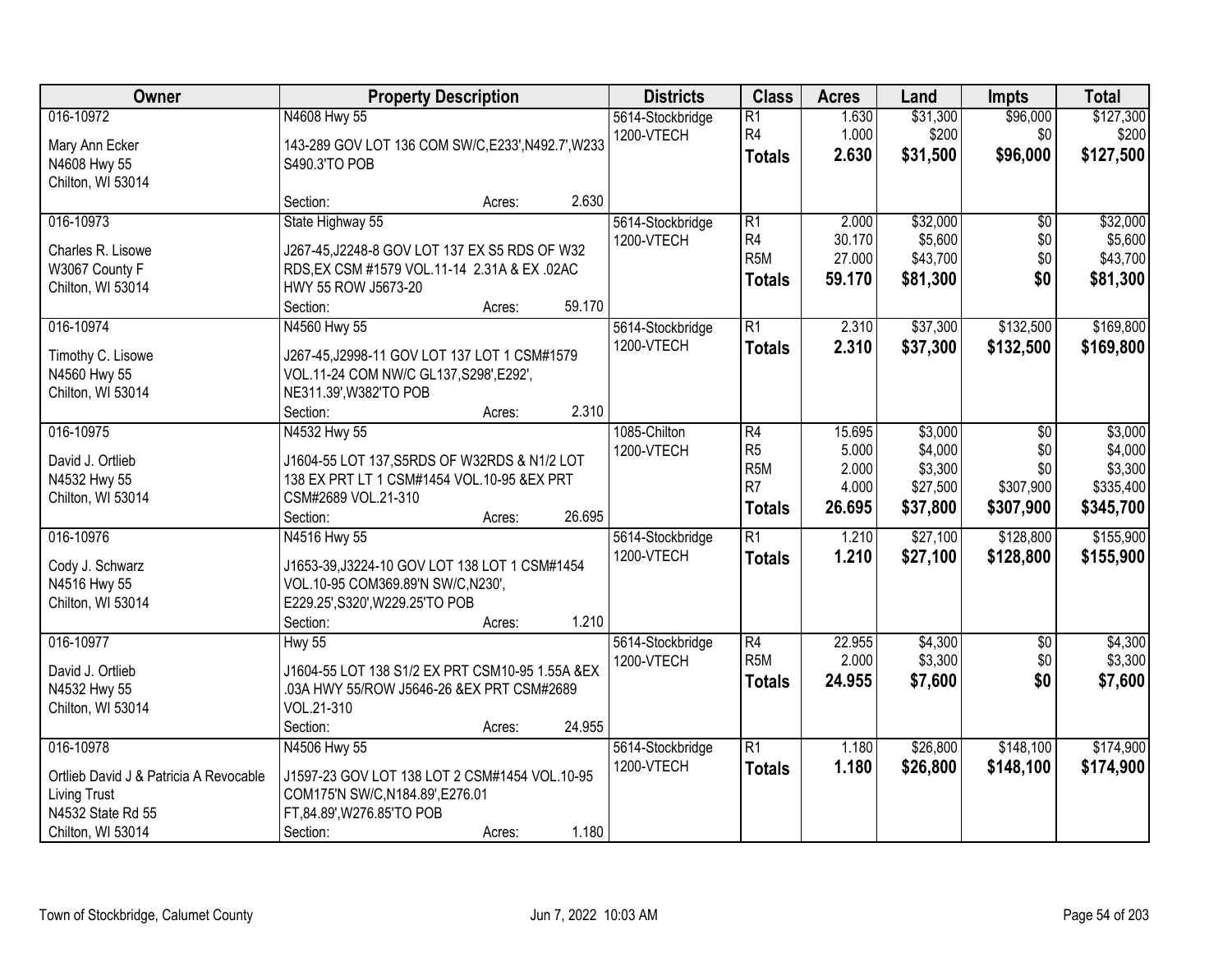| Owner                                  |                                                           | <b>Property Description</b> |        |                                | <b>Class</b>     | <b>Acres</b> | Land        | Impts           | <b>Total</b>    |
|----------------------------------------|-----------------------------------------------------------|-----------------------------|--------|--------------------------------|------------------|--------------|-------------|-----------------|-----------------|
| 016-10979                              | N4462 Hwy 55                                              |                             |        | 1085-Chilton                   | FM <sub>6</sub>  | 30.000       | ( \$99,000) | $\overline{50}$ | $\overline{50}$ |
| Mark J. Ziegelbauer                    | 116-102 GOV LOT 139                                       |                             |        | 1200-VTECH                     | R <sub>1</sub>   | 4.000        | \$47,500    | \$170,900       | \$218,400       |
| W3875 Quinney Rd                       |                                                           |                             |        |                                | R4               | 28.500       | \$4,900     | \$0             | \$4,900         |
| Chilton, WI 53014                      |                                                           |                             |        |                                | <b>Totals</b>    | 62.500       | \$52,400    | \$170,900       | \$223,300       |
|                                        | Section:                                                  | Acres:                      | 62.500 |                                |                  |              |             |                 |                 |
| 016-10980                              | State Highway 55                                          |                             |        | 5614-Stockbridge               | $\overline{R4}$  | 28.160       | \$5,100     | $\overline{50}$ | \$5,100         |
|                                        | J89-19 GOV LOT 140 EX 7.88A & EX 17.46A                   |                             |        | 1200-VTECH                     | R <sub>5</sub> M | 9.000        | \$14,700    | \$0             | \$14,700        |
| Lisowe Martin A Farms Inc              |                                                           |                             |        |                                | <b>Totals</b>    | 37.160       | \$19,800    | \$0             | \$19,800        |
| N1749 Lakeshore Dr<br>Malone, WI 53049 |                                                           |                             |        |                                |                  |              |             |                 |                 |
|                                        | Section:                                                  | Acres:                      | 37.160 |                                |                  |              |             |                 |                 |
| 016-10981                              | N4378 Hwy 55                                              |                             |        | 1085-Chilton                   | R1               | 5.000        | \$50,500    | \$234,800       | \$285,300       |
|                                        |                                                           |                             |        | 1200-VTECH                     | R4               | 1.880        | \$200       | \$0             | \$200           |
| Karen K. Karls                         | 179-235 GOV LOT 140 COM SW/C                              |                             |        |                                | R <sub>5</sub>   | 1.000        | \$600       | \$0             | \$600           |
| N4378 Hwy 55                           | GL140, N330', NE528.55' SE196.9', SLY196.22', S385.25',   |                             |        |                                | <b>Totals</b>    | 7.880        | \$51,300    | \$234,800       | \$286,100       |
| Chilton, WI 53014                      | W673.8'TO POB                                             |                             |        |                                |                  |              |             |                 |                 |
|                                        | Section:                                                  | Acres:                      | 7.880  |                                |                  |              |             |                 |                 |
| 016-10982                              | <b>Hwy 55</b>                                             |                             |        | 5614-Stockbridge               | $\overline{R1}$  | 2.500        | \$5,000     | \$0             | \$5,000         |
| Karen K. Karls                         | J528-55, J2767-14 GOV LOTS 140 & 141 CM NW/C              |                             |        | 1200-VTECH                     | R4               | 16.540       | \$3,300     | \$0             | \$3,300         |
| W4378 Hwy 55                           | GL140, S570.33', NE528. 55', SE196.9', SE196.22', S385.2' |                             |        |                                | R <sub>5</sub>   | 0.500        | \$100       | \$0             | \$100           |
| Chilton, WI 53014                      | FT, W233.8', S262.38', NE340.31', NE219.17'               |                             |        |                                | <b>Totals</b>    | 19.540       | \$8,400     | \$0             | \$8,400         |
|                                        | Section:                                                  | Acres:                      | 19.540 |                                |                  |              |             |                 |                 |
| 016-10983                              | State Highway 55                                          |                             |        | 5614-Stockbridge               | $\overline{R4}$  | 18.000       | \$3,300     | $\overline{50}$ | \$3,300         |
|                                        |                                                           |                             |        | 1200-VTECH                     | R <sub>5</sub> M | 4.000        | \$6,400     | \$0             | \$6,400         |
| Lisowe Martin A Farms Inc              | J89-19 GOV LOT 141 N27.5 RDS OF E128 RDS                  |                             |        |                                | <b>Totals</b>    | 22.000       | \$9,700     | \$0             | \$9,700         |
| N1749 Lakeshore Dr                     |                                                           |                             |        |                                |                  |              |             |                 |                 |
| Malone, WI 53049                       | Section:                                                  |                             | 22.000 |                                |                  |              |             |                 |                 |
| 016-10984                              |                                                           | Acres:                      |        |                                | $\overline{R4}$  | 17.020       | \$3,200     | $\overline{50}$ | \$3,200         |
|                                        | Hwy 55                                                    |                             |        | 5614-Stockbridge<br>1200-VTECH | R <sub>5</sub> M | 15.000       | \$24,400    | \$0             | \$24,400        |
| Lisowe Martin A Farms Inc              | J89-19 GOV LOT 141 EX N99' OF W439.94', EX S587.35        |                             |        |                                |                  | 32.020       | \$27,600    | \$0             | \$27,600        |
| N1749 Lakeshore Dr                     | FT OF N686.35'OF W371.56', EX 2.87A & EX N27.5            |                             |        |                                | <b>Totals</b>    |              |             |                 |                 |
| Malone, WI 53049                       | RDS OF E128 RDS.                                          |                             |        |                                |                  |              |             |                 |                 |
|                                        | Section:                                                  | Acres:                      | 32.020 |                                |                  |              |             |                 |                 |
| 016-10985                              | N4308 Hwy 55                                              |                             |        | 5614-Stockbridge               | $\overline{R1}$  | 5.010        | \$50,600    | \$141,100       | \$191,700       |
| Jesse J. Villalobos                    | J1013-9, J1099-43 GOV LOT 141 COM 99'S                    |                             |        | 1200-VTECH                     | <b>Totals</b>    | 5.010        | \$50,600    | \$141,100       | \$191,700       |
| N4308 Hwy 55                           | NW/C, S587.35', E371.56 FT, N587.35', W371.56'TO POB      |                             |        |                                |                  |              |             |                 |                 |
| Chilton, WI 53014                      |                                                           |                             |        |                                |                  |              |             |                 |                 |
|                                        | Section:                                                  | Acres:                      | 5.010  |                                |                  |              |             |                 |                 |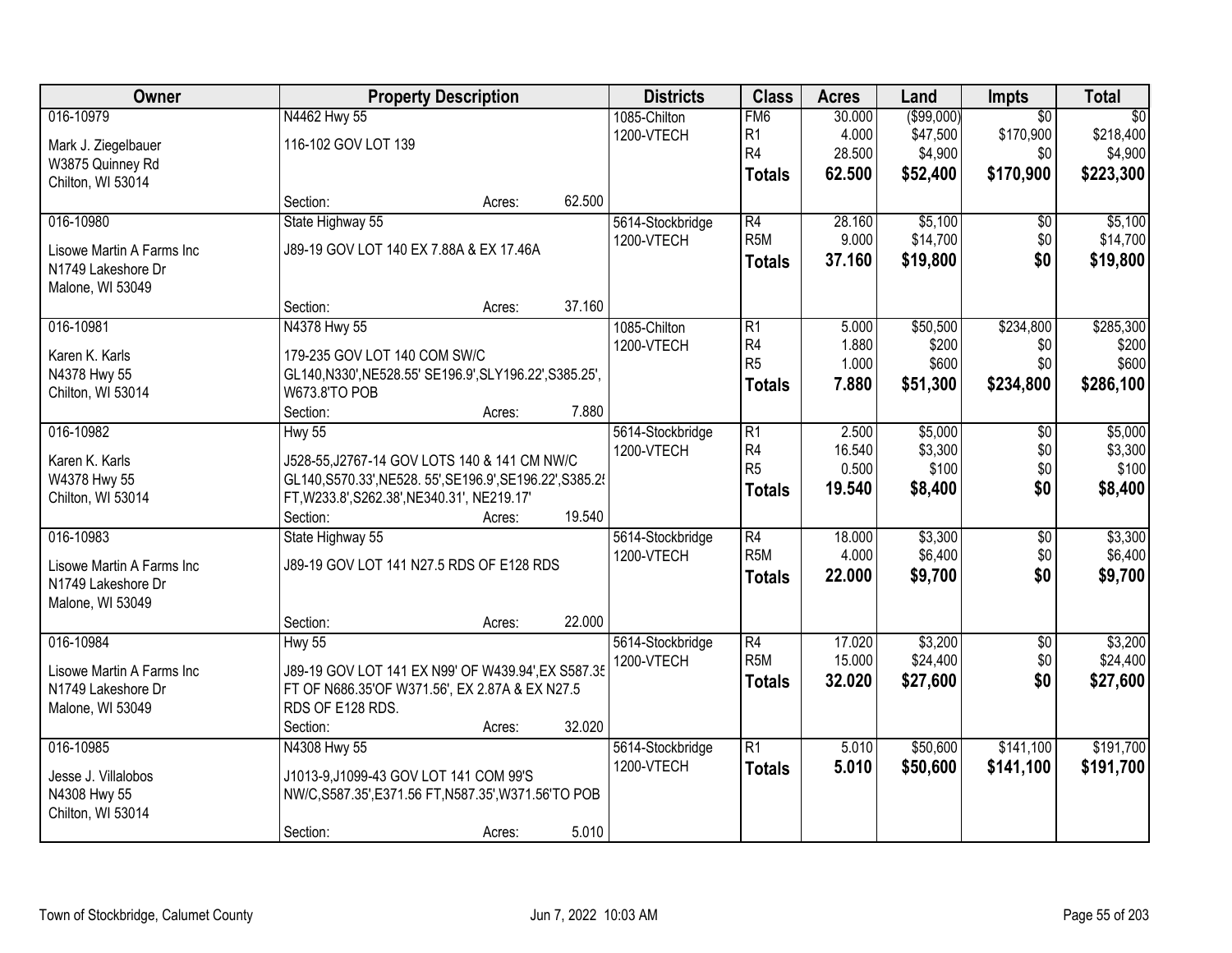| Owner                                                                 | <b>Property Description</b>                                     | <b>Districts</b>               | <b>Class</b>                     | <b>Acres</b>   | Land                 | <b>Impts</b>           | <b>Total</b>           |
|-----------------------------------------------------------------------|-----------------------------------------------------------------|--------------------------------|----------------------------------|----------------|----------------------|------------------------|------------------------|
| 016-10986<br>Lisowe Martin A Farms Inc                                | State Highway 55<br>180-701, J89-19 GOV LOT 141 COM1040.16'E    | 5614-Stockbridge<br>1200-VTECH | $\overline{R6}$<br><b>Totals</b> | 0.790<br>0.790 | \$2,600<br>\$2,600   | $\overline{50}$<br>\$0 | \$2,600<br>\$2,600     |
| N1749 Lakeshore Dr                                                    | NW/C, SWLY379.5', NLY122.76', NWLY335.28', E302.94              |                                |                                  |                |                      |                        |                        |
| Malone, WI 53049                                                      | FT TO POB, EX J528-53                                           |                                |                                  |                |                      |                        |                        |
|                                                                       | 0.790<br>Section:<br>Acres:                                     |                                |                                  |                |                      |                        |                        |
| 016-10987                                                             | N4354 Hwy 55                                                    | 5614-Stockbridge<br>1200-VTECH | R1<br><b>Totals</b>              | 1.000<br>1.000 | \$25,000<br>\$25,000 | \$107,700<br>\$107,700 | \$132,700<br>\$132,700 |
| Vanderaa Jerome J Irrey Re Trust<br>N4354 Hwy 55<br>Chilton, WI 53014 | J3938-18, J3975-40, J4344-58 GOV LOT 141 N6RDS OF<br>W26 2/3RDS |                                |                                  |                |                      |                        |                        |
|                                                                       | 1.000<br>Section:<br>Acres:                                     |                                |                                  |                |                      |                        |                        |
| 016-10991                                                             | State Highway 55                                                | 5614-Stockbridge               | R4                               | 47.660         | \$9,000              | \$0                    | \$9,000                |
| Lisowe Martin A Farms Inc                                             | J89-19 GOVT LOT 142 EX CSM#1025 VOL.8-269                       | 1200-VTECH                     | R <sub>5</sub>                   | 0.650          | \$100                | \$0                    | \$100                  |
| N1749 Lakeshore Dr                                                    |                                                                 |                                | R <sub>5M</sub>                  | 9.000          | \$14,500             | \$0                    | \$14,500               |
| Malone, WI 53049                                                      |                                                                 |                                | <b>Totals</b>                    | 57.310         | \$23,600             | \$0                    | \$23,600               |
|                                                                       | 57.310<br>Section:<br>Acres:                                    |                                |                                  |                |                      |                        |                        |
| 016-10992                                                             | N4236 Hwy 55                                                    | 5614-Stockbridge               | $\overline{R1}$                  | 5.190          | \$51,100             | \$178,700              | \$229,800              |
| Lorie L. Bodinger                                                     | 120-520, J834-25 GOVT LOT 142 LOT 1 CSM                         | 1200-VTECH                     | <b>Totals</b>                    | 5.190          | \$51,100             | \$178,700              | \$229,800              |
| N4236 Hwy 55                                                          | 8-269, COM 404'E SW/C, E322.35', NE643.23',                     |                                |                                  |                |                      |                        |                        |
| Chilton, WI 53014                                                     | W391.43', SW634.61' TO POB INCL 30'ING/EGR EASE                 |                                |                                  |                |                      |                        |                        |
|                                                                       | 5.190<br>Section:<br>Acres:                                     |                                |                                  |                |                      |                        |                        |
| 016-10993                                                             | <b>Hwy 55</b>                                                   | 5614-Stockbridge               | R4                               | 45.370         | \$8,500              | $\overline{50}$        | \$8,500                |
| Gerant Farms LLC                                                      | J4188-58 LOT 143 &E20'OF LOT 144 COM SE/C LOT                   | 1200-VTECH                     | Totals                           | 45.370         | \$8,500              | \$0                    | \$8,500                |
| W3069 Quinney Rd                                                      | 144, W20', N833.61' W2358.91', N825.5', E2373.85',              |                                |                                  |                |                      |                        |                        |
| Chilton, WI 53014                                                     | S825.36', S833.63'TO POB                                        |                                |                                  |                |                      |                        |                        |
|                                                                       | 45.370<br>Section:<br>Acres:                                    |                                |                                  |                |                      |                        |                        |
| 016-10994                                                             | State Highway 55                                                | 5614-Stockbridge               | R4                               | 42.630         | \$8,100              | $\sqrt{6}$             | \$8,100                |
| Gerald A. Meyer                                                       | J287-25, J3398-59 GOV LOT 144 COM20'W SW/C                      | 1200-VTECH                     | R <sub>5M</sub>                  | 1.000          | \$1,700              | \$0                    | \$1,700                |
| W3069 Quinney Rd                                                      | GL144, N50RDS TO N/L GL144, W146RDS, S TO S/L, E                |                                | <b>Totals</b>                    | 43.630         | \$9,800              | \$0                    | \$9,800                |
| Chilton, WI 53014                                                     | TO POB EX RD J239-26 & EX DOC#471598                            |                                |                                  |                |                      |                        |                        |
|                                                                       | 43.630<br>Section:<br>Acres:                                    |                                |                                  |                |                      |                        |                        |
| 016-10995                                                             | N4152 Hwy 55                                                    | 5614-Stockbridge               | $\overline{R1}$                  | 3.520          | \$45,100             | \$102,500              | \$147,600              |
| Kenneth H. Schaefer                                                   | J239-22, J4188-58 LOT 144 LOT 1 CSM#3004                        | 1200-VTECH                     | <b>Totals</b>                    | 3.520          | \$45,100             | \$102,500              | \$147,600              |
| W5180 County F                                                        | VOL.25-39                                                       |                                |                                  |                |                      |                        |                        |
| Chilton, WI 53014                                                     |                                                                 |                                |                                  |                |                      |                        |                        |
|                                                                       | 3.520<br>Section:<br>Acres:                                     |                                |                                  |                |                      |                        |                        |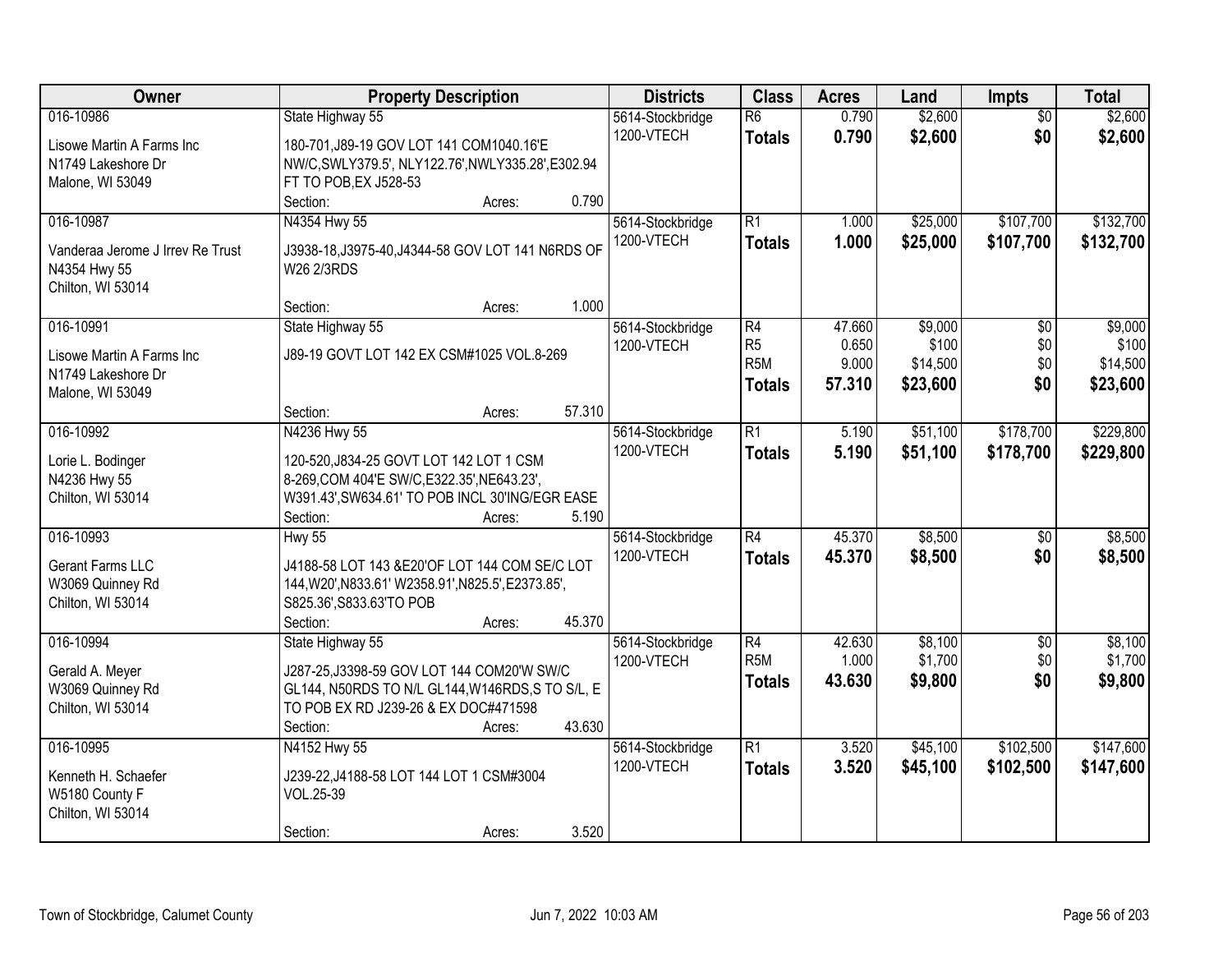| Owner                     | <b>Property Description</b>                                           | <b>Districts</b> | <b>Class</b>     | <b>Acres</b> | Land            | <b>Impts</b>    | <b>Total</b> |
|---------------------------|-----------------------------------------------------------------------|------------------|------------------|--------------|-----------------|-----------------|--------------|
| 016-10996                 | W5180 County F                                                        | 1085-Chilton     | $\overline{R1}$  | 2.090        | \$35,700        | \$204,000       | \$239,700    |
| Kenneth H. Schaefer       | 161-178, J239-24 GOV LOT 144 LOT 1 CSM#560                            | 1200-VTECH       | <b>Totals</b>    | 2.090        | \$35,700        | \$204,000       | \$239,700    |
| W5180 County F            | VOL.4-65 COM 635'E SW/C GL144, NE540'.68                              |                  |                  |              |                 |                 |              |
| Chilton, WI 53014         | FT,E131.64',S511.63'TO S/L GL 144,W 307.66'TO                         |                  |                  |              |                 |                 |              |
|                           | 2.090<br>Section:<br>Acres:                                           |                  |                  |              |                 |                 |              |
| 016-10997                 | <b>Hwy 55</b>                                                         | 5614-Stockbridge | X3               | 4.340        | $\overline{50}$ | $\overline{50}$ | \$0          |
| Calumet County Hwy Row    |                                                                       | 1200-VTECH       | <b>Totals</b>    | 4.340        | \$0             | \$0             | \$0          |
|                           | J239-22, J239-24, J239-26 PRT LOT 144 LYG N OF HWY<br>F & E OF HWY 55 |                  |                  |              |                 |                 |              |
|                           | 4.340<br>Section:<br>Acres:                                           |                  |                  |              |                 |                 |              |
| 016-10998                 | N4152 Hwy 55                                                          | 5614-Stockbridge | $\overline{R1}$  | 0.850        | \$6,400         | \$25,800        | \$32,200     |
| Kenneth H. Schaefer       | J239-22, J4251-45 GOV LOT144, LOT 1 CSM#2045                          | 1200-VTECH       | R4               | 5.000        | \$800           | \$0             | \$800        |
| W5180 County F            | VOL.14-325, CM635.16'E &137.82'NE SW/C,                               |                  | R <sub>5</sub> M | 1.500        | \$2,500         | \$0             | \$2,500      |
| Chilton, WI 53014         | NE402.86', E131.64', N369.34', W488.86', SW553.75', SE                |                  | <b>Totals</b>    | 7.350        | \$9,700         | \$25,800        | \$35,500     |
|                           | Section:<br>7.350<br>Acres:                                           |                  |                  |              |                 |                 |              |
| 016-10999                 | County F                                                              | 5614-Stockbridge | R4               | 26.000       | \$4,900         | $\sqrt[6]{3}$   | \$4,900      |
| Three Oaks Farms Inc      | 154-701, J1510-13 GOV LOT 145 E45.62A, EX RD                          | 1200-VTECH       | R <sub>5</sub> M | 18.000       | \$29,000        | \$0             | \$29,000     |
| N3391 County C            | J269-11                                                               |                  | <b>Totals</b>    | 44.000       | \$33,900        | \$0             | \$33,900     |
| Chilton, WI 53014         |                                                                       |                  |                  |              |                 |                 |              |
|                           | 44.000<br>Section:<br>Acres:                                          |                  |                  |              |                 |                 |              |
| 016-11000                 | N4064 Hwy 55                                                          | 5614-Stockbridge | $\overline{R4}$  | 16.380       | \$1,600         | $\overline{30}$ | \$1,600      |
| Jacobs Family Partnership | 93-201 LOT 145 EX E45AC                                               | 1200-VTECH       | R7               | 0.500        | \$2,800         | \$14,500        | \$17,300     |
| <b>W4178 Hwy F</b>        |                                                                       |                  | <b>Totals</b>    | 16.880       | \$4,400         | \$14,500        | \$18,900     |
| Chilton, WI 53014         |                                                                       |                  |                  |              |                 |                 |              |
|                           | 16.880<br>Section:<br>Acres:                                          |                  |                  |              |                 |                 |              |
| 016-11001                 | N3979 N Tower Rd                                                      | 1085-Chilton     | R4               | 45.750       | \$8,600         | $\overline{50}$ | \$8,600      |
| Three Oaks Farms Inc      | 154-701, J1510-13 GOV LOT 146 EX COM NW/C, S TO                       | 1200-VTECH       | R <sub>5</sub>   | 0.500        | \$100           | \$0             | \$100        |
| N3391 County C            | SW/C, E28RDS, NELY TO PT ON N/L GL146 44RDS E                         |                  | R <sub>5</sub> M | 3.000        | \$4,800         | \$0             | \$4,800      |
| Chilton, WI 53014         | OF NW/C, W44RDS TO POB                                                |                  | R <sub>7</sub>   | 2.000        | \$20,500        | \$128,200       | \$148,700    |
|                           | 51.250<br>Section:<br>Acres:                                          |                  | <b>Totals</b>    | 51.250       | \$34,000        | \$128,200       | \$162,200    |
| 016-11002                 | State Highway 55                                                      | 5614-Stockbridge | $\overline{R6}$  | 11.250       | \$36,000        | $\overline{50}$ | \$36,000     |
| Mary Konarski             | 108-556,108-561 GOV LOT 146 COM NW/C,S TO                             | 1200-VTECH       | <b>Totals</b>    | 11.250       | \$36,000        | \$0             | \$36,000     |
| 2802 S 9th St             | SW/C, E28RDS, NWLY TO PT ON N/L GL146 44RDS E                         |                  |                  |              |                 |                 |              |
| Sheboygan, WI 53081       | OF NW/C, W44RDS TO POB                                                |                  |                  |              |                 |                 |              |
|                           | 11.250<br>Section:<br>Acres:                                          |                  |                  |              |                 |                 |              |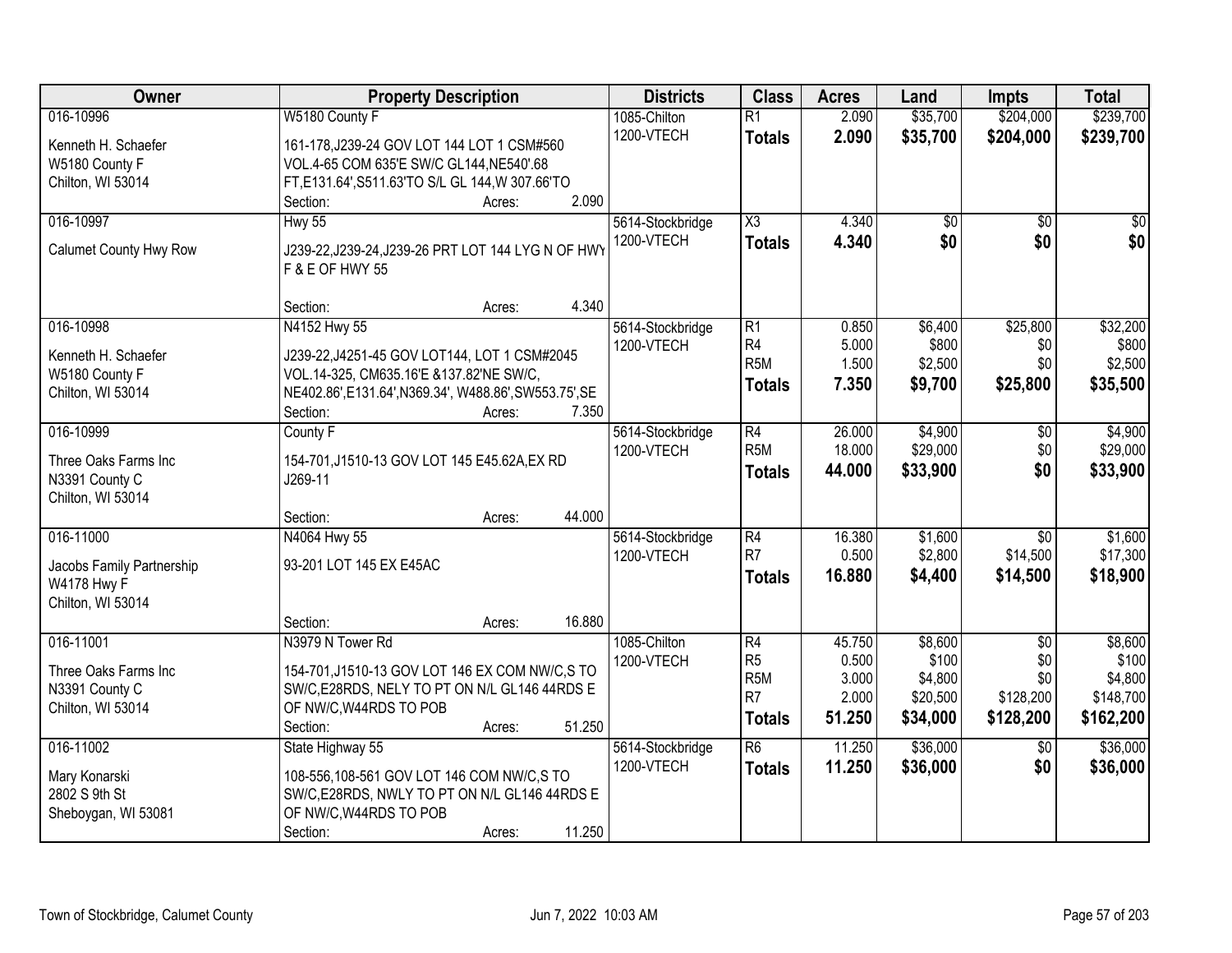| Owner                       | <b>Property Description</b>                      |        |        | <b>Districts</b> | <b>Class</b>     | <b>Acres</b> | Land            | <b>Impts</b>    | <b>Total</b>    |
|-----------------------------|--------------------------------------------------|--------|--------|------------------|------------------|--------------|-----------------|-----------------|-----------------|
| 016-11003                   | State Highway 55                                 |        |        | 5614-Stockbridge | $\overline{R4}$  | 36.000       | \$6,900         | $\overline{50}$ | \$6,900         |
| Three Oaks Farms Inc        | 154-701, J1510-13 GOV LOT 147 E57AC, EX COM250'S |        |        | 1200-VTECH       | R <sub>5</sub>   | 0.500        | \$100           | \$0             | \$100           |
| N3391 County C              | NE/C, S264', W165', N264', E165'TO POB           |        |        |                  | R <sub>5</sub> M | 19.500       | \$31,700        | \$0             | \$31,700        |
| Chilton, WI 53014           |                                                  |        |        |                  | <b>Totals</b>    | 56.000       | \$38,700        | \$0             | \$38,700        |
|                             | Section:                                         | Acres: | 56.000 |                  |                  |              |                 |                 |                 |
| 016-11004                   | N3909 N Tower Rd                                 |        |        | 5614-Stockbridge | X4               | 1.000        | $\overline{50}$ | $\overline{50}$ | $\overline{50}$ |
| State Radio Council         | 76-120 LOT 147 COM E/L LOT 147,250'S NE/C        |        |        | 1200-VTECH       | <b>Totals</b>    | 1.000        | \$0             | \$0             | \$0             |
|                             | S264', W165', N264', E165'TO POB                 |        |        |                  |                  |              |                 |                 |                 |
|                             | Section:                                         | Acres: | 1.000  |                  |                  |              |                 |                 |                 |
| 016-11005                   | State Highway 55                                 |        |        | 5614-Stockbridge | $\overline{R4}$  | 2.000        | \$400           | \$0             | \$400           |
| Gerner Ruby Revoc Liv Trust | 87-110,329230 GOV LOT 147 EX E57AC (A/K/A        |        |        | 1200-VTECH       | R <sub>5</sub> M | 3.500        | \$5,700         | \$0             | \$5,700         |
| W2546 Crosstown Rd          | <b>W5.5AC)</b>                                   |        |        |                  | <b>Totals</b>    | 5.500        | \$6,100         | \$0             | \$6,100         |
| Hilbert, WI 54129-9231      |                                                  |        |        |                  |                  |              |                 |                 |                 |
|                             | Section:                                         | Acres: | 5.500  |                  |                  |              |                 |                 |                 |
| 016-11006                   | N Tower Rd                                       |        |        | 5614-Stockbridge | FM <sub>8</sub>  | 11.000       | ( \$35,200)     | \$0             | \$0             |
| Paul A. Schneider           | J1382-43, J1383-51 GOV LOT 148 E15A OF N30A      |        |        | 1200-VTECH       | R4               | 2.000        | \$400           | \$0             | \$400           |
| 4540 Rolling Hills Dr       |                                                  |        |        |                  | R <sub>5</sub> M | 2.000        | \$3,200         | \$0             | \$3,200         |
| Lake in the Hills, IL 60156 |                                                  |        |        |                  | <b>Totals</b>    | 15.000       | \$3,600         | \$0             | \$3,600         |
|                             | Section:                                         | Acres: | 15.000 |                  |                  |              |                 |                 |                 |
| 016-11007                   | State Highway 55                                 |        |        | 5614-Stockbridge | $\overline{R4}$  | 14.000       | \$2,600         | $\overline{50}$ | \$2,600         |
| Three Oaks Farms Inc        | 154-701, J1510-13 GOV LOT 148 W15A OF N30A       |        |        | 1200-VTECH       | R <sub>5</sub> M | 1.000        | \$1,700         | \$0             | \$1,700         |
| N3391 County C              |                                                  |        |        |                  | <b>Totals</b>    | 15.000       | \$4,300         | \$0             | \$4,300         |
| Chilton, WI 53014           |                                                  |        |        |                  |                  |              |                 |                 |                 |
|                             | Section:                                         | Acres: | 15.000 |                  |                  |              |                 |                 |                 |
| 016-11008                   | N Tower Rd                                       |        |        | 5614-Stockbridge | FM <sub>6</sub>  | 17.000       | (\$27,200)      | $\sqrt{6}$      | $\sqrt{50}$     |
| Patrick T. Schwobe          | J2824-15, J6715-22, 332537 GOV LOT 148 EX N30AC  |        |        | 1200-VTECH       | R4               | 8.200        | \$1,600         | \$0             | \$1,600         |
| N Tower Rd                  | (A/K/A S32.5AC)                                  |        |        |                  | R <sub>5</sub>   | 0.300        | \$100           | \$0             | \$100           |
| Chilton, WI 53014           |                                                  |        |        |                  | R <sub>5</sub> M | 7.000        | \$11,200        | \$0             | \$11,200        |
|                             | Section:                                         | Acres: | 32.500 |                  | <b>Totals</b>    | 32.500       | \$12,900        | \$0             | \$12,900        |
| 016-11009                   | N3755 N Tower Rd                                 |        |        | 1085-Chilton     | FM <sub>6</sub>  | 23.000       | ( \$36, 800)    | $\overline{30}$ | $\overline{50}$ |
| Patrick T. Schwobe          | J2078-14,332535,332536 GOV LOT 149 (NCLUDES      |        |        | 1200-VTECH       | R4               | 37.000       | \$7,000         | \$0             | \$7,000         |
| N Tower Rd                  | CSM#336 VOL.2-285)                               |        |        |                  | R <sub>5</sub>   | 0.500        | \$100           | \$0             | \$100           |
| Chilton, WI 53014           |                                                  |        |        |                  | R <sub>7</sub>   | 2.000        | \$20,500        | \$130,500       | \$151,000       |
|                             | Section:                                         | Acres: | 62.500 |                  | <b>Totals</b>    | 62.500       | \$27,600        | \$130,500       | \$158,100       |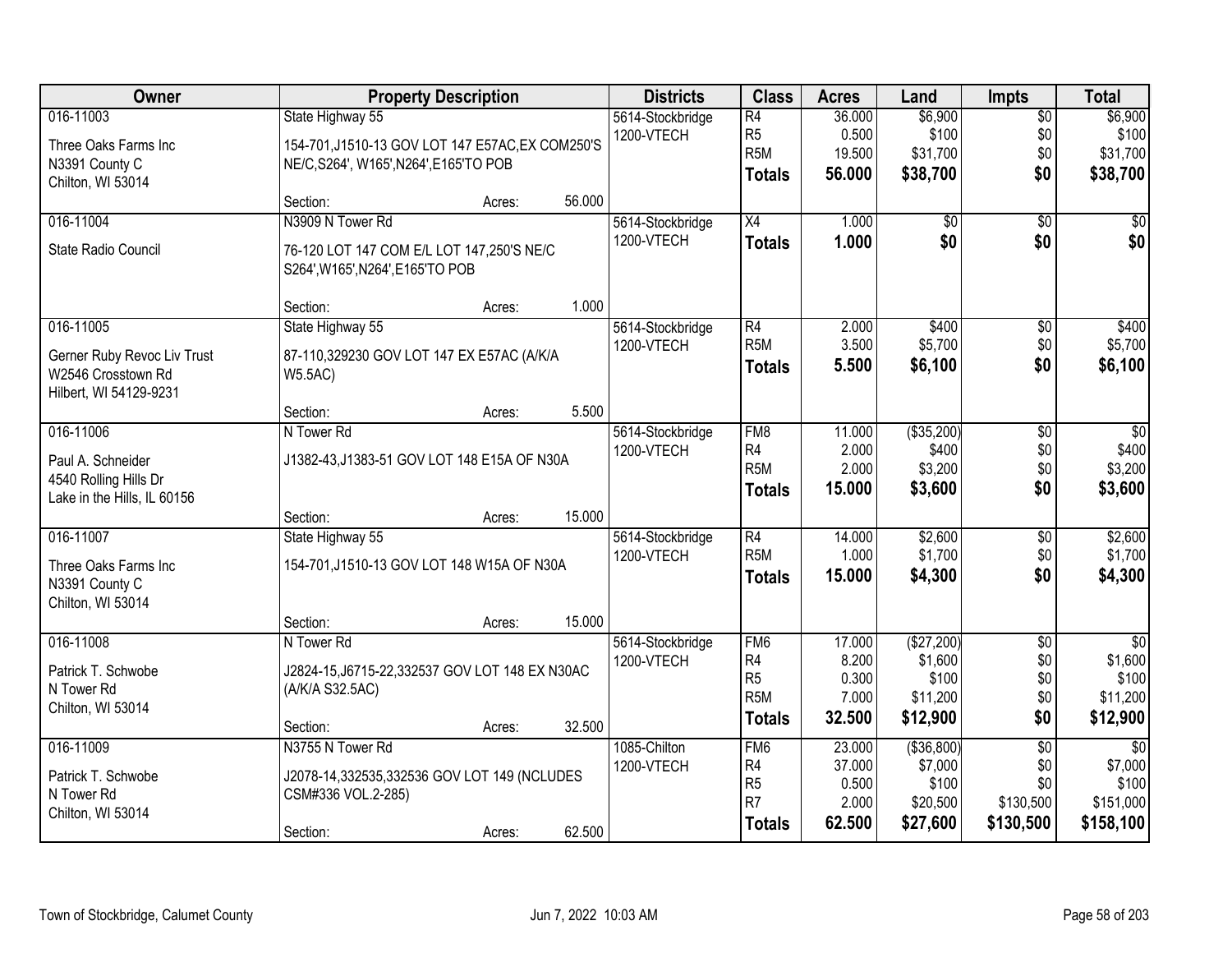| 016-11011<br>FM <sub>6</sub><br>23.000<br>( \$38,000)<br>$\overline{50}$<br>$\overline{50}$<br>N Tower Rd<br>5614-Stockbridge<br>\$3,600<br>\$0<br>\$3,600<br>R <sub>4</sub><br>20.000<br>1200-VTECH<br>Patrick T. Schwobe<br>J2824-15, J6715-22, 332537 GOV LOT 150 EX S1/2 OF<br>R <sub>5</sub><br>\$100<br>0.880<br>\$0<br>\$100<br>N Tower Rd<br>W <sub>1/2</sub><br>R <sub>5</sub> M<br>3.000<br>\$4,800<br>\$0<br>\$4,800<br>Chilton, WI 53014<br>\$8,500<br>\$0<br>46.880<br>\$8,500<br><b>Totals</b><br>46.880<br>Section:<br>Acres:<br>\$2,200<br>$\overline{50}$<br>\$2,200<br>016-11012<br>State Highway 55<br>1085-Chilton<br>$\overline{R4}$<br>11.370<br>R <sub>5</sub> M<br>4.250<br>\$6,800<br>\$0<br>1200-VTECH<br>158-490, J1867-3 GOV LOT 150 S1/2 OF W1/2<br>Lori J. Vandenboom<br>\$0<br>15.620<br>\$9,000<br><b>Totals</b><br>1131 Jemima Ln<br>Chilton, WI 53014<br>15.620<br>Section:<br>Acres:<br>\$10,100<br>016-11013<br>1085-Chilton<br>$\overline{R4}$<br>51.120<br>$\overline{50}$<br>N Tower Rd<br>R <sub>5</sub><br>\$100<br>\$0<br>0.250<br>1200-VTECH<br>Steven Vandenboom<br>158-490, J1867-3 GOV LOT 151 EX CSM#1708<br>R <sub>5</sub> M<br>6.000<br>\$9,600<br>\$0<br>1131 Jemima Ln<br>VOL.12-75 5.13AC<br>57.370<br>\$19,800<br>\$0<br><b>Totals</b><br>Chilton, WI 53014<br>57.370<br>Section:<br>Acres:<br>016-11014<br>N3653 N Tower Rd<br>\$35,000<br>\$187,100<br>1085-Chilton<br>$\overline{R1}$<br>2.000<br>3.130<br>R4<br>\$600<br>\$0<br>1200-VTECH<br>John R. Vandenboom<br>J2701-30, J4124-62 GOV LOT 151 LOT 1 CSM#1708<br>\$187,100<br>5.130<br>\$35,600<br><b>Totals</b><br>N3653 N Tower Rd<br>VOL.12-75 COM NE/C, S677', W330', N677', E330', TO<br>POB<br>Chilton, WI 53014<br>5.130<br>Section:<br>Acres:<br>016-11015<br>( \$32,000)<br>FM5<br>10.000<br>$\overline{50}$<br>$\overline{50}$<br>N Tower Rd<br>5614-Stockbridge<br>R4<br>\$8,300<br>\$0<br>44.500<br>1200-VTECH<br>142-315,176-640 GOV LOT 152<br>Martha S. Thiel<br>R <sub>5</sub><br>\$0<br>\$1,300<br>2.000<br>N3397 Tower Rd<br>R <sub>5</sub> M<br>\$9,600<br>\$0<br>6.000<br>Chilton, WI 53014<br>\$0<br>\$19,200<br>62.500<br><b>Totals</b><br>62.500<br>Section:<br>Acres:<br>016-11016<br>$\overline{R4}$<br>\$7,500<br>$\overline{50}$<br>39.450<br>Quinney Rd<br>5614-Stockbridge<br>R <sub>5</sub><br>\$0<br>1.750<br>\$100<br>1200-VTECH<br>168-61, J1025-44 GOV LOT 153 EX ELY 21.3AC<br>Marvin Ecker Jr<br>\$0<br>41.200<br>\$7,600<br><b>Totals</b><br>W5324 Quinney Rd<br>Chilton, WI 53014 | Owner | <b>Property Description</b> |        |        | <b>Districts</b> | <b>Class</b> | <b>Acres</b> | Land | Impts | <b>Total</b> |
|--------------------------------------------------------------------------------------------------------------------------------------------------------------------------------------------------------------------------------------------------------------------------------------------------------------------------------------------------------------------------------------------------------------------------------------------------------------------------------------------------------------------------------------------------------------------------------------------------------------------------------------------------------------------------------------------------------------------------------------------------------------------------------------------------------------------------------------------------------------------------------------------------------------------------------------------------------------------------------------------------------------------------------------------------------------------------------------------------------------------------------------------------------------------------------------------------------------------------------------------------------------------------------------------------------------------------------------------------------------------------------------------------------------------------------------------------------------------------------------------------------------------------------------------------------------------------------------------------------------------------------------------------------------------------------------------------------------------------------------------------------------------------------------------------------------------------------------------------------------------------------------------------------------------------------------------------------------------------------------------------------------------------------------------------------------------------------------------------------------------------------------------------------------------------------------------------------------------------------------------------------------------------------------------------------------------------------------------------------------------------------------------------------------------------------------------------------------------------------------------------------------------------------------|-------|-----------------------------|--------|--------|------------------|--------------|--------------|------|-------|--------------|
|                                                                                                                                                                                                                                                                                                                                                                                                                                                                                                                                                                                                                                                                                                                                                                                                                                                                                                                                                                                                                                                                                                                                                                                                                                                                                                                                                                                                                                                                                                                                                                                                                                                                                                                                                                                                                                                                                                                                                                                                                                                                                                                                                                                                                                                                                                                                                                                                                                                                                                                                      |       |                             |        |        |                  |              |              |      |       |              |
|                                                                                                                                                                                                                                                                                                                                                                                                                                                                                                                                                                                                                                                                                                                                                                                                                                                                                                                                                                                                                                                                                                                                                                                                                                                                                                                                                                                                                                                                                                                                                                                                                                                                                                                                                                                                                                                                                                                                                                                                                                                                                                                                                                                                                                                                                                                                                                                                                                                                                                                                      |       |                             |        |        |                  |              |              |      |       |              |
|                                                                                                                                                                                                                                                                                                                                                                                                                                                                                                                                                                                                                                                                                                                                                                                                                                                                                                                                                                                                                                                                                                                                                                                                                                                                                                                                                                                                                                                                                                                                                                                                                                                                                                                                                                                                                                                                                                                                                                                                                                                                                                                                                                                                                                                                                                                                                                                                                                                                                                                                      |       |                             |        |        |                  |              |              |      |       |              |
|                                                                                                                                                                                                                                                                                                                                                                                                                                                                                                                                                                                                                                                                                                                                                                                                                                                                                                                                                                                                                                                                                                                                                                                                                                                                                                                                                                                                                                                                                                                                                                                                                                                                                                                                                                                                                                                                                                                                                                                                                                                                                                                                                                                                                                                                                                                                                                                                                                                                                                                                      |       |                             |        |        |                  |              |              |      |       |              |
|                                                                                                                                                                                                                                                                                                                                                                                                                                                                                                                                                                                                                                                                                                                                                                                                                                                                                                                                                                                                                                                                                                                                                                                                                                                                                                                                                                                                                                                                                                                                                                                                                                                                                                                                                                                                                                                                                                                                                                                                                                                                                                                                                                                                                                                                                                                                                                                                                                                                                                                                      |       |                             |        |        |                  |              |              |      |       |              |
| \$6,800<br>\$9,000<br>\$10,100<br>\$100<br>\$19,800<br>\$222,100<br>\$1,300<br>\$19,200<br>\$7,500<br>\$100<br>\$7,600                                                                                                                                                                                                                                                                                                                                                                                                                                                                                                                                                                                                                                                                                                                                                                                                                                                                                                                                                                                                                                                                                                                                                                                                                                                                                                                                                                                                                                                                                                                                                                                                                                                                                                                                                                                                                                                                                                                                                                                                                                                                                                                                                                                                                                                                                                                                                                                                               |       |                             |        |        |                  |              |              |      |       |              |
|                                                                                                                                                                                                                                                                                                                                                                                                                                                                                                                                                                                                                                                                                                                                                                                                                                                                                                                                                                                                                                                                                                                                                                                                                                                                                                                                                                                                                                                                                                                                                                                                                                                                                                                                                                                                                                                                                                                                                                                                                                                                                                                                                                                                                                                                                                                                                                                                                                                                                                                                      |       |                             |        |        |                  |              |              |      |       |              |
|                                                                                                                                                                                                                                                                                                                                                                                                                                                                                                                                                                                                                                                                                                                                                                                                                                                                                                                                                                                                                                                                                                                                                                                                                                                                                                                                                                                                                                                                                                                                                                                                                                                                                                                                                                                                                                                                                                                                                                                                                                                                                                                                                                                                                                                                                                                                                                                                                                                                                                                                      |       |                             |        |        |                  |              |              |      |       |              |
|                                                                                                                                                                                                                                                                                                                                                                                                                                                                                                                                                                                                                                                                                                                                                                                                                                                                                                                                                                                                                                                                                                                                                                                                                                                                                                                                                                                                                                                                                                                                                                                                                                                                                                                                                                                                                                                                                                                                                                                                                                                                                                                                                                                                                                                                                                                                                                                                                                                                                                                                      |       |                             |        |        |                  |              |              |      |       |              |
|                                                                                                                                                                                                                                                                                                                                                                                                                                                                                                                                                                                                                                                                                                                                                                                                                                                                                                                                                                                                                                                                                                                                                                                                                                                                                                                                                                                                                                                                                                                                                                                                                                                                                                                                                                                                                                                                                                                                                                                                                                                                                                                                                                                                                                                                                                                                                                                                                                                                                                                                      |       |                             |        |        |                  |              |              |      |       |              |
|                                                                                                                                                                                                                                                                                                                                                                                                                                                                                                                                                                                                                                                                                                                                                                                                                                                                                                                                                                                                                                                                                                                                                                                                                                                                                                                                                                                                                                                                                                                                                                                                                                                                                                                                                                                                                                                                                                                                                                                                                                                                                                                                                                                                                                                                                                                                                                                                                                                                                                                                      |       |                             |        |        |                  |              |              |      |       |              |
| \$9,600<br>\$600<br>\$222,700<br>\$8,300<br>\$9,600                                                                                                                                                                                                                                                                                                                                                                                                                                                                                                                                                                                                                                                                                                                                                                                                                                                                                                                                                                                                                                                                                                                                                                                                                                                                                                                                                                                                                                                                                                                                                                                                                                                                                                                                                                                                                                                                                                                                                                                                                                                                                                                                                                                                                                                                                                                                                                                                                                                                                  |       |                             |        |        |                  |              |              |      |       |              |
|                                                                                                                                                                                                                                                                                                                                                                                                                                                                                                                                                                                                                                                                                                                                                                                                                                                                                                                                                                                                                                                                                                                                                                                                                                                                                                                                                                                                                                                                                                                                                                                                                                                                                                                                                                                                                                                                                                                                                                                                                                                                                                                                                                                                                                                                                                                                                                                                                                                                                                                                      |       |                             |        |        |                  |              |              |      |       |              |
|                                                                                                                                                                                                                                                                                                                                                                                                                                                                                                                                                                                                                                                                                                                                                                                                                                                                                                                                                                                                                                                                                                                                                                                                                                                                                                                                                                                                                                                                                                                                                                                                                                                                                                                                                                                                                                                                                                                                                                                                                                                                                                                                                                                                                                                                                                                                                                                                                                                                                                                                      |       |                             |        |        |                  |              |              |      |       |              |
|                                                                                                                                                                                                                                                                                                                                                                                                                                                                                                                                                                                                                                                                                                                                                                                                                                                                                                                                                                                                                                                                                                                                                                                                                                                                                                                                                                                                                                                                                                                                                                                                                                                                                                                                                                                                                                                                                                                                                                                                                                                                                                                                                                                                                                                                                                                                                                                                                                                                                                                                      |       |                             |        |        |                  |              |              |      |       |              |
|                                                                                                                                                                                                                                                                                                                                                                                                                                                                                                                                                                                                                                                                                                                                                                                                                                                                                                                                                                                                                                                                                                                                                                                                                                                                                                                                                                                                                                                                                                                                                                                                                                                                                                                                                                                                                                                                                                                                                                                                                                                                                                                                                                                                                                                                                                                                                                                                                                                                                                                                      |       |                             |        |        |                  |              |              |      |       |              |
|                                                                                                                                                                                                                                                                                                                                                                                                                                                                                                                                                                                                                                                                                                                                                                                                                                                                                                                                                                                                                                                                                                                                                                                                                                                                                                                                                                                                                                                                                                                                                                                                                                                                                                                                                                                                                                                                                                                                                                                                                                                                                                                                                                                                                                                                                                                                                                                                                                                                                                                                      |       |                             |        |        |                  |              |              |      |       |              |
|                                                                                                                                                                                                                                                                                                                                                                                                                                                                                                                                                                                                                                                                                                                                                                                                                                                                                                                                                                                                                                                                                                                                                                                                                                                                                                                                                                                                                                                                                                                                                                                                                                                                                                                                                                                                                                                                                                                                                                                                                                                                                                                                                                                                                                                                                                                                                                                                                                                                                                                                      |       |                             |        |        |                  |              |              |      |       |              |
|                                                                                                                                                                                                                                                                                                                                                                                                                                                                                                                                                                                                                                                                                                                                                                                                                                                                                                                                                                                                                                                                                                                                                                                                                                                                                                                                                                                                                                                                                                                                                                                                                                                                                                                                                                                                                                                                                                                                                                                                                                                                                                                                                                                                                                                                                                                                                                                                                                                                                                                                      |       |                             |        |        |                  |              |              |      |       |              |
|                                                                                                                                                                                                                                                                                                                                                                                                                                                                                                                                                                                                                                                                                                                                                                                                                                                                                                                                                                                                                                                                                                                                                                                                                                                                                                                                                                                                                                                                                                                                                                                                                                                                                                                                                                                                                                                                                                                                                                                                                                                                                                                                                                                                                                                                                                                                                                                                                                                                                                                                      |       |                             |        |        |                  |              |              |      |       |              |
|                                                                                                                                                                                                                                                                                                                                                                                                                                                                                                                                                                                                                                                                                                                                                                                                                                                                                                                                                                                                                                                                                                                                                                                                                                                                                                                                                                                                                                                                                                                                                                                                                                                                                                                                                                                                                                                                                                                                                                                                                                                                                                                                                                                                                                                                                                                                                                                                                                                                                                                                      |       |                             |        |        |                  |              |              |      |       |              |
|                                                                                                                                                                                                                                                                                                                                                                                                                                                                                                                                                                                                                                                                                                                                                                                                                                                                                                                                                                                                                                                                                                                                                                                                                                                                                                                                                                                                                                                                                                                                                                                                                                                                                                                                                                                                                                                                                                                                                                                                                                                                                                                                                                                                                                                                                                                                                                                                                                                                                                                                      |       |                             |        |        |                  |              |              |      |       |              |
|                                                                                                                                                                                                                                                                                                                                                                                                                                                                                                                                                                                                                                                                                                                                                                                                                                                                                                                                                                                                                                                                                                                                                                                                                                                                                                                                                                                                                                                                                                                                                                                                                                                                                                                                                                                                                                                                                                                                                                                                                                                                                                                                                                                                                                                                                                                                                                                                                                                                                                                                      |       |                             |        |        |                  |              |              |      |       |              |
|                                                                                                                                                                                                                                                                                                                                                                                                                                                                                                                                                                                                                                                                                                                                                                                                                                                                                                                                                                                                                                                                                                                                                                                                                                                                                                                                                                                                                                                                                                                                                                                                                                                                                                                                                                                                                                                                                                                                                                                                                                                                                                                                                                                                                                                                                                                                                                                                                                                                                                                                      |       |                             |        |        |                  |              |              |      |       |              |
|                                                                                                                                                                                                                                                                                                                                                                                                                                                                                                                                                                                                                                                                                                                                                                                                                                                                                                                                                                                                                                                                                                                                                                                                                                                                                                                                                                                                                                                                                                                                                                                                                                                                                                                                                                                                                                                                                                                                                                                                                                                                                                                                                                                                                                                                                                                                                                                                                                                                                                                                      |       |                             |        |        |                  |              |              |      |       |              |
|                                                                                                                                                                                                                                                                                                                                                                                                                                                                                                                                                                                                                                                                                                                                                                                                                                                                                                                                                                                                                                                                                                                                                                                                                                                                                                                                                                                                                                                                                                                                                                                                                                                                                                                                                                                                                                                                                                                                                                                                                                                                                                                                                                                                                                                                                                                                                                                                                                                                                                                                      |       |                             |        |        |                  |              |              |      |       |              |
|                                                                                                                                                                                                                                                                                                                                                                                                                                                                                                                                                                                                                                                                                                                                                                                                                                                                                                                                                                                                                                                                                                                                                                                                                                                                                                                                                                                                                                                                                                                                                                                                                                                                                                                                                                                                                                                                                                                                                                                                                                                                                                                                                                                                                                                                                                                                                                                                                                                                                                                                      |       |                             |        |        |                  |              |              |      |       |              |
|                                                                                                                                                                                                                                                                                                                                                                                                                                                                                                                                                                                                                                                                                                                                                                                                                                                                                                                                                                                                                                                                                                                                                                                                                                                                                                                                                                                                                                                                                                                                                                                                                                                                                                                                                                                                                                                                                                                                                                                                                                                                                                                                                                                                                                                                                                                                                                                                                                                                                                                                      |       |                             |        |        |                  |              |              |      |       |              |
|                                                                                                                                                                                                                                                                                                                                                                                                                                                                                                                                                                                                                                                                                                                                                                                                                                                                                                                                                                                                                                                                                                                                                                                                                                                                                                                                                                                                                                                                                                                                                                                                                                                                                                                                                                                                                                                                                                                                                                                                                                                                                                                                                                                                                                                                                                                                                                                                                                                                                                                                      |       |                             |        |        |                  |              |              |      |       |              |
|                                                                                                                                                                                                                                                                                                                                                                                                                                                                                                                                                                                                                                                                                                                                                                                                                                                                                                                                                                                                                                                                                                                                                                                                                                                                                                                                                                                                                                                                                                                                                                                                                                                                                                                                                                                                                                                                                                                                                                                                                                                                                                                                                                                                                                                                                                                                                                                                                                                                                                                                      |       |                             |        |        |                  |              |              |      |       |              |
|                                                                                                                                                                                                                                                                                                                                                                                                                                                                                                                                                                                                                                                                                                                                                                                                                                                                                                                                                                                                                                                                                                                                                                                                                                                                                                                                                                                                                                                                                                                                                                                                                                                                                                                                                                                                                                                                                                                                                                                                                                                                                                                                                                                                                                                                                                                                                                                                                                                                                                                                      |       |                             |        |        |                  |              |              |      |       |              |
|                                                                                                                                                                                                                                                                                                                                                                                                                                                                                                                                                                                                                                                                                                                                                                                                                                                                                                                                                                                                                                                                                                                                                                                                                                                                                                                                                                                                                                                                                                                                                                                                                                                                                                                                                                                                                                                                                                                                                                                                                                                                                                                                                                                                                                                                                                                                                                                                                                                                                                                                      |       | Section:                    | Acres: | 41.200 |                  |              |              |      |       |              |
| \$157,000<br>016-11017<br>W5048 Quinney Rd<br>1085-Chilton<br>$\overline{R1}$<br>\$35,000<br>\$192,000<br>2.000                                                                                                                                                                                                                                                                                                                                                                                                                                                                                                                                                                                                                                                                                                                                                                                                                                                                                                                                                                                                                                                                                                                                                                                                                                                                                                                                                                                                                                                                                                                                                                                                                                                                                                                                                                                                                                                                                                                                                                                                                                                                                                                                                                                                                                                                                                                                                                                                                      |       |                             |        |        |                  |              |              |      |       |              |
| \$9,800<br>R <sub>5</sub><br>12.300<br>\$9,800<br>\$0<br>1200-VTECH<br>Jesse J. Wesela<br>J930-19, J1104-16 GOV LOT 153 COM NE/C, S TO                                                                                                                                                                                                                                                                                                                                                                                                                                                                                                                                                                                                                                                                                                                                                                                                                                                                                                                                                                                                                                                                                                                                                                                                                                                                                                                                                                                                                                                                                                                                                                                                                                                                                                                                                                                                                                                                                                                                                                                                                                                                                                                                                                                                                                                                                                                                                                                               |       |                             |        |        |                  |              |              |      |       |              |
| R <sub>5</sub> M<br>7.000<br>\$11,600<br>\$0<br>\$11,600<br>W5048 Quinney Rd<br>SE/C, W1098.75', NE283.98', W30', NE151.6', W80.6'                                                                                                                                                                                                                                                                                                                                                                                                                                                                                                                                                                                                                                                                                                                                                                                                                                                                                                                                                                                                                                                                                                                                                                                                                                                                                                                                                                                                                                                                                                                                                                                                                                                                                                                                                                                                                                                                                                                                                                                                                                                                                                                                                                                                                                                                                                                                                                                                   |       |                             |        |        |                  |              |              |      |       |              |
| \$56,400<br>\$157,000<br>21.300<br>\$213,400<br><b>Totals</b><br>Chilton, WI 53014<br>NE398.25', E1086.5'TO POB                                                                                                                                                                                                                                                                                                                                                                                                                                                                                                                                                                                                                                                                                                                                                                                                                                                                                                                                                                                                                                                                                                                                                                                                                                                                                                                                                                                                                                                                                                                                                                                                                                                                                                                                                                                                                                                                                                                                                                                                                                                                                                                                                                                                                                                                                                                                                                                                                      |       |                             |        |        |                  |              |              |      |       |              |
|                                                                                                                                                                                                                                                                                                                                                                                                                                                                                                                                                                                                                                                                                                                                                                                                                                                                                                                                                                                                                                                                                                                                                                                                                                                                                                                                                                                                                                                                                                                                                                                                                                                                                                                                                                                                                                                                                                                                                                                                                                                                                                                                                                                                                                                                                                                                                                                                                                                                                                                                      |       | Section:                    | Acres: | 21.300 |                  |              |              |      |       |              |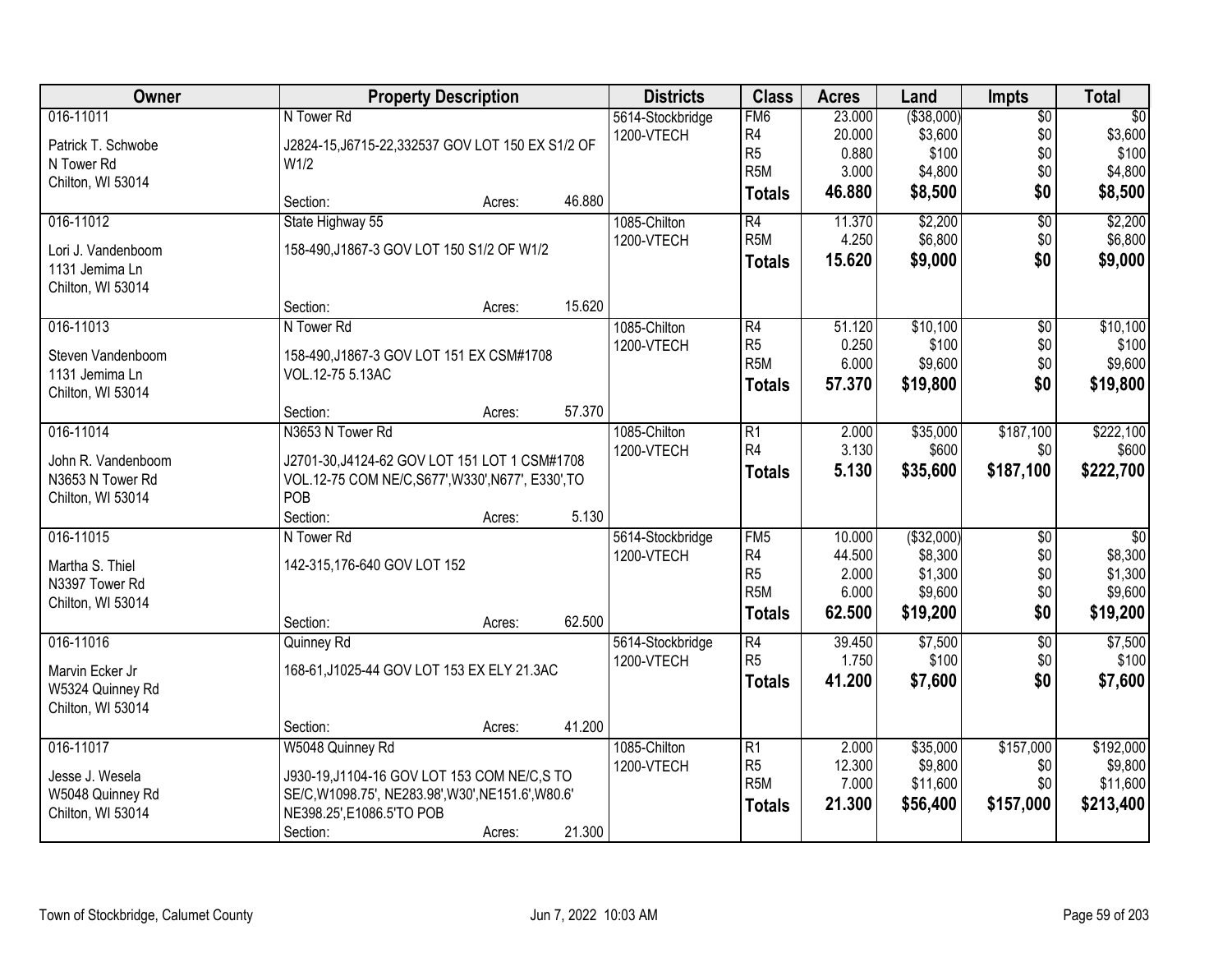| Owner                          | <b>Property Description</b>                      |        |        | <b>Districts</b> | <b>Class</b>     | <b>Acres</b> | Land          | <b>Impts</b>    | <b>Total</b>    |
|--------------------------------|--------------------------------------------------|--------|--------|------------------|------------------|--------------|---------------|-----------------|-----------------|
| 016-11018                      | W5069 Quinney Rd                                 |        |        | 1085-Chilton     | $\overline{R4}$  | 34.500       | \$5,900       | $\overline{50}$ | \$5,900         |
| Vanderpluym Melanie J RI Trust | 88-311, J1479-46 LOT 154 E50AC                   |        |        | 1200-VTECH       | R <sub>5</sub>   | 13.500       | \$7,300       | \$0             | \$7,300         |
| W5069 Quinney Rd               |                                                  |        |        |                  | R7               | 2.000        | \$20,500      | \$187,000       | \$207,500       |
| Chilton, WI 53014              |                                                  |        |        |                  | <b>Totals</b>    | 50.000       | \$33,700      | \$187,000       | \$220,700       |
|                                | Section:                                         | Acres: | 50.000 |                  |                  |              |               |                 |                 |
| 016-11019                      | Quinney Rd                                       |        |        | 5614-Stockbridge | R4               | 11.400       | \$2,200       | \$0             | \$2,200         |
| Melvin R. Ecker                | 168-61, J1025-44 GOV LOT 154 EX E50AC & EX PRT   |        |        | 1200-VTECH       | R <sub>5</sub>   | 0.280        | \$100         | \$0             | \$100           |
| W5324 Quinney Rd               | CSM#1370 VOL 13-170 .82AC (A/K/A W12.5AC, EX PRT |        |        |                  | <b>Totals</b>    | 11.680       | \$2,300       | \$0             | \$2,300         |
| Chilton, WI 53014              | CSM#1370 VOL.13-170 .82AC)                       |        |        |                  |                  |              |               |                 |                 |
|                                | Section:                                         | Acres: | 11.680 |                  |                  |              |               |                 |                 |
| 016-11020                      | N3397 N Tower Rd                                 |        |        | 1085-Chilton     | R4               | 31.800       | \$5,400       | \$0             | \$5,400         |
| Martha S. Thiel                | 84-574 GOV LOT 155 EX W38 RDS                    |        |        | 1200-VTECH       | R <sub>5</sub>   | 13.500       | \$9,100       | \$0             | \$9,100         |
| N3397 Tower Rd                 |                                                  |        |        |                  | R <sub>5M</sub>  | 3.200        | \$5,100       | \$0             | \$5,100         |
| Chilton, WI 53014              |                                                  |        |        |                  | R <sub>7</sub>   | 2.000        | \$20,500      | \$126,200       | \$146,700       |
|                                | Section:                                         | Acres: | 50.500 |                  | <b>Totals</b>    | 50.500       | \$40,100      | \$126,200       | \$166,300       |
| 016-11021                      | Quinney Rd                                       |        |        | 5614-Stockbridge | R4               | 12.000       | \$2,300       | \$0             | \$2,300         |
| Marvin Ecker Jr                | 168-61, J1025-44 GOV LOT 155 W38RDS              |        |        | 1200-VTECH       | <b>Totals</b>    | 12.000       | \$2,300       | \$0             | \$2,300         |
| W5324 Quinney Rd               |                                                  |        |        |                  |                  |              |               |                 |                 |
| Chilton, WI 53014              |                                                  |        |        |                  |                  |              |               |                 |                 |
|                                | Section:                                         | Acres: | 12.000 |                  |                  |              |               |                 |                 |
| 016-11022                      | N Tower Rd                                       |        |        | 5614-Stockbridge | FM <sub>5</sub>  | 25.000       | $($ \$80,000) | $\overline{30}$ | $\overline{50}$ |
| Martha S. Thiel                | 167-762, J607-14 GOV LOT 156 EX PRT CSM#742      |        |        | 1200-VTECH       | R <sub>4</sub>   | 35.200       | \$5,700       | \$0             | \$5,700         |
| N3397 Tower Rd                 | VOL.5-196                                        |        |        |                  | R <sub>5</sub>   | 0.630        | \$100         | \$0             | \$100           |
| Chilton, WI 53014              |                                                  |        |        |                  | R <sub>6</sub>   | 1.000        | \$3,200       | \$0             | \$3,200         |
|                                | Section:                                         | Acres: | 61.830 |                  | <b>Totals</b>    | 61.830       | \$9,000       | \$0             | \$9,000         |
| 016-11023                      | N3295 N Tower Rd                                 |        |        | 1085-Chilton     | R1               | 2.000        | \$35,000      | \$176,600       | \$211,600       |
| <b>Gerald Steffen</b>          | 176-820 GOV LOT 155 & 156 LOT 1 CSM#742          |        |        | 1200-VTECH       | Totals           | 2.000        | \$35,000      | \$176,600       | \$211,600       |
| N3295 Tower Rd                 | VOL.5-196                                        |        |        |                  |                  |              |               |                 |                 |
| Chilton, WI 53014              |                                                  |        |        |                  |                  |              |               |                 |                 |
|                                | Section:                                         | Acres: | 2.000  |                  |                  |              |               |                 |                 |
| 016-11024                      | N Tower Rd                                       |        |        | 5614-Stockbridge | FM <sub>5</sub>  | 4.000        | (\$12,800)    | $\overline{50}$ | $\overline{50}$ |
| Martha S. Thiel                | 167-762, J607-14 GOV LOT 157 N1/2, EX CSM#742    |        |        | 1200-VTECH       | R4               | 23.200       | \$4,100       | \$0             | \$4,100         |
| N3397 Tower Rd                 | VOL.5-196                                        |        |        |                  | R <sub>5</sub>   | 0.220        | \$100         | \$0             | \$100           |
| Chilton, WI 53014              |                                                  |        |        |                  | R <sub>5</sub> M | 2.500        | \$4,000       | \$0             | \$4,000         |
|                                | Section:                                         | Acres: | 29.920 |                  | <b>Totals</b>    | 29.920       | \$8,200       | \$0             | \$8,200         |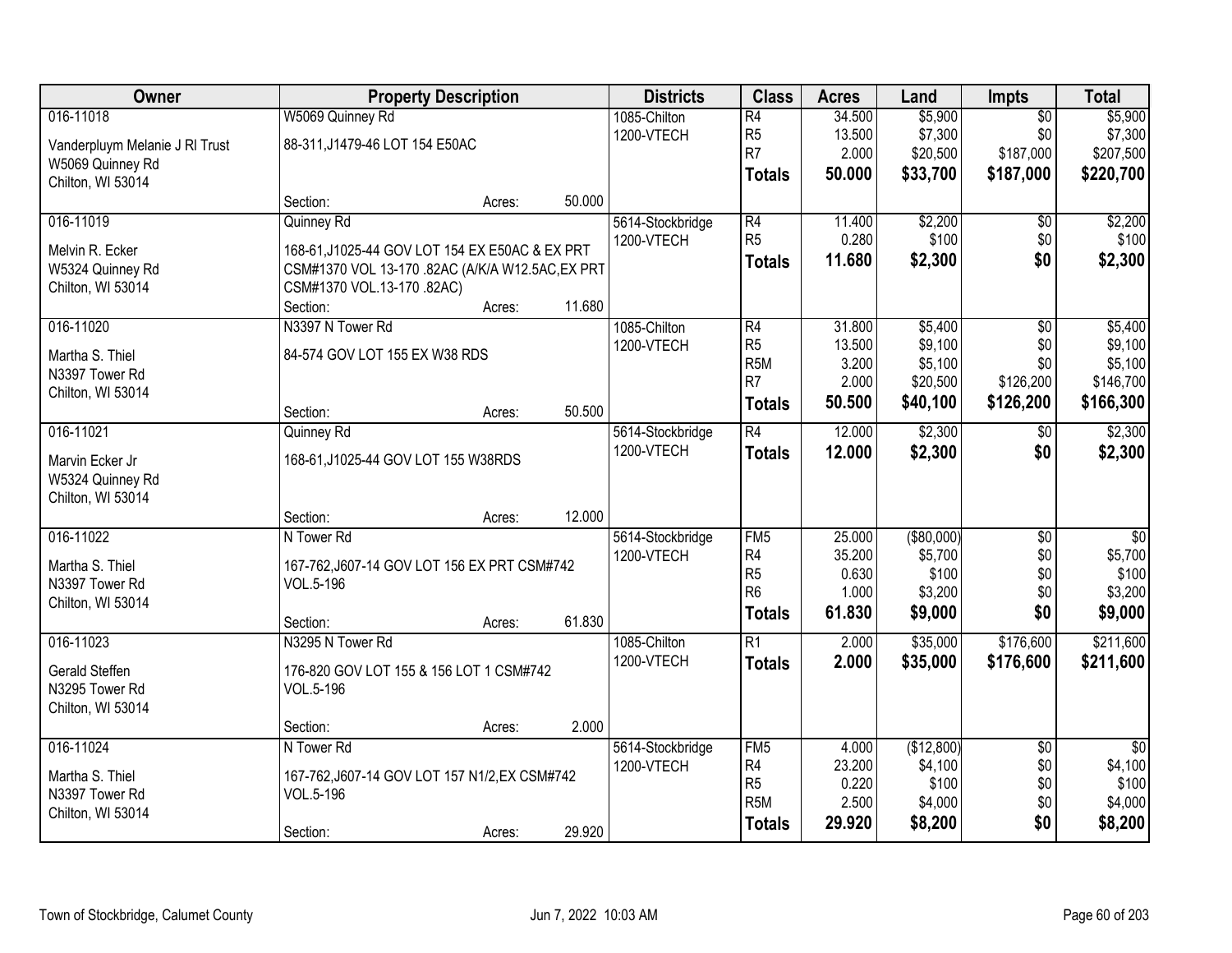| Owner                                                                 | <b>Property Description</b>                                                                                                                      |        | <b>Districts</b>               | <b>Class</b>                                                           | <b>Acres</b>                       | Land                                   | <b>Impts</b>                         | <b>Total</b>                           |
|-----------------------------------------------------------------------|--------------------------------------------------------------------------------------------------------------------------------------------------|--------|--------------------------------|------------------------------------------------------------------------|------------------------------------|----------------------------------------|--------------------------------------|----------------------------------------|
| 016-11025<br>Martha S. Thiel<br>N3397 Tower Rd<br>Chilton, WI 53014   | N Tower Rd<br>155-45 GOV LOT 157 COM SE/C<br>GL157, N25RDS, W64RDS, S TO S/L GL157, E TO POB<br>(10AC) EX CSM#806 VOL.6-15 (A/K/A E10AC OF       |        | 5614-Stockbridge<br>1200-VTECH | R4<br>R <sub>5</sub><br><b>Totals</b>                                  | 4.600<br>0.360<br>4.960            | \$900<br>\$100<br>\$1,000              | $\sqrt{$0}$<br>\$0<br>\$0            | \$900<br>\$100<br>\$1,000              |
|                                                                       | Section:<br>Acres:                                                                                                                               | 4.960  |                                |                                                                        |                                    |                                        |                                      |                                        |
| 016-11026<br>Matthew D. Ecker<br>N3232 Hwy 55<br>Chilton, WI 53014    | N Tower Rd<br>82-149 LOT 157 W21.25A OF S1/2                                                                                                     |        | 5614-Stockbridge<br>1200-VTECH | FM <sub>8</sub><br>R4<br><b>Totals</b>                                 | 12.000<br>9.250<br>21.250          | ( \$38,400)<br>\$1,500<br>\$1,500      | \$0<br>\$0<br>\$0                    | \$0<br>\$1,500<br>\$1,500              |
|                                                                       | Section:<br>Acres:                                                                                                                               | 21.250 |                                |                                                                        |                                    |                                        |                                      |                                        |
| 016-11027<br>Janet S. Mccord<br>N3231 N Tower Rd<br>Chilton, WI 53014 | N3231 N Tower Rd<br>170-29, J19-19 LOT 157 TRACT 1 CSM#806 VOL.6-15                                                                              |        | 5614-Stockbridge<br>1200-VTECH | $\overline{R1}$<br><b>Totals</b>                                       | 1.850<br>1.850                     | \$33,500<br>\$33,500                   | \$210,200<br>\$210,200               | \$243,700<br>\$243,700                 |
|                                                                       | Section:<br>Acres:                                                                                                                               | 1.850  |                                |                                                                        |                                    |                                        |                                      |                                        |
| 016-11028<br>Janet S. Mccord<br>N3231 N Tower Rd<br>Chilton, WI 53014 | <b>Tower Rd</b><br>170-29, J934-6 LOT 157 TRACT 2 CSM#806 VOL.6-15                                                                               |        | 5614-Stockbridge<br>1200-VTECH | $\overline{R1}$<br><b>Totals</b>                                       | 3.300<br>3.300                     | \$44,000<br>\$44,000                   | $\sqrt[6]{}$<br>\$0                  | \$44,000<br>\$44,000                   |
|                                                                       | Section:<br>Acres:                                                                                                                               | 3.300  |                                |                                                                        |                                    |                                        |                                      |                                        |
| 016-11029<br>Martha S. Thiel<br>N3397 Tower Rd<br>Chilton, WI 53014   | N3397 N Tower Rd<br>155-45 GOV LOT 158 E25.5AC, EX CSM#1106 VOL.8-9<br>Section:<br>Acres:                                                        | 22.400 | 5614-Stockbridge<br>1200-VTECH | $\overline{R4}$<br>R <sub>5</sub><br>R <sub>5</sub> M<br><b>Totals</b> | 20.000<br>0.400<br>2.000<br>22.400 | \$3,100<br>\$100<br>\$3,200<br>\$6,400 | $\overline{50}$<br>\$0<br>\$0<br>\$0 | \$3,100<br>\$100<br>\$3,200<br>\$6,400 |
| 016-11030<br>Craig Schwobe<br>N3045 S Tower Rd<br>Chilton, WI 53014   | State Highway 151<br>94-4, J1867-3 LOT 158 W12AC OF E37.5AC<br>Section:<br>Acres:                                                                | 11.500 | 5614-Stockbridge<br>1200-VTECH | R4<br>R <sub>5M</sub><br><b>Totals</b>                                 | 6.500<br>5.000<br>11.500           | \$1,200<br>\$8,000<br>\$9,200          | $\sqrt{6}$<br>\$0<br>\$0             | \$1,200<br>\$8,000<br>\$9,200          |
| 016-11031                                                             | <b>Hwy 151</b>                                                                                                                                   |        | 5614-Stockbridge               | R <sub>6</sub>                                                         | 25.500                             | \$86,700                               | $\overline{30}$                      | \$86,700                               |
| <b>Bradley Burg</b><br>N3002 Lakeshore Dr<br>Chilton, WI 53014        | J1914-45 LOT 158 COM NW/C LOT<br>158, E82RDS, S50RDS TO S/L SAID LOT, W ALG S/L TC<br>SW/C SAID LOT, N50RDS ALG W/L TO POB<br>Section:<br>Acres: | 25.500 | 1200-VTECH                     | <b>Totals</b>                                                          | 25.500                             | \$86,700                               | \$0                                  | \$86,700                               |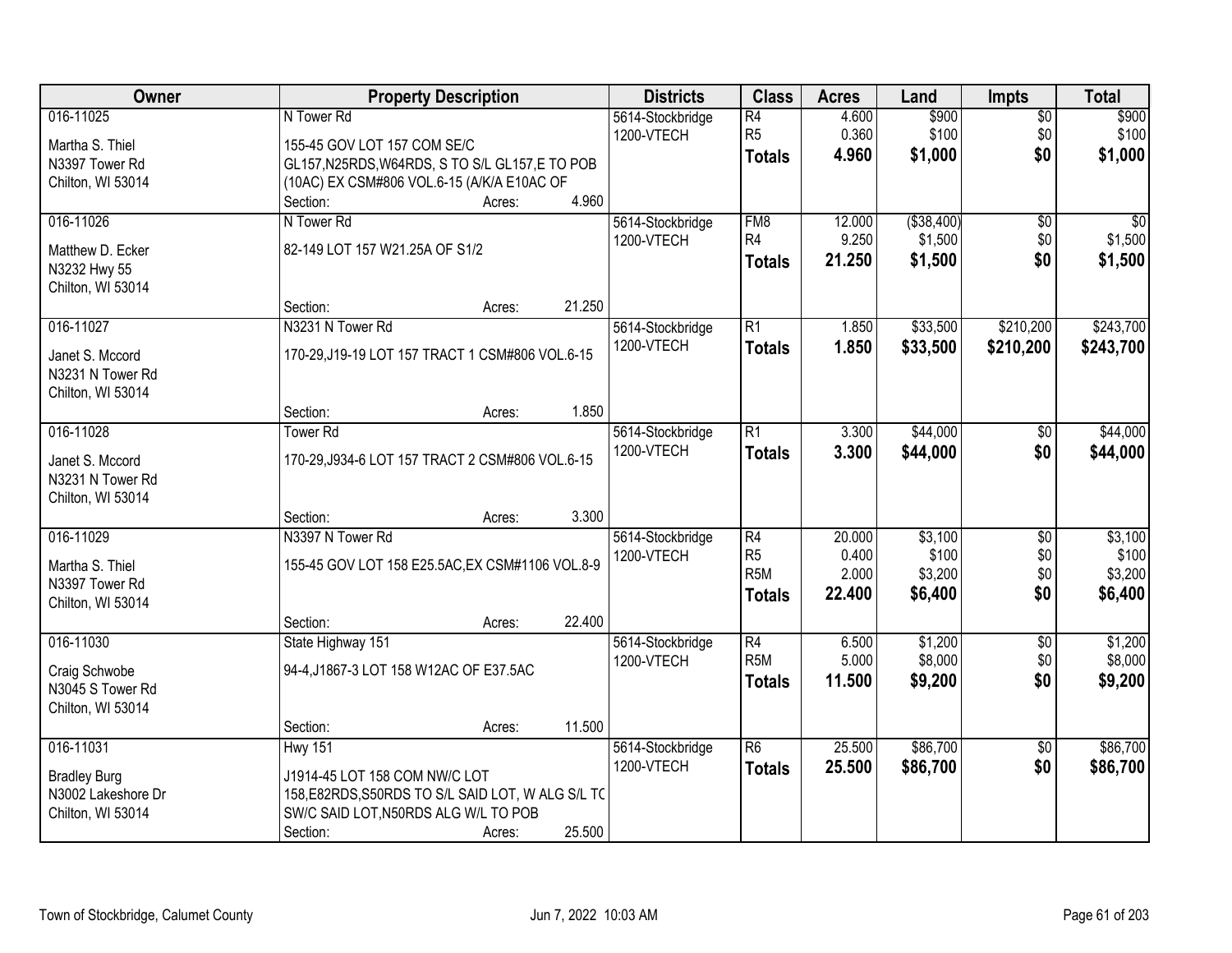| Owner                                                                                 |                                                                                      | <b>Property Description</b>                                                                                       |                  | <b>Districts</b>               | <b>Class</b>                                                           | <b>Acres</b>                       | Land                                      | <b>Impts</b>                         | <b>Total</b>                              |
|---------------------------------------------------------------------------------------|--------------------------------------------------------------------------------------|-------------------------------------------------------------------------------------------------------------------|------------------|--------------------------------|------------------------------------------------------------------------|------------------------------------|-------------------------------------------|--------------------------------------|-------------------------------------------|
| 016-11032<br>William A. Ebertz<br>N3181 Tower Rd                                      | N3181 N Tower Rd                                                                     | J1281-16, J1775-28 LOT 158 LOT 1 CSM#1106 VOL.8-9<br>COM SE/C, W574.34', NE240', E553.18', S239.31'TO POE         |                  | 5614-Stockbridge<br>1200-VTECH | $\overline{R1}$<br><b>Totals</b>                                       | 3.100<br>3.100                     | \$43,000<br>\$43,000                      | \$181,400<br>\$181,400               | \$224,400<br>\$224,400                    |
| Chilton, WI 53014                                                                     | Section:                                                                             | Acres:                                                                                                            | 3.100            |                                |                                                                        |                                    |                                           |                                      |                                           |
| 016-11033<br>Craig Schwobe<br>N3045 S Tower Rd<br>Chilton, WI 53014                   | <b>Hwy 151</b><br>DOC#385209                                                         | 94-4, J1867-3 LOT 159 E40AC, EX HWY/ROW                                                                           |                  | 5614-Stockbridge<br>1200-VTECH | R4<br>R <sub>5</sub><br>R <sub>5</sub> M<br><b>Totals</b>              | 38.620<br>0.500<br>0.500<br>39.620 | \$7,500<br>\$100<br>\$800<br>\$8,400      | $\overline{50}$<br>\$0<br>\$0<br>\$0 | \$7,500<br>\$100<br>\$800<br>\$8,400      |
| 016-11034<br><b>Vicky Flemming</b><br>N2630 Hwy 151<br>Chilton, WI 53014              | Section:<br><b>Hwy 151</b><br>W22.5A)<br>Section:                                    | Acres:<br>94-700 LOT 159 COM40RDS E SW/C GL159, E32RDS,<br>N50RDS, W32RDS, S50RDS TO POB (A/K/A E10A OF<br>Acres: | 39.620<br>10.000 | 5614-Stockbridge<br>1200-VTECH | R <sub>5</sub> M<br><b>Totals</b>                                      | 10.000<br>10.000                   | \$16,000<br>\$16,000                      | \$0<br>\$0                           | \$16,000<br>\$16,000                      |
| 016-11035<br>Joshua L and Jennif Jorstad<br>W5212 US Highway 151<br>Chilton, WI 53014 | W5212 Hwy 151<br>J1818-32, J4028-62, J6332-27 LOT 159 LOT 1<br>CSM#2341<br>Section:  | CSM#2978 VOL.24-280 SUBJ TO EASE FOR LT 2<br>Acres:                                                               | 5.330            | 5614-Stockbridge<br>1200-VTECH | $\overline{R1}$<br><b>Totals</b>                                       | 5.330<br>5.330                     | \$51,500<br>\$51,500                      | \$275,600<br>\$275,600               | \$327,100<br>\$327,100                    |
| 016-11036<br>Eric F. Wenig<br>W4830 Hwy 151<br>Chilton, WI 53014                      | <b>Hwy 151</b><br>J2795-36 FRAC LOT 160 EX HWY 151/ROW<br>DOC#383257.93A<br>Section: | Acres:                                                                                                            | 29.070           | 1085-Chilton<br>1200-VTECH     | $\overline{R4}$<br>R <sub>5</sub><br><b>Totals</b>                     | 28.320<br>0.750<br>29.070          | \$5,100<br>\$100<br>\$5,200               | \$0<br>\$0<br>\$0                    | \$5,100<br>\$100<br>\$5,200               |
| 016-11037<br>Eric F. Wenig<br>W4830 Hwy 151<br>Chilton, WI 53014                      | State Highway 151<br>CEMETERY J3274-20                                               | J2795-36 FRAC GOV LOT 161 E1/3 EX .06AC FOR                                                                       |                  | 1085-Chilton<br>1200-VTECH     | $\overline{R1}$<br>R <sub>4</sub><br>R <sub>5</sub> M<br><b>Totals</b> | 0.190<br>5.000<br>4.750<br>9.940   | \$2,400<br>\$1,000<br>\$7,600<br>\$11,000 | \$2,800<br>\$0<br>\$0<br>\$2,800     | \$5,200<br>\$1,000<br>\$7,600<br>\$13,800 |
| 016-11038<br>Michael E. Huss<br>N3224 N Tower Rd<br>Chilton, WI 53014                 | Section:<br>N Tower Rd<br>Section:                                                   | Acres:<br>155-45 LOT 161 LOT 1 CSM#2825 VOL.23-81<br>Acres:                                                       | 9.940<br>3.990   | 1085-Chilton<br>1200-VTECH     | F <sub>MG</sub><br><b>Totals</b>                                       | 3.990<br>3.990                     | (\$13,600)<br>\$0                         | $\overline{30}$<br>\$0               | $\frac{1}{30}$<br>\$0                     |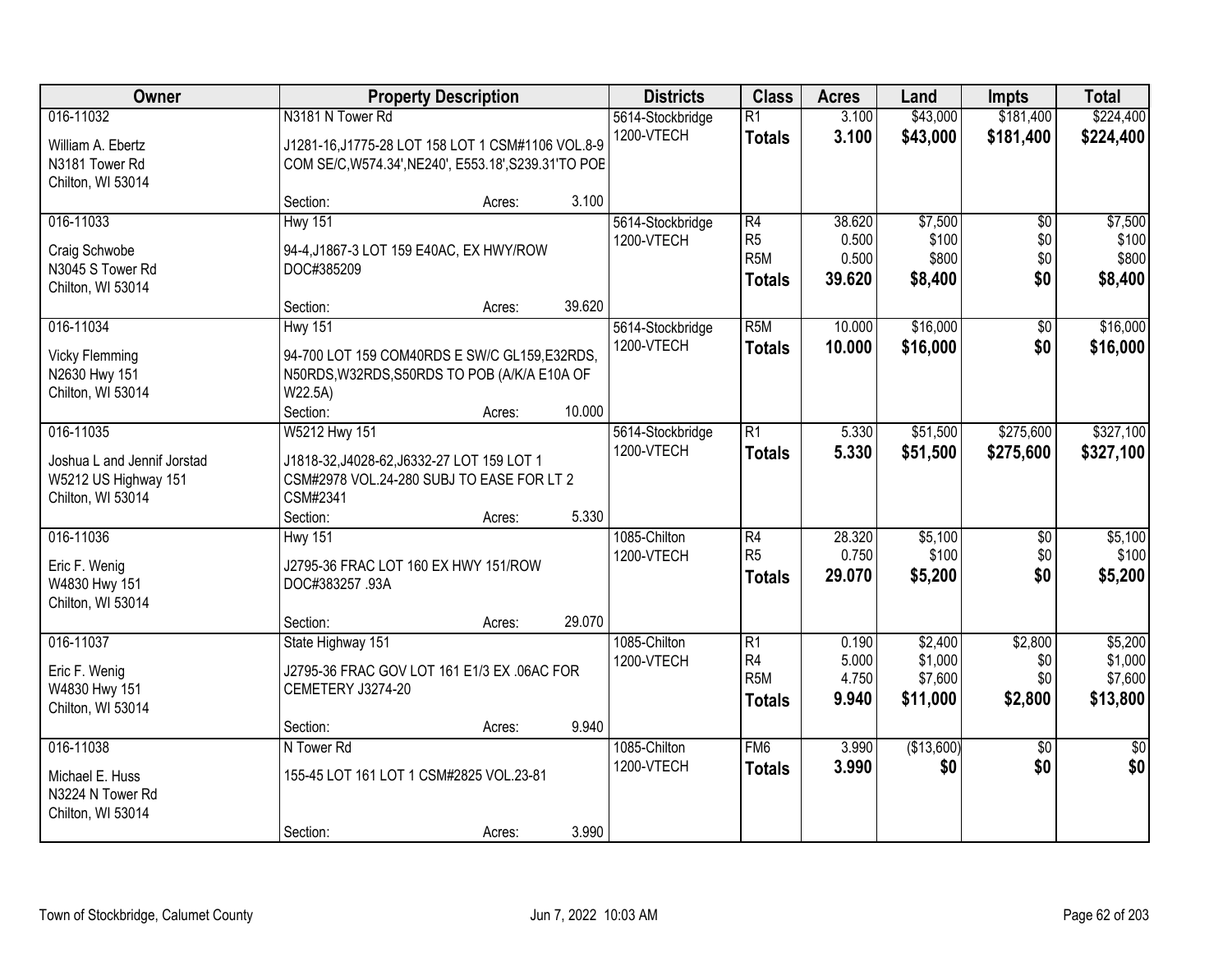| <b>Owner</b>                                         | <b>Property Description</b>                     |        |        | <b>Districts</b> | <b>Class</b>     | <b>Acres</b> | Land            | <b>Impts</b>    | <b>Total</b>     |
|------------------------------------------------------|-------------------------------------------------|--------|--------|------------------|------------------|--------------|-----------------|-----------------|------------------|
| 016-11039                                            | N Tower Rd                                      |        |        | 1085-Chilton     | $\overline{X4}$  | 0.060        | $\overline{50}$ | $\overline{50}$ | $\sqrt{50}$      |
| Wenig Cemetery Assn                                  | J3256-41, J3274-20 GOV LOT 161 PRT              |        |        | 1200-VTECH       | <b>Totals</b>    | 0.060        | \$0             | \$0             | \$0              |
| W4830 Hwy 151                                        | E10AC, COM890.76'E &68'N SW/C                   |        |        |                  |                  |              |                 |                 |                  |
| Chilton, WI 53014                                    | LT161, N50', E50'S50', W50' TO POB & PERPET ROW |        |        |                  |                  |              |                 |                 |                  |
|                                                      | Section:                                        | Acres: | 0.060  |                  |                  |              |                 |                 |                  |
| 016-11040                                            | N Tower Rd                                      |        |        | 1085-Chilton     | FM8              | 10.000       | ( \$32,000)     | $\overline{50}$ | $\sqrt{50}$      |
|                                                      |                                                 |        |        | 1200-VTECH       | <b>Totals</b>    | 10.000       | \$0             | \$0             | \$0              |
| Harry J Case & Mary Case Rev Trust<br>539 S 18th Ave | 136-610,79-416 GOV LOT 162 N1/2                 |        |        |                  |                  |              |                 |                 |                  |
|                                                      |                                                 |        |        |                  |                  |              |                 |                 |                  |
| Sturgeon Bay, WI 54235                               | Section:                                        | Acres: | 10.000 |                  |                  |              |                 |                 |                  |
| 016-11041                                            | N Tower Rd                                      |        |        | 1085-Chilton     | FM <sub>6</sub>  | 10.000       | ( \$32,000)     | \$0             | $\overline{\$0}$ |
|                                                      |                                                 |        |        | 1200-VTECH       |                  |              |                 | \$0             | \$0              |
| Susan Jost                                           | J396-37 GOV LOT 162 S1/2                        |        |        |                  | <b>Totals</b>    | 10.000       | \$0             |                 |                  |
| 733 Circle Hill Ln                                   |                                                 |        |        |                  |                  |              |                 |                 |                  |
| Sobieski, WI 54171                                   |                                                 |        |        |                  |                  |              |                 |                 |                  |
|                                                      | Section:                                        | Acres: | 10.000 |                  |                  |              |                 |                 |                  |
| 016-11042                                            | <b>Tower Rd</b>                                 |        |        | 1085-Chilton     | R4               | 54.500       | \$10,400        | \$0             | \$10,400         |
| Dennis H. Schmitz                                    | J2265-9, J4304-62, J4738-22 GOV LOT 163         |        |        | 1200-VTECH       | R <sub>5</sub>   | 2.500        | \$100           | \$0             | \$100            |
| W4853 Schluchter Rd                                  |                                                 |        |        |                  | R <sub>5</sub> M | 3.000        | \$5,000         | \$0             | \$5,000          |
| Chilton, WI 53014                                    |                                                 |        |        |                  | <b>Totals</b>    | 60.000       | \$15,500        | \$0             | \$15,500         |
|                                                      | Section:                                        | Acres: | 60.000 |                  |                  |              |                 |                 |                  |
| 016-11043                                            | Quinney Rd                                      |        |        | 1085-Chilton     | $\overline{R4}$  | 39.860       | \$7,100         | \$0             | \$7,100          |
|                                                      |                                                 |        |        | 1200-VTECH       | R <sub>5</sub>   | 3.000        | \$200           | \$0             | \$200            |
| Joel D. Portmann                                     | J1404-55, J3487-52 GOV LOT 164 EX CSM#1664      |        |        |                  | R <sub>5</sub> M | 12.000       | \$19,200        | \$0             | \$19,200         |
| W4840 Quinney Rd                                     | VOL.11-280                                      |        |        |                  | <b>Totals</b>    | 54.860       | \$26,500        | \$0             | \$26,500         |
| PO Box 266                                           |                                                 |        |        |                  |                  |              |                 |                 |                  |
| Chilton, WI 53014                                    | Section:                                        | Acres: | 54.860 |                  |                  |              |                 |                 |                  |
| 016-11044                                            | W4946 Schluchter Rd                             |        |        | 1085-Chilton     | $\overline{R1}$  | 1.140        | \$26,400        | \$68,900        | \$95,300         |
| Gary L. Ludwig                                       | J835-24, J2093-40 GOV LOT 164 LOT 1 CSM#1664    |        |        | 1200-VTECH       | R <sub>4</sub>   | 3.850        | \$800           | \$0             | \$800            |
| N356 Red Tail Ct                                     | VOL.11-280 COM298'E SW/C, N555.79', E413.99     |        |        |                  | R <sub>5</sub>   | 0.150        | \$100           | \$0             | \$100            |
| Appleton, WI 54915                                   | FT, S556.25', W391.39'TO POB                    |        |        |                  | <b>Totals</b>    | 5.140        | \$27,300        | \$68,900        | \$96,200         |
|                                                      | Section:                                        | Acres: | 5.140  |                  |                  |              |                 |                 |                  |
| 016-11045                                            | Quinney Rd                                      |        |        | 1085-Chilton     | R4               | 51.850       | \$9,500         | $\overline{50}$ | \$9,500          |
|                                                      |                                                 |        |        | 1200-VTECH       | R <sub>5</sub>   | 2.150        | \$100           | \$0             | \$100            |
| Joel D. Portmann                                     | J884-21, J1497-47, J5647-46 GOV LOT 165 EX      |        |        |                  | R <sub>5</sub> M | 1.740        | \$2,800         | \$0             | \$2,800          |
| W4840 Quinney Rd                                     | CSM#1173 VOL.7-217 4.26A                        |        |        |                  | <b>Totals</b>    | 55.740       | \$12,400        | \$0             | \$12,400         |
| PO Box 266                                           |                                                 |        |        |                  |                  |              |                 |                 |                  |
| Chilton, WI 53014                                    | Section:                                        | Acres: | 55.740 |                  |                  |              |                 |                 |                  |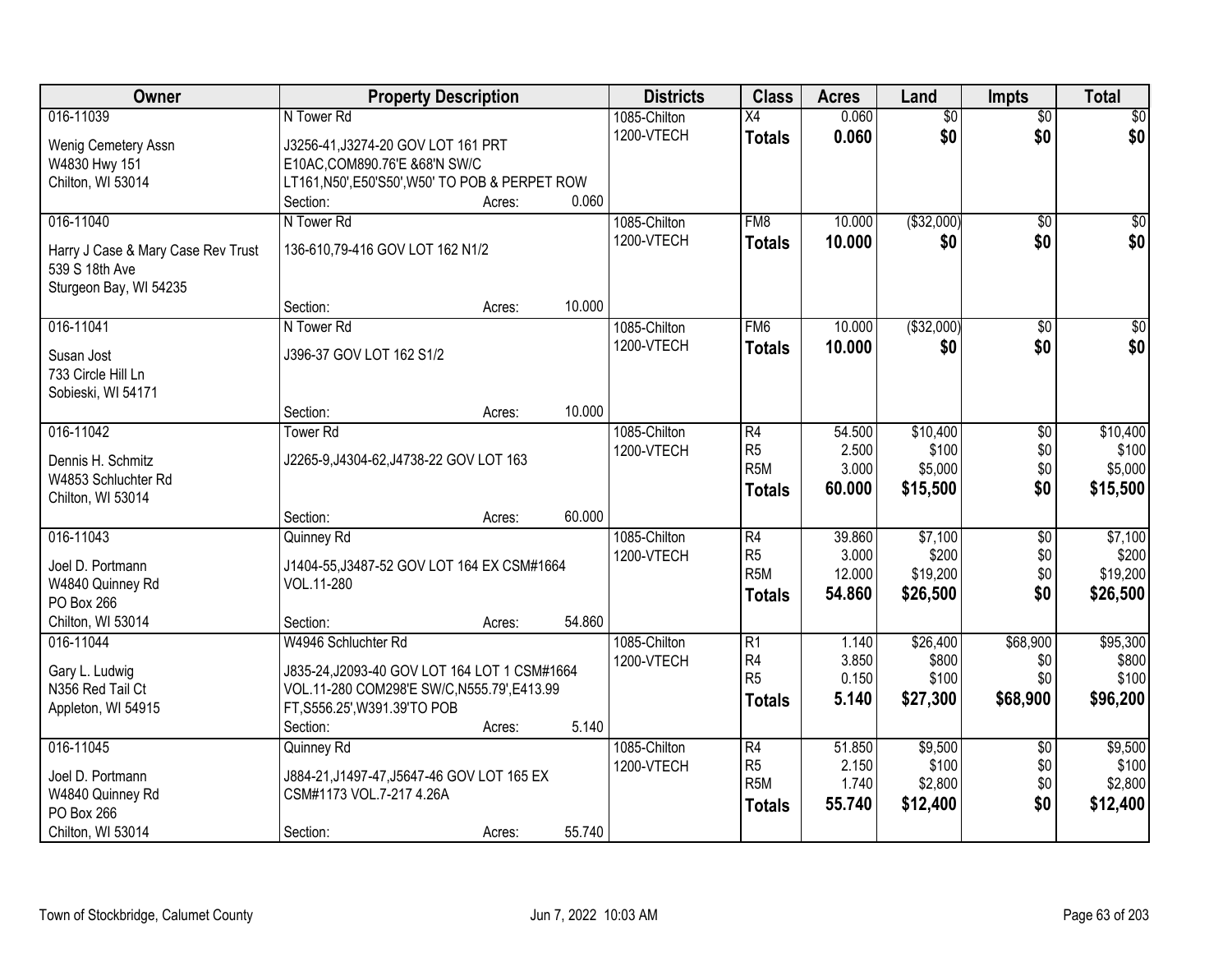| Owner                               | <b>Property Description</b>                                                                    | <b>Districts</b>           | <b>Class</b>                       | <b>Acres</b>            | Land                 | <b>Impts</b>           | <b>Total</b>           |
|-------------------------------------|------------------------------------------------------------------------------------------------|----------------------------|------------------------------------|-------------------------|----------------------|------------------------|------------------------|
| 016-11046<br>Kelly Kloehn           | N3740 N Tower Rd<br>J884-21, J884-27 GOV LOT 165 LOTS 1, 2&3 CSM#1173                          | 1085-Chilton<br>1200-VTECH | $\overline{R1}$<br><b>Totals</b>   | 4.260<br>4.260          | \$48,300<br>\$48,300 | \$163,000<br>\$163,000 | \$211,300<br>\$211,300 |
| N3740 Tower Rd                      | VOL.8-180 COM NW/C, S500.6', NE365.54',                                                        |                            |                                    |                         |                      |                        |                        |
| Chilton, WI 53014                   | N477.15', W396.65' TO POB (BNG RESURVEY OF                                                     |                            |                                    |                         |                      |                        |                        |
|                                     | 4.260<br>Section:<br>Acres:                                                                    |                            |                                    |                         |                      |                        |                        |
| 016-11048                           | Tower <sub>Rd</sub>                                                                            | 1085-Chilton               | R4                                 | 22.000                  | \$4,200              | $\overline{50}$        | \$4,200                |
| Dennis H. Schmitz                   | J4304-62, J4738-22, J4911-1 GOV LOT 166 N1/2                                                   | 1200-VTECH                 | R <sub>5</sub><br>R <sub>5</sub> M | 0.500<br>7.500          | \$100<br>\$12,000    | \$0<br>\$0             | \$100<br>\$12,000      |
| W4853 Schluchter Rd                 |                                                                                                |                            |                                    | 30.000                  |                      | \$0                    |                        |
| Chilton, WI 53014                   |                                                                                                |                            | <b>Totals</b>                      |                         | \$16,300             |                        | \$16,300               |
|                                     | 30.000<br>Section:<br>Acres:                                                                   |                            |                                    |                         |                      |                        |                        |
| 016-11049                           | <b>Tower Rd</b>                                                                                | 1085-Chilton               | R4                                 | 28.000                  | \$5,400              | $\overline{50}$        | \$5,400                |
| Dennis H. Schmitz                   | 169-349, J4092-62, J4738-21 GOV LOT 166 S1/2                                                   | 1200-VTECH                 | R <sub>5</sub>                     | 0.700                   | \$100                | \$0                    | \$100                  |
| W4853 Schluchter Rd                 |                                                                                                |                            | R <sub>5M</sub>                    | 1.300                   | \$2,100              | \$0                    | \$2,100                |
| Chilton, WI 53014                   |                                                                                                |                            | <b>Totals</b>                      | 30.000                  | \$7,600              | \$0                    | \$7,600                |
|                                     | 30.000<br>Section:<br>Acres:                                                                   |                            |                                    |                         |                      |                        |                        |
| 016-11050                           | W4923 County F                                                                                 | 1085-Chilton               | R4                                 | 57.000                  | \$10,700             | \$0                    | \$10,700               |
| Dennis H. Schmitz                   | J4304-62, J4738-22, J4911-1 GOV LOT 167 EX RD/ROW                                              | 1200-VTECH                 | R <sub>5M</sub>                    | 1.350                   | \$2,200              | \$0                    | \$2,200                |
| W4853 Schluchter Rd                 | J239-28, EX CSM#1148 VOL.8-120 1AC; EX.55AC                                                    |                            | <b>Totals</b>                      | 58.350                  | \$12,900             | \$0                    | \$12,900               |
| Chilton, WI 53014                   | J1690-44 INCL.DRIVEWAY EASE&WELL RIGHTS                                                        |                            |                                    |                         |                      |                        |                        |
|                                     | 58.350<br>Section:<br>Acres:                                                                   |                            |                                    |                         |                      |                        |                        |
| 016-11051                           | W4923 County F                                                                                 | 1085-Chilton               | $\overline{R1}$                    | 1.550                   | \$30,500             | \$154,400              | \$184,900              |
|                                     |                                                                                                | 1200-VTECH                 | Totals                             | 1.550                   | \$30,500             | \$154,400              | \$184,900              |
| Casey D. Schneider                  | J725-28 GOV LOT 167 LOT 1 CSM#1148                                                             |                            |                                    |                         |                      |                        |                        |
| W4923 County F<br>Chilton, WI 53014 | VOL.8-120, COM 444.74'W NE/C, S187.79', W232.26<br>FT, N187.79'E232.26'-POB-SUBJ TO DRVWY EASE |                            |                                    |                         |                      |                        |                        |
|                                     | Section:<br>1.000<br>Acres:                                                                    |                            |                                    |                         |                      |                        |                        |
| 016-11052                           | County F                                                                                       | 1085-Chilton               |                                    |                         |                      |                        |                        |
|                                     |                                                                                                | 1200-VTECH                 |                                    | Assessed with 016-11051 |                      |                        |                        |
| Casey D. Schneider                  | J1690-44 LOT 167 COM SE/C CSM#1148 VOL.8-120                                                   |                            |                                    |                         |                      |                        |                        |
| W4923 County F                      | SW187.11' WLY110.03' N260.3' TO S/ROW CTY                                                      |                            |                                    |                         |                      |                        |                        |
| Chilton, WI 53014                   | F,E55.88' S187.79',S232.2 TO POB ASESS W/LOC                                                   |                            |                                    |                         |                      |                        |                        |
|                                     | 0.550<br>Section:<br>Acres:                                                                    |                            |                                    |                         |                      |                        |                        |
| 016-11053                           | W4898 County F                                                                                 | 1085-Chilton               | R7                                 | 1.456                   | \$17,500             | \$135,900              | \$153,400              |
| Kathy M. Meyer                      | J287-25, J2314-18 GOV LOT 168 LOT 1 CSM#3116                                                   | 1200-VTECH                 | <b>Totals</b>                      | 1.456                   | \$17,500             | \$135,900              | \$153,400              |
| W4898 County F                      | VOL.26-108 EX CTY F J239-26-27                                                                 |                            |                                    |                         |                      |                        |                        |
| Chilton, WI 53014                   |                                                                                                |                            |                                    |                         |                      |                        |                        |
|                                     | 1.456<br>Section:<br>Acres:                                                                    |                            |                                    |                         |                      |                        |                        |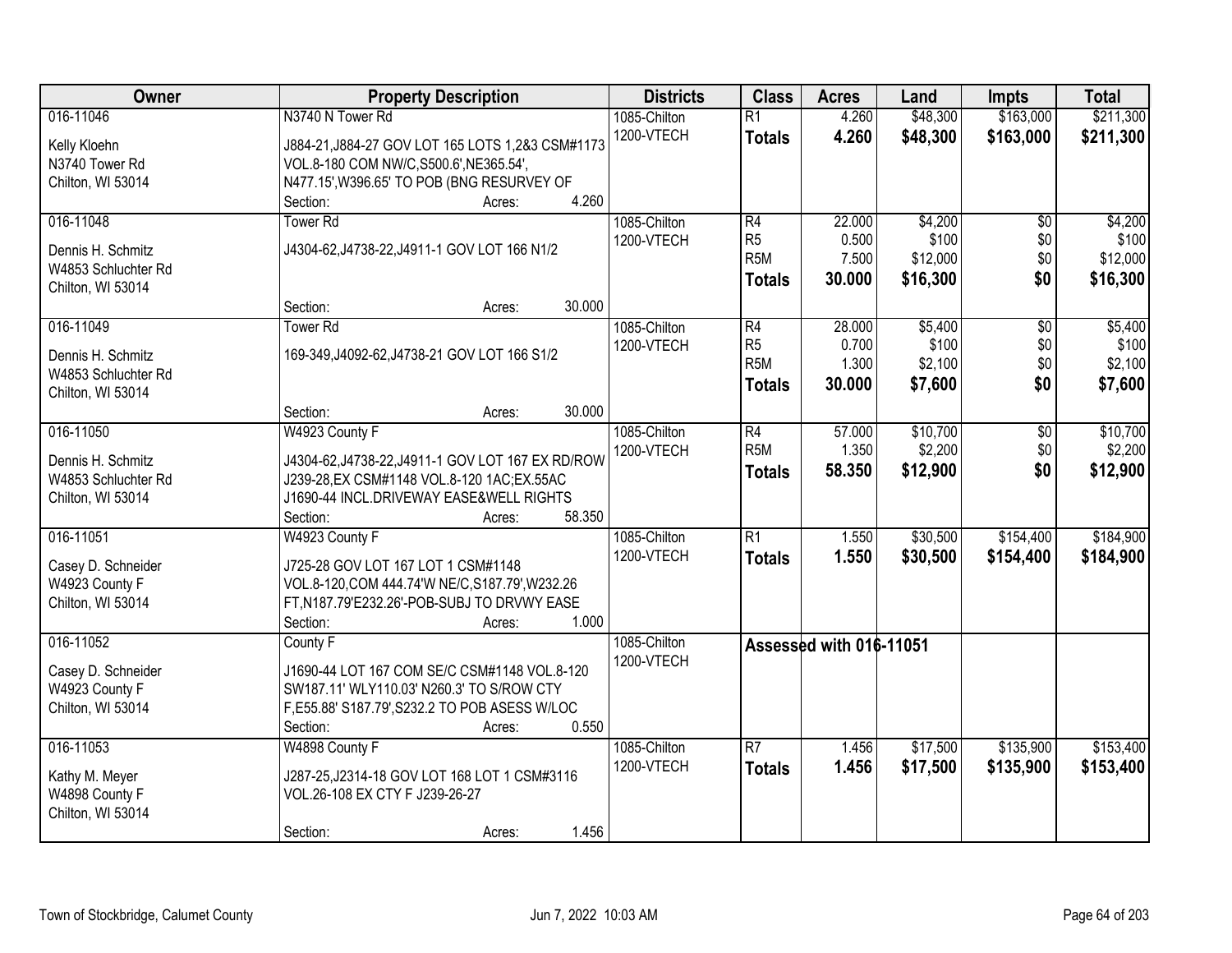| Owner                                                                                       |                                                                                                           | <b>Property Description</b> |        | <b>Districts</b>               | <b>Class</b>                                              | <b>Acres</b>                       | Land                                     | <b>Impts</b>                         | <b>Total</b>                             |
|---------------------------------------------------------------------------------------------|-----------------------------------------------------------------------------------------------------------|-----------------------------|--------|--------------------------------|-----------------------------------------------------------|------------------------------------|------------------------------------------|--------------------------------------|------------------------------------------|
| 016-11054<br>State of WI Dnr<br>101 S Webster St<br>Madison, WI 53707                       | Ledge Rd<br>J2862-30, J3692-30, J6037-62 GOV LOT 169 N15AC                                                |                             |        | 5614-Stockbridge<br>1200-VTECH | $\overline{\text{X2}}$<br><b>Totals</b>                   | 15.000<br>15.000                   | $\overline{60}$<br>\$0                   | $\overline{60}$<br>\$0               | \$0<br>\$0                               |
|                                                                                             | Section:                                                                                                  | Acres:                      | 15.000 |                                |                                                           |                                    |                                          |                                      |                                          |
| 016-11055<br>Jerry Franzen<br>N4469 Hwy 55<br>Chilton, WI 53014                             | Ledge Rd<br>96-661, J941-5 GOV LOT 169 S15A OF N30A                                                       |                             |        | 5614-Stockbridge<br>1200-VTECH | FM <sub>6</sub><br><b>Totals</b>                          | 15.000<br>15.000                   | ( \$48,000)<br>\$0                       | $\overline{50}$<br>\$0               | \$0<br>\$0                               |
| 016-11056                                                                                   | Section:                                                                                                  | Acres:                      | 15.000 | 5614-Stockbridge               | FM <sub>6</sub>                                           | 8.000                              | (\$25,600)                               | \$0                                  | $\sqrt{50}$                              |
| Jerry Franzen<br>N4469 Hwy 55<br>Chilton, WI 53014                                          | Ledge Rd<br>91-450, J941-5 GOV LOT 169 N8AC OF S1/2                                                       |                             |        | 1200-VTECH                     | <b>Totals</b>                                             | 8.000                              | \$0                                      | \$0                                  | \$0                                      |
| 016-11057                                                                                   | Section:                                                                                                  | Acres:                      | 8.000  |                                |                                                           |                                    |                                          |                                      |                                          |
| P&Q East of Winnebago LLC<br>1509 N Prospect Ave<br>Milwaukee, WI 53202                     | N4275 Ledge Rd<br>J287-25, J3897-29 GOV LOT 169 S22AC                                                     |                             |        | 1085-Chilton<br>1200-VTECH     | R <sub>2</sub><br>R4<br>R <sub>5</sub> M<br><b>Totals</b> | 12.000<br>4.000<br>6.000<br>22.000 | \$56,000<br>\$800<br>\$9,600<br>\$66,400 | \$500<br>\$0<br>\$0<br>\$500         | \$56,500<br>\$800<br>\$9,600<br>\$66,900 |
|                                                                                             | Section:                                                                                                  | Acres:                      | 22.000 |                                |                                                           |                                    |                                          |                                      |                                          |
| 016-11058<br>Chapter Lakeview, LLC<br>PO Box 83<br>Chilton, WI 53014                        | N4475 Ledge Rd<br>J1604-55 LOT 170 LOT 1 CSM#2689 VOL.21-310                                              |                             |        | 5614-Stockbridge<br>1200-VTECH | $\overline{R2}$<br><b>Totals</b>                          | 50.000<br>50,000                   | \$196,800<br>\$196,800                   | \$514,000<br>\$514,000               | \$710,800<br>\$710,800                   |
|                                                                                             | Section:                                                                                                  | Acres:                      | 50.000 |                                |                                                           |                                    |                                          |                                      |                                          |
| 016-11059<br>State of WI Dnr<br>101 S Webster St<br>Madison, WI 53707                       | Ledge Rd<br>180-539, J5943-43 GOV LOT 170 COM SW/C GL<br>170, N660', SE TO PT 620'N SE/C, S620', W TO POB |                             |        | 5614-Stockbridge<br>1200-VTECH | $\overline{X2}$<br><b>Totals</b>                          | 19.430<br>19.430                   | $\sqrt{6}$<br>\$0                        | \$0<br>\$0                           | $\sqrt{30}$<br>\$0                       |
|                                                                                             | Section:                                                                                                  | Acres:                      | 19.430 |                                |                                                           |                                    |                                          |                                      |                                          |
| 016-11060<br>Barry Thomas & Barbara Liv Trst<br>1200 Sandstone Dr<br>Libertyville, IL 60048 | Ledge Rd<br>143-378, J3609-50 GOV LOT 171 N33.14AC<br>Section:                                            | Acres:                      | 33.140 | 5614-Stockbridge<br>1200-VTECH | R4<br>R <sub>5</sub><br>R <sub>5</sub> M<br><b>Totals</b> | 24.240<br>0.900<br>8.000<br>33.140 | \$4,600<br>\$400<br>\$13,100<br>\$18,100 | $\overline{50}$<br>\$0<br>\$0<br>\$0 | \$4,600<br>\$400<br>\$13,100<br>\$18,100 |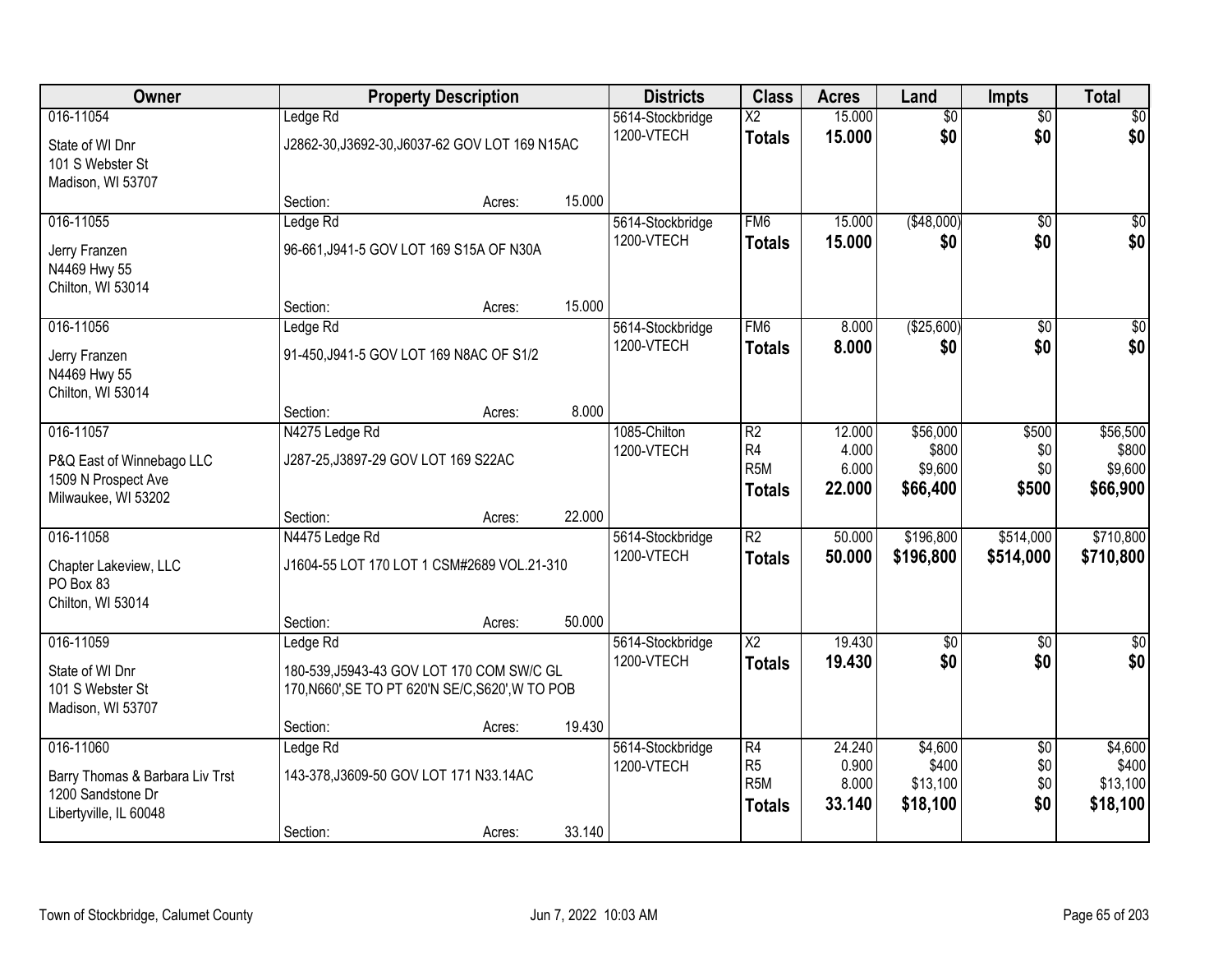| Owner                                             | <b>Property Description</b>                                                            |        |        | <b>Districts</b>               | <b>Class</b>                      | <b>Acres</b>   | Land                 | <b>Impts</b>     | <b>Total</b>          |
|---------------------------------------------------|----------------------------------------------------------------------------------------|--------|--------|--------------------------------|-----------------------------------|----------------|----------------------|------------------|-----------------------|
| 016-11061                                         | Ledge Rd                                                                               |        |        | 5614-Stockbridge               | $\overline{R6}$                   | 13.430         | \$43,000             | $\overline{50}$  | \$43,000              |
| Leah Hinze                                        | J1528-54, J2200-14 GOV LOT 171 COM N26 7/8RDS N                                        |        |        | 1200-VTECH                     | <b>Totals</b>                     | 13.430         | \$43,000             | \$0              | \$43,000              |
| 9503 Prairie Crossing Dr                          | SW/C, N26 7/8 RDS, E80RDS, S26 7/8RDS, W80RDS TO                                       |        |        |                                |                                   |                |                      |                  |                       |
| Franksville, WI 53126                             | POB                                                                                    |        |        |                                |                                   |                |                      |                  |                       |
|                                                   | Section:                                                                               | Acres: | 13.430 |                                |                                   |                |                      |                  |                       |
| 016-11062                                         | Ledge Rd                                                                               |        |        | 5614-Stockbridge               | FM <sub>8</sub>                   | 13.430         | ( \$43,000)          | $\overline{50}$  | \$0                   |
| Mark J. Schaefer                                  | 141-58, J2077-18 GOV LOT 171 COM SW/C GL171, N26                                       |        |        | 1200-VTECH                     | <b>Totals</b>                     | 13.430         | \$0                  | \$0              | \$0                   |
| PO Box 91                                         | 7/8RDS, E80RDS, S26 7/8RDS, W80RDS TO POB                                              |        |        |                                |                                   |                |                      |                  |                       |
| Stockbridge, WI 53088                             |                                                                                        |        |        |                                |                                   |                |                      |                  |                       |
|                                                   | Section:                                                                               | Acres: | 13.430 |                                |                                   |                |                      |                  |                       |
| 016-11063                                         | W4945 Hickory Hills Rd                                                                 |        |        | 5614-Stockbridge               | R4                                | 41.500         | \$7,800              | \$0              | \$7,800               |
|                                                   | J4949-1 GOV LOT 172                                                                    |        |        | 1200-VTECH                     | R <sub>5</sub>                    | 2.500          | \$2,000              | \$0              | \$2,000               |
| Dwight C. Poppy<br>300 Hickory Hills Rd           |                                                                                        |        |        |                                | R <sub>5</sub> M                  | 16.000         | \$26,200             | \$0              | \$26,200              |
| Chilton, WI 53014                                 |                                                                                        |        |        |                                | <b>Totals</b>                     | 60.000         | \$36,000             | \$0              | \$36,000              |
|                                                   | Section:                                                                               | Acres: | 60.000 |                                |                                   |                |                      |                  |                       |
| 016-11064                                         | <b>Hickory Hills Rd</b>                                                                |        |        | 5614-Stockbridge               | $\overline{R4}$                   | 13.720         | \$2,500              | \$0              | \$2,500               |
|                                                   |                                                                                        |        |        | 1200-VTECH                     | R <sub>5</sub>                    | 4.000          | \$3,000              | \$0              | \$3,000               |
| Winn East Shore Conserv<br>W4836 Hickory Hills Rd | J1126-1, J1366-1 GOV LOT 173 LYG N OF HWY, EX<br>CSM#831 VOL. 6-80 & EX J2736-35 .28AC |        |        |                                | R <sub>5</sub> M                  | 12.000         | \$19,300             | \$0              | \$19,300              |
| C/O Thomas Woelfel                                |                                                                                        |        |        |                                | <b>Totals</b>                     | 29.720         | \$24,800             | \$0              | \$24,800              |
| Chilton, WI 53014                                 | Section:                                                                               | Acres: | 29.720 |                                |                                   |                |                      |                  |                       |
| 016-11065                                         | W4945 Hickory Hills Rd                                                                 |        |        | 5614-Stockbridge               | $\overline{R4}$                   | 22.000         | \$3,500              | $\overline{50}$  | \$3,500               |
|                                                   |                                                                                        |        |        | 1200-VTECH                     | R <sub>5</sub> M                  | 5.500          | \$8,800              | \$0              | \$8,800               |
| Dwight C. Poppy                                   | J4949-1 GOV LOT 173 LYG S OF HWY                                                       |        |        |                                | <b>Totals</b>                     | 27.500         | \$12,300             | \$0              | \$12,300              |
| 300 Hickory Hills Rd                              |                                                                                        |        |        |                                |                                   |                |                      |                  |                       |
| Chilton, WI 53014                                 |                                                                                        |        |        |                                |                                   |                |                      |                  |                       |
| 016-11066                                         | Section:                                                                               | Acres: | 27.500 |                                |                                   |                |                      |                  |                       |
|                                                   | W4836 Hickory Hills Rd                                                                 |        |        | 5614-Stockbridge<br>1200-VTECH | $\overline{R1}$<br>R <sub>5</sub> | 4.000<br>7.000 | \$47,500<br>\$22,600 | \$131,000<br>\$0 | \$178,500<br>\$22,600 |
| Jane M. Woelfel                                   | J84-47, J2736-35 GOV LOT 173 & 194 CSM6-80 &                                           |        |        |                                | <b>Totals</b>                     | 11.000         | \$70,100             | \$131,000        | \$201,100             |
| W4836 Hickory Hills Rd                            | J2736-35 DESC: COM1471.55'S&847.17'NW NE/C                                             |        |        |                                |                                   |                |                      |                  |                       |
| Chilton, WI 53014                                 | GL194,NW830.63',NE509.88', SE840.68',SW644.09'TO                                       |        |        |                                |                                   |                |                      |                  |                       |
|                                                   | Section:                                                                               | Acres: | 11.000 |                                |                                   |                |                      |                  |                       |
| 016-11067                                         | County E                                                                               |        |        | 5614-Stockbridge               | $\overline{R4}$                   | 48.810         | \$8,600              | $\overline{50}$  | \$8,600               |
| Shirley A. Reif Rlt                               | 132-323, J3127-41 GOV LOT 174 EX 1.19A                                                 |        |        | 1200-VTECH                     | R <sub>5</sub>                    | 5.000          | \$4,000              | \$0              | \$4,000               |
| 407 N Military Rd                                 |                                                                                        |        |        |                                | R <sub>5</sub> M                  | 5.000          | \$8,000              | \$0              | \$8,000               |
| PO Box 182                                        |                                                                                        |        |        |                                | <b>Totals</b>                     | 58.810         | \$20,600             | \$0              | \$20,600              |
| Stockbridge, WI 53088                             | Section:                                                                               | Acres: | 58.810 |                                |                                   |                |                      |                  |                       |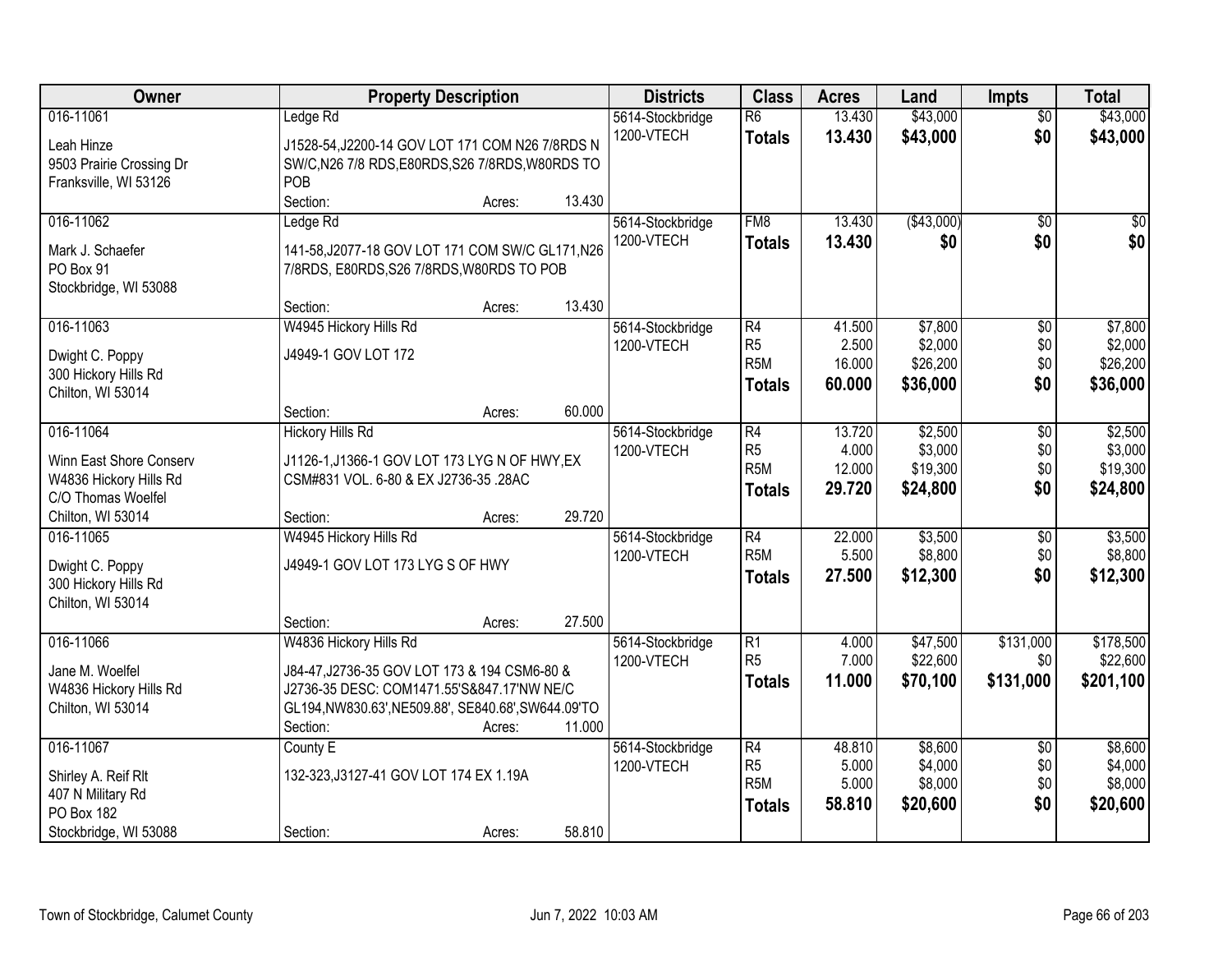| Owner                  |                                                    | <b>Property Description</b> |        | <b>Districts</b> | <b>Class</b>           | <b>Acres</b>   | Land                 | <b>Impts</b>           | <b>Total</b>          |
|------------------------|----------------------------------------------------|-----------------------------|--------|------------------|------------------------|----------------|----------------------|------------------------|-----------------------|
| 016-11068              | W4905 County E                                     |                             |        | 5614-Stockbridge | R1                     | 1.190          | \$26,900             | \$83,400               | \$110,300             |
| Jason D. Hansen        | 132-323, J4322-52 LOT 174 PCL 1 CSM#197 VOL.2-70   |                             |        | 1200-VTECH       | <b>Totals</b>          | 1.190          | \$26,900             | \$83,400               | \$110,300             |
| W4905 County E         | COM791.57'W NE/C, S260', W200', N260', E200'TO POB |                             |        |                  |                        |                |                      |                        |                       |
| Chilton, WI 53014      | EX N40'FOR RD                                      |                             |        |                  |                        |                |                      |                        |                       |
|                        | Section:                                           | Acres:                      | 1.190  |                  |                        |                |                      |                        |                       |
| 016-11069              | W4920 County E                                     |                             |        | 5614-Stockbridge | R4                     | 48.250         | \$8,100              | \$0                    | \$8,100               |
| James D. Kurscheidt    | J2852-25 LOT 175                                   |                             |        | 1200-VTECH       | R <sub>5</sub>         | 2.750          | \$2,000              | \$0                    | \$2,000               |
| W4920 County E         |                                                    |                             |        |                  | R <sub>5</sub> M<br>R7 | 7.000<br>2.000 | \$11,600             | \$0                    | \$11,600<br>\$135,200 |
| Chilton, WI 53014      |                                                    |                             |        |                  |                        | 60.000         | \$20,500<br>\$42,200 | \$114,700<br>\$114,700 | \$156,900             |
|                        | Section:                                           | Acres:                      | 60.000 |                  | <b>Totals</b>          |                |                      |                        |                       |
| 016-11070              | W4861 Moore Rd                                     |                             |        | 5614-Stockbridge | R <sub>2</sub>         | 0.100          | \$2,000              | \$28,400               | \$30,400              |
| Samuel R. Carlson      | 85-342, J88-20 LOT 176                             |                             |        | 1200-VTECH       | R4                     | 55.900         | \$10,000             | \$0                    | \$10,000              |
| W4861 Moore Rd         |                                                    |                             |        |                  | R <sub>5</sub><br>R7   | 1.000          | \$500                | \$0                    | \$500                 |
| Hilbert, WI 54129      |                                                    |                             |        |                  |                        | 3.000          | \$24,000             | \$209,500              | \$233,500             |
|                        | Section:                                           | Acres:                      | 60.000 |                  | Totals                 | 60.000         | \$36,500             | \$237,900              | \$274,400             |
| 016-11071              | Moehn Rd                                           |                             |        | 5614-Stockbridge | R4                     | 20.000         | \$3,400              | $\sqrt[6]{3}$          | \$3,400               |
| Moehn Acres, Inc.      | J512-8 E1/2 GOV LOT 177 EX CSM 7-325 4.01AC, EX    |                             |        | 1200-VTECH       | R <sub>5</sub>         | 0.990          | \$100                | \$0                    | \$100                 |
| W3737 Hickory Hills Rd | CSM 11-266 2AC & EX CSM#2256 VOL 17-299            |                             |        |                  | <b>Totals</b>          | 20.990         | \$3,500              | \$0                    | \$3,500               |
| Chilton, WI 53014      |                                                    |                             |        |                  |                        |                |                      |                        |                       |
|                        | Section:                                           | Acres:                      | 20.990 |                  |                        |                |                      |                        |                       |
| 016-11072              | Moore Rd                                           |                             |        | 5614-Stockbridge | $\overline{R4}$        | 27.000         | \$4,800              | $\overline{50}$        | \$4,800               |
| Gerald H. Moehn        | 117-118 W1/2 LOT 177, EX W92' OF S681 FT           |                             |        | 1200-VTECH       | R <sub>5</sub>         | 0.300          | \$100                | \$0                    | \$100                 |
| N5828 Moehn Rd         |                                                    |                             |        |                  | R <sub>5</sub> M       | 1.250          | \$2,000              | \$0                    | \$2,000               |
| Hilbert, WI 54129      |                                                    |                             |        |                  | <b>Totals</b>          | 28.550         | \$6,900              | \$0                    | \$6,900               |
|                        | Section:                                           | Acres:                      | 28.550 |                  |                        |                |                      |                        |                       |
| 016-11073              | Moore Rd                                           |                             |        | 5614-Stockbridge | R1                     | 1.450          | \$29,500             | \$2,200                | \$31,700              |
| Brian R. Ecker         | J1777-23, J3005-33, J4796-68 COM 568'W SE/C W1/2   |                             |        | 1200-VTECH       | <b>Totals</b>          | 1.450          | \$29,500             | \$2,200                | \$31,700              |
| W4932 Moore Rd         | LOT 177 W92', N681', E92', S681'TO POB             |                             |        |                  |                        |                |                      |                        |                       |
| Hilbert, WI 54129      |                                                    |                             |        |                  |                        |                |                      |                        |                       |
|                        | Section:                                           | Acres:                      | 1.450  |                  |                        |                |                      |                        |                       |
| 016-11074              | W4858 Moore Rd                                     |                             |        | 5614-Stockbridge | R1                     | 2.000          | \$35,000             | \$115,900              | \$150,900             |
| George E. Moore        | 85-603, J512-8, 326967 E1/2 LOT 177 LOT 1 CSM#1089 |                             |        | 1200-VTECH       | R4                     | 1.010          | \$200                | \$0                    | \$200                 |
| W4858 Moore Rd         | VOL.7-325                                          |                             |        |                  | R5                     | 1.000          | \$3,700              | \$0                    | \$3,700               |
| Hilbert, WI 54129      |                                                    |                             |        |                  | <b>Totals</b>          | 4.010          | \$38,900             | \$115,900              | \$154,800             |
|                        | Section:                                           | Acres:                      | 4.010  |                  |                        |                |                      |                        |                       |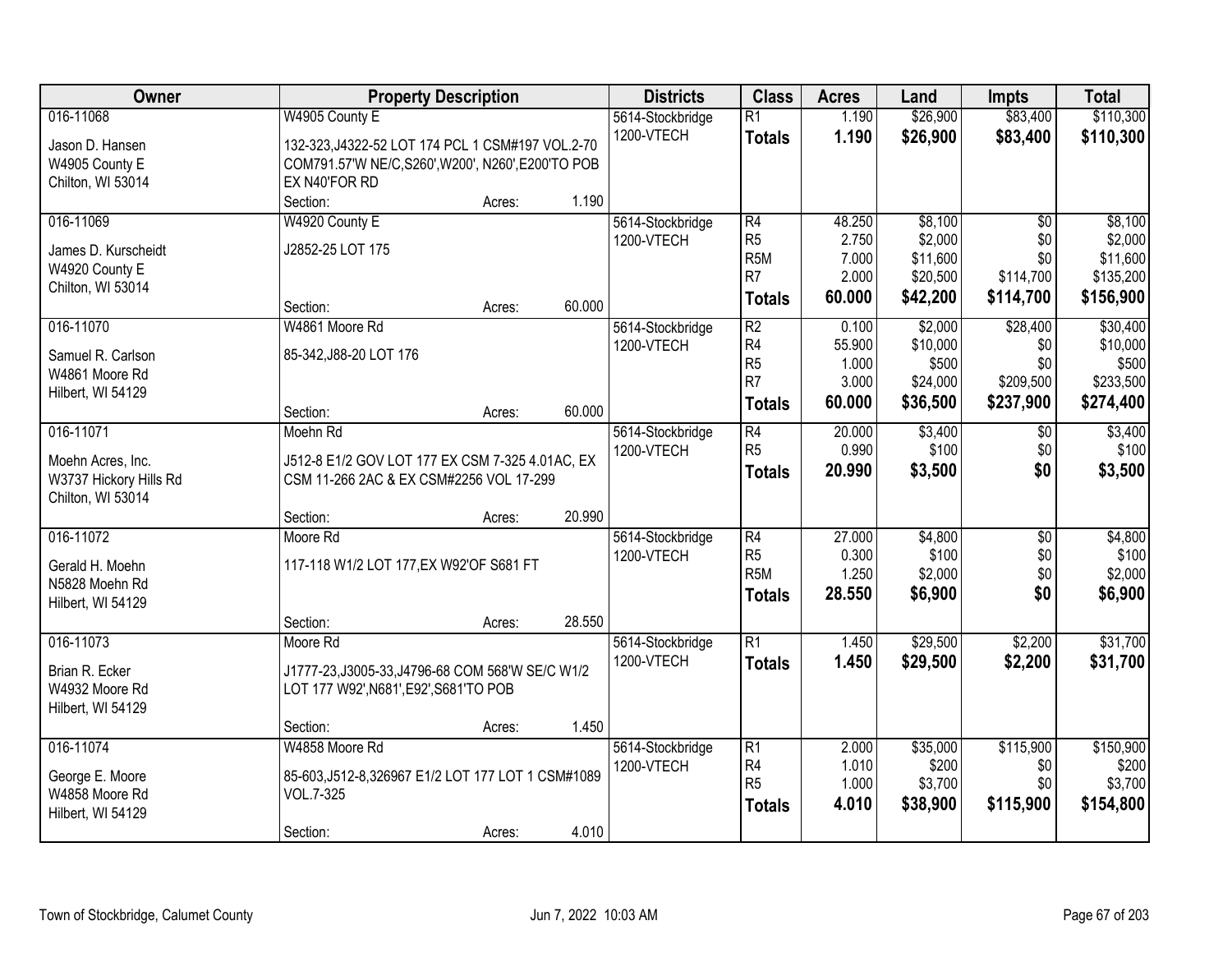| Owner                           | <b>Property Description</b>                          | <b>Districts</b> | <b>Class</b>     | <b>Acres</b> | Land     | <b>Impts</b>    | <b>Total</b> |
|---------------------------------|------------------------------------------------------|------------------|------------------|--------------|----------|-----------------|--------------|
| 016-11075                       | N5549 Moehn Rd                                       | 5614-Stockbridge | $\overline{R1}$  | 2.000        | \$35,000 | \$219,700       | \$254,700    |
| Steven J. Penning               | J512-8, J3651-14 GOV LOT 177 LOT 1 CSM#2256          | 1200-VTECH       | R <sub>4</sub>   | 2.000        | \$400    | \$0             | \$400        |
| N5549 Moehn Rd                  | VOL.16-299 COM NE/C GL177, S327.68', W664.54',       |                  | R <sub>5</sub>   | 1.000        | \$3,700  | \$0             | \$3,700      |
| Hilbert, WI 54129               | N327.67', E664.98'TO POB                             |                  | <b>Totals</b>    | 5.000        | \$39,100 | \$219,700       | \$258,800    |
|                                 | 5.000<br>Section:<br>Acres:                          |                  |                  |              |          |                 |              |
| 016-11076                       | Moehn Rd                                             | 5614-Stockbridge | R4               | 47.530       | \$9,100  | $\overline{50}$ | \$9,100      |
|                                 |                                                      | 1200-VTECH       | R <sub>5</sub>   | 1.000        | \$100    | \$0             | \$100        |
| John M. Moehn                   | J2833-32, J5948-51 LOT 178 Lot 3, CSM 3837           |                  | R <sub>5</sub> M | 1.500        | \$2,500  | \$0             | \$2,500      |
| N5778 Moehn Rd                  | VOL.35-32                                            |                  | <b>Totals</b>    | 50.030       | \$11,700 | \$0             | \$11,700     |
| Hilbert, WI 54129               |                                                      |                  |                  |              |          |                 |              |
|                                 | 50.030<br>Section:<br>Acres:                         |                  |                  |              |          |                 |              |
| 016-11077                       | Moehn Rd                                             | 5614-Stockbridge | $\overline{R4}$  | 6.390        | \$1,000  | \$0             | \$1,000      |
| Gerald H. Moehn                 | 117-118, J44-33 LOT 179 E1/2 N40AC, EX CSM#657       | 1200-VTECH       | R <sub>5</sub>   | 0.250        | \$100    | \$0             | \$100        |
| N5828 Moehn Rd                  | VOL.4-321, EX CSM#1349 VOL.9-269& EX CSM#2251        |                  | R <sub>5</sub> M | 2.280        | \$3,600  | \$0             | \$3,600      |
| Hilbert, WI 54129               | VOL.16-284 & EX CSM#3668 VOL.33-7                    |                  | <b>Totals</b>    | 8.920        | \$4,700  | \$0             | \$4,700      |
|                                 | 8.920<br>Section:<br>Acres:                          |                  |                  |              |          |                 |              |
| 016-11078                       | N5791 Moehn Rd                                       | 5614-Stockbridge | $\overline{X4}$  | 3.750        | \$0      | $\overline{50}$ | \$0          |
|                                 |                                                      | 1200-VTECH       | <b>Totals</b>    | 3.750        | \$0      | \$0             | \$0          |
| Oshkosh Neenah Appleton Msa     | J1338-56 GOV LOT 179 LOT 1 CSM#657 VOL.9-269         |                  |                  |              |          |                 |              |
| 901 Kilbourn Ave                | COM1293.59'S NE/C GL179, S33',                       |                  |                  |              |          |                 |              |
| Tomah, WI 54660                 | W665.96', N370', E420', S337', E245.94'TO POB (TELCO |                  |                  |              |          |                 |              |
|                                 | 3.750<br>Section:<br>Acres:                          |                  |                  |              |          |                 |              |
| 016-11079                       | N5775 Moehn Rd                                       | 5614-Stockbridge | $\overline{R1}$  | 1.140        | \$26,400 | \$150,200       | \$176,600    |
| Dennis H. Moehn                 | J1733-53, J2010-27, 335358 LOT 179Lot 1, CSM 3668    | 1200-VTECH       | <b>Totals</b>    | 1.140        | \$26,400 | \$150,200       | \$176,600    |
| 1503 Michigan St                | VOL.33-7                                             |                  |                  |              |          |                 |              |
| Oshkosh, WI 54902               |                                                      |                  |                  |              |          |                 |              |
|                                 | 1.140<br>Section:<br>Acres:                          |                  |                  |              |          |                 |              |
| 016-11080                       | W4969 Hill Rd                                        | 5614-Stockbridge | $\overline{R1}$  | 10.000       | \$65,500 | \$280,100       | \$345,600    |
|                                 |                                                      | 1200-VTECH       | R4               | 4.000        | \$800    | \$0             | \$800        |
| Bowe Robt J & Sandra Rv Liv Trs | 85-567, J1820-4 LOT 179 W1/2 OF N40AC                |                  | R <sub>5</sub> M | 6.000        | \$9,900  | \$0             | \$9,900      |
| W4969 Hill Rd                   |                                                      |                  | <b>Totals</b>    | 20.000       | \$76,200 | \$280,100       | \$356,300    |
| Hilbert, WI 54129               |                                                      |                  |                  |              |          |                 |              |
|                                 | 20.000<br>Section:<br>Acres:                         |                  |                  |              |          |                 |              |
| 016-11081                       | N5703 Moehn Rd                                       | 5614-Stockbridge | $\overline{R1}$  | 3.110        | \$43,100 | \$132,700       | \$175,800    |
| Erin E. Woelfel                 | J2833-32, J5948-51 LOT 179 LOT 1 CSM#2650            | 1200-VTECH       | <b>Totals</b>    | 3.110        | \$43,100 | \$132,700       | \$175,800    |
| N5703 Moehn Rd                  | VOL.21-58                                            |                  |                  |              |          |                 |              |
| Hilbert, WI 54129               |                                                      |                  |                  |              |          |                 |              |
|                                 | 3.110<br>Section:<br>Acres:                          |                  |                  |              |          |                 |              |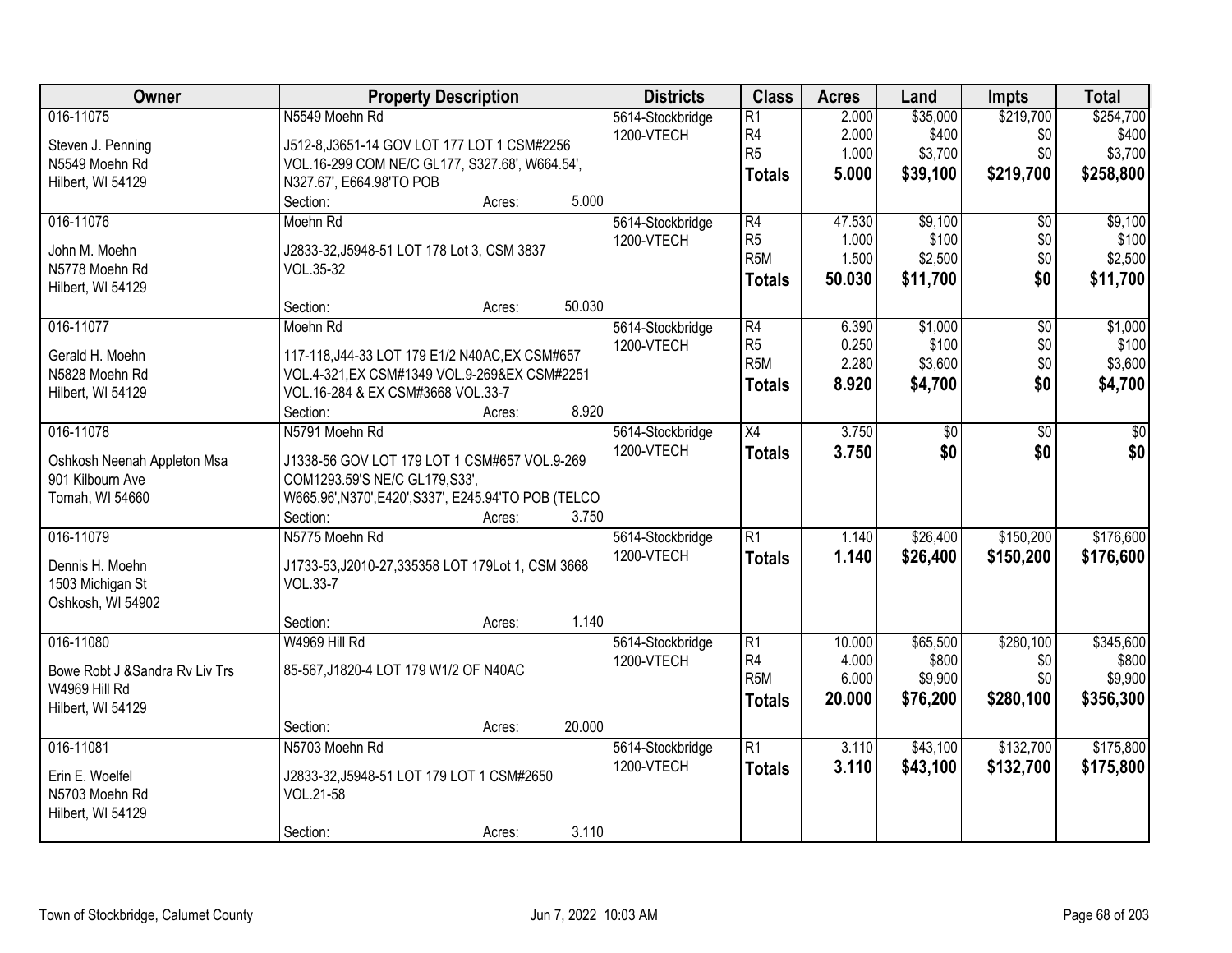| Owner              |                                                   | <b>Property Description</b> |        |                  | <b>Class</b>     | <b>Acres</b> | Land     | <b>Impts</b>    | <b>Total</b> |
|--------------------|---------------------------------------------------|-----------------------------|--------|------------------|------------------|--------------|----------|-----------------|--------------|
| 016-11082          | W4909 Hill Rd                                     |                             |        | 5614-Stockbridge | $\overline{R1}$  | 2.500        | \$38,800 | \$201,200       | \$240,000    |
| Michael D. Paalman | J74-1 LOT 179 TRACT 1 CSM#657 VOL.4-321           |                             |        | 1200-VTECH       | <b>Totals</b>    | 2.500        | \$38,800 | \$201,200       | \$240,000    |
| W4909 Hill Rd      |                                                   |                             |        |                  |                  |              |          |                 |              |
| Hilbert, WI 54129  |                                                   |                             |        |                  |                  |              |          |                 |              |
|                    | Section:                                          | Acres:                      | 2.500  |                  |                  |              |          |                 |              |
| 016-11083          | Moehn Rd                                          |                             |        | 5614-Stockbridge | R4               | 29.300       | \$4,900  | $\overline{50}$ | \$4,900      |
| Gerald H. Moehn    | J317-53, J2380-56 LOT 180 EX CSM#656              |                             |        | 1200-VTECH       | R <sub>5</sub>   | 1.500        | \$100    | \$0             | \$100        |
| N5828 Moehn Rd     | VOL.4-319&EX 17.74A & EX CSM#2699 VOL.21-354      |                             |        |                  | R <sub>5</sub> M | 3.260        | \$5,200  | \$0             | \$5,200      |
| Hilbert, WI 54129  |                                                   |                             |        |                  | <b>Totals</b>    | 34.060       | \$10,200 | \$0             | \$10,200     |
|                    | Section:                                          | Acres:                      | 34.060 |                  |                  |              |          |                 |              |
| 016-11084          | N5945 Moehn Rd                                    |                             |        | 5614-Stockbridge | $\overline{R1}$  | 4.000        | \$47,500 | \$204,600       | \$252,100    |
| Daniel P. Longsine | 168-724 GOV LOT 180 TRACT 1 CSM#656 VOL.4-319     |                             |        | 1200-VTECH       | <b>Totals</b>    | 4.000        | \$47,500 | \$204,600       | \$252,100    |
| 195 Plank Rd       |                                                   |                             |        |                  |                  |              |          |                 |              |
| Kaukauna, WI 54130 |                                                   |                             |        |                  |                  |              |          |                 |              |
|                    | Section:                                          | Acres:                      | 4.000  |                  |                  |              |          |                 |              |
| 016-11085          | W4944 Hill Rd                                     |                             |        | 1085-Chilton     | R1               | 17.740       | \$88,700 | \$187,200       | \$275,900    |
| Theresa M. Stumpf  | 129-349 GOV LOT 180 COM                           |                             |        | 1200-VTECH       | <b>Totals</b>    | 17.740       | \$88,700 | \$187,200       | \$275,900    |
| N5972 Cordy Rd     | SW/COR, N1305.13', E520.62',                      |                             |        |                  |                  |              |          |                 |              |
| Hilbert, WI 54129  | S796.88', E143.42', S333.24',                     |                             |        |                  |                  |              |          |                 |              |
|                    | Section:                                          | Acres:                      | 17.740 |                  |                  |              |          |                 |              |
| 016-11086          | Moehn Rd                                          |                             |        | 5614-Stockbridge | R4               | 12.650       | \$2,400  | $\overline{30}$ | \$2,400      |
| Katherine L. Moehn | J3036-58, J5355-52, J5414-20 GOV LOT 181 N14      |                             |        | 1200-VTECH       | R <sub>5</sub>   | 1.350        | \$100    | \$0             | \$100        |
| N6088 Hwy 55       | AC, ALSO DESC AS N28RDS                           |                             |        |                  | <b>Totals</b>    | 14.000       | \$2,500  | \$0             | \$2,500      |
| Hilbert, WI 54129  |                                                   |                             |        |                  |                  |              |          |                 |              |
|                    | Section:                                          | Acres:                      | 14.000 |                  |                  |              |          |                 |              |
| 016-11087          | Moehn Rd                                          |                             |        | 5614-Stockbridge | R4               | 22.300       | \$4,000  | $\overline{50}$ | \$4,000      |
| Gerald H. Moehn    | J317-53, J2380-56 GOV LOT 181 S46AC, EX CSM9-145  |                             |        | 1200-VTECH       | R <sub>5M</sub>  | 1.540        | \$2,500  | \$0             | \$2,500      |
| N5828 Moehn Rd     | 1.8AC, EX CSM 11-226, EX CSM12-154, EX CSM15-150  |                             |        |                  | <b>Totals</b>    | 23.840       | \$6,500  | \$0             | \$6,500      |
| Hilbert, WI 54129  | #2111, EX J4044-12 1.0AC, EX CSM #2209 VOL 16-147 |                             |        |                  |                  |              |          |                 |              |
|                    | Section:                                          | Acres:                      | 23.840 |                  |                  |              |          |                 |              |
| 016-11088          | N6097 Moehn Rd                                    |                             |        | 5614-Stockbridge | R1               | 4.460        | \$48,900 | \$212,300       | \$261,200    |
| Mary Ziegler       | J1204-59, J1205-1, J5703-60 GOV LOT 181 LOT 1 CSM |                             |        | 1200-VTECH       | <b>Totals</b>    | 4.460        | \$48,900 | \$212,300       | \$261,200    |
| N6097 Moehn Rd     | #1645 VOL.11-226, COM 462'S NE/C, S279', W667',   |                             |        |                  |                  |              |          |                 |              |
| Hilbert, WI 54129  | N301.84', E669.68' TO POB                         |                             |        |                  |                  |              |          |                 |              |
|                    | Section:                                          | Acres:                      | 4.460  |                  |                  |              |          |                 |              |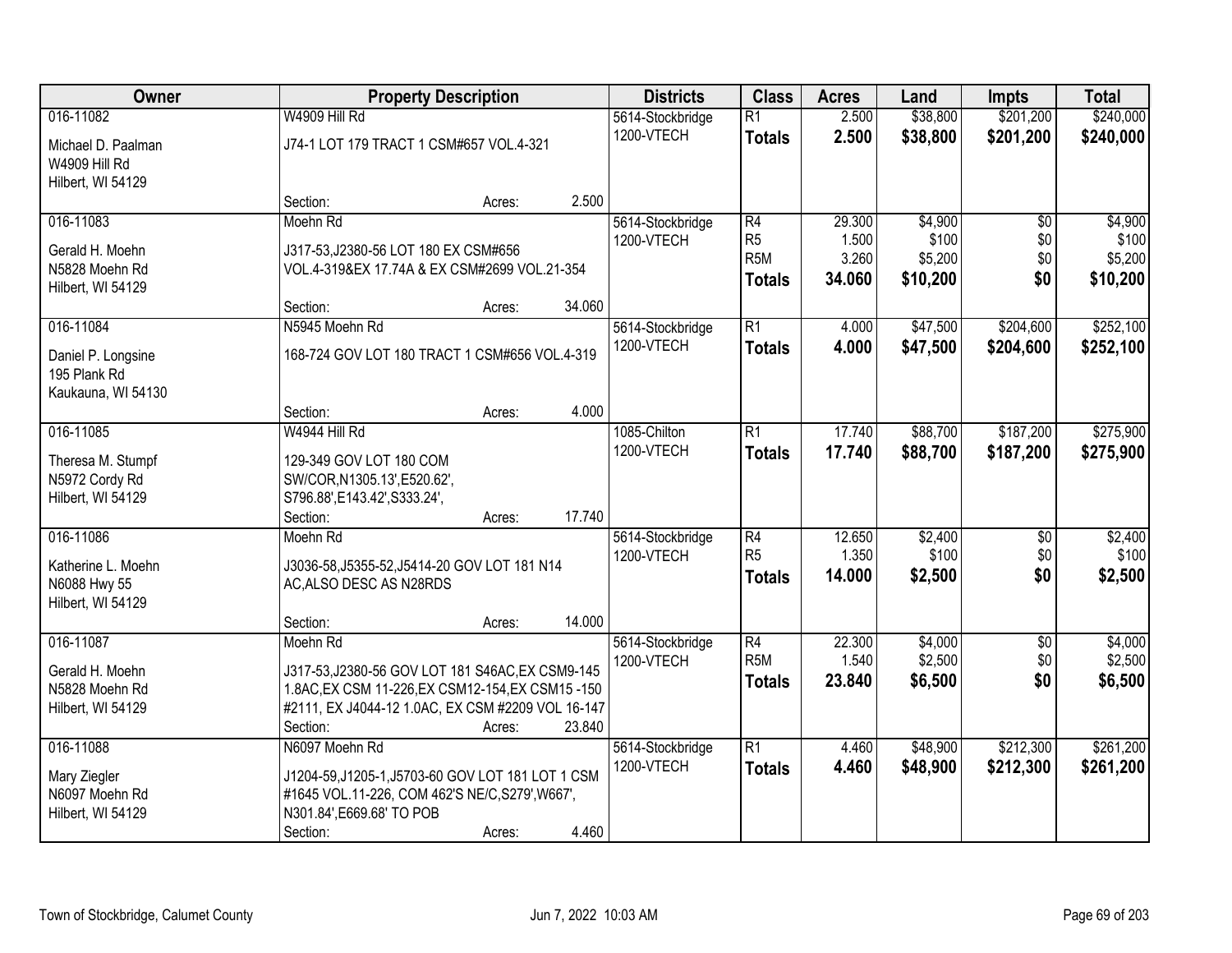| Owner                             |                                                                                    | <b>Property Description</b> |        |                                | <b>Class</b>                      | <b>Acres</b>   | Land                 | Impts                  | <b>Total</b>           |
|-----------------------------------|------------------------------------------------------------------------------------|-----------------------------|--------|--------------------------------|-----------------------------------|----------------|----------------------|------------------------|------------------------|
| 016-11090                         | N6075 Moehn Rd                                                                     |                             |        | 5614-Stockbridge<br>1200-VTECH | $\overline{R1}$<br><b>Totals</b>  | 4.010<br>4.010 | \$47,600<br>\$47,600 | \$204,500<br>\$204,500 | \$252,100<br>\$252,100 |
| Anthony D. Rach<br>N6075 Moehn Rd | J2802-37, J4044-12 GOV LOT 181 LOT 1 CSM#1732<br>VOL.12-154 & PRT LOT 181 COM741'S |                             |        |                                |                                   |                |                      |                        |                        |
| Hilbert, WI 54129                 | NE/C, S262.57', W664.4' N262.5', E667' TO POB                                      |                             |        |                                |                                   |                |                      |                        |                        |
|                                   | Section:                                                                           | Acres:                      | 4.010  |                                |                                   |                |                      |                        |                        |
| 016-11091                         | N6015 Moehn Rd                                                                     |                             |        | 5614-Stockbridge<br>1200-VTECH | R1                                | 7.149<br>7.149 | \$57,000             | \$171,900              | \$228,900              |
| Maria Iret Vansambeek             | J2802-38, J4262-37, J5031-1 GOV LOT 181 LOT 2 CSM                                  |                             |        |                                | <b>Totals</b>                     |                | \$57,000             | \$171,900              | \$228,900              |
| N6015 Moehn Rd                    | #2249 VOL.16-280 COM SE/C W654.53', N482.17',                                      |                             |        |                                |                                   |                |                      |                        |                        |
| Hilbert, WI 54129                 | E569.29", S466'TO POB INCL CSM#2111                                                |                             |        |                                |                                   |                |                      |                        |                        |
|                                   | Section:                                                                           | Acres:                      | 7.149  |                                |                                   |                |                      |                        |                        |
| 016-11092                         | Moehn Rd                                                                           |                             |        | 5614-Stockbridge               | R4                                | 48.830         | \$9,100              | $\overline{50}$        | \$9,100                |
| Allen Gebhart                     | J891-2, J905-36, J4871-18 GOV LOT 182 EX COM                                       |                             |        | 1200-VTECH                     | R <sub>5</sub>                    | 2.750          | \$600                | \$0                    | \$600                  |
| W4927 Faro Springs Rd             | SE/C, W299', N148', E63', SE74', E163', S134'TO POB                                |                             |        |                                | R <sub>5M</sub><br>R <sub>7</sub> | 6.000          | \$9,600              | \$0                    | \$9,600                |
| Hilbert, WI 54129                 |                                                                                    |                             |        |                                |                                   | 1.000          | \$5,500              | \$10,600               | \$16,100               |
|                                   | Section:                                                                           | Acres:                      | 58.580 |                                | <b>Totals</b>                     | 58.580         | \$24,800             | \$10,600               | \$35,400               |
| 016-11093                         | W4872 Carney Rd                                                                    |                             |        | 5614-Stockbridge               | $\overline{R1}$                   | 1.000          | \$25,000             | \$153,000              | \$178,000              |
| Robert C. Koehler Jr              | 180-640, J605-13, J4546-4 LOT 182 COM SE/C                                         |                             |        | 1200-VTECH                     | <b>Totals</b>                     | 1.000          | \$25,000             | \$153,000              | \$178,000              |
| W4872 Carney Rd                   | LT182, W299', N148', E63', SE74', E163', S134'TO POB                               |                             |        |                                |                                   |                |                      |                        |                        |
| Hilbert, WI 54129                 |                                                                                    |                             |        |                                |                                   |                |                      |                        |                        |
|                                   | Section:                                                                           | Acres:                      | 1.000  |                                |                                   |                |                      |                        |                        |
| 016-11094                         | Moehn Rd                                                                           |                             |        | 5614-Stockbridge               | R4                                | 28.000         | \$5,400              | $\overline{50}$        | \$5,400                |
| Allen Gebhart                     | J891-2, J905-36, J4871-18 GOV LOT 183 E1/2                                         |                             |        | 1200-VTECH                     | R <sub>5</sub>                    | 2.000          | \$100                | \$0                    | \$100                  |
| W4927 Faro Springs Rd             |                                                                                    |                             |        |                                | <b>Totals</b>                     | 30.000         | \$5,500              | \$0                    | \$5,500                |
| Hilbert, WI 54129                 |                                                                                    |                             |        |                                |                                   |                |                      |                        |                        |
|                                   | Section:                                                                           | Acres:                      | 30.000 |                                |                                   |                |                      |                        |                        |
| 016-11095                         | W4927 Faro Springs Rd                                                              |                             |        | 5614-Stockbridge               | R4                                | 21.500         | \$4,100              | $\sqrt{6}$             | \$4,100                |
| Allen Gebhart                     | J891-2, J905-36, J4871-18 GOV LOT 183 W1/2                                         |                             |        | 1200-VTECH                     | R <sub>5M</sub>                   | 5.000          | \$8,200              | \$0                    | \$8,200                |
| W4927 Faro Springs Rd             |                                                                                    |                             |        |                                | R7                                | 3.500          | \$25,800             | \$214,600              | \$240,400              |
| Hilbert, WI 54129                 |                                                                                    |                             |        |                                | Totals                            | 30,000         | \$38,100             | \$214,600              | \$252,700              |
|                                   | Section:                                                                           | Acres:                      | 30.000 |                                |                                   |                |                      |                        |                        |
| 016-11096                         | Moehn Rd                                                                           |                             |        | 5614-Stockbridge               | R4                                | 33.340         | \$6,100              | $\overline{30}$        | \$6,100                |
| Arlene Gebhart                    | J1080-40, J2197-35, J5008-58 GOV LOT 184 EX 18.36A0                                |                             |        | 1200-VTECH                     | R <sub>5</sub>                    | 2.000          | \$100                | \$0                    | \$100                  |
| W4704 Faro Springs Rd             | IN NE/C                                                                            |                             |        |                                | R <sub>5M</sub>                   | 6.300          | \$10,400             | \$0                    | \$10,400               |
| Hilbert, WI 54129                 |                                                                                    |                             |        |                                | <b>Totals</b>                     | 41.640         | \$16,600             | \$0                    | \$16,600               |
|                                   | Section:                                                                           | Acres:                      | 41.640 |                                |                                   |                |                      |                        |                        |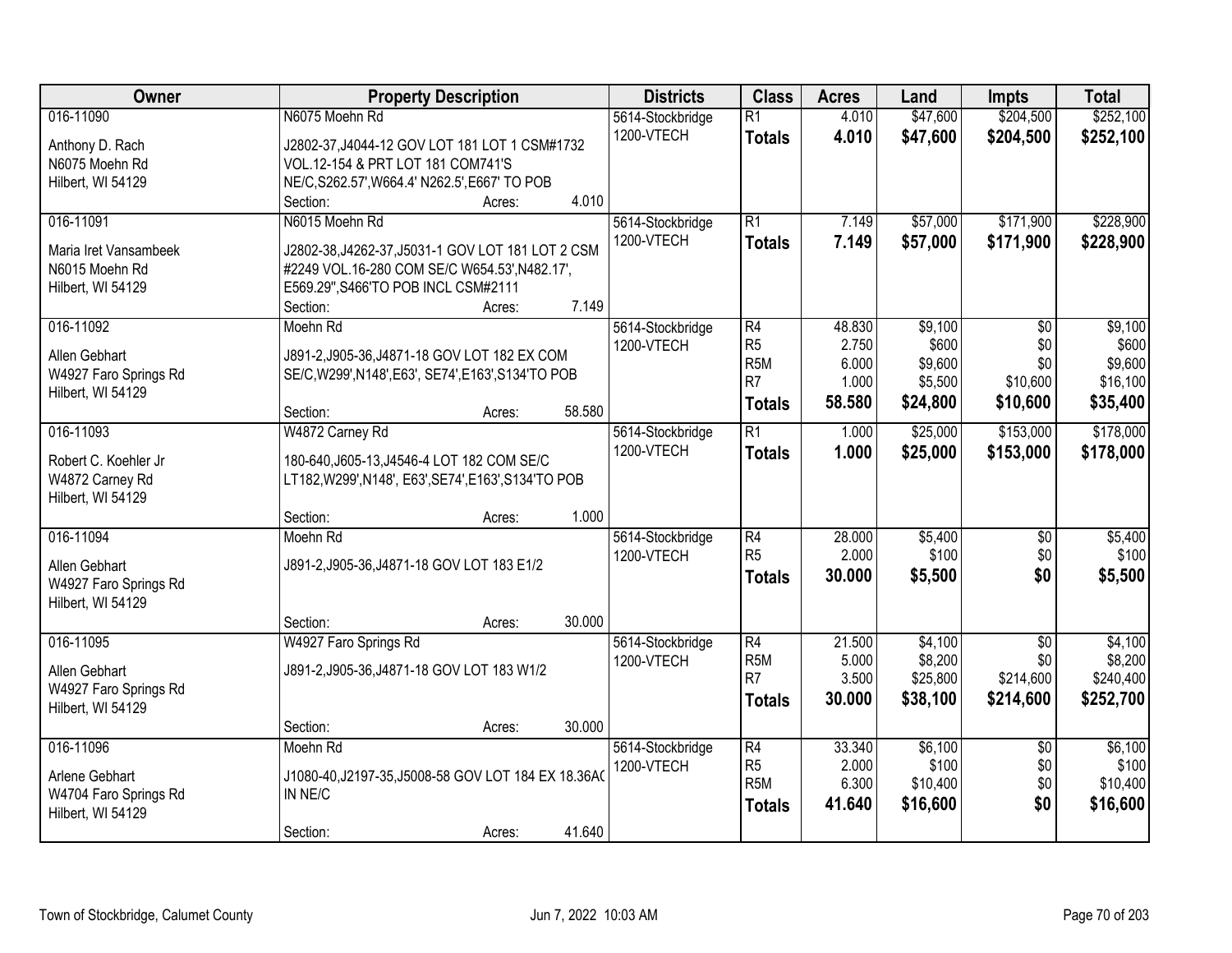| Owner                                                                                   | <b>Property Description</b>                                                                                                                                                                      | <b>Districts</b>               | <b>Class</b>                                                    | <b>Acres</b>                                 | Land                                                 | <b>Impts</b>                                            | <b>Total</b>                                           |
|-----------------------------------------------------------------------------------------|--------------------------------------------------------------------------------------------------------------------------------------------------------------------------------------------------|--------------------------------|-----------------------------------------------------------------|----------------------------------------------|------------------------------------------------------|---------------------------------------------------------|--------------------------------------------------------|
| 016-11097<br>Patrick G. Meyers<br>W4755 Faro Springs Rd<br>Hilbert, WI 54129            | Faro Springs Rd<br>130-673, J4016-33 GOV LOT 184 COM 560.8'E NW/C<br>GL184, E755.8' S1003.5', W829.8', NE1015.72'TO POB E)<br>LOT 1 CSM#789 VOL.5-326                                            | 5614-Stockbridge<br>1200-VTECH | $\overline{R5}$<br>R <sub>6</sub><br><b>Totals</b>              | 12.000<br>4.300<br>16.300                    | \$18,300<br>\$13,800<br>\$32,100                     | $\overline{50}$<br>\$0<br>\$0                           | \$18,300<br>\$13,800<br>\$32,100                       |
| 016-11098<br>Cathleen J. Meyers<br>W4755 Faro Springs Rd<br>Hilbert, WI 54129           | 16.300<br>Section:<br>Acres:<br>W4755 Faro Springs Rd<br>181-719 GOV LOT 184 LOT 1 CSM#789 VOL.5-326                                                                                             | 1085-Chilton<br>1200-VTECH     | R1<br><b>Totals</b>                                             | 2.060<br>2.060                               | \$35,500<br>\$35,500                                 | \$175,600<br>\$175,600                                  | \$211,100<br>\$211,100                                 |
| 016-11099<br>Gebhart Brothers Partnership<br>W4914 Faro Springs Rd<br>Hilbert, WI 54129 | 2.060<br>Section:<br>Acres:<br>Moehn Rd<br>88-565, J2908-47 GOV LOT 185 EX E190'OF W959'OF<br>S229'                                                                                              | 5614-Stockbridge<br>1200-VTECH | R4<br>R <sub>5</sub><br>R <sub>5</sub> M<br><b>Totals</b>       | 50.870<br>2.250<br>6.000<br>59.120           | \$9,700<br>\$100<br>\$9,900<br>\$19,700              | \$0<br>\$0<br>\$0<br>\$0                                | \$9,700<br>\$100<br>\$9,900<br>\$19,700                |
| 016-11100<br>Randy Dean Hance<br>W4788 Carney Rd<br>Hilbert, WI 54129                   | 59.120<br>Section:<br>Acres:<br>W4788 Carney Rd<br>J2489-20, J3220-17 GOV LOT 185 COM 769'E SW/C<br>GL185, N229', E190', S229', W190'TO POB<br>0.880<br>Section:                                 | 5614-Stockbridge<br>1200-VTECH | $\overline{R1}$<br><b>Totals</b>                                | 0.880<br>0.880                               | \$32,500<br>\$32,500                                 | \$104,200<br>\$104,200                                  | \$136,700<br>\$136,700                                 |
| 016-11101<br>Olson Mary Ann E Irrevoc Trust<br>W4839 Carney Rd<br>Hilbert, WI 54129     | Acres:<br>W4839 Carney Rd<br>107-305 GOV LOT 186 EX CSM#523 VOL.3-312 1AC<br>EX CSM#561 VOL.4-69 .92AC & EX CSM#1116<br>VOL.8-35 2.86AC<br>Section:<br>55.200<br>Acres:                          | 5614-Stockbridge<br>1200-VTECH | R4<br>R <sub>5</sub><br>R <sub>5</sub> M<br>R7<br><b>Totals</b> | 35.500<br>1.700<br>16.000<br>2.000<br>55.200 | \$6,700<br>\$100<br>\$25,600<br>\$20,500<br>\$52,900 | $\overline{50}$<br>\$0<br>\$0<br>\$113,100<br>\$113,100 | \$6,700<br>\$100<br>\$25,600<br>\$133,600<br>\$166,000 |
| 016-11102<br>Nicole Olson<br>N6094 Moehn Rd<br>Hilbert, WI 54129                        | N6094 Moehn Rd<br>156-673, J1012-6 LOT 186 LOT 1 CSM#523 VOL.3-312<br>COM 634.7'S NW/C LOT 186,<br>S123.75', E352', N123.75', W352' TO POB<br>1.000<br>Section:<br>Acres:                        | 5614-Stockbridge<br>1200-VTECH | R1<br><b>Totals</b>                                             | 1.000<br>1.000                               | \$25,000<br>\$25,000                                 | \$151,300<br>\$151,300                                  | \$176,300<br>\$176,300                                 |
| 016-11103<br>John A. Schaffer<br>N6078 Moehn Rd<br>Hilbert, WI 54129                    | N6078 Moehn Rd<br>J1520-6, J3672-32 GOV LOT 186 LOT 1 CSM#561<br>VOL.4-69 COM848.12'S NW/C GL186, S135.03<br>FT, E294.25', N135.03', W298.83', TO POB, EX W33'FOR<br>0.930<br>Section:<br>Acres: | 5614-Stockbridge<br>1200-VTECH | R1<br><b>Totals</b>                                             | 0.930<br>0.930                               | \$33,500<br>\$33,500                                 | \$139,500<br>\$139,500                                  | \$173,000<br>\$173,000                                 |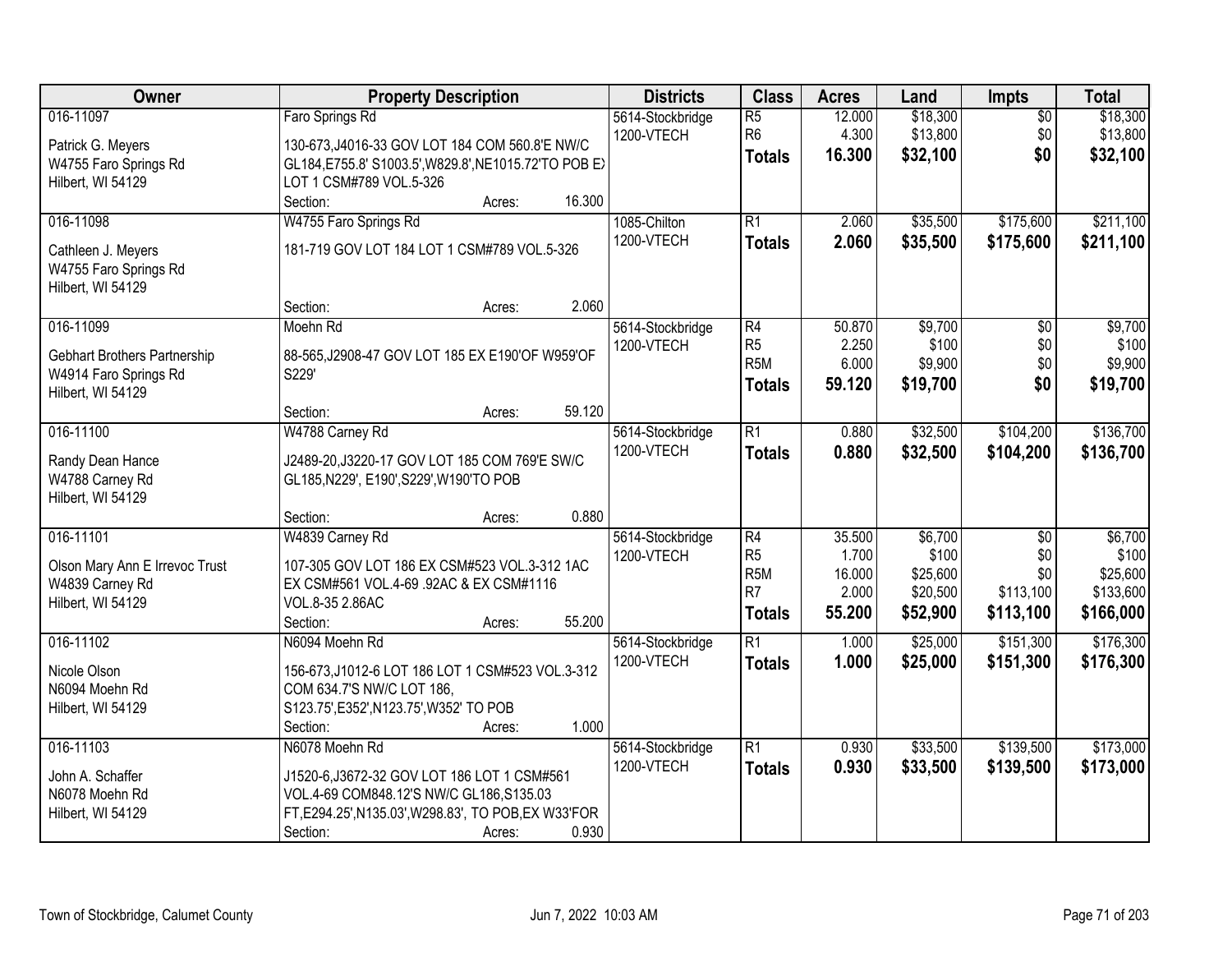| Owner                                | <b>Property Description</b>                             |        |        | <b>Districts</b> | <b>Class</b>                       | <b>Acres</b>   | Land                | <b>Impts</b>     | <b>Total</b>     |
|--------------------------------------|---------------------------------------------------------|--------|--------|------------------|------------------------------------|----------------|---------------------|------------------|------------------|
| 016-11104                            | N6070 Moehn Rd                                          |        |        | 5614-Stockbridge | $\overline{R1}$                    | 2.870          | \$41,500            | \$160,800        | \$202,300        |
| Brenda L. Olson                      | J1166-42 GOV LOT 186 LOT 1 CSM#1116 VOL.8-35            |        |        | 1200-VTECH       | <b>Totals</b>                      | 2.870          | \$41,500            | \$160,800        | \$202,300        |
| N6070 Moehn Rd                       | COM 985.12'S NW/C GL186,E430',                          |        |        |                  |                                    |                |                     |                  |                  |
| Hilbert, WI 54129                    | S60', SE263', S220', W262.01, N150.18', W430', N150' TO |        |        |                  |                                    |                |                     |                  |                  |
|                                      | Section:                                                | Acres: | 2.870  |                  |                                    |                |                     |                  |                  |
| 016-11105                            | W4758 Hill Rd                                           |        |        | 5614-Stockbridge | $\overline{R1}$                    | 5.000          | \$50,500            | \$420,200        | \$470,700        |
| Paul A & Linda M Zakowski Rev Living | J410-36, J2348-25 GL187 COM                             |        |        | 1200-VTECH       | R4                                 | 19.760         | \$3,800             | \$0              | \$3,800          |
| <b>Trust</b>                         | SE/C, W287.20', N452', NW192                            |        |        |                  | <b>Totals</b>                      | 24.760         | \$54,300            | \$420,200        | \$474,500        |
| W4758 Hill Rd                        | .01', W300', N1402.75', E672.76', S2014.13'TO POB       |        |        |                  |                                    |                |                     |                  |                  |
| Hilbert, WI 54129                    | Section:                                                | Acres: | 24.760 |                  |                                    |                |                     |                  |                  |
| 016-11106                            | N5914 Moehn Rd                                          |        |        | 5614-Stockbridge | $\overline{R1}$                    | 4.000          | \$47,500            | \$104,000        | \$151,500        |
|                                      |                                                         |        |        | 1200-VTECH       | R <sub>4</sub>                     | 19.144         | \$3,600             | \$0              | \$3,600          |
| Kenneth D. Kemp                      | 128-51 LOT 187 W1/2 EX CSM#2837 VOL.23-132              |        |        |                  | R <sub>5</sub>                     | 0.900          | \$100               | \$0              | \$100            |
| N5914 Moehn Rd<br>Hilbert, WI 54129  |                                                         |        |        |                  | R <sub>5</sub> M                   | 3.000          | \$4,800             | \$0              | \$4,800          |
|                                      | Section:                                                | Acres: | 27.044 |                  | <b>Totals</b>                      | 27.044         | \$56,000            | \$104,000        | \$160,000        |
| 016-11107                            | W4796 Hill Rd                                           |        |        | 5614-Stockbridge | $\overline{R1}$                    | 1.609          | \$31,100            | \$212,200        | \$243,300        |
|                                      |                                                         |        |        | 1200-VTECH       | <b>Totals</b>                      | 1.609          | \$31,100            | \$212,200        | \$243,300        |
| Timothy M. Hooyman                   | J377-14, J2222-2, J6029-18 GOV LOT 187 LOT 1            |        |        |                  |                                    |                |                     |                  |                  |
| W4796 Hill Rd                        | CSM#997 VOL.7-78 & PRT LOT 1 CSM#2072                   |        |        |                  |                                    |                |                     |                  |                  |
| Hilbert, WI 54129                    | FOL.15-19 COM 438.16'W SE/C, N302', W232',              |        |        |                  |                                    |                |                     |                  |                  |
|                                      | Section:                                                | Acres: | 1.609  |                  |                                    |                |                     |                  |                  |
| 016-11108                            | N5768 Moehn Rd                                          |        |        | 1085-Chilton     | $\overline{R4}$                    | 48.420         | \$9,100             | $\overline{50}$  | \$9,100          |
| Gerald H. Moehn                      | 93-124, J44-33 LOT 188 EX LOT 1 CSM#2642                |        |        | 1200-VTECH       | R <sub>5</sub>                     | 0.750          | \$100               | \$0              | \$100<br>\$2,100 |
| N5828 Moehn Rd                       | VOL.21-24 & EX LOT 1 CSM#2904 VOL.23-352                |        |        |                  | R <sub>5</sub> M<br>R <sub>7</sub> | 1.250<br>5.000 | \$2,100<br>\$31,000 | \$0<br>\$107,800 | \$138,800        |
| Hilbert, WI 54129                    |                                                         |        |        |                  |                                    | 55.420         | \$42,300            | \$107,800        | \$150,100        |
|                                      | Section:                                                | Acres: | 55.420 |                  | <b>Totals</b>                      |                |                     |                  |                  |
| 016-11109                            | Moehn Rd                                                |        |        | 5614-Stockbridge | $\overline{R4}$                    | 51.500         | \$9,600             | $\sqrt{6}$       | \$9,600          |
| Moehn Acres, Inc.                    | 116-614, J88-21 GOV LOT 189                             |        |        | 1200-VTECH       | R <sub>5</sub>                     | 3.500          | \$7,100             | \$0              | \$7,100          |
| W3737 Hickory Hills Rd               |                                                         |        |        |                  | R <sub>5</sub> M                   | 5.000          | \$8,000             | \$0              | \$8,000          |
| Chilton, WI 53014                    |                                                         |        |        |                  | <b>Totals</b>                      | 60.000         | \$24,700            | \$0              | \$24,700         |
|                                      | Section:                                                | Acres: | 60.000 |                  |                                    |                |                     |                  |                  |
| 016-11110                            | W4752 Moore Rd                                          |        |        | 5614-Stockbridge | $\overline{R4}$                    | 50.000         | \$8,700             | $\overline{50}$  | \$8,700          |
|                                      |                                                         |        |        | 1200-VTECH       | R <sub>5</sub>                     | 2.000          | \$100               | \$0              | \$100            |
| Doris Diedrich                       | 85-502, J2216-51 LOT 190 EX LOT 1 CSM#2836              |        |        |                  | R <sub>5</sub> M                   | 3.000          | \$5,000             | \$0              | \$5,000          |
| W4752 Moore Rd                       | VOL.23-127                                              |        |        |                  | R <sub>7</sub>                     | 2.000          | \$20,500            | \$101,000        | \$121,500        |
| Hilbert, WI 54129                    | Section:                                                | Acres: | 57.000 |                  | <b>Totals</b>                      | 57.000         | \$34,300            | \$101,000        | \$135,300        |
|                                      |                                                         |        |        |                  |                                    |                |                     |                  |                  |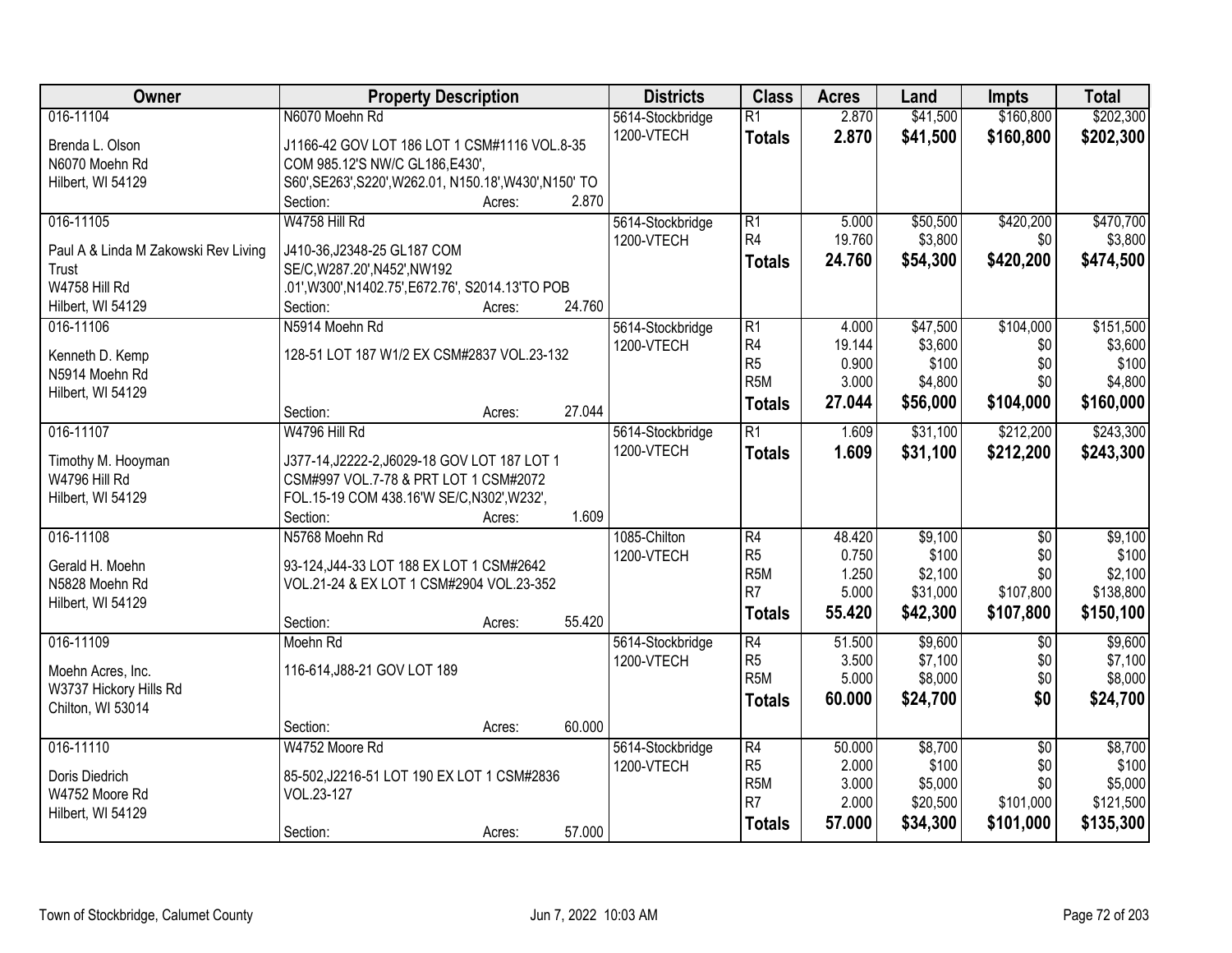| Owner                           | <b>Property Description</b>                      |        |        | <b>Districts</b> | <b>Class</b>     | <b>Acres</b> | Land     | <b>Impts</b>    | <b>Total</b> |
|---------------------------------|--------------------------------------------------|--------|--------|------------------|------------------|--------------|----------|-----------------|--------------|
| 016-11111                       | Moore Rd                                         |        |        | 5614-Stockbridge | R4               | 56.000       | \$9,800  | $\overline{60}$ | \$9,800      |
| Moehn Acres, Inc.               | 85-342, J88-20 LOT 191                           |        |        | 1200-VTECH       | R <sub>5</sub>   | 1.000        | \$100    | \$0             | \$100        |
| W3737 Hickory Hills Rd          |                                                  |        |        |                  | R <sub>5</sub> M | 3.000        | \$4,800  | \$0             | \$4,800      |
| Chilton, WI 53014               |                                                  |        |        |                  | <b>Totals</b>    | 60.000       | \$14,700 | \$0             | \$14,700     |
|                                 | Section:                                         | Acres: | 60.000 |                  |                  |              |          |                 |              |
| 016-11112                       | County E                                         |        |        | 5614-Stockbridge | R4               | 52.000       | \$8,800  | $\overline{50}$ | \$8,800      |
| Lylas H Vanous Carey L. Tremble | J1711-58, J2737-45 LOT 192                       |        |        | 1200-VTECH       | R <sub>5</sub>   | 1.000        | \$100    | \$0             | \$100        |
| W4610 County E                  |                                                  |        |        |                  | R <sub>5</sub> M | 7.000        | \$11,600 | \$0             | \$11,600     |
| Chilton, WI 53014               |                                                  |        |        |                  | <b>Totals</b>    | 60.000       | \$20,500 | \$0             | \$20,500     |
|                                 | Section:                                         | Acres: | 60.000 |                  |                  |              |          |                 |              |
| 016-11113                       | W4797 County E                                   |        |        | 5614-Stockbridge | $\overline{R1}$  | 1.460        | \$29,600 | \$27,200        | \$56,800     |
| Shirley Reif                    | J2766-53, J3417-6, LOT 193 LOT 1 CSM#2513        |        |        | 1200-VTECH       | R <sub>4</sub>   | 0.730        | \$100    | \$0             | \$100        |
| PO Box 182                      | VOL.19-263 COM 618.08'W NE/L, S454.86',          |        |        |                  | <b>Totals</b>    | 2.190        | \$29,700 | \$27,200        | \$56,900     |
| Stockbridge, WI 53088           | W210', N454.86'TO N/L GL193, E210' TO POB        |        |        |                  |                  |              |          |                 |              |
|                                 | Section:                                         | Acres: | 2.190  |                  |                  |              |          |                 |              |
| 016-11114                       | <b>Hickory Hills Rd</b>                          |        |        | 5614-Stockbridge | R <sub>2</sub>   | 3.150        | \$6,300  | \$16,700        | \$23,000     |
| Winn East Shore Conserv         | J1126-1, J1366-1 GL 194 LYG N OF HWY, EX CSM#831 |        |        | 1200-VTECH       | R <sub>4</sub>   | 11.630       | \$2,300  | \$0             | \$2,300      |
| W4836 Hickory Hills Rd          | VOL.6-80 & EX J2736-35 1.72AC                    |        |        |                  | R <sub>5</sub>   | 15.500       | \$12,400 | \$0             | \$12,400     |
| C/O Thomas Woelfel              |                                                  |        |        |                  | R <sub>5</sub> M | 1.500        | \$2,500  | \$0             | \$2,500      |
| Chilton, WI 53014               | Section:                                         | Acres: | 31.780 |                  | <b>Totals</b>    | 31.780       | \$23,500 | \$16,700        | \$40,200     |
| 016-11115                       | W4791 Hickory Hills Rd                           |        |        | 5614-Stockbridge | $\overline{R4}$  | 7.000        | \$1,400  | $\overline{50}$ | \$1,400      |
| Nathan C. Nelson                | J3898-22 LOTS 194,195 & 219 LOT 1 CSM#2700       |        |        | 1200-VTECH       | R <sub>5</sub>   | 4.899        | \$14,600 | \$0             | \$14,600     |
| W4791 Hickory Hills Rd          | VOL.21-359                                       |        |        |                  | R7               | 2.000        | \$20,500 | \$187,100       | \$207,600    |
| Chilton, WI 53014               |                                                  |        |        |                  | <b>Totals</b>    | 13.899       | \$36,500 | \$187,100       | \$223,600    |
|                                 | Section:                                         | Acres: | 13.899 |                  |                  |              |          |                 |              |
| 016-11116                       | W4855 Hickory Hills Rd                           |        |        | 5614-Stockbridge | $\overline{R1}$  | 1.970        | \$34,700 | \$215,000       | \$249,700    |
| Camala A. Jorstad               | J2979-45, J3871-11 LOT 195 LOT 1 CSM#2991        |        |        | 1200-VTECH       | R <sub>4</sub>   | 6.500        | \$1,300  | \$0             | \$1,300      |
| W4855 Hickory Hills Rd          | VOL.24-324 SUBJ TO RES COV DOC#421376 SUBJ       |        |        |                  | R <sub>5</sub>   | 1.000        | \$600    | \$0             | \$600        |
| Chilton, WI 53014               | TO EASE WAIVER DOC#421377                        |        |        |                  | <b>Totals</b>    | 9.470        | \$36,600 | \$215,000       | \$251,600    |
|                                 | Section:                                         | Acres: | 9.470  |                  |                  |              |          |                 |              |
| 016-11117                       | Ledge Rd                                         |        |        | 5614-Stockbridge | R4               | 32.770       | \$5,100  | $\overline{60}$ | \$5,100      |
| Janene M. Vanhoorn              | 94-670 GOV LOT 195 & 218 LOT 3 CSM#3523          |        |        | 1200-VTECH       | R <sub>5</sub>   | 1.000        | \$100    | \$0             | \$100        |
| N3784 Long Rd                   | VOL.31-79                                        |        |        |                  | <b>Totals</b>    | 33.770       | \$5,200  | \$0             | \$5,200      |
| Chilton, WI 53014               |                                                  |        |        |                  |                  |              |          |                 |              |
|                                 | Section:                                         | Acres: | 33.770 |                  |                  |              |          |                 |              |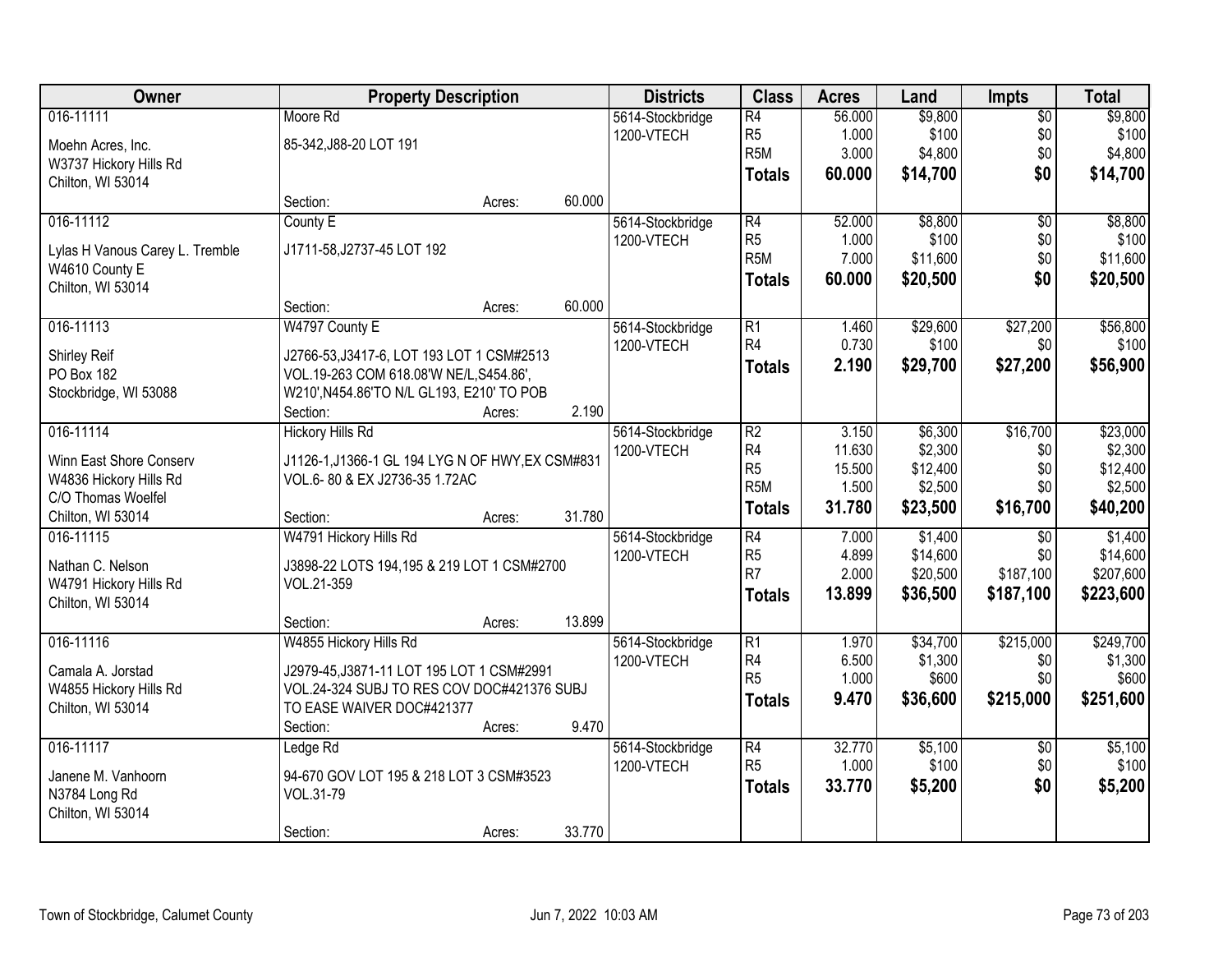| Owner                  | <b>Property Description</b>                      | <b>Districts</b> | <b>Class</b>           | <b>Acres</b>    | Land             | <b>Impts</b>           | <b>Total</b>     |
|------------------------|--------------------------------------------------|------------------|------------------------|-----------------|------------------|------------------------|------------------|
| 016-11118              | Ledge Rd                                         | 5614-Stockbridge | R4<br>R <sub>5</sub>   | 43.800<br>1.000 | \$8,000<br>\$100 | $\overline{50}$<br>\$0 | \$8,000<br>\$100 |
| Scott A. Schneider     | J3775-51,335916 GOV LOT 196 EX PRT OF CSM#2474   | 1200-VTECH       | R <sub>5M</sub>        | 4.000           | \$6,400          | \$0                    | \$6,400          |
| N4601 Moehrke Rd       | VOL.19-114 (6.85AC) EX PRT DESC                  |                  | <b>Totals</b>          | 48.800          | \$14,500         | \$0                    | \$14,500         |
| Chilton, WI 53014      | DOC#492385(4.35AC)                               |                  |                        |                 |                  |                        |                  |
|                        | 48.800<br>Section:<br>Acres:                     |                  |                        |                 |                  |                        |                  |
| 016-11119              | Ledge Rd                                         | 5614-Stockbridge | R4                     | 1.000           | \$200            | $\overline{50}$        | \$200            |
| Krueger Lumber Co Inc  | J858-3, J4334-34 GOV LOT 197 EX N20AC & EX E10AC | 1200-VTECH       | R <sub>6</sub>         | 29.000          | \$92,800         | \$0                    | \$92,800         |
| 21324 Hwy 151          |                                                  |                  | <b>Totals</b>          | 30.000          | \$93,000         | \$0                    | \$93,000         |
| Valders, WI 54245      |                                                  |                  |                        |                 |                  |                        |                  |
|                        | 30.000<br>Section:<br>Acres:                     |                  |                        |                 |                  |                        |                  |
| 016-11120              | Ledge Rd                                         | 5614-Stockbridge | R4                     | 22.200          | \$4,000          | \$0                    | \$4,000          |
| Bonnie J. Casper       | J734-34, J2303-50 GOV LOT 197 EX COM SW/C LOT    | 1200-VTECH       | R <sub>5</sub>         | 1.800           | \$1,300          | \$0                    | \$1,300          |
| W3470 Hickory Hills Rd | 197, E1091.4', N1188', W1091.4', S1188'TO POB    |                  | R <sub>5M</sub>        | 6.000           | \$9,900          | \$0                    | \$9,900          |
| Chilton, WI 53014      |                                                  |                  | Totals                 | 30,000          | \$15,200         | \$0                    | \$15,200         |
|                        | 30.000<br>Section:<br>Acres:                     |                  |                        |                 |                  |                        |                  |
| 016-11121              | Ledge Rd                                         | 1085-Chilton     | R4                     | 14.790          | \$2,300          | \$0                    | \$2,300          |
| Michael W. Ludwig      | 135-282 GOV LOT 198 EX N86 9/16 RDS OF W54 RDS   | 1200-VTECH       | R <sub>5</sub> M       | 16.000          | \$25,600         | \$0                    | \$25,600         |
| W4794 County F         | (SUBJ TO UTILITY LEASE TO APPLE/OSH CELLULAR     |                  | <b>Totals</b>          | 30.790          | \$27,900         | \$0                    | \$27,900         |
| Chilton, WI 53014      | TEL CO ON 6AC)                                   |                  |                        |                 |                  |                        |                  |
|                        | 30.790<br>Section:<br>Acres:                     |                  |                        |                 |                  |                        |                  |
| 016-11122              | Ledge Rd                                         | 1085-Chilton     | $\overline{\text{X2}}$ | 7.950           | $\overline{50}$  | $\overline{30}$        | $\overline{\$0}$ |
|                        |                                                  | 1200-VTECH       | <b>Totals</b>          | 7.950           | \$0              | \$0                    | \$0              |
| State of WI Dnr        | J4516-27,6714-63 GOV LOT 198 COM NW/C GL198,E    |                  |                        |                 |                  |                        |                  |
| 101 S Webster St       | ALG N/L 54RDS S23 9/16RDS, W54RDS, N23 9/16RDS   |                  |                        |                 |                  |                        |                  |
| Madison, WI 53707      | TO POB                                           |                  |                        |                 |                  |                        |                  |
|                        | Section:<br>7.950<br>Acres:                      |                  |                        |                 |                  |                        |                  |
| 016-11123              | Ledge Rd                                         | 1085-Chilton     | R <sub>6</sub>         | 6.750           | \$21,600         | $\overline{60}$        | \$21,600         |
| <b>Steve Goeser</b>    | 160-537, J2182-37 GOV LOT 198 COM23 9/16 RDS S   | 1200-VTECH       | <b>Totals</b>          | 6.750           | \$21,600         | \$0                    | \$21,600         |
| N4615 Lakeshore Dr     | OF NW/C GL198 E54RDS, S20RDS, W54RDS, N20RDS     |                  |                        |                 |                  |                        |                  |
| Chilton, WI 53014      | TO POB                                           |                  |                        |                 |                  |                        |                  |
|                        | 6.750<br>Section:<br>Acres:                      |                  |                        |                 |                  |                        |                  |
| 016-11124              | Ledge Rd                                         | 1085-Chilton     | $\overline{R6}$        | 6.750           | \$21,600         | $\overline{50}$        | \$21,600         |
| Dean W. Schmitz        | 100-661, J2244-11 GOV LOT 198 COM43 9/16 RDS S   | 1200-VTECH       | <b>Totals</b>          | 6.750           | \$21,600         | \$0                    | \$21,600         |
| 224023 Laurie Ann Ln   | OF NW/C GL198 E54RDS, S20RDS, W54RDS, N20RDS     |                  |                        |                 |                  |                        |                  |
| Wausau, WI 54401       | TO POB                                           |                  |                        |                 |                  |                        |                  |
|                        | 6.750<br>Section:<br>Acres:                      |                  |                        |                 |                  |                        |                  |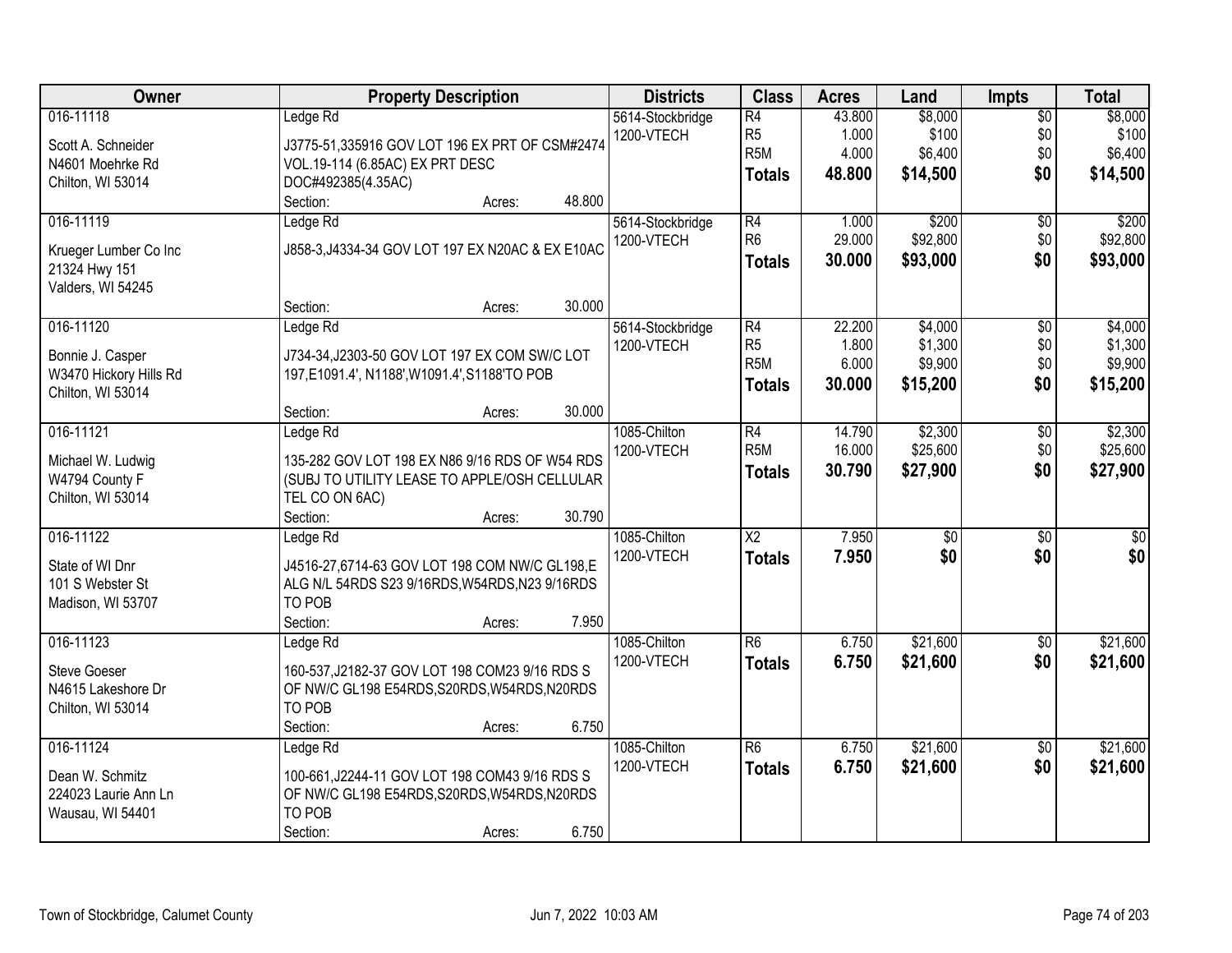| Owner                                                          |                                                            | <b>Property Description</b> |        |              | <b>Class</b>                       | <b>Acres</b>    | Land                 | <b>Impts</b>     | <b>Total</b>          |
|----------------------------------------------------------------|------------------------------------------------------------|-----------------------------|--------|--------------|------------------------------------|-----------------|----------------------|------------------|-----------------------|
| 016-11125                                                      | Ledge Rd                                                   |                             |        | 1085-Chilton | $\overline{R6}$                    | 7.760           | \$24,800             | $\overline{50}$  | \$24,800              |
| Christine L. Rach<br>263 Sheboygan St<br>Fond Du Lac, WI 54935 | J2632-54 GOV LOT 198 S23 RDS OF N86 9/16 RDS OF<br>W54 RDS |                             |        | 1200-VTECH   | <b>Totals</b>                      | 7.760           | \$24,800             | \$0              | \$24,800              |
|                                                                | Section:                                                   | Acres:                      | 7.760  |              |                                    |                 |                      |                  |                       |
| 016-11126                                                      | W4794 County F                                             |                             |        | 1085-Chilton | R4                                 | 34.000          | \$6,000              | $\overline{50}$  | \$6,000               |
| Michael W. Ludwig                                              | 135-282 GOV LOT 199 EX CTY F J239-30                       |                             |        | 1200-VTECH   | R <sub>5</sub> M<br>R <sub>7</sub> | 23.000<br>2.000 | \$36,800<br>\$20,500 | \$0<br>\$108,700 | \$36,800<br>\$129,200 |
| W4794 County F<br>Chilton, WI 53014                            |                                                            |                             |        |              | <b>Totals</b>                      | 59.000          | \$63,300             | \$108,700        | \$172,000             |
|                                                                | Section:                                                   | Acres:                      | 59.000 |              |                                    |                 |                      |                  |                       |
| 016-11127                                                      | W4809 County F                                             |                             |        | 1085-Chilton | R1                                 | 2.800           | \$41,000             | \$35,300         | \$76,300              |
| Michael W. Ludwig                                              | 135-282 LOT 200 EX CTY F/ROW J239-30 SUBJ TO               |                             |        | 1200-VTECH   | R <sub>2</sub>                     | 0.250           | \$6,300              | \$0              | \$6,300               |
| W4794 County F                                                 | UTILITY LEASE & AGRMT 6.27AC REC J2290-40                  |                             |        |              | R <sub>4</sub>                     | 55.700          | \$10,700             | \$0              | \$10,700              |
| Chilton, WI 53014                                              |                                                            |                             |        |              | R <sub>5</sub>                     | 1.250           | \$4,500              | \$0              | \$4,500               |
|                                                                | Section:                                                   | Acres:                      | 60.000 |              | <b>Totals</b>                      | 60.000          | \$62,500             | \$35,300         | \$97,800              |
| 016-11128                                                      | County Rd F                                                |                             |        | 1085-Chilton | R4                                 | 20.000          | \$3,800              | \$0              | \$3,800               |
| Daun Limited Partnership                                       | 116-79 GOV LOT 201 E1/2                                    |                             |        | 1200-VTECH   | R <sub>5</sub> M                   | 10.000          | \$16,000             | \$0              | \$16,000              |
| W3522 Stonybrook Rd                                            |                                                            |                             |        |              | <b>Totals</b>                      | 30.000          | \$19,800             | \$0              | \$19,800              |
| PO Box 48                                                      |                                                            |                             |        |              |                                    |                 |                      |                  |                       |
| Chilton, WI 53014                                              | Section:                                                   | Acres:                      | 30.000 |              |                                    |                 |                      |                  |                       |
| 016-11129                                                      | County Rd F                                                |                             |        | 1085-Chilton | $\overline{R4}$                    | 18.000          | \$3,400              | \$0              | \$3,400               |
| Dennis H. Schmitz                                              | 169-349, J4092-62, J4738-21 GOV LOT 201 W1/2               |                             |        | 1200-VTECH   | R <sub>5</sub> M                   | 12.000          | \$19,200             | \$0              | \$19,200              |
| W4853 Schluchter Rd                                            |                                                            |                             |        |              | <b>Totals</b>                      | 30.000          | \$22,600             | \$0              | \$22,600              |
| Chilton, WI 53014                                              |                                                            |                             |        |              |                                    |                 |                      |                  |                       |
|                                                                | Section:                                                   | Acres:                      | 30.000 |              |                                    |                 |                      |                  |                       |
| 016-11130                                                      | W4786 Quinney Rd                                           |                             |        | 1085-Chilton | R <sub>1</sub>                     | 2.660           | \$40,000             | \$185,000        | \$225,000             |
| Eric D. Buechel                                                | 116-79 E1/2 LOT LOT 1 CSM#2470 VOL.19-99                   |                             |        | 1200-VTECH   | <b>Totals</b>                      | 2.660           | \$40,000             | \$185,000        | \$225,000             |
| W4786 Quinney Rd                                               |                                                            |                             |        |              |                                    |                 |                      |                  |                       |
| Chilton, WI 53014                                              |                                                            |                             |        |              |                                    |                 |                      |                  |                       |
|                                                                | Section:                                                   | Acres:                      | 2.660  |              |                                    |                 |                      |                  |                       |
| 016-11131                                                      | W4840 Quinney Rd                                           |                             |        | 1085-Chilton | R4                                 | 17.500          | \$3,400              | $\overline{50}$  | \$3,400               |
| Joel D. Portmann                                               | J884-21, J1497-47, J5647-46 GOV LOT 202 W1/2               |                             |        | 1200-VTECH   | R <sub>5</sub> M                   | 6.500           | \$10,400             | \$0              | \$10,400              |
| W4840 Quinney Rd                                               |                                                            |                             |        |              | R <sub>7</sub>                     | 6.000           | \$34,500             | \$265,100        | \$299,600             |
| PO Box 266                                                     |                                                            |                             |        |              | <b>Totals</b>                      | 30.000          | \$48,300             | \$265,100        | \$313,400             |
| Chilton, WI 53014                                              | Section:                                                   | Acres:                      | 30.000 |              |                                    |                 |                      |                  |                       |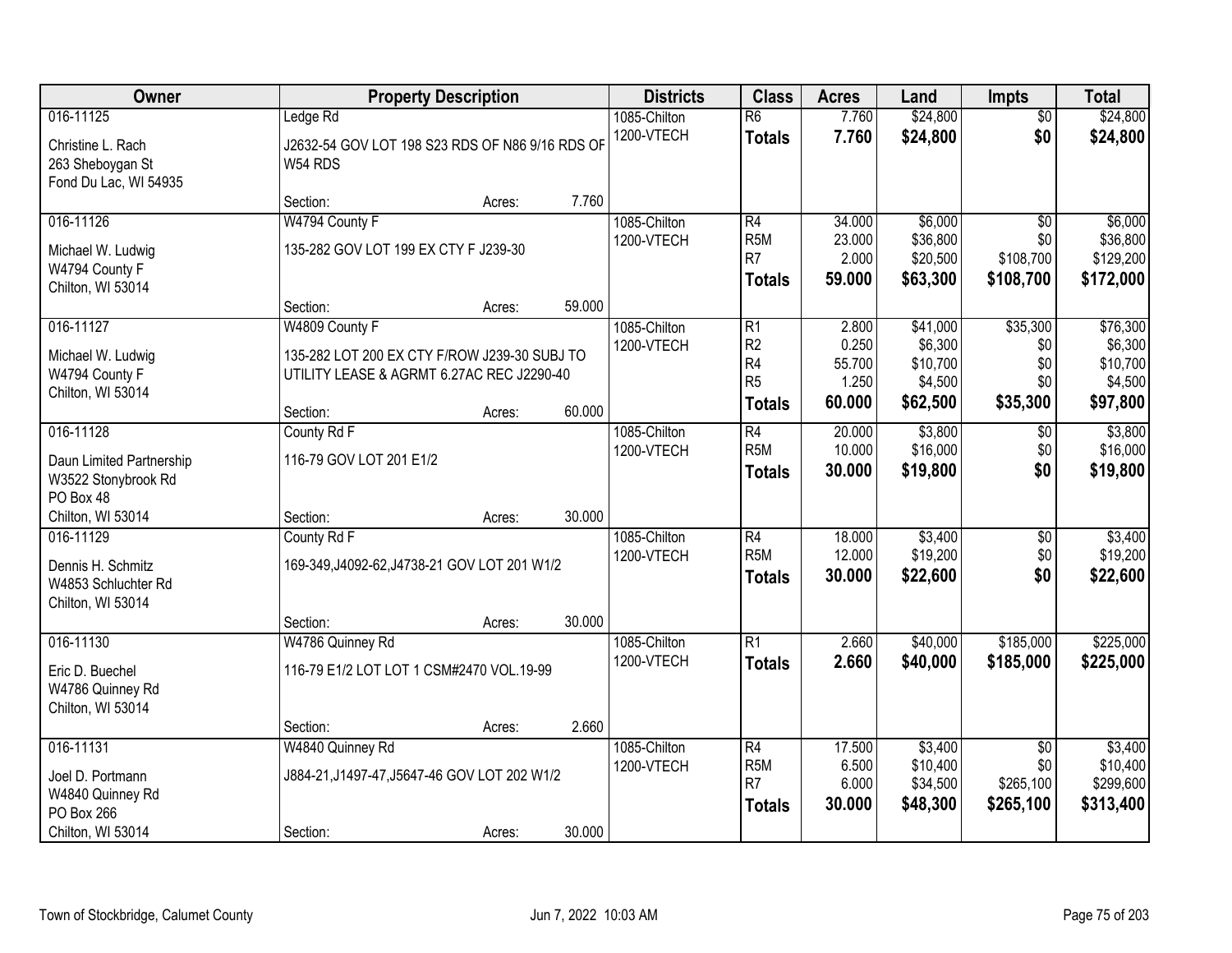| Owner                                                                                               | <b>Property Description</b>                                                                                                                       |        |        | <b>Districts</b>           | <b>Class</b>                                                                             | <b>Acres</b>                                | Land                                                | Impts                                                   | <b>Total</b>                                          |
|-----------------------------------------------------------------------------------------------------|---------------------------------------------------------------------------------------------------------------------------------------------------|--------|--------|----------------------------|------------------------------------------------------------------------------------------|---------------------------------------------|-----------------------------------------------------|---------------------------------------------------------|-------------------------------------------------------|
| 016-11132<br>Nicholas R. Lessor<br>W4822 Schluchter Rd<br>Chilton, WI 53014                         | W4822 Schluchter Rd<br>78-575 LOT 203Lot 1, CSM 3674 VOL.33-25                                                                                    |        |        | 1085-Chilton<br>1200-VTECH | $\overline{R4}$<br>R7<br><b>Totals</b>                                                   | 3.000<br>2.000<br>5.000                     | \$500<br>\$20,500<br>\$21,000                       | $\overline{50}$<br>\$190,100<br>\$190,100               | \$500<br>\$210,600<br>\$211,100                       |
|                                                                                                     | Section:                                                                                                                                          | Acres: | 5.000  |                            |                                                                                          |                                             |                                                     |                                                         |                                                       |
| 016-11133<br>Dennis H. Schmitz<br>W4853 Schluchter Rd<br>Chilton, WI 53014                          | W4853 Schluchter Rd<br>J2265-9, J4304-62, J4738-22 GOV LOT 204 EX N223'OF<br>E90' OF W657', EX E170'OF N240'OF W567' & REF<br>J210-12<br>Section: | Acres: | 58.600 | 1085-Chilton<br>1200-VTECH | $\overline{R4}$<br>R <sub>5</sub><br>R <sub>5</sub> M<br>R <sub>7</sub><br><b>Totals</b> | 49.350<br>0.750<br>5.000<br>3.500<br>58.600 | \$9,200<br>\$100<br>\$8,000<br>\$25,800<br>\$43,100 | $\overline{50}$<br>\$0<br>\$0<br>\$192,500<br>\$192,500 | \$9,200<br>\$100<br>\$8,000<br>\$218,300<br>\$235,600 |
| 016-11134                                                                                           | W4841 Schluchter Rd                                                                                                                               |        |        | 1085-Chilton               | $\overline{R1}$                                                                          | 0.940                                       | \$33,700                                            | \$136,700                                               | \$170,400                                             |
| Bruce M. Schaefer<br>W4841 Schluchter Rd<br>Chilton, WI 53014                                       | 104-203, J547-7 GOV LOT 204 COM 397'E<br>NW/C,S240',E170', N240',W170'TO POB,EX W4'OF S2'<br>REF J210-11<br>Section:                              | Acres: | 0.940  | 1200-VTECH                 | <b>Totals</b>                                                                            | 0.940                                       | \$33,700                                            | \$136,700                                               | \$170,400                                             |
| 016-11135                                                                                           | Schluchter Rd                                                                                                                                     |        |        | 1085-Chilton               | X4                                                                                       | 0.460                                       | \$0                                                 | \$0                                                     | \$0                                                   |
| Stockbridge Salem Cemetery<br>Schluchter Rd<br>Chilton, WI 53014                                    | 5-221,71-590 GOV LOT 204 COM 567'E<br>NW/C,E90',S223', W90',N223'TO POB                                                                           |        |        | 1200-VTECH                 | <b>Totals</b>                                                                            | 0.460                                       | \$0                                                 | \$0                                                     | \$0                                                   |
|                                                                                                     | Section:                                                                                                                                          | Acres: | 0.460  |                            |                                                                                          |                                             |                                                     |                                                         |                                                       |
| 016-11136<br>Eric F. Wenig<br>W4830 Hwy 151<br>Chilton, WI 53014                                    | State Highway 151<br>J2795-36 FRAC GOV LOT 205<br>Section:                                                                                        | Acres: | 20.000 | 1085-Chilton<br>1200-VTECH | $\overline{R4}$<br><b>Totals</b>                                                         | 20.000<br>20.000                            | \$3,800<br>\$3,800                                  | $\overline{50}$<br>\$0                                  | \$3,800<br>\$3,800                                    |
| 016-11137                                                                                           | W4830 Hwy 151                                                                                                                                     |        |        | 1085-Chilton               | $\overline{R4}$                                                                          | 58.000                                      | \$11,000                                            | $\overline{50}$                                         | \$11,000                                              |
| Eric F. Wenig<br>W4830 Hwy 151<br>Chilton, WI 53014                                                 | J2795-36 GOV LOT 206                                                                                                                              |        |        | 1200-VTECH                 | R <sub>7</sub><br><b>Totals</b>                                                          | 2.000<br>60.000                             | \$20,500<br>\$31,500                                | \$223,700<br>\$223,700                                  | \$244,200<br>\$255,200                                |
|                                                                                                     | Section:                                                                                                                                          | Acres: | 60.000 |                            |                                                                                          |                                             |                                                     |                                                         |                                                       |
| 016-11138<br>Lee P Daun Revoc Living Trust<br>W3522 Stonybrook Rd<br>PO Box 48<br>Chilton, WI 53014 | <b>Hwy 151</b><br>95-435, J2764-7 LOT 207<br>Section:                                                                                             | Acres: | 60.000 | 1085-Chilton<br>1200-VTECH | $\overline{R4}$<br>R <sub>5</sub><br>R <sub>5</sub> M<br><b>Totals</b>                   | 41.000<br>1.000<br>18.000<br>60.000         | \$7,400<br>\$700<br>\$29,100<br>\$37,200            | $\overline{50}$<br>\$0<br>\$0<br>\$0                    | \$7,400<br>\$700<br>\$29,100<br>\$37,200              |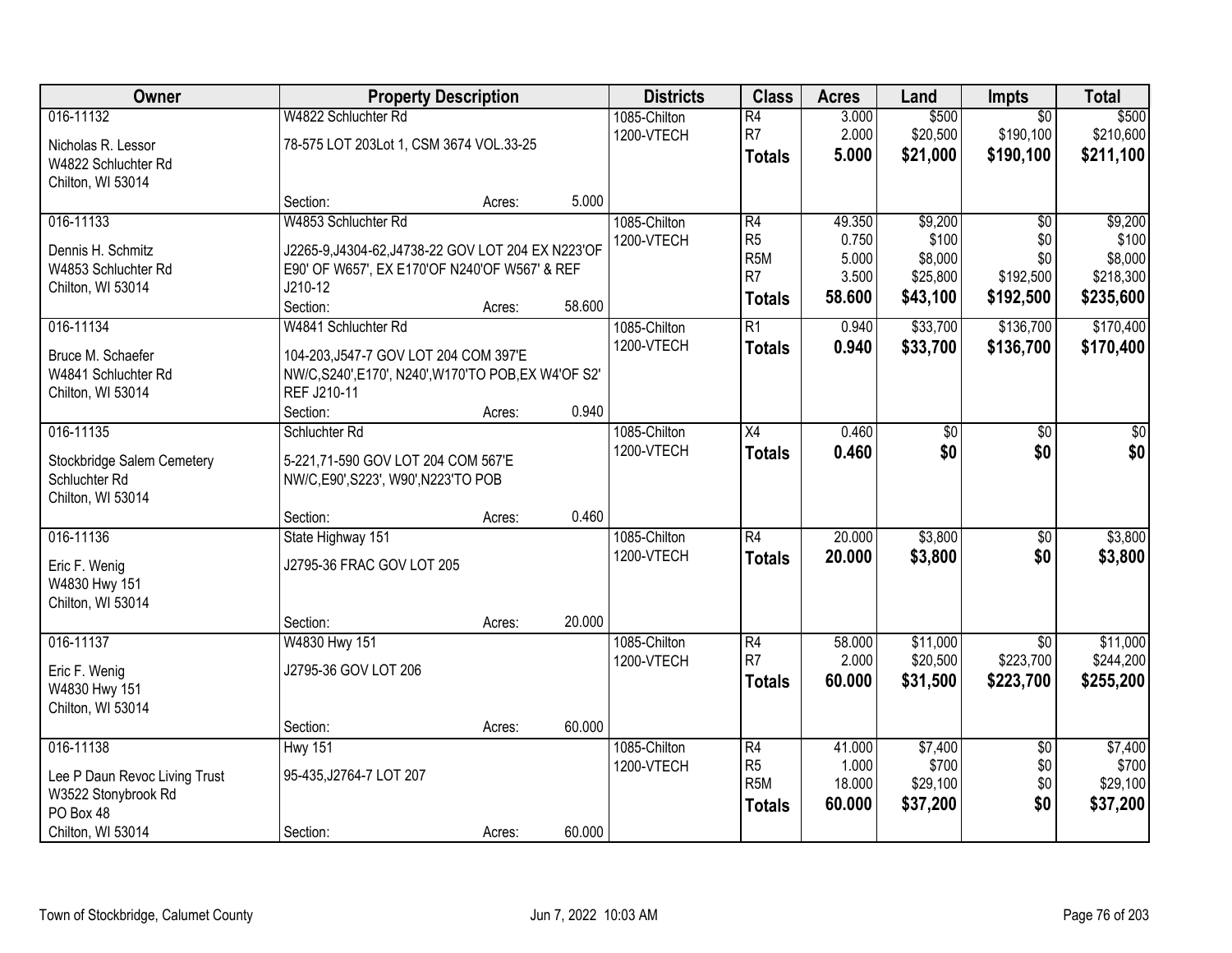| Owner                                 |                                                            | <b>Property Description</b> |        | <b>Districts</b>           | <b>Class</b>           | <b>Acres</b>    | Land               | <b>Impts</b>    | <b>Total</b>       |
|---------------------------------------|------------------------------------------------------------|-----------------------------|--------|----------------------------|------------------------|-----------------|--------------------|-----------------|--------------------|
| 016-11139<br>John H. Brenner          | County C<br>J1261-32 GOV LOT 208 & 295 LOTS 1 & 2 CSM#2132 |                             |        | 1085-Chilton<br>1200-VTECH | R4<br>R <sub>5</sub> M | 16.840<br>4.000 | \$3,200<br>\$6,800 | \$0<br>\$0      | \$3,200<br>\$6,800 |
| N3142 S Mill Rd                       | VOL.9-163 COM NW/C GL208, E2626.3',                        |                             |        |                            | <b>Totals</b>          | 20.840          | \$10,000           | \$0             | \$10,000           |
| New Holstein, WI 53061                | S331.52', W2627.1', N330.44' TO POB                        |                             |        |                            |                        |                 |                    |                 |                    |
|                                       | Section:                                                   | Acres:                      | 20.840 |                            |                        |                 |                    |                 |                    |
| 016-11140                             | County C                                                   |                             |        | 1085-Chilton               | R4                     | 9.250           | \$1,700            | $\overline{50}$ | \$1,700            |
| Groeschl's Contour Farms, Inc.        | 169-349, J3892-13 GOV LOT 208 S1/2 OF E1/3                 |                             |        | 1200-VTECH                 | R <sub>5</sub>         | 0.250           | \$100              | \$0             | \$100              |
| W4173 Schluchter Rd                   |                                                            |                             |        |                            | R <sub>5</sub> M       | 0.500           | \$800              | \$0             | \$800              |
| Chilton, WI 53014                     |                                                            |                             |        |                            | <b>Totals</b>          | 10.000          | \$2,600            | \$0             | \$2,600            |
|                                       | Section:                                                   | Acres:                      | 10.000 |                            |                        |                 |                    |                 |                    |
| 016-11141                             | N3297 County C                                             |                             |        | 1085-Chilton               | FM <sub>6</sub>        | 11.000          | ( \$35,200)        | $\overline{50}$ | $\overline{30}$    |
| Kim Wettstein                         | J922-40, J1946-2 GOV LOT 208 W40AC                         |                             |        | 1200-VTECH                 | R <sub>1</sub>         | 2.000           | \$35,000           | \$228,500       | \$263,500          |
| N3297 County C                        |                                                            |                             |        |                            | R <sub>4</sub>         | 26.700          | \$5,200            | \$0             | \$5,200            |
| Chilton, WI 53014                     |                                                            |                             |        |                            | R <sub>5</sub>         | 0.300           | \$100              | \$0             | \$100              |
|                                       | Section:                                                   | Acres:                      | 40.000 |                            | <b>Totals</b>          | 40.000          | \$40,300           | \$228,500       | \$268,800          |
| 016-11142                             | Schluchter Rd                                              |                             |        | 1085-Chilton               | R4                     | 59.000          | \$11,400           | $\sqrt[6]{3}$   | \$11,400           |
| Three Oaks Farms Inc                  | 161-275 GOV LOT 209                                        |                             |        | 1200-VTECH                 | R <sub>5</sub>         | 1.000           | \$100              | \$0             | \$100              |
| N3391 County C                        |                                                            |                             |        |                            | <b>Totals</b>          | 60.000          | \$11,500           | \$0             | \$11,500           |
| Chilton, WI 53014                     |                                                            |                             |        |                            |                        |                 |                    |                 |                    |
|                                       | Section:                                                   | Acres:                      | 60.000 |                            |                        |                 |                    |                 |                    |
| 016-11143                             | Quinney Rd                                                 |                             |        | 1085-Chilton               | $\overline{R4}$        | 23.000          | \$4,100            | \$0             | \$4,100            |
| John H. Brenner                       | 130-8,132-731 LOT 210 N1/2, EX CSM#921 VOL.6-312           |                             |        | 1200-VTECH                 | R <sub>5</sub>         | 1.000           | \$100              | \$0             | \$100              |
| N3142 S Mill Rd                       |                                                            |                             |        |                            | R <sub>5</sub> M       | 0.660           | \$1,100            | \$0             | \$1,100            |
| New Holstein, WI 53061                |                                                            |                             |        |                            | <b>Totals</b>          | 24.660          | \$5,300            | \$0             | \$5,300            |
|                                       | Section:                                                   | Acres:                      | 24.660 |                            |                        |                 |                    |                 |                    |
| 016-11144                             | Schluchter Rd                                              |                             |        | 1085-Chilton               | $\overline{R4}$        | 28.000          | \$4,900            | $\overline{50}$ | \$4,900            |
| John H. Brenner                       | 78-575 LOT 210 S1/2                                        |                             |        | 1200-VTECH                 | R <sub>5</sub>         | 1.000           | \$100              | \$0             | \$100              |
| N3142 S Mill Rd                       |                                                            |                             |        |                            | R <sub>5</sub> M       | 1.000           | \$1,700            | \$0             | \$1,700            |
| New Holstein, WI 53061                |                                                            |                             |        |                            | <b>Totals</b>          | 30.000          | \$6,700            | \$0             | \$6,700            |
|                                       | Section:                                                   | Acres:                      | 30.000 |                            |                        |                 |                    |                 |                    |
| 016-11145                             | W4657 Quinney Rd                                           |                             |        | 1085-Chilton               | R <sub>2</sub>         | 3.000           | \$65,300           | $\overline{50}$ | \$65,300           |
| <b>Gtp Acquisition Partnrs II LLC</b> | J1156-25, J4494-54, J5000-45 LOT 210 LOT 1 CSM#921         |                             |        | 1200-VTECH                 | R4                     | 2.340           | \$500              | \$0             | \$500              |
| PO Box 723597                         | VOL.6-312 COM490'S NE/C GL210, S500',                      |                             |        |                            | <b>Totals</b>          | 5.340           | \$65,800           | \$0             | \$65,800           |
| Atlanta, GA 31139                     | W620', NE588.3', E310'TO POB INCL ING/EGR EASMT            |                             |        |                            |                        |                 |                    |                 |                    |
|                                       | Section:                                                   | Acres:                      | 5.340  |                            |                        |                 |                    |                 |                    |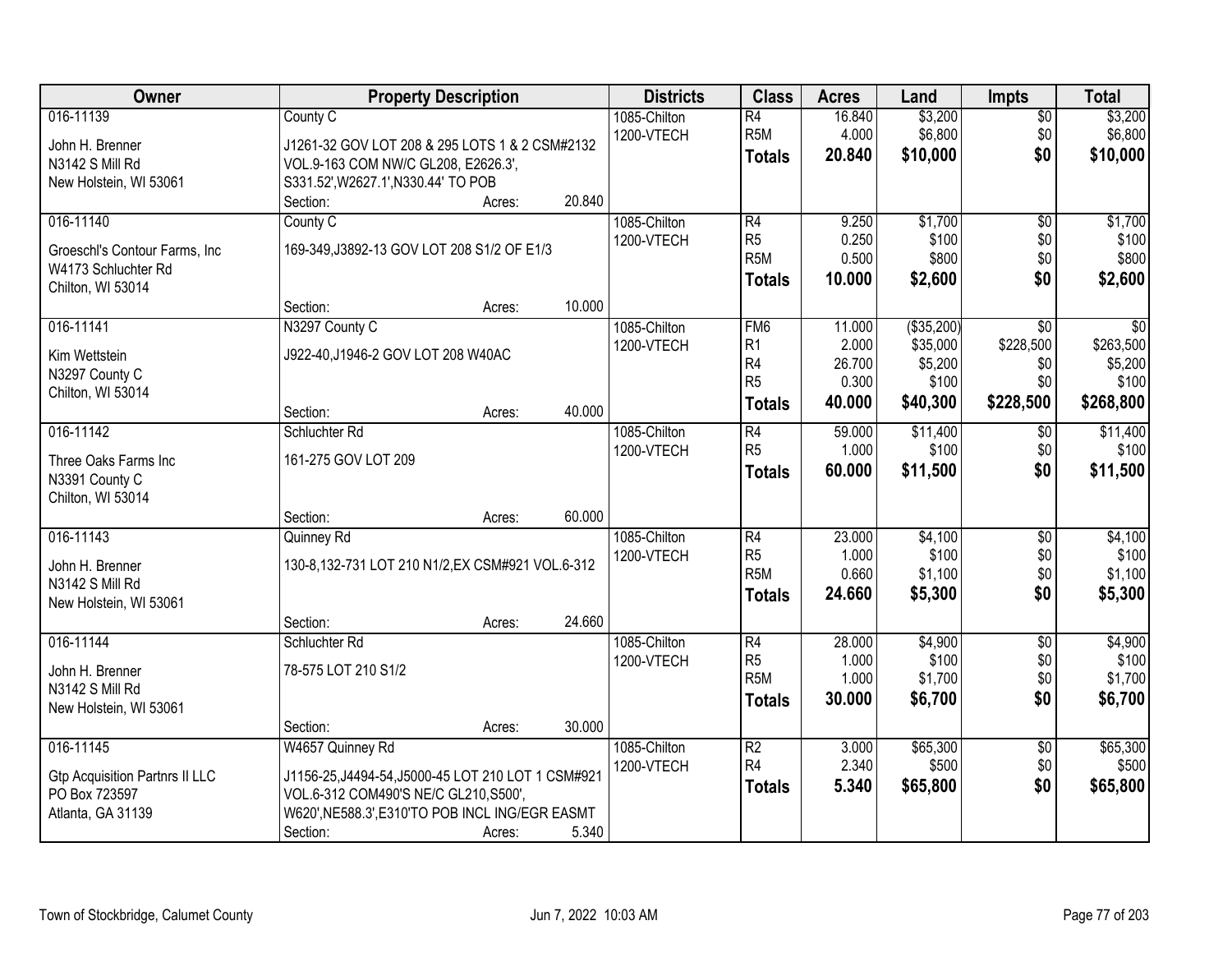| Owner                    |                                                | <b>Property Description</b> |        | <b>Districts</b> | <b>Class</b>     | <b>Acres</b> | Land     | <b>Impts</b>    | <b>Total</b> |
|--------------------------|------------------------------------------------|-----------------------------|--------|------------------|------------------|--------------|----------|-----------------|--------------|
| 016-11146                | Quinney Rd                                     |                             |        | 1085-Chilton     | $\overline{R4}$  | 59.000       | \$11,400 | $\overline{50}$ | \$11,400     |
| Daun Limited Partnership | 116-79 GOV LOT 211                             |                             |        | 1200-VTECH       | R <sub>5</sub>   | 1.000        | \$100    | \$0             | \$100        |
| W3522 Stonybrook Rd      |                                                |                             |        |                  | <b>Totals</b>    | 60.000       | \$11,500 | \$0             | \$11,500     |
| PO Box 48                |                                                |                             |        |                  |                  |              |          |                 |              |
| Chilton, WI 53014        | Section:                                       | Acres:                      | 60.000 |                  |                  |              |          |                 |              |
| 016-11147                | County Rd C                                    |                             |        | 1085-Chilton     | R4               | 26.000       | \$5,000  | $\overline{50}$ | \$5,000      |
| M&J Ecker Family Trust   | J3590-41, J4488-7 GOV LOT 212 E1/2             |                             |        | 1200-VTECH       | R <sub>5</sub> M | 4.000        | \$6,400  | \$0             | \$6,400      |
| W4616 County Rd F        |                                                |                             |        |                  | <b>Totals</b>    | 30.000       | \$11,400 | \$0             | \$11,400     |
| Chilton, WI 53014        |                                                |                             |        |                  |                  |              |          |                 |              |
|                          | Section:                                       | Acres:                      | 30.000 |                  |                  |              |          |                 |              |
| 016-11148                | County Rd C                                    |                             |        | 1085-Chilton     | $\overline{R4}$  | 22.000       | \$4,200  | \$0             | \$4,200      |
| Scott A. Propson         | 76-363 LOT 212 W1/2                            |                             |        | 1200-VTECH       | R <sub>5</sub> M | 8.000        | \$13,200 | \$0             | \$13,200     |
| W4727 County F           |                                                |                             |        |                  | <b>Totals</b>    | 30.000       | \$17,400 | \$0             | \$17,400     |
| Chilton, WI 53014        |                                                |                             |        |                  |                  |              |          |                 |              |
|                          | Section:                                       | Acres:                      | 30.000 |                  |                  |              |          |                 |              |
| 016-11149                | W4693 County F                                 |                             |        | 1085-Chilton     | R4               | 27.720       | \$5,300  | $\sqrt{6}$      | \$5,300      |
| M&J Ecker Family Trust   | J3590-41, J4488-7 LOT 213 E1/2, EX J239-34 FOR |                             |        | 1200-VTECH       | R <sub>7</sub>   | 2.000        | \$20,500 | \$291,400       | \$311,900    |
| W4616 County Rd F        | RD/ROW                                         |                             |        |                  | <b>Totals</b>    | 29.720       | \$25,800 | \$291,400       | \$317,200    |
| Chilton, WI 53014        |                                                |                             |        |                  |                  |              |          |                 |              |
|                          | Section:                                       | Acres:                      | 29.720 |                  |                  |              |          |                 |              |
| 016-11150                | W4727 County F                                 |                             |        | 1085-Chilton     | $\overline{R4}$  | 27.900       | \$5,500  | $\overline{50}$ | \$5,500      |
| Scott A. Propson         | 76-363 LOT 213 W1/2, EX J239-32 FOR RD/ROW     |                             |        | 1200-VTECH       | R7               | 2.000        | \$20,500 | \$144,200       | \$164,700    |
| W4727 County F           |                                                |                             |        |                  | <b>Totals</b>    | 29.900       | \$26,000 | \$144,200       | \$170,200    |
| Chilton, WI 53014        |                                                |                             |        |                  |                  |              |          |                 |              |
|                          | Section:                                       | Acres:                      | 29.900 |                  |                  |              |          |                 |              |
| 016-11151                | County F                                       |                             |        | 1085-Chilton     | $\overline{R4}$  | 28.800       | \$5,100  | $\overline{50}$ | \$5,100      |
| M&J Ecker Family Trust   | J3590-41, J4488-7 GOV LOT 214 E30AC, EX S20RDS |                             |        | 1200-VTECH       | <b>Totals</b>    | 28.800       | \$5,100  | \$0             | \$5,100      |
| W4616 County Rd F        | OF E8RDS & EX J239-34 FOR RD/ROW               |                             |        |                  |                  |              |          |                 |              |
| Chilton, WI 53014        |                                                |                             |        |                  |                  |              |          |                 |              |
|                          | Section:                                       | Acres:                      | 28.800 |                  |                  |              |          |                 |              |
| 016-11152                | County F                                       |                             |        | 1085-Chilton     | $\overline{R4}$  | 25.560       | \$4,600  | $\overline{50}$ | \$4,600      |
| Michael W. Ludwig        | 135-282 LOT 214 W1/2, EX J239-30 FOR RD/ROW    |                             |        | 1200-VTECH       | R <sub>5</sub> M | 4.000        | \$6,400  | \$0             | \$6,400      |
| W4794 County F           |                                                |                             |        |                  | <b>Totals</b>    | 29.560       | \$11,000 | \$0             | \$11,000     |
| Chilton, WI 53014        |                                                |                             |        |                  |                  |              |          |                 |              |
|                          | Section:                                       | Acres:                      | 29.560 |                  |                  |              |          |                 |              |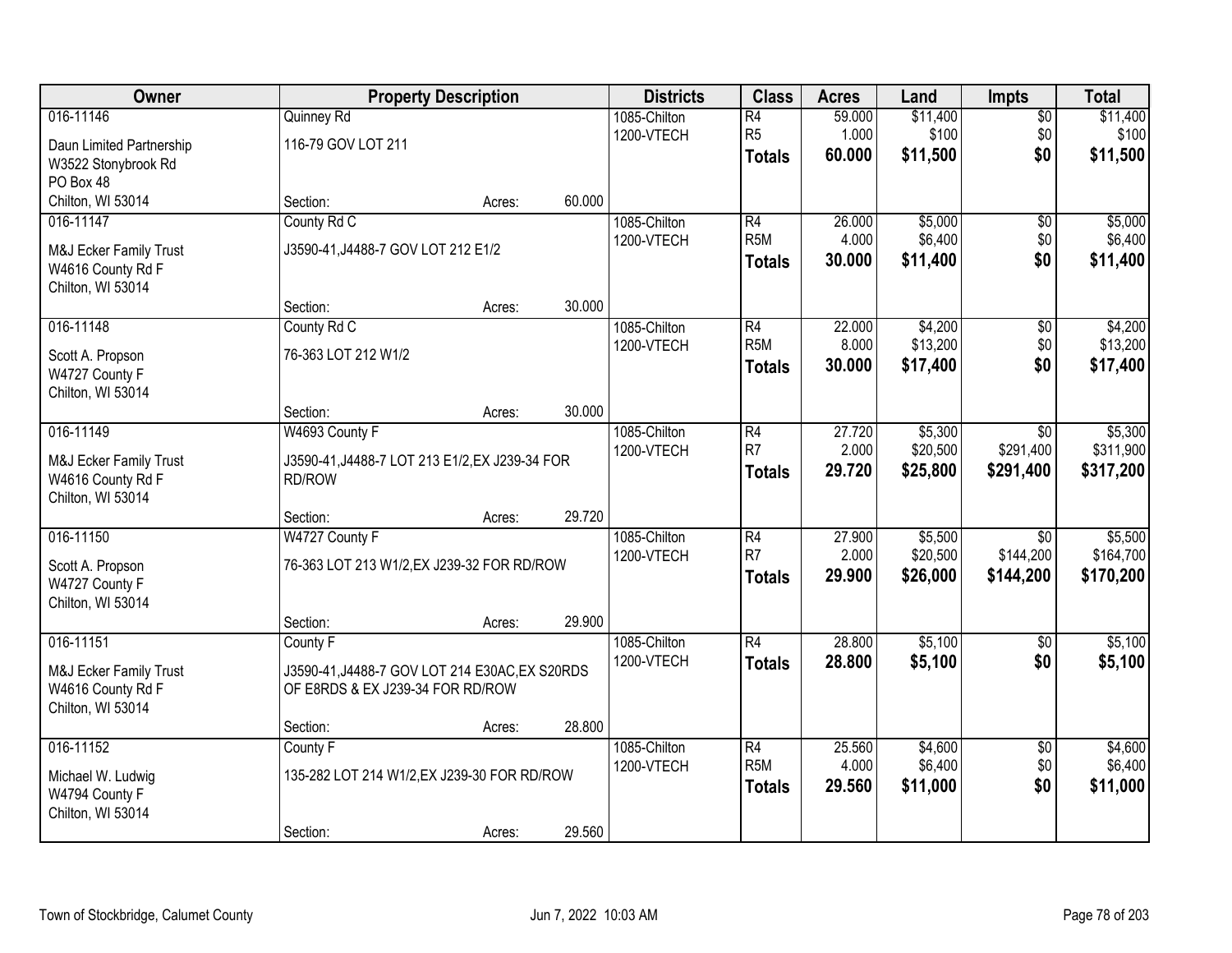| Owner                                  | <b>Property Description</b>                                                            | <b>Districts</b> | <b>Class</b>     | <b>Acres</b> | Land     | <b>Impts</b>    | <b>Total</b> |
|----------------------------------------|----------------------------------------------------------------------------------------|------------------|------------------|--------------|----------|-----------------|--------------|
| 016-11153                              | County F                                                                               | 1085-Chilton     | $\overline{R4}$  | 0.970        | \$200    | $\overline{50}$ | \$200        |
| Scott A. Propson                       | 76-363, J4592-19 GOV LOT 214 COM SE/C                                                  | 1200-VTECH       | <b>Totals</b>    | 0.970        | \$200    | \$0             | \$200        |
| W4727 County F                         | GL214, W8RDS, N20RDS, E8RDS, S20RDS TO POB EX                                          |                  |                  |              |          |                 |              |
| Chilton, WI 53014                      | RD J239-32 FOR RD/ROW                                                                  |                  |                  |              |          |                 |              |
|                                        | 0.970<br>Section:<br>Acres:                                                            |                  |                  |              |          |                 |              |
| 016-11154                              | Moehrke Rd                                                                             | 5614-Stockbridge | R4               | 37.700       | \$7,300  | $\overline{50}$ | \$7,300      |
| John C. Degeneffe                      | J266-32, J909-27 GOV LOT 215 EX CSM#1614                                               | 1200-VTECH       | R <sub>5</sub>   | 1.330        | \$100    | \$0             | \$100        |
| N4367 Moehrke Rd                       | VOL.11-131 1.97AC                                                                      |                  | R <sub>5</sub> M | 19.000       | \$30,400 | \$0             | \$30,400     |
| Chilton, WI 53014                      |                                                                                        |                  | <b>Totals</b>    | 58.030       | \$37,800 | \$0             | \$37,800     |
|                                        | 58.030<br>Section:<br>Acres:                                                           |                  |                  |              |          |                 |              |
| 016-11155                              | N4367 Moehrke Rd                                                                       | 5614-Stockbridge | R1               | 1.500        | \$30,000 | \$144,300       | \$174,300    |
|                                        |                                                                                        | 1200-VTECH       | R4               | 0.460        | \$100    | \$0             | \$100        |
| John C. Degeneffe                      | J2305-50, J4212-2 GOV LOT 215 LOT 1 CSM#1614                                           |                  | Totals           | 1.960        | \$30,100 | \$144,300       | \$174,400    |
| N4367 Moehrke Rd                       | VOL.11-131 COM NE/C, S317.1', W270', N317.01                                           |                  |                  |              |          |                 |              |
| Chilton, WI 53014                      | FT,E270'TO POB<br>1.960<br>Section:<br>Acres:                                          |                  |                  |              |          |                 |              |
| 016-11156                              | Moehrke Rd                                                                             | 5614-Stockbridge | R4               | 41.600       | \$7,800  | \$0             | \$7,800      |
|                                        |                                                                                        | 1200-VTECH       | R <sub>5</sub>   | 0.850        | \$100    | \$0             | \$100        |
| Bonnie J. Casper                       | J734-34, J2303-50 GOV LOT 216 EX CSM#818                                               |                  | R <sub>5M</sub>  | 4.000        | \$6,400  | \$0             | \$6,400      |
| W3470 Hickory Hills Rd                 | VOL.6-48 8.07A & EX CSM#1816 VOL.13-15 5.48AC                                          |                  | <b>Totals</b>    | 46.450       | \$14,300 | \$0             | \$14,300     |
| Chilton, WI 53014                      |                                                                                        |                  |                  |              |          |                 |              |
|                                        | 46.450<br>Section:<br>Acres:                                                           |                  |                  |              |          |                 |              |
| 016-11157                              | N4421 Moehrke Rd                                                                       | 5614-Stockbridge | $\overline{R1}$  | 8.070        | \$59,700 | \$186,200       | \$245,900    |
| Thomas Tittman                         | J55-1, J257-8 GOV LOT 216 LOT 1 CSM#818 VOL.6-48                                       | 1200-VTECH       | <b>Totals</b>    | 8.070        | \$59,700 | \$186,200       | \$245,900    |
| N4421 Moehrke Rd                       | COM SE/C GL216, N333.7' ALG E/L &                                                      |                  |                  |              |          |                 |              |
| Chilton, WI 53014                      | POB, N539.04', W618.9', S539.04 FT, E618.91'TO POB                                     |                  |                  |              |          |                 |              |
|                                        | 8.070<br>Section:<br>Acres:                                                            |                  |                  |              |          |                 |              |
| 016-11158                              | N4389 Moehrke Rd                                                                       | 5614-Stockbridge | R1               | 5.480        | \$52,000 | \$218,900       | \$270,900    |
| Keith A. Kosmosky                      | J2303-50, J3036-47, J4518-16 GOV LOT 216 LOT 1                                         | 1200-VTECH       | <b>Totals</b>    | 5.480        | \$52,000 | \$218,900       | \$270,900    |
| N4389 Moehrke Rd                       | CS#1816 VOL.13-15, COM SE/C, W651.94', N372.95',                                       |                  |                  |              |          |                 |              |
| Chilton, WI 53014                      | E651.94', S360.46' TO POB                                                              |                  |                  |              |          |                 |              |
|                                        | 5.480<br>Section:<br>Acres:                                                            |                  |                  |              |          |                 |              |
| 016-11159                              | N4509 Moehrke Rd                                                                       | 5614-Stockbridge | R1               | 9.350        | \$63,600 | \$355,300       | \$418,900    |
|                                        |                                                                                        | 1200-VTECH       | R4               | 6.660        | \$1,300  | \$0             | \$1,300      |
| Becky J. Schneider<br>N4509 Moehrke Rd | J3775-51,335916 PRT LOT 217 & 196 LOT 1<br>CSM#2474 VOL.19-114 & COM 698.46'W SE/C LOT |                  | <b>Totals</b>    | 16.010       | \$64,900 | \$355,300       | \$420,200    |
| Chilton, WI 53014                      | 217, W1543.93', N309.72', E1543.92', S309.72'TO POB                                    |                  |                  |              |          |                 |              |
|                                        | 16.010<br>Section:<br>Acres:                                                           |                  |                  |              |          |                 |              |
|                                        |                                                                                        |                  |                  |              |          |                 |              |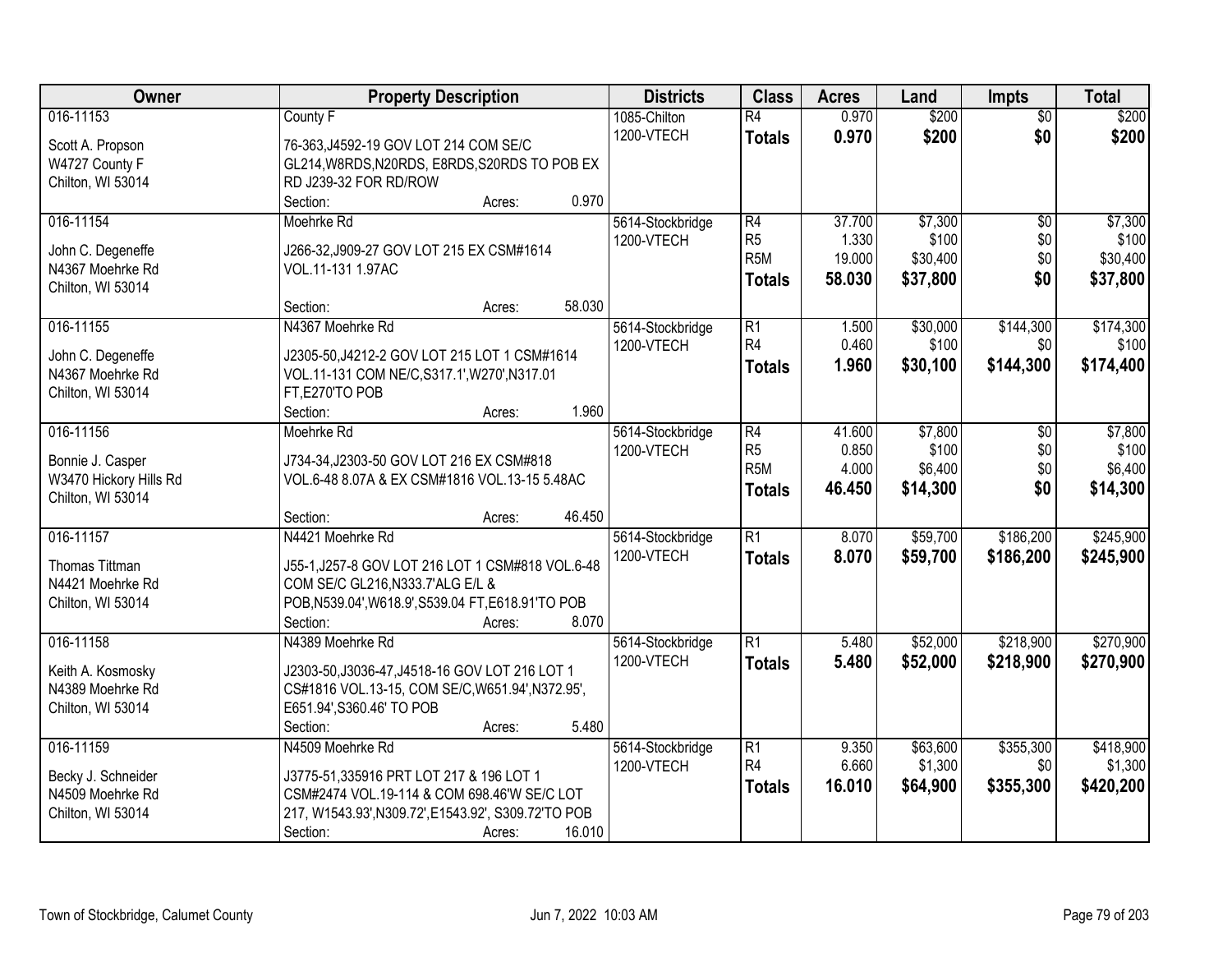| Owner                   | <b>Property Description</b>                         |        |        | <b>Districts</b>               | <b>Class</b>     | <b>Acres</b> | Land     | <b>Impts</b>    | <b>Total</b> |
|-------------------------|-----------------------------------------------------|--------|--------|--------------------------------|------------------|--------------|----------|-----------------|--------------|
| 016-11160               | Moehrke Rd                                          |        |        | 5614-Stockbridge               | R1               | 3.750        | \$39,300 | \$324,700       | \$364,000    |
| Anthony L. Stobbe       | 87-530 LOT 218 & 219 LOT 1 CSM#3523 VOL.31-79       |        |        | 1200-VTECH                     | R4               | 5.500        | \$1,100  | \$0             | \$1,100      |
| N4727 Moehrke Rd        |                                                     |        |        |                                | R <sub>5</sub>   | 0.750        | \$100    | \$0             | \$100        |
| Chilton, WI 53014       |                                                     |        |        |                                | <b>Totals</b>    | 10.000       | \$40,500 | \$324,700       | \$365,200    |
|                         | Section:                                            | Acres: | 10.000 |                                |                  |              |          |                 |              |
| 016-11161               | N4701 Moehrke Rd                                    |        |        | 5614-Stockbridge               | R1               | 5.000        | \$50,500 | \$218,500       | \$269,000    |
| Susan M. Vanhoorn       | J2992-22 LOT 218 COM425.06'S NE/C, S935.13',        |        |        | 1200-VTECH                     | R4               | 4.000        | \$800    | \$0             | \$800        |
| N4701 Moehrke Rd        | W1358.94', N172.25', E186.89',                      |        |        |                                | R <sub>5</sub>   | 12.090       | \$9,600  | \$0             | \$9,600      |
| Chilton, WI 53014       | NE237.36', N250.91', E314.71',                      |        |        |                                | <b>Totals</b>    | 21.090       | \$60,900 | \$218,500       | \$279,400    |
|                         | Section:                                            | Acres: | 21.090 |                                |                  |              |          |                 |              |
| 016-11163               | W4727 Hickory Hills Rd                              |        |        | 5614-Stockbridge               | $\overline{R1}$  | 3.000        | \$37,000 | \$366,900       | \$403,900    |
| Chad J. Gerhartz        | 87-530 GOV LOT 218 & 219 & 194 LOT 2 CSM#3523       |        |        | 1200-VTECH                     | R4               | 11.090       | \$1,800  | \$0             | \$1,800      |
| N4727 Hickory Hills Rd  | VOL.31-79                                           |        |        |                                | R5               | 1.500        | \$900    | \$0             | \$900        |
| Chilton, WI 53014       |                                                     |        |        |                                | <b>Totals</b>    | 15.590       | \$39,700 | \$366,900       | \$406,600    |
|                         | Section:                                            | Acres: | 15.590 |                                |                  |              |          |                 |              |
| 016-11164               | <b>Hickory Hills Rd</b>                             |        |        | 5614-Stockbridge               | R4               | 14.360       | \$2,300  | \$0             | \$2,300      |
|                         |                                                     |        |        | 1200-VTECH                     | R <sub>5</sub>   | 0.800        | \$2,800  | \$0             | \$2,800      |
| Thomas A. Wettstein     | 93-393, J2011-21, J5398-68 GOV LOT 219 PRT LYG N    |        |        |                                | R <sub>5M</sub>  | 2.000        | \$3,200  | \$0             | \$3,200      |
| W4558 Hickory Hills Rd  | OF HWY, EX 5.01AC & EX WLY27.08AC DESC J2593-49     |        |        |                                | <b>Totals</b>    | 17.160       | \$8,300  | \$0             | \$8,300      |
| Chilton, WI 53014       | Section:                                            |        | 17.160 |                                |                  |              |          |                 |              |
| 016-11165               | W4752 Hickory Hills Rd                              | Acres: |        |                                | $\overline{R2}$  | 5.010        | \$89,300 | \$46,600        | \$135,900    |
|                         |                                                     |        |        | 5614-Stockbridge<br>1200-VTECH |                  | 5.010        | \$89,300 | \$46,600        | \$135,900    |
| Winn East Shore Conserv | 151-515, J1365-59 GOV LOT 219 COM INTR C/L          |        |        |                                | <b>Totals</b>    |              |          |                 |              |
| W4836 Hickory Hills Rd  | HICKORY HILLS RD & W/L GL219, SELY550', S397',      |        |        |                                |                  |              |          |                 |              |
| C/O Thomas Woelfel      | NWLY ALG C/L RD 550'TO POB                          |        |        |                                |                  |              |          |                 |              |
| Chilton, WI 53014       | Section:                                            | Acres: | 5.010  |                                |                  |              |          |                 |              |
| 016-11166               | <b>Hickory Hills Rd</b>                             |        |        | 5614-Stockbridge               | R4               | 13.080       | \$2,600  | $\overline{50}$ | \$2,600      |
| Winn East Shore Conserv | J2593-49 GOV LOT 219 COM NW/C, E883', S1687.22' TO  |        |        | 1200-VTECH                     | R <sub>5</sub>   | 2.000        | \$1,200  | \$0             | \$1,200      |
| W4836 Hickory Hills Rd  | C/L RD, NW ALG C/L359.06', N397', NW550', N1074.55' |        |        |                                | R <sub>5</sub> M | 12.000       | \$19,800 | \$0             | \$19,800     |
| C/O Thomas Woelfel      | TO POB                                              |        |        |                                | Totals           | 27,080       | \$23,600 | \$0             | \$23,600     |
| Chilton, WI 53014       | Section:                                            | Acres: | 27.080 |                                |                  |              |          |                 |              |
| 016-11167               | W4687 County E                                      |        |        | 5614-Stockbridge               | R4               | 14.600       | \$2,300  | $\overline{30}$ | \$2,300      |
| Jill M. Kurscheidt      | J247-45,J1924-3 LOT 220 LOT 1 CSM#2829 VOL.23-96    |        |        | 1200-VTECH                     | R <sub>7</sub>   | 2.000        | \$20,500 | \$173,400       | \$193,900    |
| W4687 County Rd E       | SUBJ TO ING/EGR DOC#414355                          |        |        |                                | <b>Totals</b>    | 16.600       | \$22,800 | \$173,400       | \$196,200    |
| Chilton, WI 53014       |                                                     |        |        |                                |                  |              |          |                 |              |
|                         | Section:                                            | Acres: | 16.600 |                                |                  |              |          |                 |              |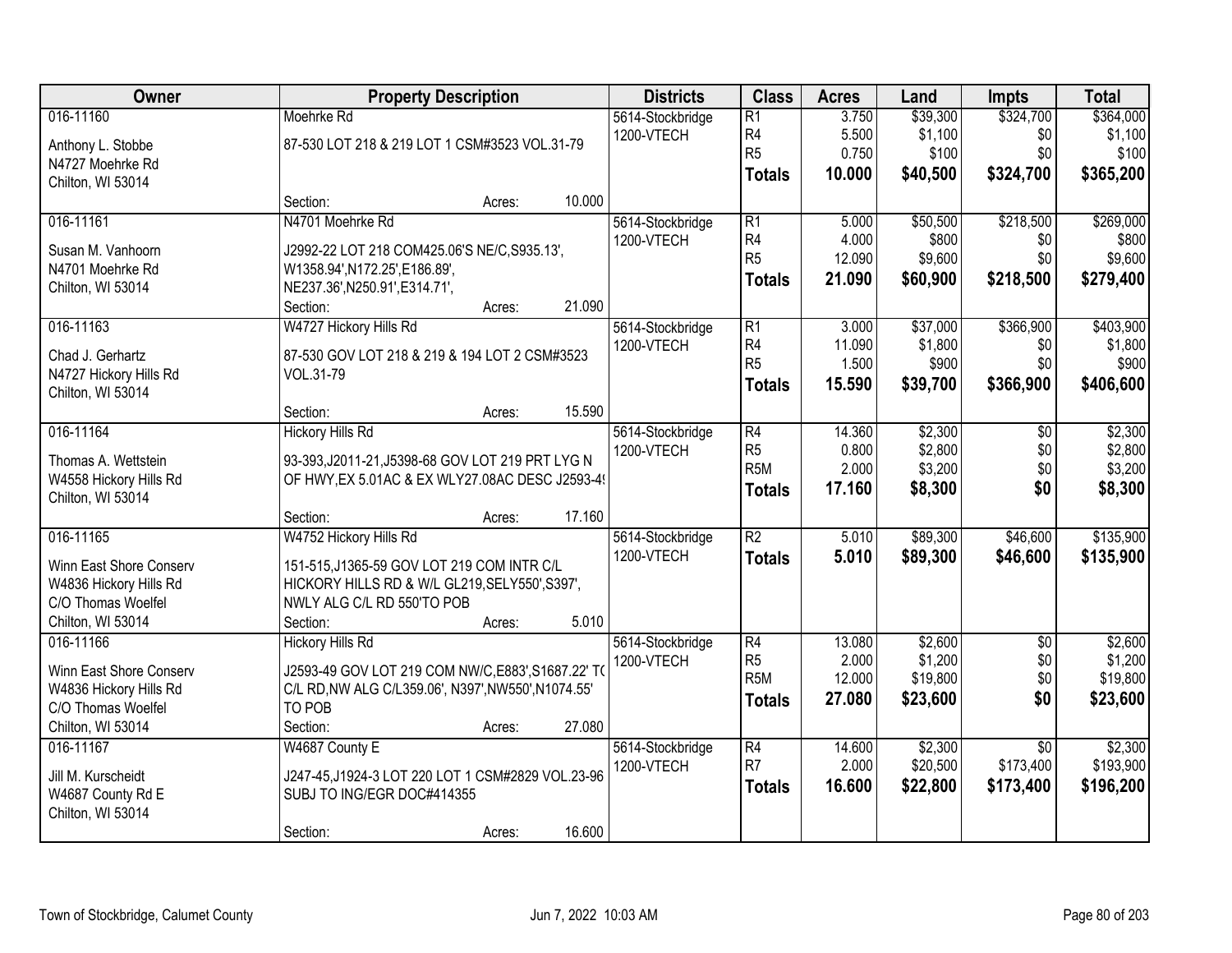| Owner                           |                                                      | <b>Property Description</b> |        | <b>Districts</b> | <b>Class</b>     | <b>Acres</b> | Land     | <b>Impts</b>    | <b>Total</b> |
|---------------------------------|------------------------------------------------------|-----------------------------|--------|------------------|------------------|--------------|----------|-----------------|--------------|
| 016-11168                       | W4665 County E                                       |                             |        | 5614-Stockbridge | $\overline{R1}$  | 2.000        | \$35,000 | \$222,500       | \$257,500    |
| Donn M. Blodgett                | J1924-3, J3682-39, 338009 LOT 220 COM                |                             |        | 1200-VTECH       | R <sub>4</sub>   | 14.750       | \$2,500  | \$0             | \$2,500      |
| W4665 County E                  | NE/C, S2013.84', W432.88' N2011.62', E432.91'TO POB  |                             |        |                  | R <sub>5</sub>   | 3.250        | \$2,200  | \$0             | \$2,200      |
| Chilton, WI 53014               |                                                      |                             |        |                  | <b>Totals</b>    | 20.000       | \$39,700 | \$222,500       | \$262,200    |
|                                 | Section:                                             | Acres:                      | 20.000 |                  |                  |              |          |                 |              |
| 016-11169                       | W4610 County E                                       |                             |        | 5614-Stockbridge | R4               | 37.250       | \$7,000  | $\overline{50}$ | \$7,000      |
| Lylas H Vanous Carey L. Tremble | J1711-58, J2200-57 GOV LOT 221                       |                             |        | 1200-VTECH       | R <sub>5</sub>   | 1.750        | \$600    | \$0             | \$600        |
| W4610 County E                  |                                                      |                             |        |                  | R <sub>5</sub> M | 20.000       | \$32,000 | \$0             | \$32,000     |
| Chilton, WI 53014               |                                                      |                             |        |                  | R <sub>7</sub>   | 1.000        | \$3,500  | \$268,600       | \$272,100    |
|                                 | Section:                                             | Acres:                      | 60.000 |                  | <b>Totals</b>    | 60.000       | \$43,100 | \$268,600       | \$311,700    |
| 016-11170                       | Moore Rd                                             |                             |        | 5614-Stockbridge | $\overline{R4}$  | 58.000       | \$9,800  | \$0             | \$9,800      |
| Lakeview Acres LLC              | J2323-21, J6196-21 GOV LOT 222                       |                             |        | 1200-VTECH       | R <sub>5</sub>   | 2.000        | \$800    | \$0             | \$800        |
| N5472 Twain Rd                  |                                                      |                             |        |                  | <b>Totals</b>    | 60.000       | \$10,600 | \$0             | \$10,600     |
| Chilton, WI 53014               |                                                      |                             |        |                  |                  |              |          |                 |              |
|                                 | Section:                                             | Acres:                      | 60.000 |                  |                  |              |          |                 |              |
| 016-11171                       | W4706 Moore Rd                                       |                             |        | 1085-Chilton     | $\overline{R1}$  | 3.000        | \$42,500 | \$102,000       | \$144,500    |
| Jaime R. Schmitting             | J473-40, J2891-49 LOT 223 LOT 1 CSM#1758             |                             |        | 1200-VTECH       | <b>Totals</b>    | 3.000        | \$42,500 | \$102,000       | \$144,500    |
| W4706 Moore Rd                  | VOL.12-239 COM SW/C, N404.4', E323.15',              |                             |        |                  |                  |              |          |                 |              |
| Hilbert, WI 54129               | S404.4', W323.15'TO POB                              |                             |        |                  |                  |              |          |                 |              |
|                                 | Section:                                             | Acres:                      | 3.000  |                  |                  |              |          |                 |              |
| 016-11172                       | Moore Rd                                             |                             |        | 5614-Stockbridge | $\overline{R4}$  | 17.000       | \$3,000  | $\overline{50}$ | \$3,000      |
| Alicia Ann Vandenhoogen         | J1363-47, J3245-16 LOT 223 EX S1/2 OF W1/2 EX        |                             |        | 1200-VTECH       | R <sub>5</sub>   | 1.160        | \$600    | \$0             | \$600        |
| 1887 Paris Ln                   | DOC#397882                                           |                             |        |                  | <b>Totals</b>    | 18.160       | \$3,600  | \$0             | \$3,600      |
| De Pere, WI 54115               |                                                      |                             |        |                  |                  |              |          |                 |              |
|                                 | Section:                                             | Acres:                      | 18.160 |                  |                  |              |          |                 |              |
| 016-11173                       | Moore Rd                                             |                             |        | 1085-Chilton     | $\overline{R4}$  | 12.200       | \$2,300  | $\overline{50}$ | \$2,300      |
| Alicia Ann Vandenhoogen         | J154-141, J473-40 LOT 223 LOT 2 CSM#1758             |                             |        | 1200-VTECH       | R <sub>5</sub>   | 0.210        | \$100    | \$0             | \$100        |
| 1887 Paris Ln                   | VOL.12-239 COM404.4'N SW/C, N588.8',                 |                             |        |                  | <b>Totals</b>    | 12.410       | \$2,400  | \$0             | \$2,400      |
| De Pere, WI 54115               | E664.16', S992.83', W342.8', N404.4', E323.15'TO POB |                             |        |                  |                  |              |          |                 |              |
|                                 | Section:                                             | Acres:                      | 12.410 |                  |                  |              |          |                 |              |
| 016-11174                       | N5565 Cordy Rd                                       |                             |        | 5614-Stockbridge | $\overline{R4}$  | 55.750       | \$9,900  | $\overline{50}$ | \$9,900      |
| Bago LLC                        | 89-99 GOV LOT 224                                    |                             |        | 1200-VTECH       | R <sub>5</sub>   | 1.250        | \$100    | \$0             | \$100        |
| N5565 Cordy Rd                  |                                                      |                             |        |                  | R <sub>7</sub>   | 3.000        | \$24,000 | \$248,500       | \$272,500    |
| Hilbert, WI 54129               |                                                      |                             |        |                  | <b>Totals</b>    | 60.000       | \$34,000 | \$248,500       | \$282,500    |
|                                 | Section:                                             | Acres:                      | 60.000 |                  |                  |              |          |                 |              |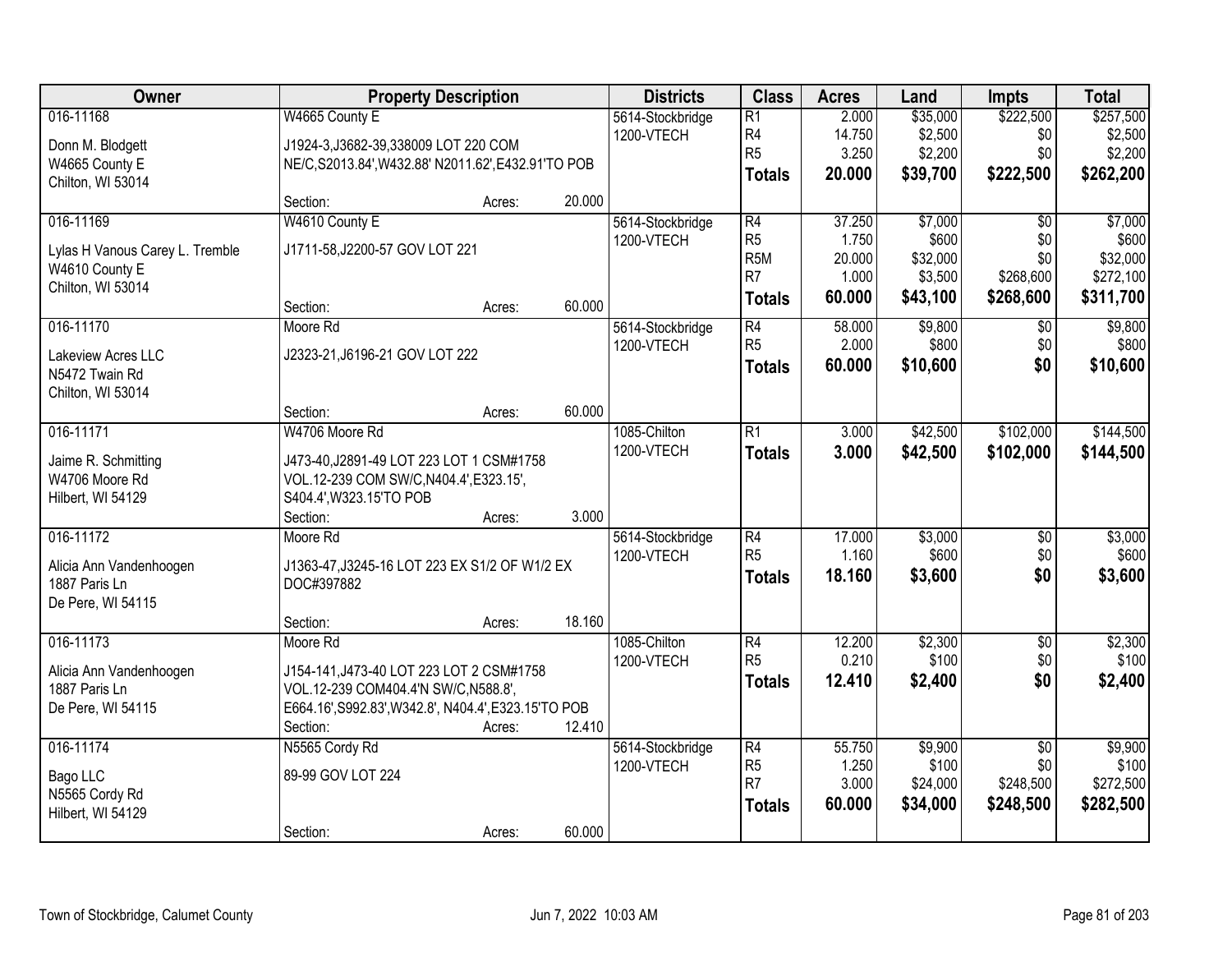| Owner                                  |                                                                                             | <b>Property Description</b> |        | <b>Districts</b>               | <b>Class</b>                       | <b>Acres</b>    | Land              | <b>Impts</b>           | <b>Total</b>      |
|----------------------------------------|---------------------------------------------------------------------------------------------|-----------------------------|--------|--------------------------------|------------------------------------|-----------------|-------------------|------------------------|-------------------|
| 016-11175                              | Hill Rd                                                                                     |                             |        | 5614-Stockbridge               | $\overline{R4}$                    | 41.500          | \$7,300           | $\overline{50}$        | \$7,300           |
| Moehn John&Kelly Rev Liv Trst          | J1363-47, J3245-16 GOV LOT 225                                                              |                             |        | 1200-VTECH                     | R <sub>5</sub><br>R <sub>5</sub> M | 3.500<br>15.000 | \$900<br>\$24,000 | \$0<br>\$0             | \$900<br>\$24,000 |
| N5778 Moehn Rd                         |                                                                                             |                             |        |                                | <b>Totals</b>                      | 60.000          | \$32,200          | \$0                    | \$32,200          |
| Hilbert, WI 54129                      |                                                                                             |                             |        |                                |                                    |                 |                   |                        |                   |
|                                        | Section:                                                                                    | Acres:                      | 60.000 |                                |                                    |                 |                   |                        |                   |
| 016-11176                              | N5999 Cordy Rd                                                                              |                             |        | 5614-Stockbridge<br>1200-VTECH | $\overline{R1}$                    | 9.343<br>9.343  | \$63,600          | \$318,800              | \$382,400         |
| Sherry L. Klein                        | J3328-25, J3698-52 GOV LOT 226 LOT 1 CSM#2551                                               |                             |        |                                | <b>Totals</b>                      |                 | \$63,600          | \$318,800              | \$382,400         |
| N5999 Cordy Rd                         | VOL.20-41                                                                                   |                             |        |                                |                                    |                 |                   |                        |                   |
| Hilbert, WI 54129                      | Section:                                                                                    |                             | 9.343  |                                |                                    |                 |                   |                        |                   |
| 016-11177                              | W4680 Hill Rd                                                                               | Acres:                      |        | 1085-Chilton                   | $\overline{R1}$                    | 3.000           | \$42,500          | \$266,200              | \$308,700         |
|                                        |                                                                                             |                             |        | 1200-VTECH                     | R <sub>5</sub>                     | 5.720           | \$9,600           | \$0                    | \$9,600           |
| Collyn G. Eis                          | J2731-57, J3177-38, J4878-19 GOV LOT 226 LOT 1                                              |                             |        |                                | <b>Totals</b>                      | 8.720           | \$52,100          | \$266,200              | \$318,300         |
| W4680 Hill Rd<br>Hilbert, WI 54129     | CSM#1716 VOL.12-95 COM SE/C, W742.41', N370.49',<br>E324.42', N259.69', E410', S630' TO POB |                             |        |                                |                                    |                 |                   |                        |                   |
|                                        | Section:                                                                                    | Acres:                      | 8.720  |                                |                                    |                 |                   |                        |                   |
| 016-11178                              | N6021 Cordy Rd                                                                              |                             |        | 5614-Stockbridge               | $\overline{R1}$                    | 4.474           | \$48,900          | \$198,400              | \$247,300         |
|                                        |                                                                                             |                             |        | 1200-VTECH                     | <b>Totals</b>                      | 4.474           | \$48,900          | \$198,400              | \$247,300         |
| Ann M. Zitzelsberger<br>N6021 Cordy Rd | J2348-24, J4199-60 LOT 226 LOT 2 CSM#2661<br>VOL.21-207 BNG PRT CSM#1632                    |                             |        |                                |                                    |                 |                   |                        |                   |
| Hilbert, WI 54129                      |                                                                                             |                             |        |                                |                                    |                 |                   |                        |                   |
|                                        | Section:                                                                                    | Acres:                      | 4.475  |                                |                                    |                 |                   |                        |                   |
| 016-11179                              | N5949 Cordy Rd                                                                              |                             |        | 5614-Stockbridge               | $\overline{R1}$                    | 2.000           | \$35,000          | \$210,100              | \$245,100         |
| Don J. Kemps                           | J2348-23 GOV LOT 226 COM600.01'S NE/C, S794.69',                                            |                             |        | 1200-VTECH                     | R <sub>4</sub>                     | 12.510          | \$2,500           | \$0                    | \$2,500           |
| N5949 Cordy Rd                         | W410', S259.69', W324.42', N1049.26', E711.88'TO POB                                        |                             |        |                                | R <sub>5</sub>                     | 0.500           | \$100             | \$0                    | \$100             |
| Hilbert, WI 54129                      |                                                                                             |                             |        |                                | <b>Totals</b>                      | 15.010          | \$37,600          | \$210,100              | \$247,700         |
|                                        | Section:                                                                                    | Acres:                      | 15.010 |                                |                                    |                 |                   |                        |                   |
| 016-11180                              | Cordy Rd                                                                                    |                             |        | 5614-Stockbridge               | $\overline{R4}$                    | 28.000          | \$5,400           | $\sqrt{6}$             | \$5,400           |
| Moehn John&Kelly Rev Liv Trst          | 119-444, J3932-13 GOV LOT 227 E1/2                                                          |                             |        | 1200-VTECH                     | R <sub>5</sub>                     | 2.000           | \$100             | \$0                    | \$100             |
| N5778 Moehn Rd                         |                                                                                             |                             |        |                                | <b>Totals</b>                      | 30.000          | \$5,500           | \$0                    | \$5,500           |
| Hilbert, WI 54129                      |                                                                                             |                             |        |                                |                                    |                 |                   |                        |                   |
|                                        | Section:                                                                                    | Acres:                      | 30.000 |                                |                                    |                 |                   |                        |                   |
| 016-11181                              | Carney Rd                                                                                   |                             |        | 5614-Stockbridge<br>1200-VTECH | $\overline{R4}$<br>R <sub>5</sub>  | 19.500<br>0.500 | \$3,700<br>\$100  | $\overline{30}$<br>\$0 | \$3,700<br>\$100  |
| Olson Mary Ann E Irrevoc Trust         | 107-305 GOV LOT 227 W1/2                                                                    |                             |        |                                | R <sub>5</sub> M                   | 10.000          | \$16,000          | \$0                    | \$16,000          |
| W4839 Carney Rd                        |                                                                                             |                             |        |                                | <b>Totals</b>                      | 30.000          | \$19,800          | \$0                    | \$19,800          |
| Hilbert, WI 54129                      | Section:                                                                                    |                             | 30.000 |                                |                                    |                 |                   |                        |                   |
|                                        |                                                                                             | Acres:                      |        |                                |                                    |                 |                   |                        |                   |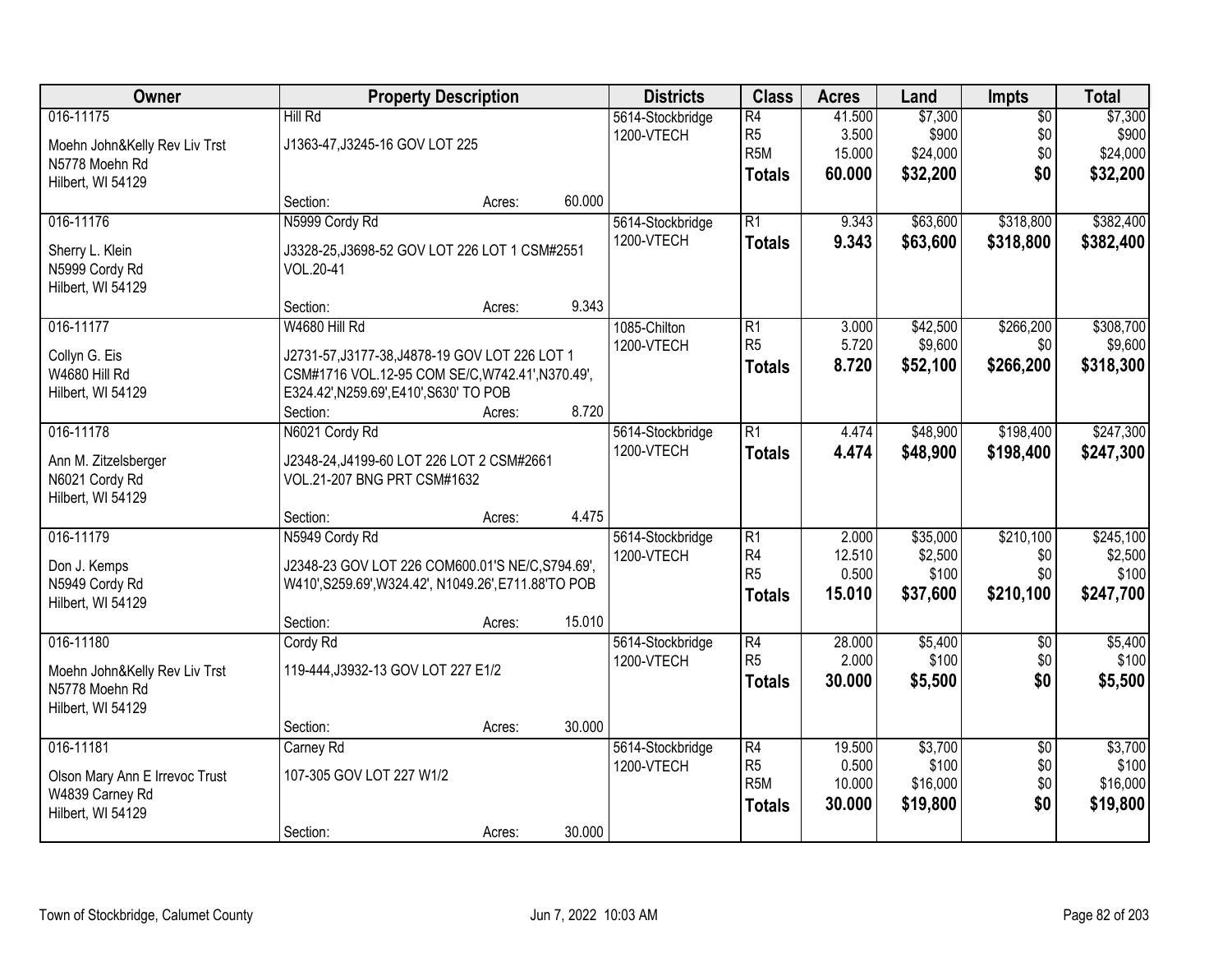| Owner                 | <b>Property Description</b>                         | <b>Districts</b> | <b>Class</b>                        | <b>Acres</b>    | Land                | <b>Impts</b> | <b>Total</b>        |
|-----------------------|-----------------------------------------------------|------------------|-------------------------------------|-----------------|---------------------|--------------|---------------------|
| 016-11182             | W4658 Carney Rd                                     | 5614-Stockbridge | $\overline{R1}$                     | 1.850           | \$33,500            | \$31,200     | \$64,700            |
| Mark G. Vanasten      | 82-153 LOT 228 LOT 1 CSM#3181 VOL.27-24             | 1200-VTECH       | <b>Totals</b>                       | 1.850           | \$33,500            | \$31,200     | \$64,700            |
| 97 S Royal Ave        |                                                     |                  |                                     |                 |                     |              |                     |
| Fond Du Lac, WI 54935 |                                                     |                  |                                     |                 |                     |              |                     |
|                       | Section:<br>Acres:                                  | 1.850            |                                     |                 |                     |              |                     |
| 016-11183             | Faro Springs Rd                                     | 5614-Stockbridge | $\overline{R5}$<br>R <sub>5</sub> M | 10.000<br>7.420 | \$8,000<br>\$11,900 | \$0<br>\$0   | \$8,000<br>\$11,900 |
| Mark G. Vanasten      | 82-153 LOT 229 EX CSM#2272 VOL.17-41 14.41AC EX     | 1200-VTECH       |                                     | 17.420          | \$19,900            | \$0          | \$19,900            |
| 97 S Royal Ave        | PRT DESC DOC#447849 28.19AC                         |                  | <b>Totals</b>                       |                 |                     |              |                     |
| Fond Du Lac, WI 54935 |                                                     |                  |                                     |                 |                     |              |                     |
|                       | 17.420<br>Section:<br>Acres:                        |                  |                                     |                 |                     |              |                     |
| 016-11184             | Faro Springs Rd                                     | 2534-Hilbert     | $\overline{R4}$                     | 24.470          | \$4,900             | \$0          | \$4,900             |
| Gerald H. Moehn       | J1205-47, J2352-48 GOV LOT 230 EX .75A, EX          | 1200-VTECH       | R <sub>5</sub><br>R <sub>5</sub> M  | 22.000<br>4.000 | \$17,600<br>\$6,600 | \$0\$<br>\$0 | \$17,600<br>\$6,600 |
| N5828 Moehn Rd        | CSM#1259 VOL.9-56 1.25AC, EX CSM#1845               |                  |                                     | 50.470          | \$29,100            | \$0          |                     |
| Hilbert, WI 54129     | VOL.13-115 2.01AC & EX CSM#2154 VOL15-289           |                  | <b>Totals</b>                       |                 |                     |              | \$29,100            |
|                       | 50.470<br>Section:<br>Acres:                        |                  |                                     |                 |                     |              |                     |
| 016-11185             | W4551 Faro Springs Rd                               | 2534-Hilbert     | $\overline{R1}$                     | 0.750           | \$29,900            | \$28,100     | \$58,000            |
| David J. Schmalz      | J1137-15, J2796-32 GOV LOT 230 COM 14 RDS W OF      | 1200-VTECH       | <b>Totals</b>                       | 0.750           | \$29,900            | \$28,100     | \$58,000            |
| W4551 Faro Springs Rd | NE/C, S14RDS, W9 RDS, N14 RDS, E9 RDS TO POB        |                  |                                     |                 |                     |              |                     |
| Hilbert, WI 54129     |                                                     |                  |                                     |                 |                     |              |                     |
|                       | Section:<br>Acres:                                  | 0.750            |                                     |                 |                     |              |                     |
| 016-11186             | W4543 Faro Springs Rd                               | 2534-Hilbert     | $\overline{R1}$                     | 1.250           | \$27,500            | \$39,100     | \$66,600            |
| Ronald L. Massey      | J3512-33,346974 GOV LOT 230 LOT 1 CSM#1259          | 1200-VTECH       | <b>Totals</b>                       | 1.250           | \$27,500            | \$39,100     | \$66,600            |
| W4543 Faro Spring Rd  | VOL.9-56 COM NE/C, GL-230, S231.7',                 |                  |                                     |                 |                     |              |                     |
| Hilbert, WI 54129     | W239.99', N231', E231'TO POB                        |                  |                                     |                 |                     |              |                     |
|                       | Section:<br>Acres:                                  | 1.250            |                                     |                 |                     |              |                     |
| 016-11187             | W4593 Faro Springs Rd                               | 2534-Hilbert     | $\overline{R1}$                     | 2.010           | \$35,100            | \$215,500    | \$250,600           |
| Wayne G. Meyers       | J2352-48, J3154-7 GOV LOT 230 LOT 1 CSM#1845        | 1200-VTECH       | <b>Totals</b>                       | 2.010           | \$35,100            | \$215,500    | \$250,600           |
| W4593 Faro Springs Rd | VOL.13-115 COM NW/C,E250',S350',W250', N350'TO      |                  |                                     |                 |                     |              |                     |
| Hilbert, WI 54129     | POB                                                 |                  |                                     |                 |                     |              |                     |
|                       | Section:<br>Acres:                                  | 2.010            |                                     |                 |                     |              |                     |
| 016-11188             | W4638 Carney Rd                                     | 5614-Stockbridge | $\overline{R1}$                     | 2.070           | \$35,500            | \$82,200     | \$117,700           |
| Thomas D. Kesler      | J1205-47, J4919-25 GOV LOT 231 LOT 1 CSM#1633       | 1200-VTECH       | <b>Totals</b>                       | 2.070           | \$35,500            | \$82,200     | \$117,700           |
| W4638 Carney Rd       | VOL.11-194, COM SW/C, N300', E300', S300', W300' TO |                  |                                     |                 |                     |              |                     |
| Hilbert, WI 54129     | POB, SUBJ TO EASMNT SAID CSM                        |                  |                                     |                 |                     |              |                     |
|                       | Section:<br>Acres:                                  | 2.070            |                                     |                 |                     |              |                     |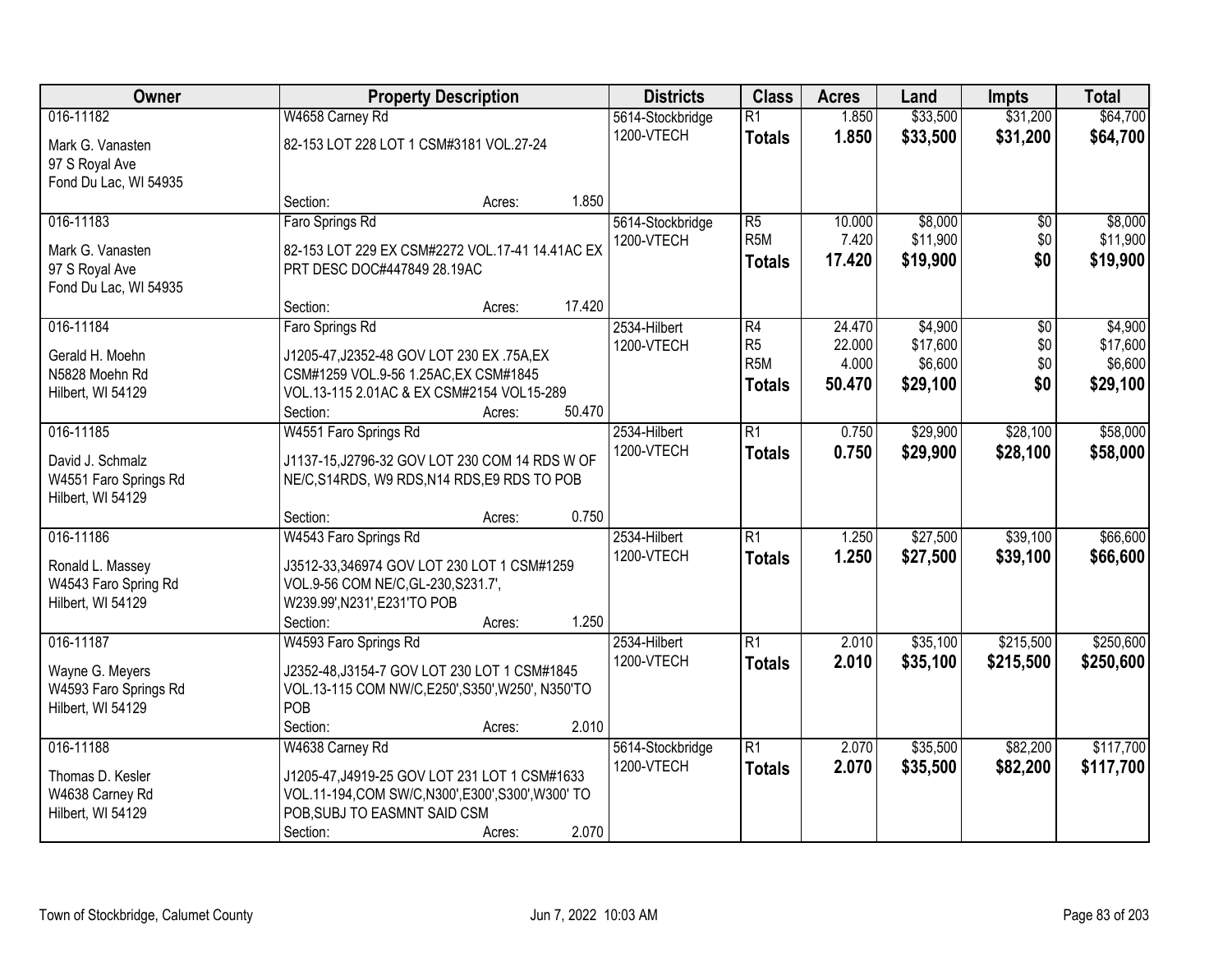| Owner                                                                     | <b>Property Description</b>                                                                                                                                             | <b>Districts</b>                         | <b>Class</b>                                       | <b>Acres</b>               | Land                            | Impts                                     | <b>Total</b>                    |
|---------------------------------------------------------------------------|-------------------------------------------------------------------------------------------------------------------------------------------------------------------------|------------------------------------------|----------------------------------------------------|----------------------------|---------------------------------|-------------------------------------------|---------------------------------|
| 016-11189<br>Gerald H. Moehn<br>N5828 Moehn Rd<br>Hilbert, WI 54129       | Carney Rd<br>J1205-47, J2352-48 GOV LOT 231 EX CSM#1633<br>VOL.11-194 2.07AC                                                                                            | 5614-Stockbridge<br>1200-VTECH           | $\overline{R4}$<br>R <sub>5</sub><br><b>Totals</b> | 37.930<br>20.000<br>57.930 | \$6,900<br>\$14,000<br>\$20,900 | $\overline{50}$<br>\$0<br>\$0             | \$6,900<br>\$14,000<br>\$20,900 |
|                                                                           | Section:<br>Acres:                                                                                                                                                      | 57.930                                   |                                                    |                            |                                 |                                           |                                 |
| 016-11190<br>Jessica M. Jansen<br>N6098 Cordy Rd<br>Hilbert, WI 54129     | N6098 Cordy Rd<br>119-444, J3932-13 GOV LOT 232 LOT 1 CSM#3243<br>VOL.27-232                                                                                            | 5614-Stockbridge<br>1200-VTECH           | R4<br>R <sub>7</sub><br><b>Totals</b>              | 2.439<br>2.000<br>4.439    | \$300<br>\$20,500<br>\$20,800   | $\overline{30}$<br>\$134,900<br>\$134,900 | \$300<br>\$155,400<br>\$155,700 |
|                                                                           | Section:<br>Acres:                                                                                                                                                      | 4.439                                    |                                                    |                            |                                 |                                           |                                 |
| 016-11191<br>Gerald H. Moehn<br>N5828 Moehn Rd<br>Hilbert, WI 54129       | Hill Rd<br>140-40 GOV LOT 233 EX CSM#557 VOL.4-54 EX<br>CSM#1663 VOL.11-274 EX CSM#1767 VOL.12-266 &<br>EX J4962-27<br>Section:<br>Acres:                               | 5614-Stockbridge<br>1200-VTECH<br>50.770 | R4<br>R <sub>5</sub><br><b>Totals</b>              | 49.020<br>1.750<br>50.770  | \$9,100<br>\$100<br>\$9,200     | \$0<br>\$0<br>\$0                         | \$9,100<br>\$100<br>\$9,200     |
| 016-11192                                                                 | N5996 Cordy Rd                                                                                                                                                          | 5614-Stockbridge                         | $\overline{R1}$                                    | 4.090                      | \$47,800                        | \$183,800                                 | \$231,600                       |
| Elaine M. Meyer<br>N5996 Cordy Rd<br>Hilbert, WI 54129                    | J1335-1, J2776-57, J5011-65 LOT 233, COM<br>NW/C, E712.3', S250', W712.3', N250'TO POB CSM 4-54                                                                         | 1200-VTECH                               | <b>Totals</b>                                      | 4.090                      | \$47,800                        | \$183,800                                 | \$231,600                       |
| 016-11193                                                                 | Section:<br>Acres:<br>N5972 Cordy Rd                                                                                                                                    | 4.090<br>5614-Stockbridge                | $\overline{R1}$                                    | 2.070                      | \$35,500                        | \$177,900                                 | \$213,400                       |
|                                                                           | J2458-24 GOV LOT 233 LOT 1 CSM#1663 VOL.11-274<br>COM250'S NW/C, E300', S300', W300, N300' TO POB                                                                       | 1200-VTECH                               | <b>Totals</b>                                      | 2.070                      | \$35,500                        | \$177,900                                 | \$213,400                       |
|                                                                           | Section:<br>Acres:                                                                                                                                                      | 2.070                                    |                                                    |                            |                                 |                                           |                                 |
| 016-11194<br>Robert C. Alsteen<br>N5950 Cordy Rd<br>Hilbert, WI 54129     | N5950 Cordy Rd<br>140-40, J2934-33, J4962-27 GOV LOT 233 LOT 1<br>CSM12-266, COM550'S NW/C COM550'S<br>NW/C,300',S300',W300' N300'TO POB&COM SW/C<br>Section:<br>Acres: | 5614-Stockbridge<br>1200-VTECH<br>3.070  | $\overline{R1}$<br><b>Totals</b>                   | 3.070<br>3.070             | \$42,900<br>\$42,900            | \$135,500<br>\$135,500                    | \$178,400<br>\$178,400          |
| 016-11195                                                                 | W4549 Hill Rd                                                                                                                                                           | 5614-Stockbridge                         | $\overline{R1}$                                    | 3.750                      | \$46,300                        | \$86,600                                  | \$132,900                       |
| Joel Portmann<br>112 N Military Rd<br>PO Box 266<br>Stockbridge, WI 53088 | J1363-47, J3245-16 GOV LOT 234 LOT 1 CSM#3346<br>VOL.29-25<br>Section:<br>Acres:                                                                                        | 1200-VTECH<br>3.750                      | <b>Totals</b>                                      | 3.750                      | \$46,300                        | \$86,600                                  | \$132,900                       |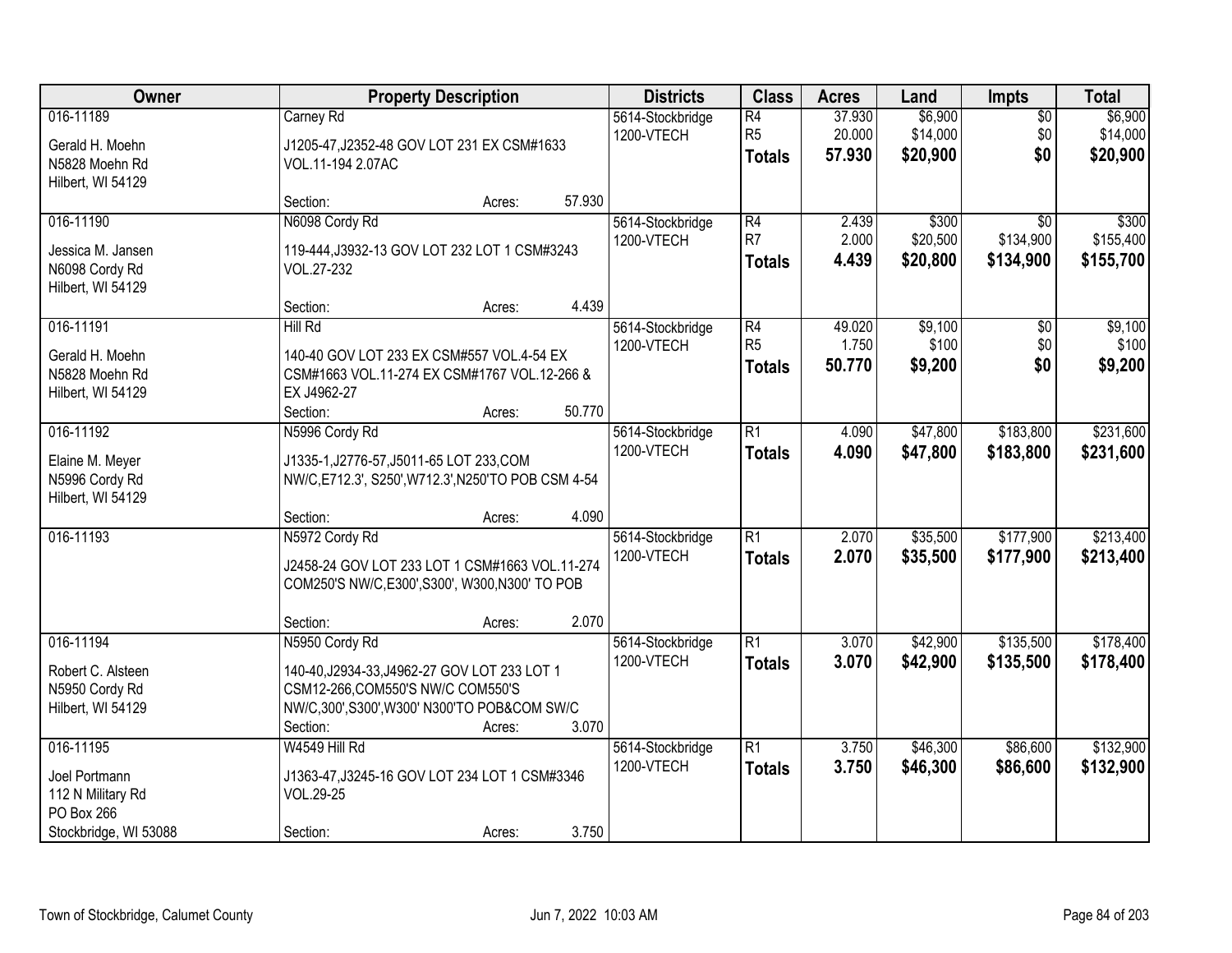| Owner                           |                                                  | <b>Property Description</b> |        | <b>Districts</b>               | <b>Class</b>                      | <b>Acres</b>    | Land                | <b>Impts</b>             | <b>Total</b>        |
|---------------------------------|--------------------------------------------------|-----------------------------|--------|--------------------------------|-----------------------------------|-----------------|---------------------|--------------------------|---------------------|
| 016-11196                       | N5664 Cordy Rd                                   |                             |        | 5614-Stockbridge               | $\overline{R1}$                   | 5.000           | \$50,500            | \$129,800                | \$180,300           |
| Lisa L. Peterson                | 168-344, J6184-11 LOT 235 LOT 1 CSM#2445         |                             |        | 1200-VTECH                     | <b>Totals</b>                     | 5.000           | \$50,500            | \$129,800                | \$180,300           |
| N5664 Cordy Rd                  | VOL.19-11                                        |                             |        |                                |                                   |                 |                     |                          |                     |
| Hilbert, WI 54129               |                                                  |                             |        |                                |                                   |                 |                     |                          |                     |
|                                 | Section:                                         | Acres:                      | 5.000  |                                |                                   |                 |                     |                          |                     |
| 016-11197                       | N5566 Cordy Rd                                   |                             |        | 5614-Stockbridge               | R4                                | 29.200          | \$5,600             | \$0                      | \$5,600             |
| Ronald D. Holzer                | J3242-13, J5361-61 GOV LOT 235 S1/2              |                             |        | 1200-VTECH                     | R <sub>5</sub>                    | 0.800           | \$100               | \$0\$                    | \$100               |
| N5605 Mayflower Ln              |                                                  |                             |        |                                | <b>Totals</b>                     | 30.000          | \$5,700             | \$0                      | \$5,700             |
| Hilbert, WI 54129               |                                                  |                             |        |                                |                                   |                 |                     |                          |                     |
|                                 | Section:                                         | Acres:                      | 30.000 |                                |                                   |                 |                     |                          |                     |
| 016-11198                       | W4614 Moore Rd                                   |                             |        | 5614-Stockbridge               | R4                                | 40.070          | \$7,300             | \$0                      | \$7,300             |
| Lakeview Acres LLC              | J2323-21, J6196-21 GOV LOT 236 EX CSM#2246       |                             |        | 1200-VTECH                     | R <sub>5</sub><br>R <sub>7</sub>  | 2.000           | \$100               | \$0\$                    | \$100               |
| N5472 Twain Rd                  | VOL.16-272                                       |                             |        |                                |                                   | 2.000<br>44.070 | \$20,500            | \$125,800                | \$146,300           |
| Chilton, WI 53014               |                                                  |                             |        |                                | <b>Totals</b>                     |                 | \$27,900            | \$125,800                | \$153,700           |
|                                 | Section:                                         | Acres:                      | 44.070 |                                |                                   |                 |                     |                          |                     |
| 016-11199                       | W4499 Moore Rd                                   |                             |        | 5614-Stockbridge               | $\overline{R1}$                   | 3.000           | \$22,500            | \$5,000                  | \$27,500            |
| Steven P. Berben                | J2323-21, J4115-7 GOV LOT 237 E1/3 (A/K/A E20AC) |                             |        | 1200-VTECH                     | R <sub>4</sub><br>R <sub>5</sub>  | 12.000<br>2.000 | \$2,000             | \$0                      | \$2,000<br>\$1,200  |
| W4499 Moore Rd                  |                                                  |                             |        |                                | R <sub>5</sub> M                  | 3.000           | \$1,200<br>\$5,000  | \$0<br>\$0               | \$5,000             |
| Hilbert, WI 54129               |                                                  |                             |        |                                | <b>Totals</b>                     | 20.000          | \$30,700            | \$5,000                  | \$35,700            |
|                                 | Section:                                         | Acres:                      | 20.000 |                                |                                   |                 |                     |                          |                     |
| 016-11200                       | Moore Rd                                         |                             |        | 5614-Stockbridge               | $\overline{R4}$<br>R <sub>5</sub> | 36.250          | \$6,300             | $\overline{50}$          | \$6,300             |
| Bago LLC                        | 89-99 GOV LOT 237 W2/3 (A/K/A W40AC)             |                             |        | 1200-VTECH                     |                                   | 3.750<br>40.000 | \$2,500<br>\$8,800  | \$0<br>\$0               | \$2,500             |
| N5565 Cordy Rd                  |                                                  |                             |        |                                | <b>Totals</b>                     |                 |                     |                          | \$8,800             |
| Hilbert, WI 54129               |                                                  |                             |        |                                |                                   |                 |                     |                          |                     |
|                                 | Section:                                         | Acres:                      | 40.000 |                                |                                   |                 |                     |                          |                     |
| 016-11201                       | W4610 County E                                   |                             |        | 5614-Stockbridge<br>1200-VTECH | R4<br>R <sub>5</sub> M            | 48.000<br>9.000 | \$9,200<br>\$15,300 | $\overline{60}$<br>\$0\$ | \$9,200<br>\$15,300 |
| Lylas H Vanous Carey L. Tremble | 14PD-355, J1490-53 LOT 238                       |                             |        |                                | R7                                | 3.000           | \$24,000            | \$36,800                 | \$60,800            |
| W4610 County E                  |                                                  |                             |        |                                | <b>Totals</b>                     | 60.000          | \$48,500            | \$36,800                 | \$85,300            |
| Chilton, WI 53014               |                                                  |                             |        |                                |                                   |                 |                     |                          |                     |
|                                 | Section:                                         | Acres:                      | 60.000 |                                |                                   |                 |                     |                          |                     |
| 016-11202                       | W4545 County E                                   |                             |        | 5614-Stockbridge<br>1200-VTECH | $\overline{R1}$                   | 6.230           | \$54,200            | \$265,100                | \$319,300           |
| Paul D. Kaestner                | J4305-13, J4855-05, J5059-58 LOT 239 LOT 1 CSM   |                             |        |                                | <b>Totals</b>                     | 6.230           | \$54,200            | \$265,100                | \$319,300           |
| W4545 County E                  | #2224 VOL.16-202 COM NE/C, S669.96', W406.38',   |                             |        |                                |                                   |                 |                     |                          |                     |
| Chilton, WI 53014               | N669.98', E404.31'TO POB                         |                             |        |                                |                                   |                 |                     |                          |                     |
|                                 | Section:                                         | Acres:                      | 6.230  |                                |                                   |                 |                     |                          |                     |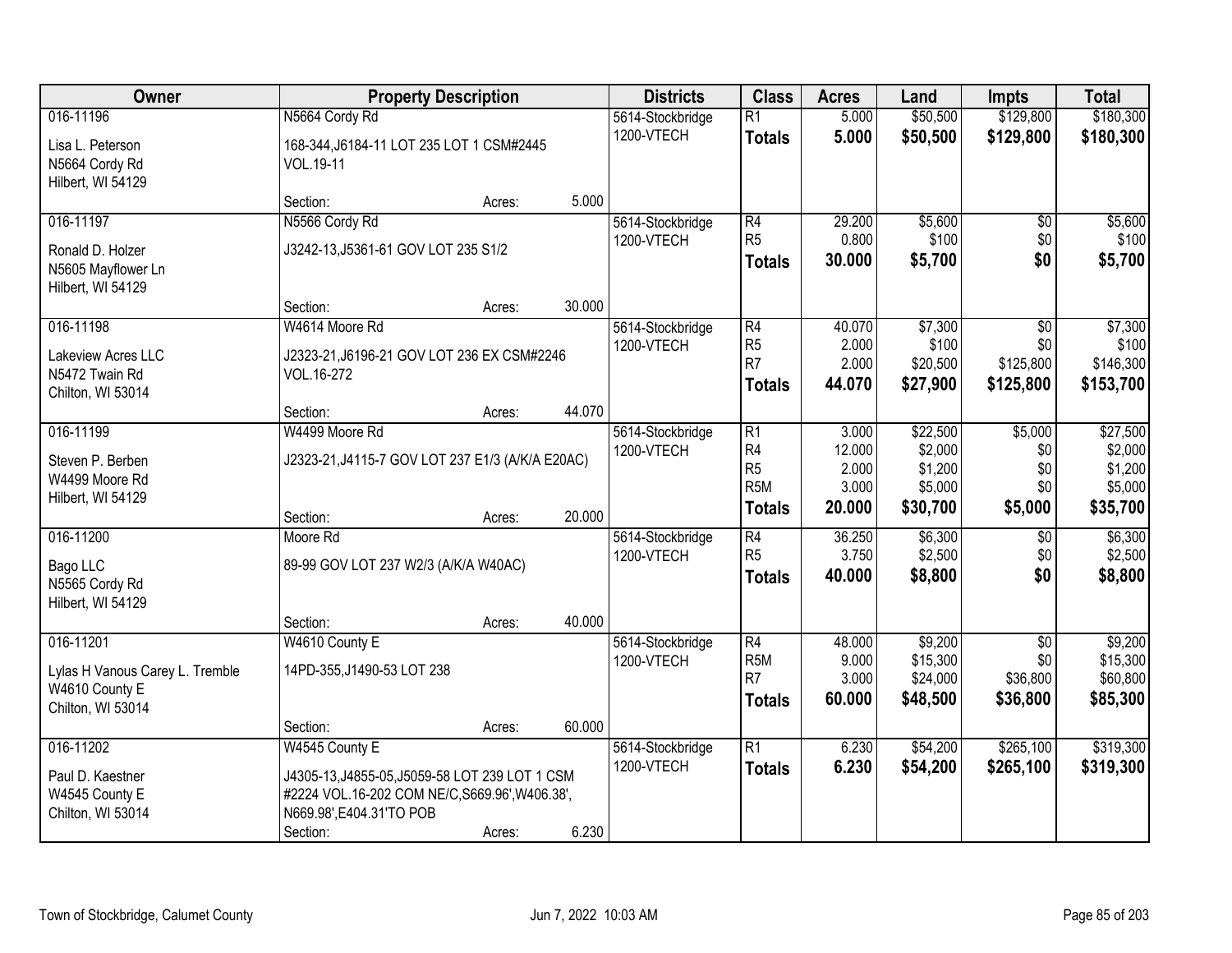| Owner                                                                           |                                                                                                                                                            | <b>Property Description</b> |        |                                | <b>Class</b>                                                                | <b>Acres</b>                                | Land                                              | Impts                                          | <b>Total</b>                                      |
|---------------------------------------------------------------------------------|------------------------------------------------------------------------------------------------------------------------------------------------------------|-----------------------------|--------|--------------------------------|-----------------------------------------------------------------------------|---------------------------------------------|---------------------------------------------------|------------------------------------------------|---------------------------------------------------|
| 016-11203<br>Thomas A. Wettstein<br>W4558 Hickory Hills Rd<br>Chilton, WI 53014 | W4558 Hickory Hills Rd<br>93-393, J2011-21, J5398-68 GOV LOT 240 LYG N OF RD                                                                               |                             |        | 5614-Stockbridge<br>1200-VTECH | $\overline{R4}$<br>R <sub>5</sub> M<br>R <sub>7</sub><br><b>Totals</b>      | 54.750<br>2.000<br>2.000<br>58.750          | \$9,500<br>\$3,300<br>\$20,500<br>\$33,300        | $\overline{50}$<br>\$0<br>\$82,600<br>\$82,600 | \$9,500<br>\$3,300<br>\$103,100<br>\$115,900      |
|                                                                                 | Section:                                                                                                                                                   | Acres:                      | 58.750 |                                |                                                                             |                                             |                                                   |                                                |                                                   |
| 016-11204<br>Janene M. Vanhoorn<br>N3784 Long Rd<br>Chilton, WI 53014           | Moehrke Rd<br>154-43 GOV LOTS 240 & 241 PRT LYG S OF RD, EX<br>5.01A                                                                                       |                             |        | 5614-Stockbridge<br>1200-VTECH | $\overline{R4}$<br>R <sub>5</sub> M<br><b>Totals</b>                        | 49.740<br>6.500<br>56.240                   | \$8,500<br>\$10,400<br>\$18,900                   | \$0<br>\$0<br>\$0                              | \$8,500<br>\$10,400<br>\$18,900                   |
|                                                                                 | Section:                                                                                                                                                   | Acres:                      | 56.240 |                                |                                                                             |                                             |                                                   |                                                |                                                   |
| 016-11205<br>John Mark Schneider<br>W4587 Hickory Hills Rd<br>Chilton, WI 53014 | W4587 Hickory Hills Rd<br>171-649 GOV LOTS 240 & 241 COM NE/C<br>GL241, W305.53'TO C/L<br>RD, NW552.8', S333.17', E846.84'. TO E-L LOT<br>Section:         | Acres:                      | 5.010  | 1085-Chilton<br>1200-VTECH     | R4<br>R7<br><b>Totals</b>                                                   | 2.010<br>3.000<br>5.010                     | \$300<br>\$24,000<br>\$24,300                     | \$0<br>\$230,100<br>\$230,100                  | \$300<br>\$254,100<br>\$254,400                   |
| 016-11206<br>Gerald A. Meyer<br>W3069 Quinney Rd<br>Chilton, WI 53014           | Moehrke Rd<br>152-58, J3398-58 GOV LOT 242 COM<br>NW/C,E1320.07'TO NE/C, S1988.67'TO<br>SE/C, W1152.36'ALG S/L, N288.7', NE105.43', NW57.68'<br>Section:   | Acres:                      | 57.760 | 1085-Chilton<br>1200-VTECH     | R4<br>R <sub>5</sub><br>R <sub>5</sub> M<br>R <sub>7</sub><br><b>Totals</b> | 55.920<br>1.250<br>0.090<br>0.500<br>57.760 | \$10,700<br>\$100<br>\$100<br>\$7,500<br>\$18,400 | \$0<br>\$0<br>\$0<br>\$300<br>\$300            | \$10,700<br>\$100<br>\$100<br>\$7,800<br>\$18,700 |
| 016-11207<br>Jonathon W. Ladwig<br>N4516 Moehrke Rd<br>Chilton, WI 53014        | N4516 Moehrke Rd<br>106-352,152-56 GOV LOT 242 COM<br>SW/C, N288.7', N194.7', E76.68', SE143.46', SE57.68',<br>SW105.43', S288.7', W200'TO POB<br>Section: | Acres:                      | 2.250  | 1085-Chilton<br>1200-VTECH     | $\overline{R1}$<br><b>Totals</b>                                            | 2.250<br>2.250                              | \$36,900<br>\$36,900                              | \$150,400<br>\$150,400                         | \$187,300<br>\$187,300                            |
| 016-11208<br>William M. Stroobants<br>N4420 Moehrke Rd<br>Chilton, WI 53014     | N4420 Moehrke Rd<br>J734-34, J2303-50 GOV LOT 243 LOT 1 CSM#3412<br>VOL.29-234<br>Section:                                                                 | Acres:                      | 5.040  | 5614-Stockbridge<br>1200-VTECH | $\overline{R1}$<br>R <sub>4</sub><br><b>Totals</b>                          | 2.000<br>3.040<br>5.040                     | \$35,000<br>\$600<br>\$35,600                     | \$193,200<br>\$0<br>\$193,200                  | \$228,200<br>\$600<br>\$228,800                   |
| 016-11209<br>Robert L. Heller<br>N6705 Harrison Rd<br>Hilbert, WI 54129         | Moehrke Rd<br>168-76, J1344-26 GOV LOT 244<br>Section:                                                                                                     | Acres:                      | 60.000 | 1085-Chilton<br>1200-VTECH     | $\overline{R4}$<br>R <sub>5</sub><br><b>Totals</b>                          | 57,500<br>2.500<br>60.000                   | \$10,100<br>\$100<br>\$10,200                     | $\overline{50}$<br>\$0<br>\$0                  | \$10,100<br>\$100<br>\$10,200                     |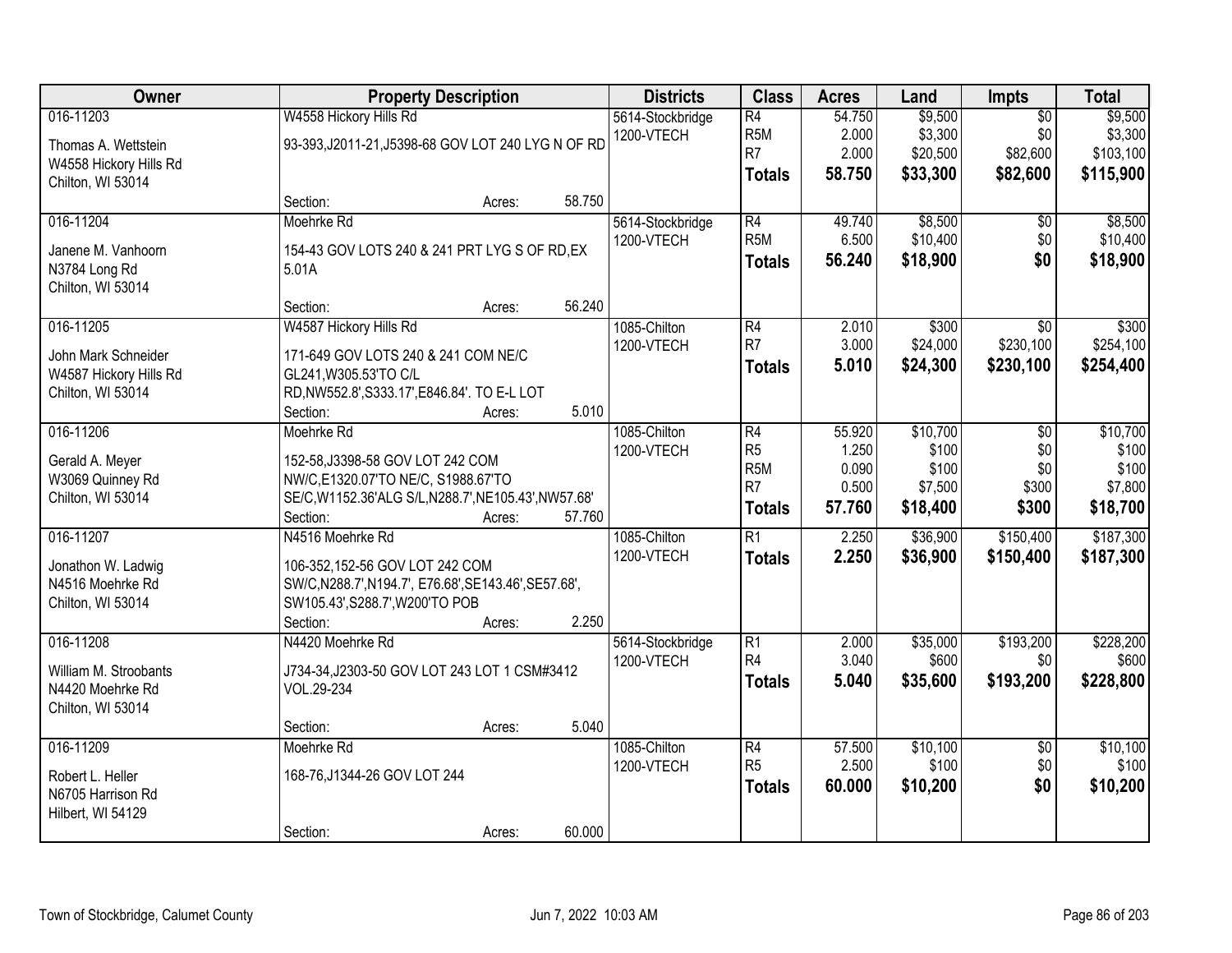| Owner                                                                         | <b>Property Description</b>                                                                                                                                                                   | <b>Districts</b>               | <b>Class</b>                                       | <b>Acres</b>              | Land                          | <b>Impts</b>                  | <b>Total</b>                  |
|-------------------------------------------------------------------------------|-----------------------------------------------------------------------------------------------------------------------------------------------------------------------------------------------|--------------------------------|----------------------------------------------------|---------------------------|-------------------------------|-------------------------------|-------------------------------|
| 016-11210<br>Timothy M. Ecker<br>W4604 County F<br>Chilton, WI 53014          | County F<br>121-629, J961-13 GOV LOT 245 E31AC EX S8RDS OF<br>E10RDS, EX CSM#1205 EX CSM#1867 & EX<br>CSM#2382                                                                                | 1085-Chilton<br>1200-VTECH     | $\overline{R4}$<br>R <sub>5</sub><br><b>Totals</b> | 17.030<br>1.000<br>18.030 | \$3,300<br>\$100<br>\$3,400   | $\overline{50}$<br>\$0<br>\$0 | \$3,300<br>\$100<br>\$3,400   |
|                                                                               | Section:<br>18.030<br>Acres:                                                                                                                                                                  |                                |                                                    |                           |                               |                               |                               |
| 016-11212<br>Steve Bodinger<br>N4236 Hwy 55<br>Chilton, WI 53014              | N4075 Moehrke Rd<br>90-433 LOT 245 COM SE/C, N132', W165', S132',<br>E165'TO POB EX 16' DIAMETER IN SE/C TO TOWN<br>DESC. VOL.90-433<br>0.500<br>Section:<br>Acres:                           | 1085-Chilton<br>1200-VTECH     | R1<br><b>Totals</b>                                | 0.500<br>0.500            | \$25,000<br>\$25,000          | \$66,500<br>\$66,500          | \$91,500<br>\$91,500          |
| 016-11213<br>Town Of Stockbridge<br>N4331 Hwy 55<br>Chilton, WI 53014         | County Rd F<br>66-224 GOV LOT 245 16' DIAMETER IN SE/C GL245.<br>COM SE/C, W93', N42'TO PT, THIS PT BEING CENTER<br>OF 16'DIAMETER CEMENT FIRE WALL BNG PRT OF<br>0.001<br>Section:<br>Acres: | 5614-Stockbridge<br>1200-VTECH | X4<br><b>Totals</b>                                | 0.001<br>0.001            | \$0<br>\$0                    | \$0<br>\$0                    | $\overline{30}$<br>\$0        |
| 016-11214<br>Scott A. Propson<br>W4727 County F<br>Chilton, WI 53014          | County F<br>J4592-19 GOV LOT 245 W 29AC, EX E150'OF S209.4',<br>EX CSM 5-69 2.37A, EX 3.58AC, EX CSM 8-117 1.32A &<br>EX J239-32 FOR RD/ROW<br>20.610<br>Section:<br>Acres:                   | 1085-Chilton<br>1200-VTECH     | R4<br>R <sub>5</sub> M<br><b>Totals</b>            | 18.860<br>1.750<br>20.610 | \$3,700<br>\$2,900<br>\$6,600 | \$0<br>\$0<br>\$0             | \$3,700<br>\$2,900<br>\$6,600 |
| 016-11215<br>M&J Ecker Family Trust<br>W4616 County Rd F<br>Chilton, WI 53014 | W4616 County F<br>119-677 GOV LOT 245 COM SE/C OF<br>W29A, W150', N290.4' E150', S290.4'TO POB<br>1.000<br>Section:<br>Acres:                                                                 | 1085-Chilton<br>1200-VTECH     | $\overline{R1}$<br><b>Totals</b>                   | 1.000<br>1.000            | \$25,000<br>\$25,000          | \$160,600<br>\$160,600        | \$185,600<br>\$185,600        |
| 016-11216<br>Judith A. Kmack<br>W4607 Moehrke Rd<br>Chilton, WI 53014         | W4607 Moehrke Rd<br>160-19, J2877-18 GOV LOT 245 LOT 1 CSM#551<br>VOL.4-39 COM NW/C, E440.1', S742.5',<br>SE208.39', N754.8', W208'TO POB<br>3.580<br>Section:<br>Acres:                      | 1085-Chilton<br>1200-VTECH     | R <sub>1</sub><br><b>Totals</b>                    | 3.580<br>3.580            | \$45,400<br>\$45,400          | \$150,000<br>\$150,000        | \$195,400<br>\$195,400        |
| 016-11217<br>Alan L. Weber<br>W4617 Moehrke Rd<br>Chilton, WI 53014           | W4617 Moehrke Rd<br>171-668 GOV LOT 245 LOT 1 CSM#690 VOL.5-69<br>2.370<br>Section:<br>Acres:                                                                                                 | 1085-Chilton<br>1200-VTECH     | $\overline{R1}$<br><b>Totals</b>                   | 2.370<br>2.370            | \$37,800<br>\$37,800          | \$156,900<br>\$156,900        | \$194,700<br>\$194,700        |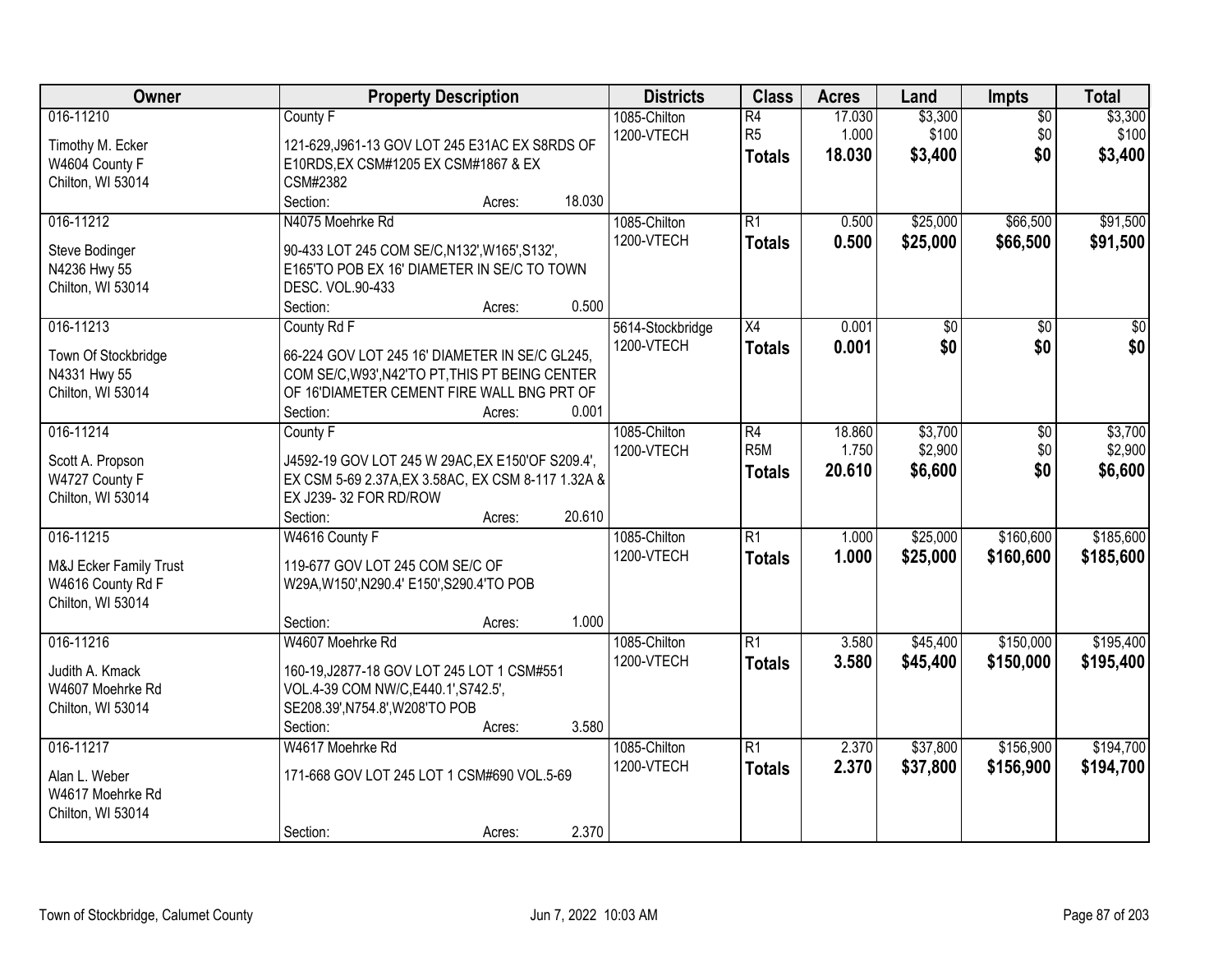| Owner                                                     | <b>Property Description</b>                                                                        | <b>Districts</b> | <b>Class</b> | <b>Acres</b>     | Land   | <b>Impts</b> | <b>Total</b> |           |
|-----------------------------------------------------------|----------------------------------------------------------------------------------------------------|------------------|--------------|------------------|--------|--------------|--------------|-----------|
| 016-11218                                                 | W4633 Moehrke Rd                                                                                   |                  | 1085-Chilton | $\overline{R1}$  | 1.320  | \$28,200     | \$160,300    | \$188,500 |
| Mark M & Julie A Birschbach Rev Trust<br>W4633 Moehrke Rd | J764-37 LOT 245 LOT 1 CSM#1147 VOL.8-117 COM<br>150'E NW/C, CONT E150', S383', W150', N383' TO POB |                  | 1200-VTECH   | <b>Totals</b>    | 1.320  | \$28,200     | \$160,300    | \$188,500 |
| Chilton, WI 53014                                         |                                                                                                    |                  |              |                  |        |              |              |           |
|                                                           | Section:<br>Acres:                                                                                 | 1.320            |              |                  |        |              |              |           |
| 016-11219                                                 | W4604 County F                                                                                     |                  | 1085-Chilton | $\overline{R1}$  | 1.000  | \$25,000     | \$151,800    | \$176,800 |
| Timothy M. Ecker                                          | 121-629 GOV LOT 245 LOT 1 CSM#1205 VOL.8-300                                                       |                  | 1200-VTECH   | <b>Totals</b>    | 1.000  | \$25,000     | \$151,800    | \$176,800 |
| W4604 County F                                            | COM491.82'W SE/C, W200', N250', E200', S250.80' TO                                                 |                  |              |                  |        |              |              |           |
| Chilton, WI 53014                                         | POB                                                                                                |                  |              |                  |        |              |              |           |
|                                                           | Section:<br>Acres:                                                                                 | 1.000            |              |                  |        |              |              |           |
| 016-11220                                                 | W4565 Moehrke Rd                                                                                   |                  | 1085-Chilton | $\overline{R1}$  | 4.340  | \$48,500     | \$151,400    | \$199,900 |
| Gerald P. Hoerth                                          | J1646-43 GOV LOT 245 LOT 1 CSM#2382 VOL.18-76                                                      |                  | 1200-VTECH   | <b>Totals</b>    | 4.340  | \$48,500     | \$151,400    | \$199,900 |
| W4565 Moehrke Rd                                          | COM NE/C GL245, S598.58', W315                                                                     |                  |              |                  |        |              |              |           |
| Chilton, WI 53014                                         | .92', N598.59', E315.98'TO POB (INCLS PREV ID#'S                                                   |                  |              |                  |        |              |              |           |
|                                                           | Section:<br>Acres:                                                                                 | 4.340            |              |                  |        |              |              |           |
| 016-11221                                                 | W4585 Moehrke Rd                                                                                   |                  | 1085-Chilton | $\overline{R1}$  | 3.000  | \$42,500     | \$181,500    | \$224,000 |
|                                                           |                                                                                                    |                  | 1200-VTECH   | <b>Totals</b>    | 3.000  | \$42,500     | \$181,500    | \$224,000 |
| Mary Geier                                                | J3384-51 GOV LOT 245 LOT 2 CSM#1867 VOL.13-185                                                     |                  |              |                  |        |              |              |           |
| PO Box 8                                                  | COM315.98'W NE/C, S344.99',                                                                        |                  |              |                  |        |              |              |           |
| Chilton, WI 53014                                         | W376.09', N350', E376.07'TO POB<br>Section:<br>Acres:                                              | 3.000            |              |                  |        |              |              |           |
| 016-11222                                                 | County C                                                                                           |                  | 1085-Chilton | $\overline{R4}$  | 30.000 | \$5,900      | \$0          | \$5,900   |
|                                                           |                                                                                                    |                  | 1200-VTECH   | R <sub>5</sub> M | 6.950  | \$11,500     | \$0          | \$11,500  |
| Raymond A. Hoerth                                         | J4-15 GOV LOT 246 EX N147.5'OF E133', EX EX CSM                                                    |                  |              | <b>Totals</b>    | 36.950 | \$17,400     | \$0          | \$17,400  |
| N4181 Moehrke Rd                                          | 6-34(2.31A), EX.98AC, EX CSM#2461 VOL.19-66 EX                                                     |                  |              |                  |        |              |              |           |
| Chilton, WI 53014                                         | CSM#2459 VOL.19-58 & EX J239-36 FOR RD/ROW                                                         |                  |              |                  |        |              |              |           |
|                                                           | Section:<br>Acres:                                                                                 | 36.950           |              |                  |        |              |              |           |
| 016-11223                                                 | N4065 County C                                                                                     |                  | 1085-Chilton | $\overline{R1}$  | 0.440  | \$22,000     | \$109,800    | \$131,800 |
| Braden M. Loose                                           | 145-44, J1509-24, J5265-17 GOV LOT 246 COM NE/C                                                    |                  | 1200-VTECH   | <b>Totals</b>    | 0.440  | \$22,000     | \$109,800    | \$131,800 |
| N4065 County Rd C                                         | LOT 246, W133', S147.5' E133', N147.5' TO POB, EX VOL                                              |                  |              |                  |        |              |              |           |
| Chilton, WI 53014                                         | 85-548 & EX J239-38 FOR HWY                                                                        |                  |              |                  |        |              |              |           |
|                                                           | Section:<br>Acres:                                                                                 | 0.440            |              |                  |        |              |              |           |
| 016-11224                                                 | W4599 County F                                                                                     |                  | 1085-Chilton | $\overline{R1}$  | 2.000  | \$35,000     | \$35,600     | \$70,600  |
| Timothy M. Ecker                                          | J452-31, J961-13 LOT 246 LOT 1 CSM#2461 VOL.19-66                                                  |                  | 1200-VTECH   | R <sub>4</sub>   | 5.490  | \$1,100      | \$0          | \$1,100   |
| W4604 County F                                            | 7.49AC (INCL CSM#831)                                                                              |                  |              | <b>Totals</b>    | 7.490  | \$36,100     | \$35,600     | \$71,700  |
| Chilton, WI 53014                                         |                                                                                                    |                  |              |                  |        |              |              |           |
|                                                           | Section:<br>Acres:                                                                                 | 7.490            |              |                  |        |              |              |           |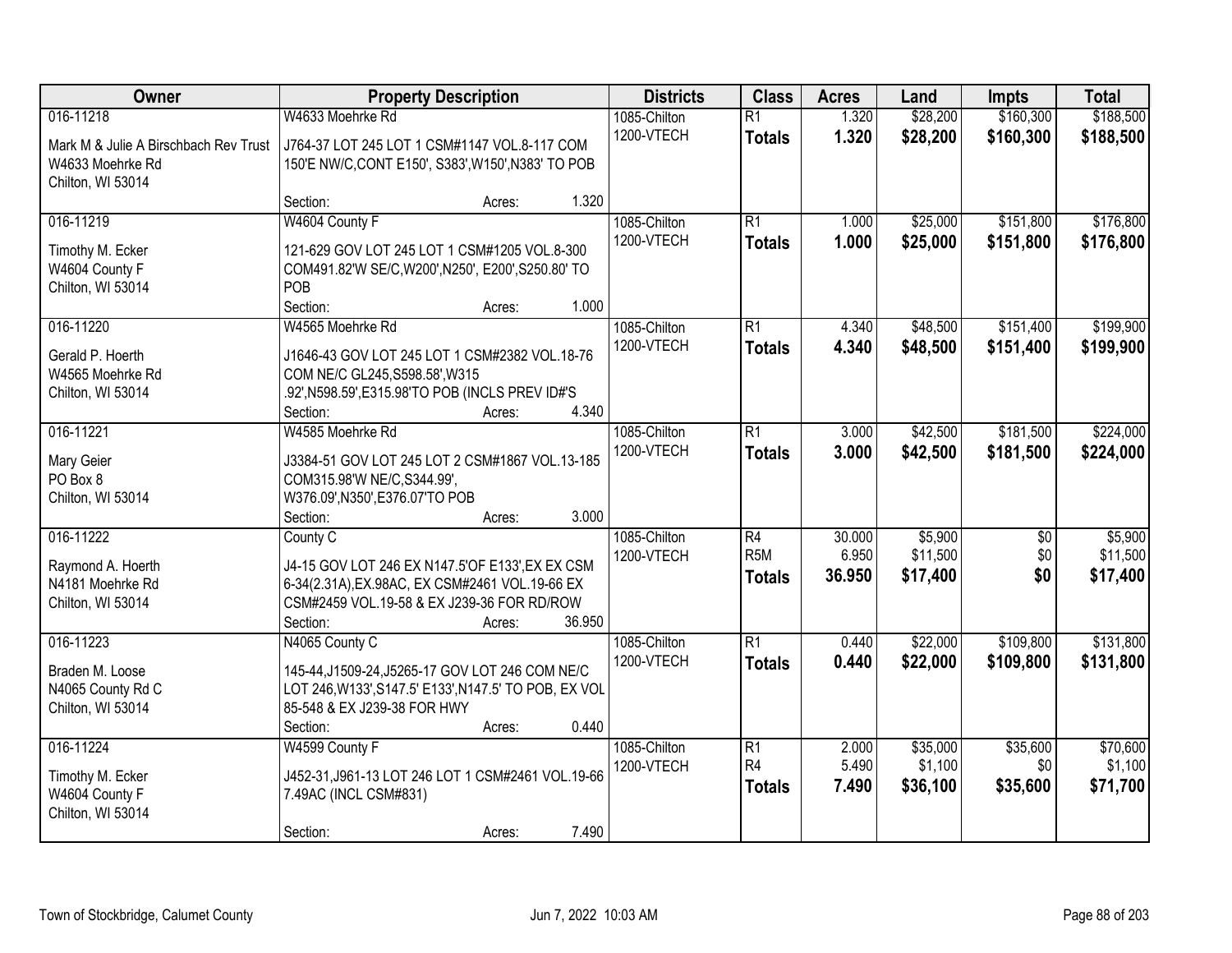| Owner                |                                                       | <b>Property Description</b> |        |              | <b>Class</b>         | <b>Acres</b>    | Land             | <b>Impts</b>    | <b>Total</b>     |
|----------------------|-------------------------------------------------------|-----------------------------|--------|--------------|----------------------|-----------------|------------------|-----------------|------------------|
| 016-11225            | County C                                              |                             |        | 1085-Chilton | $\overline{R4}$      | 53.610          | \$10,300         | $\overline{50}$ | \$10,300         |
| Clarence Hoerth      | 145-293, J897-15 LOT 247 EX LOT 1 CSM#2637            |                             |        | 1200-VTECH   | R <sub>5</sub>       | 1.000           | \$100            | \$0             | \$100            |
| N3798 County Rd C    | VOL.21-4                                              |                             |        |              | R <sub>5</sub> M     | 0.500           | \$900            | \$0             | \$900            |
| Chilton, WI 53014    |                                                       |                             |        |              | Totals               | 55.110          | \$11,300         | \$0             | \$11,300         |
|                      | Section:                                              | Acres:                      | 55.110 |              |                      |                 |                  |                 |                  |
| 016-11226            | N3795 County C                                        |                             |        | 1085-Chilton | R1                   | 4.890           | \$50,200         | \$146,400       | \$196,600        |
| Andrew J. Zahringer  | J903-30, J3394-1, J5189-15 GOV LOT 247 LOT 1          |                             |        | 1200-VTECH   | <b>Totals</b>        | 4.890           | \$50,200         | \$146,400       | \$196,600        |
| N3795 County C       | CSM#2637 VOL.21-4 COM40'W                             |                             |        |              |                      |                 |                  |                 |                  |
| Chilton, WI 53014    | SE/C, W430.43', NE602.56 FT, E293.07', S592.25'TO POB |                             |        |              |                      |                 |                  |                 |                  |
|                      | Section:                                              | Acres:                      | 4.890  |              |                      |                 |                  |                 |                  |
| 016-11227            | County C                                              |                             |        | 1085-Chilton | R4                   | 55.600          | \$10,700         | $\overline{50}$ | \$10,700         |
| Gerald A. Meyer      | J1171-46, J1160-38, J4624-38 GOV LOT 248 EX CSM       |                             |        | 1200-VTECH   | R <sub>5</sub>       | 2.250           | \$100            | \$0             | \$100            |
| W3069 Quinney Rd     | 9-49 2.15A                                            |                             |        |              | Totals               | 57,850          | \$10,800         | \$0             | \$10,800         |
| Chilton, WI 53014    |                                                       |                             |        |              |                      |                 |                  |                 |                  |
|                      | Section:                                              | Acres:                      | 57.850 |              |                      |                 |                  |                 |                  |
| 016-11228            | N3649 County C                                        |                             |        | 1085-Chilton | $\overline{R1}$      | 2.150           | \$36,100         | \$163,200       | \$199,300        |
| Brian J. Kleinhans   | J1098-5, J1139-53, J4706-7 GOV LOT 248 LOT 1          |                             |        | 1200-VTECH   | <b>Totals</b>        | 2.150           | \$36,100         | \$163,200       | \$199,300        |
| N3649 County C       | CSM#1256 VOL.9-49 COM285'N SE/C,N370',W285',          |                             |        |              |                      |                 |                  |                 |                  |
| Chilton, WI 53014    | S359.65', E295' TO POB                                |                             |        |              |                      |                 |                  |                 |                  |
|                      | Section:                                              | Acres:                      | 2.150  |              |                      |                 |                  |                 |                  |
| 016-11229            | N3551 County C                                        |                             |        | 1085-Chilton | $\overline{R1}$      | 2.000           | \$35,000         | \$135,300       | \$170,300        |
|                      |                                                       |                             |        | 1200-VTECH   | R4                   | 19.500          | \$3,700          | \$0             | \$3,700          |
| Ralph F. Schmid      | 135-795 GOV LOT 249 N1/2                              |                             |        |              | R <sub>5</sub>       | 1.500           | \$100            | \$0             | \$100            |
| N3551 County C       |                                                       |                             |        |              | R <sub>5M</sub>      | 7.000           | \$11,600         | \$0             | \$11,600         |
| Chilton, WI 53014    |                                                       |                             |        |              | <b>Totals</b>        | 30.000          | \$50,400         | \$135,300       | \$185,700        |
|                      | Section:                                              | Acres:                      | 30.000 |              |                      |                 |                  |                 |                  |
| 016-11230            | W4620 Schluchter Rd                                   |                             |        | 1085-Chilton | R1                   | 3.000           | \$42,500         | \$255,300       | \$297,800        |
| Todd J. Ludwig       | J3484-53, J4103-55 LOT 249 S1/2                       |                             |        | 1200-VTECH   | R4<br>R <sub>5</sub> | 15.000<br>1.500 | \$3,000<br>\$100 | \$0<br>\$0      | \$3,000<br>\$100 |
| W4620 Schluchter Rd  |                                                       |                             |        |              | R <sub>5</sub> M     | 10.500          | \$16,800         | \$0             | \$16,800         |
| Chilton, WI 53014    |                                                       |                             |        |              | <b>Totals</b>        | 30.000          | \$62,400         | \$255,300       | \$317,700        |
|                      | Section:                                              | Acres:                      | 30.000 |              |                      |                 |                  |                 |                  |
| 016-11231            | N3391 County C                                        |                             |        | 1085-Chilton | R4                   | 36.260          | \$6,800          | $\overline{30}$ | \$6,800          |
| Three Oaks Farms Inc | 161-275,161-724 LOT 250 EX CSM#201 VOL.2-83 & EX      |                             |        | 1200-VTECH   | R <sub>5</sub>       | 1.500           | \$100            | \$0             | \$100            |
| N3391 County C       | CSM#1208 VOL.8-307 1.24A                              |                             |        |              | R <sub>5M</sub>      | 17.000          | \$28,100         | \$0             | \$28,100         |
| Chilton, WI 53014    |                                                       |                             |        |              | R <sub>7</sub>       | 3.000           | \$24,000         | \$130,000       | \$154,000        |
|                      | Section:                                              | Acres:                      | 57.760 |              | <b>Totals</b>        | 57.760          | \$59,000         | \$130,000       | \$189,000        |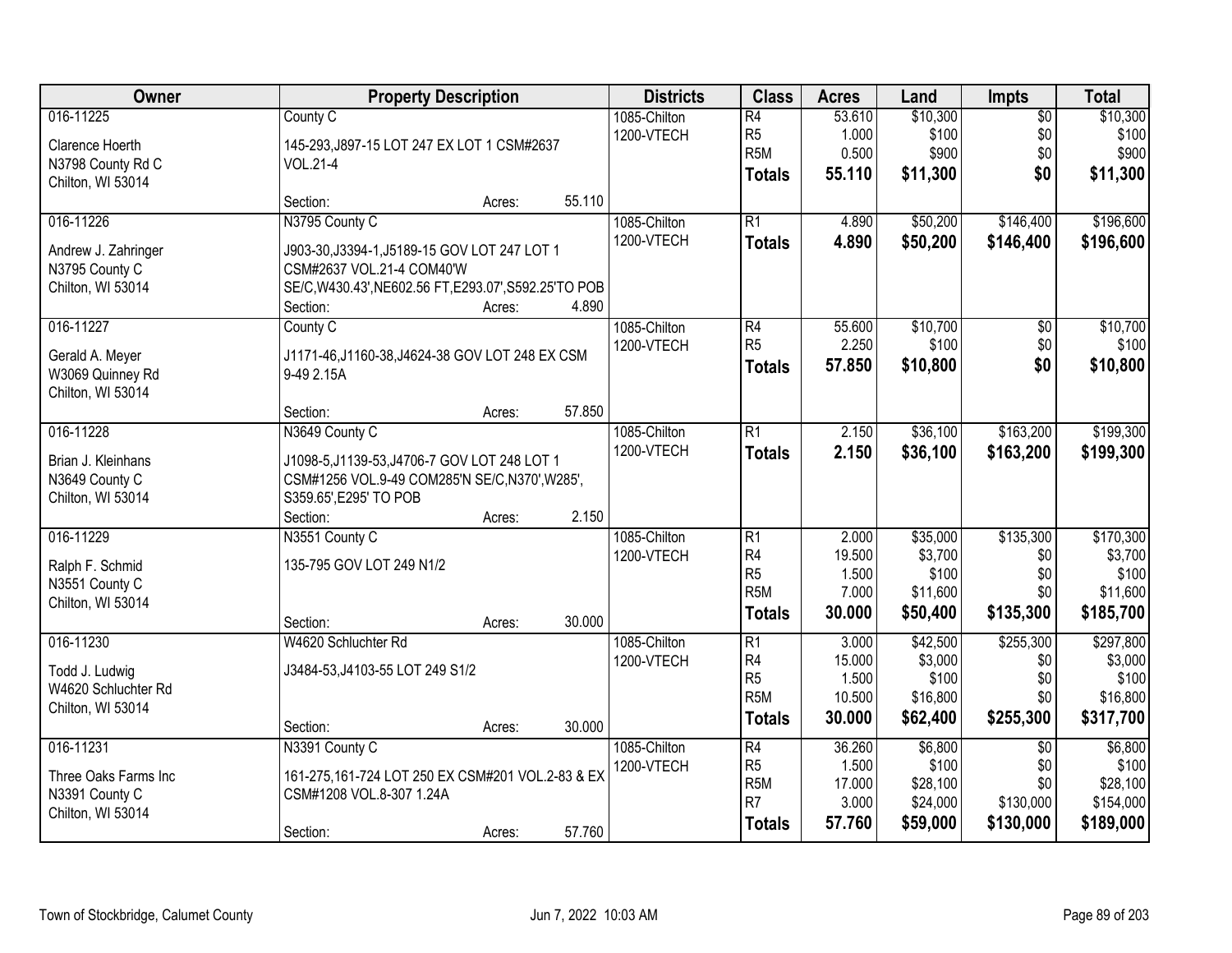| Owner                         | <b>Property Description</b>                         | <b>Districts</b>           | <b>Class</b>                     | <b>Acres</b>   | Land                 | <b>Impts</b>           | <b>Total</b>           |
|-------------------------------|-----------------------------------------------------|----------------------------|----------------------------------|----------------|----------------------|------------------------|------------------------|
| 016-11232                     | N3307 County C                                      | 1085-Chilton<br>1200-VTECH | $\overline{R1}$<br><b>Totals</b> | 1.000<br>1.000 | \$25,000<br>\$25,000 | \$88,000<br>\$88,000   | \$113,000<br>\$113,000 |
| Amanda G. Heiberger           | 132-664, J4011-52 GOV LOT 250 LOT CSM#201           |                            |                                  |                |                      |                        |                        |
| N3307 County C                | VOL.2-83 COM 1776.9'S NE/C, S208.7',                |                            |                                  |                |                      |                        |                        |
| Chilton, WI 53014             | W208.7', N208.7', E208.7'TO POB                     |                            |                                  |                |                      |                        |                        |
|                               | 1.000<br>Section:<br>Acres:                         |                            |                                  |                |                      |                        |                        |
| 016-11233                     | N3323 County C                                      | 1085-Chilton<br>1200-VTECH | R1                               | 1.240<br>1.240 | \$27,400<br>\$27,400 | \$129,300<br>\$129,300 | \$156,700<br>\$156,700 |
| Morgan P. Heiberger           | J1063-22 GOV LOT 250 LOT 1 CSM#1208 VOL.8-307       |                            | <b>Totals</b>                    |                |                      |                        |                        |
| N3323 County C                | COM208.7'N SE/C, W208.7', N258                      |                            |                                  |                |                      |                        |                        |
| Chilton, WI 53014             | .23', E208.7', S258.23'TO POB                       |                            |                                  |                |                      |                        |                        |
|                               | 1.240<br>Section:<br>Acres:                         |                            |                                  |                |                      |                        |                        |
| 016-11234                     | W4594 Hwy 151                                       | 1085-Chilton               | R4                               | 52.000         | \$9,900              | \$0                    | \$9,900                |
| Lee P Daun Revoc Living Trust | 95-435, J2764-7 LOT 251 EX HWY151/ROW               | 1200-VTECH                 | R <sub>5</sub>                   | 5.410          | \$3,800              | \$0                    | \$3,800                |
| W3522 Stonybrook Rd           | DOC#383258.59AC                                     |                            | R7                               | 2.000          | \$20,500             | \$17,900               | \$38,400               |
| PO Box 48                     |                                                     |                            | <b>Totals</b>                    | 59.410         | \$34,200             | \$17,900               | \$52,100               |
| Chilton, WI 53014             | 59.410<br>Section:<br>Acres:                        |                            |                                  |                |                      |                        |                        |
| 016-11235                     | <b>Hwy 151</b>                                      | 1085-Chilton               | R4                               | 39.690         | \$7,300              | $\sqrt[6]{3}$          | \$7,300                |
|                               |                                                     | 1200-VTECH                 | R <sub>5</sub>                   | 14.750         | \$10,200             | \$0                    | \$10,200               |
| Jason L. Karls                | 182-251, J1470-55 LOT 252 EX CSM#1402 VOL.9-406     |                            | <b>Totals</b>                    | 54.440         | \$17,500             | \$0                    | \$17,500               |
| N3091 Townhall Rd             | 2.34AC EX CSM#2982 VOL.24-293 3.22AC                |                            |                                  |                |                      |                        |                        |
| Chilton, WI 53014             |                                                     |                            |                                  |                |                      |                        |                        |
|                               | 54.440<br>Section:<br>Acres:                        |                            |                                  |                |                      |                        |                        |
| 016-11236                     | N3112 County C                                      | 1085-Chilton               | $\overline{R1}$                  | 1.910          | \$34,100             | \$145,200              | \$179,300              |
| Katherine R. Schneider        | J1470-53, J2298-38 LOT 252 LOT 1 CSM#2875           | 1200-VTECH                 | <b>Totals</b>                    | 1.910          | \$34,100             | \$145,200              | \$179,300              |
| N3112 County C                | VOL.23-265 (F/K/A LT1 CSM#1402 VOL.9-406 EX         |                            |                                  |                |                      |                        |                        |
| Chilton, WI 53014             | HWY/ROW .55AC DOC#388809)                           |                            |                                  |                |                      |                        |                        |
|                               | 1.910<br>Section:<br>Acres:                         |                            |                                  |                |                      |                        |                        |
| 016-11237                     | Schluchter Rd                                       | 1085-Chilton               | R4                               | 52.000         | \$9,800              | $\overline{50}$        | \$9,800                |
| Dennis H. Schmitz             | J1943-44, J1943-45 GOV LOT 253 EX 1AC & EX          | 1200-VTECH                 | R <sub>5</sub>                   | 2.000          | \$100                | \$0                    | \$100                  |
| W4853 Schluchter Rd           | CSM#1592                                            |                            | <b>Totals</b>                    | 54.000         | \$9,900              | \$0                    | \$9,900                |
|                               |                                                     |                            |                                  |                |                      |                        |                        |
| Chilton, WI 53014             | 54.000<br>Section:                                  |                            |                                  |                |                      |                        |                        |
|                               | Acres:                                              |                            | R1                               |                |                      |                        |                        |
| 016-11238                     | N3304 County C                                      | 1085-Chilton               |                                  | 1.000          | \$25,000             | \$129,100              | \$154,100              |
| Mitchell R. Schroeder         | 70-549, J88-43 LOT 253 COM SW/C GL253, N160', E273' | 1200-VTECH                 | <b>Totals</b>                    | 1.000          | \$25,000             | \$129,100              | \$154,100              |
| N3304 County C                | S160', W273'TO POB                                  |                            |                                  |                |                      |                        |                        |
| Chilton, WI 53014             |                                                     |                            |                                  |                |                      |                        |                        |
|                               | 1.000<br>Section:<br>Acres:                         |                            |                                  |                |                      |                        |                        |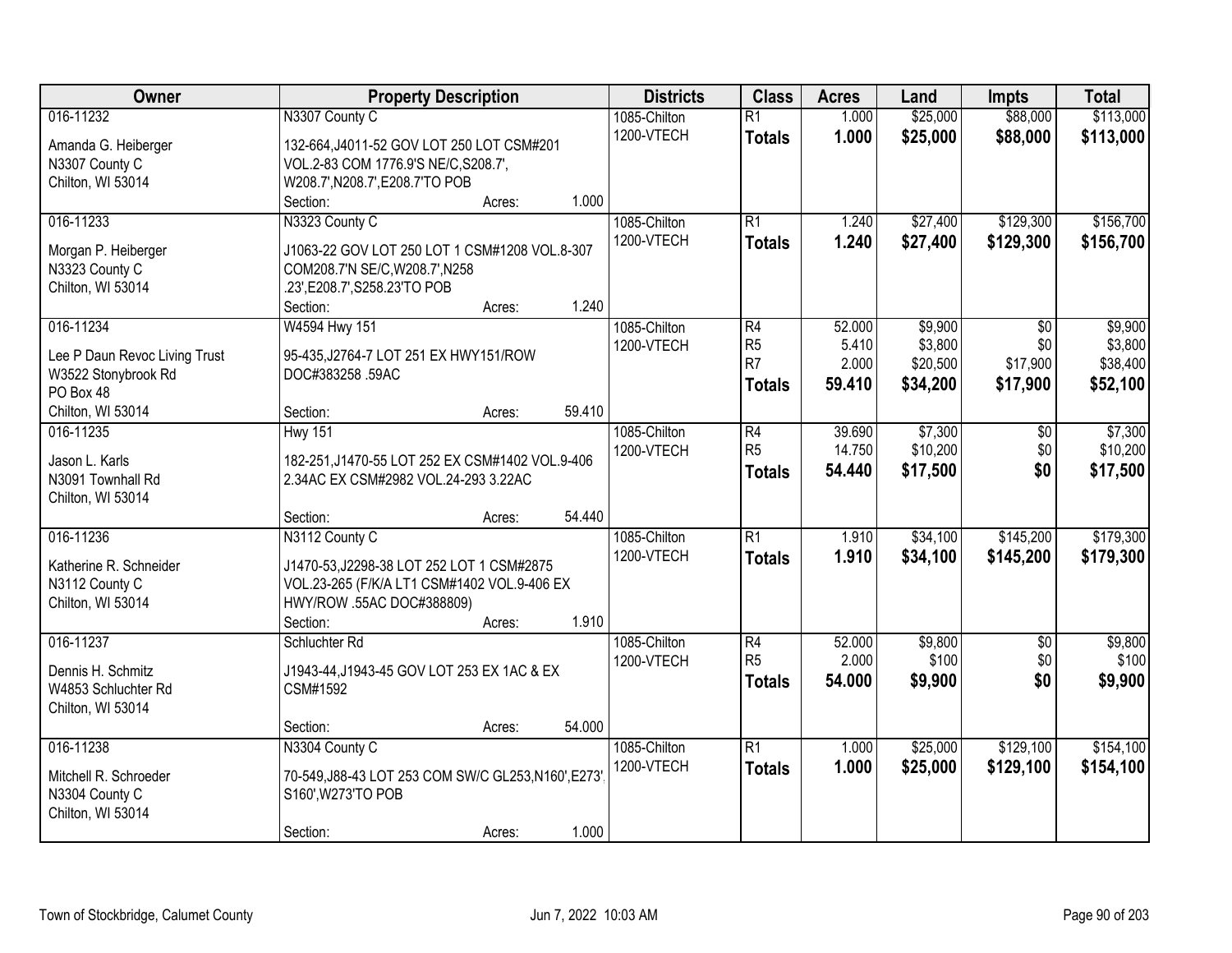| Owner                                | <b>Property Description</b>                       |        |        | <b>Districts</b> | <b>Class</b>     | <b>Acres</b> | Land     | <b>Impts</b>    | <b>Total</b> |
|--------------------------------------|---------------------------------------------------|--------|--------|------------------|------------------|--------------|----------|-----------------|--------------|
| 016-11239                            | W4529 Schluchter Rd                               |        |        | 1085-Chilton     | $\overline{R1}$  | 5.000        | \$50,500 | \$182,000       | \$232,500    |
| Daniel R. Backus                     | J3738-2, J3774-55, 367232 GOV LOT 253 LOT 1       |        |        | 1200-VTECH       | <b>Totals</b>    | 5.000        | \$50,500 | \$182,000       | \$232,500    |
| W4529 Schluchter Rd                  | CSM#1592 VOL.11-59 COM277.87'E NW/C,E468.39',     |        |        |                  |                  |              |          |                 |              |
| Chilton, WI 53014                    | S465', W468.39', N465'TO POB                      |        |        |                  |                  |              |          |                 |              |
|                                      | Section:                                          | Acres: | 5.000  |                  |                  |              |          |                 |              |
| 016-11240                            | W4507 Quinney Rd                                  |        |        | 1085-Chilton     | $\overline{R1}$  | 3.000        | \$42,500 | \$224,300       | \$266,800    |
| John Ruebl                           | J2777-54, J2864-15, 331043 LOT 254 LOT 1 CSM#2633 |        |        | 1200-VTECH       | R <sub>5</sub>   | 8.386        | \$23,800 | \$0             | \$23,800     |
| W4507 Quinney Rd                     | VOL.20-385 (DESC INCL CSM#2455)                   |        |        |                  | <b>Totals</b>    | 11.386       | \$66,300 | \$224,300       | \$290,600    |
| Chilton, WI 53014                    |                                                   |        |        |                  |                  |              |          |                 |              |
|                                      | Section:                                          | Acres: | 11.386 |                  |                  |              |          |                 |              |
| 016-11241                            | W4506 Quinney Rd                                  |        |        | 1085-Chilton     | R4               | 54.600       | \$10,300 | \$0             | \$10,300     |
| Schoen Terrel S & Joan M Irrev Trust | 142-459, J1396-55 GOV LOT 255                     |        |        | 1200-VTECH       | R <sub>5</sub>   | 3.400        | \$1,000  | \$0             | \$1,000      |
| N3479 E Winn Rd                      |                                                   |        |        |                  | R <sub>7</sub>   | 2.000        | \$20,500 | \$125,600       | \$146,100    |
| Chilton, WI 53014                    |                                                   |        |        |                  | <b>Totals</b>    | 60.000       | \$31,800 | \$125,600       | \$157,400    |
|                                      | Section:                                          | Acres: | 60.000 |                  |                  |              |          |                 |              |
| 016-11242                            | N3798 County C                                    |        |        | 1085-Chilton     | R4               | 51.000       | \$9,800  | \$0             | \$9,800      |
| Clarence Hoerth                      | 99-48 LOT 256 EX S396' OF W660'                   |        |        | 1200-VTECH       | R <sub>5</sub>   | 1.000        | \$100    | \$0             | \$100        |
| N3798 County Rd C                    |                                                   |        |        |                  | R <sub>7</sub>   | 2.000        | \$20,500 | \$216,400       | \$236,900    |
| Chilton, WI 53014                    |                                                   |        |        |                  | <b>Totals</b>    | 54.000       | \$30,400 | \$216,400       | \$246,800    |
|                                      | Section:                                          | Acres: | 54.000 |                  |                  |              |          |                 |              |
| 016-11243                            | County C                                          |        |        | 1085-Chilton     | $\overline{R1}$  | 0.750        | \$29,900 | \$47,900        | \$77,800     |
| Lyle R. Hoerth                       | W-498 GOV LOT 256 COM 60'N SW/C GL 256, N336',    |        |        | 1200-VTECH       | R4               | 3.600        | \$700    | \$0             | \$700        |
| N3798 County C                       | E660', S246', W360', S90', W300' TO POB           |        |        |                  | <b>Totals</b>    | 4.350        | \$30,600 | \$47,900        | \$78,500     |
| Chilton, WI 53014                    |                                                   |        |        |                  |                  |              |          |                 |              |
|                                      | Section:                                          | Acres: | 4.350  |                  |                  |              |          |                 |              |
| 016-11244                            | N4040 County C                                    |        |        | 1085-Chilton     | $\overline{R2}$  | 10.000       | \$52,000 | \$1,685,100     | \$1,737,100  |
| Koenigs Properties LLC               | J2494-34, J3920-55 GOV LOT 257 LOT 1 CSM#3329     |        |        | 1200-VTECH       | <b>Totals</b>    | 10.000       | \$52,000 | \$1,685,100     | \$1,737,100  |
| W4247 County F                       | VOL.28-240 EX VOL.170-254 CTH F                   |        |        |                  |                  |              |          |                 |              |
| Chilton, WI 53014                    |                                                   |        |        |                  |                  |              |          |                 |              |
|                                      | Section:                                          | Acres: | 10.000 |                  |                  |              |          |                 |              |
| 016-11245                            | County F                                          |        |        | 1085-Chilton     | $\overline{R4}$  | 34.500       | \$6,600  | $\overline{50}$ | \$6,600      |
| Arthur J. Hoerth                     | 138-247, 178-4 GOV LOT 258 E40AC, EX VOL. 170-248 |        |        | 1200-VTECH       | R <sub>5</sub>   | 0.250        | \$100    | \$0             | \$100        |
| N4228 Moehrke Rd                     | CTH <sub>F</sub>                                  |        |        |                  | R <sub>5</sub> M | 5.000        | \$8,300  | \$0             | \$8,300      |
| Chilton, WI 53014                    |                                                   |        |        |                  | <b>Totals</b>    | 39.750       | \$15,000 | \$0             | \$15,000     |
|                                      | Section:                                          | Acres: | 39.750 |                  |                  |              |          |                 |              |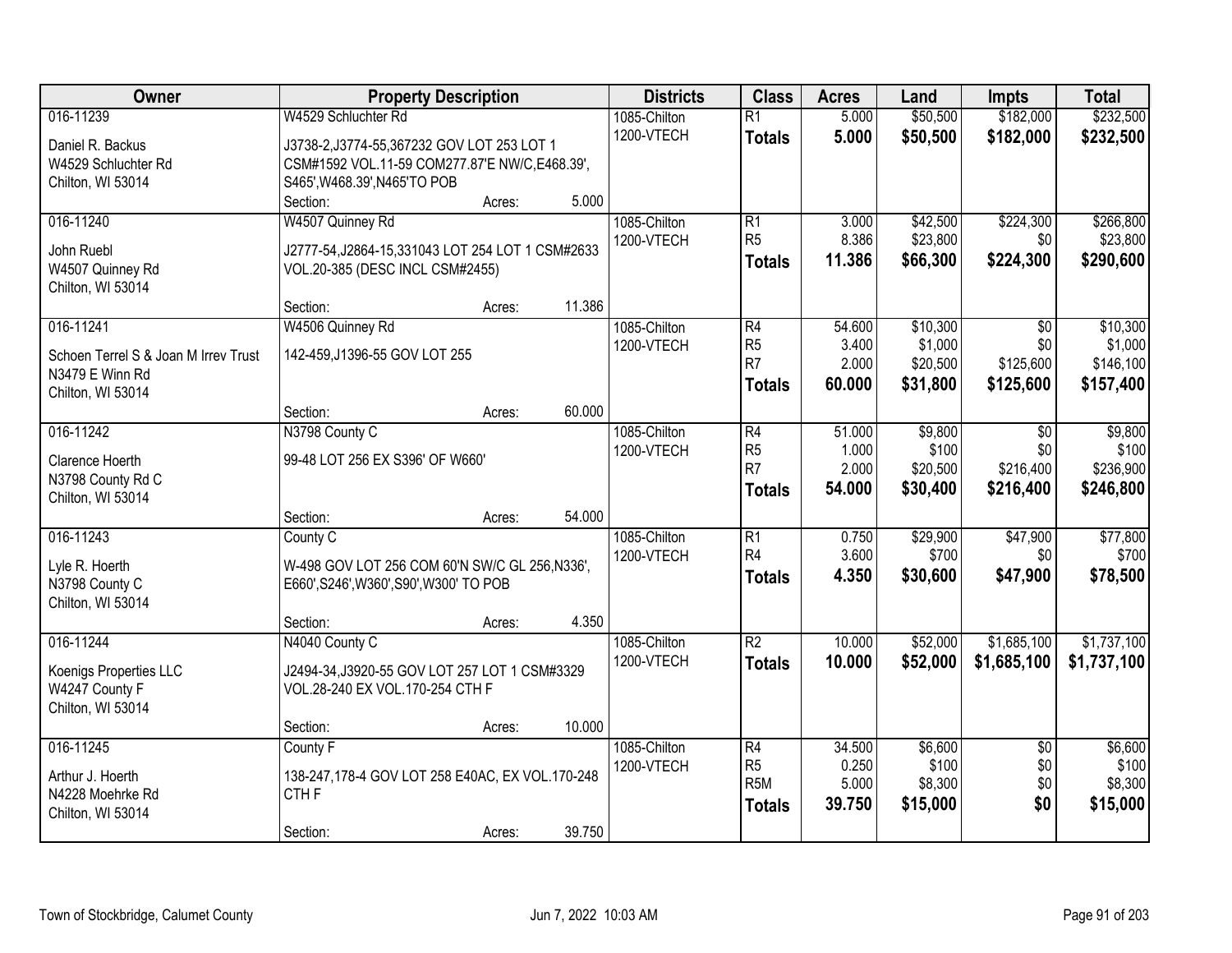| Owner                                                                      |                                                                                                                                                              | <b>Property Description</b> |                            |                                                    | <b>Class</b>                                                         | <b>Acres</b>                       | Land                                       | <b>Impts</b>                         | <b>Total</b>                                 |
|----------------------------------------------------------------------------|--------------------------------------------------------------------------------------------------------------------------------------------------------------|-----------------------------|----------------------------|----------------------------------------------------|----------------------------------------------------------------------|------------------------------------|--------------------------------------------|--------------------------------------|----------------------------------------------|
| 016-11246<br>Timothy M. Ecker<br>W4604 County F<br>Chilton, WI 53014       | Moehrke Rd<br>121-629, J961-13 GOV LOT 258 W1/3, EX S495'                                                                                                    |                             | 1085-Chilton<br>1200-VTECH | $\overline{R4}$<br>R <sub>5</sub><br><b>Totals</b> | 14.000<br>1.000<br>15.000                                            | \$2,700<br>\$100<br>\$2,800        | $\overline{50}$<br>\$0<br>\$0              | \$2,700<br>\$100<br>\$2,800          |                                              |
|                                                                            | Section:                                                                                                                                                     | Acres:                      | 15.000                     |                                                    |                                                                      |                                    |                                            |                                      |                                              |
| 016-11247<br>Roger Hansen<br>N4289 County E<br>Kaukauna, WI 54130          | W4552 County F<br>J2504-58, J2791-12 GOV LOT 258 S495' OF W1/3, EX<br>CTH <sub>F</sub>                                                                       |                             |                            | 1085-Chilton<br>1200-VTECH                         | $\overline{R2}$<br><b>Totals</b>                                     | 4.970<br>4.970                     | \$88,900<br>\$88,900                       | \$227,800<br>\$227,800               | \$316,700<br>\$316,700                       |
|                                                                            | Section:                                                                                                                                                     | Acres:                      | 4.970                      |                                                    |                                                                      |                                    |                                            |                                      |                                              |
| 016-11248<br>Arthur J. Hoerth<br>N4228 Moehrke Rd<br>Chilton, WI 53014     | N4228 Moehrke Rd<br>J328-41 LOT 259 EX CTY F VOL.170-248                                                                                                     |                             |                            | 1085-Chilton<br>1200-VTECH                         | $\overline{R4}$<br>R <sub>5</sub><br>R <sub>7</sub><br><b>Totals</b> | 49.000<br>9.000<br>2.000<br>60.000 | \$9,000<br>\$7,200<br>\$20,500<br>\$36,700 | \$0<br>\$0<br>\$152,500<br>\$152,500 | \$9,000<br>\$7,200<br>\$173,000<br>\$189,200 |
|                                                                            | Section:                                                                                                                                                     | Acres:                      | 60.000                     |                                                    |                                                                      |                                    |                                            |                                      |                                              |
| 016-11249<br>Artesian Springs LLC<br>W3600 Quinney Rd<br>Chilton, WI 53014 | Moehrke Rd<br>J734-34, J2303-50 GOV LOT 260 & S33' LOT 243 DESC<br>DOC#486384                                                                                |                             |                            | 5614-Stockbridge<br>1200-VTECH                     | $\overline{R5}$<br><b>Totals</b>                                     | 61.000<br>61.000                   | \$48,800<br>\$48,800                       | $\sqrt[6]{}$<br>\$0                  | \$48,800<br>\$48,800                         |
|                                                                            | Section:                                                                                                                                                     | Acres:                      | 61.000                     |                                                    |                                                                      |                                    |                                            |                                      |                                              |
| 016-11251<br>Artesian Springs LLC<br>W3600 Quinney Rd<br>Chilton, WI 53014 | Moehrke Rd<br>152-58 LOT 261 EX 28.65AC DESC.J3398-58                                                                                                        |                             |                            | 1085-Chilton<br>1200-VTECH                         | $\overline{R5}$<br>R <sub>6</sub><br><b>Totals</b>                   | 31.000<br>2.000<br>33.000          | \$24,800<br>\$6,600<br>\$31,400            | \$0<br>\$0<br>\$0                    | \$24,800<br>\$6,600<br>\$31,400              |
|                                                                            | Section:                                                                                                                                                     | Acres:                      | 33.000                     |                                                    |                                                                      |                                    |                                            |                                      |                                              |
| 016-11252<br>Artesian Springs LLC<br>W3600 Quinney Rd<br>Chilton, WI 53014 | Moehrke Rd<br>152-58, J3398-58 GOV LOT 261 COM NW/C<br>E594.43', S659.01', E152.35', S692.24', W164.19',<br>S638.73', W505.78', N1988.67' TO POB<br>Section: | Acres:                      | 28.650                     | 1085-Chilton<br>1200-VTECH                         | R4<br>R <sub>5</sub><br><b>Totals</b>                                | 25.650<br>3.000<br>28.650          | \$4,700<br>\$2,100<br>\$6,800              | $\sqrt{6}$<br>\$0<br>\$0             | \$4,700<br>\$2,100<br>\$6,800                |
| 016-11253<br>Artesian Springs LLC<br>W3600 Quinney Rd<br>Chilton, WI 53014 | <b>Hickory Hills Rd</b><br>152-58 LOT 262 LYG S OF RD, EX 1.3A<br>Section:                                                                                   | Acres:                      | 56.200                     | 5614-Stockbridge<br>1200-VTECH                     | $\overline{R5}$<br><b>Totals</b>                                     | 56.200<br>56.200                   | \$45,000<br>\$45,000                       | $\overline{50}$<br>\$0               | \$45,000<br>\$45,000                         |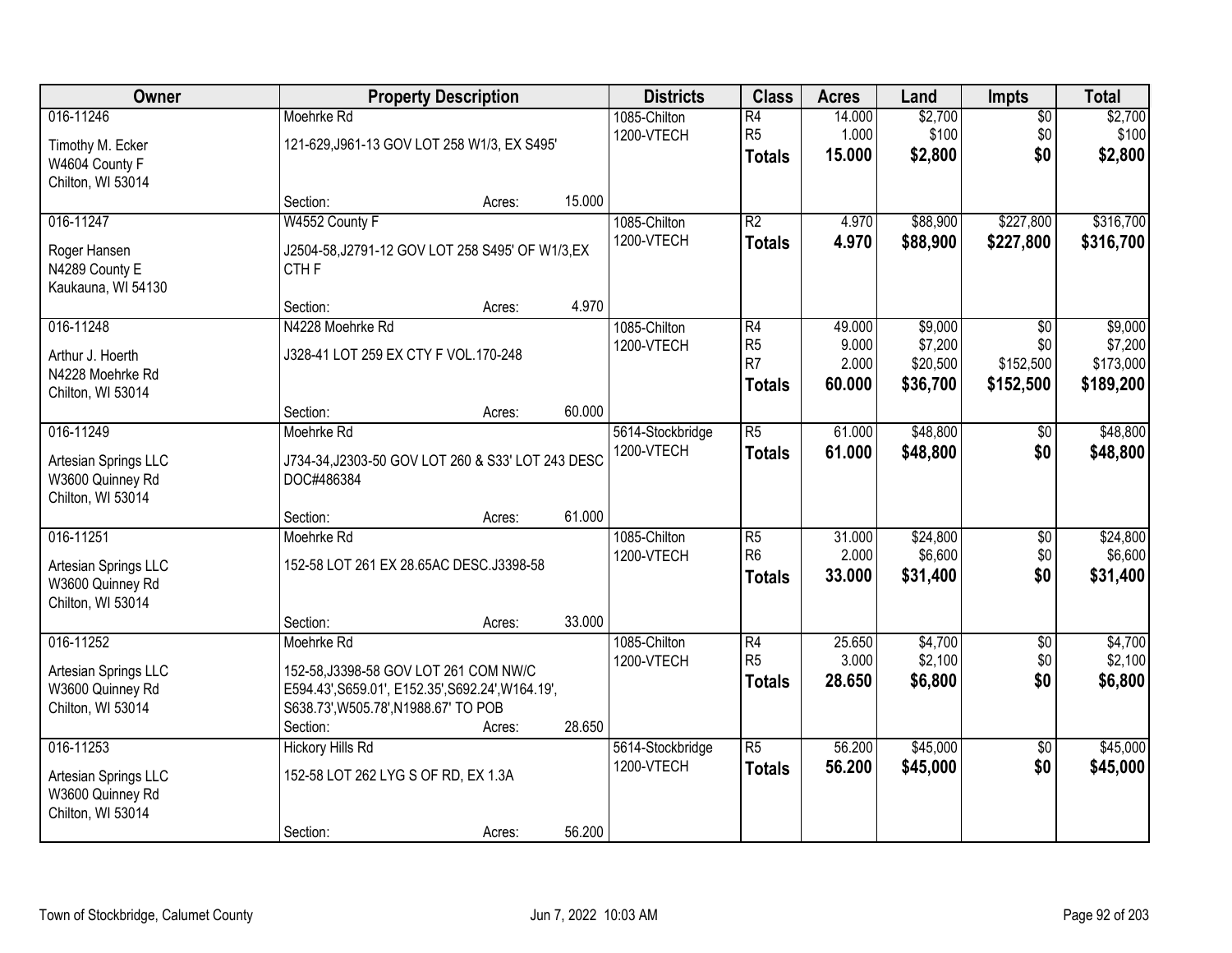| Owner                              | <b>Property Description</b>                          | <b>Districts</b> | <b>Class</b>                   | <b>Acres</b>     | Land   | <b>Impts</b> | <b>Total</b>    |           |
|------------------------------------|------------------------------------------------------|------------------|--------------------------------|------------------|--------|--------------|-----------------|-----------|
| 016-11254                          | W4435 Hickory Hills Rd                               |                  | 5614-Stockbridge               | $\overline{R1}$  | 1.540  | \$30,400     | \$137,600       | \$168,000 |
| Robert S. Franzen                  | J639-11, J2643-19 GOV LOT 262 & 285 COM NE/C         |                  | 1200-VTECH                     | <b>Totals</b>    | 1.540  | \$30,400     | \$137,600       | \$168,000 |
| W4435 Hickory Hills Rd             | GL262 & C/L HICKORY HILLS RD, W343.4'ALG C/L TO      |                  |                                |                  |        |              |                 |           |
| Chilton, WI 53014                  | INTR/W SHADY LN, SE ALG C/L SHADY LN446.6'TO PT      |                  |                                |                  |        |              |                 |           |
|                                    | Section:                                             | 1.540<br>Acres:  |                                |                  |        |              |                 |           |
| 016-11255                          | <b>Hickory Hills Rd</b>                              |                  | 5614-Stockbridge               | $\overline{R4}$  | 52.500 | \$8,700      | \$0             | \$8,700   |
|                                    |                                                      |                  | 1200-VTECH                     | R <sub>5</sub> M | 3.000  | \$5,000      | \$0             | \$5,000   |
| Rich & Karen Sohrweide Ry Ly Trust | J2296-42, J4304-62, J2296-44 GOV LOT 263 & 262 LYG   |                  |                                | <b>Totals</b>    | 55.500 | \$13,700     | \$0             | \$13,700  |
| N4161 Finnegan Rd                  | N OF HICKORY HILL RD EX CSM#426 VOL.3-63             |                  |                                |                  |        |              |                 |           |
| Chilton, WI 53014                  |                                                      | 55.500           |                                |                  |        |              |                 |           |
| 016-11256                          | Section:<br>W4530 Hickory Hills Rd                   | Acres:           |                                | $\overline{R1}$  | 1.750  | \$32,500     | \$137,600       | \$170,100 |
|                                    |                                                      |                  | 5614-Stockbridge<br>1200-VTECH |                  |        |              |                 |           |
| Wanda R. Vanderaa                  | J1861-57, J3545-33 LOTS 262 & 263 TRACT 2            |                  |                                | <b>Totals</b>    | 1.750  | \$32,500     | \$137,600       | \$170,100 |
| W4530 Hickory Hills Rd             | CSM#426 VOL.3-63                                     |                  |                                |                  |        |              |                 |           |
| Chilton, WI 53014                  |                                                      |                  |                                |                  |        |              |                 |           |
|                                    | Section:                                             | 1.750<br>Acres:  |                                |                  |        |              |                 |           |
| 016-11257                          | W4466 Hickory Hills Rd                               |                  | 5614-Stockbridge               | $\overline{R1}$  | 2.817  | \$41,100     | \$270,800       | \$311,900 |
| William C. Levknecht Jr            | 152-702, J3900-27, J5156-33 PRT GOV LOTS 262 & 263   |                  | 1200-VTECH                     | <b>Totals</b>    | 2.817  | \$41,100     | \$270,800       | \$311,900 |
| W4466 Hickory Hills Rd             | LOT 2 CSM#2286 VOL.17-76 (INCL (PRT LT1              |                  |                                |                  |        |              |                 |           |
| Chilton, WI 53014                  | CSM#426 VOL 3-63), COM 1986.02'N, 447.21'E, 210.2'SE |                  |                                |                  |        |              |                 |           |
|                                    | Section:                                             | 2.817<br>Acres:  |                                |                  |        |              |                 |           |
| 016-11258                          | W4487 County E                                       |                  | 5614-Stockbridge               | $\overline{R4}$  | 50.250 | \$8,600      | $\overline{50}$ | \$8,600   |
|                                    |                                                      |                  | 1200-VTECH                     | R <sub>5</sub>   | 0.750  | \$100        | \$0             | \$100     |
| Gail R. Thiel                      | J1115-21, J2502-41 LOT 264                           |                  |                                | R <sub>5</sub> M | 7.000  | \$11,400     | \$0             | \$11,400  |
| W4487 County E                     |                                                      |                  |                                | R <sub>7</sub>   | 2.000  | \$20,500     | \$141,100       | \$161,600 |
| Chilton, WI 53014                  |                                                      |                  |                                | <b>Totals</b>    | 60.000 | \$40,600     | \$141,100       | \$181,700 |
|                                    | Section:                                             | 60.000<br>Acres: |                                |                  |        |              |                 |           |
| 016-11259                          | W4432 County E                                       |                  | 5614-Stockbridge               | $\overline{R1}$  | 1.184  | \$26,900     | \$121,200       | \$148,100 |
| Jill M. Koehler                    | 122-635, J2283-20 LOT 265 LOT 1 CSM#2762             |                  | 1200-VTECH                     | <b>Totals</b>    | 1.184  | \$26,900     | \$121,200       | \$148,100 |
| W4432 County E                     | VOL.22-170                                           |                  |                                |                  |        |              |                 |           |
| Chilton, WI 53014                  |                                                      |                  |                                |                  |        |              |                 |           |
|                                    | Section:                                             | 1.184<br>Acres:  |                                |                  |        |              |                 |           |
| 016-11260                          | County E                                             |                  | 5614-Stockbridge               | R4               | 29.500 | \$5,600      | $\overline{50}$ | \$5,600   |
| Marvin L. Thiel                    | J191-30, J2502-42 GOV LOT 265 W1/2                   |                  | 1200-VTECH                     | R <sub>5</sub>   | 0.500  | \$100        | \$0             | \$100     |
| W4487 County E                     |                                                      |                  |                                | <b>Totals</b>    | 30,000 | \$5,700      | \$0             | \$5,700   |
| Chilton, WI 53014                  |                                                      |                  |                                |                  |        |              |                 |           |
|                                    | Section:                                             | 30.000<br>Acres: |                                |                  |        |              |                 |           |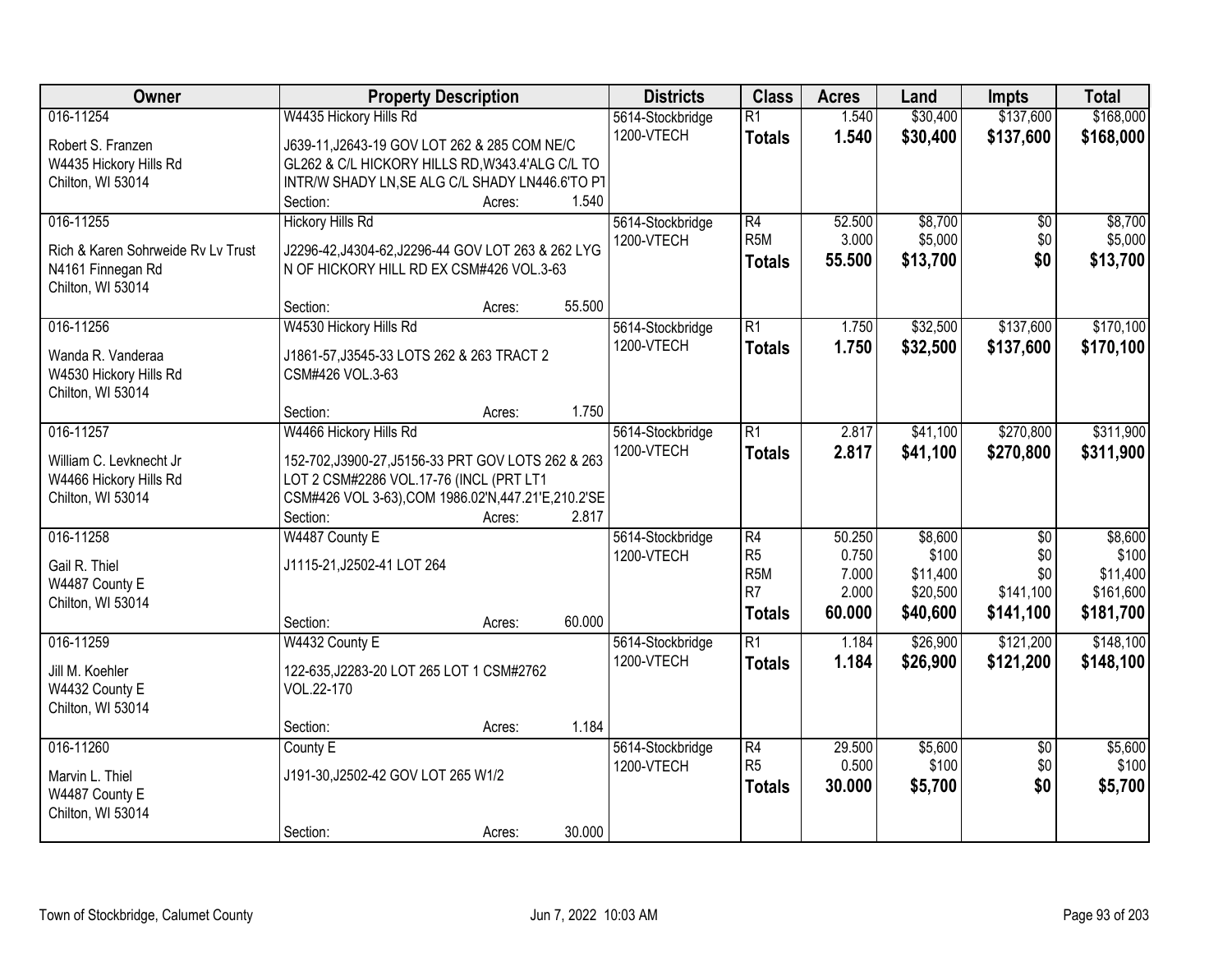| Owner                                                                         | <b>Property Description</b>                                                                                  | <b>Districts</b>                         | <b>Class</b>                                                            | <b>Acres</b>                        | Land                                       | <b>Impts</b>                         | <b>Total</b>                                 |
|-------------------------------------------------------------------------------|--------------------------------------------------------------------------------------------------------------|------------------------------------------|-------------------------------------------------------------------------|-------------------------------------|--------------------------------------------|--------------------------------------|----------------------------------------------|
| 016-11261<br>Janey K. Vandehey<br>W4443 Moore Rd                              | W4443 Moore Rd<br>J1747-59 GOV LOT 266 LOT 2 CSM#2478 VOL.19-130<br>AS AMENDED IN DOC#349783                 | 5614-Stockbridge<br>1200-VTECH           | $\overline{R1}$<br><b>Totals</b>                                        | 10.000<br>10.000                    | \$65,500<br>\$65,500                       | \$282,400<br>\$282,400               | \$347,900<br>\$347,900                       |
| Hilbert, WI 54129                                                             | 10.000<br>Section:<br>Acres:                                                                                 |                                          |                                                                         |                                     |                                            |                                      |                                              |
| 016-11262                                                                     | County E                                                                                                     | 5614-Stockbridge                         | $\overline{R6}$                                                         | 20.000                              | \$64,000                                   | \$0                                  | \$64,000                                     |
| Rebecca Jo Propson<br>34 S 10th St<br>Hilbert, WI 54129                       | 122-635, J2283-20 GOV LOT 266 E20A OF S1/2                                                                   | 1200-VTECH                               | <b>Totals</b>                                                           | 20,000                              | \$64,000                                   | \$0                                  | \$64,000                                     |
|                                                                               | 20.000<br>Section:<br>Acres:                                                                                 |                                          |                                                                         |                                     |                                            |                                      |                                              |
| 016-11263<br>Steven P. Berben<br>W4499 Moore Rd<br>Hilbert, WI 54129          | Moore Rd<br>J2323-21, J4115-7 GOV LOT 266 W1/3 (A/K/A W20AC)                                                 | 5614-Stockbridge<br>1200-VTECH           | $\overline{R1}$<br>R <sub>4</sub><br>R <sub>5</sub><br>R <sub>5</sub> M | 1.000<br>13.000<br>0.400<br>5.600   | \$20,000<br>\$2,400<br>\$100<br>\$9,500    | \$237,200<br>\$0<br>\$0<br>\$0       | \$257,200<br>\$2,400<br>\$100<br>\$9,500     |
|                                                                               | Section:<br>Acres:                                                                                           | 20.000                                   | <b>Totals</b>                                                           | 20.000                              | \$32,000                                   | \$237,200                            | \$269,200                                    |
| 016-11264<br><b>Robert Winkler</b><br>N5468 Mayflower Ln<br>Hilbert, WI 54129 | Moore Rd<br>178-113, J5414-40, J5526-56 GOV LOT 267 EX W450'OF<br>E875' OF S485'                             | 5614-Stockbridge<br>1200-VTECH           | $\overline{R4}$<br>R <sub>5</sub><br>R <sub>5</sub> M<br><b>Totals</b>  | 42.840<br>2.150<br>10.000<br>54.990 | \$7,300<br>\$100<br>\$16,500<br>\$23,900   | \$0<br>\$0<br>\$0<br>\$0             | \$7,300<br>\$100<br>\$16,500<br>\$23,900     |
|                                                                               | 54.990<br>Section:<br>Acres:                                                                                 |                                          |                                                                         |                                     |                                            |                                      |                                              |
| 016-11265<br>Darwin A. Krause<br>N5724 Rockland Beach Rd<br>Hilbert, WI 54129 | W4458 Moore Rd<br>176-601 GOV LOT 267 COM425'W SE/C GL267, W450',<br>N485', E450', S485'TO POB EX S33'FOR RD | 5614-Stockbridge<br>1200-VTECH           | $\overline{R1}$<br>R <sub>5</sub><br><b>Totals</b>                      | 3.000<br>2.010<br>5.010             | \$42,500<br>\$7,400<br>\$49,900            | \$96,900<br>\$0<br>\$96,900          | \$139,400<br>\$7,400<br>\$146,800            |
|                                                                               | Section:<br>Acres:                                                                                           | 5.010                                    |                                                                         |                                     |                                            |                                      |                                              |
| 016-11266<br>Robert L. Heller<br>N6705 Harrison Rd<br>Hilbert, WI 54129       | Mayflower Ln<br>168-344, J6184-11 GOV LOT 268 N1/2, EX CSM#2502<br>VOL.19-223                                | 5614-Stockbridge<br>1200-VTECH           | $\overline{R4}$<br><b>Totals</b>                                        | 13.390<br>13.390                    | \$2,000<br>\$2,000                         | $\overline{50}$<br>\$0               | \$2,000<br>\$2,000                           |
|                                                                               | 13.390<br>Section:<br>Acres:                                                                                 |                                          |                                                                         |                                     |                                            |                                      |                                              |
| 016-11267<br>Ronald D. Holzer<br>N5605 Mayflower Ln<br>Hilbert, WI 54129      | N5605 Mayflower Ln<br>J3242-13, J5361-61 LOT 268 S1/2<br>Section:<br>Acres:                                  | 5614-Stockbridge<br>1200-VTECH<br>30.000 | $\overline{R1}$<br>R <sub>4</sub><br>R <sub>5</sub><br><b>Totals</b>    | 2.000<br>23.000<br>5.000<br>30.000  | \$35,000<br>\$4,000<br>\$3,000<br>\$42,000 | \$250,700<br>\$0<br>\$0<br>\$250,700 | \$285,700<br>\$4,000<br>\$3,000<br>\$292,700 |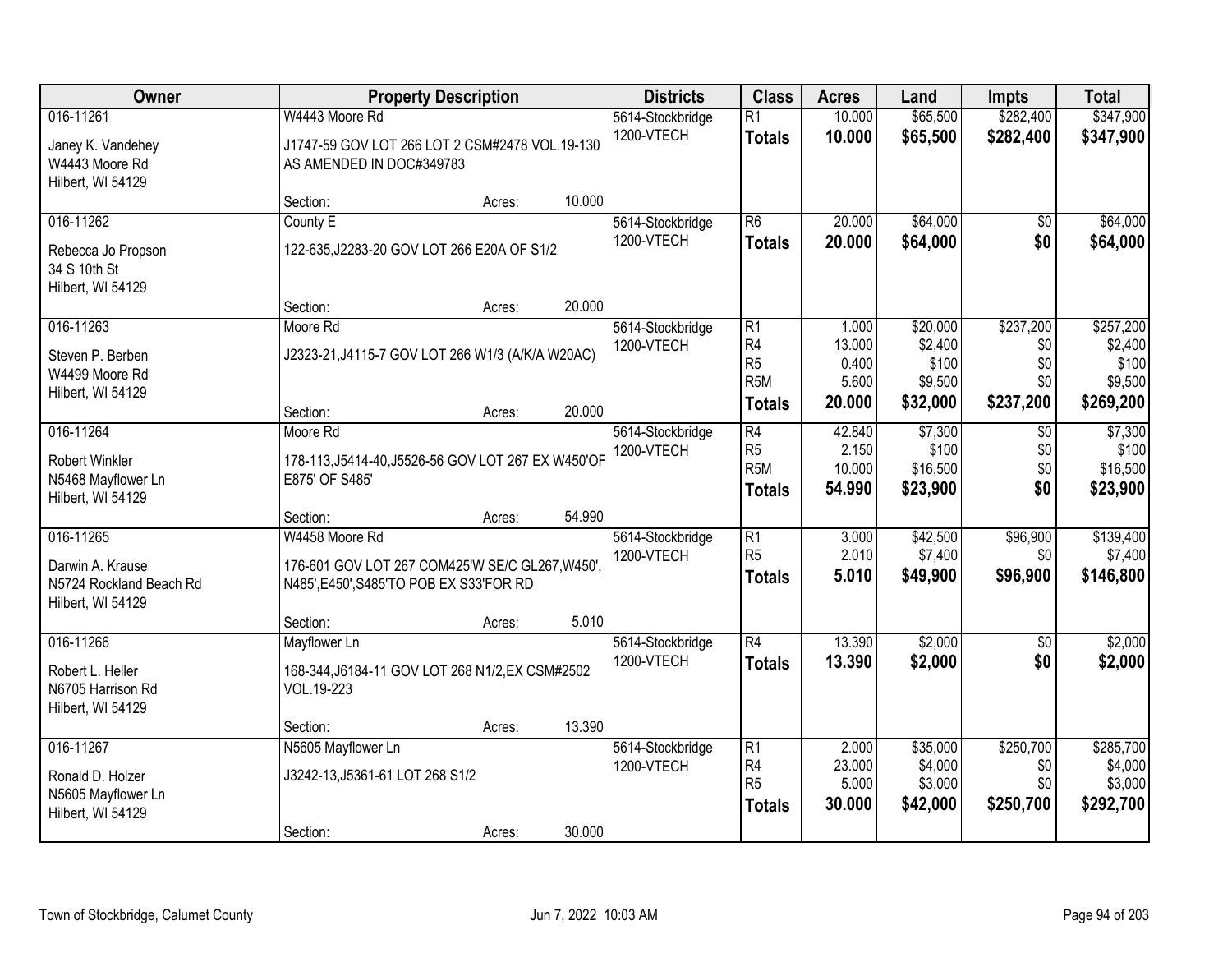| Owner                                  | <b>Property Description</b>                  |        |        | <b>Districts</b> | <b>Class</b>     | <b>Acres</b> | Land        | Impts           | <b>Total</b> |
|----------------------------------------|----------------------------------------------|--------|--------|------------------|------------------|--------------|-------------|-----------------|--------------|
| 016-11268                              | W4489 Hill Rd                                |        |        | 5614-Stockbridge | $\overline{R4}$  | 47.500       | \$8,100     | $\overline{50}$ | \$8,100      |
| Joshua J. Woelfel                      | 79-155 GOV LOT 269                           |        |        | 1200-VTECH       | R <sub>5</sub>   | 2.500        | \$100       | \$0             | \$100        |
| N5695 Long Rd                          |                                              |        |        |                  | R <sub>5</sub> M | 8.000        | \$13,200    | \$0             | \$13,200     |
| Hilbert, WI 54129                      |                                              |        |        |                  | R <sub>7</sub>   | 2.000        | \$20,500    | \$91,900        | \$112,400    |
|                                        | Section:                                     | Acres: | 60.000 |                  | <b>Totals</b>    | 60.000       | \$41,900    | \$91,900        | \$133,800    |
| 016-11269                              | Hill Rd                                      |        |        | 5614-Stockbridge | $\overline{R4}$  | 54.200       | \$9,900     | \$0             | \$9,900      |
| <b>Ruffing Delores Survivors Trust</b> | 159-178 GOV LOT 270 EX CSM#697 VOL.5-88      |        |        | 1200-VTECH       | R <sub>5</sub>   | 0.790        | \$100       | \$0             | \$100        |
| W4272 Hill Rd                          |                                              |        |        |                  | <b>Totals</b>    | 54.990       | \$10,000    | \$0             | \$10,000     |
| Hilbert, WI 54129                      |                                              |        |        |                  |                  |              |             |                 |              |
|                                        | Section:                                     | Acres: | 54.990 |                  |                  |              |             |                 |              |
| 016-11270                              | W4526 Hill Rd                                |        |        | 1085-Chilton     | $\overline{R1}$  | 5.010        | \$50,600    | \$236,900       | \$287,500    |
| John P. Decker                         | J296-32, J1032-8 GOV LOT 270 LOT 1 CSM#697   |        |        | 1200-VTECH       | <b>Totals</b>    | 5.010        | \$50,600    | \$236,900       | \$287,500    |
| W4526 Hill Rd                          | VOL.5-88 COM SW/C GL270, N563', E387',       |        |        |                  |                  |              |             |                 |              |
| Hilbert, WI 54129                      | S563', W387'AL S/LN GL270 TO POB             |        |        |                  |                  |              |             |                 |              |
|                                        | Section:                                     | Acres: | 5.010  |                  |                  |              |             |                 |              |
| 016-11271                              | Carney Rd                                    |        |        | 5614-Stockbridge | R4               | 2.000        | \$400       | \$0             | \$400        |
| Wayne Eldred                           | 119-444, J3932-13 GOV LOT 271 LOT 4 CSM#3243 |        |        | 1200-VTECH       | R <sub>5</sub>   | 33.000       | \$25,100    | \$0             | \$25,100     |
| 2500 S Horizon Dr                      | VOL.27-232                                   |        |        |                  | R <sub>5</sub> M | 20.000       | \$32,000    | \$0             | \$32,000     |
| Appleton, WI 54915                     |                                              |        |        |                  | <b>Totals</b>    | 55.000       | \$57,500    | \$0             | \$57,500     |
|                                        | Section:                                     | Acres: | 55.000 |                  |                  |              |             |                 |              |
| 016-11272                              | Carney Rd                                    |        |        | 5614-Stockbridge | F <sub>MG</sub>  | 30.000       | ( \$57,500) | $\overline{50}$ | \$0          |
| Joshua J. Woelfel                      | J1893-24, J2638-1, 328928 GOV LOT 272 E1/2   |        |        | 1200-VTECH       | <b>Totals</b>    | 30.000       | \$0         | \$0             | \$0          |
| N5695 Long Rd                          |                                              |        |        |                  |                  |              |             |                 |              |
| Hilbert, WI 54129                      |                                              |        |        |                  |                  |              |             |                 |              |
|                                        | Section:                                     | Acres: | 30.000 |                  |                  |              |             |                 |              |
| 016-11273                              | Carney Rd                                    |        |        | 5614-Stockbridge | $\overline{R4}$  | 7.000        | \$1,100     | $\overline{50}$ | \$1,100      |
| Gerald H. Moehn                        | J1205-47, J2352-48 GOV LOT 272 W1/2          |        |        | 1200-VTECH       | R <sub>5</sub>   | 23.000       | \$18,400    | \$0             | \$18,400     |
| N5828 Moehn Rd                         |                                              |        |        |                  | <b>Totals</b>    | 30,000       | \$19,500    | \$0             | \$19,500     |
| Hilbert, WI 54129                      |                                              |        |        |                  |                  |              |             |                 |              |
|                                        | Section:                                     | Acres: | 30.000 |                  |                  |              |             |                 |              |
| 016-11274                              | W4437 Faro Springs Rd                        |        |        | 5614-Stockbridge | $\overline{R1}$  | 9.090        | \$62,800    | \$123,000       | \$185,800    |
| Brenda L. Vandelogt                    | J379-23, J1563-4 GOV LOT 273 LOT 2 CSM#774   |        |        | 1200-VTECH       | <b>Totals</b>    | 9.090        | \$62,800    | \$123,000       | \$185,800    |
| W4437 Faro Springs Rd                  | VOL.5-289                                    |        |        |                  |                  |              |             |                 |              |
| Hilbert, WI 54129                      |                                              |        |        |                  |                  |              |             |                 |              |
|                                        | Section:                                     | Acres: | 9.090  |                  |                  |              |             |                 |              |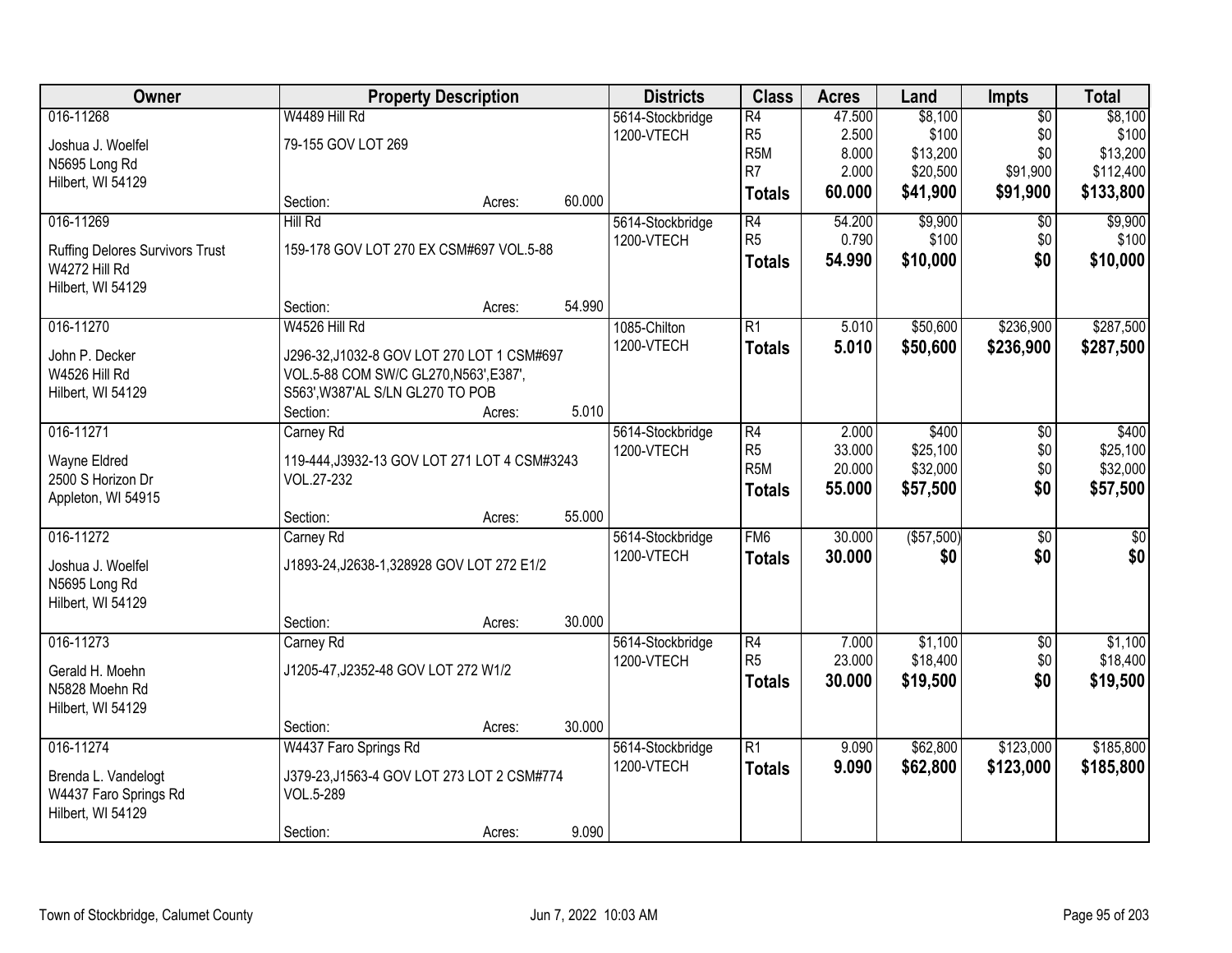| Owner                              | <b>Property Description</b>                   |        |        | <b>Districts</b> | <b>Class</b>     | <b>Acres</b> | Land        | Impts           | <b>Total</b>    |
|------------------------------------|-----------------------------------------------|--------|--------|------------------|------------------|--------------|-------------|-----------------|-----------------|
| 016-11275                          | W4529 Faro Springs Rd                         |        |        | 1085-Chilton     | FM <sub>8</sub>  | 28.000       | ( \$92,400) | $\overline{50}$ | $\overline{50}$ |
| Gary D. Wickersheim                | 178-20 GOV LOT 273 W1/2                       |        |        | 1200-VTECH       | R <sub>1</sub>   | 2.000        | \$35,000    | \$233,500       | \$268,500       |
| W4529 Faro Springs Rd              |                                               |        |        |                  | <b>Totals</b>    | 30.000       | \$35,000    | \$233,500       | \$268,500       |
| Hilbert, WI 54129                  |                                               |        |        |                  |                  |              |             |                 |                 |
|                                    | Section:                                      | Acres: | 30.000 |                  |                  |              |             |                 |                 |
| 016-11276                          | Faro Springs Rd                               |        |        | 5614-Stockbridge | FM8              | 20.910       | ( \$33,500) | $\overline{50}$ | $\overline{50}$ |
| Joan K. Diedrich                   | 180-107 GOV LOT 273 LOT 1 CSM#774 VOL.5-289   |        |        | 1200-VTECH       | <b>Totals</b>    | 20.910       | \$0         | \$0             | \$0             |
| PO Box 4                           |                                               |        |        |                  |                  |              |             |                 |                 |
| Sherwood, WI 54169                 |                                               |        |        |                  |                  |              |             |                 |                 |
|                                    | Section:                                      | Acres: | 20.910 |                  |                  |              |             |                 |                 |
| 016-11277                          | Faro Springs Rd                               |        |        | 5614-Stockbridge | $\overline{R5}$  | 30.000       | \$24,000    | \$0             | \$24,000        |
| James A & Sandra A Propson Rev Liv | 140-570, J1097-26 GOV LOT 274 S1/2 INCL EASMT |        |        | 1200-VTECH       | <b>Totals</b>    | 30.000       | \$24,000    | \$0             | \$24,000        |
| Trust                              | DESC J1097-26                                 |        |        |                  |                  |              |             |                 |                 |
| W4295 Faro Springs Rd              |                                               |        |        |                  |                  |              |             |                 |                 |
| Hilbert, WI 54129                  | Section:                                      | Acres: | 30.000 |                  |                  |              |             |                 |                 |
| 016-11278                          | Faro Springs Rd                               |        |        | 5614-Stockbridge | $\overline{R5}$  | 30.000       | \$24,000    | \$0             | \$24,000        |
| Gary A. Zahringer                  | J91-389, J2617-44 GOV LOT 274 N1/2            |        |        | 1200-VTECH       | <b>Totals</b>    | 30.000       | \$24,000    | \$0             | \$24,000        |
| N5704 Lakeshore Dr                 |                                               |        |        |                  |                  |              |             |                 |                 |
| Hilbert, WI 54129                  |                                               |        |        |                  |                  |              |             |                 |                 |
|                                    | Section:                                      | Acres: | 30.000 |                  |                  |              |             |                 |                 |
| 016-11279                          | W4340 Carney Rd                               |        |        | 5614-Stockbridge | $\overline{R1}$  | 3.420        | \$44,600    | \$139,900       | \$184,500       |
| James G. Younger                   | J272-23 LOT 275 LOT 1 CSM#2792 VOL.22-284     |        |        | 1200-VTECH       | R <sub>5</sub>   | 10.270       | \$16,200    | \$0             | \$16,200        |
| W4340 Carney Rd                    |                                               |        |        |                  | <b>Totals</b>    | 13.690       | \$60,800    | \$139,900       | \$200,700       |
| Hilbert, WI 54129                  |                                               |        |        |                  |                  |              |             |                 |                 |
|                                    | Section:                                      | Acres: | 13.690 |                  |                  |              |             |                 |                 |
| 016-11280                          | Carney Rd                                     |        |        | 5614-Stockbridge | $\overline{R4}$  | 5.000        | \$800       | $\overline{60}$ | \$800           |
| Ruffing Kelly A Rev Lt             | J240-24, J2677-48 GOV LOT 276 N20AC           |        |        | 1200-VTECH       | R <sub>5</sub>   | 15.000       | \$10,400    | \$0             | \$10,400        |
| 24128 Blue Heron Dr                |                                               |        |        |                  | <b>Totals</b>    | 20.000       | \$11,200    | \$0             | \$11,200        |
| Brillion, WI 54110                 |                                               |        |        |                  |                  |              |             |                 |                 |
|                                    | Section:                                      | Acres: | 20.000 |                  |                  |              |             |                 |                 |
| 016-11281                          | Long Rd                                       |        |        | 5614-Stockbridge | $\overline{R4}$  | 5.000        | \$800       | $\overline{30}$ | \$800           |
| James A & Sandra A Propson Rev Liv | 130-216, J2905-43 GOV LOT 276 S40AC           |        |        | 1200-VTECH       | R <sub>5</sub>   | 30.000       | \$21,000    | \$0             | \$21,000        |
| Trust                              |                                               |        |        |                  | R <sub>5</sub> M | 5.000        | \$8,000     | \$0             | \$8,000         |
| W4295 Faro Springs Rd              |                                               |        |        |                  | <b>Totals</b>    | 40.000       | \$29,800    | \$0             | \$29,800        |
| Hilbert, WI 54129                  | Section:                                      | Acres: | 40.000 |                  |                  |              |             |                 |                 |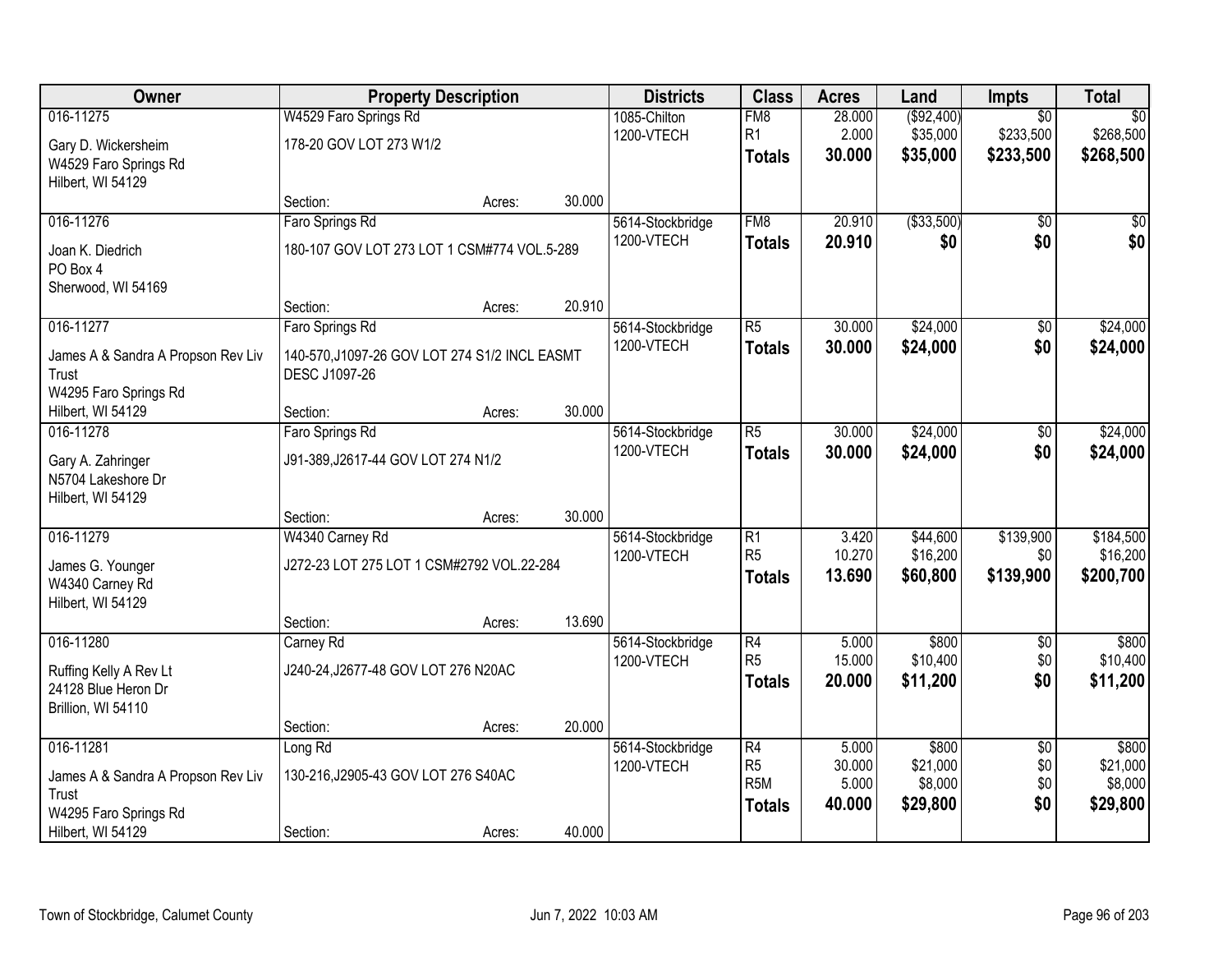| Owner                                                                            |                                                                                                                   | <b>Property Description</b> |        | <b>Districts</b>               | <b>Class</b>                                                           | <b>Acres</b>                        | Land                                     | Impts                                | <b>Total</b>                               |
|----------------------------------------------------------------------------------|-------------------------------------------------------------------------------------------------------------------|-----------------------------|--------|--------------------------------|------------------------------------------------------------------------|-------------------------------------|------------------------------------------|--------------------------------------|--------------------------------------------|
| 016-11282<br>Woelfel Farms Real Estate LLC<br>N5632 Long Rd<br>Hilbert, WI 54129 | Hill Rd<br>J4248-33 GOV LOT 277                                                                                   |                             |        | 5614-Stockbridge<br>1200-VTECH | $\overline{R4}$<br>R <sub>5</sub><br>R <sub>5</sub> M<br><b>Totals</b> | 45.000<br>1.000<br>14.000<br>60.000 | \$8,200<br>\$100<br>\$23,100<br>\$31,400 | $\overline{50}$<br>\$0<br>\$0<br>\$0 | \$8,200<br>\$100<br>\$23,100<br>\$31,400   |
|                                                                                  | Section:                                                                                                          | Acres:                      | 60.000 |                                |                                                                        |                                     |                                          |                                      |                                            |
| 016-11283<br>Woelfel Farms Real Estate LLC<br>N5632 Long Rd<br>Hilbert, WI 54129 | Hill Rd<br>J1571-7 GOV LOT 278 EX CSM#1446 VOL.10-75 SUBJ<br>TO DRAINAGE EASE                                     |                             |        | 5614-Stockbridge<br>1200-VTECH | R4<br>R <sub>5</sub><br><b>Totals</b>                                  | 52.500<br>2.220<br>54.720           | \$9,800<br>\$100<br>\$9,900              | $\overline{30}$<br>\$0<br>\$0        | \$9,800<br>\$100<br>\$9,900                |
|                                                                                  | Section:                                                                                                          | Acres:                      | 54.720 |                                |                                                                        |                                     |                                          |                                      |                                            |
| 016-11284<br>David Raymaker<br>W4403 Hill Rd<br>Hilbert, WI 54129                | W4403 Hill Rd<br>J1570-27 GOV LOT 278 LOT 1 CSM#1446 VOL.10-75<br>COM358'E NW/C, S602', E382', N602', W382'TO POB |                             | 5.280  | 5614-Stockbridge<br>1200-VTECH | $\overline{R1}$<br><b>Totals</b>                                       | 5.280<br>5.280                      | \$51,400<br>\$51,400                     | \$142,000<br>\$142,000               | \$193,400<br>\$193,400                     |
| 016-11285                                                                        | Section:<br>N5550 Mayflower Ln                                                                                    | Acres:                      |        | 5614-Stockbridge               | $\overline{R4}$                                                        | 55.500                              | \$9,500                                  | \$0                                  | \$9,500                                    |
| <b>Robert Winkler</b><br>N5468 Mayflower Ln<br>Hilbert, WI 54129                 | J4679-39, J5414-43 GOV LOT 279                                                                                    |                             |        | 1200-VTECH                     | R <sub>5</sub><br>R <sub>7</sub><br><b>Totals</b>                      | 1.500<br>3.000<br>60.000            | \$100<br>\$24,000<br>\$33,600            | \$0<br>\$181,100<br>\$181,100        | \$100<br>\$205,100<br>\$214,700            |
|                                                                                  | Section:                                                                                                          | Acres:                      | 60.000 |                                |                                                                        |                                     |                                          |                                      |                                            |
| 016-11286<br><b>Robert Winkler</b><br>N5468 Mayflower Ln<br>Hilbert, WI 54129    | N5468 Mayflower Ln<br>89-116, J4679-39, J5414-43 GOV LOT 280 EX<br>CSM#2322 VOL17-190<br>Section:                 | Acres:                      | 52.757 | 5614-Stockbridge<br>1200-VTECH | $\overline{R1}$<br>R4<br>R <sub>5</sub><br><b>Totals</b>               | 1.000<br>49.507<br>2.250<br>52.757  | \$20,000<br>\$9,400<br>\$100<br>\$29,500 | \$232,000<br>\$0<br>\$0<br>\$232,000 | \$252,000<br>\$9,400<br>\$100<br>\$261,500 |
| 016-11287<br>Holsum Dairies, LLC<br>PO Box 2527<br>Roswell, NM 88202             | Moore Rd<br>J1747-59,331674,333337 LOT 281 EX CSM#816<br>VOL.6-43<br>Section:                                     | Acres:                      | 56.390 | 5614-Stockbridge<br>1200-VTECH | $\overline{R4}$<br>R <sub>5</sub><br>R <sub>5</sub> M<br><b>Totals</b> | 55.000<br>0.700<br>0.690<br>56.390  | \$9,700<br>\$100<br>\$1,100<br>\$10,900  | $\sqrt{6}$<br>\$0<br>\$0<br>\$0      | \$9,700<br>\$100<br>\$1,100<br>\$10,900    |
| 016-11288                                                                        | W4405 Moore Rd                                                                                                    |                             |        | 5614-Stockbridge               | $\overline{R1}$                                                        | 2.610                               | \$39,600                                 | \$114,100                            | \$153,700                                  |
| Scott Schierl<br>W4405 Moore Rd<br>Hilbert, WI 54129                             | J1400-59, J1542-33 GOV LOT 281 TRACT 1 CSM#816<br>VOL.6-43                                                        |                             | 3.610  | 1200-VTECH                     | R4<br><b>Totals</b>                                                    | 1.000<br>3.610                      | \$200<br>\$39,800                        | \$0<br>\$114,100                     | \$200<br>\$153,900                         |
|                                                                                  | Section:                                                                                                          | Acres:                      |        |                                |                                                                        |                                     |                                          |                                      |                                            |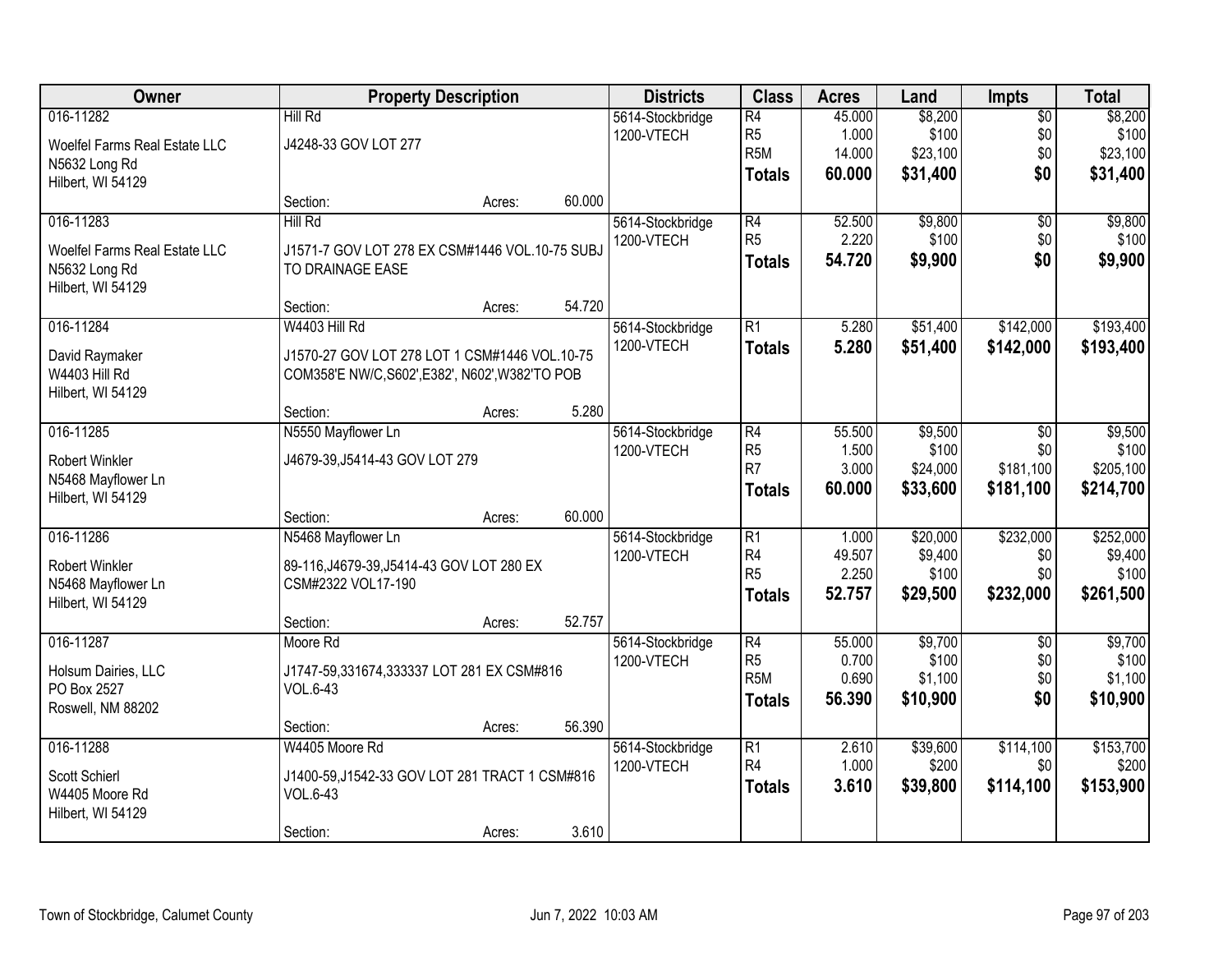| Owner                              |                                                 | <b>Property Description</b> |        | <b>Districts</b> | <b>Class</b>     | <b>Acres</b> | Land     | <b>Impts</b>    | <b>Total</b> |
|------------------------------------|-------------------------------------------------|-----------------------------|--------|------------------|------------------|--------------|----------|-----------------|--------------|
| 016-11289                          | W4358 County E                                  |                             |        | 5614-Stockbridge | $\overline{R4}$  | 57.250       | \$10,800 | $\overline{50}$ | \$10,800     |
| Cct Farm LLC                       | J1886-47 LOT 282                                |                             |        | 1200-VTECH       | R <sub>5</sub>   | 0.750        | \$100    | \$0             | \$100        |
| 114 W Grand St                     |                                                 |                             |        |                  | R7               | 2.000        | \$20,500 | \$113,700       | \$134,200    |
| Chilton, WI 53014                  |                                                 |                             |        |                  | Totals           | 60.000       | \$31,400 | \$113,700       | \$145,100    |
|                                    | Section:                                        | Acres:                      | 60.000 |                  |                  |              |          |                 |              |
| 016-11290                          | County E                                        |                             |        | 5614-Stockbridge | R4               | 47.000       | \$8,400  | $\overline{50}$ | \$8,400      |
| Lyle Kleinhans                     | J395-1, J2811-47 GOV LOT 283 EX N377.42'OF      |                             |        | 1200-VTECH       | R <sub>5</sub>   | 3.000        | \$1,600  | \$0             | \$1,600      |
| 3811 Upton St NW                   | E417.42' & EX N692.82'OF W315'                  |                             |        |                  | R <sub>5</sub> M | 1.380        | \$2,300  | \$0             | \$2,300      |
| Washington, DC 20016               |                                                 |                             |        |                  | <b>Totals</b>    | 51.380       | \$12,300 | \$0             | \$12,300     |
|                                    | Section:                                        | Acres:                      | 51.380 |                  |                  |              |          |                 |              |
| 016-11291                          | W4343 County E                                  |                             |        | 5614-Stockbridge | $\overline{R2}$  | 0.500        | \$22,900 | \$95,600        | \$118,500    |
| Woodward Comm Inc                  | 120-635 LOT 283 COM NE/C, S377.42', W417.42',   |                             |        | 1200-VTECH       | R4               | 3.110        | \$500    | \$0             | \$500        |
| PO Box 688                         | N376.8', E417.43'TO POB                         |                             |        |                  | <b>Totals</b>    | 3.610        | \$23,400 | \$95,600        | \$119,000    |
| Dubuque, IA 52004                  |                                                 |                             |        |                  |                  |              |          |                 |              |
|                                    | Section:                                        | Acres:                      | 3.610  |                  |                  |              |          |                 |              |
| 016-11292                          | W4419 County E                                  |                             |        | 5614-Stockbridge | $\overline{R1}$  | 5.010        | \$50,600 | \$53,900        | \$104,500    |
| Dion Spranger                      | 175-468 GOV LOT 283 COM                         |                             |        | 1200-VTECH       | <b>Totals</b>    | 5.010        | \$50,600 | \$53,900        | \$104,500    |
| 25 Kensington Ct                   | NW/C, E315', S692.82', W315', N692.82'TO POB    |                             |        |                  |                  |              |          |                 |              |
| Appleton, WI 54915                 |                                                 |                             |        |                  |                  |              |          |                 |              |
|                                    | Section:                                        | Acres:                      | 5.010  |                  |                  |              |          |                 |              |
| 016-11293                          | <b>Hickory Hills Rd</b>                         |                             |        | 5614-Stockbridge | R4               | 22.250       | \$3,900  | $\overline{30}$ | \$3,900      |
| Cheryl A. Koehler                  | 126-98 GOV LOT 284 E1/2                         |                             |        | 1200-VTECH       | R <sub>5</sub>   | 5.250        | \$3,900  | \$0             | \$3,900      |
| W4241 Hickory Hills Rd             |                                                 |                             |        |                  | R <sub>5</sub> M | 2.500        | \$4,000  | \$0             | \$4,000      |
| Chilton, WI 53014                  |                                                 |                             |        |                  | <b>Totals</b>    | 30.000       | \$11,800 | \$0             | \$11,800     |
|                                    | Section:                                        | Acres:                      | 30.000 |                  |                  |              |          |                 |              |
| 016-11294                          | <b>Hickory Hills Rd</b>                         |                             |        | 5614-Stockbridge | R4               | 28.500       | \$5,200  | $\sqrt{6}$      | \$5,200      |
| Rich & Karen Sohrweide Rv Lv Trust | J2296-42, J4304-62, J2296-44 GOV LOT 284 W1/2   |                             |        | 1200-VTECH       | R <sub>5</sub>   | 1.500        | \$800    | \$0             | \$800        |
| N4161 Finnegan Rd                  |                                                 |                             |        |                  | <b>Totals</b>    | 30.000       | \$6,000  | \$0             | \$6,000      |
| Chilton, WI 53014                  |                                                 |                             |        |                  |                  |              |          |                 |              |
|                                    | Section:                                        | Acres:                      | 30.000 |                  |                  |              |          |                 |              |
| 016-11295                          | <b>Hickory Hills Rd</b>                         |                             |        | 5614-Stockbridge | $\overline{R5}$  | 44.630       | \$35,700 | $\overline{30}$ | \$35,700     |
| Artesian Springs LLC               | J639-12, J1569-56 LOT 285 EX CSM#1438 VOL.10-57 |                             |        | 1200-VTECH       | R <sub>5</sub> M | 14.000       | \$22,400 | \$0             | \$22,400     |
| W3600 Quinney Rd                   | 1.13AC & EX J2643-19 .24AC                      |                             |        |                  | <b>Totals</b>    | 58.630       | \$58,100 | \$0             | \$58,100     |
| Chilton, WI 53014                  |                                                 |                             |        |                  |                  |              |          |                 |              |
|                                    | Section:                                        | Acres:                      | 58.630 |                  |                  |              |          |                 |              |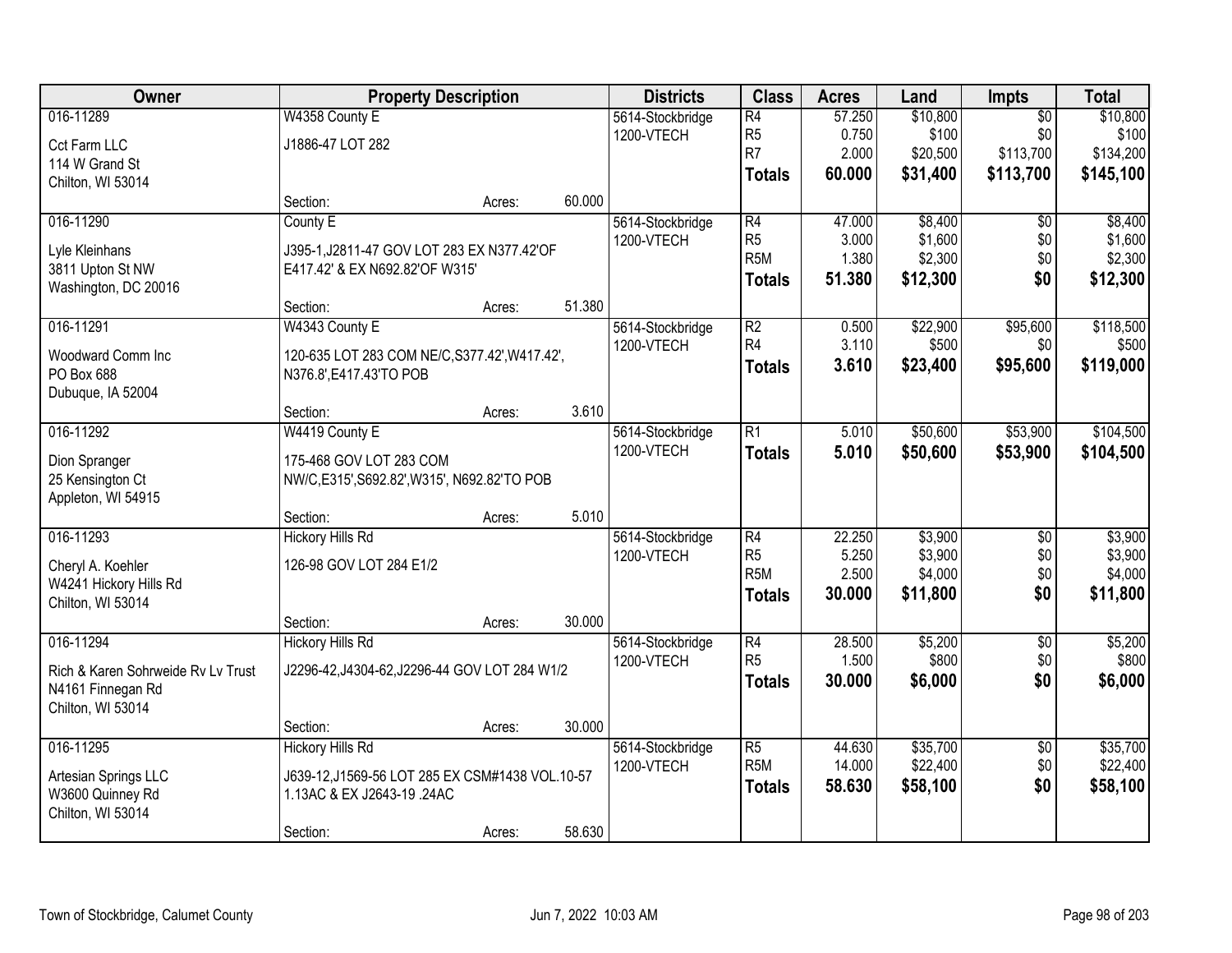| Owner                              |                                                             | <b>Property Description</b> |        | <b>Districts</b> | <b>Class</b>    | <b>Acres</b> | Land     | <b>Impts</b>    | <b>Total</b> |
|------------------------------------|-------------------------------------------------------------|-----------------------------|--------|------------------|-----------------|--------------|----------|-----------------|--------------|
| 016-11296                          | W4371 Hickory Hills Rd                                      |                             |        | 5614-Stockbridge | $\overline{R1}$ | 1.130        | \$26,300 | \$146,300       | \$172,600    |
| Kenneth J. Vanoss                  | J1558-18 LOT 285 LOT 1 CSM#1438 VOL.10-57                   |                             |        | 1200-VTECH       | <b>Totals</b>   | 1.130        | \$26,300 | \$146,300       | \$172,600    |
| W4371 Hickory Hills Rd             | COM464'W NE/C, S281.95', W175', N281.95', E175'TO           |                             |        |                  |                 |              |          |                 |              |
| Chilton, WI 53014                  | POB                                                         |                             |        |                  |                 |              |          |                 |              |
|                                    | Section:                                                    | Acres:                      | 1.130  |                  |                 |              |          |                 |              |
| 016-11297                          | Shady Lane Rd                                               |                             |        | 5614-Stockbridge | R <sub>5</sub>  | 39.000       | \$31,200 | \$0             | \$31,200     |
| Nicholas R. Moehn                  | 85-104, J4949-1, J4949-9 GOV LOT 286 EX S20AC               |                             |        | 1200-VTECH       | R <sub>6</sub>  | 1.000        | \$3,300  | \$0             | \$3,300      |
| <b>PO Box 274</b>                  |                                                             |                             |        |                  | <b>Totals</b>   | 40.000       | \$34,500 | \$0             | \$34,500     |
| Stockbridge, WI 53088              |                                                             |                             |        |                  |                 |              |          |                 |              |
|                                    | Section:                                                    | Acres:                      | 40.000 |                  |                 |              |          |                 |              |
| 016-11298                          | Shady Lane Rd                                               |                             |        | 1085-Chilton     | R5              | 20.000       | \$16,000 | \$0             | \$16,000     |
|                                    |                                                             |                             |        | 1200-VTECH       | <b>Totals</b>   | 20.000       | \$16,000 | \$0             | \$16,000     |
| Thomas J. Miller                   | J511-26, J1717-7 GOV LOT 286 COM SW/C, E TO SE/C,           |                             |        |                  |                 |              |          |                 |              |
| N4487 Long Rd<br>Chilton, WI 53014 | N40RDS, W PAR/W S/L TO W/L,S TO POB (A/K/A<br><b>S20AC)</b> |                             |        |                  |                 |              |          |                 |              |
|                                    | Section:                                                    | Acres:                      | 20.000 |                  |                 |              |          |                 |              |
| 016-11299                          | Shady Lane Rd                                               |                             |        | 1085-Chilton     | $\overline{R5}$ | 45.000       | \$36,000 | $\sqrt[6]{3}$   | \$36,000     |
|                                    |                                                             |                             |        | 1200-VTECH       | <b>Totals</b>   | 45.000       | \$36,000 | \$0             | \$36,000     |
| Chad M. Schneider                  | J4834-36, J4872-55, J4879-22 GOV LOT 287 EX W13 1/3         |                             |        |                  |                 |              |          |                 |              |
| N4509 Moehrke Rd                   | RDS OF S1/2, EX N40 RDS OF E20RDS, INCL 40'                 |                             |        |                  |                 |              |          |                 |              |
| Chilton, WI 53014                  | ING/EGR OVER LOTS 332,305&287 REC VOL. 117-44               |                             |        |                  |                 |              |          |                 |              |
|                                    | Section:                                                    | Acres:                      | 45.000 |                  |                 |              |          |                 |              |
| 016-11300                          | Shady Lane Rd                                               |                             |        | 1085-Chilton     | $\overline{R5}$ | 5.000        | \$4,000  | $\overline{50}$ | \$4,000      |
| John Ecker                         | J1198-26, J2296-50 GOV LOT 287 COM NE/C                     |                             |        | 1200-VTECH       | <b>Totals</b>   | 5.000        | \$4,000  | \$0             | \$4,000      |
| 328 N Military Rd                  | GL287, S40RDS, W20RDS, N40RDS, E20RDS TO POB                |                             |        |                  |                 |              |          |                 |              |
| PO Box 125                         | EX N40'OF E100'                                             |                             |        |                  |                 |              |          |                 |              |
| Stockbridge, WI 53088              | Section:                                                    | Acres:                      | 5.000  |                  |                 |              |          |                 |              |
| 016-11301                          | Moehrke Rd                                                  |                             |        | 1085-Chilton     | R <sub>5</sub>  | 5.000        | \$4,000  | $\sqrt{$0}$     | \$4,000      |
| John Ecker                         | 159-476, J2296-50 GOV LOT 287 W5AC OF N1/2                  |                             |        | 1200-VTECH       | <b>Totals</b>   | 5.000        | \$4,000  | \$0             | \$4,000      |
| 328 N Military Rd                  |                                                             |                             |        |                  |                 |              |          |                 |              |
| <b>PO Box 125</b>                  |                                                             |                             |        |                  |                 |              |          |                 |              |
| Stockbridge, WI 53088              | Section:                                                    | Acres:                      | 5.000  |                  |                 |              |          |                 |              |
| 016-11302                          | Moehrke Rd                                                  |                             |        | 1085-Chilton     | $\overline{R5}$ | 5.000        | \$4,000  | $\overline{50}$ | \$4,000      |
| John Tasch Ecker Carol             | 159-476, J2296-50 GOV LOT 287 W5AC OF S1/2 (A/K/A           |                             |        | 1200-VTECH       | <b>Totals</b>   | 5.000        | \$4,000  | \$0             | \$4,000      |
| 328 N Military Rd                  | W13 1/3 RDS OF S1/2)                                        |                             |        |                  |                 |              |          |                 |              |
| PO Box 125                         |                                                             |                             |        |                  |                 |              |          |                 |              |
| Stockbridge, WI 53088              | Section:                                                    | Acres:                      | 5.000  |                  |                 |              |          |                 |              |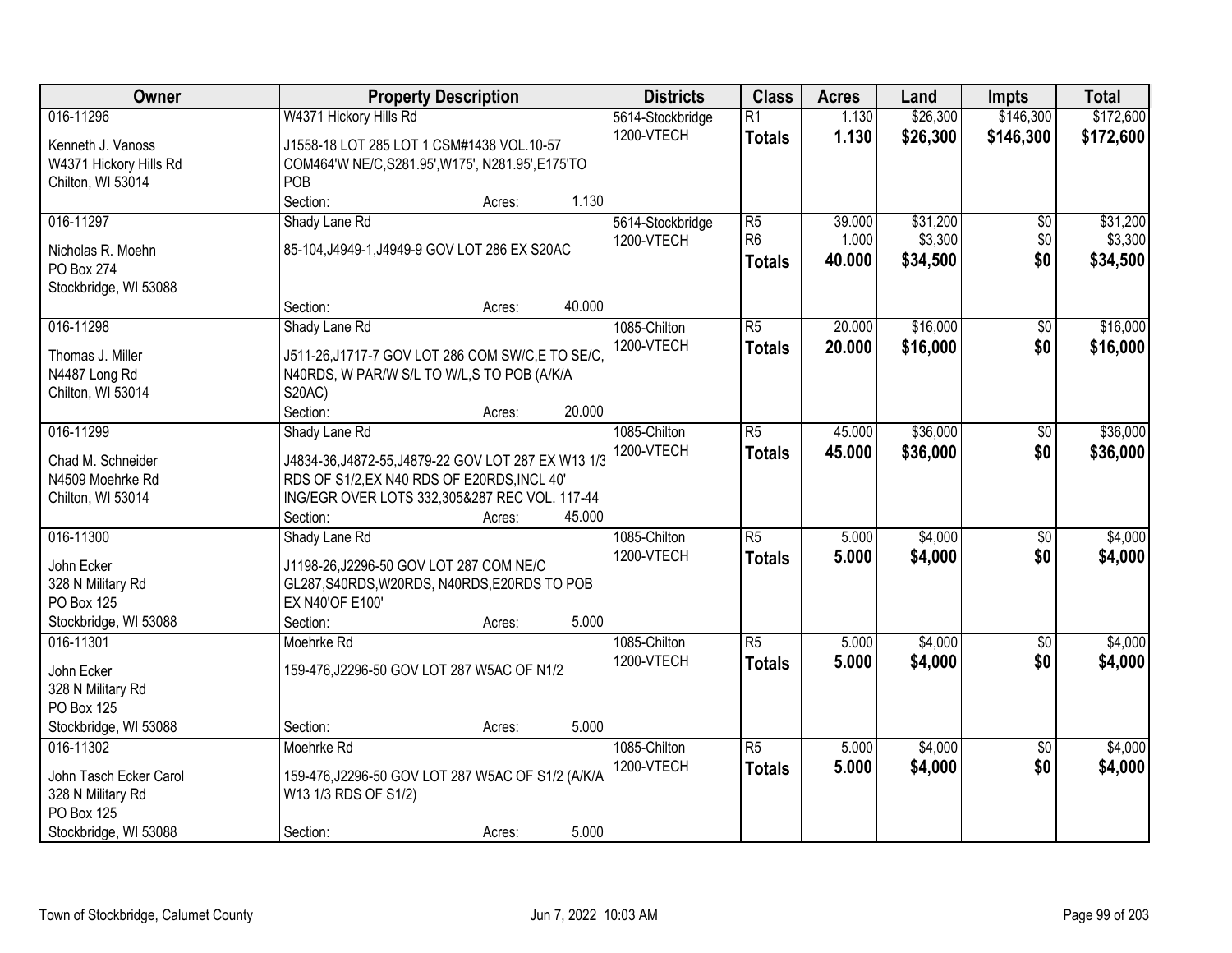| Owner                                |                                                   | <b>Property Description</b> |        | <b>Districts</b> | <b>Class</b>     | <b>Acres</b> | Land     | <b>Impts</b>    | <b>Total</b> |
|--------------------------------------|---------------------------------------------------|-----------------------------|--------|------------------|------------------|--------------|----------|-----------------|--------------|
| 016-11303                            | Moehrke Rd                                        |                             |        | 1085-Chilton     | $\overline{R4}$  | 38.000       | \$6,900  | \$0             | \$6,900      |
| Arthur J. Hoerth                     | J328-41 GOV LOT 288                               |                             |        | 1200-VTECH       | R <sub>5</sub>   | 22.000       | \$17,600 | \$0             | \$17,600     |
| N4228 Moehrke Rd                     |                                                   |                             |        |                  | <b>Totals</b>    | 60.000       | \$24,500 | \$0             | \$24,500     |
| Chilton, WI 53014                    |                                                   |                             |        |                  |                  |              |          |                 |              |
|                                      | Section:                                          | Acres:                      | 60.000 |                  |                  |              |          |                 |              |
| 016-11304                            | W4412 County F                                    |                             |        | 1085-Chilton     | R4               | 30.430       | \$6,000  | $\overline{50}$ | \$6,000      |
| Kohlman Dairy LLC                    | J172-25, J926-55 LOT 289 LOT 1 CSM#2451 VOL.19-32 |                             |        | 1200-VTECH       | R7               | 5.000        | \$31,000 | \$520,100       | \$551,100    |
| W4412 County F                       | EX CTY F                                          |                             |        |                  | <b>Totals</b>    | 35.430       | \$37,000 | \$520,100       | \$557,100    |
| Chilton, WI 53014                    |                                                   |                             |        |                  |                  |              |          |                 |              |
|                                      | Section:                                          | Acres:                      | 35.430 |                  |                  |              |          |                 |              |
| 016-11305                            | W4423 County F                                    |                             |        | 1085-Chilton     | R4               | 50.440       | \$9,700  | \$0             | \$9,700      |
| Shaun M. Popp                        | J2494-34, J3920-55 GOV LOT 290 EX VOL.170-254 CTH |                             |        | 1200-VTECH       | R <sub>5</sub> M | 7.000        | \$11,600 | \$0             | \$11,600     |
| W4423 County F                       |                                                   |                             |        |                  | R <sub>7</sub>   | 2.000        | \$20,500 | \$132,800       | \$153,300    |
| Chilton, WI 53014                    |                                                   |                             |        |                  | <b>Totals</b>    | 59.440       | \$41,800 | \$132,800       | \$174,600    |
|                                      | Section:                                          | Acres:                      | 59.440 |                  |                  |              |          |                 |              |
| 016-11306                            | County Rd C                                       |                             |        | 1085-Chilton     | R4               | 59.000       | \$10,800 | $\sqrt[6]{3}$   | \$10,800     |
| Clarence Hoerth                      | 99-48 LOT 291                                     |                             |        | 1200-VTECH       | R <sub>5</sub> M | 1.000        | \$1,700  | \$0             | \$1,700      |
| N3798 County Rd C                    |                                                   |                             |        |                  | <b>Totals</b>    | 60.000       | \$12,500 | \$0             | \$12,500     |
| Chilton, WI 53014                    |                                                   |                             |        |                  |                  |              |          |                 |              |
|                                      | Section:                                          | Acres:                      | 60.000 |                  |                  |              |          |                 |              |
| 016-11307                            | Quinney Rd                                        |                             |        | 1085-Chilton     | $\overline{R4}$  | 57.000       | \$10,400 | \$0             | \$10,400     |
| Schoen Terrel S & Joan M Irrev Trust | 142-459, J1396-55 GOV LOT 292                     |                             |        | 1200-VTECH       | R <sub>5</sub>   | 3.000        | \$1,500  | \$0             | \$1,500      |
| N3479 E Winn Rd                      |                                                   |                             |        |                  | <b>Totals</b>    | 60.000       | \$11,900 | \$0             | \$11,900     |
| Chilton, WI 53014                    |                                                   |                             |        |                  |                  |              |          |                 |              |
|                                      | Section:                                          | Acres:                      | 60.000 |                  |                  |              |          |                 |              |
| 016-11308                            | Schluchter Rd                                     |                             |        | 1085-Chilton     | R4               | 24.320       | \$4,500  | $\sqrt{$0}$     | \$4,500      |
| Michael Nolan                        | J1296-42, J1309-41 LOT 293 EX CSM 5-324, EX       |                             |        | 1200-VTECH       | R <sub>5</sub>   | 0.260        | \$100    | \$0             | \$100        |
| 721 Donna St                         | CSM#2132 VOL 15-208(7.31AC), EX CSM#2346 VOL      |                             |        |                  | <b>Totals</b>    | 24.580       | \$4,600  | \$0             | \$4,600      |
| Chilton, WI 53014                    | 17-272(1.13AC), EX CSM#2389 VOL                   |                             |        |                  |                  |              |          |                 |              |
|                                      | Section:                                          | Acres:                      | 24.580 |                  |                  |              |          |                 |              |
| 016-11309                            | W4424 Schluchter Rd                               |                             |        | 1085-Chilton     | R1               | 10.587       | \$67,300 | \$170,800       | \$238,100    |
| Gail I. Hofberger                    | J49-2, J5750-65 LOT 293 LOT 1 CSM#2710 VOL.21-397 |                             |        | 1200-VTECH       | R <sub>5</sub>   | 6.400        | \$23,400 | \$0             | \$23,400     |
| W4424 Schluchter Rd                  | (INC CSM #'S 2132 & 788)                          |                             |        |                  | <b>Totals</b>    | 16.987       | \$90,700 | \$170,800       | \$261,500    |
| Chilton, WI 53014                    |                                                   |                             |        |                  |                  |              |          |                 |              |
|                                      | Section:                                          | Acres:                      | 16.987 |                  |                  |              |          |                 |              |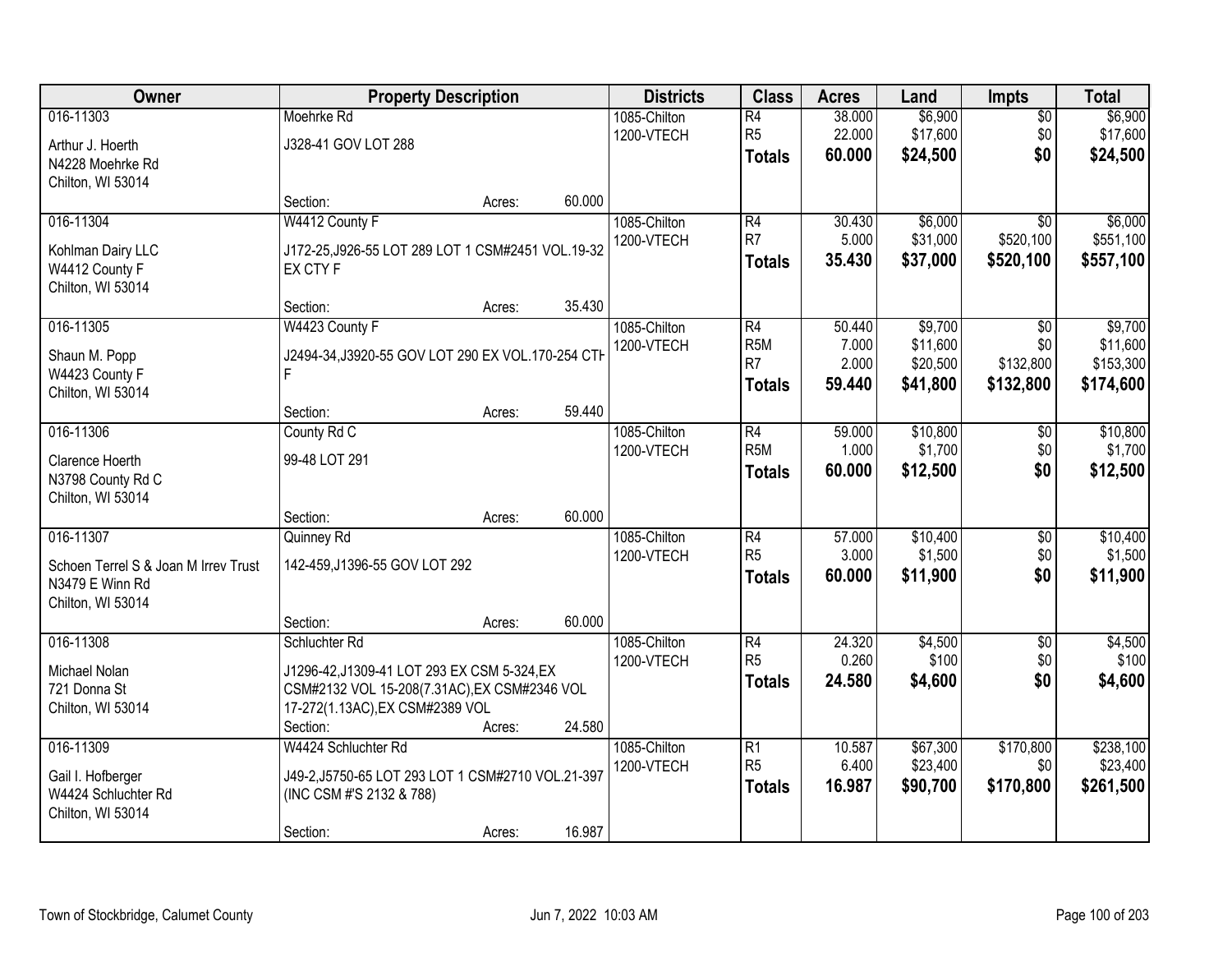| Owner                                                                               |                                                                                                                  | <b>Property Description</b> |        | <b>Districts</b>           | <b>Class</b>                                       | <b>Acres</b>              | Land                            | <b>Impts</b>           | <b>Total</b>                    |
|-------------------------------------------------------------------------------------|------------------------------------------------------------------------------------------------------------------|-----------------------------|--------|----------------------------|----------------------------------------------------|---------------------------|---------------------------------|------------------------|---------------------------------|
| 016-11310                                                                           | Schluchter Rd                                                                                                    |                             |        | 1085-Chilton               | $\overline{R4}$                                    | 20.000                    | \$3,900                         | $\overline{50}$        | \$3,900                         |
| Groeschl's Contour Farms, Inc.<br>W4173 Schluchter Rd<br>Chilton, WI 53014          | 153-50, J2747-47 LOT 294 E1/2, EX CSM#2673<br>VOL.21-247                                                         |                             |        | 1200-VTECH                 | <b>Totals</b>                                      | 20.000                    | \$3,900                         | \$0                    | \$3,900                         |
|                                                                                     | Section:                                                                                                         | Acres:                      | 20.000 |                            |                                                    |                           |                                 |                        |                                 |
| 016-11311                                                                           | Schluchter Rd                                                                                                    |                             |        | 1085-Chilton               | R4                                                 | 29.500                    | \$5,700                         | $\overline{50}$        | \$5,700                         |
| Dennis H. Schmitz<br>W4853 Schluchter Rd<br>Chilton, WI 53014                       | 1943-44, J1943-45 GOV LOT 294 W1/2                                                                               |                             |        | 1200-VTECH                 | R <sub>5</sub><br>Totals                           | 0.500<br>30.000           | \$100<br>\$5,800                | \$0<br>\$0             | \$100<br>\$5,800                |
|                                                                                     | Section:                                                                                                         | Acres:                      | 30.000 |                            |                                                    |                           |                                 |                        |                                 |
| 016-11312                                                                           | County Rd C                                                                                                      |                             |        | 1085-Chilton               | R4                                                 | 25.000                    | \$4,100                         | \$0                    | \$4,100                         |
| Andrew G. Arenz<br>N7640 Fine View Rd<br>Malone, WI 53049                           | 93-358 GOV LOT 295 E2/3DS (A/K/A E40AC)                                                                          |                             |        | 1200-VTECH                 | R <sub>5</sub><br>Totals                           | 15.000<br>40.000          | \$11,100<br>\$15,200            | \$0<br>\$0             | \$11,100<br>\$15,200            |
|                                                                                     | Section:                                                                                                         | Acres:                      | 40.000 |                            |                                                    |                           |                                 |                        |                                 |
| 016-11313                                                                           | County Rd C                                                                                                      |                             |        | 1085-Chilton               | $\overline{R5}$                                    | 10.000                    | \$8,000                         | \$0                    | \$8,000                         |
| Groeschl's Contour Farms, Inc.<br>W4173 Schluchter Rd<br>Chilton, WI 53014          | 169-349, J3892-13 GOV LOT 295 S1/2 OF W1/3                                                                       |                             |        | 1200-VTECH                 | <b>Totals</b>                                      | 10.000                    | \$8,000                         | \$0                    | \$8,000                         |
|                                                                                     | Section:                                                                                                         | Acres:                      | 10.000 |                            |                                                    |                           |                                 |                        |                                 |
| 016-11314<br>Tasch Revocable Living Trust<br>W4402 Highway 151<br>Chilton, WI 53014 | W4402 Hwy 151<br>J1520-20, J5116-65 LOT 296 LOT 1 CSM#2966<br>VOL.24-223                                         |                             |        | 1085-Chilton<br>1200-VTECH | $\overline{R1}$<br><b>Totals</b>                   | 2.000<br>2.000            | \$35,000<br>\$35,000            | \$125,600<br>\$125,600 | \$160,600<br>\$160,600          |
|                                                                                     | Section:                                                                                                         | Acres:                      | 2.000  |                            |                                                    |                           |                                 |                        |                                 |
| 016-11315<br>Karen J. Wettstein                                                     | W4424 Hwy 151<br>J1055-16, J3525-34 GOV LOT 296 LOT 1 CSM                                                        |                             |        | 1085-Chilton<br>1200-VTECH | R1<br><b>Totals</b>                                | 1.500<br>1.500            | \$30,000<br>\$30,000            | \$156,900<br>\$156,900 | \$186,900<br>\$186,900          |
| W4424 Hwy 151                                                                       | 8-368, COM SW/C, N314.22', E208', S314.22', W208' TO                                                             |                             |        |                            |                                                    |                           |                                 |                        |                                 |
| Chilton, WI 53014                                                                   | POB<br>Section:                                                                                                  | Acres:                      | 1.500  |                            |                                                    |                           |                                 |                        |                                 |
| 016-11316                                                                           | <b>Hwy 151</b>                                                                                                   |                             |        | 1085-Chilton               | R4                                                 | 1.000                     | \$200                           | $\overline{50}$        | \$200                           |
| Joan Wettstein<br>James E. Wettstein<br>W4424 Hwy 151<br>Chilton, WI 53014          | J1470-46 GL296, COM208'E SW/C, N341.22<br>FT, W208', N1666.36'TO NW/C<br>LT296,E1203.99',SW507.98',W<br>Section: | Acres:                      | 21.980 | 1200-VTECH                 | R <sub>5</sub><br>R <sub>5M</sub><br><b>Totals</b> | 18.980<br>2.000<br>21.980 | \$15,200<br>\$3,300<br>\$18,700 | \$0<br>\$0<br>\$0      | \$15,200<br>\$3,300<br>\$18,700 |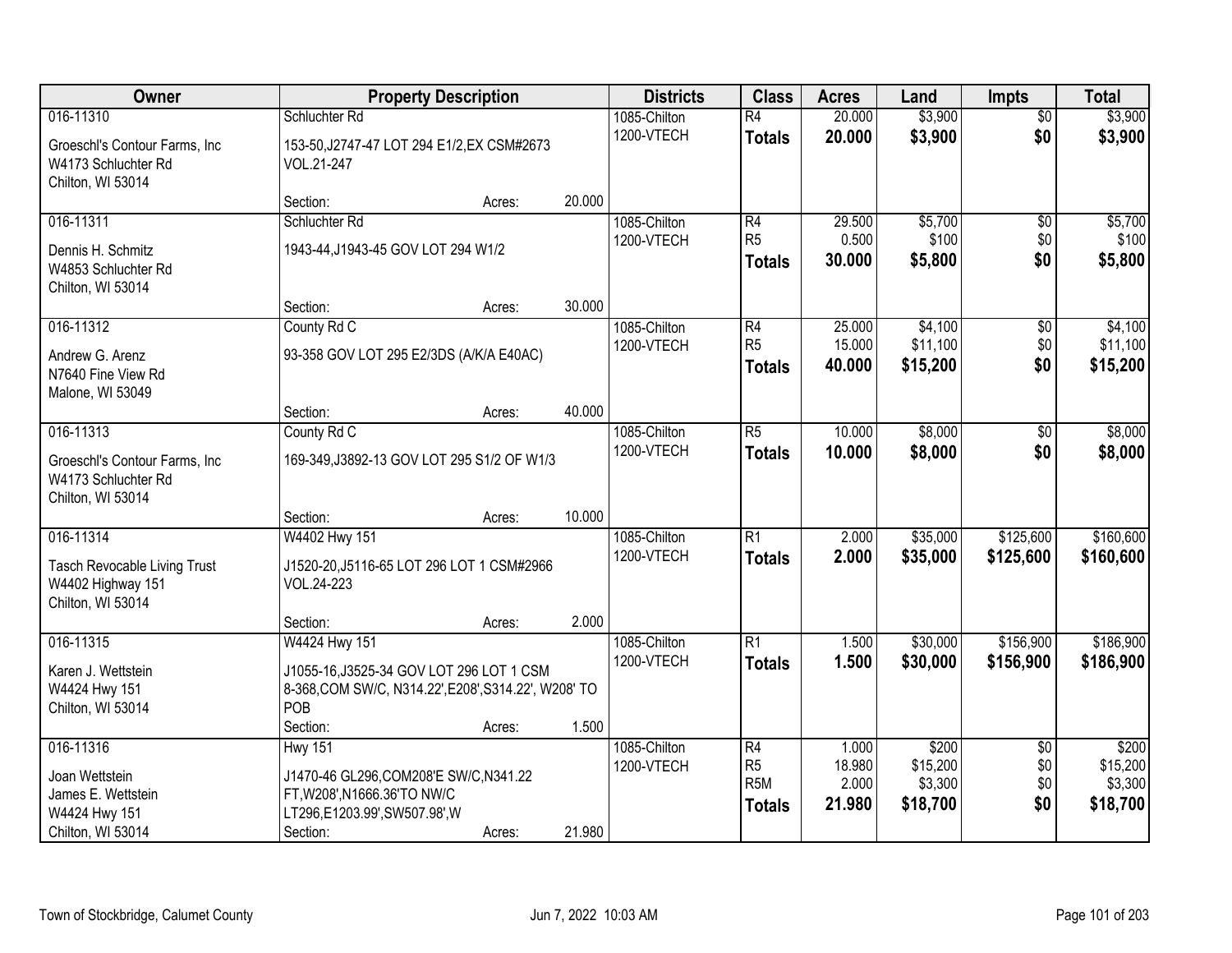| Owner                                                                                           |                                                                                                                                        | <b>Property Description</b> |                                                                      | <b>Districts</b>                    | <b>Class</b>                                                           | <b>Acres</b>                                     | Land                                         | Impts                                            | <b>Total</b>                                |
|-------------------------------------------------------------------------------------------------|----------------------------------------------------------------------------------------------------------------------------------------|-----------------------------|----------------------------------------------------------------------|-------------------------------------|------------------------------------------------------------------------|--------------------------------------------------|----------------------------------------------|--------------------------------------------------|---------------------------------------------|
| 016-11317<br>Andrew G. Arenz<br>N7640 Fine View Rd<br>Malone, WI 53049                          | W4318 Hwy 151<br>84-368 LOT 297 EX HWY151/ROW DOC#382483 .23AC                                                                         | 1085-Chilton<br>1200-VTECH  | $\overline{R4}$<br>R <sub>5</sub><br>R <sub>7</sub><br><b>Totals</b> | 47.270<br>10.500<br>2.000<br>59.770 | \$8,600<br>\$7,400<br>\$20,500<br>\$36,500                             | $\overline{50}$<br>\$0<br>\$140,000<br>\$140,000 | \$8,600<br>\$7,400<br>\$160,500<br>\$176,500 |                                                  |                                             |
|                                                                                                 | Section:                                                                                                                               | Acres:                      | 59.770                                                               |                                     |                                                                        |                                                  |                                              |                                                  |                                             |
| 016-11318<br><b>Glenn Mueller</b><br>W4345 Schluchter Rd<br>Chilton, WI 53014                   | W4345 Schluchter Rd<br>153-50, J2747-47 PRT W1/2 LOT 298 LOT 1 CSM#3059<br>VOL.25-233                                                  |                             |                                                                      | 1085-Chilton<br>1200-VTECH          | $\overline{R1}$<br><b>Totals</b>                                       | 4.700<br>4.700                                   | \$41,400<br>\$41,400                         | \$144,200<br>\$144,200                           | \$185,600<br>\$185,600                      |
|                                                                                                 | Section:                                                                                                                               | Acres:                      | 4.700                                                                |                                     |                                                                        |                                                  |                                              |                                                  |                                             |
| 016-11319<br><b>Bartel Brothers Real Estate LLC</b><br>W4278 Schluchter Rd<br>Chilton, WI 53014 | W4278 Schluchter Rd<br>J396-37 GOV LOT 299 LOT 1 CSM#3320 VOL.28-212                                                                   |                             |                                                                      | 1085-Chilton<br>1200-VTECH          | $\overline{R2}$<br><b>Totals</b>                                       | 3.500<br>3.500                                   | \$38,500<br>\$38,500                         | \$77,000<br>\$77,000                             | \$115,500<br>\$115,500                      |
|                                                                                                 | Section:                                                                                                                               | Acres:                      | 3.500                                                                |                                     |                                                                        |                                                  |                                              |                                                  |                                             |
| 016-11320<br>Donald L. Propson<br>W4342 Quinney Rd<br>Chilton, WI 53014                         | Quinney Rd<br>J338-40, J989-9 GOV LOT 299 W25AC                                                                                        |                             |                                                                      | 1085-Chilton<br>1200-VTECH          | $\overline{R4}$<br>R <sub>5</sub><br>R <sub>5</sub> M<br><b>Totals</b> | 20.750<br>0.250<br>4.000<br>25.000               | \$3,900<br>\$100<br>\$6,600<br>\$10,600      | \$0<br>\$0<br>\$0<br>\$0                         | \$3,900<br>\$100<br>\$6,600<br>\$10,600     |
|                                                                                                 | Section:                                                                                                                               | Acres:                      | 25.000                                                               |                                     |                                                                        |                                                  |                                              |                                                  |                                             |
| 016-11321<br>Marilyn S. Propson<br>W4342 Quinney Rd<br>Chilton, WI 53014                        | W4342 Quinney Rd<br>J338-40, J989-9 GOV LOT 300<br>Section:                                                                            | Acres:                      | 60.000                                                               | 1085-Chilton<br>1200-VTECH          | $\overline{R4}$<br>R <sub>5</sub><br>R7<br><b>Totals</b>               | 57.000<br>1.000<br>2.000<br>60.000               | \$10,500<br>\$100<br>\$20,500<br>\$31,100    | $\overline{50}$<br>\$0<br>\$144,700<br>\$144,700 | \$10,500<br>\$100<br>\$165,200<br>\$175,800 |
| 016-11322                                                                                       | N3869 Long Rd                                                                                                                          |                             |                                                                      | 1085-Chilton                        | $\overline{R1}$                                                        | 3.040                                            | \$42,700                                     | \$109,900                                        | \$152,600                                   |
| Joel A. Propson<br>N3869 Long Rd<br>Chilton, WI 53014                                           | J2528-54 PRT LOTS 301 & 336 LOT 1 CSM#2987<br>VOL.24-312                                                                               |                             |                                                                      | 1200-VTECH                          | <b>Totals</b>                                                          | 3.040                                            | \$42,700                                     | \$109,900                                        | \$152,600                                   |
|                                                                                                 | Section:                                                                                                                               | Acres:                      | 3.040                                                                |                                     |                                                                        |                                                  |                                              |                                                  |                                             |
| 016-11323<br>Patrick M. Koenigs<br>W4247 County F<br>Chilton, WI 53014                          | County F<br>152-42, J1271-24, J5450-56 GOV LOT 302 EX<br>N371.29'OF E908.62', EX CTY F/ROW DESC VOL.N-336<br>& VOL 170-265<br>Section: | Acres:                      | 51.660                                                               | 1085-Chilton<br>1200-VTECH          | $\overline{R4}$<br>R <sub>5</sub> M<br><b>Totals</b>                   | 47.660<br>4.000<br>51.660                        | \$8,700<br>\$6,600<br>\$15,300               | $\overline{50}$<br>\$0<br>\$0                    | \$8,700<br>\$6,600<br>\$15,300              |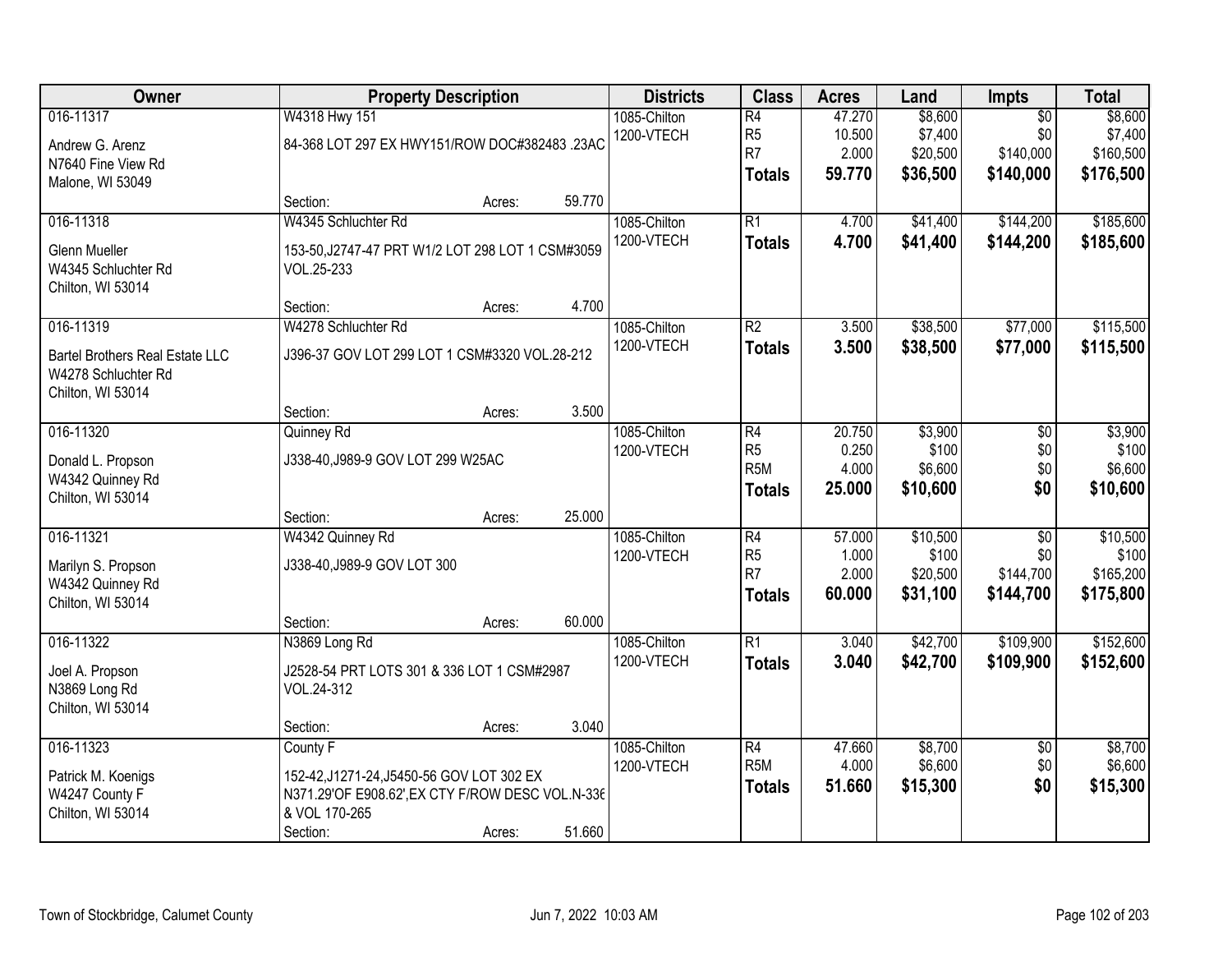| Owner                               | <b>Property Description</b>                                                                    | <b>Districts</b> | <b>Class</b>     | <b>Acres</b> | Land     | <b>Impts</b>    | <b>Total</b> |
|-------------------------------------|------------------------------------------------------------------------------------------------|------------------|------------------|--------------|----------|-----------------|--------------|
| 016-11324                           | W4293 County F                                                                                 | 1085-Chilton     | $\overline{R1}$  | 1.010        | \$25,100 | \$162,400       | \$187,500    |
| Joshua R. Lemke                     | J78-10, J78-12, J3775-15 LOT 302 TRCT 1 CSM#833                                                | 1200-VTECH       | <b>Totals</b>    | 1.010        | \$25,100 | \$162,400       | \$187,500    |
| W4293 County F                      | 6-85, COM534'E & 50.53'S NW/C, S180.72'E243.48'                                                |                  |                  |              |          |                 |              |
| Chilton, WI 53014                   | N180.53', W243.48'TO POB SUBJ TO WELL EASE                                                     |                  |                  |              |          |                 |              |
|                                     | 1.010<br>Section:<br>Acres:                                                                    |                  |                  |              |          |                 |              |
| 016-11325                           | W4297 County F                                                                                 | 1085-Chilton     | $\overline{R2}$  | 2.112        | \$56,400 | \$158,400       | \$214,800    |
|                                     |                                                                                                | 1200-VTECH       | <b>Totals</b>    | 2.112        | \$56,400 | \$158,400       | \$214,800    |
| Koenigs Properties LLC              | J78-10, J78-12, J6052-66 LOT 302 TRCT 2 CSM#833<br>VOL.6-85 &DOC. #352594 ALL DESC AS FOLL:COM |                  |                  |              |          |                 |              |
| W4247 County F<br>Chilton, WI 53014 | 399.28'E&50.43'S NW/C, S358.82'                                                                |                  |                  |              |          |                 |              |
|                                     | 2.112<br>Section:<br>Acres:                                                                    |                  |                  |              |          |                 |              |
| 016-11326                           | W4247 County F                                                                                 | 1085-Chilton     | $\overline{R1}$  | 4.460        | \$48,900 | \$409,800       | \$458,700    |
|                                     |                                                                                                | 1200-VTECH       | <b>Totals</b>    | 4.460        | \$48,900 | \$409,800       | \$458,700    |
| Koenigs Revocable Trust             | J1256-12, J1257-18, J5633-40 LOT 302 COM30'W&                                                  |                  |                  |              |          |                 |              |
| W4247 County F                      | 41.2'S NE/C, S371.29', W664.65', N181.24', E135', N180                                         |                  |                  |              |          |                 |              |
| Chilton, WI 53014                   | 53'TO S/ROW,ELY536.14'ALG S/ROW TO POB,EX                                                      |                  |                  |              |          |                 |              |
|                                     | 4.460<br>Section:<br>Acres:                                                                    |                  |                  |              |          |                 |              |
| 016-11327                           | W4258 County F                                                                                 | 1085-Chilton     | $\overline{R1}$  | 1.800        | \$29,600 | \$180,100       | \$209,700    |
| Brandon A. Hoerth                   | 86-100 GOV LOT 303 LOT 1 CSM#3593 VOL.32-24                                                    | 1200-VTECH       | <b>Totals</b>    | 1.800        | \$29,600 | \$180,100       | \$209,700    |
| W4258 County F                      |                                                                                                |                  |                  |              |          |                 |              |
| Chilton, WI 53014                   |                                                                                                |                  |                  |              |          |                 |              |
|                                     | 1.800<br>Section:<br>Acres:                                                                    |                  |                  |              |          |                 |              |
| 016-11328                           | Long Rd                                                                                        | 1085-Chilton     | $\overline{R4}$  | 49.250       | \$9,200  | $\overline{50}$ | \$9,200      |
| <b>Biese Family Irrev Trust</b>     | J334-59 GOV LOT 304 COM                                                                        | 1200-VTECH       | R <sub>5</sub> M | 0.500        | \$800    | \$0             | \$800        |
| W4100 Court Rd                      | SW/COR, E1303', N605', W438', N232', E450', N1164'TO                                           |                  | <b>Totals</b>    | 49.750       | \$10,000 | \$0             | \$10,000     |
| Chilton, WI 53014                   | NE/C GL 304, W1039', S1250', W275', S740' TO POB, SUB                                          |                  |                  |              |          |                 |              |
|                                     | Section:<br>49.750<br>Acres:                                                                   |                  |                  |              |          |                 |              |
| 016-11329                           | Long Rd                                                                                        | 1085-Chilton     | $\overline{R5}$  | 4.000        | \$3,200  | $\sqrt{6}$      | \$3,200      |
|                                     |                                                                                                | 1200-VTECH       | R <sub>6</sub>   | 3.890        | \$12,800 | \$0             | \$12,800     |
| Marlie J. Decoster                  | 155-357 GOV LOT 304 LOT 2 CSM#973 VOL.7-6 COM                                                  |                  | <b>Totals</b>    | 7.890        | \$16,000 | \$0             | \$16,000     |
| N4225 Long Rd                       | 740.88'N SW/C, N1250.62',                                                                      |                  |                  |              |          |                 |              |
| Chilton, WI 53014                   | E294.53', S1284.77'W275.24'TO POB, INCL ING/EGR                                                |                  |                  |              |          |                 |              |
|                                     | 7.890<br>Section:<br>Acres:                                                                    |                  |                  |              |          |                 |              |
| 016-11330                           | N4225 Long Rd                                                                                  | 1085-Chilton     | $\overline{R1}$  | 3.536        | \$45,200 | \$68,500        | \$113,700    |
| Marlie J. Decoster                  | 155-357 GOV LOT 304 LOT 1 CSM#973 VOL.7-6,COM                                                  | 1200-VTECH       | <b>Totals</b>    | 3.536        | \$45,200 | \$68,500        | \$113,700    |
| N4225 Long Rd                       | SE/C GL304, N825', W450.66', SW232',                                                           |                  |                  |              |          |                 |              |
| Chilton, WI 53014                   | E437.95', S638.14', E901.15', N33 FT TO N/L                                                    |                  |                  |              |          |                 |              |
|                                     | 3.536<br>Section:<br>Acres:                                                                    |                  |                  |              |          |                 |              |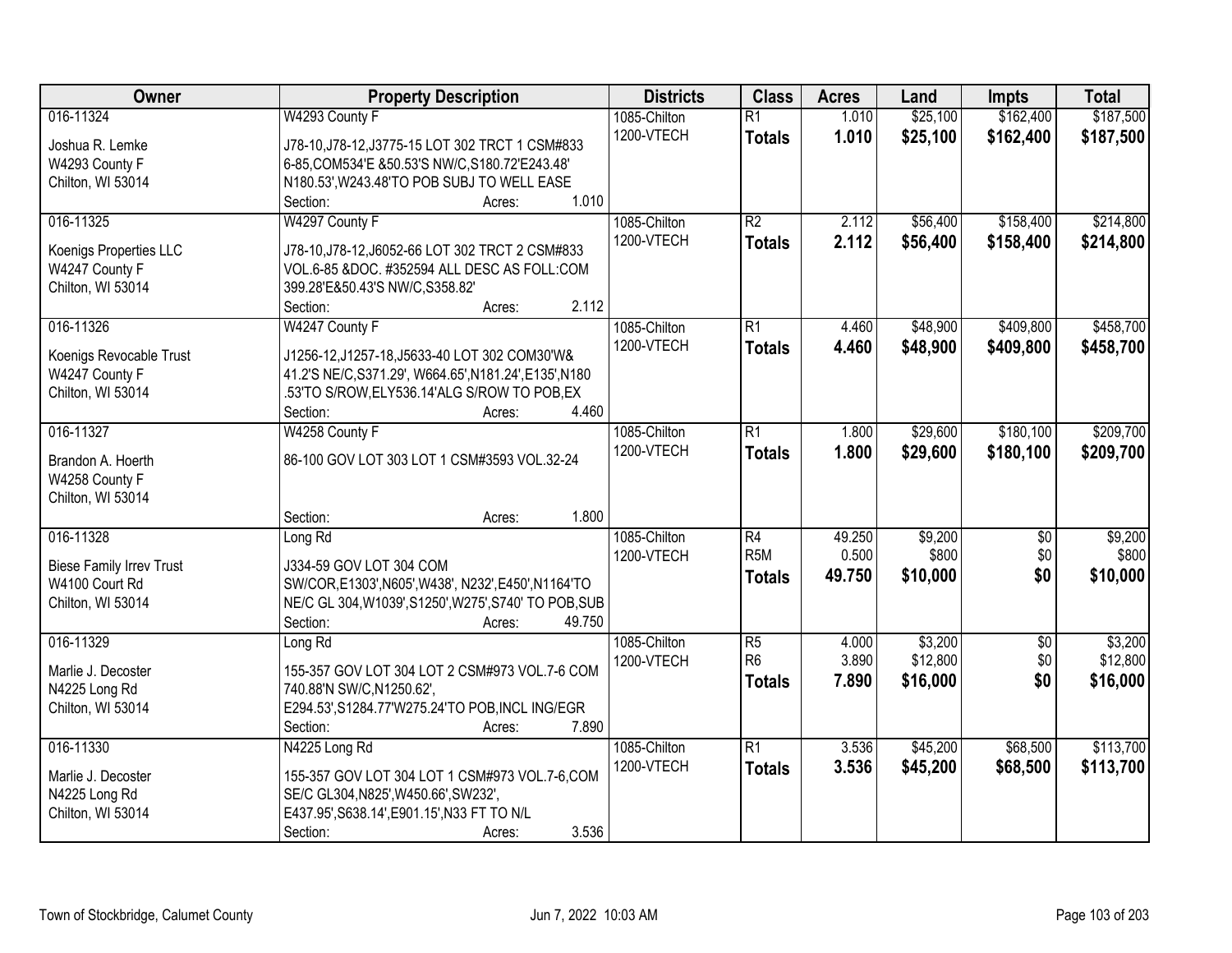| Owner                              | <b>Property Description</b>                        | <b>Districts</b> | <b>Class</b>     | <b>Acres</b> | Land        | Impts           | <b>Total</b>    |
|------------------------------------|----------------------------------------------------|------------------|------------------|--------------|-------------|-----------------|-----------------|
| 016-11331                          | Shady Lane Rd                                      | 1085-Chilton     | R4               | 1.000        | \$200       | \$0             | \$200           |
| John Tasch Ecker Carol             | J525-26, J2296-50 GOV LOT 305 W17A OF N20A &       | 1200-VTECH       | R5               | 15.080       | \$11,800    | \$0             | \$11,800        |
| 328 N Military Rd                  | S20'OF E3AC OF N20A, EX VOL.156-792 SUBJ TO        |                  | <b>Totals</b>    | 16.080       | \$12,000    | \$0             | \$12,000        |
| PO Box 125                         | ING/EGR EASE J92-41                                |                  |                  |              |             |                 |                 |
| Stockbridge, WI 53088              | 16.080<br>Section:<br>Acres:                       |                  |                  |              |             |                 |                 |
| 016-11332                          | Shady Lane Rd                                      | 1085-Chilton     | R4               | 2.850        | \$500       | \$0             | \$500           |
|                                    |                                                    | 1200-VTECH       | <b>Totals</b>    | 2.850        | \$500       | \$0             | \$500           |
| Thomas J. Miller                   | J511-26, J1717-7 GOV LOTS 287, 305 & 332           |                  |                  |              |             |                 |                 |
| N4487 Long Rd                      | COM991.35'W NE/C LOT 332, W ALG N/L GL305          |                  |                  |              |             |                 |                 |
| Chilton, WI 53014                  | &GL287 TO PT 100'W OF E/L GL287, S40', E TO PT1481 |                  |                  |              |             |                 |                 |
|                                    | Section:<br>2.850<br>Acres:                        |                  |                  |              |             |                 |                 |
| 016-11333                          | Long Rd                                            | 1085-Chilton     | R4               | 18.720       | \$3,500     | \$0             | \$3,500         |
| Rich & Karen Sohrweide Ry Ly Trust | 169-219, J235-14 GOV LOT 305 S2/3, EX WLY 19AC &   | 1200-VTECH       | R <sub>5</sub>   | 2.000        | \$1,600     | \$0             | \$1,600         |
| N4161 Finnegan Rd                  | <b>EX S15</b>                                      |                  | <b>Totals</b>    | 20.720       | \$5,100     | \$0             | \$5,100         |
| Chilton, WI 53014                  |                                                    |                  |                  |              |             |                 |                 |
|                                    | 20.720<br>Section:<br>Acres:                       |                  |                  |              |             |                 |                 |
| 016-11334                          | Long Rd                                            | 1085-Chilton     | FM <sub>8</sub>  | 20.000       | ( \$32,000) | \$0             | $\overline{50}$ |
|                                    |                                                    | 1200-VTECH       | R4               | 0.180        | \$100       | \$0             | \$100           |
| Jeffrey S. Greaves                 | J243-11, J849-23 GOV LOTS 305 & 332 COM 400'E      |                  | <b>Totals</b>    | 20.180       | \$100       | \$0             | \$100           |
| 2284 School Ln                     | SW/C LOT 305, W400', N TO NW/C OF S2/3             |                  |                  |              |             |                 |                 |
| Green Bay, WI 54313                | GL305, E881', SWLY TO PT15'N OF POB, E TO E/L      |                  |                  |              |             |                 |                 |
|                                    | 20.180<br>Section:<br>Acres:                       |                  |                  |              |             |                 |                 |
| 016-11335                          | Long Rd                                            | 5614-Stockbridge | R4               | 14.000       | \$2,500     | $\overline{50}$ | \$2,500         |
| Mueller John N Rev Liv Trust       | 91-355 GOV LOT 306 E1/2                            | 1200-VTECH       | R <sub>5</sub>   | 10.000       | \$7,700     | \$0             | \$7,700         |
| N6153 County Bb                    |                                                    |                  | R <sub>5</sub> M | 6.000        | \$9,600     | \$0             | \$9,600         |
| Hilbert, WI 54129                  |                                                    |                  | <b>Totals</b>    | 30.000       | \$19,800    | \$0             | \$19,800        |
|                                    | 30.000<br>Section:<br>Acres:                       |                  |                  |              |             |                 |                 |
| 016-11336                          | Shady Lane Rd                                      | 5614-Stockbridge | R4               | 6.000        | \$1,100     | $\overline{50}$ | \$1,100         |
| <b>Beverly Grenzer</b>             | 159-476 GOV LOT 306 W1/2                           | 1200-VTECH       | R <sub>5</sub>   | 20.000       | \$16,000    | \$0             | \$16,000        |
| 429 N Madison St                   |                                                    |                  | R <sub>5</sub> M | 4.000        | \$6,800     | \$0             | \$6,800         |
| Chilton, WI 53014                  |                                                    |                  | <b>Totals</b>    | 30,000       | \$23,900    | \$0             | \$23,900        |
|                                    | 30.000<br>Section:<br>Acres:                       |                  |                  |              |             |                 |                 |
| 016-11337                          | W4241 Hickory Hills Rd                             | 1085-Chilton     | R4               | 1.300        | \$200       | $\overline{50}$ | \$200           |
|                                    |                                                    | 1200-VTECH       | R <sub>5</sub>   | 0.750        | \$100       | \$0             | \$100           |
| Cheryl A. Koehler                  | 126-98 GOV LOT 307Lot 1, CSM 3815 VOL.34-233       |                  | R <sub>5M</sub>  | 1.500        | \$2,400     | \$0             | \$2,400         |
| W4241 Hickory Hills Rd             |                                                    |                  | R7               | 3.450        | \$25,600    | \$64,800        | \$90,400        |
| Chilton, WI 53014                  |                                                    |                  | <b>Totals</b>    | 7.000        | \$28,300    | \$64,800        | \$93,100        |
|                                    | 7.000<br>Section:<br>Acres:                        |                  |                  |              |             |                 |                 |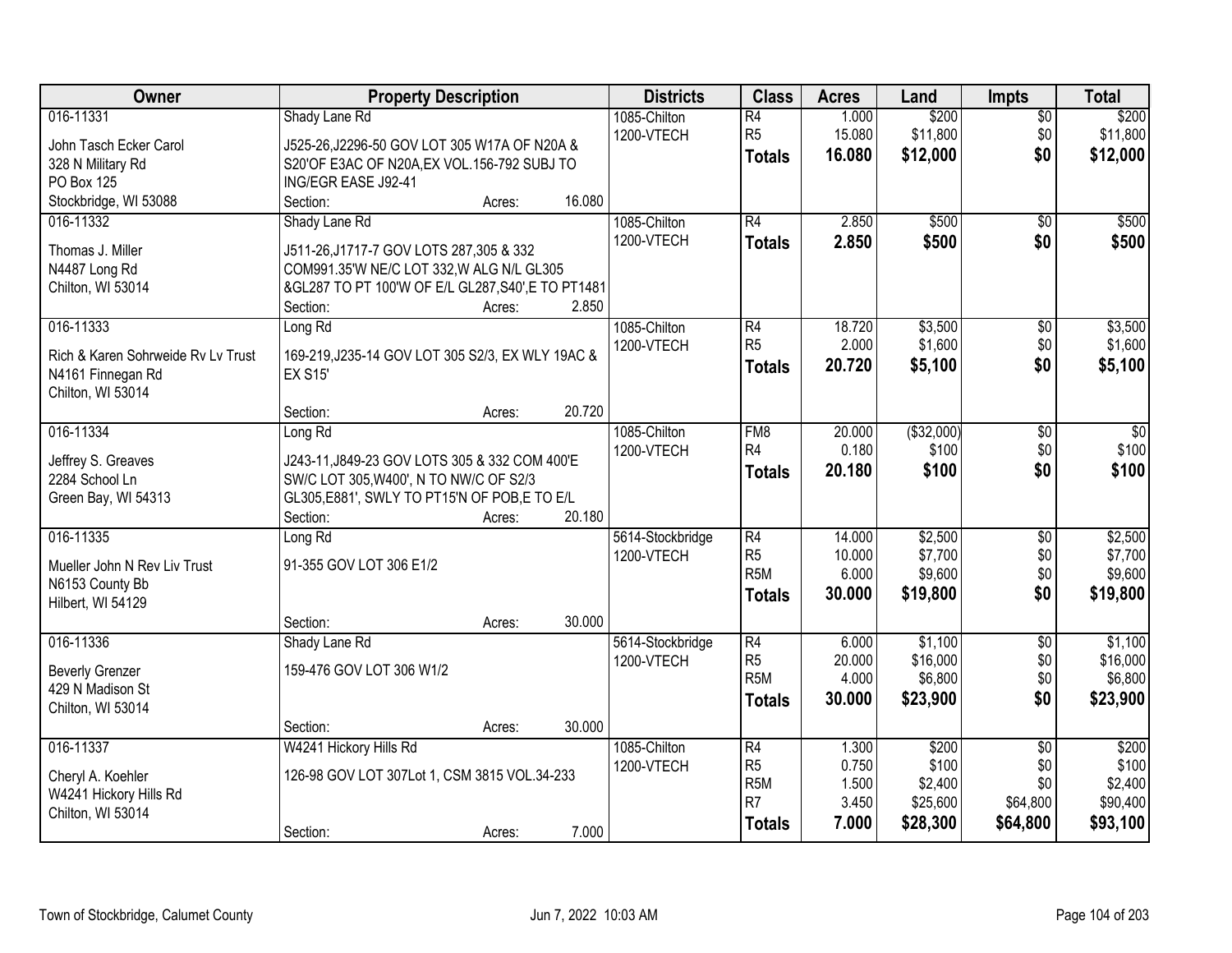| Owner                              |                                                      | <b>Property Description</b> |        | <b>Districts</b>               | <b>Class</b>     | <b>Acres</b> | Land     | Impts           | <b>Total</b> |
|------------------------------------|------------------------------------------------------|-----------------------------|--------|--------------------------------|------------------|--------------|----------|-----------------|--------------|
| 016-11338                          | <b>Hickory Hills Rd</b>                              |                             |        | 5614-Stockbridge               | $\overline{R4}$  | 50.500       | \$9,100  | $\overline{50}$ | \$9,100      |
| Kevin A. Biese                     | 94-378 LOT 308                                       |                             |        | 1200-VTECH                     | R <sub>5</sub>   | 2.500        | \$100    | \$0             | \$100        |
| W3936 Hickory Hills Rd             |                                                      |                             |        |                                | R <sub>5</sub> M | 7.000        | \$11,600 | \$0             | \$11,600     |
| Chilton, WI 53014                  |                                                      |                             |        |                                | <b>Totals</b>    | 60.000       | \$20,800 | \$0             | \$20,800     |
|                                    | Section:                                             | Acres:                      | 60.000 |                                |                  |              |          |                 |              |
| 016-11339                          | Long Rd                                              |                             |        | 5614-Stockbridge               | $\overline{R4}$  | 35.460       | \$6,400  | $\overline{50}$ | \$6,400      |
|                                    |                                                      |                             |        | 1200-VTECH                     | R <sub>5</sub>   | 1.300        | \$400    | \$0             | \$400        |
| James Derfus                       | J655-9, J1663-4 GOV LOT 309 EX CSM#1343              |                             |        |                                | R <sub>5</sub> M | 1.000        | \$1,700  | \$0             | \$1,700      |
| 142 5th St                         | VOL.9-254 10A & EX CSM#1386 VOL.12.24A               |                             |        |                                | <b>Totals</b>    | 37.760       | \$8,500  | \$0             | \$8,500      |
| Neenah, WI 54956                   |                                                      |                             |        |                                |                  |              |          |                 |              |
|                                    | Section:                                             | Acres:                      | 37.760 |                                |                  |              |          |                 |              |
| 016-11340                          | W4259 County E                                       |                             |        | 5614-Stockbridge               | R1               | 3.000        | \$42,500 | \$86,900        | \$129,400    |
| Charles A. Fischer                 | J1326-51 GOV LOT 309 LOT 1 CSM#1343 VOL.9-254        |                             |        | 1200-VTECH                     | R <sub>4</sub>   | 7.000        | \$1,300  | \$0             | \$1,300      |
| W4259 County E                     | COM NE/C, S327.23', W1330.57', N327.21', E1332.15'TO |                             |        |                                | <b>Totals</b>    | 10.000       | \$43,800 | \$86,900        | \$130,700    |
| Chilton, WI 53014                  | POB                                                  |                             |        |                                |                  |              |          |                 |              |
|                                    | Section:                                             | Acres:                      | 10.000 |                                |                  |              |          |                 |              |
| 016-11341                          | N4985 Long Rd                                        |                             |        | 5614-Stockbridge               | $\overline{R1}$  | 12.240       | \$72,200 | \$348,200       | \$420,400    |
|                                    |                                                      |                             |        | 1200-VTECH                     | <b>Totals</b>    | 12.240       | \$72,200 | \$348,200       | \$420,400    |
| Judith Sommerhalder                | J1423-39 GOV LOT 309 LOT 1 CSM#1386 VOL.9-363        |                             |        |                                |                  |              |          |                 |              |
| N4985 Long Rd                      | COM SE/C GL309, W1322.26', N403' E1324.22', S403'TO  |                             |        |                                |                  |              |          |                 |              |
| Chilton, WI 53014                  | POB                                                  |                             |        |                                |                  |              |          |                 |              |
|                                    | Section:                                             | Acres:                      | 12.240 |                                |                  |              |          |                 |              |
| 016-11342                          | W4310 County E                                       |                             |        | 5614-Stockbridge               | $\overline{R4}$  | 53.500       | \$9,400  | $\overline{50}$ | \$9,400      |
| Eastside Boating and Storage, LLC  | J144-43, J582-41 GOV LOT 310                         |                             |        | 1200-VTECH                     | R <sub>5</sub>   | 2.500        | \$100    | \$0             | \$100        |
| N6859 Harrison Rd                  |                                                      |                             |        |                                | R <sub>5</sub> M | 4.000        | \$6,600  | \$0             | \$6,600      |
| Hilbert, WI 54129                  |                                                      |                             |        |                                | <b>Totals</b>    | 60.000       | \$16,100 | \$0             | \$16,100     |
|                                    | Section:                                             | Acres:                      | 60.000 |                                |                  |              |          |                 |              |
| 016-11343                          | W4271 Moore Rd                                       |                             |        | 5614-Stockbridge               | $\overline{R1}$  | 4.000        | \$47,500 | \$75,200        | \$122,700    |
|                                    |                                                      |                             |        | 1200-VTECH                     | <b>Totals</b>    | 4.000        | \$47,500 | \$75,200        | \$122,700    |
| Jeffrey L. Elmer<br>W4271 Moore Rd | J3133-44, J3215-56 LOT 311 LOT 1 CSM#2694            |                             |        |                                |                  |              |          |                 |              |
|                                    | VOL.21-328                                           |                             |        |                                |                  |              |          |                 |              |
| Hilbert, WI 54129                  | Section:                                             | Acres:                      | 4.000  |                                |                  |              |          |                 |              |
| 016-11344                          | W4296 Moore Rd                                       |                             |        |                                | $\overline{R1}$  | 2.000        | \$35,000 | \$51,200        | \$86,200     |
|                                    |                                                      |                             |        | 5614-Stockbridge<br>1200-VTECH | R4               | 49.500       | \$8,500  | \$0             | \$8,500      |
| <b>Robert Winkler</b>              | J3413-1, J4679-39, J5414-43 GOV LOT 312              |                             |        |                                | R <sub>5</sub>   | 2.500        | \$100    | \$0             | \$100        |
| N5468 Mayflower Ln                 |                                                      |                             |        |                                | R <sub>5</sub> M | 6.000        | \$9,900  | \$0             | \$9,900      |
| Hilbert, WI 54129                  |                                                      |                             |        |                                |                  | 60.000       | \$53,500 | \$51,200        | \$104,700    |
|                                    | Section:                                             | Acres:                      | 60.000 |                                | <b>Totals</b>    |              |          |                 |              |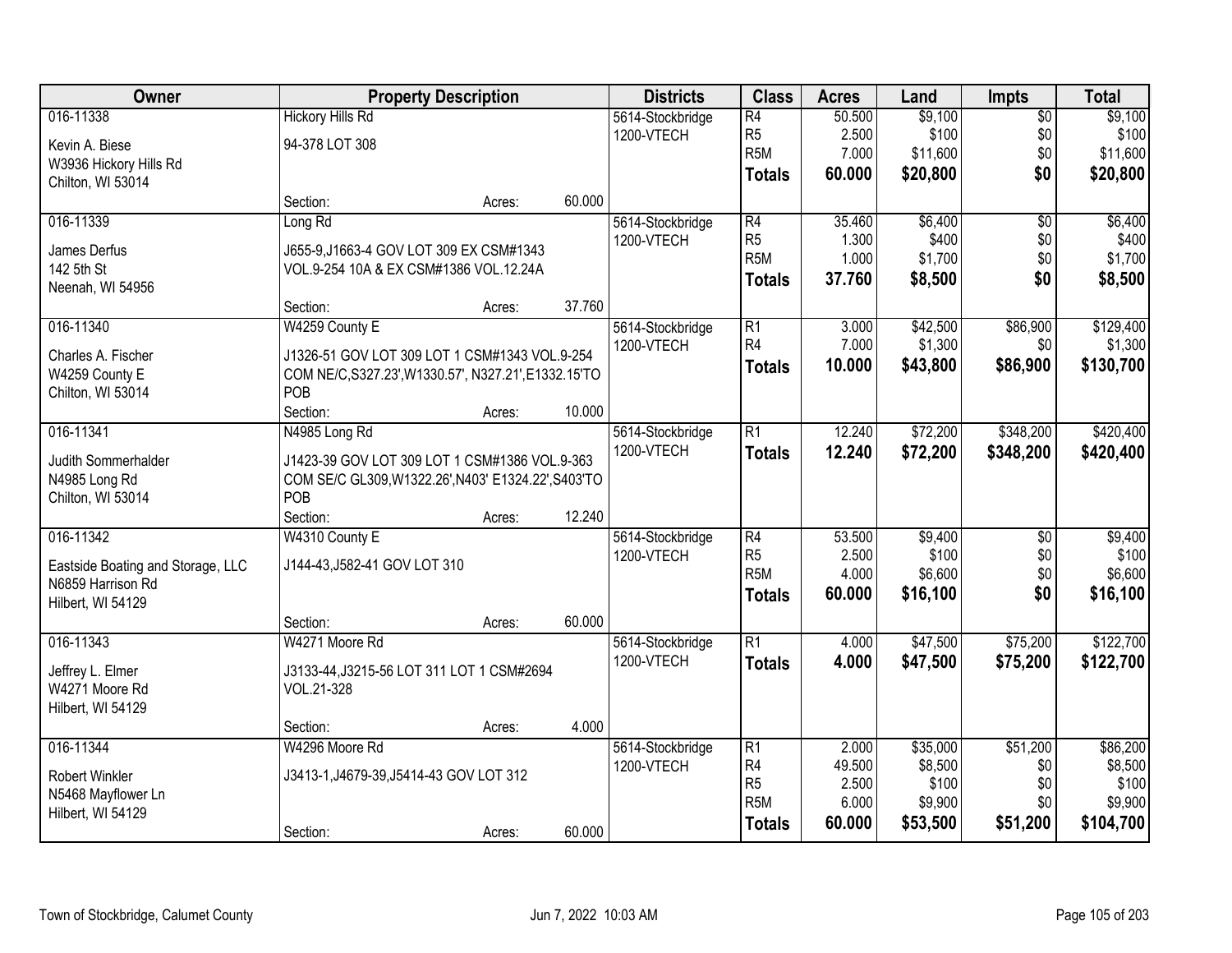| Owner                                       |                                                                                           | <b>Property Description</b> |        | <b>Districts</b> | <b>Class</b>    | <b>Acres</b> | Land     | <b>Impts</b>    | <b>Total</b> |
|---------------------------------------------|-------------------------------------------------------------------------------------------|-----------------------------|--------|------------------|-----------------|--------------|----------|-----------------|--------------|
| 016-11345                                   | N5695 Long Rd                                                                             |                             |        | 5614-Stockbridge | $\overline{R1}$ | 2.140        | \$36,100 | \$154,200       | \$190,300    |
| Joshua J. Woelfel                           | J57-26, J702-1 LOT 313 LOT 1 CSM#2097 VOL.15-105                                          |                             |        | 1200-VTECH       | <b>Totals</b>   | 2.140        | \$36,100 | \$154,200       | \$190,300    |
| N5695 Long Rd                               | COM NE/C, S343.84', W279.4', N325.46', E279.01' TO                                        |                             |        |                  |                 |              |          |                 |              |
| Hilbert, WI 54129                           | POB                                                                                       |                             |        |                  |                 |              |          |                 |              |
|                                             | Section:                                                                                  | Acres:                      | 2.140  |                  |                 |              |          |                 |              |
| 016-11346                                   | W4273 Hill Rd                                                                             |                             |        | 5614-Stockbridge | $\overline{R7}$ | 1.290        | \$16,600 | \$181,800       | \$198,400    |
| Dean J. Woelfel                             | J57-26, J4248-33 GOV LOT 314Lot 1, CSM 3662                                               |                             |        | 1200-VTECH       | <b>Totals</b>   | 1.290        | \$16,600 | \$181,800       | \$198,400    |
| W4273 Hill Rd                               | VOL.32-254                                                                                |                             |        |                  |                 |              |          |                 |              |
| Hilbert, WI 54129                           |                                                                                           |                             |        |                  |                 |              |          |                 |              |
|                                             | Section:                                                                                  | Acres:                      | 1.290  |                  |                 |              |          |                 |              |
| 016-11347                                   | W4272 Hill Rd                                                                             |                             |        | 5614-Stockbridge | R4              | 45.750       | \$7,700  | \$0             | \$7,700      |
| <b>Ruffing Delores Survivors Trust</b>      | 88-614 GOV LOT 315                                                                        |                             |        | 1200-VTECH       | R <sub>5</sub>  | 9.750        | \$5,700  | \$0             | \$5,700      |
| W4272 Hill Rd                               |                                                                                           |                             |        |                  | R <sub>5M</sub> | 2.500        | \$4,100  | \$0             | \$4,100      |
| Hilbert, WI 54129                           |                                                                                           |                             |        |                  | R <sub>7</sub>  | 2.000        | \$20,500 | \$150,300       | \$170,800    |
|                                             | Section:                                                                                  | Acres:                      | 60.000 |                  | Totals          | 60.000       | \$38,000 | \$150,300       | \$188,300    |
| 016-11348                                   | Carney Rd                                                                                 |                             |        | 5614-Stockbridge | R4              | 18.500       | \$3,300  | \$0             | \$3,300      |
| Roger B. Ruffing                            | J240-24, J2677-48 GOV LOT 316 N 20ACRES                                                   |                             |        | 1200-VTECH       | R <sub>5</sub>  | 1.500        | \$100    | \$0             | \$100        |
| 24128 Blue Heron Dr                         |                                                                                           |                             |        |                  | <b>Totals</b>   | 20.000       | \$3,400  | \$0             | \$3,400      |
| Brillion, WI 54110                          |                                                                                           |                             |        |                  |                 |              |          |                 |              |
|                                             | Section:                                                                                  | Acres:                      | 20.000 |                  |                 |              |          |                 |              |
| 016-11349                                   | N6063 Long Rd                                                                             |                             |        | 5614-Stockbridge | $\overline{R1}$ | 3.000        | \$42,500 | \$115,800       | \$158,300    |
| Thomas H. Enz                               | J3741-17, J4740-9 GOV LOT 316 LOT 1 CSM#1860                                              |                             |        | 1200-VTECH       | <b>Totals</b>   | 3.000        | \$42,500 | \$115,800       | \$158,300    |
| N6063 Long Rd                               | VOL.13-163 COM1046.76'S NE/C, S408', W233                                                 |                             |        |                  |                 |              |          |                 |              |
| Hilbert, WI 54129                           | .51',N181.54',W83',N70',W106 .16',N156.46',E422.67'TO                                     |                             |        |                  |                 |              |          |                 |              |
|                                             | Section:                                                                                  | Acres:                      | 3.000  |                  |                 |              |          |                 |              |
| 016-11350                                   | Long Rd                                                                                   |                             |        | 5614-Stockbridge | R4              | 33.000       | \$6,000  | $\overline{50}$ | \$6,000      |
|                                             |                                                                                           |                             |        | 1200-VTECH       | R <sub>5</sub>  | 0.490        | \$100    | \$0             | \$100        |
| James A & Sandra A Propson Rev Liv<br>Trust | 130-216, J2905-43 GOV LOT 316 S40AC, EX CSM1850<br>VOL.13-163 3A & EX CSM#2240 VOL.16-254 |                             |        |                  | R <sub>7</sub>  | 1.000        | \$15,000 | \$10,500        | \$25,500     |
| W4295 Faro Springs Rd                       |                                                                                           |                             |        |                  | Totals          | 34.490       | \$21,100 | \$10,500        | \$31,600     |
| Hilbert, WI 54129                           | Section:                                                                                  | Acres:                      | 34.490 |                  |                 |              |          |                 |              |
| 016-11351                                   | Long Rd                                                                                   |                             |        | 5614-Stockbridge | R4              | 52.610       | \$9,600  | $\overline{50}$ | \$9,600      |
|                                             | J1511-3, J2512-44 GOV LOT 317 EX S100'OF                                                  |                             |        | 1200-VTECH       | R <sub>5</sub>  | 5.050        | \$2,700  | \$0             | \$2,700      |
| James A & Sandra A Propson Rev Liv<br>Trust | N765.2'OF E175' & EX CSM#740 VOL.5-192                                                    |                             |        |                  | <b>Totals</b>   | 57.660       | \$12,300 | \$0             | \$12,300     |
| W4295 Faro Springs Rd                       |                                                                                           |                             |        |                  |                 |              |          |                 |              |
| Hilbert, WI 54129                           | Section:                                                                                  | Acres:                      | 57.660 |                  |                 |              |          |                 |              |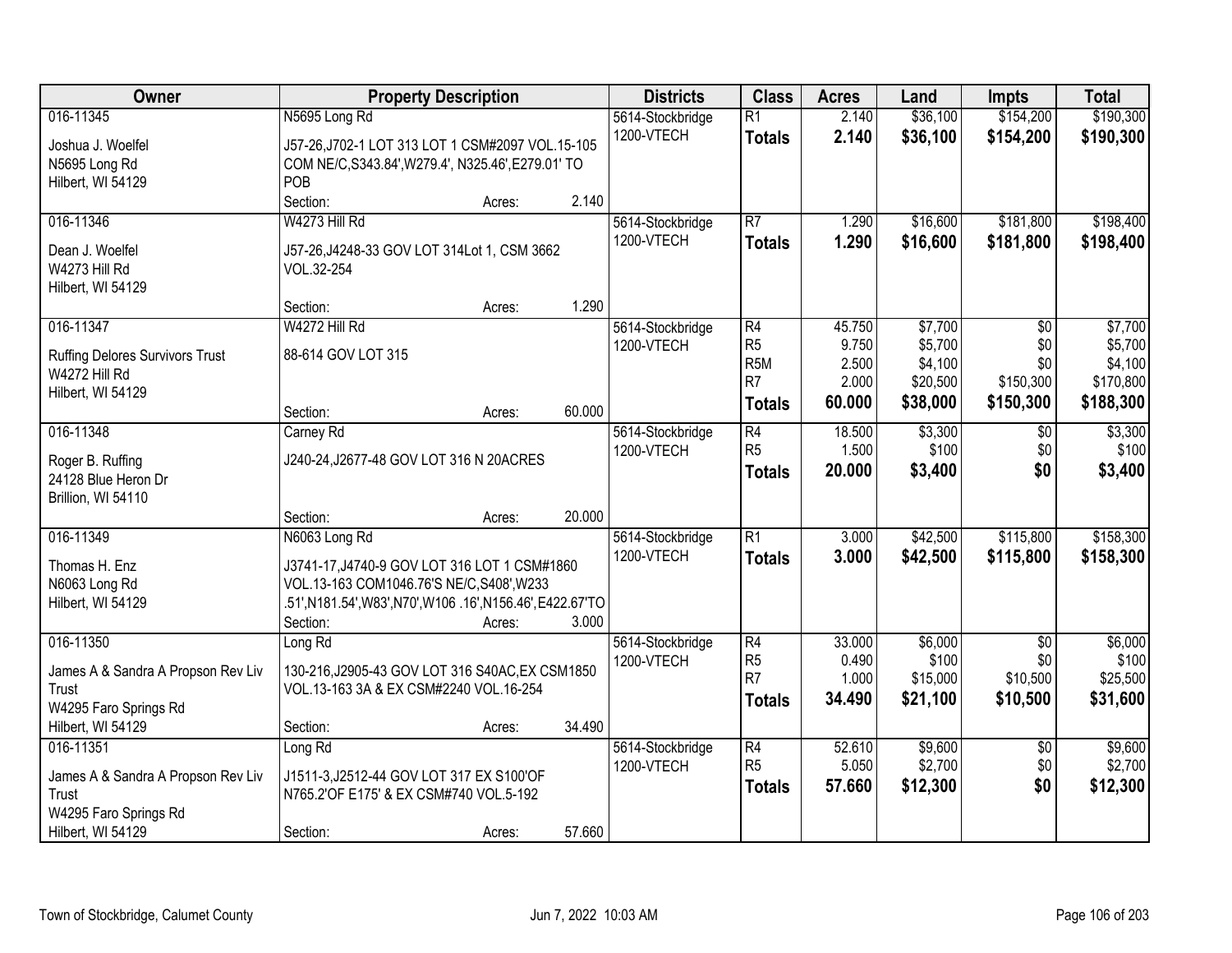| Owner                                | <b>Property Description</b>                            | <b>Districts</b>               | <b>Class</b>          | <b>Acres</b>   | Land                | <b>Impts</b>     | <b>Total</b>         |
|--------------------------------------|--------------------------------------------------------|--------------------------------|-----------------------|----------------|---------------------|------------------|----------------------|
| 016-11352                            | N6253 Long Rd                                          | 1085-Chilton                   | $\overline{R1}$       | 0.630          | \$27,600            | \$139,900        | \$167,500            |
| Susan J. Hostettler                  | J919-39, J1235-28 GOV LOT 317 COM665.2'S NE/C          | 1200-VTECH                     | <b>Totals</b>         | 0.630          | \$27,600            | \$139,900        | \$167,500            |
| N6253 Long Rd                        | GL317, S100', W281.41', N100', E277.22'TO POB DESC     |                                |                       |                |                     |                  |                      |
| Hilbert, WI 54129                    | INCL LOT 2 CSM#740                                     |                                |                       |                |                     |                  |                      |
|                                      | 0.630<br>Section:<br>Acres:                            |                                |                       |                |                     |                  |                      |
| 016-11353                            | N6261 Long Rd                                          | 5614-Stockbridge               | $\overline{R1}$       | 1.740          | \$32,400            | \$152,500        | \$184,900            |
| Breit Allen & Diane Revocable Living | J3392-33, J3739-11 GOV LOT 317 LOT 1 CSM#740           | 1200-VTECH                     | <b>Totals</b>         | 1.740          | \$32,400            | \$152,500        | \$184,900            |
| Trust                                | VOL.5-192                                              |                                |                       |                |                     |                  |                      |
| N6261 Long Rd                        |                                                        |                                |                       |                |                     |                  |                      |
| Hilbert, WI 54129                    | 1.740<br>Section:<br>Acres:                            |                                |                       |                |                     |                  |                      |
| 016-11354                            | Long Rd                                                | 5614-Stockbridge               | R4                    | 32.800         | \$6,300             | \$0              | \$6,300              |
|                                      |                                                        | 1200-VTECH                     | R <sub>5</sub>        | 1.750          | \$100               | \$0              | \$100                |
| James A & Sandra A Propson Rev Liv   | J1958-21, J2037-39 GOV LOT 318 EX W510' & EX           |                                | R <sub>5</sub> M      | 0.500          | \$800               | \$0              | \$800                |
| Trust                                | CSM#95 1.94AC                                          |                                | <b>Totals</b>         | 35.050         | \$7,200             | \$0              | \$7,200              |
| W4295 Faro Springs Rd                |                                                        |                                |                       |                |                     |                  |                      |
| Hilbert, WI 54129                    | 35.050<br>Section:<br>Acres:                           |                                |                       |                |                     |                  |                      |
| 016-11355                            | N6397 Long Rd                                          | 5614-Stockbridge               | $\overline{R1}$       | 1.940          | \$34,400            | \$120,000        | \$154,400            |
| Keith R. Olson                       | 120-425 GOV LOT 318 LOT 1 CSM#95 VOL.1-240             | 1200-VTECH                     | <b>Totals</b>         | 1.940          | \$34,400            | \$120,000        | \$154,400            |
| N6397 Long Rd                        | COM630.6'S NE/C, S284.4', W250.87', NLY147.6', W80.4', |                                |                       |                |                     |                  |                      |
| Hilbert, WI 54129                    | NLY137', E351'TO POB                                   |                                |                       |                |                     |                  |                      |
|                                      | 1.940<br>Section:<br>Acres:                            |                                |                       |                |                     |                  |                      |
| 016-11356                            | Faro Springs Rd                                        | 5614-Stockbridge               | $\overline{R5}$       | 5.190          | \$4,200             | \$0              | \$4,200              |
| James A & Sandra A Propson Rev Liv   | 166-178,176-83 GOV LOT 318 COM1120.92'W                | 1200-VTECH                     | <b>Totals</b>         | 5.190          | \$4,200             | \$0              | \$4,200              |
| Trust                                | NE/C, W212.95', S942', NE582.64', N412', W248.91'      |                                |                       |                |                     |                  |                      |
| W4295 Faro Springs Rd                | N175'TO POB, EX J1730-58                               |                                |                       |                |                     |                  |                      |
| Hilbert, WI 54129                    | 5.190<br>Section:<br>Acres:                            |                                |                       |                |                     |                  |                      |
| 016-11357                            | W4297 Faro Springs Rd                                  | 5614-Stockbridge               | $\overline{R1}$       | 2.920          | \$41,900            | \$169,000        | \$210,900            |
|                                      |                                                        | 1200-VTECH                     | <b>Totals</b>         | 2.920          | \$41,900            | \$169,000        | \$210,900            |
| John E. Broeren                      | 181-517, J1730-58, J6192-2 GOV LOT 318 COM872.01'V     |                                |                       |                |                     |                  |                      |
| W4297 Faro Springs Rd                | NE/C, W450', S290', E450', N290'TO POB (INCL.          |                                |                       |                |                     |                  |                      |
| Hilbert, WI 54129                    | CSM#627 VOL.4-144)<br>2.920                            |                                |                       |                |                     |                  |                      |
|                                      | Section:<br>Acres:                                     |                                |                       |                |                     |                  |                      |
| 016-11358                            | W4295 Faro Springs Rd                                  | 5614-Stockbridge<br>1200-VTECH | $\overline{R1}$<br>R4 | 9.100<br>6.000 | \$62,800<br>\$1,200 | \$194,300<br>\$0 | \$257,100<br>\$1,200 |
| James A & Sandra A Propson Rev Liv   | J1677-11 GOV LOT 318 W510', EX VOL.166-178 & EX        |                                |                       | 15.100         |                     |                  |                      |
| Trust                                | VOL.176-83                                             |                                | <b>Totals</b>         |                | \$64,000            | \$194,300        | \$258,300            |
| W4295 Faro Springs Rd                |                                                        |                                |                       |                |                     |                  |                      |
| Hilbert, WI 54129                    | 15.100<br>Section:<br>Acres:                           |                                |                       |                |                     |                  |                      |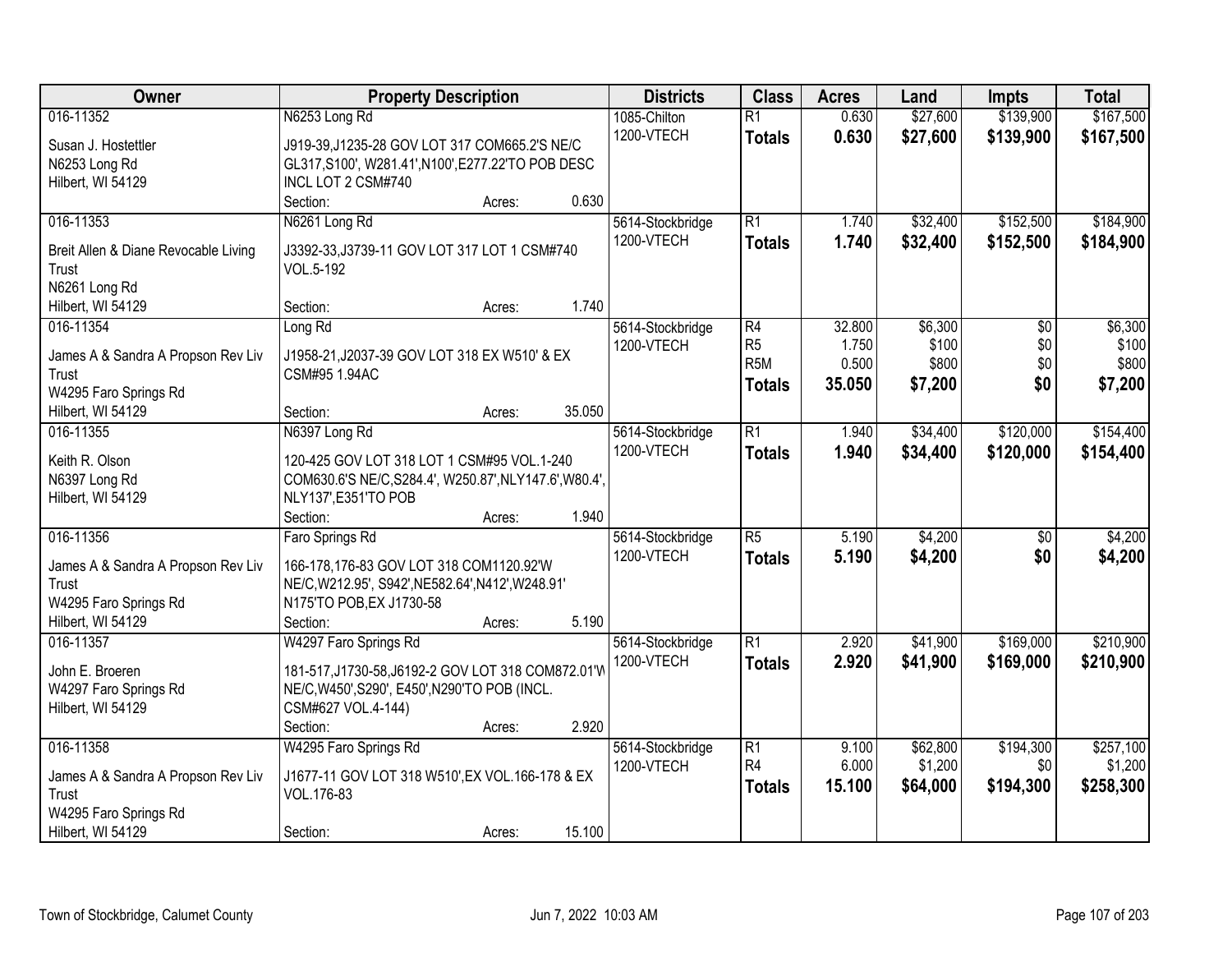| Owner                                  |                                                   | <b>Property Description</b>                 |        | <b>Districts</b> | <b>Class</b>     | <b>Acres</b> | Land     | <b>Impts</b>    | <b>Total</b> |
|----------------------------------------|---------------------------------------------------|---------------------------------------------|--------|------------------|------------------|--------------|----------|-----------------|--------------|
| 016-11359                              | N6380 Long Rd                                     |                                             |        | 5614-Stockbridge | R1               | 4.650        | \$49,500 | \$189,000       | \$238,500    |
| Beverley A. Langford                   | 132-275, J2209-44 LOT 319 COM653.6'S NW/C         |                                             |        | 1200-VTECH       | R4               | 6.000        | \$1,200  | \$0             | \$1,200      |
| N6380 Long Rd                          | GL319, S610.4', E1338', N606.4', W1333.24' TO POB |                                             |        |                  | R <sub>5</sub>   | 8.000        | \$12,200 | \$0             | \$12,200     |
| Hilbert, WI 54129                      |                                                   |                                             |        |                  | <b>Totals</b>    | 18.650       | \$62,900 | \$189,000       | \$251,900    |
|                                        | Section:                                          | Acres:                                      | 18.650 |                  |                  |              |          |                 |              |
| 016-11360                              | N6424 Long Rd                                     |                                             |        | 5614-Stockbridge | R1               | 2.000        | \$35,000 | \$256,900       | \$291,900    |
| Rebecca Menzel                         | 182-394, J2071-56 LOT 319 LOT 1 CSM#2748          |                                             |        | 1200-VTECH       | R <sub>5</sub> M | 12.675       | \$20,300 | \$0             | \$20,300     |
| N6424 Long Rd                          | VOL.22-97                                         |                                             |        |                  | Totals           | 14.675       | \$55,300 | \$256,900       | \$312,200    |
| Hilbert, WI 54129                      |                                                   |                                             |        |                  |                  |              |          |                 |              |
|                                        | Section:                                          | Acres:                                      | 14.675 |                  |                  |              |          |                 |              |
| 016-11361                              | Long Rd                                           |                                             |        | 5614-Stockbridge | R5               | 5.500        | \$18,300 | $\sqrt[6]{30}$  | \$18,300     |
| Beverley A. Langford                   | J1511-3, J2512-44 GOV LOT 319 S 19.5AC            |                                             |        | 1200-VTECH       | R <sub>5</sub> M | 14.000       | \$22,400 | \$0             | \$22,400     |
| N6380 Long Rd                          |                                                   |                                             |        |                  | <b>Totals</b>    | 19.500       | \$40,700 | \$0             | \$40,700     |
| Hilbert, WI 54129                      |                                                   |                                             |        |                  |                  |              |          |                 |              |
|                                        | Section:                                          | Acres:                                      | 19.500 |                  |                  |              |          |                 |              |
| 016-11362                              | N6412 Long Rd                                     |                                             |        | 5614-Stockbridge | R1               | 1.000        | \$25,000 | \$157,500       | \$182,500    |
| Donald J. Mader                        |                                                   | J537-54, J1494-33 GOV LOT 319 LOT 1 CSM#750 |        | 1200-VTECH       | <b>Totals</b>    | 1.000        | \$25,000 | \$157,500       | \$182,500    |
| N6412 Long Rd                          | VOL.5-223                                         |                                             |        |                  |                  |              |          |                 |              |
| Hilbert, WI 54129                      |                                                   |                                             |        |                  |                  |              |          |                 |              |
|                                        | Section:                                          | Acres:                                      | 1.000  |                  |                  |              |          |                 |              |
| 016-11363                              | W4201 Faro Springs Rd                             |                                             |        | 5614-Stockbridge | $\overline{R1}$  | 2.000        | \$35,000 | \$192,100       | \$227,100    |
| Bradley A & Debra D Meyer Living Trust | J2071-56, J3734-25 GOV LOT 319 LOT 1 CSM#1987     |                                             |        | 1200-VTECH       | <b>Totals</b>    | 2.000        | \$35,000 | \$192,100       | \$227,100    |
| W4201 Faro Springs Rd                  | VOL.14-149 COM 300'E NW/C, E300', S290.4',        |                                             |        |                  |                  |              |          |                 |              |
| Hilbert, WI 54129                      | W300', N290.4'TO POB                              |                                             |        |                  |                  |              |          |                 |              |
|                                        | Section:                                          | Acres:                                      | 2.000  |                  |                  |              |          |                 |              |
| 016-11364                              | Carney Rd                                         |                                             |        | 5614-Stockbridge | R4               | 52.740       | \$9,000  | $\overline{50}$ | \$9,000      |
| <b>Ruffing Delores Survivors Trust</b> | 144-582 GOV LOT 320 EX 5.01AC                     |                                             |        | 1200-VTECH       | R5               | 2.250        | \$100    | \$0             | \$100        |
| W4272 Hill Rd                          |                                                   |                                             |        |                  | <b>Totals</b>    | 54.990       | \$9,100  | \$0             | \$9,100      |
| Hilbert, WI 54129                      |                                                   |                                             |        |                  |                  |              |          |                 |              |
|                                        | Section:                                          | Acres:                                      | 54.990 |                  |                  |              |          |                 |              |
| 016-11365                              | W4178 Carney Rd                                   |                                             |        | 5614-Stockbridge | R1               | 5.010        | \$50,600 | \$138,400       | \$189,000    |
| David J. Kamps                         | 146-379, J391-44 GOV LOT 320 COM 418.33'E         |                                             |        | 1200-VTECH       | <b>Totals</b>    | 5.010        | \$50,600 | \$138,400       | \$189,000    |
| W4178 Carney Rd                        | SW/C, E381', N572.8', W381', S572.8'TO POB        |                                             |        |                  |                  |              |          |                 |              |
| Hilbert, WI 54129                      |                                                   |                                             |        |                  |                  |              |          |                 |              |
|                                        | Section:                                          | Acres:                                      | 5.010  |                  |                  |              |          |                 |              |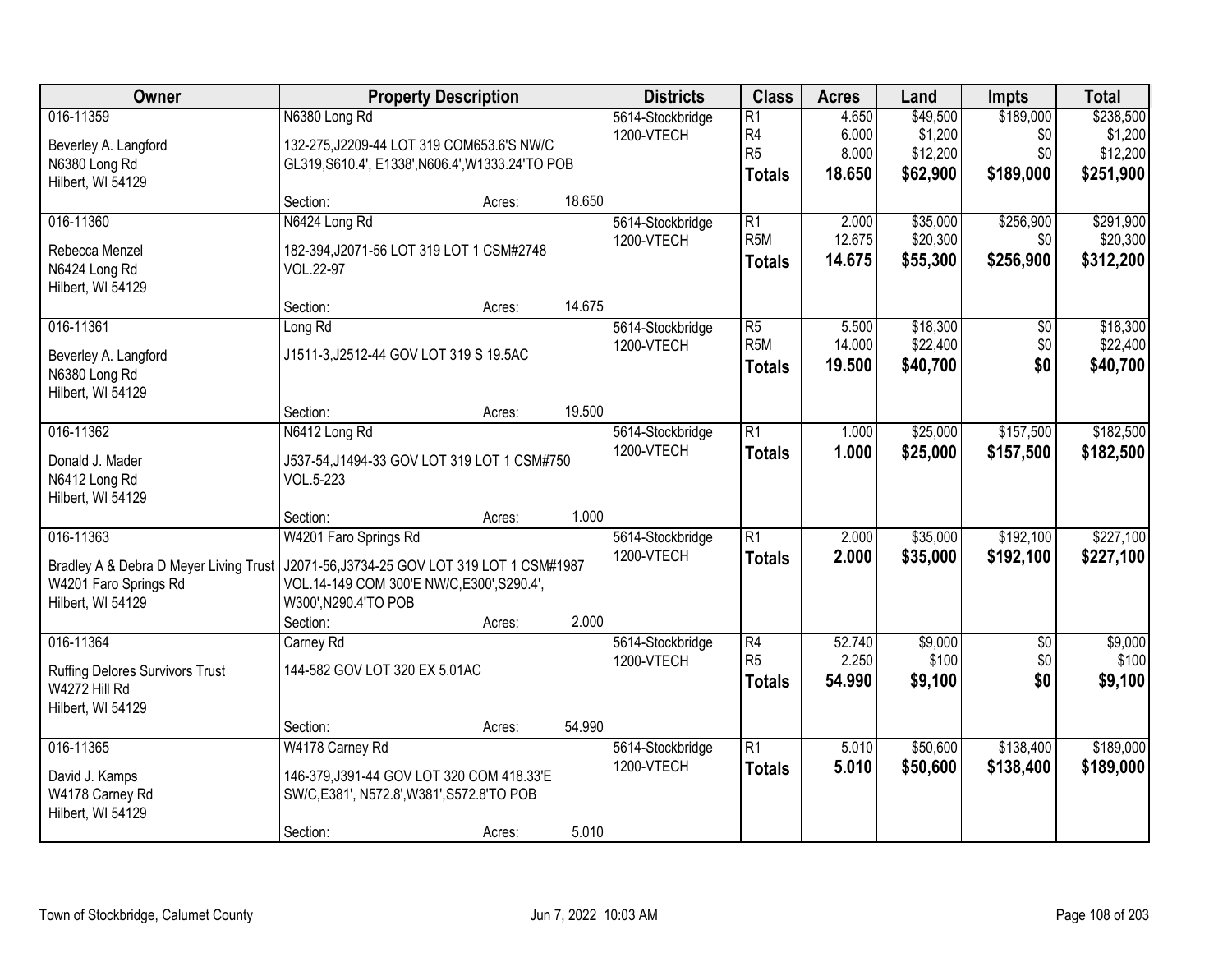| Owner                                                                                     |                                                                                                                                                        | <b>Property Description</b> |        | <b>Districts</b>                                                                     | <b>Class</b>                                                           | <b>Acres</b>                     | Land                                   | Impts                                | <b>Total</b>                           |
|-------------------------------------------------------------------------------------------|--------------------------------------------------------------------------------------------------------------------------------------------------------|-----------------------------|--------|--------------------------------------------------------------------------------------|------------------------------------------------------------------------|----------------------------------|----------------------------------------|--------------------------------------|----------------------------------------|
| 016-11366<br><b>Ruffing Delores Survivors Trust</b><br>W4272 Hill Rd<br>Hilbert, WI 54129 | Carney Rd<br>J240-24,J1958-21,J2329-37 GOV LOT 321 EX S376'OF<br>N1181.96'OF W581' & EX CSM#1609 VOL.11-117 5AC                                        |                             |        | $\overline{R4}$<br>5614-Stockbridge<br>R <sub>5</sub><br>1200-VTECH<br><b>Totals</b> |                                                                        | 48.240<br>1.750<br>49.990        | \$8,600<br>\$100<br>\$8,700            | $\overline{50}$<br>\$0<br>\$0        | \$8,600<br>\$100<br>\$8,700            |
|                                                                                           | Section:                                                                                                                                               | Acres:                      | 49.990 |                                                                                      |                                                                        |                                  |                                        |                                      |                                        |
| 016-11367<br>Andrew J. Pfaller<br>N6088 Long Rd<br>Hilbert, WI 54129                      | N6088 Long Rd<br>164-687, J5990-35 GOV LOT 321 COM 805.96'S NW/C<br>GL321, S376', E581', N376', W581'TO POB                                            |                             |        | 5614-Stockbridge<br>1200-VTECH                                                       | $\overline{R1}$<br><b>Totals</b>                                       | 5.010<br>5.010                   | \$50,600<br>\$50,600                   | \$216,100<br>\$216,100               | \$266,700<br>\$266,700                 |
|                                                                                           | Section:                                                                                                                                               | Acres:                      | 5.010  |                                                                                      |                                                                        |                                  |                                        |                                      |                                        |
| 016-11368<br>Theodore W. Hammen<br>W4155 Carney Rd<br>Hilbert, WI 54129                   | W4155 Carney Rd<br>J2307-59, J6236-39, J6236-40 LOT 321 LOT 1 CSM<br>#1609 VOL.11-117 COM NE/C, S466.7', W466.7',<br>N466.7, E466.7'TO POB<br>Section: | Acres:                      | 5.000  | 5614-Stockbridge<br>1200-VTECH                                                       | $\overline{R1}$<br><b>Totals</b>                                       | 5.000<br>5.000                   | \$50,500<br>\$50,500                   | \$79,000<br>\$79,000                 | \$129,500<br>\$129,500                 |
| 016-11369                                                                                 | W4158 Hill Rd                                                                                                                                          |                             |        | 5614-Stockbridge                                                                     | $\overline{R1}$                                                        | 3.000                            | \$42,500                               | \$285,900                            | \$328,400                              |
| Erin M. Rusch<br>W4158 Hill Rd<br>Hilbert, WI 54129                                       | J1363-47, J3245-16 GOV LOT 322 LOT 1 CSM#3571<br>VOL.31-232                                                                                            |                             |        | 1200-VTECH                                                                           | R <sub>4</sub><br>R <sub>5</sub><br><b>Totals</b>                      | 2.000<br>1.000<br>6.000          | \$400<br>\$700<br>\$43,600             | \$0<br>\$0<br>\$285,900              | \$400<br>\$700<br>\$329,500            |
|                                                                                           | Section:                                                                                                                                               | Acres:                      | 6.000  |                                                                                      |                                                                        |                                  |                                        |                                      |                                        |
| 016-11370<br><b>Ruffing Delores Survivors Trust</b><br>W4272 Hill Rd<br>Hilbert, WI 54129 | Hill Rd<br>95-445 GOV LOT 323 COM NE/C, W8CH 33L, S TO S/L,<br>E TO SE/C, N TO POB (25AC)                                                              |                             |        | 5614-Stockbridge<br>1200-VTECH                                                       | $\overline{R4}$<br>R <sub>5</sub><br><b>Totals</b>                     | 24.250<br>0.750<br>25.000        | \$4,400<br>\$500<br>\$4,900            | $\overline{50}$<br>\$0<br>\$0        | \$4,400<br>\$500<br>\$4,900            |
|                                                                                           | Section:                                                                                                                                               | Acres:                      | 25.000 |                                                                                      |                                                                        |                                  |                                        |                                      |                                        |
| 016-11371<br>Vera Limberopoulos<br>N1398 Ball Rd<br>Vulcan, MI 49892                      | Long Rd<br>77-375, J1775-48 GOV LOT 323Lot 2, CSM 3897<br>VOL.35-247                                                                                   |                             |        | 5614-Stockbridge<br>1200-VTECH                                                       | $\overline{R4}$<br>R <sub>5</sub><br>R <sub>5</sub> M<br><b>Totals</b> | 7.040<br>0.250<br>2.390<br>9.680 | \$1,200<br>\$200<br>\$3,900<br>\$5,300 | $\overline{50}$<br>\$0<br>\$0<br>\$0 | \$1,200<br>\$200<br>\$3,900<br>\$5,300 |
|                                                                                           | Section:                                                                                                                                               | Acres:                      | 9.680  |                                                                                      |                                                                        |                                  |                                        |                                      |                                        |
| 016-11372<br>Arthur R. Woelfel<br>N5632 Long Rd<br>Hilbert, WI 54129                      | Long Rd<br>177-392 LOT 323 LOT 1 CSM#539 VOL.4-8 COM<br>899.33'N SW/C GL323, E253'.<br>N344.35, W253', N344.35'TO POB<br>Section:                      | Acres:                      | 2.000  | 5614-Stockbridge<br>1200-VTECH                                                       | $\overline{R4}$<br><b>Totals</b>                                       | 2.000<br>2.000                   | \$400<br>\$400                         | $\overline{50}$<br>\$0               | \$400<br>\$400                         |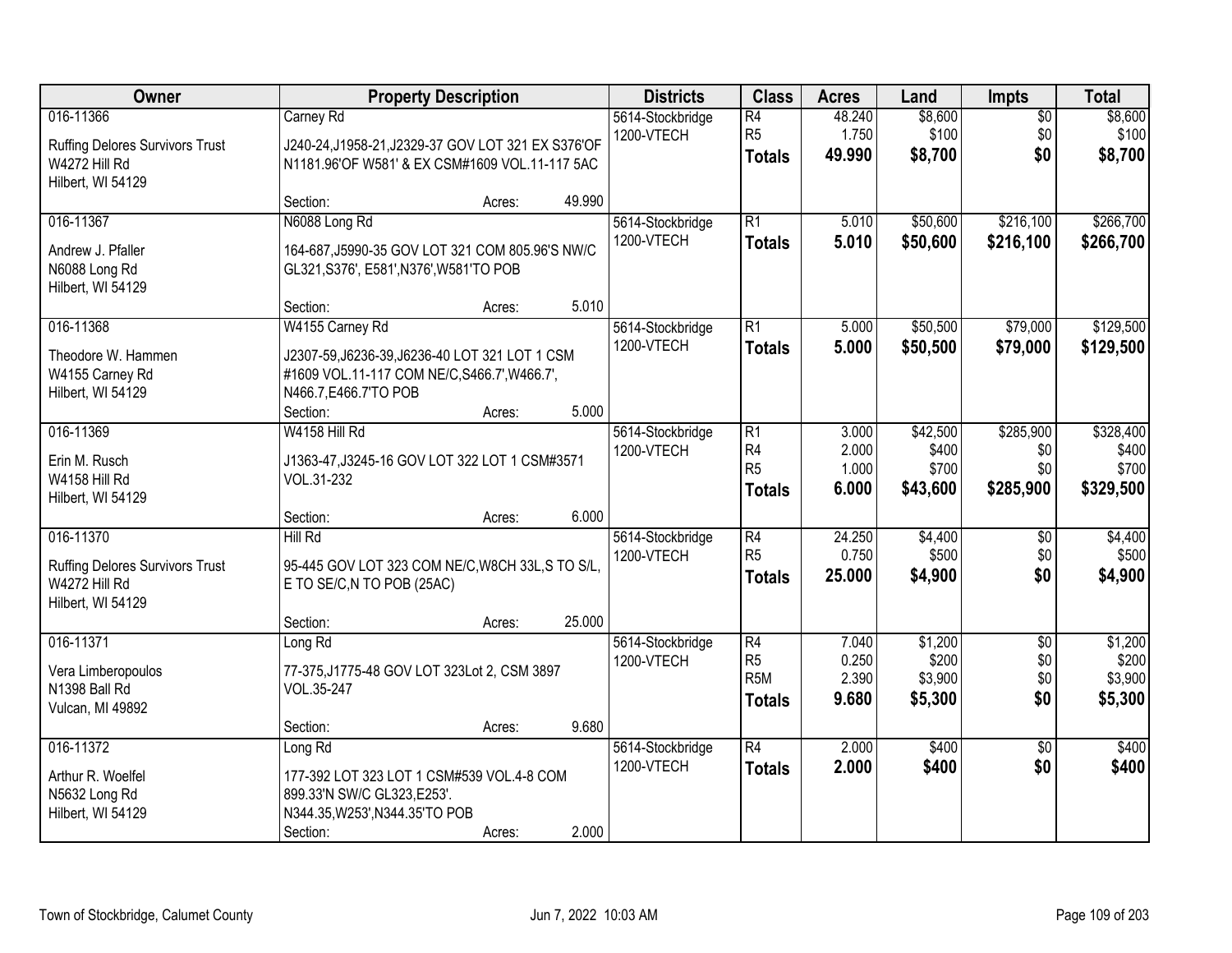| Owner                                                                            | <b>Property Description</b>                                                                                                                                                    |                  | <b>Districts</b>               | <b>Class</b>                                               | <b>Acres</b>                       | Land                                     | <b>Impts</b>                         | <b>Total</b>                             |
|----------------------------------------------------------------------------------|--------------------------------------------------------------------------------------------------------------------------------------------------------------------------------|------------------|--------------------------------|------------------------------------------------------------|------------------------------------|------------------------------------------|--------------------------------------|------------------------------------------|
| 016-11373<br>Anna Pitak<br>695 Jamison Ln<br>Hoffman Estate, IL 60169            | W4205 Hill Rd<br>J446-56 GOV LOT 323Lot 1, CSM 3897 VOL.35-247                                                                                                                 |                  | 5614-Stockbridge<br>1200-VTECH | $\overline{R1}$<br>R <sub>4</sub><br><b>Totals</b>         | 4.990<br>2.920<br>7.910            | \$50,500<br>\$600<br>\$51,100            | \$122,900<br>\$0<br>\$122,900        | \$173,400<br>\$600<br>\$174,000          |
|                                                                                  | Section:                                                                                                                                                                       | 7.910<br>Acres:  |                                |                                                            |                                    |                                          |                                      |                                          |
| 016-11374<br>Woelfel Farms Real Estate LLC<br>N5632 Long Rd<br>Hilbert, WI 54129 | Long Rd<br>J49-21, J1685-54 GOV LOT 324 N40AC, EX W215'OF<br>S300'OF N850' EX S431.56'OF N1335'OF W310.27 FT &<br><b>EX 6.64AC</b><br>Section:                                 | 28.100<br>Acres: | 5614-Stockbridge<br>1200-VTECH | $\overline{R1}$<br>R4<br>R <sub>5</sub> M<br><b>Totals</b> | 1.000<br>25.100<br>2.000<br>28.100 | \$2,000<br>\$4,600<br>\$3,300<br>\$9,900 | $\overline{50}$<br>\$0<br>\$0<br>\$0 | \$2,000<br>\$4,600<br>\$3,300<br>\$9,900 |
| 016-11375                                                                        | Long Rd                                                                                                                                                                        |                  | 5614-Stockbridge               | $\overline{R1}$                                            | 2.000                              | \$6,000                                  | \$2,700                              | \$8,700                                  |
| Arthur R. Woelfel<br>N5632 Long Rd<br>Hilbert, WI 54129                          | 95-116, J2895-41 GOV LOT 324 W215'OF S300'OF<br>N850'                                                                                                                          |                  | 1200-VTECH                     | <b>Totals</b>                                              | 2.000                              | \$6,000                                  | \$2,700                              | \$8,700                                  |
|                                                                                  | Section:                                                                                                                                                                       | 2.000<br>Acres:  |                                |                                                            |                                    |                                          |                                      |                                          |
| 016-11376<br>William C. Levknecht<br>N5630 Long Rd<br>Hilbert, WI 54129          | N5630 Long Rd<br>155-533, J1685-55 GOV LOT 324 COM1335'S NW/C TO<br>S/L N40AC, E292', N485', W929', S485'TO POB EX N27' 8<br>COM877'S&292'E NW/C, S431.56', E18.27', N431.56', |                  | 5614-Stockbridge<br>1200-VTECH | $\overline{R1}$<br><b>Totals</b>                           | 3.260<br>3.260                     | \$43,800<br>\$43,800                     | \$326,600<br>\$326,600               | \$370,400<br>\$370,400                   |
| 016-11377                                                                        | Section:<br>Long Rd                                                                                                                                                            | 3.260<br>Acres:  |                                | $\overline{R4}$                                            | 14.320                             | \$2,600                                  | $\overline{60}$                      | \$2,600                                  |
| Richard J. Daun<br>N4589 Mud Creek Rd<br>Chilton, WI 53014                       | J4602-32, J5036-14, J5046-58 LOT 324 S1/3 (20AC) EX<br>PRT CSM#2968 VOL.24-232                                                                                                 |                  | 5614-Stockbridge<br>1200-VTECH | R <sub>5</sub><br><b>Totals</b>                            | 1.000<br>15.320                    | \$500<br>\$3,100                         | \$0<br>\$0                           | \$500<br>\$3,100                         |
|                                                                                  | Section:                                                                                                                                                                       | 15.320<br>Acres: |                                |                                                            |                                    |                                          |                                      |                                          |
| 016-11378<br>Arthur R. Woelfel<br>N5632 Long Rd<br>Hilbert, WI 54129             | N5632 Long Rd<br>180-826 GOV LOT 324 COM NW/C GL324, S550', E215'<br>S300', E77', N79.37', E137.19' N770.63', W429.19'TO<br>POB, RES W33'FOR ROAD<br>Section:                  | 6.640<br>Acres:  | 1085-Chilton<br>1200-VTECH     | $\overline{R1}$<br><b>Totals</b>                           | 6.640<br>6.640                     | \$55,400<br>\$55,400                     | \$205,100<br>\$205,100               | \$260,500<br>\$260,500                   |
| 016-11379                                                                        | Moore Rd                                                                                                                                                                       |                  | 5614-Stockbridge               | $\overline{R4}$                                            | 40.380                             | \$7,600                                  | $\overline{50}$                      | \$7,600                                  |
| Richard J. Daun<br>N4589 Mud Creek Rd<br>Chilton, WI 53014                       | J4602-32, J5036-14, J5046-58 LOT 325 EX CSM#904<br>VOL.6-267 1.11A EX CSM#922 VOL.6-316 2A & EX<br>PRT CSM#2968 VOL.24-232<br>Section:                                         | 43.270<br>Acres: | 1200-VTECH                     | R <sub>5</sub><br><b>Totals</b>                            | 2.890<br>43.270                    | \$1,200<br>\$8,800                       | \$0<br>\$0                           | \$1,200<br>\$8,800                       |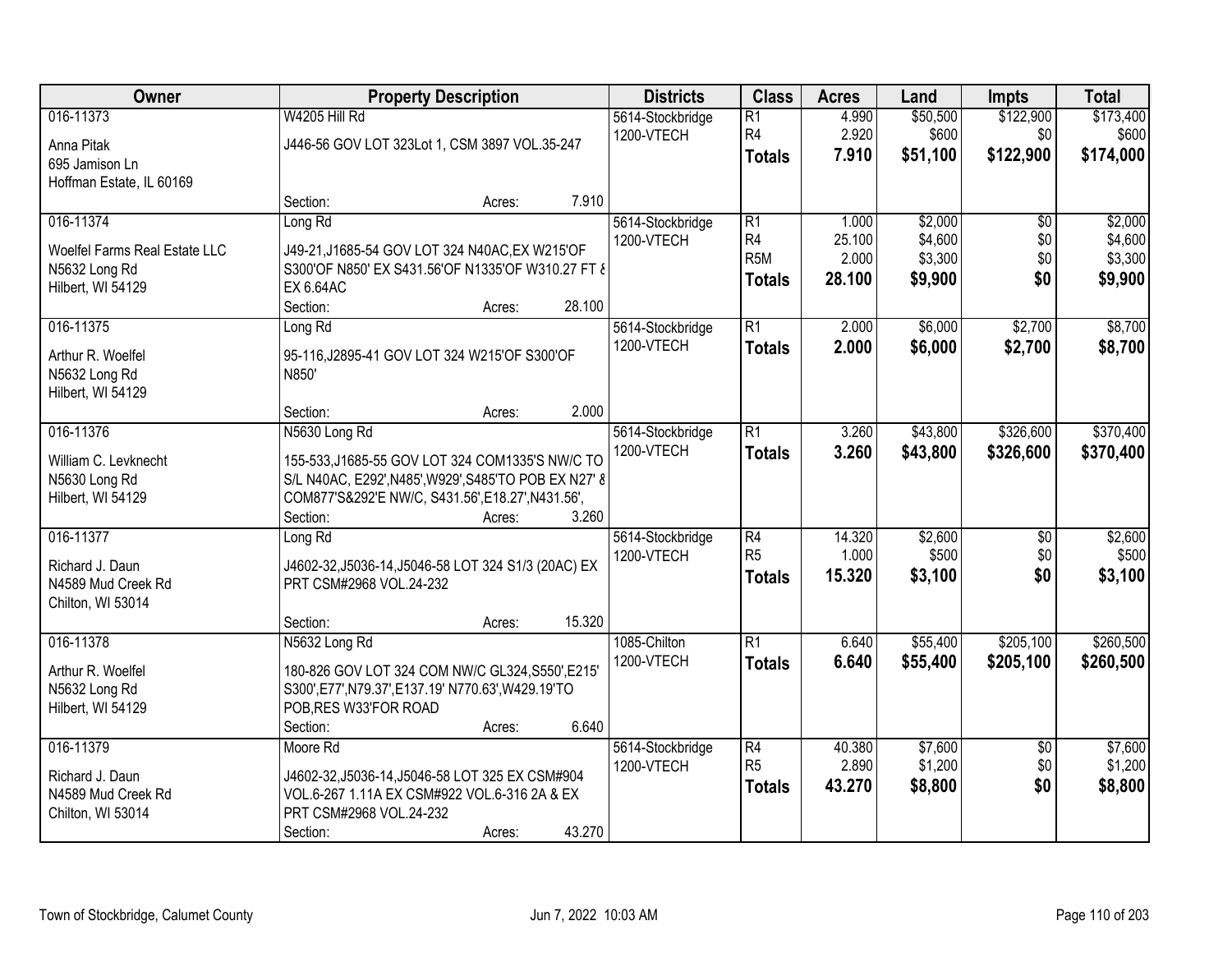| Owner                         | <b>Property Description</b>                                                                      | <b>Districts</b> | <b>Class</b>    | <b>Acres</b> | Land     | Impts     | <b>Total</b> |
|-------------------------------|--------------------------------------------------------------------------------------------------|------------------|-----------------|--------------|----------|-----------|--------------|
| 016-11380                     | N5514 Long Rd                                                                                    | 5614-Stockbridge | $\overline{R1}$ | 1.100        | \$26,000 | \$119,800 | \$145,800    |
| Ronald R. Zahringer           | J276-49 GOV LOT 325 LOT 1 CSM#904 VOL.6-267                                                      | 1200-VTECH       | <b>Totals</b>   | 1.100        | \$26,000 | \$119,800 | \$145,800    |
| N5514 Long Rd                 | COM 406.31'S NW/C GL325, S150',                                                                  |                  |                 |              |          |           |              |
| Hilbert, WI 54129             | E323.41', N150', W323.41'TO POB                                                                  |                  |                 |              |          |           |              |
|                               | 1.100<br>Section:<br>Acres:                                                                      |                  |                 |              |          |           |              |
| 016-11381                     | W4210 Moore Rd                                                                                   | 5614-Stockbridge | $\overline{R1}$ | 2.000        | \$35,000 | \$187,800 | \$222,800    |
| James T. Hooyman              | J238-30, J740-19 GOV LOT 325 LOT 1 CSM#922                                                       | 1200-VTECH       | <b>Totals</b>   | 2.000        | \$35,000 | \$187,800 | \$222,800    |
| W4210 Moore Rd                | VOL.6-316 COM SW/C GL325, N271.84',                                                              |                  |                 |              |          |           |              |
| Hilbert, WI 54129             | E320.49', S271.84', 320.49'TO POB                                                                |                  |                 |              |          |           |              |
|                               | 2.000<br>Section:<br>Acres:                                                                      |                  |                 |              |          |           |              |
| 016-11382                     | Long Rd                                                                                          | 5614-Stockbridge | R4              | 53.000       | \$10,000 | \$0       | \$10,000     |
| Delores Survivors Ruffing Tr  | J1038-37, J1141-25 GOV LOT 326 EX 5.01AC                                                         | 1200-VTECH       | R <sub>5</sub>  | 1.990        | \$100    | \$0       | \$100        |
| W4272 Hill Rd                 |                                                                                                  |                  | <b>Totals</b>   | 54.990       | \$10,100 | \$0       | \$10,100     |
| Hilbert, WI 54129             |                                                                                                  |                  |                 |              |          |           |              |
|                               | 54.990<br>Section:<br>Acres:                                                                     |                  |                 |              |          |           |              |
| 016-11383                     | W4163 Moore Rd                                                                                   | 5614-Stockbridge | $\overline{R1}$ | 5.010        | \$50,600 | \$171,500 | \$222,100    |
|                               |                                                                                                  | 1200-VTECH       | <b>Totals</b>   | 5.010        | \$50,600 | \$171,500 | \$222,100    |
| Ryan D. Rakovalis<br>Moore Rd | 158-81, J412-7, J4440-23 LOT 326 COM 276.6'W<br>NE/C, W475.2', S459.25', E475.2', N459.25'TO POB |                  |                 |              |          |           |              |
| Hilbert, WI 54129             |                                                                                                  |                  |                 |              |          |           |              |
|                               | 5.010<br>Section:<br>Acres:                                                                      |                  |                 |              |          |           |              |
| 016-11384                     | N5104 Long Rd                                                                                    | 5614-Stockbridge | $\overline{R1}$ | 2.000        | \$35,000 | \$103,500 | \$138,500    |
|                               |                                                                                                  | 1200-VTECH       | <b>Totals</b>   | 2.000        | \$35,000 | \$103,500 | \$138,500    |
| James D. Behnke               | 87-478 GOV LOT 327 LOT 1 CSM#3381 VOL.29-134                                                     |                  |                 |              |          |           |              |
| N5104 Long Rd                 |                                                                                                  |                  |                 |              |          |           |              |
| Chilton, WI 53014             |                                                                                                  |                  |                 |              |          |           |              |
|                               | 2.000<br>Section:<br>Acres:                                                                      |                  |                 |              |          |           |              |
| 016-11385                     | N5024 Long Rd                                                                                    | 1085-Chilton     | $\overline{R1}$ | 7.990        | \$59,500 | \$167,200 | \$226,700    |
| Debra M. Phipps               | J521-50 GOV LOT 328 LOT 1 CSM#1993 VOL.14-167                                                    | 1200-VTECH       | <b>Totals</b>   | 7.990        | \$59,500 | \$167,200 | \$226,700    |
| N5024 Long Rd                 | COM 361'S NW/C, E341', S1024.78                                                                  |                  |                 |              |          |           |              |
| Chilton, WI 53014             | FT, W340.96', N1016'TO POB                                                                       |                  |                 |              |          |           |              |
|                               | 7.990<br>Section:<br>Acres:                                                                      |                  |                 |              |          |           |              |
| 016-11386                     | N5096 Long Rd                                                                                    | 5614-Stockbridge | $\overline{R1}$ | 0.750        | \$29,900 | \$74,000  | \$103,900    |
| Leonard J. Morrell            | 134-58 GOV LOT 328 COM NE/C                                                                      | 1200-VTECH       | <b>Totals</b>   | 0.750        | \$29,900 | \$74,000  | \$103,900    |
| N5096 Long Rd                 | GL328,E11RDS,S11RDS, W11RDS,N11RDS TO POB                                                        |                  |                 |              |          |           |              |
| Chilton, WI 53014             |                                                                                                  |                  |                 |              |          |           |              |
|                               | 0.750<br>Section:<br>Acres:                                                                      |                  |                 |              |          |           |              |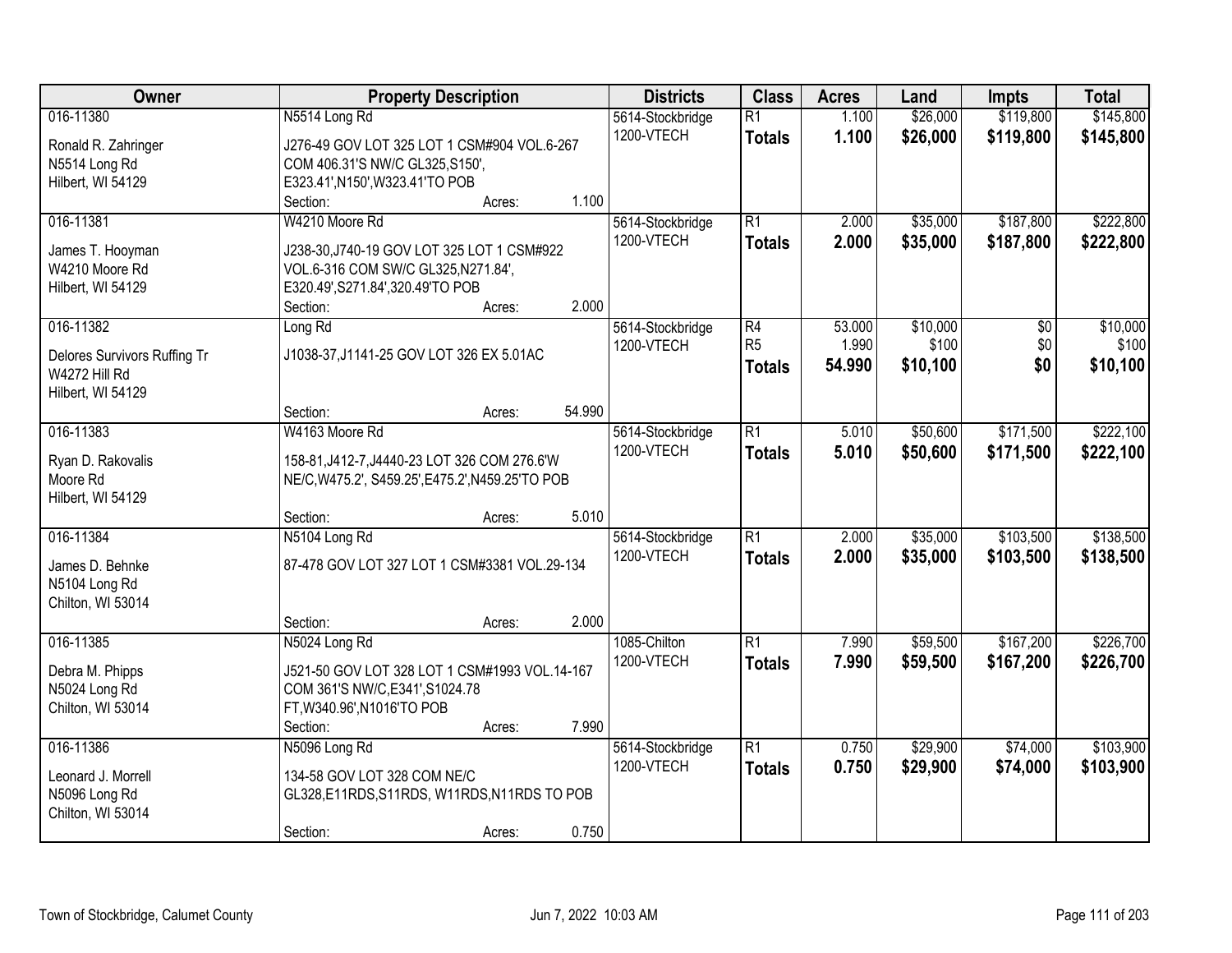| Owner                                                                             |                                                                                                                                                                  | <b>Property Description</b> |        | <b>Districts</b>               | <b>Class</b>                                                                             | <b>Acres</b>                                | Land                                                  | Impts                                       | <b>Total</b>                                            |
|-----------------------------------------------------------------------------------|------------------------------------------------------------------------------------------------------------------------------------------------------------------|-----------------------------|--------|--------------------------------|------------------------------------------------------------------------------------------|---------------------------------------------|-------------------------------------------------------|---------------------------------------------|---------------------------------------------------------|
| 016-11387<br>Kenneth Rach<br>N4833 Twain Rd<br>Chilton, WI 53014                  | Long Rd<br>J521-50, J3937-19 GOV LOT 328 EX N11RDS OF<br>W11RDS & EX CSM#1993 V.14-167 7.99AC                                                                    |                             |        | 5614-Stockbridge<br>1200-VTECH | $\overline{R4}$<br>R <sub>5</sub><br><b>Totals</b>                                       | 49.260<br>2.000<br>51.260                   | \$8,800<br>\$500<br>\$9,300                           | $\overline{50}$<br>\$0<br>\$0               | \$8,800<br>\$500<br>\$9,300                             |
|                                                                                   | Section:                                                                                                                                                         | Acres:                      | 51.260 |                                |                                                                                          |                                             |                                                       |                                             |                                                         |
| 016-11388<br>Barbara Nennig<br>N4844 Long Rd<br>Chilton, WI 53014                 | N4844 Long Rd<br>94-378 LOT 329 EX CSM#2986 VOL.24-307<br>Section:                                                                                               | Acres:                      | 52.930 | 5614-Stockbridge<br>1200-VTECH | $\overline{R1}$<br>R <sub>4</sub><br>R <sub>5</sub><br>R <sub>5</sub> M<br><b>Totals</b> | 2.000<br>36.680<br>8.250<br>6.000<br>52.930 | \$32,000<br>\$6,500<br>\$5,200<br>\$9,600<br>\$53,300 | \$124,200<br>\$0<br>\$0<br>\$0<br>\$124,200 | \$156,200<br>\$6,500<br>\$5,200<br>\$9,600<br>\$177,500 |
| 016-11389<br>Donna R. Schommer<br>W4209 Hickory Hills Rd<br>Chilton, WI 53014     | W4209 Hickory Hills Rd<br>88-456, J2301-30 GOV LOT 330<br>Section:                                                                                               | Acres:                      | 60.000 | 1085-Chilton<br>1200-VTECH     | R1<br>R <sub>4</sub><br>R <sub>5</sub><br><b>Totals</b>                                  | 2.000<br>33.000<br>25.000<br>60.000         | \$35,000<br>\$5,800<br>\$16,200<br>\$57,000           | \$119,300<br>\$0<br>\$0<br>\$119,300        | \$154,300<br>\$5,800<br>\$16,200<br>\$176,300           |
| 016-11390                                                                         | N4556 Long Rd                                                                                                                                                    |                             |        | 5614-Stockbridge               | R1                                                                                       | 4.090                                       | \$40,200                                              | \$284,000                                   | \$324,200                                               |
| Mark A. Tasch<br>N4556 Long Rd<br>Chilton, WI 53014                               | J1469-29, J2934-54 GOV LOT 331 LYG N OF RDLot 1,<br>CSM 3690 VOL.33-81                                                                                           |                             |        | 1200-VTECH                     | <b>Totals</b>                                                                            | 4.090                                       | \$40,200                                              | \$284,000                                   | \$324,200                                               |
|                                                                                   | Section:                                                                                                                                                         | Acres:                      | 4.090  |                                |                                                                                          |                                             |                                                       |                                             |                                                         |
| 016-11391<br>Mueller John N Rev Liv Trust<br>N6153 County Bb<br>Hilbert, WI 54129 | Shady Ln<br>136-141 GOV LOT 331 LYG S OF RD                                                                                                                      |                             |        | 5614-Stockbridge<br>1200-VTECH | $\overline{R4}$<br>R <sub>5</sub><br><b>Totals</b>                                       | 17.000<br>4.000<br>21.000                   | \$2,700<br>\$1,900<br>\$4,600                         | \$0<br>\$0<br>\$0                           | \$2,700<br>\$1,900<br>\$4,600                           |
|                                                                                   | Section:                                                                                                                                                         | Acres:                      | 21.000 |                                |                                                                                          |                                             |                                                       |                                             |                                                         |
| 016-11392<br>Kenneth O. Tasch<br>W4028 Shady Ln<br>Chilton, WI 53014              | Long Rd<br>J1123-37, J2934-54 GOV LOTS 332 & 305 COM281.35'S<br>NE/C GL332', S358', W1343'TO W/L GL332, CONT W179<br>TO E/L W17A GL305, N602', E36',<br>Section: | Acres:                      | 15.120 | 5614-Stockbridge<br>1200-VTECH | $\overline{R4}$<br>R <sub>5</sub><br><b>Totals</b>                                       | 14.900<br>0.220<br>15.120                   | \$3,000<br>\$100<br>\$3,100                           | $\overline{$0}$<br>\$0<br>\$0               | \$3,000<br>\$100<br>\$3,100                             |
| 016-11393<br>Thomas J. Miller<br>N4487 Long Rd<br>Chilton, WI 53014               | N4487 Long Rd<br>J511-26, J1717-7, J2484-18 GOV LOT 332 COM<br>NE/C, S281.35', W621', N123<br>.35', W337.75', N158', E991.35' TO POB<br>Section:                 | Acres:                      | 5.450  | 1085-Chilton<br>1200-VTECH     | R1<br>R <sub>4</sub><br><b>Totals</b>                                                    | 4.450<br>1.000<br>5.450                     | \$48,900<br>\$200<br>\$49,100                         | \$154,100<br>\$0<br>\$154,100               | \$203,000<br>\$200<br>\$203,200                         |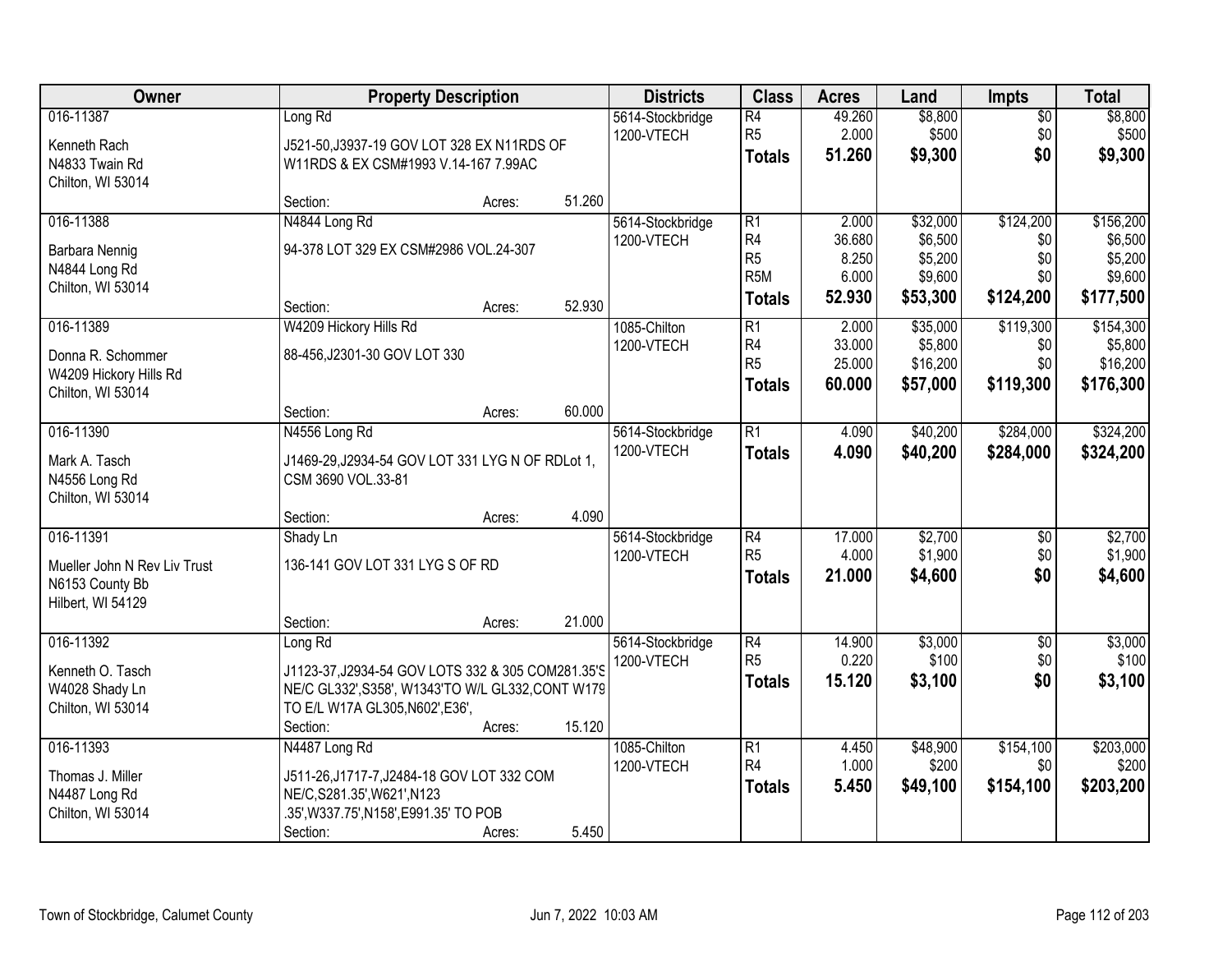| Owner                              | <b>Property Description</b>                      | <b>Districts</b>           | <b>Class</b>         | <b>Acres</b>   | Land                | <b>Impts</b>       | <b>Total</b>     |
|------------------------------------|--------------------------------------------------|----------------------------|----------------------|----------------|---------------------|--------------------|------------------|
| 016-11394                          | Long Rd                                          | 1085-Chilton               | $\overline{R4}$      | 31.000         | \$6,100             | $\overline{50}$    | \$6,100          |
| Rich & Karen Sohrweide Ry Ly Trust | 169-219, J235-14 GOV LOT 332 S2/3, EX S515'OF    | 1200-VTECH                 | R <sub>5</sub>       | 0.560          | \$100               | \$0                | \$100            |
| N4161 Finnegan Rd                  | E696'& EX S15'                                   |                            | <b>Totals</b>        | 31.560         | \$6,200             | \$0                | \$6,200          |
| Chilton, WI 53014                  |                                                  |                            |                      |                |                     |                    |                  |
|                                    | 31.560<br>Section:<br>Acres:                     |                            |                      |                |                     |                    |                  |
| 016-11395                          | N4405 Long Rd                                    | 1085-Chilton               | $\overline{R1}$      | 4.000          | \$47,500            | \$99,000           | \$146,500        |
| Geraldine E. Vanoss                | J1360-44, J2716-46 GOV LOT 332 COM SE/C          | 1200-VTECH                 | R <sub>4</sub>       | 3.980          | \$800               | \$0                | \$800            |
| N4405 Long Rd                      | GL332, W696', N515', E696', S515'TO POB, EX S15' |                            | <b>Totals</b>        | 7.980          | \$48,300            | \$99,000           | \$147,300        |
| Chilton, WI 53014                  |                                                  |                            |                      |                |                     |                    |                  |
|                                    | 7.980<br>Section:<br>Acres:                      |                            |                      |                |                     |                    |                  |
| 016-11396                          | Long Rd                                          | 1085-Chilton               | R4                   | 0.620          | \$100               | \$0                | \$100            |
| John Ecker                         | J525-26,J2296-50 GOV LOT 332 S20'OF N20A         | 1200-VTECH                 | <b>Totals</b>        | 0.620          | \$100               | \$0                | \$100            |
| 328 N Military Rd                  |                                                  |                            |                      |                |                     |                    |                  |
| PO Box 125                         |                                                  |                            |                      |                |                     |                    |                  |
| Stockbridge, WI 53088              | 0.620<br>Section:<br>Acres:                      |                            |                      |                |                     |                    |                  |
| 016-11397                          | Long Rd                                          | 1085-Chilton               | R4                   | 35.000         | \$6,400             | \$0                | \$6,400          |
| <b>Biese Farms LLC</b>             | J237-47, J3775-8 LOT 333 N45AC EX CSM949         | 1200-VTECH                 | R <sub>5</sub><br>R7 | 0.900<br>0.500 | \$100               | \$0                | \$100<br>\$8,500 |
| W4060 County F                     | VOL.6-381 1.13AC & EX CSM#1702 VOL.12-55 7.47AC  |                            |                      | 36.400         | \$7,500<br>\$14,000 | \$1,000<br>\$1,000 | \$15,000         |
| Chilton, WI 53014                  |                                                  |                            | <b>Totals</b>        |                |                     |                    |                  |
|                                    | 36.400<br>Section:<br>Acres:                     |                            |                      |                |                     |                    |                  |
| 016-11398                          | Long Rd                                          | 1085-Chilton               | $\overline{R4}$      | 6.210          | \$1,100             | $\overline{50}$    | \$1,100          |
| John J. Schwarz                    | 8PD-557,168-13,J5349-59 LOT 333 LOT 1 CSM#2959   | 1200-VTECH                 | <b>Totals</b>        | 6.210          | \$1,100             | \$0                | \$1,100          |
| W3778 Hickory Hills Rd             | VOL.24-194 BNG PRT CSM#1973                      |                            |                      |                |                     |                    |                  |
| Chilton, WI 53014                  |                                                  |                            |                      |                |                     |                    |                  |
|                                    | 6.210<br>Section:<br>Acres:                      |                            |                      |                |                     |                    |                  |
| 016-11399                          | N4255 Long Rd                                    | 1085-Chilton               | $\overline{R1}$      | 1.160          | \$26,600            | \$113,100          | \$139,700        |
| Gina R. Griseto                    | 168-288 GOV LOT 333 LOT 1 CSM#653 VOL.4-311      | 1200-VTECH                 | <b>Totals</b>        | 1.160          | \$26,600            | \$113,100          | \$139,700        |
| N4255 Long Rd                      | COM286.28'N SE/C GL 333,                         |                            |                      |                |                     |                    |                  |
| Chilton, WI 53014                  | N208.72', W241.72', S208.72', E241.72'TO POB     |                            |                      |                |                     |                    |                  |
|                                    | 1.160<br>Section:<br>Acres:                      |                            |                      |                |                     |                    |                  |
| 016-11400                          | N4333 Long Rd                                    | 1085-Chilton<br>1200-VTECH | $\overline{R1}$      | 1.130          | \$26,300            | \$110,600          | \$136,900        |
| Joan M. Sweere                     | J2234-26, J2640-5, J5240-68 GOV LOT 333 LOT 1    |                            | <b>Totals</b>        | 1.130          | \$26,300            | \$110,600          | \$136,900        |
| N4333 Long Rd                      | CSM#949 VOL.6-381 COM434.72'S NE/C GL333         |                            |                      |                |                     |                    |                  |
| Chilton, WI 53014                  | S168', W292.30', N168', E292.30' TO POB          |                            |                      |                |                     |                    |                  |
|                                    | 1.130<br>Section:<br>Acres:                      |                            |                      |                |                     |                    |                  |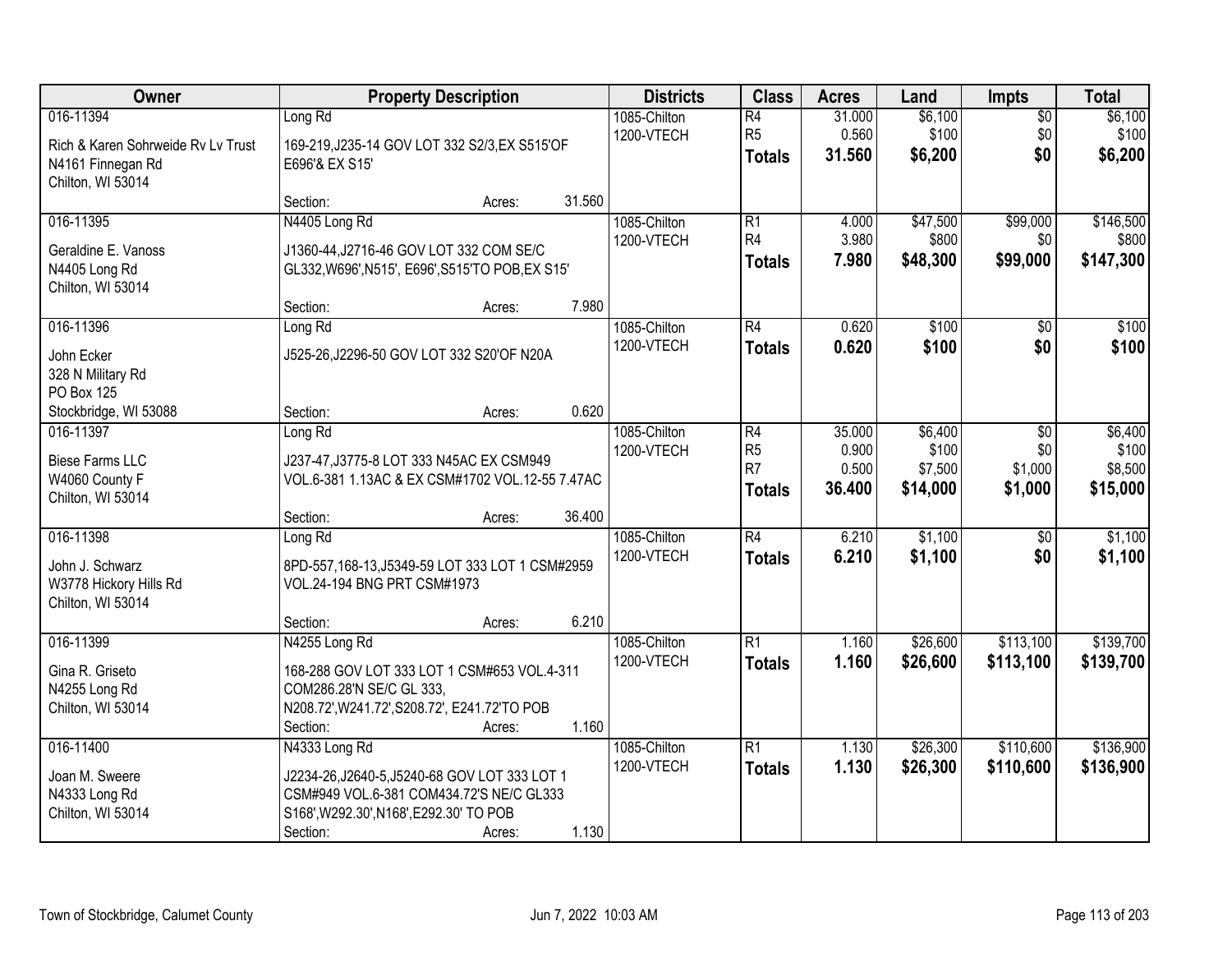| Owner             | <b>Property Description</b>                          | <b>Districts</b>           | <b>Class</b>                      | <b>Acres</b>   | Land              | <b>Impts</b>     | <b>Total</b>       |
|-------------------|------------------------------------------------------|----------------------------|-----------------------------------|----------------|-------------------|------------------|--------------------|
| 016-11401         | N4297 Long Rd                                        | 1085-Chilton<br>1200-VTECH | $\overline{R1}$<br>R <sub>4</sub> | 5.470<br>2.000 | \$51,900<br>\$400 | \$203,600<br>\$0 | \$255,500<br>\$400 |
| Gina Kurscheidt   | J2665-28 GOV LOT 333 LOT 1 CSM#1702 VOL.12-55        |                            | <b>Totals</b>                     | 7.470          | \$52,300          | \$203,600        | \$255,900          |
| N4297 Long Rd     | COM883.2'S NE/C, S135', W953.95' S60', W380.64'TO W/ |                            |                                   |                |                   |                  |                    |
| Chilton, WI 53014 | GL333, N513 .65', E385.68', S318.65', W952.1' TO POB |                            |                                   |                |                   |                  |                    |
|                   | 7.470<br>Section:<br>Acres:                          |                            |                                   |                |                   |                  |                    |
| 016-11402         | N4151 Long Rd                                        | 1085-Chilton               | $\overline{R1}$                   | 4.500          | \$49,000          | \$164,100        | \$213,100          |
| Cynthia A. Neuber | 8PD-557, J3678-26 LOT 334 LOT 2 CSM#2665             | 1200-VTECH                 | R <sub>4</sub>                    | 2.330          | \$500             | \$0              | \$500              |
| N4151 Long Rd     | VOL.21-221 (BNG PRT OF LT2 CSM#1973)                 |                            | <b>Totals</b>                     | 6.830          | \$49,500          | \$164,100        | \$213,600          |
| Chilton, WI 53014 |                                                      |                            |                                   |                |                   |                  |                    |
|                   | 6.830<br>Section:<br>Acres:                          |                            |                                   |                |                   |                  |                    |
| 016-11404         | County F                                             | 1085-Chilton               | R4                                | 38.080         | \$7,300           | \$0              | \$7,300            |
| Arthur J. Hoerth  | 86-100 GOV LOT 334 W40A, EX N2 RDS & EX 1AC & EX     | 1200-VTECH                 | <b>Totals</b>                     | 38.080         | \$7,300           | \$0              | \$7,300            |
| N4228 Moehrke Rd  | CTY F VOL.170-252                                    |                            |                                   |                |                   |                  |                    |
| Chilton, WI 53014 |                                                      |                            |                                   |                |                   |                  |                    |
|                   | 38.080<br>Section:<br>Acres:                         |                            |                                   |                |                   |                  |                    |
| 016-11405         | W4178 County F                                       | 1085-Chilton               | $\overline{R1}$                   | 0.970          | \$34,300          | \$240,900        | \$275,200          |
|                   |                                                      | 1200-VTECH                 | <b>Totals</b>                     | 0.970          | \$34,300          | \$240,900        | \$275,200          |
| Debbie Roehrig    | J626-28, J676-51 GOV LOT 334 COM 446.3'W SE/C        |                            |                                   |                |                   |                  |                    |
| W4178 County F    | GL334, W208.7' N208.7', E208.7', S208.7'TO POB EX    |                            |                                   |                |                   |                  |                    |
| Chilton, WI 53014 | VOL.170-252 CTH F                                    |                            |                                   |                |                   |                  |                    |
|                   | 0.970<br>Section:<br>Acres:                          |                            |                                   |                |                   |                  |                    |
| 016-11406         | N4145 Long Rd                                        | 1085-Chilton               | $\overline{R1}$                   | 0.750          | \$29,900          | \$115,800        | \$145,700          |
| Cynthia A. Neuber | 168-13,8PD-557, J5349-59 GOV LOT 334 LOT 3           | 1200-VTECH                 | R <sub>4</sub>                    | 7.710          | \$1,400           | \$0              | \$1,400            |
| N4151 Long Rd     | CSM#1973 VOL.14-110 COM150'N                         |                            | R <sub>5</sub>                    | 1.000          | \$100             | \$0              | \$100              |
| Chilton, WI 53014 | SE/C, GL334, SE155.2', W336.67', N871.88', E211.64', |                            | <b>Totals</b>                     | 9.460          | \$31,400          | \$115,800        | \$147,200          |
|                   | 9.460<br>Section:<br>Acres:                          |                            |                                   |                |                   |                  |                    |
| 016-11407         | W4199 County F                                       | 1085-Chilton               | $\overline{R4}$                   | 53.530         | \$10,200          | $\sqrt{6}$       | \$10,200           |
|                   |                                                      | 1200-VTECH                 | R <sub>5</sub> M                  | 5.000          | \$8,300           | \$0              | \$8,300            |
| Gerald Scholz     | J1430-53, J3117-10 GOV LOT 335 EX HWY/ROW VOL        |                            | R <sub>7</sub>                    | 1.000          | \$15,000          | \$165,000        | \$180,000          |
| W4199 County F    | N-341 .31AC & VOL 170-272                            |                            | <b>Totals</b>                     | 59.530         | \$33,500          | \$165,000        | \$198,500          |
| Chilton, WI 53014 |                                                      |                            |                                   |                |                   |                  |                    |
|                   | 59.530<br>Section:<br>Acres:                         |                            |                                   |                |                   |                  |                    |
| 016-11408         | Long Rd                                              | 1085-Chilton               | $\overline{R4}$                   | 34.840         | \$6,300           | $\overline{50}$  | \$6,300            |
| Donald L. Propson | J2529-1 LOT 336 N40AC EX CSM#1660 V.11-268           | 1200-VTECH                 | R <sub>5</sub>                    | 0.750          | \$100             | \$0              | \$100              |
| W4342 Quinney Rd  | 1.37AC EX PRT CSM#2987 V.24-312 1.04A                |                            | R <sub>5</sub> M                  | 2.000          | \$3,400           | \$0              | \$3,400            |
| Chilton, WI 53014 |                                                      |                            | <b>Totals</b>                     | 37.590         | \$9,800           | \$0              | \$9,800            |
|                   | 37.590<br>Section:<br>Acres:                         |                            |                                   |                |                   |                  |                    |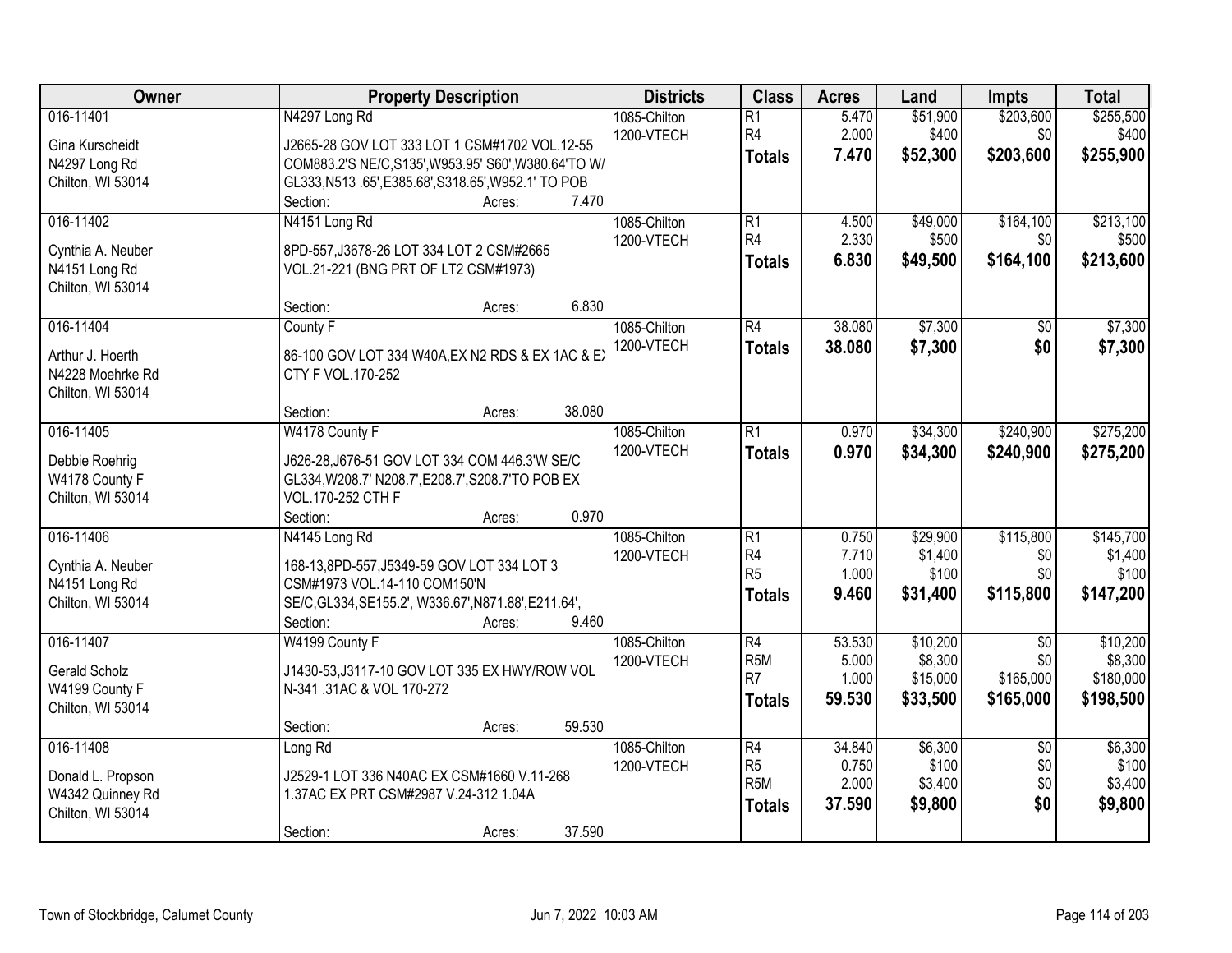| Owner                                                                                  |                                                                                                                                                                                     | <b>Property Description</b> |        | <b>Districts</b>           | <b>Class</b>                                                           | <b>Acres</b>                       | Land                                      | <b>Impts</b>                         | <b>Total</b>                              |
|----------------------------------------------------------------------------------------|-------------------------------------------------------------------------------------------------------------------------------------------------------------------------------------|-----------------------------|--------|----------------------------|------------------------------------------------------------------------|------------------------------------|-------------------------------------------|--------------------------------------|-------------------------------------------|
| 016-11409<br>Leo Vanhoorn<br>N3784 Long Rd<br>Chilton, WI 53014                        | Long Rd<br>J536-23, J883-14 GOV LOT 336 S1/3 (A/K/A S20AC)                                                                                                                          |                             |        | 1085-Chilton<br>1200-VTECH | $\overline{R4}$<br>R <sub>5</sub><br><b>Totals</b>                     | 19.500<br>0.500<br>20.000          | \$3,800<br>\$100<br>\$3,900               | $\overline{50}$<br>\$0<br>\$0        | \$3,800<br>\$100<br>\$3,900               |
|                                                                                        | Section:                                                                                                                                                                            | Acres:                      | 20.000 |                            |                                                                        |                                    |                                           |                                      |                                           |
| 016-11410<br>Joann V. Lakin<br>N3815 Long Rd<br>Chilton, WI 53014                      | N3815 Long Rd<br>J2450-36 GOV LOT 336 LOT 1 CSM#1660 VOL.11-268<br>COM657.71'N SE/C, W204', N292', E204', S292'TO POB                                                               |                             |        | 1085-Chilton<br>1200-VTECH | R1<br><b>Totals</b>                                                    | 1.370<br>1.370                     | \$28,700<br>\$28,700                      | \$187,800<br>\$187,800               | \$216,500<br>\$216,500                    |
|                                                                                        | Section:                                                                                                                                                                            | Acres:                      | 1.370  |                            |                                                                        |                                    |                                           |                                      |                                           |
| 016-11411<br><b>Biese Family Irrev Trust</b><br>W4100 Court Rd<br>Chilton, WI 53014    | Long Rd<br>118-24, J3684-19 GOV LOT 337                                                                                                                                             |                             |        | 1085-Chilton<br>1200-VTECH | R4<br>R <sub>5</sub><br>Totals                                         | 57.500<br>2.500<br>60.000          | \$10,400<br>\$100<br>\$10,500             | $\overline{50}$<br>\$0<br>\$0        | \$10,400<br>\$100<br>\$10,500             |
|                                                                                        | Section:                                                                                                                                                                            | Acres:                      | 60.000 |                            |                                                                        |                                    |                                           |                                      |                                           |
| 016-11412<br>Daun Limited Partnership<br>W3522 Stonybrook Rd<br>PO Box 48              | Long Rd<br>J396-37 GOV LOT 338                                                                                                                                                      |                             |        | 1085-Chilton<br>1200-VTECH | R4<br>R <sub>5</sub><br><b>Totals</b>                                  | 56.500<br>3.500<br>60.000          | \$10,600<br>\$200<br>\$10,800             | \$0<br>\$0<br>\$0                    | \$10,600<br>\$200<br>\$10,800             |
| Chilton, WI 53014                                                                      | Section:                                                                                                                                                                            | Acres:                      | 60.000 |                            |                                                                        |                                    |                                           |                                      |                                           |
| 016-11413<br>Groeschl's Contour Farms, Inc<br>W4173 Schluchter Rd<br>Chilton, WI 53014 | Schluchter Rd<br>155-198, J428-19 GOV LOT 339 EX CSM#1331<br>VOL.9-226 2.01AC (INCL.PRT CSM6-203 NOT CON-<br>VEYED UNDER CSM9-226)<br>Section:                                      | Acres:                      | 57.990 | 1085-Chilton<br>1200-VTECH | $\overline{R4}$<br>R <sub>5</sub><br>R <sub>5</sub> M<br><b>Totals</b> | 46.000<br>7.840<br>4.150<br>57.990 | \$8,100<br>\$4,500<br>\$6,800<br>\$19,400 | $\overline{30}$<br>\$0<br>\$0<br>\$0 | \$8,100<br>\$4,500<br>\$6,800<br>\$19,400 |
| 016-11414<br>Groeschl's Contour Farms, Inc<br>W4173 Schluchter Rd<br>Chilton, WI 53014 | W4173 Schluchter Rd<br>J1302-59, J2338-30 GOV LOT 339 LOT 1 CSM#1331<br>VOL.9-226 COM243.47'W NE/C, W227', S386.75<br>FT, E227', N386.75'TO POB INCL PRT LT 1 CSM 6-203<br>Section: | Acres:                      | 2.010  | 1085-Chilton<br>1200-VTECH | R1<br><b>Totals</b>                                                    | 2.010<br>2.010                     | \$35,100<br>\$35,100                      | \$245,900<br>\$245,900               | \$281,000<br>\$281,000                    |
| 016-11415<br>James W. Yerkman<br>W4206 Hwy 151<br>Chilton, WI 53014                    | W4206 Hwy 151<br>J3661-11, J3956-55, J4864-51 LOT 340 LOT 1<br>CSM#2873 VOL.23-263 (F/K/A LT1 CSM#2044<br>VOL.14-323 EX HWY 151/ROW DOC.#388810)<br>Section:                        | Acres:                      | 4.494  | 1085-Chilton<br>1200-VTECH | R1<br>R4<br><b>Totals</b>                                              | 2.000<br>2.494<br>4.494            | \$35,000<br>\$500<br>\$35,500             | \$152,500<br>\$0<br>\$152,500        | \$187,500<br>\$500<br>\$188,000           |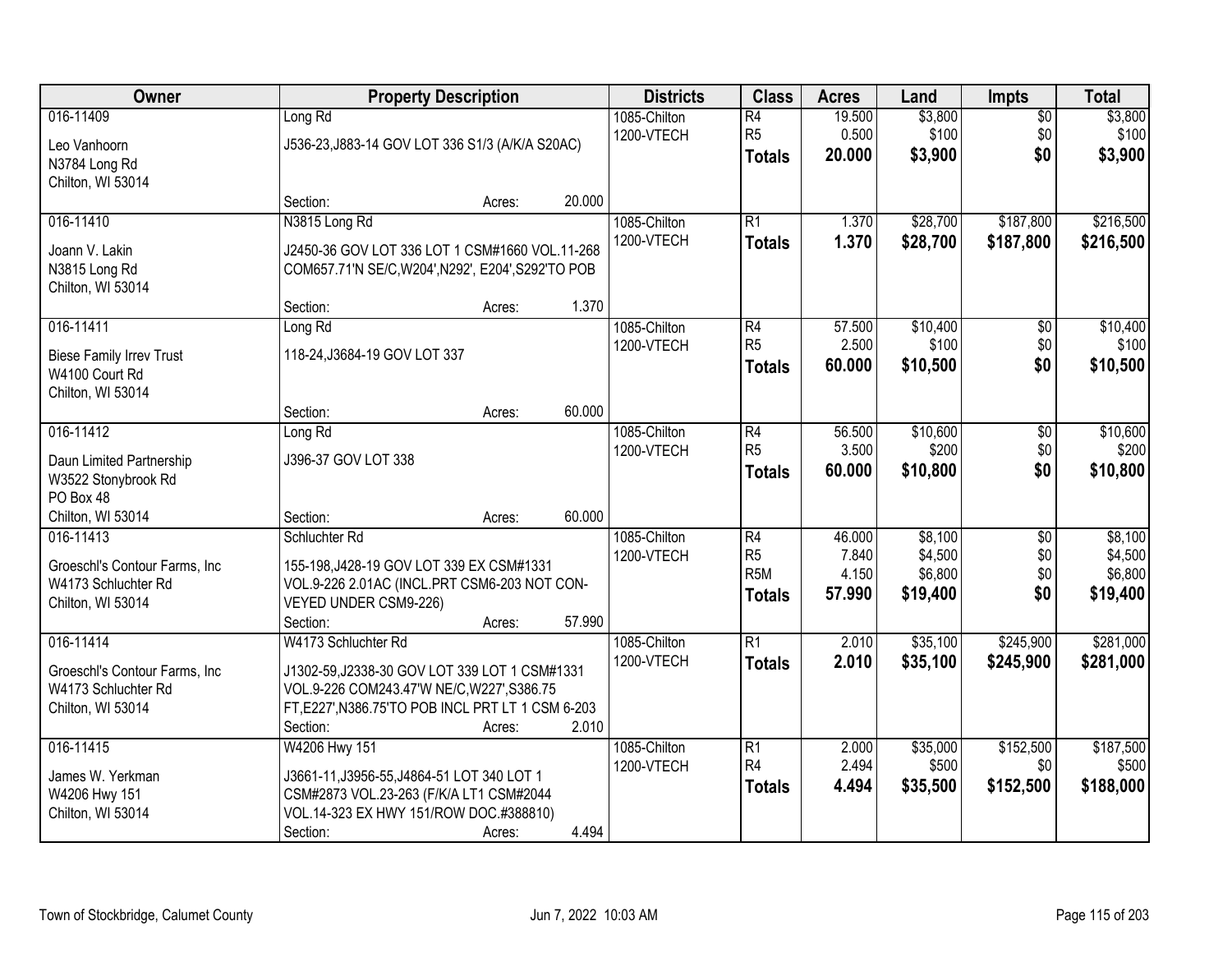| Owner                                                                                   |                                                                                                                       | <b>Property Description</b> |        | <b>Districts</b>           | <b>Class</b>                                             | <b>Acres</b>                        | Land                                       | <b>Impts</b>                         | <b>Total</b>                                 |
|-----------------------------------------------------------------------------------------|-----------------------------------------------------------------------------------------------------------------------|-----------------------------|--------|----------------------------|----------------------------------------------------------|-------------------------------------|--------------------------------------------|--------------------------------------|----------------------------------------------|
| 016-11416<br>Andrew G. Arenz<br>N7640 Fine View Rd<br>Malone, WI 53049                  | <b>Hwy 151</b><br>93-358 LOT 340 W2 RDS EX HWY151/ROW<br>DOC#382483.03AC                                              |                             |        | 1085-Chilton<br>1200-VTECH | $\overline{R5}$<br><b>Totals</b>                         | 1.470<br>1.470                      | \$1,200<br>\$1,200                         | $\overline{50}$<br>\$0               | \$1,200<br>\$1,200                           |
|                                                                                         | Section:                                                                                                              | Acres:                      | 1.470  |                            |                                                          |                                     |                                            |                                      |                                              |
| 016-11417<br>Judy Karls<br>W3723 Hwy 151<br>Chilton, WI 53014                           | <b>Hwy 151</b><br>169-349, J3661-11 LOT 340 EX W2RDS & EX<br>CSM14-323 5AC EX HWY151/ROW DOC#383723 1.29A<br>Section: | Acres:                      | 52.210 | 1085-Chilton<br>1200-VTECH | R4<br>R <sub>5</sub><br><b>Totals</b>                    | 35.210<br>17.000<br>52.210          | \$6,700<br>\$13,600<br>\$20,300            | \$0<br>\$0<br>\$0                    | \$6,700<br>\$13,600<br>\$20,300              |
| 016-11418                                                                               | <b>Hwy 151</b>                                                                                                        |                             |        | 1085-Chilton               | R4                                                       | 12.180                              | \$2,400                                    | \$0                                  | \$2,400                                      |
| Groeschl's Contour Farms, Inc.<br>W4173 Schluchter Rd<br>Chilton, WI 53014              | 155-310, J428-19, J4950-23 LOT 341 E12.5AC EX<br>HWY151/ROW DOC#384444 .32AC<br>Section:                              | Acres:                      | 12.180 | 1200-VTECH                 | <b>Totals</b>                                            | 12.180                              | \$2,400                                    | \$0                                  | \$2,400                                      |
| 016-11419                                                                               | W4130 Hwy 151                                                                                                         |                             |        | 1085-Chilton               | R4                                                       | 37.122                              | \$7,000                                    | $\sqrt{6}$                           | \$7,000                                      |
| Groeschl's Contour Farms, Inc.<br>W4173 Schluchter Rd<br>Chilton, WI 53014              | 93-265, J428-19 LOT 341 W47.5AC EX CSM#2238<br>VOL.16-277 EX HWY151/ROW DOC#384444 .91AC                              |                             |        | 1200-VTECH                 | R5<br>R <sub>5M</sub><br>R7<br><b>Totals</b>             | 3.000<br>3.000<br>2.000<br>45.122   | \$2,300<br>\$4,800<br>\$20,500<br>\$34,600 | \$0<br>\$0<br>\$143,500<br>\$143,500 | \$2,300<br>\$4,800<br>\$164,000<br>\$178,100 |
|                                                                                         | Section:                                                                                                              | Acres:                      | 45.122 |                            |                                                          |                                     |                                            |                                      |                                              |
| 016-11420<br>Groeschl's Contour Farms, Inc.<br>W4173 Schluchter Rd<br>Chilton, WI 53014 | Minahan Rd<br>155-311, J3519-46, J4950-23 GOV LOT 342 EX E5.2AC                                                       |                             |        | 1085-Chilton<br>1200-VTECH | R4<br>R <sub>5</sub><br><b>Totals</b>                    | 20.000<br>6.800<br>26.800           | \$3,700<br>\$5,400<br>\$9,100              | $\overline{50}$<br>\$0<br>\$0        | \$3,700<br>\$5,400<br>\$9,100                |
|                                                                                         | Section:                                                                                                              | Acres:                      | 26.800 |                            |                                                          |                                     |                                            |                                      |                                              |
| 016-11421<br>Jeremy L. Polar<br>N3295 Minahan Rd<br>Chilton, WI 53014                   | N3295 Minahan Rd<br>116-60 GOV LOT 342 COM NE/C, S739', W327', N647.7',<br>E312.16'TO POB ASSESS INCL/LOC ID#11505    |                             |        | 1085-Chilton<br>1200-VTECH | R1<br>R4<br><b>Totals</b>                                | 3.000<br>2.200<br>5.200             | \$42,500<br>\$400<br>\$42,900              | \$200,000<br>\$0<br>\$200,000        | \$242,500<br>\$400<br>\$242,900              |
|                                                                                         | Section:                                                                                                              | Acres:                      | 5.200  |                            |                                                          |                                     |                                            |                                      |                                              |
| 016-11422<br>Groeschl's Contour Farms, Inc.<br>W4173 Schluchter Rd<br>Chilton, WI 53014 | Minahan Rd<br>155-311, J428-19 GOV LOT 343<br>Section:                                                                | Acres:                      | 60.000 | 1085-Chilton<br>1200-VTECH | R4<br>R <sub>5</sub><br>R <sub>5M</sub><br><b>Totals</b> | 44.000<br>11.000<br>5.000<br>60.000 | \$7,500<br>\$8,800<br>\$8,300<br>\$24,600  | $\overline{50}$<br>\$0<br>\$0<br>\$0 | \$7,500<br>\$8,800<br>\$8,300<br>\$24,600    |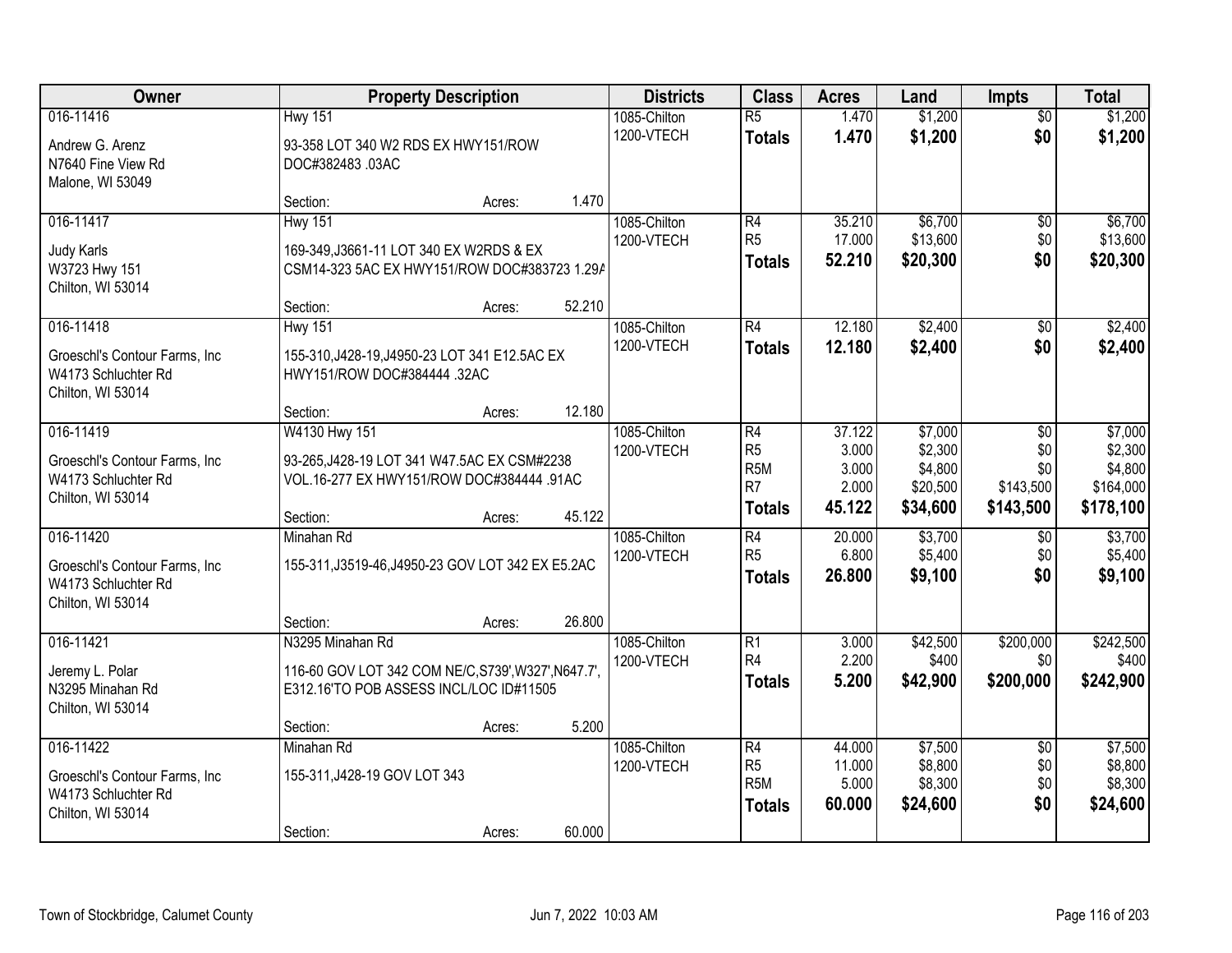| Owner                             | <b>Property Description</b>                          | <b>Districts</b> | <b>Class</b>                     | <b>Acres</b>    | Land             | <b>Impts</b>    | <b>Total</b>     |
|-----------------------------------|------------------------------------------------------|------------------|----------------------------------|-----------------|------------------|-----------------|------------------|
| 016-11423                         | N3594 Long Rd                                        | 1085-Chilton     | $\overline{R1}$                  | 5.000           | \$50,500         | \$174,600       | \$225,100        |
| Paul R. Ludwig                    | 137-22, J676-10 GOV LOT 344 LOT 1 CS#1990            | 1200-VTECH       | R <sub>5</sub>                   | 7.000           | \$5,600          | \$0             | \$5,600          |
| N3594 Long Rd                     | VOL.14-159 COM NW/C, E723', S723, W723', N723 FT TO  |                  | <b>Totals</b>                    | 12.000          | \$56,100         | \$174,600       | \$230,700        |
| Chilton, WI 53014                 | POB, RES N & W 33'ROW                                |                  |                                  |                 |                  |                 |                  |
|                                   | 12.000<br>Section:<br>Acres:                         |                  |                                  |                 |                  |                 |                  |
| 016-11424                         | Long Rd                                              | 1085-Chilton     | R4                               | 1.000           | \$200            | $\overline{50}$ | \$200            |
|                                   |                                                      | 1200-VTECH       | R <sub>5</sub>                   | 20.640          | \$68,300         | \$0             | \$68,300         |
| <b>Jared Stroobants</b>           | J3785-19 GOV LOT 344 EX 6.36AC PRT OF J1566-8 &      |                  | R <sub>5</sub> M                 | 20.000          | \$32,000         | \$0             | \$32,000         |
| N3489 Minahan Rd                  | EX CSM#1990 VOL.14-159 12AC                          |                  | <b>Totals</b>                    | 41.640          | \$100,500        | \$0             | \$100,500        |
| Chilton, WI 53014                 |                                                      |                  |                                  |                 |                  |                 |                  |
|                                   | 41.640<br>Section:<br>Acres:                         |                  |                                  |                 |                  |                 |                  |
| 016-11425                         | N3626 Long Rd                                        | 1085-Chilton     | $\overline{R1}$                  | 1.160           | \$21,900         | \$261,400       | \$283,300        |
| Mary Jane Biese Irrevocable Trust | 118-20 LOT 345 LOT 1 CSM#3443 VOL.30-100             | 1200-VTECH       | <b>Totals</b>                    | 1.160           | \$21,900         | \$261,400       | \$283,300        |
| W3936 Hickory Hills Rd            |                                                      |                  |                                  |                 |                  |                 |                  |
| Chilton, WI 53014                 |                                                      |                  |                                  |                 |                  |                 |                  |
|                                   | 1.160<br>Section:<br>Acres:                          |                  |                                  |                 |                  |                 |                  |
| 016-11426                         | N3724 Long Rd                                        | 1085-Chilton     | $\overline{R1}$                  | 7.560           | \$58,200         | \$134,800       | \$193,000        |
|                                   |                                                      | 1200-VTECH       | <b>Totals</b>                    | 7.560           | \$58,200         | \$134,800       | \$193,000        |
| David D. Gruel                    | J934-9, J3027-44, J4461-17 GOV LOT 345 COM 14'S      |                  |                                  |                 |                  |                 |                  |
| N3724 Long Rd                     | NW/C GL345, S1001', E329', N1001', W329'TO POB SUB.  |                  |                                  |                 |                  |                 |                  |
| Chilton, WI 53014                 | TO WELL & SEPTIC AGRMT VOL 127-34                    |                  |                                  |                 |                  |                 |                  |
|                                   | Section:<br>7.560<br>Acres:                          |                  |                                  |                 |                  |                 |                  |
| 016-11427                         | N3784 Long Rd                                        | 1085-Chilton     | FM <sub>6</sub>                  | 12.000          | ( \$38,400)      | $\overline{50}$ | $\overline{50}$  |
| Leo Vanhoorn                      | J536-23, J883-14 GOV LOT 346                         | 1200-VTECH       | R1                               | 2.000           | \$32,000         | \$135,800       | \$167,800        |
| N3784 Long Rd                     |                                                      |                  | R <sub>4</sub><br>R <sub>5</sub> | 44.750<br>1.250 | \$8,100<br>\$100 | \$0<br>\$0      | \$8,100<br>\$100 |
| Chilton, WI 53014                 |                                                      |                  |                                  |                 |                  |                 |                  |
|                                   | 60.000<br>Section:<br>Acres:                         |                  | <b>Totals</b>                    | 60.000          | \$40,200         | \$135,800       | \$176,000        |
| 016-11428                         | N4054 Long Rd                                        | 1085-Chilton     | $\overline{R4}$                  | 47.100          | \$8,400          | $\sqrt{6}$      | \$8,400          |
| Ronald J. Biese                   | 94-682 GOV LOT 347 EX VOL.170-276 CTY F EX PRT       | 1200-VTECH       | R <sub>5</sub>                   | 2.200           | \$100            | \$0             | \$100            |
| N4054 Long Rd                     | CSM1701 VOL.12-53 4.45A                              |                  | R <sub>7</sub>                   | 6.000           | \$34,500         | \$552,000       | \$586,500        |
| Chilton, WI 53014                 |                                                      |                  | <b>Totals</b>                    | 55.300          | \$43,000         | \$552,000       | \$595,000        |
|                                   | 55.300<br>Section:<br>Acres:                         |                  |                                  |                 |                  |                 |                  |
| 016-11429                         | W4100 Court Rd                                       | 1085-Chilton     | $\overline{R1}$                  | 2.000           | \$35,000         | \$168,700       | \$203,700        |
|                                   |                                                      | 1200-VTECH       | R <sub>4</sub>                   | 3.390           | \$700            | \$0             | \$700            |
| <b>Biese Family Irrev Trust</b>   | 94-682 GOV LOT 347 LOT 1 CSM#1701 VOL.12-53          |                  | <b>Totals</b>                    | 5.390           | \$35,700         | \$168,700       | \$204,400        |
| W4100 Court Rd                    | COM SE/C, W473', N410', E573', S410.71', W100'TO POB |                  |                                  |                 |                  |                 |                  |
| Chilton, WI 53014                 |                                                      |                  |                                  |                 |                  |                 |                  |
|                                   | 5.390<br>Section:<br>Acres:                          |                  |                                  |                 |                  |                 |                  |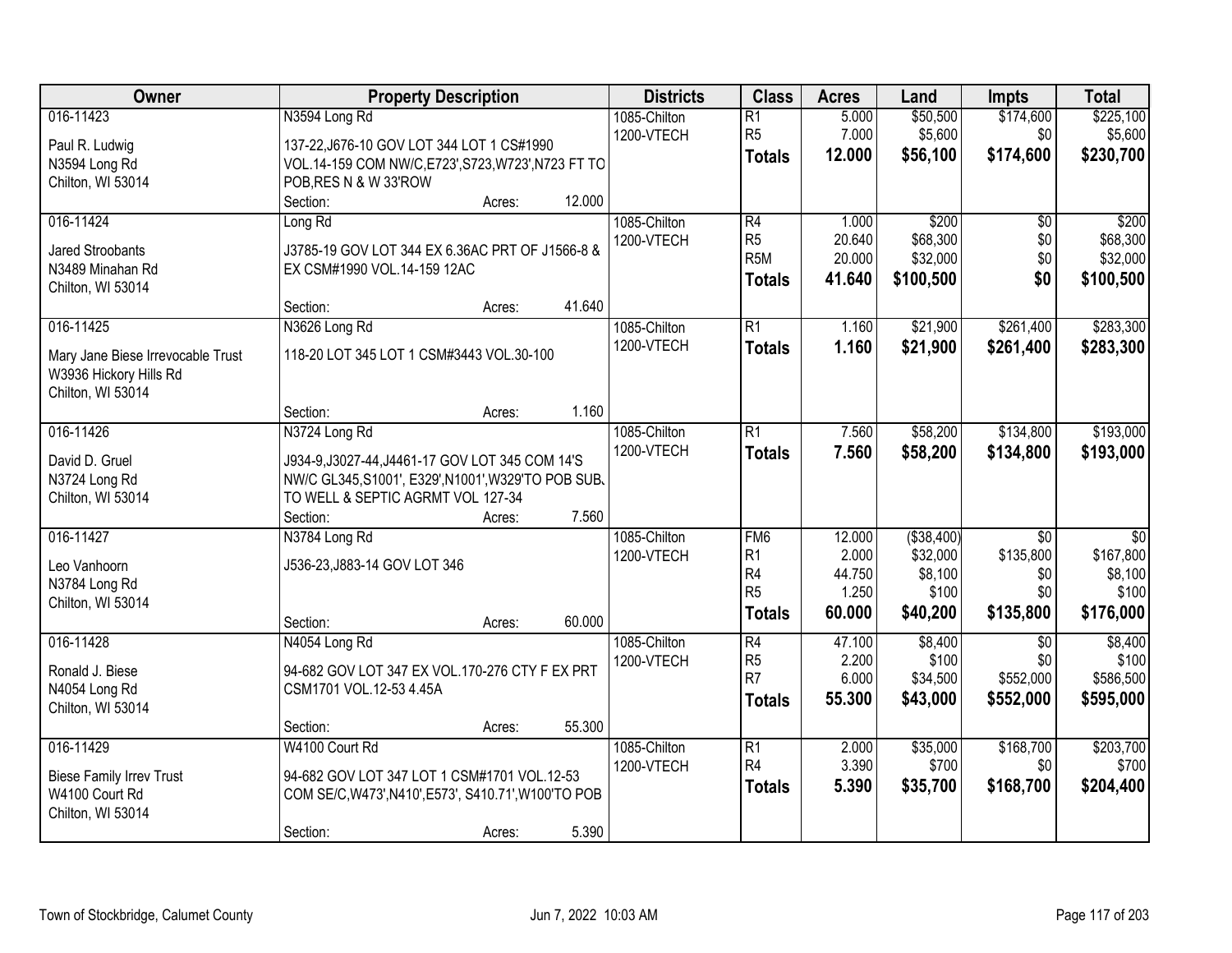| Owner                  | <b>Property Description</b>                      | <b>Districts</b> | <b>Class</b>                     | <b>Acres</b>    | Land               | <b>Impts</b>    | <b>Total</b>       |
|------------------------|--------------------------------------------------|------------------|----------------------------------|-----------------|--------------------|-----------------|--------------------|
| 016-11430              | W4060 County F                                   | 1085-Chilton     | $\overline{R7}$                  | 1.000           | \$15,000           | \$156,200       | \$171,200          |
| Daniel D. Biese        | 94-682 LOT 348 LOT 1 CSM#2772 VOL.22-205         | 1200-VTECH       | <b>Totals</b>                    | 1.000           | \$15,000           | \$156,200       | \$171,200          |
| W4130 County F         |                                                  |                  |                                  |                 |                    |                 |                    |
| Chilton, WI 53014      |                                                  |                  |                                  |                 |                    |                 |                    |
|                        | 1.000<br>Section:<br>Acres:                      |                  |                                  |                 |                    |                 |                    |
| 016-11431              | Long Rd                                          | 1085-Chilton     | R4                               | 28.300          | \$5,500            | $\overline{50}$ | \$5,500            |
| <b>Biese Farms LLC</b> | J237-47, J3775-8 GOV LOT 349 N1/2                | 1200-VTECH       | R <sub>5</sub><br>R <sub>7</sub> | 0.700<br>1.000  | \$100<br>\$7,500   | \$0<br>\$11,700 | \$100<br>\$19,200  |
| W4060 County F         |                                                  |                  | <b>Totals</b>                    | 30.000          | \$13,100           | \$11,700        | \$24,800           |
| Chilton, WI 53014      |                                                  |                  |                                  |                 |                    |                 |                    |
|                        | 30.000<br>Section:<br>Acres:                     |                  |                                  |                 |                    |                 |                    |
| 016-11432              | Long Rd                                          | 1085-Chilton     | R1                               | 5.000           | \$23,500           | \$32,200        | \$55,700           |
| John M. Mayer          | J3375-5, J5082-55, J5398-52 GOV LOT 349 S1/2, EX | 1200-VTECH       | R4<br>R <sub>5M</sub>            | 19.280<br>4.000 | \$3,800<br>\$6,600 | \$0<br>\$0      | \$3,800<br>\$6,600 |
| N4232 Long Rd          | S192'OF W390'                                    |                  |                                  | 28.280          | \$33,900           | \$32,200        | \$66,100           |
| Chilton, WI 53014      |                                                  |                  | Totals                           |                 |                    |                 |                    |
|                        | 28.280<br>Section:<br>Acres:                     |                  |                                  |                 |                    |                 |                    |
| 016-11433              | N4232 Long Rd                                    | 1085-Chilton     | $\overline{R1}$                  | 1.720           | \$32,200           | \$184,800       | \$217,000          |
| John M. Mayer          | 164-437, J5082-57 GOV LOT 349 TRACT 1 CSM#606    | 1200-VTECH       | <b>Totals</b>                    | 1.720           | \$32,200           | \$184,800       | \$217,000          |
| N4232 Long Rd          | VOL.4-189                                        |                  |                                  |                 |                    |                 |                    |
| Chilton, WI 53014      |                                                  |                  |                                  |                 |                    |                 |                    |
|                        | 1.720<br>Section:<br>Acres:                      |                  |                                  |                 |                    |                 |                    |
| 016-11434              | Long Rd                                          | 1085-Chilton     | $\overline{R5}$                  | 20.090          | \$16,100           | \$0             | \$16,100           |
| <b>Beverly Grenzer</b> | J2374-39, J3431-17 GOV LOT 350 COM NW/C          | 1200-VTECH       | R <sub>6</sub>                   | 2.000           | \$6,600            | \$0             | \$6,600            |
| 429 N Madison St       | E1317.65'TO NE/C, S1112.61', W427.1', N257.57',  |                  | <b>Totals</b>                    | 22.090          | \$22,700           | \$0             | \$22,700           |
| Chilton, WI 53014      | NW728.53', NW312.34'TO C/L RD, N374.62'TO        |                  |                                  |                 |                    |                 |                    |
|                        | 22.090<br>Section:<br>Acres:                     |                  |                                  |                 |                    |                 |                    |
| 016-11435              | N4452 Long Rd                                    | 1085-Chilton     | $\overline{\mathsf{R}1}$         | 2.000           | \$35,000           | \$182,000       | \$217,000          |
| Charles J. Reichwald   | 89-259, J1504-19 GOVT LOT 350 LOT 1 CSM#884      | 1200-VTECH       | <b>Totals</b>                    | 2.000           | \$35,000           | \$182,000       | \$217,000          |
| N4452 Long Rd          | VOL.6-214 COM790.03'N SW/C GL350,N415.86         |                  |                                  |                 |                    |                 |                    |
| Chilton, WI 53014      | FT, E210', S415.86', W210'TO POB                 |                  |                                  |                 |                    |                 |                    |
|                        | 2.000<br>Section:<br>Acres:                      |                  |                                  |                 |                    |                 |                    |
| 016-11436              | Long Rd                                          | 1085-Chilton     | R4                               | 26.500          | \$5,300            | $\overline{50}$ | \$5,300            |
| Kenneth O. Tasch       | J1530-10, J2934-54 GOV LOT 350 COM SW/C          | 1200-VTECH       | R <sub>5</sub>                   | 0.610           | \$100              | \$0             | \$100              |
| W4028 Shady Ln         | GL350,E1345.43'TO SE/C GL350,N870.25',W1079.83', |                  | <b>Totals</b>                    | 27.110          | \$5,400            | \$0             | \$5,400            |
| Chilton, WI 53014      | S145', W256.04', S790.03'TO POB                  |                  |                                  |                 |                    |                 |                    |
|                        | 27.110<br>Section:<br>Acres:                     |                  |                                  |                 |                    |                 |                    |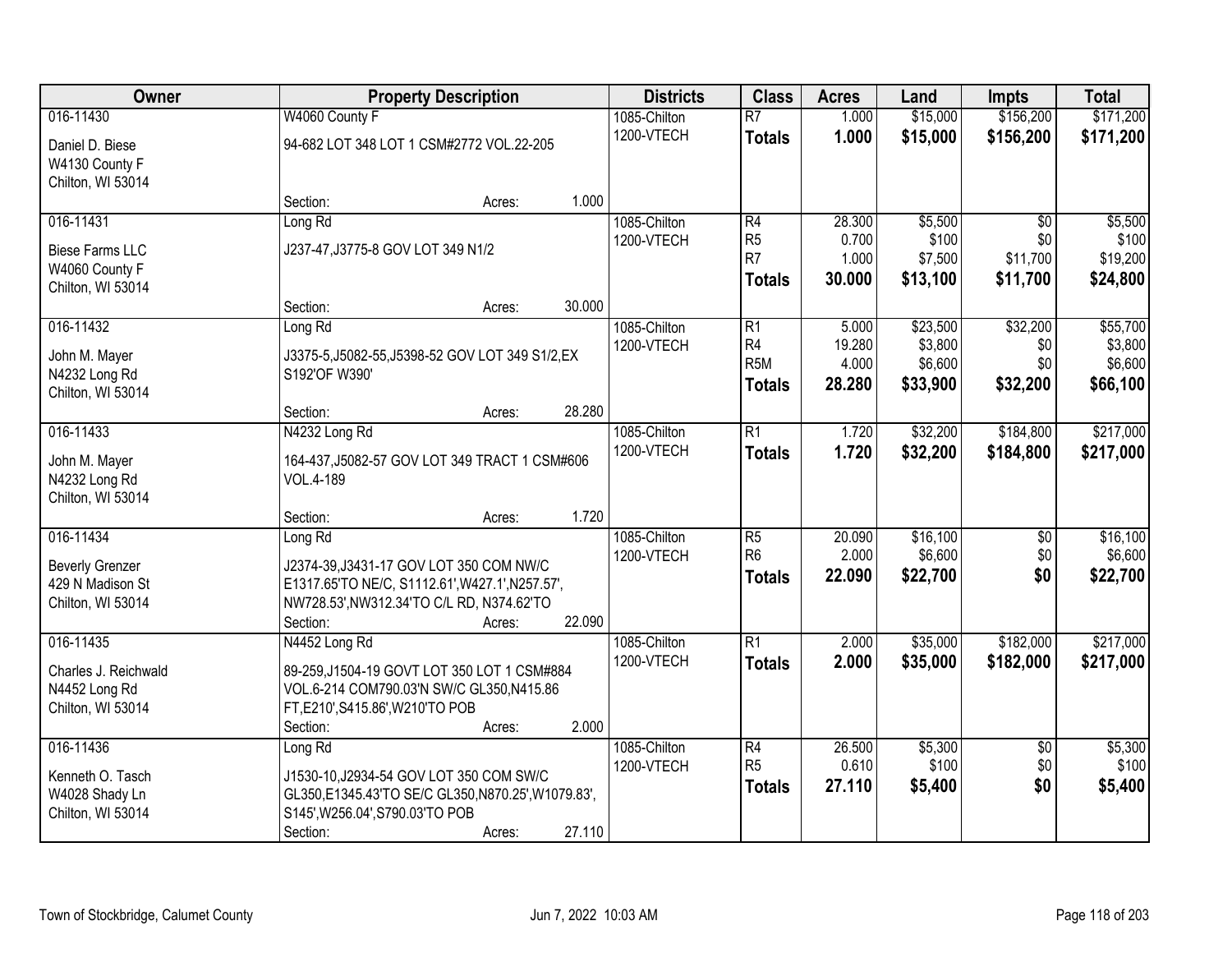| Owner                                       | <b>Property Description</b>                           | <b>Districts</b>           | <b>Class</b>                      | <b>Acres</b>   | Land             | <b>Impts</b>           | <b>Total</b>     |
|---------------------------------------------|-------------------------------------------------------|----------------------------|-----------------------------------|----------------|------------------|------------------------|------------------|
| 016-11437                                   | N4452 Long Rd                                         | 1085-Chilton<br>1200-VTECH | $\overline{R4}$<br>R <sub>5</sub> | 9.000<br>0.330 | \$1,800<br>\$100 | $\overline{50}$<br>\$0 | \$1,800<br>\$100 |
| Kenneth O. Tasch                            | J1504-19, J1504-20 GOV LOT 350 COM374.62'S            |                            | <b>Totals</b>                     | 9.330          | \$1,900          | \$0                    | \$1,900          |
| W4028 Shady Ln                              | NW/C, SE312.34', SELY728.53', S257.57', W652.73',     |                            |                                   |                |                  |                        |                  |
| Chilton, WI 53014                           | S145', W46'TO SE/C CSM#884, N414<br>9.330<br>Section: |                            |                                   |                |                  |                        |                  |
| 016-11438                                   | Acres:<br>W4142 Shady Ln                              | 1085-Chilton               | $\overline{R1}$                   | 2.000          | \$35,000         | \$70,600               | \$105,600        |
|                                             |                                                       | 1200-VTECH                 |                                   | 2.000          |                  |                        |                  |
| Rc Koehler Rentals LLC<br>W1603 Hwy 151     | 81-236 LOT 351 LOT 1 CSM#3248 VOL.27-249              |                            | <b>Totals</b>                     |                | \$35,000         | \$70,600               | \$105,600        |
| Chilton, WI 53014                           |                                                       |                            |                                   |                |                  |                        |                  |
|                                             | 2.000<br>Section:<br>Acres:                           |                            |                                   |                |                  |                        |                  |
| 016-11439                                   | W4097 Shady Ln                                        | 1085-Chilton               | $\overline{R1}$                   | 1.040          | \$25,400         | \$33,400               | \$58,800         |
| John J. Blatz                               | 150-87 GOV LOT 351 COM NE/C, SW16DEG 59'W             | 1200-VTECH                 | <b>Totals</b>                     | 1.040          | \$25,400         | \$33,400               | \$58,800         |
| W4097 Shady Ln                              | 1629.75' TO C/L SHADY LN& POB, S195.81',              |                            |                                   |                |                  |                        |                  |
| Chilton, WI 53014                           | NWLY239.18', N195.81'TO C/L RD, SELY239.18'TO POE     |                            |                                   |                |                  |                        |                  |
|                                             | 1.040<br>Section:<br>Acres:                           |                            |                                   |                |                  |                        |                  |
| 016-11440                                   | <b>Hickory Hill Rd</b>                                | 1085-Chilton               | R4                                | 17.250         | \$2,800          | \$0                    | \$2,800          |
| Kevin A. Biese                              | 81-236 GOV LOT 352 PRT LYG S OF RD, EX                | 1200-VTECH                 | R <sub>5</sub>                    | 1.590          | \$600            | \$0                    | \$600            |
| W3936 Hickory Hills Rd                      | DOC#451497                                            |                            | <b>Totals</b>                     | 18.840         | \$3,400          | \$0                    | \$3,400          |
| Chilton, WI 53014                           |                                                       |                            |                                   |                |                  |                        |                  |
|                                             | 18.840<br>Section:<br>Acres:                          |                            |                                   |                |                  |                        |                  |
| 016-11441                                   | <b>Hickory Hills Rd</b>                               | 1085-Chilton               | $\overline{R4}$                   | 4.150          | \$700            | $\overline{50}$        | \$700            |
|                                             |                                                       | 1200-VTECH                 | R <sub>5</sub>                    | 0.600          | \$100            | \$0                    | \$100            |
| Donna R. Schommer                           | 88-456, J2301-30 GOV LOT 352 PRT LYG N & E OF RD      |                            | <b>Totals</b>                     | 4.750          | \$800            | \$0                    | \$800            |
| W4209 Hickory Hills Rd<br>Chilton, WI 53014 |                                                       |                            |                                   |                |                  |                        |                  |
|                                             | 4.750<br>Section:<br>Acres:                           |                            |                                   |                |                  |                        |                  |
| 016-11442                                   | <b>Hickory Hill Rd</b>                                | 5614-Stockbridge           | $\overline{R4}$                   | 26.000         | \$4,800          | $\overline{50}$        | \$4,800          |
|                                             |                                                       | 1200-VTECH                 | R <sub>5</sub> M                  | 4.000          | \$6,400          | \$0                    | \$6,400          |
| Kevin A. Biese                              | 179-806, J169-27 GOV LOT 353 E1/2                     |                            | <b>Totals</b>                     | 30,000         | \$11,200         | \$0                    | \$11,200         |
| W3936 Hickory Hills Rd                      |                                                       |                            |                                   |                |                  |                        |                  |
| Chilton, WI 53014                           | 30.000<br>Section:                                    |                            |                                   |                |                  |                        |                  |
| 016-11443                                   | Acres:<br><b>Hickory Hills Rd</b>                     | 1085-Chilton               | $\overline{R4}$                   | 29.500         | \$5,700          | $\overline{50}$        | \$5,700          |
|                                             |                                                       | 1200-VTECH                 | R <sub>5</sub>                    | 0.500          | \$100            | \$0                    | \$100            |
| Donna R. Schommer                           | 88-456, J2301-30 GOV LOT 353 W1/2                     |                            | <b>Totals</b>                     | 30.000         | \$5,800          | \$0                    | \$5,800          |
| W4209 Hickory Hills Rd                      |                                                       |                            |                                   |                |                  |                        |                  |
| Chilton, WI 53014                           |                                                       |                            |                                   |                |                  |                        |                  |
|                                             | 30.000<br>Section:<br>Acres:                          |                            |                                   |                |                  |                        |                  |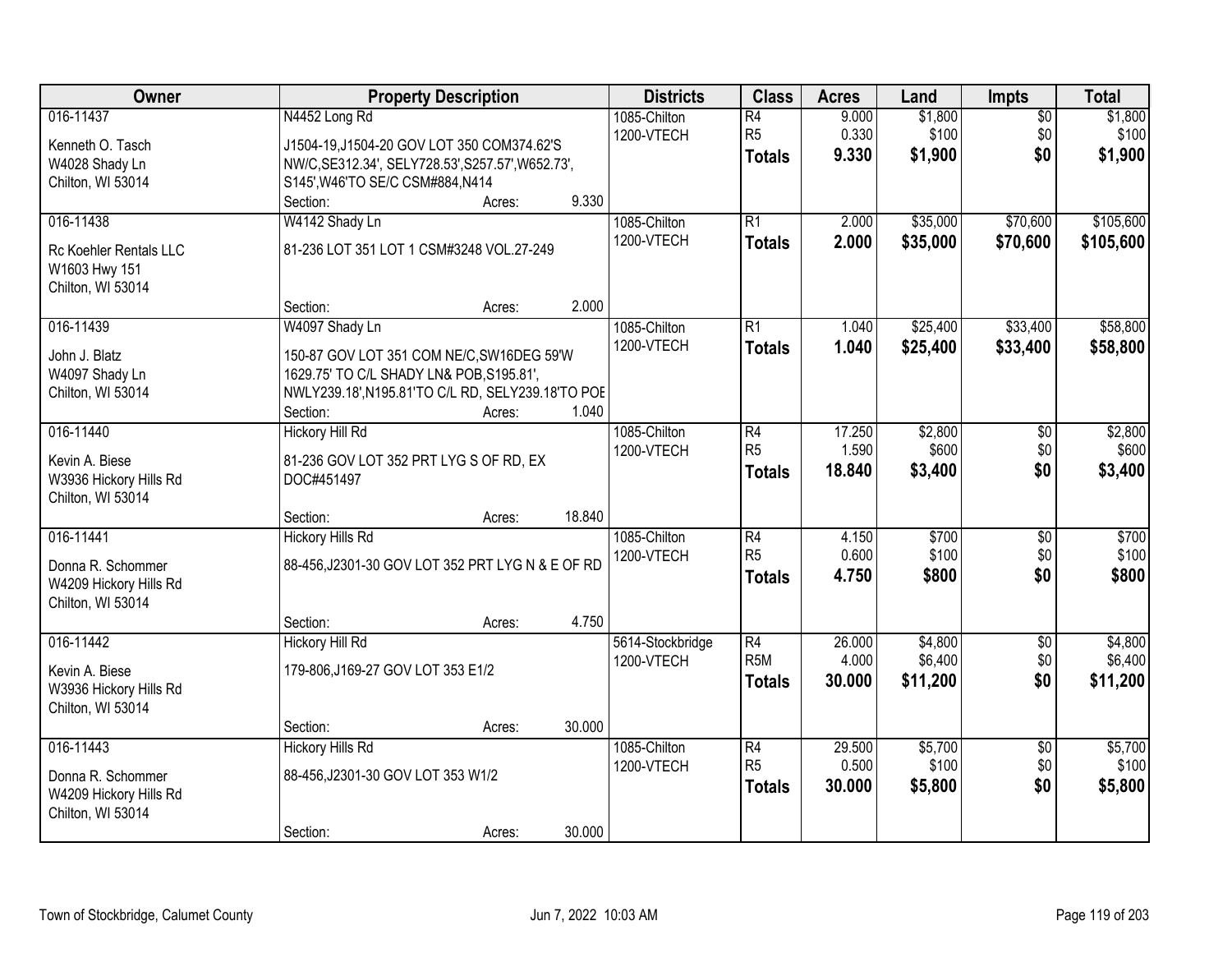| Owner                                                                              |                                                                                                                                                                  | <b>Property Description</b> |        | <b>Districts</b>               | <b>Class</b>                                                           | <b>Acres</b>                       | Land                                       | Impts                                | <b>Total</b>                                 |
|------------------------------------------------------------------------------------|------------------------------------------------------------------------------------------------------------------------------------------------------------------|-----------------------------|--------|--------------------------------|------------------------------------------------------------------------|------------------------------------|--------------------------------------------|--------------------------------------|----------------------------------------------|
| 016-11444<br>Kenneth Rach<br>N4833 Twain Rd<br>Chilton, WI 53014                   | County Rd E<br>J521-50, J3937-19 GOV LOT 354 EX CSM#1991<br>VOL.14-161 10.03AC                                                                                   |                             |        | 5614-Stockbridge<br>1200-VTECH | $\overline{R4}$<br>R <sub>5</sub><br>R <sub>5</sub> M<br><b>Totals</b> | 42.000<br>1.970<br>6.000<br>49.970 | \$7,700<br>\$1,200<br>\$9,600<br>\$18,500  | $\overline{50}$<br>\$0<br>\$0<br>\$0 | \$7,700<br>\$1,200<br>\$9,600<br>\$18,500    |
|                                                                                    | Section:                                                                                                                                                         | Acres:                      | 49.970 |                                |                                                                        |                                    |                                            |                                      |                                              |
| 016-11445<br>Kalinka Alice J Survivors Trst<br>W4093 County E<br>Chilton, WI 53014 | W4093 County E<br>J521-50, J3743-39 GOV LOT 354 LOT 1 CSM#1991<br>VOL.14-161 COM 108'E NW/C, E533.35',<br>SW871.15', NW491.88', N835.61'TO POB                   |                             |        | 5614-Stockbridge<br>1200-VTECH | $\overline{R1}$<br><b>Totals</b>                                       | 10.030<br>10.030                   | \$65,600<br>\$65,600                       | \$294,200<br>\$294,200               | \$359,800<br>\$359,800                       |
|                                                                                    | Section:                                                                                                                                                         | Acres:                      | 10.030 |                                |                                                                        |                                    |                                            |                                      |                                              |
| 016-11446<br>Jamie L. Bowe<br>W4054 County E<br>Chilton, WI 53014                  | W4054 County E<br>J191-30, J1752-27, 348875 LOT 355 LOT 1 CSM#2528<br>VOL.19-320 COM367.22'W SE/C GL355, W269.59<br>FT, N560', E269.59', S560'TO POB<br>Section: | Acres:                      | 3.466  | 5614-Stockbridge<br>1200-VTECH | $\overline{R1}$<br><b>Totals</b>                                       | 3.466<br>3.466                     | \$44,900<br>\$44,900                       | \$130,600<br>\$130,600               | \$175,500<br>\$175,500                       |
| 016-11447                                                                          | W4116 County E                                                                                                                                                   |                             |        | 1085-Chilton                   | $\overline{R1}$                                                        | 3.120                              | \$43,100                                   | \$183,400                            | \$226,500                                    |
| Ronald Kleinhans<br>W4116 County E<br>Chilton, WI 53014                            | J685-36 GOV LOT 355 LOT 1 CSM#1137 VOL.8-92<br>COM 40.01'N SW/C GL355, N906.99<br>FT,E150',W906.99',E150'TO POB<br>Section:                                      | Acres:                      | 3.120  | 1200-VTECH                     | <b>Totals</b>                                                          | 3.120                              | \$43,100                                   | \$183,400                            | \$226,500                                    |
| 016-11448                                                                          | Moore Rd                                                                                                                                                         |                             |        | 5614-Stockbridge               | $\overline{R4}$                                                        | 59.000                             | \$11,400                                   | $\overline{50}$                      | \$11,400                                     |
| <b>Ruffing Delores Survivors Trust</b><br>W4272 Hill Rd<br>Hilbert, WI 54129       | J1038-37, J1141-25 GOV LOT 356                                                                                                                                   |                             |        | 1200-VTECH                     | R <sub>5</sub><br><b>Totals</b>                                        | 1.000<br>60.000                    | \$100<br>\$11,500                          | \$0<br>\$0                           | \$100<br>\$11,500                            |
|                                                                                    | Section:                                                                                                                                                         | Acres:                      | 60.000 |                                |                                                                        |                                    |                                            |                                      |                                              |
| 016-11449<br>David Siegwarth<br>W3563 Hickory Hills Rd<br>Chilton, WI 53014        | Moore Rd<br>J3586-50, J3726-56 GOV LOT 357 LOT 1 CSM#3293<br>VOL.28-127                                                                                          |                             |        | 5614-Stockbridge<br>1200-VTECH | $\overline{R4}$<br>R <sub>5</sub><br><b>Totals</b>                     | 43.017<br>2.290<br>45.307          | \$8,100<br>\$1,100<br>\$9,200              | $\overline{50}$<br>\$0<br>\$0        | \$8,100<br>\$1,100<br>\$9,200                |
|                                                                                    | Section:                                                                                                                                                         | Acres:                      | 45.307 |                                |                                                                        |                                    |                                            |                                      |                                              |
| 016-11450<br>Kathleen A. Schumacher<br>PO Box 54<br>Stockbridge, WI 53088          | W4126 Moore Rd<br>J4602-32, J5036-14, J5046-58 PRT LOTS 324, 325 & 357<br>LOT 1 CSM#2968 VOL.24-232<br>Section:                                                  | Acres:                      | 20.550 | 5614-Stockbridge<br>1200-VTECH | $\overline{R1}$<br>R4<br>R <sub>5</sub> M<br><b>Totals</b>             | 2.000<br>15.550<br>3.000<br>20.550 | \$35,000<br>\$2,700<br>\$5,000<br>\$42,700 | \$277,700<br>\$0<br>\$0<br>\$277,700 | \$312,700<br>\$2,700<br>\$5,000<br>\$320,400 |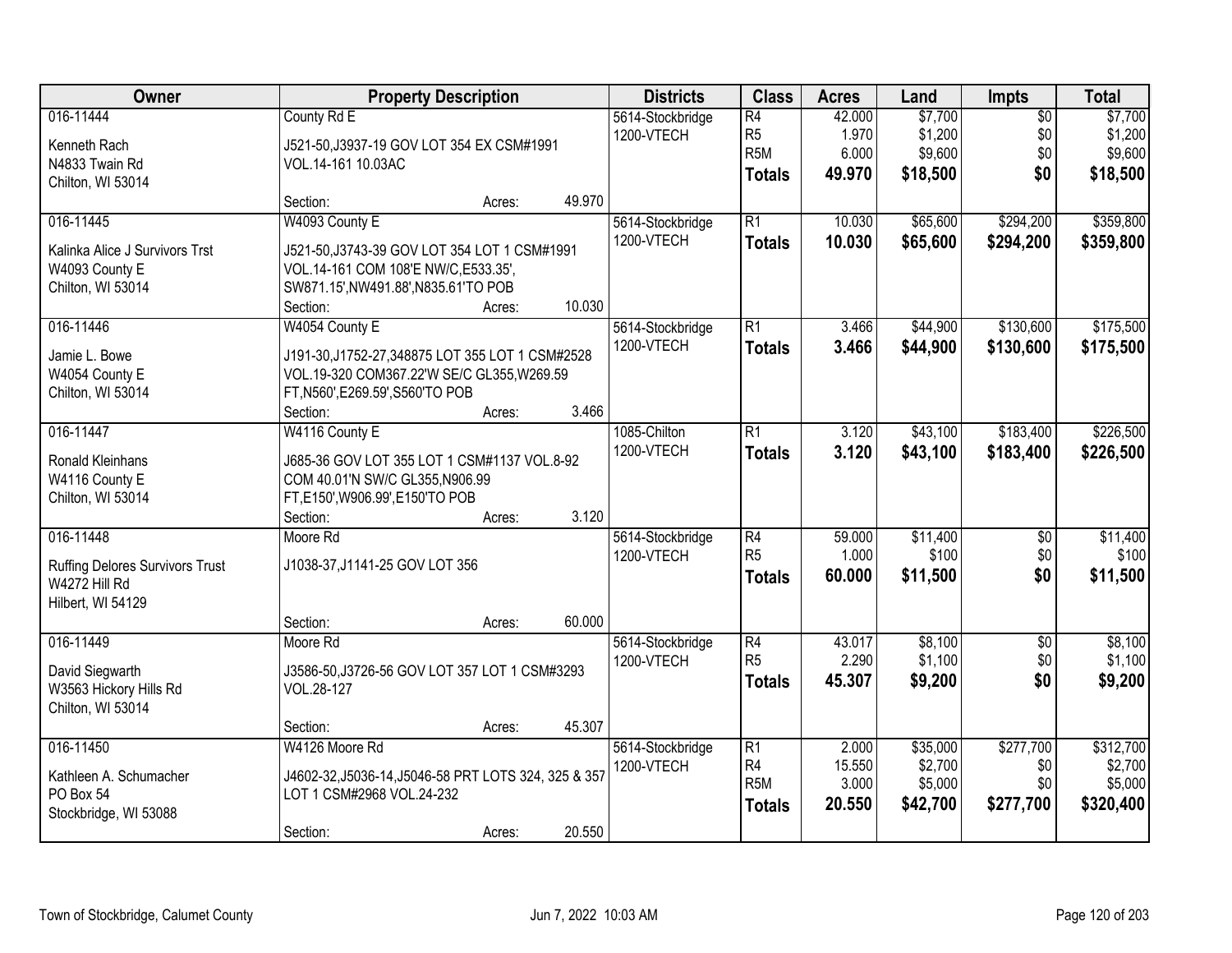| Owner                         |                                                       | <b>Property Description</b> |        | <b>Districts</b> | <b>Class</b>    | <b>Acres</b> | Land     | <b>Impts</b>    | <b>Total</b> |
|-------------------------------|-------------------------------------------------------|-----------------------------|--------|------------------|-----------------|--------------|----------|-----------------|--------------|
| 016-11451                     | Moore Rd                                              |                             |        | 5614-Stockbridge | $\overline{R6}$ | 6.460        | \$10,700 | $\overline{50}$ | \$10,700     |
| David Siegwarth               | J3579-33, J5234-30, J6052-25 GOV LOT 357 COM          |                             |        | 1200-VTECH       | <b>Totals</b>   | 6.460        | \$10,700 | \$0             | \$10,700     |
| W3563 Hickory Hills Rd        | 281.84'W NE/C GL357, S525.66', W583.96', N464.91', TO |                             |        |                  |                 |              |          |                 |              |
| Chilton, WI 53014             | N/L GL357, E656.4'ALG N/L TO POB                      |                             |        |                  |                 |              |          |                 |              |
|                               | Section:                                              | Acres:                      | 6.460  |                  |                 |              |          |                 |              |
| 016-11452                     | W4096 Moore Rd                                        |                             |        | 5614-Stockbridge | R1              | 1.750        | \$32,500 | \$189,900       | \$222,400    |
| Christopher Fritsch           | J3579-33, J5234-30, J6052-25 GOV LOT 357 LOT 2        |                             |        | 1200-VTECH       | R4              | 4.274        | \$800    | \$0             | \$800        |
| W4096 Moore Rd                | CSM#3293 VOL.28-127 PREV DESC AS CSM#753              |                             |        |                  | <b>Totals</b>   | 6.024        | \$33,300 | \$189,900       | \$223,200    |
| Hilbert, WI 54129             |                                                       |                             |        |                  |                 |              |          |                 |              |
|                               | Section:                                              | Acres:                      | 6.024  |                  |                 |              |          |                 |              |
| 016-11453                     | <b>Hill Rd</b>                                        |                             |        | 5614-Stockbridge | R4              | 54.000       | \$9,600  | \$0             | \$9,600      |
| Woelfel Farms Real Estate LLC | J49-21 GOV LOT 358                                    |                             |        | 1200-VTECH       | R <sub>5</sub>  | 6.000        | \$4,100  | \$0             | \$4,100      |
| N5632 Long Rd                 |                                                       |                             |        |                  | <b>Totals</b>   | 60,000       | \$13,700 | \$0             | \$13,700     |
| Hilbert, WI 54129             |                                                       |                             |        |                  |                 |              |          |                 |              |
|                               | Section:                                              | Acres:                      | 60.000 |                  |                 |              |          |                 |              |
| 016-11454                     | W4119 Hill Rd                                         |                             |        | 5614-Stockbridge | R4              | 57.000       | \$10,000 | \$0             | \$10,000     |
| Woelfel Farms Real Estate LLC | J49-21 GOV LOT 359                                    |                             |        | 1200-VTECH       | R5              | 1.000        | \$100    | \$0             | \$100        |
| N5632 Long Rd                 |                                                       |                             |        |                  | R <sub>5M</sub> | 0.500        | \$800    | \$0             | \$800        |
| Hilbert, WI 54129             |                                                       |                             |        |                  | R <sub>7</sub>  | 1.500        | \$17,800 | \$20,000        | \$37,800     |
|                               | Section:                                              | Acres:                      | 60.000 |                  | <b>Totals</b>   | 60.000       | \$28,700 | \$20,000        | \$48,700     |
| 016-11455                     | Hill Rd                                               |                             |        | 5614-Stockbridge | R4              | 53.000       | \$9,300  | \$0             | \$9,300      |
| Delores Survivors Ruffing Tr  | 95-445 GOV LOT 360                                    |                             |        | 1200-VTECH       | R <sub>5</sub>  | 7.000        | \$4,300  | \$0             | \$4,300      |
| W4272 Hill Rd                 |                                                       |                             |        |                  | <b>Totals</b>   | 60.000       | \$13,600 | \$0             | \$13,600     |
| Hilbert, WI 54129             |                                                       |                             |        |                  |                 |              |          |                 |              |
|                               | Section:                                              | Acres:                      | 60.000 |                  |                 |              |          |                 |              |
| 016-11456                     | Carney Rd                                             |                             |        | 5614-Stockbridge | R4              | 53.000       | \$9,300  | $\sqrt{6}$      | \$9,300      |
| Pamela RIt Ruffing            | J1926-4-6 LOT 361 EX CSM#1544 VOL.10-340              |                             |        | 1200-VTECH       | R <sub>5</sub>  | 1.070        | \$400    | \$0             | \$400        |
| N6171 Lakeshore Dr            |                                                       |                             |        |                  | <b>Totals</b>   | 54.070       | \$9,700  | \$0             | \$9,700      |
| Hilbert, WI 54129             |                                                       |                             |        |                  |                 |              |          |                 |              |
|                               | Section:                                              | Acres:                      | 54.070 |                  |                 |              |          |                 |              |
| 016-11457                     | W4103 Carney Rd                                       |                             |        | 5614-Stockbridge | R4              | 2.930        | \$600    | $\overline{30}$ | \$600        |
| Gerald R. Diederich           | J2033-38, J3400-16 GOV LOT 361 LOT 1 CSM#1544         |                             |        | 1200-VTECH       | R7              | 3.000        | \$24,000 | \$162,800       | \$186,800    |
| W4103 Carney Rd               | VOL.10-340 COM NW/C, E563', S453', W564.86', N463'T(  |                             |        |                  | <b>Totals</b>   | 5.930        | \$24,600 | \$162,800       | \$187,400    |
| Hilbert, WI 54129             | POB                                                   |                             |        |                  |                 |              |          |                 |              |
|                               | Section:                                              | Acres:                      | 5.930  |                  |                 |              |          |                 |              |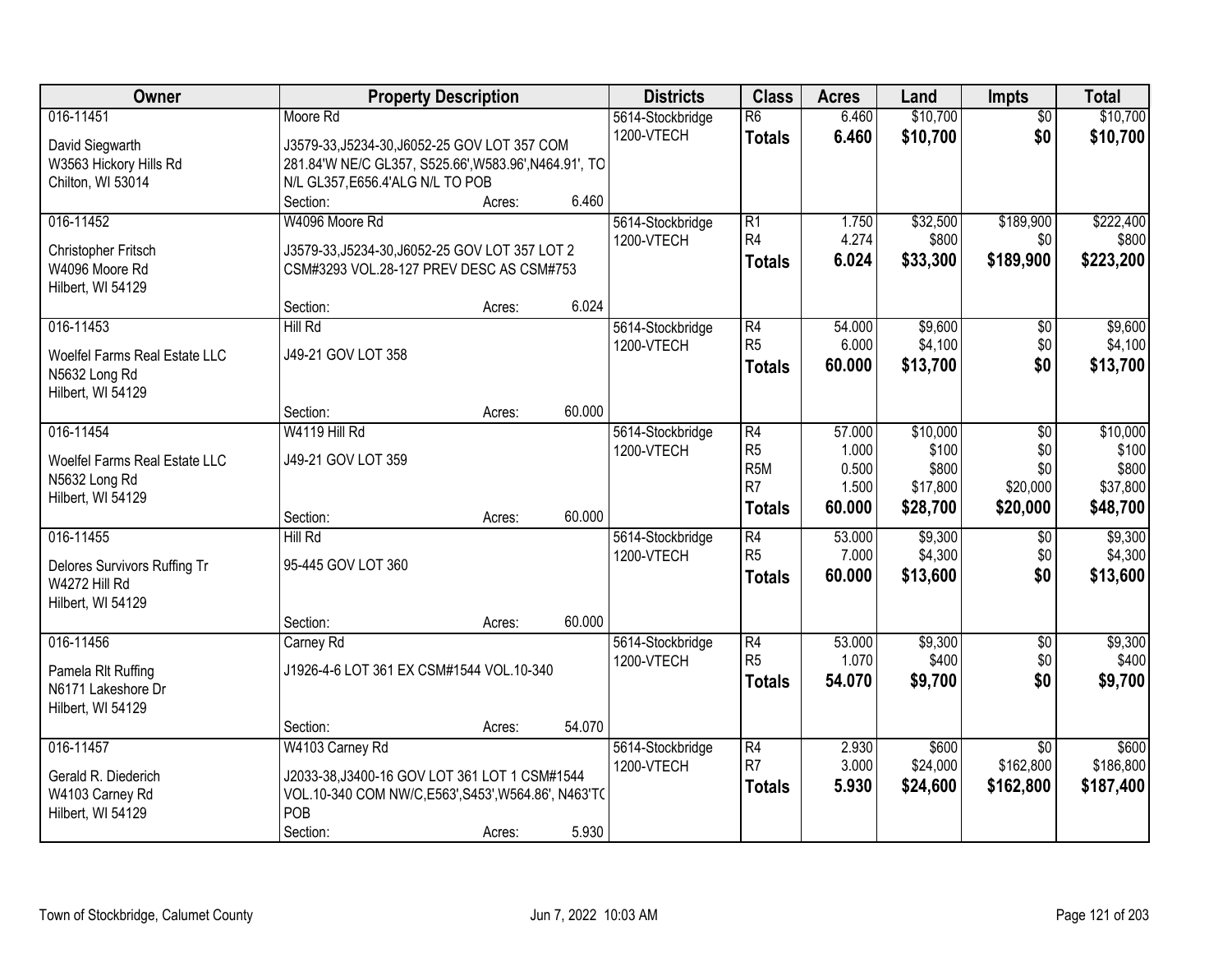| Owner                       |                                                    | <b>Property Description</b> |        | <b>Districts</b> | <b>Class</b>     | <b>Acres</b> | Land     | <b>Impts</b>    | <b>Total</b> |
|-----------------------------|----------------------------------------------------|-----------------------------|--------|------------------|------------------|--------------|----------|-----------------|--------------|
| 016-11458                   | W4024 Carney Rd                                    |                             |        | 5614-Stockbridge | $\overline{R1}$  | 1.000        | \$20,000 | \$185,200       | \$205,200    |
| Schwanke David K Rev Liv Tr | J1926-1 LOT 362 EX CSM#1486 VOL.10-177 6.94AC      |                             |        | 1200-VTECH       | R <sub>4</sub>   | 49.000       | \$8,400  | \$0             | \$8,400      |
| W4024 Carney Rd             |                                                    |                             |        |                  | R <sub>5</sub>   | 3.060        | \$1,800  | \$0             | \$1,800      |
| Hilbert, WI 54129           |                                                    |                             |        |                  | <b>Totals</b>    | 53,060       | \$30,200 | \$185,200       | \$215,400    |
|                             | Section:                                           | Acres:                      | 53.060 |                  |                  |              |          |                 |              |
| 016-11459                   | W4066 Carney Rd                                    |                             |        | 1085-Chilton     | R4               | 3.940        | \$600    | $\overline{30}$ | \$600        |
|                             |                                                    |                             |        | 1200-VTECH       | R <sub>7</sub>   | 3.000        | \$24,000 | \$141,700       | \$165,700    |
| Deborah J. Moede            | J2066-58, J4089-34 GOV LOT 362 LOT 1 CSM#1486      |                             |        |                  | <b>Totals</b>    | 6.940        | \$24,600 | \$141,700       | \$166,300    |
| W4066 Carney Rd             | VOL.10-177 COM430.65'E SW/C,E504.54',              |                             |        |                  |                  |              |          |                 |              |
| Hilbert, WI 54129           | N616.16', W482.92', S609.16'TO POB                 |                             |        |                  |                  |              |          |                 |              |
|                             | Section:                                           | Acres:                      | 6.940  |                  |                  |              |          |                 |              |
| 016-11460                   | Faro Springs Rd                                    |                             |        | 2534-Hilbert     | $\overline{R4}$  | 50.310       | \$9,200  | $\overline{50}$ | \$9,200      |
| Holsum Dairies, LLC         | J4244-4,331674,333337 GOV LOT 363 EX PRT           |                             |        | 1200-VTECH       | R <sub>5</sub>   | 0.850        | \$100    | \$0             | \$100        |
| PO Box 2527                 | CSM#919 VOL.6-308 .63A EX PRT DESC DOC#432260      |                             |        |                  | R <sub>5</sub> M | 4.000        | \$6,400  | \$0             | \$6,400      |
| Roswell, NM 88202           | 1.01A                                              |                             |        |                  | <b>Totals</b>    | 55.160       | \$15,700 | \$0             | \$15,700     |
|                             | Section:                                           | Acres:                      | 55.160 |                  |                  |              |          |                 |              |
| 016-11461                   | N6275 Vans Rd                                      |                             |        | 2534-Hilbert     | R4               | 42.000       | \$7,800  | \$0             | \$7,800      |
|                             |                                                    |                             |        | 1200-VTECH       | R <sub>5</sub>   | 1.970        | \$100    | \$0             | \$100        |
| Holsum Dairies, LLC         | J4244-4,331674,333337 GOV LOT 364 EX PRT           |                             |        |                  | <b>Totals</b>    | 43.970       | \$7,900  | \$0             | \$7,900      |
| PO Box 2527                 | CSM#919 VOL.6-308 2.71A EX CSM1823 VOL.13-38       |                             |        |                  |                  |              |          |                 |              |
| Roswell, NM 88202           | 1.62AC & EX CSM#2114 VOL15-158 3.70AC              |                             |        |                  |                  |              |          |                 |              |
|                             | Section:                                           | Acres:                      | 43.970 |                  |                  |              |          |                 |              |
| 016-11462                   | W4031 Faro Springs Rd                              |                             |        | 2534-Hilbert     | $\overline{R1}$  | 4.010        | \$47,600 | \$160,600       | \$208,200    |
| Gloria J. Schwabenlander    | J237-19 GOV LOTS 364 & 363 LOT 1 CSM#919           |                             |        | 1200-VTECH       | <b>Totals</b>    | 4.010        | \$47,600 | \$160,600       | \$208,200    |
| W4031 Faro Springs Rd       | VOL.6-308 COM NW/C GL364, E265.37',                |                             |        |                  |                  |              |          |                 |              |
| Hilbert, WI 54129           | S393.25', W332.35', N393.25', E366.98'TO POB & PRT |                             |        |                  |                  |              |          |                 |              |
|                             | Section:                                           | Acres:                      | 4.010  |                  |                  |              |          |                 |              |
| 016-11463                   | N6403 Vans Rd                                      |                             |        | 2534-Hilbert     | $\overline{R1}$  | 1.620        | \$31,200 | \$58,300        | \$89,500     |
| Michael S. Schneider        | J3156-45, J3156-47 GOV LOT 364 LOT 1 CSM#1823      |                             |        | 1200-VTECH       | <b>Totals</b>    | 1.620        | \$31,200 | \$58,300        | \$89,500     |
| N6403 Vans Rd               | VOL.13-38, COM 1419.56'N SE/C, W320',              |                             |        |                  |                  |              |          |                 |              |
| Hilbert, WI 54129           | N220', E320', S220' TO POB                         |                             |        |                  |                  |              |          |                 |              |
|                             | Section:                                           | Acres:                      | 1.620  |                  |                  |              |          |                 |              |
| 016-11464                   | Carney Rd                                          |                             |        | 5614-Stockbridge | $\overline{R4}$  | 44.000       | \$8,000  | $\overline{50}$ | \$8,000      |
|                             |                                                    |                             |        | 1200-VTECH       | R <sub>5</sub>   | 8.000        | \$4,700  | \$0             | \$4,700      |
| Schwanke David K Rev Liv Tr | J1926-1 LOT 365                                    |                             |        |                  | <b>Totals</b>    | 52.000       | \$12,700 | \$0             | \$12,700     |
| W4024 Carney Rd             |                                                    |                             |        |                  |                  |              |          |                 |              |
| Hilbert, WI 54129           |                                                    |                             |        |                  |                  |              |          |                 |              |
|                             | Section:                                           | Acres:                      | 52.000 |                  |                  |              |          |                 |              |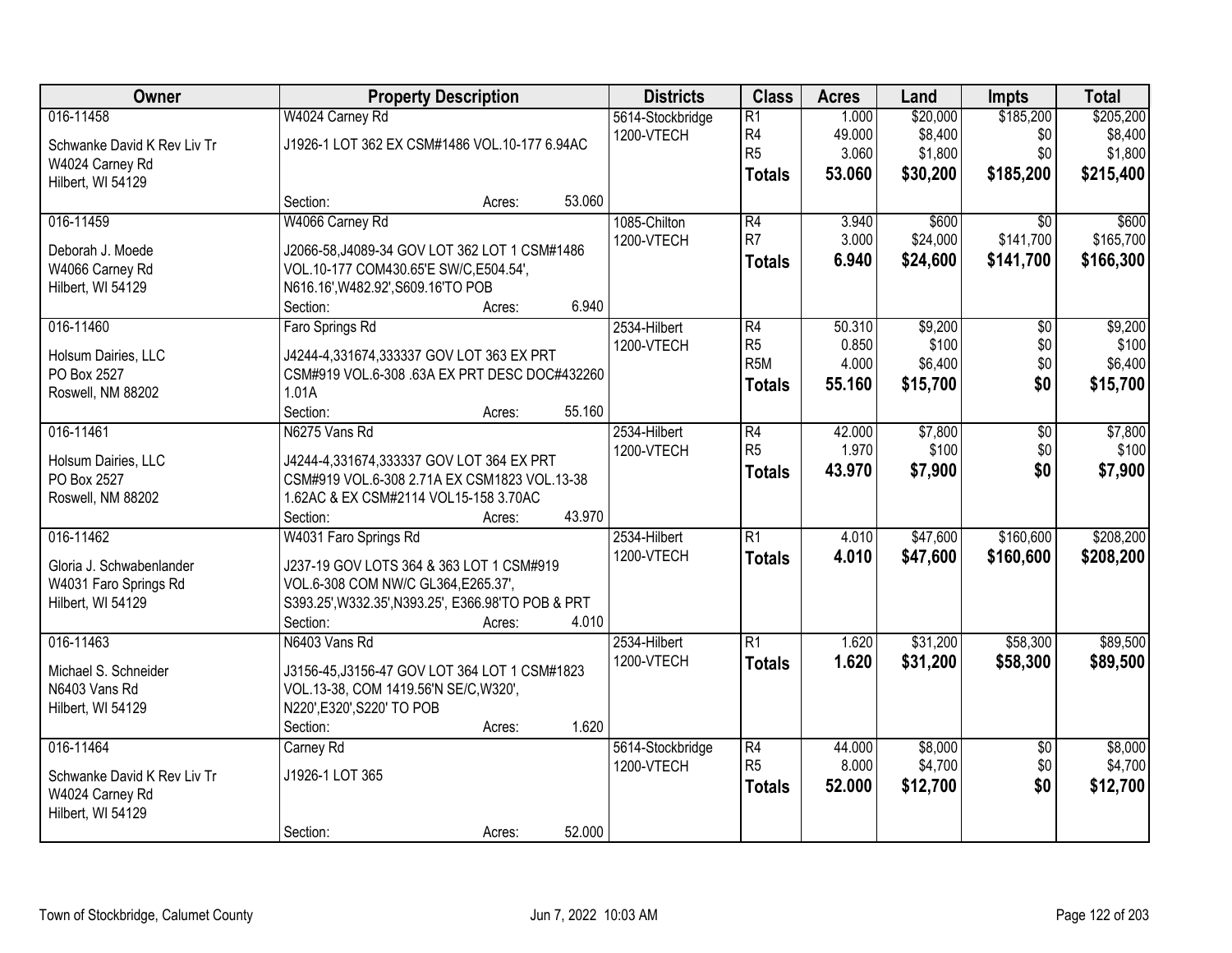| Owner                            |                                                                                    | <b>Property Description</b> |        | <b>Districts</b> | <b>Class</b>    | <b>Acres</b> | Land     | <b>Impts</b>    | <b>Total</b> |
|----------------------------------|------------------------------------------------------------------------------------|-----------------------------|--------|------------------|-----------------|--------------|----------|-----------------|--------------|
| 016-11465                        | Carney Rd                                                                          |                             |        | 5614-Stockbridge | $\overline{R4}$ | 47.450       | \$8,400  | $\overline{50}$ | \$8,400      |
| Pamela RIt Ruffing               | J1926-4-6 LOT 366                                                                  |                             |        | 1200-VTECH       | R <sub>5</sub>  | 4.550        | \$1,700  | \$0             | \$1,700      |
| N6171 Lakeshore Dr               |                                                                                    |                             |        |                  | <b>Totals</b>   | 52.000       | \$10,100 | \$0             | \$10,100     |
| Hilbert, WI 54129                |                                                                                    |                             |        |                  |                 |              |          |                 |              |
|                                  | Section:                                                                           | Acres:                      | 52.000 |                  |                 |              |          |                 |              |
| 016-11466                        | N5971 Vans Rd                                                                      |                             |        | 5614-Stockbridge | $\overline{R1}$ | 3.050        | \$42,800 | \$102,200       | \$145,000    |
| Camron C. Bauer                  | 84-471 GOV LOT 367 LOT 1 CSM#2566 VOL.20-100                                       |                             |        | 1200-VTECH       | <b>Totals</b>   | 3.050        | \$42,800 | \$102,200       | \$145,000    |
| N5971 Vans Rd                    |                                                                                    |                             |        |                  |                 |              |          |                 |              |
| Hilbert, WI 54129                |                                                                                    |                             |        |                  |                 |              |          |                 |              |
|                                  | Section:                                                                           | Acres:                      | 3.050  |                  |                 |              |          |                 |              |
| 016-11467                        | Vans Rd                                                                            |                             |        | 5614-Stockbridge | R4              | 64.000       | \$11,600 | $\overline{50}$ | \$11,600     |
| Woelfel Farms Real Estate LLC    | J57-26, J4248-33 LOT 368 EX COM1569'S NE/C, W215',                                 |                             |        | 1200-VTECH       | R <sub>5</sub>  | 3.000        | \$700    | \$0             | \$700        |
| N5632 Long Rd                    | S607.75', E215', N607.75'TO POB                                                    |                             |        |                  | <b>Totals</b>   | 67,000       | \$12,300 | \$0             | \$12,300     |
| Hilbert, WI 54129                |                                                                                    |                             |        |                  |                 |              |          |                 |              |
|                                  | Section:                                                                           | Acres:                      | 67.000 |                  |                 |              |          |                 |              |
| 016-11468                        | N5729 Vans Rd                                                                      |                             |        | 5614-Stockbridge | $\overline{R1}$ | 0.990        | \$34,700 | \$99,700        | \$134,400    |
| Hope E. Mcintire                 | 145-708, J3151-37 GOV LOT 368 COM1569'S                                            |                             |        | 1200-VTECH       | <b>Totals</b>   | 0.990        | \$34,700 | \$99,700        | \$134,400    |
| N5729 Vans Rd                    | NE/C, W215', S607.75', E215', N607.75'TO POB, EX S407.                             |                             |        |                  |                 |              |          |                 |              |
| Hilbert, WI 54129                | 75' DESC J1503-13 & 15                                                             |                             |        |                  |                 |              |          |                 |              |
|                                  | Section:                                                                           | Acres:                      | 0.990  |                  |                 |              |          |                 |              |
| 016-11469                        | N5709 Vans Rd                                                                      |                             |        | 1085-Chilton     | $\overline{R1}$ | 0.990        | \$34,700 | \$82,800        | \$117,500    |
|                                  |                                                                                    |                             |        | 1200-VTECH       | <b>Totals</b>   | 0.990        | \$34,700 | \$82,800        | \$117,500    |
| Mary A. Goffard<br>N5709 Vans Rd | J1505-15, J2117-12 GOV LOT 368 COM1769'S<br>NE/C, W215', S200', E215', N200'TO POB |                             |        |                  |                 |              |          |                 |              |
| Hilbert, WI 54129                |                                                                                    |                             |        |                  |                 |              |          |                 |              |
|                                  | Section:                                                                           | Acres:                      | 0.990  |                  |                 |              |          |                 |              |
| 016-11470                        | N5705 Vans Rd                                                                      |                             |        | 5614-Stockbridge | R1              | 1.020        | \$25,200 | \$38,500        | \$63,700     |
| Barbara A. Borden                | J1503-15.J1503-16.J4796-67 GOV LOT 368 COM1969'S                                   |                             |        | 1200-VTECH       | <b>Totals</b>   | 1.020        | \$25,200 | \$38,500        | \$63,700     |
| N5705 Vans Rd                    | NE/C, W215', S207.75', E215', N207.75'TO POB                                       |                             |        |                  |                 |              |          |                 |              |
| Hilbert, WI 54129                |                                                                                    |                             |        |                  |                 |              |          |                 |              |
|                                  | Section:                                                                           | Acres:                      | 1.020  |                  |                 |              |          |                 |              |
| 016-11471                        | Minahan Rd                                                                         |                             |        | 5614-Stockbridge | R4              | 25.500       | \$4,600  | $\overline{50}$ | \$4,600      |
| Woelfel Farms Real Estate LLC    | 90-248, J4248-33 LOT 369, N1/2                                                     |                             |        | 1200-VTECH       | R <sub>5</sub>  | 5.500        | \$4,400  | \$0             | \$4,400      |
| N5632 Long Rd                    |                                                                                    |                             |        |                  | R <sub>5M</sub> | 4.000        | \$6,600  | \$0             | \$6,600      |
| Hilbert, WI 54129                |                                                                                    |                             |        |                  | <b>Totals</b>   | 35.000       | \$15,600 | \$0             | \$15,600     |
|                                  | Section:                                                                           | Acres:                      | 35.000 |                  |                 |              |          |                 |              |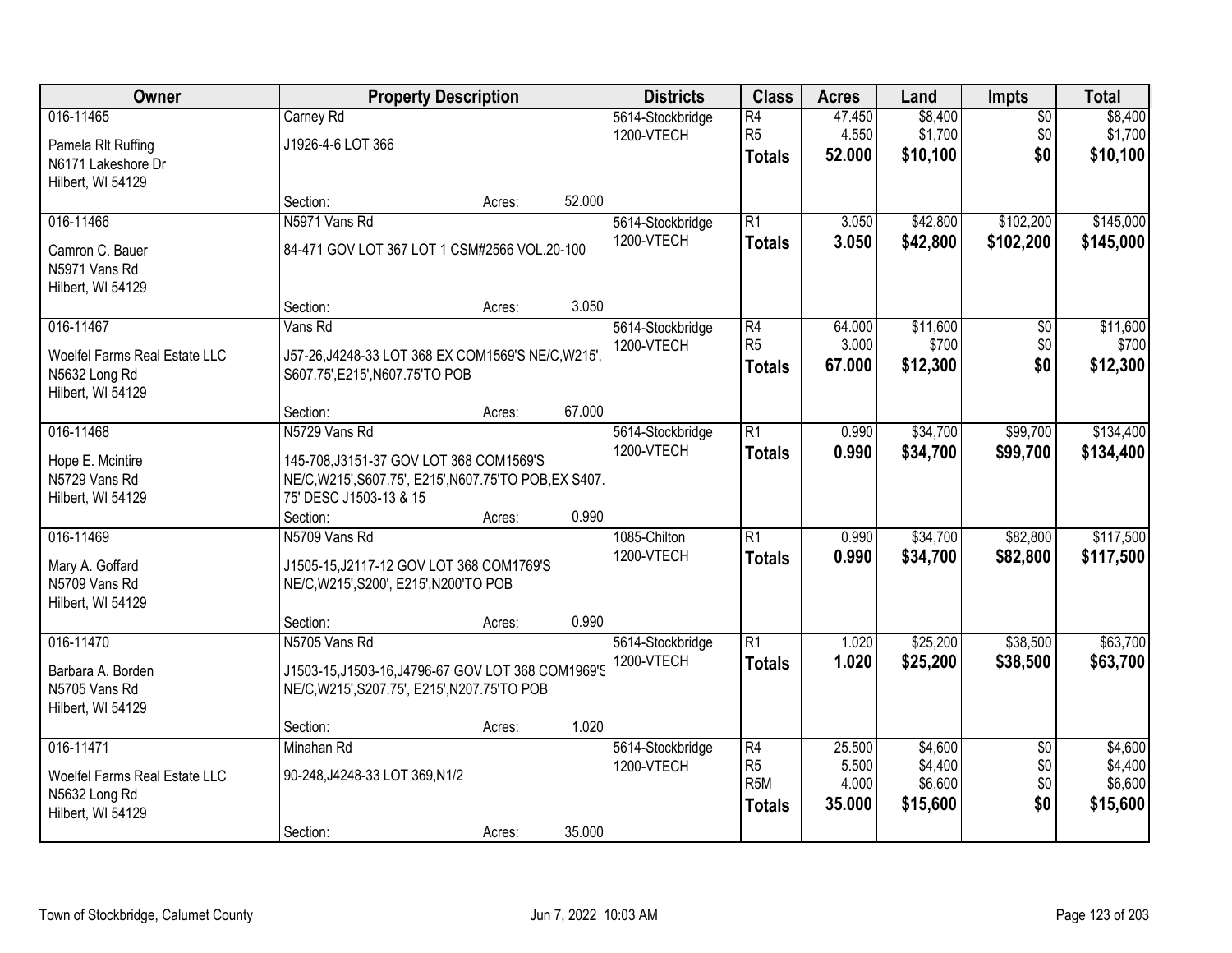| Owner                                  |                                                    | <b>Property Description</b> |        | <b>Districts</b> | <b>Class</b>    | <b>Acres</b> | Land     | <b>Impts</b>    | <b>Total</b> |
|----------------------------------------|----------------------------------------------------|-----------------------------|--------|------------------|-----------------|--------------|----------|-----------------|--------------|
| 016-11472                              | Minahan Rd                                         |                             |        | 5614-Stockbridge | R4              | 27.000       | \$4,900  | $\overline{50}$ | \$4,900      |
| Terry Hackbarth                        | 97-575,179-611 GOV LOT 369 S1/2                    |                             |        | 1200-VTECH       | R <sub>5</sub>  | 5.000        | \$11,900 | \$0             | \$11,900     |
| N5495 Twain Rd                         |                                                    |                             |        |                  | R <sub>5M</sub> | 3.000        | \$4,800  | \$0             | \$4,800      |
| Chilton, WI 53014                      |                                                    |                             |        |                  | <b>Totals</b>   | 35.000       | \$21,600 | \$0             | \$21,600     |
|                                        | Section:                                           | Acres:                      | 35.000 |                  |                 |              |          |                 |              |
| 016-11473                              | Moore Rd                                           |                             |        | 5614-Stockbridge | R4              | 39.000       | \$7,500  | $\overline{50}$ | \$7,500      |
|                                        |                                                    |                             |        | 1200-VTECH       | R <sub>5</sub>  | 1.000        | \$100    | \$0             | \$100        |
| <b>Ruffing Delores Survivors Trust</b> | 129-711 GOV LOT 370 LYG S OF RD, EX S12AC (A/K/A   |                             |        |                  | <b>Totals</b>   | 40.000       | \$7,600  | \$0             | \$7,600      |
| W4272 Hill Rd                          | S40AC OF N57AC)                                    |                             |        |                  |                 |              |          |                 |              |
| Hilbert, WI 54129                      |                                                    |                             |        |                  |                 |              |          |                 |              |
|                                        | Section:                                           | Acres:                      | 40.000 |                  |                 |              |          |                 |              |
| 016-11474                              | Minahan Rd                                         |                             |        | 5614-Stockbridge | R4              | 30.066       | \$5,500  | $\overline{50}$ | \$5,500      |
| Mary Rach                              | J5366-22, J5366-23 PRT GOV LOT 370 & 371 LOT 4     |                             |        | 1200-VTECH       | R <sub>5</sub>  | 0.200        | \$100    | \$0             | \$100        |
| N4833 Twain Rd                         | CSM#3217 VOL.27-144 SUBJ TO EASEMENT               |                             |        |                  | <b>Totals</b>   | 30.266       | \$5,600  | \$0             | \$5,600      |
| Chilton, WI 53014                      | DOC#453734                                         |                             |        |                  |                 |              |          |                 |              |
|                                        | Section:                                           | Acres:                      | 30.266 |                  |                 |              |          |                 |              |
| 016-11475                              | Moore Rd                                           |                             |        | 5614-Stockbridge | R4              | 2.580        | \$500    | \$0             | \$500        |
| Terry Hackbarth                        | 179-611 GOV LOT 370 N17AC, EX W6.39A & EX LOT 1    |                             |        | 1200-VTECH       | R <sub>6</sub>  | 2.000        | \$6,400  | \$0             | \$6,400      |
| N5495 Twain Rd                         | CSM#2620 VOL.20-335                                |                             |        |                  | <b>Totals</b>   | 4.580        | \$6,900  | \$0             | \$6,900      |
| Chilton, WI 53014                      |                                                    |                             |        |                  |                 |              |          |                 |              |
|                                        | Section:                                           | Acres:                      | 4.580  |                  |                 |              |          |                 |              |
| 016-11476                              | W3982 Moore Rd                                     |                             |        | 5614-Stockbridge | $\overline{R1}$ | 1.610        | \$31,100 | \$109,700       | \$140,800    |
|                                        |                                                    |                             |        | 1200-VTECH       | Totals          | 1.610        | \$31,100 | \$109,700       | \$140,800    |
| Diane E. Stauffacher                   | 133-302, J382-30, J4697-14 GOV LOT 370 LOT 2 & OL1 |                             |        |                  |                 |              |          |                 |              |
| W3982 Moore Rd                         | CSM#1002 VOL.7-92 COM 226.24'E SW/C, N333.86',     |                             |        |                  |                 |              |          |                 |              |
| Hilbert, WI 54129                      | SE208.40', S309.02', W216.66'TO POB, EXCEPT OL1 -  |                             |        |                  |                 |              |          |                 |              |
|                                        | Section:                                           | Acres:                      | 1.610  |                  |                 |              |          |                 |              |
| 016-11477                              | Moore Rd                                           |                             |        | 5614-Stockbridge | R4              | 4.720        | \$800    | $\overline{50}$ | \$800        |
| Terry Hackbarth                        | J555-28 GOV LOT 370 LOT 1 CSM#1002 VOL.7-92        |                             |        | 1200-VTECH       | R <sub>5</sub>  | 0.150        | \$100    | \$0             | \$100        |
| N5495 Twain Rd                         | COM SW/C, N635.10', E433', S324.6                  |                             |        |                  | <b>Totals</b>   | 4.870        | \$900    | \$0             | \$900        |
| Chilton, WI 53014                      | FT, NW195.29', S333.68', W226.24' TO POB           |                             |        |                  |                 |              |          |                 |              |
|                                        | Section:                                           | Acres:                      | 4.870  |                  |                 |              |          |                 |              |
| 016-11478                              | W3984 County E                                     |                             |        | 5614-Stockbridge | R1              | 1.422        | \$29,200 | \$51,300        | \$80,500     |
| James E. Groeschel                     | J5366-22, J5366-23 GOV LOT 371 LOT 3 CSM#3217      |                             |        | 1200-VTECH       | <b>Totals</b>   | 1.422        | \$29,200 | \$51,300        | \$80,500     |
| 305 W Lake St                          | VOL.27-144 SUBJ TO EASEMENT DOC#453734             |                             |        |                  |                 |              |          |                 |              |
| PO Box 94                              |                                                    |                             |        |                  |                 |              |          |                 |              |
| Stockbridge, WI 53088                  | Section:                                           | Acres:                      | 1.422  |                  |                 |              |          |                 |              |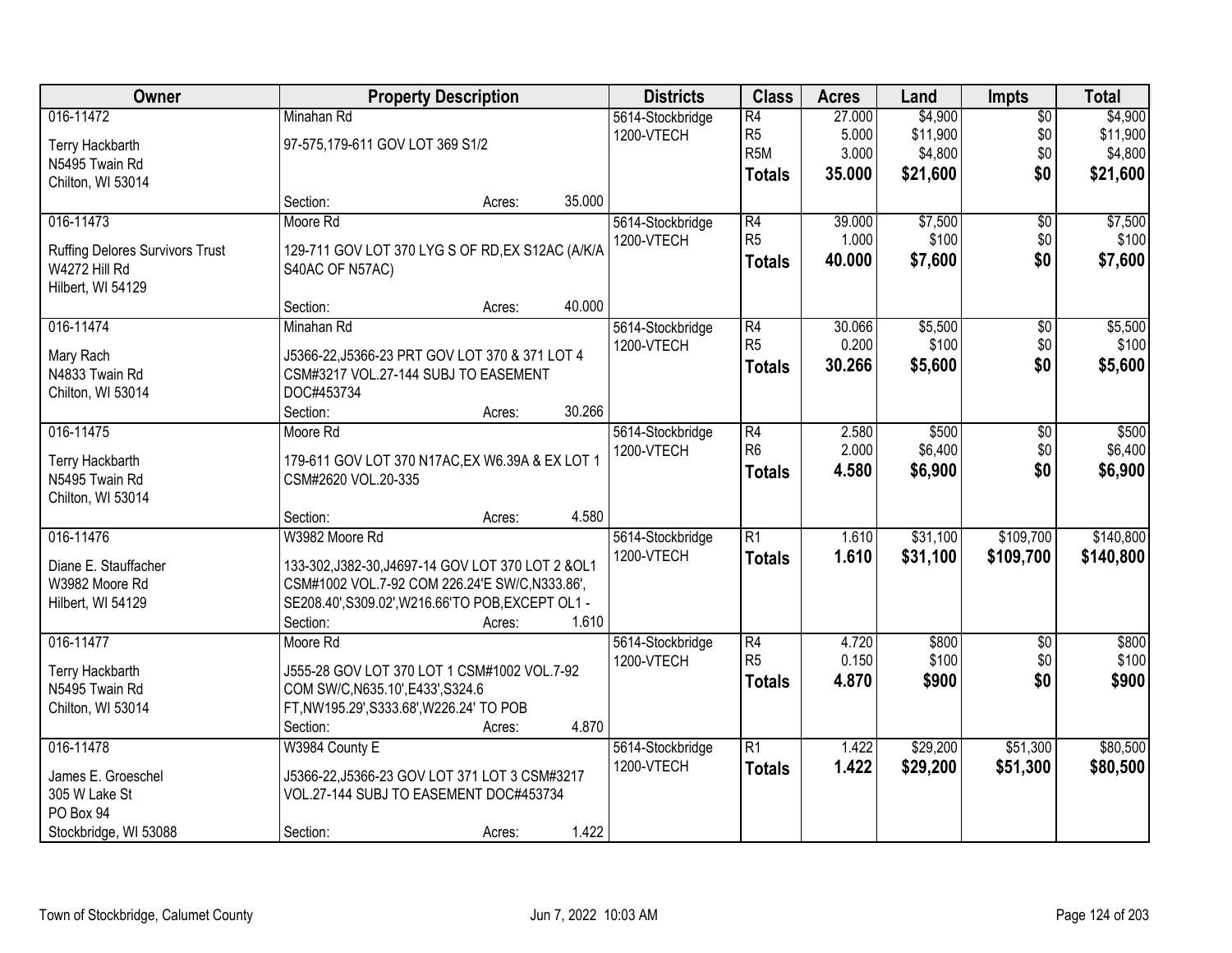| 016-11479<br>$\overline{R6}$<br>16.390<br>County Rd E<br>5614-Stockbridge<br>$\overline{50}$<br>\$0<br>1200-VTECH<br>16.390<br>\$53,400<br><b>Totals</b><br>Scott J. Heller<br>J5366-22, J5366-23 GOV LOT 371 LOT 2 CSM#3217<br>471 N State St<br>VOL.27-144 SUBJ TO EASEMENT DOC#453734<br>Chilton, WI 53014<br>16.390<br>Section:<br>Acres:<br>016-11480<br>R1<br>\$32,000<br>\$6,700<br>County E<br>5614-Stockbridge<br>2.000<br>R4<br>40.630<br>\$7,100<br>1200-VTECH<br>\$0<br>J1099-56, J2931-35 GOV LOT 372<br>Kenneth Rach<br>R <sub>5</sub><br>\$6,700<br>9.250<br>\$0<br>N4833 Twain Rd |  | <b>Property Description</b> | <b>Districts</b> | <b>Class</b>  | <b>Acres</b> | Land     | <b>Impts</b> | <b>Total</b> |
|---------------------------------------------------------------------------------------------------------------------------------------------------------------------------------------------------------------------------------------------------------------------------------------------------------------------------------------------------------------------------------------------------------------------------------------------------------------------------------------------------------------------------------------------------------------------------------------------------|--|-----------------------------|------------------|---------------|--------------|----------|--------------|--------------|
|                                                                                                                                                                                                                                                                                                                                                                                                                                                                                                                                                                                                   |  |                             |                  |               |              | \$53,400 |              | \$53,400     |
|                                                                                                                                                                                                                                                                                                                                                                                                                                                                                                                                                                                                   |  |                             |                  |               |              |          |              | \$53,400     |
|                                                                                                                                                                                                                                                                                                                                                                                                                                                                                                                                                                                                   |  |                             |                  |               |              |          |              |              |
|                                                                                                                                                                                                                                                                                                                                                                                                                                                                                                                                                                                                   |  |                             |                  |               |              |          |              |              |
|                                                                                                                                                                                                                                                                                                                                                                                                                                                                                                                                                                                                   |  |                             |                  |               |              |          |              |              |
|                                                                                                                                                                                                                                                                                                                                                                                                                                                                                                                                                                                                   |  |                             |                  |               |              |          |              | \$38,700     |
|                                                                                                                                                                                                                                                                                                                                                                                                                                                                                                                                                                                                   |  |                             |                  |               |              |          |              | \$7,100      |
|                                                                                                                                                                                                                                                                                                                                                                                                                                                                                                                                                                                                   |  |                             |                  |               |              |          |              | \$6,700      |
| Chilton, WI 53014                                                                                                                                                                                                                                                                                                                                                                                                                                                                                                                                                                                 |  |                             |                  | <b>Totals</b> | 51.880       | \$45,800 | \$6,700      | \$52,500     |
| 51.880<br>Section:<br>Acres:                                                                                                                                                                                                                                                                                                                                                                                                                                                                                                                                                                      |  |                             |                  |               |              |          |              |              |
| \$1,900<br>016-11481<br>R4<br>10.600<br>\$0<br>Minahan Rd<br>5614-Stockbridge                                                                                                                                                                                                                                                                                                                                                                                                                                                                                                                     |  |                             |                  |               |              |          |              | \$1,900      |
| R <sub>5</sub><br>5.000<br>\$4,000<br>1200-VTECH<br>\$0<br>Kenneth Rach<br>J1099-56, J2931-35 GOV LOT 373 COM NW/C                                                                                                                                                                                                                                                                                                                                                                                                                                                                                |  |                             |                  |               |              |          |              | \$4,000      |
| 15.600<br>\$5,900<br>\$0<br><b>Totals</b><br>GL373, S603', E1130'TO E/L GL373, N603', W1130'TO<br>N4833 Twain Rd                                                                                                                                                                                                                                                                                                                                                                                                                                                                                  |  |                             |                  |               |              |          |              | \$5,900      |
| POB<br>Chilton, WI 53014                                                                                                                                                                                                                                                                                                                                                                                                                                                                                                                                                                          |  |                             |                  |               |              |          |              |              |
| 15.600<br>Section:<br>Acres:                                                                                                                                                                                                                                                                                                                                                                                                                                                                                                                                                                      |  |                             |                  |               |              |          |              |              |
| 016-11482<br>20.330<br>\$3,700<br>R4<br>Minahan Rd<br>5614-Stockbridge<br>$\sqrt[6]{3}$                                                                                                                                                                                                                                                                                                                                                                                                                                                                                                           |  |                             |                  |               |              |          |              | \$3,700      |
| \$0<br>1200-VTECH<br>20.330<br>\$3,700<br><b>Totals</b><br>Kevin A. Biese<br>J711-38, J711-39 GOV LOT 373 COM656'N SW/C                                                                                                                                                                                                                                                                                                                                                                                                                                                                           |  |                             |                  |               |              |          |              | \$3,700      |
| W3936 Hickory Hills Rd<br>GL373,E1130'TO E/L GL373,N780',W1130'TO W/L                                                                                                                                                                                                                                                                                                                                                                                                                                                                                                                             |  |                             |                  |               |              |          |              |              |
| GL373, S780'TO POB<br>Chilton, WI 53014                                                                                                                                                                                                                                                                                                                                                                                                                                                                                                                                                           |  |                             |                  |               |              |          |              |              |
| 20.330<br>Section:<br>Acres:                                                                                                                                                                                                                                                                                                                                                                                                                                                                                                                                                                      |  |                             |                  |               |              |          |              |              |
| \$2,900<br>016-11483<br>R4<br>16.500<br>Minahan Rd<br>$\overline{50}$<br>5614-Stockbridge                                                                                                                                                                                                                                                                                                                                                                                                                                                                                                         |  |                             |                  |               |              |          |              | \$2,900      |
| 1200-VTECH<br>16,500<br>\$2,900<br>\$0<br><b>Totals</b>                                                                                                                                                                                                                                                                                                                                                                                                                                                                                                                                           |  |                             |                  |               |              |          |              | \$2,900      |
| 179-806, J169-27 GOV LOT 373 S16.5A<br>Kevin A. Biese<br>W3936 Hickory Hills Rd                                                                                                                                                                                                                                                                                                                                                                                                                                                                                                                   |  |                             |                  |               |              |          |              |              |
| Chilton, WI 53014                                                                                                                                                                                                                                                                                                                                                                                                                                                                                                                                                                                 |  |                             |                  |               |              |          |              |              |
| 16.500<br>Section:<br>Acres:                                                                                                                                                                                                                                                                                                                                                                                                                                                                                                                                                                      |  |                             |                  |               |              |          |              |              |
| R4<br>\$7,700<br>016-11484<br>43.000<br>$\overline{50}$<br><b>Hickory Hills Rd</b><br>5614-Stockbridge                                                                                                                                                                                                                                                                                                                                                                                                                                                                                            |  |                             |                  |               |              |          |              | \$7,700      |
| R <sub>5</sub><br>\$4,500<br>7.050<br>\$0<br>1200-VTECH                                                                                                                                                                                                                                                                                                                                                                                                                                                                                                                                           |  |                             |                  |               |              |          |              | \$4,500      |
| Kevin A. Biese<br>179-806, J169-27 GOV LOT 374 EX CSM#775<br>R7<br>0.500<br>\$6,000<br>\$11,400                                                                                                                                                                                                                                                                                                                                                                                                                                                                                                   |  |                             |                  |               |              |          |              | \$17,400     |
| W3936 Hickory Hills Rd<br>VOL.5-292<br>\$18,200<br>50.550<br>\$11,400<br><b>Totals</b><br>Chilton, WI 53014                                                                                                                                                                                                                                                                                                                                                                                                                                                                                       |  |                             |                  |               |              |          |              | \$29,600     |
| 50.550<br>Section:<br>Acres:                                                                                                                                                                                                                                                                                                                                                                                                                                                                                                                                                                      |  |                             |                  |               |              |          |              |              |
| 016-11485<br>W3944 Hickory Hills Rd<br>$\overline{R1}$<br>\$30,000<br>\$179,800<br>5614-Stockbridge<br>1.500                                                                                                                                                                                                                                                                                                                                                                                                                                                                                      |  |                             |                  |               |              |          |              | \$209,800    |
| 1200-VTECH<br>1.500<br>\$30,000<br>\$179,800<br><b>Totals</b>                                                                                                                                                                                                                                                                                                                                                                                                                                                                                                                                     |  |                             |                  |               |              |          |              | \$209,800    |
| J2597-29, J3252-59 GOV LOT 374 LOT 1 CSM#775<br>Lance N. Lisowe                                                                                                                                                                                                                                                                                                                                                                                                                                                                                                                                   |  |                             |                  |               |              |          |              |              |
| W3944 Hickory Hills Rd<br>VOL.5-292<br>Chilton, WI 53014                                                                                                                                                                                                                                                                                                                                                                                                                                                                                                                                          |  |                             |                  |               |              |          |              |              |
| 1.500<br>Section:<br>Acres:                                                                                                                                                                                                                                                                                                                                                                                                                                                                                                                                                                       |  |                             |                  |               |              |          |              |              |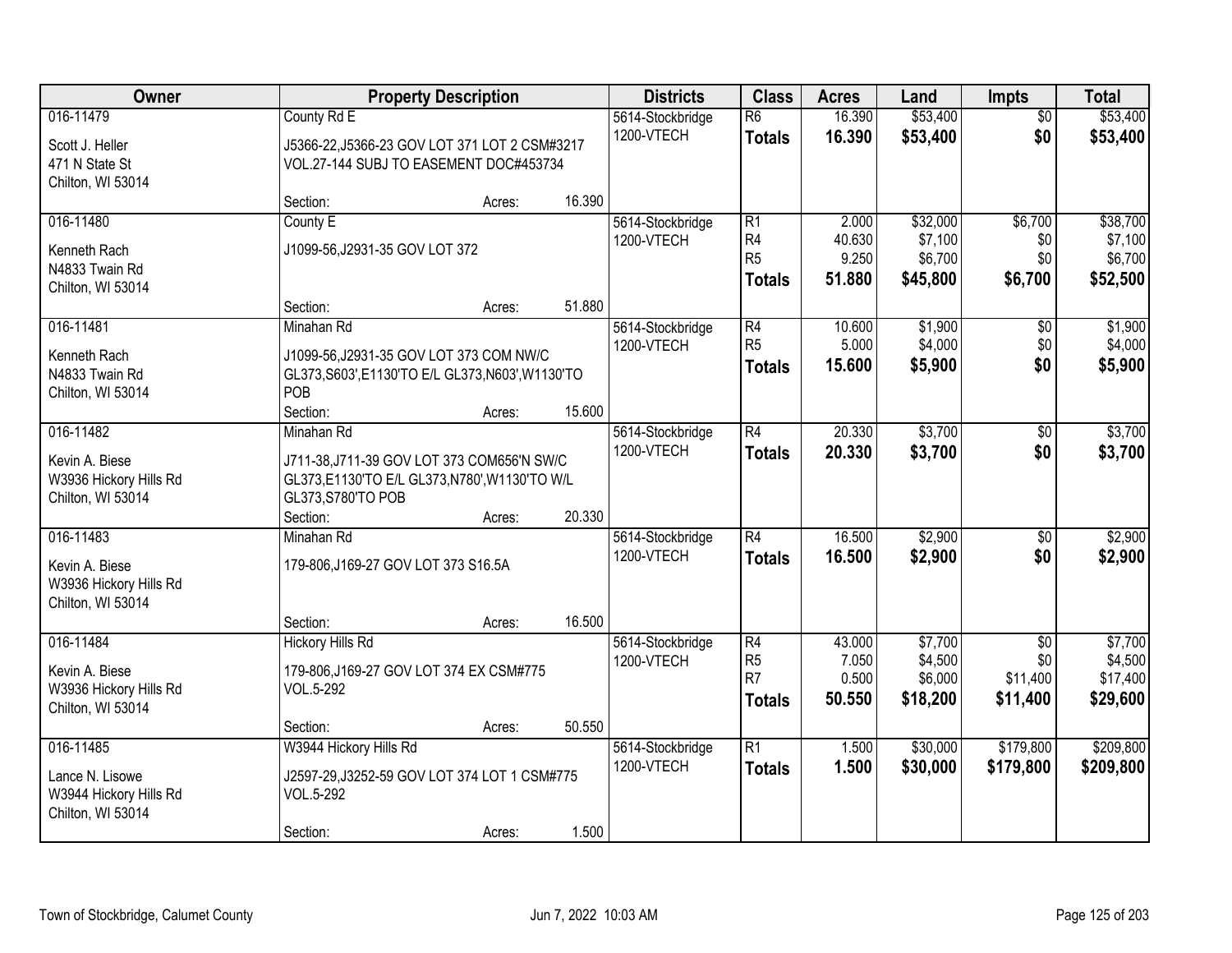| Owner             | <b>Property Description</b>                                            |                  | <b>Districts</b> | <b>Class</b>     | <b>Acres</b> | Land     | <b>Impts</b>    | <b>Total</b> |
|-------------------|------------------------------------------------------------------------|------------------|------------------|------------------|--------------|----------|-----------------|--------------|
| 016-11486         | W4028 Shady Ln                                                         |                  | 1085-Chilton     | $\overline{R4}$  | 36.000       | \$6,100  | $\overline{50}$ | \$6,100      |
| Kenneth O. Tasch  | J1469-29, J2934-54 GOV LOTS 375 & 376 LYG N OF RD                      |                  | 1200-VTECH       | R <sub>5</sub>   | 6.000        | \$4,600  | \$0             | \$4,600      |
| W4028 Shady Ln    |                                                                        |                  |                  | R <sub>5</sub> M | 4.500        | \$7,400  | \$0             | \$7,400      |
| Chilton, WI 53014 |                                                                        |                  |                  | R <sub>7</sub>   | 3.000        | \$24,000 | \$140,000       | \$164,000    |
|                   | Section:                                                               | 49.500<br>Acres: |                  | <b>Totals</b>    | 49.500       | \$42,100 | \$140,000       | \$182,100    |
| 016-11487         | W4041 Shady Ln                                                         |                  | 1085-Chilton     | $\overline{R1}$  | 5.000        | \$50,500 | \$185,000       | \$235,500    |
|                   |                                                                        |                  | 1200-VTECH       | <b>Totals</b>    | 5.000        | \$50,500 | \$185,000       | \$235,500    |
| Samantha J. Bratz | J690-57, J784-23 GOVT LOT 375& 376 LOT 1<br>CSM#1132 VOL.8-78 COM NW/C |                  |                  |                  |              |          |                 |              |
| W4041 Shady Ln    |                                                                        |                  |                  |                  |              |          |                 |              |
| Chilton, WI 53014 | GL376, S186.85', SE486.<br>Section:                                    | Acres:           | 5.000            |                  |              |          |                 |              |
| 016-11488         | Minahan Rd                                                             |                  | 1085-Chilton     | R4               | 16.000       | \$3,000  | $\overline{50}$ | \$3,000      |
|                   |                                                                        |                  |                  | R <sub>5</sub>   | 1.150        | \$800    | \$0             | \$800        |
| Kenneth O. Tasch  | J1530-10, J2934-54 GOV LOT 376& 376.5 COM SW/C                         |                  | 1200-VTECH       |                  |              |          |                 |              |
| W4028 Shady Ln    | GL376, N412', SE601.51' S1309.18'TO S/L N1/2 GL376.5                   |                  |                  | <b>Totals</b>    | 17.150       | \$3,800  | \$0             | \$3,800      |
| Chilton, WI 53014 | W531.22'TO SW/C N1/2 GL376.5, N980.43'TO POB,EX                        |                  |                  |                  |              |          |                 |              |
|                   | Section:                                                               | 17.150<br>Acres: |                  |                  |              |          |                 |              |
| 016-11489         | Minahan Rd                                                             |                  | 1085-Chilton     | $\overline{R4}$  | 17.470       | \$3,400  | \$0             | \$3,400      |
| Daniel D. Biese   | J1502-58, J1541-6 LOTS 376 & 376.5 COM SE/C                            |                  | 1200-VTECH       | <b>Totals</b>    | 17.470       | \$3,400  | \$0             | \$3,400      |
| W4130 County F    | GL376.5, SLY ALG E/L GL376.5 993.14', W522.27', N1406                  |                  |                  |                  |              |          |                 |              |
| Chilton, WI 53014 | .16', NE519.73'TO E/L GL376, S567.95'TO POB, ASMT                      |                  |                  |                  |              |          |                 |              |
|                   | Section:                                                               | 17.470<br>Acres: |                  |                  |              |          |                 |              |
| 016-11490         | Minahan Rd                                                             |                  | 1085-Chilton     | $\overline{R4}$  | 0.360        | \$100    | $\overline{50}$ | \$100        |
|                   |                                                                        |                  | 1200-VTECH       |                  |              |          |                 |              |
| Robert R. Biese   | J1541-6, J3775-8 LOTS 376 & 376.5 E12'AS                               |                  |                  | <b>Totals</b>    | 0.360        | \$100    | \$0             | \$100        |
| W4130 County F    | DESC.J1541-6 ASESD W/LOC ID#11489                                      |                  |                  |                  |              |          |                 |              |
| Chilton, WI 53014 |                                                                        |                  |                  |                  |              |          |                 |              |
|                   | Section:                                                               | Acres:           | 0.360            |                  |              |          |                 |              |
| 016-11491         | Minahan Rd                                                             |                  | 1085-Chilton     | $\overline{R4}$  | 21.520       | \$4,000  | $\overline{60}$ | \$4,000      |
| Daniel D. Biese   | 94-682, J1502-59 LOT 376.5 S1/2, EX W.50AC                             |                  | 1200-VTECH       | <b>Totals</b>    | 21.520       | \$4,000  | \$0             | \$4,000      |
| W4130 County F    |                                                                        |                  |                  |                  |              |          |                 |              |
| Chilton, WI 53014 |                                                                        |                  |                  |                  |              |          |                 |              |
|                   | Section:                                                               | 21.520<br>Acres: |                  |                  |              |          |                 |              |
| 016-11492         | Minahan Rd                                                             |                  | 1085-Chilton     | $\overline{R4}$  | 0.500        | \$100    | $\overline{30}$ | \$100        |
|                   |                                                                        |                  | 1200-VTECH       | <b>Totals</b>    | 0.500        | \$100    | \$0             | \$100        |
| John M. Mayer     | 93375-5, J5082-55, J5398-52 GOV LOT 376.5 W.5AC OF                     |                  |                  |                  |              |          |                 |              |
| N4232 Long Rd     | S1/2                                                                   |                  |                  |                  |              |          |                 |              |
| Chilton, WI 53014 |                                                                        |                  |                  |                  |              |          |                 |              |
|                   | Section:                                                               | Acres:           | 0.500            |                  |              |          |                 |              |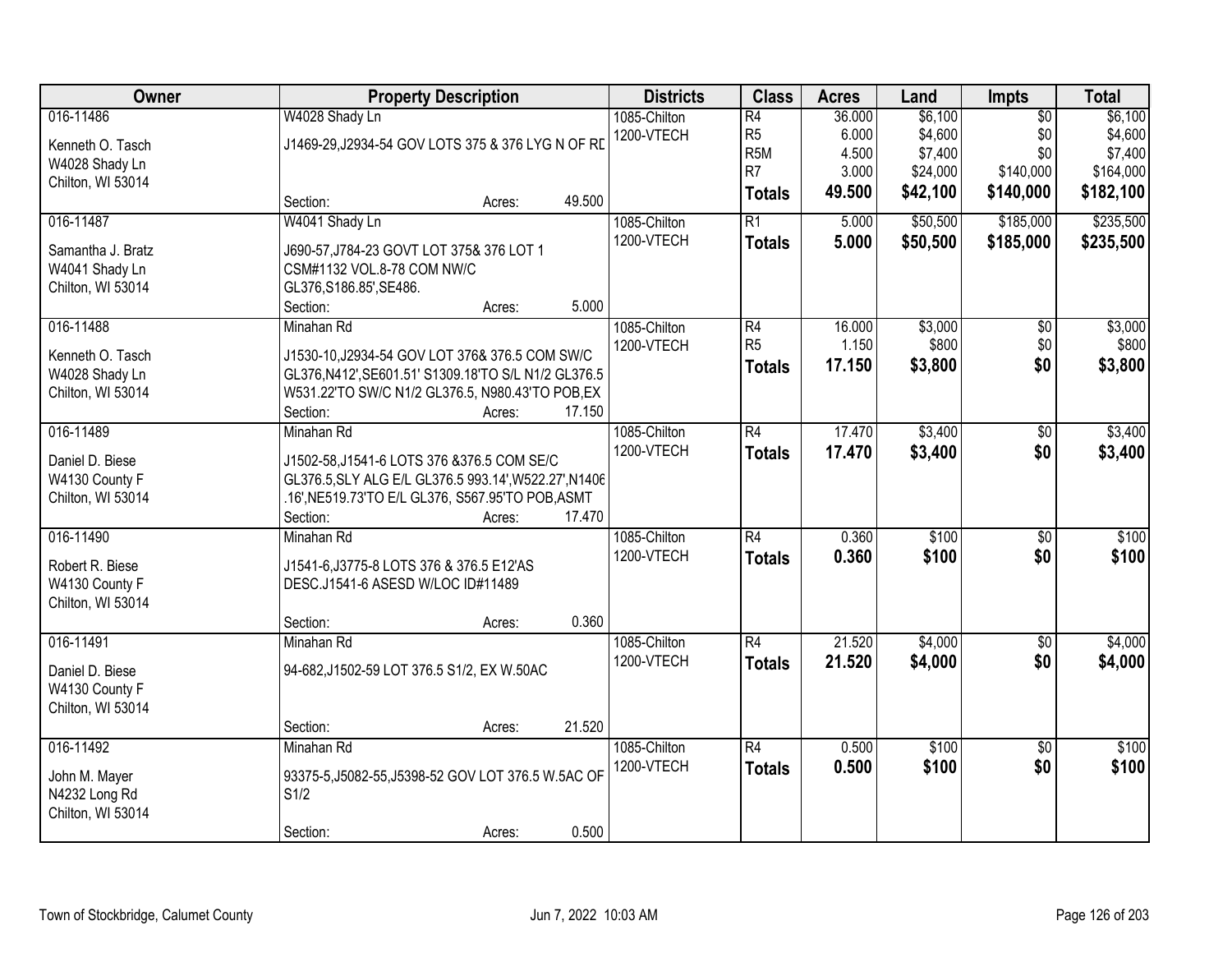| Owner                         | <b>Property Description</b>                      |        |        | <b>Districts</b>           | <b>Class</b>     | <b>Acres</b> | Land     | <b>Impts</b>    | <b>Total</b> |
|-------------------------------|--------------------------------------------------|--------|--------|----------------------------|------------------|--------------|----------|-----------------|--------------|
| 016-11493                     | Minahan Rd                                       |        |        | 1085-Chilton               | $\overline{R5}$  | 25.060       | \$17,500 | $\overline{50}$ | \$17,500     |
| Ann M. Reichwald              | J1565-28, J2047-5 GOV LOT 376 CM186.85'S NE/C    |        |        | 1200-VTECH                 | <b>Totals</b>    | 25.060       | \$17,500 | \$0             | \$17,500     |
| N4452 Long Rd                 | GL350(SW/C CSM #1132), SE1332.09'TO E/L GL376,   |        |        |                            |                  |              |          |                 |              |
| Chilton, WI 53014             | S468.93', SW519.73', S97.42', NW 601.51'TO W/L   |        |        |                            |                  |              |          |                 |              |
|                               | Section:                                         | Acres: | 25.060 |                            |                  |              |          |                 |              |
| 016-11494                     | W3967 Shady Ln                                   |        |        | 1085-Chilton               | R1               | 5.000        | \$50,500 | \$180,600       | \$231,100    |
| Teddy J. Schenkus             | J683-40 GOVT LOTS 375 & 376 LOT 2 CSM#1132       |        |        | 1200-VTECH                 | <b>Totals</b>    | 5.000        | \$50,500 | \$180,600       | \$231,100    |
| N3967 Shady Ln                | VOL.8-78 COM186.85'S & 486.68'SE NW/C,           |        |        |                            |                  |              |          |                 |              |
| Chilton, WI 53014             | N590.38', SE523.54', S503.75', NW470.93'TO POB   |        |        |                            |                  |              |          |                 |              |
|                               | Section:                                         | Acres: | 5.000  |                            |                  |              |          |                 |              |
| 016-11495                     | W3941 Shady Ln                                   |        |        | 1085-Chilton               | R1               | 3.380        | \$44,400 | \$153,500       | \$197,900    |
|                               |                                                  |        |        | 1200-VTECH                 | <b>Totals</b>    | 3.380        | \$44,400 | \$153,500       | \$197,900    |
| Gregory A. Schenkus           | J690-29 GOVT LOT 376 LOT 3 CSM#1132 VOL.8-78     |        |        |                            |                  |              |          |                 |              |
| W3941 Shady Ln                | COM440.81'S NW/C SEC.9-18-19,                    |        |        |                            |                  |              |          |                 |              |
| Chilton, WI 53014             | S462.94', NW374.48', N503.75', SE397.39'TO POB   |        | 3.380  |                            |                  |              |          |                 |              |
| 016-11496                     | Section:                                         | Acres: |        |                            | R4               | 38.650       | \$6,600  |                 |              |
|                               | County F                                         |        |        | 1085-Chilton<br>1200-VTECH |                  |              |          | $\sqrt[6]{3}$   | \$6,600      |
| Daniel D. Biese               | 94-682 LOT 377 EX PRT LYG S OF CTY F & EX CTY    |        |        |                            | <b>Totals</b>    | 38.650       | \$6,600  | \$0             | \$6,600      |
| W4130 County F                | F/ROW VOL.170-190                                |        |        |                            |                  |              |          |                 |              |
| Chilton, WI 53014             |                                                  |        |        |                            |                  |              |          |                 |              |
|                               | Section:                                         | Acres: | 38.650 |                            |                  |              |          |                 |              |
| 016-11497                     | County F                                         |        |        | 1085-Chilton               | R4               | 1.060        | \$200    | \$0             | \$200        |
| Ronald J. Biese               | 94-682 GOV LOT 377 THAT PRT LYG S OF CTY F EX    |        |        | 1200-VTECH                 | <b>Totals</b>    | 1.060        | \$200    | \$0             | \$200        |
| N4054 Long Rd                 | CTY F/ROW VOL.170-190                            |        |        |                            |                  |              |          |                 |              |
| Chilton, WI 53014             |                                                  |        |        |                            |                  |              |          |                 |              |
|                               | Section:                                         | Acres: | 1.060  |                            |                  |              |          |                 |              |
| 016-11498                     | Court Rd                                         |        |        | 1085-Chilton               | R4               | 33.000       | \$5,800  | $\sqrt{$0}$     | \$5,800      |
| Kay L. Biese                  | 94-682 GOV LOT 378 EX PRT CSM#1701 VOL.12-53 &   |        |        | 1200-VTECH                 | R <sub>5</sub>   | 3.540        | \$1,500  | \$0             | \$1,500      |
| N4054 Long Rd                 | EX CTY F VOL.170-190                             |        |        |                            | R <sub>5</sub> M | 3.000        | \$5,100  | \$0             | \$5,100      |
| Chilton, WI 53014             |                                                  |        |        |                            | Totals           | 39.540       | \$12,400 | \$0             | \$12,400     |
|                               | Section:                                         | Acres: | 39.540 |                            |                  |              |          |                 |              |
| 016-11499                     | Court Rd                                         |        |        | 1085-Chilton               | R4               | 35.250       | \$6,600  | $\overline{50}$ | \$6,600      |
|                               |                                                  |        |        | 1200-VTECH                 | R <sub>5</sub>   | 1.750        | \$500    | \$0             | \$500        |
| Lee P Daun Revoc Living Trust | J3504-10, J5422-45, J5422-62 GOV LOT 379 SUBJ TO |        |        |                            | <b>Totals</b>    | 37.000       | \$7,100  | \$0             | \$7,100      |
| W3522 Stonybrook Rd           | PIPELINE EASE DOC#425156                         |        |        |                            |                  |              |          |                 |              |
| PO Box 48                     |                                                  |        |        |                            |                  |              |          |                 |              |
| Chilton, WI 53014             | Section:                                         | Acres: | 37.000 |                            |                  |              |          |                 |              |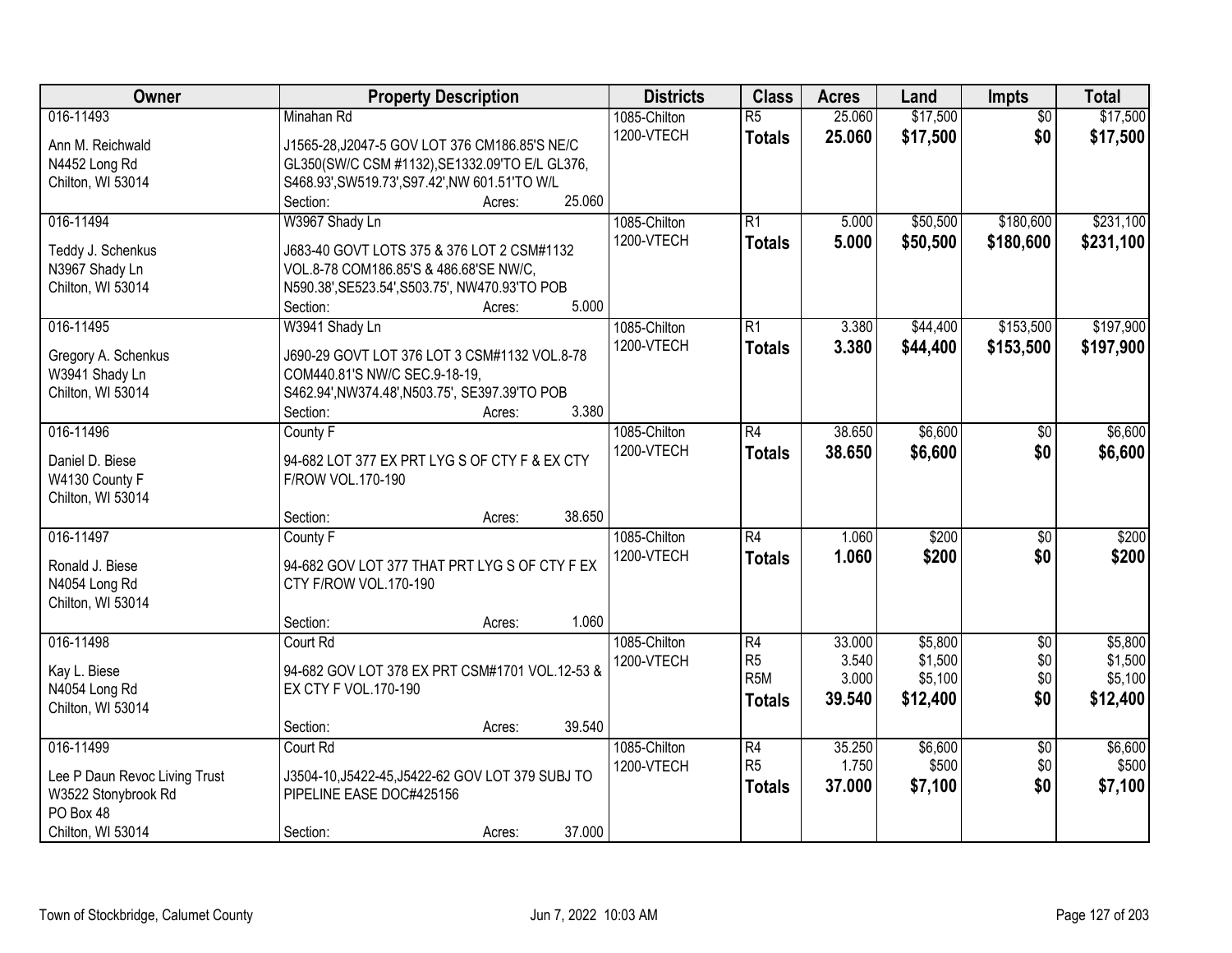| Owner                                                                                   | <b>Property Description</b>                                                                                                                             | <b>Districts</b>           | <b>Class</b>                                            | <b>Acres</b>                       | Land                                     | <b>Impts</b>                              | <b>Total</b>                               |
|-----------------------------------------------------------------------------------------|---------------------------------------------------------------------------------------------------------------------------------------------------------|----------------------------|---------------------------------------------------------|------------------------------------|------------------------------------------|-------------------------------------------|--------------------------------------------|
| 016-11500<br>Lee P Daun Revoc Living Trust<br>W3522 Stonybrook Rd<br>PO Box 48          | Minahan Rd<br>J3504-10, J5422-45, J5422-62 GOV LOT 379.5 SUBJ TO<br>PIPELINE EASE DOC#425156                                                            | 1085-Chilton<br>1200-VTECH | $\overline{R4}$<br>R <sub>5</sub><br><b>Totals</b>      | 35.500<br>1.500<br>37.000          | \$6,100<br>\$100<br>\$6,200              | $\overline{50}$<br>\$0<br>\$0             | \$6,100<br>\$100<br>\$6,200                |
| Chilton, WI 53014                                                                       | 37.000<br>Section:<br>Acres:                                                                                                                            |                            |                                                         |                                    |                                          |                                           |                                            |
| 016-11501<br><b>Jared Stroobants</b><br>N3489 Minahan Rd<br>Chilton, WI 53014           | Minahan Rd<br>J676-10, J3785-19 GOV LOT 380 EX 13.77AC-BNG PRT<br>J1566-18                                                                              | 1085-Chilton<br>1200-VTECH | $\overline{R1}$<br>R <sub>5</sub><br><b>Totals</b>      | 6.000<br>17.730<br>23.730          | \$12,000<br>\$65,600<br>\$77,600         | $\overline{50}$<br>\$0<br>\$0             | \$12,000<br>\$65,600<br>\$77,600           |
|                                                                                         | 23.730<br>Section:<br>Acres:                                                                                                                            |                            |                                                         |                                    |                                          |                                           |                                            |
| 016-11502<br><b>Jared Stroobants</b><br>N3489 Minahan Rd<br>Chilton, WI 53014           | N3489 Minahan Rd<br>J1566-8 GOV LOT 380 & 344 COM SE/C LOT<br>380, W1224.7', NE765.19', E1124.7', S742.59' TO POB                                       | 1085-Chilton<br>1200-VTECH | R1<br>R <sub>6</sub><br><b>Totals</b>                   | 8.130<br>12.000<br>20.130          | \$59,900<br>\$39,600<br>\$99,500         | \$580,300<br>\$0 <br>\$580,300            | \$640,200<br>\$39,600<br>\$679,800         |
|                                                                                         | 20.130<br>Section:<br>Acres:                                                                                                                            |                            |                                                         |                                    |                                          |                                           |                                            |
| 016-11503<br>Groeschl's Contour Farms, Inc.<br>W4173 Schluchter Rd<br>Chilton, WI 53014 | Minahan Rd<br>155-311, J428-19 GOV LOT 381 EX N217'OF S933' OF<br>E218.1' & EX S50' OF E312.16'                                                         | 1085-Chilton<br>1200-VTECH | R4<br>R <sub>5</sub><br>R <sub>7</sub><br><b>Totals</b> | 33.800<br>1.250<br>1.000<br>36.050 | \$6,700<br>\$100<br>\$15,000<br>\$21,800 | $\sqrt{6}$<br>\$0<br>\$86,100<br>\$86,100 | \$6,700<br>\$100<br>\$101,100<br>\$107,900 |
|                                                                                         | 36.050<br>Section:<br>Acres:                                                                                                                            |                            |                                                         |                                    |                                          |                                           |                                            |
| 016-11504<br>Kayleen Schneider<br>N3361 Minahan Rd<br>Chilton, WI 53014                 | N3361 Minahan Rd<br>117-236 GOV LOT 381 COM 716'N SE/C, N217', W218.1<br>S217', E218.1'TO POB DESC AS CSM#14 VOL.1-21                                   | 1085-Chilton<br>1200-VTECH | $\overline{R1}$<br><b>Totals</b>                        | 1.090<br>1.090                     | \$25,900<br>\$25,900                     | \$101,900<br>\$101,900                    | \$127,800<br>\$127,800                     |
|                                                                                         | 1.090<br>Section:<br>Acres:                                                                                                                             |                            |                                                         |                                    |                                          |                                           |                                            |
| 016-11505<br>Jeremy L. Polar<br>N3295 Minahan Rd<br>Chilton, WI 53014                   | Minahan Rd<br>J3183-38 GOV LOT 381 COM SE/C<br>GL381, W312.16', N50', E312.16', N50'TO POB ASSESS<br>COMB W/LOC ID#11421<br>0.360<br>Section:<br>Acres: | 1085-Chilton<br>1200-VTECH |                                                         | Assessed with 016-11421            |                                          |                                           |                                            |
| 016-11506<br>Groeschl's Contour Farms, Inc.<br>W4173 Schluchter Rd<br>Chilton, WI 53014 | <b>Hwy 151</b><br>155-311, J3519-46, J4950-23 LOT 382 EX HWY151/ROW<br>DOC#384444 1.67A<br>35.830<br>Section:<br>Acres:                                 | 1085-Chilton<br>1200-VTECH | $\overline{R4}$<br>R <sub>5</sub><br><b>Totals</b>      | 34.330<br>1.500<br>35.830          | \$6,300<br>\$100<br>\$6,400              | $\overline{50}$<br>\$0<br>\$0             | \$6,300<br>\$100<br>\$6,400                |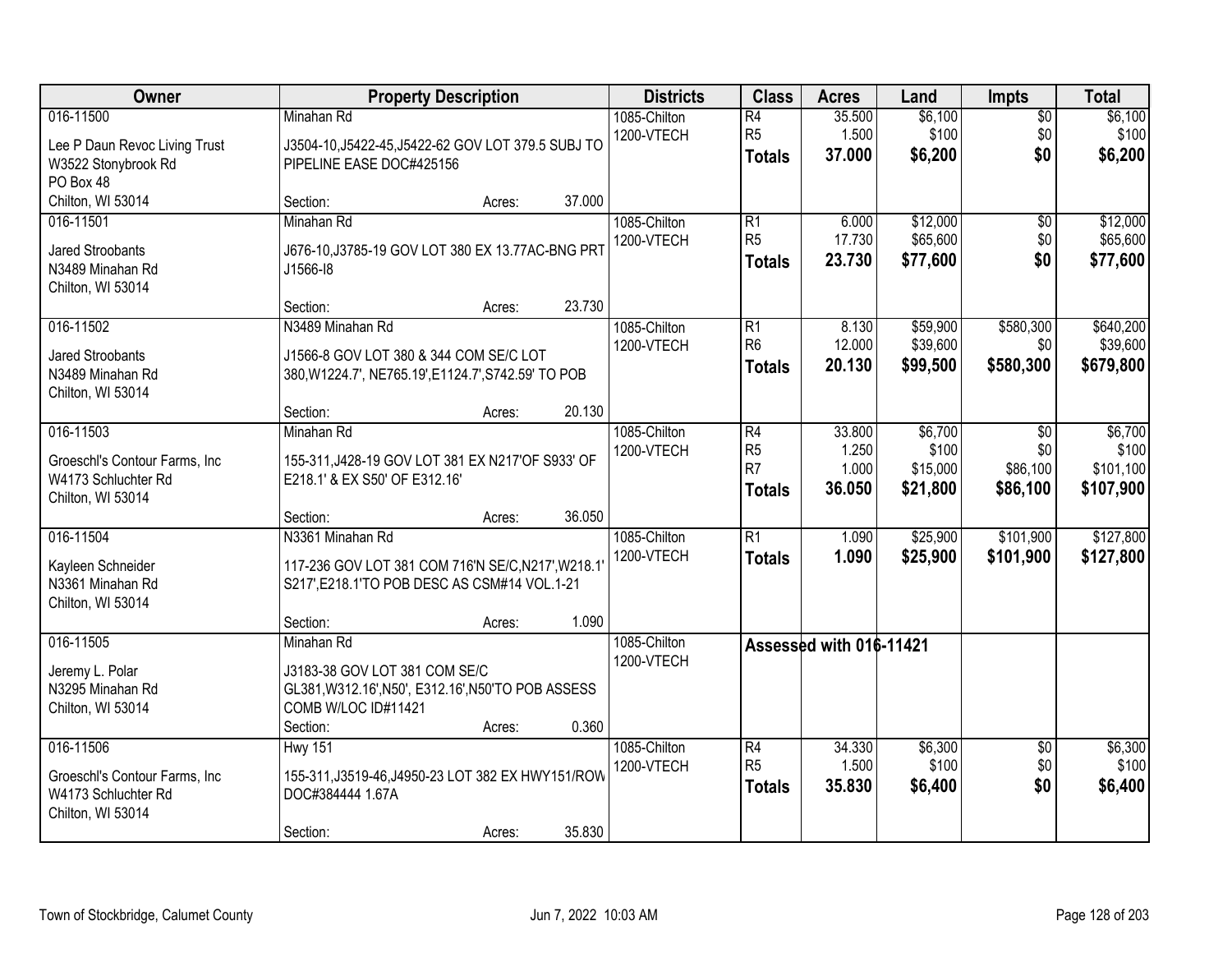| <b>Owner</b>                                                             | <b>Property Description</b>                                                                                | <b>Districts</b> | <b>Class</b> | <b>Acres</b>                   | Land                             | <b>Impts</b>   | <b>Total</b>           |                      |                         |
|--------------------------------------------------------------------------|------------------------------------------------------------------------------------------------------------|------------------|--------------|--------------------------------|----------------------------------|----------------|------------------------|----------------------|-------------------------|
| 016-11507<br>Robert J. Bell<br>2974 S Mabbett Ave<br>Milwaukee, WI 53207 | N5877 Rockland Beach Rd<br>J730-21, J2442-43 ROCKLAND BEACH LOT 1, EX E10'<br>J949-58                      |                  |              | 5614-Stockbridge<br>1200-VTECH | $\overline{R1}$<br><b>Totals</b> | 0.260<br>0.260 | \$99,900<br>\$99,900   | \$66,200<br>\$66,200 | \$166, 100<br>\$166,100 |
|                                                                          | Section:                                                                                                   | Acres:           | 0.260        |                                |                                  |                |                        |                      |                         |
| 016-11508<br>Robert J. Wagner<br>2096 Fox Field Ct<br>Depere, WI 54115   | N5875 Rockland Beach Rd<br>J1300-31 ROCKLAND BEACH LOT 2,EX E10' J949-58                                   |                  |              | 5614-Stockbridge<br>1200-VTECH | $\overline{R1}$<br><b>Totals</b> | 0.230<br>0.230 | \$84,600<br>\$84,600   | \$18,300<br>\$18,300 | \$102,900<br>\$102,900  |
| 016-11509                                                                | Section:<br>N5871 Rockland Beach Rd                                                                        | Acres:           | 0.230        |                                | $\overline{R1}$                  | 0.280          | \$99,600               | \$33,600             | \$133,200               |
| James Cammarata<br>N166 W19586 Pheasant Ln<br>Jackson, WI 53037          | J222-12, J3354-34 ROCKLAND BEACH LOT 3, EX E10'<br>J949-58 & WELL AGREEMENT RECORDED VOL.<br>$V-639$       |                  |              | 5614-Stockbridge<br>1200-VTECH | <b>Totals</b>                    | 0.280          | \$99,600               | \$33,600             | \$133,200               |
|                                                                          | Section:                                                                                                   | Acres:           | 0.280        |                                |                                  |                |                        |                      |                         |
| 016-11510<br>Craig Scholz<br>203 Sunset Ct<br>Mayville, WI 53050         | N5869 Rockland Beach Rd<br>J1008-27, J1008-16 ROCKLAND BEACH N1/2 LOT 4, EX<br>E10' J949-58                |                  |              | 5614-Stockbridge<br>1200-VTECH | $\overline{R1}$<br><b>Totals</b> | 0.140<br>0.140 | \$56,200<br>\$56,200   | \$84,500<br>\$84,500 | \$140,700<br>\$140,700  |
|                                                                          | Section:                                                                                                   | Acres:           | 0.140        |                                |                                  |                |                        |                      |                         |
| 016-11511                                                                | N5865 Rockland Beach Rd<br>J3975-15, J4028-2 ROCKLAND BEACH S1/2 LOT 4, EX<br>E10' J949-58                 |                  |              | 5614-Stockbridge<br>1200-VTECH | $\overline{R1}$<br><b>Totals</b> | 0.140<br>0.140 | \$56,400<br>\$56,400   | \$69,800<br>\$69,800 | \$126,200<br>\$126,200  |
|                                                                          | Section:                                                                                                   | Acres:           | 0.140        |                                |                                  |                |                        |                      |                         |
| 016-11512<br>Daniel H. Sasnowski<br>227 Diedrich<br>Kaukauna, WI 54130   | N5863 Rockland Beach Rd<br>J411-48 ROCKLAND BEACH LOT 5, EX E10' J949-58                                   |                  |              | 5614-Stockbridge<br>1200-VTECH | $\overline{R1}$<br><b>Totals</b> | 0.280<br>0.280 | \$100,300<br>\$100,300 | \$18,100<br>\$18,100 | \$118,400<br>\$118,400  |
|                                                                          | Section:                                                                                                   | Acres:           | 0.280        |                                |                                  |                |                        |                      |                         |
| 016-11513<br>William James Pollard<br>144 Clark St<br>St Cloud, WI 53079 | N5857 Rockland Beach Rd<br>J999-9, J1995-36, J4708-23 ROCKLAND BEACH LOT<br>6, EX E10' J949-58<br>Section: | Acres:           | 0.290        | 5614-Stockbridge<br>1200-VTECH | $\overline{R1}$<br><b>Totals</b> | 0.290<br>0.290 | \$102,000<br>\$102,000 | \$44,900<br>\$44,900 | \$146,900<br>\$146,900  |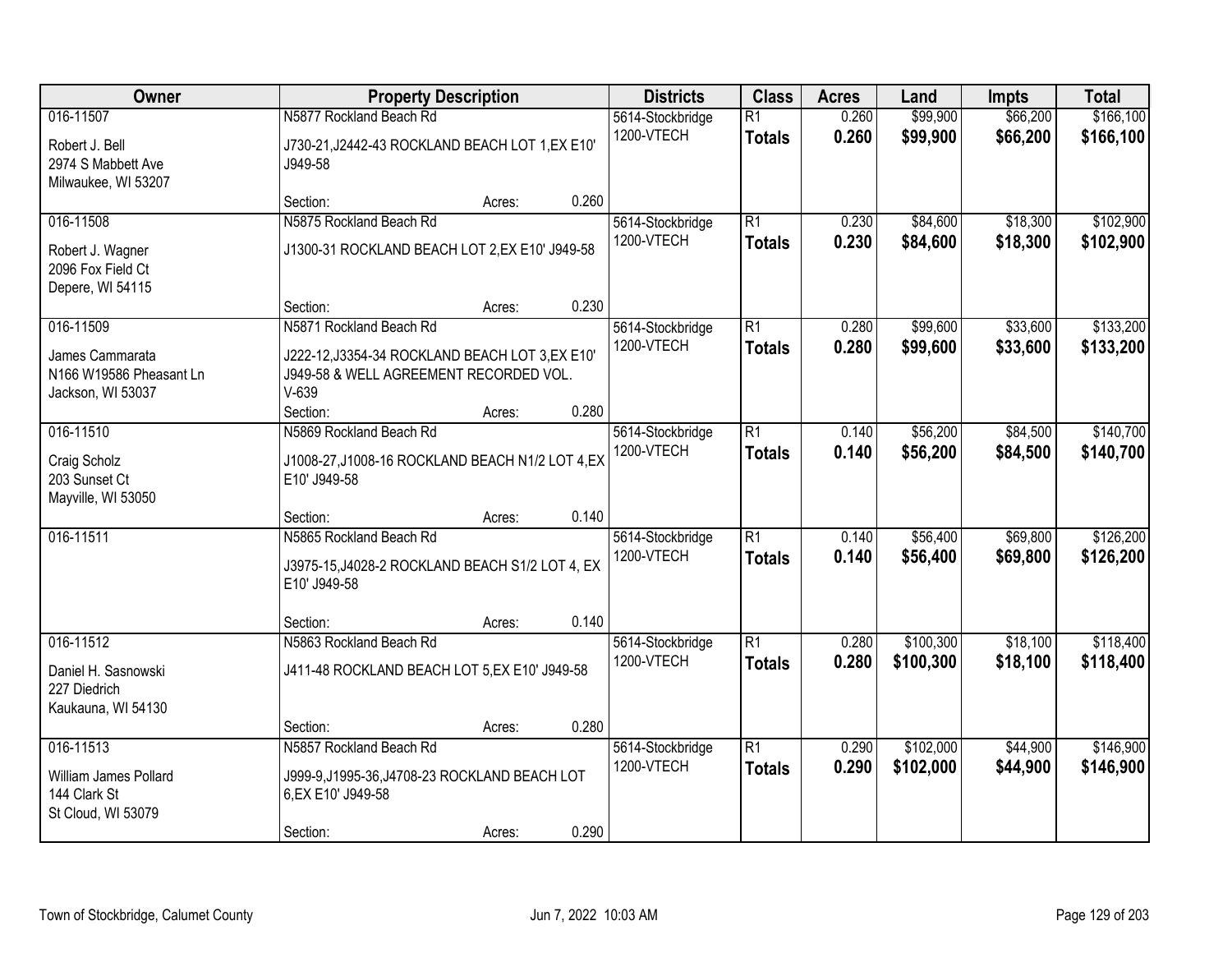| Owner                                                                           | <b>Property Description</b>                                                                                     | <b>Districts</b> | <b>Class</b> | <b>Acres</b>                   | Land                             | <b>Impts</b>            | <b>Total</b>           |                        |                        |
|---------------------------------------------------------------------------------|-----------------------------------------------------------------------------------------------------------------|------------------|--------------|--------------------------------|----------------------------------|-------------------------|------------------------|------------------------|------------------------|
| 016-11514<br>Melissa Lacombe<br>1116 Harrison St<br>Kaukauna, WI 54130          | N5853 Rockland Beach Rd<br>118-600, J3774-52 ROCKLAND BEACH LOT 7, EX S10'<br>AND EX E10' J949-58               |                  |              | 5614-Stockbridge<br>1200-VTECH | $\overline{R1}$<br><b>Totals</b> | 0.250<br>0.250          | \$88,500<br>\$88,500   | \$25,000<br>\$25,000   | \$113,500<br>\$113,500 |
|                                                                                 | Section:                                                                                                        | Acres:           | 0.250        |                                |                                  |                         |                        |                        |                        |
| 016-11515<br>Summer Schumacher<br>2323 Sawyer Ave #3<br>Chicago, IL 60647       | N5849 Rockland Beach Rd<br>J1565-44, J2369-47, J5077-40 ROCKLAND BEACH<br>S10'LOT 7 & ALL LOT 8 EX E10' J949-58 |                  | 0.360        | 5614-Stockbridge<br>1200-VTECH | $\overline{R1}$<br><b>Totals</b> | 0.360<br>0.360          | \$117,000<br>\$117,000 | \$140,700<br>\$140,700 | \$257,700<br>\$257,700 |
| 016-11516                                                                       | Section:<br>N5843 Rockland Beach Rd                                                                             | Acres:           |              | 1085-Chilton                   | $\overline{R1}$                  | 0.660                   | \$166, 100             | \$435,900              | \$602,000              |
| Genevieve RIt Arndt<br>N5843 Rockland Bch Rd<br>Hilbert, WI 54129               | 97-394, J587-50 ROCKLAND BEACH LOT 9, EX E10'<br>J949-58 ASSESS INCL/LOC ID#11517                               |                  |              | 1200-VTECH                     | <b>Totals</b>                    | 0.660                   | \$166,100              | \$435,900              | \$602,000              |
|                                                                                 | Section:                                                                                                        | Acres:           | 0.330        |                                |                                  |                         |                        |                        |                        |
| 016-11517<br>Genevieve RIt Arndt<br>N5843 Rockland Bch Rd<br>Hilbert, WI 54129  | N5843 Rockland Beach Rd<br>97-394, J587-50 ROCKLAND BEACH LOT 10, EX E10'<br>J949-58 ASSESS COMB W/LOC ID#11516 |                  |              | 5614-Stockbridge<br>1200-VTECH |                                  | Assessed with 016-11516 |                        |                        |                        |
|                                                                                 | Section:                                                                                                        | Acres:           | 0.330        |                                |                                  |                         |                        |                        |                        |
| 016-11518<br>Martin J. Makowsky<br>N5829 Rockland Beach Rd<br>Hilbert, WI 54129 | Rockland Beach Rd<br>128-91, J3612-32 ROCKLAND BEACH LOT 11, EX E10'<br>J949-58                                 |                  |              | 5614-Stockbridge<br>1200-VTECH | $\overline{R1}$<br><b>Totals</b> | 0.330<br>0.330          | \$108,900<br>\$108,900 | \$8,400<br>\$8,400     | \$117,300<br>\$117,300 |
|                                                                                 | Section:                                                                                                        | Acres:           | 0.330        |                                |                                  |                         |                        |                        |                        |
| 016-11519<br>Sheila M. Makowsky<br>N5829 Rockland Beach Rd<br>Hilbert, WI 54129 | N5829 Rockland Beach Rd<br>128-91, J3612-32 ROCKLAND BEACH LOT 12, EX E10'<br>J949-58                           |                  |              | 5614-Stockbridge<br>1200-VTECH | $\overline{R1}$<br><b>Totals</b> | 0.340<br>0.340          | \$110,700<br>\$110,700 | \$207,700<br>\$207,700 | \$318,400<br>\$318,400 |
|                                                                                 | Section:                                                                                                        | Acres:           | 0.340        |                                |                                  |                         |                        |                        |                        |
| 016-11520<br>Steven Hebbe<br>6450 Old Course Dr<br>Farmington, NM 87402         | N5823 Rockland Beach Rd<br>J1022-53, J3894-30 ROCKLAND BEACH LOT 13, EX<br>E10' J949-58<br>Section:             | Acres:           | 0.310        | 5614-Stockbridge<br>1200-VTECH | $\overline{R1}$<br><b>Totals</b> | 0.310<br>0.310          | \$112,200<br>\$112,200 | \$183,500<br>\$183,500 | \$295,700<br>\$295,700 |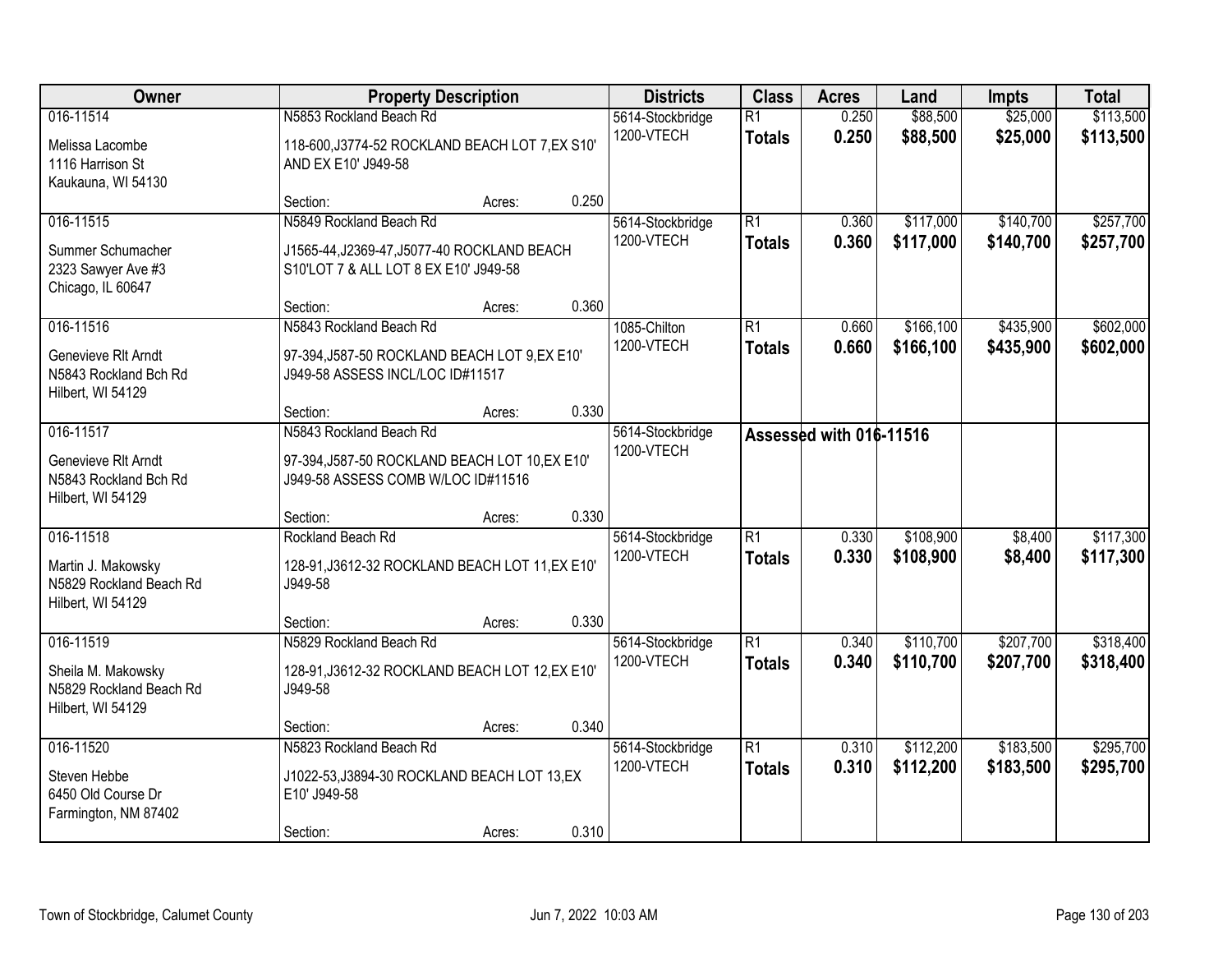| <b>Owner</b>                                                                               | <b>Property Description</b>                                                             | <b>Districts</b> | <b>Class</b> | <b>Acres</b>                   | Land                             | <b>Impts</b>   | <b>Total</b>           |                        |                        |
|--------------------------------------------------------------------------------------------|-----------------------------------------------------------------------------------------|------------------|--------------|--------------------------------|----------------------------------|----------------|------------------------|------------------------|------------------------|
| 016-11521<br>Mark C. Fredrickson<br>N5819 Rockland Beach Rd<br>Hilbert, WI 54129           | N5819 Rockland Beach Rd<br>J2379-9, J2390-27 ROCKLAND BEACH LOT 14, EX E10'<br>J949-58  |                  |              | 5614-Stockbridge<br>1200-VTECH | $\overline{R1}$<br><b>Totals</b> | 0.360<br>0.360 | \$112,800<br>\$112,800 | \$206,400<br>\$206,400 | \$319,200<br>\$319,200 |
|                                                                                            | Section:                                                                                | Acres:           | 0.360        |                                |                                  |                |                        |                        |                        |
| 016-11522<br>Christopher J. Jones<br>909 W Kingsley Dr<br>Arlington Heights, IL 60004      | N5815 Rockland Beach Rd<br>J999-31, J1428-21 ROCKLAND BEACH LOT 15, EX E10'<br>J949-58  |                  |              | 5614-Stockbridge<br>1200-VTECH | $\overline{R1}$<br><b>Totals</b> | 0.360<br>0.360 | \$113,300<br>\$113,300 | \$217,900<br>\$217,900 | \$331,200<br>\$331,200 |
|                                                                                            | Section:                                                                                | Acres:           | 0.360        |                                |                                  |                |                        |                        |                        |
| 016-11523<br>Kenneth M. Lisowe<br>N5809 Rockland Beach Rd<br>Hilbert, WI 54129             | N5809 Rockland Beach Rd<br>J1522-53, J2042-25 ROCKLAND BEACH LOT 16, EX<br>E10' J949-58 |                  |              | 5614-Stockbridge<br>1200-VTECH | $\overline{R1}$<br><b>Totals</b> | 0.360<br>0.360 | \$113,100<br>\$113,100 | \$200,800<br>\$200,800 | \$313,900<br>\$313,900 |
|                                                                                            | Section:                                                                                | Acres:           | 0.360        |                                |                                  |                |                        |                        |                        |
| 016-11524<br>Francis J. Dagesse<br>N5805 Rockland Bch Rd<br>Hilbert, WI 54129              | N5805 Rockland Beach Rd<br>166-611, J61-12 ROCKLAND BEACH LOT 17, EX E10'<br>J949-58    |                  |              | 5614-Stockbridge<br>1200-VTECH | $\overline{R1}$<br><b>Totals</b> | 0.360<br>0.360 | \$112,200<br>\$112,200 | \$214,700<br>\$214,700 | \$326,900<br>\$326,900 |
|                                                                                            | Section:                                                                                | Acres:           | 0.360        |                                |                                  |                |                        |                        |                        |
| 016-11525<br>Ann M. Schmirler<br>N5801 Rockland Beach Rd<br>Hilbert, WI 54129              | N5801 Rockland Beach Rd<br>181-676, J637-8 ROCKLAND BEACH LOT 18                        |                  |              | 5614-Stockbridge<br>1200-VTECH | $\overline{R1}$<br><b>Totals</b> | 0.350<br>0.350 | \$111,800<br>\$111,800 | \$120,800<br>\$120,800 | \$232,600<br>\$232,600 |
|                                                                                            | Section:                                                                                | Acres:           | 0.350        |                                |                                  |                |                        |                        |                        |
| 016-11526<br>David J. Belling<br>N5795 Rockland Beach Rd<br>Hilbert, WI 54129              | N5795 Rockland Beach Rd<br>J3365-1, J3365-4 ROCKLAND BEACH LOT 19, EX E10'<br>J949-58   |                  |              | 5614-Stockbridge<br>1200-VTECH | $\overline{R1}$<br><b>Totals</b> | 0.350<br>0.350 | \$111,500<br>\$111,500 | \$140,300<br>\$140,300 | \$251,800<br>\$251,800 |
|                                                                                            | Section:                                                                                | Acres:           | 0.350        |                                |                                  |                |                        |                        |                        |
| 016-11527<br>Patrick J & Jean C Ryan Rev Trust<br>1906 Hendricks Ave<br>Kaukauna, WI 54130 | Rockland Beach Rd<br>167-697, J5703-59 ROCKLAND BEACH LOT 20, EX E10'<br>J949-58        |                  |              | 5614-Stockbridge<br>1200-VTECH | $\overline{R1}$<br><b>Totals</b> | 0.330<br>0.330 | \$10,500<br>\$10,500   | $\overline{50}$<br>\$0 | \$10,500<br>\$10,500   |
|                                                                                            | Section:                                                                                | Acres:           | 0.330        |                                |                                  |                |                        |                        |                        |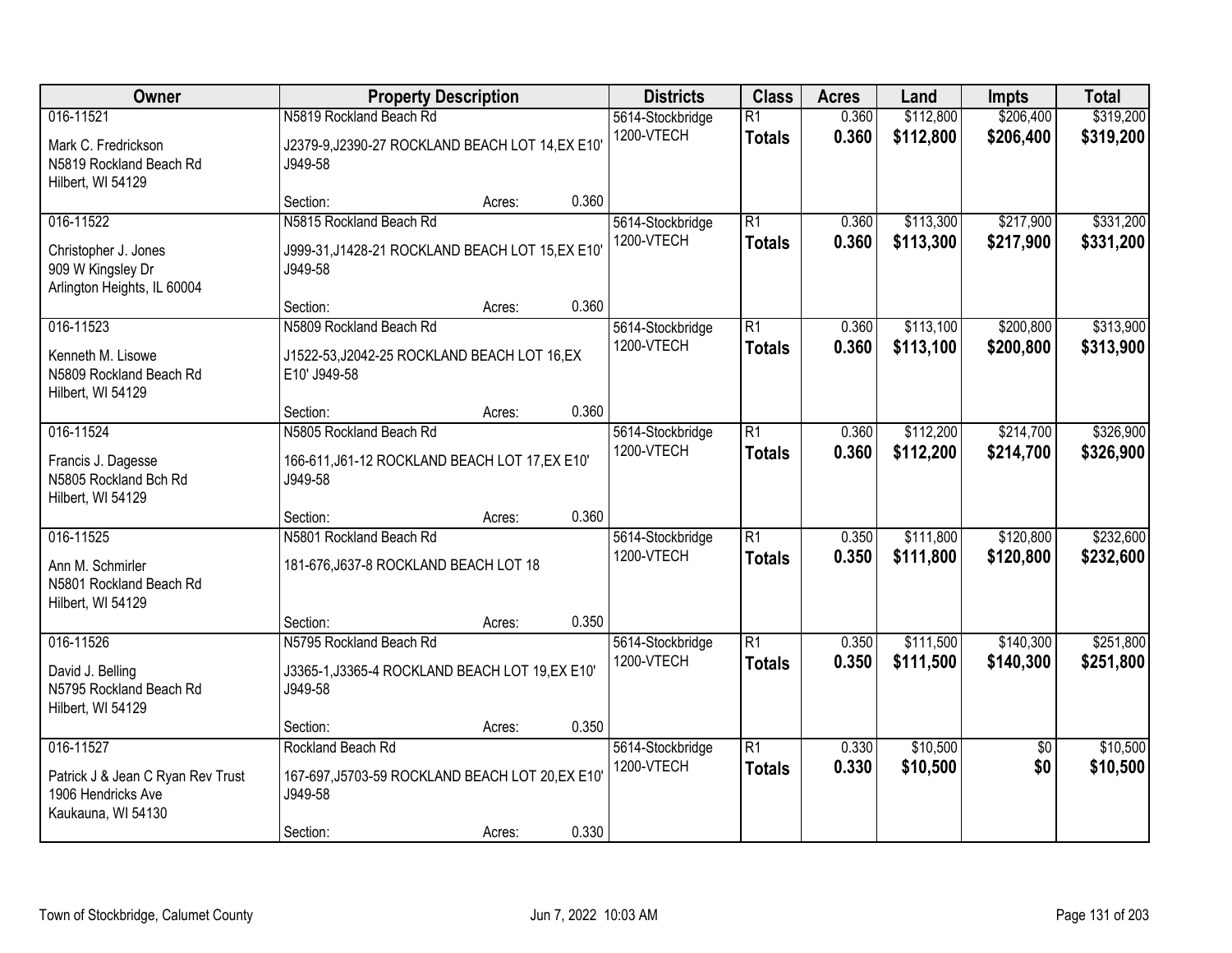| <b>Owner</b>                                                                             |                                                                                                                 | <b>Property Description</b> |       | <b>Districts</b>               | <b>Class</b>                     | <b>Acres</b>            | Land                   | <b>Impts</b>           | <b>Total</b>           |
|------------------------------------------------------------------------------------------|-----------------------------------------------------------------------------------------------------------------|-----------------------------|-------|--------------------------------|----------------------------------|-------------------------|------------------------|------------------------|------------------------|
| 016-11528<br>Steger Revocable Living Trust<br>N5777 Rockland Bch Rd<br>Hilbert, WI 54129 | Rockland Beach Rd<br>181-359, J2171-30 ROCKLAND BEACH LOT 21, EX E10'<br>J949-58 ASSESS COMB.W/ID#11529         |                             |       | 5614-Stockbridge<br>1200-VTECH |                                  | Assessed with 016-11529 |                        |                        |                        |
|                                                                                          | Section:                                                                                                        | Acres:                      | 0.320 |                                |                                  |                         |                        |                        |                        |
| 016-11529<br>Steger Revocable Living Trust<br>N5777 Rockland Bch Rd<br>Hilbert, WI 54129 | N5777 Rockland Beach Rd<br>181-359, J2171-30 ROCKLAND BEACH LOT 22, EX E10'<br>J949-58 ASSESS INCL/LOC ID#11528 |                             |       | 5614-Stockbridge<br>1200-VTECH | $\overline{R1}$<br><b>Totals</b> | 0.600<br>0.600          | \$160,200<br>\$160,200 | \$235,700<br>\$235,700 | \$395,900<br>\$395,900 |
|                                                                                          | Section:                                                                                                        | Acres:                      | 0.280 |                                |                                  |                         |                        |                        |                        |
| 016-11530<br>Jerome L. Benzschawel<br>125 Meadow Ridge Dr<br>Sheboygan Falls, WI 53085   | N5771 Rockland Beach Rd<br>88-314, J4790-31 ROCKLAND BEACH LOT 23, EX E10'<br>J949-58                           |                             |       | 5614-Stockbridge<br>1200-VTECH | $\overline{R1}$<br><b>Totals</b> | 0.290<br>0.290          | \$101,500<br>\$101,500 | \$74,300<br>\$74,300   | \$175,800<br>\$175,800 |
|                                                                                          | Section:                                                                                                        | Acres:                      | 0.290 |                                |                                  |                         |                        |                        |                        |
| 016-11531<br>Williams Irrev Real Estate Trs<br>413 Buchanan Rd                           | N5767 Rockland Beach Rd<br>171-302 ROCKLAND BEACH LOT 24, EX E10' J949-58                                       |                             |       | 5614-Stockbridge<br>1200-VTECH | $\overline{R1}$<br><b>Totals</b> | 0.290<br>0.290          | \$100,800<br>\$100,800 | \$127,500<br>\$127,500 | \$228,300<br>\$228,300 |
| Combined Locks, WI 54113                                                                 |                                                                                                                 |                             |       |                                |                                  |                         |                        |                        |                        |
| 016-11532<br>Kathleen E. Milhaupt<br>N5761 Rockland Beach Rd<br>Hilbert, WI 54129        | Section:<br>N5761 Rockland Beach Rd<br>180-814, J6166-19 ROCKLAND BEACH LOT 25, EX E10'<br>J949-58              | Acres:                      | 0.290 | 5614-Stockbridge<br>1200-VTECH | $\overline{R1}$<br><b>Totals</b> | 0.280<br>0.280          | \$100,600<br>\$100,600 | \$157,000<br>\$157,000 | \$257,600<br>\$257,600 |
|                                                                                          | Section:                                                                                                        | Acres:                      | 0.280 |                                |                                  |                         |                        |                        |                        |
| 016-11533<br>Jill A. Zoromski<br>2015 Falls Rd<br>Grafton, WI 53024                      | N5757 Rockland Beach Rd<br>180-658, J2101-57 ROCKLAND BEACH LOT 26, EX E10'<br>J949-58                          |                             |       | 5614-Stockbridge<br>1200-VTECH | $\overline{R1}$<br><b>Totals</b> | 0.280<br>0.280          | \$100,300<br>\$100,300 | \$133,900<br>\$133,900 | \$234,200<br>\$234,200 |
|                                                                                          | Section:                                                                                                        | Acres:                      | 0.280 |                                |                                  |                         |                        |                        |                        |
| 016-11534<br>Mary Kay Wagner<br>N5751 Rockland Bch Rd<br>Hilbert, WI 54129               | N5751 Rockland Beach Rd<br>155-774 ROCKLAND BEACH LOT 27, EX E10' J949-58<br>Section:                           | Acres:                      | 0.280 | 5614-Stockbridge<br>1200-VTECH | $\overline{R1}$<br><b>Totals</b> | 0.280<br>0.280          | \$100,300<br>\$100,300 | \$141,000<br>\$141,000 | \$241,300<br>\$241,300 |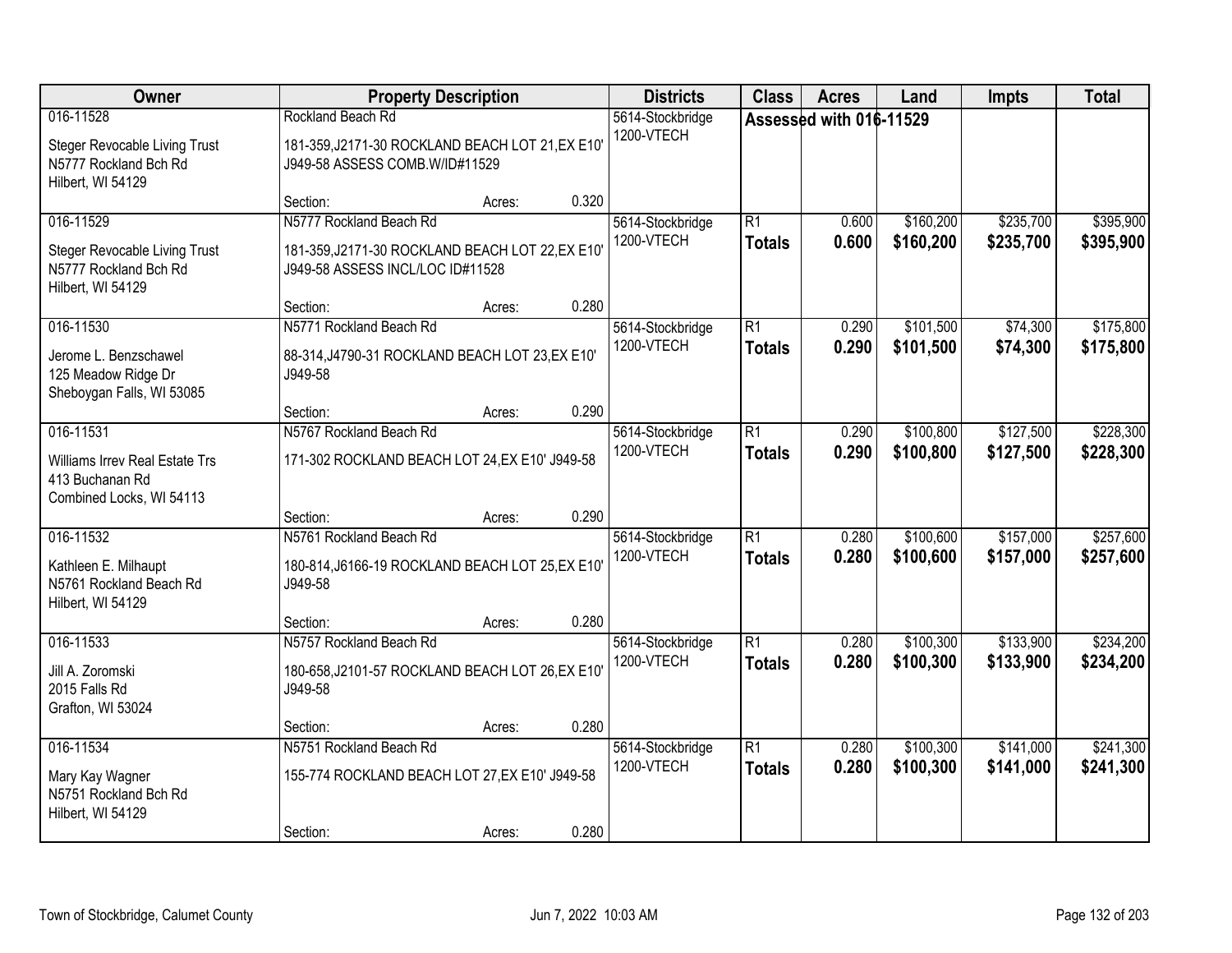| Owner                                                                                  |                                                                                               | <b>Property Description</b> |       | <b>Districts</b>               | <b>Class</b>                     | <b>Acres</b>   | Land                   | <b>Impts</b>           | <b>Total</b>           |
|----------------------------------------------------------------------------------------|-----------------------------------------------------------------------------------------------|-----------------------------|-------|--------------------------------|----------------------------------|----------------|------------------------|------------------------|------------------------|
| 016-11535<br>Jean I. Keuler<br>N2398 Columbus Rd<br>Chilton, WI 53014                  | N5747 Rockland Beach Rd<br>119-557 ROCKLAND BEACH LOT 28, EX E10' J949-58                     |                             |       | 5614-Stockbridge<br>1200-VTECH | $\overline{R1}$<br><b>Totals</b> | 0.280<br>0.280 | \$100,100<br>\$100,100 | \$83,600<br>\$83,600   | \$183,700<br>\$183,700 |
|                                                                                        | Section:                                                                                      | Acres:                      | 0.280 |                                |                                  |                |                        |                        |                        |
| 016-11536<br>Alice H. Peters<br>326 Parkside Ct<br>Kimberly, WI 54136                  | N5743 Rockland Beach Rd<br>J257-14, J3685-53 ROCKLAND BEACH LOT 29, EX E10'<br>J949-58        |                             |       | 5614-Stockbridge<br>1200-VTECH | $\overline{R1}$<br><b>Totals</b> | 0.280<br>0.280 | \$99,900<br>\$99,900   | \$63,600<br>\$63,600   | \$163,500<br>\$163,500 |
|                                                                                        | Section:                                                                                      | Acres:                      | 0.280 |                                |                                  |                |                        |                        |                        |
| 016-11537<br>Christopher K. Karwacki<br>600 Oak Creek Pkwy<br>Milwaukee, WI 53172-1624 | N5737 Rockland Beach Rd<br>J371-12, J3448-51 ROCKLAND BEACH LOT 30, EX E10'<br>J949-58        |                             |       | 5614-Stockbridge<br>1200-VTECH | $\overline{R1}$<br><b>Totals</b> | 0.280<br>0.280 | \$99,400<br>\$99,400   | \$67,500<br>\$67,500   | \$166,900<br>\$166,900 |
|                                                                                        | Section:                                                                                      | Acres:                      | 0.280 |                                |                                  |                |                        |                        |                        |
| 016-11538<br><b>Eric Kettner</b><br>N5733 Rockland Bch Rd                              | N5733 Rockland Beach Rd<br>168-135, J2987-33 ROCKLAND BEACH LOT 31, EX E10'<br>J949-58 FOR RD |                             |       | 5614-Stockbridge<br>1200-VTECH | $\overline{R1}$<br><b>Totals</b> | 0.270<br>0.270 | \$98,600<br>\$98,600   | \$155,000<br>\$155,000 | \$253,600<br>\$253,600 |
| Hilbert, WI 54129                                                                      | Section:                                                                                      | Acres:                      | 0.270 |                                |                                  |                |                        |                        |                        |
| 016-11539<br>Paul J. Gossens<br>6935 W Wisconsin Ave<br>Milwaukee, WI 53213            | N5729 Rockland Beach Rd<br>J448-46 ROCKLAND BEACH LOT 32, EX E10' J949-58                     |                             |       | 5614-Stockbridge<br>1200-VTECH | $\overline{R1}$<br><b>Totals</b> | 0.270<br>0.270 | \$98,400<br>\$98,400   | \$44,200<br>\$44,200   | \$142,600<br>\$142,600 |
|                                                                                        | Section:                                                                                      | Acres:                      | 0.270 |                                |                                  |                |                        |                        |                        |
| 016-11540<br>Mary Ann Lamers<br>N5723 Rockland Beach Rd<br>Hilbert, WI 54129           | N5723 Rockland Beach Rd<br>J2234-23, J3795-50 ROCKLAND BEACH LOT 33, EX<br>E10' J949-58       |                             |       | 5614-Stockbridge<br>1200-VTECH | $\overline{R1}$<br><b>Totals</b> | 0.320<br>0.320 | \$107,300<br>\$107,300 | \$228,100<br>\$228,100 | \$335,400<br>\$335,400 |
|                                                                                        | Section:                                                                                      | Acres:                      | 0.320 |                                |                                  |                |                        |                        |                        |
| 016-11541<br>Charles Berben<br>2131 Buckingham Dr<br>Plover, WI 54467                  | N5719 Rockland Beach Rd<br>J14-31 ROCKLAND BEACH LOT 34, EX E10' J949-58<br>Section:          | Acres:                      | 0.320 | 5614-Stockbridge<br>1200-VTECH | $\overline{R1}$<br><b>Totals</b> | 0.320<br>0.320 | \$103,300<br>\$103,300 | \$77,000<br>\$77,000   | \$180,300<br>\$180,300 |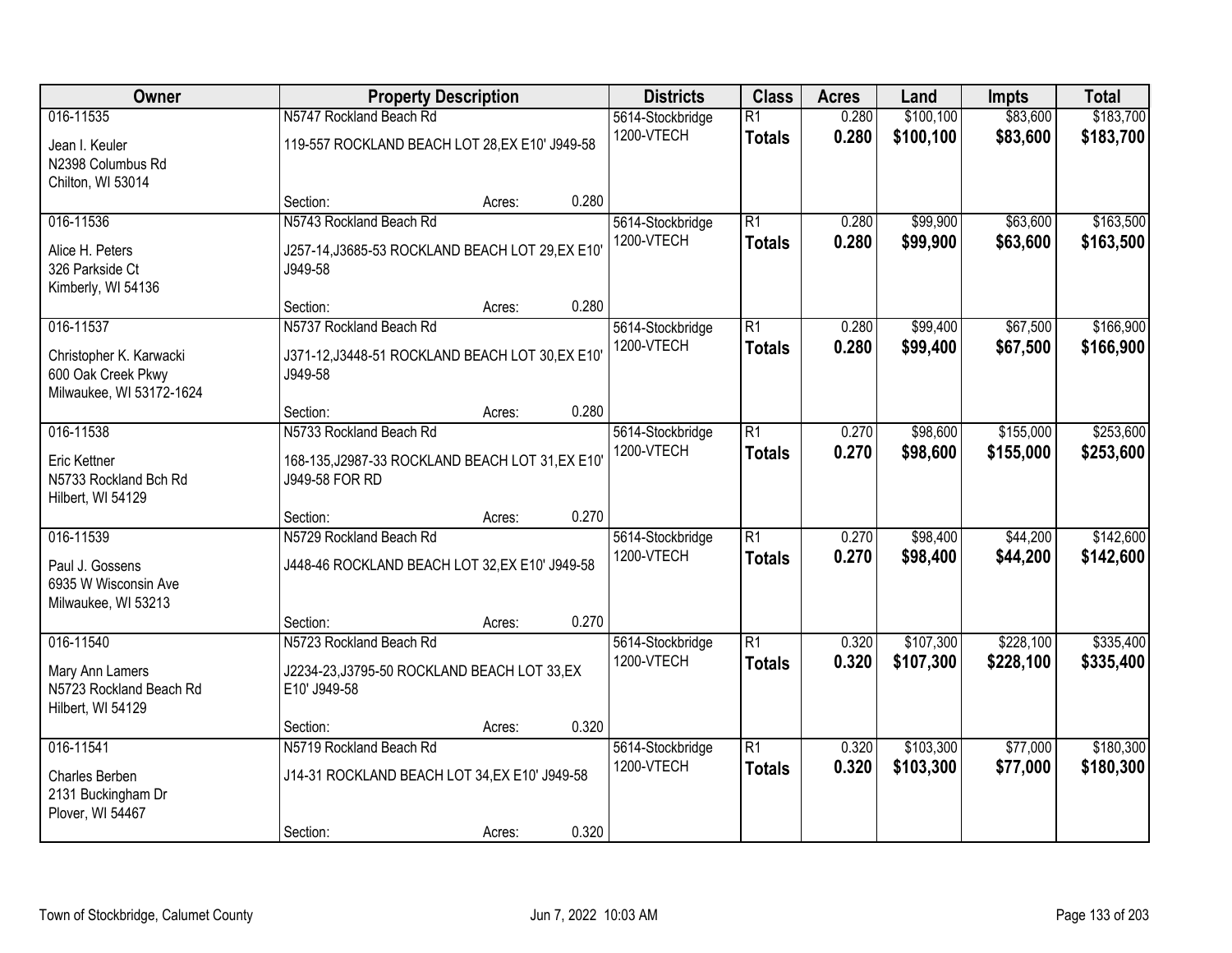| Owner                                                                                  | <b>Property Description</b>                                                             |        |       | <b>Districts</b> | <b>Class</b>    | <b>Acres</b>            | Land     | <b>Impts</b>    | <b>Total</b> |
|----------------------------------------------------------------------------------------|-----------------------------------------------------------------------------------------|--------|-------|------------------|-----------------|-------------------------|----------|-----------------|--------------|
| 016-11542                                                                              | N5716 Rockland Beach Rd                                                                 |        |       | 5614-Stockbridge | $\overline{R1}$ | 0.290                   | \$28,100 | \$128,100       | \$156,200    |
| Loewe Daniel K & Linda L Rev Lvg Trust<br>N5716 Rockland Beach Rd<br>Hilbert, WI 54129 | 157-541 ROCKLAND BEACH LOT 35, EX E10' J949-58                                          |        |       | 1200-VTECH       | <b>Totals</b>   | 0.290                   | \$28,100 | \$128,100       | \$156,200    |
|                                                                                        | Section:                                                                                | Acres: | 0.290 |                  |                 |                         |          |                 |              |
| 016-11543                                                                              | N5724 Rockland Beach Rd                                                                 |        |       | 5614-Stockbridge | $\overline{R1}$ | 0.540                   | \$42,900 | \$105,800       | \$148,700    |
| Darwin Krause<br>N5724 Rockland Bch Rd<br>Hilbert, WI 54129                            | 126-399 ROCKLAND BEACH LOT 36, EX W10' J949-58<br>ASSESS INCL/LOC ID#11544              |        |       | 1200-VTECH       | <b>Totals</b>   | 0.540                   | \$42,900 | \$105,800       | \$148,700    |
|                                                                                        | Section:                                                                                | Acres: | 0.270 |                  |                 |                         |          |                 |              |
| 016-11544                                                                              | Rockland Beach Rd                                                                       |        |       | 5614-Stockbridge |                 | Assessed with 016-11543 |          |                 |              |
| Darwin Krause<br>N5724 Rockland Bch Rd<br>Hilbert, WI 54129                            | 143-724 ROCKLAND BEACH LOT 37, EX W10' J949-58<br>ASSESS COMB W/LOC ID#11543            |        |       | 1200-VTECH       |                 |                         |          |                 |              |
|                                                                                        | Section:                                                                                | Acres: | 0.230 |                  |                 |                         |          |                 |              |
| 016-11545                                                                              | Rockland Beach Rd                                                                       |        |       | 5614-Stockbridge | $\overline{R1}$ | 0.230                   | \$23,500 | $\overline{50}$ | \$23,500     |
| Darwin Krause<br>N5724 Rockland Bch Rd<br>Hilbert, WI 54129                            | 109-223, J870-31 ROCKLAND BEACH LOT 38, EX W10'<br>J949-58                              |        |       | 1200-VTECH       | <b>Totals</b>   | 0.230                   | \$23,500 | \$0             | \$23,500     |
|                                                                                        | Section:                                                                                | Acres: | 0.230 |                  |                 |                         |          |                 |              |
| 016-11546                                                                              | Rockland Beach Rd                                                                       |        |       | 5614-Stockbridge | $\overline{R1}$ | 0.230                   | \$23,500 | $\overline{50}$ | \$23,500     |
| Patrick J & Jean C Ryan Rev Trust<br>1906 Hendricks Ave<br>Kaukauna, WI 54130          | 167-697, J5703-59 ROCKLAND BEACH LOT 39, EX W10<br>J949-58                              |        |       | 1200-VTECH       | <b>Totals</b>   | 0.230                   | \$23,500 | \$0             | \$23,500     |
|                                                                                        | Section:                                                                                | Acres: | 0.230 |                  |                 |                         |          |                 |              |
| 016-11547                                                                              | N5744 Rockland Beach Rd                                                                 |        |       | 5614-Stockbridge | $\overline{R1}$ | 0.200                   | \$20,500 | \$18,700        | \$39,200     |
| Richard & Cyn Westenberger Trust<br>N5707 Rockland Bch Rd<br>Hilbert, WI 54129         | 174-657, J1335-1 ROCKLAND BEACH LOT 40, EX W10'<br>J949-58 SUBJ TO RESTR AFF DOC#404168 |        |       | 1200-VTECH       | <b>Totals</b>   | 0.200                   | \$20,500 | \$18,700        | \$39,200     |
|                                                                                        | Section:                                                                                | Acres: | 0.200 |                  |                 |                         |          |                 |              |
| 016-11548                                                                              | N5751 Rockland Beach Rd                                                                 |        |       | 5614-Stockbridge | $\overline{R1}$ | 0.460                   | \$38,900 | \$6,900         | \$45,800     |
| Mary Kay Wagner<br>N5751 Rockland Bch Rd<br>Hilbert, WI 54129                          | 165-593, J1158-56 ROCKLAND BEACH LOTS 41 &<br>42, EX W10' J949-58                       |        |       | 1200-VTECH       | <b>Totals</b>   | 0.460                   | \$38,900 | \$6,900         | \$45,800     |
|                                                                                        | Section:                                                                                | Acres: | 0.460 |                  |                 |                         |          |                 |              |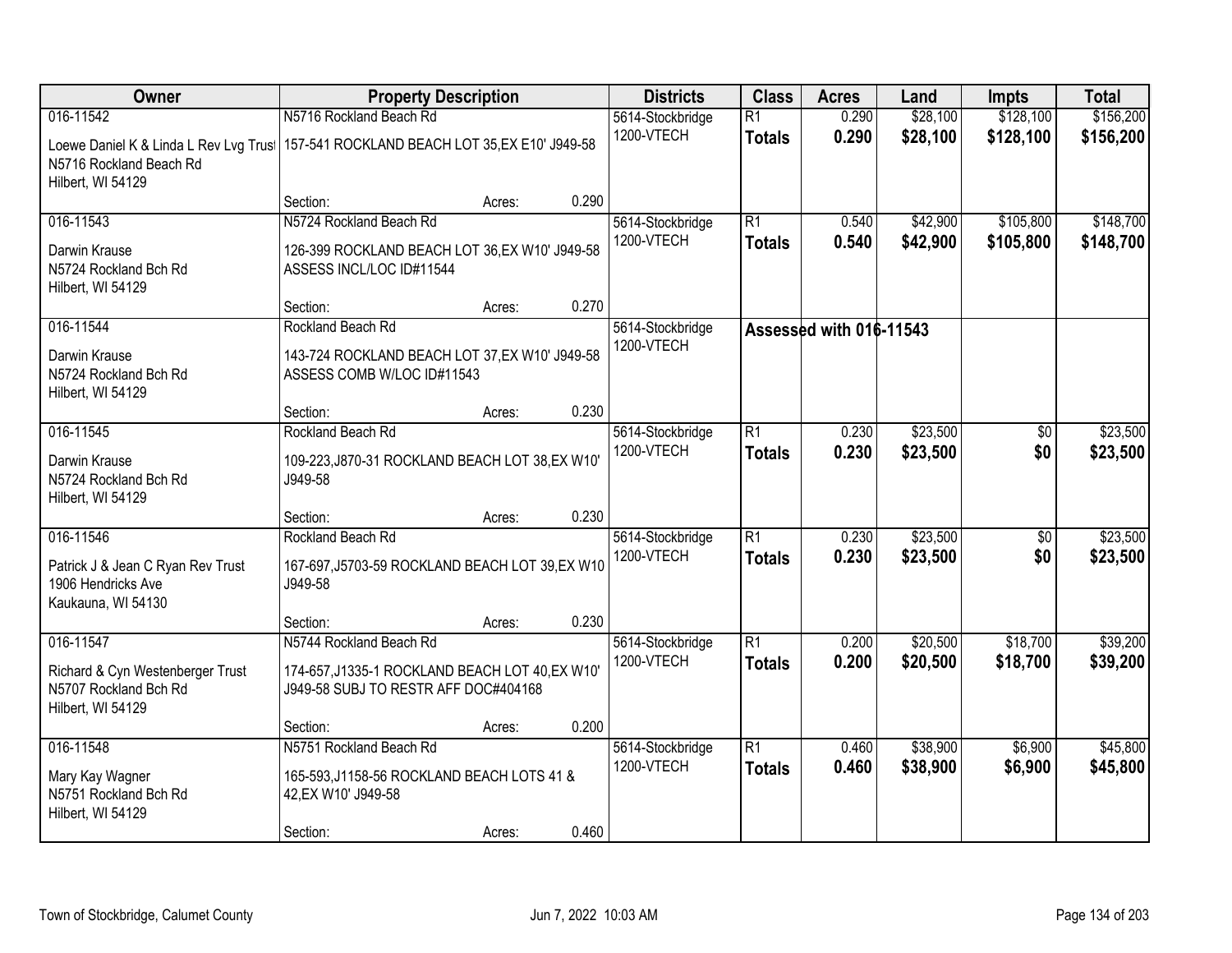| <b>Owner</b>                                                                       |                                                                                                   | <b>Property Description</b> |       | <b>Districts</b>               | <b>Class</b>                     | <b>Acres</b>            | Land                 | <b>Impts</b>           | <b>Total</b>           |
|------------------------------------------------------------------------------------|---------------------------------------------------------------------------------------------------|-----------------------------|-------|--------------------------------|----------------------------------|-------------------------|----------------------|------------------------|------------------------|
| 016-11549<br>Brian H. Keuler                                                       | N5756 Rockland Beach Rd<br>J1158-56, J2349-46 ROCKLAND BEACH LOT 43, EX                           |                             |       | 5614-Stockbridge<br>1200-VTECH | $\overline{R1}$<br><b>Totals</b> | 0.230<br>0.230          | \$23,500<br>\$23,500 | \$196,600<br>\$196,600 | \$220,100<br>\$220,100 |
| N5756 Rockland Beach Rd<br>Hilbert, WI 54129                                       | W10' J949-58                                                                                      |                             |       |                                |                                  |                         |                      |                        |                        |
|                                                                                    | Section:                                                                                          | Acres:                      | 0.230 |                                |                                  |                         |                      |                        |                        |
| 016-11550                                                                          | Rockland Beach Rd                                                                                 |                             |       | 5614-Stockbridge               |                                  | Assessed with 016-11551 |                      |                        |                        |
| Robert Lambie<br>N5764 Rockland Bch Rd<br>Hilbert, WI 54129                        | J4944-43, J4944-44, J4947-63 ROCKLAND BEACH LOT<br>44, EX W10' J949-58 ASSESS COMB W/LOC ID#11551 |                             |       | 1200-VTECH                     |                                  |                         |                      |                        |                        |
|                                                                                    | Section:                                                                                          | Acres:                      | 0.230 |                                |                                  |                         |                      |                        |                        |
| 016-11551                                                                          | N5764 Rockland Beach Rd                                                                           |                             |       | 1085-Chilton                   | $\overline{R1}$                  | 0.468                   | \$39,400             | \$40,100               | \$79,500               |
| Robert Lambie<br>N5764 Rockland Bch Rd<br>Hilbert, WI 54129                        | J1431-35, J4944-43, J4944-44 ROCKLAND BEACH LOT<br>45, EX W10' J949-58 ASSESS INCL/LOC ID#11550   |                             |       | 1200-VTECH                     | <b>Totals</b>                    | 0.468                   | \$39,400             | \$40,100               | \$79,500               |
|                                                                                    | Section:                                                                                          | Acres:                      | 0.230 |                                |                                  |                         |                      |                        |                        |
| 016-11552                                                                          | Rockland Beach Rd                                                                                 |                             |       | 5614-Stockbridge               | $\overline{R1}$                  | 0.230                   | \$23,500             | \$7,000                | \$30,500               |
| Williams Irrev Real Estate Trs<br>413 Buchanan Rd<br>Combined Locks, WI 54113      | J93-24, J1554-27 ROCKLAND BEACH LOT 46, EX W10'<br>REC J949-58                                    |                             |       | 1200-VTECH                     | <b>Totals</b>                    | 0.230                   | \$23,500             | \$7,000                | \$30,500               |
|                                                                                    | Section:                                                                                          | Acres:                      | 0.230 |                                |                                  |                         |                      |                        |                        |
| 016-11553                                                                          | N5777 Rockland Beach Rd                                                                           |                             |       | 5614-Stockbridge               | $\overline{R1}$                  | 0.460                   | \$38,900             | \$23,200               | \$62,100               |
| <b>Steger Revocable Living Trust</b><br>N5777 Rockland Bch Rd<br>Hilbert, WI 54129 | J2138-39 ROCKLAND BEACH LOTS 47 & 48, EX W10'<br>J949-58                                          |                             |       | 1200-VTECH                     | <b>Totals</b>                    | 0.460                   | \$38,900             | \$23,200               | \$62,100               |
|                                                                                    | Section:                                                                                          | Acres:                      | 0.460 |                                |                                  |                         |                      |                        |                        |
| 016-11555                                                                          | N5784 Rockland Beach Rd                                                                           |                             |       | 5614-Stockbridge               | $\overline{R1}$                  | 0.230                   | \$23,500             | \$47,400               | \$70,900               |
| Wettstein Donna L Irr Trust<br>122 E Third St<br>Kimberly, WI 54136                | 127-171, J3897-39 ROCKLAND BEACH LOT 49, EX<br>W10'ROW J949-58                                    |                             |       | 1200-VTECH                     | <b>Totals</b>                    | 0.230                   | \$23,500             | \$47,400               | \$70,900               |
|                                                                                    | Section:                                                                                          | Acres:                      | 0.230 |                                |                                  |                         |                      |                        |                        |
| 016-11556                                                                          | N5802 Rockland Beach Rd                                                                           |                             |       | 5614-Stockbridge               | $\overline{R1}$                  | 0.460                   | \$38,900             | \$147,600              | \$186,500              |
| Jay A. Wirth<br>N5802 Rockland Beach Rd<br>Hilbert, WI 54129                       | J1408-59, J3323-6 ROCKLAND BEACH LOT 50&51, EX<br>W10' J949-58 GOV LOT11                          |                             |       | 1200-VTECH                     | <b>Totals</b>                    | 0.460                   | \$38,900             | \$147,600              | \$186,500              |
|                                                                                    | Section:                                                                                          | Acres:                      | 0.460 |                                |                                  |                         |                      |                        |                        |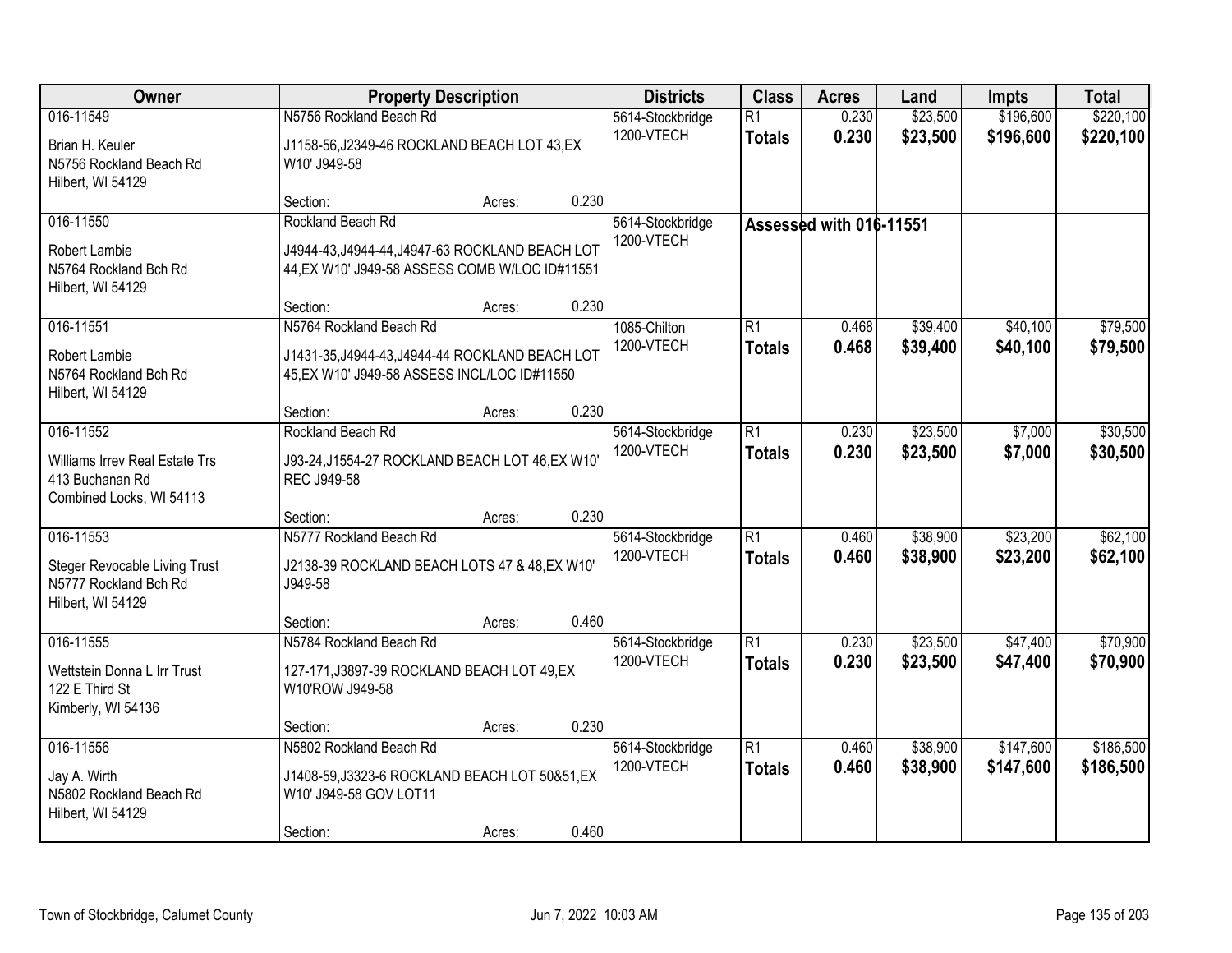| Owner                                                                            |                                                                                                                   | <b>Property Description</b> |       | <b>Districts</b>               | <b>Class</b>                     | <b>Acres</b>            | Land                 | Impts                  | <b>Total</b>           |
|----------------------------------------------------------------------------------|-------------------------------------------------------------------------------------------------------------------|-----------------------------|-------|--------------------------------|----------------------------------|-------------------------|----------------------|------------------------|------------------------|
| 016-11558<br>Kenneth M. Lisowe<br>N5809 Rockland Beach Rd<br>Hilbert, WI 54129   | Rockland Beach Rd<br>J2200-3, J2804-53 ROCKLAND BEACH LOT 52, EX W10<br>J949-58 ASSESS INCL/LOC ID#11559          |                             |       | 5614-Stockbridge<br>1200-VTECH | $\overline{R1}$<br><b>Totals</b> | 0.460<br>0.460          | \$38,900<br>\$38,900 | $\overline{50}$<br>\$0 | \$38,900<br>\$38,900   |
|                                                                                  | Section:                                                                                                          | Acres:                      | 0.230 |                                |                                  |                         |                      |                        |                        |
| 016-11559<br>Kenneth M. Lisowe<br>N5809 Rockland Beach Rd<br>Hilbert, WI 54129   | Rockland Beach Rd<br>J2200-3, J2804-53 ROCKLAND BEACH LOT 53, EX W10<br>J949-58 ASSESS W/LOC ID#11558<br>Section: |                             | 0.230 | 5614-Stockbridge<br>1200-VTECH |                                  | Assessed with 016-11558 |                      |                        |                        |
| 016-11560                                                                        | N5816 Rockland Beach Rd                                                                                           | Acres:                      |       | 5614-Stockbridge               | $\overline{R1}$                  | 0.230                   | \$23,500             | \$11,500               | \$35,000               |
| Christopher J. Jones<br>909 W Kingsley Dr<br>Arlington Heights, IL 60004         | 90-296 ROCKLAND BEACH LOT 54, EX W10' J949-58                                                                     |                             |       | 1200-VTECH                     | <b>Totals</b>                    | 0.230                   | \$23,500             | \$11,500               | \$35,000               |
|                                                                                  | Section:                                                                                                          | Acres:                      | 0.230 |                                |                                  |                         |                      |                        |                        |
| 016-11561<br>Scott B. Olson<br>N5822 Rockland Beach Rd<br>Hilbert, WI 54129      | Rockland Beach Rd<br>J922-58, J1774-31, 348141 ROCKLAND BEACH LOT<br>55, EX W10' J949-58                          |                             |       | 5614-Stockbridge<br>1200-VTECH | $\overline{R1}$<br><b>Totals</b> | 0.230<br>0.230          | \$23,500<br>\$23,500 | \$1,600<br>\$1,600     | \$25,100<br>\$25,100   |
|                                                                                  | Section:                                                                                                          | Acres:                      | 0.230 |                                |                                  |                         |                      |                        |                        |
| 016-11562<br>Scott B. Olson<br>N5822 Rockland Beach Rd<br>Hilbert, WI 54129      | N5822 Rockland Beach Rd<br>J922-58, J1774-31, 348141 ROCKLAND BEACH LOT<br>56, EX W10' J949-58                    |                             |       | 5614-Stockbridge<br>1200-VTECH | $\overline{R1}$<br><b>Totals</b> | 0.230<br>0.230          | \$23,500<br>\$23,500 | \$109,800<br>\$109,800 | \$133,300<br>\$133,300 |
|                                                                                  | Section:                                                                                                          | Acres:                      | 0.230 |                                |                                  |                         |                      |                        |                        |
| 016-11563<br>Mark C. Fredrickson<br>N5819 Rockland Beach Rd<br>Hilbert, WI 54129 | Rockland Beach Rd<br>J2119-58, J3773-11 ROCKLAND BEACH LOT 57, EX<br>W10' J949-58                                 |                             |       | 5614-Stockbridge<br>1200-VTECH | $\overline{R1}$<br><b>Totals</b> | 0.250<br>0.250          | \$15,800<br>\$15,800 | \$12,100<br>\$12,100   | \$27,900<br>\$27,900   |
|                                                                                  | Section:                                                                                                          | Acres:                      | 0.250 |                                |                                  |                         |                      |                        |                        |
| 016-11564<br>Mark C. Fredrickson<br>N5819 Rockland Beach Rd<br>Hilbert, WI 54129 | N5830 Rockland Beach Rd<br>J2119-58, J3773-11 ROCKLAND BEACH LOT 58, EX<br>W10' J949-58<br>Section:               | Acres:                      | 0.250 | 5614-Stockbridge<br>1200-VTECH | $\overline{R1}$<br><b>Totals</b> | 0.250<br>0.250          | \$15,800<br>\$15,800 | \$81,700<br>\$81,700   | \$97,500<br>\$97,500   |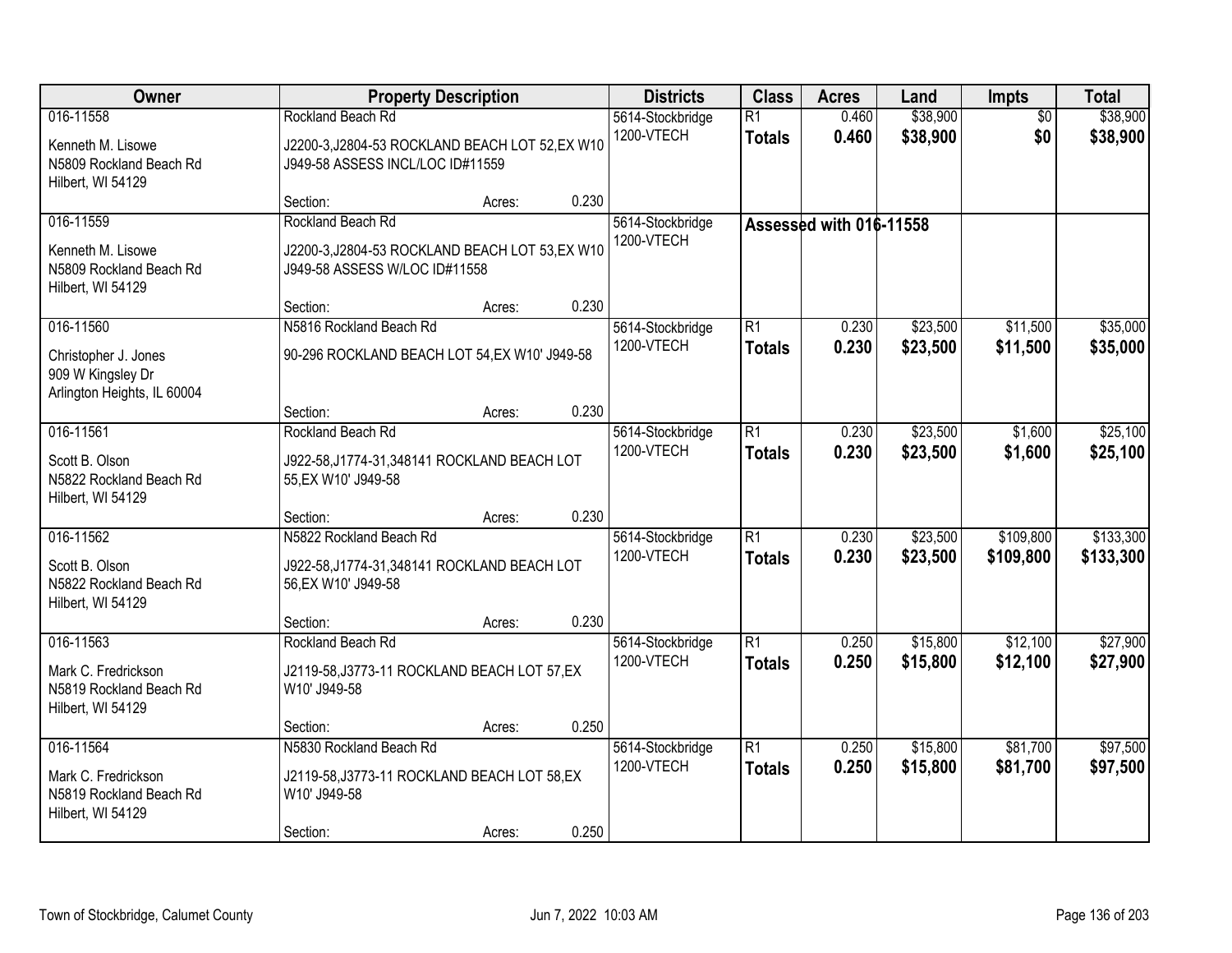| Owner                                            |                                                 | <b>Property Description</b> |       | <b>Districts</b>               | <b>Class</b>    | <b>Acres</b>            | Land     | <b>Impts</b>    | <b>Total</b> |
|--------------------------------------------------|-------------------------------------------------|-----------------------------|-------|--------------------------------|-----------------|-------------------------|----------|-----------------|--------------|
| 016-11565                                        | Rockland Beach Rd                               |                             |       | 5614-Stockbridge               |                 | Assessed with 016-11566 |          |                 |              |
| Genevieve RIt Arndt                              | J805-17, J1085-19 ROCKLAND BEACH LOT 59, EX W10 |                             |       | 1200-VTECH                     |                 |                         |          |                 |              |
| N5843 Rockland Bch Rd                            | J949-58 ASSESS COMB W/LOC ID#11566              |                             |       |                                |                 |                         |          |                 |              |
| Hilbert, WI 54129                                |                                                 |                             |       |                                |                 |                         |          |                 |              |
|                                                  | Section:                                        | Acres:                      | 0.230 |                                |                 |                         |          |                 |              |
| 016-11566                                        | N5842 Rockland Beach Rd                         |                             |       | 5614-Stockbridge<br>1200-VTECH | $\overline{R1}$ | 0.460                   | \$38,900 | \$14,700        | \$53,600     |
| Genevieve RIt Arndt                              | J805-17, J1085-19 ROCKLAND BEACH LOT 60, EX W10 |                             |       |                                | <b>Totals</b>   | 0.460                   | \$38,900 | \$14,700        | \$53,600     |
| N5843 Rockland Bch Rd                            | J949-58 ASSESS INCL LOC ID#11565                |                             |       |                                |                 |                         |          |                 |              |
| Hilbert, WI 54129                                |                                                 |                             | 0.230 |                                |                 |                         |          |                 |              |
| 016-11567                                        | Section:<br>N5848 Rockland Beach Rd             | Acres:                      |       | 5614-Stockbridge               | $\overline{R1}$ | 0.230                   | \$23,500 | \$400           | \$23,900     |
|                                                  |                                                 |                             |       | 1200-VTECH                     | <b>Totals</b>   | 0.230                   | \$23,500 | \$400           | \$23,900     |
| William R Arndt & Genevieve A                    | J2854-15, J3865-58 ROCKLAND BEACH LOT 61, EX    |                             |       |                                |                 |                         |          |                 |              |
| Revocable Living Trust<br>5843 Rockland Beach Rd | W10' J949-58                                    |                             |       |                                |                 |                         |          |                 |              |
| Hilbert, WI 54129                                | Section:                                        | Acres:                      | 0.230 |                                |                 |                         |          |                 |              |
| 016-11568                                        | N5854 Rockland Beach Rd                         |                             |       | 5614-Stockbridge               | $\overline{R1}$ | 0.230                   | \$23,500 | \$15,300        | \$38,800     |
|                                                  |                                                 |                             |       | 1200-VTECH                     | <b>Totals</b>   | 0.230                   | \$23,500 | \$15,300        | \$38,800     |
| Michael Vonneupert<br>410 Union St               | 149-343 ROCKLAND BEACH LOT 62, EX W10' J949-58  |                             |       |                                |                 |                         |          |                 |              |
| Hilbert, WI 54129                                |                                                 |                             |       |                                |                 |                         |          |                 |              |
|                                                  | Section:                                        | Acres:                      | 0.230 |                                |                 |                         |          |                 |              |
| 016-11569                                        | Rockland Beach Rd                               |                             |       | 5614-Stockbridge               | $\overline{R1}$ | 0.230                   | \$23,500 | $\overline{50}$ | \$23,500     |
| Daniel H. Sasnowski                              | 165-426 ROCKLAND BEACH LOT 63, EX W10' J949-58  |                             |       | 1200-VTECH                     | <b>Totals</b>   | 0.230                   | \$23,500 | \$0             | \$23,500     |
| 227 Diedrich                                     |                                                 |                             |       |                                |                 |                         |          |                 |              |
| Kaukauna, WI 54130                               |                                                 |                             |       |                                |                 |                         |          |                 |              |
|                                                  | Section:                                        | Acres:                      | 0.230 |                                |                 |                         |          |                 |              |
| 016-11570                                        | N5862 Rockland Beach Rd                         |                             |       | 5614-Stockbridge               | $\overline{R1}$ | 0.230                   | \$23,500 | \$40,500        | \$64,000     |
| Daniel H. Sasnowski                              | 160-421, J1968-5 ROCKLAND BEACH LOT 64, EX W10' |                             |       | 1200-VTECH                     | <b>Totals</b>   | 0.230                   | \$23,500 | \$40,500        | \$64,000     |
| 227 Diedrich                                     | J949-58                                         |                             |       |                                |                 |                         |          |                 |              |
| Kaukauna, WI 54130                               |                                                 |                             |       |                                |                 |                         |          |                 |              |
|                                                  | Section:                                        | Acres:                      | 0.230 |                                |                 |                         |          |                 |              |
| 016-11571                                        | N5866 Rockland Beach Rd                         |                             |       | 5614-Stockbridge<br>1200-VTECH | $\overline{R1}$ | 0.230                   | \$23,500 | \$57,300        | \$80,800     |
| Dale Vandenbloomer                               | 156-661, J1037-17 ROCKLAND BEACH LOT 65, EX W10 |                             |       |                                | <b>Totals</b>   | 0.230                   | \$23,500 | \$57,300        | \$80,800     |
| W5636 Cth Ee                                     | J949-58                                         |                             |       |                                |                 |                         |          |                 |              |
| Hilbert, WI 54129                                |                                                 |                             |       |                                |                 |                         |          |                 |              |
|                                                  | Section:                                        | Acres:                      | 0.230 |                                |                 |                         |          |                 |              |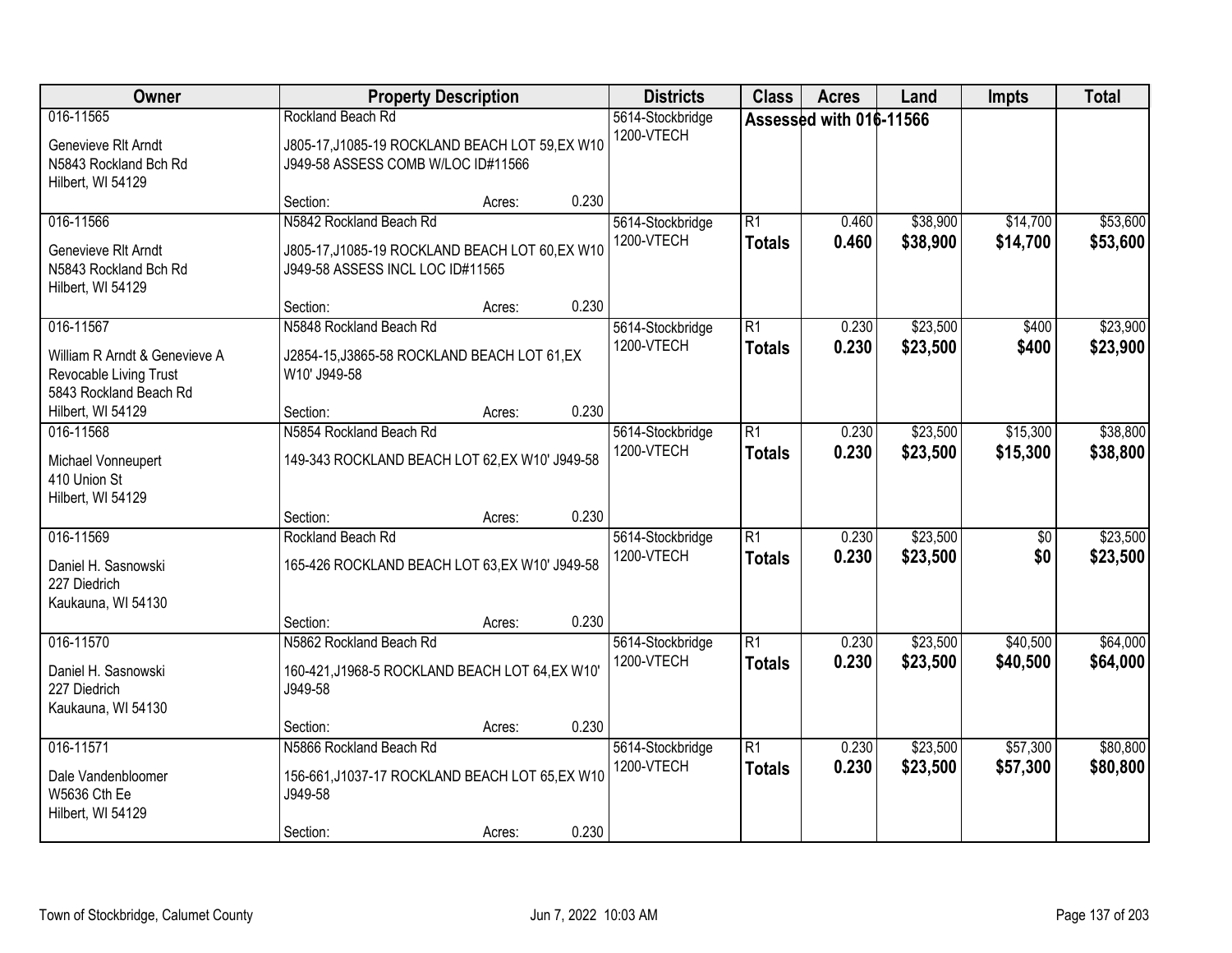| Owner                                                                           |                                                                                                                                                        | <b>Property Description</b> |       | <b>Districts</b>               | <b>Class</b>                     | <b>Acres</b>   | Land                   | Impts                  | <b>Total</b>           |
|---------------------------------------------------------------------------------|--------------------------------------------------------------------------------------------------------------------------------------------------------|-----------------------------|-------|--------------------------------|----------------------------------|----------------|------------------------|------------------------|------------------------|
| 016-11572<br>Rockland Beach LLC<br>N166 W19586 Pheasant Ln<br>Jackson, WI 53037 | Rockland Beach Rd<br>165-634 ROCKLAND BEACH LOT 66, EX W10' J949-58                                                                                    |                             |       | 5614-Stockbridge<br>1200-VTECH | $\overline{R1}$<br><b>Totals</b> | 0.390<br>0.390 | \$22,400<br>\$22,400   | $\overline{50}$<br>\$0 | \$22,400<br>\$22,400   |
|                                                                                 | Section:                                                                                                                                               | Acres:                      | 0.390 |                                |                                  |                |                        |                        |                        |
| 016-11573<br>Town Of Stockbridge<br>N4331 Hwy 55<br>Chilton, WI 53014           | Rockland Beach Rd<br>J949-58 ROCKLAND BEACH ROCKLAND BCH RD,30'<br>WIDE AND E10' LOTS 1-34 AND W10' LOTS 35-66 PER<br><b>ORDER J949-58</b><br>Section: | Acres:                      | 0.000 | 5614-Stockbridge<br>1200-VTECH | $\overline{X4}$<br><b>Totals</b> | 0.000<br>0.000 | $\overline{50}$<br>\$0 | $\overline{50}$<br>\$0 | $\overline{50}$<br>\$0 |
| 016-11574<br>Shawn W. Dekker<br>W5625 Faro Springs Rd<br>Hilbert, WI 54129      | W5625 Faro Springs Rd<br>146-655 DORNS FAIRY SPRINGS PLAT LOT 1<br>BLK <sub>1</sub><br>Section:                                                        | Acres:                      | 0.250 | 5614-Stockbridge<br>1200-VTECH | $\overline{R1}$<br><b>Totals</b> | 0.250<br>0.250 | \$113,800<br>\$113,800 | \$134,900<br>\$134,900 | \$248,700<br>\$248,700 |
| 016-11575                                                                       | N6439 Fairy Springs Rd                                                                                                                                 |                             |       | 5614-Stockbridge               | $\overline{R1}$                  | 0.260          | \$106,400              | \$62,100               | \$168,500              |
| Jane C. Steinbach<br>1707 Fieldcrest Dr<br>Kaukauna, WI 54130                   | J794-40 DORNS FAIRY SPRINGS PLAT LOT 2<br>BLK <sub>1</sub>                                                                                             |                             |       | 1200-VTECH                     | <b>Totals</b>                    | 0.260          | \$106,400              | \$62,100               | \$168,500              |
|                                                                                 | Section:                                                                                                                                               | Acres:                      | 0.260 |                                |                                  |                |                        |                        |                        |
| 016-11576<br>Donna D. Gurak<br>N6435 Fairy Springs Rd<br>Hilbert, WI 54129      | N6435 Fairy Springs Rd<br>J4954-1, J4950-2, J5055-22 DORNS FAIRY SPRINGS<br>PLAT LOT 3<br>BLK <sub>1</sub>                                             |                             |       | 5614-Stockbridge<br>1200-VTECH | $\overline{R1}$<br><b>Totals</b> | 0.260<br>0.260 | \$106,400<br>\$106,400 | \$250,300<br>\$250,300 | \$356,700<br>\$356,700 |
|                                                                                 | Section:                                                                                                                                               | Acres:                      | 0.260 |                                |                                  |                |                        |                        |                        |
| 016-11577<br>Peter Bialzik<br>W5586 Country Manor Rd<br>Random Lake, WI 53075   | N6429 Fairy Springs Rd<br>J2534-56, J4355-44, J5970-22 DORNS FAIRY SPRINGS<br>BLK <sub>1</sub><br>PLAT LOT 4                                           |                             |       | 5614-Stockbridge<br>1200-VTECH | $\overline{R1}$<br><b>Totals</b> | 0.260<br>0.260 | \$107,000<br>\$107,000 | \$114,600<br>\$114,600 | \$221,600<br>\$221,600 |
|                                                                                 | Section:                                                                                                                                               | Acres:                      | 0.260 |                                |                                  |                |                        |                        |                        |
| 016-11578<br>Kim I. Meidam<br>N6425 Fairy Springs Rd<br>Hilbert, WI 54129       | N6425 Fairy Springs Rd<br>89-140, J4846-8 DORNS FAIRY SPRINGS PLAT LOT 5<br>BLK 1 GOV LOT 2 T18N, R19E<br>Section:                                     | Acres:                      | 0.260 | 5614-Stockbridge<br>1200-VTECH | $\overline{R1}$<br><b>Totals</b> | 0.260<br>0.260 | \$107,300<br>\$107,300 | \$159,900<br>\$159,900 | \$267,200<br>\$267,200 |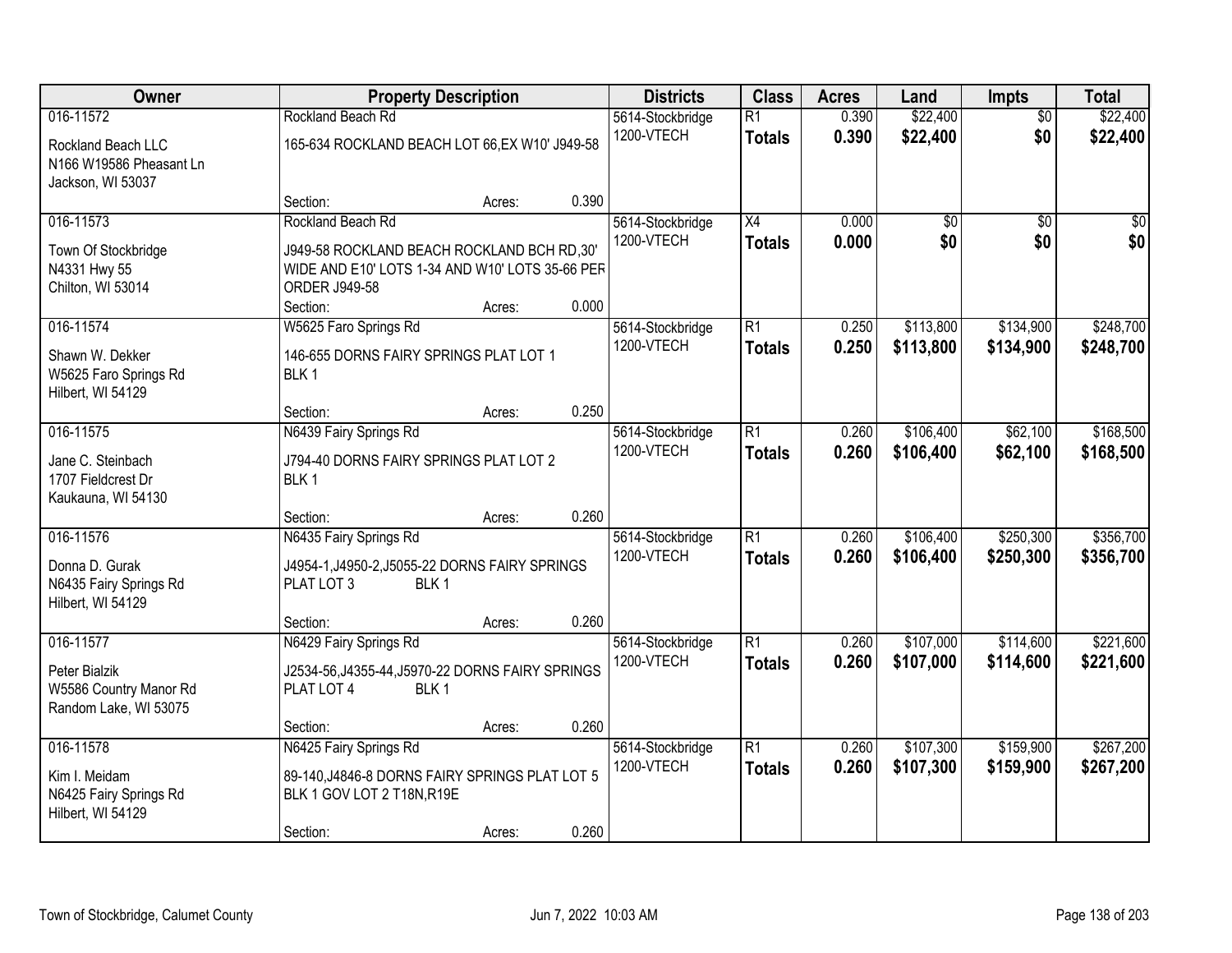| Owner                                                                           | <b>Property Description</b>                                                                                                                        |                 | <b>Districts</b>               | <b>Class</b>                     | <b>Acres</b>            | Land                   | <b>Impts</b>           | <b>Total</b>           |
|---------------------------------------------------------------------------------|----------------------------------------------------------------------------------------------------------------------------------------------------|-----------------|--------------------------------|----------------------------------|-------------------------|------------------------|------------------------|------------------------|
| 016-11579<br>Dolan Living Trust<br>1265 Fruitland Ave<br>Marco Island, FL 34145 | N6421 Fairy Springs Rd<br>J781-31, J2595-42 DORNS FAIRY SPRINGS PLAT LOT<br>BLK <sub>1</sub><br>6                                                  |                 | 5614-Stockbridge<br>1200-VTECH | $\overline{R1}$<br><b>Totals</b> | 0.260<br>0.260          | \$107,800<br>\$107,800 | \$126,800<br>\$126,800 | \$234,600<br>\$234,600 |
|                                                                                 | Section:                                                                                                                                           | 0.260<br>Acres: |                                |                                  |                         |                        |                        |                        |
| 016-11580<br>James B. Quinn<br>N6415 Fairy Springs Rd<br>Hilbert, WI 54129      | N6415 Fairy Springs Rd<br>J2153-43, J4656-53 DORNS FAIRY SPRINGS PLAT<br>BLK 1 INCL EASE ON N6' LT 8 BLK 1<br>LOT 7<br>REC VOL.124-353<br>Section: | 0.260<br>Acres: | 5614-Stockbridge<br>1200-VTECH | $\overline{R1}$<br><b>Totals</b> | 0.260<br>0.260          | \$108,100<br>\$108,100 | \$154,400<br>\$154,400 | \$262,500<br>\$262,500 |
| 016-11581<br>Thomas P. Head<br>N6411 Fairy Springs Rd<br>Hilbert, WI 54129      | N6411 Fairy Springs Rd<br>134-18 DORNS FAIRY SPRINGS PLAT LOT 8<br>BLK <sub>1</sub><br>Section:                                                    | 0.270<br>Acres: | 5614-Stockbridge<br>1200-VTECH | $\overline{R1}$<br><b>Totals</b> | 0.270<br>0.270          | \$107,800<br>\$107,800 | \$187,300<br>\$187,300 | \$295,100<br>\$295,100 |
| 016-11582<br>John E. Thompson<br>N6407 Fairy Springs Rd<br>Hilbert, WI 54129    | N6407 Fairy Springs Rd<br>J1337-1, J1838-8 DORNS FAIRY SPRINGS PLAT LOT 9<br>BLK <sub>1</sub>                                                      |                 | 5614-Stockbridge<br>1200-VTECH | $\overline{R1}$<br><b>Totals</b> | 0.270<br>0.270          | \$107,800<br>\$107,800 | \$160,900<br>\$160,900 | \$268,700<br>\$268,700 |
|                                                                                 | Section:                                                                                                                                           | 0.270<br>Acres: |                                |                                  |                         |                        |                        |                        |
| 016-11583<br>James R. Mccoy<br>N6401 Fairy Springs Rd<br>Hilbert, WI 54129      | N6401 Fairy Springs Rd<br>134-430 DORNS FAIRY SPRINGS PLAT LOT 10<br>BLK <sub>1</sub>                                                              |                 | 5614-Stockbridge<br>1200-VTECH | $\overline{R1}$<br><b>Totals</b> | 0.270<br>0.270          | \$107,800<br>\$107,800 | \$82,800<br>\$82,800   | \$190,600<br>\$190,600 |
|                                                                                 | Section:                                                                                                                                           | 0.270<br>Acres: |                                |                                  |                         |                        |                        |                        |
| 016-11584<br>James R. Mccoy<br>N6401 Fairy Springs Rd<br>Hilbert, WI 54129      | <b>Fairy Springs Rd</b><br>134-430 DORNS FAIRY SPRINGS PLAT LOT 11,EX<br>S1/2<br>BLK <sub>1</sub>                                                  |                 | 5614-Stockbridge<br>1200-VTECH | $\overline{R1}$<br><b>Totals</b> | 0.135<br>0.135          | \$43,000<br>\$43,000   | $\overline{50}$<br>\$0 | \$43,000<br>\$43,000   |
|                                                                                 | Section:                                                                                                                                           | 0.135<br>Acres: |                                |                                  |                         |                        |                        |                        |
| 016-11585<br>Dixie J. Burbank<br>N6389 Fairy Springs Rd<br>Hilbert, WI 54129    | N6389 Fairy Springs Rd<br>J804-35, J1277-30 DORNS FAIRY SPRINGS PLAT S1/2<br><b>LOT 11</b><br>BLK 1 ASSESS COMB W/LOC ID#11586<br>Section:         | 0.135<br>Acres: | 5614-Stockbridge<br>1200-VTECH |                                  | Assessed with 016-11586 |                        |                        |                        |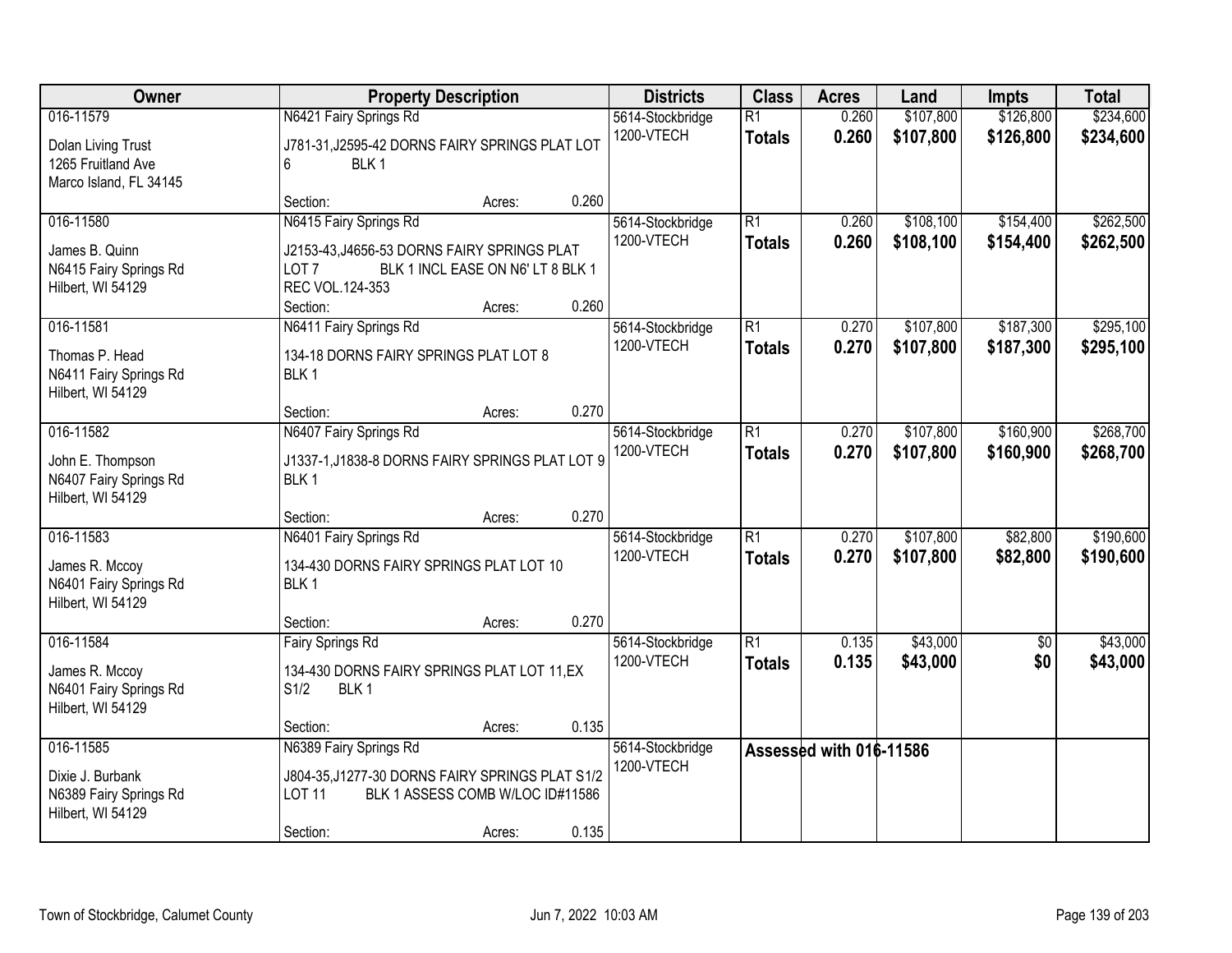| Owner                                                                                 | <b>Property Description</b>                                                                                      |        | <b>Districts</b>                        | <b>Class</b>                     | <b>Acres</b>            | Land                   | <b>Impts</b>           | <b>Total</b>           |
|---------------------------------------------------------------------------------------|------------------------------------------------------------------------------------------------------------------|--------|-----------------------------------------|----------------------------------|-------------------------|------------------------|------------------------|------------------------|
| 016-11586<br>Dixie J. Burbank<br>N6389 Fairy Springs Rd<br>Hilbert, WI 54129          | N6389 Fairy Springs Rd<br>J804-35, J1277-30 DORNS FAIRY SPRINGS PLAT LOT<br>BLK 1 ASSESS INCL/LOC ID#11585<br>12 |        | 5614-Stockbridge<br>1200-VTECH          | $\overline{R1}$<br><b>Totals</b> | 0.270<br>0.270          | \$146,300<br>\$146,300 | \$269,400<br>\$269,400 | \$415,700<br>\$415,700 |
|                                                                                       | Section:                                                                                                         | Acres: | 0.270                                   |                                  |                         |                        |                        |                        |
| 016-11587<br>Luann A. Willems<br>N6385 Fairy Springs Rd<br>Hilbert, WI 54129          | N6385 Fairy Springs Rd<br>151-23, J5327-49 DORNS FAIRY SPRINGS PLAT LOT<br>13<br>BLK <sub>1</sub>                |        | 5614-Stockbridge<br>1200-VTECH          | $\overline{R1}$<br><b>Totals</b> | 0.270<br>0.270          | \$109,700<br>\$109,700 | \$166,100<br>\$166,100 | \$275,800<br>\$275,800 |
|                                                                                       | Section:                                                                                                         | Acres: | 0.270                                   |                                  |                         |                        |                        |                        |
| 016-11588<br>Loewe Trust<br>N6383 Fairy Springs Rd<br>Hilbert, WI 54129               | N6383 Fairy Springs Rd<br>J418-9, J1366-23 DORNS FAIRY SPRINGS PLAT LOT<br>14<br>BLK <sub>1</sub>                |        | 5614-Stockbridge<br>1200-VTECH          | $\overline{R1}$<br><b>Totals</b> | 0.270<br>0.270          | \$109,200<br>\$109,200 | \$149,400<br>\$149,400 | \$258,600<br>\$258,600 |
|                                                                                       | Section:                                                                                                         | Acres: | 0.270                                   |                                  |                         |                        |                        |                        |
| 016-11589<br>Paul A. Birschbach<br>N6371 Fairy Springs Rd<br>Hilbert, WI 54129        | N6375 Fairy Springs Rd<br>J499-1, J3811-7 DORNS FAIRY SPRINGS PLAT LOT 15<br>BLK 1 ASSESS COMB W/LOC ID#11590    |        | 5614-Stockbridge<br>1200-VTECH          |                                  | Assessed with 016-11590 |                        |                        |                        |
|                                                                                       | Section:                                                                                                         | Acres: | 0.000                                   |                                  |                         |                        |                        |                        |
| 016-11590<br>Paul A. Birschbach<br>N6371 Fairy Springs Rd<br>Hilbert, WI 54129        | N6371 Fairy Springs Rd<br>J499-1, J3811-7 DORNS FAIRY SPRINGS PLAT LOT 16<br>BLK 1 ASSESS INCL/LOC ID#11589      |        | 5614-Stockbridge<br>1200-VTECH          | $\overline{R1}$<br><b>Totals</b> | 0.560<br>0.560          | \$175,300<br>\$175,300 | \$159,900<br>\$159,900 | \$335,200<br>\$335,200 |
|                                                                                       | Section:                                                                                                         | Acres: | 0.280                                   |                                  |                         |                        |                        |                        |
| 016-11591<br>Jolene K. Weber<br>N6367 Fairy Springs Rd<br>Hilbert, WI 54129           | N6367 Fairy Springs Rd<br>J343-42, J790-44 DORNS FAIRY SPRINGS PLAT LOT<br>17<br>BLK <sub>1</sub>                |        | 5614-Stockbridge<br>1200-VTECH          | $\overline{R1}$<br><b>Totals</b> | 0.290<br>0.290          | \$111,600<br>\$111,600 | \$126,000<br>\$126,000 | \$237,600<br>\$237,600 |
|                                                                                       | Section:                                                                                                         | Acres: | 0.290                                   |                                  |                         |                        |                        |                        |
| 016-11592<br>Vanelzen Irrevoc Re Trust<br>N6363 Fairy Springs Rd<br>Hilbert, WI 54129 | N6363 Fairy Springs Rd<br>175-259, J1334-2 DORNS FAIRY SPRINGS PLAT LOT<br>18<br>BLK <sub>1</sub><br>Section:    | Acres: | 5614-Stockbridge<br>1200-VTECH<br>0.280 | $\overline{R1}$<br><b>Totals</b> | 0.280<br>0.280          | \$123,300<br>\$123,300 | \$160,500<br>\$160,500 | \$283,800<br>\$283,800 |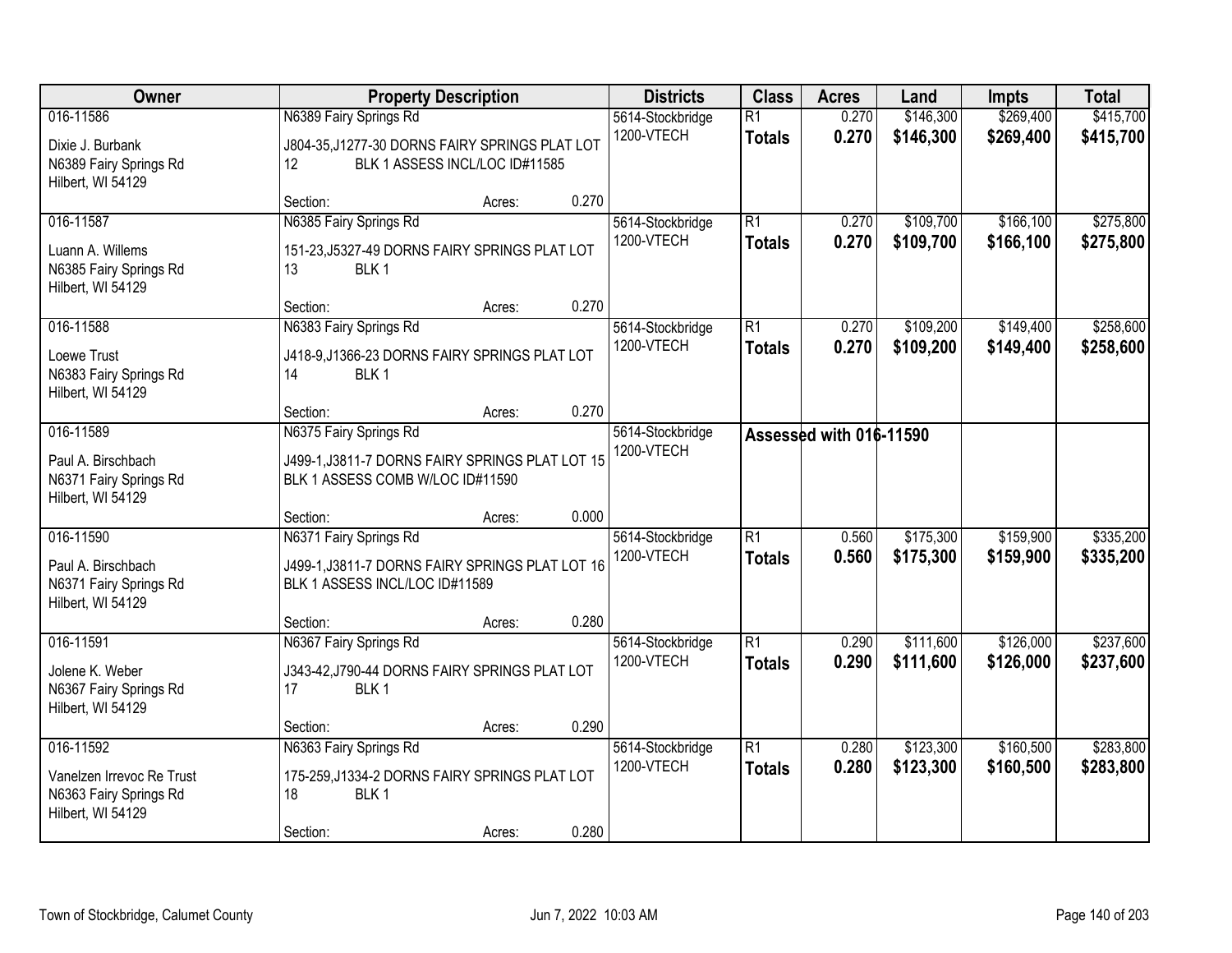| Owner                                                                          |                                                                                                              | <b>Property Description</b>                |       | <b>Districts</b>               | <b>Class</b>                     | <b>Acres</b>            | Land                   | <b>Impts</b>           | <b>Total</b>           |
|--------------------------------------------------------------------------------|--------------------------------------------------------------------------------------------------------------|--------------------------------------------|-------|--------------------------------|----------------------------------|-------------------------|------------------------|------------------------|------------------------|
| 016-11593<br>Chad C. Saubert<br>N6351 Fairy Springs Rd<br>Hilbert, WI 54129    | N6351 Fairy Springs Rd<br>J111-35, J1707-29 DORNS FAIRY SPRINGS PLAT LOT<br>19, BLK 1                        |                                            |       | 5614-Stockbridge<br>1200-VTECH | $\overline{R1}$<br><b>Totals</b> | 0.290<br>0.290          | \$121,200<br>\$121,200 | \$322,300<br>\$322,300 | \$443,500<br>\$443,500 |
|                                                                                | Section:                                                                                                     | Acres:                                     | 0.290 |                                |                                  |                         |                        |                        |                        |
| 016-11594<br>Jason R. Latulip<br>N6347 Fairy Springs Rd<br>Hilbert, WI 54129   | N6347 Fairy Springs Rd<br>93-505 DORNS FAIRY SPRINGS PLAT LOT 20, BLK 1                                      |                                            |       | 5614-Stockbridge<br>1200-VTECH | $\overline{R1}$<br><b>Totals</b> | 0.280<br>0.280          | \$110,800<br>\$110,800 | \$294,300<br>\$294,300 | \$405,100<br>\$405,100 |
| 016-11595                                                                      | Section:<br>N6339 Fairy Springs Rd                                                                           | Acres:                                     | 0.280 | 5614-Stockbridge               | $\overline{R1}$                  | 0.280                   | \$110,000              | \$93,400               | \$203,400              |
| Kris L. Genthe<br>N6339 Fairy Springs Rd<br>Hilbert, WI 54129                  | J287-17 DORNS FAIRY SPRINGS PLAT LOT 21<br>BLK <sub>1</sub>                                                  |                                            |       | 1200-VTECH                     | <b>Totals</b>                    | 0.280                   | \$110,000              | \$93,400               | \$203,400              |
|                                                                                | Section:                                                                                                     | Acres:                                     | 0.280 |                                |                                  |                         |                        |                        |                        |
| 016-11596<br>Clifford O. Hagens<br>N6335 Fairy Springs Rd<br>Hilbert, WI 54129 | N6335 Fairy Springs Rd<br>103-403,164-476 DORNS FAIRY SPRINGS PLAT LOT<br>22                                 | BLK 1 ASSESS INCL/LOC ID#11597             |       | 5614-Stockbridge<br>1200-VTECH | $\overline{R1}$<br><b>Totals</b> | 0.270<br>0.270          | \$133,200<br>\$133,200 | \$156,200<br>\$156,200 | \$289,400<br>\$289,400 |
|                                                                                | Section:                                                                                                     | Acres:                                     | 0.270 |                                |                                  |                         |                        |                        |                        |
| 016-11597<br>Clifford O. Hagens<br>N6335 Fairy Springs Rd<br>Hilbert, WI 54129 | N6335 Fairy Springs Rd<br>115-52,164-476 DORNS FAIRY SPRINGS PLAT LOT<br>23, EX S40'<br>Section:             | BLK 1 ASSESS COMB. W/LOC ID#1159<br>Acres: | 0.090 | 5614-Stockbridge<br>1200-VTECH |                                  | Assessed with 016-11596 |                        |                        |                        |
| 016-11598<br>Thomas J. Laughrin<br>N6325 Fairy Springs Rd<br>Hilbert, WI 54129 | N6325 Fairy Springs Rd<br>98-77,115-14 DORNS FAIRY SPRINGS PLAT S40'LOT<br>23 & ALL LOT 24 BLK 1<br>Section: | Acres:                                     | 0.460 | 5614-Stockbridge<br>1200-VTECH | $\overline{R1}$<br><b>Totals</b> | 0.460<br>0.460          | \$156,400<br>\$156,400 | \$84,100<br>\$84,100   | \$240,500<br>\$240,500 |
| 016-11599                                                                      | N6321 Fairy Springs Rd                                                                                       |                                            |       | 5614-Stockbridge               | $\overline{R1}$                  | 0.270                   | \$108,700              | \$139,100              | \$247,800              |
| Dale Walenski<br>N6321 Fairy Springs Rd<br>Hilbert, WI 54129                   | J1918-8, J4760-29, J4760-32 DORNS FAIRY SPRINGS<br>PLAT LOT 25<br>BLK <sub>1</sub><br>Section:               | Acres:                                     | 0.270 | 1200-VTECH                     | <b>Totals</b>                    | 0.270                   | \$108,700              | \$139,100              | \$247,800              |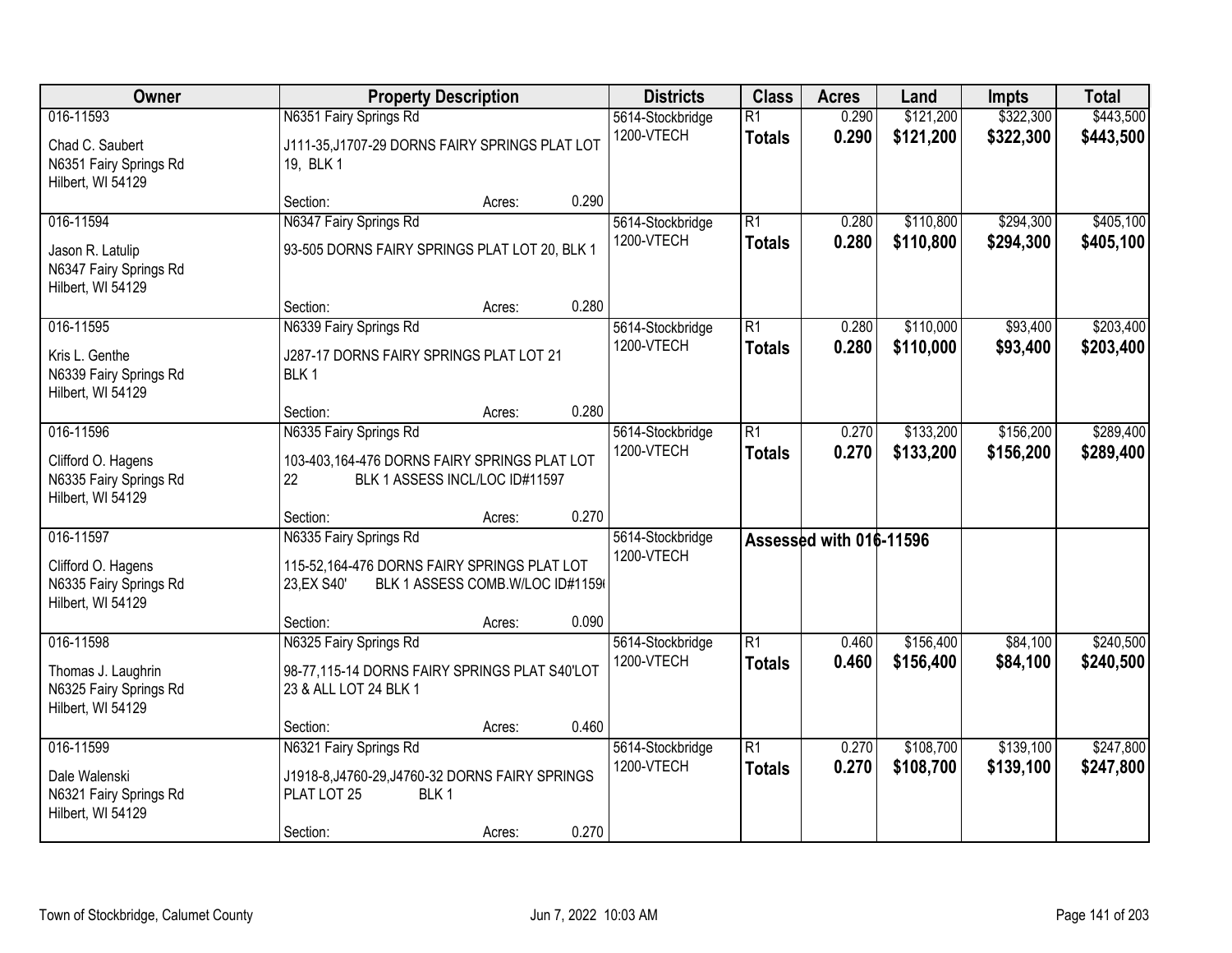| Owner                                                                       | <b>Property Description</b>                                                                                                                              | <b>Districts</b>               | <b>Class</b>                     | <b>Acres</b>            | Land                   | <b>Impts</b>           | <b>Total</b>           |
|-----------------------------------------------------------------------------|----------------------------------------------------------------------------------------------------------------------------------------------------------|--------------------------------|----------------------------------|-------------------------|------------------------|------------------------|------------------------|
| 016-11600<br>Michael Pappas<br>N6311 Fairy Springs Rd<br>Hilbert, WI 54129  | N6311 Fairy Springs Rd<br>J5658-35, J5658-36, J5985-30 DORNS FAIRY SPRINGS<br>BLK 1 ASESD W/11601<br>PLAT LOT 26                                         | 5614-Stockbridge<br>1200-VTECH |                                  | Assessed with 016-11601 |                        |                        |                        |
| 016-11601<br>Michael Pappas<br>N6311 Fairy Springs Rd<br>Hilbert, WI 54129  | 0.000<br>Section:<br>Acres:<br>N6311 Fairy Springs Rd<br>J5658-35, J5658-36, J5985-30 DORNS FAIRY SPRINGS<br><b>BLK 1 ASMT INC/#11600</b><br>PLAT LOT 27 | 5614-Stockbridge<br>1200-VTECH | $\overline{R1}$<br><b>Totals</b> | 0.000<br>0.000          | \$194,100<br>\$194,100 | \$293,800<br>\$293,800 | \$487,900<br>\$487,900 |
| 016-11602<br>Marcia Klein<br>PO Box 2302<br>Appleton, WI 54912              | 0.370<br>Section:<br>Acres:<br>W5605 Faro Springs Rd<br>J247-11, J5036-7 DORNS FAIRY SPRINGS PLAT LOT 1<br>BLK <sub>2</sub>                              | 5614-Stockbridge<br>1200-VTECH | $\overline{R2}$<br><b>Totals</b> | 0.230<br>0.230          | \$10,500<br>\$10,500   | \$0<br>\$0             | \$10,500<br>\$10,500   |
| 016-11603<br>Marcia Klein<br>PO Box 2302<br>Appleton, WI 54912              | 0.230<br>Section:<br>Acres:<br>W5605 Faro Springs Rd<br>J247-11, J5036-7 DORNS FAIRY SPRINGS PLAT LOT 2<br>BLK <sub>2</sub>                              | 5614-Stockbridge<br>1200-VTECH | $\overline{R2}$<br><b>Totals</b> | 0.260<br>0.260          | \$25,500<br>\$25,500   | \$119,600<br>\$119,600 | \$145,100<br>\$145,100 |
| 016-11604<br>Harry G. Walter<br>N6440 Fairy Springs Rd<br>Hilbert, WI 54129 | 0.260<br>Section:<br>Acres:<br>N6440 Fairy Springs Rd<br>J84-34 DORNS FAIRY SPRINGS PLAT LOT 3<br>BLK <sub>2</sub><br>0.200<br>Section:                  | 5614-Stockbridge<br>1200-VTECH | $\overline{R1}$<br><b>Totals</b> | 0.200<br>0.200          | \$19,600<br>\$19,600   | \$54,800<br>\$54,800   | \$74,400<br>\$74,400   |
| 016-11605<br>Donna D. Gurak<br>N6435 Fairy Springs Rd<br>Hilbert, WI 54129  | Acres:<br>Faro Springs Rd<br>J4954-1, J4950-2, J5055-22 DORNS FAIRY SPRINGS<br>PLAT LOT 4<br>BLK <sub>2</sub><br>0.200<br>Section:<br>Acres:             | 5614-Stockbridge<br>1200-VTECH | $\overline{R1}$<br><b>Totals</b> | 0.200<br>0.200          | \$19,600<br>\$19,600   | \$6,800<br>\$6,800     | \$26,400<br>\$26,400   |
| 016-11606<br>Daniel A. Ryan<br>PO Box 1153<br>Appleton, WI 54912            | N6430 Fairy Springs Rd<br>J1472-30, J2017-30 DORNS FAIRY SPRINGS PLAT<br>LOT <sub>5</sub><br>BLK <sub>2</sub><br>0.200<br>Section:<br>Acres:             | 5614-Stockbridge<br>1200-VTECH | $\overline{R1}$<br><b>Totals</b> | 0.200<br>0.200          | \$19,600<br>\$19,600   | \$1,500<br>\$1,500     | \$21,100<br>\$21,100   |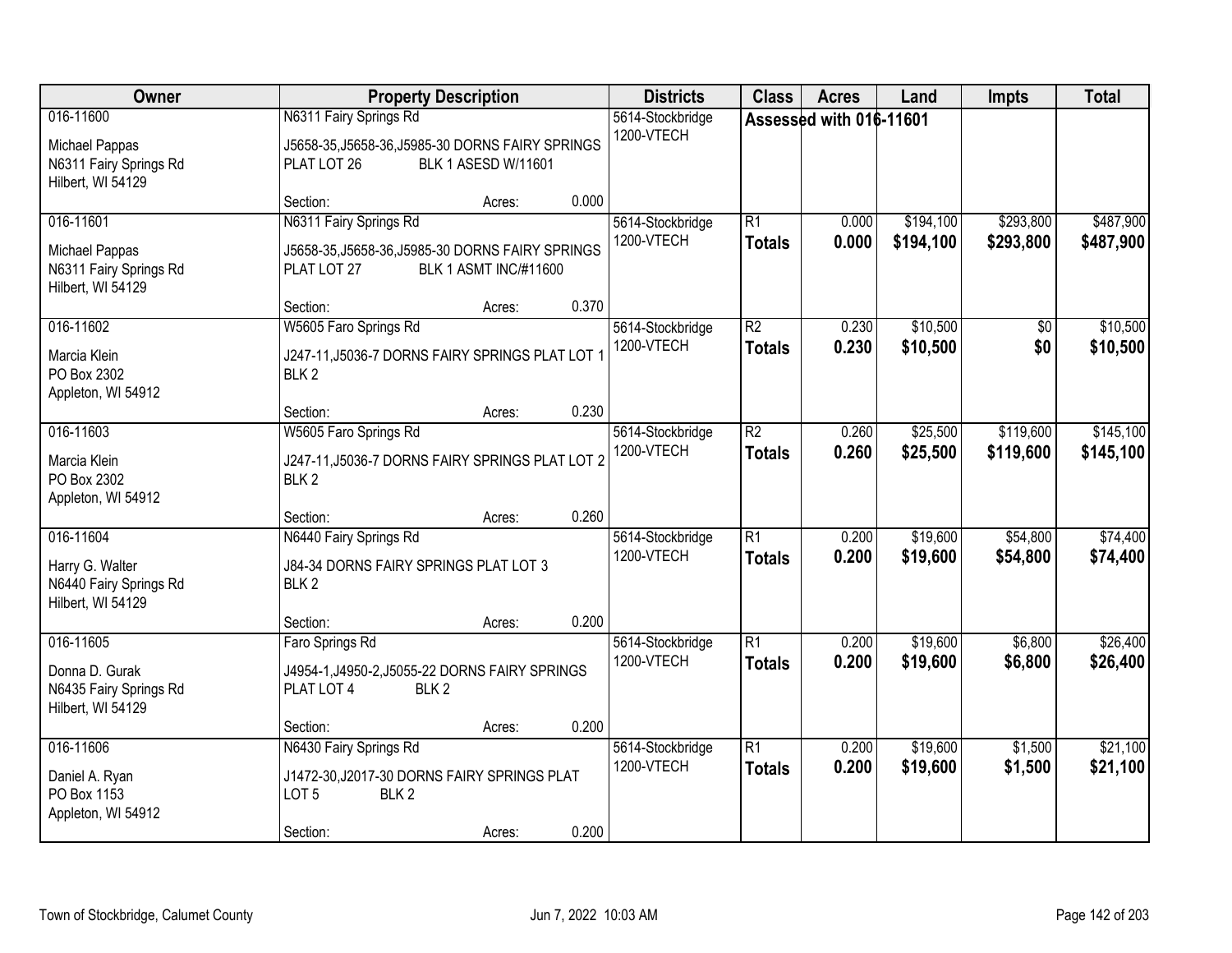| Owner                                                            | <b>Property Description</b>                                                         |        |       | <b>Districts</b>               | <b>Class</b>                     | <b>Acres</b>   | Land                 | <b>Impts</b>         | <b>Total</b>         |
|------------------------------------------------------------------|-------------------------------------------------------------------------------------|--------|-------|--------------------------------|----------------------------------|----------------|----------------------|----------------------|----------------------|
| 016-11607                                                        | N6426 Fairy Springs Rd                                                              |        |       | 5614-Stockbridge<br>1200-VTECH | $\overline{R1}$<br><b>Totals</b> | 0.200<br>0.200 | \$19,600<br>\$19,600 | \$13,700<br>\$13,700 | \$33,300<br>\$33,300 |
| Dixie J. Burbank<br>N6389 Fairy Springs Rd<br>Hilbert, WI 54129  | J1804-14, J2022-51 DORNS FAIRY SPRINGS PLAT<br>LOT <sub>6</sub><br>BLK <sub>2</sub> |        |       |                                |                                  |                |                      |                      |                      |
|                                                                  | Section:                                                                            | Acres: | 0.200 |                                |                                  |                |                      |                      |                      |
| 016-11608                                                        | <b>Fairy Springs Rd</b>                                                             |        |       | 5614-Stockbridge               | $\overline{R1}$                  | 0.200          | \$19,600             | \$300                | \$19,900             |
| Dennis S. Bradley<br>N6416 Fairy Springs Rd<br>Hilbert, WI 54129 | J674-36,J1922-14 DORNS FAIRY SPRINGS PLAT LOT<br>BLK <sub>2</sub><br>7              |        |       | 1200-VTECH                     | <b>Totals</b>                    | 0.200          | \$19,600             | \$300                | \$19,900             |
|                                                                  | Section:                                                                            | Acres: | 0.200 |                                |                                  |                |                      |                      |                      |
| 016-11609                                                        | N6416 Fairy Springs Rd                                                              |        |       | 5614-Stockbridge               | $\overline{R1}$                  | 0.200          | \$19,600             | \$111,000            | \$130,600            |
| Dennis S. Bradley<br>N6416 Fairy Springs Rd<br>Hilbert, WI 54129 | J674-36, J1922-14 DORNS FAIRY SPRINGS PLAT LOT<br>BLK 2 GOV LOT 1<br>8              |        |       | 1200-VTECH                     | <b>Totals</b>                    | 0.200          | \$19,600             | \$111,000            | \$130,600            |
|                                                                  | Section:                                                                            | Acres: | 0.200 |                                |                                  |                |                      |                      |                      |
| 016-11610                                                        | N6412 Fairy Springs Rd                                                              |        |       | 5614-Stockbridge               | $\overline{R1}$                  | 0.200          | \$19,600             | \$22,700             | \$42,300             |
| Thomas P. Head<br>N6411 Fairy Springs Rd<br>Hilbert, WI 54129    | 174-753 DORNS FAIRY SPRINGS PLAT LOT 9<br>BLK <sub>2</sub>                          |        |       | 1200-VTECH                     | <b>Totals</b>                    | 0.200          | \$19,600             | \$22,700             | \$42,300             |
|                                                                  | Section:                                                                            | Acres: | 0.200 |                                |                                  |                |                      |                      |                      |
| 016-11611                                                        | N6408 Fairy Springs Rd                                                              |        |       | 5614-Stockbridge               | $\overline{R1}$                  | 0.200          | \$19,600             | \$74,900             | \$94,500             |
| Ronald L. Alger                                                  | 169-589 DORNS FAIRY SPRINGS PLAT LOT 10                                             |        |       | 1200-VTECH                     | <b>Totals</b>                    | 0.200          | \$19,600             | \$74,900             | \$94,500             |
| N6409 Fairy Springs Rd<br>Hilbert, WI 54129                      | BLK <sub>2</sub>                                                                    |        |       |                                |                                  |                |                      |                      |                      |
|                                                                  | Section:                                                                            | Acres: | 0.200 |                                |                                  |                |                      |                      |                      |
| 016-11612                                                        | N6402 Fairy Springs Rd                                                              |        |       | 5614-Stockbridge               | $\overline{R1}$                  | 0.200          | \$19,600             | \$103,900            | \$123,500            |
| James Wickersheim<br>N6402 Fairy Springs Rd<br>Hilbert, WI 54129 | J1935-35, J2491-15 DORNS FAIRY SPRINGS PLAT<br>BLK <sub>2</sub><br><b>LOT 11</b>    |        |       | 1200-VTECH                     | <b>Totals</b>                    | 0.200          | \$19,600             | \$103,900            | \$123,500            |
|                                                                  | Section:                                                                            | Acres: | 0.200 |                                |                                  |                |                      |                      |                      |
| 016-11613                                                        | N6396 Fairy Springs Rd                                                              |        |       | 5614-Stockbridge               | $\overline{R1}$                  | 0.200          | \$19,600             | \$64,700             | \$84,300             |
| Jacqueline J. Chivas<br>N6396 Fairy Springs Rd                   | J2010-5, J3099-18 DORNS FAIRY SPRINGS PLAT LOT<br>12<br>BLK <sub>2</sub>            |        |       | 1200-VTECH                     | <b>Totals</b>                    | 0.200          | \$19,600             | \$64,700             | \$84,300             |
| Hilbert, WI 54129                                                | Section:                                                                            | Acres: | 0.200 |                                |                                  |                |                      |                      |                      |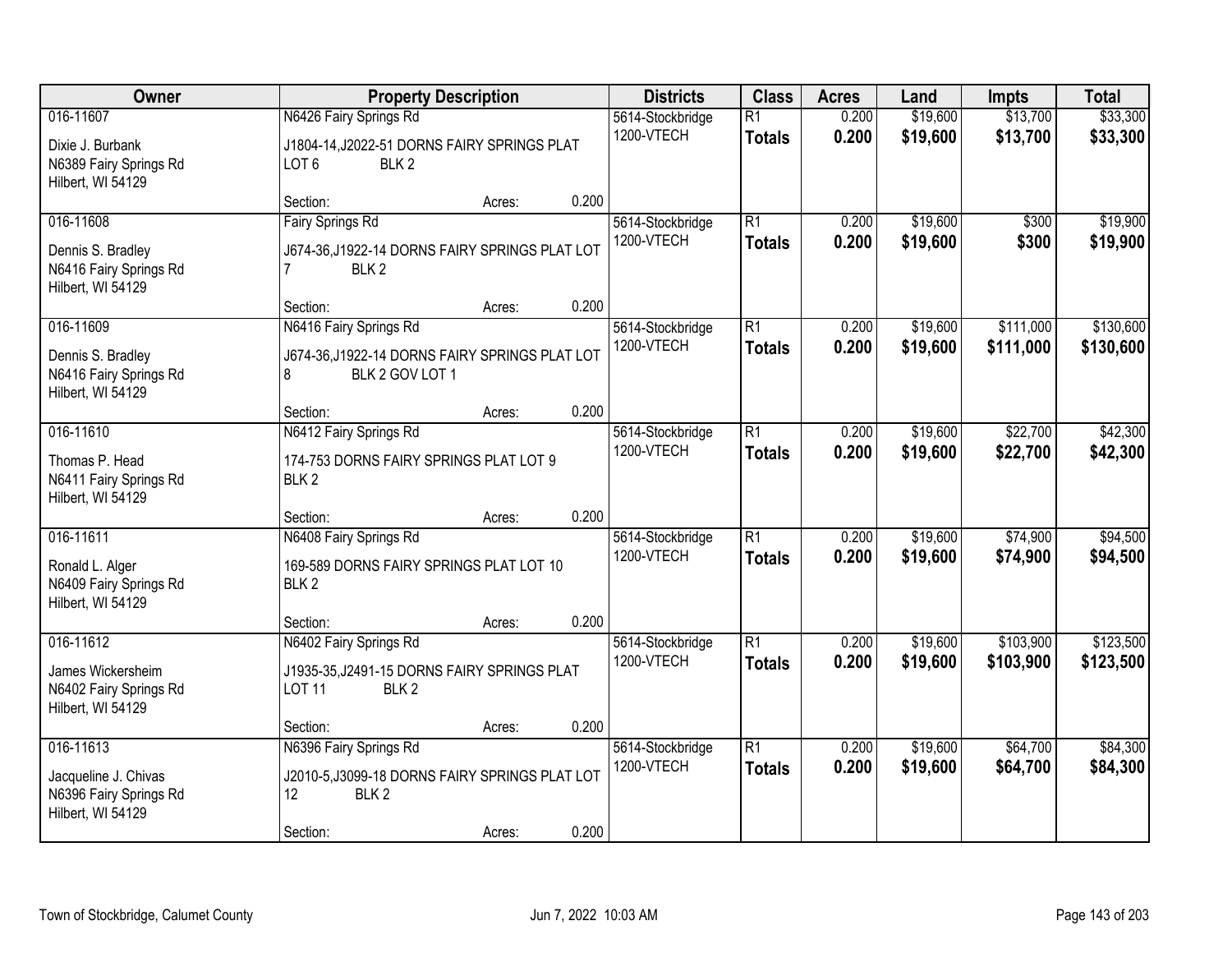| Owner                                                                          | <b>Property Description</b>                                                                                      |        | <b>Districts</b>                        | <b>Class</b>                     | <b>Acres</b>   | Land                 | <b>Impts</b>           | <b>Total</b>           |
|--------------------------------------------------------------------------------|------------------------------------------------------------------------------------------------------------------|--------|-----------------------------------------|----------------------------------|----------------|----------------------|------------------------|------------------------|
| 016-11614<br>Donald G. Woelfel<br>N6390 Fairy Springs Rd<br>Hilbert, WI 54129  | N6390 Fairy Springs Rd<br>J2463-42, J4752-61, J4752-65 DORNS FAIRY SPRINGS<br>PLAT LOT 13<br>BLK <sub>2</sub>    |        | 5614-Stockbridge<br>1200-VTECH          | $\overline{R1}$<br><b>Totals</b> | 0.200<br>0.200 | \$19,600<br>\$19,600 | \$50,100<br>\$50,100   | \$69,700<br>\$69,700   |
|                                                                                | Section:                                                                                                         | Acres: | 0.200                                   |                                  |                |                      |                        |                        |
| 016-11615<br>Luann A. Willems<br>N6385 Fairy Springs Rd<br>Hilbert, WI 54129   | N6388 Fairy Springs Rd<br>J4952-47, J5231-57, J5231-59 DORNS FAIRY SPRINGS<br>PLAT LOT 14<br>BLK <sub>2</sub>    |        | 5614-Stockbridge<br>1200-VTECH          | $\overline{R1}$<br><b>Totals</b> | 0.210<br>0.210 | \$20,600<br>\$20,600 | \$10,600<br>\$10,600   | \$31,200<br>\$31,200   |
|                                                                                | Section:                                                                                                         | Acres: | 0.210                                   |                                  |                |                      |                        |                        |
| 016-11616<br>Tanyssa R. Behnke<br>N6386 Fairy Springs Rd<br>Hilbert, WI 54129  | N6386 Fairy Springs Rd<br>J3350-51, J4183-18 DORNS FAIRY SPRINGS PLAT<br>BLK <sub>2</sub><br><b>LOT 15</b>       |        | 5614-Stockbridge<br>1200-VTECH          | $\overline{R1}$<br><b>Totals</b> | 0.200<br>0.200 | \$19,600<br>\$19,600 | \$54,400<br>\$54,400   | \$74,000<br>\$74,000   |
|                                                                                | Section:                                                                                                         | Acres: | 0.200                                   |                                  |                |                      |                        |                        |
| 016-11617<br>Loewe Trust<br>N6383 Fairy Springs Rd<br>Hilbert, WI 54129        | <b>Fairy Springs Rd</b><br>J996-28, J1083-57 DORNS FAIRY SPRINGS PLAT LOT<br>16<br>BLK <sub>2</sub>              |        | 5614-Stockbridge<br>1200-VTECH          | R1<br><b>Totals</b>              | 0.200<br>0.200 | \$19,600<br>\$19,600 | \$0<br>\$0             | \$19,600<br>\$19,600   |
|                                                                                | Section:                                                                                                         | Acres: | 0.200                                   |                                  |                |                      |                        |                        |
| 016-11618<br>Coty Deen<br>5752 W Packard St<br>Appleton, WI 54913              | N6370 Fairy Springs Rd<br>J2633-11, J4575-50, J6018-56 DORNS FAIRY SPRINGS<br>PLAT LOT 17<br>BLK <sub>2</sub>    |        | 5614-Stockbridge<br>1200-VTECH          | $\overline{R1}$<br><b>Totals</b> | 0.200<br>0.200 | \$19,600<br>\$19,600 | \$57,000<br>\$57,000   | \$76,600<br>\$76,600   |
|                                                                                | Section:                                                                                                         | Acres: | 0.200                                   |                                  |                |                      |                        |                        |
| 016-11619<br>Coty Deen<br>5752 W Packard St<br>Appleton, WI 54913              | <b>Fairy Springs Rd</b><br>J1405-42, J4575-50, J6018-56 DORNS FAIRY SPRINGS<br>BLK <sub>2</sub><br>PLAT LOT 18   |        | 5614-Stockbridge<br>1200-VTECH          | $\overline{R1}$<br><b>Totals</b> | 0.200<br>0.200 | \$19,600<br>\$19,600 | \$8,000<br>\$8,000     | \$27,600<br>\$27,600   |
|                                                                                | Section:                                                                                                         | Acres: | 0.200                                   |                                  |                |                      |                        |                        |
| 016-11621<br>Walter M. Andersen<br>N6362 Fairy Springs Rd<br>Hilbert, WI 54129 | N6362 Fairy Springs Rd<br>J1232-27, J2982-54 DORNS FAIRY SPRINGS PLAT<br>LOT 19,20 & N10' LOT21 BLK2<br>Section: | Acres: | 5614-Stockbridge<br>1200-VTECH<br>0.430 | $\overline{R1}$<br><b>Totals</b> | 0.430<br>0.430 | \$42,100<br>\$42,100 | \$227,000<br>\$227,000 | \$269,100<br>\$269,100 |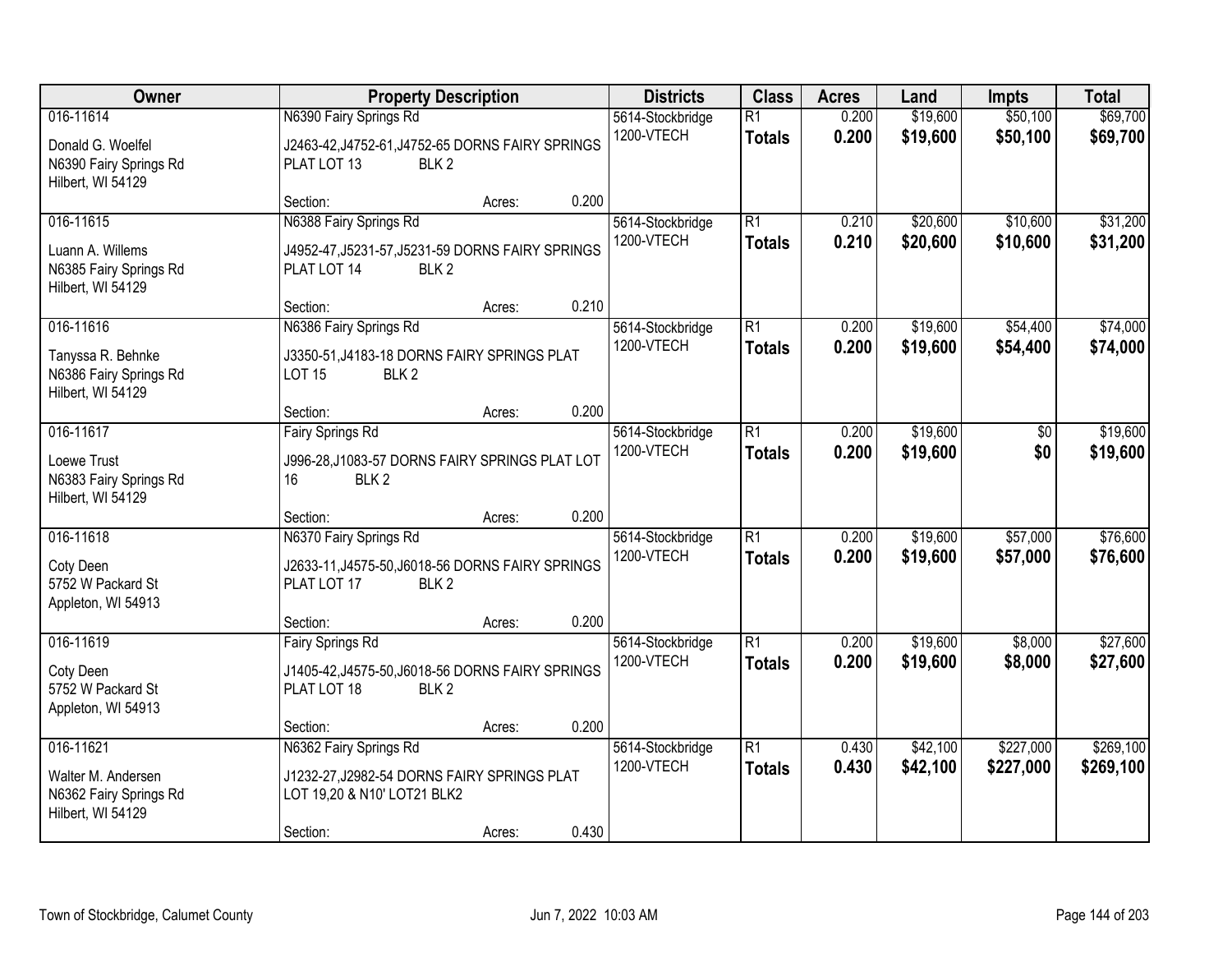| Owner                                                                            |                                                                                                              | <b>Property Description</b> |       | <b>Districts</b>               | <b>Class</b>                     | <b>Acres</b>   | Land                 | <b>Impts</b>           | <b>Total</b>           |
|----------------------------------------------------------------------------------|--------------------------------------------------------------------------------------------------------------|-----------------------------|-------|--------------------------------|----------------------------------|----------------|----------------------|------------------------|------------------------|
| 016-11622<br>Nancy L. Coffey<br>N6352 Fairy Springs Rd<br>Hilbert, WI 54129      | <b>Fairy Springs Rd</b><br>J379-29, J1236-48 DORNS FAIRY SPRINGS PLAT LOT<br>21, EX N10'<br>BLK <sub>2</sub> |                             |       | 5614-Stockbridge<br>1200-VTECH | $\overline{R1}$<br><b>Totals</b> | 0.170<br>0.170 | \$13,300<br>\$13,300 | \$21,700<br>\$21,700   | \$35,000<br>\$35,000   |
|                                                                                  | Section:                                                                                                     | Acres:                      | 0.170 |                                |                                  |                |                      |                        |                        |
| 016-11623<br>Nancy L. Coffey<br>N6352 Fairy Springs Rd<br>Hilbert, WI 54129      | N6352 Fairy Springs Rd<br>J379-29, J1236-48 DORNS FAIRY SPRINGS PLAT LOT<br>22<br>BLK <sub>2</sub>           |                             |       | 5614-Stockbridge<br>1200-VTECH | $\overline{R1}$<br><b>Totals</b> | 0.200<br>0.200 | \$19,600<br>\$19,600 | \$115,000<br>\$115,000 | \$134,600<br>\$134,600 |
|                                                                                  | Section:                                                                                                     | Acres:                      | 0.200 |                                | $\overline{R1}$                  |                |                      |                        |                        |
| 016-11624<br>Nancy L. Coffey<br>N6352 Fairy Springs Rd<br>Hilbert, WI 54129      | Fairy Springs Rd<br>J379-29, J1236-48 DORNS FAIRY SPRINGS PLAT LOT<br>23<br>BLK <sub>2</sub>                 |                             |       | 5614-Stockbridge<br>1200-VTECH | <b>Totals</b>                    | 0.200<br>0.200 | \$15,700<br>\$15,700 | \$400<br>\$400         | \$16,100<br>\$16,100   |
|                                                                                  | Section:                                                                                                     | Acres:                      | 0.200 |                                |                                  |                |                      |                        |                        |
| 016-11625<br>Joyce K. Hagens Iret<br>N6335 Fairy Springs Rd<br>Hilbert, WI 54129 | <b>Fairy Springs Rd</b><br>103-403 DORNS FAIRY SPRINGS PLAT LOT 24<br>BLK <sub>2</sub>                       |                             |       | 5614-Stockbridge<br>1200-VTECH | $\overline{R1}$<br><b>Totals</b> | 0.200<br>0.200 | \$19,600<br>\$19,600 | \$13,600<br>\$13,600   | \$33,200<br>\$33,200   |
|                                                                                  | Section:                                                                                                     | Acres:                      | 0.200 |                                |                                  |                |                      |                        |                        |
| 016-11626<br>Darlene R. Hagens<br>N6328 Fairy Springs Rd<br>Hilbert, WI 54129    | <b>Fairy Springs Rd</b><br>132-311, J1284-34 DORNS FAIRY SPRINGS PLAT LOT<br>25<br>BLK <sub>2</sub>          |                             |       | 5614-Stockbridge<br>1200-VTECH | $\overline{R1}$<br><b>Totals</b> | 0.200<br>0.200 | \$19,600<br>\$19,600 | $\overline{50}$<br>\$0 | \$19,600<br>\$19,600   |
|                                                                                  | Section:                                                                                                     | Acres:                      | 0.200 |                                |                                  |                |                      |                        |                        |
| 016-11627<br>Peter J. Hagens<br>N6328 Fairy Springs Rd<br>Hilbert, WI 54129      | N6328 Fairy Springs Rd<br>132-311, J1284-34 DORNS FAIRY SPRINGS PLAT LOT<br>26<br>BLK <sub>2</sub>           |                             |       | 5614-Stockbridge<br>1200-VTECH | $\overline{R1}$<br><b>Totals</b> | 0.200<br>0.200 | \$19,600<br>\$19,600 | \$112,300<br>\$112,300 | \$131,900<br>\$131,900 |
|                                                                                  | Section:                                                                                                     | Acres:                      | 0.200 |                                |                                  |                |                      |                        |                        |
| 016-11628<br>Darlene R. Hagens<br>N6328 Fairy Springs Rd<br>Hilbert, WI 54129    | Fairy Springs Rd<br>132-311, J1284-34 DORNS FAIRY SPRINGS PLAT LOT<br>27<br>BLK <sub>2</sub><br>Section:     | Acres:                      | 0.200 | 5614-Stockbridge<br>1200-VTECH | $\overline{R1}$<br><b>Totals</b> | 0.200<br>0.200 | \$19,600<br>\$19,600 | \$11,500<br>\$11,500   | \$31,100<br>\$31,100   |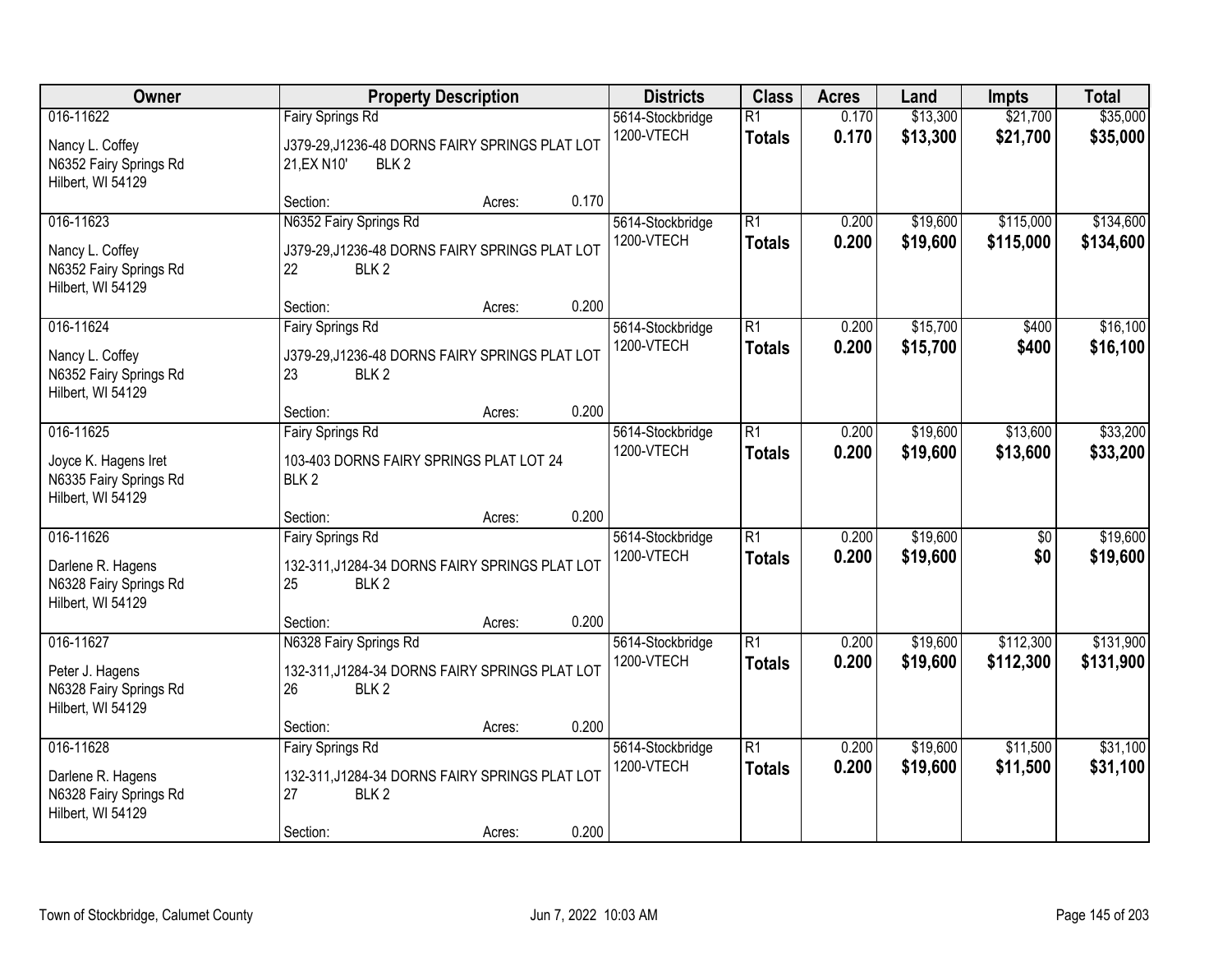| Owner<br><b>Property Description</b>                                                        | <b>Districts</b>                                                                                   | <b>Class</b> | <b>Acres</b> | Land                           | <b>Impts</b>                     | <b>Total</b>   |                        |                        |                        |
|---------------------------------------------------------------------------------------------|----------------------------------------------------------------------------------------------------|--------------|--------------|--------------------------------|----------------------------------|----------------|------------------------|------------------------|------------------------|
| 016-11629<br>Kimberly D. Rasmussen<br>N6316 Fairy Springs Rd<br>Hilbert, WI 54129           | <b>Fairy Springs Rd</b><br>J1975-9, J3115-9 DORNS FAIRY SPRINGS PLAT LOT<br>28<br>BLK <sub>2</sub> |              |              | 5614-Stockbridge<br>1200-VTECH | $\overline{R1}$<br><b>Totals</b> | 0.200<br>0.200 | \$19,600<br>\$19,600   | \$8,000<br>\$8,000     | \$27,600<br>\$27,600   |
|                                                                                             | Section:                                                                                           | Acres:       | 0.200        |                                |                                  |                |                        |                        |                        |
| 016-11630<br>Kimberly D. Rasmussen<br>N6316 Fairy Springs Rd<br>Hilbert, WI 54129           | N6316 Fairy Springs Rd<br>J1975-9, J3115-9 DORNS FAIRY SPRINGS PLAT LOT<br>29<br>BLK <sub>2</sub>  |              |              | 5614-Stockbridge<br>1200-VTECH | $\overline{R1}$<br><b>Totals</b> | 0.170<br>0.170 | \$16,700<br>\$16,700   | \$125,800<br>\$125,800 | \$142,500<br>\$142,500 |
|                                                                                             | Section:                                                                                           | Acres:       | 0.170        |                                |                                  |                |                        |                        |                        |
| 016-11631<br>Brion D. Kasza<br>3302 S 15th PI<br>Milwaukee, WI 53215                        | N5715 Rockland Beach Rd<br>J2123-53, J2426-11 ROCKAWAY BEACH LOT 1                                 |              |              | 5614-Stockbridge<br>1200-VTECH | $\overline{R1}$<br><b>Totals</b> | 0.400<br>0.400 | \$142,900<br>\$142,900 | \$98,100<br>\$98,100   | \$241,000<br>\$241,000 |
|                                                                                             | Section:                                                                                           | Acres:       | 0.400        |                                |                                  |                |                        |                        |                        |
| 016-11632<br>Richard & Cyn Westenberger Trust<br>N5707 Rockland Bch Rd<br>Hilbert, WI 54129 | N5707 Rockland Beach Rd<br>102-16, J2774-36 ROCKAWAY BEACH LOT 2 SUBJ TO<br>RESTR AFF DOC#404168   |              |              | 5614-Stockbridge<br>1200-VTECH | $\overline{R1}$<br><b>Totals</b> | 0.300<br>0.300 | \$104,600<br>\$104,600 | \$200,900<br>\$200,900 | \$305,500<br>\$305,500 |
|                                                                                             | Section:                                                                                           | Acres:       | 0.300        |                                |                                  |                |                        |                        |                        |
| 016-11633<br>Debra L. Goetz<br>N5703 Rockland Beach Rd<br>Hilbert, WI 54129                 | N5703 Rockland Beach Rd<br>90-49, J4252-69 ROCKAWAY BEACH LOT 3                                    |              |              | 5614-Stockbridge<br>1200-VTECH | $\overline{R1}$<br><b>Totals</b> | 0.300<br>0.300 | \$106,900<br>\$106,900 | \$280,300<br>\$280,300 | \$387,200<br>\$387,200 |
| 016-11634                                                                                   | Section:<br>N5697 Rockland Beach Rd                                                                | Acres:       | 0.300        |                                | $\overline{R1}$                  |                | \$107,600              | \$80,100               | \$187,700              |
| Liethen Family Irrevocable Trust<br>1733 Toll Hill Rd<br>Hubertus, WI 53033                 | 124-429 ROCKAWAY BEACH LOT 4                                                                       |              |              | 5614-Stockbridge<br>1200-VTECH | <b>Totals</b>                    | 0.300<br>0.300 | \$107,600              | \$80,100               | \$187,700              |
|                                                                                             | Section:                                                                                           | Acres:       | 0.300        |                                |                                  |                |                        |                        |                        |
| 016-11635<br>Holzer Family Irrevocable Trust<br>2323 Cty Hwy K<br>Hartford, WI 53027        | N5693 Rockland Beach Rd<br>J3858-41 ROCKAWAY BEACH LOT 5 & WELL AGRMN<br>$V.V-287$                 |              |              | 5614-Stockbridge<br>1200-VTECH | $\overline{R1}$<br><b>Totals</b> | 0.300<br>0.300 | \$107,800<br>\$107,800 | \$65,700<br>\$65,700   | \$173,500<br>\$173,500 |
|                                                                                             | Section:                                                                                           | Acres:       | 0.300        |                                |                                  |                |                        |                        |                        |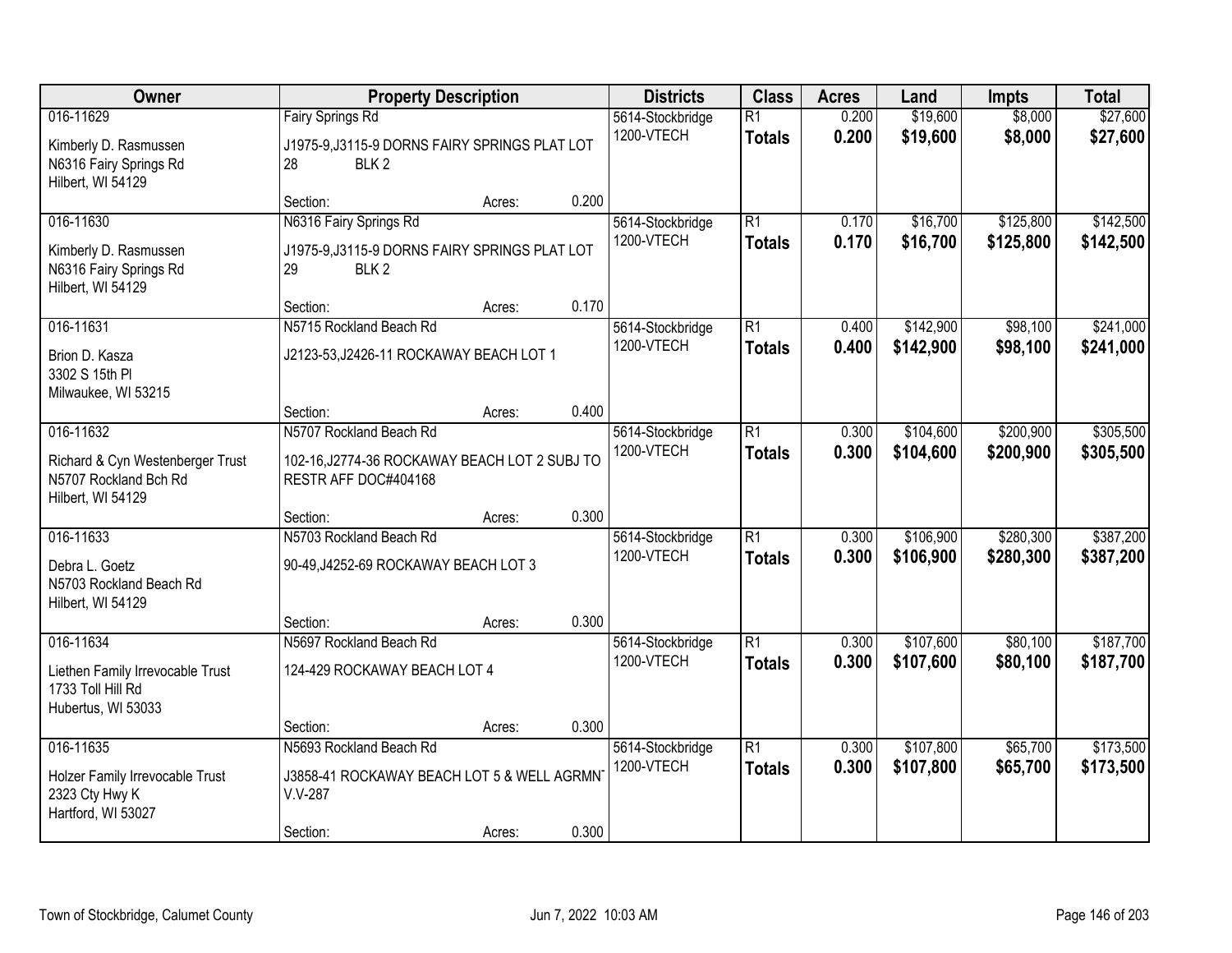| Owner                                                                              | <b>Property Description</b>                                                                              | <b>Districts</b> | <b>Class</b> | <b>Acres</b>                   | Land                             | <b>Impts</b>   | <b>Total</b>           |                        |                        |
|------------------------------------------------------------------------------------|----------------------------------------------------------------------------------------------------------|------------------|--------------|--------------------------------|----------------------------------|----------------|------------------------|------------------------|------------------------|
| 016-11636<br>Pamela A. Glynn<br>W237 Harvest Rd<br>Hartford, WI 53027              | N5689 Rockland Beach Rd<br>J490-5, J1364-37, J5724-19 ROCKAWAY BEACH LOT 6                               |                  |              | 5614-Stockbridge<br>1200-VTECH | $\overline{R1}$<br><b>Totals</b> | 0.300<br>0.300 | \$106,700<br>\$106,700 | \$125,000<br>\$125,000 | \$231,700<br>\$231,700 |
|                                                                                    | Section:                                                                                                 | Acres:           | 0.300        |                                |                                  |                |                        |                        |                        |
| 016-11637<br>Lydia M. Wolf<br>N5685 Rockland Bch Rd<br>Hilbert, WI 54129           | N5685 Rockland Beach Rd<br>115-487, J4153-67 ROCKAWAY BEACH LOT 7 GOV<br><b>LOT 13</b>                   |                  |              | 5614-Stockbridge<br>1200-VTECH | $\overline{R1}$<br><b>Totals</b> | 0.300<br>0.300 | \$104,800<br>\$104,800 | \$124,700<br>\$124,700 | \$229,500<br>\$229,500 |
|                                                                                    | Section:                                                                                                 | Acres:           | 0.300        |                                |                                  |                |                        |                        |                        |
| 016-11638<br>A Cynthia Liethen<br>1507 Petula Ave<br>Fond Du Lac, WI 54937         | N5681 Rockland Beach Rd<br>166-672, J684-35 ROCKAWAY BEACH LOT 8                                         |                  |              | 5614-Stockbridge<br>1200-VTECH | $\overline{R1}$<br><b>Totals</b> | 0.300<br>0.300 | \$103,200<br>\$103,200 | \$66,700<br>\$66,700   | \$169,900<br>\$169,900 |
|                                                                                    | Section:                                                                                                 | Acres:           | 0.300        |                                |                                  |                |                        |                        |                        |
| 016-11639<br>Michael P Petrie Rev Liv Trust<br>N5902 Hwy 55<br>Hilbert, WI 54129   | N5675 Rockland Beach Rd<br>J213-18 ROCKAWAY BEACH LOT 9                                                  |                  |              | 5614-Stockbridge<br>1200-VTECH | $\overline{R1}$<br><b>Totals</b> | 0.300<br>0.300 | \$101,800<br>\$101,800 | \$21,900<br>\$21,900   | \$123,700<br>\$123,700 |
|                                                                                    | Section:                                                                                                 | Acres:           | 0.300        |                                |                                  |                |                        |                        |                        |
| 016-11640<br>Anthony L. Petrie<br>N5665 Rockland Bch Rd<br>Hilbert, WI 54129       | N5671 Rockland Beach Rd<br>J591-56, J5164-52, J6103-35 ROCKAWAY BEACH LOT<br>10 <sup>1</sup><br>Section: | Acres:           | 0.300        | 5614-Stockbridge<br>1200-VTECH | $\overline{R1}$<br><b>Totals</b> | 0.300<br>0.300 | \$98,600<br>\$98,600   | \$77,900<br>\$77,900   | \$176,500<br>\$176,500 |
| 016-11641                                                                          | N5665 Rockland Beach Rd                                                                                  |                  |              | 5614-Stockbridge               | $\overline{R1}$                  | 0.400          | \$104,500              | \$211,400              | \$315,900              |
| Petrie Barbara R L Tr<br>N5665 Rockland Bch Rd<br>Hilbert, WI 54129                | 85-26, J398-22 ROCKAWAY BEACH LOT 11                                                                     |                  |              | 1200-VTECH                     | <b>Totals</b>                    | 0.400          | \$104,500              | \$211,400              | \$315,900              |
|                                                                                    | Section:                                                                                                 | Acres:           | 0.400        |                                |                                  |                |                        |                        |                        |
| 016-11642<br><b>Thomas Steinmetz</b><br>N5661 Rockland Bch Rd<br>Hilbert, WI 54129 | N5661 Rockland Beach Rd<br>156-486, J735-19 ROCKAWAY BEACH LOT 12<br>Section:                            | Acres:           | 0.300        | 5614-Stockbridge<br>1200-VTECH | $\overline{R1}$<br><b>Totals</b> | 0.300<br>0.300 | \$102,600<br>\$102,600 | \$124,600<br>\$124,600 | \$227,200<br>\$227,200 |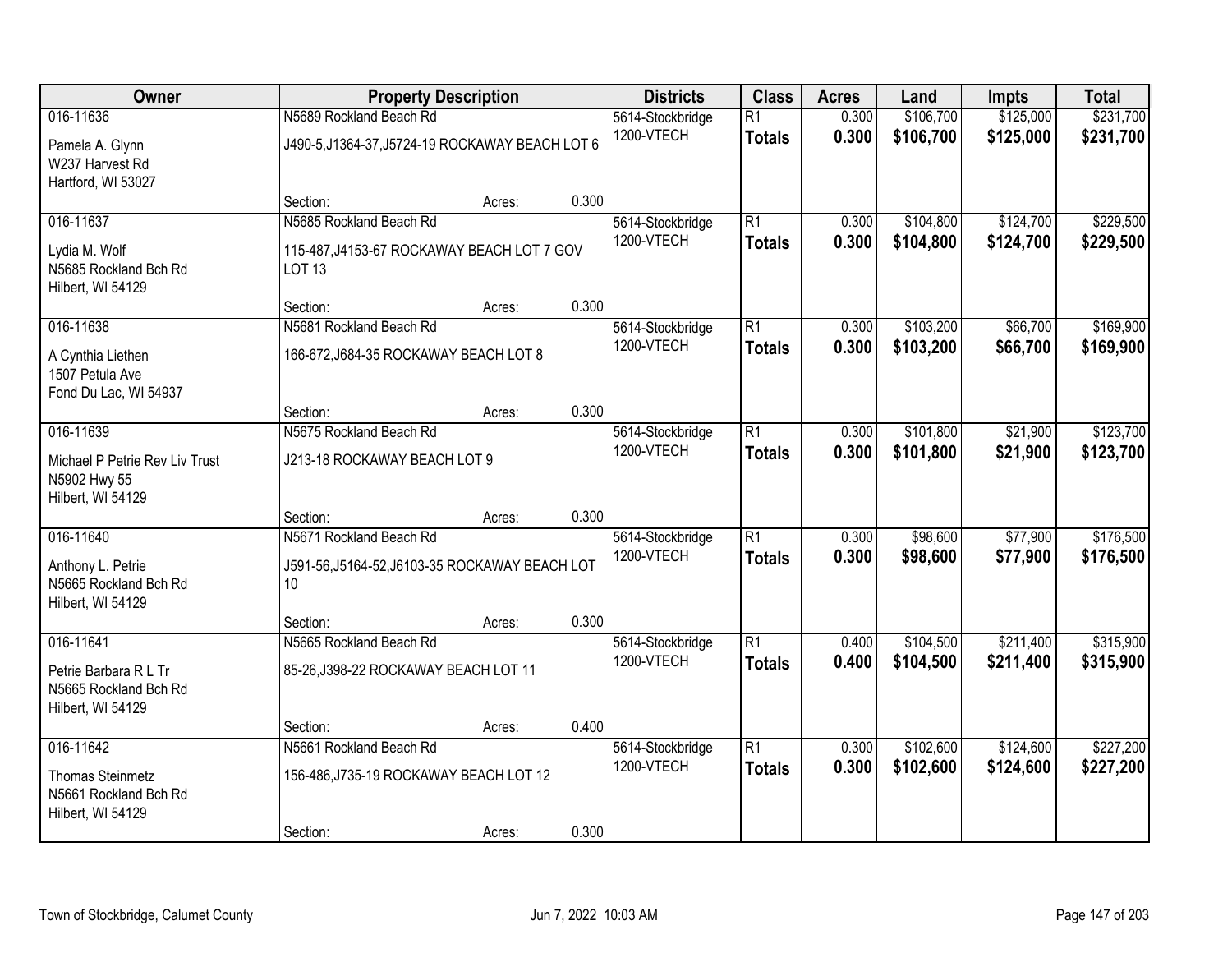| Owner                                                                       | <b>Property Description</b><br>5614-Stockbridge                                          | <b>Districts</b>                                | <b>Class</b> | <b>Acres</b>                   | Land                             | <b>Impts</b>   | <b>Total</b>           |                        |                        |
|-----------------------------------------------------------------------------|------------------------------------------------------------------------------------------|-------------------------------------------------|--------------|--------------------------------|----------------------------------|----------------|------------------------|------------------------|------------------------|
| 016-11643<br>James M. Miller<br>N5653 Rockland Beach Rd                     | N5653 Rockland Beach Rd                                                                  | 104-245, J4782-11, 333423 ROCKAWAY BEACH LOT 13 |              |                                | $\overline{R1}$<br><b>Totals</b> | 0.400<br>0.400 | \$114,500<br>\$114,500 | \$203,500<br>\$203,500 | \$318,000<br>\$318,000 |
| Hilbert, WI 54129                                                           | Section:                                                                                 | Acres:                                          | 0.400        |                                |                                  |                |                        |                        |                        |
| 016-11644<br>Dennis J. Schuh<br>N3523 Konsin Beach Rd<br>Chilton, WI 53014  | N3523 Konsin Beach Rd<br>J983-11, J4522-35, J4522-36 KONSIN BEACH LOT 1 &<br>S5'OF LOT 2 |                                                 |              | 5614-Stockbridge<br>1200-VTECH | $\overline{R1}$<br><b>Totals</b> | 0.300<br>0.300 | \$90,900<br>\$90,900   | \$226,600<br>\$226,600 | \$317,500<br>\$317,500 |
|                                                                             | Section:                                                                                 | Acres:                                          | 0.300        |                                |                                  |                |                        |                        |                        |
| 016-11645<br>Henry A. Janowski<br>5407 W Hutchinson St<br>Chicago, IL 60641 | Konsin Beach Rd<br>J3890-30, J4210-65 KONSIN BEACH LOT 2 EX S5' GOV<br><b>LOT 47</b>     |                                                 |              | 5614-Stockbridge<br>1200-VTECH | $\overline{R1}$<br><b>Totals</b> | 0.200<br>0.200 | \$79,600<br>\$79,600   | \$9,200<br>\$9,200     | \$88,800<br>\$88,800   |
|                                                                             | Section:                                                                                 | Acres:                                          | 0.200        |                                |                                  |                |                        |                        |                        |
| 016-11646<br>Henry A. Janowski<br>5407 W Hutchinson St<br>Chicago, IL 60641 | N3531 Konsin Beach Rd<br>J3890-30, J4210-65 KONSIN BEACH LOT 3 GOV LOT<br>47             |                                                 |              | 5614-Stockbridge<br>1200-VTECH | $\overline{R1}$<br><b>Totals</b> | 0.200<br>0.200 | \$82,600<br>\$82,600   | \$156,600<br>\$156,600 | \$239,200<br>\$239,200 |
|                                                                             | Section:                                                                                 | Acres:                                          | 0.200        |                                |                                  |                |                        |                        |                        |
| 016-11647<br>Gregory J. Hanchar<br>N3535 Konsin Bch Rd<br>Chilton, WI 53014 | N3535 Konsin Beach Rd<br>168-605 KONSIN BEACH LOT 4<br>Section:                          | Acres:                                          | 0.200        | 1085-Chilton<br>1200-VTECH     | $\overline{R1}$<br><b>Totals</b> | 0.200<br>0.200 | \$83,700<br>\$83,700   | \$108,900<br>\$108,900 | \$192,600<br>\$192,600 |
| 016-11648                                                                   | N3539 Konsin Beach Rd                                                                    |                                                 |              | 5614-Stockbridge               | $\overline{R1}$                  | 0.200          | \$84,400               | \$80,600               | \$165,000              |
| Winnebago View LLC<br>PO Box 1421<br>Kenosha, WI 54135                      | 84-469 KONSIN BEACH LOT 5                                                                |                                                 |              | 1200-VTECH                     | <b>Totals</b>                    | 0.200          | \$84,400               | \$80,600               | \$165,000              |
|                                                                             | Section:                                                                                 | Acres:                                          | 0.200        |                                |                                  |                |                        |                        |                        |
| 016-11649<br>Corey L. Demarco<br>38 Weatherstone Dr<br>Appleton, WI 54914   | N3547 Konsin Beach Rd<br>133-609 KONSIN BEACH LOT 6<br>Section:                          | Acres:                                          | 0.300        | 5614-Stockbridge<br>1200-VTECH | $\overline{R1}$<br><b>Totals</b> | 0.300<br>0.300 | \$84,400<br>\$84,400   | \$67,300<br>\$67,300   | \$151,700<br>\$151,700 |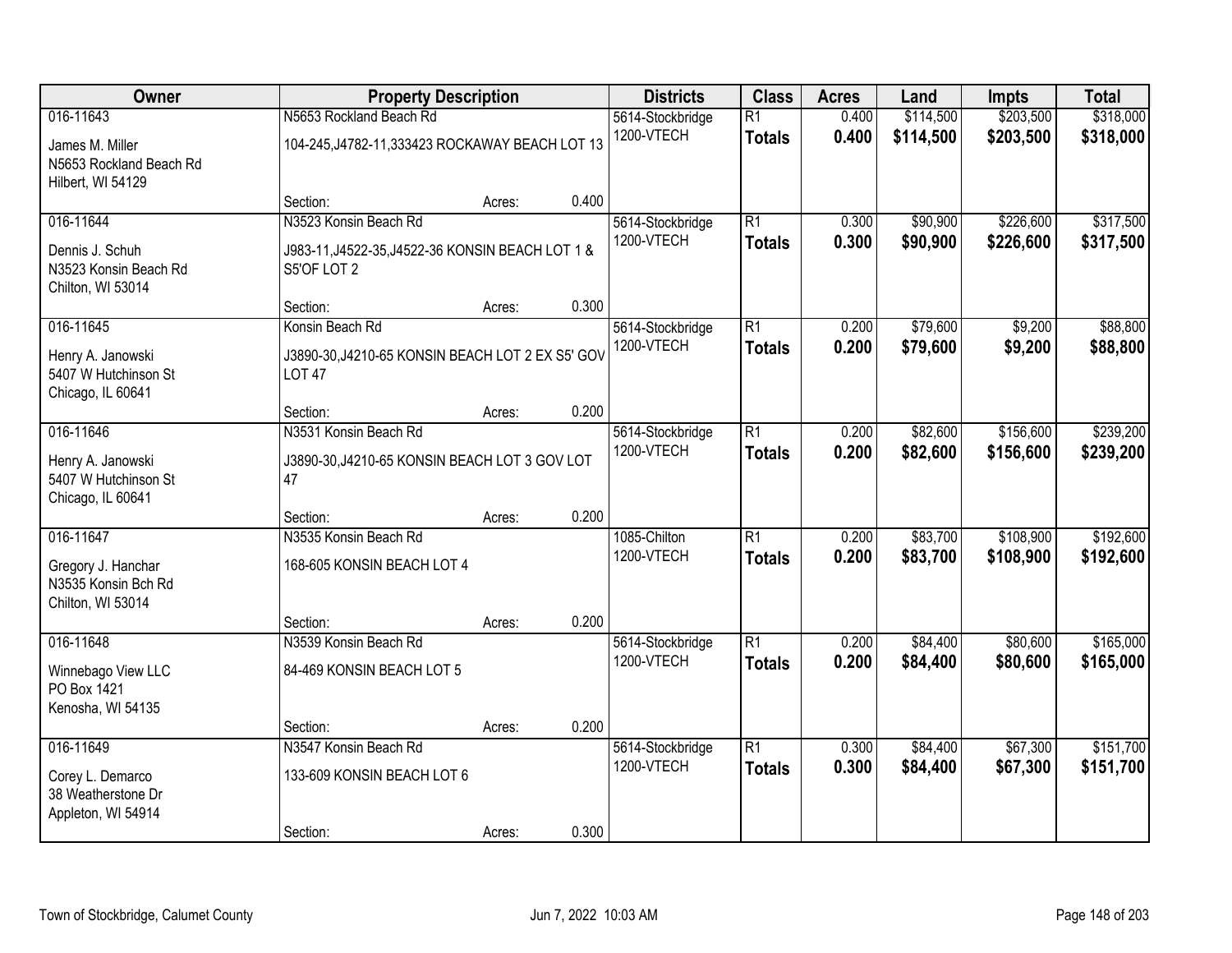| Owner                                                            |                                                                                               | <b>Property Description</b> |       | <b>Districts</b>               | <b>Class</b>                     | <b>Acres</b>            | Land                 | <b>Impts</b>           | <b>Total</b>           |
|------------------------------------------------------------------|-----------------------------------------------------------------------------------------------|-----------------------------|-------|--------------------------------|----------------------------------|-------------------------|----------------------|------------------------|------------------------|
| 016-11650                                                        | N3553 Konsin Beach Rd                                                                         |                             |       | 5614-Stockbridge<br>1200-VTECH | $\overline{R1}$<br><b>Totals</b> | 0.300<br>0.300          | \$81,400<br>\$81,400 | \$82,100<br>\$82,100   | \$163,500<br>\$163,500 |
| James Tietz<br>1015 Stardust St<br>Menasha, WI 54952             | 131-834 KONSIN BEACH LOT 7                                                                    |                             |       |                                |                                  |                         |                      |                        |                        |
|                                                                  | Section:                                                                                      | Acres:                      | 0.300 |                                |                                  |                         |                      |                        |                        |
| 016-11651                                                        | N3557 Konsin Beach Rd                                                                         |                             |       | 5614-Stockbridge<br>1200-VTECH | R1<br><b>Totals</b>              | 0.400<br>0.400          | \$94,600<br>\$94,600 | \$140,500<br>\$140,500 | \$235,100<br>\$235,100 |
| Roger E. Paavilainen<br>3919 Sunset Rd<br>Sheboygan, WI 53081    | 174-441, J1934-16 KONSIN BEACH LOT 8                                                          |                             |       |                                |                                  |                         |                      |                        |                        |
|                                                                  | Section:                                                                                      | Acres:                      | 0.400 |                                |                                  |                         |                      |                        |                        |
| 016-11652                                                        | Ecker Lakeland Dr                                                                             |                             |       | 5614-Stockbridge               | $\overline{X4}$                  | 3.490                   | \$0                  | \$0                    | \$0                    |
| Town Of Stockbridge<br>N4331 Hwy 55<br>Chilton, WI 53014         | PCA-4 ECKER LAKELAND RD ALG S/L GOV LOT 53                                                    |                             |       | 1200-VTECH                     | <b>Totals</b>                    | 3.490                   | \$0                  | \$0                    | \$0                    |
|                                                                  | Section:                                                                                      | Acres:                      | 3.490 |                                |                                  |                         |                      |                        |                        |
| 016-11654                                                        | <b>Ecker Lakeland Dr</b>                                                                      |                             |       | 5614-Stockbridge               | $\overline{R1}$                  | 0.400                   | \$91,900             | \$0                    | \$91,900               |
| Donald A. Nadler<br>N3109 Ecker Lakeland Dr<br>Chilton, WI 53014 | J231-8 ECKER'S LAKELAND PLAT LOT 1 & PCL LYG E<br>OF PVT RD                                   |                             |       | 1200-VTECH                     | <b>Totals</b>                    | 0.400                   | \$91,900             | \$0                    | \$91,900               |
|                                                                  | Section:                                                                                      | Acres:                      | 0.400 |                                |                                  |                         |                      |                        |                        |
| 016-11655                                                        | <b>Ecker Lakeland Dr</b>                                                                      |                             |       | 5614-Stockbridge               | $\overline{R1}$                  | 0.400                   | \$102,600            | \$0                    | \$102,600              |
| Donald A. Nadler<br>N3109 Ecker Lakeland Dr<br>Chilton, WI 53014 | J231-8 ECKER'S LAKELAND PLAT LOT 2 & PCL LYG E<br>OF PVT RD                                   |                             |       | 1200-VTECH                     | <b>Totals</b>                    | 0.400                   | \$102,600            | \$0                    | \$102,600              |
|                                                                  | Section:                                                                                      | Acres:                      | 0.400 |                                |                                  |                         |                      |                        |                        |
| 016-11656                                                        | N3109 Ecker Lakeland Dr                                                                       |                             |       | 5614-Stockbridge               | $\overline{R1}$                  | 0.400                   | \$102,500            | \$147,400              | \$249,900              |
| Donald A. Nadler<br>N3109 Ecker Lakeland Dr<br>Chilton, WI 53014 | J231-8 ECKER'S LAKELAND PLAT LOT 3 & PCL LYG E<br>OF PVT RD                                   |                             |       | 1200-VTECH                     | <b>Totals</b>                    | 0.400                   | \$102,500            | \$147,400              | \$249,900              |
|                                                                  | Section:                                                                                      | Acres:                      | 0.400 |                                |                                  |                         |                      |                        |                        |
| 016-11657                                                        | Ecker Lakeland Dr                                                                             |                             |       | 5614-Stockbridge               |                                  | Assessed with 016-11658 |                      |                        |                        |
| Paul A. Tikalsky<br>N3119 Ecker Lakeland Dr<br>Chilton, WI 53014 | J188-9, J1466-13 ECKER'S LAKELAND PLAT LOT 4 &<br>PCL E OF PRIVATE RD ASSESS COMB. W/ID#11658 |                             |       | 1200-VTECH                     |                                  |                         |                      |                        |                        |
|                                                                  | Section:                                                                                      | Acres:                      | 0.000 |                                |                                  |                         |                      |                        |                        |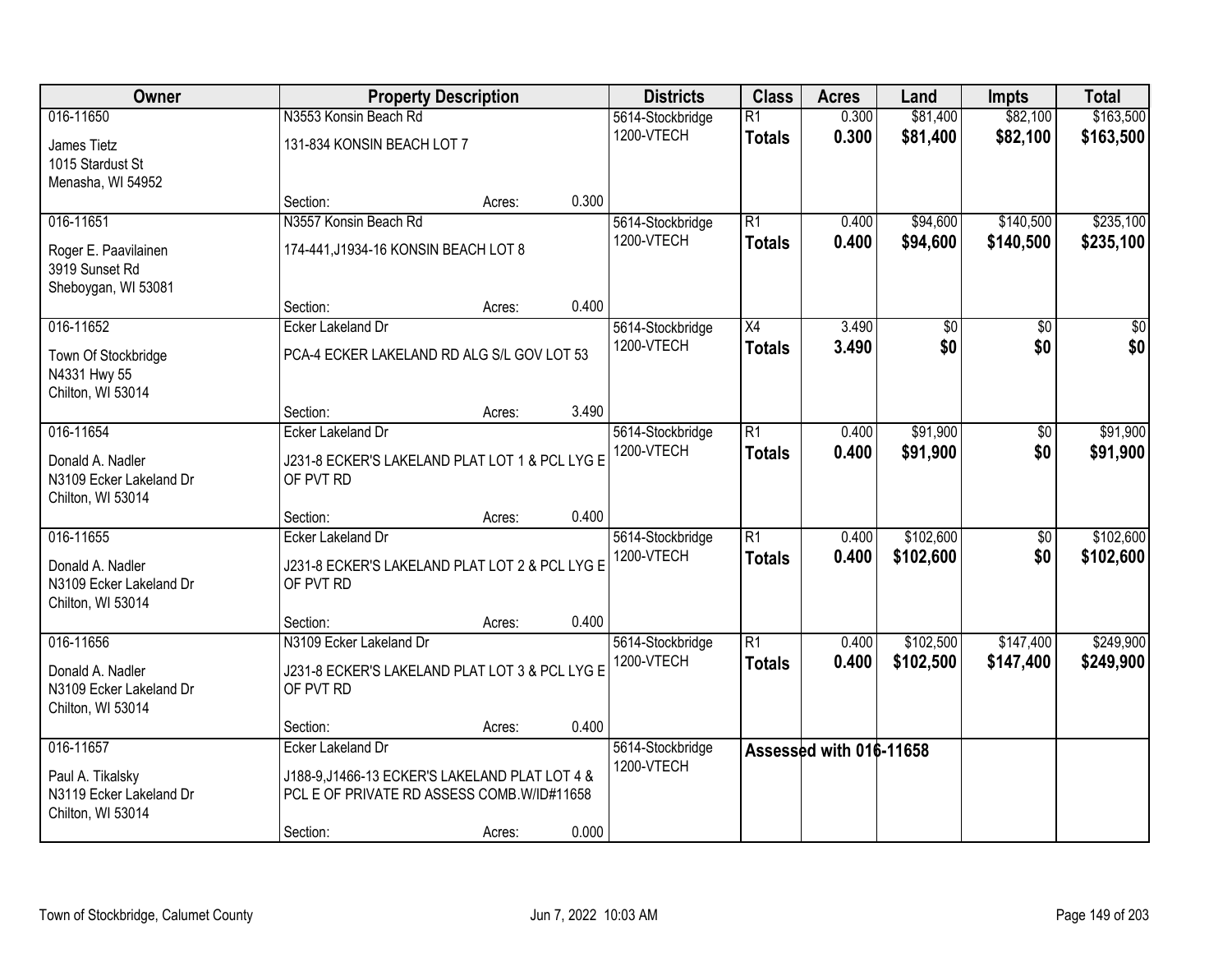| Owner<br><b>Property Description</b>                 | <b>Districts</b>                                                        | <b>Class</b> | <b>Acres</b> | Land                           | <b>Impts</b>    | <b>Total</b>            |                        |              |           |
|------------------------------------------------------|-------------------------------------------------------------------------|--------------|--------------|--------------------------------|-----------------|-------------------------|------------------------|--------------|-----------|
| 016-11658                                            | N3119 Ecker Lakeland Dr                                                 |              |              | 5614-Stockbridge               | $\overline{R1}$ | 0.800                   | \$168,900              | \$212,200    | \$381,100 |
| Paul A. Tikalsky                                     | J188-9, J1466-13 ECKER'S LAKELAND PLAT LOT 5                            |              |              | 1200-VTECH                     | <b>Totals</b>   | 0.800                   | \$168,900              | \$212,200    | \$381,100 |
| N3119 Ecker Lakeland Dr                              | PRT E OF PRIVATE RD ASSESS INCL/ID#11657                                |              |              |                                |                 |                         |                        |              |           |
| Chilton, WI 53014                                    |                                                                         |              |              |                                |                 |                         |                        |              |           |
|                                                      | Section:                                                                | Acres:       | 0.400        |                                |                 |                         |                        |              |           |
| 016-11659                                            | N3129 Ecker Lakeland Dr                                                 |              |              | 5614-Stockbridge               |                 | Assessed with 016-11660 |                        |              |           |
| William T. Darragh                                   | J1150-48, J2056-33 ECKER'S LAKELAND PLAT LOT 6 8                        |              |              | 1200-VTECH                     |                 |                         |                        |              |           |
| N3129 Ecker Lakeland Dr                              | PCL LYG E OF PVT RD ASSESS COMB. W/ID#11660                             |              |              |                                |                 |                         |                        |              |           |
| Chilton, WI 53014                                    |                                                                         |              | 0.406        |                                |                 |                         |                        |              |           |
| 016-11660                                            | Section:<br>N3129 Ecker Lakeland Dr                                     | Acres:       |              | 5614-Stockbridge               | $\overline{R1}$ | 0.816                   | \$169,300              | \$96,600     | \$265,900 |
|                                                      |                                                                         |              |              | 1200-VTECH                     | <b>Totals</b>   | 0.816                   | \$169,300              | \$96,600     | \$265,900 |
| Lisa M. Darragh                                      | J1150-48, J2056-33 ECKER'S LAKELAND PLAT LOT 7 8                        |              |              |                                |                 |                         |                        |              |           |
| N3129 Ecker Lakeland Dr<br>Chilton, WI 53014         | PCL LYG E OF PVT RD ASSESS INCL/ID#11659                                |              |              |                                |                 |                         |                        |              |           |
|                                                      | Section:                                                                | Acres:       | 0.410        |                                |                 |                         |                        |              |           |
| 016-11661                                            | N3135 Ecker Lakeland Dr                                                 |              |              | 5614-Stockbridge               | $\overline{R1}$ | 0.410                   | \$102,800              | $\sqrt[6]{}$ | \$102,800 |
|                                                      |                                                                         |              |              | 1200-VTECH                     | <b>Totals</b>   | 0.410                   | \$102,800              | \$0          | \$102,800 |
| Dale W. Peterson<br>W203 N10185 Lannon Rd            | J1579-26, J2816-49 ECKER'S LAKELAND PLAT LOT 8<br>&PCL LYG E OF PRIV RD |              |              |                                |                 |                         |                        |              |           |
| Colgate, WI 53017                                    |                                                                         |              |              |                                |                 |                         |                        |              |           |
|                                                      | Section:                                                                | Acres:       | 0.410        |                                |                 |                         |                        |              |           |
| 016-11662                                            | N3141 Ecker Lakeland Dr                                                 |              |              | 5614-Stockbridge               | $\overline{R1}$ | 0.410                   | \$102,700              | \$157,800    | \$260,500 |
| Harvey J. Daun                                       | J1255-49, J1259-21 ECKER'S LAKELAND PLAT LOT 9 8                        |              |              | 1200-VTECH                     | <b>Totals</b>   | 0.410                   | \$102,700              | \$157,800    | \$260,500 |
| N3141 Ecker Lakeland Dr                              | PCL LYG E OF PVT RD                                                     |              |              |                                |                 |                         |                        |              |           |
| Chilton, WI 53014                                    |                                                                         |              |              |                                |                 |                         |                        |              |           |
|                                                      | Section:                                                                | Acres:       | 0.410        |                                |                 |                         |                        |              |           |
| 016-11663                                            | Ecker Lakeland Dr                                                       |              |              | 5614-Stockbridge               | R1              | 0.200                   | \$39,100               | \$6,100      | \$45,200  |
| Vogt Daniel W & Donna M Revocable                    | J4348-61, J4348-63, J6135-8Outlot 1, CSM 3711                           |              |              | 1200-VTECH                     | <b>Totals</b>   | 0.200                   | \$39,100               | \$6,100      | \$45,200  |
| <b>Living Trust</b>                                  | VOL.33-148                                                              |              |              |                                |                 |                         |                        |              |           |
| N3149 Ecker Lakeland Beach                           |                                                                         |              |              |                                |                 |                         |                        |              |           |
| Chilton, WI 53014-9446                               | Section:                                                                | Acres:       | 0.200        |                                |                 |                         |                        |              |           |
| 016-11664                                            | N3149 Ecker Lakeland Dr                                                 |              |              | 5614-Stockbridge<br>1200-VTECH | R1              | 0.410<br>0.410          | \$140,400<br>\$140,400 | \$257,400    | \$397,800 |
| Vogt Daniel W & Donna M Revocable                    | J4348-61, J4348-63, J6135-8 ECKER'S LAKELAND PLAT                       |              |              |                                | <b>Totals</b>   |                         |                        | \$257,400    | \$397,800 |
| <b>Living Trust</b>                                  | LOT 11 & N1/2 LT 10Lot 1, CSM 3711 VOL.33-148                           |              |              |                                |                 |                         |                        |              |           |
| N3149 Ecker Lakeland Beach<br>Chilton, WI 53014-9446 | Section:                                                                | Acres:       | 0.410        |                                |                 |                         |                        |              |           |
|                                                      |                                                                         |              |              |                                |                 |                         |                        |              |           |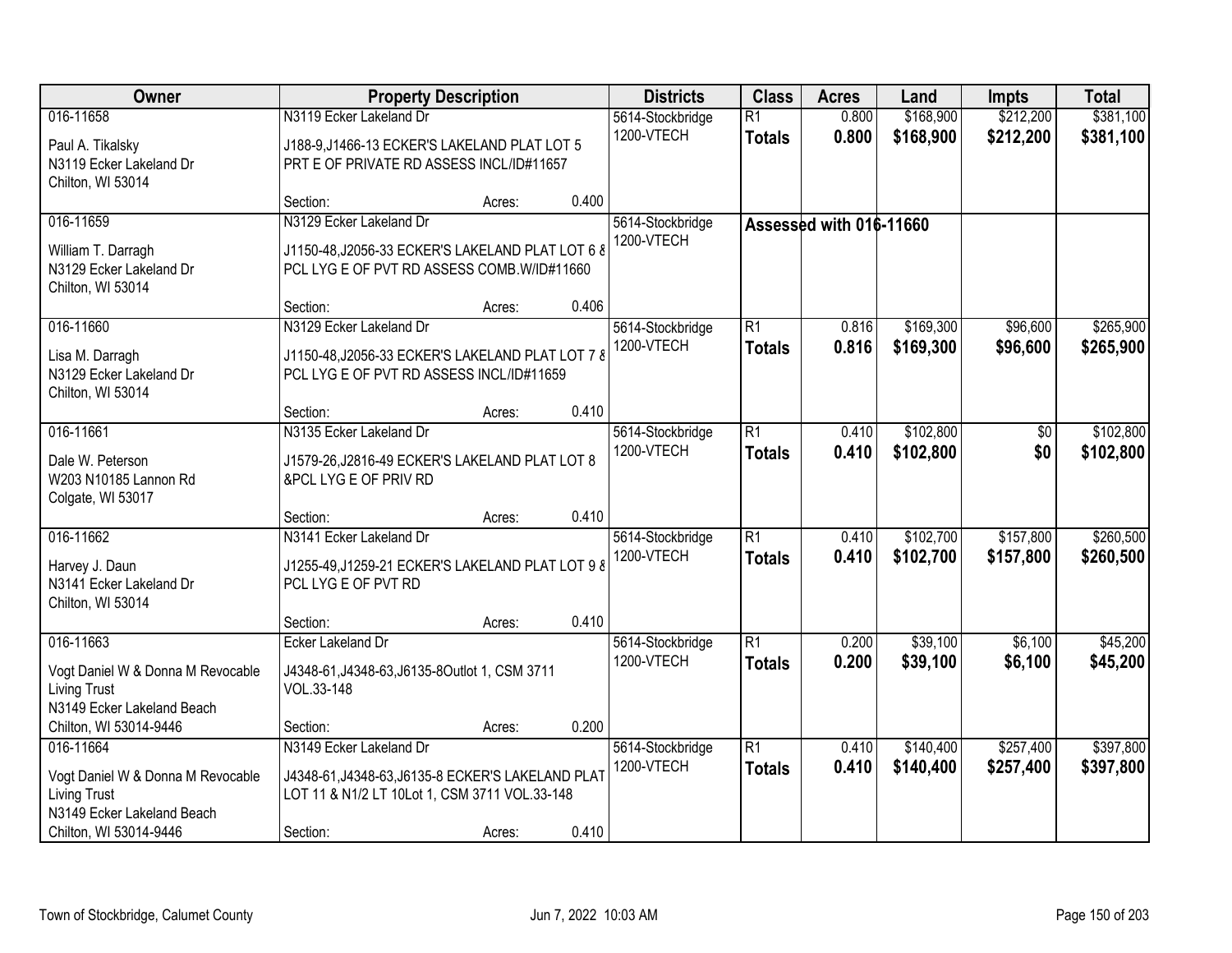| Owner                                                                                                                                                                       | <b>Property Description</b>                                                                                                                                                | <b>Districts</b><br><b>Class</b> | <b>Acres</b> | Land                           | <b>Impts</b>                     | <b>Total</b>   |                        |                        |                        |
|-----------------------------------------------------------------------------------------------------------------------------------------------------------------------------|----------------------------------------------------------------------------------------------------------------------------------------------------------------------------|----------------------------------|--------------|--------------------------------|----------------------------------|----------------|------------------------|------------------------|------------------------|
| 016-11665<br>Terry B. Sizemore<br>N3155 Ecker Lakeland Bch<br>Chilton, IL 53014                                                                                             | N3155 Ecker Lakeland Dr<br>157-584 ECKER'S LAKELAND PLAT LOT 12 & S1/2<br>LOT 13 & PCL LYG E OF PVT RD                                                                     |                                  |              | 5614-Stockbridge<br>1200-VTECH | $\overline{R1}$<br><b>Totals</b> | 0.588<br>0.588 | \$139,800<br>\$139,800 | \$171,500<br>\$171,500 | \$311,300<br>\$311,300 |
|                                                                                                                                                                             | Section:                                                                                                                                                                   | Acres:                           | 0.588        |                                |                                  |                |                        |                        |                        |
| 016-11666<br>Rogahn Don R & Donna M Rev Trs<br>221 W Sunset Dr<br>Waukesha, WI 53189                                                                                        | N3163 Ecker Lakeland Dr<br>J1088-43, J1092-9 ECKER'S LAKELAND PLAT N1/2<br>LOT 13 & ALL LOT 14 & PCL LYG E OF PVT RD                                                       |                                  |              | 5614-Stockbridge<br>1200-VTECH | $\overline{R1}$<br><b>Totals</b> | 0.580<br>0.580 | \$138,000<br>\$138,000 | \$86,800<br>\$86,800   | \$224,800<br>\$224,800 |
| 016-11667                                                                                                                                                                   | Section:<br>N3163 Ecker Lakeland Dr                                                                                                                                        | Acres:                           | 0.580        |                                | $\overline{R1}$                  | 0.390          | \$100,900              | \$19,300               | \$120,200              |
| Rogahn Don R & Donna M Rev Trs<br>221 W Sunset Dr<br>Waukesha, WI 53189                                                                                                     | J1088-43, J1092-9 ECKER'S LAKELAND PLAT LOT 15 8<br>PCL LYG E OF PVT RD                                                                                                    |                                  |              | 5614-Stockbridge<br>1200-VTECH | <b>Totals</b>                    | 0.390          | \$100,900              | \$19,300               | \$120,200              |
|                                                                                                                                                                             | Section:                                                                                                                                                                   | Acres:                           | 0.390        |                                |                                  |                |                        |                        |                        |
| 016-11668<br>James M. Vaneperen<br>11211 River View Dr<br>Potomac, MD 20854                                                                                                 | N3173 Ecker Lakeland Dr<br>973-9, J2648-6-7 ECKER'S LAKELAND PLAT LOT 16 &<br>PCL LYG E PRIV RD                                                                            |                                  |              | 5614-Stockbridge<br>1200-VTECH | $\overline{R1}$<br><b>Totals</b> | 0.410<br>0.410 | \$102,000<br>\$102,000 | \$114,500<br>\$114,500 | \$216,500<br>\$216,500 |
|                                                                                                                                                                             | Section:                                                                                                                                                                   | Acres:                           | 0.410        |                                |                                  |                |                        |                        |                        |
| 016-11669<br>Anne M. Schrage<br>N3179 Ecker Lakeland Bch<br>Chilton, WI 53014                                                                                               | N3179 Ecker Lakeland Dr<br>J2195-11, J4520-44, J6220-20 ECKER'S LAKELAND<br>PLAT LOT 17 & PRT LOT 18 LOT 2 CSM#3599<br>VOL.32-42 & PCL LYG E OF PRIV RD LOT 17<br>Section: | Acres:                           | 0.500        | 5614-Stockbridge<br>1200-VTECH | $\overline{R1}$<br><b>Totals</b> | 0.500<br>0.500 | \$133,400<br>\$133,400 | \$107,100<br>\$107,100 | \$240,500<br>\$240,500 |
| 016-11670<br>Campbell William & Daun-Campbell Kim   J1335-31, J4520-44, J6220-22 PCL LYG E OF PVT RD<br><b>Living Trust</b><br>N3187 Ecker Lakeland Dr<br>Chilton, WI 53014 | N3182 Ecker Lakeland Dr<br>LOT 18 ECKER'S LAKELAND PLAT<br>Section:                                                                                                        | Acres:                           | 0.140        | 5614-Stockbridge<br>1200-VTECH | $\overline{R1}$<br><b>Totals</b> | 0.140<br>0.140 | \$7,000<br>\$7,000     | \$8,200<br>\$8,200     | \$15,200<br>\$15,200   |
| 016-11671                                                                                                                                                                   | N3187 Ecker Lakeland Dr                                                                                                                                                    |                                  |              | 5614-Stockbridge               | $\overline{R1}$                  | 0.530          | \$145,800              | \$107,900              | \$253,700              |
| Kim Daun Campbell Lt<br>N3187 Ecker Lakeland Dr<br>Chilton, WI 53014                                                                                                        | J808-43, J2460-2 ECKER'S LAKELAND PLAT LOT 19 &<br>PRT LOT 18 LOT 1 CSM#3599 VOL.32-42 & PCL LYG<br>E OF PVT RD LOT 19<br>Section:                                         | Acres:                           | 0.530        | 1200-VTECH                     | <b>Totals</b>                    | 0.530          | \$145,800              | \$107,900              | \$253,700              |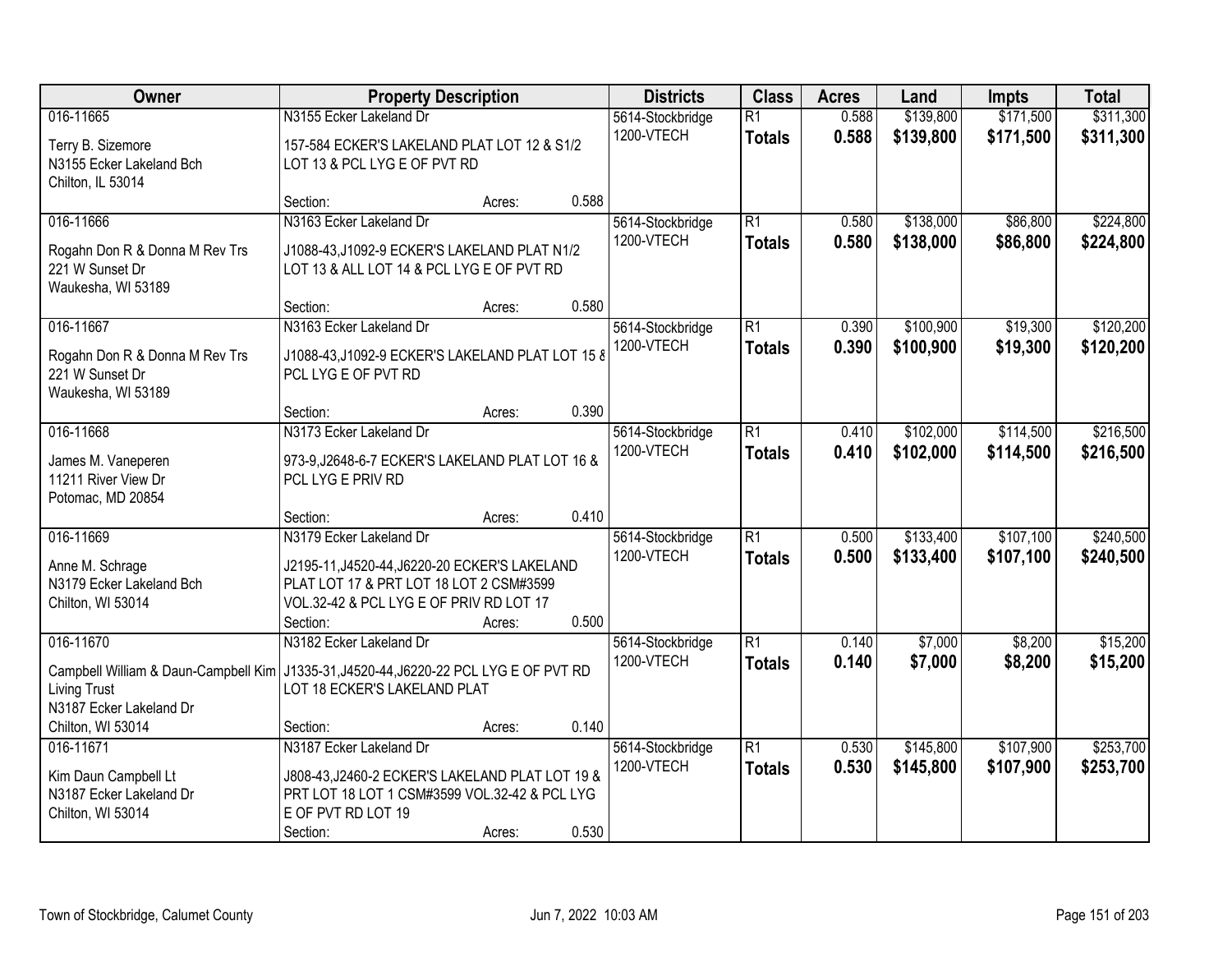| Owner<br><b>Property Description</b>                                            | <b>Districts</b>                                                                                                                                            | <b>Class</b> | <b>Acres</b> | Land                           | <b>Impts</b>                     | <b>Total</b>   |                        |                        |                        |
|---------------------------------------------------------------------------------|-------------------------------------------------------------------------------------------------------------------------------------------------------------|--------------|--------------|--------------------------------|----------------------------------|----------------|------------------------|------------------------|------------------------|
| 016-11672<br>Jonathan M. Bretl<br>N3193 Ecker Lakeland Dr<br>Chilton, WI 53014  | N3193 Ecker Lakeland Dr<br>J782-23, J4082-38 ECKER'S LAKELAND PLAT LOT 20 8<br>PCL LYG E OF PVT RD                                                          |              |              | 5614-Stockbridge<br>1200-VTECH | $\overline{R1}$<br><b>Totals</b> | 0.400<br>0.400 | \$102,200<br>\$102,200 | \$118,500<br>\$118,500 | \$220,700<br>\$220,700 |
|                                                                                 | Section:                                                                                                                                                    | Acres:       | 0.400        |                                |                                  |                |                        |                        |                        |
| 016-11673<br>Michael J. Tagge<br>1450 Portsmouth Ct<br>Northbrook, IL 60062     | N3197 Ecker Lakeland Dr<br>85-623 ECKER'S LAKELAND PLAT LOT 21 & PCL LYG<br>E OF PVT RD                                                                     |              |              | 5614-Stockbridge<br>1200-VTECH | $\overline{R1}$<br><b>Totals</b> | 0.400<br>0.400 | \$101,900<br>\$101,900 | \$339,800<br>\$339,800 | \$441,700<br>\$441,700 |
|                                                                                 | Section:                                                                                                                                                    | Acres:       | 0.400        |                                |                                  |                |                        |                        |                        |
| 016-11674<br>Klotz Jeffrey A and A. A<br>22409 Cty Rd X<br>Kiel, WI 53042       | N3203 Ecker Lakeland Dr<br>J1474-29, J3927-55 ECKER'S LAKELAND PLAT LOT 22<br>& PCL LYG E OF PVT RD                                                         |              |              | 5614-Stockbridge<br>1200-VTECH | $\overline{R1}$<br><b>Totals</b> | 0.400<br>0.400 | \$66,100<br>\$66,100   | \$0<br>\$0             | \$66,100<br>\$66,100   |
|                                                                                 | Section:                                                                                                                                                    | Acres:       | 0.400        |                                |                                  |                |                        |                        |                        |
| 016-11675<br>Pamela A. Klotz<br>22409 Cty Rd X                                  | Ecker Lakeland Dr<br>J1474-29, J3927-55 ECKER'S LAKELAND PLAT LOT 23<br>& PCL LYG E OF PVT RD EX PRT DESC DOC#449621                                        |              |              | 5614-Stockbridge<br>1200-VTECH | $\overline{R1}$<br><b>Totals</b> | 0.380<br>0.380 | \$102,700<br>\$102,700 | \$108,300<br>\$108,300 | \$211,000<br>\$211,000 |
| Kiel, WI 53042                                                                  | Section:                                                                                                                                                    | Acres:       | 0.380        |                                |                                  |                |                        |                        |                        |
| 016-11676<br>Nancy J. Kingsley<br>N3211 Ecker Lakeland Bch<br>Chilton, WI 53014 | N3211 Ecker Lakeland Dr<br>J1557-4, J4093-66, J5534-28 ECKER'S LAKELAND PLAT<br>LOT 24 & LOT LYG E OF PVT RD & PRT DESC<br>DOC#449621<br>Section:           | Acres:       | 0.438        | 1085-Chilton<br>1200-VTECH     | $\overline{R1}$<br><b>Totals</b> | 0.438<br>0.438 | \$103,200<br>\$103,200 | \$170,000<br>\$170,000 | \$273,200<br>\$273,200 |
| 016-11677<br>Kenneth Scholz<br>N2341 Lakeland Ln<br>Chilton, WI 53014           | N3219 Ecker Lakeland Dr<br>J997-42, J3012-43 ECKER'S LAKELAND PLAT LOT 25 8<br>S1/2 OF LOT 26 & PCL LYG E OF PVT RD                                         |              |              | 5614-Stockbridge<br>1200-VTECH | $\overline{R1}$<br><b>Totals</b> | 0.610<br>0.610 | \$140,500<br>\$140,500 | \$128,600<br>\$128,600 | \$269,100<br>\$269,100 |
| 016-11678                                                                       | Section:<br>N3227 Ecker Lakeland Dr                                                                                                                         | Acres:       | 0.610        |                                | $\overline{R1}$                  | 0.800          | \$169,000              | \$119,900              | \$288,900              |
| Donald L. Propson<br>W4342 Quinney Rd<br>Chilton, WI 53014                      | J4857-16, J4857-17, J6140-68 ECKER'S LAKELAND<br>PLAT N1/2 LOT 26 & ALL LOT 27 & S30'OF LOT 28 &<br>PCL LYG E OF PVT RD - & RIGHT TO USE PVT RD<br>Section: | Acres:       | 0.800        | 5614-Stockbridge<br>1200-VTECH | <b>Totals</b>                    | 0.800          | \$169,000              | \$119,900              | \$288,900              |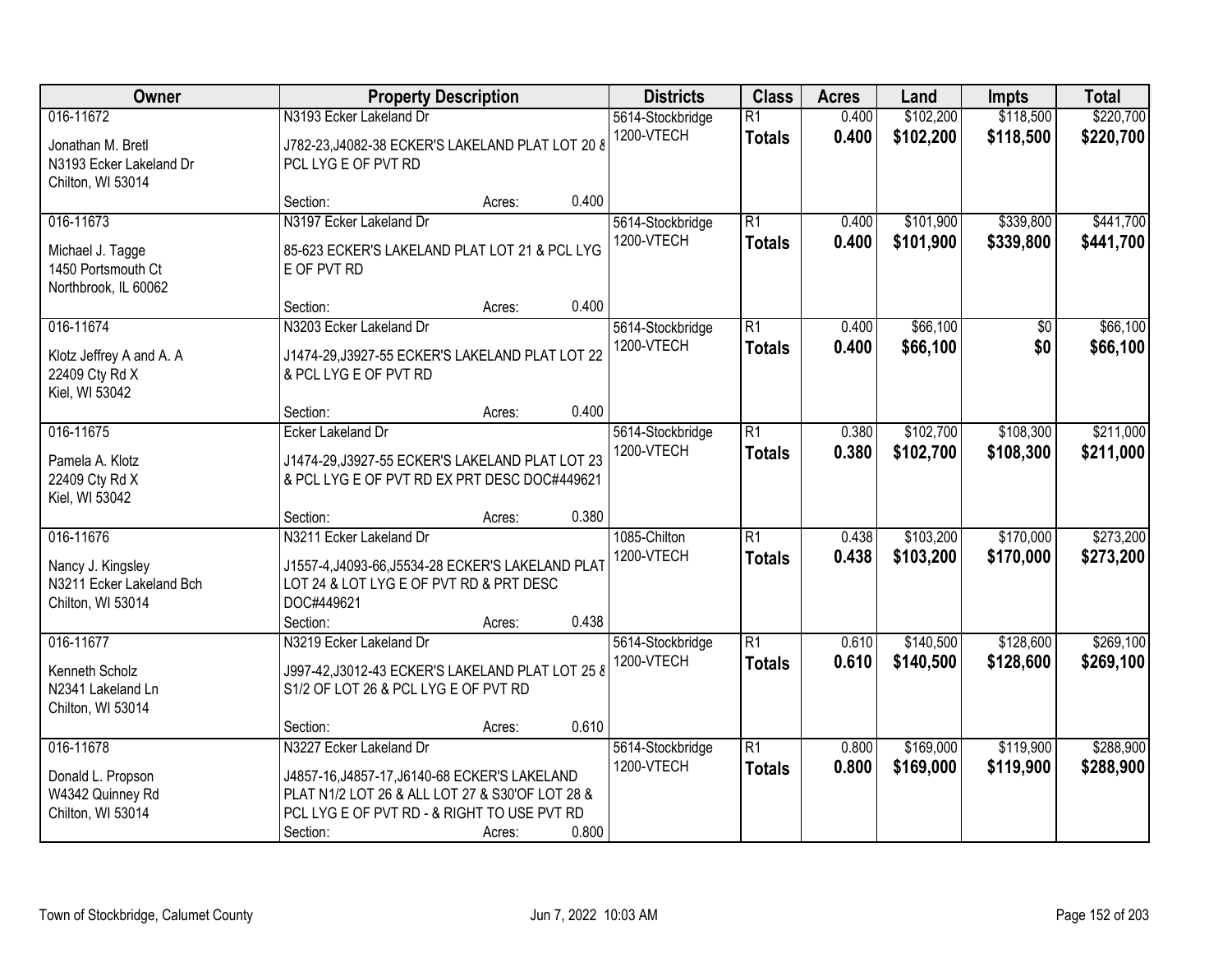| Owner<br><b>Property Description</b> | <b>Districts</b>                                                        | <b>Class</b>     | <b>Acres</b>    | Land  | <b>Impts</b> | <b>Total</b>    |           |
|--------------------------------------|-------------------------------------------------------------------------|------------------|-----------------|-------|--------------|-----------------|-----------|
| 016-11679                            | N3237 Ecker Lakeland Dr                                                 | 5614-Stockbridge | $\overline{R1}$ | 0.600 | \$140,400    | \$108,200       | \$248,600 |
| Stephanie Shepherd                   | J78-15, J3113-33 ECKER'S LAKELAND PLAT N30'LOT                          | 1200-VTECH       | <b>Totals</b>   | 0.600 | \$140,400    | \$108,200       | \$248,600 |
| N3237 Ecker Lakeland Dr              | 28 & ALL LOT 29 & PCL LYG E OF PVT RD & ACCESS                          |                  |                 |       |              |                 |           |
| Chilton, WI 53014                    | EASE VOL 80-627 & VOL 80-622                                            |                  |                 |       |              |                 |           |
|                                      | 0.600<br>Section:<br>Acres:                                             |                  |                 |       |              |                 |           |
| 016-11680                            | Ecker Lakeland Dr                                                       | 5614-Stockbridge | $\overline{R1}$ | 0.400 | \$66,500     | \$6,500         | \$73,000  |
| Hayes Elizabeth E Rev Liv Tr         | 157-615, J1538-57 ECKER'S LAKELAND PLAT LOT 30                          | 1200-VTECH       | <b>Totals</b>   | 0.400 | \$66,500     | \$6,500         | \$73,000  |
| 373 Ledgeview Ave                    | & PCL LYG E OF PVT RD                                                   |                  |                 |       |              |                 |           |
| Fond Du Lac, WI 54935                |                                                                         |                  |                 |       |              |                 |           |
|                                      | 0.400<br>Section:<br>Acres:                                             |                  |                 |       |              |                 |           |
| 016-11681                            | N3247 Ecker Lakeland Dr                                                 | 5614-Stockbridge | $\overline{R1}$ | 0.400 | \$102,700    | \$94,300        | \$197,000 |
| Hayes Elizabeth E Rev Liv Tr         | 157-615, J1538-57 ECKER'S LAKELAND PLAT LOT 31                          | 1200-VTECH       | <b>Totals</b>   | 0.400 | \$102,700    | \$94,300        | \$197,000 |
| 373 Ledgeview Ave                    | & PCL LYG E OF PVT RD                                                   |                  |                 |       |              |                 |           |
| Fond Du Lac, WI 54935                |                                                                         |                  |                 |       |              |                 |           |
|                                      | 0.400<br>Section:<br>Acres:                                             |                  |                 |       |              |                 |           |
| 016-11682                            | N3259 Ecker Lakeland Dr                                                 | 5614-Stockbridge | $\overline{R1}$ | 0.400 | \$70,100     | \$2,500         | \$72,600  |
|                                      | 84-491, J2217-36 ECKER'S LAKELAND PLAT LOT 32 &                         | 1200-VTECH       | <b>Totals</b>   | 0.400 | \$70,100     | \$2,500         | \$72,600  |
| Duane Mittag<br>W172 N7540 Shady Ln  | PCL LYG E PVT RD                                                        |                  |                 |       |              |                 |           |
| Menomonee Falls, WI 53051            |                                                                         |                  |                 |       |              |                 |           |
|                                      | 0.400<br>Section:<br>Acres:                                             |                  |                 |       |              |                 |           |
| 016-11683                            | <b>Ecker Lakeland Dr</b>                                                | 5614-Stockbridge | $\overline{R1}$ | 0.400 | \$108,100    | $\overline{50}$ | \$108,100 |
|                                      |                                                                         | 1200-VTECH       | <b>Totals</b>   | 0.400 | \$108,100    | \$0             | \$108,100 |
| Duane Mittag<br>W172 N7540 Shady Ln  | J2224-36, J2248-5 ECKER'S LAKELAND PLAT LOT 33 8<br>PCL LYG E OF PVT RD |                  |                 |       |              |                 |           |
| Menomonee Falls, WI 53051            |                                                                         |                  |                 |       |              |                 |           |
|                                      | 0.400<br>Section:<br>Acres:                                             |                  |                 |       |              |                 |           |
| 016-11684                            | N4223 Twilight Beach Rd                                                 | 5614-Stockbridge | $\overline{R1}$ | 0.220 | \$89,400     | \$104,400       | \$193,800 |
|                                      |                                                                         | 1200-VTECH       | <b>Totals</b>   | 0.220 | \$89,400     | \$104,400       | \$193,800 |
| Michele Olsen                        | 136-325, J2105-43, J4914-37 DORN'S TWILIGHT BEACH                       |                  |                 |       |              |                 |           |
| W1174 Beach Rd                       | LOT <sub>1</sub>                                                        |                  |                 |       |              |                 |           |
| East Troy, WI 53120                  | 0.220<br>Section:<br>Acres:                                             |                  |                 |       |              |                 |           |
| 016-11685                            | N4217 Twilight Beach Rd                                                 | 5614-Stockbridge | $\overline{R1}$ | 0.200 | \$83,100     | \$91,400        | \$174,500 |
|                                      |                                                                         | 1200-VTECH       | <b>Totals</b>   | 0.200 | \$83,100     | \$91,400        | \$174,500 |
| Karen A. Schneider                   | 173-520, J4815-53 DORN'S TWILIGHT BEACH LOT 2                           |                  |                 |       |              |                 |           |
| W8257 Hwy Ss                         |                                                                         |                  |                 |       |              |                 |           |
| Adell, WI 53001                      |                                                                         |                  |                 |       |              |                 |           |
|                                      | 0.200<br>Section:<br>Acres:                                             |                  |                 |       |              |                 |           |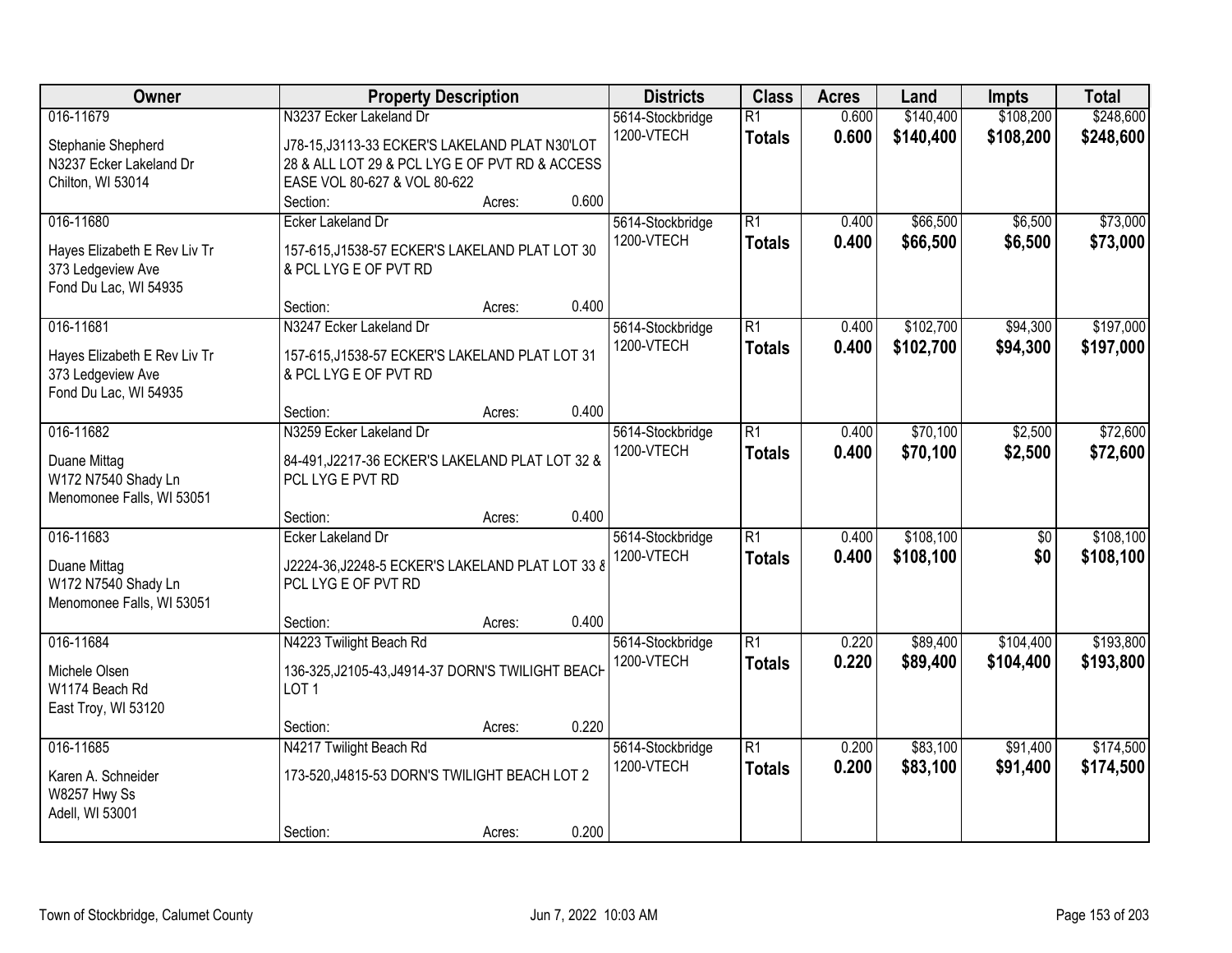| Owner                                                                   | <b>Property Description</b>                                                                                            | <b>Districts</b> | <b>Class</b> | <b>Acres</b>                   | Land                             | <b>Impts</b>            | <b>Total</b>           |                        |                        |
|-------------------------------------------------------------------------|------------------------------------------------------------------------------------------------------------------------|------------------|--------------|--------------------------------|----------------------------------|-------------------------|------------------------|------------------------|------------------------|
| 016-11686<br><b>Christine Bruesewitz Rev Trst</b><br>4624 W Donges Ln   | N4211 Twilight Beach Rd<br>177-358, J3879-29, J4707-39 DORN'S TWILIGHT BEACH<br>LOT 3 GOV LOT 37&38                    |                  |              | 5614-Stockbridge<br>1200-VTECH | $\overline{R1}$<br><b>Totals</b> | 0.200<br>0.200          | \$83,100<br>\$83,100   | \$109,500<br>\$109,500 | \$192,600<br>\$192,600 |
| Milwaukee, WI 53223                                                     | Section:                                                                                                               | Acres:           | 0.200        |                                |                                  |                         |                        |                        |                        |
| 016-11687                                                               | N4207 Twilight Beach Rd                                                                                                |                  |              | 5614-Stockbridge               | $\overline{R1}$                  | 0.200                   | \$84,200               | \$84,400               | \$168,600              |
| William J. Kegel<br>12373 W Crossing Blvd<br>Greenfield, WI 53228       | 145-558, J1271-6, J4777-63 DORN'S TWILIGHT BEACH<br>LOT <sub>4</sub>                                                   |                  |              | 1200-VTECH                     | <b>Totals</b>                    | 0.200                   | \$84,200               | \$84,400               | \$168,600              |
|                                                                         | Section:                                                                                                               | Acres:           | 0.200        |                                |                                  |                         |                        |                        |                        |
| 016-11688                                                               | <b>Twilight Beach Rd</b>                                                                                               |                  |              | 5614-Stockbridge               | $\overline{R1}$                  | 0.200                   | \$85,300               | $\overline{50}$        | \$85,300               |
| Linda L. Puckett<br>N4197 Twilight Bch Rd<br>Chilton, WI 53014          | J1141-39, J5250-20, J5367-67 DORN'S TWILIGHT<br><b>BEACH LOT 5</b>                                                     |                  |              | 1200-VTECH                     | <b>Totals</b>                    | 0.200                   | \$85,300               | \$0                    | \$85,300               |
|                                                                         | Section:                                                                                                               | Acres:           | 0.200        |                                |                                  |                         |                        |                        |                        |
| 016-11689                                                               | N4197 Twilight Beach Rd                                                                                                |                  |              | 5614-Stockbridge               | $\overline{R1}$                  | 0.210                   | \$85,600               | \$74,800               | \$160,400              |
| Linda L. Puckett<br>N4197 Twilight Bch Rd<br>Chilton, WI 53014          | J1141-39, J5250-20, J5367-67 DORN'S TWILIGHT<br>BEACH LOT 6                                                            |                  |              | 1200-VTECH                     | <b>Totals</b>                    | 0.210                   | \$85,600               | \$74,800               | \$160,400              |
|                                                                         | Section:                                                                                                               | Acres:           | 0.210        |                                |                                  |                         |                        |                        |                        |
| 016-11690                                                               | N4193 Twilight Beach Rd                                                                                                |                  |              | 5614-Stockbridge               | $\overline{R1}$                  | 0.330                   | \$115,400              | \$187,500              | \$302,900              |
| Alice A. Trachsel<br>W160 N10870 Hidden Glen Ln<br>Germantown, WI 53022 | 157-400, J3690-17 DORN'S TWILIGHT BEACH LOT 7 &<br>N1/2 LOT 8                                                          |                  |              | 1200-VTECH                     | <b>Totals</b>                    | 0.330                   | \$115,400              | \$187,500              | \$302,900              |
|                                                                         | Section:                                                                                                               | Acres:           | 0.330        |                                |                                  |                         |                        |                        |                        |
| 016-11691                                                               | <b>Twilight Beach Rd</b>                                                                                               |                  |              | 5614-Stockbridge               |                                  | Assessed with 016-11692 |                        |                        |                        |
| Jason Kovnesky<br>8531 S 35th St<br>Franklin, WI 53132                  | J1846-22, J3541-36 DORN'S TWILIGHT BEACH LOT<br>8, EX N1/2 GOV LOTS 37 & 38 ASSESS COMB W/LOC<br>ID#11692              |                  |              | 1200-VTECH                     |                                  |                         |                        |                        |                        |
|                                                                         | Section:                                                                                                               | Acres:           | 0.110        |                                |                                  |                         |                        |                        |                        |
| 016-11692<br>Jason Kovnesky<br>8531 S 35th St                           | N4183 Twilight Beach Rd<br>J1846-22, J3541-36 DORN'S TWILIGHT BEACH LOT 9<br>GOV LOTS 37 & 38 ASSESS INCL/LOC ID#11691 |                  |              | 5614-Stockbridge<br>1200-VTECH | $\overline{R1}$<br><b>Totals</b> | 0.310<br>0.310          | \$116,100<br>\$116,100 | \$41,100<br>\$41,100   | \$157,200<br>\$157,200 |
| Franklin, WI 53132                                                      | Section:                                                                                                               | Acres:           | 0.200        |                                |                                  |                         |                        |                        |                        |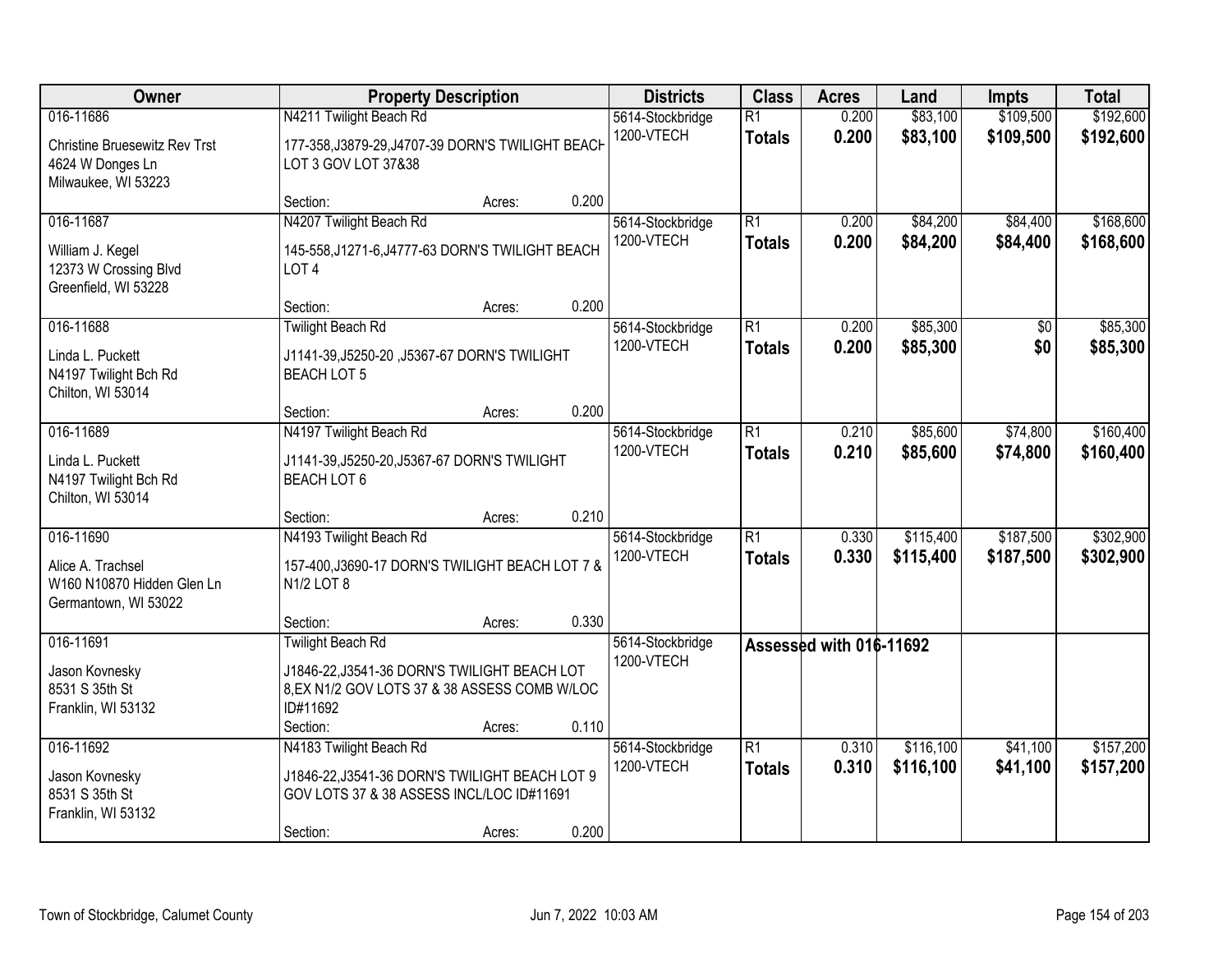| Owner                                                                                | <b>Property Description</b>                                                                    | <b>Districts</b> | <b>Class</b> | <b>Acres</b>                   | Land                             | <b>Impts</b>   | <b>Total</b>           |                        |                        |
|--------------------------------------------------------------------------------------|------------------------------------------------------------------------------------------------|------------------|--------------|--------------------------------|----------------------------------|----------------|------------------------|------------------------|------------------------|
| 016-11693<br>Denise Koch<br>620 Gentleman Rd<br>Ottawa, IL 61350                     | N4177 Twilight Beach Rd<br>J791-36, J821-40, 336977 DORN'S TWILIGHT BEACH<br><b>LOT 10</b>     |                  |              | 5614-Stockbridge<br>1200-VTECH | $\overline{R1}$<br><b>Totals</b> | 0.230<br>0.230 | \$92,200<br>\$92,200   | \$100,900<br>\$100,900 | \$193,100<br>\$193,100 |
|                                                                                      | Section:                                                                                       | Acres:           | 0.230        |                                |                                  |                |                        |                        |                        |
| 016-11694<br>Amanda Staskewich<br>615 Thompson Ave<br>Winthrop Harbor, IL 60096      | N4173 Twilight Beach Rd<br>160-619, J495-54 DORN'S TWILIGHT BEACH LOT 11<br>Section:           | Acres:           | 0.200        | 5614-Stockbridge<br>1200-VTECH | $\overline{R1}$<br><b>Totals</b> | 0.230<br>0.230 | \$87,700<br>\$87,700   | \$101,900<br>\$101,900 | \$189,600<br>\$189,600 |
| 016-11695                                                                            | N4167 Twilight Beach Rd                                                                        |                  |              | 5614-Stockbridge               | $\overline{R1}$                  | 0.200          | \$88,000               | \$11,800               | \$99,800               |
| Ann L. Brandt<br>1346 S Madison<br>Chilton, WI 53014                                 | J244-15,334814 DORN'S TWILIGHT BEACH LOT 12                                                    |                  |              | 1200-VTECH                     | <b>Totals</b>                    | 0.200          | \$88,000               | \$11,800               | \$99,800               |
|                                                                                      | Section:                                                                                       | Acres:           | 0.200        |                                |                                  |                |                        |                        |                        |
| 016-11696<br>Michael Cottreau<br>N4163 Twilight Beach Rd<br>Chilton, WI 53014        | N4163 Twilight Beach Rd<br>119-499 DORN'S TWILIGHT BEACH LOT 13                                |                  |              | 5614-Stockbridge<br>1200-VTECH | $\overline{R1}$<br><b>Totals</b> | 0.240<br>0.240 | \$88,000<br>\$88,000   | \$201,800<br>\$201,800 | \$289,800<br>\$289,800 |
|                                                                                      | Section:                                                                                       | Acres:           | 0.240        |                                |                                  |                |                        |                        |                        |
| 016-11697<br>Patrick J. Plesh<br>5106 Wood Lilly Ln<br>Waterford, WI 53185           | N4157 Twilight Beach Rd<br>151-676, J2117-22, J5231-16 DORN'S TWILIGHT BEACH<br><b>LOT 14</b>  |                  |              | 5614-Stockbridge<br>1200-VTECH | $\overline{R1}$<br><b>Totals</b> | 0.320<br>0.320 | \$110,500<br>\$110,500 | \$190,000<br>\$190,000 | \$300,500<br>\$300,500 |
|                                                                                      | Section:                                                                                       | Acres:           | 0.320        |                                |                                  |                |                        |                        |                        |
| 016-11698<br>Larry J. Rose<br>2445 Remington Rd Apt 4<br>Green Bay, WI 54302         | N4151 Twilight Beach Rd<br>J1293-42, J3319-22, J4898-61 DORN'S TWILIGHT<br><b>BEACH LOT 15</b> |                  |              | 5614-Stockbridge<br>1200-VTECH | $\overline{R1}$<br><b>Totals</b> | 0.240<br>0.240 | \$88,200<br>\$88,200   | \$65,800<br>\$65,800   | \$154,000<br>\$154,000 |
|                                                                                      | Section:                                                                                       | Acres:           | 0.240        |                                |                                  |                |                        |                        |                        |
| 016-11699<br>Breyann L. Vandervelden<br>W5891 Sweet William Dr<br>Appleton, WI 54915 | N4145 Twilight Beach Rd<br>J494-14, J772-50 DORN'S TWILIGHT BEACH LOT 16<br>Section:           | Acres:           | 0.230        | 5614-Stockbridge<br>1200-VTECH | $\overline{R1}$<br><b>Totals</b> | 0.230<br>0.230 | \$86,800<br>\$86,800   | \$71,600<br>\$71,600   | \$158,400<br>\$158,400 |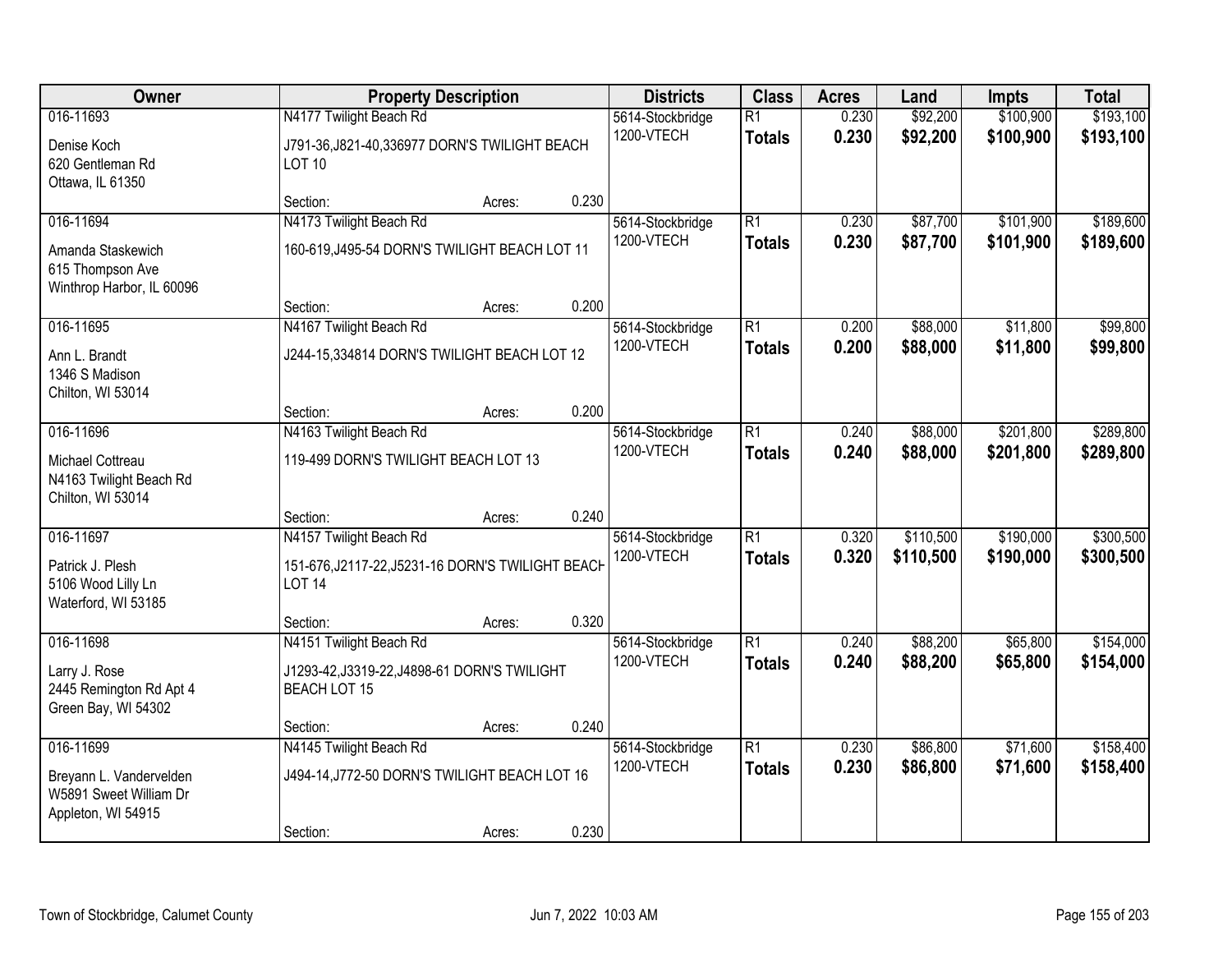| Owner                                                                          |                                                                                                                                                                | <b>Property Description</b> |       | <b>Districts</b>               | <b>Class</b>                     | <b>Acres</b>            | Land                   | <b>Impts</b>           | <b>Total</b>           |
|--------------------------------------------------------------------------------|----------------------------------------------------------------------------------------------------------------------------------------------------------------|-----------------------------|-------|--------------------------------|----------------------------------|-------------------------|------------------------|------------------------|------------------------|
| 016-11700<br>Joshua Sandleback<br>N172 W20231 Woodland Tr<br>Jackson, WI 53037 | N4141 Twilight Beach Rd<br>153-481, J3923-7 DORN'S TWILIGHT BEACH LOT 17<br>GOV LOT 38                                                                         |                             |       | 5614-Stockbridge<br>1200-VTECH | $\overline{R1}$<br><b>Totals</b> | 0.230<br>0.230          | \$88,000<br>\$88,000   | \$138,600<br>\$138,600 | \$226,600<br>\$226,600 |
|                                                                                | Section:                                                                                                                                                       | Acres:                      | 0.230 |                                |                                  |                         |                        |                        |                        |
| 016-11701<br>Daniel G. Curley<br>13122 Birmingham Ct<br>Beach Park, IL 60083   | N4137 Twilight Beach Rd<br>J1034-53, J3080-35, J5305-22 DORN'S TWILIGHT<br><b>BEACH LOT 18</b>                                                                 |                             |       | 5614-Stockbridge<br>1200-VTECH | $\overline{R1}$<br><b>Totals</b> | 0.230<br>0.230          | \$87,700<br>\$87,700   | \$54,600<br>\$54,600   | \$142,300<br>\$142,300 |
| 016-11702                                                                      | Section:<br>N4131 Twilight Beach Rd                                                                                                                            | Acres:                      | 0.230 |                                | $\overline{R1}$                  |                         | \$87,200               | \$43,500               | \$130,700              |
| Arthur W. Reif Rlt<br>Shirley A. Reif Rlt<br>407 N Military Rd                 | J2448-27, J3475-1, J5348-62 DORN'S TWILIGHT BEACH<br><b>LOT 19</b>                                                                                             |                             |       | 5614-Stockbridge<br>1200-VTECH | <b>Totals</b>                    | 0.230<br>0.230          | \$87,200               | \$43,500               | \$130,700              |
| PO Box 182<br>Stockbridge, WI 53088                                            | Section:                                                                                                                                                       | Acres:                      | 0.230 |                                |                                  |                         |                        |                        |                        |
| 016-11703<br>Gwendolyn A. Rammer<br>1014 W 8th St<br>Appleton, WI 54914        | N4127 Twilight Beach Rd<br>J4914-62 DORN'S TWILIGHT BEACH LOT 20 &<br>N30'LOT 21                                                                               |                             |       | 5614-Stockbridge<br>1200-VTECH | $\overline{R1}$<br><b>Totals</b> | 0.380<br>0.380          | \$114,700<br>\$114,700 | \$109,700<br>\$109,700 | \$224,400<br>\$224,400 |
|                                                                                | Section:                                                                                                                                                       | Acres:                      | 0.380 |                                |                                  |                         |                        |                        |                        |
| 016-11704<br>Nackers Properties, LLC<br>211 Harbor Ridge<br>Chilton, WI 53014  | N4119 Twilight Beach Rd<br>J2057-16, J2774-29, J6079-66 DORN'S TWILIGHT<br>BEACH S30' LOT 21', ALL OF LOT 22, AND N15' LOT 23<br>Section:                      | Acres:                      | 0.400 | 5614-Stockbridge<br>1200-VTECH | $\overline{R1}$<br><b>Totals</b> | 0.400<br>0.400          | \$131,000<br>\$131,000 | \$259,600<br>\$259,600 | \$390,600<br>\$390,600 |
| 016-11705<br>Mary B. Spaeth<br>N4111 Twilight Bch Rd<br>Chilton, WI 53014      | <b>Twilight Beach Rd</b><br>J2771-24, J3189-56 DORN'S TWILIGHT BEACH LOT<br>23, EX N15' ASSESS W/LOC ID#11706<br>Section:                                      | Acres:                      | 0.180 | 5614-Stockbridge<br>1200-VTECH |                                  | Assessed with 016-11706 |                        |                        |                        |
| 016-11706<br>Thomas J. Spaeth<br>N4111 Twilight Bch Rd<br>Chilton, WI 53014    | N4111 Twilight Beach Rd<br>J2771-24, J3189-56 DORN'S TWILIGHT BEACH LOT 24<br>& WELL AND EASE. AGREEMENT DESC. J2003-32<br>ASSES INCL/LOC ID#11705<br>Section: | Acres:                      | 0.230 | 5614-Stockbridge<br>1200-VTECH | $\overline{R1}$<br><b>Totals</b> | 0.410<br>0.410          | \$131,800<br>\$131,800 | \$275,700<br>\$275,700 | \$407,500<br>\$407,500 |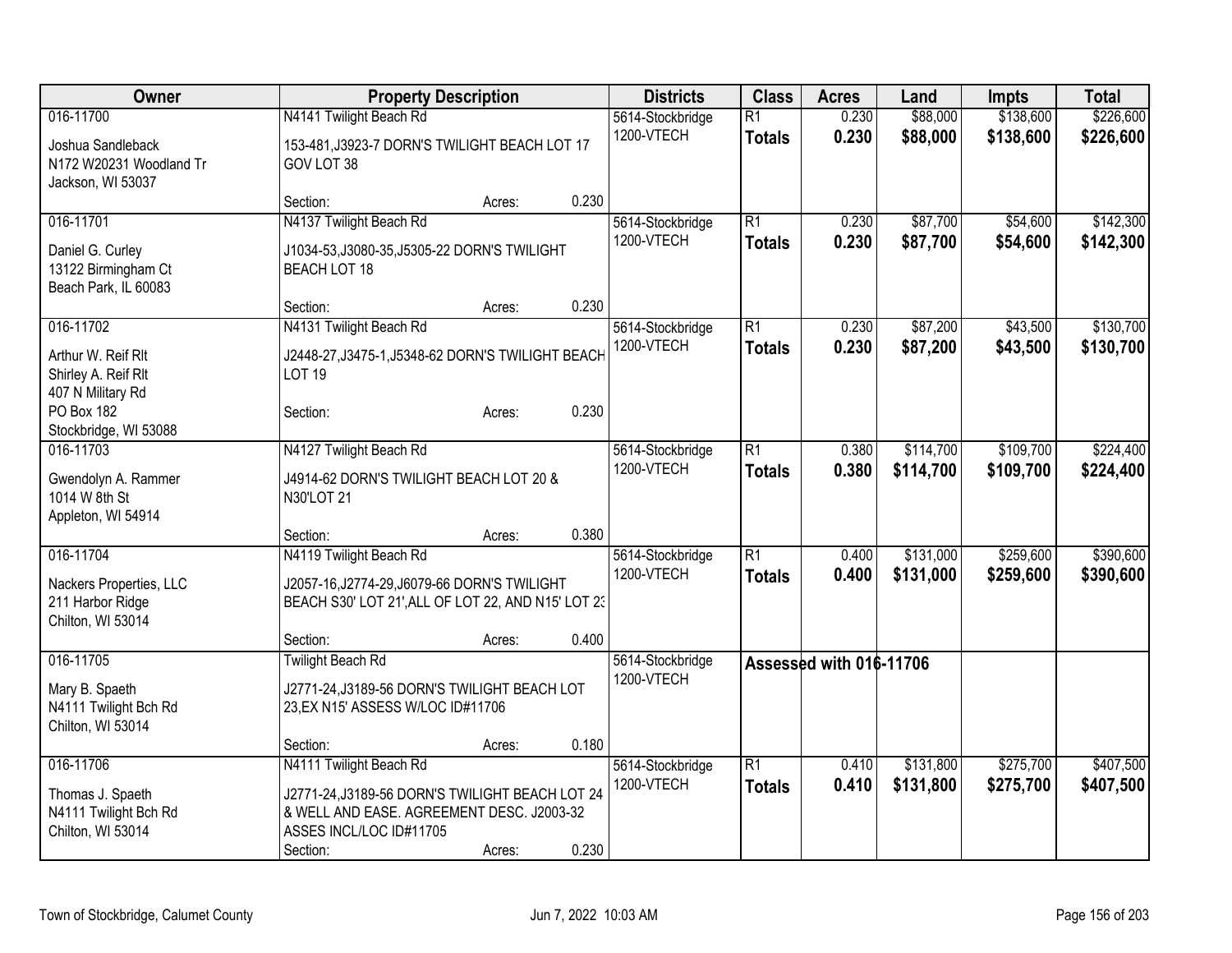| Owner                                                                                |                                                                                                                               | <b>Property Description</b> |       | <b>Districts</b>               | <b>Class</b>                     | <b>Acres</b>            | Land                   | <b>Impts</b>           | <b>Total</b>           |
|--------------------------------------------------------------------------------------|-------------------------------------------------------------------------------------------------------------------------------|-----------------------------|-------|--------------------------------|----------------------------------|-------------------------|------------------------|------------------------|------------------------|
| 016-11707<br>Redemann Self Storage LLC<br>3677 Hickory Ridge Rd<br>Oshkosh, WI 54904 | N4103 Twilight Beach Rd<br>J4123-9, J4123-10, J4523-1 DORN'S TWILIGHT BEACH<br>LOT 25 ASSESS INCL/LOC ID#11708                |                             |       | 5614-Stockbridge<br>1200-VTECH | $\overline{R1}$<br><b>Totals</b> | 0.550<br>0.550          | \$151,700<br>\$151,700 | \$115,700<br>\$115,700 | \$267,400<br>\$267,400 |
|                                                                                      | Section:                                                                                                                      | Acres:                      | 0.260 |                                |                                  |                         |                        |                        |                        |
| 016-11708<br>Redemann Self Storage LLC<br>3677 Hickory Ridge Rd<br>Oshkosh, WI 54904 | <b>Twilight Beach Rd</b><br>J4123-9, J4123-10, J4523-1 DORN'S TWILIGHT BEACH<br>LOT 26 ASSESS COMB W/LOC ID#11707<br>Section: | Acres:                      | 0.290 | 5614-Stockbridge<br>1200-VTECH |                                  | Assessed with 016-11707 |                        |                        |                        |
| 016-11709                                                                            | Campbell Dr                                                                                                                   |                             |       | 5614-Stockbridge               | X4                               | 2.180                   | \$0                    | \$0                    | \$0                    |
| Town Of Stockbridge<br>Campbell Dr<br>Stockbridge, WI 53088                          | PCA-60 GROGAN'S MAPLE HILLS CAMPBELL DRIVE                                                                                    |                             |       | 1200-VTECH                     | <b>Totals</b>                    | 2.180                   | \$0                    | \$0                    | \$0                    |
|                                                                                      | Section:                                                                                                                      | Acres:                      | 2.180 |                                |                                  |                         |                        |                        |                        |
| 016-11710<br>Larry R. Lambie<br>N5601 Maple View Ln<br>Hilbert, WI 54129             | Lakeshore Dr<br>163-138, 164-310 GROGAN'S MAPLE HILLS LOT 1                                                                   |                             |       | 5614-Stockbridge<br>1200-VTECH | $\overline{R1}$<br><b>Totals</b> | 1.060<br>1.060          | \$26,000<br>\$26,000   | \$0<br>\$0             | \$26,000<br>\$26,000   |
|                                                                                      | Section:                                                                                                                      | Acres:                      | 1.060 |                                |                                  |                         |                        |                        |                        |
| 016-11711<br>Barbara A. Jones<br>N5602 Lakeshore Dr<br>Hilbert, WI 54129             | N5602 Lakeshore Dr<br>153-138, 164-310 GROGAN'S MAPLE HILLS LOT 2                                                             |                             |       | 5614-Stockbridge<br>1200-VTECH | $\overline{R1}$<br><b>Totals</b> | 1.000<br>1.000          | \$26,000<br>\$26,000   | \$192,300<br>\$192,300 | \$218,300<br>\$218,300 |
| 016-11712                                                                            | Section:<br>N5601 Maple Vw Ln                                                                                                 | Acres:                      | 1.000 | 5614-Stockbridge               | $\overline{R1}$                  | 1.070                   | \$26,000               | \$478,100              | \$504,100              |
| Catherine J. Lambie<br>N5601 Maple View Dr<br>Hilbert, WI 54129                      | J1183-56 GROGAN'S MAPLE HILLS LOT 3                                                                                           |                             |       | 1200-VTECH                     | <b>Totals</b>                    | 1.070                   | \$26,000               | \$478,100              | \$504,100              |
|                                                                                      | Section:                                                                                                                      | Acres:                      | 1.070 |                                |                                  |                         |                        |                        |                        |
| 016-11713<br>Bradley A. Halbach<br>N5585 Maple View Ln<br>Hilbert, WI 54129          | N5585 Maple Vw Ln<br>J1067-47, J1706-14 GROGAN'S MAPLE HILLS LOT 4<br>Section:                                                | Acres:                      | 1.070 | 5614-Stockbridge<br>1200-VTECH | $\overline{R1}$<br><b>Totals</b> | 1.070<br>1.070          | \$26,000<br>\$26,000   | \$214,900<br>\$214,900 | \$240,900<br>\$240,900 |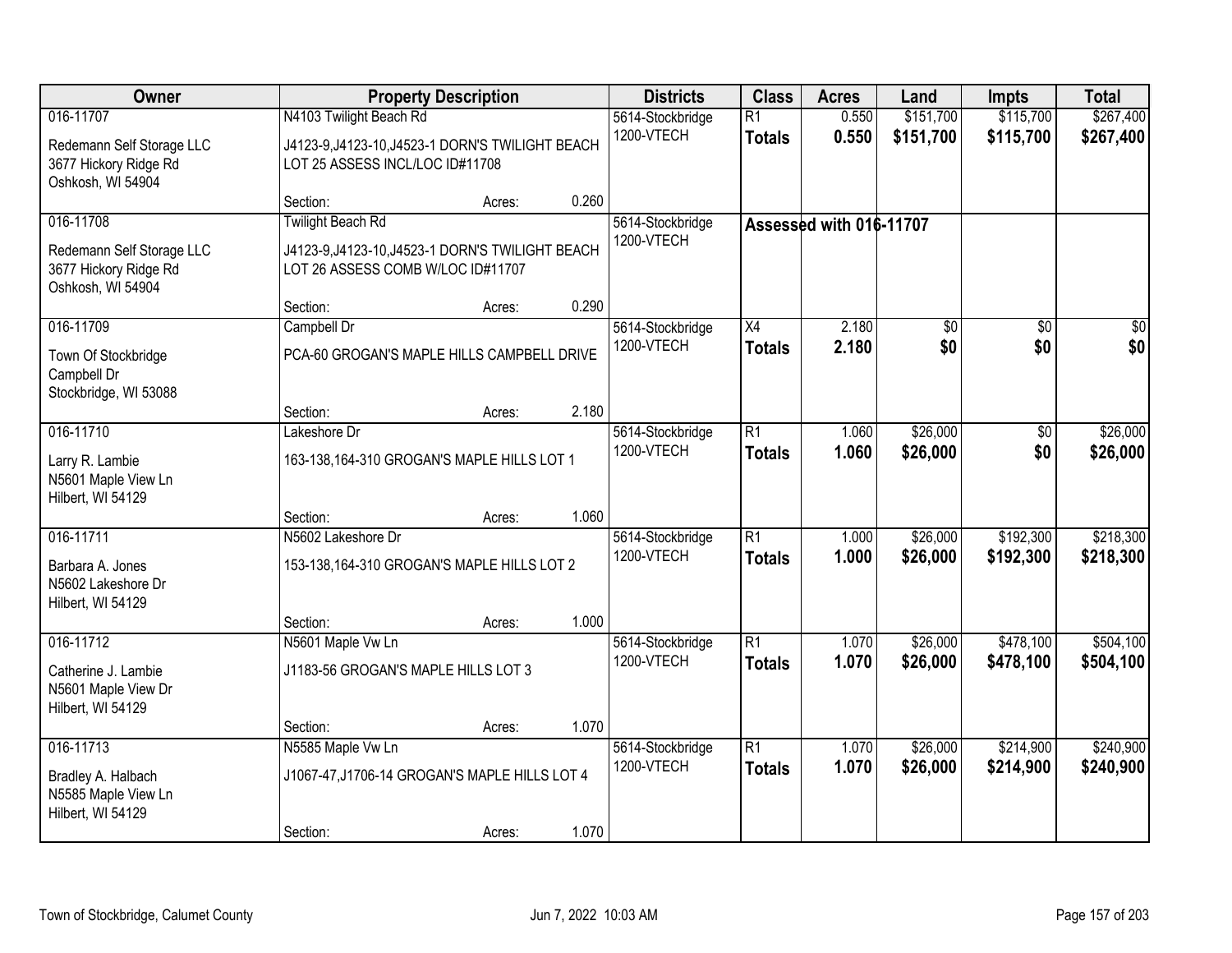| Owner                                                                |                                                                                      | <b>Property Description</b>                 |       | <b>Districts</b>               | <b>Class</b>                     | <b>Acres</b>   | Land                 | <b>Impts</b>           | <b>Total</b>           |
|----------------------------------------------------------------------|--------------------------------------------------------------------------------------|---------------------------------------------|-------|--------------------------------|----------------------------------|----------------|----------------------|------------------------|------------------------|
| 016-11714<br>Steven J. Liebzeit<br>PO Box 295                        | N5580 Maple Vw Ln<br>167-341 GROGAN'S MAPLE HILLS LOT 5 ASSESS<br>INCL.LOC. ID#10872 |                                             |       | 5614-Stockbridge<br>1200-VTECH | $\overline{R1}$<br><b>Totals</b> | 1.000<br>1.000 | \$26,000<br>\$26,000 | \$321,500<br>\$321,500 | \$347,500<br>\$347,500 |
| Appleton, WI 54912                                                   | Section:                                                                             | Acres:                                      | 1.000 |                                |                                  |                |                      |                        |                        |
| 016-11715                                                            | W5377 Campbell Dr                                                                    |                                             |       | 1085-Chilton                   | $\overline{R1}$                  | 1.000          | \$26,000             | \$231,100              | \$257,100              |
| Donna M. Linzmeier<br>W5377 Campbell Dr<br>Hilbert, WI 54129         | J1005-20 GROGAN'S MAPLE HILLS LOT 6                                                  |                                             |       | 1200-VTECH                     | <b>Totals</b>                    | 1.000          | \$26,000             | \$231,100              | \$257,100              |
|                                                                      | Section:                                                                             | Acres:                                      | 1.000 |                                |                                  |                |                      |                        |                        |
| 016-11716                                                            | W5307 Campbell Dr                                                                    |                                             |       | 5614-Stockbridge               | $\overline{R1}$                  | 1.000          | \$26,000             | \$306,500              | \$332,500              |
| Jason R. Gruetzmacher<br>W5307 Campbell Dr<br>Hilbert, WI 54129-9271 | J87-14, J547-31 GROGAN'S MAPLE HILLS LOT 7                                           |                                             |       | 1200-VTECH                     | <b>Totals</b>                    | 1.000          | \$26,000             | \$306,500              | \$332,500              |
|                                                                      | Section:                                                                             | Acres:                                      | 1.000 |                                |                                  |                |                      |                        |                        |
| 016-11717                                                            | N5592 Maple Vw Ln                                                                    |                                             |       | 5614-Stockbridge               | $\overline{R1}$                  | 1.010          | \$26,000             | \$190,600              | \$216,600              |
| Charles J. Vandenboom<br>N5592 Maple View Ln<br>Hilbert, WI 54129    | J411-42, J2163-15 GROGAN'S MAPLE HILLS LOT 8                                         |                                             |       | 1200-VTECH                     | <b>Totals</b>                    | 1.010          | \$26,000             | \$190,600              | \$216,600              |
|                                                                      | Section:                                                                             | Acres:                                      | 1.010 |                                |                                  |                |                      |                        |                        |
| 016-11718                                                            | Campbell Dr                                                                          |                                             |       | 5614-Stockbridge               | $\overline{R4}$                  | 1.000          | \$200                | $\overline{50}$        | \$200                  |
| Desiree L. Bangart<br>W5307 Michael Dr<br>Hilbert, WI 54129          | J5069-1 GROGAN'S MAPLE HILLS LOT 9                                                   |                                             |       | 1200-VTECH                     | <b>Totals</b>                    | 1.000          | \$200                | \$0                    | \$200                  |
|                                                                      | Section:                                                                             | Acres:                                      | 1.000 |                                |                                  |                |                      |                        |                        |
| 016-11719                                                            | W5370 Campbell Dr                                                                    |                                             |       | 5614-Stockbridge               | $\overline{R1}$                  | 1.000          | \$26,000             | \$226,100              | \$252,100              |
| Katelyn M. Gitter<br>W5370 Campbell Dr<br>Hilbert, WI 54129          | 163-318, 164-310 GROGAN'S MAPLE HILLS LOT 10                                         |                                             |       | 1200-VTECH                     | <b>Totals</b>                    | 1.000          | \$26,000             | \$226,100              | \$252,100              |
|                                                                      | Section:                                                                             | Acres:                                      | 1.000 |                                |                                  |                |                      |                        |                        |
| 016-11720                                                            | W5306 Campbell Dr                                                                    |                                             |       | 5614-Stockbridge               | $\overline{R1}$                  | 1.000          | \$26,000             | \$373,200              | \$399,200              |
| <b>Todd Rabas</b><br>N9692 Handel Dr<br>Appleton, WI 54915           |                                                                                      | 13-318, 164-310 GROGAN'S MAPLE HILLS LOT 11 |       | 1200-VTECH                     | <b>Totals</b>                    | 1.000          | \$26,000             | \$373,200              | \$399,200              |
|                                                                      | Section:                                                                             | Acres:                                      | 1.000 |                                |                                  |                |                      |                        |                        |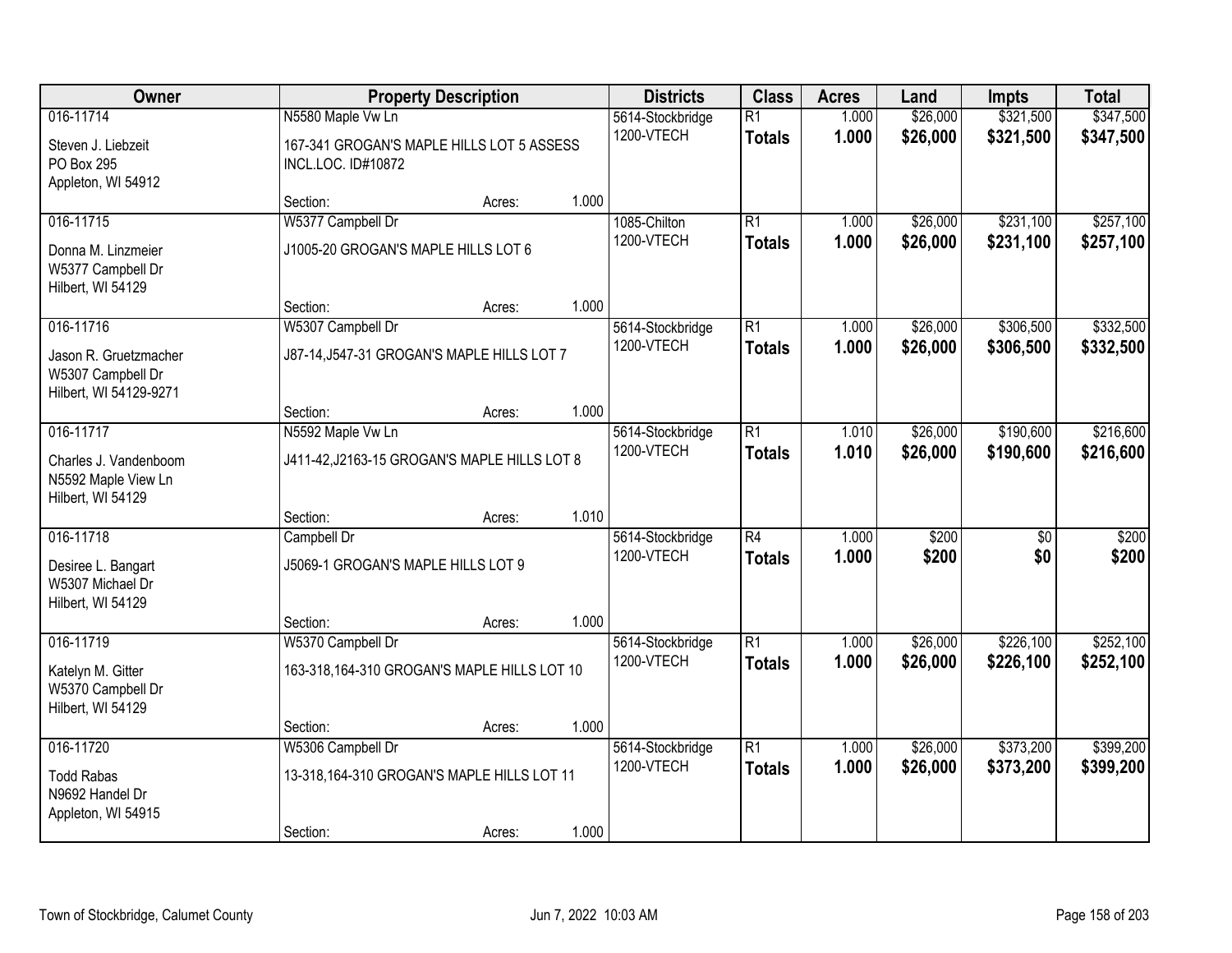| Owner                                                                                        |                                                                                | <b>Property Description</b> |       | <b>Districts</b>                                                | <b>Class</b>                     | <b>Acres</b>   | Land                   | <b>Impts</b>           | <b>Total</b>           |
|----------------------------------------------------------------------------------------------|--------------------------------------------------------------------------------|-----------------------------|-------|-----------------------------------------------------------------|----------------------------------|----------------|------------------------|------------------------|------------------------|
| 016-11721<br>Dennis D. Daul<br>W5291 Jerin Ct<br>Hilbert, WI 54129                           | Campbell Dr<br>163-318, 164-310 GROGAN'S MAPLE HILLS LOT 12                    |                             |       | 5614-Stockbridge<br>1200-VTECH                                  | $\overline{R4}$<br><b>Totals</b> | 1.000<br>1.000 | \$200<br>\$200         | $\overline{50}$<br>\$0 | \$200<br>\$200         |
|                                                                                              | Section:                                                                       | Acres:                      | 1.000 |                                                                 |                                  |                |                        |                        |                        |
| 016-11722<br>Marnie J. Lauer<br>W5276 Campbell Dr<br>Hilbert, WI 54129                       | W5276 Campbell Dr<br>J5231-62 GROGAN'S MAPLE HILLS LOT 13                      |                             |       | 5614-Stockbridge<br>1200-VTECH                                  | $\overline{R1}$<br><b>Totals</b> | 1.000<br>1.000 | \$26,000<br>\$26,000   | \$221,900<br>\$221,900 | \$247,900<br>\$247,900 |
|                                                                                              | Section:                                                                       | Acres:                      | 1.000 |                                                                 |                                  |                |                        |                        |                        |
| 016-11723<br>Town Of Stockbridge<br>E Winn Rd<br>Stockbridge, WI 53088                       | E Winn Rd<br>PCA-79 EAST WINN PLAT EAST WINN ROAD BEING<br>PRT GOV. LOT 48     |                             |       | 5614-Stockbridge<br>1200-VTECH                                  | $\overline{X4}$<br><b>Totals</b> | 1.400<br>1.400 | \$0<br>\$0             | \$0<br>\$0             | $\overline{30}$<br>\$0 |
|                                                                                              | Section:                                                                       | Acres:                      | 1.400 |                                                                 |                                  |                |                        |                        |                        |
| 016-11724<br>Winn Plat Reference East                                                        | E Winn Rd<br>PCA-79 EAST WINN PLAT BEING PRT OF GOV. LOT<br>48                 |                             |       | 5614-Stockbridge<br>1200-VTECH                                  | $\overline{X4}$<br><b>Totals</b> | 4.870<br>4.870 | $\overline{30}$<br>\$0 | \$0<br>\$0             | $\overline{50}$<br>\$0 |
| Stockbridge, WI 53088                                                                        | Section:                                                                       | Acres:                      | 4.870 |                                                                 |                                  |                |                        |                        |                        |
| 016-11725<br>Laurie Bennin<br>223 Bonk St<br>Chilton, WI 53014                               | N3487 E Winn Rd<br>J121-47 EAST WINN PLAT LOT 1                                |                             |       | Tn of Stock San Dist<br>No. 1<br>5614-Stockbridge<br>1200-VTECH | $\overline{R1}$<br><b>Totals</b> | 0.520<br>0.520 | \$26,500<br>\$26,500   | \$13,600<br>\$13,600   | \$40,100<br>\$40,100   |
|                                                                                              | Section:                                                                       | Acres:                      | 0.520 |                                                                 |                                  |                |                        |                        |                        |
| 016-11726<br>Schoen Terrel S & Joan M Irrey Trust<br>N2835 Lakeshore Dr<br>Chilton, WI 53014 | N3479 E Winn Rd<br>J599-2, J770-45 EAST WINN PLAT LOT 2                        |                             |       | Tn of Stock San Dist<br>No. 1<br>5614-Stockbridge<br>1200-VTECH | IR1<br><b>Totals</b>             | 0.500<br>0.500 | \$157,600<br>\$157,600 | \$189,100<br>\$189,100 | \$346,700<br>\$346,700 |
|                                                                                              | Section:                                                                       | Acres:                      | 0.500 |                                                                 |                                  |                |                        |                        |                        |
| 016-11727<br>Thomas J. Verbos<br>N3471 E Winn Rd<br>Chilton, WI 53014                        | N3471 E Winn Rd<br>J196-9-10, J404-9, J4832-8 EAST WINN PLAT LOT 3<br>Section: | Acres:                      | 0.500 | Tn of Stock San Dist<br>No. 1<br>5614-Stockbridge<br>1200-VTECH | R1<br><b>Totals</b>              | 0.500<br>0.500 | \$158,000<br>\$158,000 | \$229,600<br>\$229,600 | \$387,600<br>\$387,600 |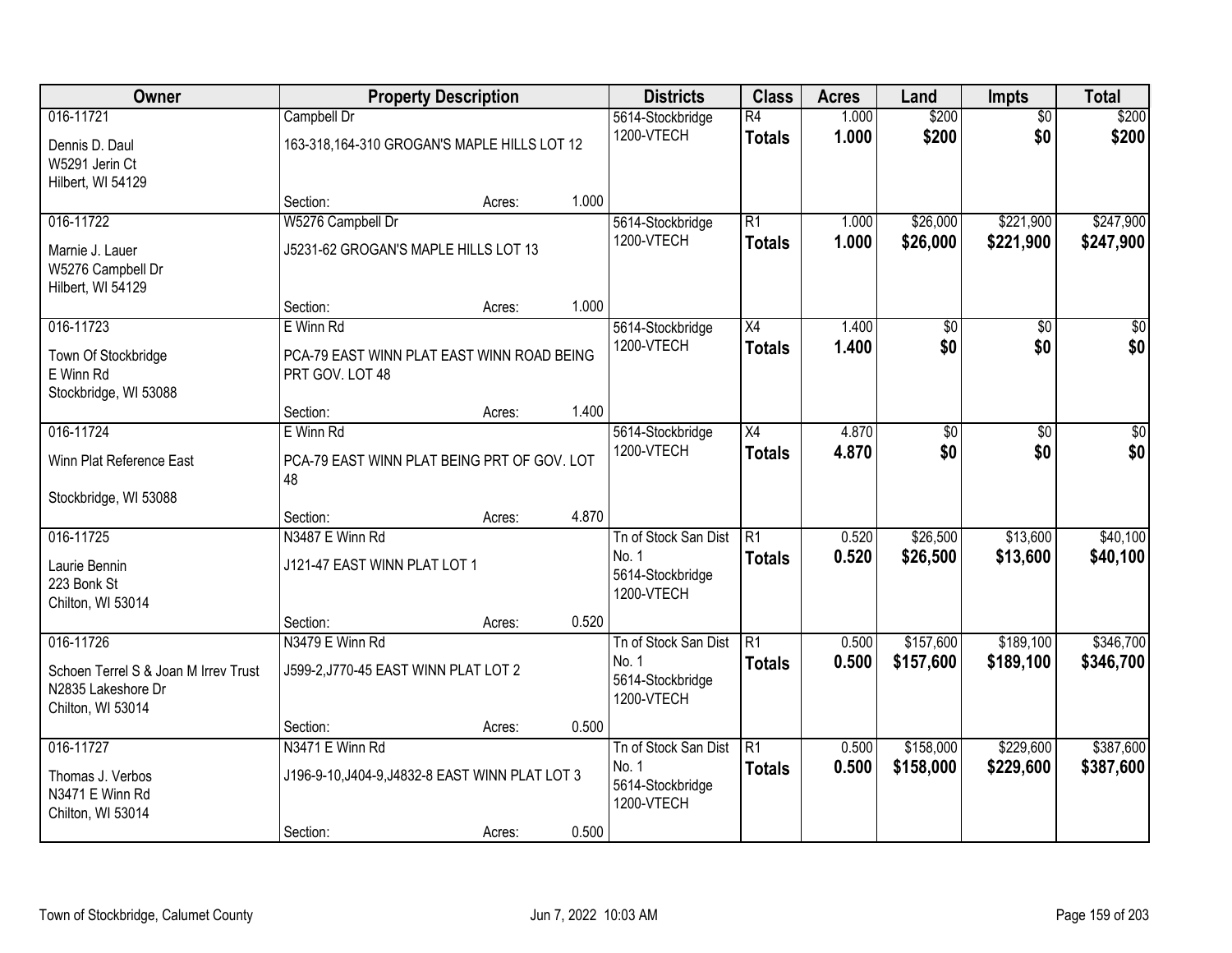| Owner                                                            |                                                                                 | <b>Property Description</b> |       | <b>Districts</b>                        | <b>Class</b>    | <b>Acres</b> | Land            | <b>Impts</b>    | <b>Total</b>    |
|------------------------------------------------------------------|---------------------------------------------------------------------------------|-----------------------------|-------|-----------------------------------------|-----------------|--------------|-----------------|-----------------|-----------------|
| 016-11728                                                        | N3463 E Winn Rd                                                                 |                             |       | Tn of Stock San Dist                    | $\overline{R1}$ | 0.500        | \$157,300       | \$45,600        | \$202,900       |
| Charles J. Kremer<br>934 N Breens Bay Rd<br>Oconomowoc, WI 53066 | J432-30, J1160-31 EAST WINN PLAT LOT 4                                          |                             |       | No. 1<br>5614-Stockbridge<br>1200-VTECH | <b>Totals</b>   | 0.500        | \$157,300       | \$45,600        | \$202,900       |
|                                                                  | Section:                                                                        | Acres:                      | 0.500 |                                         |                 |              |                 |                 |                 |
| 016-11729                                                        | N3455 E Winn Rd                                                                 |                             |       | Tn of Stock San Dist                    | R1              | 0.500        | \$154,000       | \$182,800       | \$336,800       |
| Joseph L. Sabel<br>N3455 E Winn Rd<br>Chilton, WI 53014          | J113-12, J427-33 EAST WINN PLAT LOT 5                                           |                             |       | No. 1<br>5614-Stockbridge<br>1200-VTECH | <b>Totals</b>   | 0.500        | \$154,000       | \$182,800       | \$336,800       |
|                                                                  | Section:                                                                        | Acres:                      | 0.500 |                                         |                 |              |                 |                 |                 |
| 016-11730                                                        | N3447 E Winn Rd                                                                 |                             |       | Tn of Stock San Dist                    | R <sub>1</sub>  | 0.500        | \$151,100       | \$204,200       | \$355,300       |
| David Holm<br>N3447 E Winn Rd<br>Chilton, WI 53014               | J113-14, J427-34 EAST WINN PLAT LOT 6                                           |                             |       | No. 1<br>5614-Stockbridge<br>1200-VTECH | <b>Totals</b>   | 0.500        | \$151,100       | \$204,200       | \$355,300       |
|                                                                  | Section:                                                                        | Acres:                      | 0.500 |                                         |                 |              |                 |                 |                 |
| 016-11731                                                        | N3439 E Winn Rd                                                                 |                             |       | Tn of Stock San Dist                    | $\overline{R1}$ | 0.500        | \$150,700       | \$200,500       | \$351,200       |
| Marvin J. Woelfel<br>2726 E Lourdes Dr<br>Appleton, WI 54915     | J122-20 EAST WINN PLAT LOT 7                                                    |                             |       | No. 1<br>5614-Stockbridge<br>1200-VTECH | <b>Totals</b>   | 0.500        | \$150,700       | \$200,500       | \$351,200       |
|                                                                  | Section:                                                                        | Acres:                      | 0.500 |                                         |                 |              |                 |                 |                 |
| 016-11732                                                        | Maple Vw Ln                                                                     |                             |       | 5614-Stockbridge                        | $\overline{X4}$ | 0.000        | $\overline{50}$ | $\overline{50}$ | $\overline{50}$ |
| Town Of Stockbridge<br>Maple View Ln<br>Stockbridge, WI 53088    | PCB-159 1ST ADDN GROGAN'S MAPLE HILLS (GOV<br>LOT 93 & 94) MAPLE VIEW LANE      |                             |       | 1200-VTECH                              | <b>Totals</b>   | 0.000        | \$0             | \$0             | \$0             |
|                                                                  | Section:                                                                        | Acres:                      | 0.000 |                                         |                 |              |                 |                 |                 |
| 016-11733                                                        | N5648 Lakeshore Dr                                                              |                             |       | 5614-Stockbridge                        | $\overline{R1}$ | 1.080        | \$40,000        | $\overline{50}$ | \$40,000        |
| James J. Fett<br>N5634 Lakeshore Dr<br>Hilbert, WI 54129         | J2951-42 GROGAN'S MAPLE HILLS 1ST ADDN LOT 14<br>(GOV LOT 94)                   |                             |       | 1200-VTECH                              | <b>Totals</b>   | 1.080        | \$40,000        | \$0             | \$40,000        |
|                                                                  | Section:                                                                        | Acres:                      | 1.080 |                                         |                 |              |                 |                 |                 |
| 016-11734                                                        | N5634 Lakeshore Dr                                                              |                             |       | 5614-Stockbridge                        | $\overline{R1}$ | 1.070        | \$40,000        | \$320,200       | \$360,200       |
| James J. Fett<br>N5634 Lakeshore Dr<br>Hilbert, WI 54129         | 163-310, J2932-22, J4655-27 GROGAN'S MAPLE HILL<br>1ST ADDN LOT 15 (GOV LOT 94) |                             |       | 1200-VTECH                              | <b>Totals</b>   | 1.070        | \$40,000        | \$320,200       | \$360,200       |
|                                                                  | Section:                                                                        | Acres:                      | 1.070 |                                         |                 |              |                 |                 |                 |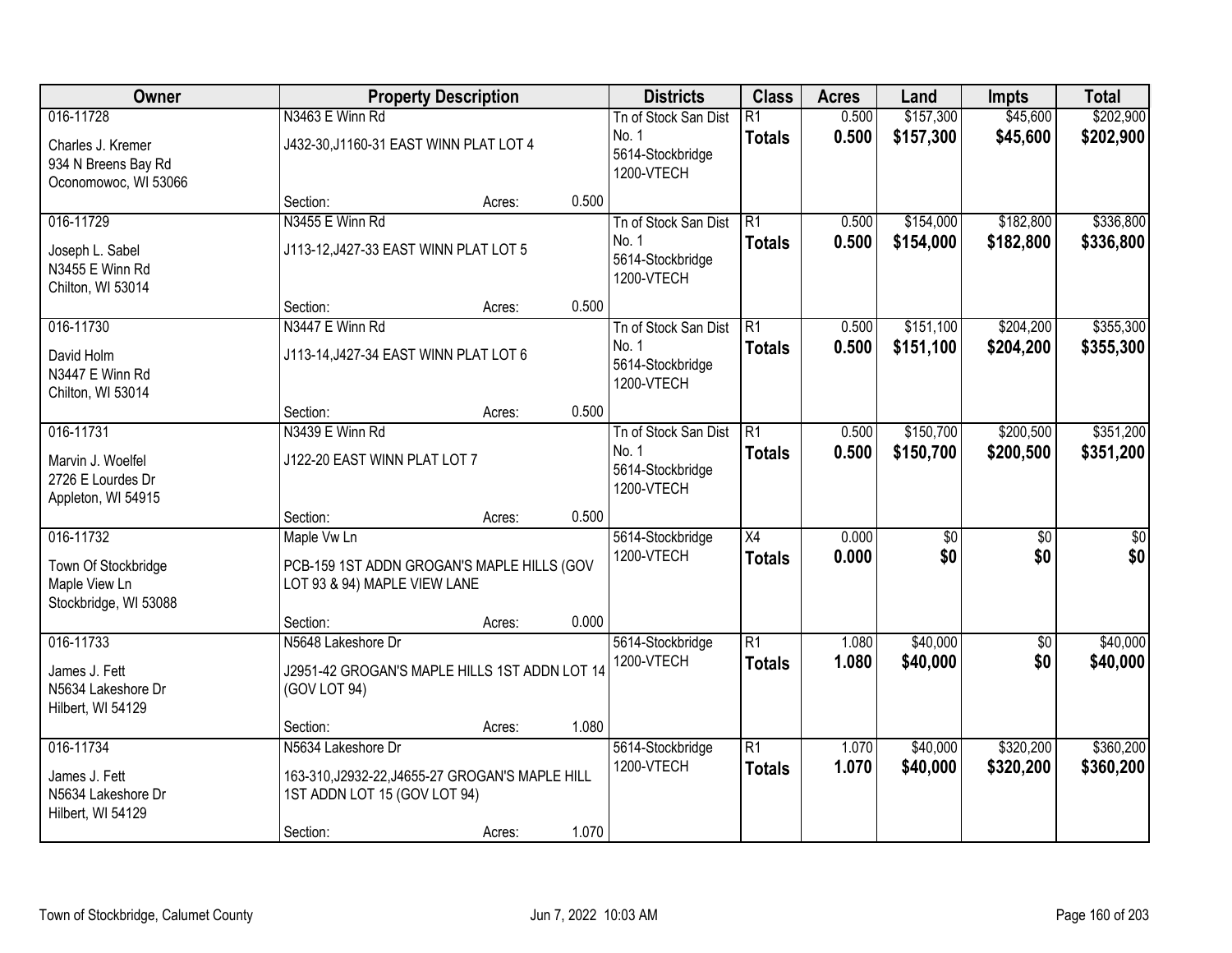| Owner                                                                        |                                                                                                                  | <b>Property Description</b> |       | <b>Districts</b>               | <b>Class</b>                     | <b>Acres</b>   | Land                 | Impts                  | <b>Total</b>           |
|------------------------------------------------------------------------------|------------------------------------------------------------------------------------------------------------------|-----------------------------|-------|--------------------------------|----------------------------------|----------------|----------------------|------------------------|------------------------|
| 016-11735<br>Thomas A. Beyer<br>N5617 Maple View Ln<br>Hilbert, WI 54129     | N5618 Lakeshore Dr<br>163-310, J3026-20 GROGAN'S MAPLE HILLS 1ST<br>ADDN LOT 16 (GOV LOT 94)                     |                             |       | 5614-Stockbridge<br>1200-VTECH | $\overline{R1}$<br><b>Totals</b> | 1.070<br>1.070 | \$40,000<br>\$40,000 | $\overline{50}$<br>\$0 | \$40,000<br>\$40,000   |
|                                                                              | Section:                                                                                                         | Acres:                      | 1.070 |                                |                                  |                |                      |                        |                        |
| 016-11736<br>Thomas A. Beyer<br>N5617 Maple View Ln<br>Hilbert, WI 54129     | N5617 Maple Vw Ln<br>J2906-21 GROGAN'S MAPLE HILL 1ST ADDN LOT 17<br>(GOV LOT 94)                                |                             |       | 5614-Stockbridge<br>1200-VTECH | $\overline{R1}$<br><b>Totals</b> | 1.000<br>1.000 | \$40,000<br>\$40,000 | \$266,900<br>\$266,900 | \$306,900<br>\$306,900 |
|                                                                              | Section:                                                                                                         | Acres:                      | 1.000 |                                |                                  |                |                      |                        |                        |
| 016-11737<br>Thomas A. Beyer<br>N5617 Maple View Ln<br>Hilbert, WI 54129     | N5631 Maple Vw Ln<br>J1961-56, J3201-3, J6125-32 GROGAN'S MAPLE HILLS<br>1ST ADDN LOT 18 (GOV LOT 94)            |                             |       | 5614-Stockbridge<br>1200-VTECH | $\overline{R1}$<br><b>Totals</b> | 1.000<br>1.000 | \$40,000<br>\$40,000 | $\overline{50}$<br>\$0 | \$40,000<br>\$40,000   |
|                                                                              | Section:                                                                                                         | Acres:                      | 1.000 |                                |                                  |                |                      |                        |                        |
| 016-11738<br>Joseph L. Clure II<br>N5645 Maple View Ln<br>Hilbert, WI 54129  | N5645 Maple Vw Ln<br>J3195-35 GROGAN'S MAPLE HILLS 1ST ADDN LOT 19<br>(GOV LOT 94)                               |                             |       | 5614-Stockbridge<br>1200-VTECH | $\overline{R1}$<br><b>Totals</b> | 1.000<br>1.000 | \$40,000<br>\$40,000 | \$262,100<br>\$262,100 | \$302,100<br>\$302,100 |
|                                                                              | Section:                                                                                                         | Acres:                      | 1.000 |                                |                                  |                |                      |                        |                        |
| 016-11739<br>Jeff A. Huettl<br>N5657 Maple View Ln<br>Hilbert, WI 54129      | N5657 Maple Vw Ln<br>152-664, 163-310, J4825-40 GROGAN'S MAPLE HILLS<br>1ST ADDN LOT 20 (GOV LOT 94)             |                             |       | 5614-Stockbridge<br>1200-VTECH | $\overline{R1}$<br><b>Totals</b> | 1.300<br>1.300 | \$40,000<br>\$40,000 | \$240,100<br>\$240,100 | \$280,100<br>\$280,100 |
|                                                                              | Section:                                                                                                         | Acres:                      | 1.300 |                                |                                  |                |                      |                        |                        |
| 016-11740<br>David L. Schmitting<br>N5650 Maple View Ln<br>Hilbert, WI 54129 | N5650 Maple Vw Ln<br>152-664, 163-310, J6255-29 GROGAN'S MAPLE HILLS<br>1ST ADDN LOT 21 (GOV LOT 94)             |                             |       | 5614-Stockbridge<br>1200-VTECH | $\overline{R1}$<br><b>Totals</b> | 1.500<br>1.500 | \$40,000<br>\$40,000 | \$192,300<br>\$192,300 | \$232,300<br>\$232,300 |
|                                                                              | Section:                                                                                                         | Acres:                      | 1.500 |                                |                                  |                |                      |                        |                        |
| 016-11741<br>Renee A. Diana<br>N5636 Maple View Ln<br>Hilbert, WI 54129      | N5636 Maple Vw Ln<br>152-664, 163-310, J5943-50 GROGAN'S MAPLE HILLS<br>1ST ADDN LOT 22 (GOV LOT 94)<br>Section: | Acres:                      | 1.000 | 5614-Stockbridge<br>1200-VTECH | $\overline{R1}$<br><b>Totals</b> | 1.000<br>1.000 | \$40,000<br>\$40,000 | \$307,600<br>\$307,600 | \$347,600<br>\$347,600 |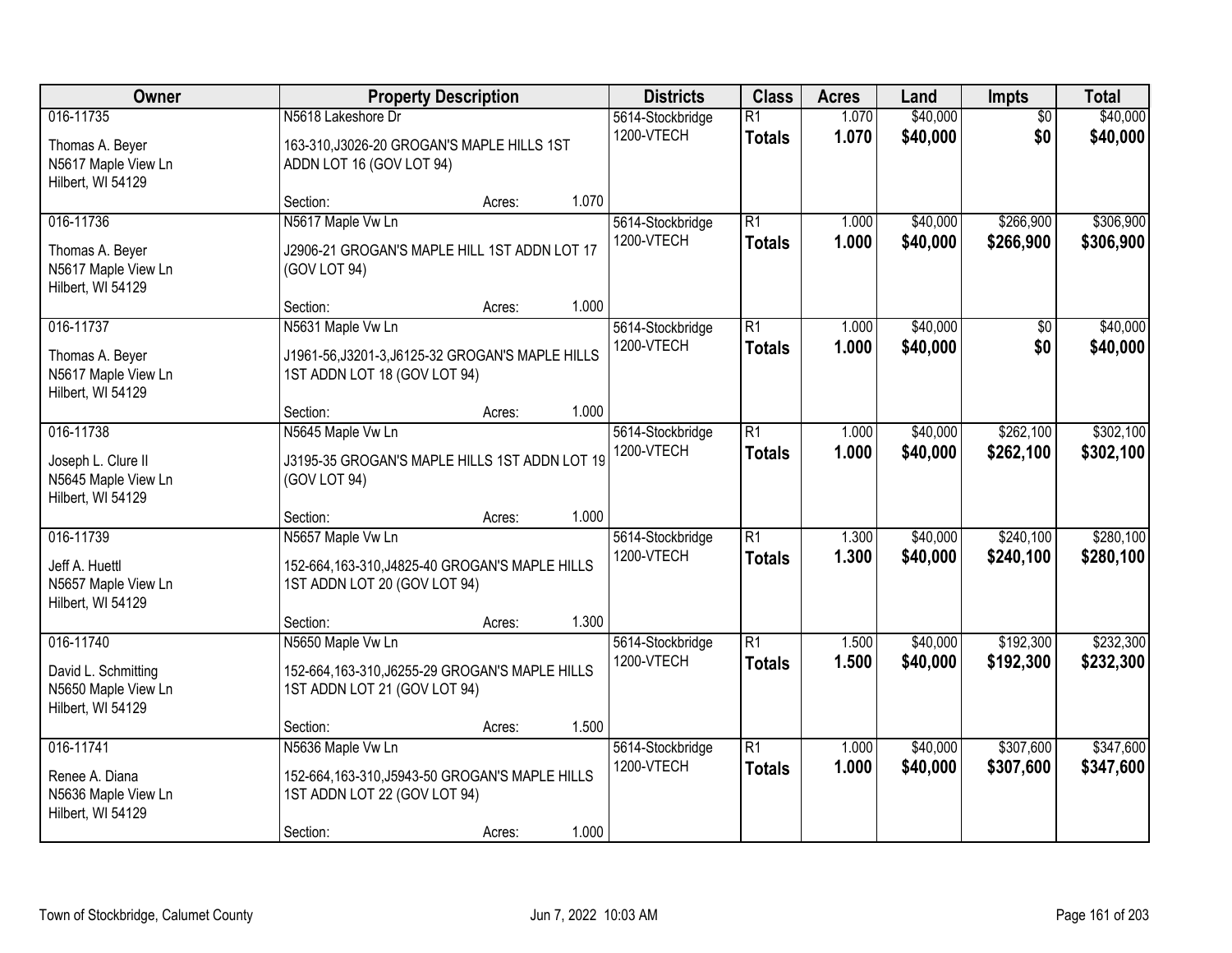| Owner                                                                      | <b>Property Description</b>                                                                                   |        |       | <b>Districts</b>               | <b>Class</b>                     | <b>Acres</b>   | Land                 | <b>Impts</b>           | <b>Total</b>           |
|----------------------------------------------------------------------------|---------------------------------------------------------------------------------------------------------------|--------|-------|--------------------------------|----------------------------------|----------------|----------------------|------------------------|------------------------|
| 016-11742<br>William F. Cummings<br>N5622 Maple Ln<br>Hilbert, WI 54129    | N5622 Maple Vw Ln<br>J2932-22, J3488-6 GROGAN'S MAPLE HILLS 1ST<br>ADDN LOT 23 (GOV LOT 94)                   |        |       | 5614-Stockbridge<br>1200-VTECH | $\overline{R1}$<br><b>Totals</b> | 1.000<br>1.000 | \$40,000<br>\$40,000 | \$277,100<br>\$277,100 | \$317,100<br>\$317,100 |
|                                                                            | Section:                                                                                                      | Acres: | 1.000 |                                |                                  |                |                      |                        |                        |
| 016-11743<br>Jason D. Koepsell<br>N5606 Maple View Ln<br>Hilbert, WI 54129 | N5606 Maple Vw Ln<br>163-310, J2975-1, J4519-50 GROGAN'S MAPLE HILLS<br>1ST ADDN LOT 24 (GOV LOT 94)          |        |       | 5614-Stockbridge<br>1200-VTECH | $\overline{R1}$<br><b>Totals</b> | 1.000<br>1.000 | \$40,000<br>\$40,000 | \$265,200<br>\$265,200 | \$305,200<br>\$305,200 |
| 016-11744                                                                  | Section:<br>W5229 Campbell Dr                                                                                 | Acres: | 1.000 | 5614-Stockbridge               | $\overline{R1}$                  | 5.678          | \$40,000             | \$469,300              | \$509,300              |
| Gregory M. Cullen<br>W5229 Campbell Dr<br>Hilbert, WI 54129                | 152-664,164-310 GORGANS MAPLE HILLS-2ND ADN<br>OUTLOT 1, EX J3764-44 BNG PRT LOT 92& 93                       |        |       | 1200-VTECH                     | <b>Totals</b>                    | 5.678          | \$40,000             | \$469,300              | \$509,300              |
|                                                                            | Section:                                                                                                      | Acres: | 5.678 |                                |                                  |                |                      |                        |                        |
| 016-11745<br>Jane A. Propson<br>W5223 Campbell Dr<br>Hilbert, WI 54129     | Campbell Dr<br>164-310, J3764-44 GORGANS MAPLE HILLS-2ND ADN<br>PRT OUTLOT 1 DESC.J3764-44 GOV LOT 92 & 93    |        |       | 5614-Stockbridge<br>1200-VTECH | $\overline{R1}$<br><b>Totals</b> | 1.940<br>1.940 | \$8,500<br>\$8,500   | \$0<br>\$0             | \$8,500<br>\$8,500     |
|                                                                            | Section:                                                                                                      | Acres: | 1.940 |                                |                                  |                |                      |                        |                        |
| 016-11746<br>Town Of Stockbridge<br>Michael Dr<br>Stockbridge, WI 53088    | Michael Dr<br>PCB-198 GROGANS MAPLE HILLS-2ND ADN<br>MICHAEL DR GOV LOTS 92 & 93<br>Section:                  | Acres: | 0.000 | 5614-Stockbridge<br>1200-VTECH | $\overline{X4}$<br><b>Totals</b> | 0.000<br>0.000 | \$0<br>\$0           | $\overline{50}$<br>\$0 | $\overline{50}$<br>\$0 |
| 016-11747                                                                  | W5291 Campbell Dr                                                                                             |        |       | 5614-Stockbridge               | $\overline{R1}$                  | 1.090          | \$40,000             | \$181,200              | \$221,200              |
| Colleen M. Schira<br>W5291 Campbell Dr<br>Hilbert, WI 54129                | 152-664, 164-310, J5177-36 GROGANS MAPLE<br>HILLS-2ND ADN LOT 25 GOV LOT 93                                   |        |       | 1200-VTECH                     | <b>Totals</b>                    | 1.090          | \$40,000             | \$181,200              | \$221,200              |
|                                                                            | Section:                                                                                                      | Acres: | 1.090 |                                |                                  |                |                      |                        |                        |
| 016-11748<br>Laura L. Ade<br>W5275 Campbell Dr<br>Hilbert, WI 54129        | W5275 Campbell Dr<br>164-310, J4911-26, J4934-16 GROGANS MAPLE<br>HILLS-2ND ADN LOT 26 GOV LOT 93<br>Section: | Acres: | 1.140 | 5614-Stockbridge<br>1200-VTECH | $\overline{R1}$<br><b>Totals</b> | 1.140<br>1.140 | \$40,000<br>\$40,000 | \$284,400<br>\$284,400 | \$324,400<br>\$324,400 |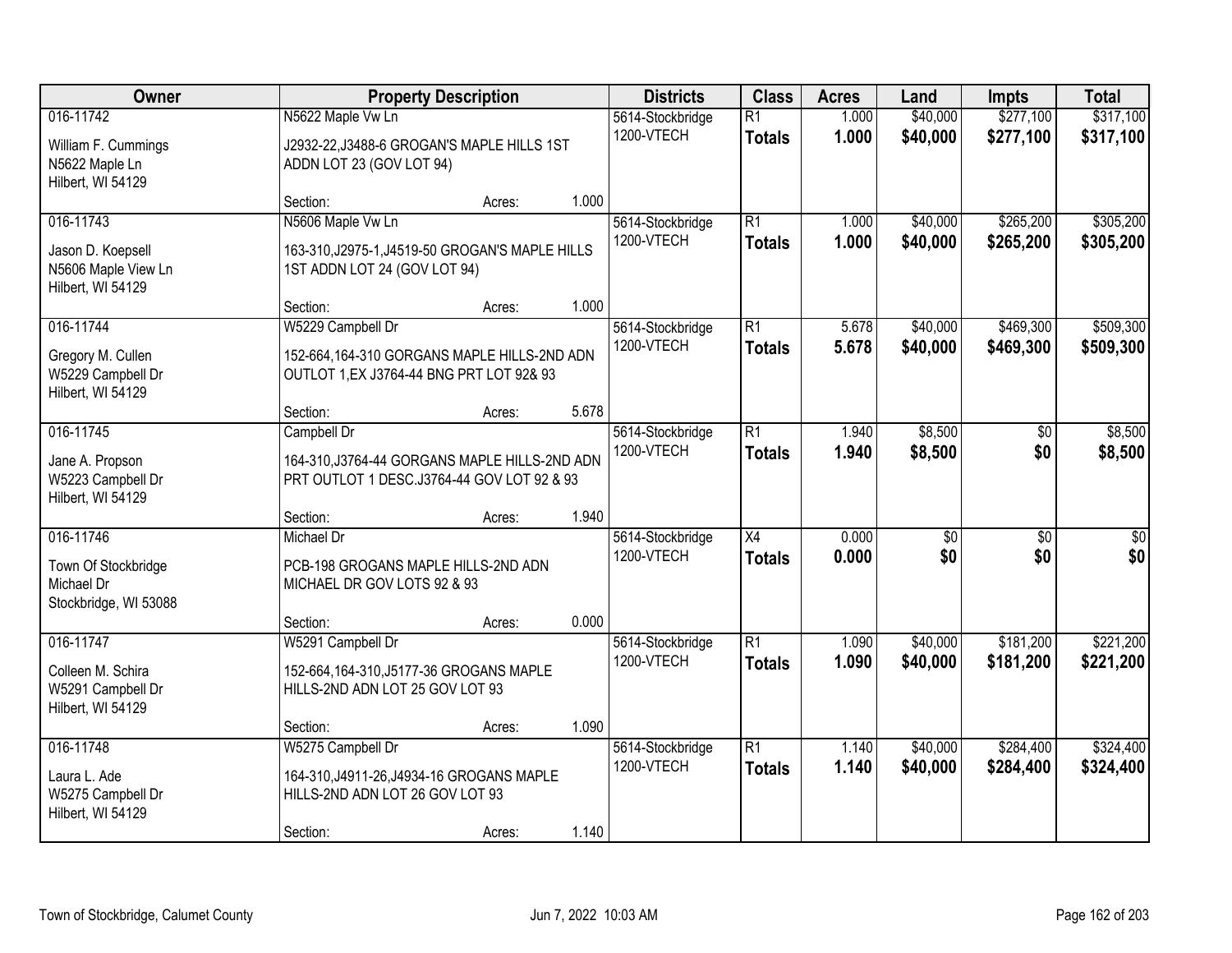| Owner                                                                             | <b>Property Description</b>                                                                                        |                 | <b>Districts</b>               | <b>Class</b>                     | <b>Acres</b>   | Land                 | <b>Impts</b>           | <b>Total</b>           |
|-----------------------------------------------------------------------------------|--------------------------------------------------------------------------------------------------------------------|-----------------|--------------------------------|----------------------------------|----------------|----------------------|------------------------|------------------------|
| 016-11749<br>Cindy L. Obrien-Hallberg<br>W5276 Michael Dr<br>Hilbert, WI 54129    | W5276 Michael Dr<br>152-664,164-310 GROGANS MAPLE HILLS-2ND ADN<br>LOT 27 GOV LOT 93                               |                 | 5614-Stockbridge<br>1200-VTECH | $\overline{R1}$<br><b>Totals</b> | 1.000<br>1.000 | \$40,000<br>\$40,000 | \$216,400<br>\$216,400 | \$256,400<br>\$256,400 |
|                                                                                   | Section:                                                                                                           | 1.000<br>Acres: |                                |                                  |                |                      |                        |                        |
| 016-11750<br>Bonita L. Brunmeier<br>W5292 Michael Dr<br>Hilbert, WI 54129         | W5292 Michael Dr<br>152-664,164-310 GROGANS MAPLE HILLS-2ND ADN<br>LOT 28 GOV LOT 93                               |                 | 5614-Stockbridge<br>1200-VTECH | $\overline{R1}$<br><b>Totals</b> | 1.000<br>1.000 | \$40,000<br>\$40,000 | \$200,500<br>\$200,500 | \$240,500<br>\$240,500 |
|                                                                                   | Section:                                                                                                           | 1.000<br>Acres: |                                |                                  |                |                      |                        |                        |
| 016-11751<br>Jason R. Gruetzmacher<br>W5307 Campbell Dr<br>Hilbert, WI 54129-9271 | W5308 Michael Dr<br>J87-13, J547-31 GROGANS MAPLE HILLS 2ND-ADDN<br>LOT 29 GOV LOT 93 BEING PART OF LOT 1 CSM 6-74 |                 | 5614-Stockbridge<br>1200-VTECH | $\overline{R1}$<br><b>Totals</b> | 1.000<br>1.000 | \$19,500<br>\$19,500 | \$0<br>\$0             | \$19,500<br>\$19,500   |
|                                                                                   | Section:                                                                                                           | 1.000<br>Acres: |                                |                                  |                |                      |                        |                        |
| 016-11752<br>Daniel G. Koenig<br>W5378 Michael Dr<br>Hilbert, WI 54129            | W5378 Michael Dr<br>152-664,164-310 GROGANS MAPLE HILLS-2ND ADN<br>LOT 30 GOV LOT 93                               |                 | 5614-Stockbridge<br>1200-VTECH | $\overline{R1}$<br><b>Totals</b> | 1.000<br>1.000 | \$40,000<br>\$40,000 | \$323,800<br>\$323,800 | \$363,800<br>\$363,800 |
|                                                                                   | Section:                                                                                                           | 1.000<br>Acres: |                                |                                  |                |                      |                        |                        |
| 016-11753<br>Rocky L. Alston<br>W5394 Michael Dr<br>Hilbert, WI 54129             | W5394 Michael Dr<br>164-310, J3706-33 GROGANS MAPLE HILLS-2ND ADN<br>LOT 31 GOV LOT 93<br>Section:                 | 1.000<br>Acres: | 5614-Stockbridge<br>1200-VTECH | $\overline{R1}$<br><b>Totals</b> | 1.000<br>1.000 | \$40,000<br>\$40,000 | \$266,300<br>\$266,300 | \$306,300<br>\$306,300 |
| 016-11754                                                                         | N5576 Maple Vw Ln                                                                                                  |                 | 5614-Stockbridge               | $\overline{R1}$                  | 1.000          | \$40,000             | \$297,400              | \$337,400              |
| Donavon T. Morey<br>N5576 Maple View Ln<br>Hilbert, WI 54129                      | 164-310, J3605-28, 348329 GROGANS MAPLE<br>HILLS-2ND ADN LOT 32 GOV LOT 93                                         |                 | 1200-VTECH                     | <b>Totals</b>                    | 1.000          | \$40,000             | \$297,400              | \$337,400              |
|                                                                                   | Section:                                                                                                           | 1.000<br>Acres: |                                |                                  |                |                      |                        |                        |
| 016-11755<br>Steven J. Liebzeit<br>PO Box 295<br>Appleton, WI 54912               | N5577 Maple Vw Ln<br>164-310, J4411-49, J6025-31 GROGANS MAPLE<br>HILLS-2ND ADN LOT 33 GOV LOT 93<br>Section:      | 1.130<br>Acres: | 5614-Stockbridge<br>1200-VTECH | $\overline{R1}$<br><b>Totals</b> | 1.130<br>1.130 | \$40,000<br>\$40,000 | $\overline{50}$<br>\$0 | \$40,000<br>\$40,000   |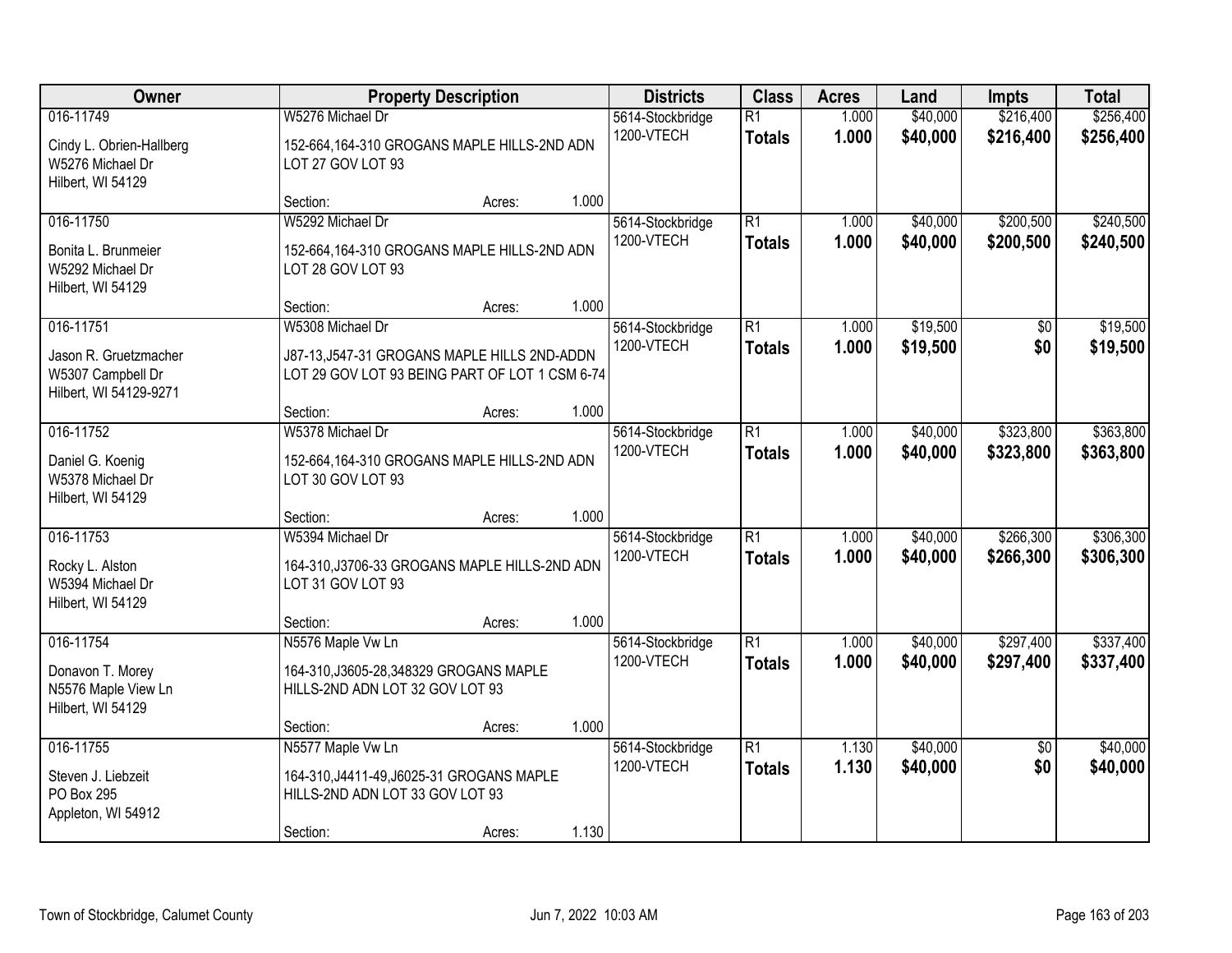| Owner                                                                            |                                                                                                                                | <b>Property Description</b> |       | <b>Districts</b>               | <b>Class</b>                     | <b>Acres</b>   | Land                 | <b>Impts</b>           | <b>Total</b>           |
|----------------------------------------------------------------------------------|--------------------------------------------------------------------------------------------------------------------------------|-----------------------------|-------|--------------------------------|----------------------------------|----------------|----------------------|------------------------|------------------------|
| 016-11756<br>Mark P. Vanderloop<br>N5578 Lakeshore Dr<br>Hilbert, WI 54129       | N5578 Lakeshore Dr<br>152-664,164-310 GROGANS MAPLE HILLS-2ND ADN<br>LOT 34 GOV LOT 93                                         |                             |       | 5614-Stockbridge<br>1200-VTECH | $\overline{R1}$<br><b>Totals</b> | 1.000<br>1.000 | \$40,000<br>\$40,000 | \$239,300<br>\$239,300 | \$279,300<br>\$279,300 |
|                                                                                  | Section:                                                                                                                       | Acres:                      | 1.000 |                                |                                  |                |                      |                        |                        |
| 016-11757<br>Donavon T. Morey<br>N5576 Maple View Ln<br>Hilbert, WI 54129        | N5571 Maple Vw Ln<br>164-310, J4732-55, J4950-29 GROGANS MAPLE<br>HILLS-2ND ADN LOT 35 GOV LOT 92 & 93<br>Section:             | Acres:                      | 1.140 | 5614-Stockbridge<br>1200-VTECH | $\overline{R1}$<br><b>Totals</b> | 1.140<br>1.140 | \$40,000<br>\$40,000 | $\overline{50}$<br>\$0 | \$40,000<br>\$40,000   |
| 016-11758                                                                        | N5570 Maple Vw Ln                                                                                                              |                             |       | 5614-Stockbridge               | $\overline{R1}$                  | 2.030          | \$40,000             | \$240,300              | \$280,300              |
| Julie A. Parsons<br>N5570 Mapleview Ln<br>Hilbert, WI 54129                      | J3299-32, J4855-39 GROGANS MAPLE HILLS-2ND ADN<br>LOT 36 GOV LOT 92                                                            |                             |       | 1200-VTECH                     | <b>Totals</b>                    | 2.030          | \$40,000             | \$240,300              | \$280,300              |
|                                                                                  | Section:                                                                                                                       | Acres:                      | 2.030 |                                |                                  |                |                      |                        |                        |
| 016-11759<br>Ellen L. Rossmeissl<br>W6554 Brittany Dr<br>Appleton, WI 54915      | W5413 Michael Dr<br>J829-18, J5645-46 GROGANS MAPLE HILLS-2ND ADN<br>LOT 37 GOV LOT 92                                         |                             |       | 5614-Stockbridge<br>1200-VTECH | $\overline{R1}$<br><b>Totals</b> | 1.360<br>1.360 | \$40,000<br>\$40,000 | \$0<br>\$0             | \$40,000<br>\$40,000   |
|                                                                                  | Section:                                                                                                                       | Acres:                      | 1.360 |                                |                                  |                |                      |                        |                        |
| 016-11760<br><b>Brian Schachel</b><br>W5395 Michael Dr<br>Hilbert, WI 54129-9204 | W5395 Michael Dr<br>152-664,164-310,335400 GROGANS MAPLE<br>HILLS-2ND ADN LOT 38 GOV LOT 92                                    |                             |       | 5614-Stockbridge<br>1200-VTECH | $\overline{R1}$<br><b>Totals</b> | 1.010<br>1.010 | \$40,000<br>\$40,000 | \$281,200<br>\$281,200 | \$321,200<br>\$321,200 |
| 016-11761                                                                        | Section:<br>W5375 Michael Dr                                                                                                   | Acres:                      | 1.010 | 5614-Stockbridge               | $\overline{R1}$                  | 1.010          | \$40,000             | \$362,100              | \$402,100              |
| Kari L. Wallace<br>W5375 Michael Dr<br>Hilbert, WI 54129                         | J3299-29, J5536-64 GROGANS MAPLE HILLS-2ND ADN<br>LOT 39 GOV LOT 92                                                            |                             |       | 1200-VTECH                     | <b>Totals</b>                    | 1.010          | \$40,000             | \$362,100              | \$402,100              |
|                                                                                  | Section:                                                                                                                       | Acres:                      | 1.010 |                                |                                  |                |                      |                        |                        |
| 016-11762<br>Larry G. Goeser<br>W5307 Michael Dr<br>Hilbert, WI 54129            | W5307 Michael Dr<br>J87-13, J547-31 GROGANS MAPLE HILLS-2ND ADDN<br>LOT 40 GOV LOT 92 BEING PART OF LOT 1 CSM 6-74<br>Section: | Acres:                      | 1.460 | 5614-Stockbridge<br>1200-VTECH | $\overline{R1}$<br><b>Totals</b> | 1.460<br>1.460 | \$40,000<br>\$40,000 | \$125,500<br>\$125,500 | \$165,500<br>\$165,500 |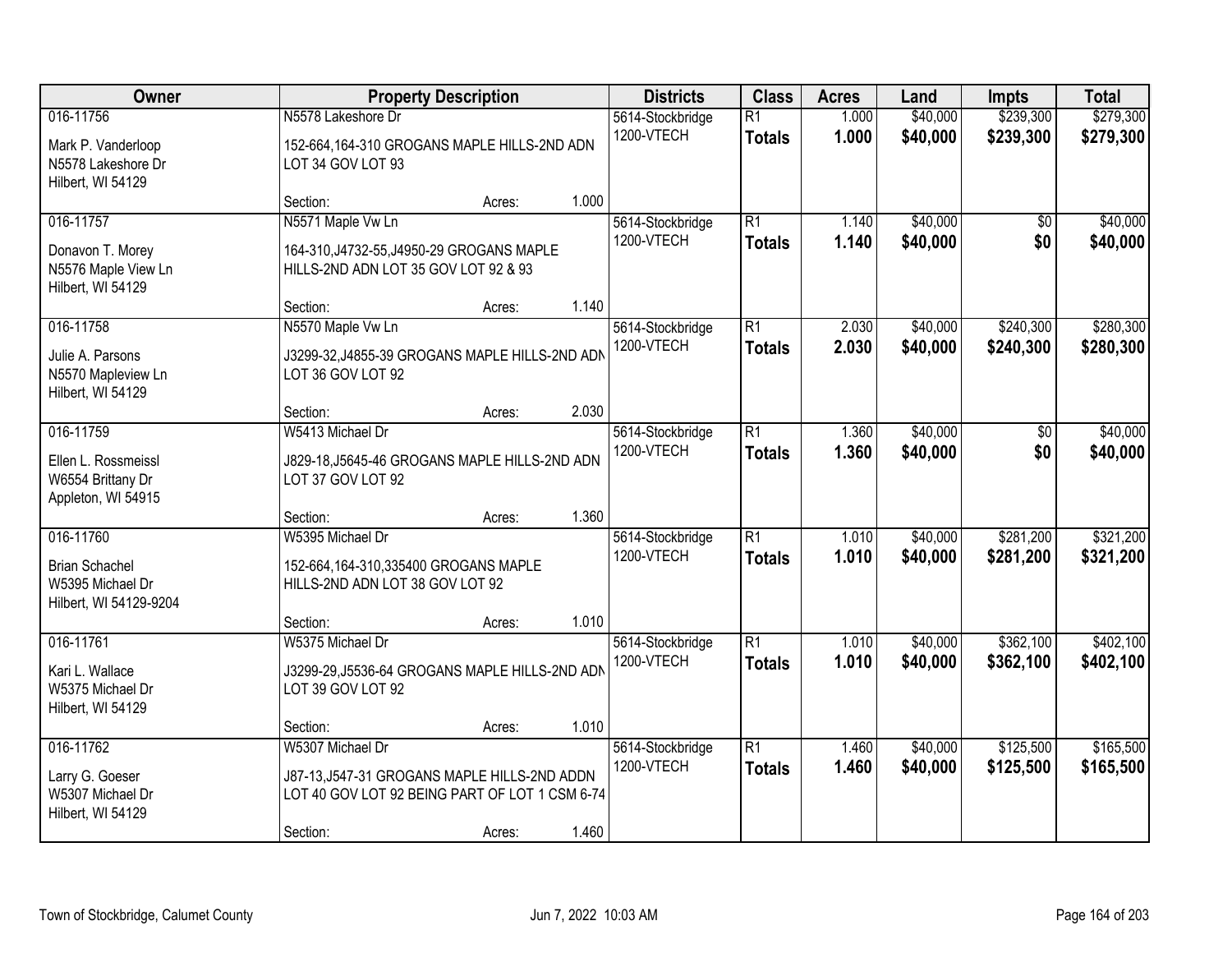| Owner                                                                                | <b>Property Description</b>                                                                                                                                             |        |       | <b>Districts</b>               | <b>Class</b>                     | <b>Acres</b>   | Land                 | <b>Impts</b>           | <b>Total</b>           |
|--------------------------------------------------------------------------------------|-------------------------------------------------------------------------------------------------------------------------------------------------------------------------|--------|-------|--------------------------------|----------------------------------|----------------|----------------------|------------------------|------------------------|
| 016-11763<br>Elizabeth M. Ring<br>W5289 Michael Dr<br>Hilbert, WI 54129              | W5289 Michael Dr<br>164-310, J3299-33 GROGANS MAPLE HILLS-2ND ADN<br>LOT 41 GOV LOT 92                                                                                  |        |       | 5614-Stockbridge<br>1200-VTECH | $\overline{R1}$<br><b>Totals</b> | 1.120<br>1.120 | \$40,000<br>\$40,000 | \$244,400<br>\$244,400 | \$284,400<br>\$284,400 |
|                                                                                      | Section:                                                                                                                                                                | Acres: | 1.120 |                                |                                  |                |                      |                        |                        |
| 016-11764<br>Andrew M. Dupont<br>W5281 Michael Dr<br>Hilbert, WI 54129               | W5281 Michael Dr<br>164-310, J3299-34 GROGANS MAPLE HILLS-2ND ADN<br>LOT 42 GOV LOT 92                                                                                  |        |       | 5614-Stockbridge<br>1200-VTECH | $\overline{R1}$<br><b>Totals</b> | 2.150<br>2.150 | \$40,000<br>\$40,000 | \$218,500<br>\$218,500 | \$258,500<br>\$258,500 |
|                                                                                      | Section:                                                                                                                                                                | Acres: | 2.150 |                                |                                  |                |                      |                        |                        |
| 016-11765<br>Michael A. Boll<br>W5273 Michael Dr<br>Hilbert, WI 54129                | W5273 Michael Dr<br>164-310, J4314-34 GROGANS MAPLE HILLS-2ND ADN<br>LOT 43 GOV LOT 92 & 93                                                                             |        |       | 5614-Stockbridge<br>1200-VTECH | $\overline{R1}$<br><b>Totals</b> | 2.100<br>2.100 | \$40,000<br>\$40,000 | \$245,500<br>\$245,500 | \$285,500<br>\$285,500 |
|                                                                                      | Section:                                                                                                                                                                | Acres: | 2.100 |                                |                                  |                |                      |                        |                        |
| 016-11766<br>Thomas Donn Stout<br>PO Box 119<br>Sherwood, WI 54169                   | W5265 Michael Dr<br>152-664,164-310 GROGANS MAPLE HILLS-2ND ADDN<br>LOT 44 GOV LOT 93                                                                                   |        |       | 5614-Stockbridge<br>1200-VTECH | $\overline{R1}$<br><b>Totals</b> | 1.110<br>1.110 | \$40,000<br>\$40,000 | \$211,900<br>\$211,900 | \$251,900<br>\$251,900 |
|                                                                                      | Section:                                                                                                                                                                | Acres: | 1.110 |                                |                                  |                |                      |                        |                        |
| 016-11767<br>Thomas D. Stout<br>PO Box 119<br>Sherwood, WI 54169                     | W5251 Campbell Dr<br>152-664,164-310 GROGANS MAPLE HILLS-2ND ADN<br>LOT 45 GOV LOT 93                                                                                   |        |       | 5614-Stockbridge<br>1200-VTECH | $\overline{R1}$<br><b>Totals</b> | 1.110<br>1.110 | \$40,000<br>\$40,000 | $\overline{50}$<br>\$0 | \$40,000<br>\$40,000   |
|                                                                                      | Section:                                                                                                                                                                | Acres: | 1.110 |                                |                                  |                |                      |                        |                        |
| 016-11768<br>Adam S. Gruett<br>PO Box 52<br>Potter, WI 54160                         | W5237 Campbell Dr<br>152-664,164-310 GROGANS MAPLE HILLS-2ND ADN<br>LOT 46 GOV LOT 92                                                                                   |        |       | 5614-Stockbridge<br>1200-VTECH | $\overline{R1}$<br><b>Totals</b> | 1.640<br>1.640 | \$32,000<br>\$32,000 | $\sqrt{6}$<br>\$0      | \$32,000<br>\$32,000   |
|                                                                                      | Section:                                                                                                                                                                | Acres: | 1.640 |                                |                                  |                |                      |                        |                        |
| 016-20370<br><b>Hightech Properties LLC</b><br>PO Box 143<br>Sherwood, WI 54169-0143 | W4567 Faro Springs Rd<br>J2352-48.J4524-67.J6035-50 GOV LOT 230 LOT 1<br>CSM#2154 VOL.15-289 COM379.5'W NE/C S231',E50',<br>S219',550', N450', E500' TO POB<br>Section: | Acres: | 5.420 | 2534-Hilbert<br>1200-VTECH     | $\overline{R2}$<br><b>Totals</b> | 5.420<br>5.420 | \$91,600<br>\$91,600 | \$213,700<br>\$213,700 | \$305,300<br>\$305,300 |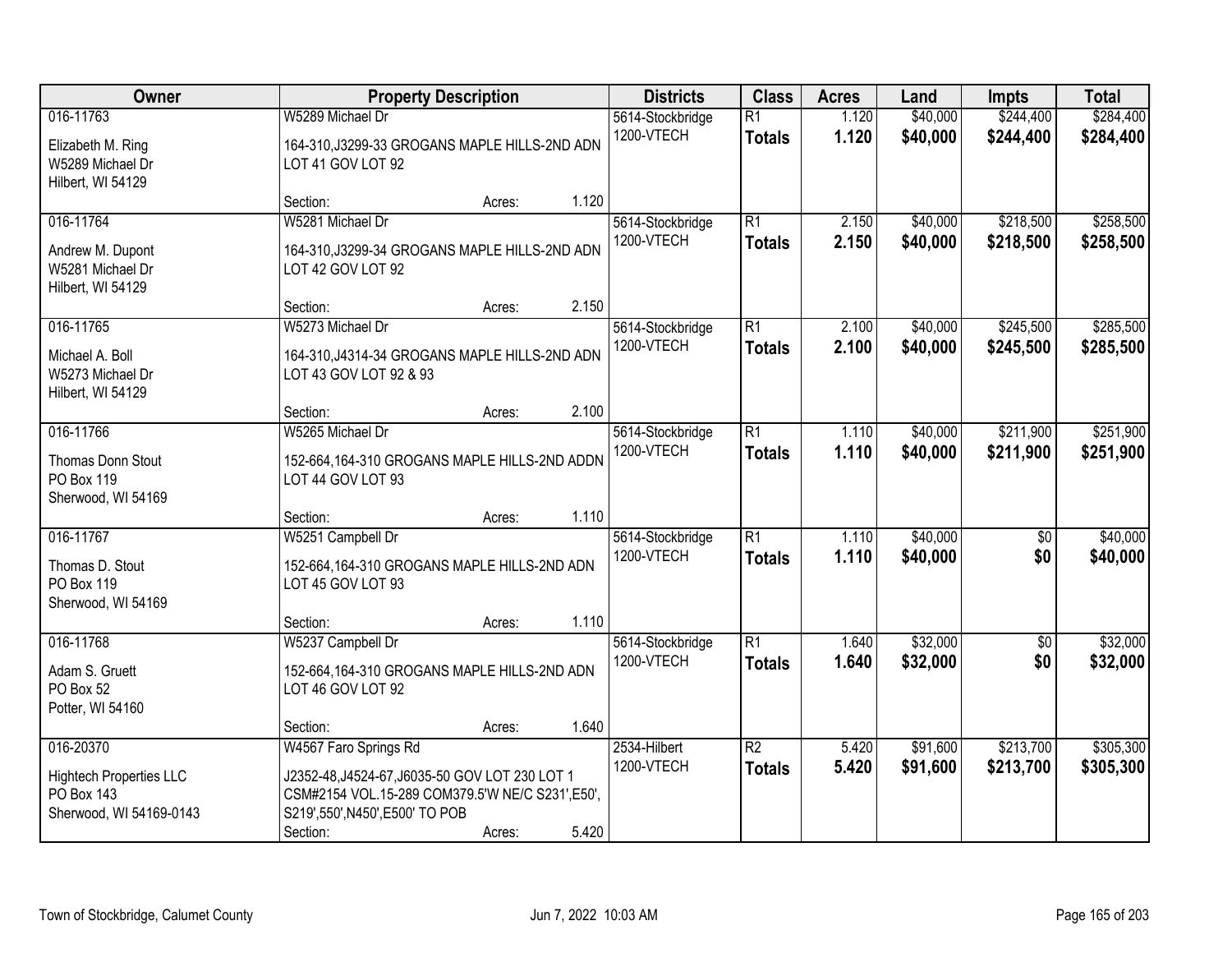| Owner<br><b>Districts</b><br><b>Class</b><br><b>Acres</b><br><b>Property Description</b><br>Land<br>Impts                              | <b>Total</b>               |
|----------------------------------------------------------------------------------------------------------------------------------------|----------------------------|
| 016-20371<br>$\overline{R4}$<br>\$6,300<br>Long Rd<br>37.110<br>5614-Stockbridge                                                       | \$6,300<br>$\overline{50}$ |
| R <sub>5</sub><br>0.750<br>\$100<br>1200-VTECH<br>Woelfel Farms Real Estate LLC<br>J57-26, J702-1 GOV LOT 313 EX CSM#2097              | \$0<br>\$100               |
| R <sub>5</sub> M<br>\$33,300<br>20.000<br>VOL.15-105 2.14AC<br>N5632 Long Rd                                                           | \$0<br>\$33,300            |
| 57,860<br>\$39,700<br>\$0<br><b>Totals</b><br>Hilbert, WI 54129                                                                        | \$39,700                   |
| 57.860<br>Section:<br>Acres:                                                                                                           |                            |
| 016-20372<br>W4123 Faro Springs Rd<br>$\overline{R1}$<br>\$26,400<br>\$127,200<br>5614-Stockbridge<br>1.140                            | \$153,600                  |
| 1200-VTECH<br>1.140<br>\$127,200<br>\$26,400<br><b>Totals</b><br>Julie Bloniarz<br>182-394, J2071-56, J4248-52 GOV LOT 319, LOT 1      | \$153,600                  |
| N9444 Hunter<br>CSM#2109 VOL.15-141 COM                                                                                                |                            |
| NE/C, S275.01', W180', N275. 01', E180'TO POB<br>Appleton, WI 54915                                                                    |                            |
| 1.140<br>Section:<br>Acres:                                                                                                            |                            |
| 016-20373<br>$\overline{R1}$<br>\$50,800<br>\$9,400<br>Ecker Lakeland Dr<br>5614-Stockbridge<br>0.200                                  | \$60,200                   |
| 1200-VTECH<br>\$50,800<br>0.200<br>\$9,400<br><b>Totals</b>                                                                            | \$60,200                   |
| Eileen Daun<br>128-731, J3603-49, J4346-8 ECKER'S LAKELAND PLAT                                                                        |                            |
| S1/2 LOT 10 & PCL LYG E OF PVT RD, COM50.32'E<br>N3141 Ecker Lakeland Dr                                                               |                            |
| SE/C LT10, E97.05 FT, N30.28', W97.3', S30.25' POB GOV<br>Chilton, WI 53014<br>0.200<br>Section:                                       |                            |
| Acres:<br>016-20375<br>$\overline{R4}$<br>\$2,800<br>County E<br>5614-Stockbridge<br>15.750                                            | \$2,800<br>\$0             |
| R <sub>5</sub><br>0.250<br>\$100<br>1200-VTECH                                                                                         | \$0<br>\$100               |
| J191-30, J4310-52, J4855-06 GOV LOT 239 COM NW/C<br>Patrick J. Schneider<br>R <sub>5</sub> M<br>4.000<br>\$6,600                       | \$0<br>\$6,600             |
| PO Box 350<br>E135', S1508.6', E1189.43, S503.76', W1326.01',<br>\$0<br>20.000<br>\$9,500<br><b>Totals</b>                             | \$9,500                    |
| Stockbridge, WI 53088<br>N2013.84' TO POB                                                                                              |                            |
| 20.000<br>Section:<br>Acres:                                                                                                           |                            |
| \$280,100<br>016-20376<br>W4565 County E<br>$\overline{R1}$<br>2.000<br>\$35,000<br>5614-Stockbridge                                   | \$315,100                  |
| R <sub>4</sub><br>30.160<br>\$5,100<br>1200-VTECH<br>Gary G. Tarnow<br>J4393-33, J4855-5, J4878-14 LOT 239 LOT 2 CSM#2224              | \$5,100<br>\$0             |
| \$280,100<br>32.160<br>\$40,100<br><b>Totals</b><br>206 Maple St<br>VOL.16-202 DESC INCL CSM#2133 VOL.15-210 EX                        | \$320,200                  |
| Whitelaw, WI 54247<br>CSM#3127 VOL.26-145(2.53A)                                                                                       |                            |
| 32.160<br>Section:<br>Acres:                                                                                                           |                            |
| $\overline{R1}$<br>\$280,600<br>016-20377<br>W4778 Hill Rd<br>3.635<br>\$45,700<br>5614-Stockbridge                                    | \$326,300                  |
| 1200-VTECH<br>3.635<br>\$45,700<br>\$280,600<br><b>Totals</b><br>Richard A. Smith<br>J410-36, J2348-25, J4129-20 GOV LOT 187 PRT LOT 1 | \$326,300                  |
| CSM#2072 VOL.15-19, CM287.3'W<br>W4778 Hill Rd                                                                                         |                            |
| SE/C, W150.96', N302', W232', N300', E300', SE192.01', SE<br>Hilbert, WI 54129                                                         |                            |
| 3.635<br>Section:<br>Acres:                                                                                                            |                            |
| \$135,800<br>016-20378<br>$\overline{R1}$<br>\$25,000<br>W4130 County F<br>1085-Chilton<br>1.000                                       | \$160,800                  |
| 1200-VTECH<br>1.000<br>\$25,000<br>\$135,800<br><b>Totals</b><br>Lori J. Stache<br>94-682.J4112-27 GOV LOT 348 LOT 1 CSM#2078          | \$160,800                  |
| W4130 County F<br>VOL.15-36 COM616.33'W &40'N SW/C,N208.71                                                                             |                            |
| Chilton, WI 53014<br>FT, E208.71', S208.71', W208.71' TO POB                                                                           |                            |
| 1.000<br>Section:<br>Acres:                                                                                                            |                            |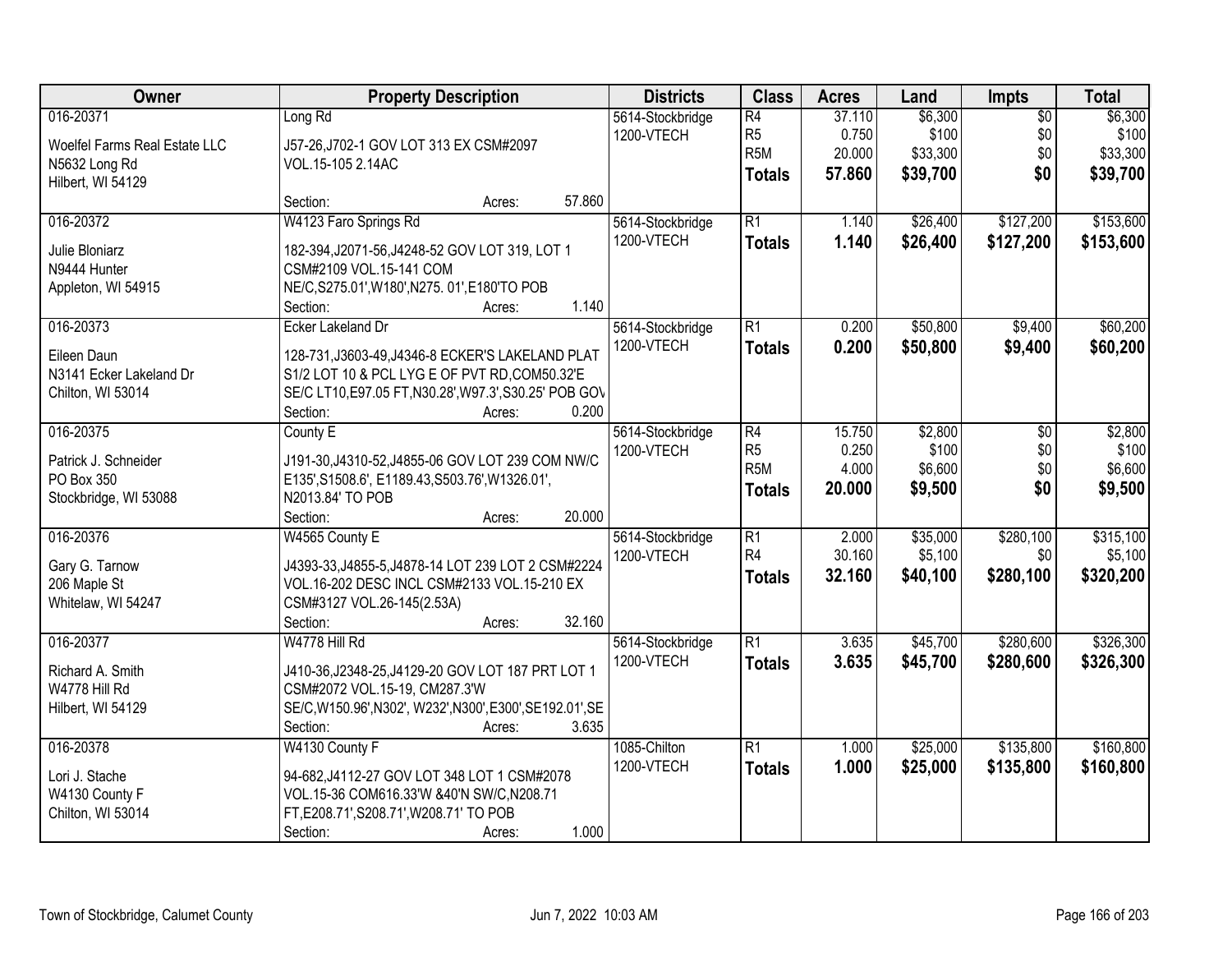| Owner                                   | <b>Property Description</b>                                                | <b>Districts</b> | <b>Class</b>     | <b>Acres</b> | Land     | Impts     | <b>Total</b> |
|-----------------------------------------|----------------------------------------------------------------------------|------------------|------------------|--------------|----------|-----------|--------------|
| 016-20379                               | W4725 County E                                                             | 5614-Stockbridge | $\overline{R1}$  | 3.500        | \$45,000 | \$177,100 | \$222,100    |
| Agnes J. Mader                          | J1924-3, J4046-25, J4544-5 GOV LOT 220, LOT 1 CSM                          | 1200-VTECH       | R <sub>4</sub>   | 10.500       | \$2,100  | \$0       | \$2,100      |
| W4725 County E                          | #2060 LOT 1 CSM #2060 VOL.14-27 & J4544-5 ALL                              |                  | R <sub>5</sub> M | 1.000        | \$1,600  | \$0       | \$1,600      |
| Chilton, WI 53014                       | DESC AS FOLL: COM NW/C, E325.52', S2008.41',                               |                  | <b>Totals</b>    | 15.000       | \$48,700 | \$177,100 | \$225,800    |
|                                         | 15.000<br>Section:<br>Acres:                                               |                  |                  |              |          |           |              |
| 016-20381                               | N4411 Lakeshore Dr                                                         | 5614-Stockbridge | $\overline{R1}$  | 5.000        | \$50,500 | \$257,700 | \$308,200    |
|                                         |                                                                            | 1200-VTECH       | R4               | 23.040       | \$4,500  | \$0       | \$4,500      |
| Hemauer Family Irrevocable Trust        | J1092-52, J4237-20, 334767 LOT 34 COM NE/C LOT                             |                  | <b>Totals</b>    | 28.040       | \$55,000 | \$257,700 | \$312,700    |
| N4411 Lakeshore Dr<br>Chilton, WI 53014 | 24, S590.68', W1665.83', NW528.82', W184.71',<br>N276.35', E2266.26'TO POB |                  |                  |              |          |           |              |
|                                         | 28.040<br>Section:<br>Acres:                                               |                  |                  |              |          |           |              |
| 016-20382                               | N6275 Vans Rd                                                              | 2534-Hilbert     | $\overline{R1}$  | 3.700        | \$46,000 | \$314,800 | \$360,800    |
|                                         |                                                                            | 1200-VTECH       | <b>Totals</b>    | 3.700        | \$46,000 | \$314,800 | \$360,800    |
| David R. Schneider                      | J4244-4, J4374-59 GOV LOT 364 LOT 1 CSM#2114                               |                  |                  |              |          |           |              |
| N6275 Vans Rd                           | VOL.15-158 COM SE/C, W863', N245', E408',                                  |                  |                  |              |          |           |              |
| Hilbert, WI 54129                       | S110', E455', S135'TO POB                                                  |                  |                  |              |          |           |              |
|                                         | 3.700<br>Section:<br>Acres:                                                |                  |                  |              |          |           |              |
| 016-22270                               | W4148 Hwy 151                                                              | 1085-Chilton     | $\overline{R1}$  | 1.162        | \$26,600 | \$195,300 | \$221,900    |
| Jonathan J. Groeschl                    | 93-265, J428-19, J4950-22 LOT 341 LOT 1 CSM#2876                           | 1200-VTECH       | <b>Totals</b>    | 1.162        | \$26,600 | \$195,300 | \$221,900    |
| W4148 Hwy 151                           | VOL.23-266 (F/K/A LT1 CSM#2248 VOL.16-277 EX                               |                  |                  |              |          |           |              |
| Chilton, WI 53014                       | HWY 151/ROW DOC#383205)                                                    |                  |                  |              |          |           |              |
|                                         | 1.162<br>Section:<br>Acres:                                                |                  |                  |              |          |           |              |
| 016-22272                               | N5947 Long Rd                                                              | 5614-Stockbridge | $\overline{R1}$  | 2.510        | \$38,800 | \$107,800 | \$146,600    |
| Alex A. Patenaude                       | 130-216, J2905-53, J4919-28 GOV LOT 316 LOT 1                              | 1200-VTECH       | <b>Totals</b>    | 2.510        | \$38,800 | \$107,800 | \$146,600    |
| N5947 Long Rd                           | CSM#2240 VOL.16-254 COM SE/C, W730', N150', E730',                         |                  |                  |              |          |           |              |
| Hilbert, WI 54129                       | S150'TO POB                                                                |                  |                  |              |          |           |              |
|                                         | Section:<br>2.510<br>Acres:                                                |                  |                  |              |          |           |              |
| 016-22274                               | W4534 Moore Rd                                                             | 5614-Stockbridge | $\overline{R1}$  | 15.930       | \$83,300 | \$336,700 | \$420,000    |
|                                         |                                                                            | 1200-VTECH       | <b>Totals</b>    | 15.930       | \$83,300 | \$336,700 | \$420,000    |
| Wagner James L & Mary Ann Hittle Rev    | J2323-21, J4937-21 GOV LOT 236 LOT 1 CSM#2246                              |                  |                  |              |          |           |              |
| Trust                                   | VOL.16-272 COM NE/C, S1993.03', W33', N1026                                |                  |                  |              |          |           |              |
| W4534 Moore Rd                          | .71', SW614.33', N1005', E694.24' TO POB                                   |                  |                  |              |          |           |              |
| Hilbert, WI 54129                       | 15.930<br>Section:<br>Acres:                                               |                  |                  |              |          |           |              |
| 016-22276                               | W4724 Hill Rd                                                              | 5614-Stockbridge | $\overline{R1}$  | 5.000        | \$50,500 | \$213,000 | \$263,500    |
| Joseph A. Kuhn                          | 13328-25, J3698-52, J4568-23 GOV LOT 226 LOT 1                             | 1200-VTECH       | <b>Totals</b>    | 5.000        | \$50,500 | \$213,000 | \$263,500    |
| W4724 Hill Rd                           | CSM#2163 VOL.15-322 COM, SW/C, N782.12', E278.5',                          |                  |                  |              |          |           |              |
| Hilbert, WI 54129                       | S782.12', W278.5'TO POB                                                    |                  |                  |              |          |           |              |
|                                         | 5.000<br>Section:<br>Acres:                                                |                  |                  |              |          |           |              |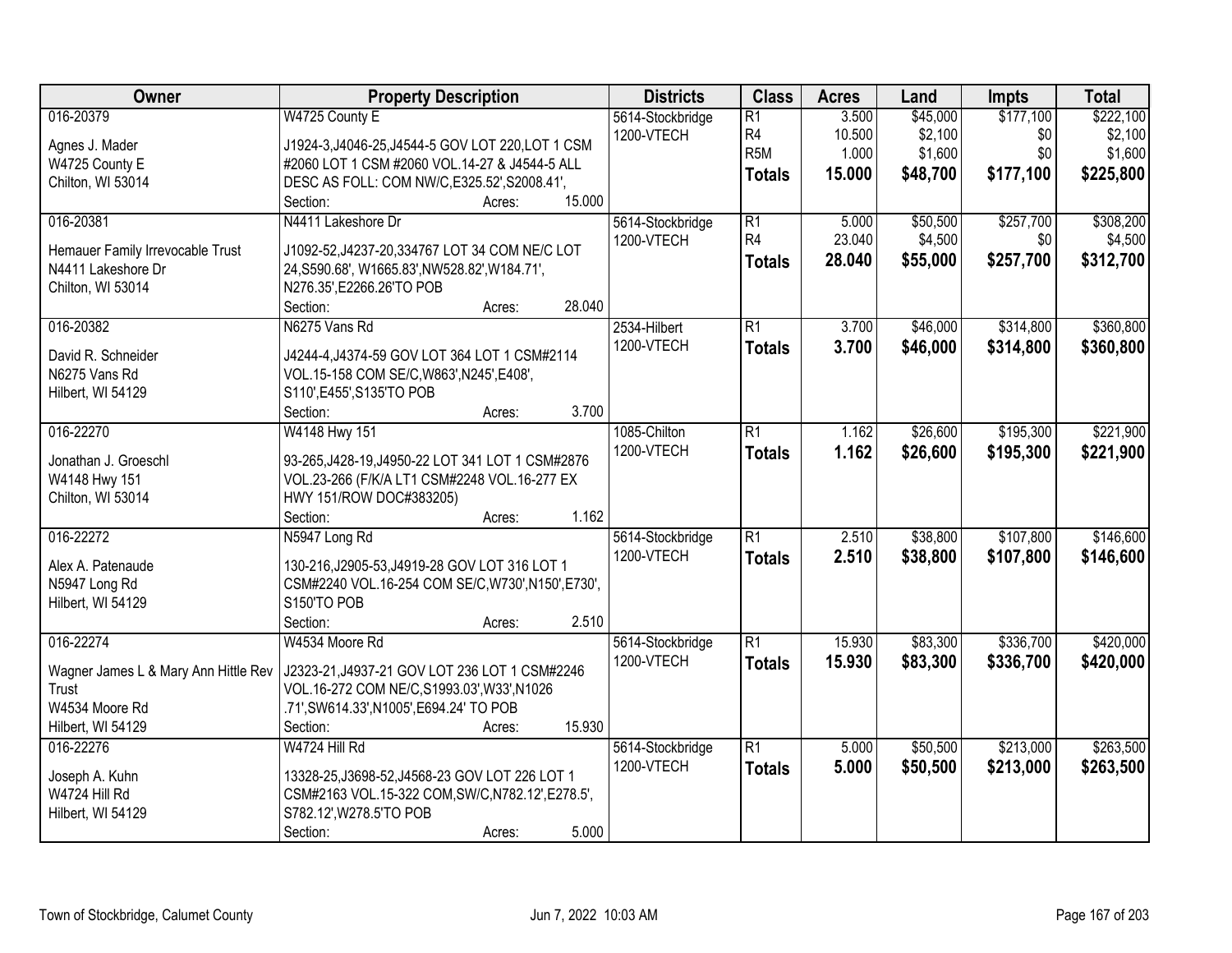| Owner                                                                            | <b>Property Description</b>                                                                                                                                                      |                 | <b>Districts</b>               | <b>Class</b>                                       | <b>Acres</b>              | Land                             | <b>Impts</b>                  | <b>Total</b>                       |
|----------------------------------------------------------------------------------|----------------------------------------------------------------------------------------------------------------------------------------------------------------------------------|-----------------|--------------------------------|----------------------------------------------------|---------------------------|----------------------------------|-------------------------------|------------------------------------|
| 016-22278<br>Judy Schampers<br>W4700 Hill Rd<br>Hilbert, WI 54129                | W4700 Hill Rd<br>J3698-52, J4975-15, J5453-44 LOT 226 LOT 2 CSM<br>#2163 VOL.15-322 COM 278.5'E SW/C, N782.12',<br>E288.21', S782.53', W268.73'TO POB<br>Section:<br>Acres:      | 5.000           | 5614-Stockbridge<br>1200-VTECH | R4<br><b>Totals</b>                                | 5.000<br>5.000            | \$1,000<br>\$1,000               | $\overline{50}$<br>\$0        | \$1,000<br>\$1,000                 |
| 016-22280<br>Ivan G. Akimenko<br>N5825 Moehn Rd<br>Hilbert, WI 54129             | N5825 Moehn Rd<br>117-118, J44-33, J4962-28 LOT 179 LOT 1 CSM #2251<br>VOL.16-284, COM NE/C, S405', W396.49', N405',<br>E396.29'TO POB<br>Section:<br>Acres:                     | 3.690           | 5614-Stockbridge<br>1200-VTECH | R1<br><b>Totals</b>                                | 3.690<br>3.690            | \$46,000<br>\$46,000             | \$170,900<br>\$170,900        | \$216,900<br>\$216,900             |
| 016-22282<br><b>Edward Rink</b><br>W5648 Mud Creek<br>Chilton, WI 53014          | N3334 Hwy 55<br>J4146-10, J4635-22, J5051-61 LOT 57 LOT 1 CSM #2162<br>VOL.15-316<br>Section:<br>Acres:                                                                          | 4.533           | 5614-Stockbridge<br>1200-VTECH | $\overline{R1}$<br>R <sub>4</sub><br><b>Totals</b> | 1.153<br>3.380<br>4.533   | \$26,500<br>\$700<br>\$27,200    | \$0<br>\$0<br>\$0             | \$26,500<br>\$700<br>\$27,200      |
| 016-22284<br>Eckers Breezewood Farm LLC<br>N3232 Highway 55<br>Chilton, WI 53014 | N3328 Hwy 55<br>J4635-22, J4956-15, J5051-55 GOV LOT 57 LOT 4 CSM<br>#2162 VOL.15-316                                                                                            |                 | 5614-Stockbridge<br>1200-VTECH | R4<br><b>Totals</b>                                | 4.533<br>4.533            | \$900<br>\$900                   | \$0<br>\$0                    | \$900<br>\$900                     |
| 016-22286<br>Brittany R. Burg<br>N3330 Hwy 55<br>Chilton, WI 53014               | Section:<br>Acres:<br>N3330 Hwy 55<br>J4635-37, J4635-38, J5724-14 GOV LOT 57 LOT 3 CSM<br>#2162 VOL.15-316<br>Section:<br>Acres:                                                | 4.533<br>15.010 | 5614-Stockbridge<br>1200-VTECH | $\overline{R1}$<br>R <sub>5</sub><br><b>Totals</b> | 1.910<br>13.100<br>15.010 | \$34,100<br>\$47,200<br>\$81,300 | \$247,000<br>\$0<br>\$247,000 | \$281,100<br>\$47,200<br>\$328,300 |
| 016-22288<br>Sharon L. Rink<br>W5648 Mud Creek Rd<br>Chilton, WI 53014           | N3332 Hwy 55<br>J4635-22, J4956-15, J4956-16 GOV LOT 57 LOT 2<br>CSM#2162 VOL.15-316<br>Section:<br>Acres:                                                                       | 15.308          | 5614-Stockbridge<br>1200-VTECH | R1<br>R <sub>4</sub><br><b>Totals</b>              | 9.258<br>6.050<br>15.308  | \$63,300<br>\$1,200<br>\$64,500  | \$44,200<br>\$0<br>\$44,200   | \$107,500<br>\$1,200<br>\$108,700  |
| 016-22290<br>Robert A. Schneider<br>N6065 Moehn Rd<br>Hilbert, WI 54129          | N6065 Moehn Rd<br>J2380-56, J4762-42, J5054-5 GOV LOT 181 LOT 1 CSM<br>#2249 VOL.16-147 COM1003.57'S NE/C, S442.71',<br>W660.03', N415.14', E664.4' TO POB<br>Section:<br>Acres: | 4.000           | 5614-Stockbridge<br>1200-VTECH | R1<br><b>Totals</b>                                | 4.000<br>4.000            | \$47,500<br>\$47,500             | \$266,600<br>\$266,600        | \$314,100<br>\$314,100             |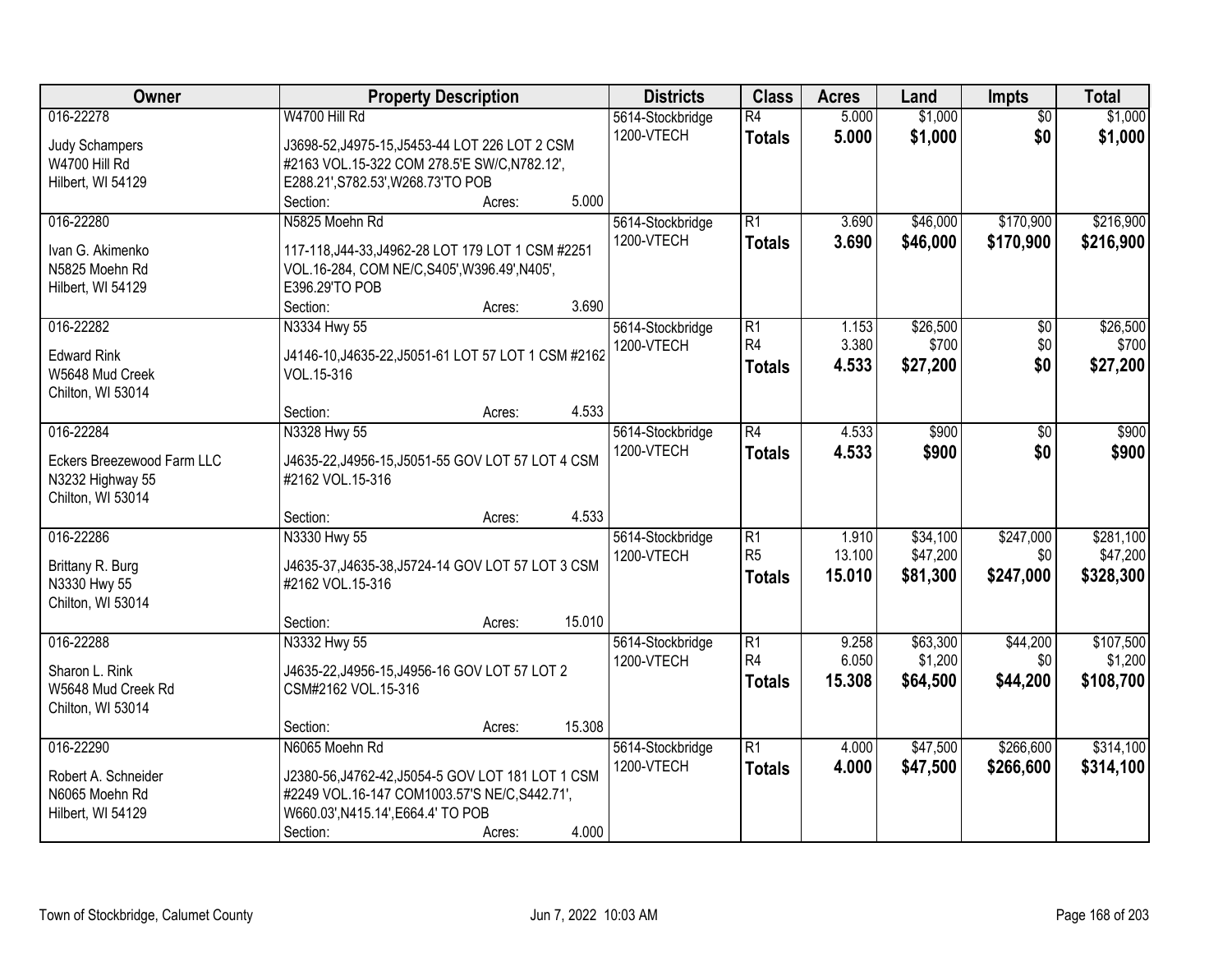| Owner                    | <b>Property Description</b>                                 | <b>Districts</b> | <b>Class</b>     | <b>Acres</b> | Land      | <b>Impts</b>    | <b>Total</b> |
|--------------------------|-------------------------------------------------------------|------------------|------------------|--------------|-----------|-----------------|--------------|
| 016-22292                | W5385 Quinney Rd                                            | 5614-Stockbridge | $\overline{R1}$  | 1.280        | \$27,800  | \$41,200        | \$69,000     |
| Sandra L. Goeser         | J1746-42, J4969-57 LOT 59 LOT 1 CSM #2225                   | 1200-VTECH       | <b>Totals</b>    | 1.280        | \$27,800  | \$41,200        | \$69,000     |
| W5385 Quinney Rd         | VOL.16-206 COM 1282.76'E NW/C,E248.5',                      |                  |                  |              |           |                 |              |
| Chilton, WI 53014        | S234.87', W214.60', N208.5'TO POB, SUBJ TO ING/EGR          |                  |                  |              |           |                 |              |
|                          | Section:<br>1.280<br>Acres:                                 |                  |                  |              |           |                 |              |
| 016-22294                | Hwy 55                                                      | 5614-Stockbridge | $\overline{R4}$  | 44.500       | \$7,100   | $\overline{30}$ | \$7,100      |
| Matthew D. Ecker         | 94-664 LOT 55, EX S4RDS LYG E OF HWY, EX COM                | 1200-VTECH       | R <sub>5</sub> M | 7.000        | \$11,500  | \$0             | \$11,500     |
| N3232 Hwy 55             | 66'N SW/C, E665', N126', E TO HWY, S TO S/L, W TO           |                  | <b>Totals</b>    | 51.500       | \$18,600  | \$0             | \$18,600     |
| Chilton, WI 53014        | SW/C,N TO POB,EX CSM#2245,EX CSM#2329, EX                   |                  |                  |              |           |                 |              |
|                          | 51.500<br>Section:<br>Acres:                                |                  |                  |              |           |                 |              |
| 016-22296                | W5570 Ecker Lakeland Dr                                     | 5614-Stockbridge | $\overline{R1}$  | 6.080        | \$53,800  | \$227,600       | \$281,400    |
|                          |                                                             | 1200-VTECH       | <b>Totals</b>    | 6.080        | \$53,800  | \$227,600       | \$281,400    |
| Anthony J. Kobriger      | J868-48, J4680-60, J4933-62 LOT 53 LOT 1 CSM #3451          |                  |                  |              |           |                 |              |
| W5570 Ecker Lakeland Dr  | VOL.30-125 PREV CSM#2767                                    |                  |                  |              |           |                 |              |
| Chilton, WI 53014        |                                                             |                  |                  |              |           |                 |              |
|                          | 6.080<br>Section:<br>Acres:                                 |                  |                  |              |           |                 |              |
| 016-22298                | N5403 Hwy 55                                                | 5614-Stockbridge | $\overline{R1}$  | 1.370        | \$42,100  | \$176,000       | \$218,100    |
| Dean L Joas Living Trust | 91-58,141-780,J4783-53 GOV LOT 90Lot 1, CSM 3904            | 1200-VTECH       | <b>Totals</b>    | 1.370        | \$42,100  | \$176,000       | \$218,100    |
| N5403 Hwy 55             | VOL.35-269                                                  |                  |                  |              |           |                 |              |
| Hilbert, WI 54129        |                                                             |                  |                  |              |           |                 |              |
|                          | 1.370<br>Section:<br>Acres:                                 |                  |                  |              |           |                 |              |
| 016-23091                | N4277 Sandstone Dr                                          | 5614-Stockbridge | $\overline{R1}$  | 2.189        | \$307,100 | \$179,300       | \$486,400    |
| Paul & Janet Karls Trust | J5287-11, J5327-63, J6065-41 GOV LOT 36 LOT 1 CSM           | 1200-VTECH       | <b>Totals</b>    | 2.189        | \$307,100 | \$179,300       | \$486,400    |
| N4277 Sandstone Dr       | #2407 VOL.17-289, COM SE/C GL36, W2179.66', N553            |                  |                  |              |           |                 |              |
| Chilton, WI 53014        | .57'&POB,W311.77'TO M/L LK, N301.46',E326',S300'TO          |                  |                  |              |           |                 |              |
|                          | 2.189<br>Section:<br>Acres:                                 |                  |                  |              |           |                 |              |
| 016-23093                | N3411 Lakeshore Dr                                          | 5614-Stockbridge | $\overline{R1}$  | 20.219       | \$115,400 | \$285,300       | \$400,700    |
| Frank Jon Zammuto        | J1961-35, J2892-23, J5299-41 GOV LOT 49 LOT 1               | 1200-VTECH       | <b>Totals</b>    | 20.219       | \$115,400 | \$285,300       | \$400,700    |
| N3411 Lakeshore Dr       | CSM#2315 VOL.17-161 COM NE/C                                |                  |                  |              |           |                 |              |
| Chilton, WI 53014        | GL-49, S433.5', W2028 .94', N433.49', E2034.65'TO POB       |                  |                  |              |           |                 |              |
|                          | 20.219<br>Section:<br>Acres:                                |                  |                  |              |           |                 |              |
| 016-23095                | N3232 Hwy 55                                                | 5614-Stockbridge | $\overline{R1}$  | 3.810        | \$46,600  | \$134,600       | \$181,200    |
|                          |                                                             | 1200-VTECH       | <b>Totals</b>    | 3.810        | \$46,600  | \$134,600       | \$181,200    |
| Matthew D. Ecker         | J686-54, J5368-23 GOV LOT 55 & 56 LOT 1 CSM#2329            |                  |                  |              |           |                 |              |
| N3232 Hwy 55             | VOL 17-214, COM 1275.07'E & 570.47'SLY NW/C                 |                  |                  |              |           |                 |              |
| Chilton, WI 53014        | GL-56, E380.12', S444.9', W344.71'TO C/L HWY 55, N<br>3.810 |                  |                  |              |           |                 |              |
|                          | Section:<br>Acres:                                          |                  |                  |              |           |                 |              |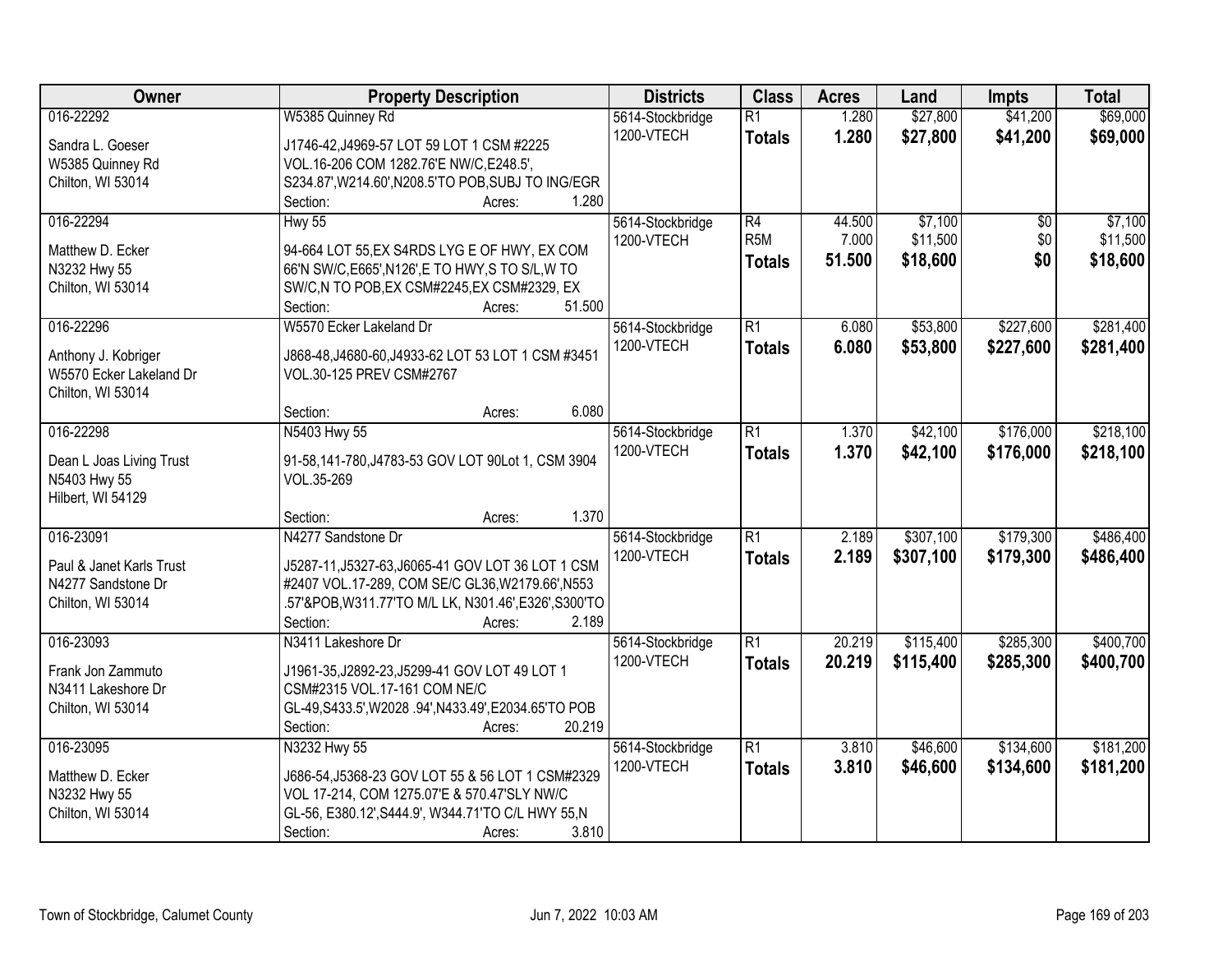| Owner                               | <b>Property Description</b>                      | <b>Districts</b>           | <b>Class</b>    | <b>Acres</b> | Land     | <b>Impts</b> | <b>Total</b> |
|-------------------------------------|--------------------------------------------------|----------------------------|-----------------|--------------|----------|--------------|--------------|
| 016-23097                           | W5354 Mud Creek Rd                               | 5614-Stockbridge           | $\overline{R1}$ | 5.000        | \$50,500 | \$287,100    | \$337,600    |
| Terence J. Ecker                    | J3080-39, J5320-30 GOV LOT 77 LOT 1 CSM#2317 VOL | 1200-VTECH                 | <b>Totals</b>   | 5.000        | \$50,500 | \$287,100    | \$337,600    |
| W5354 Mud Creek Rd                  | 17-168 COM1793'W SE/C GL77, W400.37',            |                            |                 |              |          |              |              |
| Chilton, WI 53014                   | N544', E400.37', S544'TO POB                     |                            |                 |              |          |              |              |
|                                     | 5.000<br>Section:<br>Acres:                      |                            |                 |              |          |              |              |
| 016-23099                           | W5151 Mud Creek Rd                               | 5614-Stockbridge           | $\overline{R1}$ | 4.603        | \$49,300 | \$209,000    | \$258,300    |
|                                     |                                                  | 1200-VTECH                 | R4              | 0.750        | \$100    | \$0          | \$100        |
| Chad R. Lisowe                      | J3080-39, J5227-17 GOV LOT 77 LOT 1 CSM#3215     |                            | <b>Totals</b>   | 5.353        | \$49,400 | \$209,000    | \$258,400    |
| W5151 Mud Creek Rd                  | VOL.27-138 PREV DESC AS CSM#2302                 |                            |                 |              |          |              |              |
| Chilton, WI 53014                   | 5.353                                            |                            |                 |              |          |              |              |
|                                     | Section:<br>Acres:<br>W5295 Moore Rd             |                            | R1              |              |          | \$181,700    | \$232,200    |
| 016-23101                           |                                                  | 1085-Chilton<br>1200-VTECH |                 | 5.000        | \$50,500 |              |              |
| Joel A. Johnson                     | J323-43, J4512-44 GOV LOT 89 LOT 1 CSM#2289      |                            | <b>Totals</b>   | 5.000        | \$50,500 | \$181,700    | \$232,200    |
| W5295 Moore Rd                      | VOL17-84 COM 1240.22'W NE/C, S631.12',           |                            |                 |              |          |              |              |
| Hilbert, WI 54129                   | W345.1', N631.12, E345.1'TO POB                  |                            |                 |              |          |              |              |
|                                     | 5.000<br>Section:<br>Acres:                      |                            |                 |              |          |              |              |
| 016-23103                           | Moore Rd                                         | 1085-Chilton               | $\overline{R1}$ | 5.000        | \$50,500 | \$17,300     | \$67,800     |
| Scott D. Johnson                    | J323-43, J4512-44 GOV LOT 89 LOT 2 CSM#2289      | 1200-VTECH                 | <b>Totals</b>   | 5.000        | \$50,500 | \$17,300     | \$67,800     |
| 872 7th St                          | VOL17-84 COM 895.12'W NE/C, S631.12',            |                            |                 |              |          |              |              |
| Menasha, WI 54952                   | W345.1', N631.12', E345.1'TO POB                 |                            |                 |              |          |              |              |
|                                     | 5.000<br>Section:<br>Acres:                      |                            |                 |              |          |              |              |
| 016-23105                           | N5970 Lakeshore Dr                               | 5614-Stockbridge           | $\overline{R1}$ | 2.387        | \$37,900 | \$64,400     | \$102,300    |
|                                     |                                                  | 1200-VTECH                 | <b>Totals</b>   | 2.387        | \$37,900 | \$64,400     | \$102,300    |
| John J. Campbell                    | 159-818, J4986-47 LOT 99 LOT 1 CSM#2260          |                            |                 |              |          |              |              |
| N5970 Lakeshore Dr                  | VOL.16-311 COM639.46'S NW/C, E520', S200',       |                            |                 |              |          |              |              |
| Hilbert, WI 54129                   | W520', N200'TO POB                               |                            |                 |              |          |              |              |
|                                     | 2.387<br>Section:<br>Acres:                      |                            |                 |              |          |              |              |
| 016-23107                           | N6054 Lakeshore Dr                               | 5614-Stockbridge           | $\overline{R1}$ | 0.550        | \$13,800 | \$2,500      | \$16,300     |
| Richard P & Kathleen Funk Rev Trust | J1017-29, GOV LOT 100 LOT 1 CSM#2278 VOL 17-54,  | 1200-VTECH                 | R <sub>4</sub>  | 0.500        | \$100    | \$0          | \$100        |
| N5846 Lakeshore Dr                  | COM SW/C, N396.5', E108', S399.76, W120'TO       |                            | <b>Totals</b>   | 1.050        | \$13,900 | \$2,500      | \$16,400     |
| Hilbert, WI 54129                   | POB, SUBJ TO ING/EGR EASE                        |                            |                 |              |          |              |              |
|                                     | 1.050<br>Section:<br>Acres:                      |                            |                 |              |          |              |              |
| 016-23109                           | W4998 Moore Rd                                   | 5614-Stockbridge           | $\overline{R1}$ | 2.345        | \$37,600 | \$250,300    | \$287,900    |
| Joseph L. Arnoldussen               | 117-118, J5383-15, J6216-64 GOV LOT 123 LOT 1    | 1200-VTECH                 | <b>Totals</b>   | 2.345        | \$37,600 | \$250,300    | \$287,900    |
| W4998 Moore Rd                      | CSM#2335 VOL.17-233, COM249.48'N& 707'W SW/C     |                            |                 |              |          |              |              |
| Hilbert, WI 54129                   | GL123, W150', N681', E150', S681'TO POB          |                            |                 |              |          |              |              |
|                                     | 2.345<br>Section:<br>Acres:                      |                            |                 |              |          |              |              |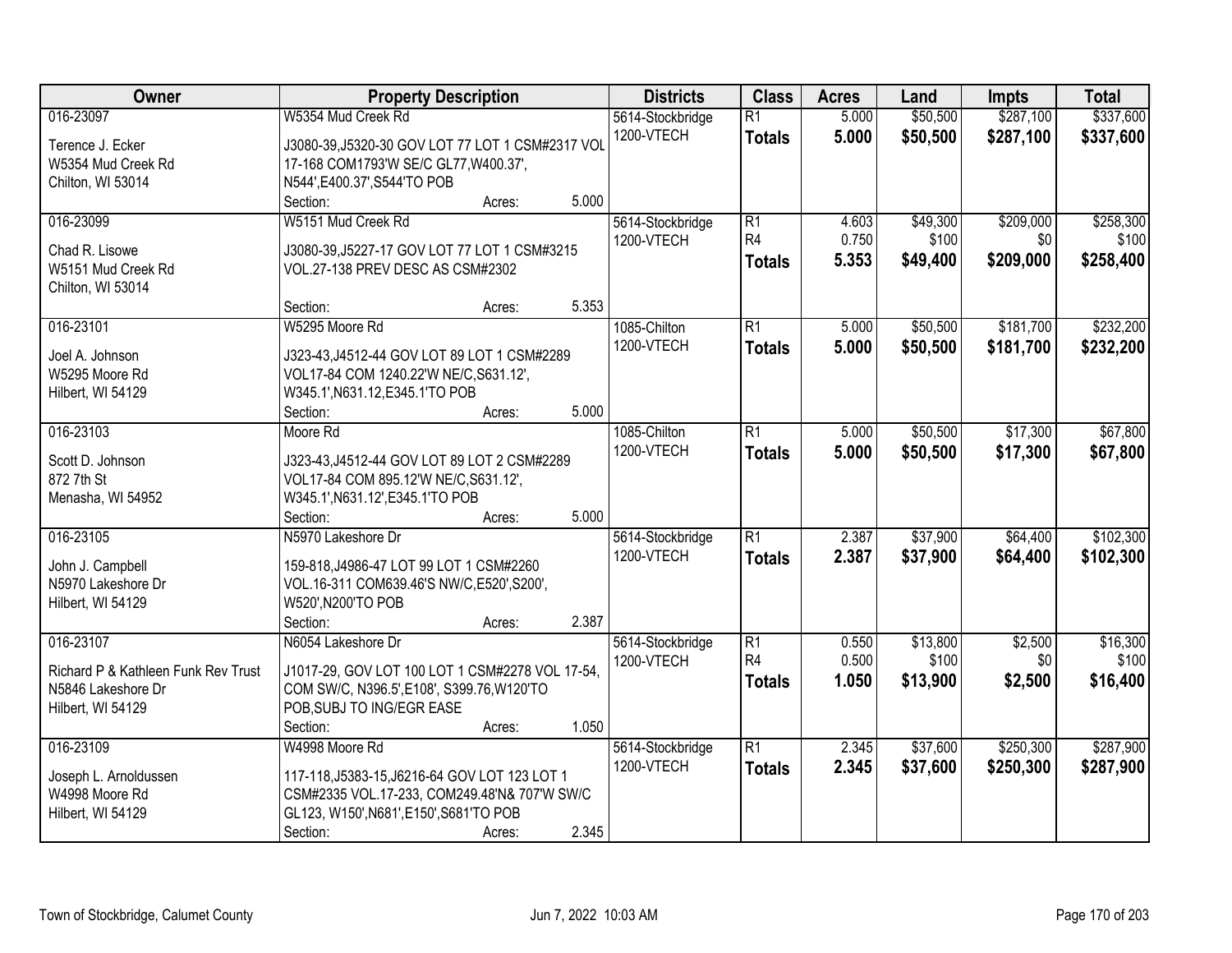| Owner                                                                            |                                                                                                                                                                                    | <b>Property Description</b> |                | <b>Districts</b>               | <b>Class</b>                                                         | <b>Acres</b>                      | Land                                       | <b>Impts</b>                         | <b>Total</b>                                 |
|----------------------------------------------------------------------------------|------------------------------------------------------------------------------------------------------------------------------------------------------------------------------------|-----------------------------|----------------|--------------------------------|----------------------------------------------------------------------|-----------------------------------|--------------------------------------------|--------------------------------------|----------------------------------------------|
| 016-23113<br>Jeffrey C. Krueger<br>W4611 Faro Springs Rd<br>Hilbert, WI 54129    | W4611 Faro Springs Rd<br>J5079-43 GOV LOT 229 LOT 1 CSM #2272 VOL 17-41<br>COM NE/C, S995.13', W616.1', NW996', E644'TO POB                                                        |                             |                | 5614-Stockbridge<br>1200-VTECH | $\overline{R1}$<br><b>Totals</b>                                     | 14.390<br>14.390                  | \$78,700<br>\$78,700                       | \$260,600<br>\$260,600               | \$339,300<br>\$339,300                       |
|                                                                                  | Section:                                                                                                                                                                           | Acres:                      | 14.390         |                                |                                                                      |                                   |                                            |                                      |                                              |
| 016-23115<br>Jane M. Levknecht<br>N5630 Long Rd<br>Hilbert, WI 54129             | <b>Hickory Hills Rd</b><br>152-702, J3900-27 PRT GOV LOTS 262 & 263, LOT 1<br>LOT 1 CSM#2286 VOL.17-76 (INCL PRT LT1 CSM#426<br>VOL3-63) COM1986.02'N, SW/C, N138.92',<br>Section: | Acres:                      | 2.540          | 1085-Chilton<br>1200-VTECH     | $\overline{R1}$<br><b>Totals</b>                                     | 2.540<br>2.540                    | \$39,100<br>\$39,100                       | $\overline{50}$<br>\$0               | \$39,100<br>\$39,100                         |
| 016-23117<br>Donald Winkler<br>W4320 Moore Rd<br>Hilbert, WI 54129               | W4320 Moore Rd<br>J4679-39, J5526-58, J5526-59 GOV LOT 280 LOT 1<br>CSM#2322 VOL17-190 COM SE/C GL280, W429.99',<br>NE484.84', NELY631.21'TO PT ON E/L<br>Section:                 | Acres:                      | 7.243          | 5614-Stockbridge<br>1200-VTECH | $\overline{R1}$<br>R <sub>4</sub><br>R <sub>5</sub><br><b>Totals</b> | 3.750<br>3.243<br>0.250<br>7.243  | \$46,300<br>\$600<br>\$100<br>\$47,000     | \$218,800<br>\$0<br>\$0<br>\$218,800 | \$265,100<br>\$600<br>\$100<br>\$265,800     |
| 016-25490<br>Raymond A. Hoerth<br>N4181 Moehrke Rd<br>Chilton, WI 53014          | N4181 Moehrke Rd<br>121-629, J961-13, 336220 GOV LOT 245 LOT 2 CSM<br>#2382 VOL.18-76                                                                                              |                             |                | 1085-Chilton<br>1200-VTECH     | $\overline{R1}$<br><b>Totals</b>                                     | 4.550<br>4.550                    | \$49,200<br>\$49,200                       | \$303,200<br>\$303,200               | \$352,400<br>\$352,400                       |
| 016-25494<br>Claude Kolbe<br>W4364 Schluchter Rd<br>Chilton, WI 53014            | Section:<br>W4364 Schluchter Rd<br>J1296-42, J1309-41, J5598-5 LOT 293 LOT 1 CSM#2346<br>VOL17-272<br>Section:                                                                     | Acres:<br>Acres:            | 4.550<br>1.130 | 1085-Chilton<br>1200-VTECH     | $\overline{R1}$<br><b>Totals</b>                                     | 1.130<br>1.130                    | \$26,300<br>\$26,300                       | \$114,800<br>\$114,800               | \$141,100<br>\$141,100                       |
| 016-25496<br>Sharon M. Ludwig H<br>W4389 Quinney Rd<br>Chilton, WI 53014         | W4389 Quinney Rd<br>J1296-42, J1309-41, J5853-54 LOT 293 LOT 1<br>CSM#2710 VOL.21-397 (INCL CSM#2389)<br>Section:                                                                  | Acres:                      | 18.605         | 1085-Chilton<br>1200-VTECH     | $\overline{R1}$<br>R <sub>4</sub><br>R <sub>5</sub><br><b>Totals</b> | 6.762<br>9.000<br>2.843<br>18.605 | \$55,800<br>\$1,800<br>\$2,300<br>\$59,900 | \$211,700<br>\$0<br>\$0<br>\$211,700 | \$267,500<br>\$1,800<br>\$2,300<br>\$271,600 |
| 016-25498<br>Woelfel Farms Real Estate LLC<br>N5632 Long Rd<br>Hilbert, WI 54129 | Vans Rd<br>84-471, J5383-67 GOV LOT 367 EX LOT 1 CSM#2566<br>VOL.20-100 PREV DESC AS CSM#2343<br>Section:                                                                          | Acres:                      | 44.450         | 5614-Stockbridge<br>1200-VTECH | $\overline{R4}$<br>R <sub>5</sub><br><b>Totals</b>                   | 42.450<br>2.000<br>44.450         | \$8,000<br>\$100<br>\$8,100                | $\overline{50}$<br>\$0<br>\$0        | \$8,000<br>\$100<br>\$8,100                  |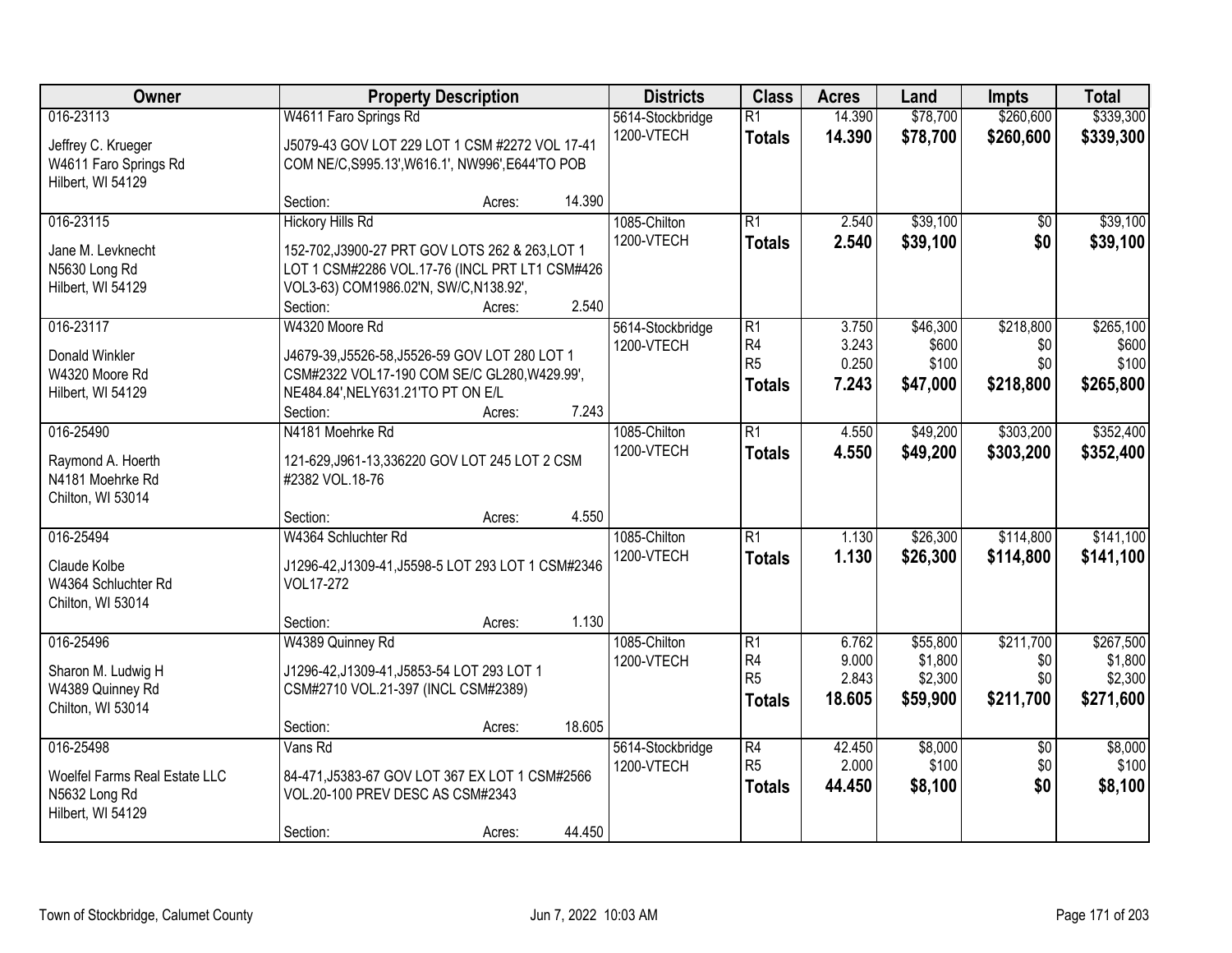| <b>Owner</b>                                                                      | <b>Property Description</b>                                                                                                                                          |                                                                                     |        | <b>Districts</b>               | <b>Class</b>                                                         | <b>Acres</b>                      | Land                                       | <b>Impts</b>                         | <b>Total</b>                                 |
|-----------------------------------------------------------------------------------|----------------------------------------------------------------------------------------------------------------------------------------------------------------------|-------------------------------------------------------------------------------------|--------|--------------------------------|----------------------------------------------------------------------|-----------------------------------|--------------------------------------------|--------------------------------------|----------------------------------------------|
| 016-25500<br>Brendan P. Otoole<br>W5111 Faro Springs Rd<br>Hilbert, WI 54129      | W5111 Faro Springs Rd<br>VOL18-146                                                                                                                                   | 5614-Stockbridge<br>1200-VTECH<br>113-416, J3794-37, J6025-9 LOT 107 LOT 1 CSM#2402 |        |                                | $\overline{R1}$<br>R <sub>4</sub><br><b>Totals</b>                   | 3.669<br>6.000<br>9.669           | \$45,900<br>\$1,200<br>\$47,100            | \$217,900<br>\$0<br>\$217,900        | \$263,800<br>\$1,200<br>\$265,000            |
|                                                                                   | Section:                                                                                                                                                             | Acres:                                                                              | 9.669  |                                |                                                                      |                                   |                                            |                                      |                                              |
| 016-25502<br>Daniel A. Bodinger<br>N4300 Lakeshore Dr<br>Chilton, WI 53014        | N4300 Lakeshore Dr<br>107-737, J739-30, J6224-45 LOT 72 LOT 1 CSM#2834<br>VOL23-121 SUBJ TO DNR VARIANCE DESC.<br>DOC.#383516 (INCL CSM#2404 & CSM#2649)<br>Section: | Acres:                                                                              | 5.280  | 5614-Stockbridge<br>1200-VTECH | $\overline{R1}$<br><b>Totals</b>                                     | 5.280<br>5.280                    | \$51,400<br>\$51,400                       | \$73,600<br>\$73,600                 | \$125,000<br>\$125,000                       |
| 016-25504                                                                         | N3182 Hwy 55                                                                                                                                                         |                                                                                     |        | 5614-Stockbridge               | $\overline{R1}$                                                      | 6.655                             | \$55,500                                   | \$397,800                            | \$453,300                                    |
| <b>Trisha Doerr</b><br>N3182 Hwy 55<br>Chilton, WI 53014                          | J1818-32, J4028-62 GOV LOT 54 & 55 LOT 1 CSM#2431<br>VOL18-261 10.6A                                                                                                 |                                                                                     |        | 1200-VTECH                     | R <sub>4</sub><br><b>Totals</b>                                      | 4.000<br>10.655                   | \$800<br>\$56,300                          | \$0<br>\$397,800                     | \$800<br>\$454,100                           |
|                                                                                   | Section:                                                                                                                                                             | Acres:                                                                              | 10.655 |                                |                                                                      |                                   |                                            |                                      |                                              |
| 016-25506<br>Stoker Richard & Denise Rev Lt<br>W5246 Hwy 151<br>Chilton, WI 53014 | W5246 Hwy 151<br>J1818-32, J4028-62, J6315-1 GOV LOTS 54 & 55 LOT 2<br>CSM#2431 VOL18-261 10.6A INCL EASE ACROSS LT3<br>SAID CSM                                     |                                                                                     |        | 5614-Stockbridge<br>1200-VTECH | $\overline{R1}$<br>R <sub>4</sub><br>R <sub>5</sub><br><b>Totals</b> | 2.000<br>6.000<br>2.655<br>10.655 | \$35,000<br>\$1,200<br>\$7,000<br>\$43,200 | \$567,200<br>\$0<br>\$0<br>\$567,200 | \$602,200<br>\$1,200<br>\$7,000<br>\$610,400 |
|                                                                                   | Section:                                                                                                                                                             | Acres:                                                                              | 10.655 |                                |                                                                      |                                   |                                            |                                      |                                              |
| 016-25508<br>Linda J. Hephner<br>N4259 Sandstone Dr<br>Chilton, WI 53014          | N4259 Sandstone Dr<br>J5116-37, J5287-11, J5327-63 LOT 36 LOT 1 CSM #2941<br>VOL.24-123                                                                              |                                                                                     |        | 5614-Stockbridge<br>1200-VTECH | $\overline{R1}$<br><b>Totals</b>                                     | 1.030<br>1.030                    | \$175,800<br>\$175,800                     | \$272,100<br>\$272,100               | \$447,900<br>\$447,900                       |
|                                                                                   | Section:                                                                                                                                                             | Acres:                                                                              | 1.030  |                                |                                                                      |                                   |                                            |                                      |                                              |
| 016-25510<br>Town Of Stockbridge<br>Sandstone Dr<br>Chilton, WI 53014             | Sandstone Dr<br>J5287-11, J5327-63, J6065-40 LOT 36 SANDSTONE DR<br>DESC CSM#2407 VOL 18-166,COM 2113.43'W SE/C<br>GL36 W66.23, N853.57'TO N/L GL36,<br>Section:     | Acres:                                                                              | 1.290  | 5614-Stockbridge<br>1200-VTECH | $\overline{X4}$<br><b>Totals</b>                                     | 1.290<br>1.290                    | \$0<br>\$0                                 | $\overline{50}$<br>\$0               | \$0<br>\$0                                   |
| 016-25512<br>State Of WI Dot Hwy 55/Row<br>101 S Webster St<br>Madison, WI 53707  | <b>Hwy 55</b><br>94-664, J5713-63 HWY 55/ROW THRU GOV LOT 56<br>Section:                                                                                             | Acres:                                                                              | 0.180  | 5614-Stockbridge<br>1200-VTECH | $\overline{\text{X2}}$<br><b>Totals</b>                              | 0.180<br>0.180                    | \$0<br>\$0                                 | $\overline{30}$<br>\$0               | \$0<br>\$0                                   |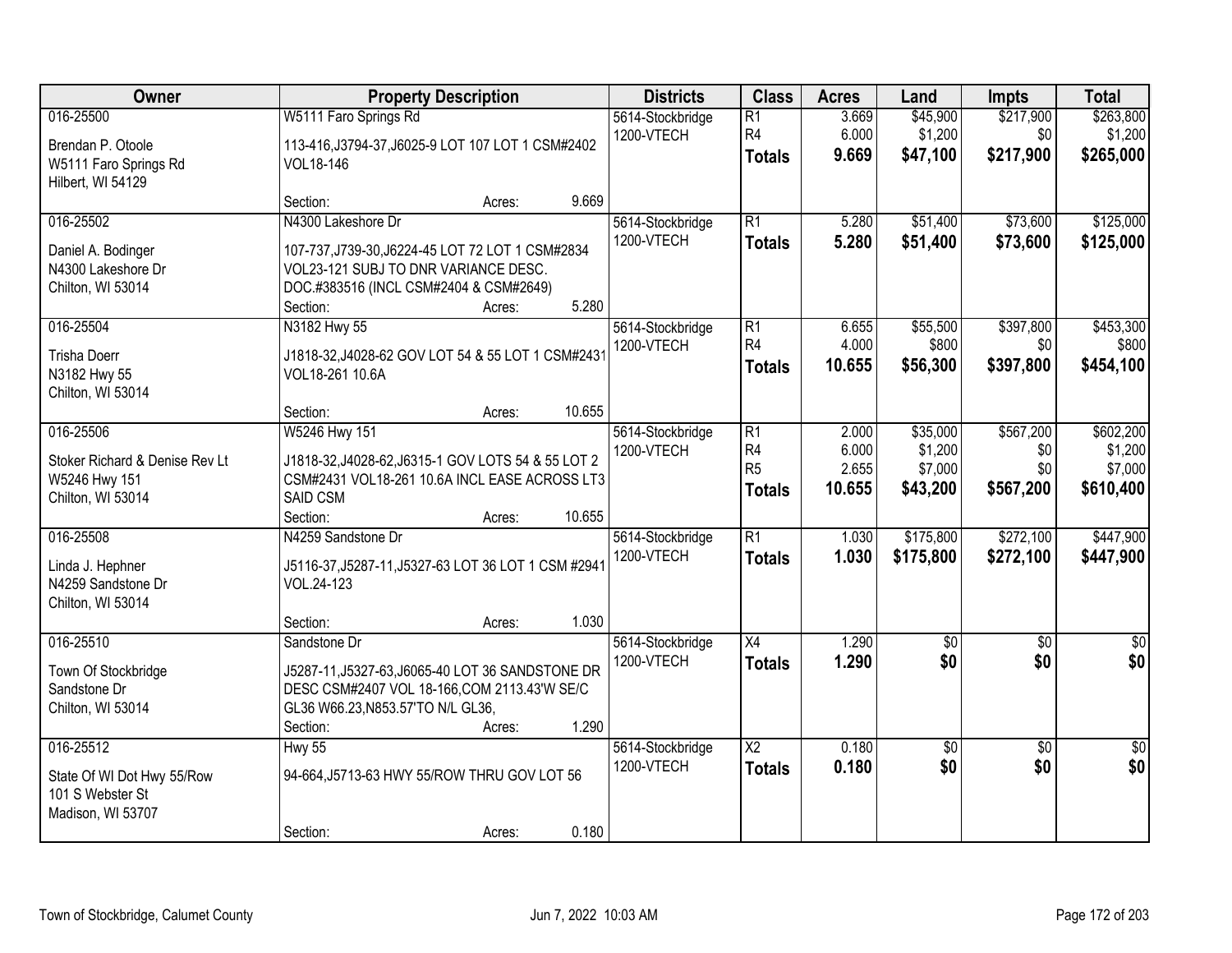| Owner                                                                            | <b>Property Description</b>                                                                           | <b>Districts</b> | <b>Class</b> | <b>Acres</b>                   | Land                                    | <b>Impts</b>   | <b>Total</b>           |                        |                        |
|----------------------------------------------------------------------------------|-------------------------------------------------------------------------------------------------------|------------------|--------------|--------------------------------|-----------------------------------------|----------------|------------------------|------------------------|------------------------|
| 016-25514<br>State Of WI Dot Hwy 55/Row<br>101 S Webster St<br>Madison, WI 53707 | <b>Hwy 55</b><br>94-664, J5713-63 HWY 55/ROW THRU GOV LOT 55<br>PROJ.4050-06-22                       |                  |              | 5614-Stockbridge<br>1200-VTECH | $\overline{\text{X2}}$<br><b>Totals</b> | 0.330<br>0.330 | $\overline{60}$<br>\$0 | $\overline{50}$<br>\$0 | \$0<br>\$0             |
|                                                                                  | Section:                                                                                              | Acres:           | 0.330        |                                |                                         |                |                        |                        |                        |
| 016-25516<br>State Of WI Dot Hwy 55/Row<br>101 S Webster St<br>Madison, WI 53707 | <b>Hwy 55</b><br>J3519-12, J3905-22, J6057-37 HWY 55/ROW THU GOV<br>LOT 59 PROJ.4050-06-22            |                  |              | 5614-Stockbridge<br>1200-VTECH | $\overline{\text{X2}}$<br><b>Totals</b> | 0.440<br>0.440 | $\overline{50}$<br>\$0 | $\overline{50}$<br>\$0 | $\sqrt{50}$<br>\$0     |
| 016-25518                                                                        | Section:<br><b>Hwy 55</b>                                                                             | Acres:           | 0.440        | 5614-Stockbridge               | $\overline{\text{X2}}$                  | 0.840          | $\overline{50}$        | \$0                    | $\overline{50}$        |
| State Of WI Dot Hwy 55/Row<br>101 S Webster St<br>Madison, WI 53707              | J4635-22, J4984-9, J5841-42 HWY 55/ROW THRU GOV<br>LOT 60 PROJ.4050-06-22                             |                  |              | 1200-VTECH                     | <b>Totals</b>                           | 0.840          | \$0                    | \$0                    | \$0                    |
|                                                                                  | Section:                                                                                              | Acres:           | 0.840        |                                |                                         |                |                        |                        |                        |
| 016-25520<br>State Of WI Dot Hwy 55/Row<br>101 S Webster St<br>Madison, WI 53707 | <b>Hwy 55</b><br>162-394, J3723-13, J5646-32 HWY 55/ROW THRU GOV<br>LOT 61 PROJ.4050-06-22            |                  |              | 5614-Stockbridge<br>1200-VTECH | $\overline{\text{X2}}$<br><b>Totals</b> | 0.140<br>0.140 | \$0<br>\$0             | $\sqrt{6}$<br>\$0      | $\sqrt{50}$<br>\$0     |
|                                                                                  | Section:                                                                                              | Acres:           | 0.140        |                                |                                         |                |                        |                        |                        |
| 016-25522<br>State Of WI Dot Hwy 55/Row<br>101 S Webster St<br>Madison, WI 53707 | <b>Hwy 55</b><br>134-248, J5646-30 HWY 55/ROW THRU GOV LOT 65<br>PROJ.4050-06-22                      |                  |              | 5614-Stockbridge<br>1200-VTECH | $\overline{\text{X2}}$<br><b>Totals</b> | 0.180<br>0.180 | $\overline{50}$<br>\$0 | $\overline{50}$<br>\$0 | $\sqrt{50}$<br>\$0     |
|                                                                                  | Section:                                                                                              | Acres:           | 0.180        |                                |                                         |                |                        |                        |                        |
| 016-25524<br>State Of WI Dot Hwy 55/Row<br>101 S Webster St<br>Madison, WI 53707 | <b>Hwy 55</b><br>134-248, J5646-28 HWY 55/ROW THRU GOV LOT 69<br>PROJ.4050-06-22                      |                  |              | 5614-Stockbridge<br>1200-VTECH | $\overline{X2}$<br><b>Totals</b>        | 0.140<br>0.140 | $\sqrt{6}$<br>\$0      | $\overline{50}$<br>\$0 | $\overline{50}$<br>\$0 |
|                                                                                  | Section:                                                                                              | Acres:           | 0.140        |                                |                                         |                |                        |                        |                        |
| 016-25528<br>State Of WI Dot Hwy 55/Row<br>101 S Webster St<br>Madison, WI 53707 | <b>Hwy 55</b><br>91-136, J5673-55, J5826-11 HWY 55/ROW THRU GOV<br>LOT 72 PROJ.4050-06-22<br>Section: | Acres:           | 0.004        | 5614-Stockbridge<br>1200-VTECH | $\overline{\text{X2}}$<br><b>Totals</b> | 0.004<br>0.004 | $\overline{50}$<br>\$0 | $\overline{50}$<br>\$0 | $\overline{50}$<br>\$0 |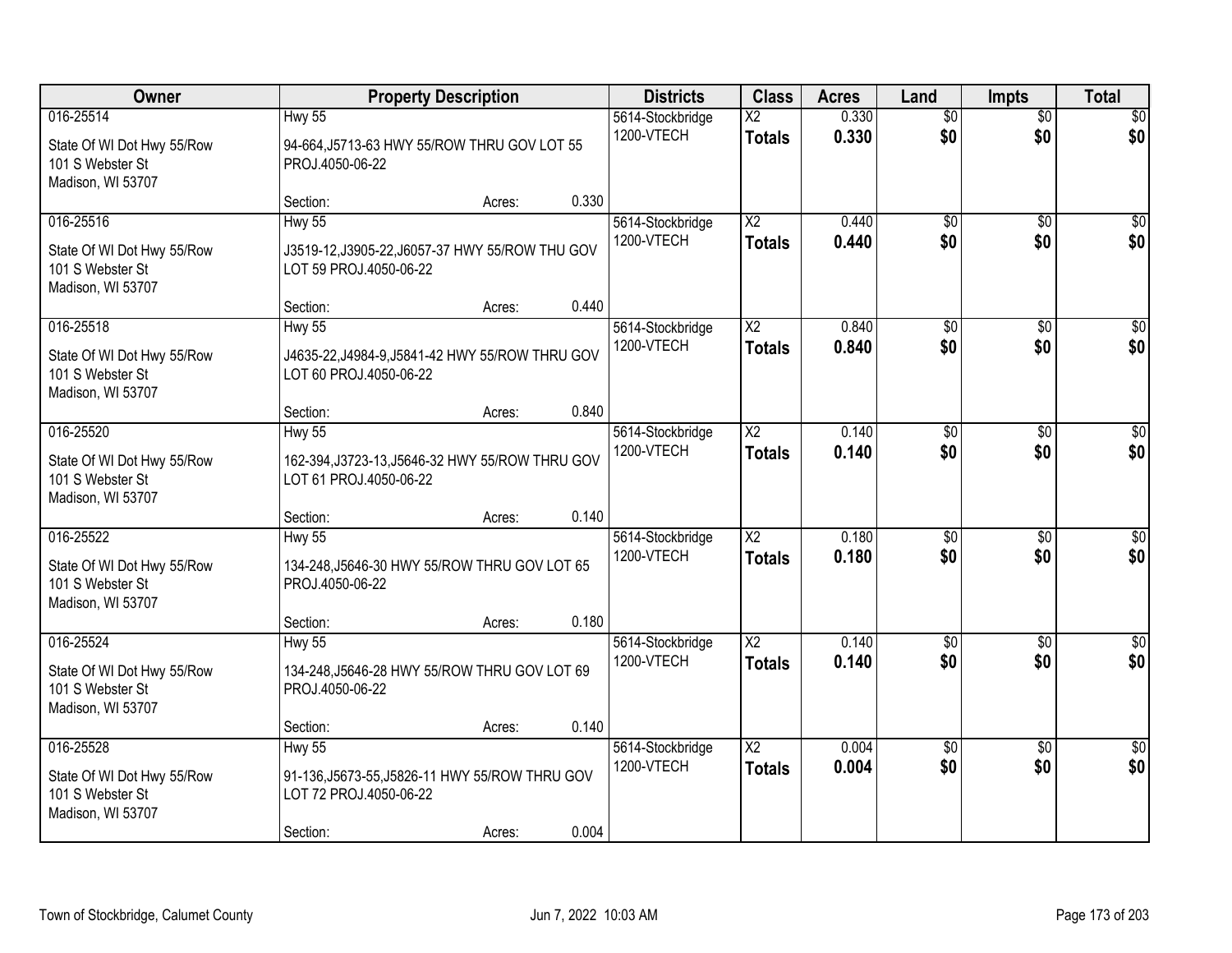| Owner                                                                            |                                                                                            | <b>Property Description</b> |       | <b>Districts</b>               | <b>Class</b>                            | <b>Acres</b>   | Land                   | <b>Impts</b>           | <b>Total</b>           |
|----------------------------------------------------------------------------------|--------------------------------------------------------------------------------------------|-----------------------------|-------|--------------------------------|-----------------------------------------|----------------|------------------------|------------------------|------------------------|
| 016-25530<br>State Of WI Dot Hwy 55/Row<br>101 S Webster St<br>Madison, WI 53707 | <b>Hwy 55</b><br>J5646-24 HWY 55/ROW THRU GOV LOT 77<br>PROJ.4050-06-22                    |                             |       | 5614-Stockbridge<br>1200-VTECH | $\overline{\text{X2}}$<br><b>Totals</b> | 0.330<br>0.330 | $\overline{50}$<br>\$0 | $\overline{50}$<br>\$0 | \$0<br>\$0             |
|                                                                                  | Section:                                                                                   | Acres:                      | 0.330 |                                |                                         |                |                        |                        |                        |
| 016-25532<br>State Of WI Dot Hwy 55/Row<br>101 S Webster St<br>Madison, WI 53707 | Hwy 55<br>J323-43, J4512-44, J5948-31 HWY 55/ROW THRU GOV<br>LOT 89 PROJ.4050-06-22        |                             |       | 1085-Chilton<br>1200-VTECH     | $\overline{X2}$<br><b>Totals</b>        | 0.160<br>0.160 | $\overline{50}$<br>\$0 | $\overline{50}$<br>\$0 | \$0<br>\$0             |
| 016-25534                                                                        | Section:                                                                                   | Acres:                      | 0.160 |                                | $\overline{\text{X2}}$                  | 0.073          | $\overline{50}$        |                        | $\overline{50}$        |
| State Of WI Dot Hwy 55/Row<br>101 S Webster St<br>Madison, WI 53707              | <b>Hwy 55</b><br>141-780, J4783-53, J5713-65 HWY 55/ROW THRU GOV<br>LOT 90 PROJ.4050-06-22 |                             |       | 5614-Stockbridge<br>1200-VTECH | <b>Totals</b>                           | 0.073          | \$0                    | \$0<br>\$0             | \$0                    |
|                                                                                  | Section:                                                                                   | Acres:                      | 0.073 |                                |                                         |                |                        |                        |                        |
| 016-25536<br>State Of WI Dot Hwy 55/Row<br>101 S Webster St<br>Madison, WI 53707 | <b>Hwy 55</b><br>164-310, J2010-39, J5720-63 HWY 55/ROW THRU GOV<br>LOT 93 PROJ.4050-06-22 |                             |       | 5614-Stockbridge<br>1200-VTECH | $\overline{X2}$<br><b>Totals</b>        | 0.330<br>0.330 | $\overline{50}$<br>\$0 | $\sqrt[6]{3}$<br>\$0   | $\sqrt{50}$<br>\$0     |
|                                                                                  | Section:                                                                                   | Acres:                      | 0.330 |                                |                                         |                |                        |                        |                        |
| 016-25538<br>State Of WI Dot Hwy 55/Row<br>101 S Webster St<br>Madison, WI 53707 | <b>Hwy 55</b><br>159-827, J5646-17 HWY 55/ROW THRU GOV LOT 92<br>PROJ.4050-06-22           |                             |       | 5614-Stockbridge<br>1200-VTECH | $\overline{\text{X2}}$<br><b>Totals</b> | 0.230<br>0.230 | \$0<br>\$0             | $\overline{50}$<br>\$0 | $\sqrt{50}$<br>\$0     |
|                                                                                  | Section:                                                                                   | Acres:                      | 0.230 |                                |                                         |                |                        |                        |                        |
| 016-25540<br>State Of WI Dot Hwy 55/Row<br>101 S Webster St<br>Madison, WI 53707 | <b>Hwy 55</b><br>157-339, J811-52, J5646-15 HWY 55/ROW THRU GOV<br>LOT 116 PROJ.4050-06-22 |                             |       | 5614-Stockbridge<br>1200-VTECH | $\overline{X2}$<br><b>Totals</b>        | 0.310<br>0.310 | $\overline{50}$<br>\$0 | $\overline{30}$<br>\$0 | $\sqrt{$0]}$<br>\$0    |
|                                                                                  | Section:                                                                                   | Acres:                      | 0.310 |                                |                                         |                |                        |                        |                        |
| 016-25542<br>State Of WI Dot Hwy 55/Row<br>101 S Webster St<br>Madison, WI 53707 | <b>Hwy 55</b><br>J5646-26 HWY 55/ROW THRU GOV LOT 138<br>PROJ.4050-06-22<br>Section:       | Acres:                      | 0.030 | 5614-Stockbridge<br>1200-VTECH | $\overline{\text{X2}}$<br><b>Totals</b> | 0.030<br>0.030 | $\overline{50}$<br>\$0 | $\overline{50}$<br>\$0 | $\overline{30}$<br>\$0 |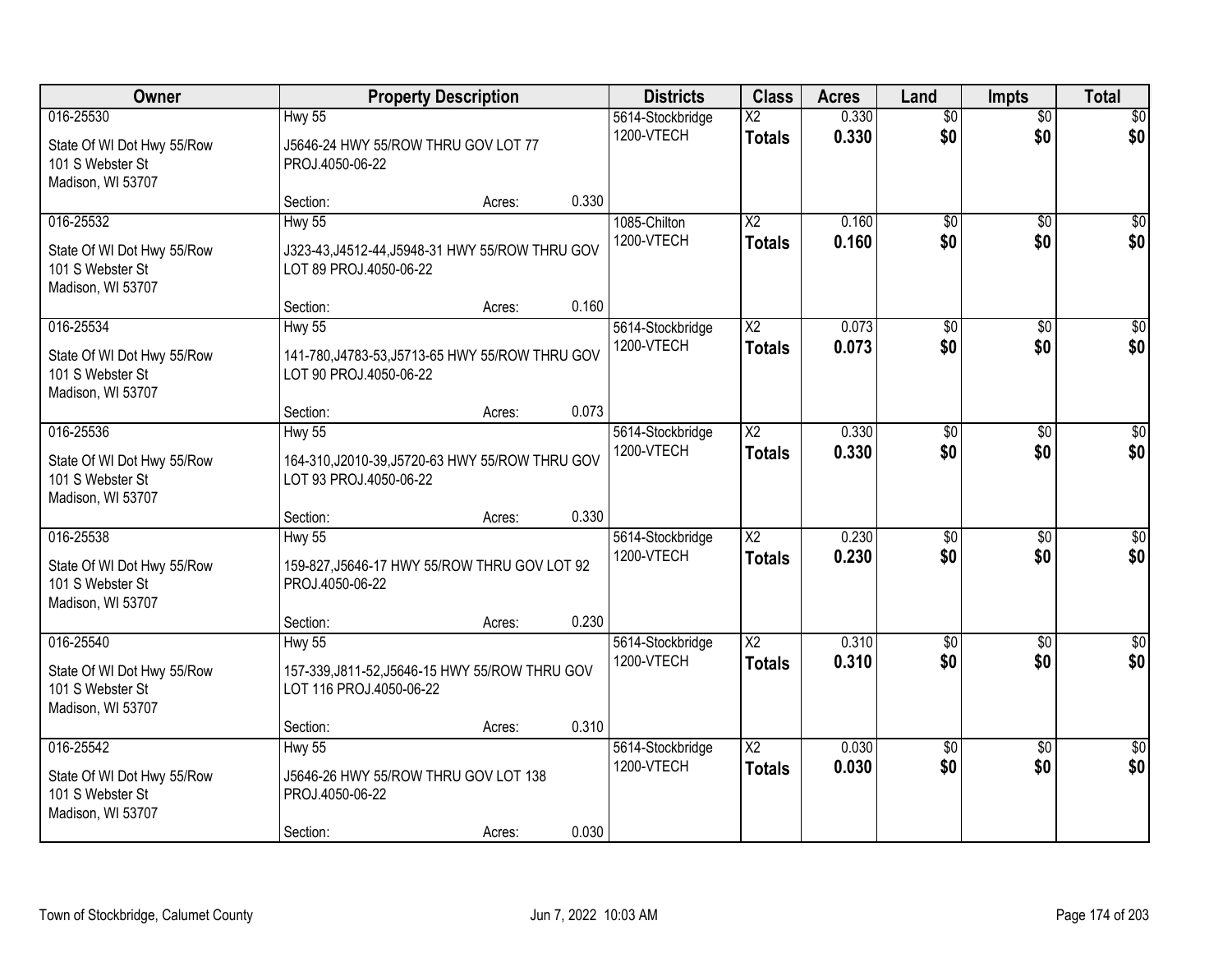| <b>Owner</b>                        | <b>Property Description</b>                                                             | <b>Districts</b>               | <b>Class</b>     | <b>Acres</b> | Land            | <b>Impts</b>    | <b>Total</b>    |
|-------------------------------------|-----------------------------------------------------------------------------------------|--------------------------------|------------------|--------------|-----------------|-----------------|-----------------|
| 016-26616                           | N4045 Lakeshore Dr                                                                      | 5614-Stockbridge               | R1               | 4.000        | \$47,500        | \$279,800       | \$327,300       |
| David L. Sielaff                    | J2294-42, J2946-44, J6830-30 LOTS 39 & 40 LOT 2                                         | 1200-VTECH                     | R4               | 16.330       | \$3,200         | \$0             | \$3,200         |
| N4045 Lakeshore Dr                  | CSM#2468 VOL.19-90 COM865.8'S NE/C                                                      |                                | <b>Totals</b>    | 20.330       | \$50,700        | \$279,800       | \$330,500       |
| Chilton, WI 53014                   | GL39, W671.75', N29.76', W1121.16', SE117.48',                                          |                                |                  |              |                 |                 |                 |
|                                     | 20.330<br>Section:<br>Acres:                                                            |                                |                  |              |                 |                 |                 |
| 016-26618                           | N3283 Ecker Lakeland Dr                                                                 | 5614-Stockbridge               | $\overline{R1}$  | 0.430        | \$115,600       | \$162,900       | \$278,500       |
| Ryan P. Heldt                       | 130-259, J3505-50 GOV LOT 51 LOT 1 CSM#786                                              | 1200-VTECH                     | <b>Totals</b>    | 0.430        | \$115,600       | \$162,900       | \$278,500       |
| 195 High Ridge Ct                   | VOL.5-319 LYG N OF ECKER'S LAKELAND PLAT                                                |                                |                  |              |                 |                 |                 |
| Slinger, WI 53086                   |                                                                                         |                                |                  |              |                 |                 |                 |
|                                     | 0.430<br>Section:<br>Acres:                                                             |                                |                  |              |                 |                 |                 |
| 016-26620                           | <b>Hwy 55</b>                                                                           | 5614-Stockbridge               | $\overline{X4}$  | 0.050        | $\overline{50}$ | $\overline{50}$ | $\overline{30}$ |
| <b>Stockbridge Sweet Cemetery</b>   | 9-606,103-57,J4318-37 GOV LOT 70 COM SE/C GL 70                                         | 1200-VTECH                     | <b>Totals</b>    | 0.050        | \$0             | \$0             | \$0             |
| <b>Hwy 55</b>                       | N303.42', W218 .94', NW88.67'& POB, W57', N45',                                         |                                |                  |              |                 |                 |                 |
| Chilton, WI 53014                   | E57', S45'TO POB INCL ING/EGR EASMT DESC DOC#                                           |                                |                  |              |                 |                 |                 |
|                                     | 0.050<br>Section:<br>Acres:                                                             |                                |                  |              |                 |                 |                 |
| 016-26622                           | N4608 Lakeshore Dr                                                                      | 5614-Stockbridge               | $\overline{R1}$  | 1.000        | \$25,000        | \$58,200        | \$83,200        |
|                                     |                                                                                         | 1200-VTECH                     | R <sub>4</sub>   | 2.000        | \$300           | \$0             | \$300           |
| Gary A. Ricker<br>525 N Military Rd | J3080-39, J5320-30 GOV LOT 77 LOT 1 CSM#3594<br>VOL.32-27 PREV DESC AS CSM#2523 & #3214 |                                | <b>Totals</b>    | 3.000        | \$25,300        | \$58,200        | \$83,500        |
| Hilbert, WI 54129                   |                                                                                         |                                |                  |              |                 |                 |                 |
|                                     | 3.000<br>Section:<br>Acres:                                                             |                                |                  |              |                 |                 |                 |
| 016-26624                           | W4801 County E                                                                          | 5614-Stockbridge               | $\overline{R1}$  | 1.170        | \$22,100        | \$197,700       | \$219,800       |
|                                     |                                                                                         | 1200-VTECH                     | <b>Totals</b>    | 1.170        | \$22,100        | \$197,700       | \$219,800       |
| Anthony J. Reif                     | J2766-53, J3417-6 LOT 193Lot 2, CSM 3624 VOL.32-119                                     |                                |                  |              |                 |                 |                 |
| W4801 County Rd E                   |                                                                                         |                                |                  |              |                 |                 |                 |
| Chilton, WI 53014                   | 1.170                                                                                   |                                |                  |              |                 |                 |                 |
| 016-26626                           | Section:<br>Acres:<br>N4601 Moehrke Rd                                                  |                                | R1               | 5.500        | \$52,000        | \$150,500       | \$202,500       |
|                                     |                                                                                         | 5614-Stockbridge<br>1200-VTECH | R4               | 32.090       | \$6,000         | \$0             | \$6,000         |
| Scott A. Schneider                  | J3775-51LC,335916 GOV LOT 217 & PRT GOV LOT                                             |                                | R <sub>5</sub>   | 0.750        | \$100           | \$0             | \$100           |
| N4601 Moehrke Rd                    | 196 LOT 2 CSM#2474 VOL.19-114 EX PRT DESC                                               |                                | R <sub>5</sub> M | 5.000        | \$8,000         | \$0             | \$8,000         |
| Chilton, WI 53014                   | DOC#492385(6.66AC)                                                                      |                                | <b>Totals</b>    | 43.340       | \$66,100        | \$150,500       | \$216,600       |
|                                     | 43.340<br>Section:<br>Acres:                                                            |                                |                  |              |                 |                 |                 |
| 016-26628                           | Ledge Rd                                                                                | 5614-Stockbridge               | R4               | 4.850        | \$1,000         | $\overline{30}$ | \$1,000         |
| Scott A. Schneider                  | J3775-51,335916 GOV LOT 217 EX CSM#2474                                                 | 1200-VTECH                     | R <sub>5</sub> M | 7.000        | \$11,200        | \$0             | \$11,200        |
| N4601 Moehrke Rd                    | VOL.19-114                                                                              |                                | <b>Totals</b>    | 11.850       | \$12,200        | \$0             | \$12,200        |
| Chilton, WI 53014                   |                                                                                         |                                |                  |              |                 |                 |                 |
|                                     | 11.850<br>Section:<br>Acres:                                                            |                                |                  |              |                 |                 |                 |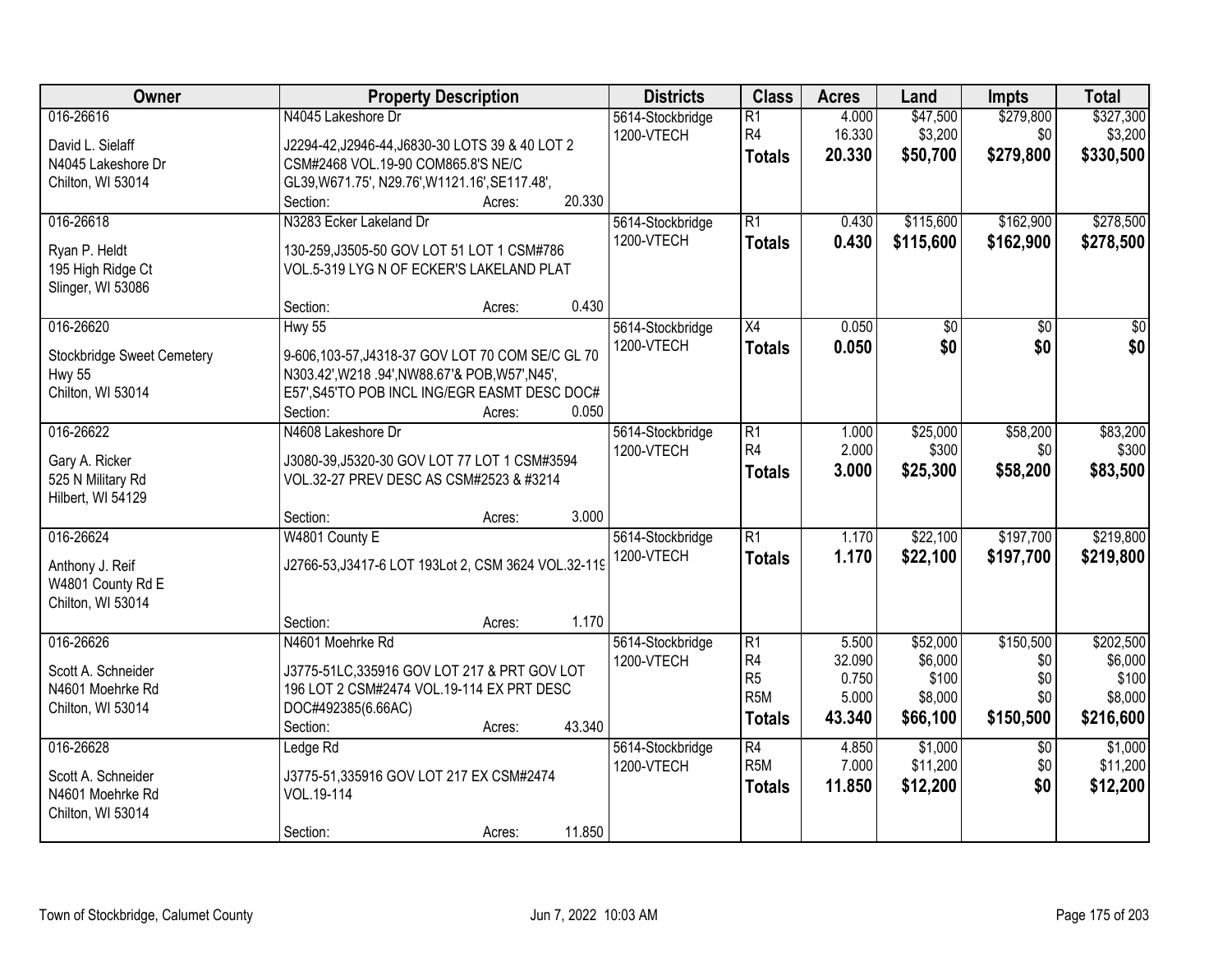| Owner                                                                                   |                                                                                                                                                                             | <b>Property Description</b> |        | <b>Districts</b>               | <b>Class</b>                                               | <b>Acres</b>                       | Land                                      | Impts                                | <b>Total</b>                                |
|-----------------------------------------------------------------------------------------|-----------------------------------------------------------------------------------------------------------------------------------------------------------------------------|-----------------------------|--------|--------------------------------|------------------------------------------------------------|------------------------------------|-------------------------------------------|--------------------------------------|---------------------------------------------|
| 016-26630<br>Daun Limited Partnership<br>W3522 Stonybrook Rd<br>PO Box 48               | Quinney Rd<br>116-79 E1/2 LOT 202 EX CSM#2470 VOL.19-99<br>(2.66AC)                                                                                                         |                             |        | 1085-Chilton<br>1200-VTECH     | $\overline{R4}$<br>R <sub>5</sub><br><b>Totals</b>         | 26.840<br>0.500<br>27,340          | \$4,900<br>\$100<br>\$5,000               | $\overline{50}$<br>\$0<br>\$0        | \$4,900<br>\$100<br>\$5,000                 |
| Chilton, WI 53014                                                                       | Section:                                                                                                                                                                    | Acres:                      | 27.340 |                                |                                                            |                                    |                                           |                                      |                                             |
| 016-26632<br>Robert L. Heller<br>N6705 Harrison Rd<br>Hilbert, WI 54129                 | Cordy Rd<br>168-344, J6184-11 GOV LOT 235 N1/2 EX CSM#2445<br>VOL.19-11 EX CSM#2454 VOL.19-43                                                                               |                             |        | 5614-Stockbridge<br>1200-VTECH | $\overline{R4}$<br><b>Totals</b>                           | 21.960<br>21.960                   | \$4,100<br>\$4,100                        | $\overline{50}$<br>\$0               | \$4,100<br>\$4,100                          |
|                                                                                         | Section:                                                                                                                                                                    | Acres:                      | 21.960 |                                |                                                            |                                    |                                           |                                      |                                             |
| 016-26634<br>Bonnie K. Miller<br>N5636 Cordy Rd<br>Hilbert, WI 54129                    | N5636 Cordy Rd<br>168-344, J6184-11 LOT 235 LOT 1 CSM#2454<br>VOL.19-11                                                                                                     |                             |        | 5614-Stockbridge<br>1200-VTECH | $\overline{R1}$<br><b>Totals</b>                           | 3.040<br>3.040                     | \$42,700<br>\$42,700                      | \$141,700<br>\$141,700               | \$184,400<br>\$184,400                      |
|                                                                                         | Section:                                                                                                                                                                    | Acres:                      | 3.040  |                                |                                                            |                                    |                                           |                                      |                                             |
| 016-26636<br>David C. Hoerth<br>W4655 County F<br>Chilton, WI 53014                     | W4655 County F<br>J4-15 GOV LOT 246 LOT 1 CSM #2459 VOL.19-58<br>15.04AC                                                                                                    |                             |        | 1085-Chilton<br>1200-VTECH     | $\overline{R1}$<br>R <sub>4</sub><br><b>Totals</b>         | 4.500<br>10.540<br>15.040          | \$49,000<br>\$1,700<br>\$50,700           | \$268,900<br>\$0<br>\$268,900        | \$317,900<br>\$1,700<br>\$319,600           |
|                                                                                         | Section:                                                                                                                                                                    | Acres:                      | 15.040 |                                |                                                            |                                    |                                           |                                      |                                             |
| 016-26638<br>Groeschl's Contour Farms, Inc.<br>W4173 Schluchter Rd<br>Chilton, WI 53014 | Quinney Rd<br>J2777-54, J2864-15 GOV LOT 254 LOT 2 CSM#2633<br>VOL.20-385<br>Section:                                                                                       | Acres:                      | 49.200 | 1085-Chilton<br>1200-VTECH     | $\overline{R4}$<br>R <sub>5</sub><br><b>Totals</b>         | 47.950<br>1.250<br>49.200          | \$8,800<br>\$100<br>\$8,900               | $\overline{50}$<br>\$0<br>\$0        | \$8,800<br>\$100<br>\$8,900                 |
| 016-26640<br>Michael A. Talamanco<br>W4455 Moore Rd<br>Hilbert, WI 54129                | W4455 Moore Rd<br>J1747-59,331674 LOT 266 LOT 1 CSM#2478<br>VOL.19-130 AS AMENDED IN DOC.#349783                                                                            |                             |        | 5614-Stockbridge<br>1200-VTECH | $\overline{R1}$<br><b>Totals</b>                           | 10.000<br>10.000                   | \$65,500<br>\$65,500                      | \$271,700<br>\$271,700               | \$337,200<br>\$337,200                      |
|                                                                                         | Section:                                                                                                                                                                    | Acres:                      | 10.000 |                                |                                                            |                                    |                                           |                                      |                                             |
| 016-26642<br>Goeser Karen A RI Tr<br>N5633 Mayflower Ln<br>Hilbert, WI 54129            | N5633 Mayflower Ln<br>168-344, J6184-11 LOT 268 LOT 1 CSM#2502<br>VOL.19-223 COM995.88'N SE/C, W575.46',<br>NE404.07', W379.27', N584.83', W904.14', S995.87'TO<br>Section: | Acres:                      | 16.610 | 5614-Stockbridge<br>1200-VTECH | $\overline{R1}$<br>R4<br>R <sub>5</sub> M<br><b>Totals</b> | 2.000<br>2.000<br>12.610<br>16.610 | \$35,000<br>\$400<br>\$20,800<br>\$56,200 | \$282,800<br>\$0<br>\$0<br>\$282,800 | \$317,800<br>\$400<br>\$20,800<br>\$339,000 |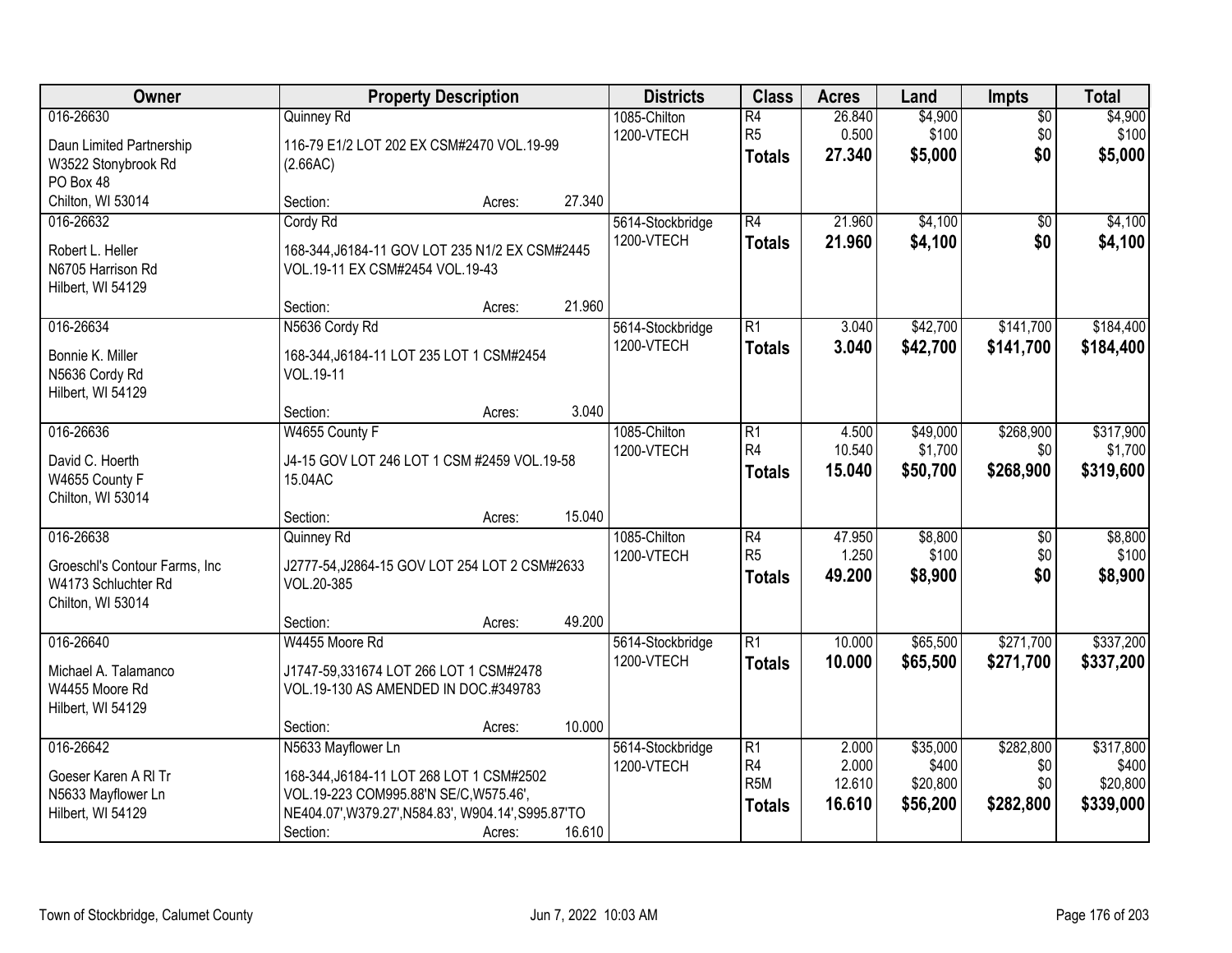| Owner                                                               |                                                                                                                                    | <b>Property Description</b> |        | <b>Districts</b> | <b>Class</b>                                      | <b>Acres</b>            | Land                         | Impts                  | <b>Total</b>                 |
|---------------------------------------------------------------------|------------------------------------------------------------------------------------------------------------------------------------|-----------------------------|--------|------------------|---------------------------------------------------|-------------------------|------------------------------|------------------------|------------------------------|
| 016-26644                                                           | County F                                                                                                                           |                             |        | 1085-Chilton     | $\overline{R4}$                                   | 24.020                  | \$4,800                      | $\overline{50}$        | \$4,800                      |
| Kohlman Dairy LLC<br>W4412 County F<br>Chilton, WI 53014            | J172-25, J926-55 GOV LOT 289 EX CSM#2451<br>VOL.19-32 & EX CTY F                                                                   |                             |        | 1200-VTECH       | <b>Totals</b>                                     | 24.020                  | \$4,800                      | \$0                    | \$4,800                      |
|                                                                     | Section:                                                                                                                           | Acres:                      | 24.020 |                  |                                                   |                         |                              |                        |                              |
| 016-26646                                                           | County E                                                                                                                           |                             |        | 5614-Stockbridge | $\overline{R4}$                                   | 52.660                  | \$10,100                     | $\overline{50}$        | \$10,100                     |
| Schwanke David K Rev Liv Tr<br>W4024 Carney Rd<br>Hilbert, WI 54129 | J191-30, J1752-27 GOV LOT 355 EX CSM#1137<br>VOL.8-92 3.12A & EX CSM#2528 VOL.19-320                                               |                             |        | 1200-VTECH       | R <sub>5</sub><br><b>Totals</b>                   | 0.750<br>53.410         | \$100<br>\$10,200            | \$0<br>\$0             | \$100<br>\$10,200            |
|                                                                     | Section:                                                                                                                           | Acres:                      | 53.410 |                  |                                                   |                         |                              |                        |                              |
| 016-26688                                                           | Lakeshore Dr                                                                                                                       |                             |        | 5614-Stockbridge | $\overline{R1}$                                   | 7.170                   | \$80,900                     | $\overline{50}$        | \$80,900                     |
| Grace A. Klug<br>916 Cecilia St<br>Lady Lake, FL 32159              | 108-248, J965-43, J4955-65 LOT 31 LOT 1 CSM#2531<br>VOL.19-334                                                                     |                             |        | 1200-VTECH       | R <sub>5</sub><br><b>Totals</b>                   | 3.000<br>10.170         | \$2,400<br>\$83,300          | \$0<br>\$0             | \$2,400<br>\$83,300          |
|                                                                     | Section:                                                                                                                           | Acres:                      | 10.170 |                  |                                                   |                         |                              |                        |                              |
| 016-27788                                                           | W5565 County Ee                                                                                                                    |                             |        | 5614-Stockbridge | $\overline{R1}$                                   | 3.914                   | \$47,100                     | \$204,800              | \$251,900                    |
| Michael R. Zitzelsberger<br>W5565 County Ee<br>Hilbert, WI 54129    | 175-377 LOT 10 LOT 1 CSM#2575 VOL.20-139                                                                                           |                             |        | 1200-VTECH       | <b>Totals</b>                                     | 3.914                   | \$47,100                     | \$204,800              | \$251,900                    |
|                                                                     | Section:                                                                                                                           | Acres:                      | 3.914  |                  |                                                   |                         |                              |                        |                              |
| 016-27790                                                           | W5636 Mud Creek Rd                                                                                                                 |                             |        | 5614-Stockbridge | $\overline{R1}$                                   | 2.500                   | \$38,800                     | \$297,000              | \$335,800                    |
| Steven J. Bunnell<br>W5636 Mud Creek Rd<br>Chilton, WI 53014        | J2057-40, J2741-6 GOV LOT 30 LOT 1 CSM#2624<br>VOL.20-353                                                                          |                             |        | 1200-VTECH       | <b>Totals</b>                                     | 2.500                   | \$38,800                     | \$297,000              | \$335,800                    |
|                                                                     | Section:                                                                                                                           | Acres:                      | 2.500  |                  |                                                   |                         |                              |                        |                              |
| 016-27792                                                           | <b>Twilight Beach Rd</b>                                                                                                           |                             |        | 5614-Stockbridge | X4                                                | 1.980                   | \$0                          | $\sqrt{6}$             | $\frac{1}{6}$                |
| Town Of Stockbridge<br>N4331 Hwy 55<br>Chilton, WI 53014            | 95-206 LOT 39 LOT 1 CSM#2848 VOL.23-174 (INCL<br>DOC#'S 368550,397897 & DOC#368837, EX S200')<br>NOW TWILIGHT BEACH RD<br>Section: | Acres:                      | 1.980  | 1200-VTECH       | <b>Totals</b>                                     | 1.980                   | \$0                          | \$0                    | \$0                          |
| 016-27796                                                           | N4320 Lakeshore Dr                                                                                                                 |                             |        | 5614-Stockbridge | $\overline{R1}$                                   | 0.750                   | \$18,800                     | \$22,800               | \$41,600                     |
| Marvin J. Woelfel<br>2726 E Lourdes Dr<br>Appleton, WI 54915        | 107-737, J739-30 LOT 72 LOT 2 CSM#2649 VOL21-53<br>Section:                                                                        | Acres:                      | 3.830  | 1200-VTECH       | R <sub>4</sub><br>R <sub>5</sub><br><b>Totals</b> | 0.500<br>2.580<br>3.830 | \$100<br>\$2,100<br>\$21,000 | \$0<br>\$0<br>\$22,800 | \$100<br>\$2,100<br>\$43,800 |
|                                                                     |                                                                                                                                    |                             |        |                  |                                                   |                         |                              |                        |                              |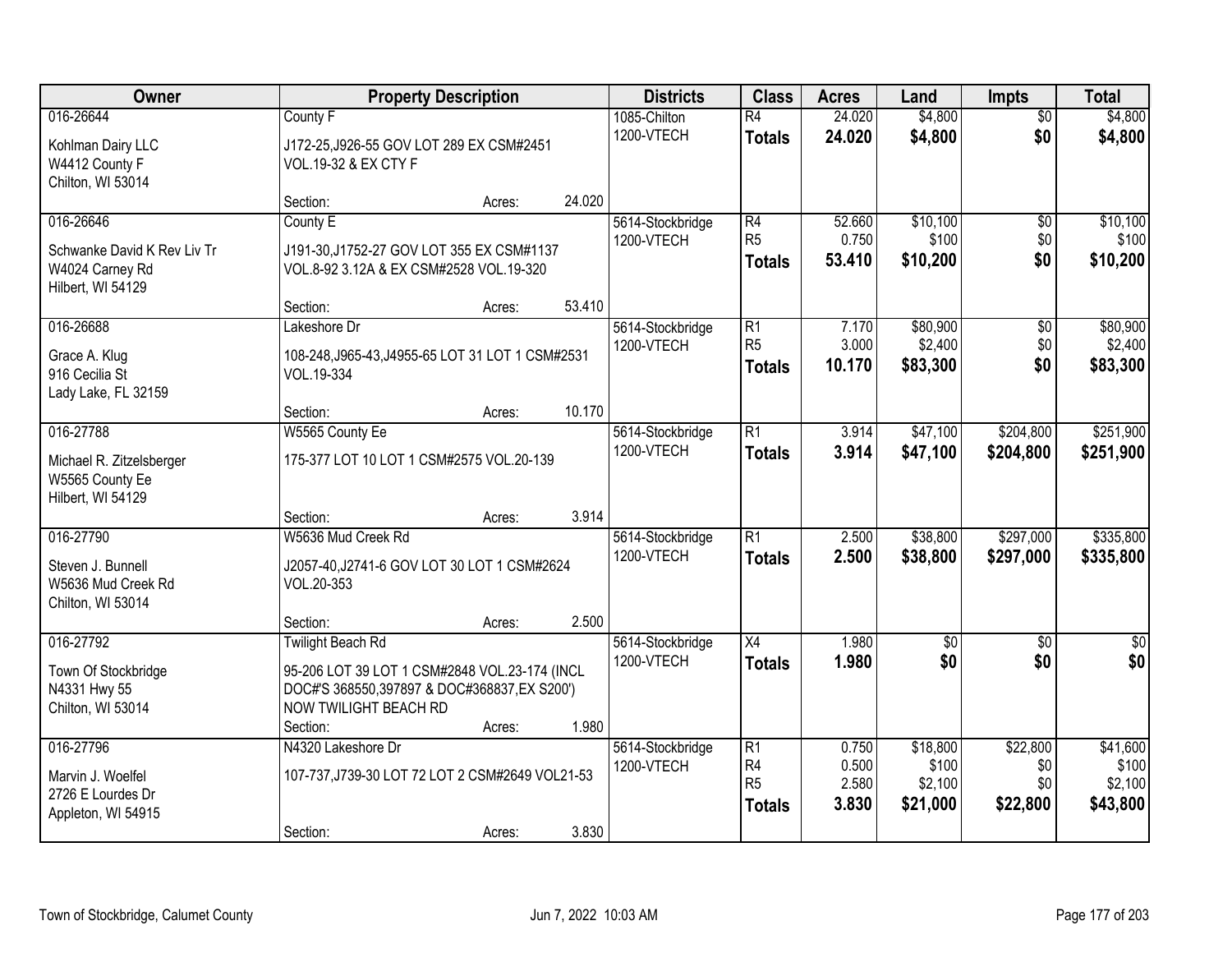| Owner                                                         |                                                             | <b>Property Description</b> |        | <b>Districts</b>               | <b>Class</b>                                       | <b>Acres</b>            | Land                          | <b>Impts</b>                  | <b>Total</b>                    |
|---------------------------------------------------------------|-------------------------------------------------------------|-----------------------------|--------|--------------------------------|----------------------------------------------------|-------------------------|-------------------------------|-------------------------------|---------------------------------|
| 016-27798<br>Andrea L. Ortlieb                                | N4665 Hwy 55<br>J597-13, J3032-51 GOV LOT 78 LOT 1 CSM#2562 |                             |        | 5614-Stockbridge<br>1200-VTECH | $\overline{R1}$<br>R <sub>4</sub><br><b>Totals</b> | 2.000<br>2.110<br>4.110 | \$35,000<br>\$400<br>\$35,400 | \$257,000<br>\$0<br>\$257,000 | \$292,000<br>\$400<br>\$292,400 |
| N4665 Hwy 55<br>Chilton, WI 53014                             | VOL.20-83                                                   |                             |        |                                |                                                    |                         |                               |                               |                                 |
|                                                               | Section:                                                    | Acres:                      | 4.110  |                                |                                                    |                         |                               |                               |                                 |
| 016-27800                                                     | N4669 Hwy 55                                                |                             |        | 5614-Stockbridge               | $\overline{R1}$                                    | 6.000                   | \$53,500                      | \$304,200                     | \$357,700                       |
| Nicolas Ruppenthal                                            | 82-466, J3196-29 GOV LOT 79 LOT 2 CSM#2635                  |                             |        | 1200-VTECH                     | R <sub>4</sub><br>R <sub>5</sub>                   | 15.280<br>4.000         | \$3,000<br>\$3,000            | \$0<br>\$0                    | \$3,000<br>\$3,000              |
| N4669 Hwy 55                                                  | VOL.20-394                                                  |                             |        |                                |                                                    |                         |                               |                               |                                 |
| Chilton, WI 53014                                             |                                                             |                             |        |                                | <b>Totals</b>                                      | 25.280                  | \$59,500                      | \$304,200                     | \$363,700                       |
|                                                               | Section:                                                    | Acres:                      | 25.280 |                                |                                                    |                         |                               |                               |                                 |
| 016-27802                                                     | N5413 Hwy 55                                                |                             |        | 5614-Stockbridge               | $\overline{R1}$                                    | 0.790                   | \$30,700                      | \$109,000                     | \$139,700                       |
| Joan M. Joas                                                  | 91-58 GOV LOT 90Lot 2, CSM 3904 VOL.35-269                  |                             |        | 1200-VTECH                     | R <sub>4</sub>                                     | 0.050                   | \$100                         | \$0                           | \$100                           |
| N5413 Hwy 55                                                  |                                                             |                             |        |                                | <b>Totals</b>                                      | 0.840                   | \$30,800                      | \$109,000                     | \$139,800                       |
| Hilbert, WI 54129                                             |                                                             |                             |        |                                |                                                    |                         |                               |                               |                                 |
|                                                               | Section:                                                    | Acres:                      | 0.840  |                                |                                                    |                         |                               |                               |                                 |
| 016-27804                                                     | County Rd E                                                 |                             |        | 5614-Stockbridge               | $\overline{R4}$                                    | 2.750                   | \$500                         | \$0                           | \$500                           |
|                                                               |                                                             |                             |        | 1200-VTECH                     | R <sub>5</sub>                                     | 0.250                   | \$100                         | \$0                           | \$100                           |
| Kevin M. Obiala<br>W5293 Arbor Vitae Ct<br>Sherwood, WI 54169 | J1017-29 GOV LOT 97 LOT 1 CSM#2534 VOL.19-351               |                             |        |                                | <b>Totals</b>                                      | 3.000                   | \$600                         | \$0                           | \$600                           |
|                                                               | Section:                                                    | Acres:                      | 3.000  |                                |                                                    |                         |                               |                               |                                 |
| 016-27806                                                     | N5950 Lakeshore Dr                                          |                             |        | 5614-Stockbridge               | $\overline{R1}$                                    | 5.510                   | \$52,100                      | \$312,700                     | \$364,800                       |
|                                                               |                                                             |                             |        | 1200-VTECH                     | <b>Totals</b>                                      | 5.510                   | \$52,100                      | \$312,700                     | \$364,800                       |
| Dean M. Hemauer<br>N5950 Lakeshore Dr<br>Hilbert, WI 54129    | 106-413, J4315-41 GOV LOT 98 LOT 1 CSM#2648<br>VOL.21-48    |                             |        |                                |                                                    |                         |                               |                               |                                 |
|                                                               | Section:                                                    | Acres:                      | 5.510  |                                |                                                    |                         |                               |                               |                                 |
| 016-27808                                                     | N6181 Hwy 55                                                |                             |        | 5614-Stockbridge               | $\overline{X4}$                                    | 0.444                   | $\sqrt{$0}$                   | $\overline{50}$               | \$0                             |
| Anr Pipeline                                                  | J2476-3, J3820-43 LOT 102 & 103 S75' LOT 1                  |                             |        | 1200-VTECH                     | <b>Totals</b>                                      | 0.444                   | \$0                           | \$0                           | \$0                             |
| W3925 Pipeline Ln                                             | CSM#1996 VOL.14-157                                         |                             |        |                                |                                                    |                         |                               |                               |                                 |
| Eden, WI 53019                                                |                                                             |                             |        |                                |                                                    |                         |                               |                               |                                 |
|                                                               | Section:                                                    | Acres:                      | 0.444  |                                |                                                    |                         |                               |                               |                                 |
| 016-27810                                                     | N5828 Moehn Rd                                              |                             |        | 1085-Chilton                   | $\overline{R1}$                                    | 1.340                   | \$28,400                      | \$226,700                     | \$255,100                       |
|                                                               |                                                             |                             |        | 1200-VTECH                     | <b>Totals</b>                                      | 1.340                   | \$28,400                      | \$226,700                     | \$255,100                       |
| Patricia M. Moehn<br>N5828 Moehn Rd<br>Hilbert, WI 54129      | 93-124, J44-33 LOT 188 LOT 1 CSM#2642 VOL.21-24             |                             |        |                                |                                                    |                         |                               |                               |                                 |
|                                                               | Section:                                                    | Acres:                      | 1.340  |                                |                                                    |                         |                               |                               |                                 |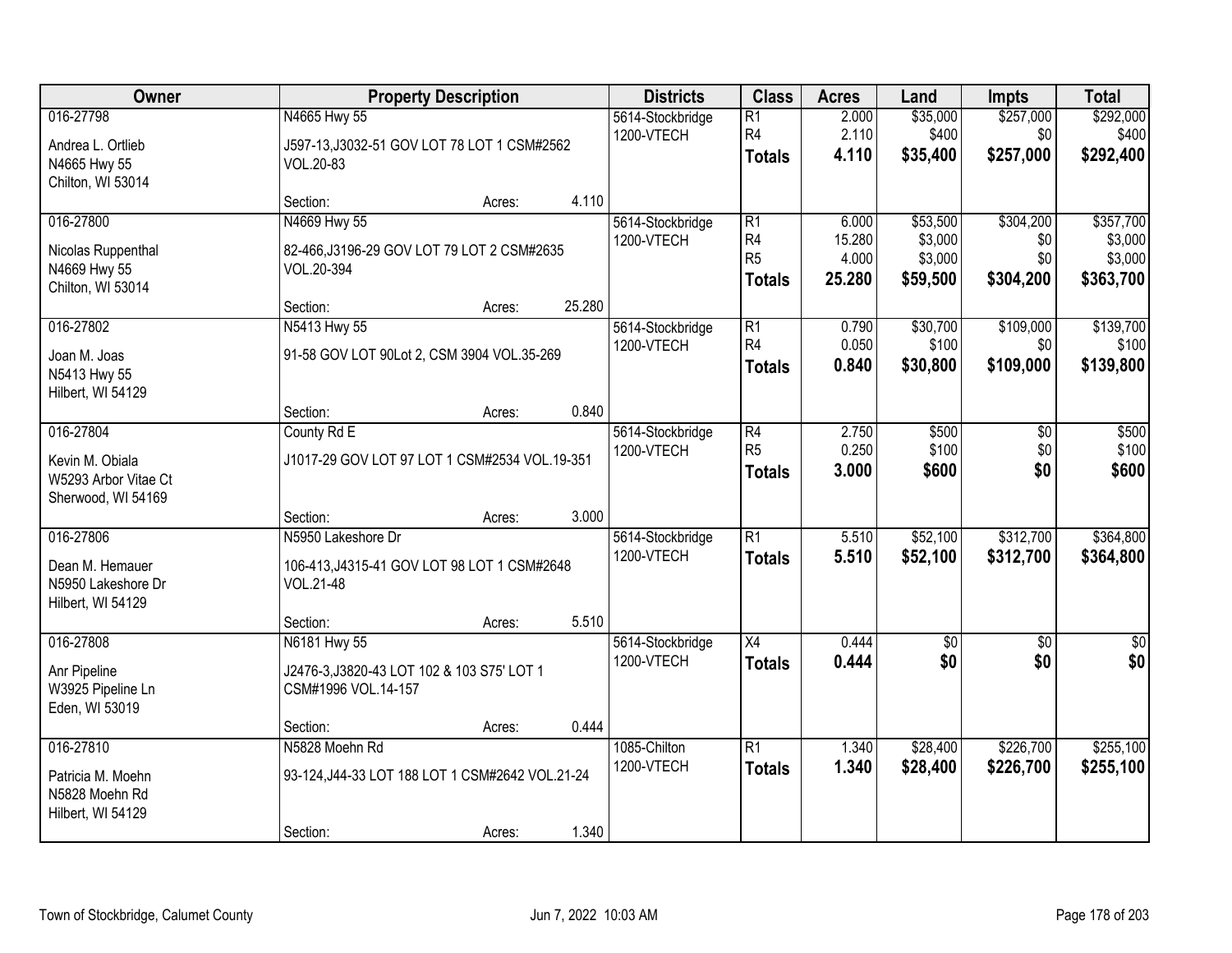| 016-27812<br>Judy Schampers<br>W4700 Hill Rd<br>Hilbert, WI 54129<br>016-27814<br>Arlene V. Stephany<br>W4125 Faro Springs Rd | Hill Rd<br>J3328-25, J3698-52 LOT 226 LOT 2 CSM#2551<br>VOL.20-41<br>Section:<br>Acres:<br>W4125 Faro Springs Rd<br>182-394, J2071-56 GOV LOT 319 LOT 1 CSM#2578<br>VOL.20-160 | 9.345  | 5614-Stockbridge<br>1200-VTECH<br>5614-Stockbridge | $\overline{R1}$<br>R4<br><b>Totals</b>                   | 1.500<br>7.845<br>9.345          | \$26,000<br>\$1,300<br>\$27,300        | \$298,100<br>\$0<br>\$298,100        | \$324,100<br>\$1,300<br>\$325,400        |
|-------------------------------------------------------------------------------------------------------------------------------|--------------------------------------------------------------------------------------------------------------------------------------------------------------------------------|--------|----------------------------------------------------|----------------------------------------------------------|----------------------------------|----------------------------------------|--------------------------------------|------------------------------------------|
|                                                                                                                               |                                                                                                                                                                                |        |                                                    |                                                          |                                  |                                        |                                      |                                          |
|                                                                                                                               |                                                                                                                                                                                |        |                                                    |                                                          |                                  |                                        |                                      |                                          |
| Hilbert, WI 54129                                                                                                             |                                                                                                                                                                                |        | 1200-VTECH                                         | $\overline{R1}$<br><b>Totals</b>                         | 1.120<br>1.120                   | \$26,200<br>\$26,200                   | \$130,500<br>\$130,500               | \$156,700<br>\$156,700                   |
|                                                                                                                               | Section:<br>Acres:                                                                                                                                                             | 1.120  |                                                    |                                                          |                                  |                                        |                                      |                                          |
| 016-27816<br><b>Bonnie Keyes</b><br>N5985 Vans Rd<br>Hilbert, WI 54129                                                        | N5985 Vans Rd<br>84-471 LOT 367 LOT 2 CSM#2566 VOL.20-100                                                                                                                      |        | 5614-Stockbridge<br>1200-VTECH                     | $\overline{R1}$<br>R <sub>4</sub><br><b>Totals</b>       | 2.000<br>3.000<br>5.000          | \$35,000<br>\$600<br>\$35,600          | \$215,300<br>\$0<br>\$215,300        | \$250,300<br>\$600<br>\$250,900          |
|                                                                                                                               | Section:<br>Acres:                                                                                                                                                             | 5.000  |                                                    |                                                          |                                  |                                        |                                      |                                          |
| 016-27818<br>Randee Lynn Schmanski<br>W3968 Moore Rd<br>Hilbert, WI 54129                                                     | W3968 Moore Rd<br>179-611 GOV LOT 370 LOT 1 CSM#2620 VOL.20-335                                                                                                                |        | 5614-Stockbridge<br>1200-VTECH                     | $\overline{R1}$<br>R4<br>R <sub>5</sub><br><b>Totals</b> | 1.500<br>4.253<br>0.250<br>6.003 | \$30,000<br>\$700<br>\$100<br>\$30,800 | \$191,900<br>\$0<br>\$0<br>\$191,900 | \$221,900<br>\$700<br>\$100<br>\$222,700 |
|                                                                                                                               | Section:<br>Acres:                                                                                                                                                             | 6.003  |                                                    |                                                          |                                  |                                        |                                      |                                          |
| 016-28182<br>Cynthia A. Neuber<br>N4151 Long Rd<br>Chilton, WI 53014                                                          | N4209 Long Rd<br>8PD-557, J3678-26 LOT 334 LOT 1 CSM#2665<br>VOL.21-221 (BNG PRT LT 2 CSM#1973)                                                                                |        | 1085-Chilton<br>1200-VTECH                         | $\overline{R1}$<br>R <sub>4</sub><br><b>Totals</b>       | 1.000<br>2.535<br>3.535          | \$25,000<br>\$500<br>\$25,500          | \$35,600<br>\$0<br>\$35,600          | \$60,600<br>\$500<br>\$61,100            |
| 016-28184                                                                                                                     | Section:<br>Acres:<br>N5989 Cordy Rd                                                                                                                                           | 3.535  | 5614-Stockbridge                                   | $\overline{R1}$                                          | 4.437                            | \$48,800                               | \$42,100                             | \$90,900                                 |
| Rodney G. Mulder<br>N5989 Cordy Rd<br>Hilbert, WI 54129                                                                       | J2348-24, J4199-60 GOV LOT 226 LOT 1 CSM#2661<br>VOL.21-207 BNG PRT OF CSM#1632                                                                                                |        | 1200-VTECH                                         | <b>Totals</b>                                            | 4.437                            | \$48,800                               | \$42,100                             | \$90,900                                 |
| 016-28186                                                                                                                     | Section:<br>Acres:<br>Moehn Rd                                                                                                                                                 | 4.437  | 5614-Stockbridge                                   | $\overline{R4}$                                          | 7.511                            | \$1,500                                | $\overline{30}$                      | \$1,500                                  |
| John M. Moehn<br>N5778 Moehn Rd<br>Hilbert, WI 54129                                                                          | J2833-32, J5948-51 LOT 179 S1/3 (AKA S20AC), EX<br>CSM#2650<br>Section:<br>Acres:                                                                                              | 17.811 | 1200-VTECH                                         | R <sub>5</sub><br>R <sub>5</sub> M<br><b>Totals</b>      | 3.300<br>7.000<br>17.811         | \$10,600<br>\$11,200<br>\$23,300       | \$0<br>\$0<br>\$0                    | \$10,600<br>\$11,200<br>\$23,300         |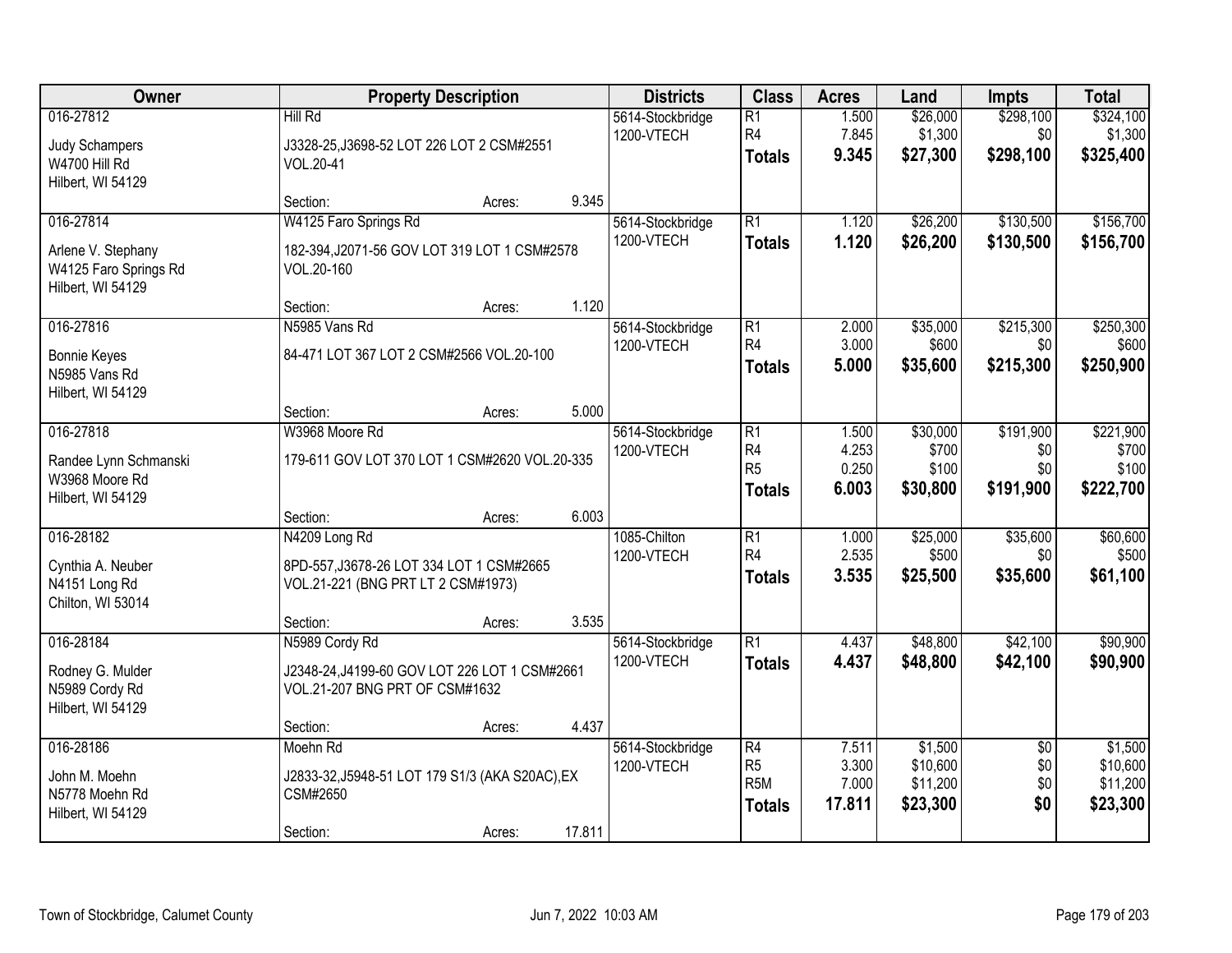| Owner                                                                                   | <b>Property Description</b>                                                                                                                      |        |        | <b>Districts</b>               | <b>Class</b>                                                           | <b>Acres</b>                        | Land                                      | <b>Impts</b>                         | <b>Total</b>                              |
|-----------------------------------------------------------------------------------------|--------------------------------------------------------------------------------------------------------------------------------------------------|--------|--------|--------------------------------|------------------------------------------------------------------------|-------------------------------------|-------------------------------------------|--------------------------------------|-------------------------------------------|
| 016-28188<br><b>Riege Family Trust</b><br>9806 S Johnson Ct<br>Littleton, CO 80127      | N3333 Ecker Lakeland Dr<br>J2136-12, J2929-3 LOT 50 LOT 2 CSM#2651 VOL.21-61                                                                     |        |        | 5614-Stockbridge<br>1200-VTECH | $\overline{R1}$<br>R4<br><b>Totals</b>                                 | 1.270<br>4.020<br>5.290             | \$211,500<br>\$800<br>\$212,300           | \$549,000<br>\$0<br>\$549,000        | \$760,500<br>\$800<br>\$761,300           |
|                                                                                         | Section:                                                                                                                                         | Acres: | 5.290  |                                |                                                                        |                                     |                                           |                                      |                                           |
| 016-28190<br>Riege Family Trust<br>9806 S Johnson Ct<br>Littleton, CO 80127             | N3315 Lakeshore Dr<br>J2136-12, J2929-3 LOT 50 LOT 3 CSM#2651 VOL.21-61<br>SUBJ TO REST COVNT DOC#371784                                         |        |        | 5614-Stockbridge<br>1200-VTECH | R4<br><b>Totals</b>                                                    | 9.720<br>9.720                      | \$1,900<br>\$1,900                        | \$0<br>\$0                           | \$1,900<br>\$1,900                        |
|                                                                                         | Section:                                                                                                                                         | Acres: | 9.720  |                                |                                                                        |                                     |                                           |                                      |                                           |
| 016-28192<br>Joshua J. Woelfel<br>N5695 Long Rd<br>Hilbert, WI 54129                    | Moore Rd<br>J3133-44, J3215-56 LOT 311 EX CSM#2694 VOL.21-328                                                                                    |        |        | 5614-Stockbridge<br>1200-VTECH | $\overline{R4}$<br>R <sub>5</sub><br>R <sub>5</sub> M<br><b>Totals</b> | 34.000<br>2.000<br>20.000<br>56.000 | \$5,900<br>\$100<br>\$34,000<br>\$40,000  | $\overline{50}$<br>\$0<br>\$0<br>\$0 | \$5,900<br>\$100<br>\$34,000<br>\$40,000  |
|                                                                                         | Section:                                                                                                                                         | Acres: | 56.000 |                                |                                                                        |                                     |                                           |                                      |                                           |
| 016-28194<br>Allan L. Fenn<br>PO Box 29<br>Chilton, WI 53014                            | W4375 Schluchter Rd<br>153-50, J2747-47 LOT 294 LOT 1 CSM#2673<br>VOL.21-247                                                                     |        |        | 1085-Chilton<br>1200-VTECH     | R1<br>R4<br><b>Totals</b>                                              | 5.000<br>5.000<br>10.000            | \$50,500<br>\$1,000<br>\$51,500           | \$194,500<br>\$0<br>\$194,500        | \$245,000<br>\$1,000<br>\$246,000         |
|                                                                                         | Section:                                                                                                                                         | Acres: | 10.000 |                                |                                                                        |                                     |                                           |                                      |                                           |
| 016-28196<br>John D. Hartl<br>N5983 Moehn Rd<br>Hilbert, WI 54129                       | N5983 Moehn Rd<br>J317-53, J2380-56 LOT 180 LOT 1 CSM#2699<br>VOL.21-354<br>Section:                                                             | Acres: | 4.200  | 5614-Stockbridge<br>1200-VTECH | $\overline{R1}$<br><b>Totals</b>                                       | 4.200<br>4.200                      | \$48,100<br>\$48,100                      | \$255,400<br>\$255,400               | \$303,500<br>\$303,500                    |
| 016-28198<br>Maurice J. Ecker                                                           | N3282 Lakeshore Dr<br>82-149 LOT 56 LOT 1 CSM#2719 VOL.21-433                                                                                    |        |        | 5614-Stockbridge<br>1200-VTECH | $\overline{R1}$<br>R <sub>4</sub><br><b>Totals</b>                     | 2.000<br>2.000<br>4.000             | \$35,000<br>\$300<br>\$35,300             | \$264,600<br>\$0<br>\$264,600        | \$299,600<br>\$300<br>\$299,900           |
| N3282 Lakeshore Dr<br>Chilton, WI 53014                                                 | Section:                                                                                                                                         | Acres: | 4.000  |                                |                                                                        |                                     |                                           |                                      |                                           |
| 016-28200<br>Groeschl's Contour Farms, Inc.<br>W4173 Schluchter Rd<br>Chilton, WI 53014 | Schluchter Rd<br>153-50, J2747-47 LOT 298 COM NE/C, S1975.25'TO<br>SE/C LOT 298, W485.5', N1976.76'TO N/L LOT<br>298, E440.07'TO POB<br>Section: | Acres: | 20.980 | 1085-Chilton<br>1200-VTECH     | R4<br>R <sub>5</sub><br>R <sub>5</sub> M<br><b>Totals</b>              | 10.480<br>7.000<br>3.500<br>20.980  | \$1,800<br>\$5,600<br>\$6,000<br>\$13,400 | $\overline{30}$<br>\$0<br>\$0<br>\$0 | \$1,800<br>\$5,600<br>\$6,000<br>\$13,400 |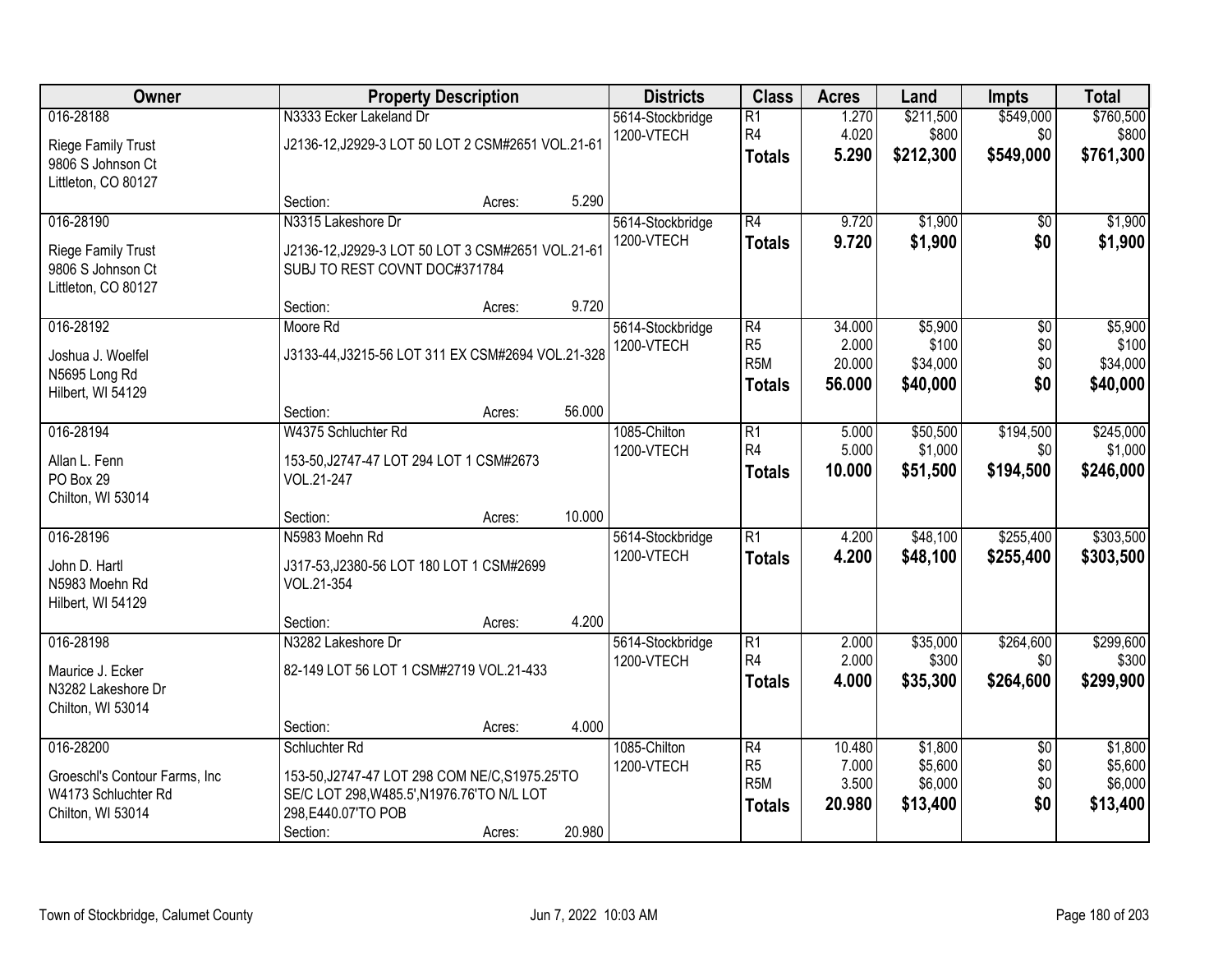| Owner                                                                     | <b>Property Description</b>                                                                                         |        |        | <b>Districts</b>               | <b>Class</b>                                       | <b>Acres</b>                       | Land                                   | <b>Impts</b>                         | <b>Total</b>                           |
|---------------------------------------------------------------------------|---------------------------------------------------------------------------------------------------------------------|--------|--------|--------------------------------|----------------------------------------------------|------------------------------------|----------------------------------------|--------------------------------------|----------------------------------------|
| 016-28204<br>Doreen Butt<br>N6212 Hwy 55<br>Hilbert, WI 54129             | <b>Hickory Hills Rd</b><br>J1126-1, J1366-1 LOT 194 & 195 LOT 2 CSM#2984<br>VOL.24-246 INCL ING/EGR EASE DOC#416246 |        |        | 5614-Stockbridge<br>1200-VTECH | $\overline{R4}$<br><b>Totals</b>                   | 4.580<br>4.580                     | \$700<br>\$700                         | $\overline{50}$<br>\$0               | \$700<br>\$700                         |
|                                                                           | Section:                                                                                                            | Acres: | 4.580  |                                |                                                    |                                    |                                        |                                      |                                        |
| 016-28206<br>Doreen Butt<br>N6212 Hwy 55<br>Hilbert, WI 54129             | <b>Hickory Hills Rd</b><br>J1126-1, J1366-1 LOT 194 LOT 1 CSM#2984<br>VOL.24-301 INCL ING/EGR EASE DOC#416246       |        |        | 5614-Stockbridge<br>1200-VTECH | R4<br>R <sub>5</sub><br><b>Totals</b>              | 7.410<br>0.500<br>7.910            | \$1,300<br>\$100<br>\$1,400            | $\overline{50}$<br>\$0<br>\$0        | \$1,300<br>\$100<br>\$1,400            |
|                                                                           | Section:                                                                                                            | Acres: | 7.910  |                                |                                                    |                                    |                                        |                                      |                                        |
| 016-28428<br>Jolene R. Ecker<br>W5411 Joe Rd<br>Chilton, WI 53014         | W5411 Joe Rd<br>134-248 LOT 65 LOT 1 CSM#2761 VOL.22-155                                                            |        |        | 5614-Stockbridge<br>1200-VTECH | $\overline{R1}$<br><b>Totals</b>                   | 5.000<br>5.000                     | \$50,500<br>\$50,500                   | \$175,700<br>\$175,700               | \$226,200<br>\$226,200                 |
|                                                                           | Section:                                                                                                            | Acres: | 5.000  |                                |                                                    |                                    |                                        |                                      |                                        |
| 016-28430<br>Tyler J. Gill<br>N3840 Lakeshore Dr<br>Chilton, WI 53014     | N3840 Lakeshore Dr<br>134-248 LOT 65 LOT 2 CSM#2761 VOL.22-155                                                      |        |        | 5614-Stockbridge<br>1200-VTECH | $\overline{R1}$<br>R <sub>5</sub><br><b>Totals</b> | 2.500<br>2.500<br>5.000            | \$38,800<br>\$5,500<br>\$44,300        | \$175,600<br>\$0<br>\$175,600        | \$214,400<br>\$5,500<br>\$219,900      |
|                                                                           | Section:                                                                                                            | Acres: | 5.000  |                                |                                                    |                                    |                                        |                                      |                                        |
| 016-28432<br>Ronald L. Schoen<br>N3520 Konsin Bch Rd<br>Chilton, WI 53014 | N3520 Konsin Beach Rd<br>J4146-12, J4635-22, J4984-9 LOT 47 LOT 1 CSM#2751<br>VOL.22-109                            |        |        | 5614-Stockbridge<br>1200-VTECH | $\overline{R1}$<br><b>Totals</b>                   | 1.004<br>1.004                     | \$25,100<br>\$25,100                   | \$159,900<br>\$159,900               | \$185,000<br>\$185,000                 |
|                                                                           | Section:                                                                                                            | Acres: | 1.004  |                                |                                                    |                                    |                                        |                                      |                                        |
| 016-28434<br>Daniel J. Schommer<br>34 S 10th St<br>Hilbert, WI 54129      | County E<br>122-635, J2283-20 LOT 265 E1/2, EX CSM#2762<br>VOL.22-170                                               |        |        | 5614-Stockbridge<br>1200-VTECH | R4<br>R <sub>5</sub><br>R <sub>5M</sub><br>Totals  | 26.466<br>0.350<br>2.000<br>28.816 | \$5,100<br>\$100<br>\$3,300<br>\$8,500 | $\overline{60}$<br>\$0<br>\$0<br>\$0 | \$5,100<br>\$100<br>\$3,300<br>\$8,500 |
| 016-28436                                                                 | Section:                                                                                                            | Acres: | 28.816 | 1085-Chilton                   | R4                                                 | 54.000                             | \$10,300                               | $\overline{30}$                      | \$10,300                               |
| Daniel D. Biese<br>W4130 County F<br>Chilton, WI 53014                    | County F<br>94-682 LOT 348 EX CSM15-36 #2078 1.0AC, EX CTY F<br>& EX CSM#2772 1AC<br>Section:                       | Acres: | 57.000 | 1200-VTECH                     | R7<br><b>Totals</b>                                | 3.000<br>57.000                    | \$12,500<br>\$22,800                   | \$264,100<br>\$264,100               | \$276,600<br>\$286,900                 |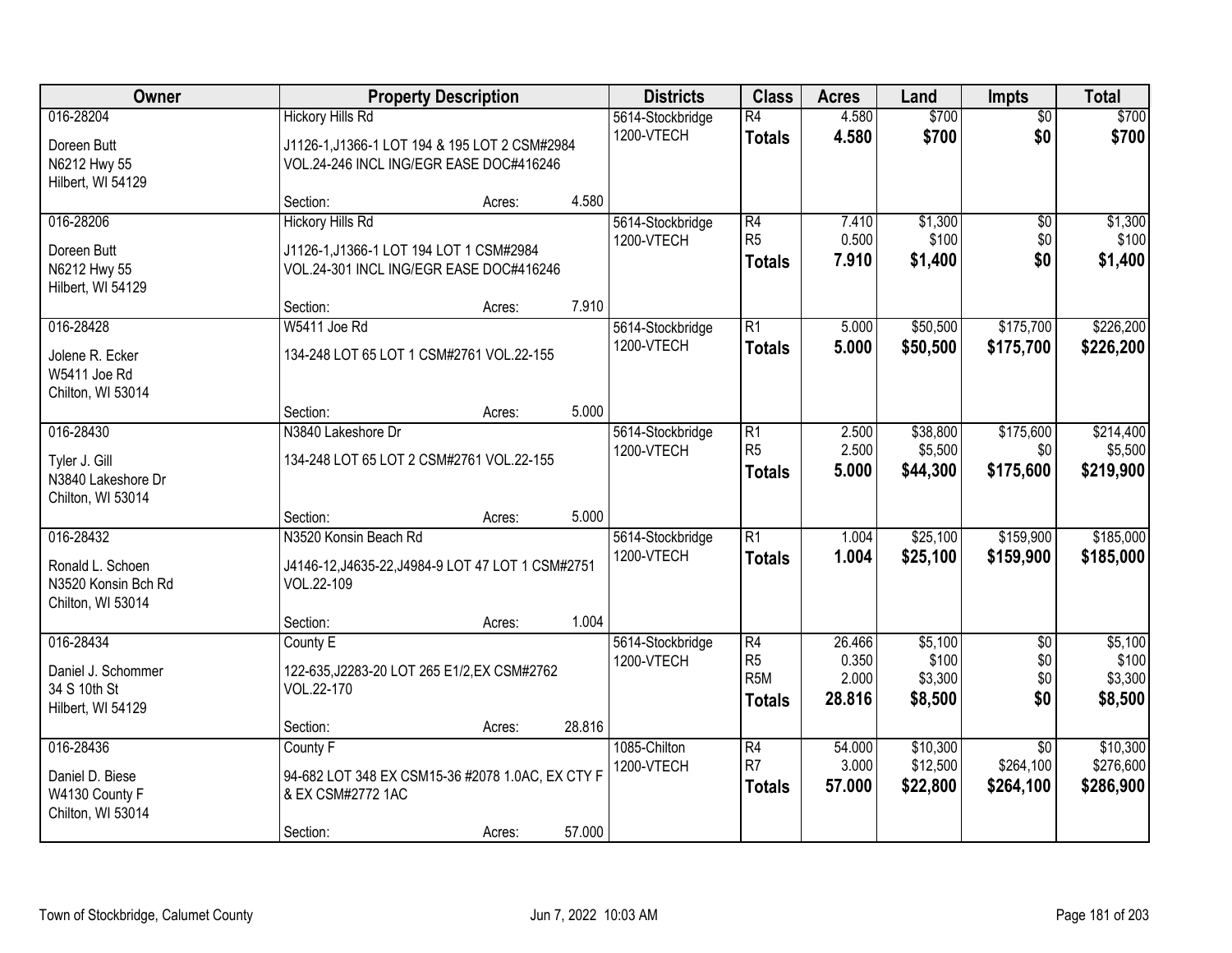| Owner                            | <b>Property Description</b>                                                             | <b>Districts</b>           | <b>Class</b>           | <b>Acres</b> | Land                   | <b>Impts</b>           | <b>Total</b>            |
|----------------------------------|-----------------------------------------------------------------------------------------|----------------------------|------------------------|--------------|------------------------|------------------------|-------------------------|
| 016-28438                        | N3465 Hwy 55                                                                            | 5614-Stockbridge           | $\overline{R1}$        | 2.535        | \$39,000               | \$143,000              | \$182,000               |
| Ricci M. Ecker                   | J1586-23, J1994-38 LOT 59 LOT 1 CSM#2896                                                | 1200-VTECH                 | R4                     | 2.000        | \$400                  | \$0                    | \$400                   |
| N3465 Hwy 55                     | VOL.23-317 (INCL PRT LOT 2 CSM#2759) INCL EASE                                          |                            | R <sub>5</sub>         | 0.200        | \$100                  | \$0                    | \$100                   |
| Chilton, WI 53014                | DESC DOCE407096                                                                         |                            | <b>Totals</b>          | 4.735        | \$39,500               | \$143,000              | \$182,500               |
|                                  | 4.735<br>Section:<br>Acres:                                                             |                            |                        |              |                        |                        |                         |
| 016-28440                        | Quinney Rd                                                                              | 5614-Stockbridge           | R4                     | 3.445        | \$700                  | $\overline{50}$        | \$700                   |
| Marvin Ecker Jr                  | J1586-23, J1994-38 LOT 59 LOT 2 CSM#2896                                                | 1200-VTECH                 | R <sub>5</sub>         | 0.300        | \$100                  | \$0                    | \$100                   |
| N5324 Quinney Rd                 | VOL.23-317                                                                              |                            | R <sub>5</sub> M       | 1.000        | \$1,700                | \$0                    | \$1,700                 |
| Chilton, WI 53014                |                                                                                         |                            | <b>Totals</b>          | 4.745        | \$2,500                | \$0                    | \$2,500                 |
|                                  | 4.745<br>Section:<br>Acres:                                                             |                            |                        |              |                        |                        |                         |
| 016-28442                        | N4115 Hwy 55                                                                            | 5614-Stockbridge           | $\overline{R1}$        | 2.922        | \$39,800               | \$488,500              | \$528,300               |
| Karl E. Freimuth                 | 140-194 LOT 69 LOT 2 CSM#2763 VOL.22-173                                                | 1200-VTECH                 | <b>Totals</b>          | 2.922        | \$39,800               | \$488,500              | \$528,300               |
| N4115 Hwy 55                     |                                                                                         |                            |                        |              |                        |                        |                         |
| Chilton, WI 53014                |                                                                                         |                            |                        |              |                        |                        |                         |
|                                  | 2.922<br>Section:<br>Acres:                                                             |                            |                        |              |                        |                        |                         |
| 016-28444                        | N6019 Hwy 55                                                                            | 5614-Stockbridge           | R1                     | 5.500        | \$52,000               | \$412,800              | \$464,800               |
|                                  |                                                                                         | 1200-VTECH                 | R <sub>4</sub>         | 39.024       | \$7,600                | \$0                    | \$7,600                 |
| Michael A. Karls<br>N6019 Hwy 55 | 159-818 LOT 99 EX CSM#935 VOL.6-346 EX<br>CSM#2260 VOL.16-311 EX CSM#2766 VOL.22-184 EX |                            | R <sub>5</sub> M       | 8.000        | \$13,200               | \$0                    | \$13,200                |
| Hilbert, WI 54129                | CSM#3113 VOL.26-99                                                                      |                            | <b>Totals</b>          | 52.524       | \$72,800               | \$412,800              | \$485,600               |
|                                  | 52.524<br>Section:<br>Acres:                                                            |                            |                        |              |                        |                        |                         |
| 016-28446                        | <b>Hwy 151</b>                                                                          | 1085-Chilton               | $\overline{\text{X2}}$ | 0.930        | $\overline{50}$        | $\overline{50}$        | \$0                     |
|                                  |                                                                                         | 1200-VTECH                 | <b>Totals</b>          | 0.930        | \$0                    | \$0                    | \$0                     |
| State of WI Dot Hwy 151/Row      | J2795-36 FRAC GOV LOT 160 THT PRT HWY 151                                               |                            |                        |              |                        |                        |                         |
| 101 S Webster St                 | THRU LOT 160                                                                            |                            |                        |              |                        |                        |                         |
| Madison, WI 53707                |                                                                                         |                            |                        |              |                        |                        |                         |
| 016-28448                        | 0.930<br>Section:<br>Acres:                                                             |                            | $\overline{X2}$        | 0.590        |                        |                        |                         |
|                                  | <b>Hwy 151</b>                                                                          | 1085-Chilton<br>1200-VTECH |                        |              | $\overline{50}$<br>\$0 | $\overline{50}$<br>\$0 | $\overline{\$0}$<br>\$0 |
| State of WI Dot Hwy 151/Row      | 95-435, J2764-7 LOT 251 HWY 151 THRU LOT 251                                            |                            | <b>Totals</b>          | 0.590        |                        |                        |                         |
| 101 S Webster St                 |                                                                                         |                            |                        |              |                        |                        |                         |
| Madison, WI 53707                |                                                                                         |                            |                        |              |                        |                        |                         |
|                                  | 0.590<br>Section:<br>Acres:                                                             |                            |                        |              |                        |                        |                         |
| 016-28450                        | <b>Hwy 151</b>                                                                          | 1085-Chilton               | $\overline{\text{X2}}$ | 0.230        | $\sqrt{50}$            | $\overline{50}$        | $\overline{50}$         |
| State of WI Dot Hwy 151/Row      | 84-368 LOT 297 HWY 151 THRU LOT 297 .23AC                                               | 1200-VTECH                 | <b>Totals</b>          | 0.230        | \$0                    | \$0                    | \$0                     |
| 101 S Webster St                 |                                                                                         |                            |                        |              |                        |                        |                         |
| Madison, WI 53707                |                                                                                         |                            |                        |              |                        |                        |                         |
|                                  | 0.230<br>Section:<br>Acres:                                                             |                            |                        |              |                        |                        |                         |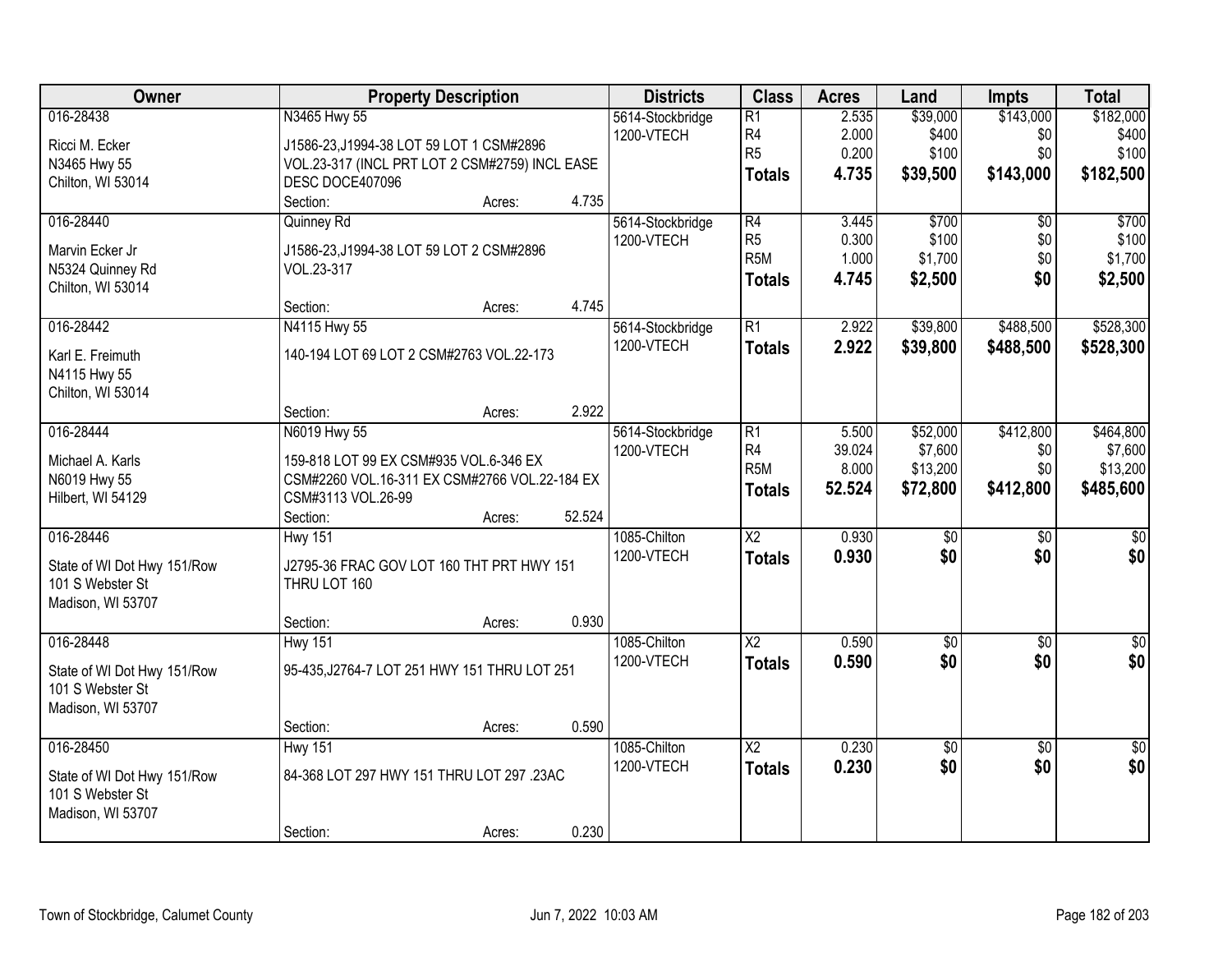| Owner                                                                             |                                                                                                                                     | <b>Property Description</b> |        | <b>Districts</b>               | <b>Class</b>                                                           | <b>Acres</b>                      | Land                                        | <b>Impts</b>             | <b>Total</b>                                |
|-----------------------------------------------------------------------------------|-------------------------------------------------------------------------------------------------------------------------------------|-----------------------------|--------|--------------------------------|------------------------------------------------------------------------|-----------------------------------|---------------------------------------------|--------------------------|---------------------------------------------|
| 016-28452<br>State of WI Dot Hwy 151/Row<br>101 S Webster St<br>Madison, WI 53707 | <b>Hwy 151</b><br>93-358 LOT 340 HWY 151/ROW THRU LOT 340 PROJ<br>1400-05-21 PCL 52, PRT PCLS 44 & 49                               |                             |        | 1085-Chilton<br>1200-VTECH     | $\overline{X2}$<br><b>Totals</b>                                       | 1.820<br>1.820                    | $\overline{60}$<br>\$0                      | $\overline{50}$<br>\$0   | \$0<br>\$0                                  |
|                                                                                   | Section:                                                                                                                            | Acres:                      | 1.820  |                                |                                                                        |                                   |                                             |                          |                                             |
| 016-28454<br>State of WI Dot Hwy 151/Row<br>101 S Webster St<br>Madison, WI 53707 | <b>Hwy 151</b><br>155-310, J428-19, J4950-23 LOT 341 HWY 151/ROW<br>THRU LOT 341 PROJ 1400-05-21 PCL 54 & PRT PCL<br>56<br>Section: | Acres:                      | 1.530  | 1085-Chilton<br>1200-VTECH     | $\overline{X2}$<br><b>Totals</b>                                       | 1.530<br>1.530                    | \$0<br>\$0                                  | \$0<br>\$0               | \$0<br>\$0                                  |
| 016-28456                                                                         | <b>Hwy 151</b>                                                                                                                      |                             |        | 1085-Chilton                   | $\overline{X2}$                                                        | 1.670                             | $\overline{50}$                             | \$0                      | $\overline{50}$                             |
| State of WI Dot Hwy 151/Row<br>101 S Webster St<br>Madison, WI 53707              | 155-311, J3519-46, J4950-23 LOT 382 HWY 151/ROW<br>THRU LOT 382                                                                     |                             |        | 1200-VTECH                     | <b>Totals</b>                                                          | 1.670                             | \$0                                         | \$0                      | \$0                                         |
|                                                                                   | Section:                                                                                                                            | Acres:                      | 1.670  |                                |                                                                        |                                   |                                             |                          |                                             |
| 016-28458<br>Andrew J. Schumacher<br>N3939 Lakeshore Dr<br>Chilton, WI 53014      | Joe Rd<br>134-248 LOT 66 LOT 1 CSM#2775 VOL.22-216                                                                                  |                             |        | 5614-Stockbridge<br>1200-VTECH | $\overline{R4}$<br>R <sub>5</sub><br>R <sub>5</sub> M<br><b>Totals</b> | 5.000<br>4.000<br>8.750<br>17.750 | \$1,000<br>\$14,400<br>\$14,000<br>\$29,400 | \$0<br>\$0<br>\$0<br>\$0 | \$1,000<br>\$14,400<br>\$14,000<br>\$29,400 |
|                                                                                   | Section:                                                                                                                            | Acres:                      | 17.750 |                                |                                                                        |                                   |                                             |                          |                                             |
| 016-28610<br>Andrew J. Schumacher<br>N3939 Lakeshore Dr<br>Chilton, WI 53014      | Mud Creek Rd<br>J1528-54, J4776-7 LOT 30 LOT 2 CSM#2755<br>VOL.22-130                                                               |                             |        | 5614-Stockbridge<br>1200-VTECH | FM <sub>6</sub><br>R <sub>1</sub><br><b>Totals</b>                     | 11.000<br>0.498<br>11.498         | ( \$36, 300)<br>\$24,900<br>\$24,900        | \$0<br>\$0<br>\$0        | $\overline{30}$<br>\$24,900<br>\$24,900     |
|                                                                                   | Section:                                                                                                                            | Acres:                      | 11.498 |                                |                                                                        |                                   |                                             |                          |                                             |
| 016-28772<br>Paul G. Dohms<br>W5696 Ecker Lakeland Dr<br>Chilton, WI 53014        | <b>Ecker Lakeland Dr</b><br>183-365, J868-48 LOT 53 LOT 1 CSM#2833 VOL.23-114                                                       |                             |        | 5614-Stockbridge<br>1200-VTECH | $\overline{R4}$<br><b>Totals</b>                                       | 2.500<br>2.500                    | \$500<br>\$500                              | \$0<br>\$0               | \$500<br>\$500                              |
|                                                                                   | Section:                                                                                                                            | Acres:                      | 2.500  |                                |                                                                        |                                   |                                             |                          |                                             |
| 016-28774<br>Paul G. Dohms<br>W5696 Ecker Lakeland Dr<br>Chilton, WI 53014        | W5696 Ecker Lakeland Dr<br>183-365, J868-48 LOT 53 LOT 2 CSM#2833 VOL.23-114<br>Section:                                            | Acres:                      | 2.500  | 5614-Stockbridge<br>1200-VTECH | $\overline{R1}$<br><b>Totals</b>                                       | 2.500<br>2.500                    | \$38,800<br>\$38,800                        | \$323,600<br>\$323,600   | \$362,400<br>\$362,400                      |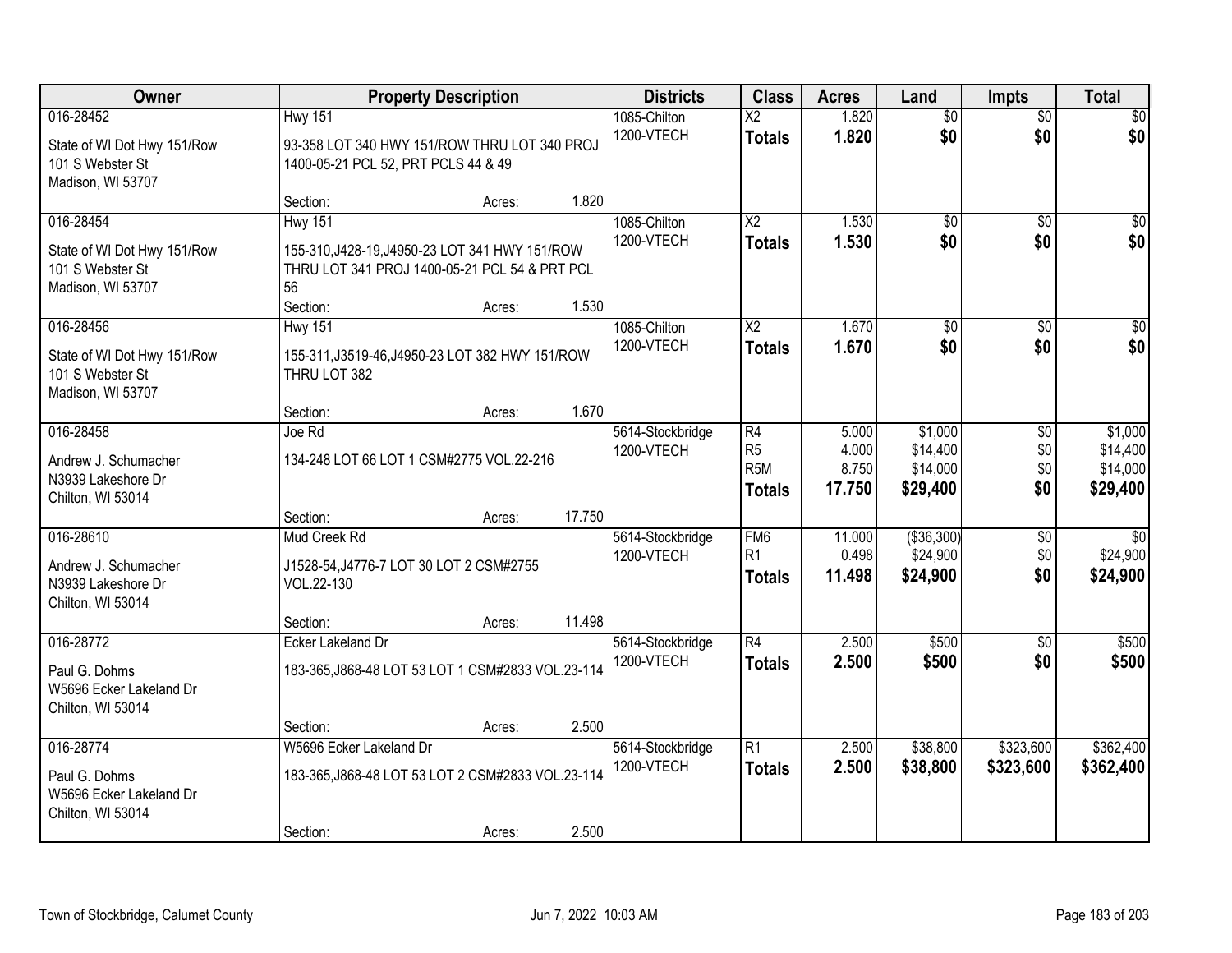| Owner                                                                        |                                                                                                                                                       | <b>Property Description</b> |        | <b>Districts</b>               | <b>Class</b>                                                         | <b>Acres</b>                       | Land                                       | Impts                                     | <b>Total</b>                                 |
|------------------------------------------------------------------------------|-------------------------------------------------------------------------------------------------------------------------------------------------------|-----------------------------|--------|--------------------------------|----------------------------------------------------------------------|------------------------------------|--------------------------------------------|-------------------------------------------|----------------------------------------------|
| 016-28776<br>Jacci L. Huss<br>N3224 N Tower Rd<br>Chilton, WI 53014          | N3224 N Tower Rd<br>155-45 LOT 161 LOT 2 CSM#2825 VOL.23-81                                                                                           |                             |        | 1085-Chilton<br>1200-VTECH     | FM <sub>6</sub><br>R <sub>1</sub><br><b>Totals</b>                   | 12.000<br>3.000<br>15.000          | ( \$38,400)<br>\$42,500<br>\$42,500        | $\overline{50}$<br>\$368,500<br>\$368,500 | $\overline{50}$<br>\$411,000<br>\$411,000    |
|                                                                              | Section:                                                                                                                                              | Acres:                      | 15.000 |                                |                                                                      |                                    |                                            |                                           |                                              |
| 016-28778<br>Gregory A. Unser<br>N5878 Moehn Rd<br>Hilbert, WI 54129         | N5878 Moehn Rd<br>128-51 LOT 187 LOT 1 CSM#2837 VOL.23-132                                                                                            |                             |        | 5614-Stockbridge<br>1200-VTECH | $\overline{R1}$<br><b>Totals</b>                                     | 2.956<br>2.956                     | \$42,200<br>\$42,200                       | \$288,000<br>\$288,000                    | \$330,200<br>\$330,200                       |
|                                                                              | Section:                                                                                                                                              | Acres:                      | 2.956  |                                |                                                                      |                                    |                                            |                                           |                                              |
| 016-28780<br>Nicholas J. Stadtmueller<br>N5544 Moehn Rd<br>Hilbert, WI 54129 | N5544 Moehn Rd<br>85-502, J2216-51 LOT 190 LOT 1 CSM#2836<br>VOL.23-127                                                                               |                             |        | 5614-Stockbridge<br>1200-VTECH | R1<br>R <sub>4</sub><br><b>Totals</b>                                | 2.500<br>0.500<br>3.000            | \$38,800<br>\$100<br>\$38,900              | \$244,300<br>\$0<br>\$244,300             | \$283,100<br>\$100<br>\$283,200              |
|                                                                              | Section:                                                                                                                                              | Acres:                      | 3.000  |                                |                                                                      |                                    |                                            |                                           |                                              |
| 016-28782<br>Lynn M. Kurscheidt<br>W4920 County E<br>Chilton, WI 53014       | County E<br>J247-45, J1924-3 LOT 220 LOT 2 CSM#2829 VOL.23-96<br>& ING/EGR EASE CSM2829 & SUBJ ING/EGR<br>DOC#414355 EX DOC#505429                    |                             |        | 5614-Stockbridge<br>1200-VTECH | $\overline{R4}$<br>R <sub>5</sub> M<br><b>Totals</b>                 | 8.770<br>0.500<br>9.270            | \$1,600<br>\$800<br>\$2,400                | \$0<br>\$0<br>\$0                         | \$1,600<br>\$800<br>\$2,400                  |
|                                                                              | Section:                                                                                                                                              | Acres:                      | 9.270  |                                |                                                                      |                                    |                                            |                                           |                                              |
| 016-28784<br>Alicia Ann Vandenhoogen<br>1887 Paris Ln<br>De Pere, WI 54115   | Moore Rd<br>J1363-47, J3245-16 LOT 223 COM SE/C LOT<br>223, W665.92, N992.96', W664.19', N350',<br>E1329.06', S1410.39'TO POB EX CSM#2903<br>Section: | Acres:                      | 20.840 | 5614-Stockbridge<br>1200-VTECH | $\overline{R4}$<br>R <sub>5</sub><br><b>Totals</b>                   | 20.090<br>0.750<br>20.840          | \$3,600<br>\$100<br>\$3,700                | $\overline{50}$<br>\$0<br>\$0             | \$3,600<br>\$100<br>\$3,700                  |
| 016-28786<br>Chet A. Stumpf<br>W4334 Carney Rd<br>Hilbert, WI 54129          | W4334 Carney Rd<br>J272-23 LOT 275 LOT 2 CSM#2792 VOL.22-284 &<br>DRIVE EASE DOC#398041                                                               |                             |        | 5614-Stockbridge<br>1200-VTECH | $\overline{R1}$<br>R <sub>4</sub><br>R <sub>5</sub><br><b>Totals</b> | 2.000<br>5.590<br>14.000<br>21.590 | \$35,000<br>\$1,100<br>\$9,800<br>\$45,900 | \$290,900<br>\$0<br>\$0<br>\$290,900      | \$325,900<br>\$1,100<br>\$9,800<br>\$336,800 |
| 016-28788                                                                    | Section:<br>W4332 Carney Rd                                                                                                                           | Acres:                      | 21.590 | 5614-Stockbridge               | $\overline{R1}$                                                      | 2.000                              | \$35,000                                   | \$271,700                                 | \$306,700                                    |
| Clint S. Krueger<br>W4332 Carney Rd<br>Hilbert, WI 54129                     | J272-23 LOT 275 LOT 3 CSM#2792 VOL.22-284 &<br>DRIVE EASE DOC#398041<br>Section:                                                                      | Acres:                      | 25.030 | 1200-VTECH                     | R <sub>5</sub><br><b>Totals</b>                                      | 23.030<br>25.030                   | \$17,000<br>\$52,000                       | \$0<br>\$271,700                          | \$17,000<br>\$323,700                        |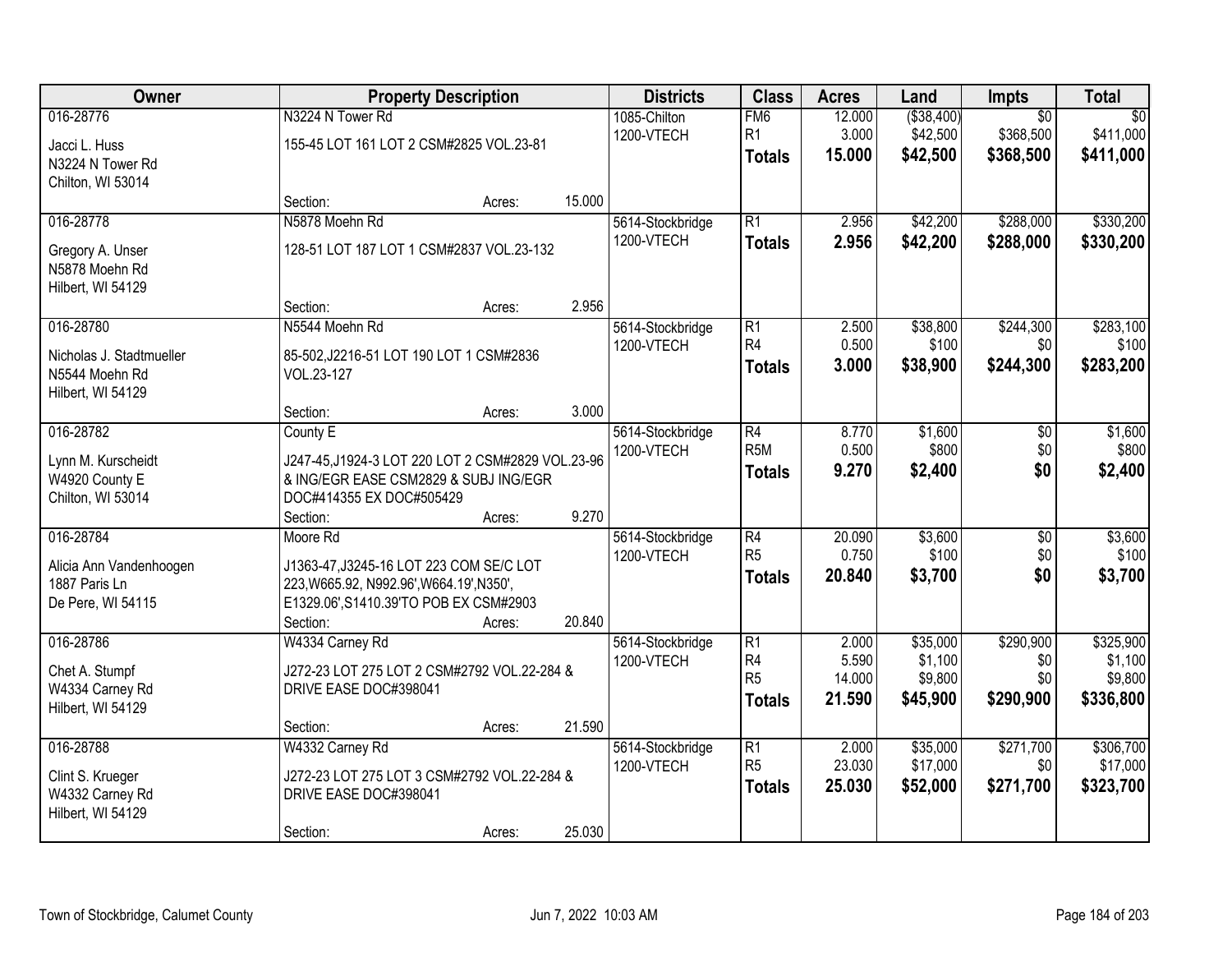| Owner                      |                                                   | <b>Property Description</b> |        | <b>Districts</b> | <b>Class</b>     | <b>Acres</b> | Land      | Impts           | <b>Total</b> |
|----------------------------|---------------------------------------------------|-----------------------------|--------|------------------|------------------|--------------|-----------|-----------------|--------------|
| 016-29668                  | Lakeshore Dr                                      |                             |        | 5614-Stockbridge | $\overline{R4}$  | 48.010       | \$7,200   | $\overline{50}$ | \$7,200      |
| Jim Ecker Farms, LLC       | 149-215 LOT 11 & PRT LOT 12 LOT 1 CSM#3440        |                             |        | 1200-VTECH       | R <sub>5</sub>   | 5.500        | \$3,300   | \$0             | \$3,300      |
| 400 N Military Rd          | VOL.30-89                                         |                             |        |                  | R <sub>5</sub> M | 16.000       | \$25,800  | \$0             | \$25,800     |
| Chilton, WI 53014          |                                                   |                             |        |                  | <b>Totals</b>    | 69.510       | \$36,300  | \$0             | \$36,300     |
|                            | Section:                                          | Acres:                      | 69.510 |                  |                  |              |           |                 |              |
| 016-29670                  | <b>Twilight Beach Rd</b>                          |                             |        | 5614-Stockbridge | $\overline{R1}$  | 2.015        | \$140,500 | $\overline{50}$ | \$140,500    |
| Steenberg-Cowie Invest LLC | 95-205 LOTS 40-41 LOT 2 CSM#2849 VOL.23-179       |                             |        | 1200-VTECH       | R4               | 5.000        | \$1,000   | \$0             | \$1,000      |
| 300 Rolling Meadows Dr     |                                                   |                             |        |                  | R <sub>5</sub> M | 5.000        | \$8,300   | \$0             | \$8,300      |
| PO Box 1257                |                                                   |                             |        |                  | <b>Totals</b>    | 12.015       | \$149,800 | \$0             | \$149,800    |
| Fond Du Lac, WI 54937      | Section:                                          | Acres:                      | 12.015 |                  |                  |              |           |                 |              |
| 016-29672                  | <b>Twilight Beach Rd</b>                          |                             |        | 5614-Stockbridge | $\overline{R1}$  | 1.037        | \$101,500 | $\overline{50}$ | \$101,500    |
| Steenberg-Cowie Invest LLC | 95-205 LOTS 40-41 LOT 3 CSM#2849 VOL.23-179       |                             |        | 1200-VTECH       | R <sub>4</sub>   | 1.500        | \$300     | \$0             | \$300        |
| 300 Rolling Meadows Dr     |                                                   |                             |        |                  | R <sub>5</sub>   | 0.578        | \$500     | \$0             | \$500        |
| PO Box 1257                |                                                   |                             |        |                  | R <sub>5</sub> M | 1.000        | \$1,700   | \$0             | \$1,700      |
| Fond Du Lac, WI 54937      | Section:                                          | Acres:                      | 4.115  |                  | <b>Totals</b>    | 4.115        | \$104,000 | \$0             | \$104,000    |
| 016-29674                  | <b>Twilight Beach Rd</b>                          |                             |        | 5614-Stockbridge | $\overline{R4}$  | 2.000        | \$400     | $\overline{50}$ | \$400        |
| Gwendolyn A. Rammer        | 95-205 LOTS 40-41 OUTLOT 1 CSM#2849 VOL.23-179    |                             |        | 1200-VTECH       | R <sub>5</sub>   | 1.930        | \$1,500   | \$0             | \$1,500      |
| 1014 W 8th St              |                                                   |                             |        |                  | R <sub>5</sub> M | 1.500        | \$2,600   | \$0             | \$2,600      |
| Appleton, WI 54914         |                                                   |                             |        |                  | <b>Totals</b>    | 5.430        | \$4,500   | \$0             | \$4,500      |
|                            | Section:                                          | Acres:                      | 5.430  |                  |                  |              |           |                 |              |
| 016-29676                  | N5538 Lakeshore Dr                                |                             |        | 5614-Stockbridge | $\overline{R1}$  | 5.000        | \$50,500  | \$269,200       | \$319,700    |
| Richard J. Ecker           | 171-534, J585-32 LOT 92 LOT 2 CSM#2845 VOL.23-159 |                             |        | 1200-VTECH       | R <sub>4</sub>   | 2.960        | \$500     | \$0             | \$500        |
| PO Box 97                  |                                                   |                             |        |                  | <b>Totals</b>    | 7.960        | \$51,000  | \$269,200       | \$320,200    |
| Stockbridge, WI 53088      |                                                   |                             |        |                  |                  |              |           |                 |              |
|                            | Section:                                          | Acres:                      | 7.960  |                  |                  |              |           |                 |              |
| 016-29678                  | N5526 Lakeshore Dr                                |                             |        | 5614-Stockbridge | $\overline{R1}$  | 1.000        | \$25,000  | \$303,100       | \$328,100    |
| Christine M. Nadler        | 171-534, J585-32 LOT 91 LOT 1 CSM#2845 VOL.23-159 |                             |        | 1200-VTECH       | <b>Totals</b>    | 1.000        | \$25,000  | \$303,100       | \$328,100    |
| N5526 Lakeshore Dr         |                                                   |                             |        |                  |                  |              |           |                 |              |
| Hilbert, WI 54129          |                                                   |                             |        |                  |                  |              |           |                 |              |
|                            | Section:                                          | Acres:                      | 1.000  |                  |                  |              |           |                 |              |
| 016-29680                  | Carney Rd                                         |                             |        | 5614-Stockbridge | $\overline{R4}$  | 6.000        | \$1,100   | $\overline{50}$ | \$1,100      |
| Mark G. Vanasten           | 82-153 LOT 228 LOT 1 CSM#2851 VOL.23-159          |                             |        | 1200-VTECH       | <b>Totals</b>    | 6.000        | \$1,100   | \$0             | \$1,100      |
| 97 S Royal Ave             |                                                   |                             |        |                  |                  |              |           |                 |              |
| Fond Du Lac, WI 54935      |                                                   |                             |        |                  |                  |              |           |                 |              |
|                            | Section:                                          | Acres:                      | 6.000  |                  |                  |              |           |                 |              |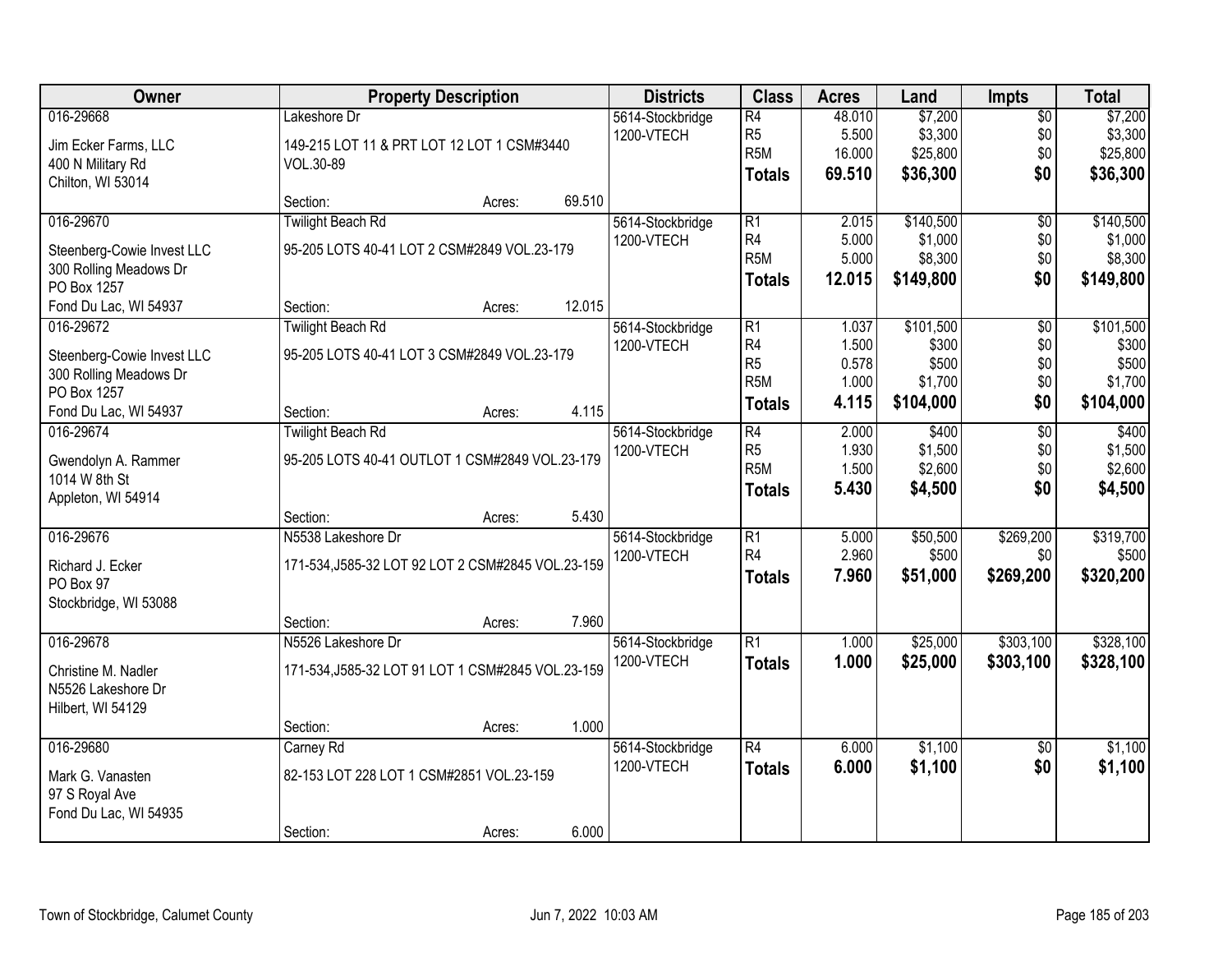| Owner                                                                               |                                                                                                                                    | <b>Property Description</b> |       | <b>Districts</b>               | <b>Class</b>                            | <b>Acres</b>   | Land                   | <b>Impts</b>           | <b>Total</b>           |
|-------------------------------------------------------------------------------------|------------------------------------------------------------------------------------------------------------------------------------|-----------------------------|-------|--------------------------------|-----------------------------------------|----------------|------------------------|------------------------|------------------------|
| 016-29682<br>State of WI Dot Hwy 151/Row<br>101 S Webster St<br>Madison, WI 53707   | <b>Hwy 151</b><br>94-4, J1867-3 LOT 159 HWY 151/ROW THRU LOT 159<br>PROJ. 1400-05-21 PRT PCL 19                                    |                             |       | 5614-Stockbridge<br>1200-VTECH | $\overline{X2}$<br><b>Totals</b>        | 0.380<br>0.380 | $\overline{50}$<br>\$0 | $\overline{50}$<br>\$0 | \$0<br>\$0             |
|                                                                                     | Section:                                                                                                                           | Acres:                      | 0.380 |                                |                                         |                |                        |                        |                        |
| 016-29684<br>State of WI Dot Hwy 151/Row<br>101 S Webster St<br>Madison, WI 53707   | <b>Hwy/151</b><br>J1470-53, J2298-38 LOT 252 HWY 151/ROW THRU LOT<br>252 PROJ 1400-05-21 PCL 33                                    |                             |       | 1085-Chilton<br>1200-VTECH     | $\overline{\text{X2}}$<br><b>Totals</b> | 0.550<br>0.550 | $\overline{50}$<br>\$0 | $\overline{50}$<br>\$0 | \$0<br>\$0             |
|                                                                                     | Section:                                                                                                                           | Acres:                      | 0.550 |                                |                                         |                |                        |                        |                        |
| 016-29716<br>Maurice J. Ecker<br>N3282 Lakeshore Dr<br>Chilton, WI 53014            | Lakeshore Dr<br>94-664 LOT 56 LOT 1 CSM#2863 VOL.23-239                                                                            |                             |       | 1085-Chilton<br>1200-VTECH     | R4<br><b>Totals</b>                     | 3.972<br>3.972 | \$800<br>\$800         | \$0<br>\$0             | \$800<br>\$800         |
|                                                                                     | Section:                                                                                                                           | Acres:                      | 3.972 |                                |                                         |                |                        |                        |                        |
| 016-29826<br>John M. Moehn<br>N5778 Moehn Rd<br>Hilbert, WI 54129                   | N5778 Moehn Rd<br>93-124, J44-33 LOT 188 LOT 1 CSM#2904 VOL.23-352<br>& DRIVEWAY EASE DOC#406299 (EXPIRES ON SALE<br>TO 3RD PARTY) |                             |       | 1085-Chilton<br>1200-VTECH     | R1<br><b>Totals</b>                     | 3.240<br>3.240 | \$43,700<br>\$43,700   | \$236,000<br>\$236,000 | \$279,700<br>\$279,700 |
|                                                                                     | Section:                                                                                                                           | Acres:                      | 3.240 |                                |                                         |                |                        |                        |                        |
| 016-29828<br>Wayne D. Hartzheim<br>14645 W Ravenswood Dr<br>Sun Dity West, AZ 85375 | N5415 Cordy Rd<br>J1363-47, J3245-16 LOT 223 LOTS 1 CSM#2903<br>VOL.23-345 INCL ASSMNT FOR ID#30104                                |                             |       | 5614-Stockbridge<br>1200-VTECH | $\overline{R1}$<br><b>Totals</b>        | 3.000<br>3.000 | \$42,500<br>\$42,500   | \$36,700<br>\$36,700   | \$79,200<br>\$79,200   |
|                                                                                     | Section:                                                                                                                           | Acres:                      | 3.000 |                                |                                         |                |                        |                        |                        |
| 016-30002<br>Lori A. Hertel<br>W4251 Sandstone Dr<br>Chilton, WI 53014              | N4251 Sandstone Dr<br>J5116-37, J5287-11, J5327-63 LOT 36 LOT 2 CSM #2941<br>VOL.24-123                                            |                             |       | 5614-Stockbridge<br>1200-VTECH | R1<br><b>Totals</b>                     | 2.110<br>2.110 | \$275,200<br>\$275,200 | \$181,400<br>\$181,400 | \$456,600<br>\$456,600 |
|                                                                                     | Section:                                                                                                                           | Acres:                      | 2.110 |                                |                                         |                |                        |                        |                        |
| 016-30004<br>Linda J. Hephner<br>N4259 Sandstone Dr<br>Chilton, WI 53014            | N4229 Sandstone Dr<br>J5116-37, J5287-11, J5327-63 LOT 36 OUTLOT 1 CSM<br>#2941 VOL.24-123<br>Section:                             | Acres:                      | 0.350 | 5614-Stockbridge<br>1200-VTECH | R1<br><b>Totals</b>                     | 0.350<br>0.350 | \$5,000<br>\$5,000     | \$17,500<br>\$17,500   | \$22,500<br>\$22,500   |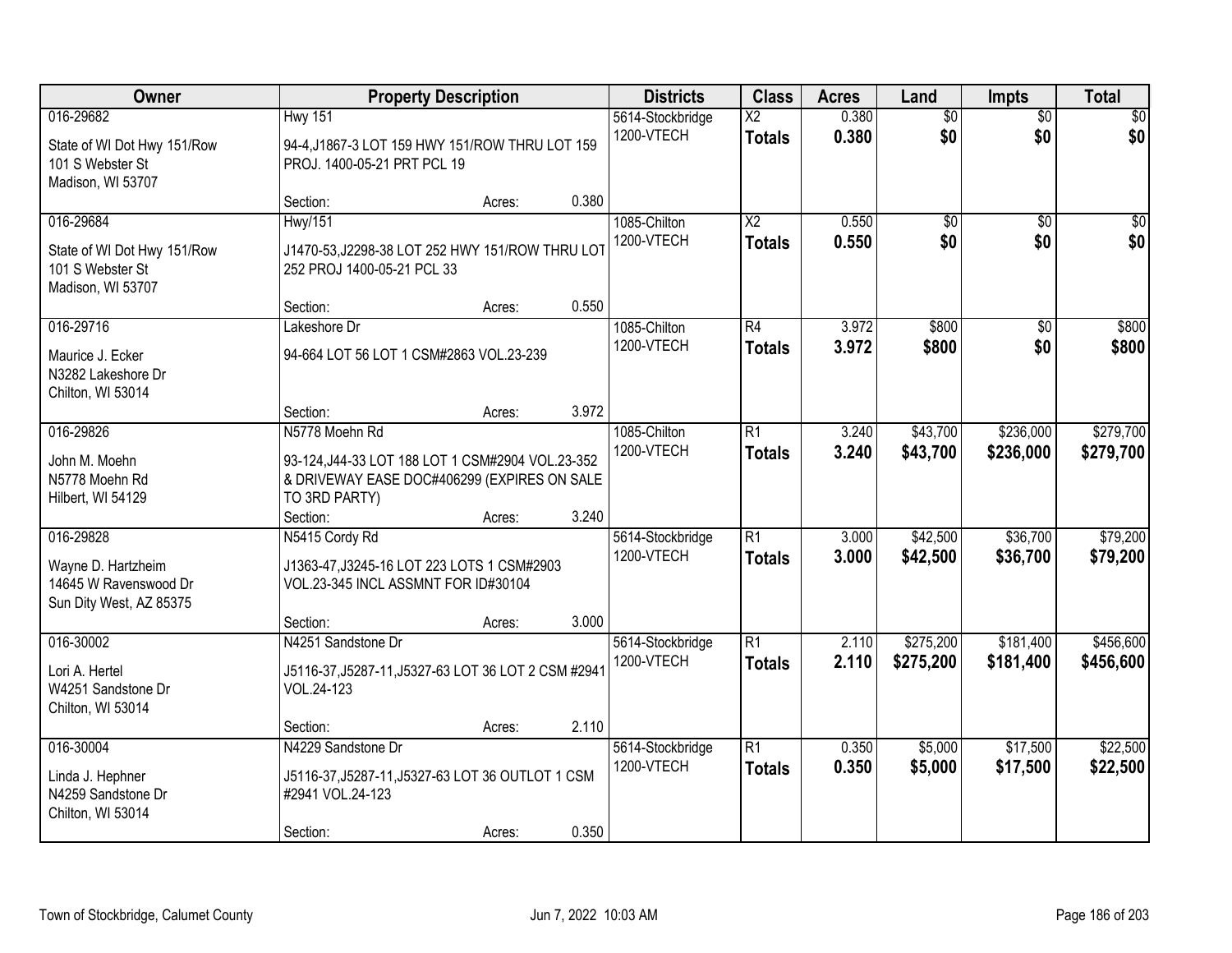| <b>Owner</b>                                                                            |                                                                                                                                              | <b>Property Description</b> |                | <b>Districts</b>               | <b>Class</b>                          | <b>Acres</b>              | Land                        | Impts                         | <b>Total</b>                |
|-----------------------------------------------------------------------------------------|----------------------------------------------------------------------------------------------------------------------------------------------|-----------------------------|----------------|--------------------------------|---------------------------------------|---------------------------|-----------------------------|-------------------------------|-----------------------------|
| 016-30046<br>Nicolas Tasch Corp Inc<br>W4402 Hwy 151<br>Chilton, WI 53014               | <b>W Hwy 151</b><br>J1520-20, J5116-65 LOT 296 EX CSM#1231 1.5AC, EX<br>21.98AC & EX CSM#2966                                                |                             |                | 1085-Chilton<br>1200-VTECH     | R4<br>R <sub>5</sub><br><b>Totals</b> | 35.470<br>0.750<br>36.220 | \$6,700<br>\$100<br>\$6,800 | $\overline{50}$<br>\$0<br>\$0 | \$6,700<br>\$100<br>\$6,800 |
|                                                                                         | Section:                                                                                                                                     | Acres:                      | 36.220         |                                |                                       |                           |                             |                               |                             |
| 016-30048<br>John J. Schwarz<br>W3778 Hickory Hills Rd<br>Chilton, WI 53014             | N4227 Long Rd<br>8PD-557,168-13, J5349-59 LOT 333 LOT 2 CSM#2959<br>VOL.24-194, BNG PRT CSM#1973 (ACREAGE ERROR<br>ON CSM#2959)<br>Section:  | Acres:                      | 7.849          | 1085-Chilton<br>1200-VTECH     | R4<br><b>Totals</b>                   | 7.849<br>7.849            | \$1,400<br>\$1,400          | \$0<br>\$0                    | \$1,400<br>\$1,400          |
| 016-30104<br>Wayne D. Hartzheim<br>14645 W Ravenswood Dr<br>Sun Dity West, AZ 85375     | Moore Rd<br>J1363-47, J3245-16 LOT 223 LOT 2 CSM#2903<br>VOL.23-345 ASSD W/ID#29828<br>Section:                                              | Acres:                      | 3.000          | 1085-Chilton<br>1200-VTECH     |                                       | Assessed with 016-29828   |                             |                               |                             |
| 016-30132<br>Thomas Zahringer<br>129 New St<br>PO Box 92                                | <b>Hwy 55</b><br>93-276 LOT 95 LOT 3 CSM#2992 VOL.24-327                                                                                     |                             |                | 5614-Stockbridge<br>1200-VTECH | $\overline{R4}$<br><b>Totals</b>      | 1.460<br>1.460            | \$300<br>\$300              | \$0<br>\$0                    | \$300<br>\$300              |
| Stockbridge, WI 53088<br>016-30136<br>Jon Berchem<br>W5232 Hwy 151<br>Chilton, WI 53014 | Section:<br>W5232 Hwy 151<br>J1818-32, J4028-62, J6332-27 LOT 159 LOT 2<br>CSM#2978 VOL.24-280 SUBJ TO EASE FOR LT 2<br>CSM#2431<br>Section: | Acres:<br>Acres:            | 1.460<br>5.330 | 5614-Stockbridge<br>1200-VTECH | $\overline{R1}$<br><b>Totals</b>      | 5.330<br>5.330            | \$51,500<br>\$51,500        | \$421,100<br>\$421,100        | \$472,600<br>\$472,600      |
| 016-30286<br>Thomas P. Heiberger<br>W4450 Hwy 151<br>Chilton, WI 53014                  | W4450 Hwy 151<br>182-251, J1470-55 LOT 252 LOT 1 CSM#2982<br>VOL.24-293<br>Section:                                                          | Acres:                      | 3.220          | 1085-Chilton<br>1200-VTECH     | $\overline{R1}$<br><b>Totals</b>      | 3.220<br>3.220            | \$43,600<br>\$43,600        | \$354,600<br>\$354,600        | \$398,200<br>\$398,200      |
| 016-30418<br>Donald L. Propson<br>W4342 Quinney Rd<br>Chilton, WI 53014                 | Long Rd<br>J2528-54 LOT 301 EX PRT CSM#2987 VOL.24-312<br>2AC<br>Section:                                                                    | Acres:                      | 58.000         | 1085-Chilton<br>1200-VTECH     | $\overline{R4}$<br><b>Totals</b>      | 58.000<br>58.000          | \$10,800<br>\$10,800        | $\overline{50}$<br>\$0        | \$10,800<br>\$10,800        |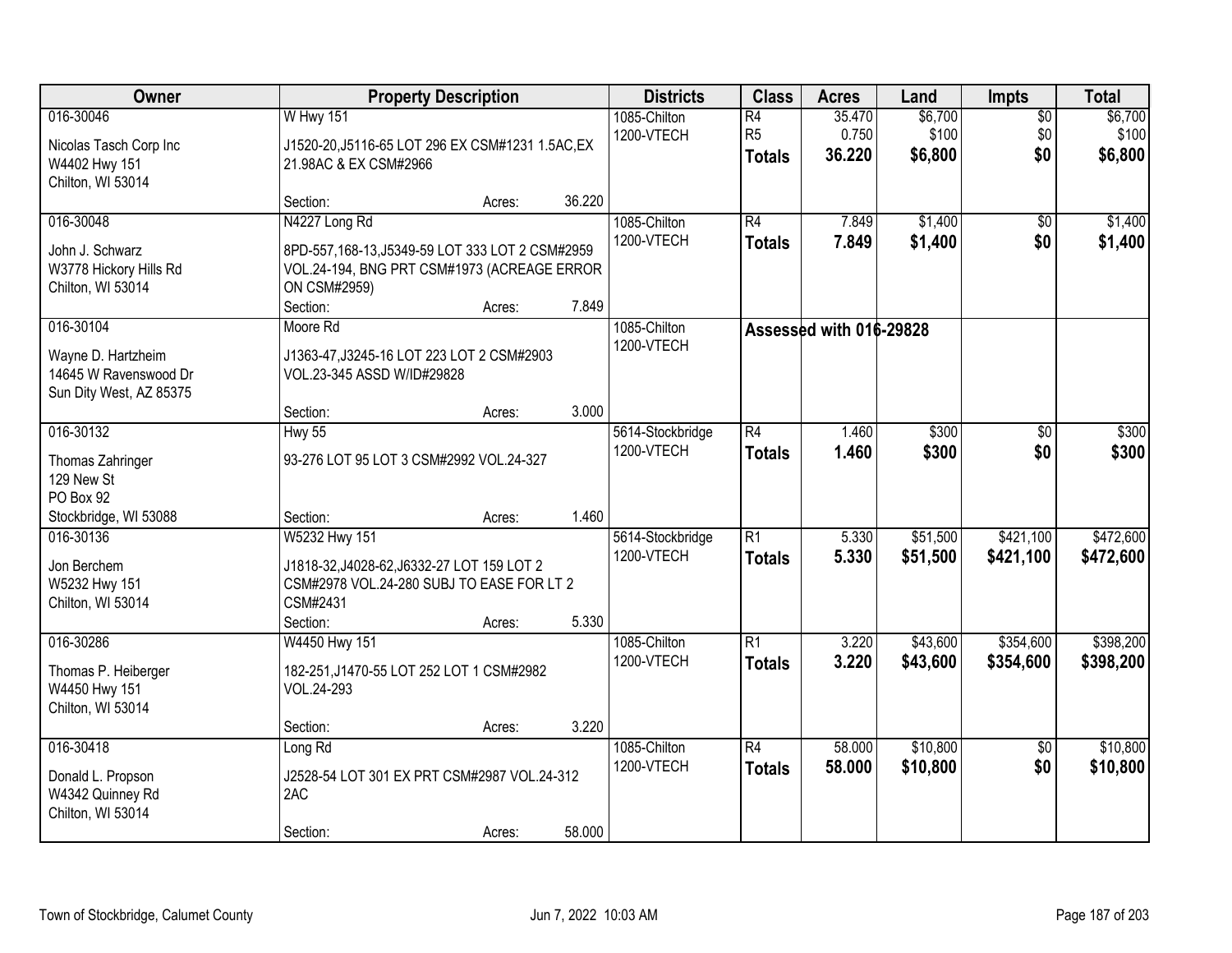| Owner                            |                                                  | <b>Property Description</b> |        | <b>Districts</b> | <b>Class</b>     | <b>Acres</b> | Land     | <b>Impts</b>    | <b>Total</b> |
|----------------------------------|--------------------------------------------------|-----------------------------|--------|------------------|------------------|--------------|----------|-----------------|--------------|
| 016-30420                        | N4980 Long Rd                                    |                             |        | 5614-Stockbridge | $\overline{R1}$  | 2.000        | \$35,000 | \$295,000       | \$330,000    |
| Kim M. Mathes                    | 94-378 LOT 329 LOT 1 CSM#2986 VOL.24-307         |                             |        | 1200-VTECH       | R <sub>4</sub>   | 4.320        | \$900    | \$0             | \$900        |
| N4980 Long Rd                    |                                                  |                             |        |                  | R <sub>5</sub>   | 0.750        | \$15,000 | \$0             | \$15,000     |
| Chilton, WI 53014                |                                                  |                             |        |                  | <b>Totals</b>    | 7.070        | \$50,900 | \$295,000       | \$345,900    |
|                                  | Section:                                         | Acres:                      | 7.070  |                  |                  |              |          |                 |              |
| 016-30424                        | Ledge Rd                                         |                             |        | 5614-Stockbridge | R4               | 2.770        | \$400    | $\overline{50}$ | \$400        |
| Smiling Dog Escarpment Acres LLC | J2979-45, J3871-11 LOT 195 EX E230', EX CSM#2700 |                             |        | 1200-VTECH       | R <sub>5</sub>   | 0.500        | \$300    | \$0             | \$300        |
| W4855 Hickory Hills Rd           | V.21-359, EX CSM#2984 V.24-301, EX CSM#2991      |                             |        |                  | R <sub>5</sub> M | 22.890       | \$36,600 | \$0             | \$36,600     |
| Chilton, WI 53014                | V.24-324 EX LOTS 1&2 CSM#3005 V.25-46 SUBJ TO    |                             |        |                  | <b>Totals</b>    | 26.160       | \$37,300 | \$0             | \$37,300     |
|                                  | Section:                                         | Acres:                      | 26.160 |                  |                  |              |          |                 |              |
| 016-30466                        | <b>Hwy 55</b>                                    |                             |        | 5614-Stockbridge | $\overline{R4}$  | 2.680        | \$400    | $\overline{50}$ | \$400        |
| Kenneth H. Schaefer              | J4188-58 LOT 143, LOT 2 CSM#3004 VOL.25-39 3.18  |                             |        | 1200-VTECH       | R <sub>5</sub> M | 0.500        | \$1,700  | \$0             | \$1,700      |
| W5180 County F                   | <b>AC</b>                                        |                             |        |                  | <b>Totals</b>    | 3.180        | \$2,100  | \$0             | \$2,100      |
| Chilton, WI 53014                |                                                  |                             |        |                  |                  |              |          |                 |              |
|                                  | Section:                                         | Acres:                      | 3.180  |                  |                  |              |          |                 |              |
| 016-30468                        | Hwy 55                                           |                             |        | 5614-Stockbridge | $\overline{R4}$  | 3.320        | \$500    | \$0             | \$500        |
| Kenneth H. Schaefer              | J4188-58 LOT 143, LOT 3 CSM#3004 VOL.25-39       |                             |        | 1200-VTECH       | R <sub>5</sub> M | 0.500        | \$1,300  | \$0             | \$1,300      |
| W5180 County F                   |                                                  |                             |        |                  | <b>Totals</b>    | 3.820        | \$1,800  | \$0             | \$1,800      |
| Chilton, WI 53014                |                                                  |                             |        |                  |                  |              |          |                 |              |
|                                  | Section:                                         | Acres:                      | 3.820  |                  |                  |              |          |                 |              |
| 016-30622                        | Ledge Rd                                         |                             |        | 5614-Stockbridge | $\overline{R6}$  | 2.157        | \$7,100  | $\overline{50}$ | \$7,100      |
| Smiling Dog Escarpment Acres LLC | J2979-45, J3871-11 LOT 1 CSM 3005 VOL 25-46 SUBJ |                             |        | 1200-VTECH       | <b>Totals</b>    | 2.157        | \$7,100  | \$0             | \$7,100      |
| W4855 Hickory Hills Rd           | TO RES COV DOC#421376 SUBJ TO EASE WAIVER        |                             |        |                  |                  |              |          |                 |              |
| Chilton, WI 53014                | DOC#421377                                       |                             |        |                  |                  |              |          |                 |              |
|                                  | Section:                                         | Acres:                      | 2.157  |                  |                  |              |          |                 |              |
| 016-30624                        | <b>Hickory Hills Rd</b>                          |                             |        | 5614-Stockbridge | $\overline{R1}$  | 2.500        | \$38,800 | \$19,800        | \$58,600     |
| Dean T. Jorstad                  | J2979-45, J3871-11 LOT 195 LOT 2 CSM#3005        |                             |        | 1200-VTECH       | R <sub>4</sub>   | 5.080        | \$800    | \$0             | \$800        |
| 415 Lake Breeze Dr               | VOL.25-46 SUBJ TO RES COV DOC#421376 SUBJ TO     |                             |        |                  | <b>Totals</b>    | 7.580        | \$39,600 | \$19,800        | \$59,400     |
| Chilton, WI 53014                | EASE WAIVER DOC#421377                           |                             |        |                  |                  |              |          |                 |              |
|                                  | Section:                                         | Acres:                      | 7.580  |                  |                  |              |          |                 |              |
| 016-30724                        | W5254 Michael Dr                                 |                             |        | 5614-Stockbridge | $\overline{R1}$  | 1.025        | \$8,200  | $\overline{50}$ | \$8,200      |
| Dennis D. Daul                   | 164-310 GROGANS MAPLE HILLS THIRD ADDN LOT       |                             |        | 1200-VTECH       | <b>Totals</b>    | 1.025        | \$8,200  | \$0             | \$8,200      |
| W5291 Jerin Ct                   | 47                                               |                             |        |                  |                  |              |          |                 |              |
| Hilbert, WI 54129                |                                                  |                             |        |                  |                  |              |          |                 |              |
|                                  | Section:                                         | Acres:                      | 1.025  |                  |                  |              |          |                 |              |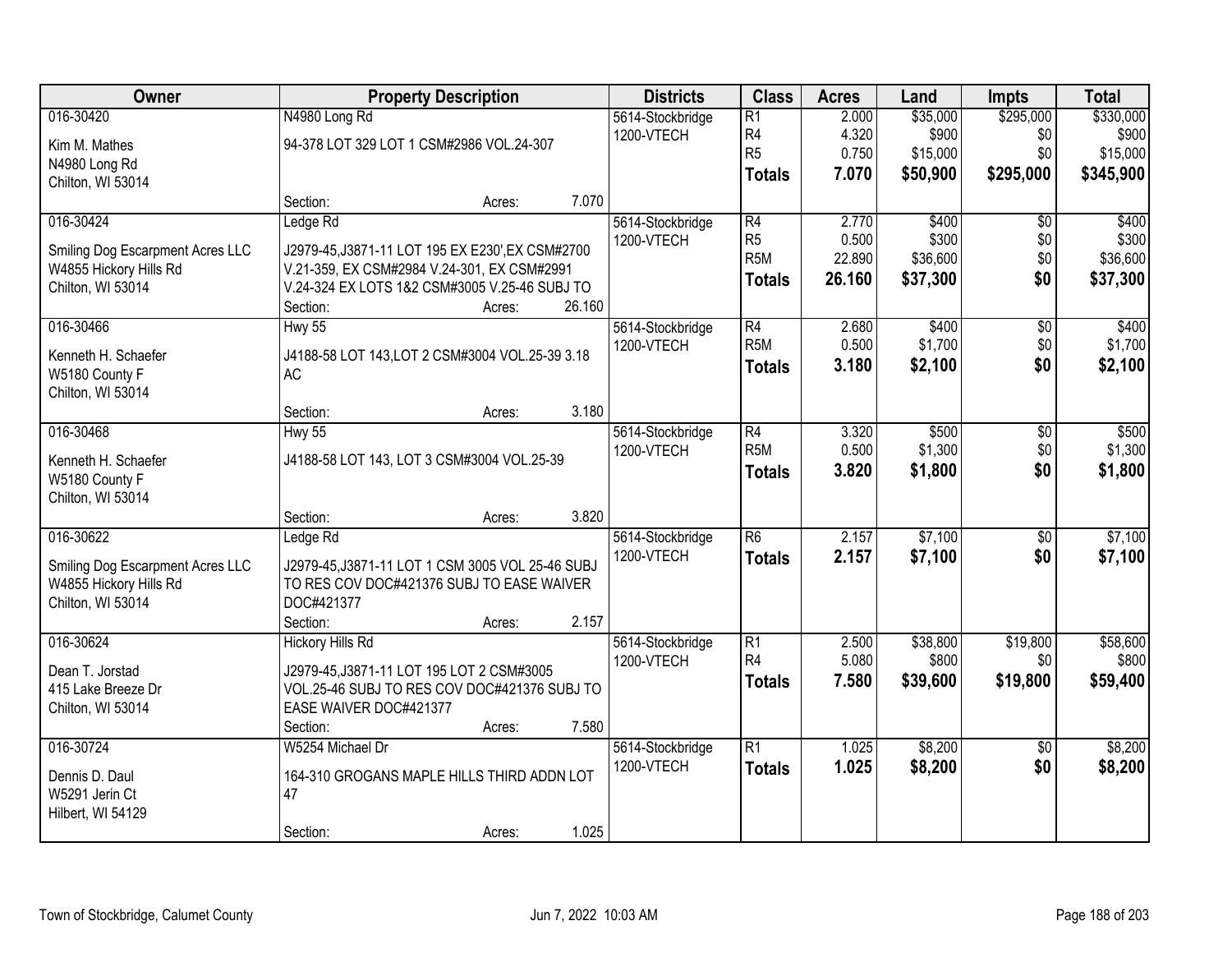| Owner                                                                         | <b>Property Description</b>                                                                                                                | <b>Districts</b>                                 | <b>Class</b>                     | <b>Acres</b>   | Land                 | <b>Impts</b>           | <b>Total</b>           |
|-------------------------------------------------------------------------------|--------------------------------------------------------------------------------------------------------------------------------------------|--------------------------------------------------|----------------------------------|----------------|----------------------|------------------------|------------------------|
| 016-30726<br>Dennis D. Daul<br>W5291 Jerin Ct<br>Hilbert, WI 54129            | W5291 Jerin Ct<br>164-310 GROGANS MAPLE HILLS THIRD ADDN LOT<br>48                                                                         | 5614-Stockbridge<br>1200-VTECH                   | $\overline{R1}$<br><b>Totals</b> | 1.014<br>1.014 | \$35,100<br>\$35,100 | \$344,100<br>\$344,100 | \$379,200<br>\$379,200 |
|                                                                               | Section:<br>Acres:                                                                                                                         | 1.014                                            |                                  |                |                      |                        |                        |
| 016-30728<br>Aaron D. Juhl<br>W5250 Michael Dr<br>Hilbert, WI 54129           | W5252 Michael Dr<br>164-310 GROGANS MAPLE HILLS THIRD ADDN LOT<br>49, SUBJ TO TEMP CUL-DE-SAC EASEMENT<br>DOC#420241<br>Section:<br>Acres: | 5614-Stockbridge<br>1200-VTECH<br>2.250          | $\overline{R4}$<br><b>Totals</b> | 2.250<br>2.250 | \$400<br>\$400       | $\overline{50}$<br>\$0 | \$400<br>\$400         |
| 016-30730<br>Aaron D. Juhl<br>W5250 Michael Dr<br>Hilbert, WI 54129           | W5250 Michael Dr<br>164-310 SW1/4 NW1/4 SEC 7-19-20 GROGANS MAPLE<br>HILLS THIRD ADDN LOT 50<br>Section:<br>Acres:                         | 5614-Stockbridge<br>1200-VTECH<br>2.860          | $\overline{R1}$<br><b>Totals</b> | 2.860<br>2.860 | \$48,200<br>\$48,200 | \$288,700<br>\$288,700 | \$336,900<br>\$336,900 |
| 016-30732<br>Leon M. Lefeber<br>S72 W14842 Candlewood Ln<br>Muskego, WI 53150 | W5248 Michael Dr<br>X-530,164-310 GROGANS MAPLE HILLS THIRD ADDN<br><b>LOT 51</b>                                                          | 5614-Stockbridge<br>1200-VTECH                   | $\overline{R4}$<br><b>Totals</b> | 4.283<br>4.283 | \$800<br>\$800       | \$0<br>\$0             | \$800<br>\$800         |
| 016-30734<br>Kyle J. Kettner<br>W5246 Michael Dr<br>Hilbert, WI 54129         | Section:<br>Acres:<br>W5246 Michael Dr<br>164-310 GROGANS MAPLE HILLS THIRD ADDN LOT<br>52<br>Section:<br>Acres:                           | 4.283<br>5614-Stockbridge<br>1200-VTECH<br>1.004 | $\overline{R1}$<br><b>Totals</b> | 1.004<br>1.004 | \$35,000<br>\$35,000 | \$302,100<br>\$302,100 | \$337,100<br>\$337,100 |
| 016-30736<br>Cassandra M. Kettner<br>W5246 Michael Dr<br>Hilbert, WI 54129    | W5244 Michael Dr<br>164-310 GROGANS MAPLE HILLS THIRD ADDN LOT<br>53<br>Section:<br>Acres:                                                 | 5614-Stockbridge<br>1200-VTECH<br>1.004          | $\overline{R1}$<br><b>Totals</b> | 1.004<br>1.004 | \$8,000<br>\$8,000   | $\overline{50}$<br>\$0 | \$8,000<br>\$8,000     |
| 016-30738<br>Brad D. Hansen<br>W5238 Michael Dr<br>Hilbert, WI 54129          | W5242 Michael Dr<br>164-310 GROGANS MAPLE HILLS THIRD ADDN LOT<br>54<br>Section:<br>Acres:                                                 | 5614-Stockbridge<br>1200-VTECH<br>1.004          | $\overline{R1}$<br><b>Totals</b> | 1.004<br>1.004 | \$8,000<br>\$8,000   | $\overline{50}$<br>\$0 | \$8,000<br>\$8,000     |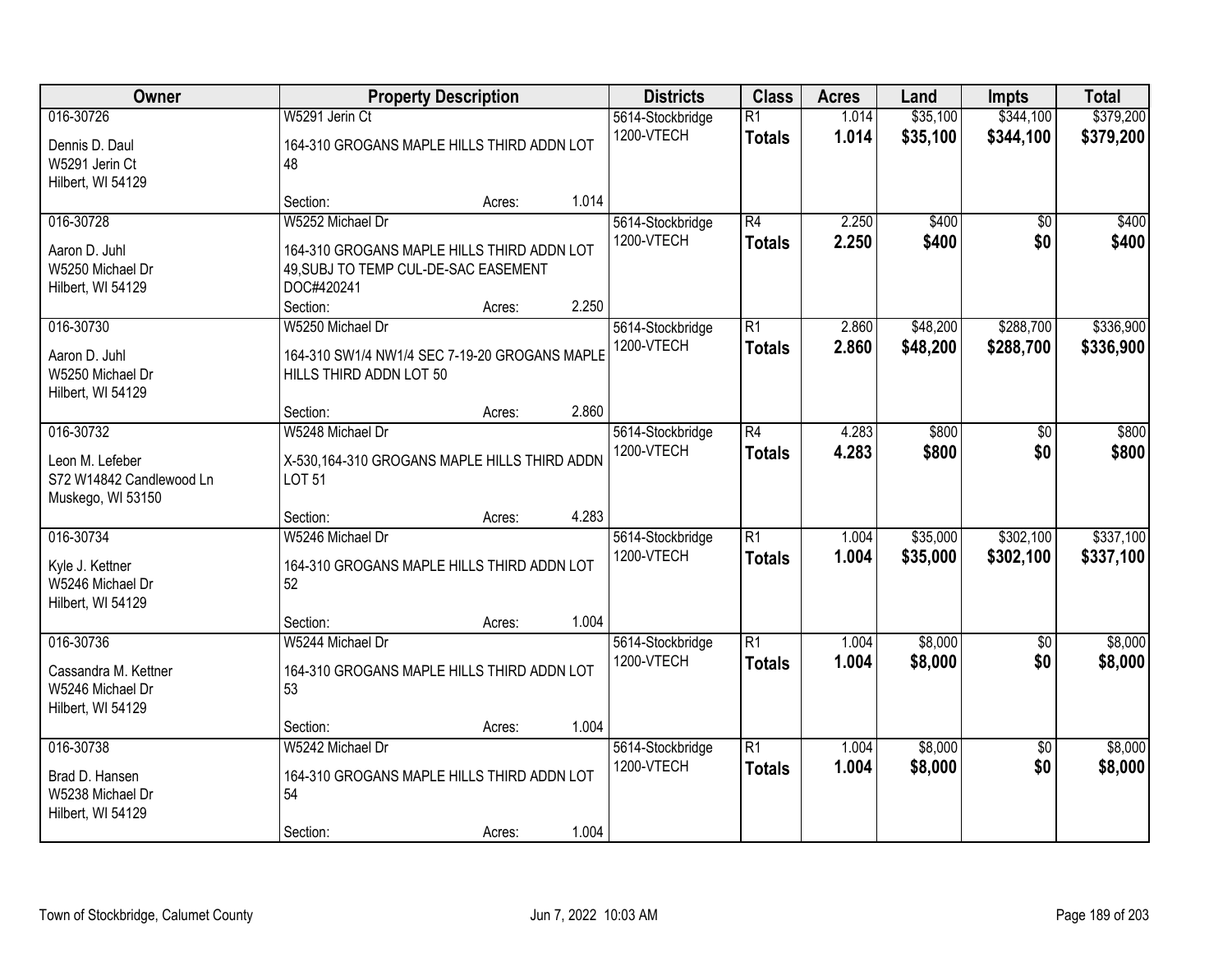| Owner                                                                      | <b>Property Description</b>                                                             |        |       | <b>Districts</b>               | <b>Class</b>                          | <b>Acres</b>            | Land                          | <b>Impts</b>           | <b>Total</b>                  |
|----------------------------------------------------------------------------|-----------------------------------------------------------------------------------------|--------|-------|--------------------------------|---------------------------------------|-------------------------|-------------------------------|------------------------|-------------------------------|
| 016-30740<br>Brad D. Hansen<br>W5238 Michael Dr                            | W5240 Michael Dr<br>164-310 GROGANS MAPLE HILLS THIRD ADDN LOT<br>55                    |        |       | 5614-Stockbridge<br>1200-VTECH | $\overline{R1}$<br><b>Totals</b>      | 1.004<br>1.004          | \$35,000<br>\$35,000          | \$53,700<br>\$53,700   | \$88,700<br>\$88,700          |
| Hilbert, WI 54129                                                          | Section:                                                                                | Acres: | 1.004 |                                |                                       |                         |                               |                        |                               |
| 016-30742<br>Brad D. Hansen<br>W5238 Michael Dr<br>Hilbert, WI 54129       | W5238 Michael Dr<br>164-310 GROGANS MAPLE HILLS THIRD ADDN LOT<br>56                    |        |       | 5614-Stockbridge<br>1200-VTECH | $\overline{R1}$<br><b>Totals</b>      | 1.383<br>1.383          | \$38,100<br>\$38,100          | \$238,600<br>\$238,600 | \$276,700<br>\$276,700        |
| 016-30744<br>Stephanie J. Hoernke<br>W5234 Michael Dr<br>Hilbert, WI 54129 | Section:<br>W5236 Michael Dr<br>164-310 GROGANS MAPLE HILLS THIRD ADDN LOT<br>57        | Acres: | 1.383 | 5614-Stockbridge<br>1200-VTECH | R4<br>R <sub>5</sub><br><b>Totals</b> | 0.600<br>0.672<br>1.272 | \$100<br>\$11,800<br>\$11,900 | \$0<br>\$0<br>\$0      | \$100<br>\$11,800<br>\$11,900 |
|                                                                            | Section:                                                                                | Acres: | 1.272 |                                |                                       |                         |                               |                        |                               |
| 016-30746<br>Daniel J. Hoernke<br>W5234 Michael Dr<br>Hilbert, WI 54129    | W5234 Michael Dr<br>164-310 GROGANS MAPLE HILLS THIRD ADDN LOT<br>58                    |        |       | 5614-Stockbridge<br>1200-VTECH | $\overline{R1}$<br><b>Totals</b>      | 1.004<br>1.004          | \$35,000<br>\$35,000          | \$218,700<br>\$218,700 | \$253,700<br>\$253,700        |
|                                                                            | Section:                                                                                | Acres: | 1.004 |                                |                                       |                         |                               |                        |                               |
| 016-30748<br>Carrie E. Weber<br>W5232 Michael Dr<br>Hilbert, WI 54129      | W5232 Michael Dr<br>164-310 GROGANS MAPLE HILLS THIRD ADDN LOT<br>59                    |        |       | 5614-Stockbridge<br>1200-VTECH | $\overline{R1}$<br><b>Totals</b>      | 1.011<br>1.011          | \$35,100<br>\$35,100          | \$303,700<br>\$303,700 | \$338,800<br>\$338,800        |
| 016-30750                                                                  | Section:<br>W5230 Michael Dr                                                            | Acres: | 1.011 | 5614-Stockbridge               | $\overline{R4}$                       | 0.500                   | \$100                         | $\overline{50}$        | \$100                         |
| Carrie E. Weber<br>W5232 Michael Dr<br>Hilbert, WI 54129                   | 152-664,164-310 GROGANS MAPLE HILLS THIRD<br>ADDN LOT 60                                |        |       | 1200-VTECH                     | R <sub>5</sub><br><b>Totals</b>       | 0.731<br>1.231          | \$12,800<br>\$12,900          | \$0<br>\$0             | \$12,800<br>\$12,900          |
|                                                                            | Section:                                                                                | Acres: | 1.231 |                                |                                       |                         |                               |                        |                               |
| 016-30752<br>Catherine M. Zastrow<br>255 Kiesner Dr<br>Chilton, WI 53014   | W5228 Michael Dr<br>152-664,164-310 GROGANS MAPLE HILLS THIRD<br>ADD LOT 61<br>Section: | Acres: | 1.852 | 5614-Stockbridge<br>1200-VTECH | $\overline{R1}$<br><b>Totals</b>      | 1.852<br>1.852          | \$41,800<br>\$41,800          | \$24,700<br>\$24,700   | \$66,500<br>\$66,500          |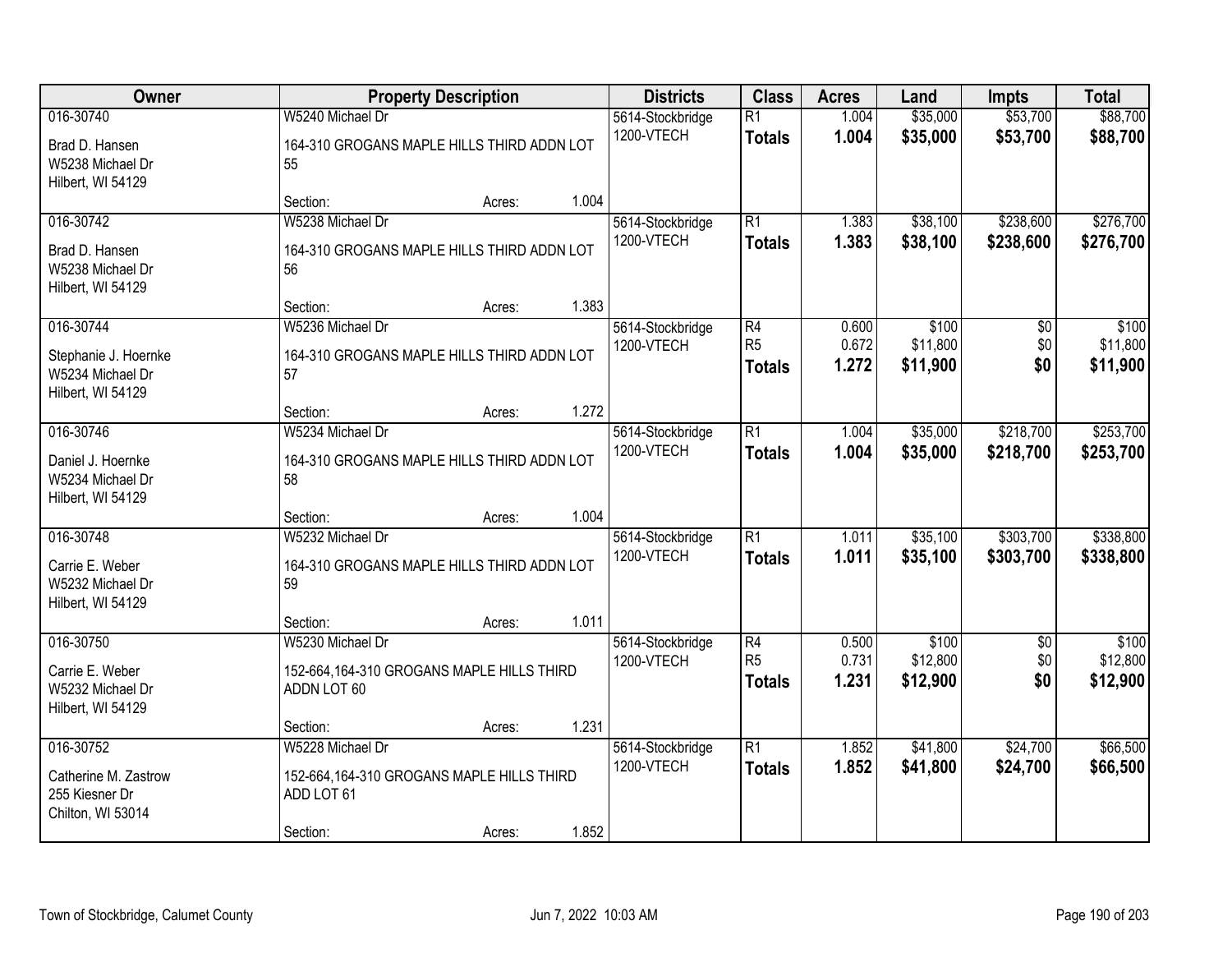| Owner                                                                         | <b>Property Description</b>                                                                              |        |       | <b>Districts</b>               | <b>Class</b>                     | <b>Acres</b>   | Land                 | <b>Impts</b>           | <b>Total</b>           |
|-------------------------------------------------------------------------------|----------------------------------------------------------------------------------------------------------|--------|-------|--------------------------------|----------------------------------|----------------|----------------------|------------------------|------------------------|
| 016-30754<br>James R. Grogan<br>W5236 Campbell Dr<br>Hilbert, WI 54129        | W5236 Campbell Dr<br>152-664,164-310 GROGANS MAPLE HILLS THIRD<br>ADDN LOT 62 PREV DESC AS LT 1 CSM#2738 |        |       | 5614-Stockbridge<br>1200-VTECH | $\overline{R1}$<br><b>Totals</b> | 3.963<br>3.963 | \$52,900<br>\$52,900 | \$208,500<br>\$208,500 | \$261,400<br>\$261,400 |
|                                                                               | Section:                                                                                                 | Acres: | 3.963 |                                |                                  |                |                      |                        |                        |
| 016-30756<br>Anthony L. Newton<br>1338 Moon Ridge Ct<br>Kaukauna, WI 54130    | W5237 Michael Dr<br>164-310 GROGANS MAPLE HILLS THIRD ADDN LOT<br>63                                     |        | 1.004 | 5614-Stockbridge<br>1200-VTECH | $\overline{R1}$<br><b>Totals</b> | 1.004<br>1.004 | \$35,000<br>\$35,000 | $\overline{50}$<br>\$0 | \$35,000<br>\$35,000   |
| 016-30758                                                                     | Section:<br>W5233 Michael Dr                                                                             | Acres: |       | 5614-Stockbridge               | $\overline{R4}$                  | 1.207          | \$200                | \$0                    | \$200                  |
| Brad D. Hansen<br>W5238 Michael Dr<br>Hilbert, WI 54129                       | 164-310 GROGANS MAPLE HILLS THIRD ADDN LOT<br>64                                                         |        |       | 1200-VTECH                     | <b>Totals</b>                    | 1.207          | \$200                | \$0                    | \$200                  |
|                                                                               | Section:                                                                                                 | Acres: | 1.207 |                                |                                  |                |                      |                        |                        |
| 016-30760<br>Christopher J. Piquette<br>8623 N 51st St<br>Milwaukee, WI 53223 | W5229 Michael Dr<br>152-664, 164-310 GROGANS MAPLE HILLS THIRD<br>ADDN LOT 65                            |        |       | 5614-Stockbridge<br>1200-VTECH | $\overline{R1}$<br><b>Totals</b> | 1.323<br>1.323 | \$37,600<br>\$37,600 | \$0<br>\$0             | \$37,600<br>\$37,600   |
|                                                                               | Section:                                                                                                 | Acres: | 1.323 |                                |                                  |                |                      |                        |                        |
| 016-30762<br>Christopher J. Piquette<br>8623 N 51st St<br>Milwaukee, WI 53223 | W5227 Michael Dr<br>152-664,164-310 GROGANS MAPLE HILLS THIRD<br>ADDN LOT 66                             |        |       | 5614-Stockbridge<br>1200-VTECH | $\overline{R1}$<br><b>Totals</b> | 1.848<br>1.848 | \$41,800<br>\$41,800 | $\overline{50}$<br>\$0 | \$41,800<br>\$41,800   |
|                                                                               | Section:                                                                                                 | Acres: | 1.848 |                                |                                  |                |                      |                        |                        |
| 016-30764<br>Christopher J. Piquette<br>8623 N 51st St<br>Milwaukee, WI 53223 | W5246 Campbell Dr<br>152-664,164-310 GROGANS MAPLE HILLS THIRD<br>ADDN LOT 67                            |        |       | 5614-Stockbridge<br>1200-VTECH | $\overline{R1}$<br><b>Totals</b> | 1.498<br>1.498 | \$39,000<br>\$39,000 | $\overline{50}$<br>\$0 | \$39,000<br>\$39,000   |
|                                                                               | Section:                                                                                                 | Acres: | 1.498 |                                |                                  |                |                      |                        |                        |
| 016-30766<br>Douglas R. Micke<br>W5255 Michael Dr<br>Hilbert, WI 54129        | W5255 Michael Dr<br>152-664,164-310 GROGANS MAPLE HILLS THIRD<br>ADDN LOT 68<br>Section:                 | Acres: | 1.180 | 5614-Stockbridge<br>1200-VTECH | $\overline{R1}$<br><b>Totals</b> | 1.180<br>1.180 | \$36,400<br>\$36,400 | \$228,600<br>\$228,600 | \$265,000<br>\$265,000 |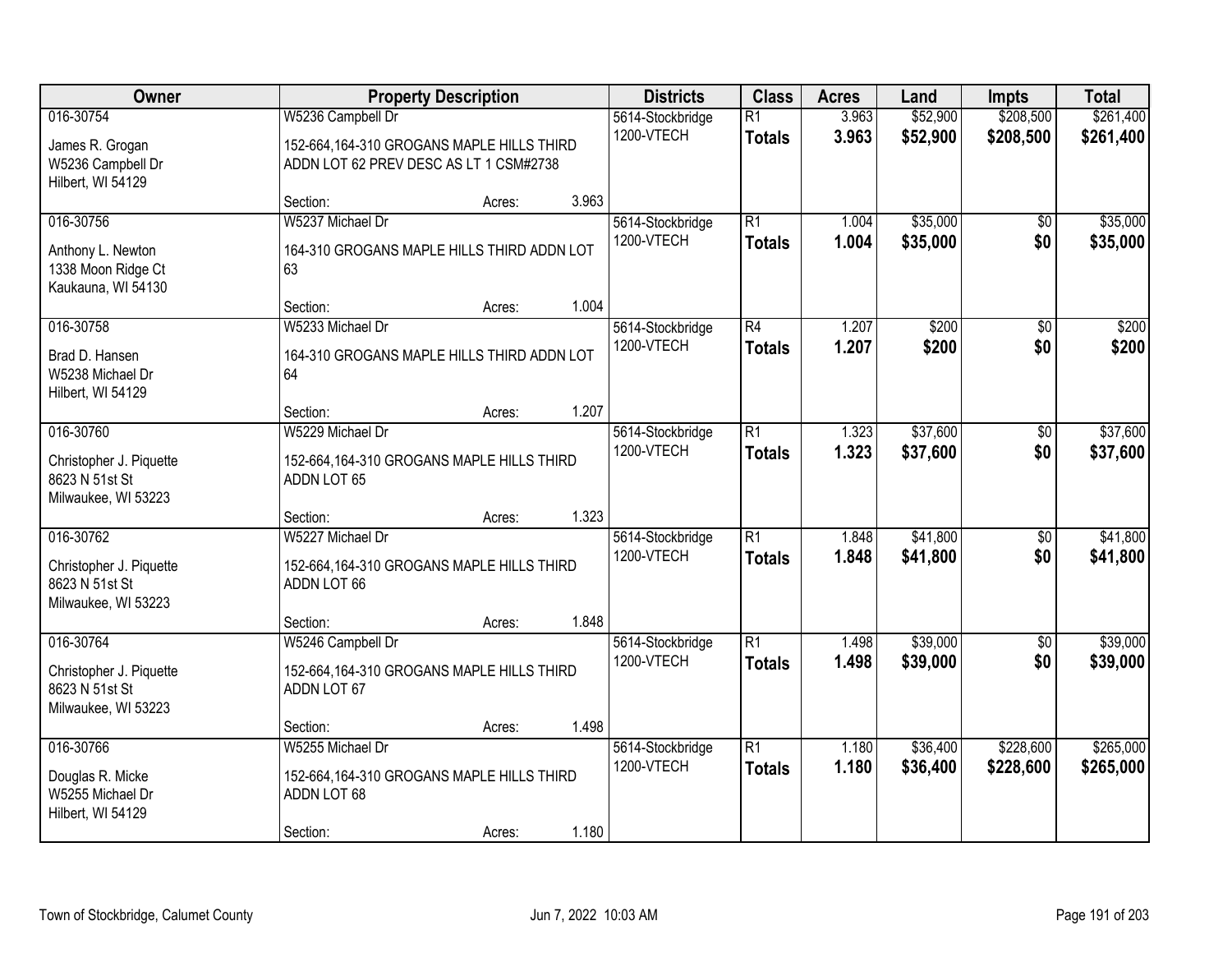| Owner                                                                |                                                                      | <b>Property Description</b> |       | <b>Districts</b>               | <b>Class</b>                     | <b>Acres</b>   | Land                 | Impts                  | <b>Total</b>         |
|----------------------------------------------------------------------|----------------------------------------------------------------------|-----------------------------|-------|--------------------------------|----------------------------------|----------------|----------------------|------------------------|----------------------|
| 016-30768<br>Heidi L. Brown<br>W5249 Michael Dr                      | W5253 Michael Dr<br>164-310 GROGANS MAPLE HILLS THIRD ADDN LOT<br>69 |                             |       | 5614-Stockbridge<br>1200-VTECH | $\overline{R1}$<br><b>Totals</b> | 1.180<br>1.180 | \$36,400<br>\$36,400 | $\overline{50}$<br>\$0 | \$36,400<br>\$36,400 |
| Hilbert, WI 54129                                                    | Section:                                                             | Acres:                      | 1.180 |                                |                                  |                |                      |                        |                      |
| 016-30770                                                            | W5249 Michael Dr                                                     |                             |       | 5614-Stockbridge               | $\overline{R1}$                  | 1.182          | \$36,500             | \$315,300              | \$351,800            |
| Justin K. Brown<br>W5249 Michael Dr<br>Hilbert, WI 54129             | 164-310 GROGANS MAPLE HILLS THIRD ADDN LOT<br>70                     |                             |       | 1200-VTECH                     | <b>Totals</b>                    | 1.182          | \$36,500             | \$315,300              | \$351,800            |
|                                                                      | Section:                                                             | Acres:                      | 1.182 |                                |                                  |                |                      |                        |                      |
| 016-30772                                                            | W5245 Michael Dr                                                     |                             |       | 5614-Stockbridge<br>1200-VTECH | $\overline{R1}$<br><b>Totals</b> | 1.002<br>1.002 | \$35,000<br>\$35,000 | \$0<br>\$0             | \$35,000<br>\$35,000 |
| Heidi L. Brown<br>W5249 Michael Dr<br>Hilbert, WI 54129              | 164-310 GROGANS MAPLE HILLS THIRD ADDN LOT<br>71                     |                             |       |                                |                                  |                |                      |                        |                      |
|                                                                      | Section:                                                             | Acres:                      | 1.002 |                                |                                  |                |                      |                        |                      |
| 016-30774                                                            | N5627 Grogan hts                                                     |                             |       | 5614-Stockbridge               | $\overline{R1}$                  | 1.310          | \$9,900              | \$900                  | \$10,800             |
| Heidi L. Brown<br>W5249 Michael Dr<br>Hilbert, WI 54129              | 164-310 GROGANS MAPLE HILLS THIRD ADDN LOT<br>72                     |                             |       | 1200-VTECH                     | <b>Totals</b>                    | 1.310          | \$9,900              | \$900                  | \$10,800             |
|                                                                      | Section:                                                             | Acres:                      | 1.310 |                                |                                  |                |                      |                        |                      |
| 016-30776                                                            | N5628 Grogan hts                                                     |                             |       | 5614-Stockbridge               | $\overline{R1}$                  | 1.310          | \$37,500             | $\overline{50}$        | \$37,500             |
| Jeffrey B. Zickert<br>N8738 Randolph St<br>Forest Junction, WI 54123 | 164-310 GROGANS MAPLE HILLS THIRD ADDN LOT<br>73                     |                             |       | 1200-VTECH                     | <b>Totals</b>                    | 1.310          | \$37,500             | \$0                    | \$37,500             |
|                                                                      | Section:                                                             | Acres:                      | 1.310 |                                |                                  |                |                      |                        |                      |
| 016-30778                                                            | W5241 Michael Dr                                                     |                             |       | 5614-Stockbridge               | $\overline{R1}$                  | 1.003          | \$35,000             | $\overline{60}$        | \$35,000             |
| Anthony L. Newton<br>1338 Moon Ridge Ct<br>Kaukauna, WI 54130        | 164-310 GROGANS MAPLE HILLS THIRD ADDN LOT<br>74                     |                             |       | 1200-VTECH                     | <b>Totals</b>                    | 1.003          | \$35,000             | \$0                    | \$35,000             |
|                                                                      | Section:                                                             | Acres:                      | 1.003 |                                |                                  |                |                      |                        |                      |
| 016-30780                                                            | Michael Dr                                                           |                             |       | 5614-Stockbridge               | $\overline{X4}$                  | 0.051          | \$0                  | $\overline{50}$        | $\overline{50}$      |
| Grogan Enterprises Inc<br>W5236 Campbell Dr<br>Hilbert, WI 54129     | 152-664,164-310 GROGANS MAPLE HILLS THIRD<br>ADDN OUTLOT 2           |                             |       | 1200-VTECH                     | <b>Totals</b>                    | 0.051          | \$0                  | \$0                    | \$0                  |
|                                                                      | Section:                                                             | Acres:                      | 0.051 |                                |                                  |                |                      |                        |                      |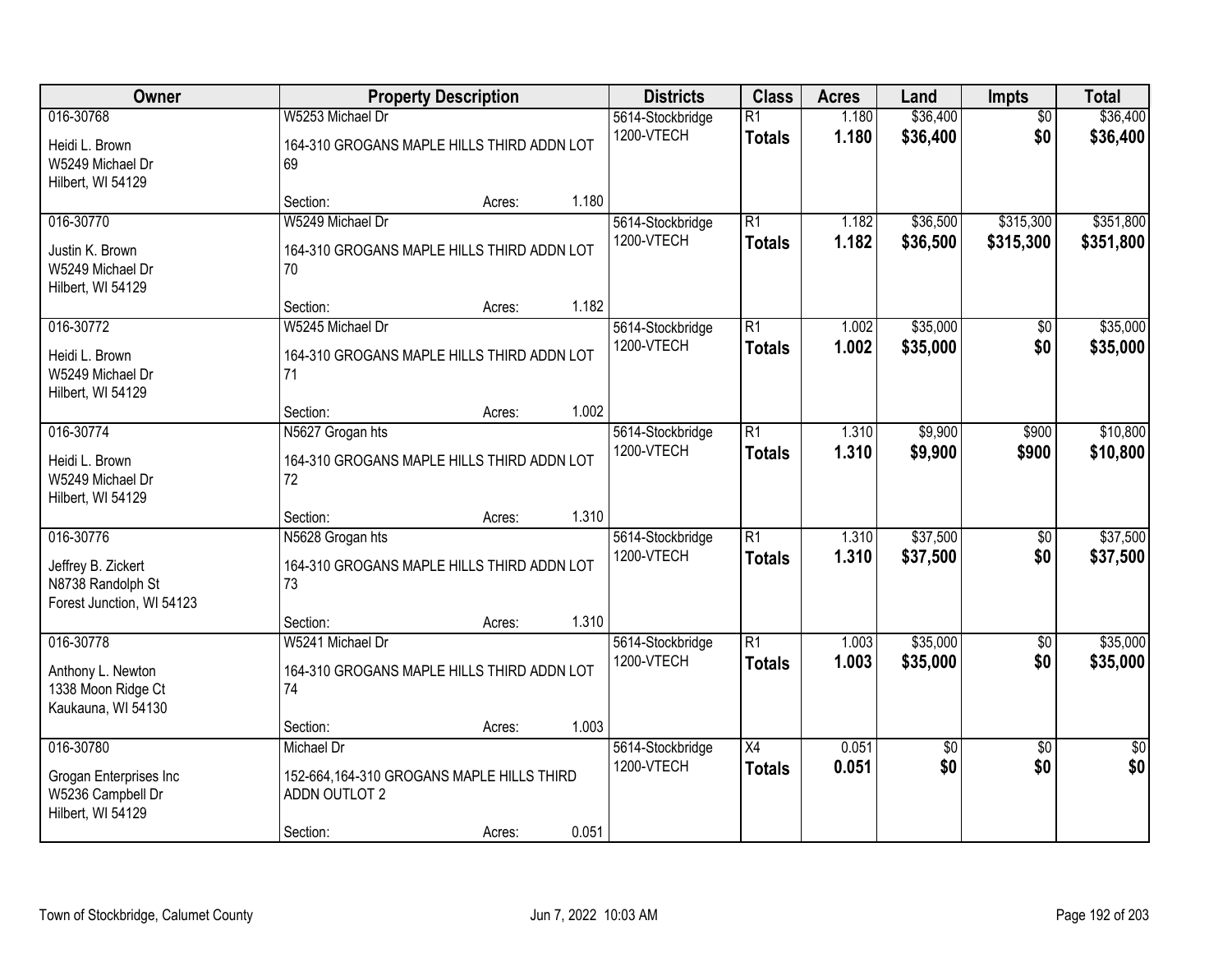| Owner                             |                                                    | <b>Property Description</b> |        | <b>Districts</b> | <b>Class</b>     | <b>Acres</b> | Land     | <b>Impts</b>    | <b>Total</b> |
|-----------------------------------|----------------------------------------------------|-----------------------------|--------|------------------|------------------|--------------|----------|-----------------|--------------|
| 016-30814                         | <b>Hwy 55</b>                                      |                             |        | 5614-Stockbridge | R1               | 0.835        | \$2,500  | $\overline{50}$ | \$2,500      |
| Kenneth H. Schaefer               | J239-22, J4188-58 LOT 144 W16.5AC EX CSM#560       |                             |        | 1200-VTECH       | <b>Totals</b>    | 0.835        | \$2,500  | \$0             | \$2,500      |
| W5180 County F                    | VOL.4-65 2.53AC, EX CSM#2045 VOL.14-325 7.35AC &   |                             |        |                  |                  |              |          |                 |              |
| Chilton, WI 53014                 | EX RD/ROW J239-22, EX CSM#3004 VOL25-39            |                             |        |                  |                  |              |          |                 |              |
|                                   | Section:                                           | Acres:                      | 0.835  |                  |                  |              |          |                 |              |
| 016-30830                         | Schluchter Rd                                      |                             |        | 1085-Chilton     | R4               | 33.820       | \$6,100  | $\overline{50}$ | \$6,100      |
| Groeschl's Contour Farms, Inc.    | 153-50, J2747-47 LOT 298 EX DOC#378549             |                             |        | 1200-VTECH       | R <sub>5</sub>   | 0.500        | \$100    | \$0             | \$100        |
| W4173 Schluchter Rd               | 20.98ACRES EX LOT 1 CSM#3059 VOL.25-233            |                             |        |                  | <b>Totals</b>    | 34.320       | \$6,200  | \$0             | \$6,200      |
| Chilton, WI 53014                 |                                                    |                             |        |                  |                  |              |          |                 |              |
|                                   | Section:                                           | Acres:                      | 34.320 |                  |                  |              |          |                 |              |
| 016-30856                         | <b>Twilight Beach Rd</b>                           |                             |        | 5614-Stockbridge | $\overline{R1}$  | 1.465        | \$29,700 | $\sqrt[6]{3}$   | \$29,700     |
| Justin Cordy                      | 95-206 LOT 39 LOT 2 CSM#3066 VOL.25-256            |                             |        | 1200-VTECH       | <b>Totals</b>    | 1.465        | \$29,700 | \$0             | \$29,700     |
| 305 E 9th St                      |                                                    |                             |        |                  |                  |              |          |                 |              |
| Kaukauna, WI 54130                |                                                    |                             |        |                  |                  |              |          |                 |              |
|                                   | Section:                                           | Acres:                      | 1.465  |                  |                  |              |          |                 |              |
| 016-31018                         | Lakeshore Dr                                       |                             |        | 5614-Stockbridge | R4               | 53.630       | \$10,200 | \$0             | \$10,200     |
| Dalsanto Helen A Revoc Trust      | J834-22, J1258-15 PRT LOTS 5&6 COM SE/C LOT 6,     |                             |        | 1200-VTECH       | R <sub>5M</sub>  | 1.500        | \$2,400  | \$0             | \$2,400      |
| 2601 Touchmark Dr Unit 132        | W2126.2', N6 DEG 10 MIN E1258' TO N/L S1/2 LOT 5,E |                             |        |                  | <b>Totals</b>    | 55.130       | \$12,600 | \$0             | \$12,600     |
| Appleton, WI 54914                | TO E/L OF LOT 5, X ALG E/L LOTS 5&6 1256'TO POB    |                             |        |                  |                  |              |          |                 |              |
|                                   | Section:                                           | Acres:                      | 55.130 |                  |                  |              |          |                 |              |
| 016-31046                         | $Hwy$ 55                                           |                             |        | 5614-Stockbridge | R4               | 5.270        | \$900    | \$0             | \$900        |
|                                   |                                                    |                             |        | 1200-VTECH       | <b>Totals</b>    | 5.270        | \$900    | \$0             | \$900        |
| Matthew D. Ecker                  | 82-149 LOT 56 LOT 2 CSM#3089 VOL.26-16             |                             |        |                  |                  |              |          |                 |              |
| N3232 Hwy 55<br>Chilton, WI 53014 |                                                    |                             |        |                  |                  |              |          |                 |              |
|                                   | Section:                                           | Acres:                      | 5.270  |                  |                  |              |          |                 |              |
| 016-31048                         | <b>Hwy 55</b>                                      |                             |        | 5614-Stockbridge | R4               | 3.720        | \$600    | $\overline{$0}$ | \$600        |
|                                   |                                                    |                             |        | 1200-VTECH       | R <sub>5</sub> M | 1.000        | \$1,800  | \$0             | \$1,800      |
| Matthew D. Ecker                  | 82-149 LOT 56 LOT 1 CSM#3089 VOL.26-16             |                             |        |                  | <b>Totals</b>    | 4.720        | \$2,400  | \$0             | \$2,400      |
| N3232 Hwy 55                      |                                                    |                             |        |                  |                  |              |          |                 |              |
| Chilton, WI 53014                 | Section:                                           |                             | 4.720  |                  |                  |              |          |                 |              |
| 016-31176                         | <b>Hwy 55</b>                                      | Acres:                      |        | 5614-Stockbridge | R4               | 3.790        | \$500    | $\overline{50}$ | \$500        |
|                                   |                                                    |                             |        | 1200-VTECH       | R5               | 0.250        | \$100    | \$0             | \$100        |
| Leon J. Vanevenhoven              | 162-433, J1466-7 GOV LOT 63 LOT 1 CSM#3094         |                             |        |                  | R <sub>5M</sub>  | 1.000        | \$1,600  | \$0             | \$1,600      |
| 233 Dodge St                      | VOL.26-34                                          |                             |        |                  | <b>Totals</b>    | 5.040        | \$2,200  | \$0             | \$2,200      |
| Kaukauna, WI 54130                |                                                    |                             |        |                  |                  |              |          |                 |              |
|                                   | Section:                                           | Acres:                      | 5.040  |                  |                  |              |          |                 |              |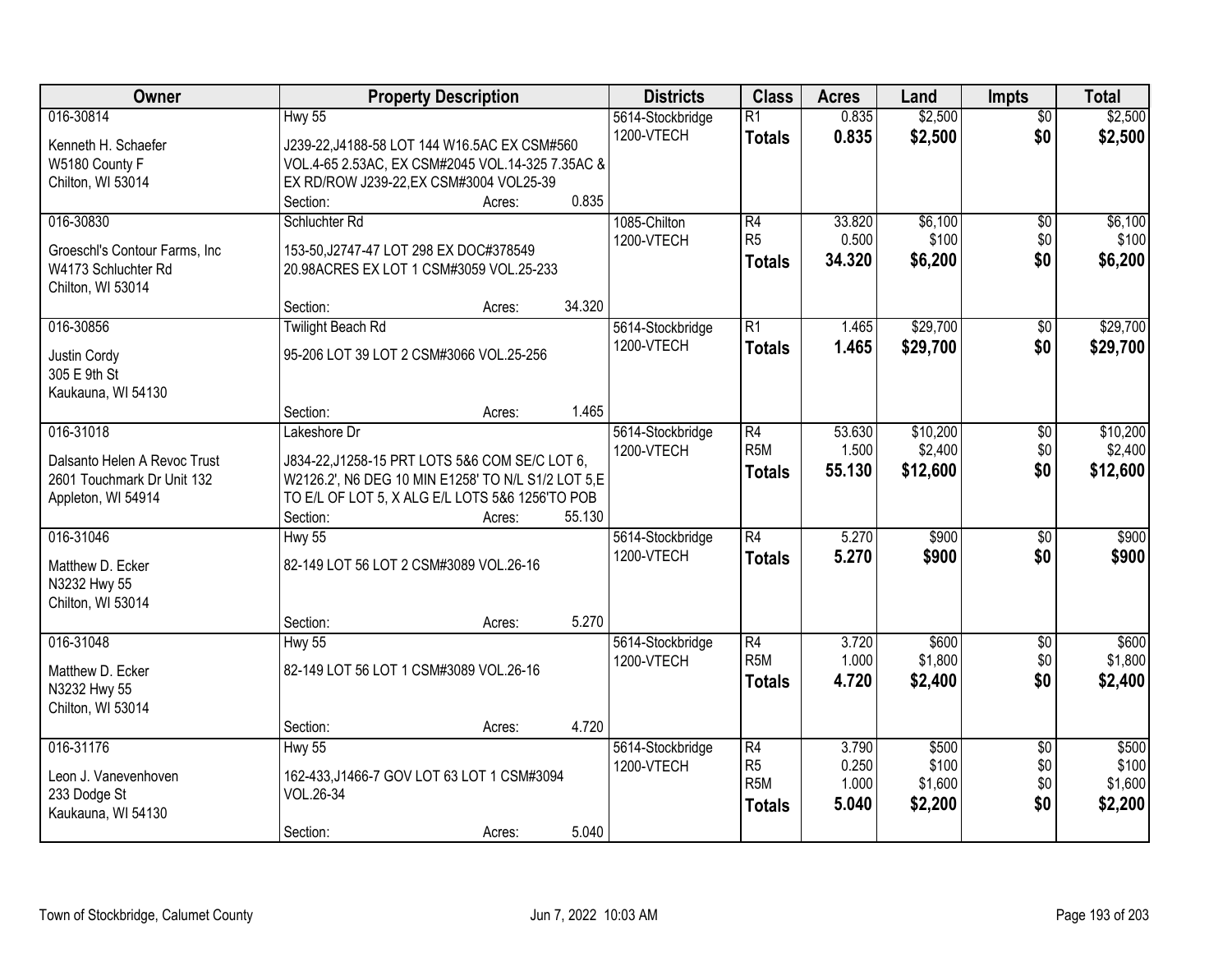| Owner                                                                             | <b>Property Description</b>                                                                                                                              | <b>Districts</b>               | <b>Class</b>                                             | <b>Acres</b>                       | Land                                       | <b>Impts</b>                                   | <b>Total</b>                                |
|-----------------------------------------------------------------------------------|----------------------------------------------------------------------------------------------------------------------------------------------------------|--------------------------------|----------------------------------------------------------|------------------------------------|--------------------------------------------|------------------------------------------------|---------------------------------------------|
| 016-31266<br>Gerant Farms LLC<br>W3069 Quinney Rd<br>Chilton, WI 53014            | Joe Rd<br>134-248 LOT 66 LYG W OF HWY, EX .18AC HWY/ROW<br>J5646-30 & EX CSM#2775 VOL.22- 216 & EX<br>CSM#3108 VOL.26-84<br>25.200<br>Section:<br>Acres: | 5614-Stockbridge<br>1200-VTECH | R4<br>R <sub>5</sub><br>R <sub>5M</sub><br><b>Totals</b> | 23.950<br>0.750<br>0.500<br>25.200 | \$4,500<br>\$100<br>\$800<br>\$5,400       | $\overline{50}$<br>\$0<br>\$0<br>\$0           | \$4,500<br>\$100<br>\$800<br>\$5,400        |
| 016-31276<br>Antoinette R. Meyer<br>W3069 Quinney Rd<br>Chilton, WI 53014         | County F<br>J287-25, J2314-18 GOV LOT 168 EX LOT 1 CSM#3116<br>VOL.26-108 EX CTY F J239-26-27<br>57.874<br>Section:<br>Acres:                            | 1085-Chilton<br>1200-VTECH     | R4<br>R <sub>5M</sub><br>R7<br><b>Totals</b>             | 54.874<br>2.000<br>1.000<br>57.874 | \$10,600<br>\$3,200<br>\$4,600<br>\$18,400 | $\overline{30}$<br>\$0<br>\$18,700<br>\$18,700 | \$10,600<br>\$3,200<br>\$23,300<br>\$37,100 |
| 016-31308<br>Nancy L. Lishka<br>206 Maple St<br>Whitelaw, WI 54247                | County E<br>J4393-33, J4855-5, J4878-14 PRT LOT 239 LOT 1<br>CSM#3127 VOL.26-145<br>2.530<br>Section:<br>Acres:                                          | 5614-Stockbridge<br>1200-VTECH | R4<br><b>Totals</b>                                      | 2.530<br>2.530                     | \$400<br>\$400                             | \$0<br>\$0                                     | \$400<br>\$400                              |
| 016-31310<br>Jacobs Family Partnership<br>W4178 Hwy F<br>Chilton, WI 53014        | Lakeshore Dr<br>180-588 PRT LOT 58 LOT 2 CSM#3125 VOL.26-138<br>(5.747AC)                                                                                | 5614-Stockbridge<br>1200-VTECH | R4<br><b>Totals</b>                                      | 5.747<br>5.747                     | \$1,100<br>\$1,100                         | $\sqrt[6]{}$<br>\$0                            | \$1,100<br>\$1,100                          |
| 016-31580<br>Heller Robert Farms Inc<br>N6705 Harrison Rd<br>Hilbert, WI 54129    | 5.747<br>Section:<br>Acres:<br>Lakeshore Dr<br>J3080-39, J5320-30 GOV LOT 77 LOT 1 CSM#3169<br>VOL.26-286<br>8.259<br>Section:<br>Acres:                 | 5614-Stockbridge<br>1200-VTECH | $\overline{R4}$<br>Totals                                | 8.259<br>8.259                     | \$1,600<br>\$1,600                         | $\overline{50}$<br>\$0                         | \$1,600<br>\$1,600                          |
| 016-31582<br><b>Timothy Pattermann</b><br>W5388 Mud Creek Rd<br>Chilton, WI 53014 | W5388 Mud Creek Rd<br>J3080-39, J5320-30 GOV LOT 77 LOT 2 CSM#3169<br>VOL.26-286 EX DOC#517866 (2.85AC)<br>5.400<br>Section:<br>Acres:                   | 5614-Stockbridge<br>1200-VTECH | R1<br><b>Totals</b>                                      | 5.400<br>5.400                     | \$51,700<br>\$51,700                       | \$386,200<br>\$386,200                         | \$437,900<br>\$437,900                      |
| 016-31606<br>Thomas D. Kesler<br>W4638 Carney Rd<br>Hilbert, WI 54129             | Carney Rd<br>82-153 LOT 228 LOT 2 CSM#3181 VOL.27-24<br>5.000<br>Section:<br>Acres:                                                                      | 5614-Stockbridge<br>1200-VTECH | R4<br><b>Totals</b>                                      | 5.000<br>5.000                     | \$900<br>\$900                             | $\overline{50}$<br>\$0                         | \$900<br>\$900                              |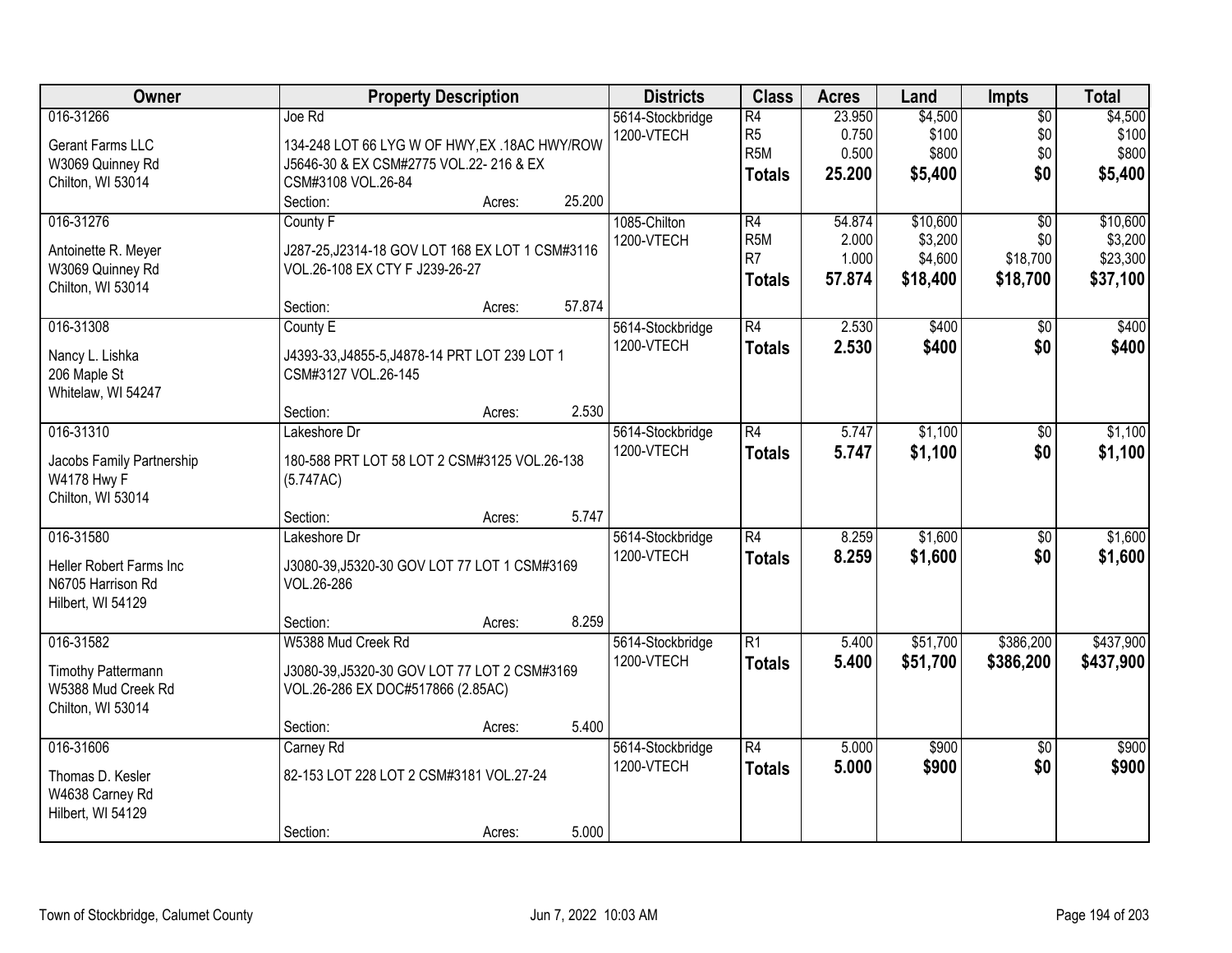| Owner                         | <b>Property Description</b>                           |        |        | <b>Districts</b> | <b>Class</b>             | <b>Acres</b> | Land     | <b>Impts</b>    | <b>Total</b> |
|-------------------------------|-------------------------------------------------------|--------|--------|------------------|--------------------------|--------------|----------|-----------------|--------------|
| 016-31608                     | Carney Rd                                             |        |        | 5614-Stockbridge | $\overline{R4}$          | 74.640       | \$14,600 | $\overline{50}$ | \$14,600     |
| Moehn John&Kelly Rev Liv Trst | 82-153 PRT LOT 228 & 229 COM 612.21'W                 |        |        | 1200-VTECH       | <b>Totals</b>            | 74.640       | \$14,600 | \$0             | \$14,600     |
| N5778 Moehn Rd                | SE/C, W66', N355.53 W227', N277.31', W368', N1383.12' |        |        |                  |                          |              |          |                 |              |
| Hilbert, WI 54129             | N889.23', NE88.07', E590.54',                         |        |        |                  |                          |              |          |                 |              |
|                               | Section:                                              | Acres: | 74.640 |                  |                          |              |          |                 |              |
| 016-31610                     | Carney Rd                                             |        |        | 5614-Stockbridge | R4                       | 0.700        | \$100    | $\overline{50}$ | \$100        |
| Mark G. Vanasten              | 82-153 LOT 228 EX CSM#2851 VOL.23-192 EX              |        |        | 1200-VTECH       | <b>Totals</b>            | 0.700        | \$100    | \$0             | \$100        |
| 97 S Royal Ave                | CSM#3181 VOL.27-24 EX DOC#447849                      |        |        |                  |                          |              |          |                 |              |
| Fond Du Lac, WI 54935         |                                                       |        |        |                  |                          |              |          |                 |              |
|                               | Section:                                              | Acres: | 0.700  |                  |                          |              |          |                 |              |
| 016-31662                     | <b>Hickory Hill Rd</b>                                |        |        | 1085-Chilton     | R4                       | 0.400        | \$100    | \$0             | \$100        |
| Keith G. Riemer               | 81-236 GOV LOTS 351 & 352 COM150.02'E NW/C LOT        |        |        | 1200-VTECH       | R <sub>5</sub>           | 29.400       | \$23,500 | \$0             | \$23,500     |
| 20906 County K                | 352, S153.18', E75.3', SE598.62',                     |        |        |                  | R <sub>5</sub> M         | 16.100       | \$26,600 | \$0             | \$26,600     |
| Reedsville, WI 54230          | S774.16', E638.26', S664.85',                         |        |        |                  | <b>Totals</b>            | 45,900       | \$50,200 | \$0             | \$50,200     |
|                               | Section:                                              | Acres: | 45.900 |                  |                          |              |          |                 |              |
| 016-31674                     | W4065 Shady Ln                                        |        |        | 1085-Chilton     | R1                       | 2.219        | \$33,100 | \$127,800       | \$160,900    |
| Erich L. Birschbach           | 81-236 LOT 351 LOT 1 CSM#3318 VOL.28-206              |        |        | 1200-VTECH       | <b>Totals</b>            | 2.219        | \$33,100 | \$127,800       | \$160,900    |
| W4065 Shady Ln                |                                                       |        |        |                  |                          |              |          |                 |              |
| Chilton, WI 53014             |                                                       |        |        |                  |                          |              |          |                 |              |
|                               | Section:                                              | Acres: | 2.219  |                  |                          |              |          |                 |              |
| 016-31676                     | W5446 Mud Creek Rd                                    |        |        | 5614-Stockbridge | $\overline{\mathsf{R2}}$ | 2.000        | \$55,300 | \$282,100       | \$337,400    |
| Lakeshore Storage LLC         | J3080-39, J5320-30 GOV LOT 77 LOT 2 CSM#3594          |        |        | 1200-VTECH       | <b>Totals</b>            | 2.000        | \$55,300 | \$282,100       | \$337,400    |
| PO Box 28                     | VOL.32-27 PREV DESC AS CSM#2523 & #3214               |        |        |                  |                          |              |          |                 |              |
| Ogdensburg, WI 54962          |                                                       |        |        |                  |                          |              |          |                 |              |
|                               | Section:                                              | Acres: | 2.000  |                  |                          |              |          |                 |              |
| 016-31700                     | County E                                              |        |        | 5614-Stockbridge | $\overline{R4}$          | 14.877       | \$2,000  | $\overline{50}$ | \$2,000      |
| Mary Rach                     | J5366-22, J5366-23 GOV LOT 371 LOT 1 CSM#3217         |        |        | 1200-VTECH       | R <sub>5</sub>           | 0.500        | \$100    | \$0             | \$100        |
| N4833 Twain Rd                | VOL.27-144 SUBJ TO EASEMENT DOC#453734                |        |        |                  | <b>Totals</b>            | 15.377       | \$2,100  | \$0             | \$2,100      |
| Chilton, WI 53014             |                                                       |        |        |                  |                          |              |          |                 |              |
|                               | Section:                                              | Acres: | 15.377 |                  |                          |              |          |                 |              |
| 016-31718                     | N6171 Lakeshore Dr                                    |        |        | 5614-Stockbridge | $\overline{R1}$          | 2.000        | \$35,000 | \$278,200       | \$313,200    |
| Pamela J. Ruffing             | J1132-36 PRT GL 5 LOT 1 CSM#3219 VOL.27-151           |        |        | 1200-VTECH       | R4                       | 3.000        | \$600    | \$0             | \$600        |
| N6171 Lakeshore Dr            | PREV DESC AS CSM#1267                                 |        |        |                  | <b>Totals</b>            | 5.000        | \$35,600 | \$278,200       | \$313,800    |
| Hilbert, WI 54129             |                                                       |        |        |                  |                          |              |          |                 |              |
|                               | Section:                                              | Acres: | 5.000  |                  |                          |              |          |                 |              |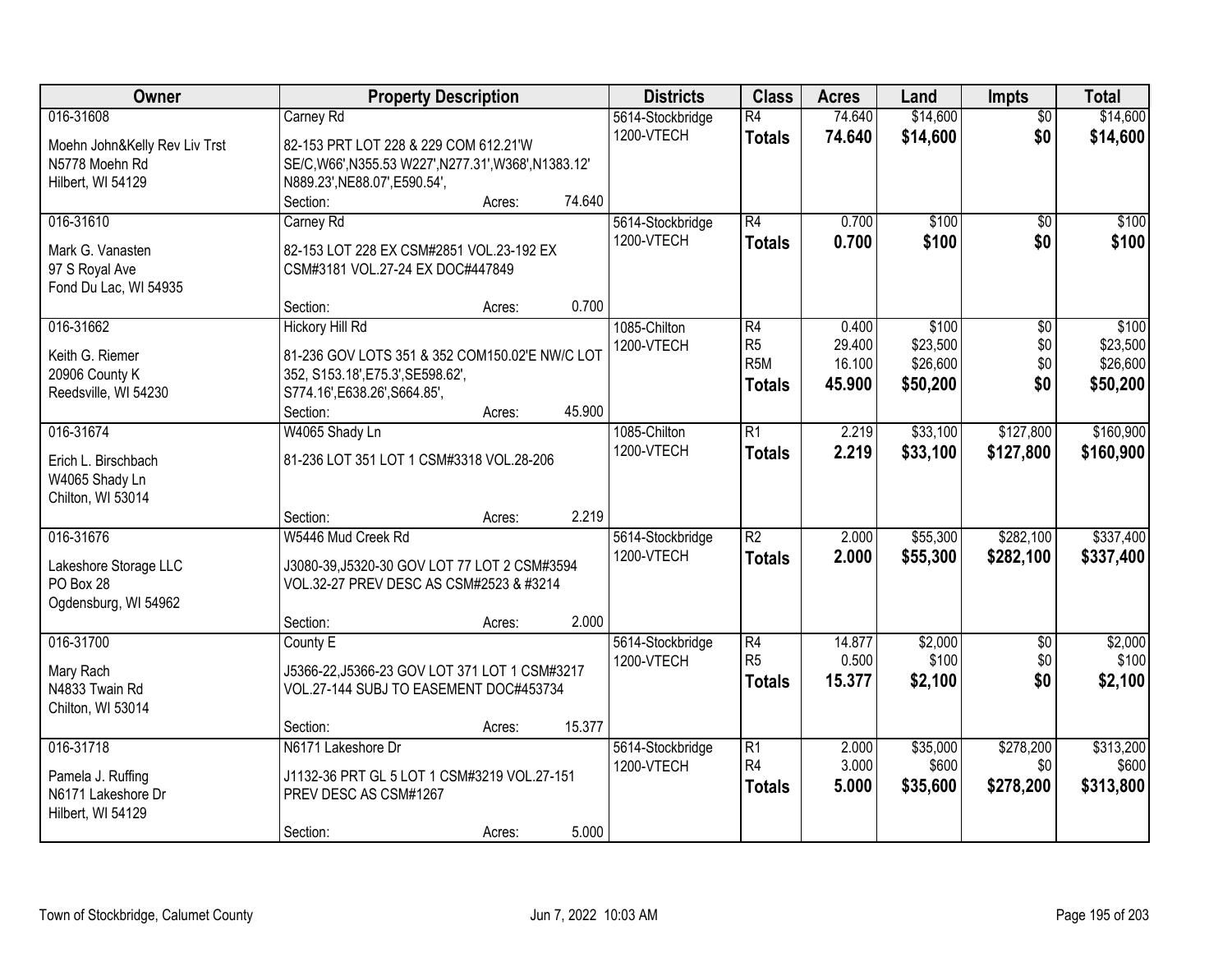| Owner                                                                             |                                                                                                                                                         | <b>Property Description</b> |        | <b>Districts</b>               | <b>Class</b>                                                           | <b>Acres</b>                       | Land                                       | Impts                                | <b>Total</b>                               |
|-----------------------------------------------------------------------------------|---------------------------------------------------------------------------------------------------------------------------------------------------------|-----------------------------|--------|--------------------------------|------------------------------------------------------------------------|------------------------------------|--------------------------------------------|--------------------------------------|--------------------------------------------|
| 016-31802<br>Heller Robert Farms Inc<br>N6705 Harrison Rd<br>Hilbert, WI 54129    | <b>Hwy 55</b><br>J323-43, J4512-44 GOV LOT 121 LOT 2 CSM#3224<br>VOL.27-171                                                                             |                             |        | 5614-Stockbridge<br>1200-VTECH | $\overline{R4}$<br>R <sub>5</sub><br>R <sub>5</sub> M<br><b>Totals</b> | 42.047<br>7.300<br>6.300<br>55.647 | \$7,500<br>\$5,800<br>\$10,100<br>\$23,400 | $\overline{50}$<br>\$0<br>\$0<br>\$0 | \$7,500<br>\$5,800<br>\$10,100<br>\$23,400 |
|                                                                                   | Section:                                                                                                                                                | Acres:                      | 55.647 |                                |                                                                        |                                    |                                            |                                      |                                            |
| 016-31994                                                                         | Mud Creek Rd                                                                                                                                            |                             |        | 1085-Chilton<br>1200-VTECH     | R4<br>R <sub>5</sub>                                                   | 54.603<br>2.500                    | \$10,700<br>\$100                          | $\overline{60}$<br>\$0               | \$10,700<br>\$100                          |
| Jim Ecker Farms, LLC<br>400 N Military Rd<br>Chilton, WI 53014                    | J218-30, J597-13 GOV LOT 76 LOT 2 CSM#3242<br>VOL.27-229                                                                                                |                             |        |                                | <b>Totals</b>                                                          | 57.103                             | \$10,800                                   | \$0                                  | \$10,800                                   |
|                                                                                   | Section:                                                                                                                                                | Acres:                      | 57.103 |                                |                                                                        |                                    |                                            |                                      |                                            |
| 016-32004<br>Chad P. Eldred<br>N6106 Cordy Rd<br>Hilbert, WI 54129                | N6106 Cordy Rd<br>119-444, J3932-13 GOV LOT 232 LOT 2 CSM#3243<br>VOL.27-232                                                                            |                             |        | 5614-Stockbridge<br>1200-VTECH | $\overline{R1}$<br>R4<br><b>Totals</b>                                 | 1.500<br>0.736<br>2.236            | \$30,000<br>\$100<br>\$30,100              | \$173,500<br>\$0<br>\$173,500        | \$203,500<br>\$100<br>\$203,600            |
|                                                                                   | Section:                                                                                                                                                | Acres:                      | 2.236  |                                |                                                                        |                                    |                                            |                                      |                                            |
| 016-32006<br>Moehn John&Kelly Rev Liv Trst<br>N5778 Moehn Rd<br>Hilbert, WI 54129 | Cordy Rd<br>119-444, J3932-13 GOV LOT 232 LOT 3 CSM#3243<br>VOL.27-232                                                                                  |                             |        | 5614-Stockbridge<br>1200-VTECH | R4<br>R <sub>5</sub><br><b>Totals</b>                                  | 6.750<br>2.459<br>9.209            | \$1,300<br>\$1,900<br>\$3,200              | $\sqrt[6]{}$<br>\$0<br>\$0           | \$1,300<br>\$1,900<br>\$3,200              |
|                                                                                   | Section:                                                                                                                                                | Acres:                      | 9.209  |                                |                                                                        |                                    |                                            |                                      |                                            |
| 016-32008<br>Moehn John&Kelly Rev Liv Trst<br>N5778 Moehn Rd<br>Hilbert, WI 54129 | Cordy Rd<br>119-444, J3932-13 GOV LOT 232 & 271 COM SW/C LOT<br>232, N890.4', E498.55', N382.31', E349.33',<br>E929.68', S276.35', E95.67',<br>Section: | Acres:                      | 49.650 | 5614-Stockbridge<br>1200-VTECH | $\overline{R4}$<br>R <sub>5</sub><br><b>Totals</b>                     | 49.000<br>0.650<br>49.650          | \$9,700<br>\$100<br>\$9,800                | $\overline{50}$<br>\$0<br>\$0        | \$9,700<br>\$100<br>\$9,800                |
| 016-32010<br>John N. Mueller<br>N6153 County Bb<br>Hilbert, WI 54129              | Shady Ln<br>81-236 LOT 351 LOT 2 CSM#3248 VOL.27-249<br>Section:                                                                                        | Acres:                      | 35.278 | 1085-Chilton<br>1200-VTECH     | $\overline{R4}$<br>R <sub>5</sub><br><b>Totals</b>                     | 34.278<br>1.000<br>35.278          | \$6,800<br>\$100<br>\$6,900                | $\overline{60}$<br>\$0<br>\$0        | \$6,800<br>\$100<br>\$6,900                |
| 016-32058<br>John M. Moehn<br>N5778 Moehn Rd<br>Hilbert, WI 54129                 | Hill Rd<br>J1363-47, J3245-16 GOV LOT 322 LOT 2 CSM#3571<br>VOL.31-232<br>Section:                                                                      | Acres:                      | 54.800 | 5614-Stockbridge<br>1200-VTECH | $\overline{R4}$<br>R <sub>5</sub><br><b>Totals</b>                     | 50.100<br>4.700<br>54.800          | \$9,500<br>\$2,300<br>\$11,800             | $\overline{50}$<br>\$0<br>\$0        | \$9,500<br>\$2,300<br>\$11,800             |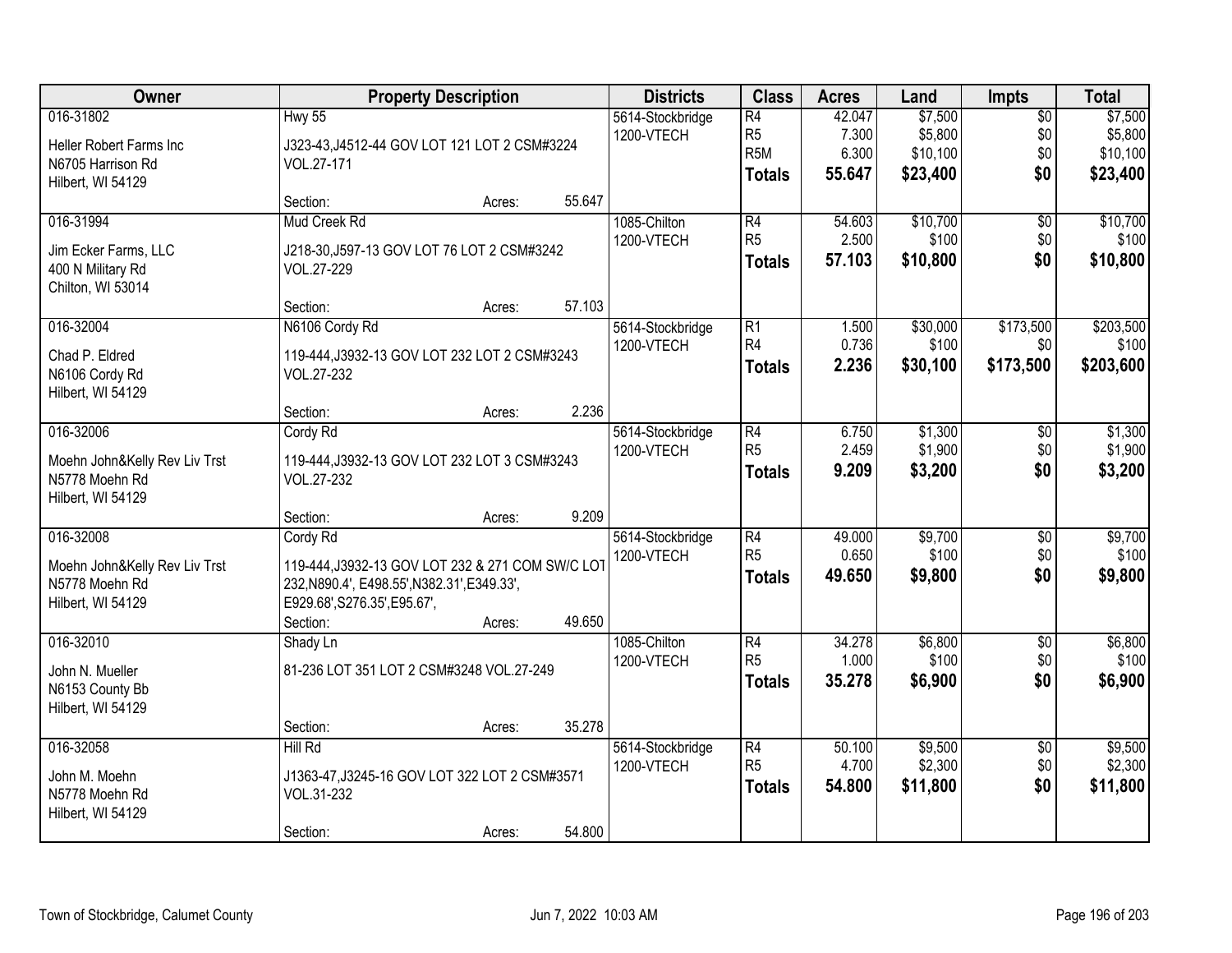| Owner                                                                        |                                                                                                                           | <b>Property Description</b> |        | <b>Districts</b>               | <b>Class</b>                                        | <b>Acres</b>                        | Land                                        | <b>Impts</b>                         | <b>Total</b>                                  |
|------------------------------------------------------------------------------|---------------------------------------------------------------------------------------------------------------------------|-----------------------------|--------|--------------------------------|-----------------------------------------------------|-------------------------------------|---------------------------------------------|--------------------------------------|-----------------------------------------------|
| 016-32078<br>Good Shepherd Parish Corp<br>62 E Main St<br>Chilton, WI 53014  | County C<br>W-498 GOV LOT 256 COM SW/C GL 256, N396', E660',<br>S396', W660'TO POB EX DOC#464411(4.35AC)                  |                             |        | 1085-Chilton<br>1200-VTECH     | $\overline{X4}$<br><b>Totals</b>                    | 1.650<br>1.650                      | $\overline{50}$<br>\$0                      | $\overline{50}$<br>\$0               | \$0<br>\$0                                    |
|                                                                              | Section:                                                                                                                  | Acres:                      | 1.650  |                                |                                                     |                                     |                                             |                                      |                                               |
| 016-32280<br>Andrew J. Schumacher<br>N3939 Lakeshore Dr<br>Chilton, WI 53014 | Lakeshore Dr<br>J2294-42, J2868-48 GOV LOT 41 LOT 2 CSM#3305<br>VOL.28-165<br>Section:                                    | Acres:                      | 35.784 | 5614-Stockbridge<br>1200-VTECH | R1<br>R4<br>R <sub>5</sub><br><b>Totals</b>         | 2.000<br>14.884<br>18.900<br>35.784 | \$32,000<br>\$2,800<br>\$14,000<br>\$48,800 | \$539,400<br>\$0<br>\$0<br>\$539,400 | \$571,400<br>\$2,800<br>\$14,000<br>\$588,200 |
| 016-32286                                                                    | <b>Hwy 55</b>                                                                                                             |                             |        | 5614-Stockbridge               | R4                                                  | 8.480                               | \$1,400                                     | \$0                                  | \$1,400                                       |
| Kenneth H. Schaefer<br>W5180 County F<br>Chilton, WI 53014                   | J4188-58 LOT 143 & PRT LOT 144 DESC DOC#471598<br>EX PRT CSM14-325 7.35AC, EX CSM#3004 VOL.25-39<br>& EX DOC#471600       |                             |        | 1200-VTECH                     | R <sub>5</sub><br>R <sub>5</sub> M<br><b>Totals</b> | 0.250<br>2.600<br>11.330            | \$100<br>\$4,300<br>\$5,800                 | \$0<br>\$0<br>\$0                    | \$100<br>\$4,300<br>\$5,800                   |
|                                                                              | Section:                                                                                                                  | Acres:                      | 11.330 |                                |                                                     |                                     |                                             |                                      |                                               |
| 016-32310<br>Betty J. Blatz<br>W4097 Shady Ln<br>Chilton, WI 53014           | Shady Ln<br>81-236 LOT 351 LOT 2 CSM#3318 VOL.28-206                                                                      |                             |        | 1085-Chilton<br>1200-VTECH     | R4<br>R5<br>R <sub>5M</sub><br><b>Totals</b>        | 5.000<br>1.000<br>5.650<br>11.650   | \$1,000<br>\$100<br>\$9,300<br>\$10,400     | \$0<br>\$0<br>\$0<br>\$0             | \$1,000<br>\$100<br>\$9,300<br>\$10,400       |
|                                                                              | Section:                                                                                                                  | Acres:                      | 11.650 |                                |                                                     |                                     |                                             |                                      |                                               |
| 016-32312<br>Daun Limited Partnership<br>W3522 Stonybrook Rd<br>PO Box 48    | Schluchter Rd<br>J396-37 GOV LOT 299 LOT 2 CSM#3320 VOL.28-212                                                            |                             |        | 1085-Chilton<br>1200-VTECH     | R4<br>R5<br>R <sub>5</sub> M<br><b>Totals</b>       | 28.280<br>0.600<br>3.500<br>32.380  | \$5,600<br>\$100<br>\$5,600<br>\$11,300     | $\overline{50}$<br>\$0<br>\$0<br>\$0 | \$5,600<br>\$100<br>\$5,600<br>\$11,300       |
| Chilton, WI 53014                                                            | Section:                                                                                                                  | Acres:                      | 32.380 |                                |                                                     |                                     |                                             |                                      |                                               |
| 016-32382<br>Shaun M. Popp<br>W4423 County F<br>Chilton, WI 53014            | County C<br>J2494-34, J3920-55 GOV LOT 257 LOT 2 CSM#3329<br>VOL.28-240 EX VOL.170-254 CTH F                              |                             |        | 1085-Chilton<br>1200-VTECH     | R4<br><b>Totals</b>                                 | 49.120<br>49.120                    | \$9,400<br>\$9,400                          | $\overline{50}$<br>\$0               | \$9,400<br>\$9,400                            |
|                                                                              | Section:                                                                                                                  | Acres:                      | 49.120 |                                |                                                     |                                     |                                             |                                      |                                               |
| 016-32482<br>Mathew Mclagan<br>N4521 Lakeshore Dr<br>Chilton, WI 53014       | N4521 Lakeshore Dr<br>108-248, J965-43, J4955-65 LOT 31 LOT 2 CSM#3339<br>VOL.29-3 SUBJ TO ACCES EASE J998-14<br>Section: | Acres:                      | 5.720  | 5614-Stockbridge<br>1200-VTECH | R1<br><b>Totals</b>                                 | 5.720<br>5.720                      | \$52,700<br>\$52,700                        | \$154,600<br>\$154,600               | \$207,300<br>\$207,300                        |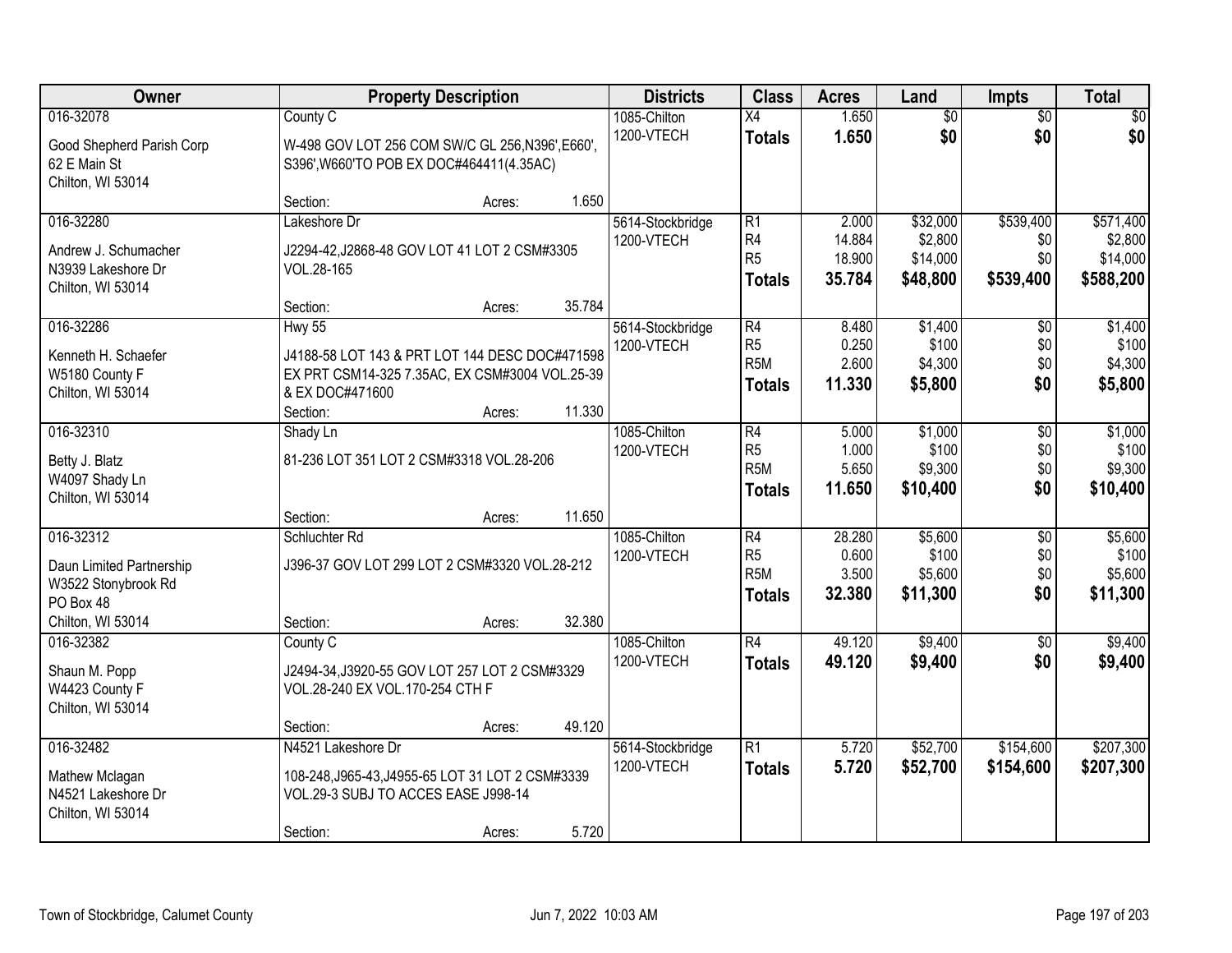| Owner                                                 | <b>Property Description</b>                                       |        |        | <b>Districts</b>               | <b>Class</b>                       | <b>Acres</b>    | Land              | <b>Impts</b>           | <b>Total</b>      |
|-------------------------------------------------------|-------------------------------------------------------------------|--------|--------|--------------------------------|------------------------------------|-----------------|-------------------|------------------------|-------------------|
| 016-32484<br>Dean Papendieck                          | Lakeshore Dr<br>108-248, J965-43, J4955-65 LOT 31 COM2702.10 'W & |        |        | 5614-Stockbridge<br>1200-VTECH | $\overline{R5}$<br><b>Totals</b>   | 0.970<br>0.970  | \$600<br>\$600    | $\overline{50}$<br>\$0 | \$600<br>\$600    |
| W5621 Mud Creek Rd                                    | 396'S NE/C LOT 31, SE78.38'TO CRK, SW ALG MEAN                    |        |        |                                |                                    |                 |                   |                        |                   |
| Chilton, WI 53014                                     | LINE CRK, NW ALG CRK TO A PT 70'W OF                              |        |        |                                |                                    |                 |                   |                        |                   |
|                                                       | Section:                                                          | Acres: | 0.970  |                                |                                    |                 |                   |                        |                   |
| 016-32500                                             | Hill Rd                                                           |        |        | 5614-Stockbridge               | R4                                 | 45.790          | \$8,800           | $\overline{50}$        | \$8,800           |
| Moehn John&Kelly Rev Liv Trst                         | J1363-47, J3245-16 GOV LOT 234 LOT 2 CSM#3346                     |        |        | 1200-VTECH                     | R <sub>5</sub><br>R <sub>5</sub> M | 2.000<br>10.250 | \$100<br>\$16,900 | \$0<br>\$0             | \$100<br>\$16,900 |
| N5778 Moehn Rd                                        | VOL.29-25                                                         |        |        |                                |                                    | 58.040          | \$25,800          | \$0                    | \$25,800          |
| Hilbert, WI 54129                                     |                                                                   |        |        |                                | <b>Totals</b>                      |                 |                   |                        |                   |
|                                                       | Section:                                                          | Acres: | 58.040 |                                |                                    |                 |                   |                        |                   |
| 016-32502                                             | Konsin Beach Rd                                                   |        |        | 5614-Stockbridge               | R4<br>R <sub>5</sub>               | 6.260<br>0.500  | \$1,300<br>\$100  | \$0                    | \$1,300           |
| <b>Ecker Family Partnership</b>                       | J4146-12, J4635-22, J4984-9 LOT 47 LOT 2 CSM#3347                 |        |        | 1200-VTECH                     | <b>Totals</b>                      | 6.760           | \$1,400           | \$0<br>\$0             | \$100<br>\$1,400  |
| W5324 Quinney Rd                                      | VOL.29-28                                                         |        |        |                                |                                    |                 |                   |                        |                   |
| Chilton, WI 53014                                     |                                                                   |        |        |                                |                                    |                 |                   |                        |                   |
| 016-32554                                             | Section:<br>Long Rd                                               | Acres: | 6.760  | 5614-Stockbridge               | R4                                 | 53.070          | \$10,500          | \$0                    | \$10,500          |
|                                                       |                                                                   |        |        | 1200-VTECH                     | R <sub>5</sub>                     | 2.500           | \$100             | \$0                    | \$100             |
| Woelfel Farms Real Estate LLC                         | 87-478 GOV LOT 327 LOT 2 CSM#3381 VOL.29-134                      |        |        |                                | R <sub>5M</sub>                    | 4.000           | \$6,400           | \$0                    | \$6,400           |
| N5632 Long Rd                                         |                                                                   |        |        |                                | <b>Totals</b>                      | 59.570          | \$17,000          | \$0                    | \$17,000          |
| Hilbert, WI 54129                                     | Section:                                                          | Acres: | 59.570 |                                |                                    |                 |                   |                        |                   |
| 016-32622                                             | <b>Fairy Springs Rd</b>                                           |        |        | 5614-Stockbridge               | $\overline{X4}$                    | 0.000           | $\overline{50}$   | $\overline{60}$        | \$0               |
|                                                       |                                                                   |        |        | 1200-VTECH                     | <b>Totals</b>                      | 0.000           | \$0               | \$0                    | \$0               |
| Town of Stockbridge<br>Harbor Lot-Dorns Fairy Springs | J3528-27 DORNS FAIRY SPRINGS PLAT HARBOR<br>BLK 1<br>LOT          |        |        |                                |                                    |                 |                   |                        |                   |
| Hilbert, WI 54129                                     |                                                                   |        |        |                                |                                    |                 |                   |                        |                   |
|                                                       | Section:                                                          | Acres: | 0.000  |                                |                                    |                 |                   |                        |                   |
| 016-32650                                             | Lakeshore Dr                                                      |        |        | 5614-Stockbridge               | R4<br>R <sub>5</sub>               | 49.870          | \$9,500           | $\sqrt{$0}$            | \$9,500           |
| David M. Lisowe                                       | J88-30 LOT 67 LOT 2 CSM#3397 VOL.29-185                           |        |        | 1200-VTECH                     |                                    | 0.400<br>50.270 | \$100<br>\$9,600  | \$0<br>\$0             | \$100<br>\$9,600  |
| N2018 Lakeshore Dr                                    |                                                                   |        |        |                                | <b>Totals</b>                      |                 |                   |                        |                   |
| Chilton, WI 53014                                     |                                                                   |        |        |                                |                                    |                 |                   |                        |                   |
| 016-33102                                             | Section:                                                          | Acres: | 50.270 |                                |                                    |                 |                   |                        |                   |
|                                                       | <b>Hwy 55</b>                                                     |        |        | 5614-Stockbridge<br>1200-VTECH | R4<br>R <sub>5M</sub>              | 8.480<br>0.400  | \$1,600<br>\$600  | $\overline{60}$<br>\$0 | \$1,600<br>\$600  |
| Leon J. Vanevenhoven                                  | 162-433, J1466-7 GOV LOT 63 LOT 2 CSM#3405                        |        |        |                                | <b>Totals</b>                      | 8.880           | \$2,200           | \$0                    | \$2,200           |
| 233 Dodge St                                          | VOL.29-211 PREV DESC AS CSM#3094                                  |        |        |                                |                                    |                 |                   |                        |                   |
| Kaukauna, WI 54130                                    | Section:                                                          |        | 8.880  |                                |                                    |                 |                   |                        |                   |
|                                                       |                                                                   | Acres: |        |                                |                                    |                 |                   |                        |                   |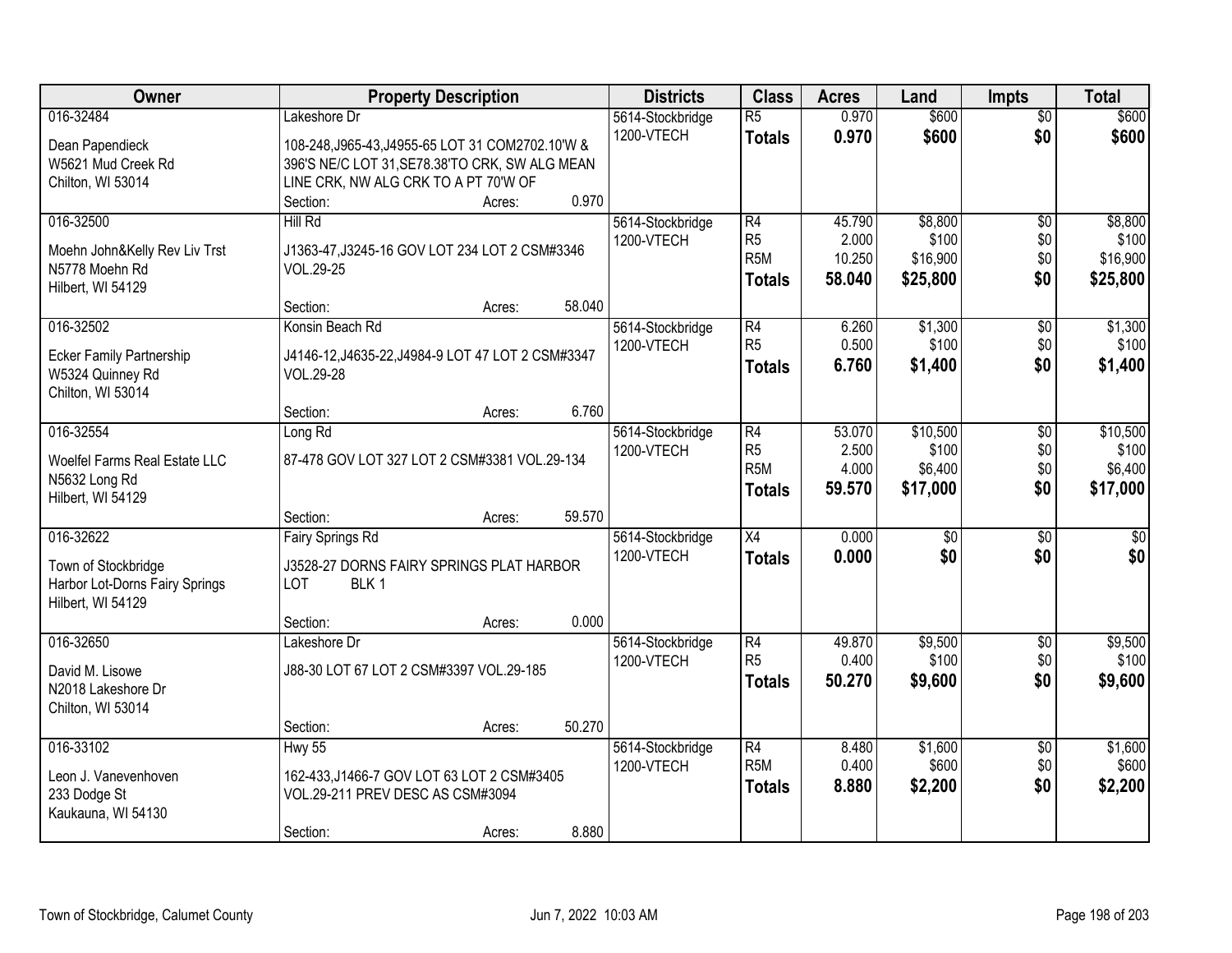| Owner                                                                          |                                                                                                 | <b>Property Description</b> |        | <b>Districts</b>               | <b>Class</b>                          | <b>Acres</b>              | Land                        | <b>Impts</b>                  | <b>Total</b>                |
|--------------------------------------------------------------------------------|-------------------------------------------------------------------------------------------------|-----------------------------|--------|--------------------------------|---------------------------------------|---------------------------|-----------------------------|-------------------------------|-----------------------------|
| 016-38204<br>James M. Casper<br>W3470 Hickory Hills Rd<br>Chilton, WI 53014    | Moehrke Rd<br>J734-34, J2303-50 GOV LOT 243 LOT 2 CSM#3412<br>VOL.29-234EX DOC#526409 (23.36AC) |                             |        | 5614-Stockbridge<br>1200-VTECH | R4<br>R <sub>5</sub><br><b>Totals</b> | 30.100<br>2.150<br>32.250 | \$5,600<br>\$100<br>\$5,700 | $\overline{50}$<br>\$0<br>\$0 | \$5,600<br>\$100<br>\$5,700 |
|                                                                                | Section:                                                                                        | Acres:                      | 32.250 |                                |                                       |                           |                             |                               |                             |
| 016-42356<br>Daniel D. Biese<br>W4130 County F<br>Chilton, WI 53014            | Long Rd<br>118-20 LOT 345 LOT 2 CSM#3443 VOL.30-100                                             |                             |        | 1085-Chilton<br>1200-VTECH     | R4<br>R <sub>5</sub><br><b>Totals</b> | 50.130<br>1.600<br>51.730 | \$7,500<br>\$100<br>\$7,600 | $\overline{50}$<br>\$0<br>\$0 | \$7,500<br>\$100<br>\$7,600 |
|                                                                                | Section:                                                                                        | Acres:                      | 51.730 |                                |                                       |                           |                             |                               |                             |
| 016-42846<br>Daniel G. Brantmeier<br>W350 Nottingham Way<br>Sherwood, WI 54169 | Lakeshore Dr<br>J1024-6, J2226-50 LOT 8 LOT 2 CSM#3503 VOL.31-10                                |                             |        | 5614-Stockbridge<br>1200-VTECH | R4<br><b>Totals</b>                   | 3.010<br>3.010            | \$500<br>\$500              | $\sqrt[6]{}$<br>\$0           | \$500<br>\$500              |
|                                                                                | Section:                                                                                        | Acres:                      | 3.010  |                                |                                       |                           |                             |                               |                             |
| 016-42848<br>Daniel G. Brantmeier<br>W350 Nottingham Way<br>Sherwood, WI 54169 | Lakeshore Dr<br>J1024-6, J2226-50 LOT 8 LOT 3 CSM#3503 VOL.31-10                                |                             |        | 5614-Stockbridge<br>1200-VTECH | R4<br><b>Totals</b>                   | 3.020<br>3.020            | \$600<br>\$600              | $\frac{1}{20}$<br>\$0         | \$600<br>\$600              |
|                                                                                | Section:                                                                                        | Acres:                      | 3.020  |                                |                                       |                           |                             |                               |                             |
| 016-43278<br>Lori A. Dallmann<br>132 Main St<br>Chilton, WI 53014              | Faro Springs Rd<br>113-416, J3794-37 GOV LOT 106 LOT 1 CSM#3570<br>VOL.31-228                   |                             |        | 5614-Stockbridge<br>1200-VTECH | R4<br>Totals                          | 2.990<br>2.990            | \$600<br>\$600              | $\overline{50}$<br>\$0        | \$600<br>\$600              |
| 016-43280                                                                      | Section:<br>W5311 Faro Springs Rd                                                               | Acres:                      | 2.990  | 5614-Stockbridge               | $\overline{R1}$                       | 2.980                     | \$36,900                    | \$299,600                     | \$336,500                   |
| Matthew J. Tasch<br>W5311 Faro Springs Rd<br>Hilbert, WI 54129                 | 113-416, J3794-37 GOV LOT 106 LOT 2 CSM#3570<br>VOL.31-228                                      |                             |        | 1200-VTECH                     | <b>Totals</b>                         | 2.980                     | \$36,900                    | \$299,600                     | \$336,500                   |
|                                                                                | Section:                                                                                        | Acres:                      | 2.980  |                                |                                       |                           |                             |                               |                             |
| 016-43282<br>A and M Park LLC<br>1805 Fieldcrest Dr<br>Kaukauna, WI 54130      | W5295 Faro Springs Rd<br>113-416, J3794-37 GOV LOT 106 LOT 3 CSM#3570<br>VOL.31-228<br>Section: | Acres:                      | 1.000  | 5614-Stockbridge<br>1200-VTECH | $\overline{R1}$<br><b>Totals</b>      | 1.000<br>1.000            | \$12,500<br>\$12,500        | \$17,600<br>\$17,600          | \$30,100<br>\$30,100        |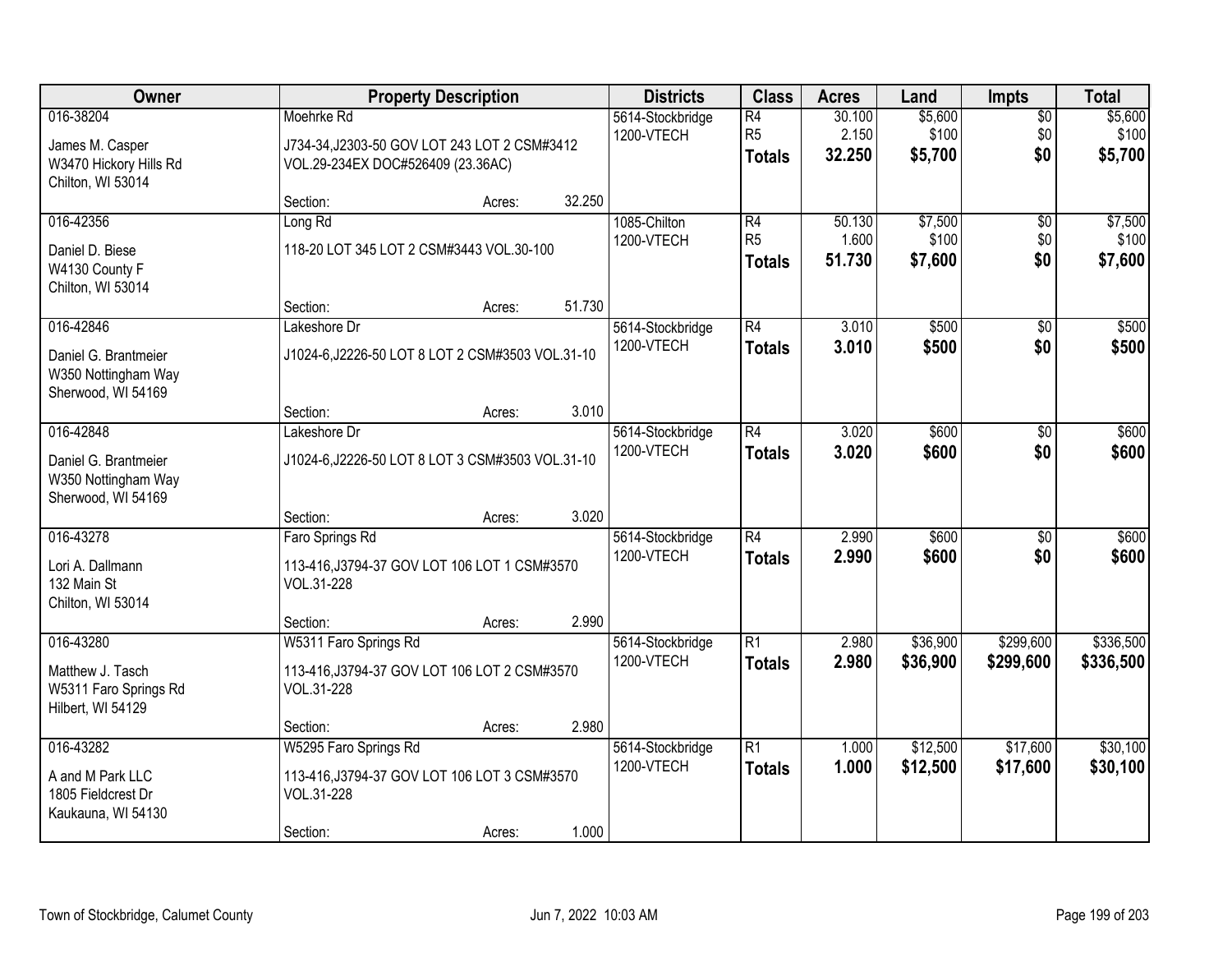| Owner                                          | <b>Property Description</b>                               |        |        | <b>Districts</b> | <b>Class</b>           | <b>Acres</b> | Land            | <b>Impts</b>    | <b>Total</b>     |
|------------------------------------------------|-----------------------------------------------------------|--------|--------|------------------|------------------------|--------------|-----------------|-----------------|------------------|
| 016-43390                                      | County E                                                  |        |        | 5614-Stockbridge | $\overline{R4}$        | 0.500        | \$100           | $\overline{50}$ | \$100            |
| Michael J. Kurscheidt                          | J247-45, J1924-3 LOT 220 PRT LOT 2 CSM#2829               |        |        | 1200-VTECH       | R7                     | 0.500        | \$1,800         | \$81,100        | \$82,900         |
| W4687 County E                                 | DESC DOC#505429 COM668.96'E,75.01'S,133.19'SW             |        |        |                  | <b>Totals</b>          | 1.000        | \$1,900         | \$81,100        | \$83,000         |
| Chilton, WI 53014                              | 337.97'S NW/C LOT 220, S342', W128', N342', E128'TO       |        |        |                  |                        |              |                 |                 |                  |
|                                                | Section:                                                  | Acres: | 1.000  |                  |                        |              |                 |                 |                  |
| 016-43544                                      | <b>Hwy 55</b>                                             |        |        | 5614-Stockbridge | $\overline{R4}$        | 21.160       | \$3,700         | \$0             | \$3,700          |
| Jim Ecker Farms, LLC                           | 171-534, J585-32 GOV LOT 91 N1/2, EX W5A                  |        |        | 1200-VTECH       | <b>Totals</b>          | 21.160       | \$3,700         | \$0             | \$3,700          |
| 400 N Military Rd                              |                                                           |        |        |                  |                        |              |                 |                 |                  |
| Chilton, WI 53014                              |                                                           |        |        |                  |                        |              |                 |                 |                  |
|                                                | Section:                                                  | Acres: | 21.160 |                  |                        |              |                 |                 |                  |
| 016-43746                                      | County <sub>F</sub>                                       |        |        | 1085-Chilton     | $\overline{R4}$        | 49.170       | \$7,600         | \$0             | \$7,600          |
| Arthur J. Hoerth                               | 86-100 GOV LOT 303 LOT 2 CSM#3593 VOL.32-24               |        |        | 1200-VTECH       | R <sub>5</sub>         | 4.350        | \$15,200        | \$0             | \$15,200         |
| N4228 Moehrke Rd                               |                                                           |        |        |                  | R <sub>5</sub> M       | 4.400        | \$7,300         | \$0             | \$7,300          |
| Chilton, WI 53014                              |                                                           |        |        |                  | <b>Totals</b>          | 57.920       | \$30,100        | \$0             | \$30,100         |
|                                                | Section:                                                  | Acres: | 57.920 |                  |                        |              |                 |                 |                  |
| 016-43798                                      | County E                                                  |        |        | 5614-Stockbridge | R4                     | 50.860       | \$9,700         | \$0             | \$9,700          |
| Arthur W. Reif                                 | J2766-53, J3417-6 LOT 193Lot 1, CSM 3624 VOL.32-119       |        |        | 1200-VTECH       | R <sub>5</sub>         | 7.450        | \$5,500         | \$0             | \$5,500          |
| 407 N Military Rd                              |                                                           |        |        |                  | <b>Totals</b>          | 58.310       | \$15,200        | \$0             | \$15,200         |
| PO Box 182                                     |                                                           |        |        |                  |                        |              |                 |                 |                  |
| Stockbridge, WI 53088                          | Section:                                                  | Acres: | 58.310 |                  |                        |              |                 |                 |                  |
| 016-43926                                      | Lakeshore Dr                                              |        |        | 5614-Stockbridge | $\overline{\text{X3}}$ | 29.740       | $\overline{50}$ | $\overline{50}$ | $\overline{\$0}$ |
|                                                |                                                           |        |        | 1200-VTECH       | <b>Totals</b>          | 29.740       | \$0             | \$0             | \$0              |
| <b>Calumet County</b><br>206 Court St          | 123-692, J1756-33 GOVT LOT 3Lot 2, CSM 3646<br>VOL.32-199 |        |        |                  |                        |              |                 |                 |                  |
| Chilton, WI 53014                              |                                                           |        |        |                  |                        |              |                 |                 |                  |
|                                                | Section:                                                  | Acres: | 29.740 |                  |                        |              |                 |                 |                  |
| 016-43980                                      | W5222 Campbell Dr                                         |        |        | 5614-Stockbridge | $\overline{R1}$        | 3.950        | \$47,300        | \$291,900       | \$339,200        |
| Jeremiah J. Schmunck                           | 164-310, J2010-39 PRT GOV LOT 93Lot 2, CSM 3657           |        |        | 1200-VTECH       | <b>Totals</b>          | 3.950        | \$47,300        | \$291,900       | \$339,200        |
| W5222 Campbell Dr                              | VOL.32-236                                                |        |        |                  |                        |              |                 |                 |                  |
| Hilbert, WI 54129                              |                                                           |        |        |                  |                        |              |                 |                 |                  |
|                                                | Section:                                                  | Acres: | 3.950  |                  |                        |              |                 |                 |                  |
| 016-43992                                      | W4273 Hill Rd                                             |        |        | 5614-Stockbridge | $\overline{R4}$        | 47.870       | \$9,000         | $\overline{50}$ | \$9,000          |
|                                                |                                                           |        |        | 1200-VTECH       | R <sub>5</sub>         | 2.500        | \$100           | \$0             | \$100            |
| Woelfel Farms Real Estate LLC<br>N5632 Long Rd | J57-26, J4248-33 GOV LOT 314Lot 2, CSM 3662<br>VOL.32-254 |        |        |                  | R <sub>5</sub> M       | 6.000        | \$9,900         | \$0             | \$9,900          |
| Hilbert, WI 54129                              |                                                           |        |        |                  | R <sub>7</sub>         | 3.500        | \$25,800        | \$96,500        | \$122,300        |
|                                                | Section:                                                  | Acres: | 59.870 |                  | <b>Totals</b>          | 59.870       | \$44,800        | \$96,500        | \$141,300        |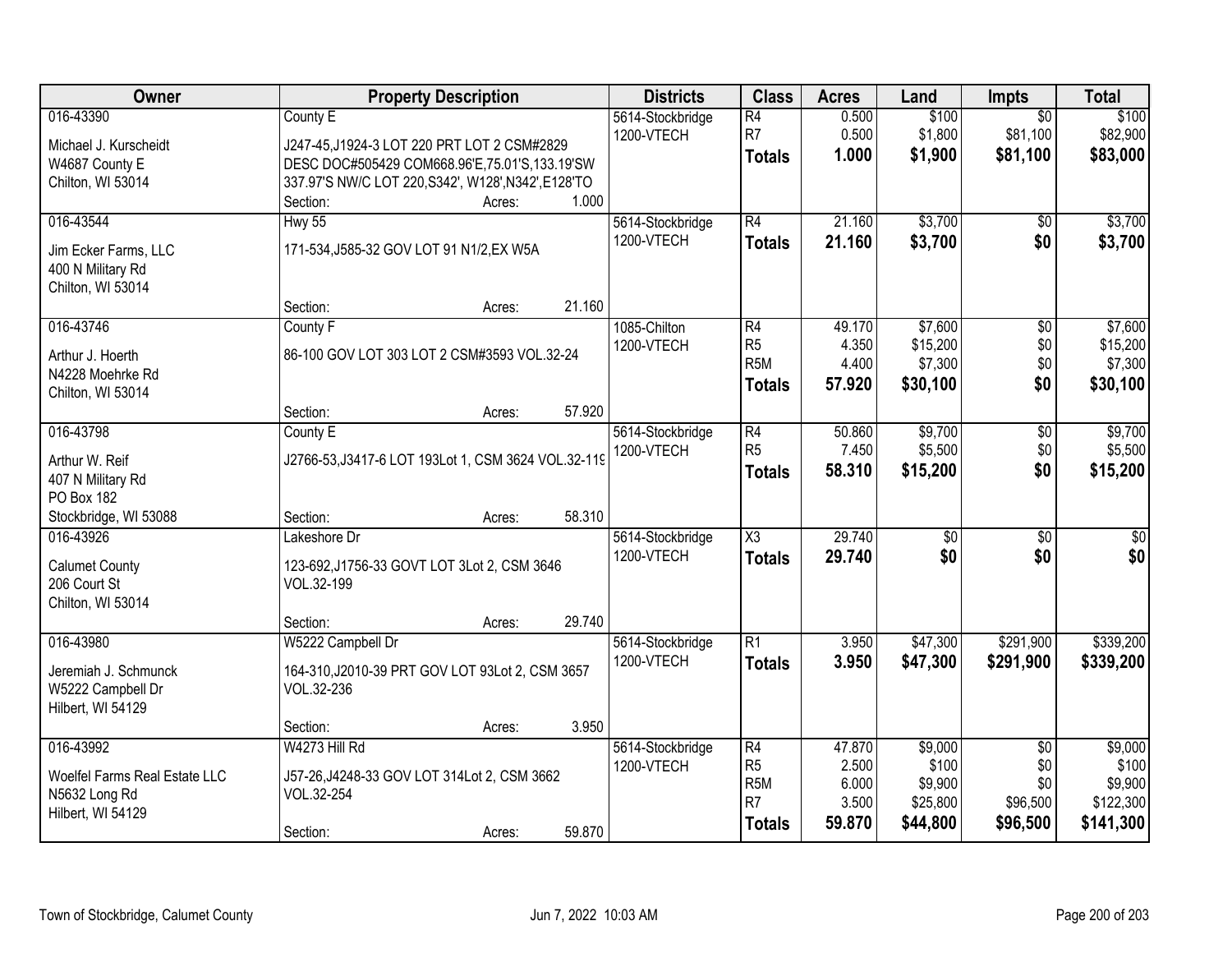| Owner                                                                         |                                                                                                                                                                                      | <b>Property Description</b> |        | <b>Districts</b>               | <b>Class</b>                                             | <b>Acres</b>                       | Land                                      | <b>Impts</b>                                     | <b>Total</b>                                 |
|-------------------------------------------------------------------------------|--------------------------------------------------------------------------------------------------------------------------------------------------------------------------------------|-----------------------------|--------|--------------------------------|----------------------------------------------------------|------------------------------------|-------------------------------------------|--------------------------------------------------|----------------------------------------------|
| 016-44000<br>Jill M. Head<br>N6362 Lakeshore Dr<br>Hilbert, WI 54129          | <b>Hwy 55</b><br>133-836 GOV LOT 105Lot 2, CSM#3666 VOL.33-1                                                                                                                         |                             |        | 5614-Stockbridge<br>1200-VTECH | R4<br>R <sub>5M</sub><br><b>Totals</b>                   | 38.610<br>7.250<br>45.860          | \$7,600<br>\$12,000<br>\$19,600           | $\sqrt{$0}$<br>\$0<br>\$0                        | \$7,600<br>\$12,000<br>\$19,600              |
|                                                                               | Section:                                                                                                                                                                             | Acres:                      | 45.860 |                                |                                                          |                                    |                                           |                                                  |                                              |
| 016-44478                                                                     | Schluchter Rd                                                                                                                                                                        |                             |        | 1085-Chilton                   | R4                                                       | 55.570                             | \$11,000                                  | $\overline{50}$                                  | \$11,000                                     |
| John H. Brenner<br>N3142 S Mill Rd<br>New Holstein, WI 53061                  | 78-575 LOT 203Lot 2, CSM 3674 VOL.33-25                                                                                                                                              |                             |        | 1200-VTECH                     | R <sub>5</sub><br><b>Totals</b>                          | 1.800<br>57.370                    | \$100<br>\$11,100                         | \$0<br>\$0                                       | \$100<br>\$11,100                            |
|                                                                               | Section:                                                                                                                                                                             | Acres:                      | 57.370 |                                |                                                          |                                    |                                           |                                                  |                                              |
| 016-44480<br>Artesian Springs LLC<br>W3600 Quinney Rd<br>Chilton, WI 53014    | Moehrke Rd<br>J734-34, J2303-50 GOV LOT 243 PRT LOT 2 CSM#3412<br>VOL.29-234 COM NE/C LOT 243, S1971.13', W1331.29'<br>N489.83', E468.68', S204.73', E456.99', N428.93',<br>Section: | Acres:                      | 23.360 | 5614-Stockbridge<br>1200-VTECH | R4<br>R <sub>5</sub><br><b>Totals</b>                    | 21.710<br>1.650<br>23.360          | \$3,200<br>\$1,100<br>\$4,300             | \$0<br>\$0<br>\$0                                | \$3,200<br>\$1,100<br>\$4,300                |
| 016-44506                                                                     | Shady Ln                                                                                                                                                                             |                             |        | 5614-Stockbridge               | R4                                                       | 22.960                             | \$4,600                                   | $\sqrt[6]{3}$                                    | \$4,600                                      |
| Kenneth O. Tasch<br>W4028 Shady Ln<br>Chilton, WI 53014                       | J1469-29, J2934-54 GOV LOT 331 LYG N OF RDLot 2,<br>CSM 3690 VOL.33-81                                                                                                               |                             |        | 1200-VTECH                     | R <sub>5</sub><br><b>Totals</b>                          | 1.000<br>23.960                    | \$100<br>\$4,700                          | \$0<br>\$0                                       | \$100<br>\$4,700                             |
|                                                                               | Section:                                                                                                                                                                             | Acres:                      | 23.960 |                                |                                                          |                                    |                                           |                                                  |                                              |
| 016-44508<br>Kenneth O. Tasch<br>W4028 Shady Ln<br>Chilton, WI 53014          | Long Rd<br>J1469-29, J2934-54 GOV LOT 331 LYG N OF RDLot 3,<br>CSM 3690 VOL.33-81                                                                                                    |                             |        | 5614-Stockbridge<br>1200-VTECH | R5M<br><b>Totals</b>                                     | 10.400<br>10.400                   | \$17,200<br>\$17,200                      | $\overline{50}$<br>\$0                           | \$17,200<br>\$17,200                         |
|                                                                               | Section:                                                                                                                                                                             | Acres:                      | 10.400 |                                |                                                          |                                    |                                           |                                                  |                                              |
| 016-44846<br>Jerry Franzen<br>N4469 Hwy 55<br>Chilton, WI 53014               | N4469 Hwy 55<br>J1431-13, J2046-5 GOV LOT 74Lot 1, CSM 3747<br><b>VOL.34-4</b>                                                                                                       |                             |        | 1085-Chilton<br>1200-VTECH     | R4<br>R <sub>5</sub><br>R7<br>Totals                     | 52.000<br>6.260<br>1.960<br>60.220 | \$9,200<br>\$4,400<br>\$8,900<br>\$22,500 | $\overline{50}$<br>\$0<br>\$147,000<br>\$147,000 | \$9,200<br>\$4,400<br>\$155,900<br>\$169,500 |
|                                                                               | Section:                                                                                                                                                                             | Acres:                      | 60.220 |                                |                                                          |                                    |                                           |                                                  |                                              |
| 016-45280<br>Cheryl A. Koehler<br>W4241 Hickory Hills Rd<br>Chilton, WI 53014 | <b>Hickory Hills Rd</b><br>126-98 GOV LOT 307Lot 2, CSM 3815 VOL.34-233<br>Section:                                                                                                  | Acres:                      | 53.300 | 1085-Chilton<br>1200-VTECH     | R4<br>R <sub>5</sub><br>R <sub>5M</sub><br><b>Totals</b> | 43.070<br>8.800<br>1.430<br>53.300 | \$7,600<br>\$6,500<br>\$2,400<br>\$16,500 | $\overline{50}$<br>\$0<br>\$0<br>\$0             | \$7,600<br>\$6,500<br>\$2,400<br>\$16,500    |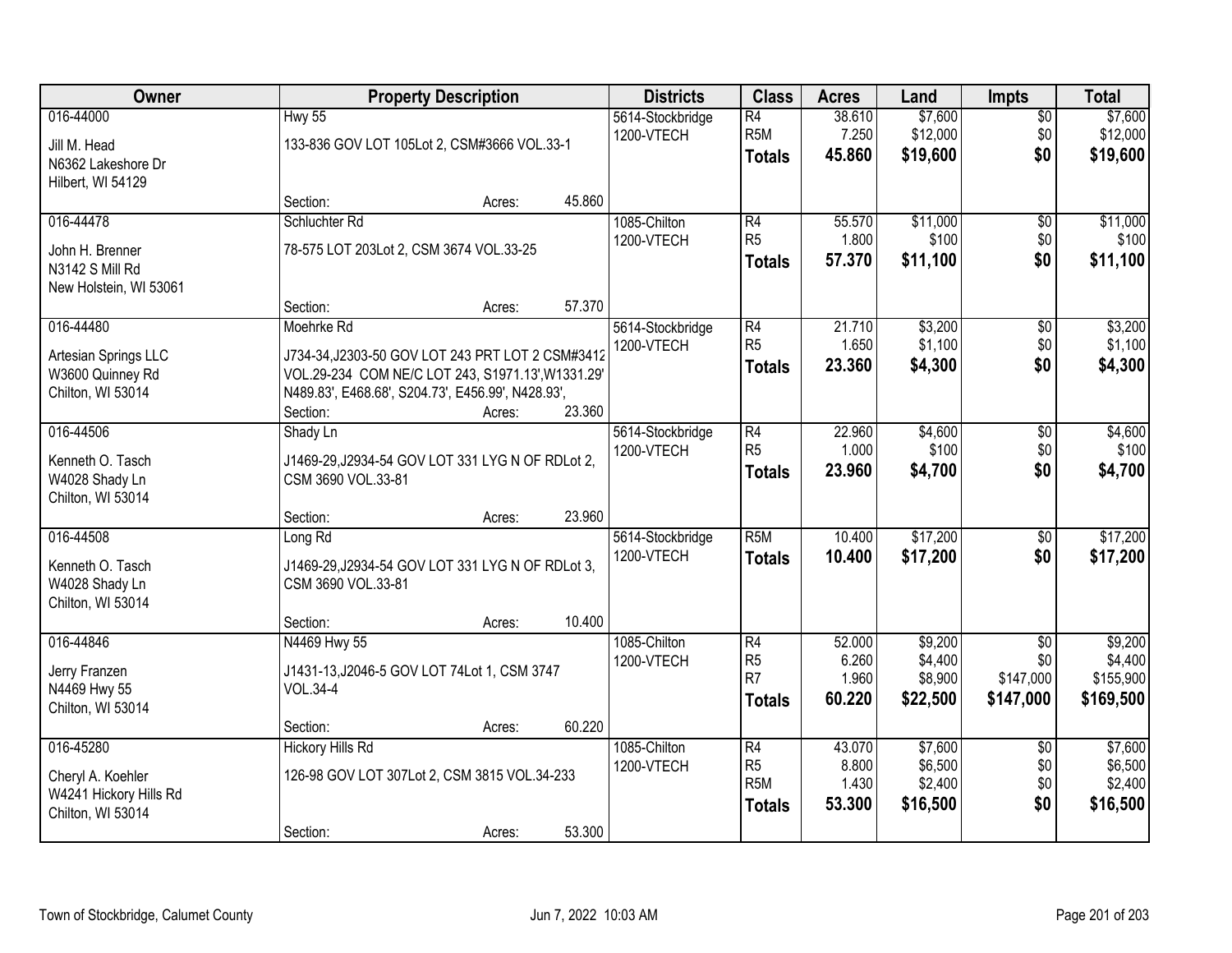| <b>Owner</b>                                |                                                     | <b>Property Description</b> |       | <b>Districts</b> | <b>Class</b>           | <b>Acres</b> | Land      | <b>Impts</b>    | <b>Total</b>    |
|---------------------------------------------|-----------------------------------------------------|-----------------------------|-------|------------------|------------------------|--------------|-----------|-----------------|-----------------|
| 016-45282                                   | Shady Ln                                            |                             |       | 1085-Chilton     | R <sub>5</sub> M       | 0.070        | \$100     | $\overline{50}$ | \$100           |
| Cheryl A. Koehler<br>W4241 Hickory Hills Rd | 126-98 GOV LOT 307Outlot 1, CSM 3815 VOL.34-233     |                             |       | 1200-VTECH       | <b>Totals</b>          | 0.070        | \$100     | \$0             | \$100           |
| Chilton, WI 53014                           |                                                     |                             |       |                  |                        |              |           |                 |                 |
|                                             | Section:                                            | Acres:                      | 0.070 |                  |                        |              |           |                 |                 |
| 016-45392                                   | Moehn Rd                                            |                             |       | 5614-Stockbridge | R4                     | 4.750        | \$800     | \$0             | \$800           |
| Jason M. Johnson                            | J2833-32, J5948-51 LOT 178Lot 1, CSM 3837 VOL.35-32 |                             |       |                  | R <sub>5</sub>         | 0.250        | \$100     | \$0\$           | \$100           |
| 612 Karlyn St                               |                                                     |                             |       |                  | <b>Totals</b>          | 5.000        | \$900     | \$0             | \$900           |
| Combined Locks, WI 54113                    |                                                     |                             |       |                  |                        |              |           |                 |                 |
|                                             | Section:                                            | Acres:                      | 5.000 |                  |                        |              |           |                 |                 |
| 016-45394                                   | N5579 Moehn Rd                                      |                             |       | 5614-Stockbridge | R4                     | 4.750        | \$800     | \$0             | \$800           |
| Jeffrey J. Zahringer                        | J2833-32, J5948-51 LOT 178 Lot 2, CSM 3837          |                             |       | 1200-VTECH       | R <sub>5</sub>         | 0.250        | \$100     | \$0\$           | \$100           |
| 111 Davis St                                | VOL.35-32                                           |                             |       |                  | <b>Totals</b>          | 5.000        | \$900     | \$0             | \$900           |
| PO Box 67                                   |                                                     |                             |       |                  |                        |              |           |                 |                 |
| Stockbridge, WI 53088                       | Section:                                            | Acres:                      | 5.000 |                  |                        |              |           |                 |                 |
| 016-45530                                   | Rockland Beach Rd                                   |                             |       | 5614-Stockbridge | $\overline{\text{X3}}$ | 7.080        | \$0       | \$0             | $\overline{50}$ |
| <b>Calumet County</b>                       | 128-810 LOT 10 N1/2 OF W20ALot 2, CSM 3855          |                             |       | 1200-VTECH       | <b>Totals</b>          | 7.080        | \$0       | \$0             | \$0             |
| 206 Court St                                | VOL.35-97                                           |                             |       |                  |                        |              |           |                 |                 |
| Chilton, WI 53014                           |                                                     |                             |       |                  |                        |              |           |                 |                 |
|                                             | Section:                                            | Acres:                      | 7.080 |                  |                        |              |           |                 |                 |
| 016-45574                                   | Lakeshore Dr                                        |                             |       | 5614-Stockbridge | R <sub>5</sub> M       | 3.440        | \$5,500   | \$0             | \$5,500         |
| Edward T. Venner                            | 167-762, J4138-10, J5898-4 GOV LOT 49Lot 1, CSM     |                             |       | 1200-VTECH       | <b>Totals</b>          | 3.440        | \$5,500   | \$0             | \$5,500         |
| N3353 Lakeshore Dr                          | 3885 VOL.35-208                                     |                             |       |                  |                        |              |           |                 |                 |
| Chilton, WI 53014                           |                                                     |                             |       |                  |                        |              |           |                 |                 |
|                                             | Section:                                            | Acres:                      | 3.440 |                  |                        |              |           |                 |                 |
| 016-45576                                   | N3345 Lakeshore Dr                                  |                             |       | 5614-Stockbridge | $\overline{R1}$        | 3.820        | \$181,400 | \$900           | \$182,300       |
| Kevin Gallahan                              | 167-762, J4138-10, J5898-4 GOV LOT 49Lot 2, CSM     |                             |       | 1200-VTECH       | <b>Totals</b>          | 3.820        | \$181,400 | \$900           | \$182,300       |
| 1216 N Crestview Dr                         | 3885 VOL.35-208                                     |                             |       |                  |                        |              |           |                 |                 |
| Peru, IN 46970                              |                                                     |                             |       |                  |                        |              |           |                 |                 |
|                                             | Section:                                            | Acres:                      | 3.820 |                  |                        |              |           |                 |                 |